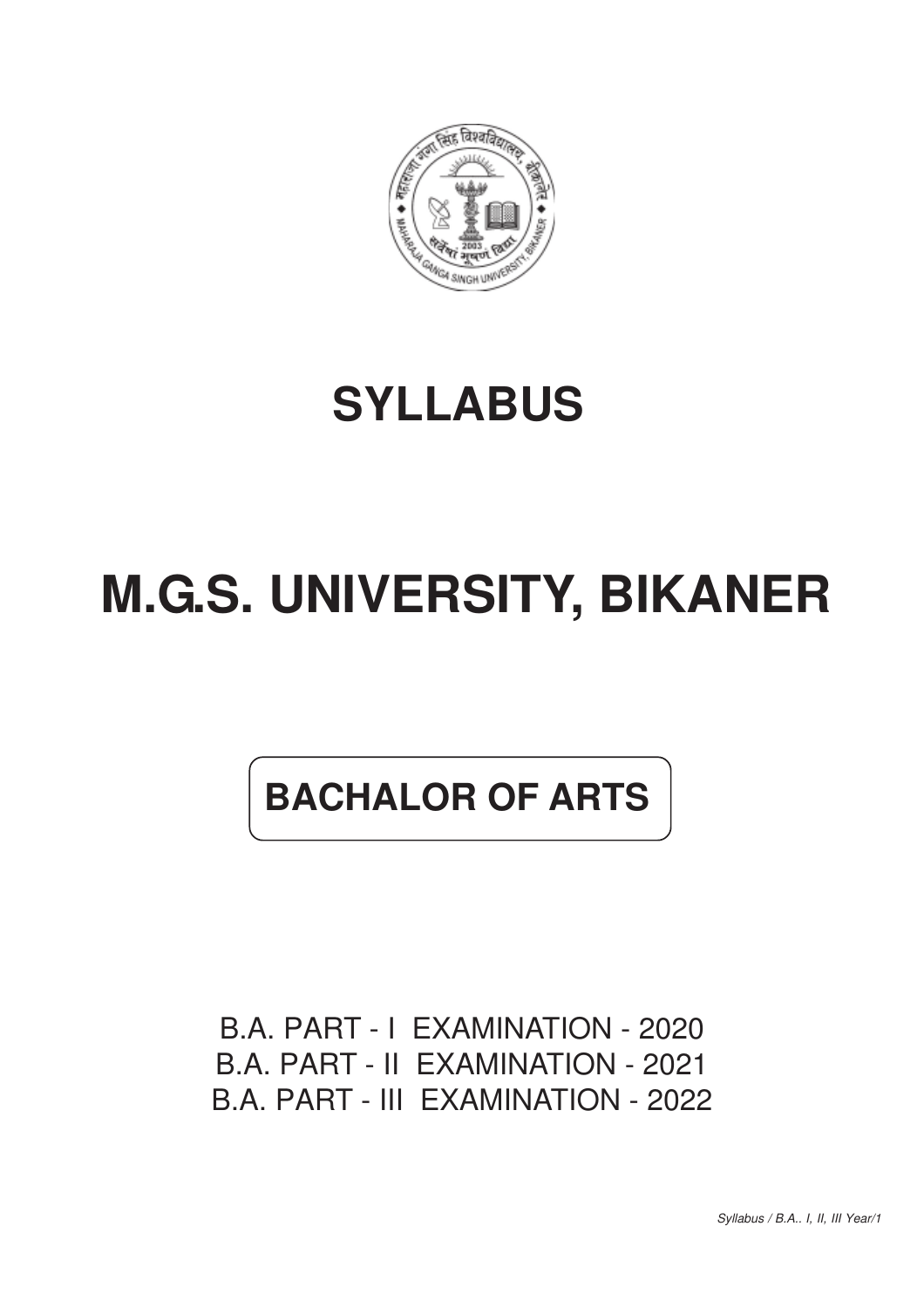# **B.A. Part - I Examination**

# **Subjects**

Scheme of Examination

Distribution of Marks

Compulsory Suject :

- 1. General Hindi Or English Or Ele. Hindi (In lieu of G.Hindi) Or History of Indian Civilization
- 2. Elementary Computer Applications
- 3. Environmental Studies
- 4. Hindi Sahitya / हिन्दी साहित्यय
- 5. English Literature / अंग्रेजी साहित्य
- 6. Sanskrit / संस्कृत
- 7. Urdu  $\sqrt{3}z$
- 8. Persian / फारसी
- 9. Rajasthani / राजस्थानी
- 10. Punjabi / पंजाबी
- 11. Philosophy / दर्शनशास्त्र
- 12. Psychology / मनोविज्ञान
- 13. Economics / अर्थशास्त्र
- 14. History  $\angle$ इतिहास
- 15. Political Science / राजनीति विज्ञान
- 16. Geography / भूगोल
- 17. Mathematics / गणित
- 18. Public Administration / लोक प्रशासन
- 19. Sociology / समाजशास्त्र
- 20. Home Science  $\sqrt{q}$ हविज्ञान
- 21. Drawing & Painting / चित्रकला
- 22. Indian Music / भारतीय संगीत
- 23. Garment Production & Export Management / परिधान उत्पादन एवं निर्यात प्रबन्ध
- 24. Computer Application
- 25. Jainology, Jeevan Vigyan & Yoga / जैन विद्या, जीवन विज्ञान एवं योग
- 26. Defence and Strategic Studies /
- रक्षा एवं रणनीतिक अध्ययन

# **B.A. Part I**

The number of paper and the maximum marks for each paper together with the minimum marks required for a pass are shown against each subject seperately. It will be necessary for a candidate to pass in the theory part as Classification of successful cnadidates shall be as follows :

First Division 60% of the aggregate marks prescribed at (a) Part I

Second Division 48% Examination, (b) Part II Examination,

(c) Part III examination, taken together.

All the rest shall be declared to have passed the examination, if they obtain the minimum pass marks in each subject viz. 36% no division shall be awarded at the part I and Part II Examination.

# **DISTRIBUTION OF MARKS**

|                | S.N. Name of the<br><b>Subject/Papers</b>         | No. of<br><b>Papers</b> | <b>Duration</b> | Max.<br><b>Marks</b> | <b>Min. Pass</b><br><b>Marks</b> |
|----------------|---------------------------------------------------|-------------------------|-----------------|----------------------|----------------------------------|
|                | <b>Compulsory Subjects:</b>                       |                         |                 |                      |                                  |
| $\mathbf{1}$ . | <b>General Hindi</b>                              |                         | 3hrs.           | 100                  | 36                               |
| 2.             | <b>General English</b>                            |                         | 3hrs.           | 100                  | 36                               |
| 3.             | <b>Elementary Computer</b><br><b>Applications</b> |                         | 2hrs.           | 100                  | 36                               |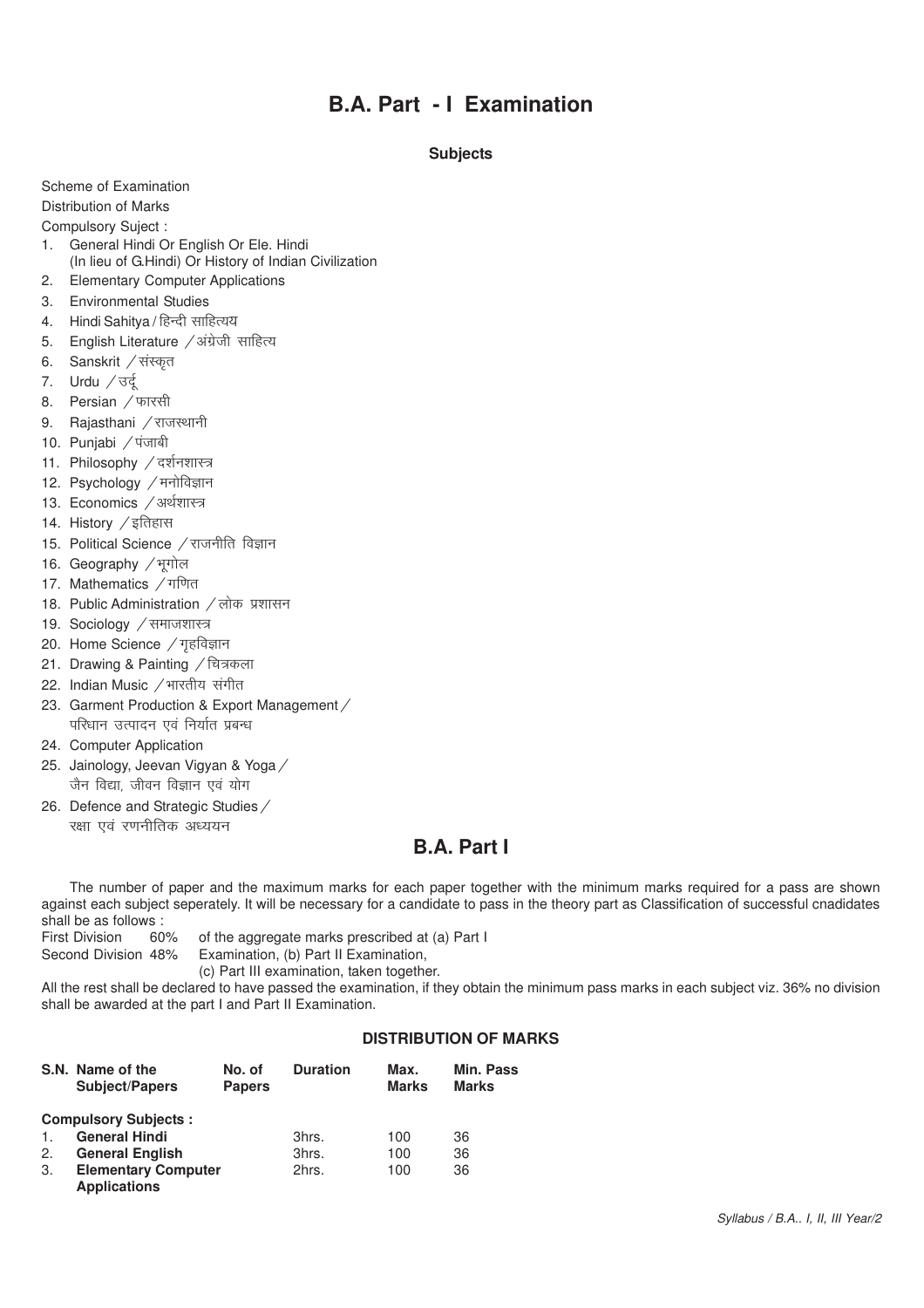| 4.  | <b>Environmental Studies</b><br>Optional<br>subjects | t                      | 2hrs.<br>(Any | 100<br>three             | οf | 36     | the | following | subject | to              | the | restrictions |
|-----|------------------------------------------------------|------------------------|---------------|--------------------------|----|--------|-----|-----------|---------|-----------------|-----|--------------|
|     | as mentioned in 0.200 B-I)                           |                        |               |                          |    |        |     |           |         |                 |     |              |
| 5.  | Hindi Sahitya                                        | Paper-I                | 3hrs.         | 100                      |    | 200 72 |     |           |         |                 |     |              |
|     |                                                      | Paper-II               | 3hrs.         | 100 <sup>1</sup>         |    |        |     |           |         |                 |     |              |
| 6.  | <b>English Literature</b>                            | Paper-I                | 3hrs.         | 100                      |    | 200 72 |     |           |         |                 |     |              |
|     |                                                      | Paper-II               | 3hrs.         | 100 <sup>3</sup>         |    |        |     |           |         |                 |     |              |
| 7.  | <b>Sanskrit</b>                                      | Paper-I                | 3hrs.         | 100                      |    |        |     |           |         |                 |     |              |
|     |                                                      | Paper-II               | 3hrs.         | 100 <sup>1</sup>         |    | 200 72 |     |           |         |                 |     |              |
| 8.  | Urdu                                                 | Paper-I                | 3hrs.         | 100                      |    |        |     |           |         |                 |     |              |
|     |                                                      | Paper-II               | 3hrs.         | 100 <sup>3</sup>         |    | 200 72 |     |           |         |                 |     |              |
| 9.  | Persian                                              | Paper-I                | 3hrs.         | 100                      |    |        |     |           |         |                 |     |              |
|     |                                                      | Paper-II               | 3hrs.         | 100 <sup>3</sup>         |    | 200 72 |     |           |         |                 |     |              |
| 10. | Rajasthani                                           | Paper-I                | 3hrs.         | 100                      |    |        |     |           |         |                 |     |              |
|     |                                                      |                        |               | 100 <sup>3</sup>         |    | 200 72 |     |           |         |                 |     |              |
|     |                                                      | Paper-II               | 3hrs.         |                          |    |        |     |           |         |                 |     |              |
| 11. | Punjabi                                              | Paper-I                | 3hrs.         | 100                      |    | 200 72 |     |           |         |                 |     |              |
|     |                                                      | Paper-II               | 3hrs.         | 100 <sup>3</sup>         |    |        |     |           |         |                 |     |              |
| 12. | Philosophy                                           | Paper-I                | 3hrs.         | 100                      |    | 200 72 |     |           |         |                 |     |              |
|     |                                                      | Paper-II               | 3hrs.         | 100 <sup>1</sup>         |    |        |     |           |         |                 |     |              |
| 13. | Psychology                                           | Paper-I                | 3hrs.         | 75                       |    | 150 54 |     |           |         |                 |     |              |
|     |                                                      | Paper-II               | 3hrs.         | $75^{\frac{1}{2}}$       |    |        |     |           |         |                 |     |              |
|     |                                                      | Practical              | 3hrs.         | 50                       |    |        | 18  |           |         |                 |     |              |
| 14. | <b>Economics</b>                                     | Paper-I                | 3hrs.         | 100                      |    |        |     |           |         |                 |     |              |
|     |                                                      | Paper-II               | 3hrs.         | 100 <sup>3</sup>         |    | 200 72 |     |           |         |                 |     |              |
| 15. | <b>History</b>                                       | Paper-I                | 3hrs.         | 100                      |    |        |     |           |         |                 |     |              |
|     |                                                      | Paper-II               | 3hrs.         | 100 <sup>3</sup>         |    | 200 72 |     |           |         |                 |     |              |
| 16. | <b>Political Science</b>                             | Paper-I                | 3hrs.         | 100                      |    |        |     |           |         |                 |     |              |
|     |                                                      | Paper-II               | 3hrs.         | 100 <sup>3</sup>         |    | 200 72 |     |           |         |                 |     |              |
|     |                                                      |                        |               |                          |    |        |     |           |         |                 |     |              |
| 17. | Geography                                            | Paper-I                | 3hrs.         | 75<br>$75^{\frac{1}{2}}$ |    | 150 54 |     |           |         |                 |     |              |
|     |                                                      | Paper-II               | 3hrs.         |                          |    |        |     |           |         |                 |     |              |
|     |                                                      | Practical              | 4hrs.         | 50                       |    |        | 18  |           |         |                 |     |              |
| 18. | <b>Mathematics</b>                                   | Paper-I                | 3hrs.         | 66                       |    | 200 72 |     |           |         |                 |     |              |
|     |                                                      | Paper-II               | 3hrs.         | 66                       |    |        |     |           |         |                 |     |              |
|     |                                                      | Paper-III              | 3hrs.         | 68                       |    |        |     |           |         |                 |     |              |
| 19. | <b>Public</b>                                        | Paper-I                | 3hrs.         | 100                      |    |        |     |           |         |                 |     |              |
|     | Administration                                       | Paper-II               | 3hrs.         | 100 <sup>3</sup>         |    | 200 72 |     |           |         |                 |     |              |
| 20. | Sociology                                            | Paper-I                | 3hrs.         | 100                      |    |        |     |           |         |                 |     |              |
|     |                                                      | Paper-II               | 3hrs.         | 100 <sup>3</sup>         |    | 200 72 |     |           |         |                 |     |              |
| 21. | <b>Home Science</b>                                  | Paper-I                | 3hrs.         | 75                       |    |        |     |           |         |                 |     |              |
|     |                                                      | Paper-II               | 3hrs.         | 75                       |    | 150 54 |     |           |         |                 |     |              |
|     |                                                      | Pratical               |               | 50                       |    |        | 18  |           |         |                 |     |              |
| 22. |                                                      |                        |               |                          |    |        |     |           |         |                 |     |              |
|     | Drawing &                                            | Paper-I                | 3hrs.         | 80                       |    |        | 29  |           |         |                 |     |              |
|     | <b>Painting</b>                                      | (Theory)               |               |                          |    |        |     |           |         |                 |     |              |
|     |                                                      | Paper-II               | 5hrs.         | 50                       |    |        |     |           |         |                 |     |              |
|     |                                                      | (Practical)            |               |                          |    |        |     |           |         |                 |     |              |
|     |                                                      | Paper-III              | 5hrs.         | $50^{\frac{1}{2}}$       |    | 120 43 |     |           |         |                 |     |              |
|     |                                                      | (Practical)            |               |                          |    |        |     |           |         |                 |     |              |
|     |                                                      | Submission of          |               |                          |    |        |     |           |         |                 |     |              |
|     |                                                      | <b>Practical Works</b> |               | 20                       |    |        |     |           |         |                 |     |              |
| 23. | <b>Indian Music</b>                                  | Paper-I                | 3hrs.         | 40                       |    |        |     |           |         |                 |     |              |
|     |                                                      | Paper-II               | 3hrs.         | 40                       |    |        | 29  |           |         | Practical 4hrs. | 120 | 42           |
| 24. | <b>Garment Production Paper-I</b>                    |                        | 3hrs.         | 60                       |    |        |     |           |         |                 |     |              |
|     | & Export Management Paper-II                         |                        | 3hrs.         | 60 <sup>1</sup>          |    | 120    | 44  |           |         |                 |     |              |
|     |                                                      | Practical              | 4hrs.         | 80                       |    |        | 28  |           |         |                 |     |              |
| 25. | Computer                                             | Paper-I                | 3hrs.         | 75                       |    |        |     |           |         |                 |     |              |
|     |                                                      |                        |               | $75^{\frac{1}{2}}$       |    | 150 54 |     |           |         |                 |     |              |
|     | <b>Applications</b>                                  | Paper-II               | 3hrs.         |                          |    |        |     |           |         |                 |     |              |
|     |                                                      | Practical              |               | 50                       |    |        | 18  |           |         |                 |     |              |
| 26. | Jainology, Jeevan                                    | Paper-I                | 3hrs.         | 75                       |    | 150 54 |     |           |         |                 |     |              |
|     | Vigyan & Yoga                                        | Paper-II               | 3hrs.         | $75^{\frac{1}{2}}$       |    |        |     |           |         |                 |     |              |
|     |                                                      | Practical              |               | 50                       |    |        | 18  |           |         |                 |     |              |
| 27. | Defence and                                          | Paper-I                | 3hrs.         | 75                       |    | 150 54 |     |           |         |                 |     |              |
|     | <b>Strategic studies</b>                             | Paper-II               | 3hrs.         | $75^{\frac{1}{2}}$       |    |        |     |           |         |                 |     |              |
|     |                                                      | Practical              | 3hrs          | 50                       |    |        | 18  |           |         |                 |     |              |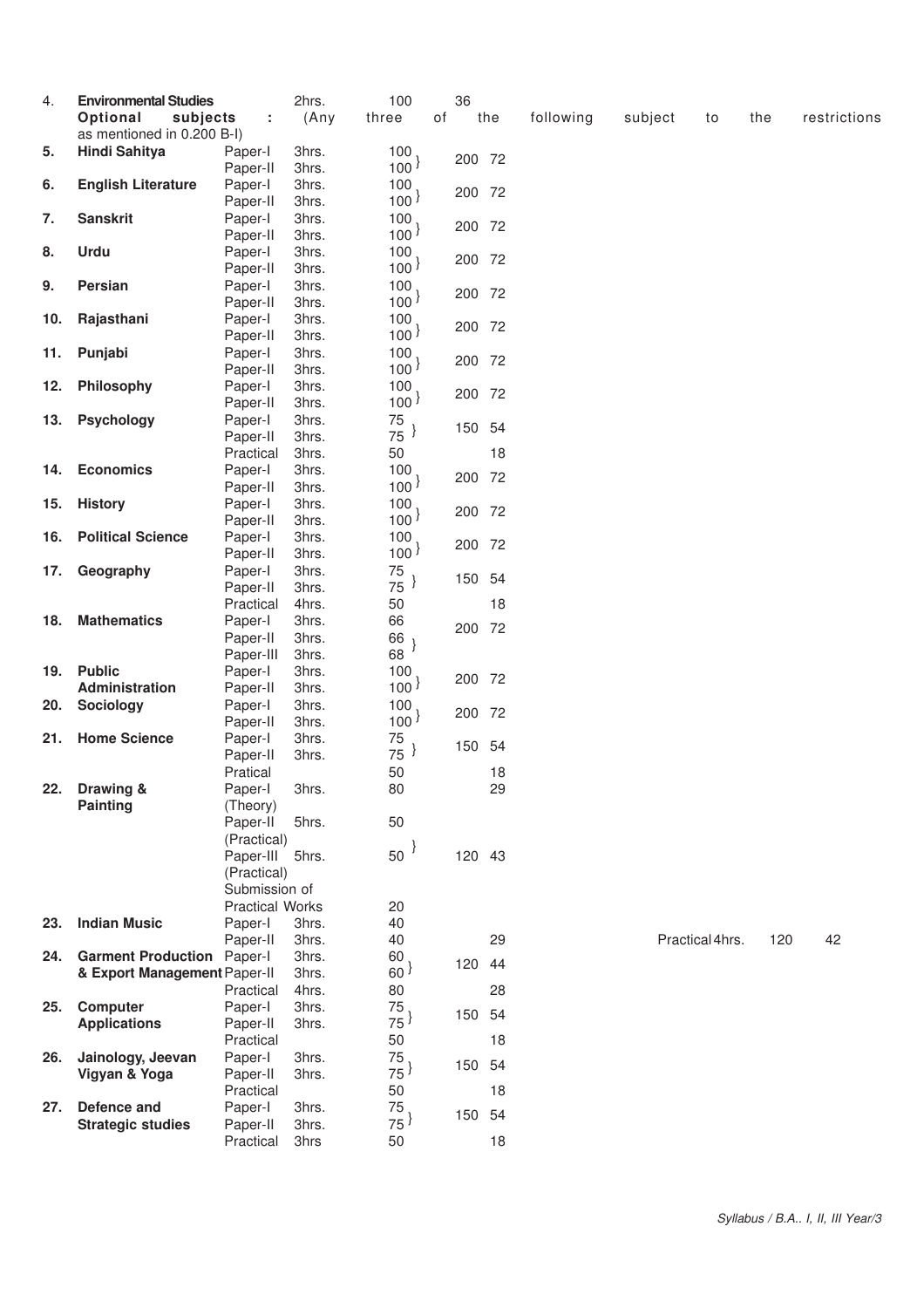1- I kekU; fgUnh  $x$  | Hkk $x$  $bdkb2 & 1$ 1. भारतवर्ष की उन्नति कैसे हो – भारतेन्द् हरिश्चन्द्र आचरण की सभ्यता – अध्यापक पूर्णसिंह  $2.$ मेघदत - महावीर प्रसाद द्विवेदी  $3<sub>l</sub>$ भारतीय संस्कृति की देन – हजारी प्रसाद द्विवेदी  $\mathbf{\Delta}$ लिपि की सत्ता – भगवती शरण उपाध्याय  $5^{\circ}$ गिल्लु – महादेवी वर्मा 6 सवालों की नोक पर – मोहन राकेश  $7.$ 8. निन्दा रस – हरिशंकर परसाई 9. नेता नहीं नागरिक चाहिए – रामधारी सिंह दिनकर 10 हमारा समय और विज्ञान – गुणाकर मुले 11. साफ माथे का समाज – अनुपम मिश्र bdkbl & 2 कर्मवीर – अयोध्या सिंह हरिऔंध  $1<sup>1</sup>$ भू-लोक का गौरव – संदेश यहां मैं नहीं स्वर्ग का लाया – (भारत भारती)– मैथिलीशरण गुप्त  $2.$ 3. बीती विभावरी जागरी । अरुण यह मधुमय देश हमारा – जय शंकर प्रसाद 4. तोड़ती पत्थर – सूर्यकांत त्रिपाठी निराला 5. पथ की पहचान – हरिवंश राय बच्चन 6. प्रेत का बयान – नागार्जुन 7. जब-जब मैंने उसको देखा । यह धरती उस किसान की – केदारनाथ अग्रवाल 8. जल रहे दीप जलती है जवानी (भाग 2) तुम मनाते हो जिसे कहकर दिवाली दमन) की धमक झेली थी क शिवमंगल सिंह सुमन गीत फरोश –भवानी प्रसाद मिश्र  $\mathbf{q}$ 10. देश की नस्लें. बात करो, अपने – सरल विशारद  $bdkb2 & 3$ 1. संक्षेपण 2. पल्लवन 3. शब्द यूग्म 4. लोकोक्ति शद्धीकरण – शब्द , वाक्य 5.  $bdkb2 & 4$ अनुवाद – अर्थ और सिद्धान्त, महत्त्व, आदर्श, अनुवाद की विशेषताएं  $1.$ राजस्थानी एवं अंग्रेजी से हिन्दी अनुवाद (एक अनुच्छेद)  $2.$  $bdkb2 & 5$ 1. किसी एक विषय पर निबंध पत्र–प्रारूप  $\mathcal{P}$ i jh{kdka ds fy, funkk % 1. प्रश्न-पत्र इकाइयों में विभक्त हों। 2. प्रत्येक इकाई से निर्देशानुसार व्याख्यात्मक एवं आलोचनात्मक प्रश्न पूछे जाएँ। 3. प्रश्न-पत्र वर्तमान में निर्धारित पाठयक्रमानसार हो। folr'r vad follktu  $bdkb2 & 1$ अ – चार व्याख्याएं पूछी जाएंगी, जिनमें से दो करनी होगी। शब्द सीमा : 150 अंक : 06, 2 x 06 = 12 ब – चार आलोचनात्मक प्रश्न पूछे जाएंगे, जिनमें से दो करने होंगे। शब्द सीमा : 250 अंक : 6, 2 x 6 = 12 bdkbl & 2 अ - चार व्याख्याएं पूछी जाएंगी, जिनमें से दो करनी होंगी। शब्द सीमा : 150 अंक : 10, 2 x 6 = 12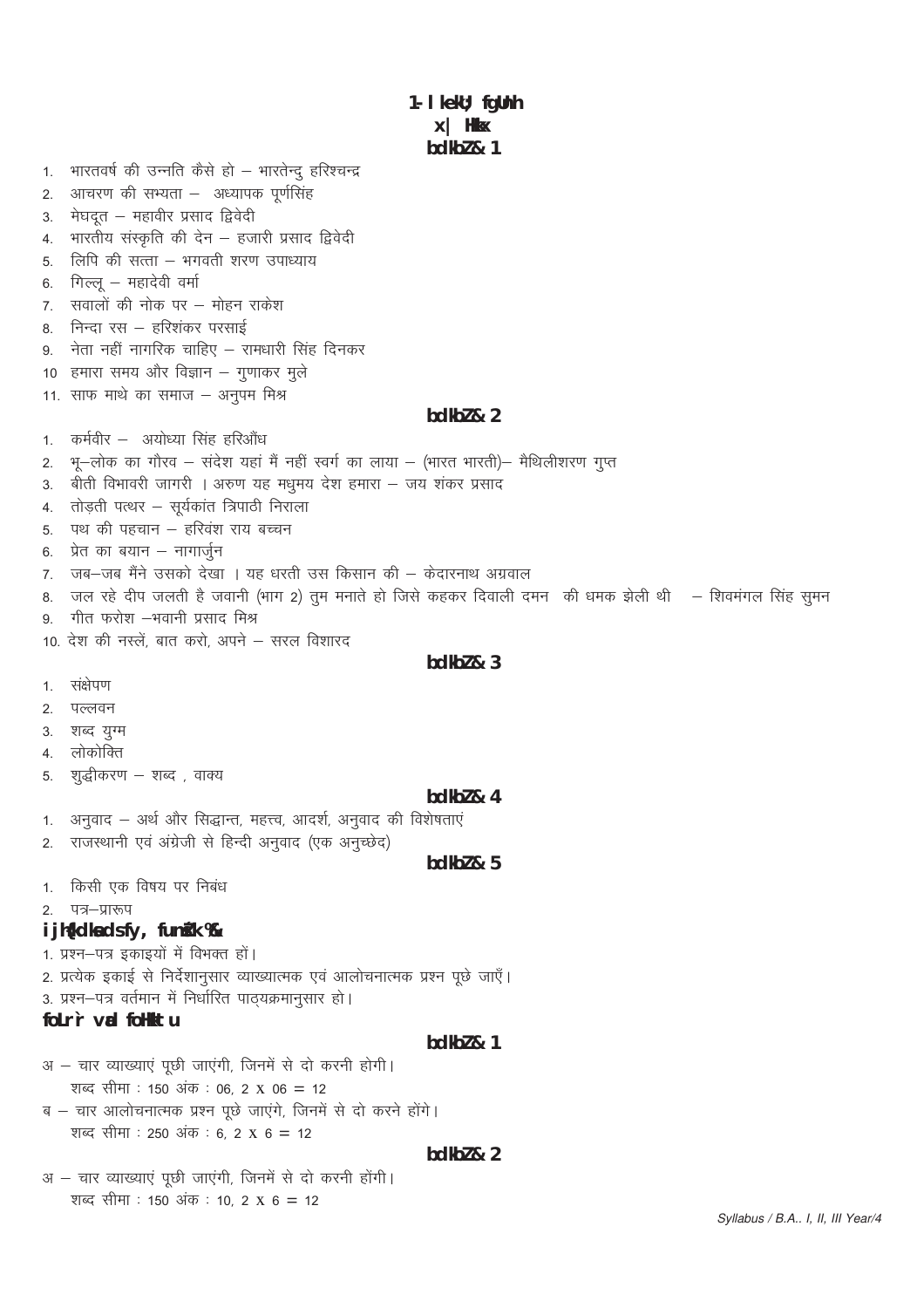| ब – चार आलोचनात्मक प्रश्न पूछे जाएंगे, जिनमें से दो करने होंगे।       |           |    |
|-----------------------------------------------------------------------|-----------|----|
| शब्द सीमा : 250 अंक : 6, 2 x 6 = 12                                   |           |    |
|                                                                       | bdkb2 & 3 |    |
| अ $-$ संक्षेपण<br>5                                                   |           |    |
| ब– पल्लवन<br>4                                                        |           |    |
| स– शब्द युग्म<br>4                                                    |           |    |
| द –लोकोक्ति व मुहावरे<br>5                                            |           |    |
| य— शुद्धीकरण , क—शब्द शुद्धीकरण, ख— वाक्य शुद्धीकरण<br>$\overline{4}$ |           | 22 |
|                                                                       | bdkb2 & 4 |    |
| अ – अनुवाद : अर्थ, सिद्धान्त, विशिष्टता आदि से संबंधित दो प्रश्न।     |           |    |
| सीमा – 50 शब्द, अंक 3, 2 x 03 = 06                                    |           |    |
| ब– राजस्थानी एवं अंग्रेजी से हिंदी अनुच्छेद का अनुवाद।                |           |    |
| सीमा – 300 शब्द, अंक 9 , 1 x 09 = 09                                  |           |    |
|                                                                       | bdkb2 & 5 |    |
| अ— किसी एक विषय पर निबन्ध।                                            |           |    |
| सीमा – 350 शब्द, अंक – 10, 1 x 10 = 10                                |           |    |
| ब– पत्र–प्रारूप ।                                                     |           |    |
| सीमा – 100 शब्द, अंक 5, 1 x 5 = 05                                    |           |    |
| $lgk$ ; d $x$ <i>JFk &amp;</i>                                        |           |    |
| हिन्दी साहित्य का इतिहास – आचार्य रामचन्द्र शुक्ल<br>1-               |           |    |
| हिन्दी साहित्य का इतिहास – डॉ. नगेन्द्र<br>2-                         |           |    |
| हिन्दी में अशुद्धियां - रमेश चन्द्र महरोत्रा<br>$3-$                  |           |    |
| अच्छी हिन्दी - रामचन्द्र वर्मा<br>4-                                  |           |    |
| हिन्दी व्याकरण – डॉ. हरदेव बाहरी<br>5-                                |           |    |
| प्रयोजनमूलक हिन्दी – प्रो. सूर्यप्रकाश दीक्षित<br>6-                  |           |    |
| हिन्दी शब्द मीमांसा– किशोरी दास वाजपेयी<br>7-                         |           |    |
| 8-<br>व्यावहारिक हिन्दी व्याकरण – राघव प्रकाश                         |           |    |

### **General English** (Common for B.A/B.Com/B.Sc/B.B.M) [10 Marks]

# A. Grammar

**Determiners** Tenses and Concord **Auxiliaries** Prepositions **Basic Sentence Patterns** 

# **B. Transformations**

Active to Passive Voice Simple to Compound / Complex Declarative into Negative/ Interrogative Direct to Indirect Speech

# **C. Comprehension**

# [50Marks]

[10 Marks]

Comprehension of an Unseen Passage[10 Marks] Comprehension (from the following Texts): Comprehension based Questions of 10 Marks each will be asked from Prose, Short Stories, One Act Play and Poetry [40 Marks]

### **Prose**

Digital India A.P.J. Abdul Kalam: The Power of Prayer Martin Luther King: I have a Dream Albert Einstein: The World as I see it **Short Stories** Leo Tolstoy: The Three Questions Nachiketa **One Act Play** Cedric Mount: The Never Never Nest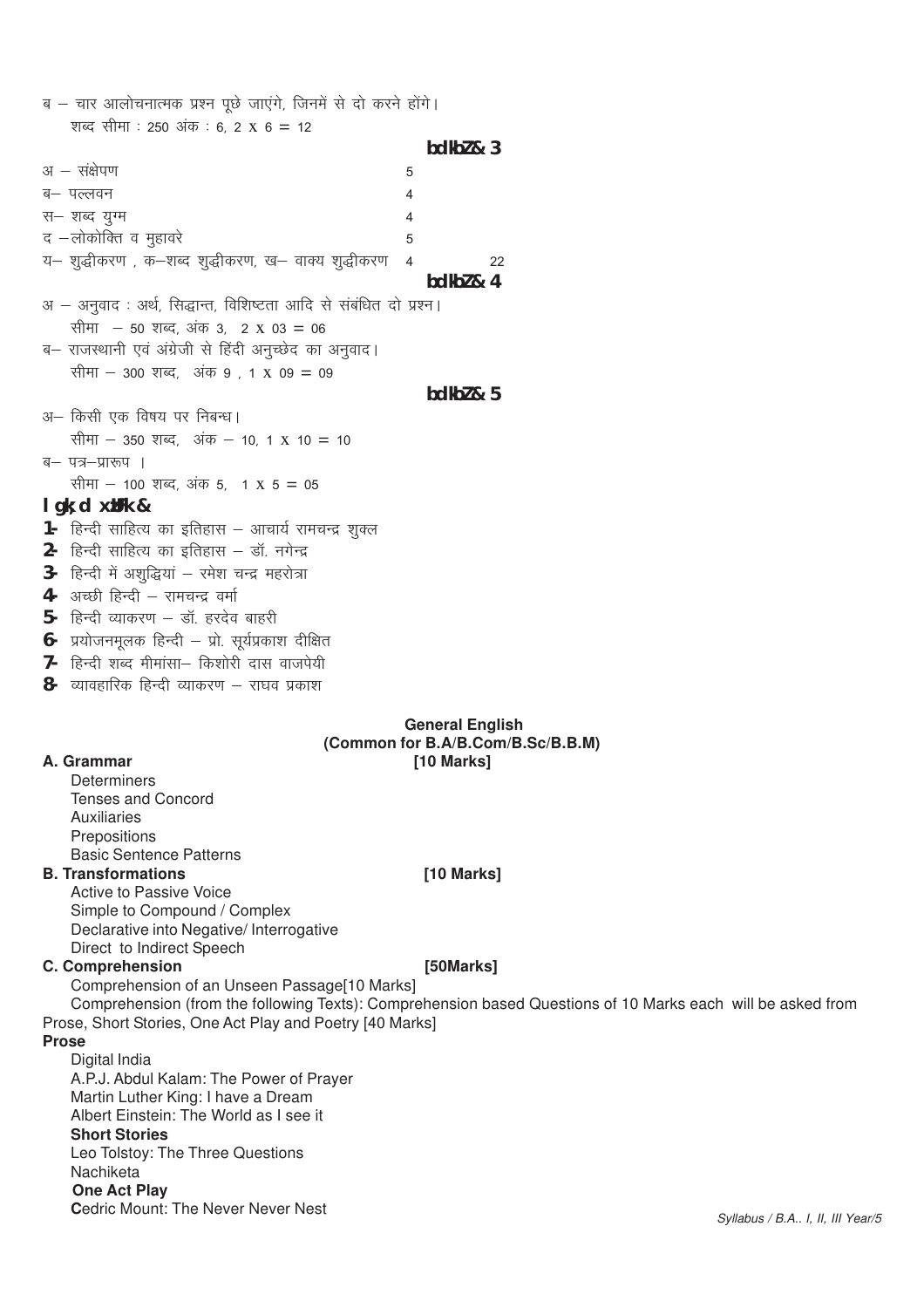# **Poetry**

R.N. Tagore : Heaven of Freedom John Donne : Death be not Proud Swami Vivekanand : Kali the Mother

# **Required Readings: Emerald** (Macmillan)

# **D. Written Composition [30 Marks]**

Precis Writing [5 Marks] Paragraph Writing [10 Marks] Letter Writing(Formal and Informal)[5 Marks] Report Writing[10 Marks]

*Suggested Readings:*

Murphy, Raymond: *Intermediate English Grammar* ( OUP) Huddleton, Rodney: *English Grammar: An Outline* (OUP) Greenbaum, Sidney: *The Oxford English Grammar* (OUP)

# **2. ELEMENTARY COMPUTER APPLICATIONS**

Time : 2 Hours **Max. Marks: 100** Max. Marks: 100 Min. Passing Marks: 36

# **Note:**

1. Passing in theory examination shall be necessary by securing at least 36% marks.

2. The theory paper shall consist of 50 objective type question. Each will carry 2 marks. Candidate will have to write correct answer (A) or (B) or (C) or (D) is space provided against the question on OMR Sheet.

Introduction to Information Technology, Generation of Computers, Types of computers: Micro, Mini, Mainframe, Super, Architecture of Computer System: CPU, ALU Primary Memory: RAM, ROM, Cache memory, Secondary Memories, Input/ Output device, Pointing device.

Number System (binary, octal, decimal and hexadecimal) and their conversions, Logic gates, Languages: machine, assembly and high level languages including 3GL, 4GL,

Concept of Operating System, need and types of operating systems: batch, single user, multiprocessing, and time sharing, introduction to Windows.

Internet: Concept, email services, www, web browsers, search engines, simple programs in HTML, type of HTML document, documents structures: element, type and character formatting, tables, frames and forms, Stylisheet

Computer Networking: Type of networks, LAN, MAN and WAN, concept of topology, bridges, routers, gateways, modems, ISDN leased lines, teleconferencing and videoconferencing.

E-Commerce: Concept of e-commerce, benefits and growth of e-commerce, e-commerce categories, e-Governance, EDI, electronic funds transfer on EDI networks Electronic payment system.

*Suggested Books:*

- 1. Computer Fundamental By P.K. Sinha (BPB Publications)
- 2. Computer Made Easy For Beginners (in Hindi) By Niranjan Bansal, Jayshri Saraogi
- 3. IT Tools and Applications By Satish Jain, Shashank Jain, Dr. Madhulika Jain (BPB Publication).
- 4. Rapidex computer Course, Vikas Gupta, Pustak Mahal.

### **3. ENVIRONMENTAL STUDIES** Max. Marks: 100 Min. Passing Marks: 36

#### **Note.**

1. The marks secured in this paper shall not be counted in awarding the division to a candidate.

2. Non appearing or absent in the examination of compulsory paper will be counted a chance.

# **The syllables and scheme of examination is as under:**

Compulsory in 1st year for all streams at undergraduate level

# **SCHEME OF EXAMINATION**

- 1. The paper will be of 100 marks.
- 2. There will be no practical/Field work, instead student should be aware of ecology of local area; the question related to field work of local area can be asked by paper setter.
- 3. There will be 100 questions in the paper of multiple choice, each question of 1 mark.
- 4. There will be no negative marking in the assessment.

Core Module syllabus for Environmental Studies for Under Graduate Courses of All Branches of Higher Education **Unit-1 : The multidisciplinary nature of environmental studies.**

# Definition scope and awareness.

Need for public awareness.

# **Unit-2 : Natural Resources :**

- Renewable and non-renewable resources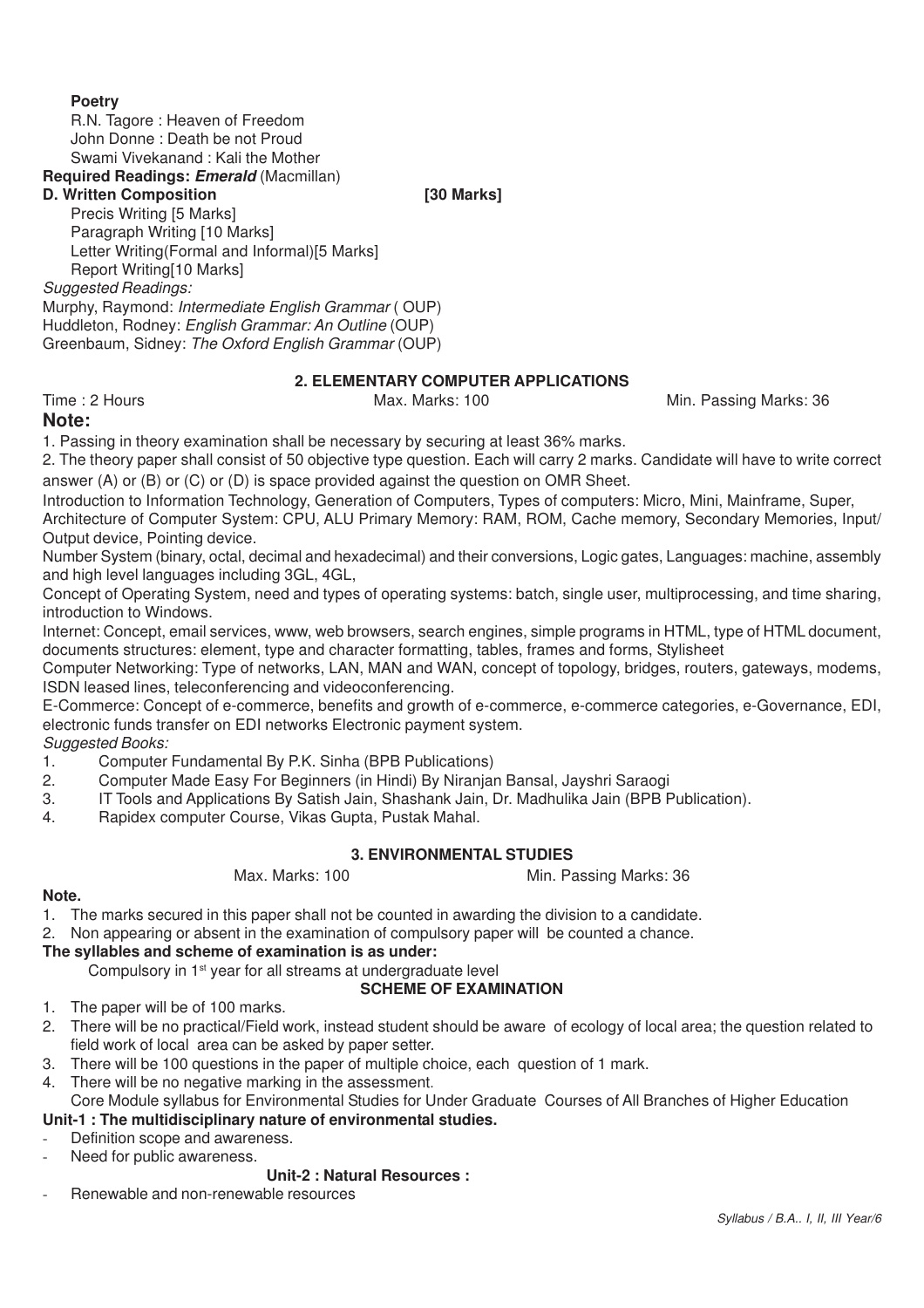- Natural resources and associated problems.
- Forest resources.
- Use and over-exploitation.
- Deforestation.
- Timber exploitation.
- **Mining**
- Dams and their effects on forests and tribal people.
- Water resources.
- Use and over utilization of surface and ground water.
- **Floods**
- **Drought**
- Conflicts over water
- Dams benefits and problems.
- Mineral resources.
- Use and exploitation.
- Environmental effects of extracting and using mineral resources.
- Food resources.
- World food problems.
- Changes caused by agriculture and overgrazing.
- Effects of modern agriculture.
- Fertilizer, pesticide problems.
- Water logging.
- **Salinity**

# **Energy resources :**

- Growing energy needs.
- Renewable and non-renewable energy resources.
- Use of alternate energy resources.

# **Land resources :**

- Land as a resource.
- Land degradation.
- Man induced land slides.
- Soil erosion & desertification.

Role of an individual in conservation of natural resources. Equitable use of natural resources for sustainable system.

# **Unit-3 : Ecosystem:**

- Concept of an ecosystem.
- Structure and function of an ecosystem.
- Producers, consumers and decomposers.
- Energy flow in the ecosystem.
- Ecological succession.
- Food chains, food webs and ecological pyramids.
- Introduction types, characteristic features, structure and function of the following ecosystems.
- Forest ecosystem.
- Grassland ecosystem
- Desert ecosystem.
- Aquatic ecosystems (ponds, streams, lakes, rivers, oceans estuaries).

# **Unit-4 : Biodiversity and its conservation:**

- Introduction, definition and diversity at genetic, species and ecosystem level.
- Biogeographically classification of India.
- Value of biodiversity, consumptive use productive use, social, ethical, aesthetic and option values.
- Biodiversity at global, national & local levels.
- India as a mega-diversity nation.
- Hot-spots of biodiversity.
- Threats to biodiversity habital loss poaching of wild life, man-wild life conflicts.
- Endangered and endemic species of India.
- Conservation of biodiversity In situ and Ex-situ conservation of biodiversity.

#### **Unit-5 : Environmental Pollution :**

- Definition, causes, effect and control measures of
- Air pollution.
- Water pollution
- Soil pollution.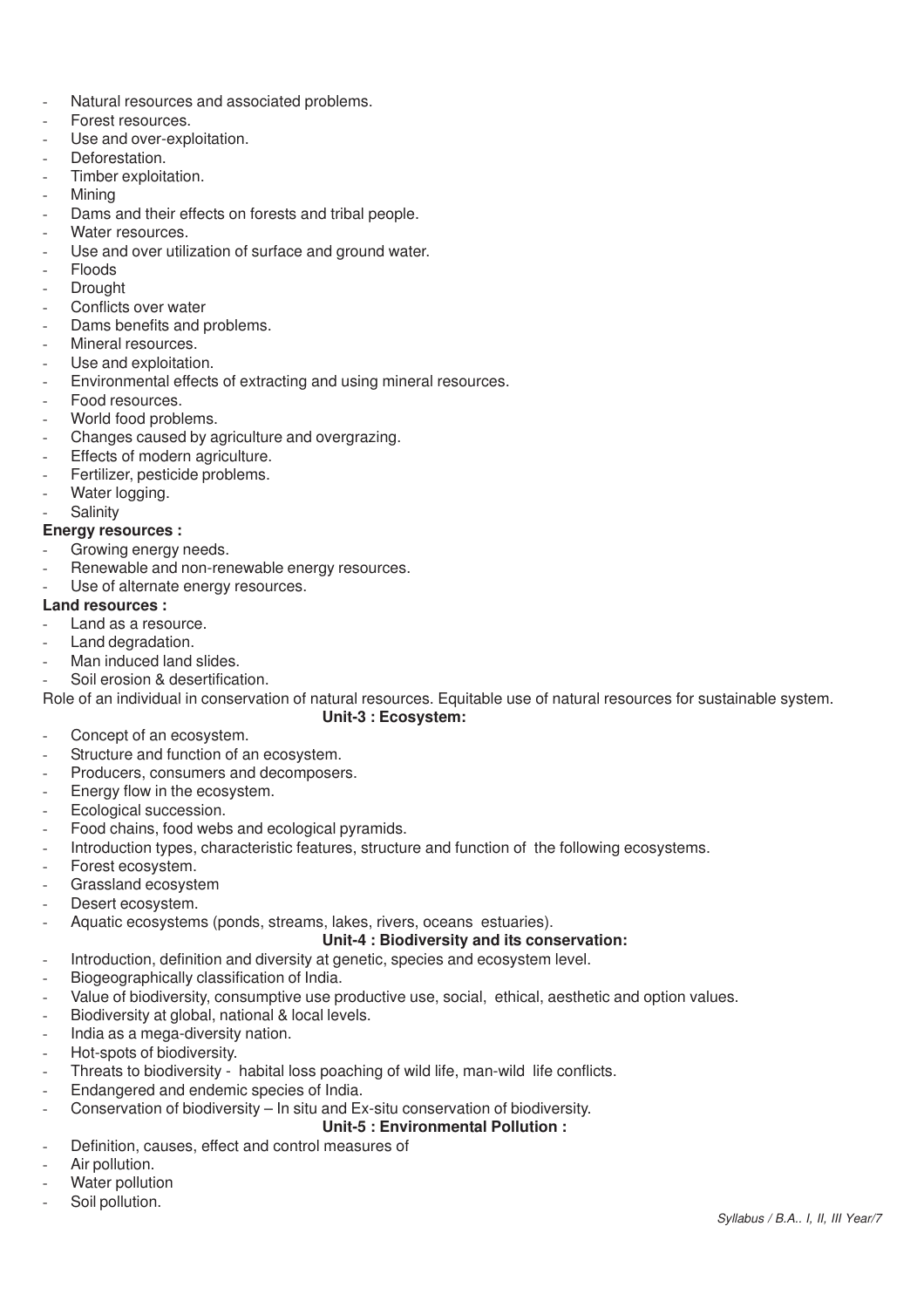- Marine pollution
- Noise pollution
- Thermal pollution
- Nuclear hazards.
- Solid waste management : Causes, effects and control measures of urban industrial wastes.
- Role of an individual in prevention of pollution.
- Disaster management : Flood, earthquake, cyclone and land slides.

# **Unit-6 : Social issues and the environment :**

- From unsustainable to sustainable development
- Urban problems related to energy.
- Water conservation, rain water harvesting, water shed management.
- Settlement and rehabilitation of people, its problem of concerns.
- Environmental ethics-issues and possible solutions. Ozone layer depletion, nuclear accidents.
- Wasteland reclamation.
- Consumerism and waste products.
- Environmental protection Act. 1986.
- i. Air (prevention and control pollution) Act. 1981
- ii. Water (Prevention and Control of Pollution) Act., 1974.
- iii. Wild life protection Act. 1972
- iv. Forest conservation Act.1980
- Issues involved in enforcement of environmental legislation.
- Public awareness.

# **Unit-7 : Human Population and the Environment :**

- Population growth, variation among nations.
- Population explosion-Family welfare programme.
- Environment and Human health.
- Human rights.
- Value education.
- HIV/AIDS
- Women & child welfare.
- Role of information technology in environment and human health.

#### **Field Work**

- Visit to a local area to document environmental assets-river/forest/grassland/ hill/ mountain.
- Visit to local polluted site- Urban/rural/industrial/agricultural.
- Study of common plants, insects. Birds.
- Study of simple ecosystem-Pond, river, hill slope etc.

- *Suggested Books :* 1 i;kZoj.k v/;;u & oekZ] xSuk] [k.Msyoky] jkor
- 2 पर्यावरण विज्ञान पी.सी. त्रिवेदी, गरिमा गुप्ता
- 3 i;kZoj.k v/;;u & lqjs'k vkesrk] f'kizk Hkkj}kt
- 4 Environmental studies Pratap Singh, N.S. Rathore, A.N. Mathur
- 5 i;kZoj.k v/;;u & ckdjs] ckdjs ok/kok
- 6 i;kZoj.k v/;;u & eukst ;kno] vuwiek ;kno

# **4- fgUnh lkfgR;**

# **izFke iz'u i= & izkphu ,oa e/;dkyhu dkO;**

# **le; % 3 ?kaVs mRrh.kkZad % 36 iw.kkZad & 100**

# **bdkbZ & 1**

- 1- ohl yn**s&jkl &ujifr ukYg] laiknd % MkW cztukjk**;.k igiksgr] Hkkx 3 fo;kx lansk iqufeZyu
- गज-गामणी मृग-लोचनि नारि, सूणे सहेली कह एक बात,
- दूति वात कहै समझाइ, मयण की वेदण सही निसंक, निगुणा काग
- तुं कुरळि म आइ, कहि नई गोरी थारा प्री अहिनाण,
- बरस बत्रीस हो बाळइ वेस, पंडियउ मोहियउ देखि बजार
- वात सूणी राजा अधिक उल्लास, अेकसरउ तुम्ह घर दिसि हालि

# **2- <ksyk ek: jk nwgk & laiknd & ujksRre nkl Lokeh] lw;Zdj.k ikjhd] jkeflag ¼ekyo.kh foyki½**

- धावउ धावउ हे सखी, सालह चलतउ हे सखी
- बीछडता ई सज्जणा, सज्जणियां बवळाई कई, हड रे जीव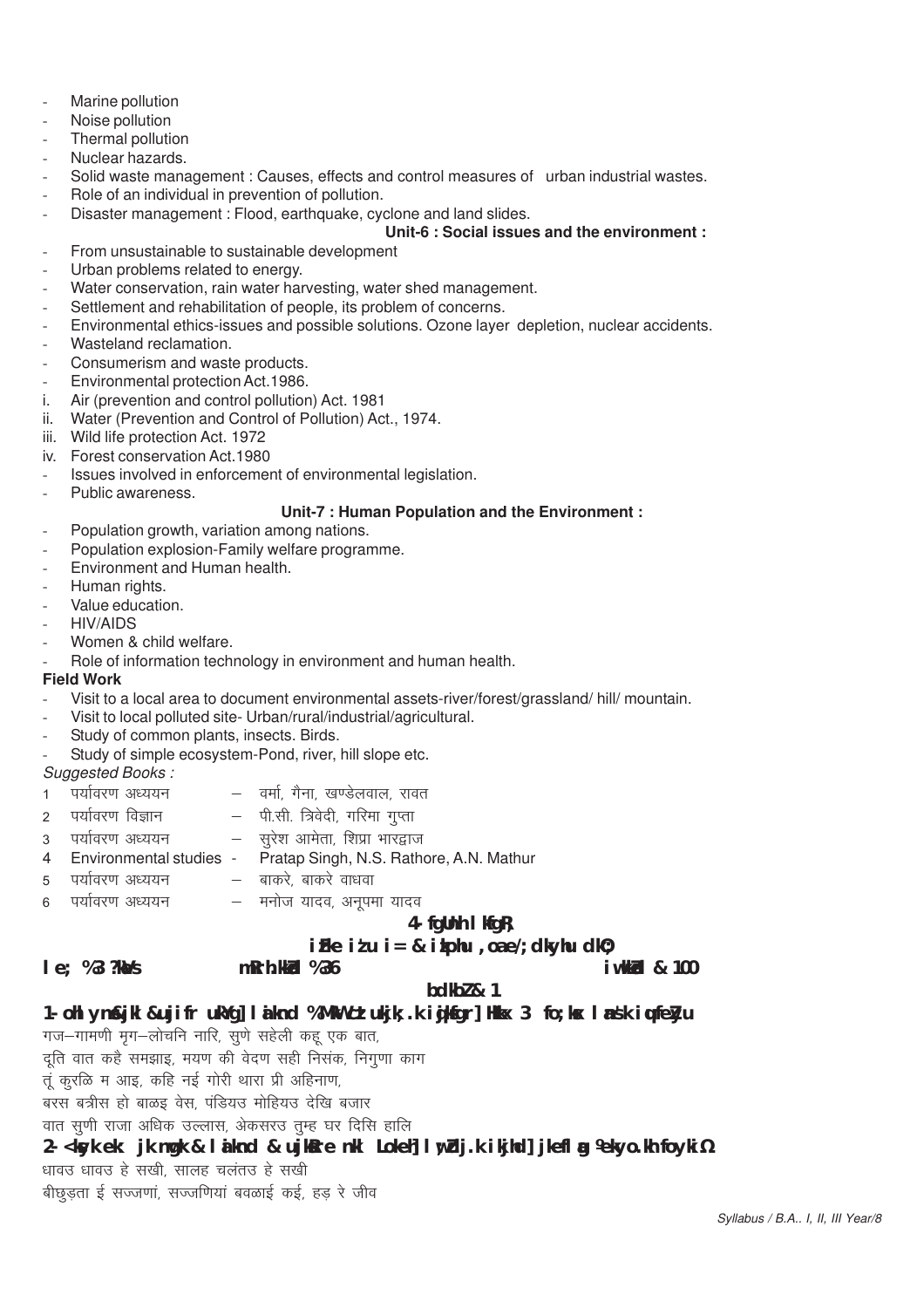निल्लज तूं, बीछड़ता ही सज्जणा -सिंधी खड़घ, ढोला हूं तूझ बाहिरी, सुंदर सोव्व सिंगार सजि, चंदा तो किण खंडियउ, चम्पा केरी पांखडी 3- fo | ki fr % Hkubl fo | ki fr % |  $\dot{a}$  knd %  $\tilde{N}$ ". k ekgu > k जय जय संकर, जय जय त्रिपुरारि, नंदक नंदन कदंबक तरु-तर, देख-देख राधा रूप अपार. आज पेखल नंद – किशोर सजनी कान्हा के कहब बझाई 4- vehj [kd] jks & nkgs % अपनी छवि, आ साजन मोरे नयन में खुसरो रैन सहाग की, गोरी सोवे सेज पर , खुसरो दरिया प्रेम का  $\text{ecl}$ fi; k % आप हिले और मोहे हिलाए, ऊंची अटारी पलंग बिछायो लिपट लिपट वाके सोई, सेज पड़ी मोरे आंखो आए शोभा सदा बढावन हारा  $x$ hr: छाप तिलक सब छीनी, जब यार देखा नैनभर, सकल बन फल रही सरसो  $bdkb2 & 2$ dchj & xfikkoyh & l a knd & MkW '; kel (tnj nkl x#np dks vax & 1 सतगुर की महिमा अनंत, सतगुर बापुरा क्या करे सतगुर सांचा सूरिवां, पासा पकड़ा प्रेम का, पूरे सू परचा foig dks vax & 2 विरहनि उभी पंथ सिरि, आंधड़ियों झाई पड़ी, इस तन का दीवा करौ,  $dFk.$ kh fcuk dj.kh dks v $x$  &  $3$ मैं जान्यूं पढ़िबो भलो, कबीरा पढ़िबा दूरि कर ररै मम चित लाई, कबीर पढ़िया दूरि करि, पोथी पढ पढ जग मूआ, Hksk clks  $\sqrt{2}$  4 कैसो कहा बिगारियो, बेसनो भया तो क्या भया, कबीर माला काठ की, तन को जोगी सब करै  $in$   $\&$ दुल्हनी गावहुं मंगलाचार, मन ने मनहि उलटि समाना, एक अचंभा देख्या रै भाई मन रे जागत रहिए भाई, हम न मरिहै मरिहै संसारा 6 & tk; I h % I a knd & i kepUnz 'kDy ekul iknd [kM % एक दिवस पुन्यौ तिथि आई, खेलत आई मानसरोवर, मिलहिं रहसि सब, सरवर तीर पदमिनी आई धरि तीर सब कंचुकि सारी, लागि केलि करै मझ नीरा, सखि एक तेहि खेल न जाना, कहा मानस चाह सो पाई ukxefr fo: kx [kM % नागमति चित उर पथ हेरा, पिउ वियोग अस बाउर जीउ पाट महादेव हिये न हारू, चढा आसाढ गगन घन गाजा, सावन बरस मेह अति पानी, भा भादो दभर अति भारी, कातिक सरस चंद पियारी, पूस जाड़ थर थर तन कांपा 7 & fou; if=dk % rwl hnkl ] I a knd & fo; kxh qfj Mou; if=dk½ राम जपु, राम जपु, राम जपु बावरे, ऐसी मूढ़ता या मन की, केसव कहि न जाई का कहिये जो निजमन परिहरै विकारा, विश्वास एक राम को, ऐसा को उदार जग माहिं, कबहुंक बहाँ यहि रहनि रहाँगो 8& I ij I k§Hk % un fd kkj vkpk; l अविगत गति कछू कहत न आवै, मेरो मन अनत कहां सुख पावै, तजौ मन हरि बिमुखन को संग मैया, मैं तो चंद खिलौना लैहों, उपमा नैनन एक गहि, निर्गुण कौन देस को वासी

#### $bdkb2 & 3$

9 & ehjk % 'kalkufl ag euksgj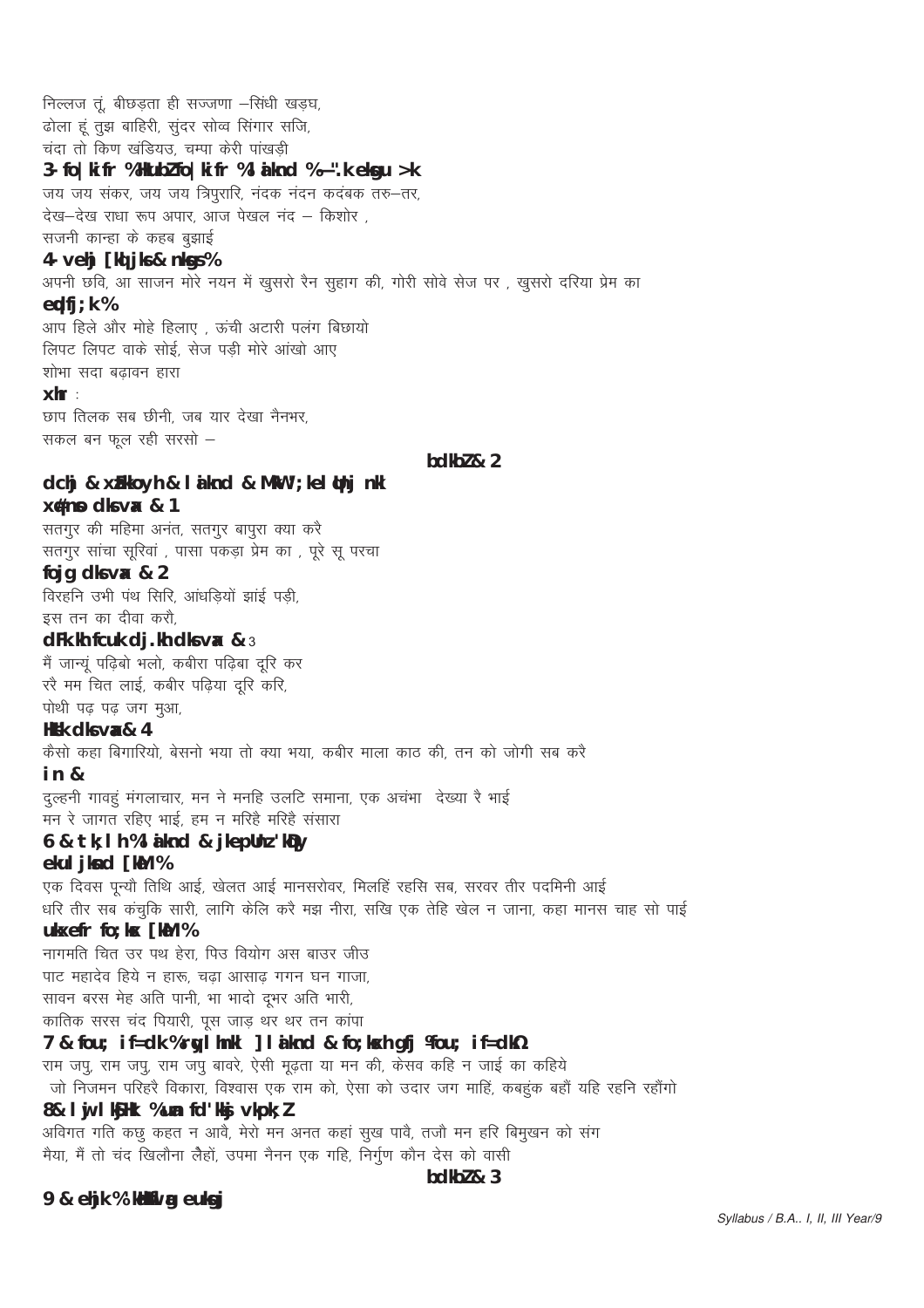मन रे परसि हरि के चरण, बसो मेरे नैनन में नंदलाल, तनक हरि चितवौ जी मोरी ओर. आलि रै मेरे नयन बान पड़ी, मेरे तो गिरधर गोपाल दूसरो न कोई मैं तो सांवरे संग राची, मैं तो गिरधर के घर जाऊं, माई री मैं तो लियो गोविंदो मोल राणाजी थै जहर दियौ म्है जाणी, सांप पिटारा राणाजी भेज्या 10 & jghe %jghe xfikkoyh] laknd & Jh fo | kfuokl feJ] Jh xkfon jtuh'k अमर बेलि बिनू मूलकी, अमृत ऐस वचन में, अरज गरज मानै नहीं, असमय परै रहीम कहि, आर घटै नरेस ढिंग, आप न काहु काम के, आवत काज रहीम कहि उरग, तुरंग नारि नृपति, ऊगत जाहि किरण सो .<br>एक उदर दो चोंच हैं, एकै साधै सब सधै, ए रहीम दर-दर फिरहि, ओछो काम बड़ो करै, अंजन दिया तो किरकिरी, अंड न बौड रहीम कहि, कदली सीप भूजंग मूख, कमला थिर न रहीम कहि, करत न निपुनई गुन बिना, करमहीन रहिमन लखो, कहि रहीम इक दीप ते 11& jl [kku %jl [kku xh[kkoyh] laknd %fo|kfuokl feJ मानुष हौं तो वही रसखान, या लकुटी अर कामरिया पर, मोरपंखा सिर ऊपर राखो, एक समै मुरलि धनि मैं, गोवगूनी गुनिका गंधर्व, खेलन फाग सूहाग भरि, कान्हा भए बस बांसुरी कें, कहा कहूं सजनी संग की रजनी, कौन ठगौरी, आज गई हुति मोरहिं 12& Igtksckbl%lgtidk'k I rxq efgek dk vx & दोहा : गुरू है चार प्रकार के, हरि किरण जो होय तो, अड़सठ तीरथ गुरु चरण , गुरु वचन हियरे धरै I k/k efaek & साध मिलो गुरु पाइया ,सहजो साधन के मिलै ,सहजो संगत साध की ,सहजो दरसन साध का ine dks vax प्रेम दिवाने जो भए, मन में तो आनंद रहै, प्रेम लटके दुर्लभ महा i n हमारे गुरु पूरन दातार, सखी री आज आनंद देव बधाई, अब तूम अपनी ओर निहारो, गोविंद गून क्यों नहीं गावो bdkbl & 4 आदिकाल और भक्तिकाल का परिचयात्मक इतिहास लेखन परम्परा, नामकरण, काल विभाजन, परिस्थितियां प्रवृत्तियां, पूर्वापर सीमा निर्धारण।  $bdkb2 & 5$ काव्यशास्त्र : अर्थ, अभिप्रेत, व्यवहार, औचित्य, काव्य गुण, दोष, शब्द शक्तियां, अलंकार : अर्थ, विभिन्न आचार्यों के मत, अलंकार का महत्त्व प्रकार व उदाहरण ।

प्रमुख अलंकार : अनुप्रास, यमक, श्लेष, उपमा, रूपक, उत्प्रेक्षा, अतिशयोक्ति, दीपक, संदेह, भ्रांतिमान, अपहनुति, दृष्टांत, उदाहरण, विरोधाभास, मानवीकरण, विशेषण – विपर्यय, विशेषोक्ति, विभावना ।

# i jh{kdka ds fy, funik %

- 1. प्रश्न-पत्र तीन खंडों क्रमशः अ, ब, और स में विभक्त होगा।
- 2. खंड अ में प्रत्येक इकाई से अधिकतम 2 प्रश्न रखते हुए सभी 5 इकाइयों से कुल 10 लघुत्तरात्मक प्रश्न अनिवार्यतः पूछे जाएंगे।
- 3. खंड ब में प्रथम 3 इकाइयों में से व्याख्या संबंधी कूल 7 व्याख्या प्रश्न पूछे जाएंगे, जिनमें से विद्यार्थी को किन्हीं 5 व्याख्याओं को अनिवार्य रूप से हल करना होगा।
- 4. खंड स में पांचों इकाइयों में से 4 आलोचनात्मक और विश्लेषणात्मक प्रश्न पूछे जाएंगे, जिनमें से विद्यार्थियों को 2 प्रश्न अनिवार्य रूप से हल करने होंगे।
- 5. प्रश्न-पत्र वर्तमान में निर्धारित पाठ्यक्रमानुसार हो।

विस्तृत अंक योजना :-

अनिवार्य अंक प्रति कुल अंक) शब्द सीमा विवरण खण्ड कुल

|   |        |        |        |    | in the first contract of the contract of the contract of the contract of the contract of the contract of the c |                                                                       |
|---|--------|--------|--------|----|----------------------------------------------------------------------------------------------------------------|-----------------------------------------------------------------------|
|   | प्रश्न | प्रश्न | प्रश्न |    |                                                                                                                |                                                                       |
| अ | 10     | 10     |        | 20 | 50                                                                                                             | खंड अ में प्रत्येक                                                    |
|   |        |        |        |    |                                                                                                                | इकाई से अधिकतम 2 प्रश्न रखते हुए सभी 5 इकाइयों से कुल 10 लघुत्तरात्मक |
|   |        |        |        |    |                                                                                                                | प्रश्न अनिवार्यतः पूछे जाएगे।                                         |
| ब |        | 5      |        | 40 | 200                                                                                                            | प्रथम 3 इकाइयों में                                                   |
|   |        |        |        |    |                                                                                                                | से 7 व्याख्या संबंधी                                                  |
|   |        |        |        |    |                                                                                                                |                                                                       |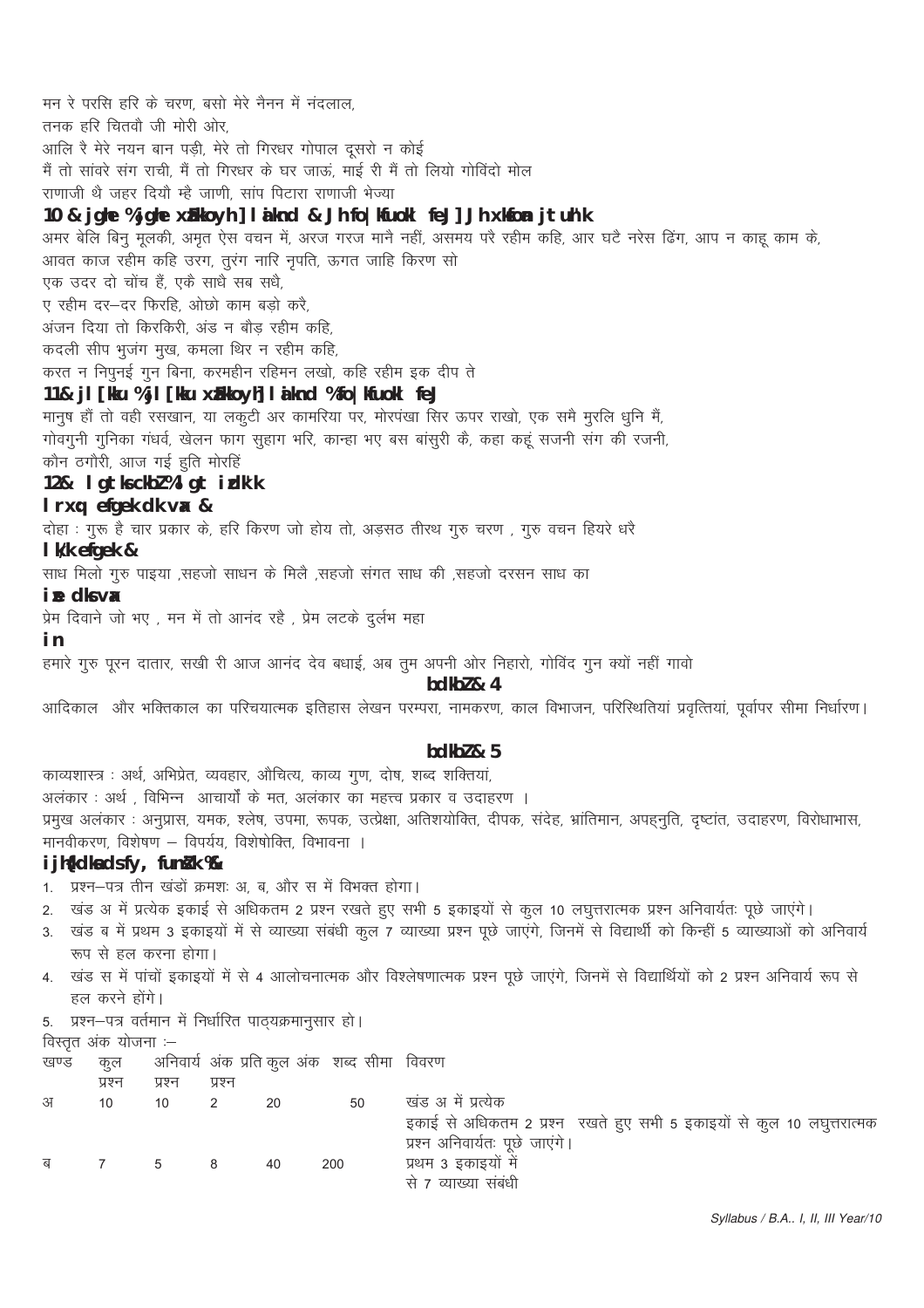प्रश्न पूछे जाएंगे। जिनमें से 5 प्रश्न अनिवार्य रूप से विद्यार्थियों को हल करने होंगे। 5 इकाइयों में से 4 आलोचनात्मक एवं विश्लेषणात्मक प्रश्न पूछे जाएं —जिनमें स 20 40 500  $\overline{4}$  $\overline{2}$ प्रत्येक इकाई से अधिकतम एक प्रश्न पूछा जाएं।  $I$  qk; d  $xFk$  % 1. भक्ति आन्दोलन और भक्ति काव्य – डॉ. शिवकूमार मिश्र हिन्दी साहित्य का सुबोध इतिहास – डॉ. गुलाब राय  $\mathcal{P}$ हिन्दी साहित्य का इतिहास – डॉ. रामचन्द्र शुक्ल 3 हिन्दी साहित्य का इतिहास – डॉ. नगेन्द्र  $\overline{4}$ 5. हिन्दी साहित्य का अतीत – आचार्य विश्वनाथ प्रसाद मिश्र 6. हिन्दी साहित्य युग और प्रवृत्तियां – डॉ. शिवकुमार शर्मा हिन्दी साहित्य की भूमिका – हजारी प्रसाद द्विवेदी 7. हिन्दी साहित्य का दूसरा इतिहास – डॉ. बच्चन सिंह 8 9. अलंकार पारिजात – डॉ. नरोत्तम स्वामी 10. हिन्दी साहित्य का अभिनव इतिहास – डॉ. वशिष्ठ अनूप 11. काव्यांग कौमुदी – आचार्य विश्वनाथ प्रसाद मिश्र f} $r h$ ; it u&i = & dFkk I kfqR;  $le; %3?kMs$ *i* wkk/cd % 100  $mRrh.kkld$  % 36 bdkbl &1 उपन्यास : धूल पौधों पर – गोविंद मिश्र – वाणी प्रकाशन, नई दिल्ली  $hdkh$ <sub>2</sub>  $\lambda$ <sub>2</sub>  $d$ qkfu; ka $%$ 1 उसने कहा था – चंद्रधर शर्मा गुलेरी, 2 मंत्र – प्रेमचंद (डाक्टर, सांप और बालक) 3 मधुआ – जयशंकर प्रसाद 4 पठार का धीरज- अज्ञेय 5 गदल – रांगेय राघव 6 पच्चीस चौका डेढ सौ – ओमप्रकाश वाल्मीकि  $bdkb2 & 3$ 1. ऊंचाई– मन्नू भंडारी 2. दूसरा चमत्कार : मृदुला गर्ग 3. नगर - रसायन - राजी सेठ 4. पांचवां बेटा – नासिरा शर्मा 5. अनहदनाद - सूदेश बत्रा 6. अधूरी तस्वीरें – मनीषा कुलश्रेष्ठ  $hdkh$ <sub>7</sub> $k<sub>4</sub>$ 1. गुलजी गाथा - यादवेन्द्र शर्मा 'चन्द्र' 2. फांसी – मणि मधुकर 3. हरमोनियम और ग्रामोफोन - हरदर्शन सहगल 4. जमीन से हटकर – हेतू भारद्वाज 5. बाड़े का कुत्ता – मालचंद तिवाड़ी  $h$ dkh $7$  & 5 अ– उपन्यास एवं कहानी : अर्थ, अभिप्रेत, स्वरूप, तत्त्व , विकास यात्रा एवं प्रमुख रचनाकारों का परिचय ब – हिन्दी उपन्यास : विकास के सोपान स – कहानी – अर्थ, स्वरूप, तत्त्व, उद्भव और विकास द – हिन्दी कहानी की विकास यात्रा i jh{kdka ds fy, funk % 1. प्रश्न-पत्र तीन खंडों क्रमशः अ, ब, और स में विभक्त होगा। 2. खंड अ में प्रत्येक इकाई से अधिकतम 2 प्रश्न रखते हुए सभी 5 इकाइयों से कूल 10 लघुत्तरात्मक प्रश्न अनिवार्यतः पूछे जाएंगे। 3. खंड ब में प्रथम 3 इकाइयों में से व्याख्या संबंधी कूल 7 व्याख्या प्रश्न पूछे जाएंगे, जिनमें से विद्यार्थी को किन्हीं 5 व्याख्याओं को अनिवार्य रूप से हल करना होगा। 4. खंड स में पांचों इकाइयों में से 4 आलोचनात्मक और विश्लेषणात्मक प्रश्न पूछे जाएंगे, जिनमें से विद्यार्थियों को 2 प्रश्न अनिवार्य रूप से हल करने होंगे।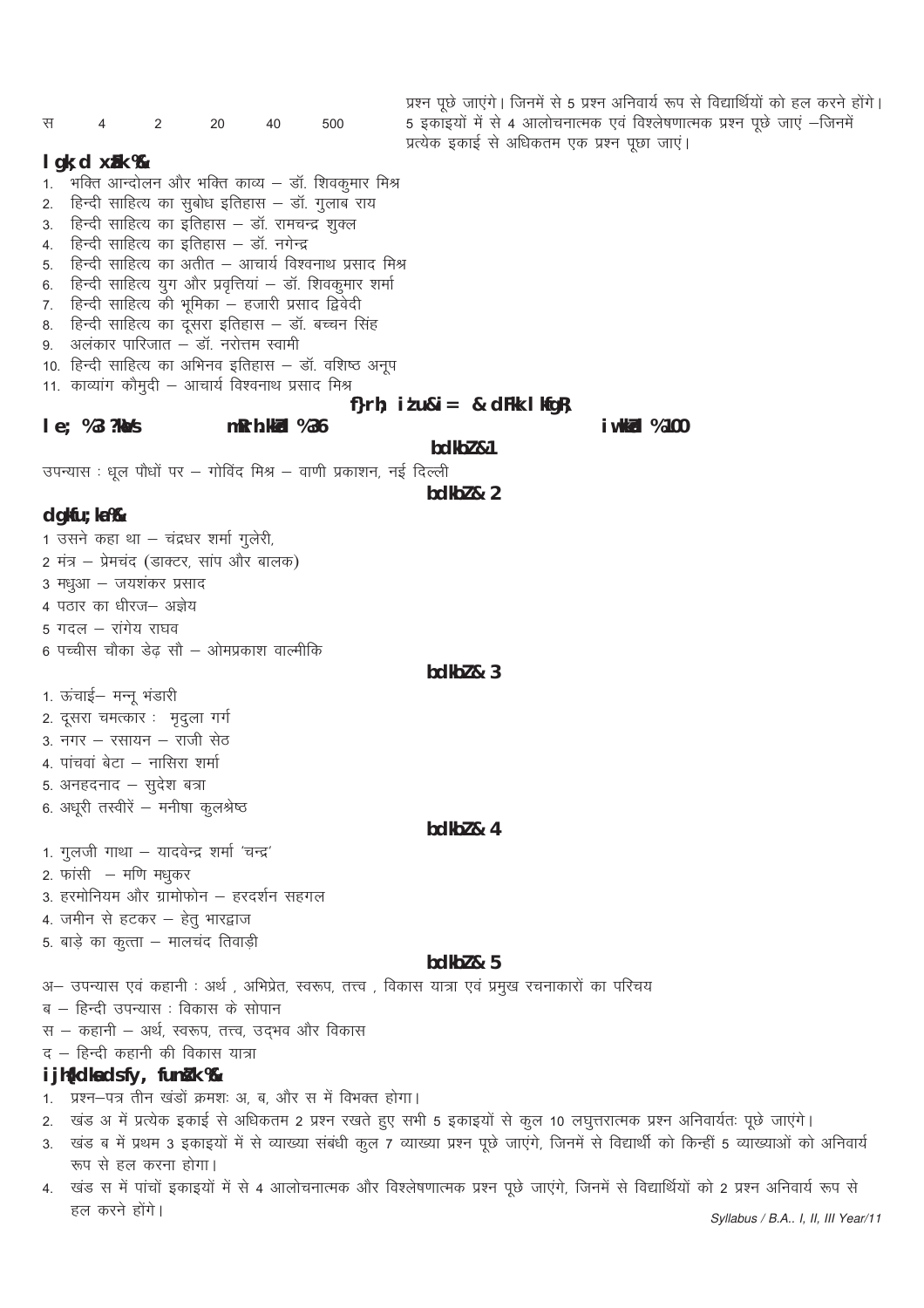|      |                      | 5. प्रश्न-पत्र वर्तमान में निर्धारित पाठ्यक्रमानुसार हो। |                |    |                                                |                                                                          |
|------|----------------------|----------------------------------------------------------|----------------|----|------------------------------------------------|--------------------------------------------------------------------------|
|      | विस्तृत अंक योजना :– |                                                          |                |    |                                                |                                                                          |
| खण्ड |                      |                                                          |                |    | कुल अनिवार्य अंक प्रति कुल अंक शब्द सीमा विवरण |                                                                          |
|      | प्रश्न               | प्रश्न                                                   | प्रश्न         |    |                                                |                                                                          |
| अ    | 10 <sup>°</sup>      | 10                                                       | $\overline{2}$ | 20 | 50                                             | खंड अ में प्रत्येक इकाई से अधिकतम 2 प्रश्न रखते हुए सभी 5 इकाइयों से     |
|      |                      |                                                          |                |    |                                                | कुल 10 लघुत्तरात्मक प्रश्न अनिवार्यतः पूछे जाएंगे।                       |
| ब    | $7\overline{ }$      | 5                                                        | 8              | 40 | 200                                            | प्रथम 3 इकाइयों में से 7 व्याख्या संबंधी प्रश्न पूछे जाएंगे।             |
|      |                      |                                                          |                |    |                                                | जिनमें से 5 प्रश्न अनिवार्य रूप से विद्यार्थियों को हल करने होंगे।       |
| स    | 4                    | 2                                                        | 20             | 40 | 500                                            | 5 इकाइयों में से 4 आलोचनात्मक एवं विश्लेषणात्मक प्रश्न पूछे जाएं -जिनमें |
|      |                      |                                                          |                |    |                                                | प्रत्येक इकाई से अधिकतम एक प्रश्न पूछा जाएं।                             |

# I gk; d xil Fk &

- 1. हिन्दी कहानी इन्द्रनाथ मदान
- कहानियों की शिल्प विधि का विकास डॉ. लक्ष्मीनारायण लाल  $\overline{2}$
- 3. नई कहानी : दशा, दिशा, संभावना श्री सूरेन्द्र
- 4. नई कहानी की भूमिका कमलेश्वर
- साहित्य संस्कृति और अन्य विधाएं डॉ. राधेश्याम शर्मा 5.
- 6. हिन्दी कहानी समीक्षा और सन्दर्भ विवेकी राय
- कहानी नयी कहानी नामवर सिंह  $7<sup>1</sup>$
- 8. आज का हिन्दी उपन्यास डॉ. इन्द्रनाथ मदान
- हिन्दी उपन्यास : उपलब्धियां डॉ. लक्ष्मीसागर वार्ष्णेय  $\mathbf{q}$
- 10. हिन्दी उपन्यास एक अन्तर्यात्रा डॉ. रामदरश मिश्र

# 5. English Literature Paper-1 **Poetry and Drama** Unit-I

- William Shakespeare: The Seven Ages of Man
- Edmund Spenser: One Day I Wrote Her Name
- Christopher Marlowe: The Face that Launch'd a Thousand Ships
- John Milton: On His Blindness
- Alexander Pope: Ode on Solitude

### Unit-II

- $\star$ John Donne: Go and Catch a Falling Star
- Oliver Goldsmith: The Village School Master
- (Extract from "Deserted Village")
- William Wordsworth: The World is Too Much with Us  $\star$
- John Keats: Ode to Beautv
- $\star$ William. Shakespeare: As You Like it

# Unit-III Unit-IV

Fritz Karinthy: Refund Anton Chekhov: Proposal

# Unit-V

# **Literary History**

Renaissance, Reformation, Puritan Age, Metaphysical Movement, Restoration Period, Neo-Classical Age, Romanticism **Literary Terms** 

Sonnet, Elegy, Lyric, Simile, Metaphor, Personification, Alliteration, Onomatopoeia, Hyperbole, Pun, Comedy, Tragedy, Tragicomedy, Rhyme, Rhythm, Ode

Required Readings: **Ambrosia**(Macmillan)

# **Further Readings**

Abrams, M.H: A Glossary of Literary Terms (Macmillan)

Trivedi, R. D: A Compendious History of English Literature (Vikas)

# **Detailed Study**

# **Evaluation Scheme**

[This will apply to all Undergraduate Courses on English Literature and not to General English.] There shall be a Terminal Examination of 100 Marks of each Paper at the end of every Session. The Examination Paper shall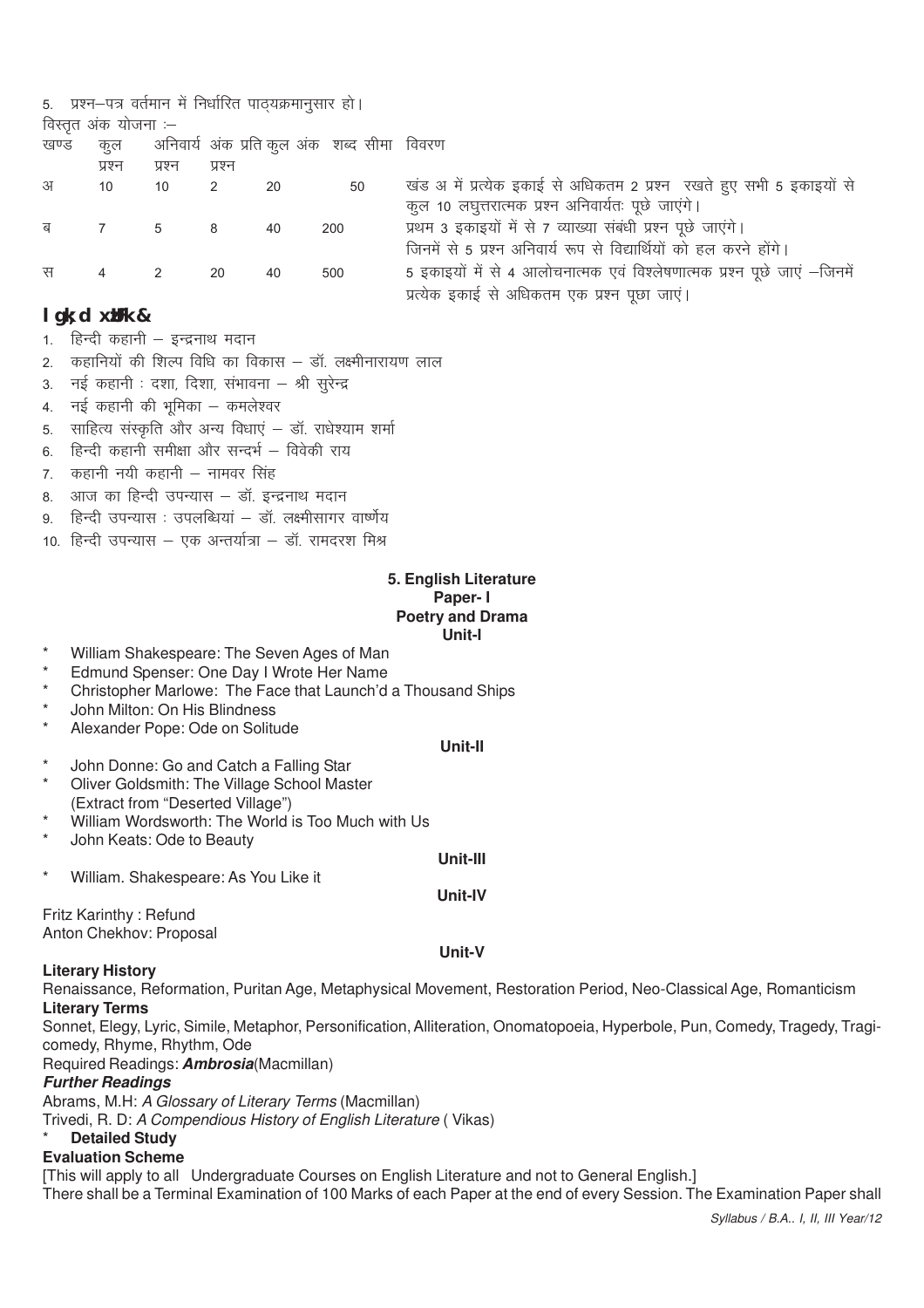consist of Three Sections:

Section 'A' shall comprise **Ten** questions (all compulsory, to be answered in 50 words each) of 2 Marks each. The Examiner will set questions on this section choosing at least two from each unit.

Section 'B' shall comprise Two Parts:

Part I shall consist of **Three** Reference to Context Questions from starred texts, out of which the candidate shall attempt any **two** (to be answered in 200 Words each). Each Question shall carry 08 Marks.

Part II shall comprise **Four** Questions, out of which the candidate shall attempt any **three** (to be answered in 200 Words each). Each Question shall carry 08 Marks. The Examiner shall set Questions in such a way so that almost the cent percent coverage of the syllabus is ensured.

Section C shall comprise **Four** Questions (to be answered in 500 Words each) out of which the Candidate shall attempt any **two**. Each Question shall carry 20 Marks. The Examiner shall set Questions in such a way so that almost the cent percent coverage of the syllabus is ensured.

#### **Paper- II Prose and Fiction Unit-I**

- Francis Bacon: Of Studies
- **Richard Steele: The Spectator Club**
- Charles Lamb: A Bachelor's Complaint against the Behaviour of Married People

**Unit-II**

- \* Oliver Goldsmith: On National Prejudices
- **B. Russell: Machines and Emotions**
- \* Virginia Woolf : Professions for Women
- V.S Naipaul: Seven Rules for Writing

# **Unit –III**

\* Oscar Wilde : The Model Millionaire

- K. Mansfield: A Cup of Tea
- H. Munro (Saki): The Open Window
- Edgar Allan Poe: Some Words with a Mummy

Charles Dickens: Oliver Twist

# **Unit-IV Unit: V**

# **Literary Terms**

Climax, Catastrophe, Myth, Fable, Plot, Metre, Soliloquy, Aside **Literary History**

Elizabethan Prose, History of English Novel, 18th Century Prose

**Required Readings: Imprints** (Macmillan)

# **Further Readings:**

Abrams, M.H: *A Glossary of Literary Terms* (Macmillan) Trivedi, R. D: *A Compendious History of English Literature* (Vikas)

**Detailed Study** 

# **Evaluation Scheme**

[This will apply to all Undergraduate Courses on English Literature and not to General English.]

There shall be a Terminal Examination of 100 Marks of each Paper at the end of every Session. The Examination Paper shall consist of Three Sections:

Section 'A' shall comprise **Ten** questions (all compulsory, to be answered in 50 words each) of 2 Marks each. The Examiner will set questions on this section choosing at least two from each unit.

Section 'B' shall comprise Two Parts:

Part I shall consist of **Three** Reference to Context Questions from starred texts, out of which the candidate shall attempt any **two** (to be answered in 200 Words each). Each Question shall carry 08 Marks.

Part II shall comprise **Four** Questions, out of which the candidate shall attempt any **three** (to be answered in 200 Words each). Each Question shall carry 08 Marks. The Examiner shall set Questions in such a way so that almost the cent percent coverage of the syllabus is ensured.

Section C shall comprise **Four** Questions to be answered in 500 Words each out of which the Candidate shall attempt any **two**. Each Question shall carry 20 Marks. The Examiner shall set Questions in such a way so that almost the cent percent coverage of the syllabus is ensured.

# **laLÑr**

# **l** kekU; fund k%

1. प्रश्न-पत्र में कुल तीन खण्ड होंगे।

खण्ड 'अ' में सभी 10 प्र) न अनिवार्य होंगे। प्रत्येक प्रश्न का उत्तर 50 भाब्दों में दिया जाना है। प्रत्येक प्रश्न 2 अंकों का होगा।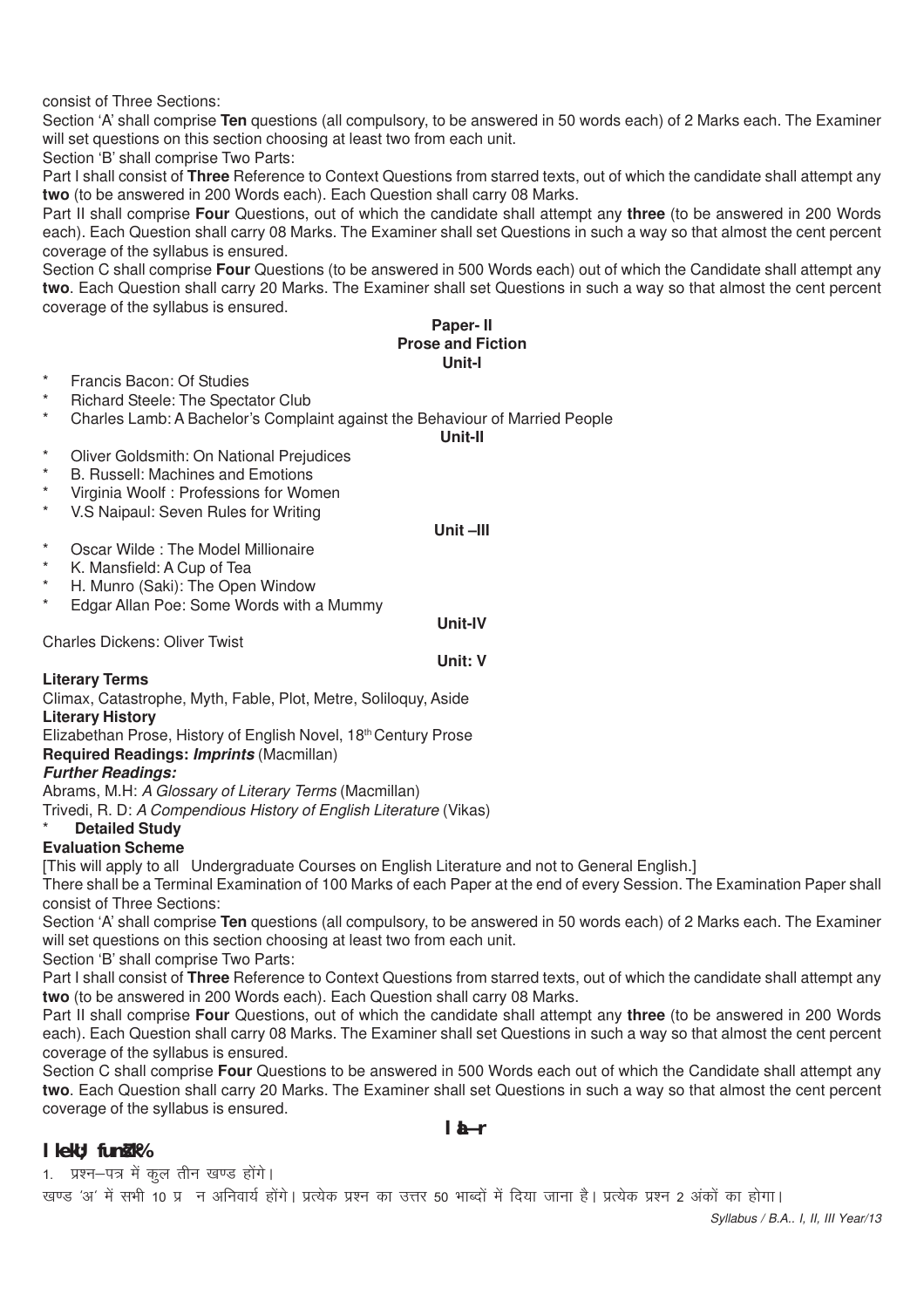खण्ड 'ब' में कूल 7 प्रश्न होंगे व परीक्षार्थी केवल 5 प्रश्नों के उत्तर देगा। प्रत्येक प्रश्न का उत्तर 200 भाब्दों में दिया जाना है। प्रत्येक प्रश्न 8 अंकों का होगा।

- खण्ड 'स' में कूल 4 प्रश्न होंगे। परीक्षार्थी इनमें से किसी दो प्रश्नों का उत्तर देगा। प्रत्येक प्रश्न के उत्तर की भाब्द सीमा 500 भाब्द होगी। प्रत्येक प्रश्न 20 अंक का होगा।
- 2. परीक्षा का माध्यम संस्कृत, हिन्दी अथवा अंग्रेजी होगा।
- 3. प्रश्न पत्र केवल संस्कृत में बनाया जाएगा।
- 4. प्रत्येक प्रश्न पत्र में 10 प्रतिशत अंक संस्कृत माध्यम से उत्तर देने के लिए निर्धारित हैं। अन्य प्रश्नों के उत्तर संस्कृत, हिन्दी अथवा अंग्रेजी में दिये जा सकते हैं।
- 5. संस्कृत एवं हिन्दी के लिए देवनागरी लिपि ही मान्य होगी।
- 6. विद्यार्थियों एवं प्राध्यापकों से अपेक्षा है कि अध्ययनाध्यापन का माध्यम संस्कृत हो।

### $i kB$ ;  $\emptyset$ e, oa i jh $\{kk&$ ; kst uk

| $n$ ks i t u $lk =$       |  | $U:$ wre mukh.kk $B$ d 72                                                                                                                 | iwk $P$ d 200 |
|---------------------------|--|-------------------------------------------------------------------------------------------------------------------------------------------|---------------|
|                           |  | $\mathbf{i}$ Fke it u Ik= $\mathbf{i}$ e; 3 ?k $\mathbf{i}$ /s U; wure m $\mathbf{i}$ lkh.kk $\mathbf{B}$ ed 36 i wkk $\mathbf{B}$ ed 100 |               |
| f}rh; itu lk= le; 3 ?ka/s |  | $U$ ;wre m $U$ kh.kk $B$ d 36 iwkk $B$ d 100                                                                                              |               |

# iFke itu lk= & ikphu l  $\angle$ Nr l kfgR; , oe~vy<sup>3</sup>dkj

# $ikB:Øe$

#### bdkb<sub>7</sub>1

नाटक – स्वप्नवासवदत्तम् (भासकृत) नाटक से व्याख्या और सामान्य प्रश्न

# bdkbl 2

वाल्मीकि कृत रामायण (बालकाण्ड, प्रथम सर्ग) अनुवाद और सामान्य प्रश्न।

bdkbl 3

मनुस्मृति-(द्वितीय अध्याय) व्याख्या और प्रश्न

# hdkh<sub>74</sub>

हितोपदेश–मित्रलाभ (वृद्धवणिक् व लीलावती कथा को छोड़कर) गद्य एवं पद्य का अनुवाद और सामान्य प्रश्न

# bdkbl 5

अलंकार – काव्यदीपिका (अष्टमशिखा) से निम्नलिखित अलंकार निर्धारित हैं–

- 1. अनुप्रास, 2. यमक, 3. श्लेष, 4. उपमा, 5. उत्प्रेक्षा, 6. रूपक, 7.अपह्नुति, 8. समासोक्ति,
- 9. निदर्शना, 10. अतिशयोक्ति, 11. दृष्टान्त, 12. दीपक, 13. व्यतिरेक, 14. विभावना,
- 15. विशेषोक्ति. 16. अर्थान्तरन्यास. 17. भ्रान्तिमान. 18. काव्यलिङग. 19. परिसंख्या

उपर्युक्त अंलकारों के लक्षण एवम् उदाहरण पृष्ठव्य है।

# v- i jh{kdka ds fy, I kekU; funik %

- 1. प्रश्न–पत्र :– पत्र का निर्माण संस्कृत माध्यम से किया जाए।
- 2. प्रश्न–पत्र 'अ', 'ब' और 'स' खण्डों में विभक्त हो। खण्ड 'अ' के अन्तर्गत प्रत्येक इकाई में से कम से कम 02 प्रश्न होना आवश्यक है। खण्ड 'ब' के अन्तर्गत प्रत्येक इकाई में से कम से कम 01 प्रश्न होना आवश्यक है। खण्ड 'स' के अन्तर्गत एक इकाई में से अधिकतम एक प्रश्न होगा।
- 3. खण्ड 'अ' में से 5 प्रश्नों के उत्तर संस्कृत माध्यम से पूछे जायें।
- 4. पाठ्यक्रम में कुछ न कुछ परिवर्तन होता है, अतः पूर्ववर्ती प्रश्न पत्र को प्रमाण न मानें।
- C- i jh{kkFkhl प्रत्येक प्रश्न के सभी भागों का उत्तर निरन्तर लिखें।

# ikB<sub>2</sub> itrda, oal qk; d itrda

- 1. स्वप्नवासवदत्तम् (भास) डॉ. श्रीकृष्ण ओझा, अभिषेक प्रकाशन, जयपुर
- 2. स्वप्नवासवदत्तम् (भास) पं. तारिणीश झा
- 3. स्वप्नवासवदत्तम (भास) आ. जगदीश प्रसाद पाण्डेय, भारतीय विद्या प्रकाशन, दिल्ली
- 4. स्वप्नवासवदत्तम् (भास) डॉ. रूपनारायण त्रिपाठी, हंसा प्रकाशन, जयपूर
- 5. वाल्मीकि रामायण बालकाण्ड (प्रथम सर्ग) श्यामलाल शर्मा, अभिषेक प्रकाशन, जयपुर
- 6. वाल्मीकि रामायण गीता प्रेस, गोरखपुर
- मनुस्मृति (द्वितीय अध्याय) डॉ. कमलनयन शर्मा, जगदीश संस्कृत पुस्तकालय, जयपुर  $7.$
- 8. मनुस्मृति (द्वितीय अध्याय) हरगोविन्द शास्त्री, चौखम्बा संस्कृत संस्थान
- मनुस्मृति (द्वितीय अध्याय) गीता प्रेस, गोरखपूर 9.

 $i$ wkk $B$ c $d$  100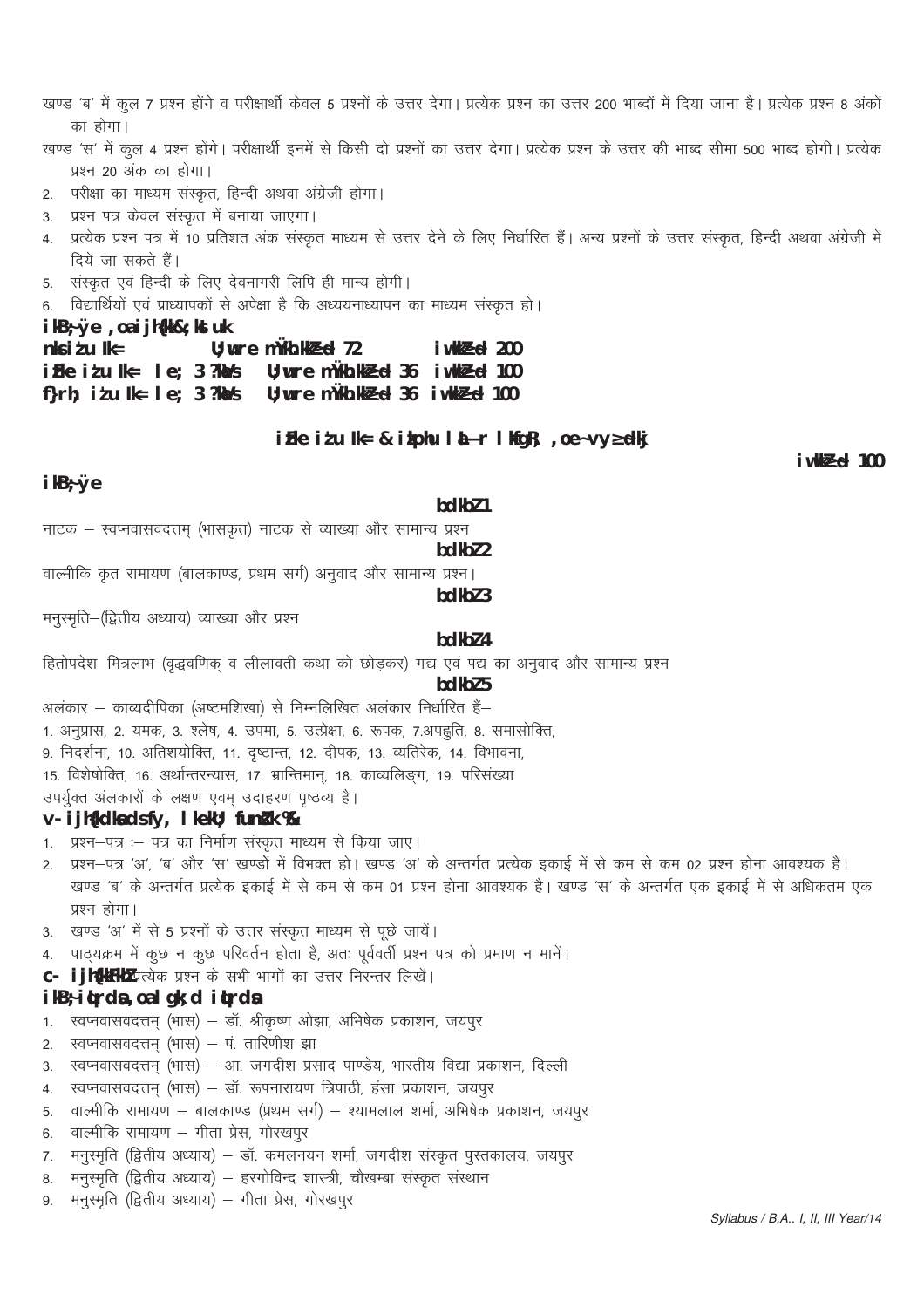- 10. हितोपदेश (मित्रलाभ) आ. शेषराज शर्मा, चौखम्बा प्रकाशन
- 11. हितोपदेश (मित्रलाभ) आ. शिवप्रसाद द्विवेदी, भारतीय विद्या प्रकाशन, दिल्ली
- 12. काव्यदीपिका श्रीकृष्णमणि त्रिपाठी, चौखम्बा सुरभारती
- 13. अलंकारामोद डॉ. महाप्रभुलाल गोस्वामी, चौखम्बा संस्कृत–संस्थान
- 14. अलंकारप्रकाश डॉ. जयमन्त मिश्र, मोतीलाल बनारसीदास, दिल्ली
- 15 धर्मशास्त्र का इतिहास डॉ. पी.वी. काणे

# f} $r h$ ; itu lk= भारतीय संस्कृति के तत्त्व, पद्य साहित्य, अनुवाद एवं व्याकरण

# $i$ wkk $B$ cd 100

# Ikk $B$ ; Øe

# bdkb<sub>R1</sub>

# Hkijrh; I LÑfr ds rùo %fnd dky I s I kroha 'krkînh rd%

- (क) भारतीय संस्कृति पृष्ठभूमि एवं विश्रोषताएँ
- (ख) धार्मिक, सामाजिक, आर्थिक एवं राजनैतिक स्थिति
- (ग) वर्ण, आश्रम एवं संस्कार (विवाहों के प्रकार सहित)
- (घ) त्रिविध ऋण एवं पंच महायज्ञ
- (ङ) शिक्षा
- (च) भारतीय संस्कृति का मानव–कल्याण में योगदान

# bdkb<sub>R2</sub>

Ik | I kfgR; & j?kpak %dkfynkl %f}rh; I xl- अनुवाद, व्याख्या एवं सामान्य प्रश्न ।

bdkb&3

- (अ) हिन्दी से संस्कृत में अनुवाद  $v$ u $\varphi$ kn  $-$ 
	- (ब) अपठित संस्कत-गद्यखण्ड का अर्थावबोध

# bdkb&4

0; kdj.k-लघुसिद्धान्तकौमुदी (संज्ञा-प्रकरण तथा अच्, हल एवं विसर्गसन्धि प्रकरण)- सूत्रों की व्याख्या व प्रयोग सिद्धि अपेक्षित है।

# bdkb<sub>R5</sub>

(अ) 'kûn: lk – राम, सर्व, हरि, सखि, पति, गुरु, पितृ, मातृ, दातृ, गो, रमा, मति, नदी, स्त्री, धेनु, वधू, मातृ, ज्ञान, वारि, जगत्, नामन्, आत्मन्, युवन्, राजन्, विद्वस्, वाच्, दिश्, तद्, एतद्, किम्, अस्मद्, युष्मद्, इदम्, अदस्, एक से शतम् तक संख्यावाची शब्द। निर्धारित शब्दों में से दो अजन्त एवं दो हलन्त शब्दों का रूपलेखन

(ब) /kkrq lk - (i) भू एवं एध् के दस लकारों में रूप

(ii) पठ, पच, गम, दृश, सेव, अद, दुह, हन, दा, दिव्, तुद्, रुध्, तन्, ज्ञा, चुर् – इन धातुओं के लट्, लोट्, लड्, विधिलिङ्ग एवं लट-इन लकारों में रूप प्रष्टव्य। निर्धारित धातओं में से भ एवं एध के 10 लकारों में रूपज्ञान) एवं अन्य निर्धारित धातओं के निर्धारित 5 लकारों में रूपज्ञान

# v- ijh{kdka dsfy, I kekU; funk k %

- 1. प्रश्न–पत्र का निर्माण संस्कृत माध्यम से किया जाए।
- 2. प्रश्न–पत्र 'अ', 'ब' और 'स' खण्डों में विभक्त हो। खण्ड 'अ' के अन्तर्गत प्रत्येक इकाई में से कम से कम 02 प्रश्न होना आवश्यक है। खण्ड 'ब' के अन्तर्गत प्रत्येक इकाई में से कम से कम 01 प्रश्न होना आवश्यक है। खण्ड 'स' के अन्तर्गत एक इकाई में से अधिकतम एक प्रश्न होगा।
- 3. खण्ड 'अ' में से 5 प्रश्नों के उत्तर संस्कृत माध्यम से पूछे जायें।
- 4. पाठ्यक्रम में कुछ न कुछ परिवर्तन होता है, अतः पूर्ववर्ती प्रश्न पत्र को प्रमाण न मानें।
- C- i jh{kkFkhl प्रत्येक प्रश्न के सभी भागों का उत्तर निरन्तर लिखें।

# ikB<sub>2</sub> itrds, oal qk; d itrdsk

- 1. भारतीय संस्कृति के मूल तत्त्व डॉ. श्रीकृष्ण ओझा, आदर्श प्रकाशन, जयपुर
- 2. भारत की प्राचीन संस्कृति डॉ. रामजी उपाध्याय
- 3. भारतीय संस्कृति दामोदर सातवलेकर
- 4. भारतीय संस्कृति और कला वाचस्पति गैराला
- 5. रघुवंश (द्वितीय सर्ग) डॉ. जगन्नारायण पाण्डेय, जगदीश संस्कृत-पुस्तकालय
- रघुवंश (द्वितीय सर्ग) धारादत्त मिश्र, मोतीलाल बनारसीदास 6.
- रघुवंश (द्वितीय सर्ग) ब्रह्मशंकर मिश्र, चौखम्बा संस्कृत–संस्थान  $7.$
- लघुसिद्धान्तकौमुदी डॉ. रामविलास चौधरी, मोतीलाल बनारसीदास, दिल्ली 8.
- लघुसिद्धान्तकौमुदी भीमसेन शास्त्री, भैमी प्रकाशन, दिल्ली 9.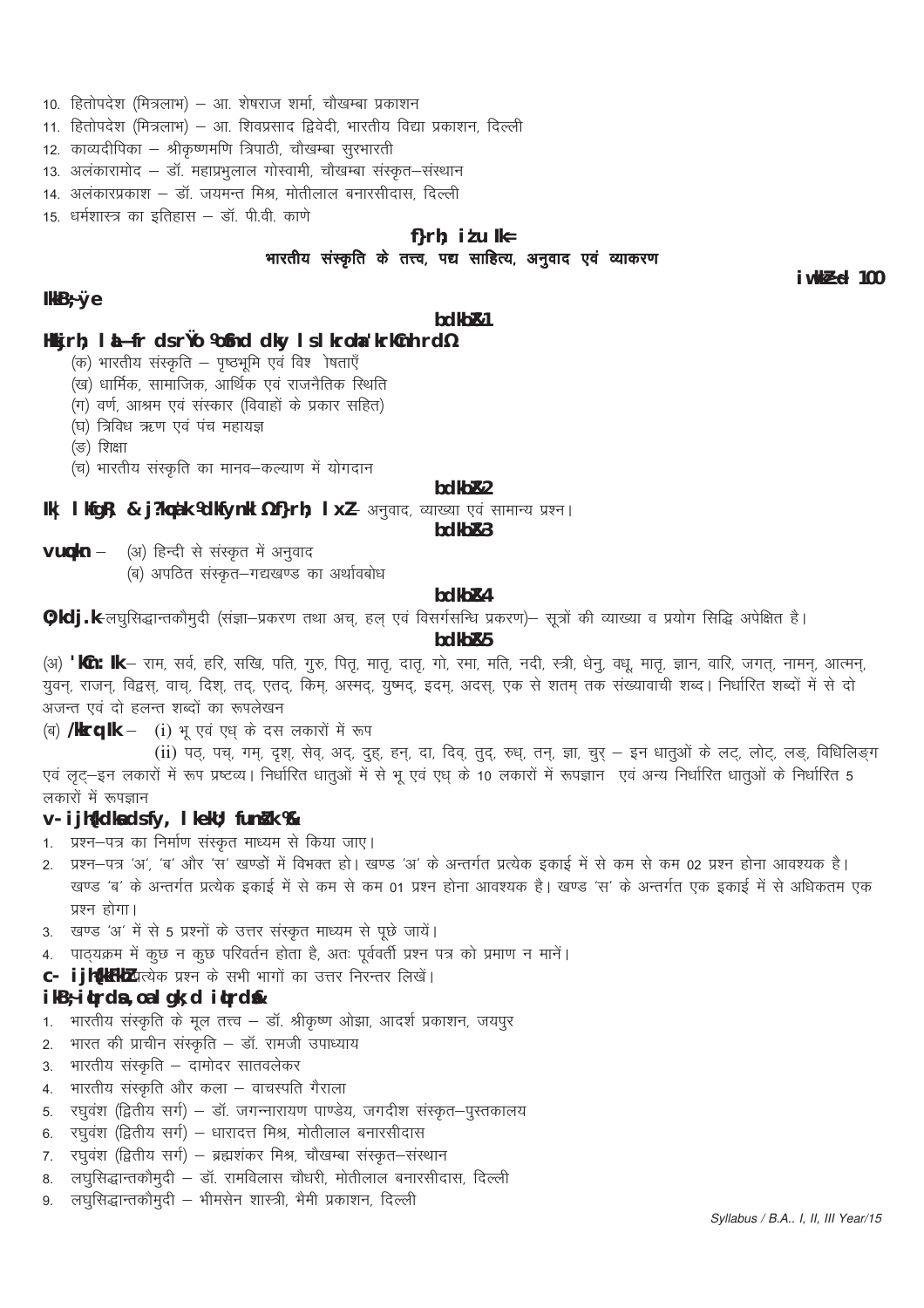- 10. लघूसिद्धान्तकौमुदी डॉ. सूरेन्द्र देव स्नातक, चौखम्बा पब्लिशर्स, वाराणसी
- 11. लघुसिद्धान्तकौमुदी डॉ. महेश सिंह कुशवाहा
- 12. लघुसिद्धान्तकौमुदी हरेकान्त मिश्र, भारतीय विद्या प्रकाशन, दिल्ली
- 13. रचनानुवादकौमुदी डॉ. कपिलदेव द्विवेदी, विश्वविद्यालय प्रकाशन, वाराणसी
- ा4. लघुसिद्धान्तकौमुदी श्रीधरानन्द शास्त्री
- 15. लघसिद्वान्तकौमदी डॉ. जे.सी. नारायणन
- $16$  कालिदास डॉ मिराशी
- 17. कालिदास चन्द्रबली पाण्डेय
- 18. अनुवाद चन्द्रिका श्रीचक्रधर हंस नौटियाल, मोतीलाल बनारसीदास, दिल्ली

#### **URDU**

#### **Pattern of paper :**

| Section Word Total |           |    |                    | No of Question Max. |      | Selection of que                         |
|--------------------|-----------|----|--------------------|---------------------|------|------------------------------------------|
|                    | limitque. |    |                    |                     |      | que. to wise mark marks by examiner from |
|                    |           |    |                    | be ans allocation   | (75) | the syllabus                             |
| A                  | 50        | 10 | 10                 | 02                  | 20   | Minimum two question from every unit     |
| B                  | 200       | 07 | 5                  | 08                  | 40   | Minimum One question from every unit     |
| C                  | 500       | 04 | 02                 | 20                  | 40   | Maximum one question from one unit       |
| Scheme:            |           |    |                    |                     |      |                                          |
| <b>Two Papers</b>  |           |    | Min. Pass Marks 72 |                     |      | Max. Marks: 200                          |
| Paper I            |           |    | 3 hours Duration   |                     |      | Max. Marks: 100                          |
| Paper II           |           |    | 3 hours Duration   |                     |      | Max. Marks: 100                          |

#### **PAPER-I PROSE AND DRAMA Unit-l**

Explanation of extracts from prescribed lessons with reference and context.

(Two questions will be framed. In each question there will be two extracts in which one will be explained. These questions will be asked in Section B and both are compulsory)

# **Unit-Il**

Critical appreciation of a prescribed prose writer from Mayare-Adab.

#### **Unit-III**

**Unit-IV**

Summary of a lesson from prescribed book-Mayare – Adaab

- 1. Questions on the form and Art of Drama.
- 2. Development of Urdu Drama. (Urdu Drama Nigari ka Irtiga)

#### **Unit-V**

- 1. Questions on Prescribed Drama Question Krishna Chandra as a Drama writer
- 2. Definition of Adabi Asnaaf:
	- 1. Dastan 2. Novel 3. Afsana
	- 4.Mazmoon 5. Khutoot 6. Sawaneh 7.Tazkera
- 

# **Books Prescribed:**

- 1. Meyar-e-Adab (Hissa Nasr) Educational Book House, Aligarh.
- 2. Drawaze Khol Do (Drama) by Krishna Chandra Published from MaktabaJamia Limited, Jamia Nagar New Delhi.

# **Books recommended**

- 1. Adabi Asnaaf, by Giyan Chand Jain
- 2. Asnaaf-e-Adab, by Dr. Qamar Rais & Khaliq Anjum.

#### **PAPER-II POETRY & RHETORICS Unit-l**

Explanation of couplets of prescribed Ghazaliyat.

(One question of explanation of two couplets out of four in section B. Explanation of five couplets out of ten in section C)

### **Unit-Il**

Explanation of extracts from Prescribed Manzoomat.

(Explanation of one extract out of two extracts, each extract comprising on four couplets in section B. In Section C explanation of two extracts out of three; each extract comprising on five couplets.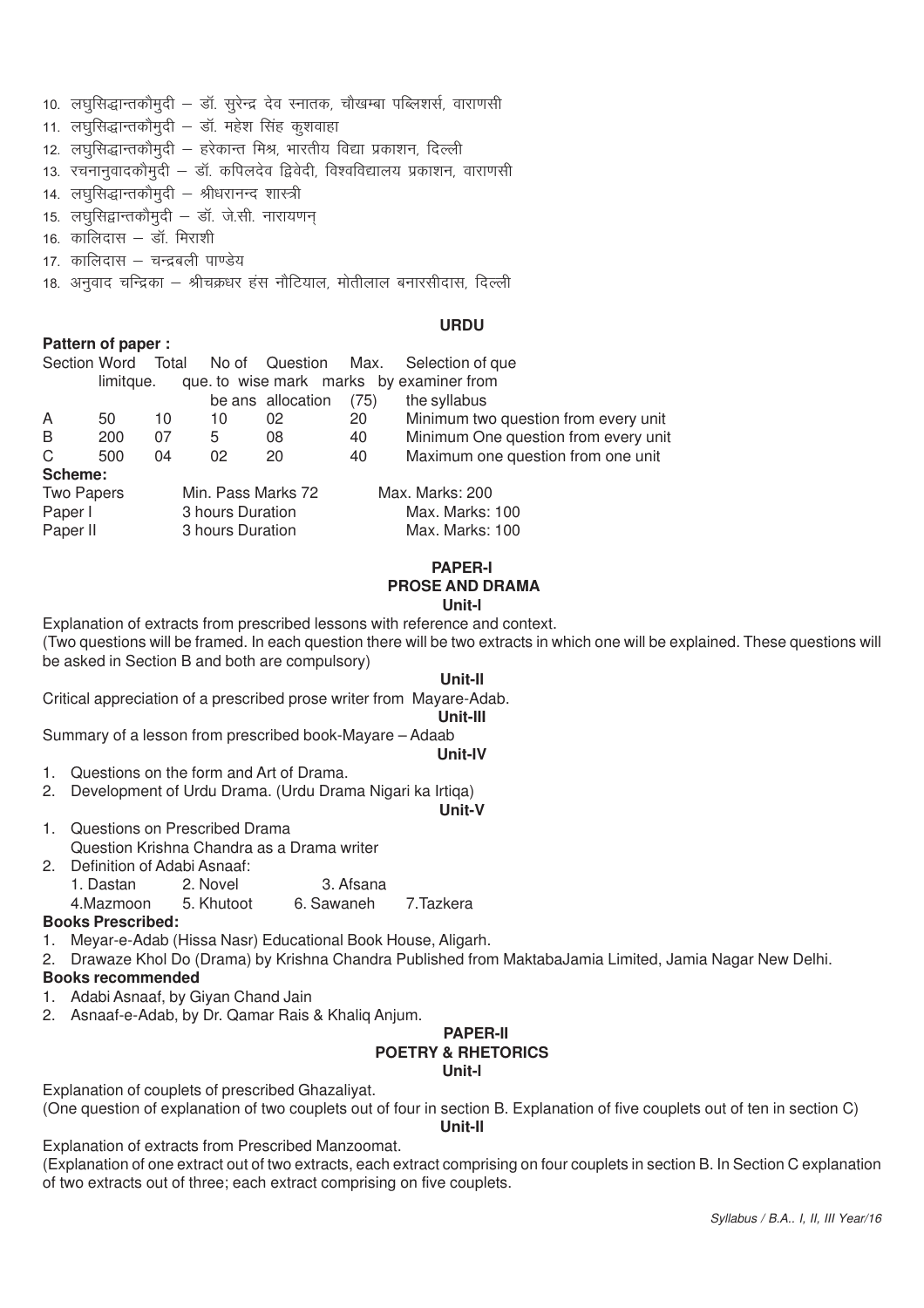# **Unit-III**

Critical Question on prescribed poets.

# **Unit-VI**

**Unit-V**

Question on the form and Art of Ghazal and Nazm,Critical appreciation of prescribed poem.

Rhetoric's and Introduction of Forms of Poetry **This Unit contains two parts-**

- **A. Balaghat Aur Arooze:** Meaning and definition.
	- (i.) Isteara . (ii) Eham (iii) Tajahul-e-Arifana<br>(iv) Tashbeeh (vii) Tazad (v) Husn-e-Taleel
	- (iv) Tashbeeh (vii)Tazad (v) Husn-e-Taleel<br>(vi) Talmeeh (vii) Laffo Nashr (ix) Maiaz
		- (vii) Laffo Nashr (ix) Majaz
	- (x) Miratun Nazeer (xi) Sabab Aur Uski Qismein

(xii) Watad Aur Uski Qismein

- **B. Asnaaf:** Meanig and defination of following Asnaaf.
	- (i) Qata (ii) Qasida (iii) Marsiya (iv) Masnavi

Note: Two questions in section B and one question in section C will be compulsory based on explanation of text. **Books Prescribed:**

1. Shehpare, Publisher: Ram Narayan Allahabad, only following poets prescribed

- A. Ghazliyat-Meer, Aatish. Ghalib, Faiz & Aziz
- B. Manzoomat-Nazeer, Hali, Iqbal and Josh.

**Book Recommended:** 1 Darse Balaghat Pub. by NCPUL New Delhi

# **PERSIAN**

|          | Pattern of paper:       |       |                  |                    |      |                                      |      |                   |       |
|----------|-------------------------|-------|------------------|--------------------|------|--------------------------------------|------|-------------------|-------|
|          | Section Word            | Total | No of            | Question           | Max. | Selection of que limit               | que. | que. to wise mark | marks |
|          | by examiner from be ans |       |                  | allocation         | (75) | the syllabus                         |      |                   |       |
| A        | 50                      | 10    | 10               | 02                 | 20   | Minimum two question from every unit |      |                   |       |
| B        | 200                     | 07    | 5                | 08                 | 40   | Minimum One question from every unit |      |                   |       |
| C        | 500                     | 04    | 02               | 20                 | 40   | Maximum one question from one unit   |      |                   |       |
| Scheme:  |                         |       |                  |                    |      |                                      |      |                   |       |
|          | Two Papers              |       |                  | Min. Pass Marks 72 |      | Max. Marks: 200                      |      |                   |       |
| Paper I  |                         |       | 3 hours Duration |                    |      | Max. Marks: 100                      |      |                   |       |
| Paper II |                         |       | 3 hours Duration |                    |      | Max. Marks: 100                      |      |                   |       |
|          |                         |       |                  |                    |      | <b>DADEDI</b>                        |      |                   |       |

#### **PAPER I PROSE & DRAMA UNIT- I**

Introduction of prose forms of Persian

# **UNIT- II**

Translation of Prose Passages into Urdu or Hindi or English. (One Passage out of two in Section B and two passages out of three in section C)

**UNIT- III**

Life and works of prescribed prose writer or question on Prescribed lesson.

#### **UNIT- IV**

Translation of one passage from the prescribed Drama **into** Urdu or Hindi or English.

(One Passage out of two in Section B and two passages out of three in section C)

### **UNIT- V**

General question on Drama.

# **Books Prescribed:**

**Pattern of participation** 

1. FARSI WA DASTOOR, Kitab-e-Awwal (I Part) Dr. Zoharai Khanlary, Published by Idara-e-Adbiya-e-Delhi.The following chapters are prescribed:

FARSI WADASTOOR 2, 4, 5, 8, 9, 12. 24, 26. 27, 35,. 42, 43, 45, 47

2. Wokola-e-Morafia by Mirza Jafar. Published by Ram Narain BeniMadhav, Allahabad (U.P.) Page No 83 to 112.

# **PAPER II**

# **POETRY, RHETORIC'S & FORMS OF POETRY**

**UNIT- I**

Questions on the form and art of Ghazal and Nazm.

# **UNIT- II**

Life and works of prescribed Persian Poet of Ghazal in Urdu.

#### **UNIT- III**

Explanation of prescribed Ghazliyat and Manzoomat ,in Urdu or Hindi or English.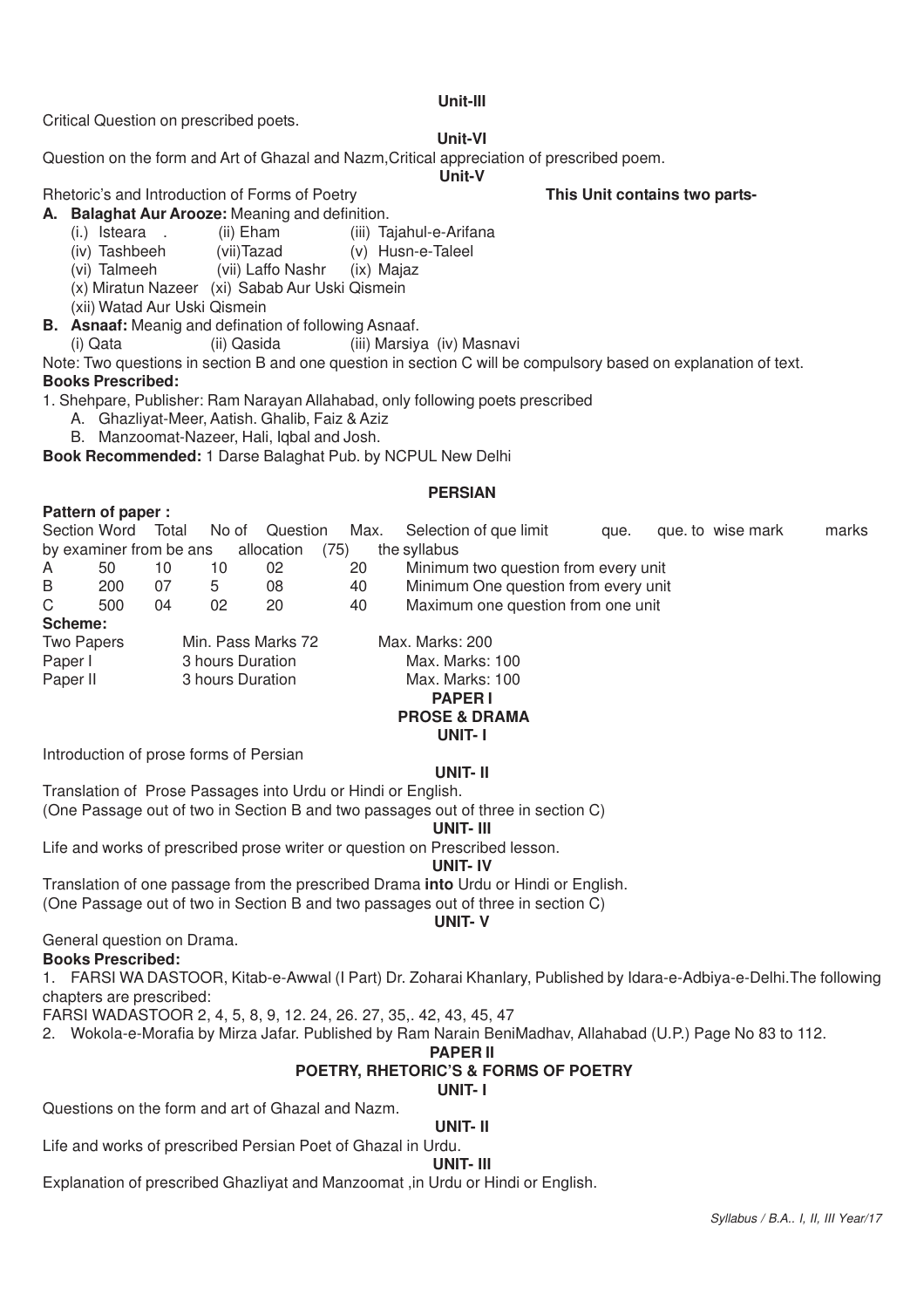(Two Couplets out of four from Ghazal or one extract of Nazm out of two in section B and five Couplets of Ghazal out of ten or two couplets of Nazm out of three in Section C)

**UNIT- IV**

Life and works of a prescribed Persian Nazm Nigar.

|                                 |                                                                                                        |                                            | <b>UNIT-V</b>      |     |                                                                                                                                                  |
|---------------------------------|--------------------------------------------------------------------------------------------------------|--------------------------------------------|--------------------|-----|--------------------------------------------------------------------------------------------------------------------------------------------------|
| Rhetoric's and forms of Poetry. |                                                                                                        |                                            |                    |     |                                                                                                                                                  |
|                                 | 1. Ishteqaq 2. Miraatun-Nazeer 3. Tanseequs Sifat                                                      |                                            |                    |     |                                                                                                                                                  |
| 7. Tashbeeh 8. Isteara          | 4. Tajnees 5. Tajahul-e-Arifana 6. Talmeeh                                                             | 9. Husn-e-Taleel                           |                    |     |                                                                                                                                                  |
| 10. Mubalgha 11. Ghazal         |                                                                                                        | 12. Qasida                                 | 13. Masnvi         | 14. | Rubai                                                                                                                                            |
| <b>Books Prescribed:</b>        |                                                                                                        |                                            |                    |     |                                                                                                                                                  |
|                                 | 1. Nisab-e-Jadeed Farsi Barai B.A. (Published by Jaiyyed Press, Delhi).                                |                                            |                    |     |                                                                                                                                                  |
|                                 | The following portions are prescribed:                                                                 |                                            |                    |     |                                                                                                                                                  |
|                                 | (A) Ghazaliyat-e-Hafiz (First Eight Ghazal)                                                            |                                            |                    |     |                                                                                                                                                  |
|                                 | (B) Ghazaliyat-e-Amir Khasro (First Eight Ghazal)<br>(C) Ghazaliyat-e-Shahar Yaar (First Eight Ghazal) |                                            |                    |     |                                                                                                                                                  |
|                                 | 2. Farsi-wa-Dastoor (Kitab-e-Awwal)                                                                    |                                            |                    |     |                                                                                                                                                  |
|                                 | Dr. Zoharai Khanlary, Published by: Idara-e-adbiyat-e-Delhi.                                           |                                            |                    |     |                                                                                                                                                  |
|                                 | The following Nazms are prescribed: FARSI WADASTOOR Chapters:                                          |                                            |                    |     | 1, 11, 22, 23                                                                                                                                    |
|                                 |                                                                                                        |                                            | राजस्थानी          |     |                                                                                                                                                  |
| परीक्षा योजना                   |                                                                                                        |                                            |                    |     |                                                                                                                                                  |
| दो प्रश्न पत्र                  |                                                                                                        | न्यूनतम उत्तीर्णाक – 72    अधिकत अंक – 200 |                    |     |                                                                                                                                                  |
| प्रथम प्रश्न पत्र               | समय : 3 घंटे                                                                                           | अंक – 100                                  |                    |     |                                                                                                                                                  |
| द्वितीय प्रश्न पत्र             | समय : 3 घंटे                                                                                           | अंक $-100$                                 |                    |     |                                                                                                                                                  |
|                                 |                                                                                                        | प्रथम प्रश्न पत्र– आधुनिक राजस्थानी काव्य  |                    |     |                                                                                                                                                  |
|                                 | uky %इस प्रश्न पत्र में 3 खण्ड निम्न प्रकार होंगे -                                                    |                                            |                    |     |                                                                                                                                                  |
|                                 |                                                                                                        |                                            |                    |     | खण्ड अ : इस खण्ड में प्रत्येक इकाई से 2 लघुत्तरात्मक प्रश्न लेते हुए कुल 10 लघुत्तरात्मक प्रश्न होंगे। प्रत्येक प्रश्न का उत्तर लगभग 50          |
|                                 | शब्दों में होगा। प्रत्येक प्रश्न के 2 अंक होंगे।                                                       |                                            | $2 \times 10 = 20$ |     |                                                                                                                                                  |
|                                 |                                                                                                        |                                            |                    |     | खण्ड ब : इस खण्ड में प्रत्येक इकाई से एक–एक प्रश्न लेते हुए कुल 7 प्रश्न होंगे जिनमें से 5 प्रश्न करने होंगे। प्रत्येक प्रश्न का उत्तर लगभग      |
|                                 | 200 शब्दों में होगा। प्रत्येक प्रश्न 8 अंक होगा।                                                       |                                            | $8 \times 5 = 40$  |     |                                                                                                                                                  |
|                                 |                                                                                                        |                                            |                    |     | खण्ड स : इस खण्ड में 4 प्रश्न वर्णात्मक होंगे (प्रश्न में भाग भी हो सकते हैं) जो सभी इकाईयों में से दिए जाएंगे, किन्तु एक इकाई में से एक         |
|                                 |                                                                                                        |                                            |                    |     | से अधिक प्रश्न नहीं होगा। जिसमें से दो प्रश्नों के उत्तर देने हैं। प्रत्येक प्रश्न का उत्तर 500 शब्दों में होगा। प्रत्येक प्रश्न 20 अंक का होगा। |
| $20 \times 2 = 40$              |                                                                                                        |                                            |                    |     |                                                                                                                                                  |
| $V$ ; ; u {k $\epsilon$         |                                                                                                        |                                            |                    |     |                                                                                                                                                  |
|                                 | 1. आधुनिक राजस्थानी काव्य का इतिहास : विकास एवं परम्परा से संबंधित अध्ययन।                             |                                            |                    |     |                                                                                                                                                  |
|                                 | 2. काव्य शास्त्र : काव्य गुण, शब्द – शक्तियाँ एवं अलंकार।                                              |                                            |                    |     |                                                                                                                                                  |
|                                 | 3. शब्द बोधः तत्सम एवं तद्भव शब्द।                                                                     |                                            |                    |     |                                                                                                                                                  |
| $ikB7$ i (rds                   |                                                                                                        |                                            |                    |     |                                                                                                                                                  |
|                                 |                                                                                                        |                                            |                    |     | 1. राजस्थान के कवि (राजस्थानी काव्य संग्रह) : सं. रावत सारस्वत, (कवि क्र.सं. 2, 9, 14, 20, 29, 32, 34, 39, 41, 48, 50 केवल), कन्हैयालाल          |
|                                 |                                                                                                        |                                            |                    |     | सेठिया, गणेशलाल व्यास "उस्ताद", चन्द्रसिंह बिरकाळी, डॉ. मनोहर भार्मा, मेघराज मुकुल, डॉ. नारायण सिंह भाटी, रघुराजसिंह हाडा, रामसिंह               |
|                                 | सोलंकी, रेवतदान 'कल्पित', सत्यप्रकाश जोशी, सुमनेश जोशी।                                                |                                            |                    |     |                                                                                                                                                  |
|                                 | 2. मानखो (प्रबन्धात्मक खण्ड काव्य) : गिरधारी सिंह पड़िहार                                              |                                            |                    |     |                                                                                                                                                  |
|                                 |                                                                                                        |                                            | bdkbl 1-           |     |                                                                                                                                                  |
|                                 |                                                                                                        |                                            |                    |     | राजस्थान के कवि – (कन्हैयालाल सेठिया, गणेशलाल व्यास "उस्ताद", चन्द्रसिंह बिरकाळी, डॉ. मनोहर भार्मा, मेघराज मुकुल, डॉ. नारायण सिंह भाटी)          |
|                                 | में से व्याख्या एवं आलोचनात्मक अध्ययन                                                                  |                                            |                    |     |                                                                                                                                                  |
|                                 |                                                                                                        |                                            | bdkbl 2-           |     |                                                                                                                                                  |
|                                 |                                                                                                        |                                            |                    |     | राजस्थान के कवि – (रघुराजसिंह हाडा, रामसिंह सोलंकी, रेवतदान 'कल्पित', सत्यप्रकाश जोशी, सुमनेश जोशी।) में से व्याख्या एवं आलोचनात्मक              |
| अध्ययन                          |                                                                                                        |                                            |                    |     |                                                                                                                                                  |
|                                 |                                                                                                        |                                            | bdkbl 3-           |     |                                                                                                                                                  |
|                                 | मानखो – गिरधारीसिंह पड़िहार (प्रथम एवं द्वितीय सर्ग) से व्याख्या एवं आलोचनात्मक अध्ययन                 |                                            |                    |     |                                                                                                                                                  |
|                                 |                                                                                                        |                                            |                    |     |                                                                                                                                                  |

**bdkbZ 4-**

मानखो – गिरधारीसिंह पड़िहार (तृतीय सर्ग) से व्याख्या एवं आलोचनात्मक अध्ययन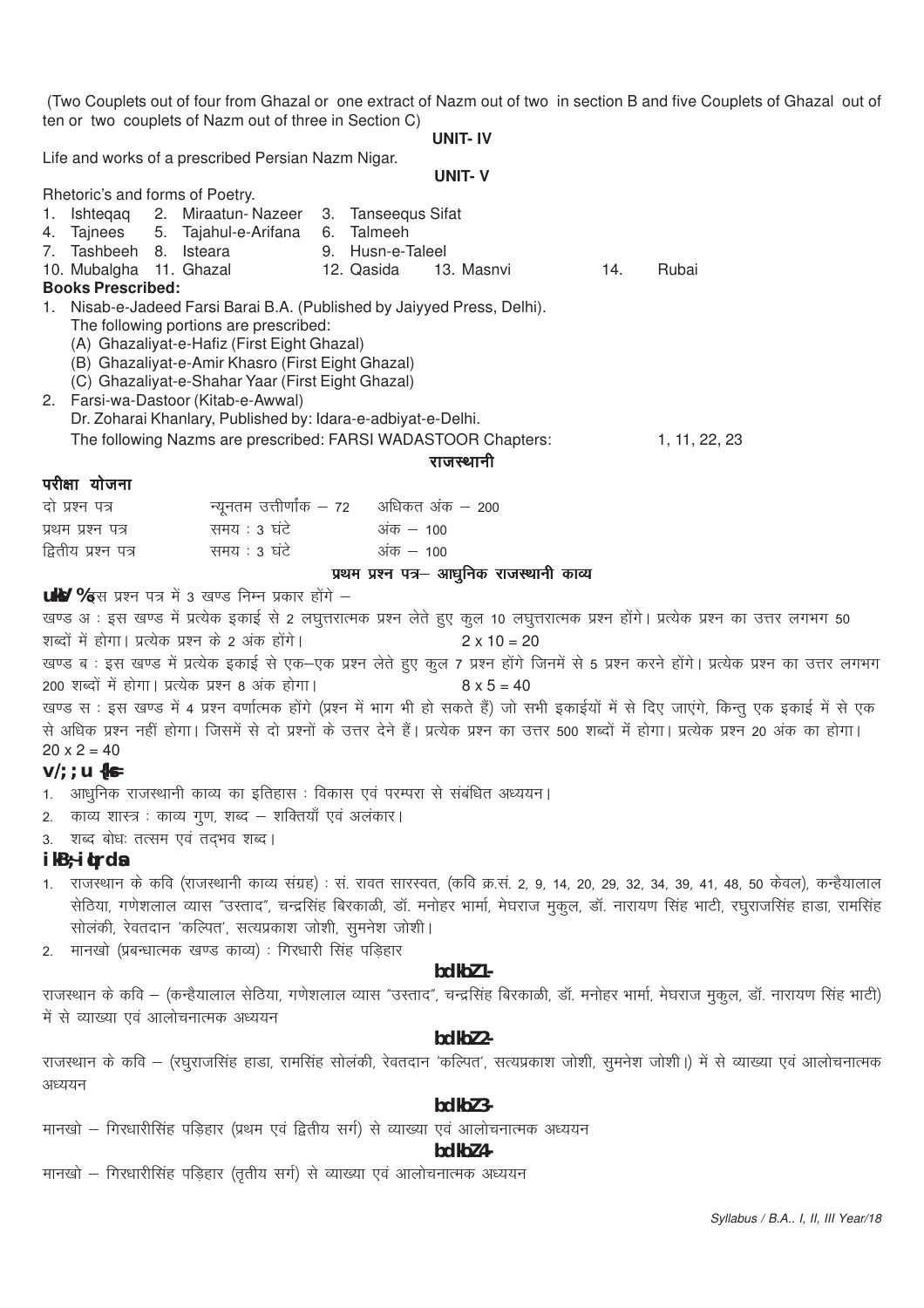### bdkbl 5-

- आधनिक राजस्थानी काव्य का इतिहास : विकास एवं परम्परा  $1.$
- 2. काव्य शास्त्र : काव्य गुण, शब्द शक्तियाँ एवं अलंकार (यमक, श्लेष, रूपक, उपमा, अनुप्रास, और वैण–सगाई अलंकार सामान्य परिचय)
- 3. शब्द बोध : तत्सम एवं तदभव शब्द का अध्ययन

#### ikB; itrda%

- 1. राजस्थान के कवि (राजस्थानी काव्य संग्रह) सं. रावत–सारस्वत प्रकाशकः राजस्थानी भाषा साहित्य एवं संस्कृति अकादमी, बीकानेर
- 2. मानखो : गिरधारी सिंह पडिहार प्रकाशक : पड़िहार प्रकाशन, कोरियों का मोहल्ला, बीकानेर

# f}rh; itu i = & vk/kfud jktLFkkuh x |

# i jh{kk ; kst uk

#### $v$ ad 100

- f} $r h$ :  $i l u$   $i =$  $le: %3?kMs$ uky %इस प्रश्न पत्र में 3 खण्ड निम्न प्रकार होंगे -
- खण्ड अः इस खण्ड में प्रत्येक इकाई से 2 लघुत्तरात्मक प्रश्न लेते हुए कुल 10 लघुत्तरात्मक प्रश्न होंगे। प्रत्येक प्रश्न का उत्तर लगभग 50 शब्दों में होगा। प्रत्येक प्रश्न के 2 अंक होंगे।  $2 \times 10 = 20$
- .<br>खण्ड ब : इस खण्ड में प्रत्येक इकाई से एक—एक प्रश्न लेते हुए कुल 7 प्रश्न होंगे जिनमें से 5 प्रश्न करने होंगे। प्रत्येक प्रश्न का उत्तर लगभग अधि कितम 200 शब्दों में होगा। प्रत्येक प्रश्न 8 अंक होगा।  $8 \times 5 = 40$
- खण्ड स : इस खण्ड में 4 प्रश्न वर्णात्मक होंगे (प्रश्न में भाग भी हो सकते हैं) जो सभी इकाईयों में से दिए जाएंगे, किन्तु एक इकाई में से एक से अधिक प्रश्न नहीं होगा। जिसमें से दो प्रश्नों के उत्तर देने हैं। प्रत्येक प्रश्न का उत्तर अधिकतम 500 शब्दों में होगा। प्रत्येक प्रश्न 20 अंक का होगा।

# $20 \times 2 = 40$

### $V': u$  { $kF$

- 1. आधुनिक राजस्थानी गद्य साहित्य का इतिहास : विकास एवं परम्परा।
- 2. आधुनिक राजस्थानी गद्य विधाएं : संक्षिप्त परिचय कहानी, उपन्यास एवं नाटक।
- 3. भाषा बोध एवं अनुवाद: राजस्थानी से हिन्दी और हिन्दी से राजस्थानी।

# ikB÷itrda%

- 1. उकरास (राजस्थानी कहानी संग्रह) : सं. सांवर दइया (कहानी क्र.सं. 1, 3, 5, 6, 10, 11, 13, 14, 15, 21, 22, 24, 25 केवल)
- 2. राजस्थानी गद्य संकलन : (सं.) डॉ. कल्याणसिंह भोखावत (सम्पूर्ण संकलन : पाठ क्रमांक 11, 13 और 15 को छोड़कर)

# bdkbl 1

उकरास (कहानी संग्रह) : सम्पादक सांवर दइया

#### $d$ qkfu; ka &

- 1. सूरज री मौत – अन्नाराम सदामा
- 2. थे बारै जावो – करणीदान बारहठ
- 3. घासलेट री खुशबू – चन्द्रप्रकाश देवळ
- चेतन स्वामी 4. पण्याई
- 5. हिरणी – बैजनाथ पंवार
- 
- 6 बातां

# – भंवरलाल भ्रमर में से व्याख्या एवं आलोचनात्मक अध्ययन

# bdkbl 2

 $hdkh$  3

उकरास (कहानी संग्रह) : सम्पादक – सांवर दइया

# $d$ qkfu; ka  $\&$

- 7. दया – मदन सैनी
- 8 सांढ
- मनोहरसिंह राठौड
- 9 नीलकंठी
- 
- माधव नागदा
- 
- 
- 
- 
- 10. काच रो चिलको - यादवेन्द्र शर्मा 'चन्द्र'
	-
	- -
	- - -
	-
- 11. भारमली भाजी कोनी
- 
- 
- 
- -

अणोर अणीयान महतो महीयान – नरोत्तमदास स्वामी

- 12. कांचळी 13 राजीनांवो
- 

– विजयदान देथा

- 
- 
- 
- 
- 

राजस्थानी गद्य संकलन

में से व्याख्या एवं आलोचनात्मक अध्ययन

- -
- 
- 
- 
- 
- 
- 
- 
- 
- 
- रामकुमार ओझा "बुद्धिजीवी"

– सं. डॉ. कल्याणसिंह भोखावत

- 
- 
- - रामेश्वर दयाल श्रीमाली
- 
- 
- 
- 
-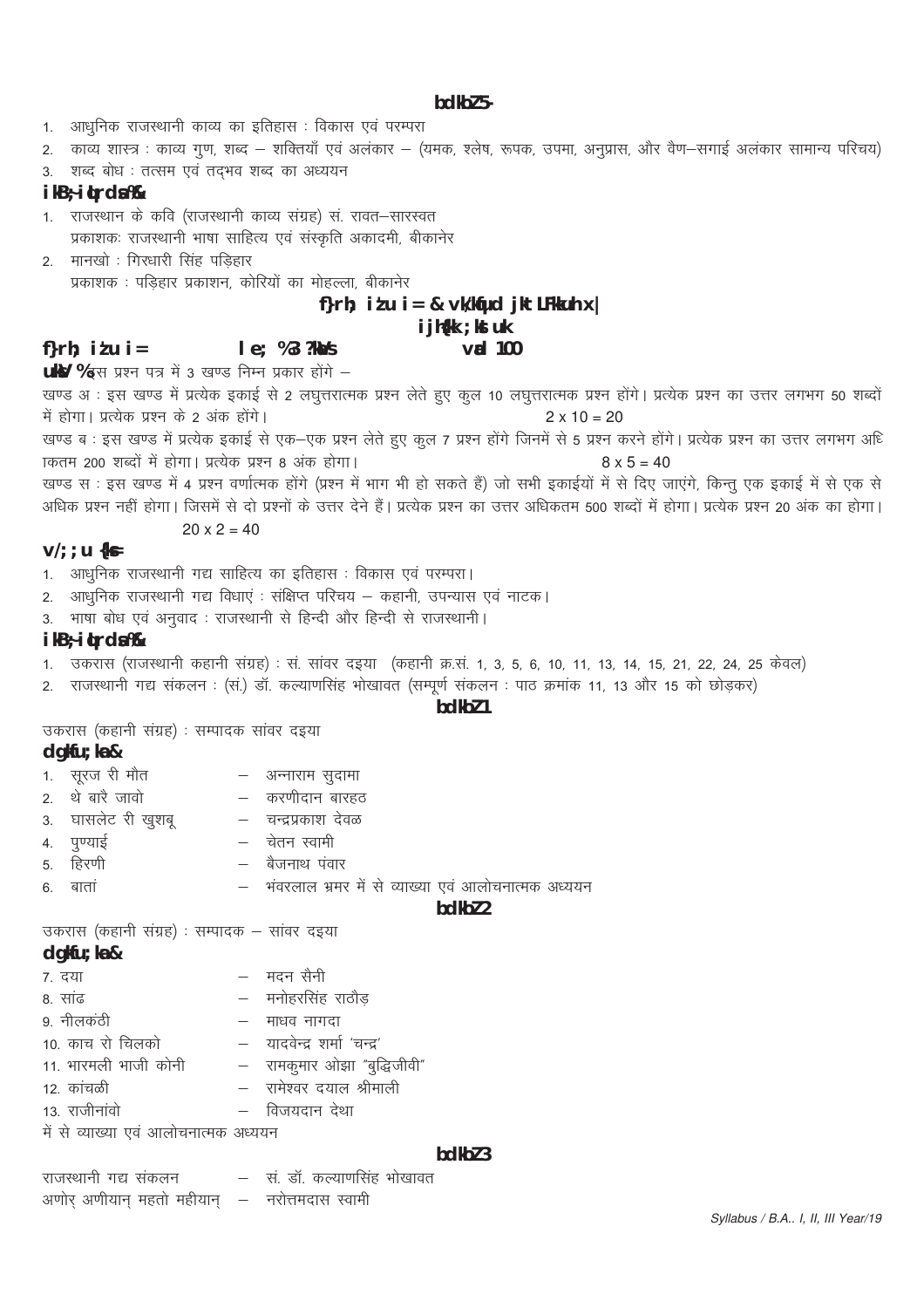वंदनमाळ – रामसिंह रामजी भला दिन देवै – डॉ.रामसिंह शर्मा कलाकार बंधुवां सू – साने गुरूजी राखी रो त्यूंहार - सौभाग्यसिंह शेखावत पूरण पुरुष कृष्ण – सत्यप्रकाश जोशी में से व्याख्या एवं आलोचनत्मक अध्ययन

#### bdkbl 4

| – सं. डॉ. कल्याणसिंह शेखावत            |
|----------------------------------------|
| - डॉ.नेमनारायण बोहरा                   |
| - गोपालनारायण बोहरा                    |
| – लक्ष्मीकुमारी चूंडावत                |
| – अन्नाराम सुदामा                      |
|                                        |
| – कृष्णगोपाल कल्ला                     |
| – सत्यनारायण स्वामी                    |
|                                        |
| में से व्याख्या एवं आलोचनात्मक अध्ययन। |

#### bdkbl 5

1. आधुनिक राजस्थानी गद्य साहित्य का इतिहास : विकास एवं परम्परा।

आधुनिक राजस्थानी गद्य विधाएं : संक्षिप्त परिचय – कहानी, उपन्यास एवं नाटक।  $2<sup>1</sup>$ 

भाषा बोध एवं अनुवाद : राजस्थानी से हिन्दी और हिन्दी से राजस्थानी।  $\overline{3}$ 

# vfHki Lrkfor xFk %

राजस्थानी सहित्य : डॉ. मोतीलाल मेनारिया प्रकाशक : साहित्य सम्मेलन, प्रयाग।  $1.$ 

राजस्थानी भाषा और साहित्य का इतिहास : सीताराम लालस प्रकाशक : राजस्थानी शोध संस्थान, चौपासनी, जोधपूर।  $\mathcal{P}$ 

्<br>आधुनिक राजस्थानी साहित्य : प्रेरणा स्रोत और प्रवृत्तियां : डॉ. किरण नाहटा, प्रकाशक : चिन्मय प्रकाशन, जयपुर ।  $3.$ 

्<br>आलोचना री आंख सूं – श्री कुन्दन माली  $4<sup>1</sup>$ 

5. राजस्थानी साहित्य मीमांसा – डॉ. माधो सिंह इन्दा

राजस्थानी भाषा और साहित्य – डॉ. कल्याण सिंह शेखावत 6

7. पोथी दर पोथी – डॉ. किरण नाहटा

# i at kch

# i Fke o"kl

çFke ç'u  $i =$ 

# कुल पूर्णांक –100

ukV& ; g I ycl fu; fer, oa Lo; a kBh Vnkuk¥ fo | kfFk; ka ds fy, A  $U:$  wre vad  $&36$ समय - अधिकतम 3 घंटे

# सामान्य निर्देश:--

1. परीक्षा का माध्यम केवल पंजाबी होगा एवं प्रश्नपत्र केवल पंजाबी भाग में ही बनाया जाएगा।

2. विद्यार्थियों एवं प्राध्यापकों से अपेक्षा है कि अध्ययन व अध्यापन का माध्यम पंजाबी में ही हो एवं गुरूमुखी लिपि ही मान्य होगी।

3. प्रश्न पत्र तीन सैक्शन में बांटा गया है। सैक्शन (A) 20 अंक, सैक्शन (B) 40 अंक एवं सैक्शन (C) 40 अंक का होगा।

4. सैक्शन (A) में समस्त सलेबस में से कुल 10 अतिलघुउत्तरात्मक प्रश्न पूछे जायेंगे, सभी प्रश्न हल करने अनिवार्य है। प्रत्येक प्रश्न का उत्तर 50

शब्दों में देना होगा। प्रत्येक प्रश्न 2 अंक का होगा। 5. सैक्शन (B) में समस्त सलेबस में से कूल 8 लघुउत्तरात्मक प्रश्न पूछे जायेंगे, जिसमें से 5 प्रश्न हल करने आवश्यक है। प्रत्येक प्रश्न का उत्तर 200 शब्दों में देना होगा। प्रत्येक प्रश्न 8 अंक का होगा। 6. सैक्शन (C) में समस्त सलेबस में से कूल .<br>3 निबंधात्मक प्रश्न पूछे जायेंगे, जिसमें से 2 प्रश्न हल करने आवश्यक है। प्रत्येक प्रश्न का उत्तर 500 शब्दों में देना होगा। प्रत्येक प्रश्न 20 अंक का

है ।

# पाठयक्रम

Section-(A)

uk $M\$  I Hkh 10 c'uka ds mùlkj 50 'kCnka ea fy [kka] cR; xd c'u ds vad I eku g\$1 ¼10 X 2 vad = day 20 vad½

(अ) काव्य संग्रह "शब्द सवेरा" में से अतिलघुउत्तरात्मक प्रश्न (चार प्रश्न)

(ब) एकांगी संग्रह "छहः दर्शन" में से अतिलघुउत्तरात्मक प्रश्न (चार प्रश्न)

(स) नावल "पवित्र पापी" में से अतिलघुउत्तरात्मक प्रश्न (दो प्रश्न)

Section- (B)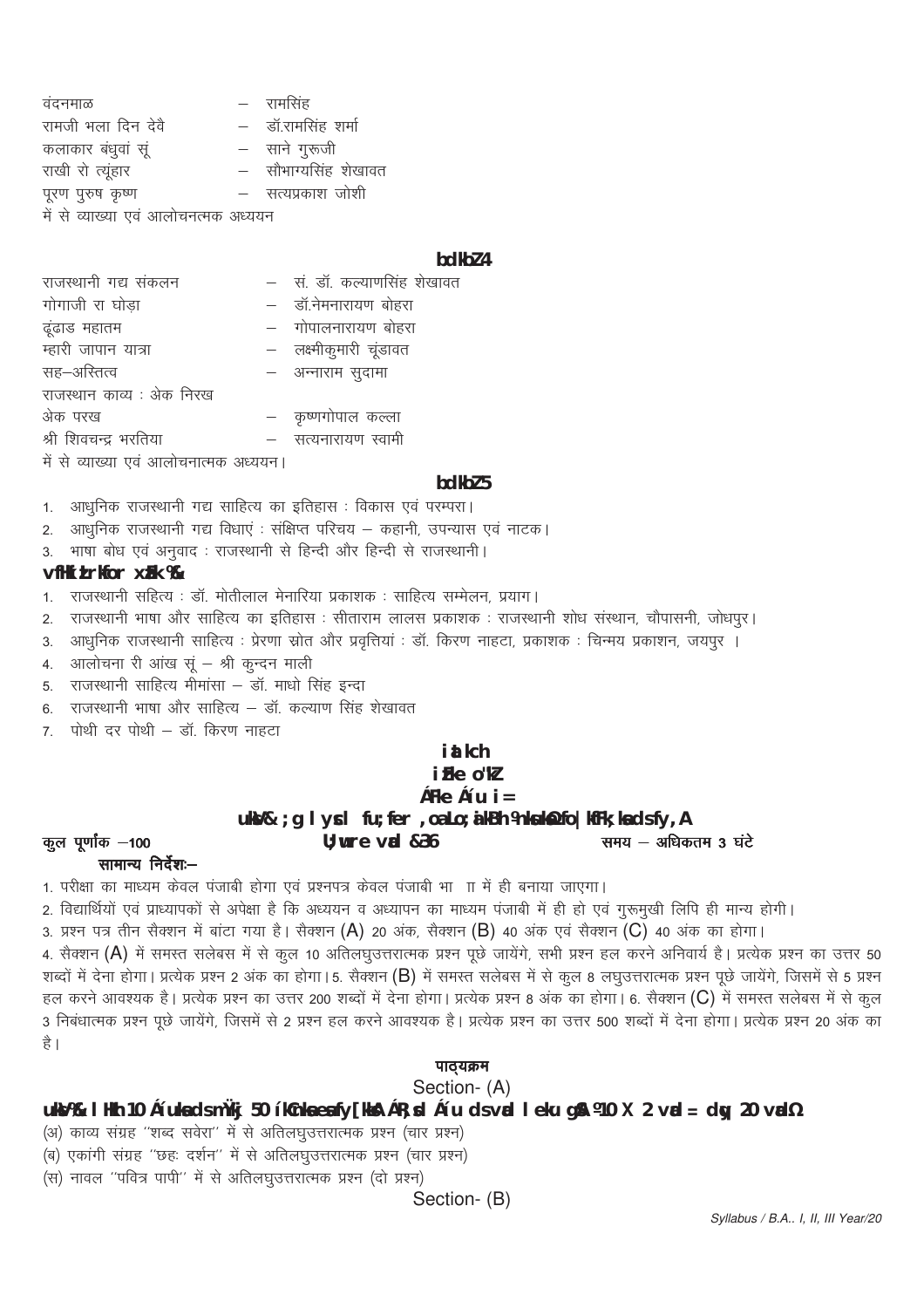**uksV%& 8 esa ls fdUgh 5 ç'uksa ds mÙkj 200 'kCnksa esa fy[kksA çR;sd ç'u ds vad leku gSA ¼5 X 8vad = dqy 40 vad½** (अ) काव्य संग्रह ''शब्द सवेरा'' में से लघुउत्तरात्मक प्रश्न– दो काव्य टुकडियों की प्रसंग सहित व्याख्या, एक कविता का भावार्थ / केन्द्रीय भाव ्<br>(कूल तीन में से कोई दो ) (ब) एकांगी संग्रह ''छहः दर्शन'' में से लघुउत्तरात्मक प्रश्न— दो वार्तालाप दुकड़ियों की प्रसंग सहित व्याख्या, एक ik= dk ik= fp=.k ¼dqy rhu esa ls dksbZ nks ½ ¼l½ ukoy ^^ifo= ikih\*\* esa ls y?kqmÙkjkRed ç'u& ukoy ds dFkkud esa ls ç'u] ukoy की समस्या, पात्र चित्रण (कल दो में से कोई एक)

# Section- (C)

# **uksV%& 3 esa ls fdUgh 2 ç'uksa ds mÙkj 500 'kCnksa esa fy[kksA çR;sd ç'u 20 vad dk gSA ¼2 X 20 vad =dqy 40 vad½**

(अ) काव्य संग्रह "शब्द सवेरा" में से निबंधात्मक प्रश्न– कविता का सार / विषय वस्तु एवं केन्द्रीय भाव (दो में से एक )

्<br>(ब) एकांगी संग्रह"छहः दर्शन" में से निबंधात्मक प्रश्न— एकांगी का सार⁄ विषय वस्त्⁄ साहितक आलोचना। (दो में से एक

 $\widetilde{r}(\vec{x})$  नावल ''पवित्र पापी'' में से निबंधात्मक प्रश्न— नावल का सार ⁄ विषय वस्तु (एक प्रश्न)

# **ikB~; iqLrdas%&**

1. शब्द सवेरा (काव्य संग्रह)—हरिभजन सिंह, प्रकाशकः पब्लिकेशन ब्यूरो, पंजाब यूनिवर्सिटी, चण्डीगढ़

2. छः दर्शन (एकांकी संग्रह)–संत सिंह सेखों, प्रकाशकः पब्लिकेशन ब्यूरो, पंजाब यूनिवर्सिटी, चण्डीगढ

3. पवित्र पानी (नावल) नावलकार–नानक सिंह, प्रकाशकः लोक साहित प्रकाशन, अमज्तसर।

# **f}rh; ç'u i= ¼2019&20½**

# uksV& ; g I ycl fu; fer , oa Lo; a kBh \nkukstx fo | kfFk; ka ds fy, A

कल पूर्णांक -100 **U; wre vid &36** less word with the set of the set of the 3 संदे

# $m$ मामान्य निर्देश $-$

1. परीक्षा का माध्यम केवल पंजाबी होगा एवं प्रश्नपत्र केवल पंजाबी भा ाा में ही बनाया जाएगा।

2. विद्यार्थियों एवं प्राध्यापकों से अपेक्षा है कि अध्ययन व अध्यापन का माध्यम पंजाबी में ही हो एवं गुरूमुखी लिपि ही मान्य होगी।

3. प्रश्न पत्र तीन सैक्शन में बांटा गया है। सैक्शन (A) 20 अंक, सैक्शन (B) 40 अंक एवं सैक्शन (C) 40 अंक का होगा।

4. सैक्शन (A) में समस्त सलेबस में से कूल 10 अतिलघुउत्तरात्मक प्रश्न पूछे जायेंगे, सभी प्रश्न हल करने अनिवार्य है। प्रत्येक प्रश्न का उत्तर 50 शब्दों में देना होगा। प्रत्येक प्रश्न 2 अंक का होगा।

5. सैक्शन (B) में समस्त सलेबस में से कुल 7 लघुउत्तरात्मक प्रश्न पूछे जायेंगे, जिसमें से 5 प्रश्न हल करने आवश्यक है। प्रत्येक प्रश्न का उत्तर 200 शब्दों में देना होगा। प्रत्येक प्रश्न 8 अंक का होगा।

6. सैक्शन (C) में समस्त सलेबस में से कूल 3 निबंधात्मक प्रश्न पूछे जायेंगे, जिसमें से 2 प्रश्न हल करने आवश्यक है। प्रत्येक प्रश्न का उत्तर 500 शब्दों में देना होगा। प्रत्येक प्रश्न 20 अंक का है।

# पाठ्यक्रम

Section- (A)

# **uksV%& fuEufyf[kr ç'uksa ds mÙkj 50 'kCnksa esa fy[kksA çR;sd ç'u ds vad leku gSA ¼10 X 2 vad = dqy 20 vad½**

(अ) काव्य संग्रह ''शब्द सवेरा'' में शामिल कवियों के जीवन, साहित्क रचना व काव्य शैली सम्बंधी अतिलघुउत्तरात्मक प्रश्न (चार प्रश्न)

(ब) प्रारम्भ से 1700 ईस्वी तक के पंजाबी इतिहास के धारामुलक सम्बंधी अतिलघुउत्तरात्मक प्रश्न (चार प्रश्न)

(स) अशुद्ध से शुद्ध वाक्य (चार)

Section- (B)

# **uksV%& 7 esa ls fdUgh 5 dks gy djksA çR;sd ç'u ds vad leku gSA ¼5 X 8 vad = dqy 40 vad½**

(अ) विश्राम चिन्ह (पैराग्राफ) (ब) श्ब्द जोड़ (आठ) (स) लिंग परिवर्तन (आठ)

(द) वचन परिवर्तन (आठ) (य) अनेकार्थक शब्द (आठ) (र) समानार्थक शब्द (आठ) (ल) विलोम शब्द (आठ)

# Section- (C)

# **uksV%& 3 esa ls fdUgh 2 ç'uksa ds mÙkj 500 'Cnksa esa fy[kksA çR;sd ç'u 20 vad dk gSA ¼2 X 20vad = dqy 40 vad½**

(अ) काव्य संग्रह"शब्द सवेरा" में शामिल कवियों में से एक कवि का जीवन, साहित्क योगदान व काव्य शैली सम्बंधी प्रश्न। (दो में से एक )

(ब) प्रारम्भ से 1700 ईस्वी तक उपजी पंजाबी साहित्यक धारा सम्बंधी प्रश्न। (दो में से एक)

,<br>(स) रस, अलंकार एवं छंद का अर्थ, परिभाषा एवं प्रकार। (दो में से एक )

# **lgk;d iqLrdsa%&**

- 1. पंजाबी साहित दा इतिहास (आदिकाल से 1700 ई.) पब्लिकेशन ब्यूरो, पंजाबी यूनिवर्सिटी, पटियाला।
- 2. पिंगल अते अरूज-जोगिन्दर सिंह, पंजाबी साहित अकादमी, लुधियांना
- 3. पंजाबी साहित दी उत्पति ते विकास— किरपाल सिंह व परमिन्द्र सिंह, लाहोर बुक शॉप, लुधियाना।
- 4. खोज पत्रिका, पंजाबी यूनिवर्सिटी, पटियाला।
- 5. अजोकी पंजाबी दा व्याकरण, पंजाब स्कूल सिखिया बोर्ड, साहिबजादा अजीत सिंह नगर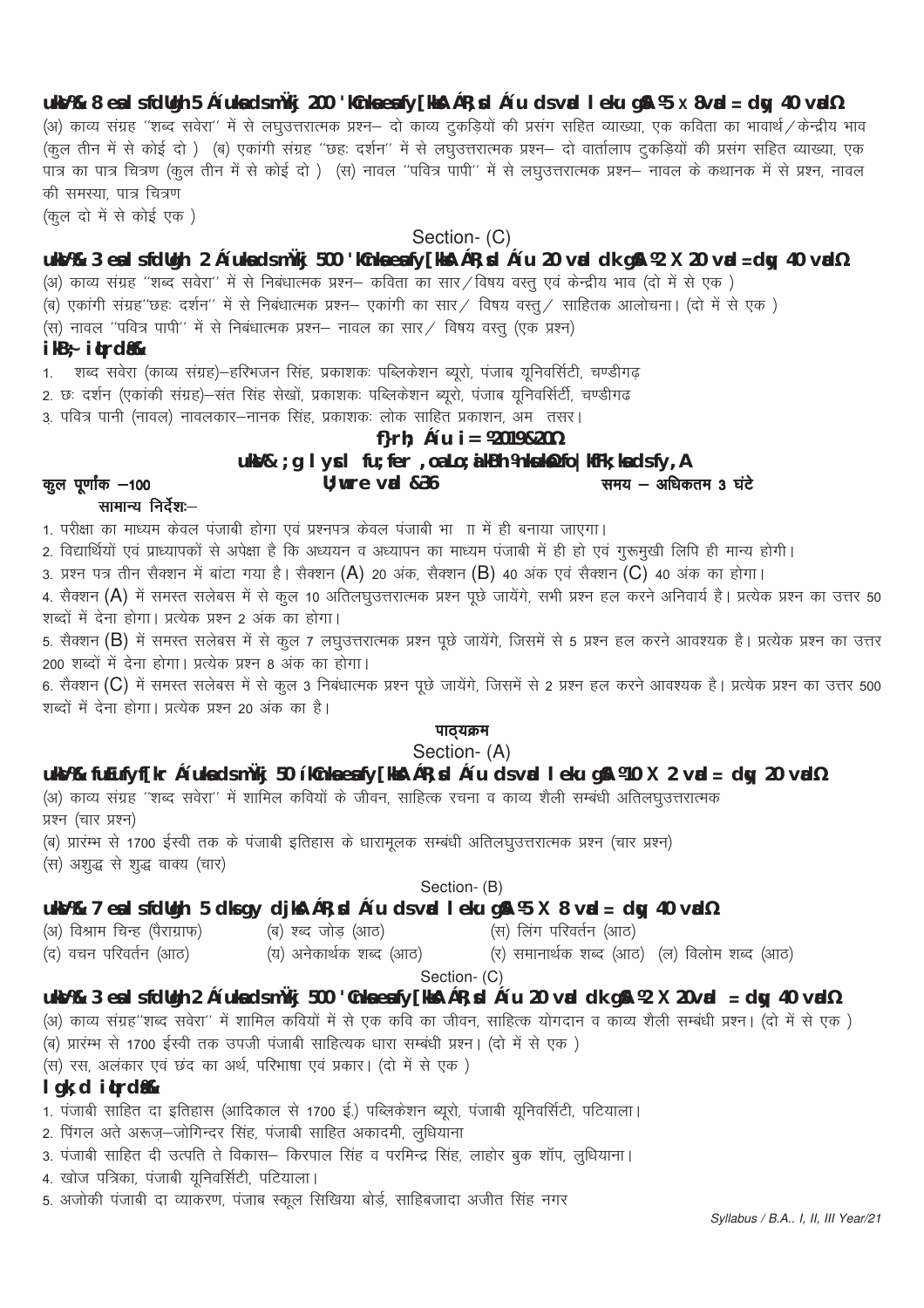### **PHILOSOPHY**

**Scheme**<br>Two Papers Min. Pass Marks : 72 Max. Marks - 200 Paper-I 3 Hours Duration Marks - 100 Paper-II 3 Hours Duration Marks-100

**Note :** There shall be three (03) Sections in the Question paper.

**Section A** shall consist of ten questions (02 questions from each Unit), of 02 marks each, all compulsory to be answered in around 50 words.

**Section B** shall consist of seven questions (at least 01 question from each Unit) of 08 marks each, to be answered in around 200 words. Five questions must be answered out of given seven.

**Section C** shall consist of four questions (maximum 01 question from one Unit) of 20 marks each, to be answered in around 500 words. Two questions must be answered out of given four.

# **PAPER -I INDIAN PHILOSOPHY**

# **UNIT-1**

- 1. Nature of Indian Philosophy: Classification and common characteristic.
- 2. Basic concepts of the Vedic and the Upanisadic world-views: Rta (the cosmic order); the Devine and the human realms; the centrality of the institution of yajna; Rna (Duty/obligation).
- 3. Charvaka School: 'its epistemology, .metaphysics and ethics.

# **UNIT-2**

- 1. Janism: Concepts of sat, dravya, guna, paryaya, jiva, ajiva, anekantavada, syadvada and nayadava, pramanas, ahimsa, bond-age and liberation (moksha)
- 2. Buddhism: theory of. pramanas. Theory of Dependent origination; that Four Noble Truth; doctrine of momentarines, theory of No-Soul.

# **UNIT-3**

- 1. Nyaya: theory of pramanas; the individual self and its liberation; the idea of God and proofs for his existence.
- 2. Vaisesika : padarthas; dravya, guna, karma, samanya, samavaya, visesa, abhava
- 3. Causation, asatkaryavada, karama: samavayi, asamavayi, nimitta, paramanuvada, adrsta, nihsreyasah.

#### **UNIT-4**

- 1. Sankhya : causation sataryavada; prakriti; its constituents, evolutes and rguments for its existence; purusa: arguments for its existence; plurality of purusas; relationship between prakrti and purusa; kaivalya; atheism.
- 2. Yoga : Yoga; chitta and citta-vritiyan, Chitt-Bhumiyan, eightfold path; God.
- 3. Mimansa :triputtisamvit, jnatata, abhava, anupalabdhi, epistemology, validity of knowledge, nature of illusion.

#### **UNIT-5**

- 1. AdvaitaVadanta :nirguna Brahman; adhyasa; rejection of difference; vivartavada, maya, three grades of satta, pramanas, jiva, Bondage and Liberation.
- 2. VisistadvaitaVedanta :saguna Brahman; refutation of maya, parinamavada; aprthaksiddhi; jiva; bhakti and prapatti, nature of liberation.

# **Books Recommended :**

| M. Hiriyanna            | Outlines of Indian Philosophy (Hindi translation available)                |
|-------------------------|----------------------------------------------------------------------------|
| C.D. Sharma             | A Critical Survey of Indian Philosophy (Hindi translation available)       |
| S.N. Dasgupta           | A History of Indian Philosophy, Vols. I to V (Hindi translation available) |
| S. Radhakrishnan        | Indian Philosophy, Vols I & II (Hindi translation Available)               |
| R.D. Ranade             | A Constructive survey of Upanisadic Philosophy                             |
| R. Puligandla           | Fundamentals of Indian Philosophy                                          |
| संगमलाल पाण्डे          | भारतीय दर्शन                                                               |
| एन.के. देवराज           | भारतीय दर्शन                                                               |
| <b>Book prescribed:</b> |                                                                            |
| Datta & Chatterjee      | Introduction to Indian Philosophy (Hindi Translation available)            |

# **PAPER – II ETHICS (INDIAN & WESTERN)**

# **UNIT-1**

- 1. Indian Ethics; presuppositions; theory of karma, Immortality of soul.
- 2. Dharma: its meaning, definition, classification :verma-ashram dharma, sanatana dharma, sva-dharma, apad-dharma, yuga-dharma, sadharana dharma. Vidhi,nisedha, arthavada.

#### **UNIT-2**

- 1. Nishkama karma.
- 2. Purusarthas and their inter-relations; purusarthasadhana.
- 3. Theories of punishment.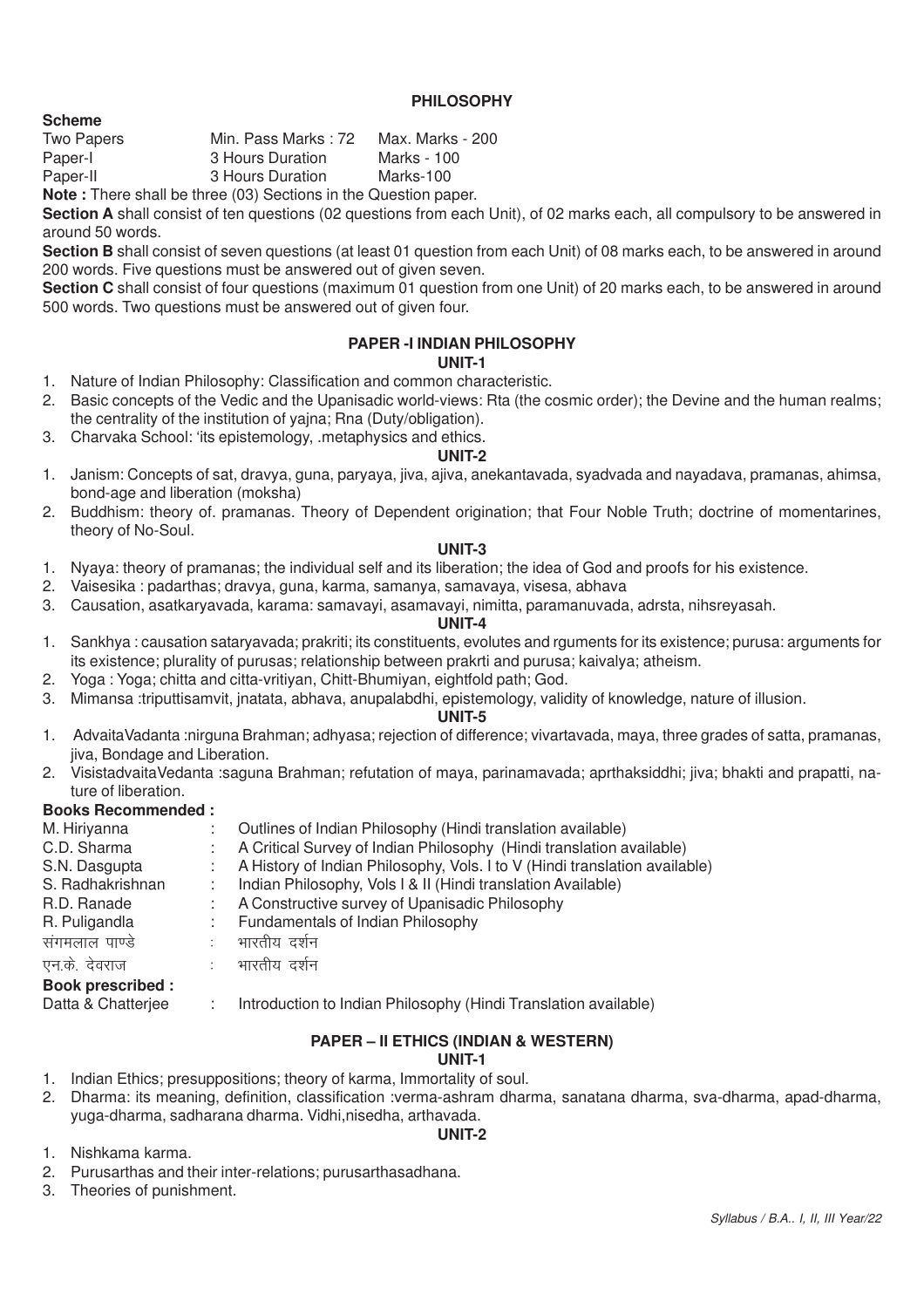# $UNIT-3$

- 1. Buddhist ethics: the Four Noble Truths and the Eight-fold Path.
- 2. Jaina ethics: Anuvratas, Mahavratas and Triratna.
- 3. Free will

#### UNIT-4

- 1. Western Ethics : Nature and Scope,
- 2. Teleological ethics : egoism; hedonism; utilitarianism. **UNIT-5**
- 1. Deontological ethics : Kant.
- 2. Intuitionism.
- Virtue ethics: Socrates, Plato and Aristotle.  $\mathcal{S}$
- **Books Recommended:**

| W. Lillie                        |      | An Introduction of Ethics                                                                                                                                                                                                                                                                                                                                                         |
|----------------------------------|------|-----------------------------------------------------------------------------------------------------------------------------------------------------------------------------------------------------------------------------------------------------------------------------------------------------------------------------------------------------------------------------------|
| I.C. Sharma                      |      | Ethical Philosophies of India                                                                                                                                                                                                                                                                                                                                                     |
| S.K. Maitra                      | t in | The Ethics of the Hindus                                                                                                                                                                                                                                                                                                                                                          |
| SuramaDasgupta                   | ÷.   | Development of Moral Philosophy in India                                                                                                                                                                                                                                                                                                                                          |
| J. N. Sinha                      | t.   | A Manual of Ethics (Hindi Translation Available)                                                                                                                                                                                                                                                                                                                                  |
| M. Hiriyanna                     | ÷.   | The Indian Conception of Values                                                                                                                                                                                                                                                                                                                                                   |
| P. V. Kane                       | ÷.   | The History of Dharmasastras Vol. I                                                                                                                                                                                                                                                                                                                                               |
|                                  |      | (Hindi translatior available)                                                                                                                                                                                                                                                                                                                                                     |
| Philippa Foot (Ed.)              |      | : Theories of Ethics                                                                                                                                                                                                                                                                                                                                                              |
| दिवाकर पांडेय                    |      | ः भारतीय नीतिशास्त्र                                                                                                                                                                                                                                                                                                                                                              |
| संगमलाल पांडेय                   |      | :    नीतिदर्शन का सर्वेक्षण                                                                                                                                                                                                                                                                                                                                                       |
| डॉ. दीपकश्रीवास्वत ः नीतिशास्त्र |      |                                                                                                                                                                                                                                                                                                                                                                                   |
| <b>Book prescribed:</b>          |      |                                                                                                                                                                                                                                                                                                                                                                                   |
| $\frac{1}{2}$                    |      | $\begin{picture}(150,10) \put(0,0){\dashbox{0.5}(10,0){ }} \put(150,0){\circle{10}} \put(150,0){\circle{10}} \put(150,0){\circle{10}} \put(150,0){\circle{10}} \put(150,0){\circle{10}} \put(150,0){\circle{10}} \put(150,0){\circle{10}} \put(150,0){\circle{10}} \put(150,0){\circle{10}} \put(150,0){\circle{10}} \put(150,0){\circle{10}} \put(150,0){\circle{10}} \put(150,$ |

वेदप्रकाश वर्मा नीतिशास्त्र के मूल सिद्धान्त

# $n'$ ku 'kk $L =$

# i jh{kk ; kst uk

| दो प्रश्न पत्र      | न्यूनतम उत्तीर्णांक 72 | अधिकतम अंक— 200      |
|---------------------|------------------------|----------------------|
| प्रथम प्रश्न पत्र   | समय : ३ घंटे           | अंक— 100             |
| द्वितीय प्रश्न पत्र | समय : 3 घंटे           | अंक– 100             |
|                     |                        | $\sim$ $\sim$ $\sim$ |

प्रश्न-पत्र में कुल तीन खण्ड होगे। खण्ड अ में सभी दस प्रश्न अनिवार्य होंगे प्रत्येक प्रश्न का उत्तर 50 शब्दों में दिया जाना है। प्रत्येक प्रश्न दो अंक का होगा। खण्ड ब में कुल 7 प्रश्न होंगे व परीक्षार्थी केवल 5 प्रश्नों के उत्तर देगा। प्रत्येक प्रश्न का उत्तर 200 शब्दों में दिया जाना है। प्रत्येक प्रश्न 8 अंक का होगा। खण्ड स में कुल 4 प्रश्न होंगे। परीक्षार्थी इनमें से किन्ही दो प्रश्नों के उत्तर देगा। प्रत्येक प्रश्न कि उत्तर सीमा 500 शब्द होगी। प्रत्येक प्रश्न 20 अंक का होगा।

# $iFke$   $i'u$   $i =$  & Hkkj rh; n'ku bdkb<sub>R1</sub>

- भारतीय दर्शन का स्वरूप : वर्गीकरण और सामान्य विशेषताएं  $\mathbf{1}$
- वैदिक और उपनिषदिकदर्शन के मूलसम्प्रत्यय : ऋत (विश्व नियम) दिव्य और मानवीय जगत् यज्ञ व्यवस्था की प्रमुखता, ऋण (कर्त्तव्य / बाध्यताएं)  $2.$
- चार्वाक सम्प्रदाय –ज्ञानमीमांसा, तत्वमीमांसा और नीतिमीमांसा  $\overline{3}$

# bdkb<sub>R2</sub>

- जैनदर्शन–सत की अवधारणा, द्रव्य, गुण, पर्याय, जीव, अजीव, अनेकान्तवाद, स्यादवाद, नयवाद, प्रमाण, अहिंसा, बन्धन और मोक्ष  $\mathbf{1}$
- बौद्ध दर्शन-प्रमाण सिद्धान्त, प्रतीत्य समुत्पाद का सिद्धान्त, चार आर्यसत्य, क्षणिकवाद, अनात्मवाद,  $\mathcal{P}$

#### bdkb<sub>R3</sub>

- न्याय-प्रमाण सिद्धान्त, आत्मा और उसकी मुक्ति, ईश्वर और उसके अस्तित्व की युक्तियाँ  $1<sub>1</sub>$
- वैशैषिक—पदार्थ: द्रव्य, गूण, कर्म, सामान्य, विशेष, समवाय, अभाव  $\mathcal{D}$
- कारणताः असत्कार्यवादः कारणः समवायी, असमवायी, निमित्तः परमाणुवादः अदृश्भटः निःश्रेयसः  $\mathcal{S}$

# bdkb<sub>R4</sub>

सांख्य-कारणता : सत्कार्यवाद; प्रकृति : विकास और प्रकृति के अस्तित्व की युक्तियाँ; पुरुष : इसके अस्तित्व की युक्तियाँ; अनेकता; प्रकृति और  $1<sub>1</sub>$ पुरुष का सम्बन्ध; कैवल्य; अनीश्वरवाद

- योग-चित्त और चित्तवृत्तियां; चित्तभूमियाँ अष्टांग योग; ईश्वर
- मीमांसा–त्रिपुटिसंवित, ज्ञातता, अभाव, अनुपलब्धि, प्रमाणमीमांसा, प्रामाण्यवाद, भ्रमकासिद्धान्त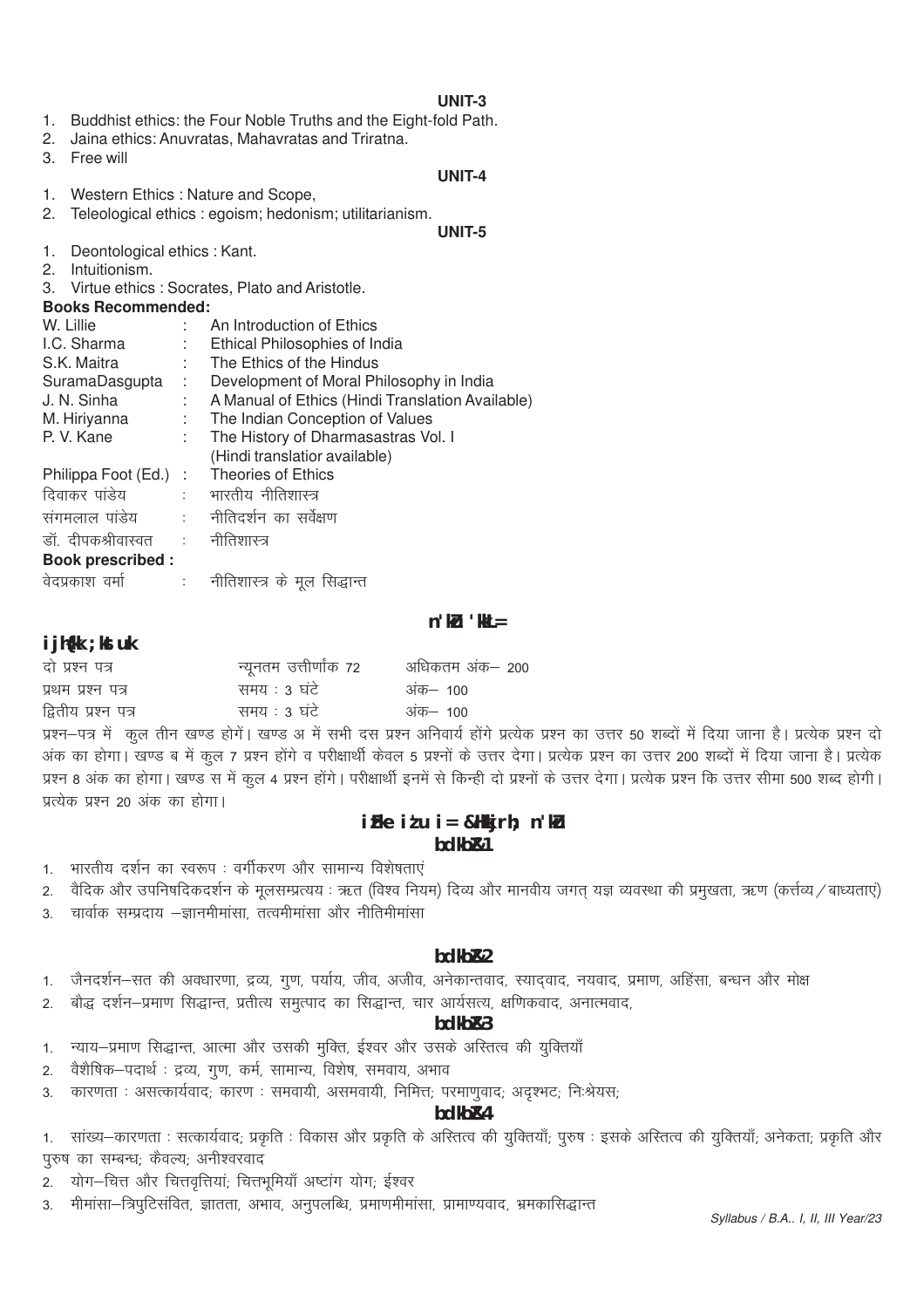**bdkbZ&5**

1. अद्वैतवेदान्त-निर्गुणब्रह्म; अध्यास; भेद की अस्वीकृति; विवर्तवाद; माया; सत्ता के तीन स्तर, प्रमाण; जीव; बंधन एवं मोक्ष

2. विशिष्टाद्वैत वेदान्त-सगुणब्रह्म; मायावाद का खण्डन; परिणामवाद; अपृथकसिद्धि; जीव; भक्ति और प्रपत्ति; मुक्ति का स्वरूप

# **Books Recommended :**

| M. Hiriyanna            | Outlines of Indian Philosophy (Hindi translation available)                |
|-------------------------|----------------------------------------------------------------------------|
| C.D. Sharma             | A Critical Survey of Indian Philosophy (Hindi translation available)       |
| S.N. Dasgupta           | A History of Indian Philosophy, Vols. I to V (Hindi translation available) |
| S. Radhakrishnan        | Indian Philosophy, Vols I & II (Hindi translation Available)               |
| R.D. Ranade             | A Constructive survey of Upanisadic Philosophy                             |
| R. Puligandla           | Fundamentals of Indian Philosophy                                          |
| संगमलाल पाण्डे          | भारतीय दर्शन                                                               |
| एन.के. देवराजः          | : भारतीय दर्शन                                                             |
| <b>Book prescribed:</b> |                                                                            |

Datta & Chatterjee : Introduction to Indian Philosophy (Hindi Translation available)

# **f}rh; iz'u i= &Hkkjrh; ,oa ik'pkR; uhfr 'kkL=**

# **bdkbZ&1**

- 1. भारतीय नीतिशास्त्र : पूर्वमान्यताएं, कर्मसिद्धान्त, आत्मा की अमरता
- 2. धर्म : इसका अर्थ, परिभाषा, वर्गीकरण; वर्णाश्रम धर्म, सनातन धर्म, स्वधर्म, आपद धर्म, युग धर्म, साधारण धर्म, विधि, निषेध, अर्थवाद

**bdkbZ&2**

- 1 निष्कामकर्म
- 2. पुरुषार्थ और उनका पारस्परिक सम्बन्ध, पुरुषार्थ साधन
- 3. दण्ड के सिद्धान्त

# **bdkbZ&3**

- 1. बौद्ध नीतिशास्त्र : चार आर्य सत्य और अष्टांगिकमार्ग
- 2. जैननीतिशास्त्र : अणूव्रत, महाव्रत एवं त्रिरत्न
- 3. संकल्पस्वातन्त्र्य

### **bdkbZ&4**

- 3. पाश्चातय नीतिशास्त्र का स्वरूप और क्षेत्र.
- 4. प्रयोजनवादी नीतिशास्त्र : स्वार्थवाद, सुखवाद, उपयोगितावाद

# **bdkbZ&5**

- 1 निष्प्रयोजनवादी नीतिशास्त्र : कांट
- 2. अंतः प्रज्ञावाद
- 3. सद्गुणात्मक नीतिशास्त्र : सुकरात, प्लेटो, अरस्तु

# **Books Recommended:**

| W. Lillie                                | ÷.             | An Introduction of Ethics                                           |
|------------------------------------------|----------------|---------------------------------------------------------------------|
| I.C. Sharma                              |                | : Ethical Philosophies of India                                     |
| S.K. Maitra                              | t in           | The Ethics of the Hindus                                            |
| SuramaDasgupta                           | $\sim 10^{-1}$ | Development of Moral Philosophy in India                            |
| J. N. Sinha                              | ÷.             | A Manual of Ethics (Hindi Translation Available)                    |
|                                          |                | M. Hiriyanna : The Indian Conception of Values                      |
| P. V. Kane                               |                | : The History of Dharmasastras Vol. I (Hindi translatior available) |
| Philippa Foot (Ed.) : Theories of Ethics |                |                                                                     |
| दिवाकर पांडेय विजय भारतीय नीतिशास्त्र    |                |                                                                     |
| संगमलाल पांडेय वितिदर्शन का सर्वेक्षण    |                |                                                                     |
| डॉ. दीपक श्रीवास्वत ः नीतिशास्त्र        |                |                                                                     |
| <b>Book prescribed:</b>                  |                |                                                                     |
|                                          |                | वेद प्रकाश वर्मा विशास्त्र के मूलसिद्धान्त                          |

# **PSYCHOLOGY**

# **Scheme**

| Two Papers | Min. Pass Marks: 72                                                | Max. Marks - 200 |
|------------|--------------------------------------------------------------------|------------------|
| Paper-I    | 3 Hours Duration                                                   | Marks - 100      |
| Paper-II   | 3 Hours Duration                                                   | Marks-100        |
|            | Note : There aboll be three $(0.9)$ Centiana in the Question paper |                  |

**Note :** There shall be three (03) Sections in the Question paper. **Section A** shall consist of ten questions (02 questions from each Unit), of 02 marks each, all compulsory to be answered in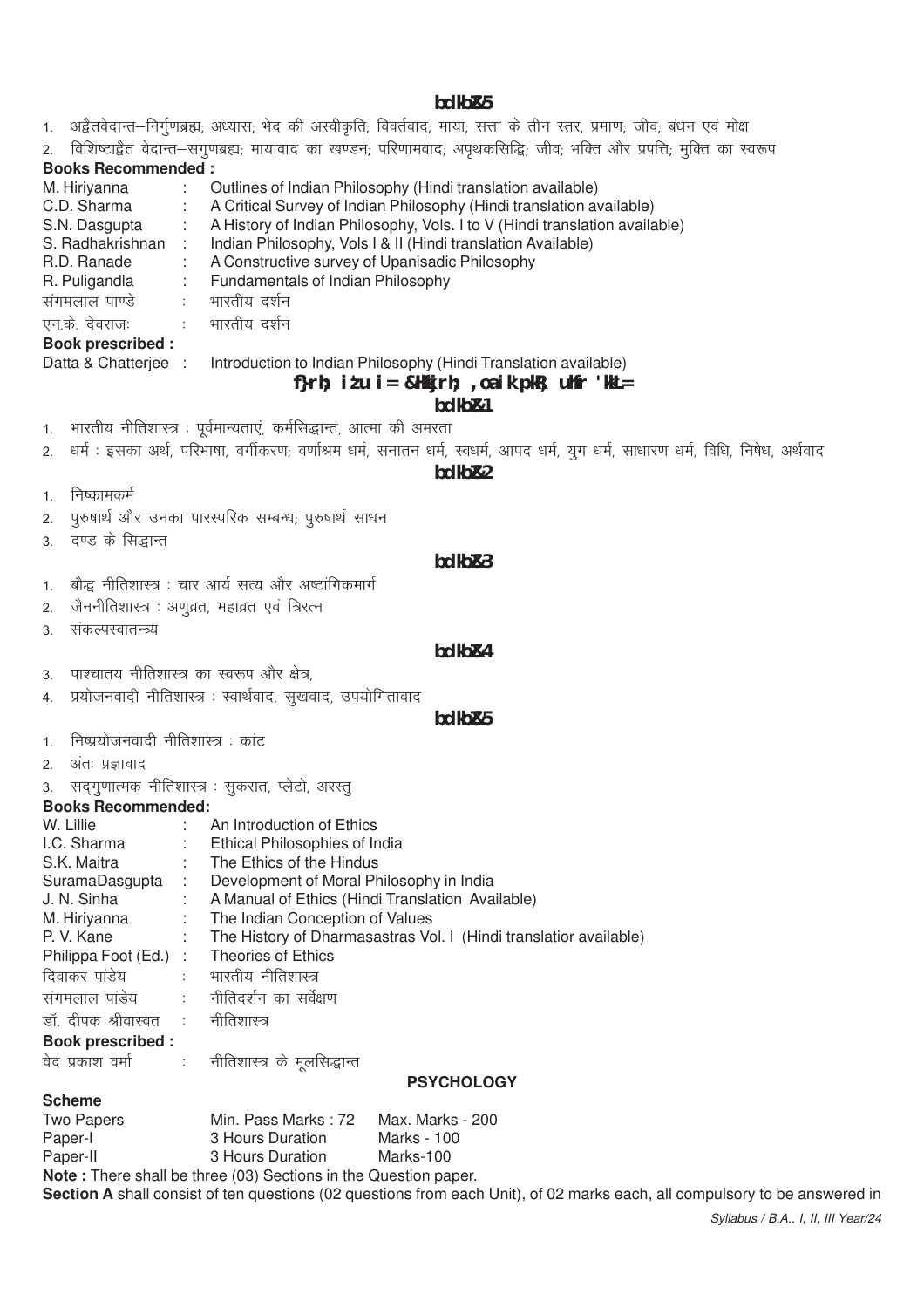around 50 words. **Section B** shall consist of seven questions (at least 01 question from each Unit) of 08 marks each, to be answered in around 200 words. Five questions must be answered out of given seven. **Section C** shall consist of four questions (maximum 01 question from one Unit) of 20 marks each, to be answered in around 500 words. Two questions must be answered out of given four.

# **Paper-I General Psychology**

# **Unit-I**

Introduction: Definitions & Goal of Psychology, Approaches: Psychoanalytical, Behavioral, Cognitive, Socio Cultural Perspective. Methods: Experimental, Observation, Interview, Case study.

#### **Unit-II**

Sensation: Structure & Functions of Vision and Audition. Perception: Meaning, Organizing Principles of Perception. Attention-Meaning, Characteristics, Types and Determinants.

# **Unit-III**

Memory & Forgetting: Meaning of Memory & Forgetting, Types of Memory: Sensory, Short Term & Long Term Memory, Causes of Forgetting.

Intelligence: Meaning & Types of Intelligence, Theories of Intelligence: Spearman's Two Factor theory, Thurston's Group Factor Theory and Gardner's Multiple Intelligence.

# **Unit IV**

Learning: Definitions & Characteristics of Learning, Classical Conditioning, Operant Conditioning, Insight learning. Transfer of training.

Emotion: Definitions of Emotion, Types of Emotion.

Motivation: Meaning & Types of Motivation, Need Hierarchy theory of Motivation.

# **Unit-V**

Thinking : Nature & Types of Thinking.

Problem solving: Meaning & Nature of Problem solving, Methods of Problem solving.

Personality: Definitions of personality, Trait & Type Approaches. Biological, Socio-Cultural & Psychological.

Determinants of Personality.

*Suggested Book :*

Baren. R.S. (1995) Psychology: The essential science.New York Allyn & Bacan. Leften. L.A. (1995)

Psychology Boston: Allyn & Baron. Morgan & King : Introduction of Psychology ( Tata McGraw hill) Bunker, Dr. L.N. &

Sinha, P. : Baisc Process in Psychology. Parsad Psycho Corporation, New Delhi.

# **Paper-II Social Psychology**

# **Unit-I**

Introduction to Social Psychology: Nature, Goals & Scope of Social Psychology, Social Psychology and interrelations with other sciences. Methods of social Psychology: Field experiment, Field study, Socio-metric method, Survey method.

#### **Unit-II**

Socialization: Meaning of Socialization, Stages of Socialization, Process of Socialization, Theories and Principles of Socialization. Social Motivation: Meaning of social motivation, Theories of Achievement motivation.

#### **Unit-III**

Leadership: Meaning and Nature of Leadership, Common Traits of Leader, Functions of Leader, Types of Leader according to Bogards & Kimball young, Theories of Leadership: Fiedler's Contingency Theory, Path-Goal Theory.

Crowd: Meaning of Crowd, Characteristics of Crowd, Psychology of Action Crowd or Crowd Behavior. Audience: Meaning of Audience, Characteristics of Audience and Types of Audience.

# **Unit- IV**

Attitude: Meaning & Characteristics of Attitude, Development & Formation of Attitude, Theories of Attitude Change: Heider's Balance Theory, Festinger's Cognitive Dissonance Theory. Prejudice: Meaning,

Characteristics and Types of Prejudice, Causes of Development & Maintenance of Prejudice.

Communication: Meaning & Nature of Communication, Types of Communication, Factors influencing the effectiveness of communication.

# **Unit-V**

Aggression: Meaning & Nature of Aggression, Factors Provoking Aggression, Measures of Preventing & Reducing Aggression. Present Social problems: Population Explosion, Causes of Population Growth, Roll of Psychological factors in Population Explosion, Factors in Birth Control, Psychology of Health Behavior, Prevention treatment of Illness & Health Promotion. *Suggested Books:*

Alock,J.E. Carment, D.W.Sadava, S.S.,Collins,J.E. & Green,. J.M.(1997). A Text Book of Social

Psychology Scarborough, Ontario: Prentice Hall/ Allyne & Bacon. Baron,.R.A. & Byrn, D (1998) Social Psychology, New Delhi, Prentice Hall Feldmen, R.S. (1985).Social Psychology, New Delhi, : Theories, Research and Application, New York : McGraw Hall. Myres, David, G(1994). Exploring Social Psychology New York McGraw Hill Semin, G.R., & Fiedler, K.(Eds.)(1996) Applied Social Psychology London, Sage.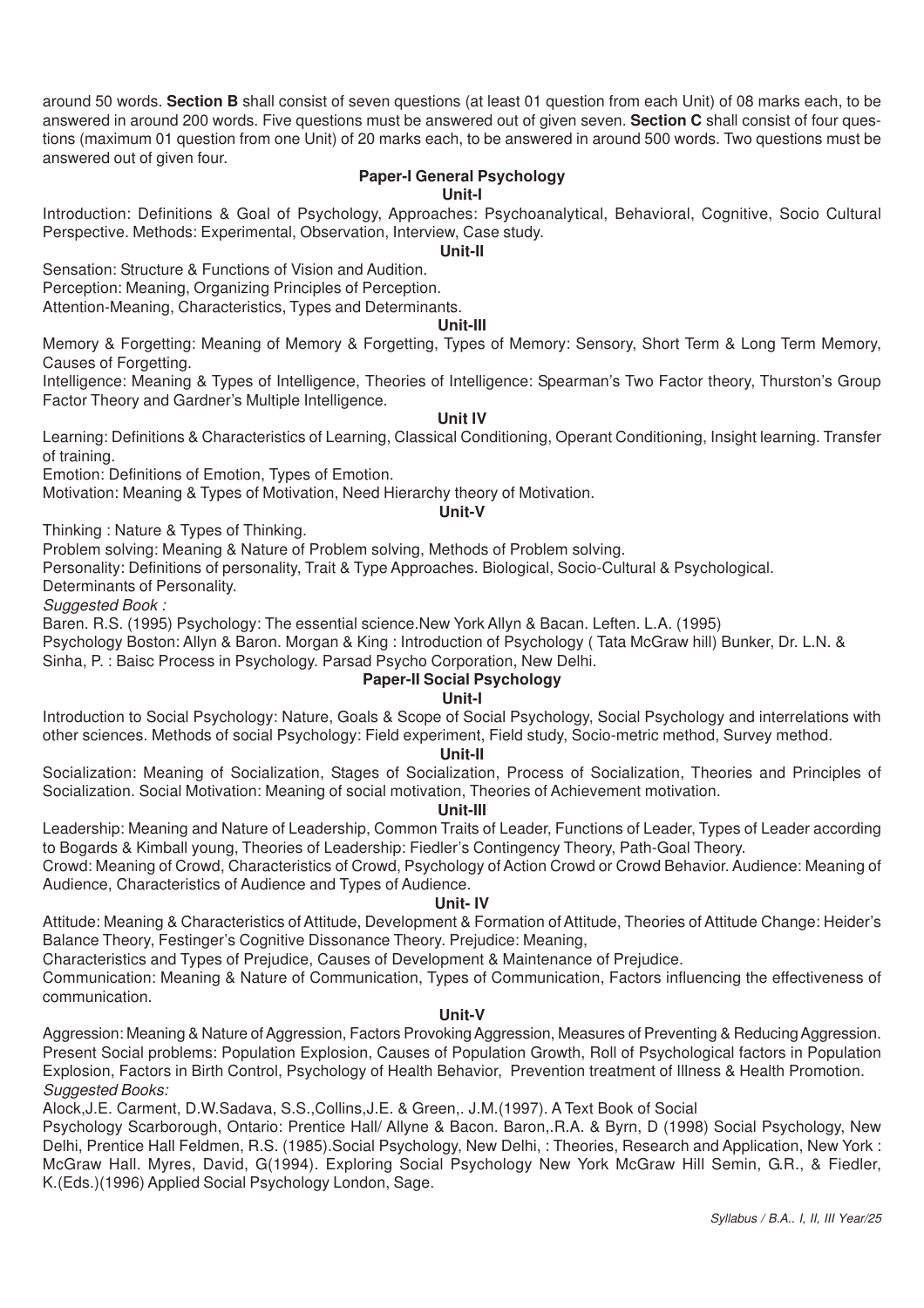### **Practical:**

Student have to complete any six experiments / testes.

- Steps of Report Writing: Test and Experiment.  $\mathbf{1}$ .
- Recognition of Emotions in facial expression (With Photograph).  $2.$
- Transfer of Training (Bilateral) (With help of mirror drawing apparatus). 3.
- Leadership Scale.  $4.$
- 5. Test of Intelligence (Verbal).
- Introversion & extroversion personality assessment. 6.
- $\overline{7}$ . Attitude Scale.
- $\mathsf{R}$ Level of aspiration.

NOTE: Students have to conduct one experiment/test during examination. Evaluation scheme will as follows. Test 25 marks **Conduction of Experiment** 

Viva on Experiment **Record File Total** 

# Test 15 marks 10 marks 50 marks eukfoKku  $c'$ u& $i = c$ Fke&l kek $i$ : eukfoKku bdkb<sub>R1</sub>

परिचयः– मनोविज्ञान की परिभाषा एवं लक्ष्य, उपागमः– मनोविश्लेषणात्मक, व्यावहारिक, संज्ञानात्मक, सामाजिक–सांस्कृतिक दृष्टिकोण। विधियाः- प्रयोगात्मक, अवलोकन, साक्षात्कार, केस अध्ययन।

# hdkh<sub>R2</sub>

संवेदना :- दृष्टि (आँख) और श्रवण (कान) की संरचना व कार्य। प्रत्यक्षीकरणः- प्रत्यक्षीकरण का अर्थ और संगठन के नियम। अवधान :- अर्थ विशेषताएँ प्रकार व निर्धारक।

# bdkb<sub>R3</sub>

रमरण एवं विरमरण :- स्मरण व विरमरण का अर्थ। स्मृति के प्रकार- संवेदी स्मृति, लघुकालीन स्मृति, दीर्घकालीन स्मृति। विस्मरण के कारण। बुद्धि : बुद्धि का अर्थ एवं प्रकार। बुद्धि के सिद्धान्तः स्पीयरमैन का द्विकारक सिद्धान्त, थर्सटन का समूह कारक सिद्धान्त, गार्डनर का बहु बुद्धि का सिद्धान्त।

# hdkh<sub>R4</sub>

अधिगमः– अधिगम की परिभाषा और विशेषताऐं, प्राचीन अनुबंधन, किया प्रसूत अनुबंधन, सूझ अधिगम सिद्वान्त, अधिगम स्थानान्तरण। संवेगः संवेग की परिभाशा, संवेग के प्रकार।

अभिप्रेरणाः अभिप्रेरणा का अर्थ व प्रकार, अभिप्रेरणा का आवष्यकता पदानुक्रम का सिद्धान्त।

bdkb<sub>R5</sub>

चिन्तनः चिन्तन की प्रकृति व प्रकार।

समस्या समाधानः समस्या समाधान का अर्थ व प्रकृति, समस्या समाधान की विधियां।

व्यक्तित्वः व्यक्तित्व की परिभाषा, शीलगुण व प्रकार उपागम। व्यक्तित्व के जैविक, सामाजिक सांस्कृतिक और मनोवैज्ञानिक कारक।

# iBu I kexh %

भार्गव. एस. के. : आधुनिक सामान्य मनोविज्ञान, हर प्रसाद भार्गव आगरा। सिंह अरूण कुमार: आधुनिक सामान्य मनोविज्ञान, नवीनतम संस्करण, मोतीलाल बनारसी दास प्रकाशन, पटना।

वर्मा एवं श्रीवास्तव डी.एन. : आधुनिक सामान्य मनोविज्ञान, नवीनतम संस्करण, विनोद पुस्तक मन्दिर आगरा। माथूर एस.एस.: सामान्य मनोविज्ञान, नवीनतम संस्करण, विनोद पुस्तक मन्दिर, आगरा।

# c'u i = f}rh; & l ekt eukfoKku

# bdkbl &1

समाज मनोविज्ञान का परिचयः— समाज मनोविज्ञान प्रकृति, उद्देश्य व विस्तार, समाज मनोविज्ञान का अन्य विज्ञानो से सम्बन्ध। समाज मनोविज्ञान की विधियां :- क्षेत्रप्रयोग, क्षेत्रअध्ययन, समाज विधि, सर्वे विधि।

# bdkb<sub>R2</sub>

समाजीकरणः— समाजीकरण का अर्थ, समाजीकरण की अवस्थाएं, समाजीकरण की प्रक्रिया, समाजीकरण के सिद्धान्त व नियम। समाजिक अभिप्रेरणाः— समाजिक अभिप्रेरणा का अर्थ, उपलब्धि अभिप्रेरणा के सिद्धान्त।

# $hdkhR3$

नेतृत्वः- नेतृत्व का अर्थ व प्रकृति, नेता के गुण, नेता के कार्य, बोगार्ड एवं किम्बल यंग के अनुसार नेता के प्रकार। .<br>नेतत्व के सिद्धान्त, फाइडलर का प्रासंगिकता सिद्धान्त, पथ–लक्ष्य सिद्धान्त। भीड़ :– भीड़ का अर्थ, भीड़ की विषेशताएं, क्रियाषील भीड़ या भीड़ व्यवहार का मनोविज्ञान। श्रोतागण :– श्रोतागण का अर्थ, श्रोतागण की विशेषताएं व श्रोतागण के प्रकार।

Syllabus / B.A.. I, II, III Year/26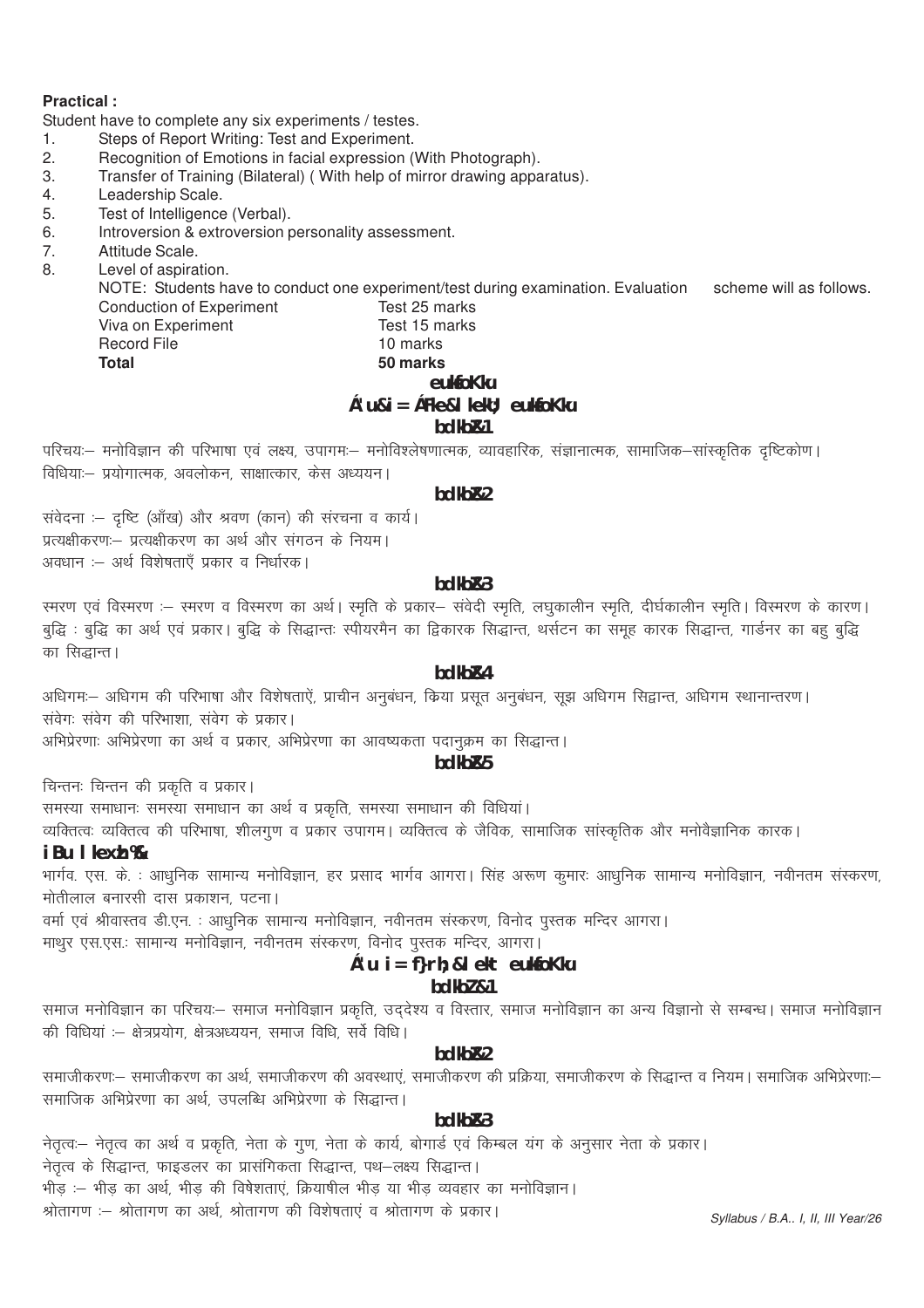bdkbl &4 अभिवृति :– अभिवृति का अर्थ व विषेशताएं, अभिवृति का विकाष तथा निमार्ण। अभिवृति परिवर्तन के सिद्धान्त :– हाइडर का सन्तूलन सिद्धान्त, फेस्टिंगर का संज्ञानात्मक असंवादिता सिद्धान्त। पूर्वागृह :- पूर्वागृह का अर्थ, विषेशताएं और प्रकार, पूर्वागृह के विकास एवं सम्प्रेशण के कारण। ्<br>सम्प्रेशण :– सम्प्रेशण का अर्थ व प्रकृति, सम्प्रेशण के प्रकार, सम्प्रेशण की प्रभावषीलता को प्रभावित करने वाले कारक।  $hdkh$ <sub>7</sub> $g<sub>5</sub>$ आक्रामकता :- आक्रामकता का अर्थ व प्रकृति, आक्रामकता को उकसाने वाले कारक, आक्रामकता को कम करने के उपाय। वर्तमान सामाजिक समस्याएं :– जनसंख्या विस्फोट, जनसंख्या वृद्धि के कारण, जनसंख्या विस्फोट में मनोवेज्ञानिक कारकों की भूमिका, जन्म नियंत्रण के कारक, स्वास्थ्य व्यवहार का मनोविज्ञान, बिमारियों की रोकथाम, उपचार तथा स्वास्थ्य उन्नति। iBu I kexh % आधुनिक सामाजिक मनोविज्ञान : श्री वास्तव, हर प्रसाद भार्गव, आगरा। समाज मनोविज्ञान की रूपरेखा : अरूण कमार सिंह, प्रकाशक मोतिलाल बनारसी दास, दिल्ली। प्रायोगिक प्रश्न—पत्र :— विधार्थी को निम्न में से कोई छः प्रयोग / परीक्षण करने आवश्यक है। 1. रिपोर्ट लेखन के चरण: परीक्षण एवं प्रयोग 2. चेहरे के भाव से संवेगो की पहचान (चित्रों के माध्यम से) 3. प्रशिक्षण या अधिगम का स्थांनातरण – द्विपाश्विक (दर्पण आरेखन उपकरण की सहायता से) 4. नेतृत्व मापनी 5. बुद्धि परीक्षण (षाब्दिक) 6. अन्तर्मुखी-बहिर्मुखी व्यक्तित्व का मापन 7. अभिवृति का मापन 8) आकांक्षा का स्तर नोटः- विधार्थी को परीक्षा में एक प्रयोग / परीक्षण कडक्ट करना पड़ेगा। मळगकन गोलना रुप्र गकार है।

| $\tau$ , o zive by by mole present |        |
|------------------------------------|--------|
| प्रयोग / परीक्षण कडक्षन            | 15 अक  |
| मौखिक परीक्षा                      | 25 अंक |
| रिकॉर्ड बुक                        | 10 अंक |
| कुल                                | 50 अंक |

#### **13. ECONOMICS**

There shall be two papers and the maximum marks for each paper together with minimum marks required for a pass are shown against each paper separately.

| Two papers     |       | Min. Marks : 72 | Max. Marks: 200   |
|----------------|-------|-----------------|-------------------|
| Paper I        | 3 Hrs | -36             | 100               |
| Paper II 3 Hrs |       | 36              | 100               |
|                |       |                 | $P\Delta PFR - I$ |

# **MICRO ECONOMICS**

#### Duration - 3hrs

Note: The question paper shall contain three sections. Section-A shall contain 10 questions two from each unit of 2 marks each. The candidate is required to answer all the questions. The answer should not exceed 50 words. Section-B shall contain 5 questions one from each unit with internal choice. Each question shall be of 7 marks. The answers should not exceed 200 words. The candidate is required to answer all the questions. Section-C shall contain 5 questions of 15 marks each, one from each unit. The candidate is required to answer any three questions. The answer shall not exceed 500 words. UNIT-I

#### **Introduction**

Definition, Nature and scope of economics, Basic economic problems, Function of an economic system, Economic theory method and methodology, Micro-Macro, Static and dynamic analysis, Technique of economic analysis, Concept of equilibrium.

#### **Consumer's Behaviour**

Law of demand and supply, Elasticity of demand-price, income and cross elasticity, Utility- Cardinal and ordinal approaches-Indifference curve, consumer's equilibrium (Hicks), Giffin goods, Consumer's surplus. **UNIT-III** 

# **Theory of Production and Costs**

# UNIT-II

# Syllabus / B.A., I, II, III Year/27

# Max. Marks - 100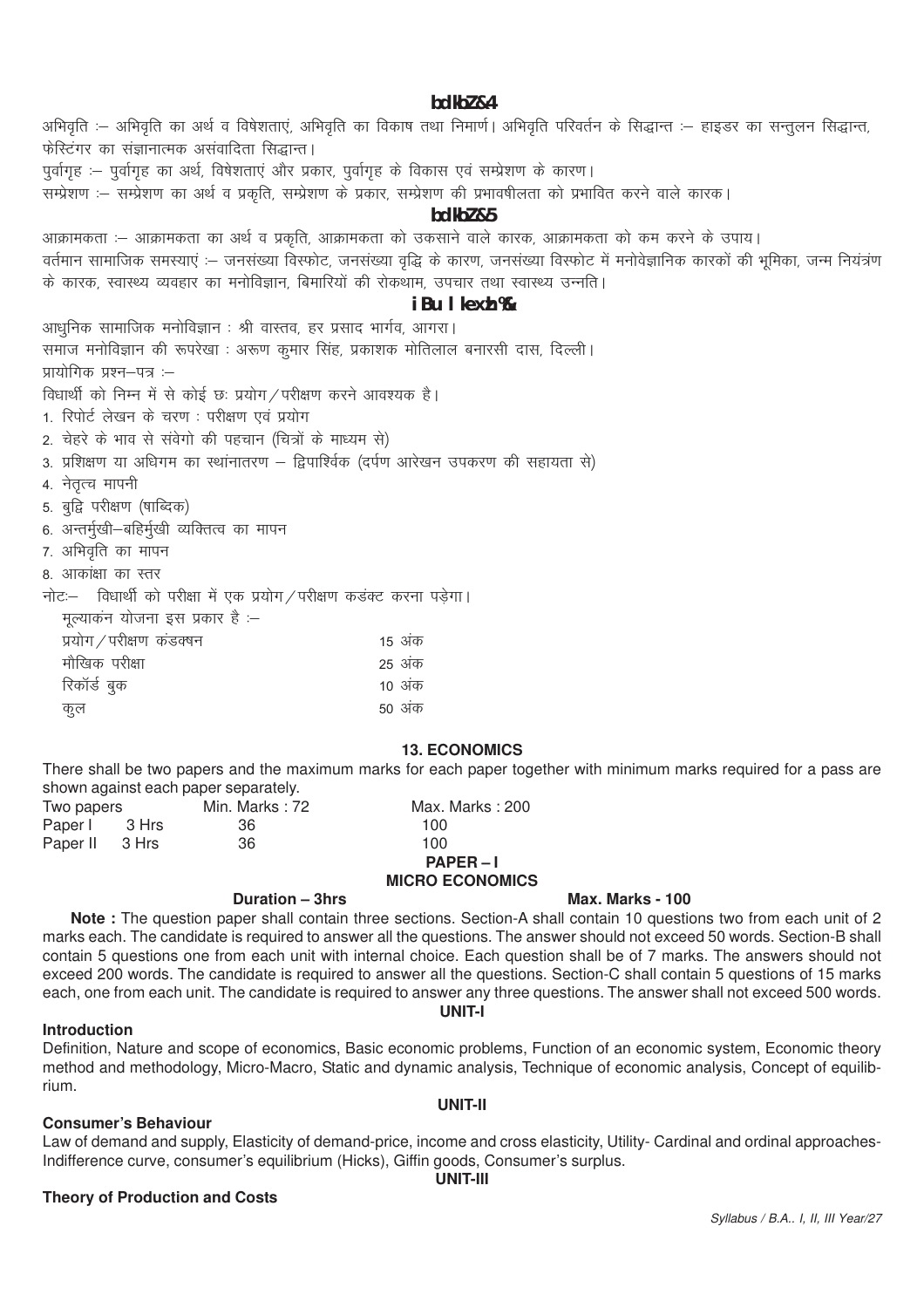Production function, Ratio and scale, law of variable proportions, Iso-quant, Expansion path, Ridge lines, Returns to scale, Economies of scale, Concepts of cost and revenue and their interrelation.

#### **UNIT- IV**

### **Market Structure (Commodity Pricing)**

Market forms - Perfect and imperfect markets, Equilibrium of a firm and industry under Perfect competition, monopoly and price discrimination, Control of Monopoly Power, monopolistic competition.

#### **UNIT - V**

# **Factor Pricing**

Marginal productivity theory of distribution, Theories of wage determination, Rent-Scarcity rent, Differential rent, Quasi rent, Classical and Keynesian theories of interest, Profit - Innovation, risk and uncertainty theories.

# **SUGGESTED BOOKS**

Jain K.P. (1995) Modern Micro Economics, Ratan Publication Mandir, Agra

Nathuramka L.N. (new edition) Micro Economics, CBH Jaipur

Ahuja H.L. , Advance Economic Theories, S.Chand and company, New Delhi

Barla C.S. ,Higher Micro Economics

Handerson, J. and R.E. Quandt (1980), Microeconomic Theory : A Mathematical Approach, McGraw Hill, New Delhi

Koutsoyiannis, A. (1990), Modern Microeconomics, Macmillan.

Samulson, P.A. and W.D. Nordhaus (1996), Economics, Tata McGraw Hill, New Delhi.

Stonier, A.W. and D.C. Hague (1972), A Textbook of Economic Theory,

**vFkZ'kkL=**

विषय में दो प्रश्न पत्र होंगे और प्रत्येक प्रश्न पत्र के लिए अधिकतम अंक व न्यूनतम उत्त्तीर्णांक प्रत्येक प्रश्न पत्र के साथ पृथक से दर्शाये गए हैं –<br>दो एश्न एन्ड न्गनतम उत्तीर्णाक अधिकतम अंक

| ५। प्रश्म पत्र |                                 | $\frac{1}{2}$ שופות שמוויווס אופס |                                         |
|----------------|---------------------------------|-----------------------------------|-----------------------------------------|
|                |                                 | -72                               | 200                                     |
|                | प्रश्न पत्र-1 3 घंटे समयावधि 36 |                                   | 100                                     |
|                | प्रश्न पत्र-2 3 घंटे समयावधि 36 |                                   | 100                                     |
|                |                                 |                                   | $\cdot$ $\cdot$ $\cdot$ $\cdot$ $\cdot$ |

# **iz'u i=&1 % O;f"V vFkZ'kkL=**

# **le;kof/k % 3 ?kaVs vf/kdre vad % 100**

**uky %** प्रश्न पत्र के कूल तीन खण्ड होंगे। खण्ड 'अ' में प्रत्येक इकाई से 2 अंकों के 2 प्रश्न, कूल 10 प्रश्न होंगे। परीक्षार्थी के लिए सभी प्रश्नों के उत्तर देना अनिवार्य है। प्रत्येक उत्तर की शब्द सीमा 50 शब्दों से अधिक नहीं होगी। खण्ड—ब में प्रत्येक इकाई में से 1 प्रश्न आंतरिक विकल्प ्<br>सहित कूल 5 प्रश्न होंगे। प्रत्येक प्रश्न 7 अंक का होगा। परीक्षार्थी के लिए सभी प्रश्नों के उत्तर देना अनिवार्य है। प्रत्येक उत्तर की शब्द सीमा 200 शब्दों से अधिक नहीं होगी। खण्ड—स में प्रत्येक इकाई से 15 अंकों का 1 प्रश्न, कूल 5 प्रश्न होंगे। परीक्षार्थी को किन्हीं 3 प्रश्नों के उत्तर देने होंगे। प्रत्येक खण्ड की शब्द सीमा 500 शब्दों से अधिक नहीं होगी।

# **bdkbZ&1 i i** *Lrkouk*

अर्थशास्त्र की परिभाषा, प्रकृति एवं क्षेत्र, मूल आर्थिक समस्याएं, एक आर्थिक प्रणाली के कार्य, आर्थिक सिद्धांत, रीति एवं रीति विधान, समष्टी–व्यष्टी, स्थैतिक–गतिक विश्लेषण, आर्थिक विश्लेषण की तकनीकें, साम्य का विचार।

# **bdkbR2**

# **miHkksDrk dk O;ogkj**

मांग एवं पूर्ति के नियम, मांग की लोच – कीमत, आय एवं तिरछी लोच, उपयोगिता – गणनावाचक एवं क्रमवाचक दृष्टिकोण, उदासीनता वक्र, उपभोक्ता का संतलन (हिक्स), गिफिन वस्तुए, उपभोक्ता की बचत। **bdkbZ&3**

# **mRiknu ,oa ykxr fl)kar**

उत्पादन फलन, अनुपात एवं पैमाना, परिवर्तन अनुपातों का नियम, समुत्पति वक्र, विस्तार पथ, परिधि रेखाएं, पैमाने के प्रतिफल, पैमाने की मितव्ययतायें, लागत आगम की विभिन्न अवधारणायें एवं परस्पर सम्बंध।

# **cktkj ik: i ½oLrq dher fu/kkj.k½**

aाजार का रूप – पूर्ण एवं अपूर्ण प्रतियोगिता बाजार, फर्म व उद्योग का संतूलन–पूर्ण प्रतियोगिता, एकाधिकार एवं कीमत विभेद, एकाधिकार का नियंत्रण, एकाधिकारात्मक प्रतियोगिता

**bdkbZ& 5**

# **lk/ku dher fu/kkZj.k**

वितरण का सीमांत उत्पादकता का सिद्धांत, मजदूरी निर्धारण के सिद्धांत, लगान–दुर्लभता लगान, विभेदित लगान, आभास लगान, ब्याज–कीन्स एवं :<br>कलासिकल ब्याज सिद्धांत, लाभ–अभिनव परिवर्तन, जोखिम एवं अनिश्चितता के सिद्धांत।

# **bdkbZ&4**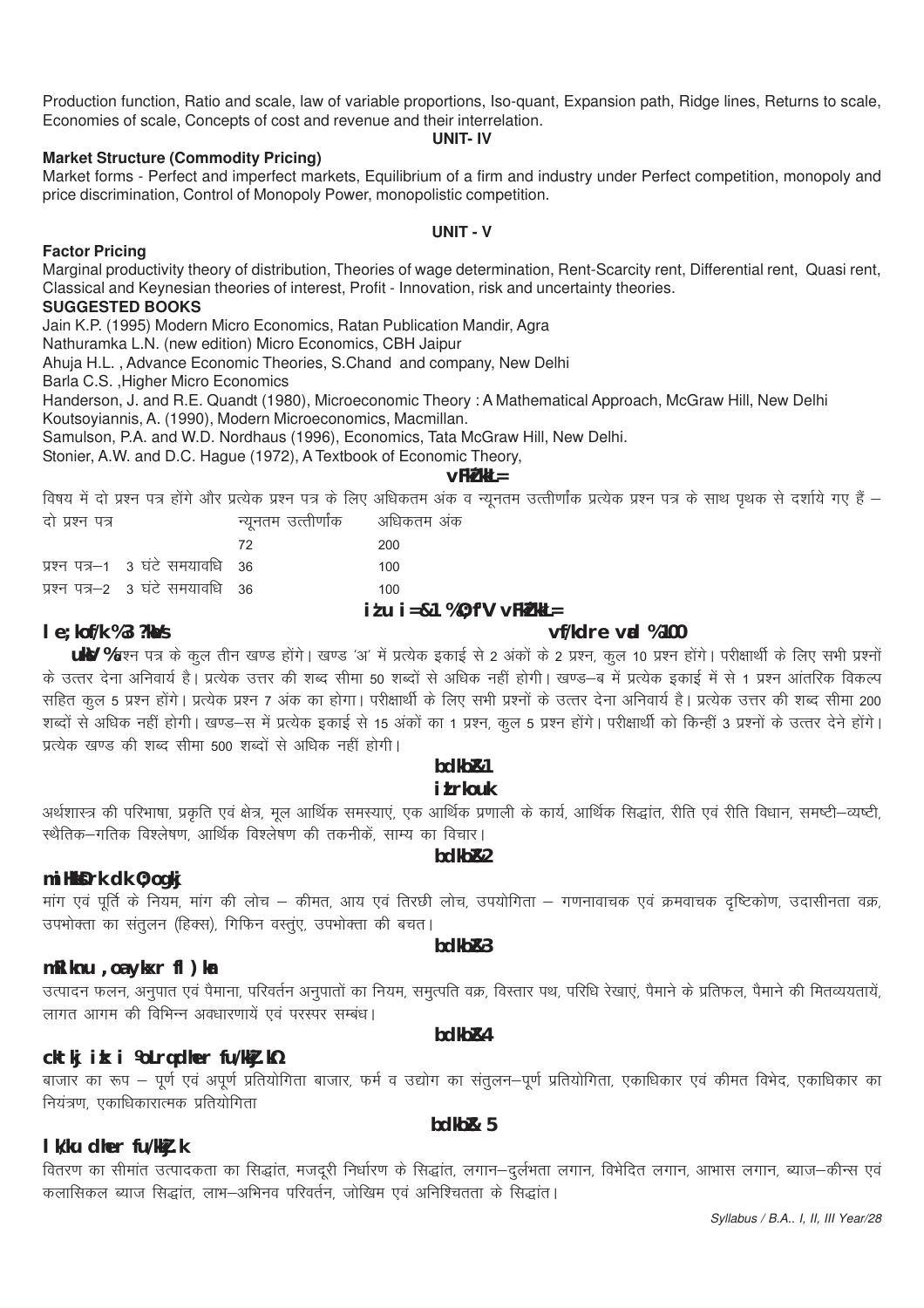# **PAPER – II ECONOMY OF RAJASTHAN**

**Note :** The question paper shall contain three sections. Section-A shall contain 10 questions two from each unit of 2 marks each. The candidate is required to answer all the questions. The answer should not exceed 50 words. Section-B shall contain 5 questions one from each unit with internal choice. Each question shall be of 7 marks. The answers should not exceed 200 words. The candidate is required to answer all the questions. Section-C shall contain 5 questions of 15 marks each, one from each unit. The candidate is required to answer any three questions. The answer shall not exceed 500 words. **UNIT I**

# **DEMOGRAPHY**

Position of Rajasthan in Indian economy-Area, Population, Agriculture, Industry and Infrastructure, Economic Growth. Population of Rajasthan- Population size and growth. District-wise distribution of rural and urban population, occupational structure and human resources development (Literacy, health and nutrition indicators), Problem of poverty and unemployment. **UNIT II**

# **NATURAL RESOURCES**

Natural resource endowments; land, water, livestock, forests and minerals; state domestic products and its trends. Environmental pollution and the problems of sustainable development. **Unit-III**

# **AGRICULTURE**

#### Agriculture land utilization, Major crops and cropping pattern. Land Reforms- Rajasthan Tenency Act, ceiling of land and distribution of land, Green Revolution, Agriculture Marketing. Animal husbandry- Importance of livestock, dairy development programme, Problems of sheep and goat husbandry. Irrigation and power infrastructure in the state. **Unit– IV**

**INDUSTRY** Industrial development in the state during Five Year Plans. Regional variation in industrial development, Cottage Industry, Small scale Industries and Handicrafts. Industrial policy. Role of RFC, RSMDC and RIICO in the industrial development of Rajasthan. **Unit-V**

# **DEVELOPMENT PROGRAMMES**

Tourism development in Rajasthan, Special Area Development Programmes (DPAP), Desert Development, Tribal Area Development and Aravallies development programme, Rural Development Planning in the state- Objectives and achievements. Constraints in the economic development of Rajasthan.

# **SUGGESTED BOOKS**

Nathuramka L.N. – Economy of Rajasthan Sharma O.P. – Economy of Rajasthan Pangaria – Economy of Rajasthan Ojha B.L.- Economy of Rajasthan Economic Survey of Rajasthan

# **iz'u i=&2 % jktLFkku dh vFkZO;oLFkk**

# **le;kof/k % 3 ?kaVs vf/kdre vad % 100**

**ukV** %प्रश्न पत्र के कूल तीन खण्ड होंगे। खण्ड 'अ' में प्रत्येक इकाई से 2 अंकों के 2 प्रश्न, कूल 10 प्रश्न होंगे। परीक्षार्थी के लिए सभी प्रश्नों के उत्तर देना अनिवार्य है। प्रत्येक उत्तर की शब्द सीमा 50 शब्दों से अधिक नहीं होगी। खण्ड—ब में प्रत्येक इकाई में से 1 प्रश्न आंतरिक विकल्प सहित कल 5 प्रश्न होंगे। प्रत्येक प्रश्न 7 अंक का होगा। परीक्षार्थी के लिए सभी प्रश्नों के उत्तर देना अनिवार्य है। प्रत्येक उत्तर की शब्द सीमा 200 'सब्दों से अधिक नहीं होगी। खण्ड—स में प्रत्येक इकाई से 15 अंकों का 1 प्रश्न, कूल 5 प्रश्न होंगे। परीक्षार्थी को किन्हीं 3 प्रश्नों के उत्तर देने होंगे।  $\frac{1}{\sqrt{2}}$  प्रत्येक खण्ड की शब्द सीमा 500 शब्दों से अधिक नहीं होगी।

**bdkbZ&1**

# **tula[;k izk:i**

भारतीय अर्थव्यवस्था में राजस्थान की स्थिति – क्षेत्र, जनसंख्या, कृषि, उद्योग, आधारभूत संरचना एवं आर्थिक विकास। राजस्थान की जनसंख्या : .<br>जनसंख्या का आकार एवं वृद्धि, ग्रामीण व शहरी जनसंख्या का जिलानुसार वितरण, व्यावसायिक संरचना, मानव संसाधन विकास (शिक्षा, स्वास्थ्य एवं <u>पौषणिक सचक). गरीब व बेराजगारी की समस्या।</u>

**bdkbZ&2**

# **izkÑfrd lalk/ku**

प्राकतिक संसाधन निधि – भमि, जल, पशधन, वन एवं खनिज। राज्य घरेल उत्पाद एवं उसकी प्रवत्तियां, पर्यावरणीय प्रदषण एवं सम्पोषणीय विकास। **bdkbZ&3**

# **Ñf"k**

कृषि भू–उपयोग, प्रमुख फसलों तथा फसल प्रारूप। भूमि सुधार – राजस्थान काश्तकारी अधिनियम, भू–सीलिंग एवं भूमि वितरण, हरित क्रांति और कषि विपणन। पशपालन – पशधन का महत्व, डेयरी विकास कार्यक्रम, भेड व बकरी पालन की समस्या। राज्य में सिंचाई एवं शक्ति आधारभत संरचना ।

*Syllabus / B.A.. I, II, III Year/29*

# **Duration – 3hrs Max. Marks - 100**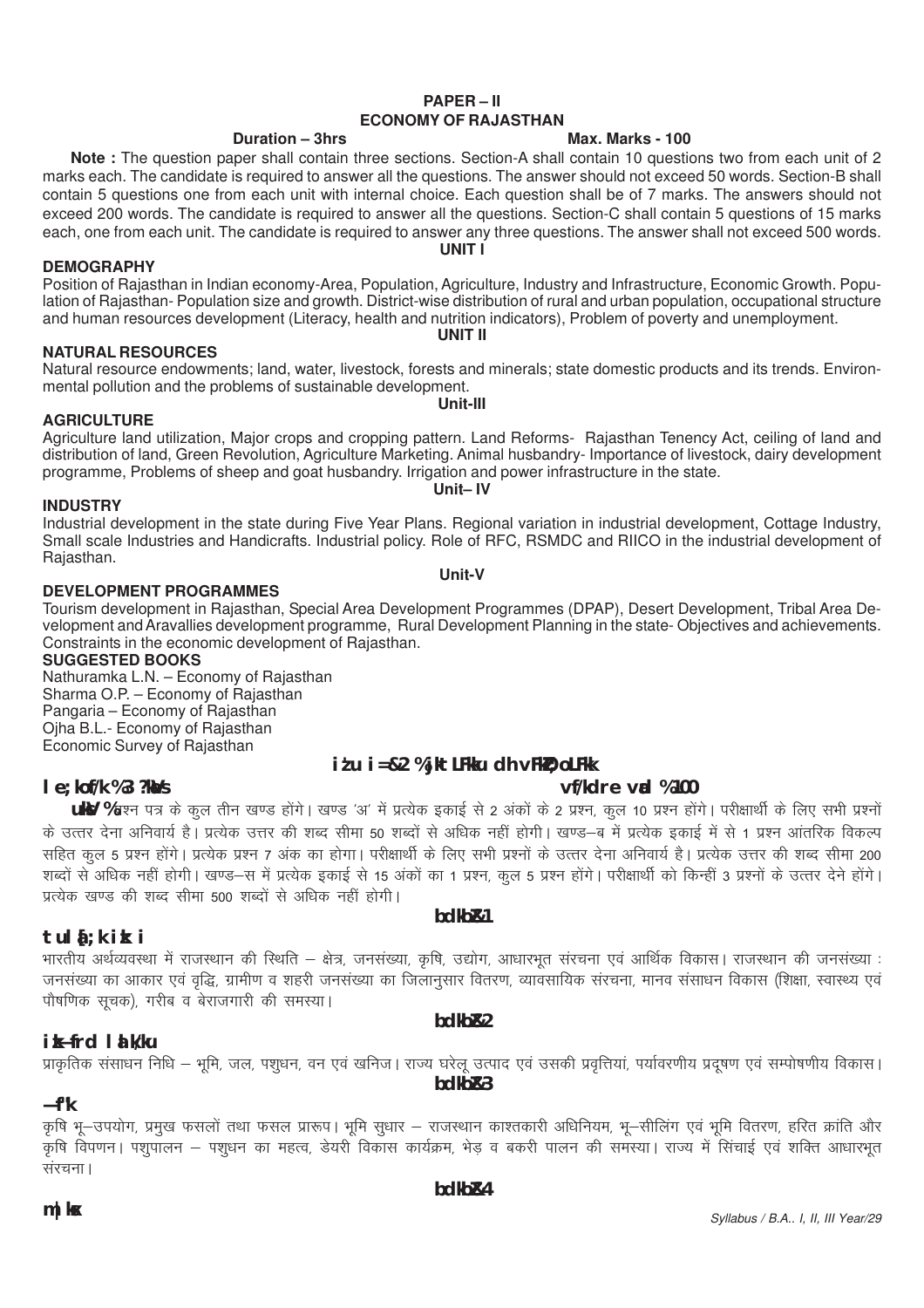पंचवर्षीय योजनाओं के दौरान राज्य का औद्योगिक विकास। औद्योगिक विकास में क्षेत्रीय विषमताएं, कटीर उद्योग, लघ उद्योग एवं हस्तकलाएं। ओद्योगिक नीति. राजस्थान के ओद्योगिक विकास में राजस्थान वित निगम. राजस्थान राज्य खनिज विकास निगम तथा रीकों की भमिका।

**bdkbZ&5**

# **fodkl dk;ZØe**

राजस्थान में पर्यटन विकास, विशिष्ट क्षेत्रीय विकास कार्यक्रम – सखा संभाव्य क्षेत्र विकास कार्यक्रम, मरू विकास, जनजातीय क्षेत्र विकास, अरावली विकास कार्यक्रम, राज्य में एकीकत ग्रामीण विकास कार्यक्रम – उददेश्य एवं उपलब्धिया, राजस्थान के आर्थिक विकास में बाधक तत्व। **HISTORY**

|                          |               | <b>Scheme of Examination</b> |  |  |
|--------------------------|---------------|------------------------------|--|--|
| <b>Min.Pass Marks 72</b> | Max.Marks 200 |                              |  |  |
| 3 hrs. duration          | Marks: 100    |                              |  |  |
| 3 hrs. Duration          | Marks: 100    |                              |  |  |
|                          |               |                              |  |  |

**Note :** The question paper shall contain three sections. Section-A shall contain 10 questions two from each unit of 2 marks each. The candidate is required to answer all the questions. The answer should not exceed 50 words. Section-B shall contain 5 questions one from each unit with internal choice. Each question shall be of 7 marks. The answers should not exceed 200 words. The candidate is required to answer all the questions. Section-C shall contain 5 questions of 15 marks each, one from each unit. The candidate is required to answer any three questions. The answer shall not exceed 500 words.

#### **PAPER-I : HISTORY OF INDIA FROM EARLIEST TIMES TO 1206 A.D.**

#### **Unit- I**

Main sources of Ancient Indian History; Different Samvat (era) prevalent (used) in Ancient Indian History; Impact of Geography on Indian History and Culture; Features of Indus-Saraswati Civilization; Society, Polity, Economy, Culture and Religion as reflected in Vedic literature; 6th Cent. B.C. and the Rise of Buddhism and Jainism; The rise of Janpadas and Republics.

**Unit- II**

Rise of Magadha upto the Nandas; Magadha Empire and contribution of Chandragupta Maurya; Ashoka – His Policies and Dhamma; Mauryan Administration, Cultural Achievements of Mauryan period; Causes of decline of the Mauryan Empire.

**Unit- III**

Different political powers in Pre-Gupta period - Sunga, Satavahan, Saka and Kushana; Prominent rulers and their contribution in Pre-Gupta Period - Pushyamitra Sunga, Gautamiputra Shatkarni, Rudradaman I and Kanishka I; Sangam Age-Literature, Society and Culture; Economic Progress in the Pre-Gupta period with special reference to trade and commerce.

#### **Unit- IV**

Early History of the Gupta Dynasty upto Chandra Gupta-I; Prominent Rulers of Gupta Dynasty and their achievements - Samudra Gupta, Chandra Gupta-II, Skand Gupta; Features of Gupta Administration; Cultural Revivalism and development of Science and Technology during Gupta Period.

#### **Unit- V**

India in the Post-Gupta Period: Formation and Expansion of Vardhana Empire– Harsh; Features of Chola, Chalukya and Pallava administration; Tripartite Struggle, Contribution of Vigraharaja Chahamana, Kumara Pala Chalukya and Bhoja Parmara; Factors leading to disintegration of Rajput states.

# **Books Recommended:**

- 1. R.S. Tripathi : History of Ancient India.
- 2. N.N. Gosh: Early History of India.
- 3. R.K. Mookerji: Man and Thought in Ancient India.
- 4. R.C. Majumdar: The History and Culture of the Indian People. Relevant volumes, Bhartiya Vidya Bhawan,
- Bombay.
- 5ण ओम प्रकाश : प्राचीन भारत का इतिहास, वैज्ञानिक तथा तकनीकी ाब्दावली आयोग।
- 6<sup>0</sup> द्विजेन्द्र झा एवं के.एम.श्रीमाली : प्राचीन भारत का इतिहास, हिन्दी माध्यम कार्यान्वयन निदेशालय, दिल्ली विश्वविद्यालय, दिल्ली |
- 7<sup>0</sup> उर्मिला प्रकाश मिश्र : भारत का इतिहास, मध्यप्रदेश हिन्दी ग्रंथ अकादमी ।
- e किरण कमार थपल्याल : सिन्ध सभ्यता, उतर प्रदेश हिन्दी ग्रंथ अकादमी ।
- 9. R.S. Sharma: Pracheen Bharat (in Hindi)
- 10. G.S.P.Mishra: Pracheen Bharat (in Hindi)
- 11. Upindra Singh : A History of Ancient and Early Medieval India.

### **PAPER-II : HISTORY OF MODERN WORLD (1453-1950 A.D.)**

#### **Unit – I**

Renaissance: Meaning, causes and development of art and literature; Mercantilism and Commercial Revolution; Reformation and Counter Reformation; Beginning of Colonialism; American War of Independence: Causes and Results.

#### **Unit – II**

Industrial Revolution: Causes and results; French Revolution: causes and results; Napoleon Bonaparte-Conquests and Reforms.

# **Unit – III**

Vienna Congress; Matternich System and Concert of Europe; French Revolution of 1848 and its impact; Unification of Italy and Germany; Eastern Question with special reference to Crimean War and Berlin Settlement.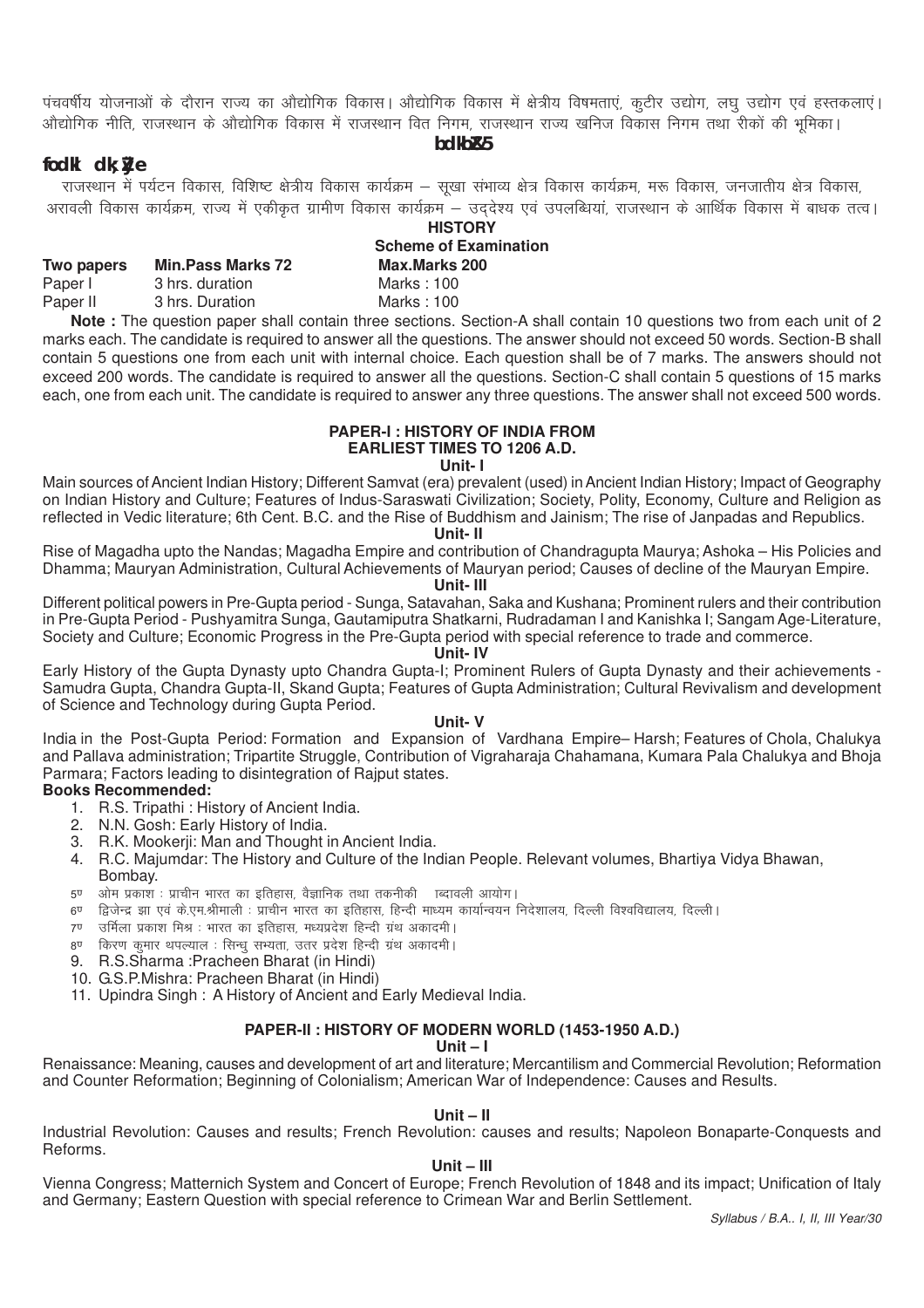#### **Unit – IV**

Imperialism in Asia and Africa- Causes and Results; First World War- Causes and results; Causes and results of Bolshevik Revolution; Versailles settlement; Causes of the rise of Fascism and Nazism.

#### **Unit – V**

League of Nations-aims, achievements and causes of failure; Second World War – causes and results; U.N.O.'s birth, organization and achievements; Emergence of Modern China , Japan and Turkey.

# **Books recommended :**

- 1. C.J.F.Hayes: A Political and Cultural History of Modern Europe (2 Vols)
- 2. H.M.Vinacke: A History of the Far East in Modern Time (Also in Hindi).
- 3. Lee Gershoy: The French Revolution and Napoleon, Central Book Depot, Allahabad, 1960.
- 4. K.S. Latourette: Short History of the Far East, New York.
- 5. Burns, E.M.: Western Civilization : Their History and Their Culture.
- 6. ठाकुर भगवान सिंह वर्माः यूरोप का इतिहास (1789–1815),मध्यप्रदेश हिन्दी ग्रंथ अकादमी ।
- 7. देवेन्द्र चौहान : यूरोप का इतिहास (1815–1919),मध्यप्रदेश हिन्दी ग्रंथ अकादमी ।
- 8. बालक भण पंजाबो : फ्रांस की राज्य क्रांति, मध्यप्रदेश हिन्दी ग्रंथ अकादमी ।
- 9. रितंभरी देवी : विश्व का इतिहास,बिहार हिन्दी ग्रंथ अकादमी ।
- 10. किशोरी सरनलाल : यूरोप का इतिहास (1815–1939), वैज्ञानिक तथा तकनीकी काद्यावली आयोग)।
- 11. ज्योफ्रिबून एवं वि.स. मैंगसे : बीसवीं ) ाताब्दी का विश्व, वैज्ञानिक तथा तकनीकी ) ाब्दावली आयोग, शिक्षा एवं यूवक सेवा मंत्रालय, भारत सरकार।

12. जैन एवं माथूर : विश्व इतिहास (1500–1950),जैन प्रकाश मंदिर, जयपूर।

# **bfrgkl**

# **ijh{kk ;kstuk**

# **nks iz'u i= U;wure mRrh.kkZd 72 vf/kdre vad&200** प्रथम प्रश्न पत्र । जस्मय : 3 घंटे । अंक- 100 द्वितीय प्रश्न पत्र समय : 3 घंटे अक– 100

**ukV** %प्रश्न पत्र के कूल तीन खण्ड होंगे। खण्ड 'अ' में प्रत्येक इकाई से 2 अंकों के 2 प्रश्न, कूल 10 प्रश्न होंगे। परीक्षार्थी के लिए सभी प्रश्नों के उत्तर देना अनिवार्य है। प्रत्येक उत्तर की शब्द सीमा 50 शब्दों से अधिक नहीं होगी। खण्ड—ब में प्रत्येक इकाई में से 1 प्रश्न आंतरिक विकल्प सहित कूल 5 प्रश्न होंगे। प्रत्येक प्रश्न 7 अंक का होगा। परीक्षार्थी के लिए सभी प्रश्नों के उत्तर देना अनिवार्य है। प्रत्येक उत्तर की शब्द सीमा 200 'शब्दों से अधिक नहीं होगी। खण्ड–स में प्रत्येक इकाई से 15 अंकों का 1 प्रश्न, कूल 5 प्रश्न होंगे। परीक्षार्थी को किन्हीं 3 प्रश्नों के उत्तर देने होंगे। प्रत्येक खण्ड की शब्द सीमा 500 शब्दों से अधिक नहीं होगी।

# **izu i=&iFke %Hkkjr dk bfrgkl & ikjaHkd dky ls 1206 bZ bdkbZ&1**

प्राचीन भारतीय इतिहास के प्रमुख स्रोत; प्राचीन भारतीय इतिहास में प्रचलित विभिन्न संवत; भारतीय इतिहास एवं संस्क ति पर भूगोल का प्रभाव; सिंधु—सरस्वती सभ्यता की विशेषताएँ, वैदिक साहित्य में वर्णित समाज, राजनीति, अर्थव्यवस्था एवं धर्म, 6वीं शताब्दी ई.पू. एवं बौद्ध एवं जैन धर्म का .<br>उदय, जनपदों का उदय और गणतंत्रीय राज्य।

# **bdkbZ&2**

मगध का उदय नन्द साम्राज्य तक; मगध साम्राज्य और चन्द्रगुप्त मौर्य का योगदान; अशोक – उसकी नीतियां एवं धम्म; मौर्य शासन प्रबंध; मौर्य युग की सांस्कतिक उपलब्धियाँ: मौर्य साम्राज्य के पतन के कारण।

#### **bdkbZ&3**

पूर्व गुप्तकाल में विभिन्न राजनैतिक शक्तियां – शुंग, सातवाहन, शक और कुशाण; पूर्व गुप्तकाल के प्रमुख शासक एवं उनकी उपलब्धियाँ \_<br>— प<sup>7</sup> यमित्र शंग, गौतमी पत्र शातकर्णी, रुद्रदामन प्रथम एवं कनिश्क प्रथम: संगम यग—साहित्य, समाज एवं संस्कति: पर्व गप्तकाल में आर्थिक प्रगति – व्यापार एवं वाणिज्य के विशेष संदर्भ में।

#### **bdkbZ&4**

गुप्त वंश का प्रारम्भिक इतिहास चन्द्रगुप्त प्रथम तक; गुप्त वंश के प्रमुख जासक एवं उनकी उपलब्धियाँ – समुद्रगुप्त, चन्द्रगुप्त द्वितीय, स्कन्दगुप्त; .<br>गुप्त शासन प्रबंध की विशेषताएँ; गुप्तकाल में सांस्कृतिक पुनरुत्थान एवं विज्ञान एवं तकनीक के क्षेत्र में प्रगति।

#### **bdkbZ&5**

गुप्तकाल के पश्चात का भारत : वर्धन साम्राज्य का निर्माण और विस्तार – हर्ष; चोल, चालुक्य एवं पल्लव शासन; त्रिराज्य संघर्ष; विग्रहराज चाहमान, कुमारपाल चालुक्य एवं भोज परमार की उपलब्धियाँ; राजपूत राज्यों के पतन के उत्तरदायी तत्त्व।

# **iz'u i=&f}rh; %&vk/kqfud fo'o dk bfrgkl ¼1453&1950 bZ-½**

# **bdkbZ&1**

पुनर्जागरण– अर्थ, कारण, कला तथा साहित्य का विकास । वाणिज्यवाद एवं वाणिज्य क्रांति। धर्म सुधार एवं प्रतिवादी सुधार आन्दोलन। उपनिवेशवाद का प्रारंभ। अमेरिका का स्वतंत्रता युद्ध : कारण और परिणाम।

#### **bdkbZ&2**

औद्योगिक क्रांति – कारण और परिणाम। फ्रांस की क्रांति–कारण और परिणाम। नेपोलियन बोनापार्ट –विजयें और सुधार।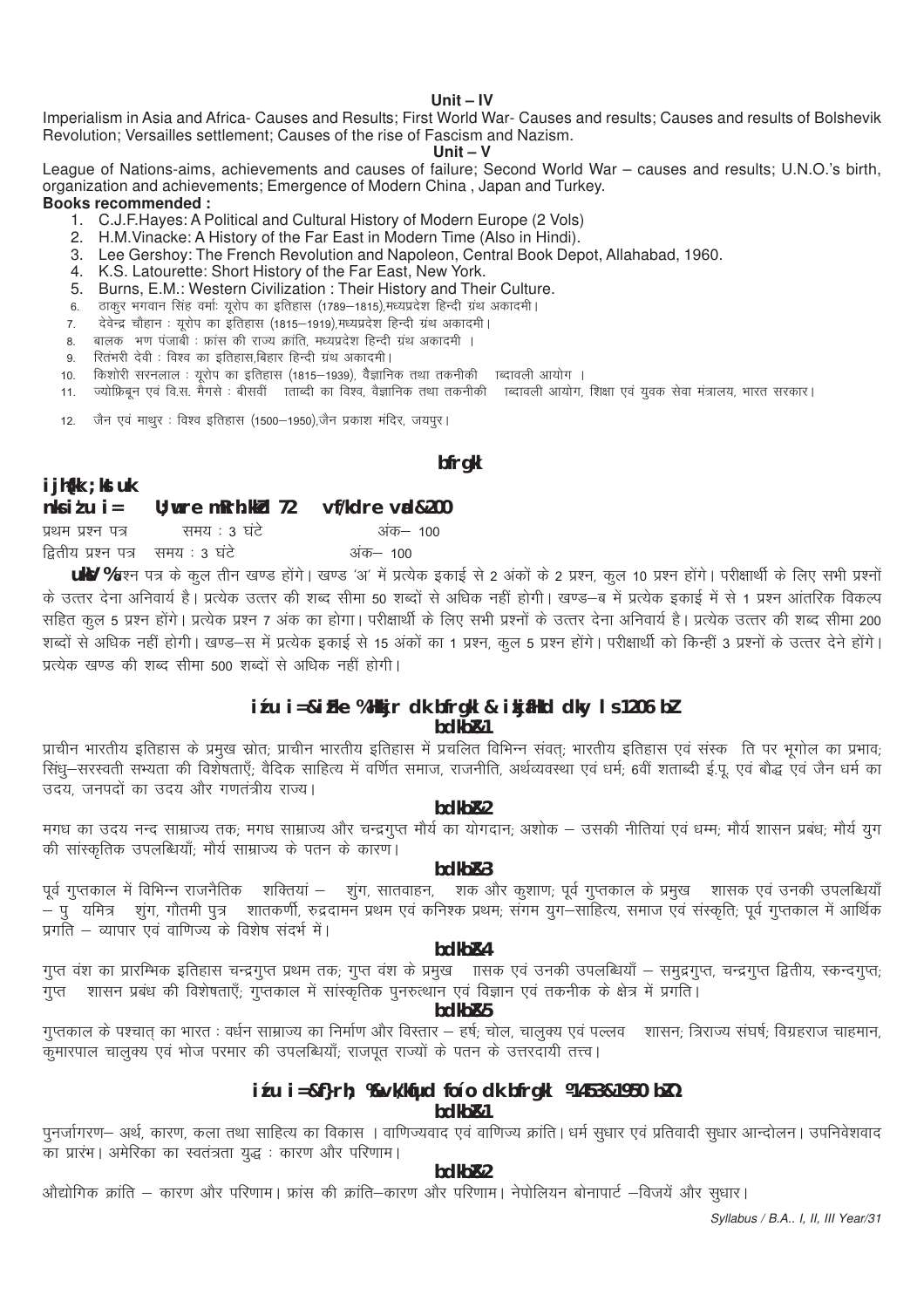**bdkbZ&3**

# वियना कांग्रेस। मेटरनिख व्यवस्था एवं यूरोप की संयुक्त व्यवस्था। 1848 की फ्रांस की क्रांति और उसके प्रभाव। इटली और जर्मनी का एकीकरण। पूर्वी समस्या – क्रीमिया युद्ध और बर्लिन समझौते के विशेष संदर्भ में।

**bdkbZ&4**

एशिया और अफ्रीका में साम्राज्यवाद – कारण और परिणाम। प्रथम विश्वयुद्ध – कारण और परिणाम। बोल्शेविक क्रांति के कारण और परिणाम। वर्साय समझौता। फासीवाद और नाजीवाद के उदय के कारण।

**bdkbZ&5**

राष्ट्र संघ– उद्देश्य, उपलब्धियाँ और असफलता। द्वितीय विश्व युद्ध – कारण और परिणाम। संयुक्त राष्ट्र संघ–प्रादुर्भाव, संगठन एवं उपलब्धियाँ।

आधुनिक चीन, जापान और टर्की का आविर्भाव।

**Scheme :**

# **POLITICAL SCIENCE**

| <b>Two Papers</b> | Min. Pass Marks - 72 | Max. Marks $-200$ |
|-------------------|----------------------|-------------------|
| Paper - I         | 3 Hours duration     | 100 Marks         |
| Paper - II        | 3 Hours duration     | 100 Marks         |

#### **Paper I : FOUNDATIONS OF POLITICAL SCIENCE**

### **Duration : 3 hrs** Max. marks : 100

**Note :** The question paper shall contain three sections. **Section-A** shall contain 10 questions, two from each unit of 2 marks each. The candidate is required to answer all the questions. The answers should not exceed 50 words. **Section-B** shall contain 5 questions, one from each unit with internal choice. Each question shall be of 7 marks. The answers should not exceed 200 words. The candidate is required to answer all the questions. **Section-C** shall contain 5 questions of 15 marks each, one from each unit. The candidate is required to answer any three questions. The answer shall not exceed 500 words.

#### **Unit-I**

Political Science: Meaning, Nomenclature and scope; Traditional and Contemporary Perspectives of Political Science, Behaviouralism and Post Behaviouralism, Relations of Political Science with other Social Sciences (Economics, History and Sociology)

#### **Unit-II**

State : Theories of the Origin (Divine Origin, Social Contract, Evolutionary Theory and Marxist Theory), Nature of the State - Organic theory of the State, the Concept of Welfare State, Sovereignty : Monistic and Pluralistic theories.

# **Unit-III**

Basic Concepts : Power, Authority and Legitimacy, Rights, Liberty, Equality, Justice and Law.

#### **Unit-IV**

Democracy and Dictatorship, Parliamentary and Presidential Systems, Unitary and Federal Systems. Political Parties, Pressure Groups. The Concept of Minority Representation and Proportional Representation.

# **Unit-V**

Organs of Government and their Functions with reference to recent trends, Theory of Separation of Powers. Good Governance and Globalization.

# **PAPER II : INDIAN POLITICAL THINKERS**

#### **Duration : 3 hrs** Max marks : 100

**Note :** The question paper shall contain three sections. **Section-A** shall contain 10 questions, two from each unit of 2 marks each. The candidate is required to answer all the questions. The answers should not exceed 50 words. **Section-B** shall contain 5 questions, one from each unit with internal choice. Each question shall be of 7 marks. The answers should not exceed 200 words. The candidate is required to answer all the questions. **Section-C** shall contain 5 questions of 15 marks each, one from each unit. The candidate is required to answer any three questions. The answer shall not exceed 500 words. **Unit-I**

Manu, Kautilya and Shukra.

#### **Unit-II**

Raja Ram Mohan Roy, Swami Dayanand Saraswati, Swami Vivekanand

**Unit-III** Gopal Krishna Ghokhale, Bal Ganga Dhar Tilak and Dada Bhai Narouji

#### **Unit-IV**

Mohan Das Karam Chand Gandhi, Jawaharlal Nehru, Bhim Rao Ambedkar

#### **Unit-V**

M.N. Roy, Jai Prakash Narain and Pandit Deendayal Upadhyaya.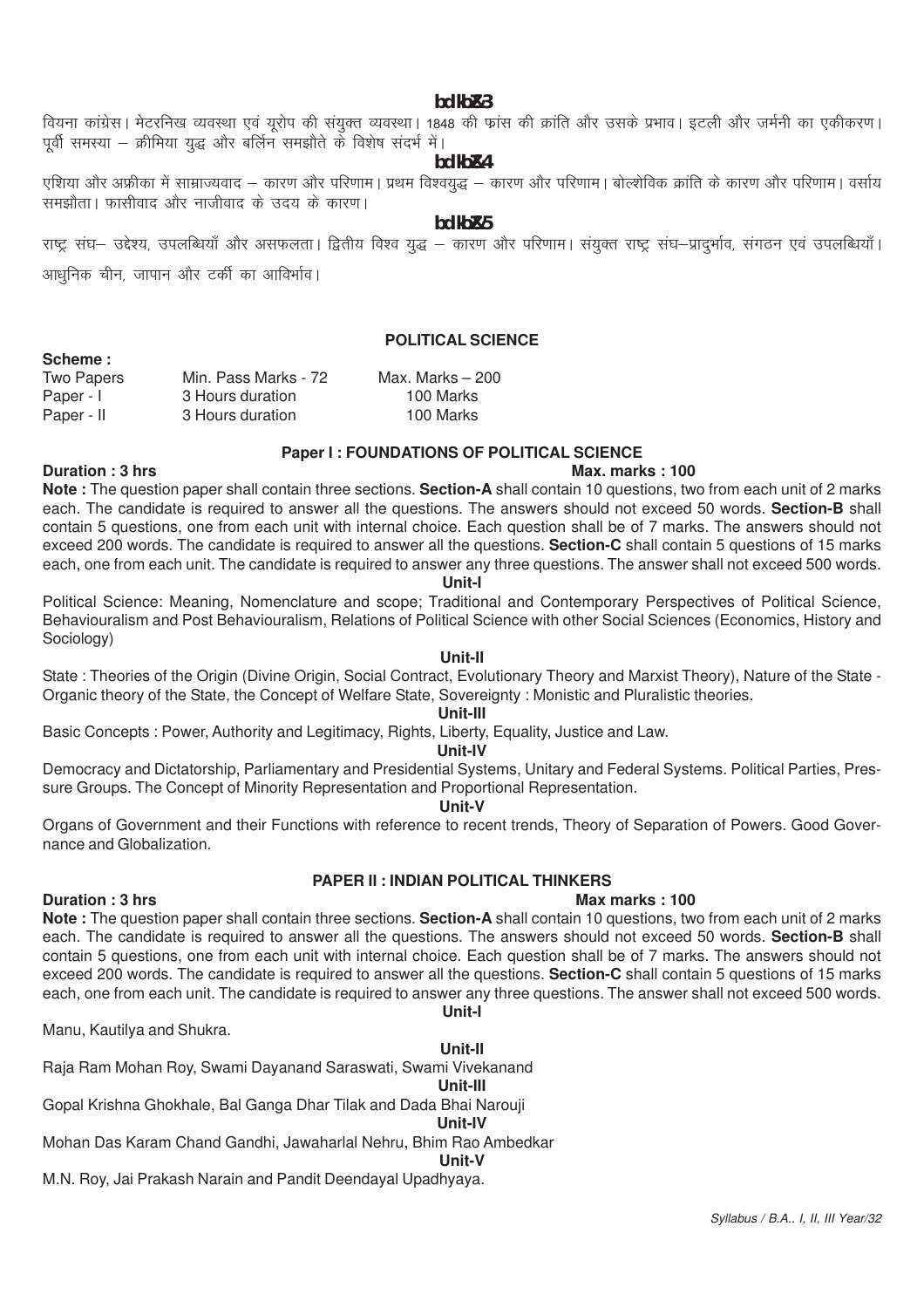Syllabus / B.A.. I, II, III Year/33

# bdkb<sub>R2</sub>

# $hdkhR3$

# hdkh<sub>R4</sub>

# मोहनदास कर्मचन्द गांधी, जवाहर लाल नेहरू, भीम राव अम्बेडकर

राजा राममोहनराय, स्वामी दयानन्द सरस्वती, स्वामी विवेकानन्द।

गोपाल कृष्ण गोखले, बाल गंगाधर तिलक तथा दादा भाई नौरोजी

#### दो प्रश्न पत्र न्यूनतम उत्तीर्णांक 72 अधिकतम अंक– 200 समय: 3 घंटे प्रथम प्रश्न पत्र अंक– 100 द्वितीय प्रश्न पत्र समय: 3 घंटे अंक– 100

# iFke itu&i = % jktuhfr foKku dsewy vk/kkj

jktuhfr foKku

# *i* wkkld %100

uky %प्रश्न-पत्र के कुल तीन खण्ड होंगे। [k.M ^v\* में प्रत्येक इकाई से 2 अंकों के 2 प्रश्न, कुल 10 प्रश्न होंगे। परीक्षार्थी के लिए सभी प्रश्नों के उत्तर देना अनिवार्य है। प्रत्येक उत्तर की शब्द सीमा 50 शब्द से अधिक नहीं होगी। [k.M ^c\* में प्रत्येक इकाई में से 1 प्रश्न आंतरिक विकल्प सहित कुल 5 प्रश्न होंगे। प्रत्येक प्रश्न 7 अंक का होगा। परीक्षार्थी के लिए सभी प्रश्नों के उत्तर देना अनिवार्य है। प्रत्येक उत्तर की शब्द सीमा 200 शब्दों से अधिक नहीं होगी। **[k.M ^|\*** में प्रत्येक इकाई से 15 अंकों का 1 प्रश्न, कूल 5 प्रश्न होंगे। परीक्षार्थी को किन्हीं तीन प्रश्नों के उत्तर देने होंगे। प्रत्येक उत्तर की शब्द सीमा 500 शब्दों से अधिक नहीं होगी।

# bdkb<sub>R1</sub>

राजनीति विज्ञान : अर्थ, नाम विभेद और क्षेत्र, राजनीति विज्ञान का परम्परागत एवं आधुनिक दृष्टिकोण, व्यवहारवाद एवं उत्तर व्यवहारवाद, राजनीति विज्ञान का अन्य समाज विज्ञानों से सम्बन्ध – अर्थशास्त्र, इतिहास एवं समाज शास्त्र।

# bdkb<sub>R2</sub>

राज्य : उत्पत्ति के सिद्धांत – दैविक उत्पत्ति, सामाजिक समझौता, विकासवादी सिद्धांत एवं मार्क्सवादी सिद्धांत, राज्य की प्रकृति – राज्य का आंगिक (सावयव) सिद्धांत, लोक कल्याणकारी राज्य की अवधारणा, सम्प्रभुता : एकत्ववादी और बहुलवादी सिद्धांत।

# bdkb<sub>R3</sub>

मूल अवधारणाएं : शक्ति, सत्ता और वैधता, अधिकार, स्वतंत्रता, समानता, न्याय और कानून।

# bdkb<sub>R4</sub>

प्रजातंत्र एवं अधिनायकतंत्र, संसदात्मक और अध्यक्षात्मक प्रणालियां, एकात्मक और संघात्मक प्रणालियां, राजनीतिक दल, दबाव समूह, अल्पसंख्यक प्रतिनिधित्व की अवधारणा एवं आनुपातिक प्रतिनिधित्व।

# hdkh<sub>R5</sub>

सरकार के अंग एवं उनके कार्य समकालीन प्रवृत्तियों के संदर्भ में, शक्ति पृथक्करण का सिद्धांत, सुशासन एवं भूमण्डलीकरण। ikB; itrda%

- 1. राजनीति विज्ञान के मूल आधार डॉ पुखराज जैन
- 2. राजनीतिक सिद्धांत की रूपरेखा डॉ. ओ.पी.गाबा
- 3. राजनीतिक सिद्धांत एडी आशीर्वादम : अन. के.के.मिश्र
- 4. Political Theory O.P. Gaba
- 5. Principles of Political Science A.C. Kapoor ÷.
- Andrew Heywood 6. Politics
- 7. A Grammar of Politics H.J. Laski

# itu&i= f}rh; %Hkkjrh; jktuhfrd fopkjd i wkkirl %100

# $v$ of/k %3 ?ka/s

uky %प्रश्न-पत्र के कुल तीन खण्ड होंगे। [k.M ^v\* में प्रत्येक इकाई से 2 अंकों के 2 प्रश्न, कुल 10 प्रश्न होंगे। परीक्षार्थी के लिए सभी प्रश्नों के उत्तर देना अनिवार्य है। प्रत्येक उत्तर की शब्द सीमा 50 शब्द से अधिक नहीं होगी। [k.M ^c\* में प्रत्येक इकाई में से 1 प्रश्न आंतरिक विकल्प सहित कूल 5 प्रश्न होंगे। प्रत्येक प्रश्न 7 अंक का होगा। परीक्षार्थी के लिए सभी प्रश्नों के उत्तर देना अनिवार्य है। प्रत्येक उत्तर की शब्द सीमा 200 शब्दों से अधिक नहीं होगी। [k.M ^l \* में प्रत्येक इकाई से 15 अंकों का 1 प्रश्न, कूल 5 प्रश्न होंगे। परीक्षार्थी को किन्हीं तीन प्रश्नों के उत्तर देने होंगे। प्रत्येक उत्तर की शब्द सीमा 500 शब्दों से अधिक नहीं होगी।

 $hdkhR1$ 

मन्, कौटिल्य एवं शुक्र

 $:$  kst uk

vof/k %3 ?ka/s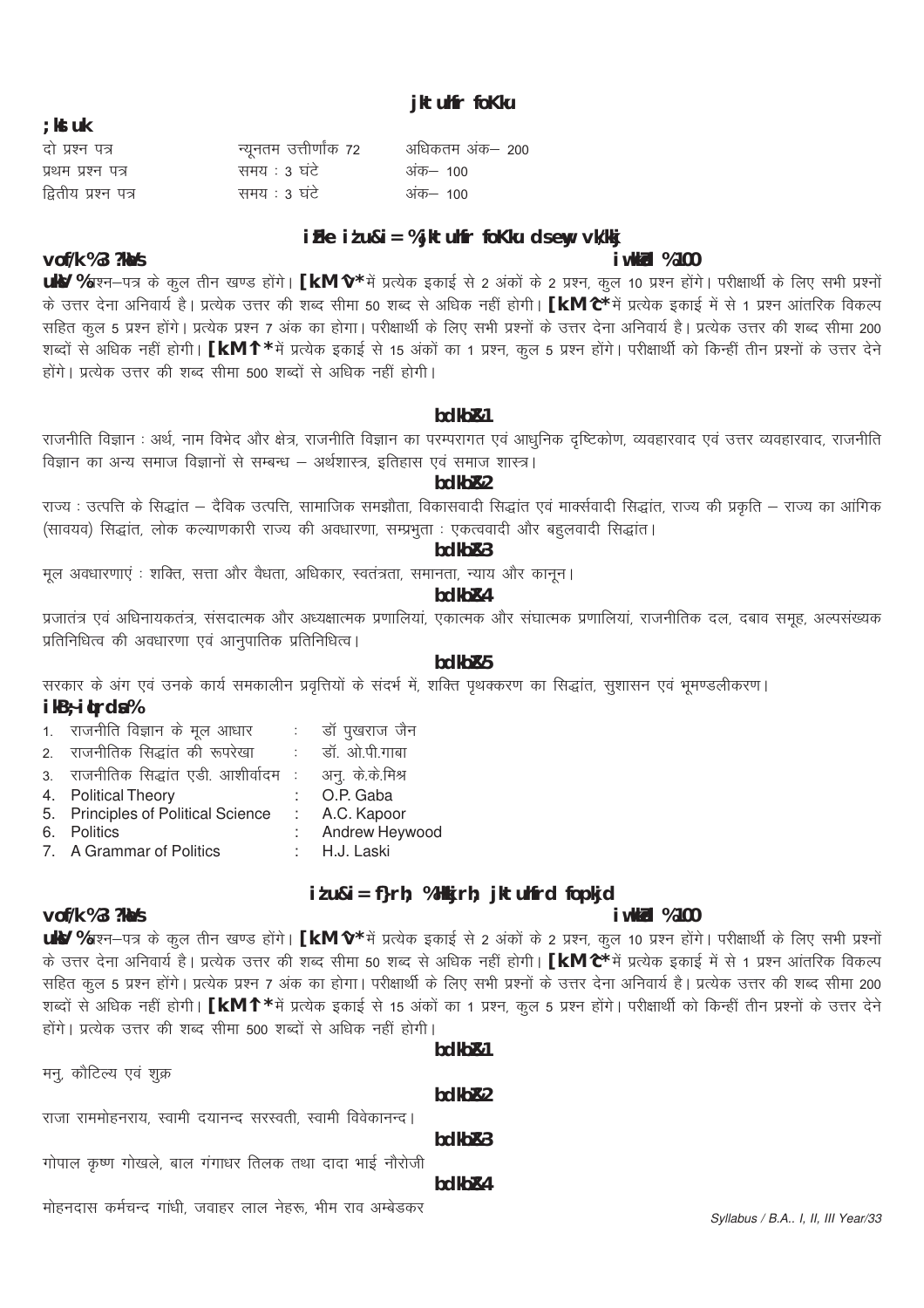# **bdkbZ&5**

एम.एन.राय. जय प्रकाश नारायण तथा प. दीनदयाल उपाध्याय

# **ikB~;iqLrdsa %**

| 1. प्रमुख भारतीय राजनीतिक विचारक                       | : डॉ. मधुकर श्याम चतुर्वेदी |
|--------------------------------------------------------|-----------------------------|
| 2. राजनीतिक चिंतन की रूपरेखा                           | : ओ.पी.गाबा                 |
| 3. आधुनिक भारतीय राजनीतिक चिंतन                        | : वी.पी. वर्मा              |
| 4. Modern Indian Political Thought                     | : V.P. Verma                |
| 5. Indian Political Thinking                           | : A. Appadorai              |
| 6. Indian Thought                                      | : K.D. Damodaran            |
| 7. Theory of Government in Ancient India : Beni Prasad |                             |
|                                                        |                             |

# **GEOGRAPHY**

| Scheme                    |                      |                 |  |  |
|---------------------------|----------------------|-----------------|--|--|
| Two papers                | Mini pass marks: 54  | Maxi marks: 150 |  |  |
| Paper-I                   | 3 hours duration     | 75 marks        |  |  |
| Paper-II                  | 3 hours duration     | 75 marks        |  |  |
| Arts & Science Practical: |                      |                 |  |  |
| Arts                      | Mini pass marks: 18  | Maxi marks: 50  |  |  |
| Science                   | Mini. pass marks: 18 | Maxi marks: 50  |  |  |

# **PAPER I: PHYSICAL GEOGRAPHY**

**Note:** The question paper will be divided into three sections.

Section A shall contain 10 questions in all (two questions from each unit). Each question shall carry 2 marks. All 10 questions are compulsory. Section B shall contain 10 questions in all (two questions from each unit). Candidates have to attempt 5 questions by selecting 1 question from each unit. Each question shall carry 5 marks. Section C shall contain 5 questions (one from each unit). Candidates have to attempt any three questions. Each question shall carry 10 marks.

# **UNIT-I**

(a) Solar system, Origin of the Earth: Nebular hypothesis, tidal hypothesis, Big Bang theory.

- (b) Physical and chemical state of the interior of the earth: structure and zone.
- (c) Alfred Wegner's theory of continental drift.
- (d) Plate tectonics.
- (e) Isostasy.
- (f) Theories of mountain building.

# **UNIT- II**

- (a) Rocks: their types and characteristics.
- (b) Weathering and soil formation.
- (c) Earth movements: diastrophism- faults and folds.
- (d) Earthquakes.
- (e) Volcanoes: causes and landforms.

# **UNIT-III**

**UNIT-IV**

**UNIT-V**

- (a) Cycle of erosion- W.M. Davis and Walter Penk.
- (b) Fluvial landforms.
- (c) Karst landforms.
- (d) Glacial landforms.
- (e) Aeolian landform.
- (f) Coastal landforms.

# (a) Composition and layers of atmosphere.

- (b) Insolation and heat budget.
- (c) Temprature.
- (d) Pressure and winds.
- (e) Jet stream.
- (f) Air masses and fronts.
- (g) Cyclones- tropical and temperate.
- (h) Climatic types, Koeppen's climatic classification.
- (a) Configuration of ocean bottom.
- (b) Distribution of temperature and salinity in oceanic water.
- (c) Ocean currents and tides.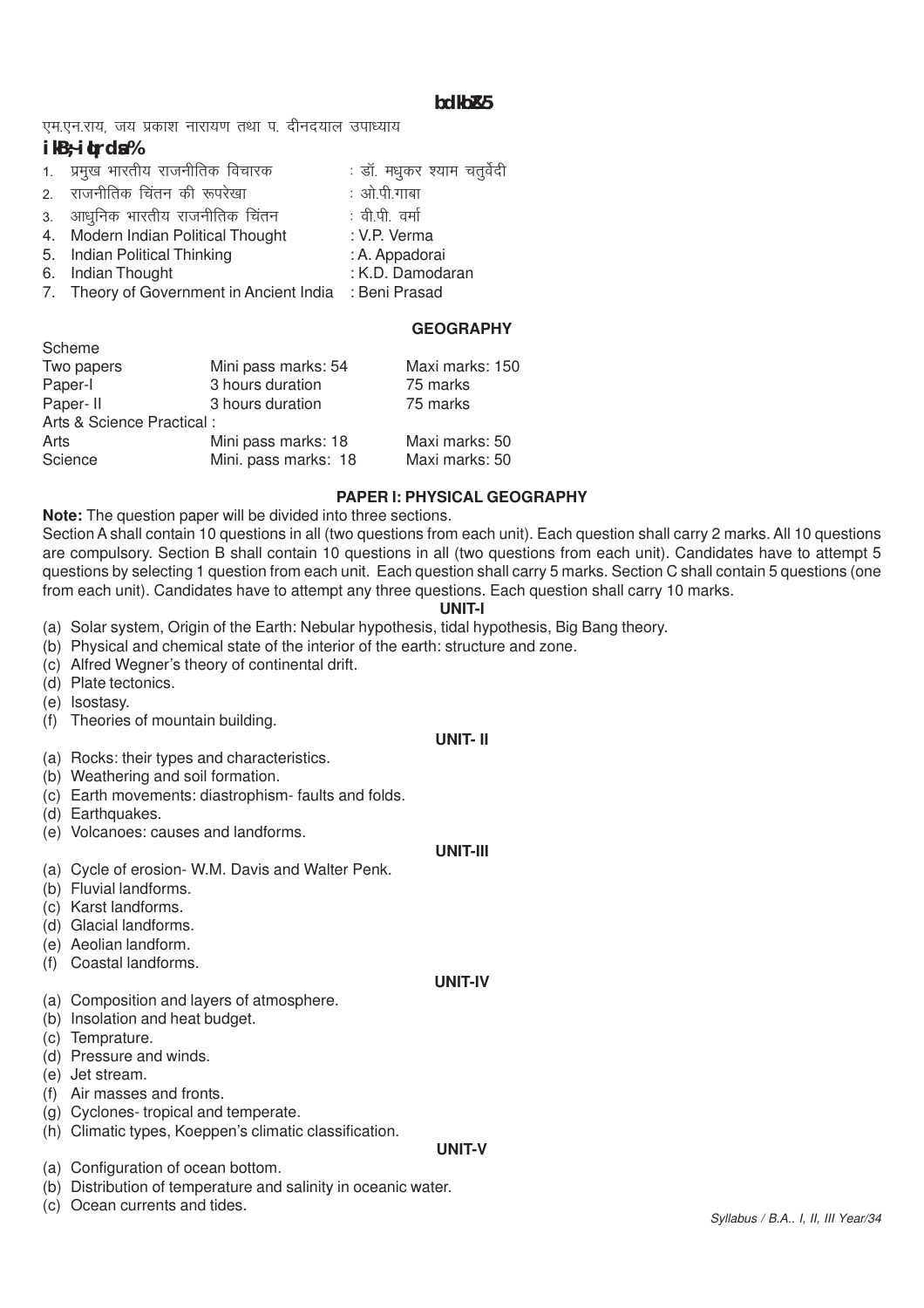- (d) Marine deposits.
- (e) Coral reefs and Atolls: types and their origin according to Darwin, Murray and Daly.

# **Books recommended:**

- 1. Monkhouse,F.J.: Principles of Physical Geography, Hodder &Stoughton, London,1960.
- 2. Sharma, R.C. & Vatal M,: Oceanography to Geographers, Chetanya Publishing House, Allahabad, 1970.
- 3. Singh, Savindra: Physical Geography, Prayag Pustak Bhavan, Allahabad.
- 4. Small, R.J.: The study of landforms, McGraw Hill, New York,1985.
- 5. Steers J.A.: The Unstable Earth, Kalyani Publishers,New Delhi.
- 6. Strahler, A.N.: Modern Physical Geography, John Wiley, Revised 1992.
- 7. Thurman,H.B.: Introductory Oceanography, Charls Webber, E Memi Pub. Co. 1984.
- 8. Trewartha G.T.: An Introduction to Climate, McGraw Hill, New York, 1980.
- 9. Wooldrige, S.W. & Morgan , R.S.: The Physical basis of Geography- An outline of Geomorphology, Longman, 1959.

# 10. V.S. Chouhan & Alka Gotam: Physical Geography(Hindi), Rastogi Publication, Meerut.

# **PAPER II: RESOURCES AND ENVIRONMENT**

**Note:** The question paper will be divided into three sections.

Section A shall contain 10 questions in all (two questions from each unit). Each question shall carry 2 marks. All 10 questions are compulsory. Section B shall contain 10 questions in all (two questions from each unit). Candidates have to attempt 5 questions by selecting 1 question from each unit. Each question shall carry 5 marks. Section C shall contain 5 questions (one from each unit). Candidates have to attempt any three questions. Each question shall carry 10 marks.

# **UNIT-I**

Meaning, nature and components of resources & environment, Resources and environment interface. Classification of resources: renewable and non-renewable, biotic (forests, wild-life, livestoch, fisheries and agricultural crops), and abiotic (water, land and minerals).

# **UNIT-II**

Distribution and utilization of minerals and energy resources- their economic and environmental significance, Types and distribution of forests, flora, fauna and fisheries- their economic and environmental significance.

# **UNIT- III**

Major soil types and their distribution; problems of soil erosion ans soil conservation. Distribution and utilization of water, water harvesting- need, forms of water, ground water- utility, storing rain water for direct use, economic and environmental significance.

# **UNIT-IV**

Classification of environment: Natural and Human. Man- environment inter-relations with respect to population size, types of economy and technology. Environmental pollution – water, air, noise and radioactivity- causes, impact and measures.

# **UNIT-V**

Environmental management: Forest, soil and wild life and its awareness; environmental education, problems and its planning, deforestation, Global warming.

# **Books Recommended:**

- 1. Agrawal, A. et al. : The Citizen's Fifth Report , Centre for Science and Environment, New Delhi, 1999.
- 2. Alexander, J.W.: Economic Geogrphy, Prentice Hall of India Ltd., New Delhi, 1988.
- 3. Allen, J.L.: Students Atleas of Environmental Issues, Duskhin Pub., 1997.
- 4. Brown, L.R.: In the Human Interest; East-West Press, New Delhi, 1976.
- 5. Global Environmental Outlook, Earthscan, London, 2000.
- 6. Janaki, VA: Economic Geography, Concept Pub. Co. New Delhi, 1985.
- 7. Leonge, G.C. and Morgan GC : Human and Economic Geography, Oxford University Press, London, 1982.
- 8. Simmons, I.G. : The Ecology of Natural Resources, Edward Amold, London, 1974.
- 9. V.K. Srivastava: Paryavaraniya Bhoogol avm Paristhitiki Vikas, Vasundhra, Gorakhpur.
- 10. Savinder Singh: Paryavarniya Bhoogol, Prayag Pustak Bhavan, Allahbad, 1994.
- 11. B.S.Negi: Sansadhan Bhoogol, Rastogi Prakasan, Meerut.
- 12. N.R. Kaswan: Manav aur Paryavaran, Malik & Co. Jaipur
- 13. R.K. Gurjar, B.C. Jat : Paryavaran Bhoogol, Panchsheel Prakasan, Jaipur.

# **PRACTICAL**

**Scheme:** 6 periods per week per batch of 20 students.

Arts & Science Practical :

| Mini pass marks: 18           |                                                                                                                                 | Maxi marks: 50                                      |                                  |
|-------------------------------|---------------------------------------------------------------------------------------------------------------------------------|-----------------------------------------------------|----------------------------------|
|                               |                                                                                                                                 |                                                     |                                  |
|                               |                                                                                                                                 |                                                     | Maxi marks: 50                   |
|                               | Arts                                                                                                                            |                                                     | <b>Science</b>                   |
|                               | 18                                                                                                                              | 18                                                  |                                  |
|                               |                                                                                                                                 |                                                     | $8+4=12$                         |
|                               |                                                                                                                                 |                                                     | $8+4=12$                         |
|                               |                                                                                                                                 |                                                     | $6+2=08$                         |
| <b>Distribution of marks:</b> | Science<br>1. Lab work 2 hrs duration<br>2. Field survey & viva-voce 2 hr duration<br>3. Record work & viva- voce 2 hr duration | Mini pass marks: 18<br>4. Project work & viva- voce | $8+4=12$<br>$8+4=12$<br>$6+2=08$ |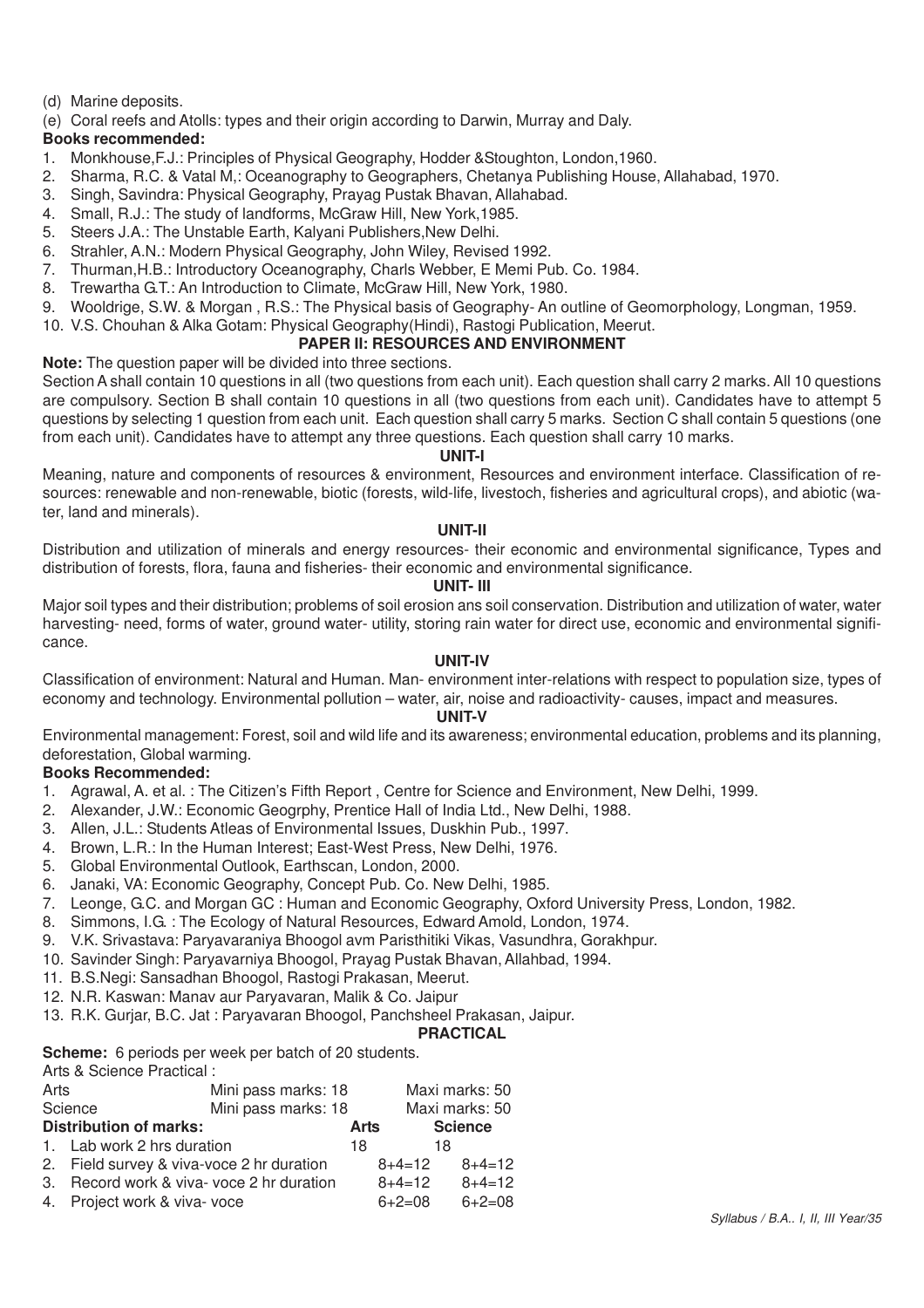**Note:** Three exercises to be attempted out of five exercises and 40 candidates be examined in one batch. **CONTENTS:**

- 1. Scale- Plain, Diagonal and Comparative.
- 2. Enlargement, Reduction and Combination of Maps.
- 3. Methods of representation of relief- Hachures, Hill shading, Layer tint, Contours. Relief features- types of slopes, valleys, waterfall, gorge, meanders, plateaus, conical hill, ridge, saddle & pass to be drawn with the help of contours shown in topographical sheets of different physiographic regions, Profile drawing.
- 4. Study of topographical sheets, scheme of Indian sheets.
- 5. Chain and tape survey.
- 6. Study of a village, based on socio- economic field survey. Report will be prepared by the students separately.
- 7. Mean, Median,Mode, and Standard deviation.

# **Books recommended:**

- 1. Monkhouse, F J & Wilkinson, H R : Maps and Diagrams, Methuen, London, 1994.
- 2. Singh, R L: Elements of Practical Geography, Kalyani Publishers, New Delhi.
- 3. J.P. Sharma: Prayogatmak Bhoogol ki Rooprekha, Rastogi, Meerut.
- 4. Mamoria C B & Jain S M : Prayogatmak Bhoogol, Sahitya Bhavan Agra.

# **Hkwxksy**

# **izFke iz'u i= % HkkSfrd Hkwxksy**

# **vof/k % 3 ?kaVs iw.kkZd % 75**

**ukV %** प्रश्न पत्र के कुल तीन खण्ड होंगे। खण्ड 'अ' में 10 प्रश्न होंगें। प्रत्येक इकाई से 2 अंकों के 2 प्रश्न तथा सभी प्रश्नों के उत्तर देना अनिवार्य है। प्रत्येक उत्तर की शब्द सीमा 50 शब्दों से अधिक नहीं होगी । खण्ड 'ब' में प्रत्येक इकाई में से 2 प्रश्न सहित कुल 10 प्रश्न होंगें। प्रत्येक प्रश्न 5 अंक का होगा। परीक्षार्थी को प्रत्येक इकाई से 1 प्रश्न का उत्तर देते हुए कुल 5 प्रश्नों का उत्तर देना अनिवार्य है। प्रत्येक उत्तर की शब्द सीमा 200 शब्द होगी। खण्ड 'स' में कल 5 प्रश्न. प्रत्येक इकाई से 1 प्रश्न. होगें । परीक्षार्थी को किन्हीं तीन प्रश्नों के उत्तर देने होंगे तथा प्रत्येक प्रश्न 10 अंक का होगा। प्रत्येक प्रश्न के उत्तर की शब्द सीमा 500 शब्दों से अधिक नहीं होगी।

# **bdkbZ & 1**

- अ. सौरमण्डल, पृथ्वी की उत्पति : निहारिका परिकल्पना, ज्वारीय परिकल्पना, बिग बैंग सिद्वांत ।
- आ. पृथ्वी के आंतरिक भाग की भौतिक व रासायनिक अवस्था : संरचना एवं कटिबन्ध।
- इ. अल्फ्रेड वेगनर का महाद्वीपीय विस्थापन सिद्धात
- $\ddot{\epsilon}$  क्लेट विवर्तनिकी चालका समस्थिति
- ऊ. पर्वत निर्माण के सिद्धांत जोली, कोबर, और अर्थर होम्स

### **bdkb***z* 82

- अ. शैल- उनके प्रकार और विशेषताऐं
- आ. अपक्षय और मृदा निर्माण
- इ. भू-संचालन-पटल विरूपण-भ्रंश एव वलन
- ई. भकम्प
- उ. ज्वालामुखी- कारण और निर्मित स्थलाकृतिया

# **bdkbZ &3**

- अ. अपरदन चक्र– विलियम मौरिस डेविस और वाल्थर पैंक
- आ. नदीकृत स्थलाकृतियां <u>पात्रा पार्कर</u> कार्स्ट स्थलाकृतियां
- ई. हिमानाकृत स्थ्लाकृतियां उ. पवन द्वारा निर्मित स्थ्लाकृतियां ऊ. तटीय स्थ्लाकृतियां

# **bdkbZ &4**

- अ. वायमण्डल का संघटन और स्तरीकरण ब्या. सर्यताप और उष्मा बजट
- b- rkieku bZ- ok;qnkc vkSj iousa
- 
- m- tSV LVªhe Å- ok;q jkf'k;ka vkSj okrkxz
- . चक्रवात उष्ण कटिबन्धीय और शीतोष्णटिबन्धीय) ऐं. जलवायु प्रकार– व्लादीमिर कोपेन का जलवायु वर्गीकरण

# **bdkb***z* &5

- अ महासागरीय नितल का विन्यास
- आ. महासागरीय जल में तापमान व लवणता का वितरण
- इ. महासागरीय धारायें तथा ज्वारभाटा बाई. महासागरीय निक्षेप
- उ. प्रवाल भित्तियां एवं प्रबाल वलय प्रकार और डार्विन, मरे व डेली के अनुसार उनकी उत्पति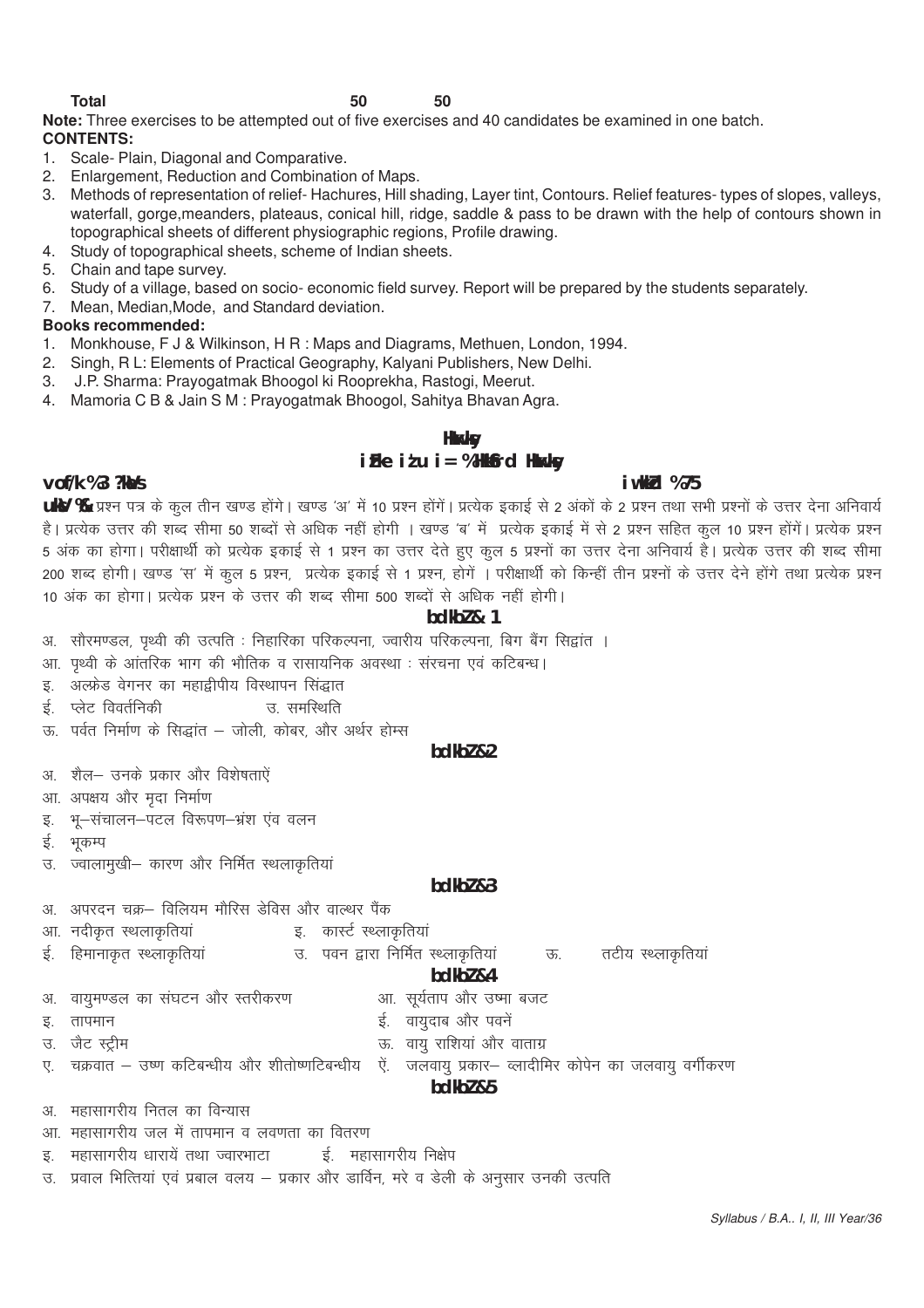# f}rh; itu i = % l a k/ku ,  $\boldsymbol{v}$  lk; kbj.k

#### iwkkh %75

UKY % प्रश्न पत्र के कुल तीन खण्ड होंगे। खण्ड 'अ' में 10 प्रश्न होंगें। प्रत्येक इकाई से 2 अंकों के 2 प्रश्न तथा सभी प्रश्नों के उत्तर देना अनिवार्य है। प्रत्येक उत्तर की शब्द सीमा 50 शब्दों से अधिक नहीं होगी । खण्ड 'ब' में प्रत्येक इकाई में से 2 प्रश्न सहित कुल 10 प्रश्न होंगें। प्रत्येक प्रश्न 5 अंक का होगा। परीक्षार्थी को प्रत्येक इकाई से 1 प्रश्न का उत्तर देते हुए कुल 5 प्रश्नों का उत्तर देना अनिवार्य है। प्रत्येक उत्तर की शब्द सीमा 200 शब्द होगी। खण्ड 'स' में कुल 5 प्रश्न, प्रत्येक इकाई से 1 प्रश्न, होगें । परीक्षार्थी को किन्हीं तीन प्रश्नों के उत्तर देने होंगे तथा प्रत्येक प्रश्न .<br>10 अंक का होगा। प्रत्येक प्रश्न के उत्तर की शब्द सीमा 500 शब्दों से अधिक नहीं होगी।

#### $b$ b $k$ b $l$  & 1

संसाधन तथा पर्यावरण का अर्थ, प्रकृति और उनके घटक । संसाधन तथा पर्यावरण के मध्य अंतरसम्बधता । संससाधनों का वर्गीकरण : नवीकरणीय योग्य तथा अनवीकरणीय, जैविक ( वन, वन्य, जीव, पशुचारण, मत्स्य, कृषिगत फसलें) और अजैविक संसाधन (भूमि, जल, खनिज)

# bidkbl & 2

खनिज और ऊर्जा संसाधनों का वितरण एवं उपयोग तथा उनका आर्थिक और पर्यावरणीय महत्व । वन, वनस्पति, जन्त और मत्स्य के प्रकार एवं वितरण- उनका आर्थिक एव पर्यावरणीय महत्व ।

# $h$  $H$ <sub>k</sub> $h$  $h$  $h$  $h$  $h$  $3$

प्रमुख मदा प्रकार और उनका वितरण, मदा अपरदन की समस्यायें और मदा संरक्षण। जल का वितरण एवं उपयोग, जल दोहन– आवश्यकता, जल के स्वरूप, भूमिजल- उपयोगिता, प्रत्यक्ष उपयोग के लिये वर्षा जल का संचय, आर्थिक एवं प्यावरणीय महत्व।

# $hHkh7$  & 4

पर्यावरण का वर्गीकरणः— प्राकृतिक एव मानवीय । मानव— पर्यावरण के मध्य अंतरसबन्धः जनसंख्या के आकार और अर्थव्यवस्था के प्रकार एवं तकनीकी स्तर के अनुसार। पर्यावरणीय प्रदूषण – जल, वायु, ध्वनि, मृदा तथा रेडिया सक्रिय – कारण, प्रभाव और उपाय ।

# 

पर्यावरणीय प्रबंधन : वन, मृदा और वन्य जीव, उसकी जागरूकता, पर्यावरणीय शिक्षाः समस्यायें एवं उनका नियोजन, वन विनाश, भूमण्डलीय उष्मीकरण ।

#### ik: kfxd

|    |                               | योजना: प्रति बैच 40 विद्यार्थियों का प्रति सप्ताह 6 कालांश अध्ययन |    |                           |                               |
|----|-------------------------------|-------------------------------------------------------------------|----|---------------------------|-------------------------------|
|    | पूर्णाक : कला 50              | अवधि ४ घंटे                                                       |    | न्यूनतम उत्तीर्णाक कला 18 |                               |
|    |                               | विज्ञान 50 अवधि 4 घंटे                                            |    |                           | न्यूनतम उत्तीर्णाक विज्ञान 18 |
|    | अंको का विभाजन                |                                                                   |    | कला                       | विज्ञान                       |
|    | 1. प्रयोगशाला कार्य:          |                                                                   | 18 |                           | 18                            |
|    | 2. क्षेत्र सर्वेक्षण और मौखिक |                                                                   |    | $8+4=12$                  | $8+4=12$                      |
|    | 3. रिकार्ड कार्य और मौखिक     |                                                                   |    | $8+4=12$                  | $8+4=12$                      |
|    | 4. सर्वेक्षण रिपोर्ट और मौखिक |                                                                   |    | $6 + 2 = 8$               | $6 + 2 = 8$                   |
| dw |                               |                                                                   | 50 |                           | 50                            |
|    |                               |                                                                   |    |                           |                               |

UKY %कुल 5 प्रश्नों में से 3 प्रश्न हल करने होंगे। प्रति बैच 40 परीक्षार्थियों का मूल्यांकन किया जाएगा। पाठयक्रम

- 1. मापनी सरल, विकर्ण और तुलनात्मक
- 2. विवर्धन, लघुकरण और मानचित्र संयोजन
- 3. उच्चावच निरूपण की विधियां, हैश्यूर, पर्वतीय छायाकरण, स्तर–रंजन विधि, समोच्च रेखाएं आदि। स्थलाकृतिक पत्रकों में प्रदर्शित विभिन्न भ्वाकृतिक प्रदेशों के उच्चावच, भू—स्वरूप जैसे—ढाल के प्रकार, घाटियां, जलप्रताप, गार्ज, विसर्प पठार : शंक्वाकर पहाड़ी—कटक, काठी और दर्रो ू<br>का समोच्चय रेखाओं द्वारा प्रदर्शित करना। परिच्छेदिका खींचना।
- स्थलाकृतिक पत्रकों का अध्ययन, भारत के स्थ्लाकृतिक पत्रकों की पद्वति ।  $\overline{4}$
- जरीब तथा फीता सर्वेक्षण।  $5<sup>1</sup>$

**SCHEME** 

- एक गांव का समाजिक–आर्थिक क्षेत्रीय सर्वेक्षण एवं अध्ययन। विद्यार्थियों को पृथक–पृथक प्रतिवेदन प्रस्तुत करना होगा। 6
- माध्य, माध्यिका, बहलक एवं प्रमाप विचलन।  $\overline{7}$ .

# **MATHEMATICS**

|   | Papers Nomenclature | Duration | Periods | Max. Marks |                                             |  |  |  |
|---|---------------------|----------|---------|------------|---------------------------------------------|--|--|--|
|   |                     | per week |         | Sc         | So. Sci                                     |  |  |  |
|   | Algebra             | 3 Hrs.   |         | 66         | 66                                          |  |  |  |
| Ш | Calculus            | 3 Hrs.   |         | 66         | 66                                          |  |  |  |
| Ш | Vector Calculus and |          |         |            |                                             |  |  |  |
|   | Geometry            | 3 Hrs.   |         | 68         | 68 Max. Marks 200 200 Min. Pass Marks 72 72 |  |  |  |

#### $V$ of/k %3 ?k $\lambda$ /s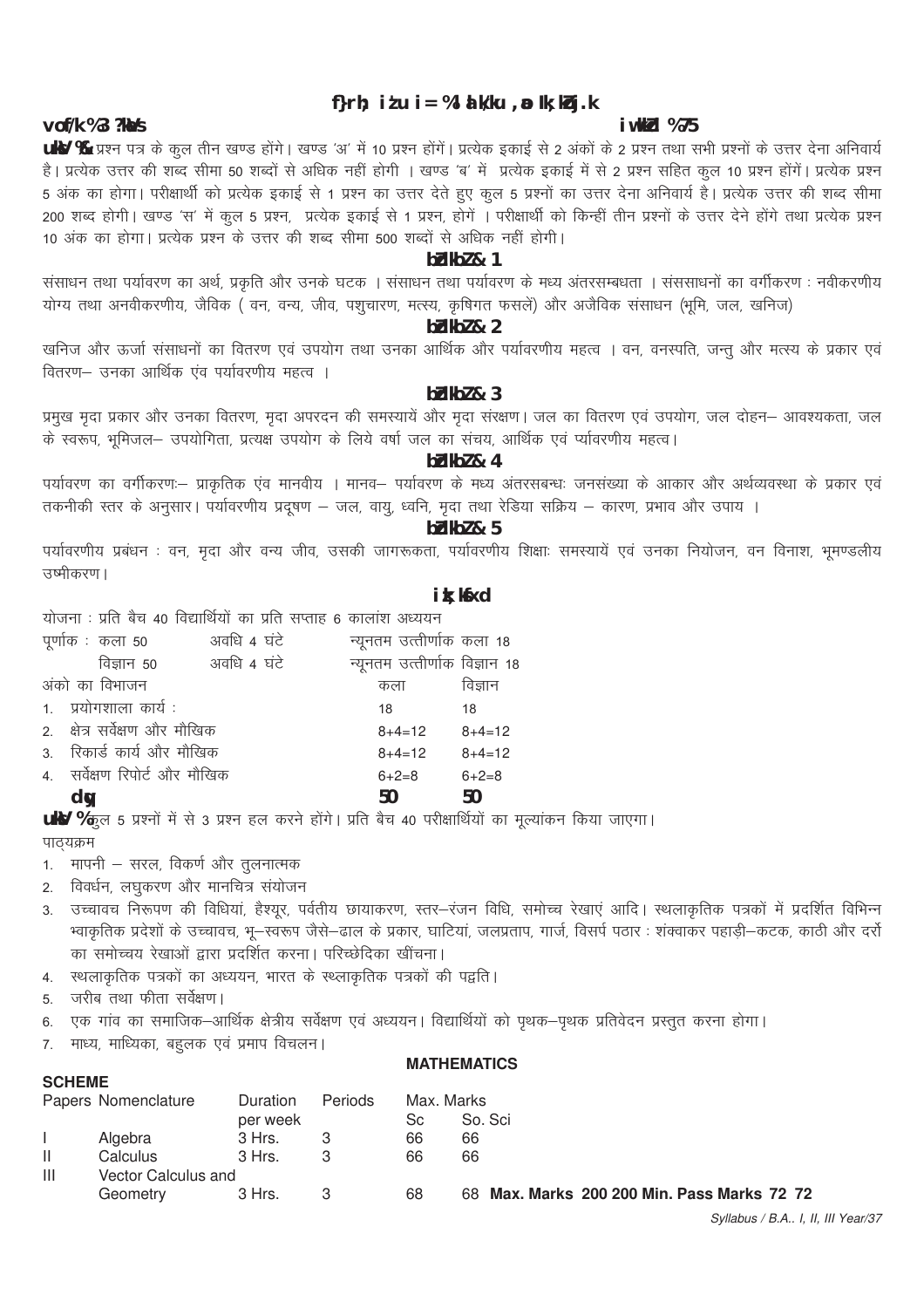### **Paper- I (ALGEBRA)**

#### **Note :** The paper consists of three sections

Section A : This section contain 10 questions of 01 Mark each (02 question from each unit) all questions are compulsory Section B : This section contain 05 questions of 04 Mark each (01 question from each unit)all questions are compulsory Section C : This section contain 05 questions of 12 Mark each (01 question from each unit)attempt any 03 questions

### **UNIT-I**

Relation between roots and coefficients of general polynomial equation in one variable, transformation of equations, Descarte's rule of signs, Solution of Cubic equations (Cardon Method) Biquadratic Equations(Ferrari Method).

#### **UNIT-II**

Symmetric, Skew symmetric. Hermitianand skew Hermitian matrices. Linear Independence of row and column matrices. Row rank, Column rank, Rank of a matrix by Echelon form, the characteristic equation of a matrix and eigenvectors. Cayley Hamilton theorem and its use in finding inverse of a matrix. Applications of matrices to a system of linear (both homogenous and non-homogenous) equations. Theorems of consistency of a system of linear equations.

#### **UNIT-III**

Definitions and examples of groups, general properties of groups, subgroups, cyclicgroups, cosetsdecomposition, Lagranges theorem and its consequences, Fermats and Eular's theorems.

#### **UNIT-IV**

Homomorphism and isomorphism of groups, normal subgroups, quotient groups. The fundamental theorem of homomorphism. Kernel of homomorphous and its properties.

#### **UNIT-V**

Permutations groups, even, odd and cyclic permutations, transformations, the alternating group-An , Conjugacy, and simple groups. Cayles theorem. Order of an element of a group and its properties.

# **REFERENCE BOOKS:**

- 1. Chandrika Prasad : The Text Book of Algebra and Theory of Equations, PothishalaPvt Ltd. Allahabad.<br>2. Vashitha, A.R. : Modern Algebra, Krishna PrakashnaMandir, Meerut
- 2. Vashitha, A.R. : Modern Algebra, Krishna PrakashnaMandir, Meerut<br>3. Gokhrooet. Al. : Matrices (Hindi Ed.) NavkarPrakashan. Aimer
- 3. Gokhrooet. Al. : Matrices (Hindi Ed.) NavkarPrakashan, Ajmer<br>4. Gokhrooet. Al. : Abstract Algebra (English/Hindi Ed.) NavkarPr
- : Abstract Algebra (English/Hindi Ed.) NavkarPrakashan, Ajmer.
- 5. P.B. Bhattacharya : Basic Abstract Algebra and Others (2<sup>nd</sup> Edition) Camb. University Press Indian Edition,1997<br>6. I. N. Herstein : Topics in Algebra Wiley Eastern Ltd. New Delhi (1975)
- 
- 6. I. N. Herstein : Topics in Algebra Wiley Eastern Ltd. New Delhi (1975)<br>7. Bansal, Bhargava & : Abstract Algebra, Agarwal Jaipur Publishing House, Ja 2. Abstract Algebra, Agarwal Jaipur Publishing House, Jaipur

#### **PAPER-II (CALCULUS)**

### **Note :** The paper consists of three sections

Section A : This section contain 10 questions of 01 Mark each (02 question from each unit) all questions are compulsory Section B : This section contain 05 questions of 04 Mark each (01 question from each unit)all questions are compulsory Section C : This section contain 05 questions of 12 Mark each (01 question from each unit)attempt any 03 questions

#### **UNIT-I**

 Pedal equation of a curve,Envelope and Evolutes, Asymptotes, Curvature: Various Formulae, centre of curvature, chord of curvature and related problems.

#### **UNIT-II**

Partial differentiation, chain of variables, Eular's theorem on homogeneous functions, first two differential coefficients of an implicit functions. Taylor's theorem for functions of two variables, acobians with properties.

#### **UNIT-III**

Maximum – Minimum and saddle points of functions of two and three variables connected by a relation. Lagrange's method of undermined multipliers. Test of concavity and convexity, points of inflexion, multiple points, curve tracing in Cartesian and polar coordinates (standard curves).

#### **UNIT-IV**

Differentiation and Integration under the sign of integration, Beta and Gamma functions, double integrals, change of order of integration, transformation in polar coordinates.

#### **UNIT-V**

Quardrature, rectification, volume and surface of solid of revolution. Triple integrals. Dirichlet's integrals and Liouville'sextension. **REFERENCE BOOKS:**<br>1 Gorakh Prasad

- 1. Gorakh Prasad : Text Book of Differential calculus, Pothishala Pvt. Ltd. Allahabad<br>2. Gorakh Prasad : Text Book of Integral calculus. Pothishala Pvt. Ltd. Allahabad
- 2. Text Book of Integral calculus, Pothishala Pvt. Ltd. Allahabad
- 
- 3. N. Piskunov : Differential and Integral calculus, Peace Publications, Moscow 4. Gokhrooet. al. : Differential Calculus (English/Hindi Ed.) Navkar Prakashan, Ajmer.
- - 5. Gokhrooet. al. : Integral Calculus (English/Hindi Ed.) Navkar Prakashan, Ajmer.
	- 6. Erwin Kreyszig : Advance Engineering Mathematics Johm Willey and sons 1999

# **PAPER-III (VECTOR CALCULUS AND GEOMETRY)**

**Note :** The paper consists of three sections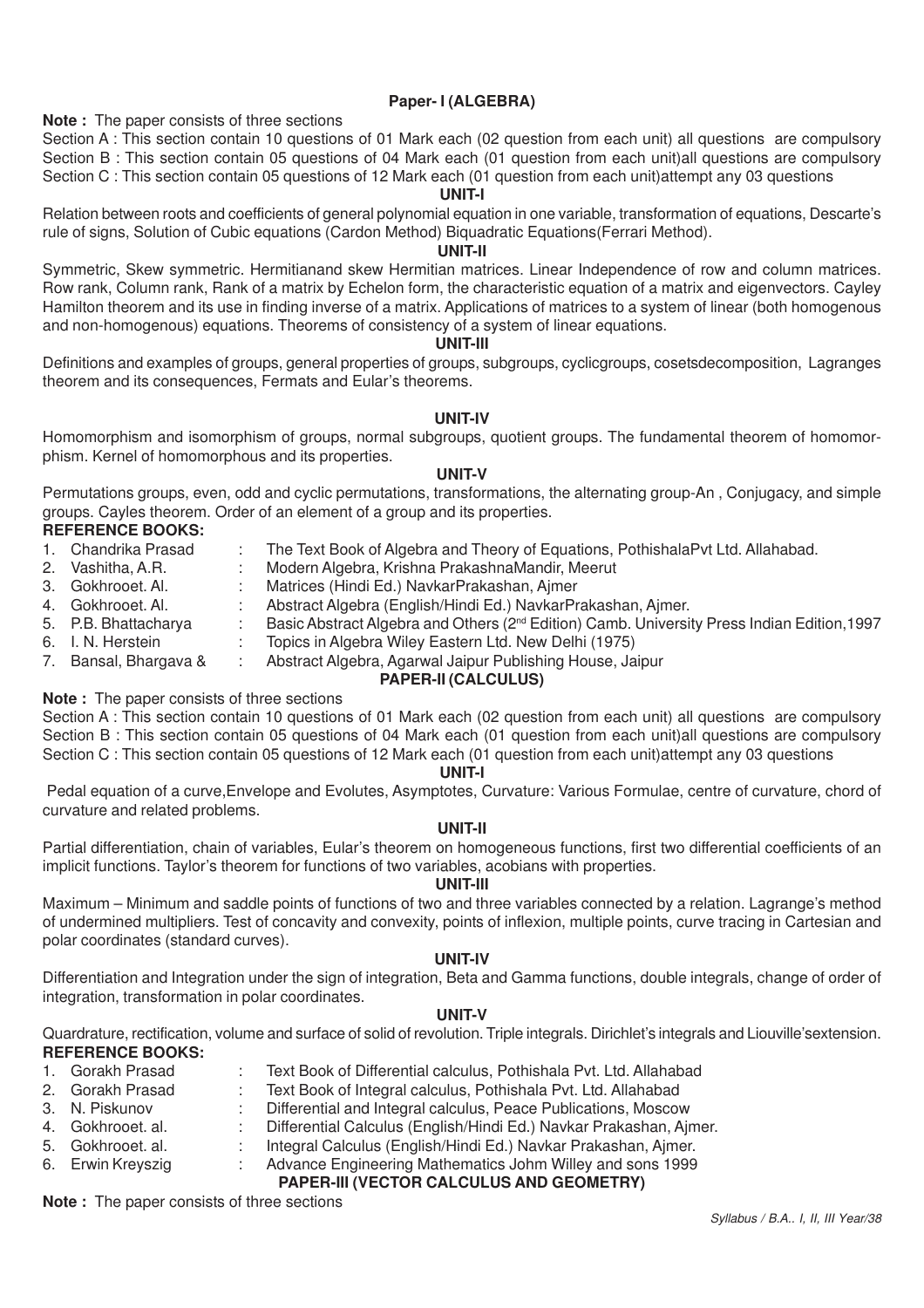Section A : This section contain 10 questions of 01 Mark each (02 question from each unit) all questions are compulsory Section B : This section contain 05 questions of 04 Mark each (01 question from each unit)all questions are compulsory Section C : This section contain 05 questions of 12 Mark each (01 question from each unit)attempt any 03 questions

#### **UNIT-I**

Scalar and Vector point functions, vector differentiation, directional derivatives, gradient, divergence and curl. Identities involving these operators and related problems.

#### **UNIT-II**

Vector integration, theorems of Stokes, Green, Gausses and problem based on them (Statement and verifications)

**UNIT-III**

General equations of second degree in two dimensions, Tracing of conics, Polar equations of conics: tangents, normal equations, asymptotes, chord of contact, pole and polar.

Sphere, cone and cylinder.

# **UNIT-IV UNIT-V**

Central conicoid : Ellipsoid ; tangent planes, polar planes, polar lines, enveloping cone, enveloping cylinder, sections with given centre. Normals, conjugate diameters and diameteral planes and their properties. Paraboliod tangent plane, diameters, diameteral planes. Normals. Plane section of conicoids.

#### **REFERENCE BOOKS:**

| 1. Murray R. spiegal       | Vector Analysis Schaum Publishing Co., New York.                    |
|----------------------------|---------------------------------------------------------------------|
| 2. N. Saran and S.N. Nigam | Introduction to Vector Analysis Pothishala Pvt. Ltd. Allahabad      |
| 3. Shanti Narian           | A text book of Vector Calculus S. Chand & Co. New Delhi.            |
| 4. Gokhrooet al.           | Vector Calculus (English/Hindi Ed.) Navkar Prakashan, Ajmer.        |
| 5. N.Saran and R. S. Gupta | Analytic Geometry of three dimension Pothishala Pvt. Ltd. Allahabad |
| 6. Shanti Narian           | Analytic Solid Geometry. S. Chand & Co. New Delhi.                  |
| 7. Golaset. al.            | <b>Analytic Solid Geometry</b>                                      |
| 8. Gokhrooet. al.          | Coordinate Geometry (English/Hindi Ed.) Navkar Prakashan, Ajmer.    |
|                            | xf.kr                                                               |

#### **;kstuk %**

|              |              |                    |            |         | $i$ <i>t</i> ui = $81$ <i>k</i> cht $xf$ .kr <sup><math>y</math></sup> |
|--------------|--------------|--------------------|------------|---------|------------------------------------------------------------------------|
|              |              |                    | $U$ ; wre  | 72      | 72                                                                     |
|              |              |                    | i w kkło   | 200     | 200                                                                    |
|              | एवं ज्यामिति | 3                  | 3 घन्टे    | 68      | 68                                                                     |
| 3            | सदिशकलन      |                    |            |         |                                                                        |
| 2            | कलन          | 3                  | 3 घन्टे 66 |         | 66                                                                     |
| $\mathbf{1}$ | बीजगणित      | 3                  | 3 घन्टे 66 |         | 66                                                                     |
|              |              |                    |            | विज्ञान | कला                                                                    |
| प्रश्नपत्र   | शीर्षक       | कालांश/सप्ताह अवधि |            | पूर्णाक |                                                                        |

#### **ukV** %प्रश्नपत्र के तीन भाग होगें ।

भाग ए – इस भाग में 01 अंक के 10 प्रश्न (प्रत्येक इकाई में से 02 प्रश्न) होगें। सभी प्रश्न हल करने अनिवार्य हैं। भाग बी – इस भाग में 04 अंक के 05 प्रश्न (प्रत्येक इकाई में से 01 प्रश्न) होगें।सभी प्रश्न हल करने अनिवार्य हैं। भाग सी – इस भाग में 12 अंक के 05 प्रश्न (प्रत्येक इकाई में से 01 प्रश्न) होगें। कोई 03 प्रश्न हल करने होगें।

# **bdkbZ&1**

एक चर वाली व्यापक बहुपदीय समीकरण के मूलों तथा गुणांकों में संबंध, समीकरण रूपान्तरण, डीकार्टेज चिन्ह नियम, त्रिघात समीकरण का हल (कार्डन विधि), चर्तुघात समीकरण का हल (फेरारी विधि)

#### **bdkbZ&2**

सममित, विषम सममित, हार्मिशियन तथा विषम हार्मिशियन मैट्रिसेज, पंक्ति तथा स्तम्भ मैट्रिसेज का एक घात स्वतन्त्रता, पंक्ति जाति,स्तंभ जाति तथा .<br>मैट्रिक्स की जाति स्तंभ तथा पंक्ति जातियों की तुल्यता आइगनमान, आइगन संदिश तथा मैट्रिक्स की अभिलक्षणिक समीकरण. केलीहेमिल्टन प्रमेय कामैट्रिक्स के प्रतिलोम ज्ञात करने में प्रयोग, समीकरण के रैखिकनिकाय (समघात एवं असमघात) मेंमैट्रिक्स का प्रयोग, सरल समीकरण निकाय की संगतता के प्रमेय।

#### **bdkbZ&3**

ग्रुप की परिभाषााएं उदाहरण तथा व्यापक प्रगुण उपग्रुप, चकीय ग्रुप, सह–समुच्चय, विभक्तिकरण, लाग्रान्ज प्रमेय और उसके निगमन, फरमेट्स तथा आयलर प्रमेय।

#### **bdkbZ&4**

*Syllabus / B.A.. I, II, III Year/39* कमचय ग्रुप, चक, पक्षान्तरण, सम तथावि शमकमचय, एकान्तरग्रुप द संयुग्मिता, सरलग्रुप, प्रसामान्य उपग्रुप। ग्रुप के अवयवों की कोटि तथा उसके प्रगूण ।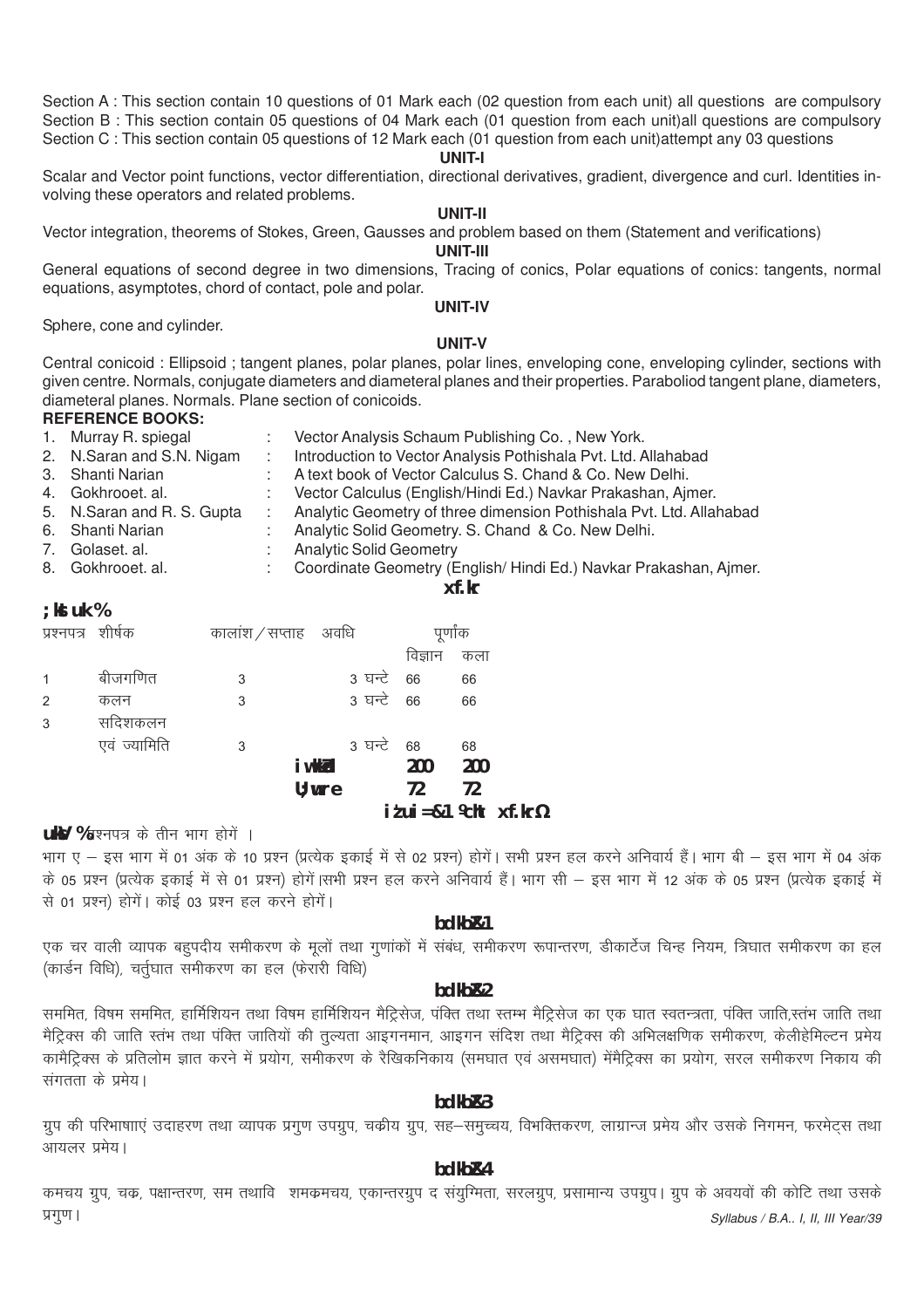#### bdkb<sub>R5</sub>

ग्रुपों में समाकारिता व तुल्यकारिता एवंविभागग्रुप, समाकारिता का मूल प्रमेय।कैलीप्रमेय, समाकारिता की अषिट और उसके प्रगुण।

#### $i$  t ui = & 2  $\%$  d yu $\%$

#### uk $\mathsf{V}$  % i  $t$  u i = ds rhu Hkkx gk $\mathsf{S}$ a

भाग ए – इस भाग में 01 अंक के 10 प्रश्न (प्रत्येक इकाई में से 02 प्रश्न) होगें। सभी प्रश्न हल करने अनिवार्य हैं। भाग बी – इस भाग में 04 अंक के 05 प्रश्न (प्रत्येक इकाई में से 01 प्रश्न) होगें। सभी प्रश्न हल करने अनिवार्य हैं। भाग सी – इस भाग में 12 अंक के 05 प्रश्न (प्रत्येक इकाई में से 01 प्रश्न) होगें। कोई 03 प्रश्न हल करने होगें।

# bdkb&1

वक की पादिक समीकरण अन्वालोप तथा केन्द्रज, अनन्तस्पर्शियों, वकता व संबंधित सूत्र, वकता केन्द्र वकता जीवा और उनसे संबंधित प्रश्न।

# bdkb<sub>R2</sub>

आंशिक अवकलन चरों की कडियॉ, समघात फलनों का आयलर प्रमेय, अस्प टफलनों के प्रथम–द्वितीय अवकलन गुणांक। दो चरों वाले फलनों काटेलर प्रमेय। जकाबियन व उसके गणधर्म।

#### $hdkhR3$

दो व तीन चरों वाले फलनों के उच्चिष्ठ, निम्नि एवं पल्याण बिन्दुअनिधार्य गुणांकों की लाग्रान्जविधि। उत्तलता एवंअवतलता, नतिपरिवर्तनबिन्दु एव .<br>बहुल बिन्दु हेतु परिक्षण ।वक अनुरेखण धुर्वीय व कार्तिय निर्दशांकोंमें (आदर्श वकों का)

## bdkb&4

समाकलन चिन्ह के अन्तर्गत अवकलन व समाकलन, बीटा व गामाकलन : द्विसमाकलन ज्ञात करना। समाकलन के कम में परिवर्तन करना एवं ध्रवीय निर्देशांकों में परिवर्तन करना ।

# bdkb<sub>R5</sub>

क्षेत्रफल, चॉपकलन, परिकमण, घनाक) तियोंको आयतन एवं पष्पठीय क्षेत्रफल, त्रिसमाकलन, डिरिचलेट समाकलन और उसका लिवेली व्यापकीकरण।

# uk $\mathsf{V}$  % i  $\mathsf{t}$  u i = ds rhu Hkkx qk $\mathsf{S}$ s

#### $i$  tui = & 3  $\%$  fn'k dyu, oa T; kfefr $\%$

भाग ए – इस भाग में 01 अंक के 10 प्रश्न (प्रत्येक इकाई में से 02 प्रश्न) होगें। सभी प्रश्न हल करने अनिवार्य हैं। भाग बी – इस भाग में 04 अंक के 05 प्रश्न (प्रत्येक इकाई में से 01 प्रश्न) होगें। सभी प्रश्न हल करने अनिवार्य हैं। भाग सी – इस भाग में 12 अंक के 05 प्रश्न (प्रत्येक इकाई में से 01 प्रश्न) होगें। कोई 03 प्रश्न हल करने होगें।

#### hdkh<sub>R1</sub>

अदिश व सदिशफलन, सदिश अवकलन, निर्देशित अवकलन, ग्रेडियन्ट, अपसरण, कुन्तल, इनको समानीत करने वाली सर्वसमिकाएं, एवं संबंधित समस्याएं ।

# bdkb<sub>R2</sub>

सदिश समाकलन, स्टॉक, ग्रीन व गौस के प्रमेय और उन पर आधारित समस्याएं। (केवल प्रकथन व सत्यापन)

#### bdkb<sub>R3</sub>

व्यापक द्विघात द्विविमीय समीकरण शांकव के अनुरेखण (समकोणिक निर्देशांकों के), लांकव की ध्रवीय समीकरणय स्पर्शरेखा, अभिलम्ब की समीकरण, अनन्तस्पर्शी, स्पर्शजीवा, ध्रुव व ध्रुवी ।

शंक व बेलन। गोला.

# hdkh<sub>R4</sub>

### bdkb<sub>R5</sub>

केन्द्रीय शांकवज, दीधवृतजः स्पर्शतल, ध्रुवीतल, ध्रुवीय रेखाएं, अन्तालोपी शंकु अन्वालोपी बेलन दिए केन्द्र वाला प्रतिच्छेदन तल, अभिलम्भ, संयुग्मी व्यास तथा व्यासग समतल एवं उनके गुणधर्मे। परवलजःस्पर्शतल, व्यास, व्यासग समतल, अभिलम्ब। शांकवज का समतल परिच्छेद।

# **PUBLIC ADMINISTRATION**

### Scheme:

| Two Papers | Min. Pass Marks $-72$ | Max. Marks $-200$ |
|------------|-----------------------|-------------------|
| Paper - I  | 3 Hours duration      | 100 Marks         |
| Paper - II | 3 Hours duration      | 100 Marks         |

#### PAPER I ELEMENTS OF PUBLIC ADMINISTRATION

#### 3 hrs. duration

#### Max. Marks 100

The question paper shall contain three sections. Section Ashall contain 10 questions two from each unit of 2 marks each,. The candidate is required to answer all the questions. The answers should not exceed 50 words. Section B shall contain 5 questions one from each unit with internal choice. Each question shall be of 7 marks. The answers should not exceed 200 words. The candidate is required to answer all the questions. Section C shall contain 5 questions of 15 marks each, one from each unit. The candidate is required to answer any three questions. The answer shall not exceed 500 words.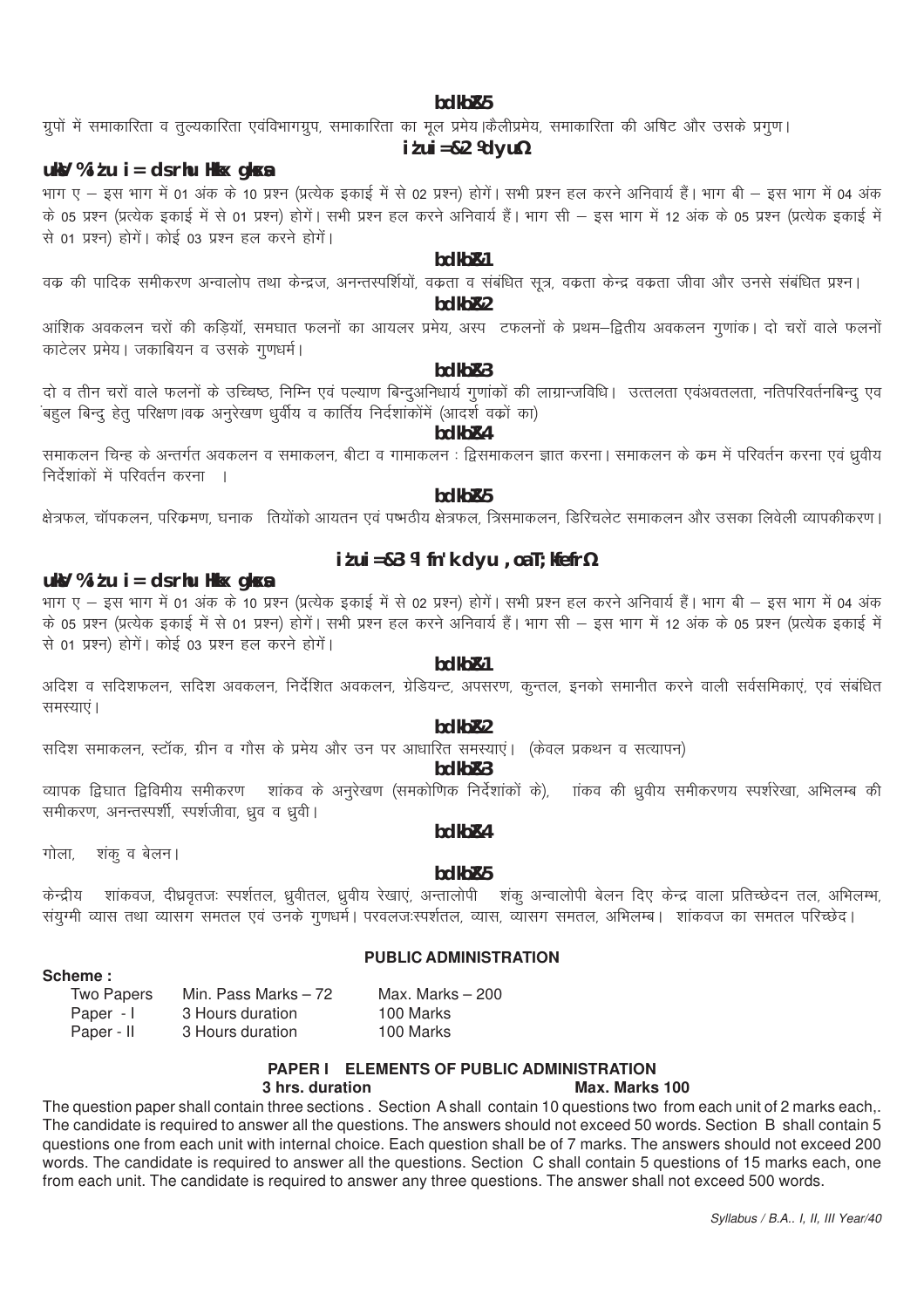#### **Unit I**

Meaning, Nature and Scope of Public Administration. Importance of Public Administration in Modern Society. Public and Private Administration. Evolution of the study of Public Administration. Concept of New Public Administration and New Public Management.

#### **Unit II**

Theories of organization : Scientific Management(Taylor and his associates), The Bureaucratic theory of organization (Weber), Classical theory of organization(Henri Fayol, Luther Gulick and others), The Human Relations theory of organization (Elton Mayo and his colleagues).

# **Unit III**

Principles of organization : Formal and Informal organization, Hierarchy, Unity of command, Span of control, Coordination, Supervision, Centralization and Decentralization, Delegation, Authority and Responsibility.

### **Unit IV**

Chief Executive :Types and functions, Line, Staff and Auxiliary agencies, Decision Making : Meaning, major phases in the decision making process, Leadership : Meaning, styles and traits of a good leader, Motivation : Definition, theories of motivation-Need hierarchy theory (A.H. Maslow), Hygiene theory (Herzberg). Communication : Meaning, types of communication, elements of communication.

#### **Unit V**

Personnel Administration : Meaning, Nature and importance of Bureaucracy. Concept of Recruitment, Training, Classification, Promotion and Disciplinary Action. Budget: Meaning, Types. Concept of Zero Base Budgeting and Performance Budgeting.

# **Suggested Books**

- 1. John Piffner and Robert Presthus : Public Administration
- 2. Dimock & Dimock : Public Administration
- 3. Terry : Principles of Management
- 4. John D. Millet : Management in Public services
- 5. E.N. Gladden : Essentials of Public Administration
- 6. M. P. Sharma : Principle & Practice of Public Administration
- 7. Dr. Hoshiar Singh & Dr. Pardeep Sachdeva : Administrative Theory
- 8. D.R. Sachdeva & Meena Sogani : Public Administration : Concept and Application
- 9. A. Awasthi & S.R. Maheshwari : Public Administration
- 10. C.P. Bhambhari : Public Administration
- 11. A.R. Tyagi : Public Administration
- 12. Vishnoo Bhagwan & Vidya Bhushan : Public Administration (Available In Hindi also)
- 13. Avasthi & Maheshwari : Lok Prashashan ( In Hindi)
- 14. C.P. Bhambhari : Lok Prashashan ( In Hindi)
- 15. B.L. Fadia : Lok Prashashan ( In Hindi)
- 16. Harishchandra Sharma : Lok Prashashan Ke Adhar ( In Hindi)
- 17. Vishnoo Bhagwan & Vidya Bhushan : Lok Prashashan ( In Hindi)
- 18. Dr. Ravindra Sharma : Lok Prashashan Ke Tatwa( In Hindi)
- 19. Surendra Kataria : Lok Prashashan Ke Tatwa( In Hindi)
- 20. P.D. Sharma : Lok Prashashan : Siddhant Awam Vyavhar ( in Hindi)

#### **PAPER II PUBLIC ADMINISTRATION IN INDIA**

#### **3 hrs. duration Max. Marks 100**

The question paper shall contain three sections . Section A shall contain 10 questions two from each unit of 2 marks each,. The candidate is required to answer all the questions. The answers should not exceed 50 words. Section B shall contain 5 questions one from each unit with internal choice. Each question shall be of 7 marks. The answers should not exceed 200 words. The candidate is required to answer all the questions. Section C shall contain 5 questions of 15 marks each, one from each unit. The candidate is required to answer any three questions. The answer shall not exceed 500 words.

#### **Unit I**

Historical background of Indian administration with special reference to 1909, 1919 and 1935 Government of India Act. Salient features of Indian Administration since independence. Environmental setting : Constitution, Parliamentary democracy, Federalism, Planning and Socialism.

#### **Unit II**

The Union Executive : President, Prime Minister and Council of Ministers. The organization and working of the Central Secretariat, Cabinet Secretariat, Prime Minister's office, Ministry of Home, Finance and Ministry of Personnel, Pension and Public Grievances.

#### **Unit III**

Major Forms of Public Enterprises in India : Department, Corporation, Companies. Parliamentary Committee on Public Undertaking, Problems of control and autonomy over public enterprises.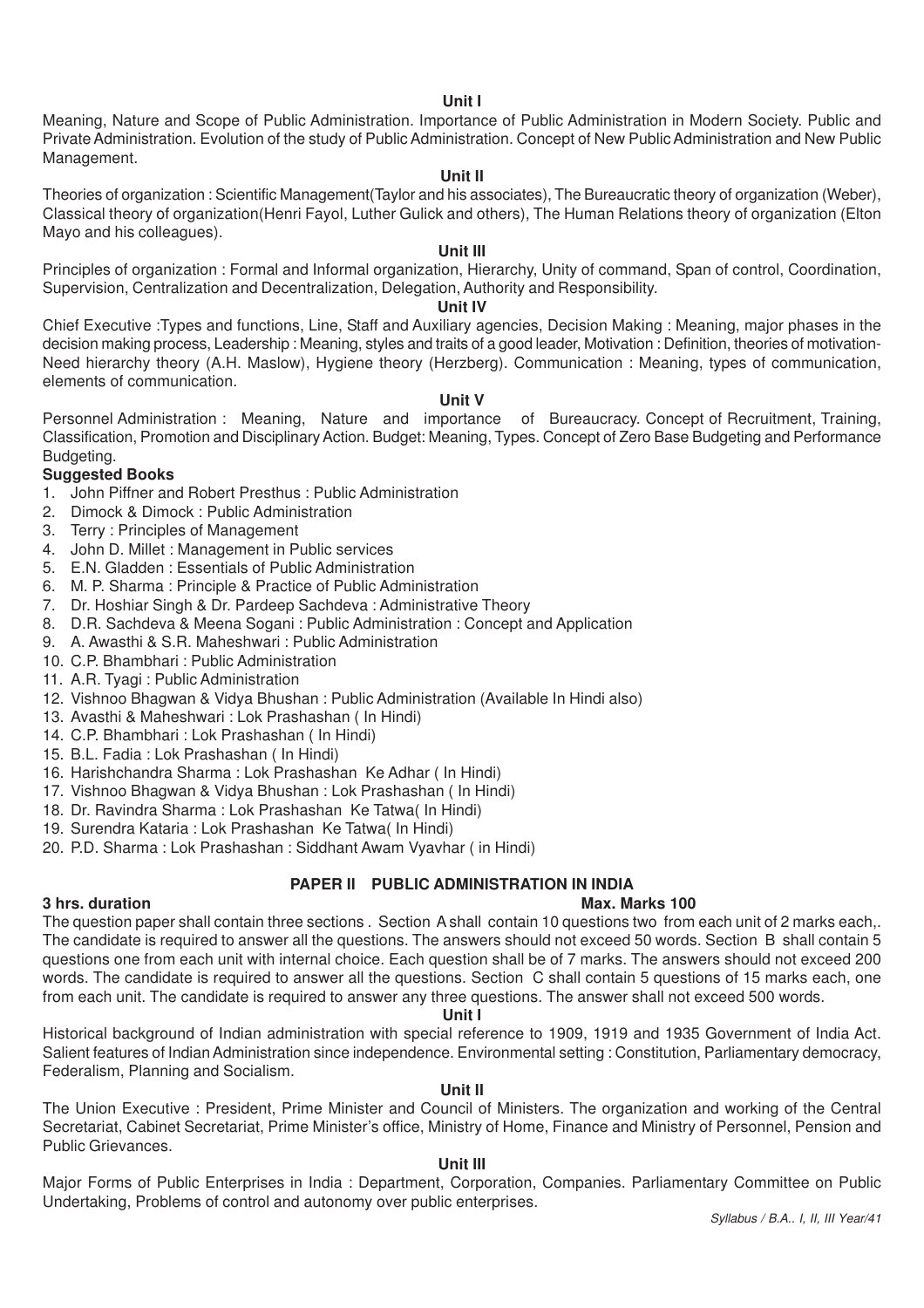#### **Unit IV**

Financial Administration : Budget Formulation, Budget Approval and Budget Execution. Comptroller and Auditor General of India. Parliamentary Committees : Public Accounts and Estimates Committee. Control over administration : Legislative, Executive and Judicial.

#### **Unit V**

Personnel Administration : Features of Indian Civil services, Classification, Recruitment and Training of All India Services. Problems of Indian Administration. Corruption and Removal of Public Grievances, Administrative Reforms in India : Since Independence to Second Administrative Reforms Commisssion.

# **Suggested Books**

- 1. S.R. Maheshwari : Indian Administration
- 2. C.P. Bhambhari : Public Administration In India
- 3. Prof. Hoshiar Singh : Indian Administration (Eng. & Hindi)
- 3. P. Sharan : Public Administration In India
- 4. D.D. Basu : An introduction to the Constitution of India ( Available in Hindi also )
- 5 K.V. Rao : Parliamentary Democracy in India
- 6. Laxmi Narain : Principles and practice of Public Enterprises Management
- 7. B.B. Mishra : Administrative History of India
- 8. Ramesh Arora & Rajani Goyal : Indian Public Administration
- 9. V.M. Sinha : Personnel Administration ( In Hindi )
- 10. P.D. Sharma & B.M. Sharma : Bhartiya Prashashan ( In Hindi )
- 11. Saroj Chopra : Bharat Main Lok Prashashan ( In Hindi )
- 12. R.S. Darda : Bharat Main Lok Prashashan ( In Hindi )
- 13. B.L. Fadia : Bharat Main Lok Prashashan ( In Hindi )
- 14. Ravindra Sharma : Bharat Main Lok Prashashan ( In Hindi )
- 15. Surendra Kataria : Bharat Main Lok Prashashan ( In Hindi )
- 16. Awasthi & Awasthi : Bhartiya Prashashan ( in Hindi )

# **yksd iz'kklu**

# **ijh{kk ;kstuk**

| $n$ ksidu i=          | $U$ ; wre mukh. kkkd $72$       |  | vf/kdre & 200 |  |  |
|-----------------------|---------------------------------|--|---------------|--|--|
| iFke idu i=           | $le; 3$ ?ka /s vad 100          |  |               |  |  |
| f} $r h$ ; it $u$ i = | $le; 3$ ?ka $\lambda$ s vad 100 |  |               |  |  |
|                       |                                 |  |               |  |  |

### **izFke iz'u i= & yksd iz'kklu ds rRo**

#### **le; 3 ?kaVs vad 100**

प्रश्न पत्र के कुल तीन खण्ड होंगे। खण्ड 'अ' में प्रत्येक इकाई से 2 अंको के 2 प्रश्न, कुल 10 प्रश्न होंगे। परीक्षार्थी के लिए सभी प्रश्नों के उत्तर देना अनिवार्य है। प्रत्येक उत्तर की शब्द सीमा 50 शब्दों से अधिक नहीं होगी। खण्ड 'ब' में प्रत्येक इकाई मे से 1 प्रश्न आंतरिक विकल्प सहित कूल 5 प्रश्न होंगें। प्रत्येक प्रश्न 7 अंक का होगा। परीक्षार्थी के लिए सभी प्रश्नों के उत्तर देना अनिवार्य है। प्रत्येक उत्तर की शब्द सीमा 200 शब्दों ्<br>से अधिक नहीं होगी। खण्ड 'स' में प्रत्येक इकाई से 15 अंकों का 1 प्रश्न, कुल 5 प्रश्न होंगें। परीक्षार्थी को किन्ही तीन प्रश्नों के उत्तर देने होंगे। प्रत्येक उत्तर की शब्द सीमा 500 शब्दों से अधिक नहीं होगी ।

#### **bdkbZ 1**

लोक प्रशासन का अर्थ, प्रकृति तथा क्षेत्र, आधुनिक समाज में लोक प्रशासन का महत्व, लोक एवं निजी प्रशासन, लोक प्रशासन के अध्ययन का विकास, नव लोक प्रशासन एवं नव लोक प्रबन्ध की अवधारणा।

# **bdkbZ 2**

संगठन के सिद्धान्त : वैज्ञानिक प्रबन्ध (टेलर एवं उसके सहयोगी), संगठन का नौकरशाही सिद्धान्त (वैबर), संगठन का शास्त्रीय सिद्धान्त (हेनरी फेयोल, .<br>लुथर गुलिक एवं अन्य), संगठन का मानव सम्बन्ध सिद्धान्त (एल्टन मेयो एवं उसके सहयोगी)।

#### **bdkbZ 3**

संगठन के सिद्धान्त %औपचारिक एवं अनौपचारिक संगठन, पदसोपान, आदेश की एकता, नियंत्रण का क्षेत्र, समन्वय, पर्यवेक्षण, केन्द्रीकरण एवं विकेन्द्रीकरण, सत्ता एवं उत्तरदायित्व

#### **bdkbZ 4**

.<br>मुख्य कार्यपालिका %प्रकार एवं कार्य, लाइन, स्टाफ एवं सहायक अभिकरण, निर्णय–निर्माणः अर्थ, निर्णय निर्माण प्रक्रिया के मुख्य चरण, नेतृत्वः अर्थ, 's<br>'शैलियां एवं एक अच्छे नेता के गूण, अभिप्ररेणाः अर्थ, अभिप्रेरणा के सिद्धान्त— आवश्यकता सोपान सिद्धान्त (ए.एच. मास्लो), स्वास्थ्य घटक सिद्धान्त (हर्जबर्ग), संचार : अर्थ, संचार के प्रकार, संचार के तत्व।

#### **bdkbZ 5**

कार्मिक प्रशासन %अर्थ, प्रकृति तथा महत्व, भर्ती, प्रशिक्षण, वर्गीकरण, पदोन्नति एवं अनुशासनात्मक कार्यवाही की अवधारणा। बजटः अर्थ,व प्रकार। 'शून्य आधारित बजट व निष्पादन बजट की अवधारणा।

**ukV%** पुस्तकों के नाम अंग्रेजी में छपे पाठ्यक्रम के साथ संलग्न है।

*Syllabus / B.A.. I, II, III Year/42*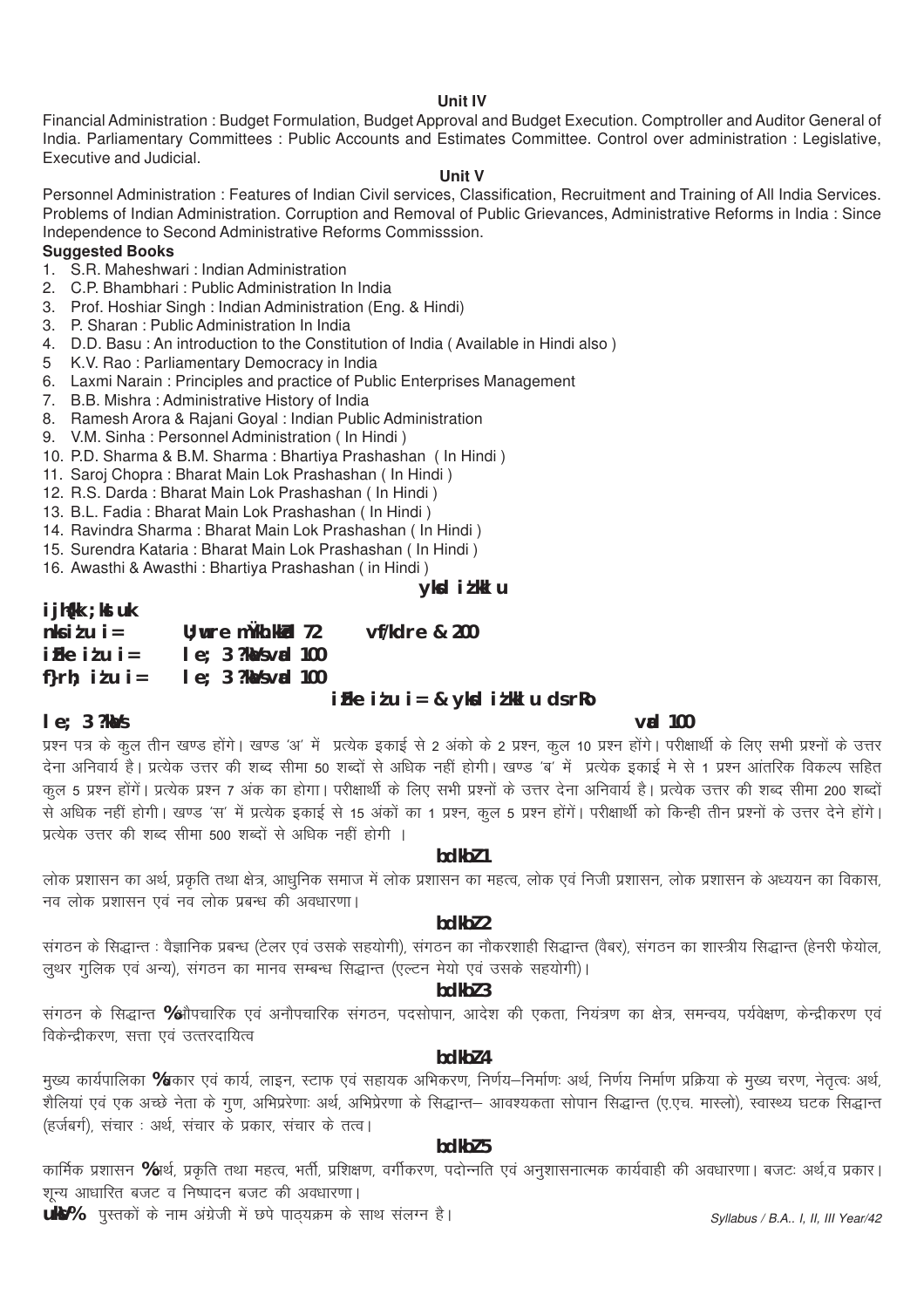# f}rh; itu i = & Hkkjr ea ykkd itkkl u

#### $\mathbf{v}$ ad 100

#### $le: 3$  ?ka/s

प्रश्न पत्र के कुल तीन खण्ड होंगे। खण्ड 'अ' में प्रत्येक इकाई से 2 अंको के 2 प्रश्न, कुल 10 प्रश्न होंगे। परीक्षार्थी के लिए सभी प्रश्नों के उत्तर .<br>देना अनिवार्य है। प्रत्येक उत्तर की शब्द सीमा 50 शब्दों से अधिक नहीं होगी। खण्ड 'ब' में प्रत्येक इकाई मे से 1 प्रश्न आंतरिक विकल्प सहित कूल 5 प्रश्न होंगें। प्रत्येक प्रश्न 7 अंक का होगा। परीक्षार्थी के लिए सभी प्रश्नों के उत्तर देना अनिवार्य है। प्रत्येक उत्तर की शब्द सीमा 200 शब्दों ्<br>से अधिक नहीं होगी। खण्ड 'स' में प्रत्येक इकाई से 15 अंकों का 1 प्रश्न, कुल 5 प्रश्न होंगें। परीक्षार्थी को किन्ही तीन प्रश्नों के उत्तर देने होंगे। प्रत्येक उत्तर की शब्द सीमा 500 शब्दों से अधिक नहीं होगी ।

#### bdkbl 1

भारतीय प्रशासन की ऐतिहासिक पुलिमी – भारत सरकार के अधिनियत 1909, 1919 एवं 1935 के विशेष संदर्भ में, स्वतंत्रता के पश्चात भरतीय प्रशासन की प्रमुख विशेषताएं।

परिवेश ढांचाः संविधान, संसदीय लोकतंत्र, संघवाद, नियोजन एवं समाजवाद।

# $hdkh$  $2$

संघीय कार्यपालिका– राष्ट्रपति, प्रधानमंत्री एवं मंत्रिपरिषद, केन्द्रीय सचिवालय एवं मंत्रिमंडल सचिवालय का संगठन एवं कार्यकरण, प्रधानमंत्री कार्यालय, गह, वित्त एवं कार्मिक, पैंशन तथा लोक शिकायत मंत्रालय।

# bdkbl 3

भारत में लोक उद्योगों के प्रमुख प्रकार– विभागीय, निगम एवं कम्पनी प्रणाली, लोक उद्योगों पर संसदीय समिति, लोक उद्योगों पर नियंत्रण तथा स्वायत्तता की समस्याएं।

#### bdkbl 4

वित्तीय प्रशासन– बजट निर्माण, बजट का अनुमोदन एवं क्रियान्वयन, भारत का नियंत्रक एवं महालेखा परीक्षक, संसदीय समितिया– लोक लेखा समिति तथा प्राक्कलन समिति, प्रशासन पर विधायिका, कार्यपालिका तथा न्यायपलिका का नियंत्रण।

#### $hdkh$ <sub>7</sub>

कार्मिक प्रशासन— भारतीय लोक सेवा की विशेषताएं. वर्गीकरण, अखिल भारतीय सेवाओं की भर्ती एवं प्रशिक्षण, भारतीय प्रशासन की समस्याएं, भ्रष्टाचार तथा लोक शिकायत निवारण हेतू प्रशासन, भारत में प्रशासनिक सुधारः स्वतंत्रता से लेकर द्वितीय प्रशासनिक सुधार आयेाग तक। **ukV%** पुस्तकों के नाम अंग्रेजी में छपे पाठयक्रम के साथ संलग्न।

#### **SOCIOLOGY**

Scheme of Examination **Two Papers** Min. Pass Marks - 72 Paper - I 3 Hours duration 100 marks Paper - II 3 Hours duration 100 marks

#### Paper I- PRINCIPLES OF SOCIOLOGY

### **Unit I**

Meaning, nature and scope of Sociology, the Sociological perspective. Sociology and other Social Sciences, the scientific and humanistic orientations to Sociological study.

#### Unit II

Basic concepts: Society, Community, Institution, Association, Group, Social Structure, Culture, Status and Role,

### Unit III

The Individual and Society, Society and Socialization - meaning, stages, agencies and theories, relation between Individual and Society, Social Control: Norms, Values and Sanctions, Social Stratification and Mobility - meaning, forms and theories **Unit IV** 

Social Change - Meaning and type: Evolution and Revolution, Progress and development - factors of Social Change. Theories of Ogburn, Sorokin, and Karl Marx.

#### Unit V

The uses of Sociology: Introduction to Applied Sociology, Sociology and Social Problems, Sociology and Social Change, Sociology and Social Policy and Action.

#### Essential reading:

Bottomore, T.B. 1972. Sociology: A guide to problems and literature. Bombay: George Allen and Unwin(India)

Davis Kingsley: Human Society (Hindi Edition)

Harlambos, M. 1998. Sociology: themes and perspective. New Delhi: Oxford University Press.

Inkeles, Alex. 1987. What is Sociology? New Delhi: Prentice-hall of India.

Jayaram, N. 1988. Introductory sociology, Madras: Macmillan India.

Johnson, Harry M. 1995. Sociology: A systematic introduction, New Delhi: Allied publishers.

MacIver and Page: Society (Available in Hindi Edition)]

Schaefer, Richard T. and Robert P. Lamm. 1999. Sociology, New Delhi: Tata-McGraw Hill.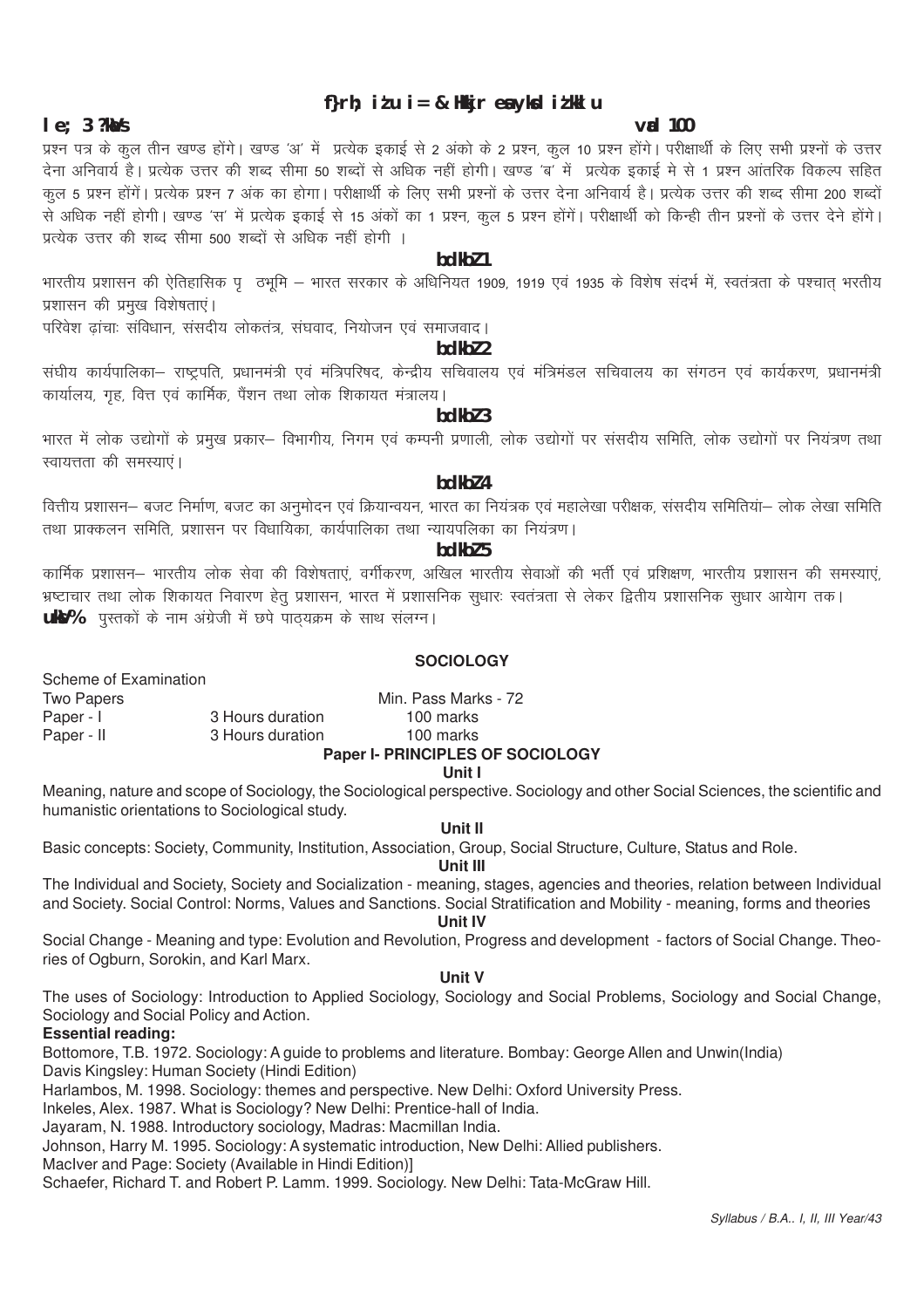#### **Paper II- Social Anthropology**

#### Unit I

Social Anthropology: Meaning, Definition, Nature and Scope.

**Unit II** 

Social Structure: Marriage, Family & Kinship.

Unit III

Culture: Concept, theories of Cultural-growth, Magic and Religion. Unit IV

Primitive Political System, Primitive Economic System.

**Unit V** 

Problems of Tribes in India, Tribes in Rajasthan: Bhils, Meenas and Garasiyas. **Essential readings:** 

- 1. Jhon Beatie: Other Culture
- 2. Robin Fox: Kinship and Marriage.
- 3. Majumdar & Madan: Introduction of Social Anthropology.
- 4. Bohanan: Social Anthropology.
- 5. Lucy Mair: An Introduction of Social Anthropology

## $I \triangle k + 'kk =$

| परीक्षा योजना       |                                                   |
|---------------------|---------------------------------------------------|
| $n$ ksidu i=        | $U$ ; wre m $\gamma$ kh.kkd %72                   |
| प्रथम प्रश्न पत्र   | समयः ३ घटे                                        |
| द्वितीय प्रश्न पत्र | समयः ३ घंटे                                       |
|                     | $i$ Fke $i$ t $ui = &$ l ekt 'kkL = ds fl $)$ kUr |

#### $bdkb2 & 1$

समाजशास्त्र का अर्थ, प्रकृति एवं विषय क्षेत्र। समाजशास्त्रीय परिप्रेक्ष्य–समाजशास्त्र तथा अन्य सामाजिक विज्ञान, समाजशास्त्रीय अध्ययन में वैज्ञानिक एवं मानवीय अभिमुखन

# $hdkh$   $\ell$   $\mu$

मौलिक अवधारणायें-समाज, समुदाय, संस्था, समिति, समूह, सामाजिक संरचना, संस्कृति, प्रस्थिति तथा भूमिका।

# bdkbl & III

व्यक्ति एवं समाज। समाज तथा सामाजीकरण –अर्थ, सोपान, अभिकरण एवं सिद्धान्त। व्यक्ति एवं समाज के मध्य सम्बन्ध। सामाजिक नियंत्रण : मानदण्ड, मूल्य, स्वीकृतियाँ। सामाजिक स्तरीकरण एवं गतिशीलता : अर्थ, स्वरूप एवं सिद्धान्त

# bdkbl & IV

सामाजिक परिवर्तन—अर्थ एवं प्रकार : उदविकास एवं क्रान्ति, प्रगति एवं विकास। सामाजिक परिवर्तन के कारक। ऑगबर्न, सोरोकिन एवं कार्ल मार्क्स के सिद्धान्त।

### bdkbl & v

सामाजशास्त्र के उपयोग : व्यवहारिक समाजशास्त्र का परिचय। सामाजशास्त्र एवं सामाजिक समस्याएं। समाजशास्त्र एवं सामाजिक परिवर्तन। सामाजशास्त्र एवं सामाजिक नीति एवं क्रिया।

# f}rh;  $i \nmid i = 8$  l kekftd ekuo 'kkL=

 $hdkh7$  &  $l$ 

सामाजिक मानव शास्त्र : अर्थ, परिभाषा, प्रकृति और विषय क्षेत्र।

 $hdkh$ <sub>7</sub> $k$ <sub>II</sub>

सामाजिक संरचना : विवाह, परिवार और नातेदारी ।

#### $bdkb2$  &  $111$

संस्कृति : अवधारणाएं, संस्कृति संवर्द्धन के सिद्धान्त, धर्म और जाद्।

bdkbl & IV

आदिम राजनीतिक व्यवस्था आदिम अर्थव्यवस्था।

#### bdkbl & v

भारत में जनजातियों की समस्याएं, राजस्थान की जनजातियां : भील, मीणा और गरासिया।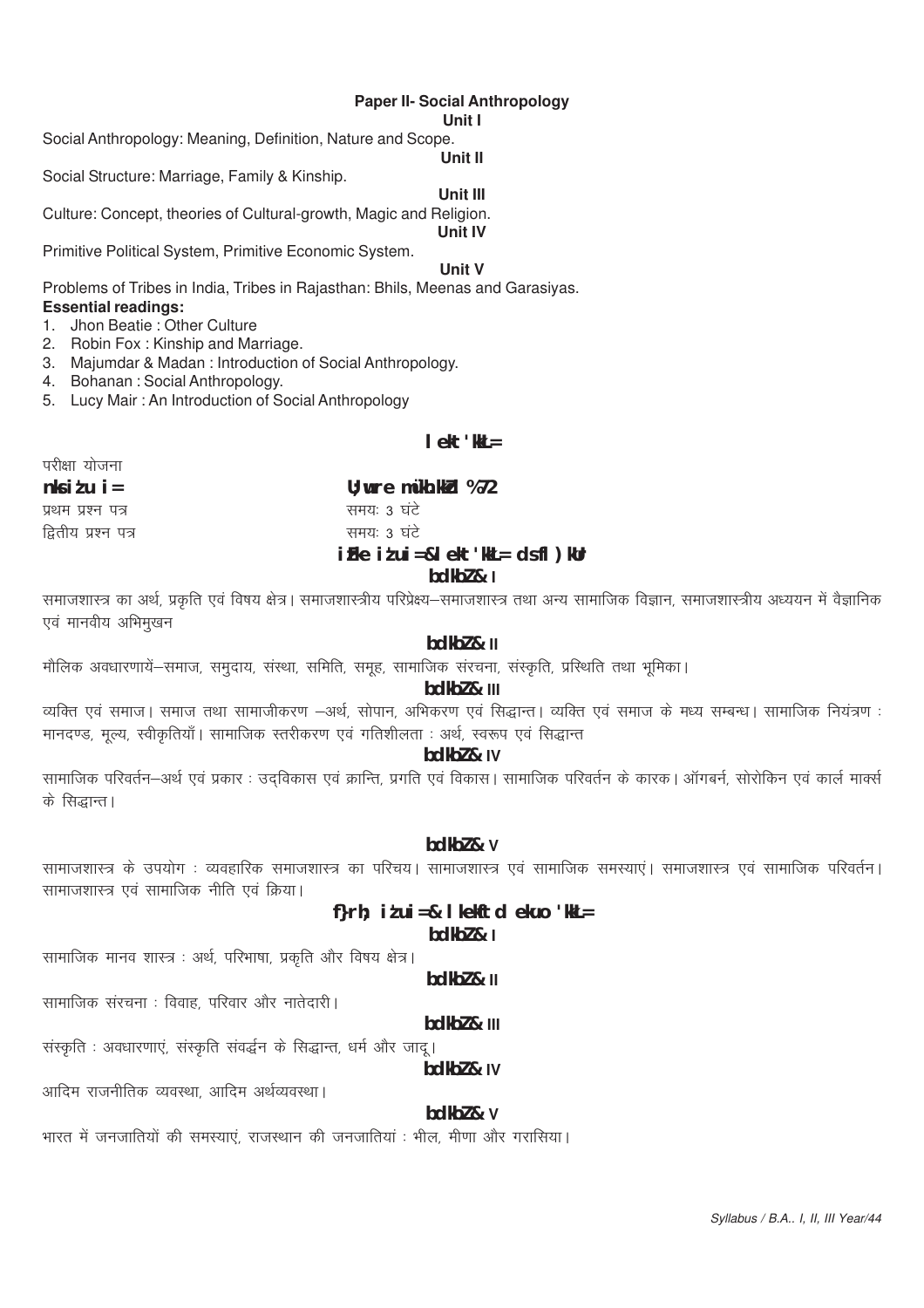| <b>Scheme</b>                   | <b>Duration</b>      | Max. MarksMin. Pass Period Per | <b>Marks</b> | <b>HOME SCIENCE</b><br>Week      |  |
|---------------------------------|----------------------|--------------------------------|--------------|----------------------------------|--|
| Theory<br>Paper I               | 3 hrs.               | 75                             | 27           | З                                |  |
| Theory<br>Paper II<br>Practical | 3 hrs.               | 75                             | 27           | З                                |  |
| ( & 8 )                         | 3 hrs. each 25+25=50 |                                | $9 + 9 = 18$ | 2period/week/<br>practical/batch |  |

**Note :-** The question paper shall contain three section. **Section A** contain 10 questions two from each unit of 2 marks each. The candidate is required to answer all the questions. The answers should not exceed 50 words. **Section B** shall contain 5 questions one from each unit with internal choice. Each questions shall be of 5 marks. The answers should not exceed 200 words. The candidate is required to answer all the questions. **Section C** shall contain 5 question of 10 marks each, one from each unit. The candidate is required to answer 3 questions. The answer shall not exceed 450 words.

#### **PAPER I : FAMILY AND COMMUNITY SCIENCE**

#### **Duration : 3 hrs.** Max. Marks: 75 **UNIT - I**

- 1. Blood: Composition and function, Blood groups, Rh factor, Blood pressure and Pulse rate, Blood Transfusion.
	- 2. Digestive system : Structure and functions of all digestive organs. Mechanism of digestion and absorption.<br>3. Excretory system : Structure and functions of all excretory organs.
	- Excretory system : Structure and functions of all excretory organs.
	- 4. Endocrine system : Names of ductless glands and their secretion.Role of Hormones Effect of hypo and hyper Secreations.

#### **UNIT - II**

- 1. Reproductive system : Structure and functions of female reproductive organs. Menstrual cycle, oogenesis, spermatogenesis.
- 2. Common aliments during pregnancy and their management morning sickness, heart-burn, indigestion, constipation, piles, leg cramps, frequency of micturition, Vericose Veins.
- 3. Abortion and Miscarriage types, symptoms, detection, prevention and care.
- 4. Family planning Importance, general classification of different family planning methods and their elementary knowledge.

#### **UNIT – III**

- 1. Concept of health Positive health (Physical, mental, social, spiritual health), factors affecting health, causes of poor health.
- 2. Community health and community nutrition. Assessment of nutritional status (In Brief).
- 3. Importance of yoga, pranayam, meditation, music and play on good health.
- Immunity and immunization definition, types and immunization schedule.

#### **UNIT - IV**

- 1 Commnicable diseases Causes, mode of transmission, inculbation period, signs and symptoms, care and preventive measures the following diseases:
- 2. Fever Typhoid, Malaria, Swine flu.
- Tubercuosis.

# **UNIT - V**

- 1 Meaning and definition of the terms- food, nutrition, nutrients, balance diet.<br>2. Scope of food and nutrition.
- 2. Scope of food and nutrition.<br>3. Functions of food-physiolog
- 3. Functions of food- physiological, psychological and socio-cultural.
- 4. Basic food groups, selection of different food stuffs.<br>5. Conservation and enhancement of nutritive value of
- 5. Conservation and enhancement of nutritive value of food.

#### **References :**

- 1. Pearce, Evelyn-Anatomy and Physiology for Nurse-Oxford University Press, New Delhi.
- 2. Sears, Gorden-Anatomy and Physiology for Nurses-Orient Longman Ltd. NewDelhi.
- 3. Taylor-The Living Body, Asia Publishing House.
- 4. Ross & Smith-Anatomy & Physiology for nurse.
- 5. J.E. Park and K. Park : Text book of preventive and social medicine Banarsides Bhanot Publishers.
- 6. Y.P. Bedi : Social and Prevention Medicine, Atma Ram and Sons, Delhi.
- 7. B.N. Ghosh : A Treatise on hygiene and public health, Scientific Publishing Co., Calcutta.
- 8. Bhargava Bela : Community health & family welfare.
- 9. M. Swaminathan : Principles of Nutrition and Dietetics.
- 10 C.H. Robinson : Normal and Therapeutic Nutrition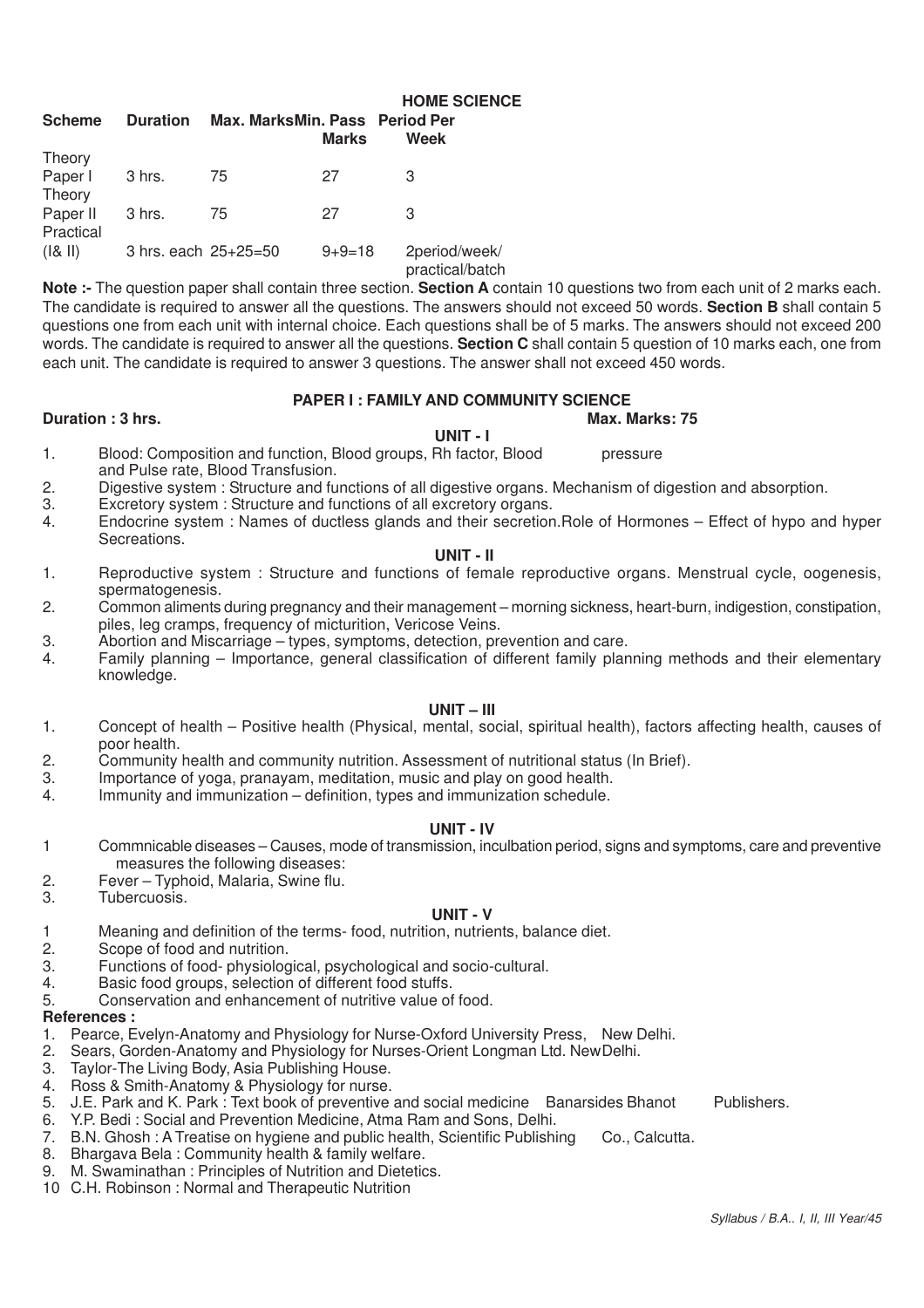# xg foKku  $itu = & ifke %ifjoki , oalkemk; d fokku$

# $le; 3$  ?k. Vs

### i wkkid 75

Max.Marks: 75

uky % प्रत्येक प्रश्न पत्र में कूल 3 खण्ड होगें। [k.M & ^v\* में प्रत्येक ईकाई में से 2 अंकों के 2 प्रश्न, कूल 10 प्रश्न होंगे। परिक्षार्थी के लिए सभी प्रश्नों के उत्तर देना अनिवार्य है। प्रत्येक उत्तर की शब्द सीमा 50 शब्दों से अधिक नही होगी। [k.M & 'C\* में प्रत्येक ईकाई में से 1 प्रश्न आंतरिक विकल्प सहित कुल 5 प्रश्न होगें। प्रत्येक प्रश्न 5 अंक का होगा। परिक्षार्थी के लिए सभी प्रश्नों के उत्तर देना अनिवार्य है। प्रत्येक उत्तर की शब्द सीमा 200 शब्दों से अधिक नही होगी। **[k.M & 'l** \* में प्रत्येक ईकाई से 10 अंकों के 5 प्रश्न होगें। परिक्षार्थी को किन्ही 3 प्रश्नों के उत्तर देने होगें। प्रत्येक उत्तर की शब्द सीमा 450 शब्दों से अधिक नहीं होगी।

### ईकाई प्रथम

- 1. रक्त- संगठन एवं कार्य, रक्त समूह, आरएच कारक, रक्तदाब, नाडी गति एवं रक्तांतरण।
- पाचन संस्थान–पाचन अवयवों की रचना एवं कार्य, पाचन एवं अवशो ाण की कार्य प्रणाली।  $2.$
- उत्सर्जन संस्थान–उत्सर्जी अंगो की रचना एवं कार्य ।  $\mathcal{S}$
- अंत स्त्रावी संस्थान–नलिका विहिन ग्रंथियों के नाम एवं स्त्राव, हार्मोन की भूमिका, अल्प एवं अतिस्त्राव का प्रभाव।  $\mathbf{A}$

#### ईकाई द्वितीय

- प्रजनन संस्थान–स्त्री प्रजनन अंगो की रचना एवं प्रकार्य, अण्डजनन, मासिक चक्र की प्रक्रिया।  $1$
- गर्भावस्था के सामान्य कबट उनकी व्यवस्था–प्रातःकालीन वमन, छाती में जलन, अपच, कब्ज, बवासीर, पैरों में ऐंठन, अपस्फीत शिरा,  $\mathcal{P}$ बहुमूत्रता ।
- 3. गर्भपात एवं विफल प्रसव लक्षण, निदान, रोकथान एवं देखभाल।
- परिवार नियोजन— महत्व सामान्य वर्गीकरण विधियों का प्राथमिक ज्ञान ।  $\overline{4}$

# ईकाई ततीय

- रवास्थय-प्रत्यय एवं परिभा) ाा, विधायक स्वास्थय (शारीरिक, मानसिक, सामाजिक एवं आध्यात्मिक), स्वास्थ्य को प्रभावित करने वाले  $1<sub>1</sub>$ कारक एवं कुस्वास्थय के लिए उत्तरदायी कारक ।
- सामदायिक स्वास्थ्य एवं सामदायिक पो ।ण, पो ।ण स्तर का मुल्यांकन (संक्षिप्त विवरण)।  $2.$
- सुस्वास्थय हेतू योग, प्राणायाम, ध्यान, खेल एवं संगीत का महत्व। 3.
- प्रतिकारिता एवं प्रतिरक्षीकरण परिभा ाा, प्रकार एवं टीकाकरण सूची  $\overline{4}$

#### ईकाई चतुर्थ

- संचारी रोग-कारक, संचार के स्त्रोत, उदभवन काल, लक्षण एवं संकेत, निरोधक उपाय एवं देखभाल।  $1<sub>1</sub>$ 
	- बुखार टाईफाईड, मलेरिया, स्वाईन फ्लु।
- तपेदिक ।  $3<sub>l</sub>$

 $\overline{2}$ .

#### ईकाई पंचम

- आहार एवं पो) ाण, पो) ाक तत्व, संतलित आहार, कपो) ाण एवं स्वास्थ्य—अर्थ एवं परिभा) ।।  $1<sup>1</sup>$
- आहार एवं पोशण का क्षेत्र।  $2<sub>1</sub>$
- भोजन के कार्य–ारीरिक, मनोवैज्ञानिक, सामाजिक एवं सांस्कृतिक कार्य।  $\mathbf{3}$
- आधारभत भोज्य समह, विभिन्न खाद्य सामग्री का चयन ।  $\overline{4}$
- भोजन की पोर्िटकता को सुरक्षित रखने एवं बढाने के उपाय। 5

# **PAPER II: EXTENSION EDUCATION AND COMMUNICATION**

### Duration: 3 hrs.

Note :- The question paper shall contain three section. Section A contain 10 questions two from each unit of 2 marks each. The candidate is required to answer all the questions. The answers should not exceed 50 words. Section B shall contain 5 questions one from each unit with internal choice. Each questions shall be of 5 marks. The answers should not exceed 200 words. The candidate is required to answer all the questions. Section C shall contain 5 question of 10 marks each, one from each unit. The candidate is required to answer 3 questions. The answer shall not exceed 450 words.

UNIT-I

#### **Extension education**

- Meaning, definition, need and importance.  $\mathbf 1$ .
- Aims and objectives of extension education.  $\mathcal{D}$
- 3. Principles of extension education.
- Qualities of extension worker. 4.

# **Extension teaching**

#### $UNIT - II$

- Role of extension worker in extension work.  $\mathbf 1$ .
- $\overline{2}$ . Steps in extension teaching.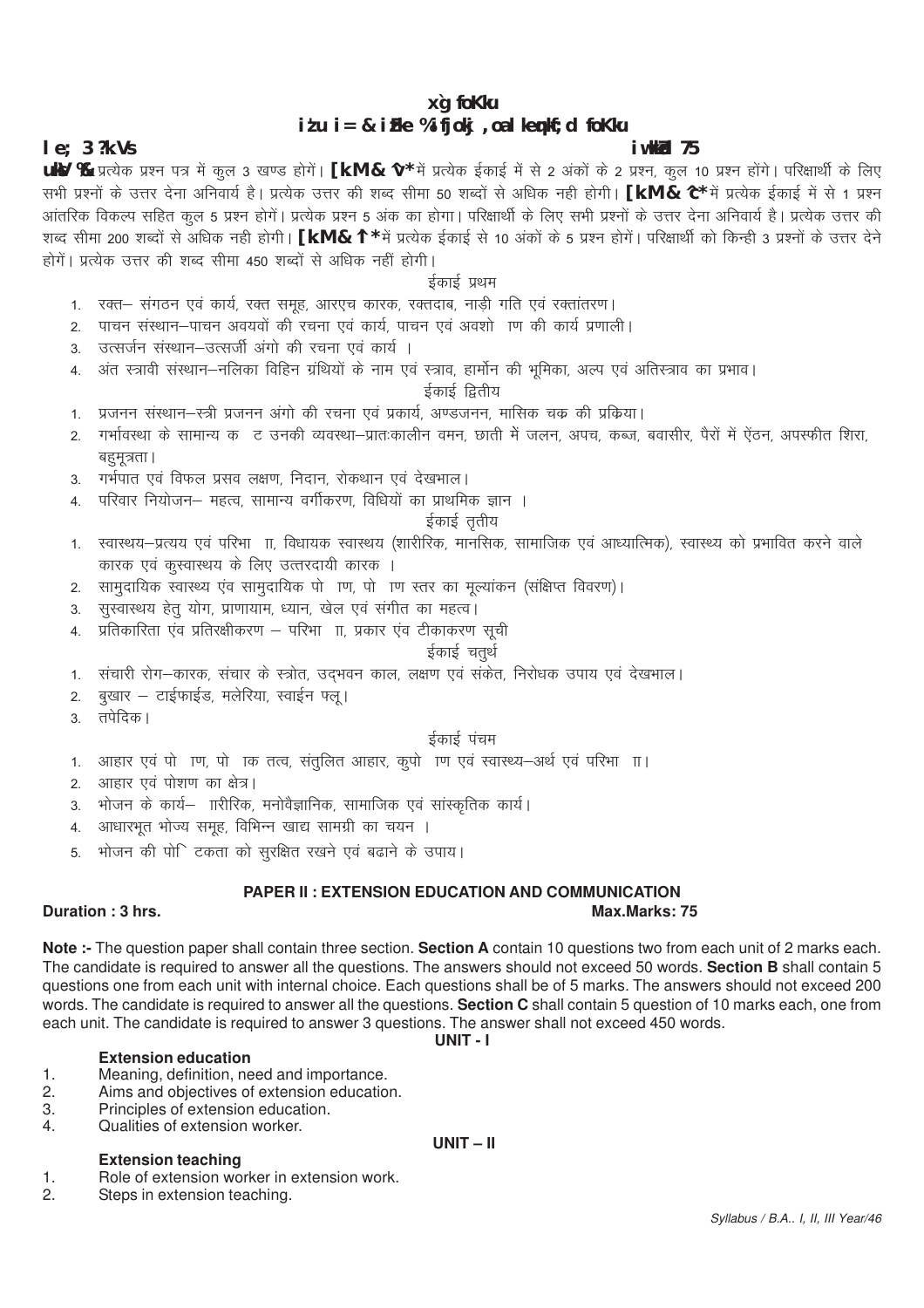- 3. Motivation, kinds of motives.<br>4. Learning-meaning. Principle
- Learning- meaning. Principles and factors affecting learning process.
- 5. Role of motivation and learning in extension teaching.

 $UNIT - III$ 

#### **Extension teaching methods and aids**

6. Classification according to use: a. Individual b. Group c. Mass. Selection, use, advantages and limitations of each teaching method. **UNIT IV**

#### **Communication**

- 1. Meaning, definition, forms or types of communication.
- 2. Elements of communication, their significance and characteristics.<br>3. Process of communication: different models of communication proc
- 3. Process of communication: different models of communication process- Leagan's model and Prof. I.P. Tiwari model.<br>4. Barriers of communication and ways to overcome them.
- Barriers of communication and ways to overcome them.
- 5. Mass media communication (only elementary knowledge).

#### **UNIT - V**

#### **Programme planning**

- 1. Meaning, importance, need and benefits.
- 2. The process of programme planning: steps involved- planning, execution and evaluation.<br>3. National and International agencies working for the community welfare: WHO. UNICEF.
- National and International agencies working for the community welfare: WHO, UNICEF, CARE, ICDS, ANP, PHC, Red Cross Society.
- 4. Recent five year plan- objectives and achievements.

#### **References :**

- 1. Dhama, O.P. & Bhatnagar, O.R: Extension and Communication for Development, Oxford and IBH Publishing Co. New Delhi, 1985
- 2. Extension Education in Community Development, Directorate of Extension Ministry of Food and Agriculture, Government of Delhi.1961
- 3. Supe, S.V. An Introduction to Extension Education, Oxford &IBH Publishing Co. Pvt. Ltd, New Delhi, 1980
- 4. Waghanare, S.K.: Teaching Extension Education, Prashant Pub-lisher, V.allabh Vidhyanagar.1980
- 5. Singh, R. Text book of Extension Education, Sahitya Kala Prakashan,Ludhiana,1987
- 6. Stenley, John: People in Development: A Training Manual for Group, SEARCH, Bangalore India, 1982
- 7. Desai, V: Rural Development(Volumes1-6) Programs and Strate-gies Himalaya Publishing House,Mumbai,1988
- 8. Patanayak R: Rural Development in India, Amol Publication, New Delhi, 1990
- 9. Reddy.A: Extension Education, Sri Lakshmi Press, Bapatia, 1987
- 10. Baidhynath M: Poverty, Unemployment and Rural Development, Himalaya Publication House Mumbai 1991
- 11. Devidas.R.R: Text Book of Home Science, NCERT, New Delhi,1980
- 12. Mukherjee N.: Villagers' Perception of Rural Poverty Through the Mapping Method of Participatory Rural Appraisal or Participatory Learning Methods: PRA/PALM Series, No .2.Service Road, Domlurlayont. Banglore-56007111 MVRAD.1992
- 13. Singh.K.: Principles of Sociology, Prakashan Kendra, Lucknow.1980
- 14. Thingalaya, N.K. Rural India- Real India, Himalaya Publishing House, Bombay, 1986
- 15. Alminyso Social Change and Development Sage Publications Pvt. Ltd. Madras 1990
- 16. Desai V. A studay of Rural Economics System Approach Himalaya Publishing House New Delhi 1990

# **izlkj f'k{kk ,oa lapkj**  $i \in \mathbb{Z}$  i  $j = 1$  i  $k = 1$  i  $k = 1$  i  $k = 1$  i  $k = 1$  i  $k = 1$  i  $k = 1$  i  $k = 1$  i  $k = 1$  i  $k = 1$  i  $k = 1$  i  $k = 1$  i  $k = 1$  i  $k = 1$  i  $k = 1$  i  $k = 1$  i  $k = 1$  i  $k = 1$  i  $k = 1$  i  $k = 1$  i  $k = 1$  i  $k = 1$  i  $k = 1$  i

#### **le; 3 ?k.Vs** iw.kk**Zd** 75

**ukV %** प्रत्येक प्रश्न पत्र में कुल 3 खण्ड होगें। **[k.M & ^v**\* में प्रत्येक ईकाई में से 2 अंकों के 2 प्रश्न, कुल 10 प्रश्न होंगे। परिक्षार्थी के लिए सभी प्रश्नों के उत्तर देना अनिवार्य है। प्रत्येक उत्तर की शब्द सीमा 50 शब्दों से अधिक नही होगी। **[k.M & ^c\*** में प्रत्येक ईकाई में से 1 प्रश्न आंतरिक विकल्प सहित कल 5 प्रश्न होगें। प्रत्येक प्रश्न 5 अंक का होगा। परिक्षार्थी के लिए सभी प्रश्नों के उत्तर देना अनिवार्य है। प्रत्येक उत्तर की शब्द सीमा 200 शब्दों से अधिक नही होगी। **[k.M & ^l \*** में प्रत्येक ईकाई से 10 अंकों के 5 प्रश्न होगें। परिक्षार्थी को किन्ही 3 प्रश्नों के उत्तर देने होगें। प्रत्येक उत्तर की शब्द सीमा 450 शब्दों से अधिक नहीं होगी।

### **bZdkbZ** i Fke

प्रसार शिक्षा :

- 1 अर्थ परिभाशा आवश्यकता एवं महत्व
- 2. प्रसार शिक्षा के लक्ष्य एवं उद्देश्य
- 3. प्रसार शिक्षा के सिद्धान्त
- 4. प्रसार कार्यकर्ता के गुण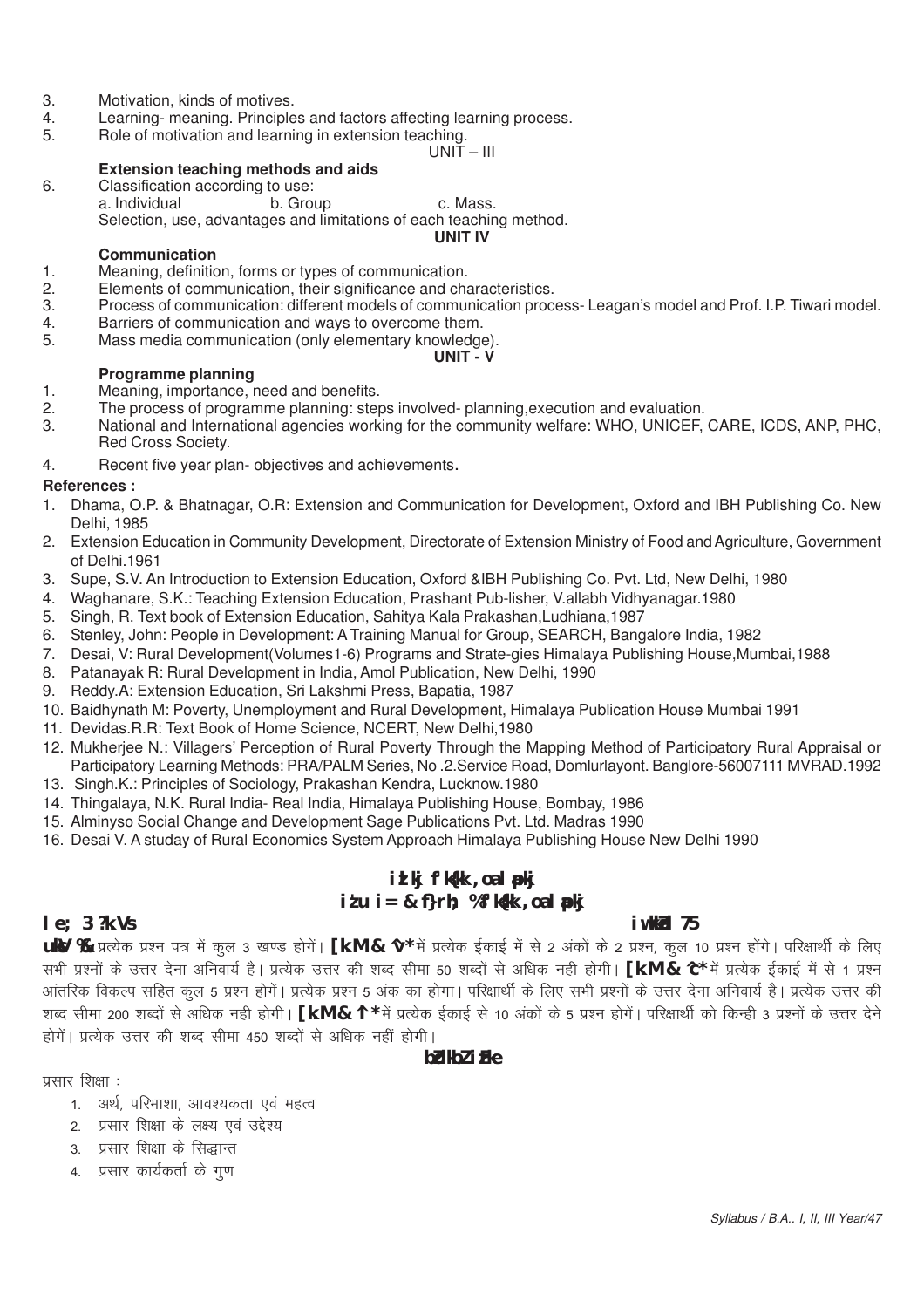# $b$ *dkbl*  $f$ } $rh$ ;

प्रसार शिक्षण :

- 1. प्रसार-कार्य में प्रसार कार्यकर्ता की भूमिका
- २ प्रसार शिक्षण के चरण
- 3. अभिप्रेरणा अभिप्रेरकों के प्रकार
- 4. अधिगम –परिभाषा, सिद्धान्त एवं अधिगम प्रक्रिया को प्रभावित करने वाले कारक
- 5. प्रसार शिक्षण में अभिप्रेरणा एवं अधिगम की भमिका

# bidkbl r`rh:

प्रसार शिक्षण विधियां एवं शिक्षण सामग्री:

- 1. प्रसार शिक्षण पद्धतियों का वर्गीकरण (उपयोग के आधार पर)
	- अ व्यक्तिगत
	- ब. सामूहिक
	- स. व्यापक जनसम्पर्क

प्रत्येक शिक्षण पद्धति एव सामग्री का चयन, उपयोग, लाभ एवं सीमाएं

# bidkbi prikl

संप्रेशण /संचार:

- 1. अर्थ. परिभाशा. संचार के रूप या प्रकार
- 2. संचार के तत्व –महत्व और विषेशताएं
- 3. संचार प्रणाली–संचार प्रणाली के मॉडल –लीगन्स मॉडल, प्रो आई पी तिवारी मॉडल
- 4. संचार में बाधक तत्व एवं उनके निराकरण के तरीके
- 5. जनसंचार माध्यम (प्रारंभिक ज्ञान)

## bblkbl ipe

कार्यक्रम नियोजन :

- 1. कार्यक्रम नियोजन का अर्थ. आव यकता एवं लाभ
- 2. कार्यक्रम नियोजन प्रकिया-कार्यक्रम नियोजन प्रकिया के चरण -नियोजन, कार्यक्रम निश्पादन एवं मूल्यांकन
- 3. सामुदायिक कल्याण हेतु कार्यरत राश्ट्रीय एवं अन्तर्राश्ट्रीय संगठन, विश्व स्वास्थय संगठन, यूनीसेफ, केअर, आई.सीडीएस, ए.एन.पी, प्राथमिक स्वास्थय केन्द्र, रेड क्रास सोसाइटी
- 4. वर्तमान पंचवर्शीय योजना –उद्देश्य एवं उपलब्धियां

#### HOME SCIENCE **PRACTICALS**

Total No. of periods per week - 2/batch/practical Practical I - BASIC FOOD PREPARATION Total No. of periods per week - 2/batch/practical Duration - 3 hrs. Max. Marks - 25

#### Min.Marks - 09 Part I

- 1. Foods Lab. Introduction, Rules and regulation of lab working.
- 2. Kitchen equipments-use and care
- 3. Basic cooking terms.
- 4. Weights and measures
- 5. Cooking methods Advantage and Disadvantages.

#### Part II

#### Preparation, Serving and Evaluation of:

- 1. Beverages-Tea, Coffee, Cocoa, Fruit juices, Punches, Milk shakes, Squash, Thandai, Jaljeera, Sharbat etc. (Stimulating, refreshing and nourisig)
- 2. Soups-Tomato soup, vegetable soup, cereal and pulsr soup, mix vegetable soups, noodle soup etc. (Stimulating and nourisig)
- 3. Desserts -Halwa, Custard, Kheer, Yoghurts, Shrikhand Pudding, Ice-Cream, Kulfi, Phaluda, Cheese and khoa preparation (Hot and Cold) etc.

4. Snacks-(a) Sweet-Laddoo, Burfi, Ghujia, Peda, Jalebi, Gulabjamun and other sweets.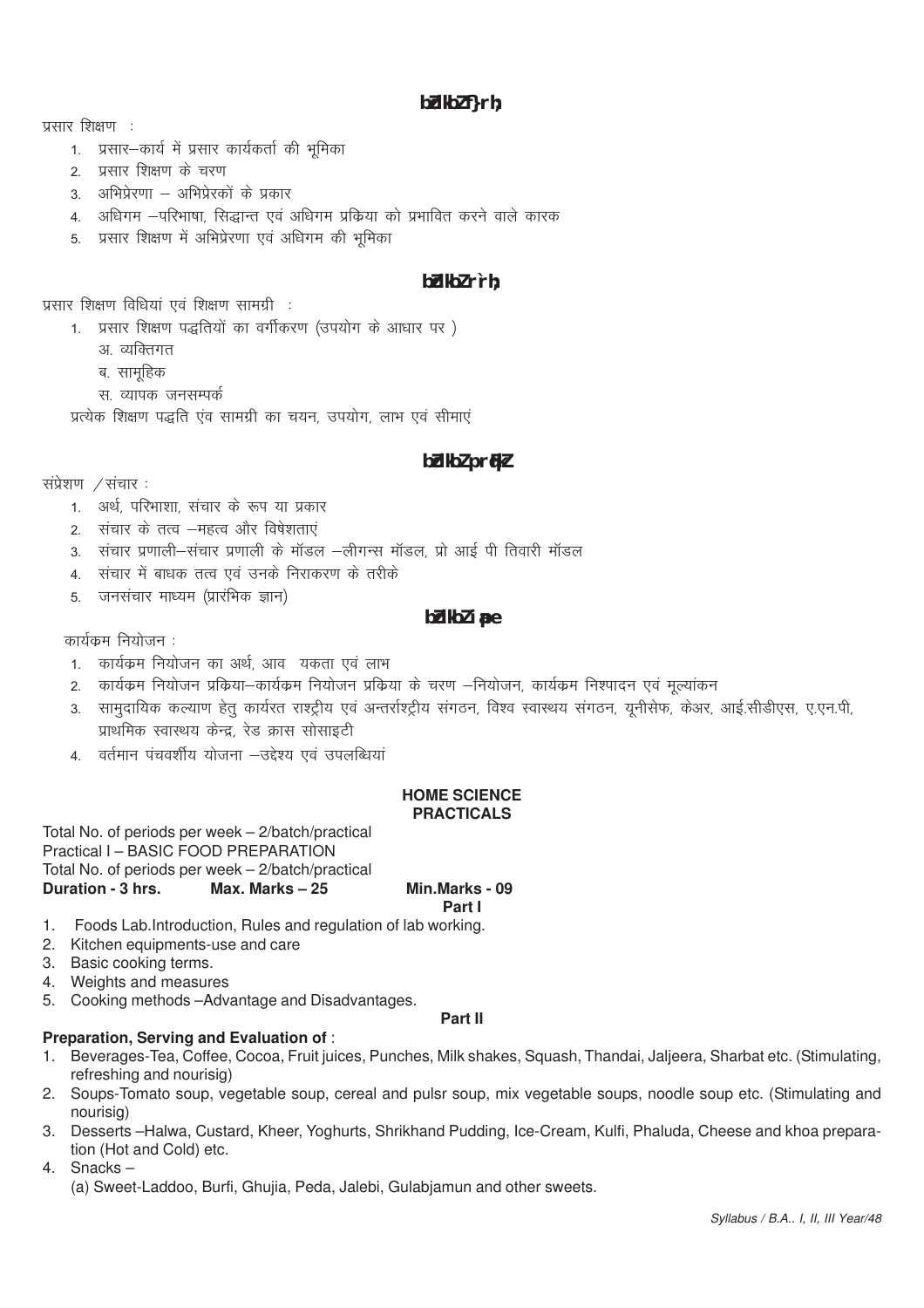- (b) Savories- Samosa, Kachori, Sandwich, Cutlet, Poha, Upma, Idli, Dosa, Khaman etc.
- 5. Bakery items –Cake, Biscuits and Pastries, cookies, patties, pizza.
- 6. Salads-Decorative and nutritious.
- 7. Basic preparation from cereals, pulses and vegetables
	- (a) Cereals –Parantha, Poori, Pulav, Dalia, Mathari etc.
	- (b) Pulses-Sambhar Vada, Chole, Rajma, Kadhi, Dhai Vada, Sprouted Chaat etc.

(c) Vegetables- Kofta, curries, backed and stuffed vegetable, mix vegetable etc.

(d) Combination of cereals, pulses and vegetables –Sandwich, Cutlet, Pavbhaji, Idli, Sambhar, Dosa, Burger, Pasta, Noodles etc.

8. Food preservation-preparation of Jam, Jelly, Pickles, Murabba, Sauce, ketchup, Chutney and sharbat<br>Note :- Stress to be laid on decoration, preparation and serving of dishes, time plan, cost, number & size of serving.

**Note :-** Stress to be laid on decoration, preparation and serving of dishes, time plan, cost, number &

#### **Practical II – EXTENSION EDUCATION**

|  | Total No. of periods per week - 2/batch/practical |  |
|--|---------------------------------------------------|--|
|  | <b>ARAGONAL APROXIMATION</b>                      |  |

#### **Duration - 3 hrs. Max. Marks – 25 Min.Marks - 09**

- 1. Planning, preparation and presentation of communication aids/ media for rural and urban background:
	- A.
	- i. Poster **in the state iii.** Chart/ Flip chart **iii.** Folder/ Pamphlet/ Leaflet
	- B. i. Flash cards ii. Puppets

2. Each student has to prepare and display three of the above teaching aids (A & B).

- 3. Report writing / Role Play any one topic (particularly for women health,
	- childnutrition and care, immunization, family planning, environment conservation).

### **ik**: kfxd

#### **le:** 3 ?k.Vs **iw.kkd & 25**

- 1. संचार सामग्री / जनसंचार का आयोजन, तैयारी एवं प्रस्तुतिकरण शहरी एवं ग्रामीण
	- परिवेश हेत्।
	- $(3)$
	- (1) पोस्टर
	- (2) चार्ट / फिल्प चार्ट
	- (3) फोल्डर /पेम्पलेट/लीफलेट
	- $(\overline{q})$
	- $(1)$  फ्लेश कार्ड
	- (2) कठपुतली प्रदर्शन
- 2. उपरोक्त सभी शिक्षण सामग्री में से प्रत्येक छात्रा को कोई तीन शिक्षण सामग्री तैयार कर उसका प्रस्तुतीकरण करना है। (अ व ब)
- 3. प्रतिवेदन लेखन ⁄ रोल प्ले किसी एक विशय पर (विशेषकर महिला स्वास्थ्य, बाल पोषण एवं देखभाल, टीकाकरण ⁄ प्रतिरक्षण. परिवार नियोजन. पर्यावरण संरक्षण)

 **fp=dyk**

# **Distribution of Marks:**

**PRACTICAL - I**

# **Basic Food Preparation Practical:**

1. Sessional and files  $(5+5)$  10 2. Preparation of two dishes  $(5+5)$  10 3. Table Management & Service & Cleaning 05 **Total 25**

# **PRACTICAL - II**

**;kstuk**

# **Extension and communication Practical :**

| 1. Sessional and file                     |         | 10  |
|-------------------------------------------|---------|-----|
| 2. Preparation and display of any         |         |     |
| two teaching aid $(A+B)$                  | $(5+5)$ | -10 |
| 3. Report / Role Play                     |         | 05  |
| Total                                     |         | 25  |
| Grand Total (I & II Practical $25+25$ ) = |         | 50  |

# **izFke iz'u i= ¼lS)kfUrd½ :i izn dyk ds ewy vk/kkj**

| समय : 3 घण्टे |  | अधिकतम अंक : 80 |  | न्यूनतम उत्तीर्णांक : 29 |
|---------------|--|-----------------|--|--------------------------|

*Syllabus / B.A.. I, II, III Year/49*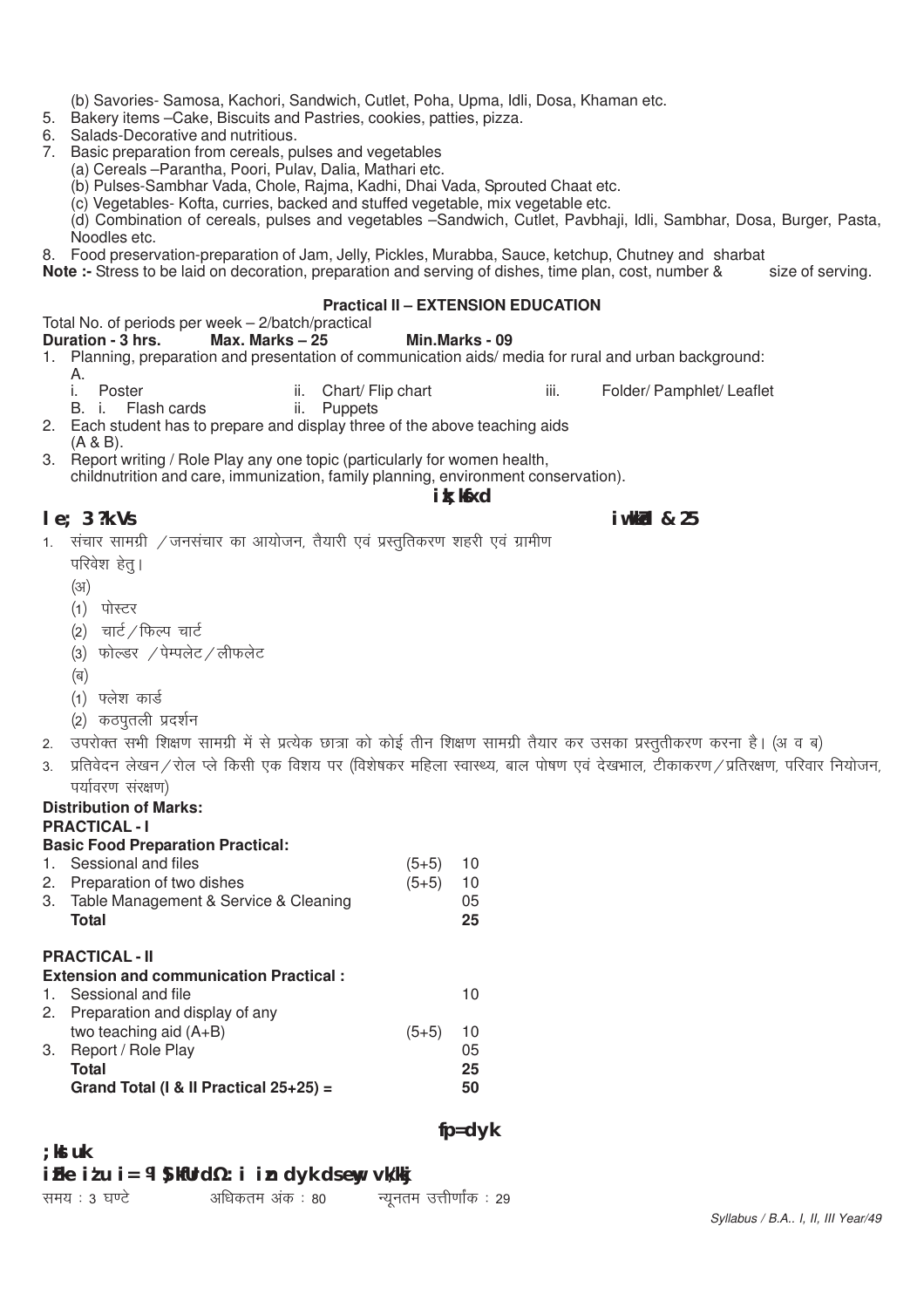# f}rh; itu i = ¼ k; kfxd½ fu'py thou fp=.k

| समय : 5 घण्टे               |       |                                       |    |      | अधिकतम अंक : 50 न्यूनतम उत्तीर्णांक : 18                        |
|-----------------------------|-------|---------------------------------------|----|------|-----------------------------------------------------------------|
|                             |       |                                       |    |      | rrh; itu i = ¼ k; kfxd½ vu $\psi$ idu                           |
| समय : 5 घण्टे               |       |                                       |    |      | अधिकतम अंक : 50 न्यूनतम उत्तीर्णांक : 18                        |
|                             |       |                                       |    |      | सत्रीय प्रायोगिक कार्य अधिकतम अंक : 20 न्यूनतम उत्तीर्णांक : 07 |
| प्रश्न पत्र परीक्षा प्रारूप |       |                                       |    |      |                                                                 |
|                             |       |                                       |    |      | शब्द कुल हल किये जाने     अंक प्रत्येक पूर्णाक प्रश्नों का चयन  |
|                             |       | संख्या प्रश्न वाले प्रश्नों की प्रश्न |    | (80) |                                                                 |
|                             |       | सख्या                                 |    |      |                                                                 |
| 50                          | 10 10 |                                       | 2  | 20   | प्रत्येक इकाई से कम से कम 2 प्रश्न अनिवार्य                     |
| 200                         | 07 05 |                                       | 6  | 30   | प्रत्येक इकाई से कम से कम 1 प्रश्न अनिवार्य                     |
| 500                         | 04 02 |                                       | 15 | 30   | प्रत्येक इकाई से एक प्रश्न से अधिक नहीं,                        |
|                             |       |                                       |    | 80   |                                                                 |

# iFke Ik'u i = 14 ) kfUrd1/2 % : i in dyk dsewy vk/kkj

bdkbl i Fke

ललित कला की परिभाषा, अर्थ और महत्व (चित्रकला और मूर्तिकला के सन्दर्भ में)। व्यवसायिक कला और ललित कला में अन्तर और लोककला। bdkbl f}rh:

कला प्रदर्शनियाँ एवं समाज कला केन्द्र एवं कला वीथियाँ, कला का शैक्षणिक महत्व, कला एवं प्रकृति।

### bdkbl r`rh;

कला एवं मनोविज्ञान, सृजनात्मक प्रक्रिया-निरीक्षण (Objervation), प्रत्यक्षीकरण (Perception), कल्पना (Imagination), अभिव्यक्ति (Expression)

# bdkbl prfkl

चित्रण के तत्व-आकार, रंग, रेखा, तान, तल-चरित्र (पोत), छाया-प्रकाश, भारतीय चित्रकला के छः अंग।

# bdkbl i pe

संयोजन के सिद्धान्त–संगति, सन्तुलन, लय, केन्द्रीयता एवं अनुपात, विषय वस्तु, विभिन्न कला तकनीक एवं माध्यम।

# ikBuh; i¢rda

 $\mathcal{P}$ 

1- रूप कला के मूल आधार अविनाश बहादुर वर्मा

डॉ. गिर्राज किशोर अग्रवाल रूपांकन

**Herbert Read** Meaning of Art  $\mathcal{S}$ 

# f}rh; itu i = ¼ k; kfxd½ % fu'py thou fp=.k

परीक्षा दो सत्रों में सम्पन्न होगी। प्रत्येक सत्र 2½ घण्टे का होगा तथा दोनों सत्रों के मध्य 30 मिनट का मध्यान्तर रहेगा।

आकार : 1/2 इम्पीरियल चित्रण 12 X 18 इंच से कम आकार का नहीं होना चाहिये।

माध्यम : जल रंग, टेम्परा अथवा तैल रंग

साधारण सलवटों वाले वस्त्राच्छादित अग्रभूमि व पृष्ठभूमि के समक्ष अधिकतम पांच वस्तुओं का एक समूह व्यवस्थित किया जाए। वस्तुओं मे एक वस्तु वर्गाकार या आयताकार होना अनिवार्य है। दैनिक प्रयोग के बर्तन विभिन्न आकारों के पात्र, फूल, फल, सब्जियां, शीशियां, सजावटों नमूने, खिलौने, ...<br>जूते आदि आकार और रंग के अनुसार व्यवस्थित किए जाने चाहिये। वस्तु समूह का यर्थाथ प्रभाव, छाया व प्रकाश, अनुपात, परिप्रेक्ष्य, माध्यम का सही प्रयोग चित्र प्रस्तुति के लिए आवश्यक होगा। त्रिआयामी प्रभाव स्पष्टतः दर्शाना चाहिये।

# rrh; itu i = % % it; kfxd % vuwd u

# Witu i= f}rh; enitrq olrqlemg dsvk/kkj ij itrqr1%

परीक्षा दो सत्रों मे सम्पन्न होंगी। प्रत्येक सत्र 2½ घण्टे का होगा तथा दोनों सत्रों के मध्य 30 मिनट का मध्यान्तर रहेगा।

आकार: ½ इम्पीरियल चित्रण 12 X 18 इंच से कम आकार का नहीं होना चाहिये।

माध्यम : जल रंग, टेम्परा अथवा तैल रंग

यह अनुर्अंकन प्रश्न पत्र द्वितीय में प्रस्तुत वस्तू सममूह के आकारों की लय एवं संगति पूर्ण, संयोजन में सौंदर्य–निरूपण के उददेश्य से रंगीन छटाओं, माध्यमीय–व्यवहारिक –तलचित्र के साथ आकर्षक प्रस्तुति है।

# $l = h$ ; dk; litrír

- 1. प्रत्येक प्रश्न पत्र (।। व ।।।) की पांच-पांच प्रस्तुतियां
	- (अ) सत्रीय कार्य कक्षा में तैयार हुआ हो।
	- (ब) सत्रीय कार्य पर विषय प्राध्यापक के दिनांक सहित हस्ताक्षर हो।
	- (स) सभी प्रस्तुतियां भली-भंती माउण्ट की जाये व फाइल मे सजाकर प्रस्तुत की जायें।
- 2. एक रेखाकन अभ्यास पुस्तिका, जिसमें ½ इम्पीरियल के 40 स्केच हों। मानवाकृतियां, मानव समूह पशु वृक्ष व भवन इत्यादि चित्रित हों।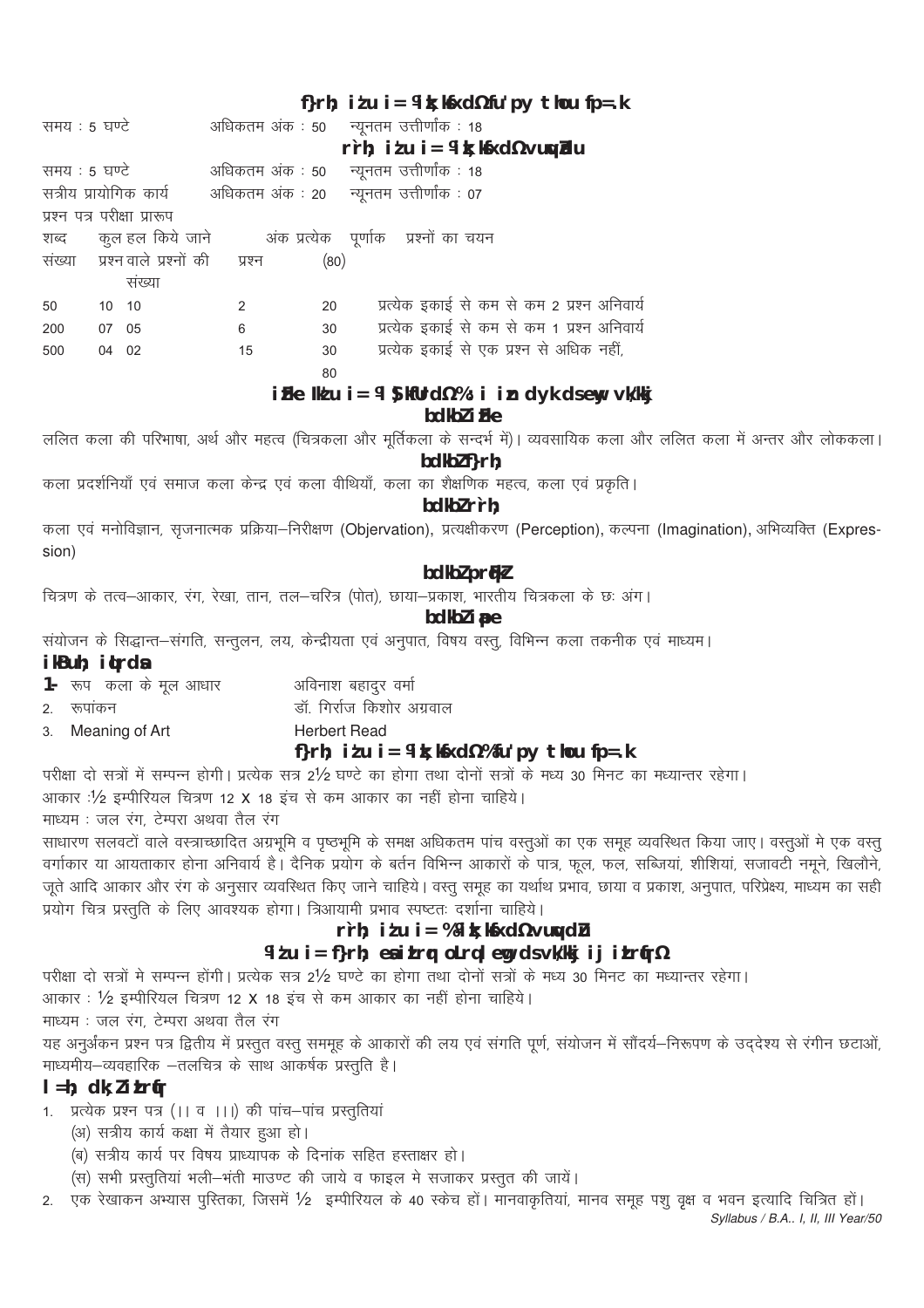सत्रीय कार्य परीक्षा प्रारम्भ होने से 15 दिन पूर्व प्रस्तुत किया जाए। विभागाध्यक्ष सत्रीय कार्य का आन्तरिक मूल्यांकन करेगा। सत्रीय कार्य प्रस्तुति प्रायोगिक परीक्षा समापन होने के बाद परीक्षार्थी को वापस लौटा दी जायेगी। यदि दो माह तक छात्र उसे वापस लेने नहीं आता तो सत्रीय कार्य को नष्ट कर दिया जायेगा।

सोटा

(अ) प्रायोगिक परीक्षाएं विभाग मे ही आयोजित होगी। बाहय एवं आन्तरिक परीक्षक जो कि चित्रकला विभाग का विषय अध्यापक भी होगा के परामर्श से उत्तर पुस्तिकाओं की जॉच करेगा।

(ब) प्रायोगिक प्रश्न—पत्र द्वितीय एवं ततीय का मल्यांकन पथक—पथक होगा। सभी प्रश्न पत्रों मे जिनमे सत्रीय कार्य भी सम्मिलित है अलग—अलग पास होना अनिवार्य है।

(स) सैद्धान्तिक प्रश्न पत्र के लिए 4 कालांश प्रायोगिक कार्य के लिए 8 कालांश है जिनमें से 2 कालांश आउटडोर स्केचिंग के लिए है। (प्रति कालांश 1 घण्टा) प्रायोगिक अध्ययन इस विषय की प्रकृति है न कि अन्य विषय की तरह सैद्धान्तिक अध्ययन का एक भाग अतः प्रायोगिक कालांश, प्रश्न पत्र को सैद्धान्तिक मानकर कार्यभार तथा परीक्षा योजना की गणना की जाए।

(द) विभाग को परातन कला केन्द्रों पर यथा अजन्ता. एलोरा. ऐलीफेन्टा. खजराहों आदि के लिए वर्ष मे एक बार शैक्षणिक भ्रमण आयोजित करना चाहियें।

# **DRAWING & PAINTING** Paner - 1 (Theory) Fundamentals of Visual Arts

|     | Duration: 3hrs. |                                  | Max. Marks : 80                          |    |                | Min. Marks: 29                           |  |
|-----|-----------------|----------------------------------|------------------------------------------|----|----------------|------------------------------------------|--|
|     |                 |                                  |                                          |    |                | Paper II (Practical) Still life painting |  |
|     | Duration: 5hrs. |                                  | Max. Marks : 50                          |    |                | Min. Marks: 18                           |  |
|     |                 |                                  |                                          |    |                | <b>Paper III (Practical) Rendering</b>   |  |
|     | Duration: 5hrs. |                                  | Max. Marks : 50                          |    | Min. Marks: 18 |                                          |  |
|     |                 |                                  |                                          |    |                | <b>Submission of Practical Works:</b>    |  |
|     | Max. Marks: 20  |                                  |                                          |    |                | Min. Marks: 07                           |  |
|     |                 | <b>Examination Paper Pattern</b> |                                          |    |                |                                          |  |
|     |                 |                                  | Word Total No. of Que. Allocation of     |    |                | Maxi. selection of Que.                  |  |
|     |                 |                                  | limitQue. to be solvedmarks (q. w.) mark |    |                | (for paper setter)                       |  |
| 50  | 10              | 10                               | 2                                        | 20 |                | At least 02 questions from each unit     |  |
| 200 | - 07            | 05                               | 06                                       | 30 |                | At least 01 question from each unit      |  |
| 500 | 04              | 02                               | 15                                       | 30 |                | Not more than 1 question from each unit  |  |
|     |                 |                                  |                                          | 80 |                |                                          |  |

**Paper I (Theory) FUNDAMENTALS OF VISUAL ARTS** 

Unit -  $1$ 

Defination of Fine Arts, Meaning and Importance (In reference to Drawing & Painting) Difference between Fine Arts, Commercial Arts and Folk Art.

Unit - II

Arts Exhibition and Society, Art Galleries and Centers of Art, The Educational Value of Art, Art and Nature.

Unit - III

Art and Psychology, Creative Process-Observation, Perception, Imagination and Expression.

Unit - IV

Elements of Painting form colour, line, texture, light and Shade Six Limbs of Indian Painting.

Unit - V

Principles of Composition-Harmony, Balance, Rhythm, Centralisation and Proportion, Subject-Matter & Technic, Medium of Various Art.

**Books Recommended:** 

- 1. Read Herbert
	- Meaning of Art The Visual Dialogue
- 2. Nathan Knobler **Exploring Visual Design**
- 3. Joseph A. Gutho 4. Dr. R.A. Agrawal
	- Fundamantal of Visual Arts

#### Paper II (Practical) Still life Painting

The Examination Shall have two sessions of  $2\frac{1}{2}$  hours each with a break of 30 minutes in between.

Size of Answer Sheet 1/2 Imp. Composition should not be less than 12" x 18"

Medium: Water Colour or Tempera or Oil.

A group of object (not more than five object) should be arranged against drapery (background and foreground with simple folds) One Cuboids or Rectangular shape (object) is compulsory. Daily use articles, Pot of different shapes, flowers, Fruit Vegetables and Bottles. Decoration pieces Toys and shoe should be used, Objects should be arranged according to shape and colour.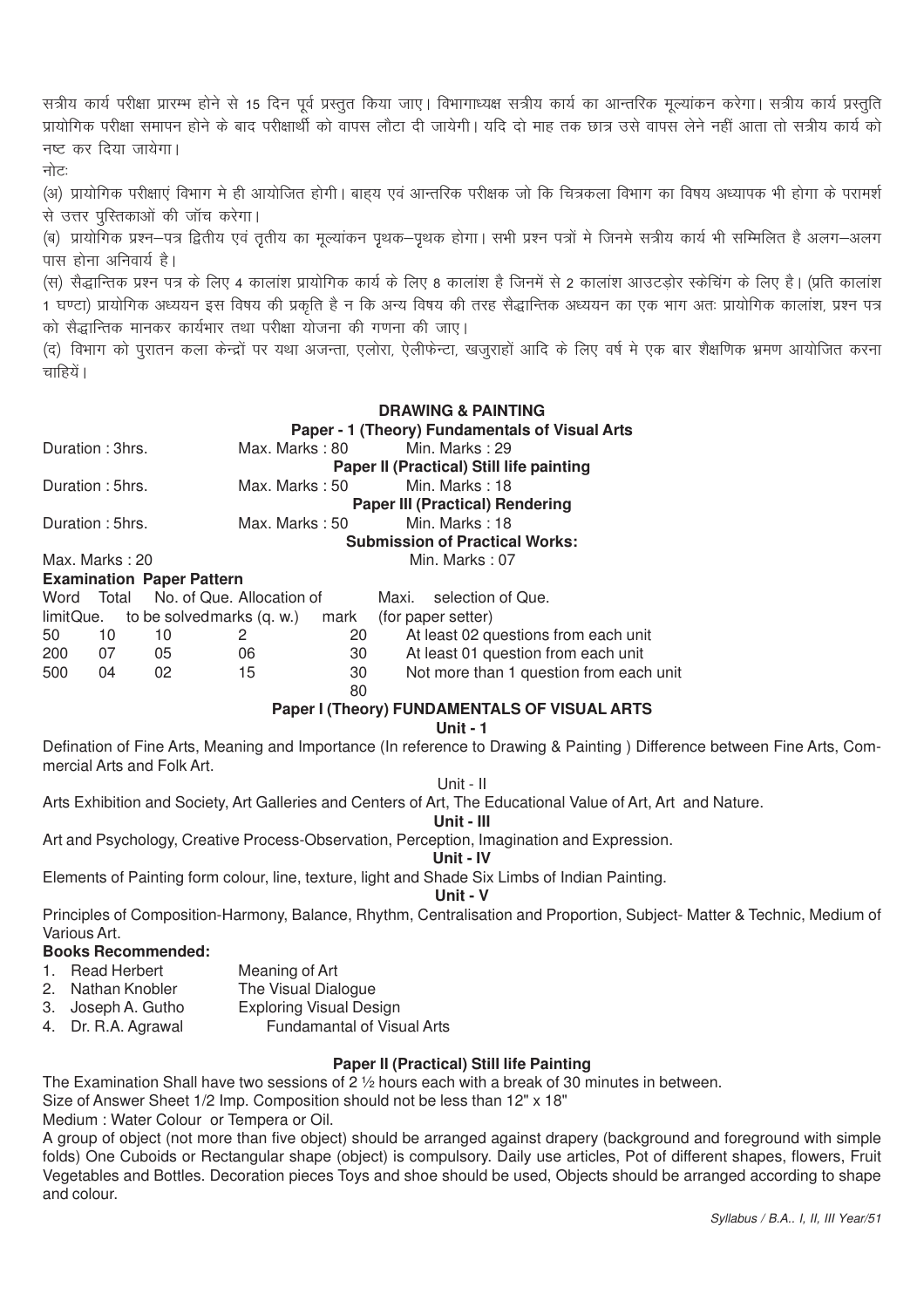The Realistic Ipression of the group of object light and shade, proportion, perspective proper handling of the medium is necessary in the presentation of the painting. The three dimensional objects should be clearly.

#### **Paper III (Practical) RENDERING**

Size of Answer Sheet 1/4 Imperial Composition should not be less than 12" x 18" Medium : Water Colour or Tempera or Oil.

Compostion should be a colourful rendering of the forms arranged for paper II showing texture and tones to create harmony, rhythm and creative beauty in the picture.

Submission of Practical Work:

1. Five Plates of each practical paper.

a. Work should be done in the class room

- b. Duly signed by the subject teacher with date
- c. All the plates should be mounted well and be presented in the file.

2. A sketch book of not less than 40 sketches, Size <sup>1</sup> /4 imp. group of object flowers trees buildings and animals. should be composed

Medium : Pencil, ink or Monochrome

Submission work will be submitted to the Head of Department of Drawing and Painting of the College, Fifteen days before the commencement of examination. The marks of the submission work will be awarded internally by the Head of the Department Submission work will be retained till declaration of the result and returned of the candidate from the Department there after, if no claim is made within two months after the Declaration of the result the submission will be destroyed . Note :

A. Practical examination will be conducted at the department. An external examiner will examine the anser sheets in consultation with an internal examiner, Who is the subject teacher of the Department of Drawing & Painting.

B. Practical Paper II and III will be evaluated separately. It is compulsory to pass in every paper separately including submission of work.

C. There should be minimum 12 period for the regular study in a week. 4 period for the theory and 8 period for practical including 2 period for outdoor sketching. ( 1 period = 1 hrs.). The Study of Practical is the basic nature of the subject not a part of Theory as other subjects so the practical periods and papers will count as well as theory papers for work load and Examination Scheme.

D. The Department should also arrange for an educational tour to ancient art canters like Ajanta, Ellora. Elephanta, Khajuraho, mahabalipuram etc. Once in a year

**INDIAN MUSIC**

|              |                      |                             |                  |                                           |                                                         |  |                  | <b>SCHEME OF EXAMINATION</b>                 |  |
|--------------|----------------------|-----------------------------|------------------|-------------------------------------------|---------------------------------------------------------|--|------------------|----------------------------------------------|--|
|              |                      |                             |                  |                                           |                                                         |  |                  | <b>DISTRIBUTION OF MARKS</b>                 |  |
| S. No.       | Name of the          |                             |                  | No. of Papers                             | Duration                                                |  | Max.             | Mini.                                        |  |
|              | Subject              |                             |                  |                                           |                                                         |  | Marks Marks      |                                              |  |
| 1            | Indian Music         |                             |                  | Theory Paper $-1$                         | 3 hrs                                                   |  | 40               | 15                                           |  |
|              | Vocal &              |                             |                  |                                           |                                                         |  | 40               |                                              |  |
|              |                      |                             |                  | Theory Paper-II                           | 3 hrs                                                   |  |                  | 15                                           |  |
|              | Instrumental         |                             |                  | Practical Paper - 1 25 Min. 40            |                                                         |  |                  | 15                                           |  |
|              |                      |                             |                  | Practical Paper - II 45 Min. 80           |                                                         |  |                  | 29                                           |  |
|              |                      |                             |                  |                                           |                                                         |  |                  | <b>INDIAN MUSIC (Vocal and Instrumental)</b> |  |
| Scheme       |                      |                             | Duration<br>Max. |                                           | Min. Pass Period Pe                                     |  |                  |                                              |  |
|              |                      |                             |                  |                                           | Marks Marks                                             |  | Week             |                                              |  |
|              | Theory Paper-I       |                             | 3 Hrs.           | 40                                        | 15                                                      |  | 3 Hrs.           |                                              |  |
|              | Theory Paper-II      |                             | 3 Hrs.           |                                           | 40 15                                                   |  | 3 Hrs.           |                                              |  |
|              |                      | Practical Paper - I 25 Min. |                  | 40                                        | 15                                                      |  | 3 Hrs.           |                                              |  |
|              | Practical Paper - II |                             | 45 Min.          | 80                                        | 29                                                      |  | 6 Hrs.           |                                              |  |
|              |                      |                             |                  |                                           |                                                         |  |                  |                                              |  |
|              |                      |                             |                  |                                           | <b>THEORY PAPER-I</b><br><b>EXAMINATION SCHEME 2020</b> |  |                  |                                              |  |
|              |                      |                             |                  |                                           |                                                         |  |                  |                                              |  |
| Section Word |                      | Total                       |                  | Que. to Question                          | Max.                                                    |  | Selection of que |                                              |  |
|              | limitque.            |                             |                  | be Atte. wise mark marks by examiner from |                                                         |  |                  |                                              |  |
|              |                      |                             |                  | distribution (40)                         |                                                         |  |                  | syllabus by examiner                         |  |
| A            | 50                   | 10 <sup>°</sup>             | 10 <sup>°</sup>  | 1                                         | 10                                                      |  |                  | Minimum two question from each unit          |  |
| B            | 150                  | 07                          | 5                | $\mathbf{2}^{\prime}$                     | 10                                                      |  |                  | At least one que from each unit              |  |
| С            | 500                  | 4                           | 2                | 10                                        | 20                                                      |  |                  | Minimum One que. from each unit.             |  |
|              |                      |                             |                  |                                           |                                                         |  | <b>Section A</b> |                                              |  |
|              |                      |                             |                  |                                           |                                                         |  |                  |                                              |  |

**Max Marks 10**

This section contains Ten compulsory Questions. Answer of any question should not exceed 25 words.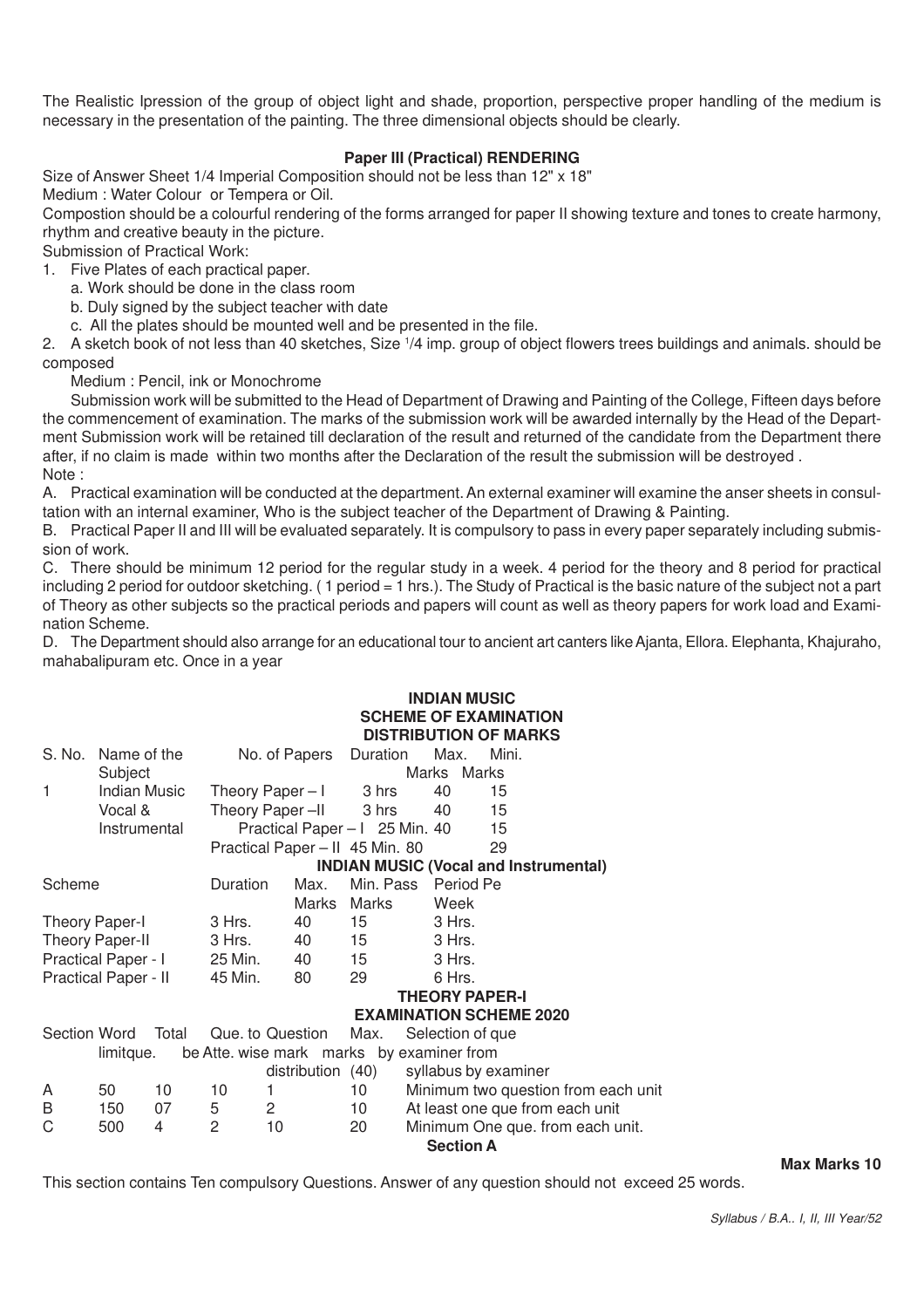#### **Section B**

This section contains 07 questions. Students have to attempt 5 questions in all, selecting one question from each unit. Answer of each question should not exceed 150 words.

#### **Section C**

This section contains 04 questions. Students have to attempt any two questions, this section will cover all units, but not more than one question from each Unit. Answer of each question should not exceed 500 words.

**UNIT – I**

- 1. Study of the theoritical details of following Ragas and their comperative
- study. (i) Yaman (ii) Bhupali (iii) Bhairav<br>(iv) Khamaj (iv) Brindavani Sarang (ii) Durga (v) Brindavani Sarang (vi) Durga (vii) Hindol (viii) Chhayanut

(ix) Kamod Writing of notations of Songs (Bandish)/Gat,

# **UNIT – II**

- 1. Writing of following Talas in notation with Dwigun and Chougan. (i) Trital (ii) Ektal (iii) Choutal (iv) Dadra (vi) Kaharva
- 2. Study of the following Technical terms :- Meend, Ghaseet, Krintan, kan, Jam- Jama, jhala, Alap Murki & Khatka.

#### **UNIT – III**

- 1. Definitions of the following : Nad, Shruti Swara, Saptak, Raga, Thata, ati, laya, Taal, Purvanga, Uttaranga
- 2- Definitions of the following : Varna, Alankar, Vadi, Samvadi, Anuvadi, Vivadi, Aroh, Avroh, Pakad

#### **UNIT – IV**

- 1. Definition of folk Music, characteristics and classification (in reference to Rajasthani folk music).
- 2. General knowledge of the musical compositions :- Dhrupad, Dhamar, Khayal, Tarana, Gat (Masitkhani & Razakhani )

# **UNIT – V**

- 1 General Knowledge of the biographies and the contribution of the following musicians :- Amir Khusro, Swami Haridas, Pt Ravi Shankar, Pt Bhimsen Joshi.
- 2. Elementary study of Sound musical sound and noise, vibratory motion, frequency, Pitch, magnitude and timber or quality duration, interval,

# **THEORY PAPER – II EXAMINATION SCHEME 2020**

|   |                                                        |    |    |                   |    | Section Word Total Que. to Question Max. Selection of que |  |  |  |  |
|---|--------------------------------------------------------|----|----|-------------------|----|-----------------------------------------------------------|--|--|--|--|
|   | be Atte. wise mark marks by examiner from<br>limitaue. |    |    |                   |    |                                                           |  |  |  |  |
|   |                                                        |    |    | distribution (40) |    | syllabus by examiner                                      |  |  |  |  |
| A | 50                                                     | 10 | 10 |                   | 10 | Minimum two question from each unit                       |  |  |  |  |
| B | 150                                                    | 07 | 5. | 2                 | 10 | At least one que from each unit                           |  |  |  |  |
| C | 500                                                    | 4  |    | 10                | 20 | Minimum One que. from each unit.                          |  |  |  |  |
|   |                                                        |    |    |                   |    | <b>Section A</b>                                          |  |  |  |  |

This section contains Ten compulsory Questions. Answer of any question should not exceed 25 words.

#### **Section B**

#### This section contains 07 questions. Students have to attempts 5 questions in all, selecting one question from each unit. Answer of each question should not exceed 150 words.

#### **Section C**

# **Max Marks 20**

**Max Marks 10**

**Max Marks 10**

This section contains 04 questions. Students have to attempt any two questions, this section will cover all units, but not more than one question from each Unit. Answer of each question should not exceed 500 words.

#### **UNIT – I**

- 1. Elementary study of different beliefs on Origin of Music.
- 2. Study of Time-Theory of Hindustani system of Music

# **UNIT-II**

- 1. Notation systems derived by Pt. V.D. Paluskar & Pt. V.N. Bhatkhande.
- 2. Diatonic scale, tone, semi tone, major tone & minor tone.

# **Max Marks 10**

**Max Marks 20**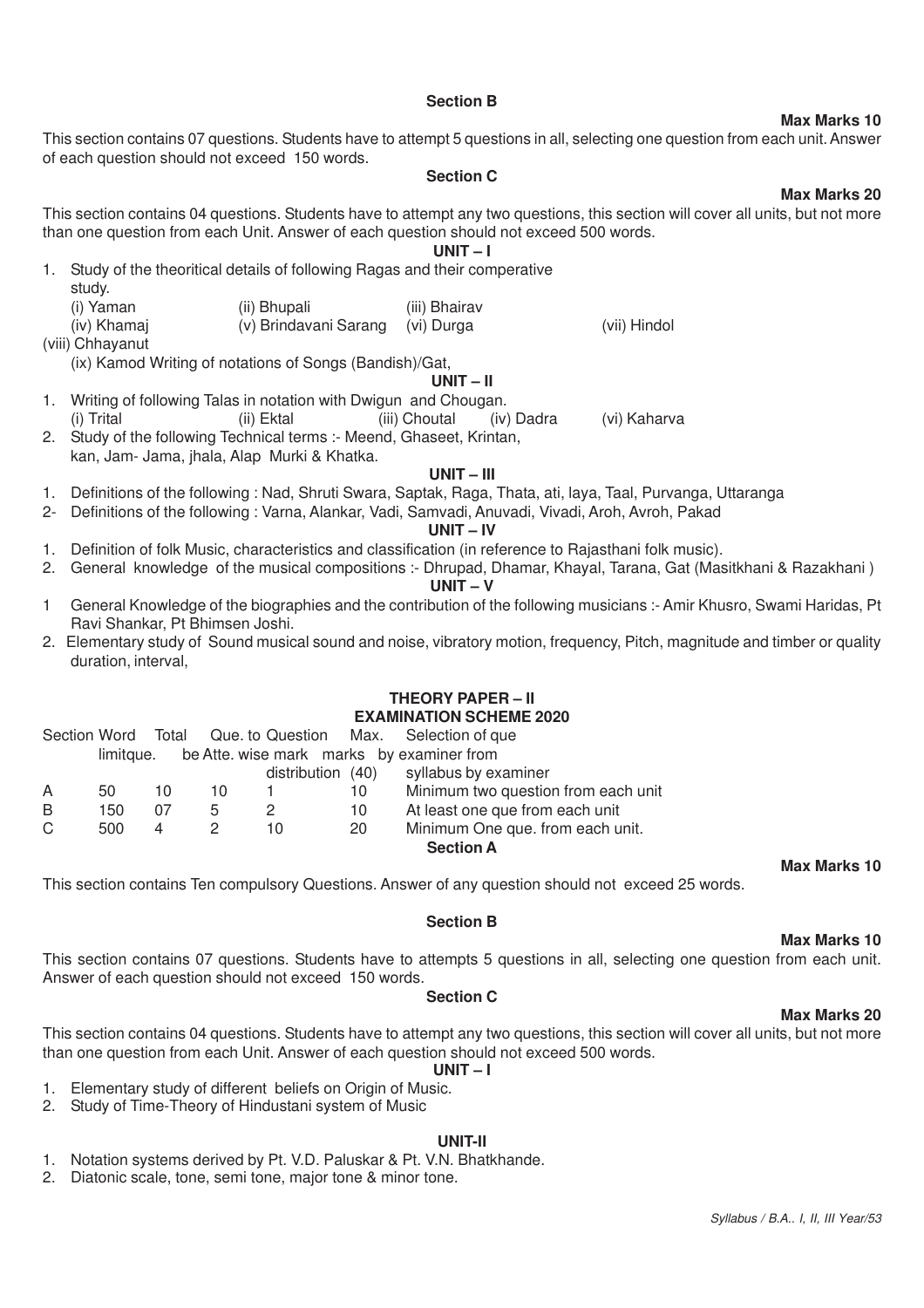#### **UNIT- III**

| 1. | 40 principles of Hindustani System of Music |  |
|----|---------------------------------------------|--|
|----|---------------------------------------------|--|

2. Harmony & Melody

#### **UNIT-IV**

- 1. Knowledge of the following Dances:- Kathak, Bharat Natyam, Manipuri & Odissi
- 2. Knowledge of structure & Usage of the following Musical Instruments:- Sitar, Tanpura, Tabla, Harmonium.

#### **UNIT-V**

- 1. Importance of Music in Life
- 2. Guru-Shishya Parampara & Instituitional teaching of Music.
- 3. Music & Career
- 4. Bearing of Classical Music on Film Music.

#### **PRACTICAL PAPER – I**

- 1. Study of the following Ragas :-<br>(i) Yaman (ii) Bhu
	- (i) Yaman (ii) Bhupali (iii) Bhairav<br>(iv) Khamai (iv) Brindavani Sarang (ii) Durga
	- (iv) Khamaj (v) Brindavani Sarang (vi) Durga
	- (viii) Chhayanut (ix) Kamod 20
- 2. (a). Intensive study of any one Ragas as choice Ragas covering vilambit and Drut Khayal/Gat in any of above Ragas.  $\overline{5}$ (b) Laxana geets, sargam geet, in all above mentioned Ragas.  $\qquad 5$
- 3. Five Alankars in the notes of That Bilaval, Khamaj and Kalyan.5
- 4. Study of the following Talas :-
- (i) Trital (ii) Ektal(iii) Choutal
	- (iv) Dadra (vi) Kaharva 5

Ability to sing/play any written notation on the black board.

#### **PRACTICAL PAPER – II**

- 1. Study of the following Ragas :-
	- (i) Yaman (ii) Bhupali (iii) Bhairav (iv) Khamaj
- (v) Brindavani Sarang (vi) Durga (vii) Hindol (viii) Chhayanut (ix) Kamod 30
- . (a) Two Vilambit Khayalas/ Masheetkhani Gats in any two of the above mentioned Ragas.15 (b) Madhyalaya Khayals/ Rajakhani Gats with Tana/Toras in any three of mentioned Ragas. (not covered under clause -a) 15
- 2. Study of one Dhrupad / Dhamar with Dwigun and Chougun laya / Study of one Madhylaya Gat in Tala other than Trital. (for Instrumental Music) 10
- 3. Study of Thumary / Tarana/ Bhajan /Ghazal/ Folksong/ patriotic song/ Prayer, one from each/Dhun for students of Instrumental music. 10
- 4. Ability to demonstrate (orally by giving Tali and Khali on hand) following Talas with their Dwigun and chougun.
	- (i) Trital (ii) Ektal(iii) Choutal (iv) Dadra (vi) Kaharva

|       |     |                                        |        |                |                   | भारतीय संगीत (कंठ और वाद्य)   |                  |                                                         |
|-------|-----|----------------------------------------|--------|----------------|-------------------|-------------------------------|------------------|---------------------------------------------------------|
| योजना |     |                                        |        | अवधि<br>अधिकतम |                   | न्यूनतम                       | कालांश प्रति     |                                                         |
|       |     |                                        |        | अंक            |                   | उत्तीर्णांक                   | सप्ताह           |                                                         |
|       |     | सैद्धान्तिक प्रश्न पत्र प्रथम - 3 घंटे |        | 40             |                   | 15                            | 3 घंटे           |                                                         |
|       |     | सैद्धान्तिक प्रश्न पत्र द्वितीय 3 घंटे |        | 40             |                   | 15                            | 3 घंटे           |                                                         |
|       |     | प्रायोगिक प्रश्न पत्र प्रथम            |        | 25 मिनिट<br>40 |                   | 15                            | 3 घंटे           |                                                         |
|       |     | प्रायोगिक प्रश्न पत्र द्वितीय 45 मिनिट |        | 80             |                   | 29                            | 6 घंटे           |                                                         |
|       |     |                                        |        |                |                   | सैद्धान्तिक प्रथम प्रश्न पत्र |                  |                                                         |
| खंड   |     | प्रश्नोतर                              | कूल    | हल किये        | प्रश्नवार पूर्णाक |                               | पाठ्यक्रम में से |                                                         |
|       |     | शब्द सीमा                              | प्रश्न | जाने वाले      | अंक               | (40)                          | परीक्षक द्वारा   |                                                         |
|       |     |                                        |        | प्रश्नों की    | आवंटन             |                               | प्रश्नों का चयन  |                                                         |
|       |     |                                        |        | संख्या         |                   |                               |                  |                                                         |
| अ     | 25  | 10                                     | 10     | 01             | 10                |                               |                  | प्रत्येक इकाई में से कम से कम 02 प्रश्न होना आवश्यक है। |
| ब     | 150 | 07                                     | 05     | 02             | 10                |                               |                  | प्रत्येक इकाई में से कम से कम 01 प्रश्न होना आवश्यक है। |
| स     | 500 | 04                                     | 02     | 10             | 20                |                               |                  | एक इकाई में से अधिकतम एक प्रश्न होना चाहिए।             |
|       |     |                                        |        |                |                   |                               | खण्ड (अ)         |                                                         |

#### $\overline{\text{w}}$ धिकतम $\overline{\text{w}}$  अकि $\overline{\text{w}}$  10

इस खण्ड में 10 प्रश्न है। प्रत्येक प्रश्न का उतर अधिकतम 25 शब्दों में देना होगा। सभी प्रश्नों के अंक समान है।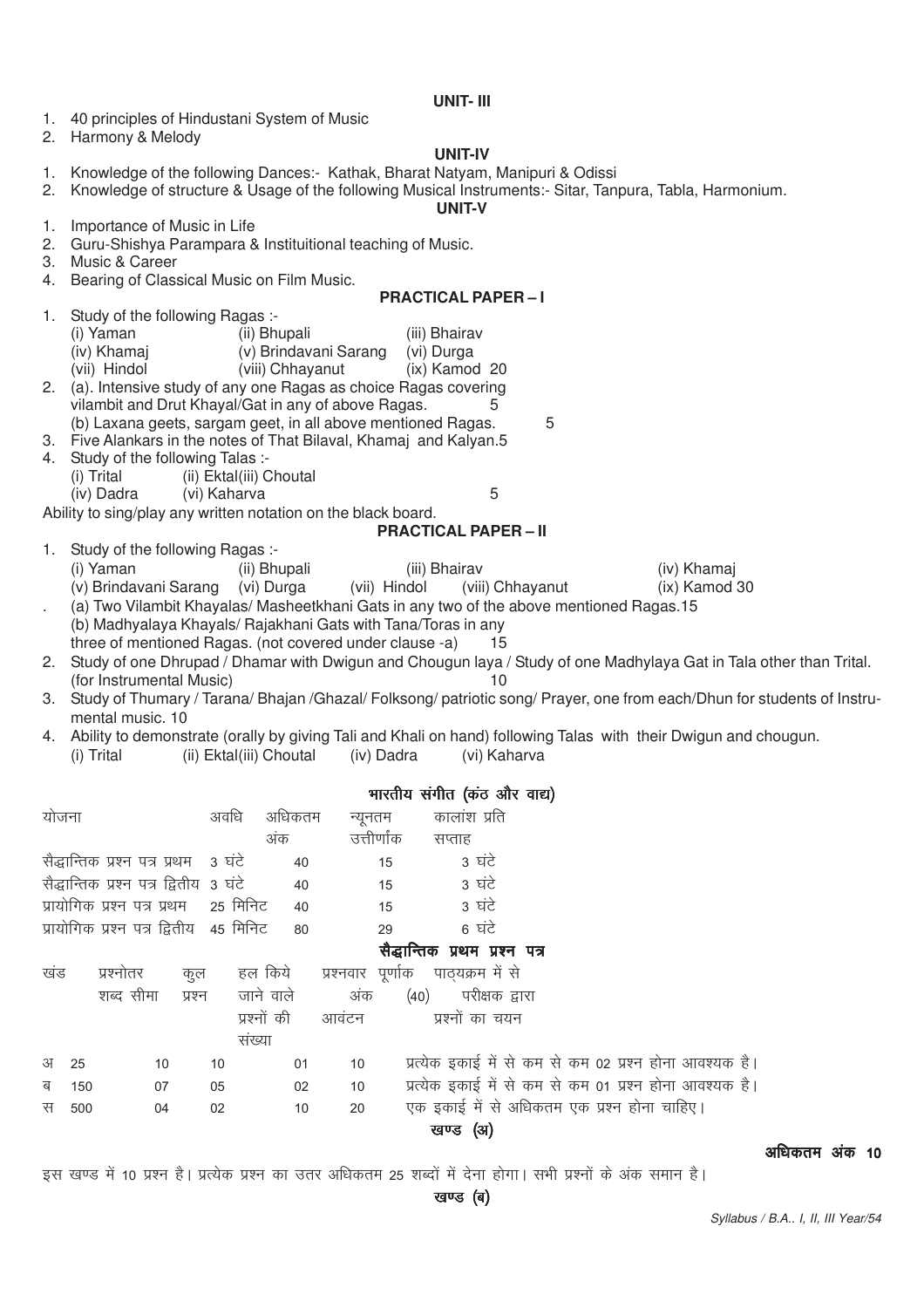#### अधिकतम अंक 10

इस खण्ड में 10 प्रश्न है। प्रत्येक इकाई में से एक प्रश्न का चयन करते हुए कूल 5 प्रश्न करने है। प्रत्येक प्रश्न का उतर अधिकतम 150 शब्दों में देना होगा। प्रत्येक प्रश्न के अंक समान है।

# खण्ड (स)

#### अधिकतम अंक 20

इस खण्ड में 04 प्रश्न है। इस खण्ड में एक इकाई में से अधिकतम एक प्रश्न होगा। कल दो प्रश्नों के उतर देने होंगे। प्रत्येक प्रश्न का उतर अधिकतम 500 शब्दों में देना होगा। सभी प्रश्नों के अंक समान है।

#### डकार्ड 1

- 1. निम्नलिखित रागों का शास्त्रीय विवरण एवं तुलनात्मक अध्ययन :-(2) भूपाली (3) भैरव  $(1)$  यमन (4) खमाज (5) वृन्दावनी सारंग (6) दुर्गा (7) हिण्डोल (8) छायानट (9) कामोद
- 2. पाठयक्रम की बंदिशों / गतों को स्वरलिपि सहित लिखना।

## डकाई  $-2$

- 1. निम्नलिखित तालों का ठेका, दुगुन, चौगुन सहित लिखना।  $(1)$  त्रिताल  $(2)$  एक ताल  $(3)$  चौताल  $(4)$  दादरा (5) कहरवा
- निम्नलिखित की परिभाषाऐं :- मींड, घसीट, कृन्तन, कण, जमजमा, झाला, मुरकी, आलाप, तान

#### इकाई  $-$  3

- नाद, श्रुति, स्वर, सप्तक, राग, थाट, जाति, लय, ताल, पूर्वांग, उत्तरांग,  $\mathbf{1}$ .
- वादी, संवादी, अनुवादी, विवादी, वर्ण, अलंकार, आरोह, अवरोह, पकड  $2.$

 $\mathfrak{D}$ 

# $\overline{s}$ कार्ड – 4

- लोक संगीत की परिभाषा, विशेषताएं, वर्गीकरण ( राजस्थानी लोक संगीत के विशेष संदर्भ में )  $\mathbf{1}$
- निम्नलिखित गीत प्रकारों की जानकारी :-- खयाल, ध्रपद, धमार, गत ( मसीतखानी एवं रजाखानी ), तराना  $\mathcal{L}$

# डकाई  $-5$

- 1. निम्नलिखित संगीतकारों जीवन परिचय एवं संगीत के क्षेत्र में योगदान :– अमीर खुसरो, स्वामी हरिदास, पं. रविशंकर, पं. भीमसेन जोशी
	- निम्नलिखित की प्रारंभिक जानकारी :-- नाद, सांगीतिक और असांगीतिक ध्वनि, तारता, तीव्रता, प्रबलता या नाद का छोटा बड़ापन, नाद की जाति या गूण, कम्पन्न गति, आवृति अन्तराल

सैद्धान्तिक प्रश्न पत्र द्वितीय

| खंड | प्रश्नातर | कूल    | हल किये - प्रश्नवार पूर्णाक |       |     | पाठ्यक्रम मेंसे                                         |
|-----|-----------|--------|-----------------------------|-------|-----|---------------------------------------------------------|
|     | शब्द सीमा | प्रश्न | जाने वाले                   |       | अंक | परीक्षक द्वारा<br>(40)                                  |
|     |           |        | प्रश्नों की                 | आवंटन |     | प्रश्नों काचयन                                          |
|     |           |        | सख्या                       |       |     |                                                         |
| अ   | 25        | 10     | 10                          | 01    | 10  | प्रत्येक इकाई में से कम से कम 02 प्रश्न होना आवश्यक     |
| ब   | 150       | 07     | 05                          | 02    | 10  | प्रत्येक इकाई में से कम से कम 01 प्रश्न होना आवश्यक है। |
| स   | 500       | 04     | 02                          | 10    | 20  | एक इकाई में से अधिकतम एक प्रश्न                         |
|     |           |        |                             |       |     | (अ)<br>खण्ड                                             |

#### अधिकतम अंक 10

इस खण्ड में 10 प्रश्न है। प्रत्येक प्रश्न का उतर अधिकतम 25 शब्दों में देना होगा। सभी प्रश्नों के अंक समान है।

#### खण्ड (ब)

#### अधिकतम अंक 10

इस खण्ड में 10 प्रश्न है। प्रत्येक इकाई में से एक प्रश्न का चयन करते हुए कूल 5 प्रश्न करने है। प्रत्येक प्रश्न का उतर अधिकतम 150 शब्दों में देना होगा। प्रत्येक प्रश्न के अंक समान है।

## खण्ड (स)

#### अधिकतम अंक 20

इस खण्ड में 04 प्रश्न है। इस खण्ड में एक इकाई में से अधिकतम एक प्रश्न होगा। कुल दो प्रश्नों के उतर देने होंगे। प्रत्येक प्रश्न का उतर अधिकतम 500 शब्दों में देना होगा। सभी प्रश्नों के अंक समान है।

#### इकाई  $-1$

- 1. संगीत के उदभव की विभिन्न मान्यताओं का प्रारम्भिक अध्ययन।
- संगीत की हिन्दुस्तानी पद्धति के समय सिद्धान्त का अध्ययन।  $2.$

#### डकाई  $-2$

विष्णू दिगंबर पलुस्कर एवं विष्णू नारायण भातखंडे द्वारा निर्मित स्वरलिपि पद्धतियों का अध्ययन  $1.$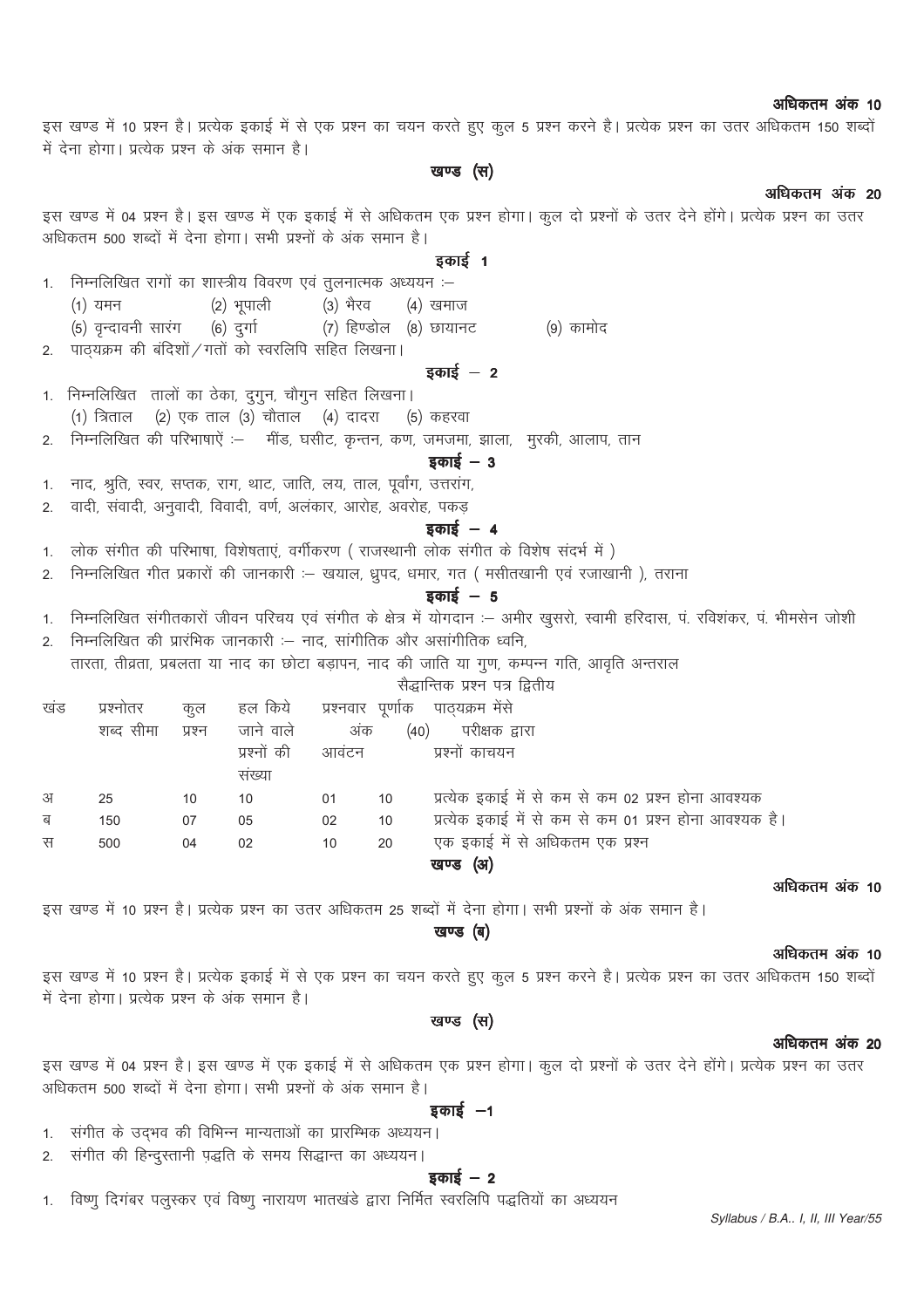|    | 2. डायाटोनिक स्केल, टोन, सेमी टोन, मेजर टोन, माइनर टोन                                                     |
|----|------------------------------------------------------------------------------------------------------------|
|    | इकाई $-$ 3                                                                                                 |
| 1. | हिन्दुस्तानी संगीत पद्धति के चालीस सिद्धान्त                                                               |
|    | 2. हारमनी और मेलोडी                                                                                        |
|    | इकाई $-4$                                                                                                  |
| 1. | निम्नलिखित नृत्यों की जानकारी –                                                                            |
|    | कत्थक, भरत नाट्यम, मणिपुरी, ओडिसी                                                                          |
| 2. | निम्नलिखित वाद्यों की बनावट एवं उपयोगिता-                                                                  |
|    | सितार, तानपूरा, तबला, हारमोनियम                                                                            |
|    | इकाई $-5$                                                                                                  |
|    | जीवन में संगीत का महत्त्व                                                                                  |
| 1. |                                                                                                            |
| 2. | संगीत की गुरू शिष्य परम्परा एवं संस्थागत शिक्षा प्रणाली                                                    |
| 3. | संगीत एवं रोजगार                                                                                           |
| 4. | फिल्म संगीत पर शास्त्रीय संगीत का प्रभाव                                                                   |
|    | प्रायोगिक प्रश्न पत्र प्रथम                                                                                |
| 1. | निम्नलिखित रागों का अध्ययन :-                                                                              |
|    | (2) भूपाली<br>(3) भैरव<br>(1) यमन                                                                          |
|    | (5) वृन्दावनी सारंग    (6) दुर्गा<br>(4) खमाज                                                              |
|    | (8) छायानट<br>(9) कामोद<br>(7) हिण्डोल<br>20                                                               |
| 2. | (अ) पाठ्यक्रम के किसी एक राग में विलंबित एवं मध्यलय ख्याल/गत, तान/                                         |
|    | तोडों सहित<br>5                                                                                            |
|    | (ब) सभी रागों में लक्षण गीत, सरगम गीत<br>5                                                                 |
|    | 3. निम्नलिखित तालों का अध्ययन :–                                                                           |
|    | (३) चौताल<br>(1) त्रिताल<br>(2) एक ताल                                                                     |
|    | (5) कहरवा<br>(4) दादरा<br>5                                                                                |
| 4. | थाट बिलावल, खमाज एवं कल्याण के स्वरों में 5–5 अलंकार श्याम पट्ट पर लिखी                                    |
|    | हुई कोई स्वरलिपि गाने अथवा बजाने की क्षमता<br>5                                                            |
|    | प्रायोगिक प्रश्न पत्र द्वितीय                                                                              |
| 1. | निम्नलिखित रागों का अध्ययन:                                                                                |
|    | (1) यमन<br>(2) भूपाली<br>(३) भैरव                                                                          |
|    | (4) खमाज (5) वृन्दावनी सारंग (6) दुर्गा                                                                    |
|    | (7) हिण्डोल (8) छायानट (9) कामोद<br>30                                                                     |
|    | 2. (अ) उपरोक्त रागों में से दो विलंबित ख्याल/मसीतखानी गत तान/तोड़ो के सहित<br>15                           |
|    | (ब) कोई तीन रागों में मध्यलय ख्याल / रजाखानी गत तान एवं तोड़ों के सहित (बिन्दु संख्या अ के अतिरिक्त)<br>15 |
| 3. | एक ध्रुपद अथवा धमार दुगुन एवं चौगुन की लय सहित / त्रिताल के अतिरिक्त किसी अन्य ताल में मध्यलय की एक गत     |
|    | (वाद्य यंत्र के विद्यार्थियों के लिए)<br>10                                                                |
|    | 4. दुमरी / तराना / भजन / गजल / लोकगीत / देशभक्ति गीत प्रार्थना/ धुन (वाद्य यंत्र के विद्यार्थियों के लिए)  |
| 5. | पाठ्यक्रम की निम्न तालों को हाथ पर ताली एवं खाली उनकी दुगुन एवं चौगुन सहित प्रस्तुत करने का अभ्यास         |
|    | (1) त्रिताल<br>(2) एक ताल<br>(३) चौताल                                                                     |
|    | (5) कहरवा<br>(4) दादरा<br>10                                                                               |
|    | संदर्भ ग्रन्थ :                                                                                            |
| 1  | क्रमिक पुस्तक मालिका भाग 1, 2, 3 और 4 – पंडित विष्णु नारायण भात खण्डे                                      |
| 2  | संगीतांजली भाग 1, 2, 3 4, 5, और 6 – पड़ित ओमकार नाथ ठाकुर                                                  |
| 3  | राग विज्ञान भाग 1, 2, 3, 4, 5 और 6 – पंडित वी.एन. पटवर्धन                                                  |
| 4  | रागबोध भाग 1, 2, और 3 - डा. बी.आर. देवधर                                                                   |
| 5  | तंत्रिनाद भाग 1, 2 और भारतीया संगीत वाद्य – डा. लालमणी मिश्रा                                              |
| 6  | सितार मालिका (संगीत कार्यालय हाथरस)                                                                        |
| 7  | सितार वादन - एस.जी. व्यास                                                                                  |
| 8  | संगीत विशारद (संगीत कार्यालय हाथरस)                                                                        |
| 9  | सितार मार्ग भाग 1 और 2 – एस.पी. बेनर्जी                                                                    |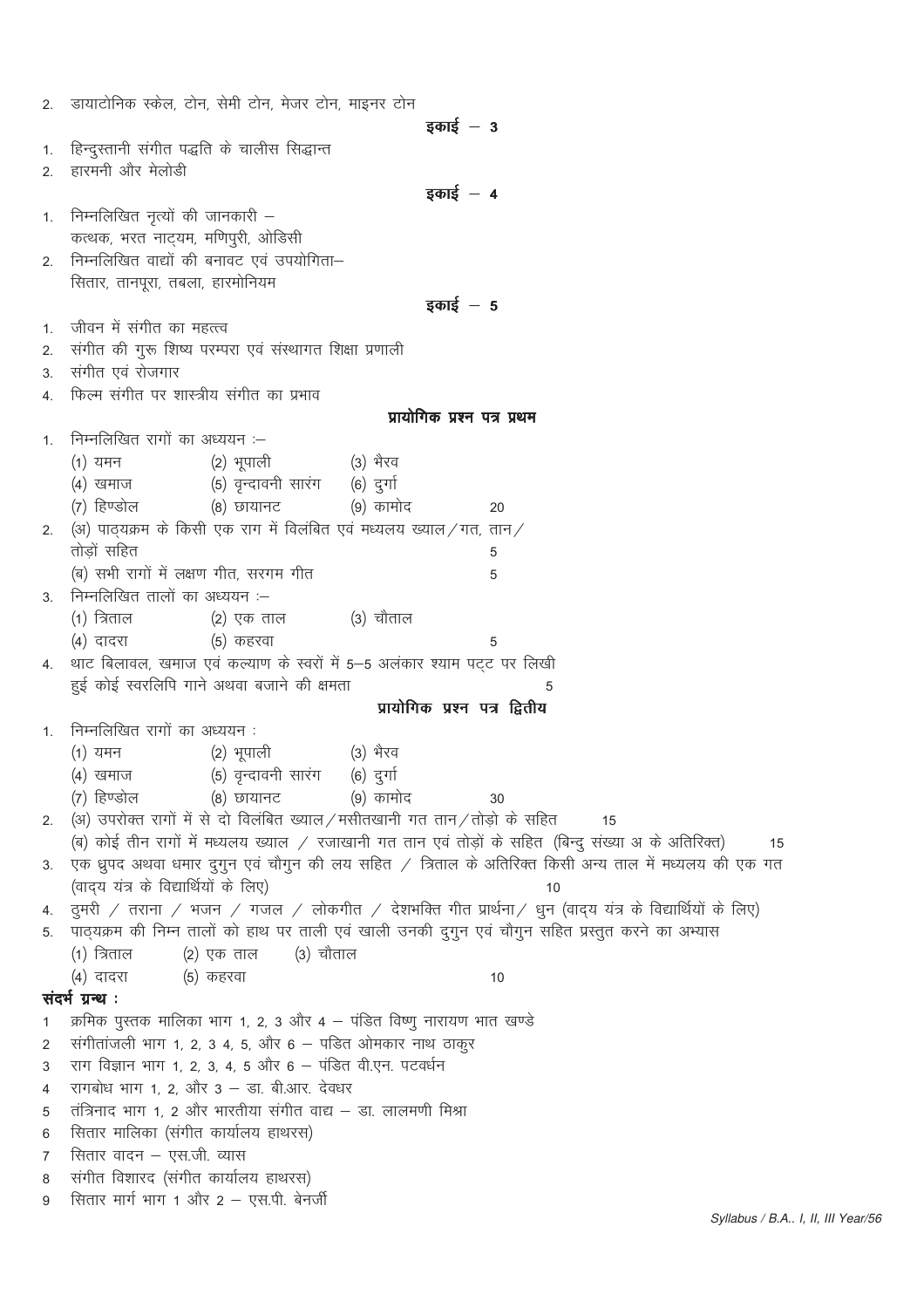|     | 10) संगीत बोध – डा.शरत चन्द्र परांजपे        |                                                                             |               |                                  |                                                |                                                               |
|-----|----------------------------------------------|-----------------------------------------------------------------------------|---------------|----------------------------------|------------------------------------------------|---------------------------------------------------------------|
|     | 11) ध्वनि और संगीत – प्रो. एल.के. सिंह       |                                                                             |               |                                  |                                                |                                                               |
|     |                                              | 12) संगीत दर्शिका भाग 1 और 2 – श्री नानीगोपाल बैनर्जी                       |               |                                  |                                                |                                                               |
|     |                                              | 13 Hindustan Music-An outline of its physics and aesthetics                 |               |                                  |                                                |                                                               |
|     | by G.H. Rande.                               |                                                                             |               |                                  |                                                |                                                               |
|     |                                              | 14 संगीत शास्त्र भाग 1 और 2 – एम.एन. सक्सैना                                |               |                                  |                                                |                                                               |
|     |                                              | 15 तान संग्रह भाग 1, 2 और 3 – पंडित एस.एन. रातनजनकर                         |               |                                  |                                                |                                                               |
|     | 16 तान मलिका – राजा भैया पूंछवाले            |                                                                             |               |                                  |                                                |                                                               |
|     |                                              | 17 हमारे संगीत रत्न – लक्ष्मी नारायण गर्ग                                   |               |                                  |                                                |                                                               |
|     |                                              | 18 विष्णु दिगम्बर पलुस्कर – पडित विनय चन्द्र मौद्गल्य                       |               |                                  |                                                |                                                               |
|     |                                              | 19 विष्णु नारायण भातखण्डे – एस.एन. रातनजनकर                                 |               |                                  |                                                |                                                               |
|     |                                              | 20 वागेयकार ओमकार नाथ ठाकुर – डा. प्रदीप कुमार दिक्षित                      |               |                                  |                                                |                                                               |
|     | 21 घराना – वमन राव एच. दशपाण्डे              |                                                                             |               |                                  |                                                |                                                               |
|     |                                              | 22 संगीत परिभाषा – पडित रातनजनकर                                            |               |                                  |                                                |                                                               |
|     |                                              | 23 रस मंजरी शतक पं. लक्ष्मण भट्ट तैलंग                                      |               |                                  |                                                |                                                               |
|     | 24 राग और रूप - स्वामी प्रज्ञानन्द           |                                                                             |               |                                  |                                                |                                                               |
|     |                                              | 25 संगीत और संस्कृति – स्वामी प्रज्ञानन्द                                   |               |                                  |                                                |                                                               |
| 26  |                                              | भारतीय संगीत का इतिहास – ठाकुर जयदेव सिंह                                   |               |                                  |                                                |                                                               |
|     | 27 संगीत चिंतामणी - आचार्य ब्रहस्पति         |                                                                             |               |                                  |                                                |                                                               |
| 28  |                                              | Sitar and its Nibaddha forms by Stefan Slavek                               |               |                                  |                                                |                                                               |
|     | 29  ध्रुपद लखेक इन्दुरामा श्रीवास्तव         |                                                                             |               |                                  |                                                |                                                               |
|     |                                              | 30 राग परिचय भाग 1, 2, 3 और 4 - हरीश चन्द्र श्रीवास्तव                      |               |                                  |                                                |                                                               |
|     |                                              | 31 अभिनव संगीताजली – प्रो. रामाक्षय झा 'रामरंग'                             |               |                                  |                                                |                                                               |
|     |                                              | 32 स्वर और रागों के विकास में वाद्यों का योगदान – प्रो. इन्द्राणी चक्रवर्ती |               |                                  |                                                |                                                               |
|     | 33) संगीत मंजुषा – प्रो. इन्द्राणी चक्रवर्ती |                                                                             |               |                                  |                                                |                                                               |
| 34  |                                              | Music- its methods and technique of teaching in Higher Education            |               |                                  |                                                |                                                               |
|     | by Prof Indrani Chakravarti                  |                                                                             |               |                                  |                                                |                                                               |
|     |                                              | 35 Sitar and its teaching by Prof Debu Chaudhury                            |               |                                  |                                                |                                                               |
|     |                                              | 36 Senia Gharana and its contribution to Indian Music by                    |               |                                  |                                                |                                                               |
|     | Dr. Saroj Ghosh                              |                                                                             |               |                                  |                                                |                                                               |
|     |                                              | 37) संगीत रत्नाकर भाग 1 और 2 प्रो. पी.एल, शर्मा और डा. आर.के सिंघी          |               |                                  |                                                |                                                               |
|     |                                              | 38 वृहद्देशी भाग 1 और 2 प्रो. पी.एल. शर्मा                                  |               |                                  |                                                |                                                               |
| 39  |                                              | Musical forms in Sangita Ratnakar by Prof. N. Ramanathan                    |               |                                  |                                                |                                                               |
|     |                                              | 40 राग दर्शन भाग 1 और 2 – पंडित माणिक बुआ ठाकुर दास                         |               |                                  |                                                |                                                               |
| 41  |                                              | संगीत सुषमा भाग 1 से 4 पंडित माणिक बुआ ठाकुर दास                            |               |                                  |                                                |                                                               |
|     |                                              | 42 ख्याल दर्शन – पंडित माणिक बुआ ठाकुर दास                                  |               |                                  |                                                |                                                               |
|     |                                              | 43. संगीत मणि – भाग प्रथम – डॉ. महारानी शर्मा                               |               |                                  |                                                |                                                               |
| 44. |                                              | संगीत मणि - भाग द्वितीय - डॉ. महारानी शर्मा                                 |               |                                  |                                                |                                                               |
| 45  |                                              | All journals / Magazines of Music                                           |               |                                  |                                                |                                                               |
|     |                                              |                                                                             |               |                                  | <b>Garment Production and Export Mangement</b> |                                                               |
|     |                                              |                                                                             |               |                                  |                                                | (To be offered to the women candidates in Girls College only) |
|     | <b>Scheme</b>                                | <b>Duration</b>                                                             | Max.<br>Marks | Min. Pass Period<br><b>Marks</b> |                                                |                                                               |
|     | Theory Paper I                               | 3 Hrs.                                                                      | 60            | 22                               | <b>Per Week</b><br>3                           |                                                               |
|     | Theory Paper II                              | 3 Hrs.                                                                      | 60            | 22                               | 3                                              |                                                               |
|     | Practical                                    | 4 Hrs.                                                                      | 80            | 29                               | 4                                              |                                                               |

#### **Duration: 3 Hrs Max.Marks: 60**

*Syllabus / B.A.. I, II, III Year/57* **Note:** The question paper shall contain three section. Section A contain 5 questions two from each unit of 2 marks each. The candidate is required to answer all the questions. The answers should not exceed 50 words. Section B shall contain 5 questions one from each unit with internal choice. Each questions shall be of 4 marks. The answers should not exceed 200 words. The candidate is required to answer all the questions. Section C shall contain 5 question of 10 marks each, one from

**PAPER-1 (Textile)**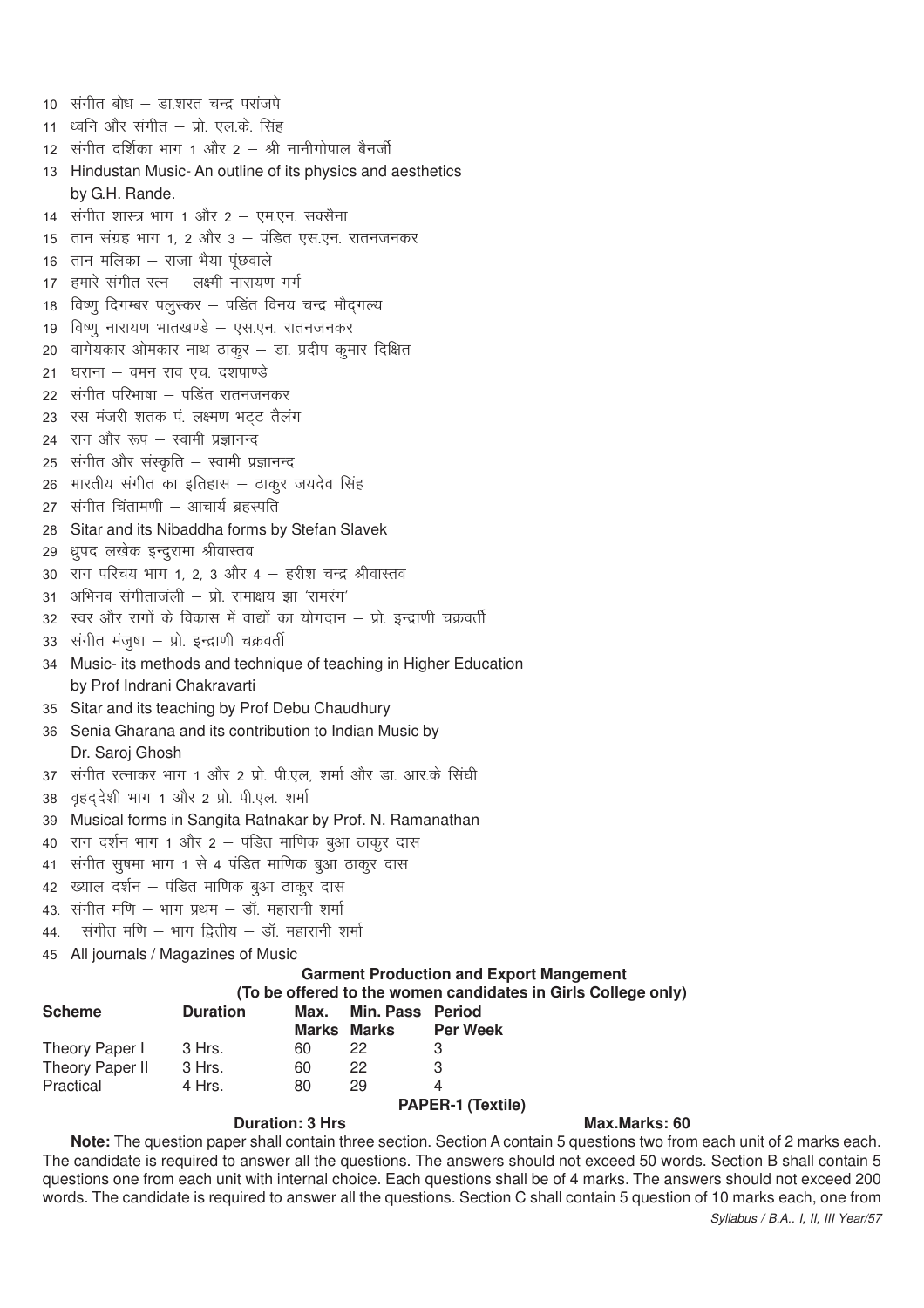each unit. The candidate is required to answer 3 questions. The answer shall not exceed 400 words.

**Unit- 1**

Textile Fiber :- Definition and Classification.

General Properties of Textiles Fibers.

Natural Fibers: Manufactures, Properties and uses of Cotton, Silk, Wool.

Man made fibers: Manufactures, Properties and uses of Rayon, Nylon, Polyeter.

#### **Unit – 2**

Yarn Construction - Different types of Yarns.

Fabric Construction - Weaving Loom and It's Part.

Different types of weaves – Plain, Twill, Basket, Pile, Sateen and

Jacquard.

Meaning of selvedge, warp, weft, count of cloth, balance of cloth and thread.

#### **Unit – 3**

Fabric finishes – Meaning classification and importance to consumer. Study of various fabric finishes- Bleaching, Calendering, Wash and Wear, Crease Resistant, Mercerization, Mildew and Moth Resistant, Fire Proofing.

### **Unit – 4**

Dyes – Classification of dyes.

Natural Dyes, Synthetic Dyes – Acid, Basic, Sulphar, Vat, Reactive, Direct Dyes. Identifying dyeing defects. Tie and Dye – Techniques.

#### **Unit – 5**

Printing – Introduction and importance, styles of printing – direct, discharge, resist like block printing, stencil printing and screen printing, roller printing.

#### **Paper-2 (Business and Garment Industries)**

#### **Duration: 3 Hrs** Max.Marks: 60

**Note:** The question paper shall contain three section. Section A contain 5 questions two from each unit of 2 marks each. The candidate is required to answer all the questions. The answers should not exceed 50 words. Section B shall contain 5 questions one from each unit with internal choice. Each questions shall be of 4 marks. The answers should not exceed 200 words. The candidate is required to answer all the questions. Section C shall contain 5 question of 10 marks each, one from each unit. The candidate is required to answer 3 questions. The answer shall not exceed 400 words.

#### **Unit-1**

Meaning and scope of business with special reference to Garment Export trade in India.

Forms of ownership –

(1) Sole Trader (2) Partnership (3) Cooperative

(4) Joint Stock Company

(Meaning, Characteristics, Advantages and disadvantages)

#### **Unit-2**

Objects, importance and utility of book-keeping. Principles & concepts of double entry system.- Books of primary entry including subsidiary books.

#### **Unit-3**

Introduction of fashion merchandising: merchandising planning, scehduling , buying and evaluation. Visual merchdising.Carrees in apparel industries.

#### **Unit-4**

Cost, Costing, Element of cost regarding garment production unit. Consumer Protection- Problems & Redressal.

### **Unit-5**

 Budgeting- Production and Sales Budget, practical aspects of budgeting for Garment Production Unit. Project Planning for Garment Production Unit – Selection of site for unit, size of unit. Production and Storage space, Laundry area.

# **B.A. Part-1**

# **[Practical- Textile]**

**Time: 4 hrs Max. Marks: 80** 

### **[Sessional- 40 +40- Final practical]**

1. Fiber identification

- 2. Fabric study- Balance of cloth, Types of weaves.
- 3. Dyeing Tie & dye.Printing- Block, Screen, Stencil Printing.
- 4. Color- wheel, schemes, visual effect with hard Pencil , wax crayons, oil Pastels, marker Pen & water color.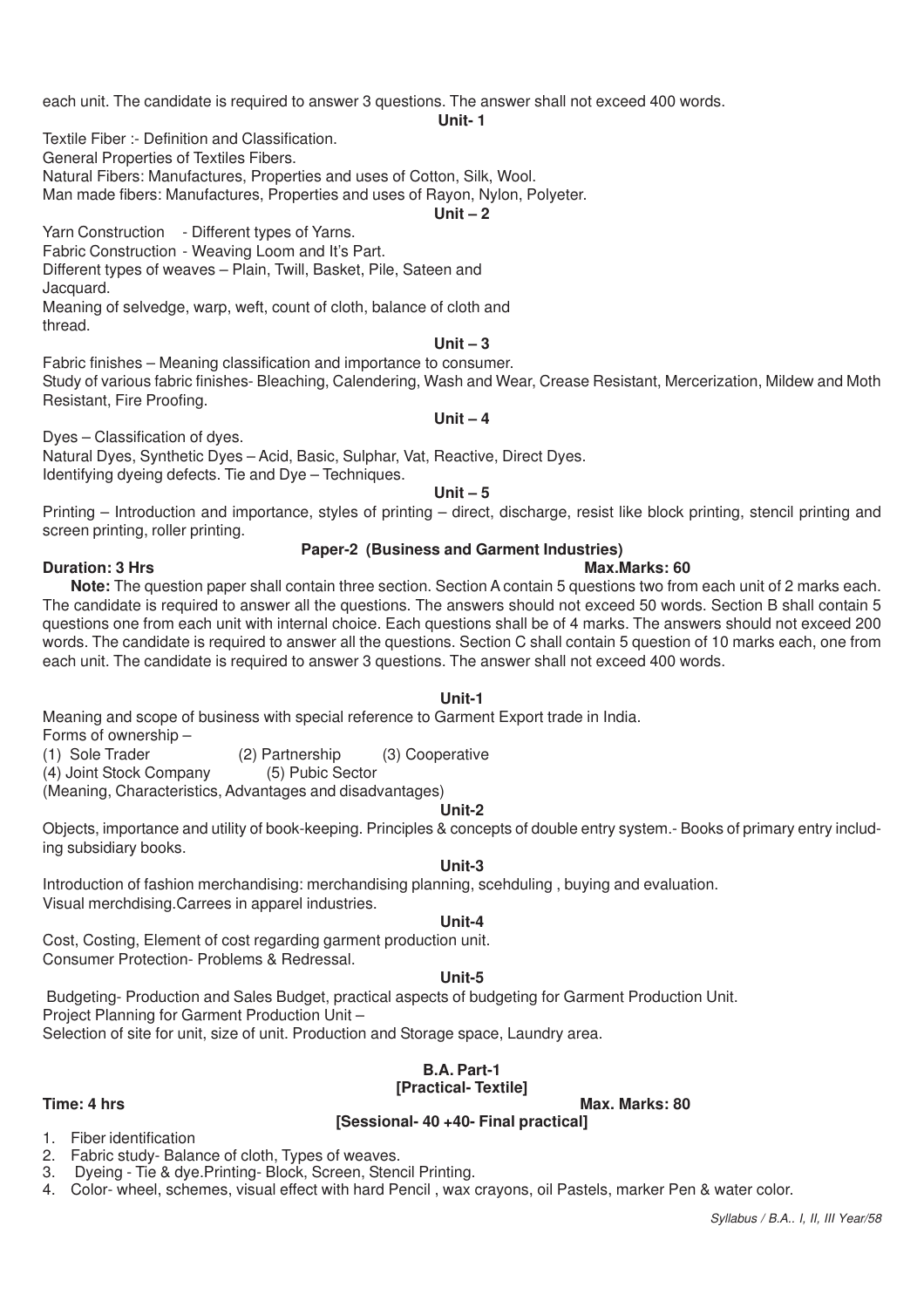- 5. Developing design for decorating fabric and paper articles for various end uses.
- 6. Assignment-
- a) Collection of fiber, yarn and fabric samples.
- b) Collection of Labels and Tags.

#### **Suggested Reading**

- 1. Dantygi, Sushila: Fundamentals of Textiles and their care, Orient Longman, Mumbai.
- 2. Wingate, Isabel B: Textile fibers and their selection. Practice Hall Inc. Englewood Cliffs, New Jersey.
- 3. Deulkar, Durga: A guide to household textile and laundry work, Atma Ram and Sons, New Delhi.
- 4. Hess, Katherine: Textile fibers and their uses, Oxford and IBH PUBLISHING House, New Delhi.<br>5. Joseph Mariory L: Introductory Textile Science CBS college Publishing New York
- 5. Joseph, Marjory L: Introductory Textile Science CBS college Publishing, New York.<br>6. Josph, Marior L: Essentials of Textiles, CBS College Publishing, New York.
- 6. Josph, Marjor L: Essentials of Textiles, CBS College Publishing, New York.<br>7. Shukla M.C. AND Grewal T.S. Advanced Accounts (s. chand & Co.)
- 7. Shukla M.C. AND Grewal T.S. Advanced Accounts (s. chand & Co.)<br>8. Gupta R.L. AND Radhaswamy M.- Advanced Accountry (Sul chand
- 8. Gupta R.L. AND Radhaswamy M.- Advanced Accountry (Sul chand & Sons)
- 9. Gupta B.D- Financial Accounting.
- 10 Chakraberty H. Advanced Accounting.
- 11 Grewal T.S. Elements of Accounts (S. Chand & CO.)
- 12 Oswal- Maheshwari- Cost Accountancy (Ramesh Book Depot.).
- 10. M.D. AGRAWAL- N.P. Agrawal- Financial Management.
- 11. Oswal, Brdwat- Bahikhata- (Ramesh Book Depo.).

## **COMPUTER APPLICATION**

#### **Scheme of Examination 1. PASS CRITERIA**

For a pass in the examination, a candidate is required to obtain at least 36% in each paper (Theory, Practical and Project) and 36% marks of total aggregate marks of theory and practical papers separately.

#### **1. CLASSIFICATION OF SUCCESSFUL CANDIDATE**

| <b>Division</b>       | <b>Total Marks</b>      |
|-----------------------|-------------------------|
| <b>First Division</b> | 60% and above           |
| Second Division       | Above 48% and below 60% |
| Pass                  | Above 36% and below 48% |
| Fail                  | Below 36%               |

## **3. INSTRUCTIONS TO PAPER SETTER**

The question paper contains 3 sections. **Section-A** consists of 10 questions (2 questions from each unit of syllabus). **Section-B** consists of 10 questions (2 questions from each unit of syllabus). **Section-C** consists of 5 questions (1 question from each unit of syllabus).

The word limit of part A, B and C are 50, 200 and 500 respectively

#### **4. BACKLOG**

As per University Norms

#### **5. WORKLOAD**

At least 3 classes for theory class and 3 classes for practical lab should be assigned per week for each paper.

**6. INSTRUCTIONS FOT PRACTICAL EXAMINATION** Each practical exam is to be conducted by two examiners one External and one Internal Examiner. External examiner should be senior lecturer from jurisdiction of other universities. Question paper of Practical Examination will be prepared by External Examiner. Students have to perform exercise on computer. Exercise must be written in answer books in proper documentation. Marks distribution for Practical of 70 marks is as under a) Four Exercise of 10 marks each 40 Marks

|                      | a) Todi Excluse of To mans cach<br>(Logic 04, Execution 03, Documentation 03) |            |          |           |    | טרווואו טד                     |  |  |  |
|----------------------|-------------------------------------------------------------------------------|------------|----------|-----------|----|--------------------------------|--|--|--|
| b) Viva-Voce         |                                                                               |            | 20 Marks |           |    |                                |  |  |  |
|                      | c) Laboratory Exercise File                                                   |            |          |           |    | 10 marks                       |  |  |  |
|                      |                                                                               |            |          |           |    | <b>Examination Scheme 2020</b> |  |  |  |
| Paper                | Paper Name                                                                    | Lec/ Total |          | Exam Max. |    | Mini.                          |  |  |  |
| code                 | (Theory)                                                                      | week       |          | week Hrs. |    | Marks Pass<br>Marks<br>(36%)   |  |  |  |
| <b>Theory Papers</b> |                                                                               |            |          |           |    |                                |  |  |  |
| Paper I              | Computer<br><b>Fundamentals</b>                                               |            |          |           |    |                                |  |  |  |
| Paper II             | & PC Software 3<br>Database<br>Management                                     |            | 1        | 3         | 65 | 23                             |  |  |  |
|                      | System                                                                        | 3          | 1        | 3         | 65 | 23                             |  |  |  |
|                      | <b>Total of Theory Papers</b><br>$(PAPER I 65 + PAPER II 65)$<br>130<br>47    |            |          |           |    |                                |  |  |  |
|                      |                                                                               |            |          |           |    |                                |  |  |  |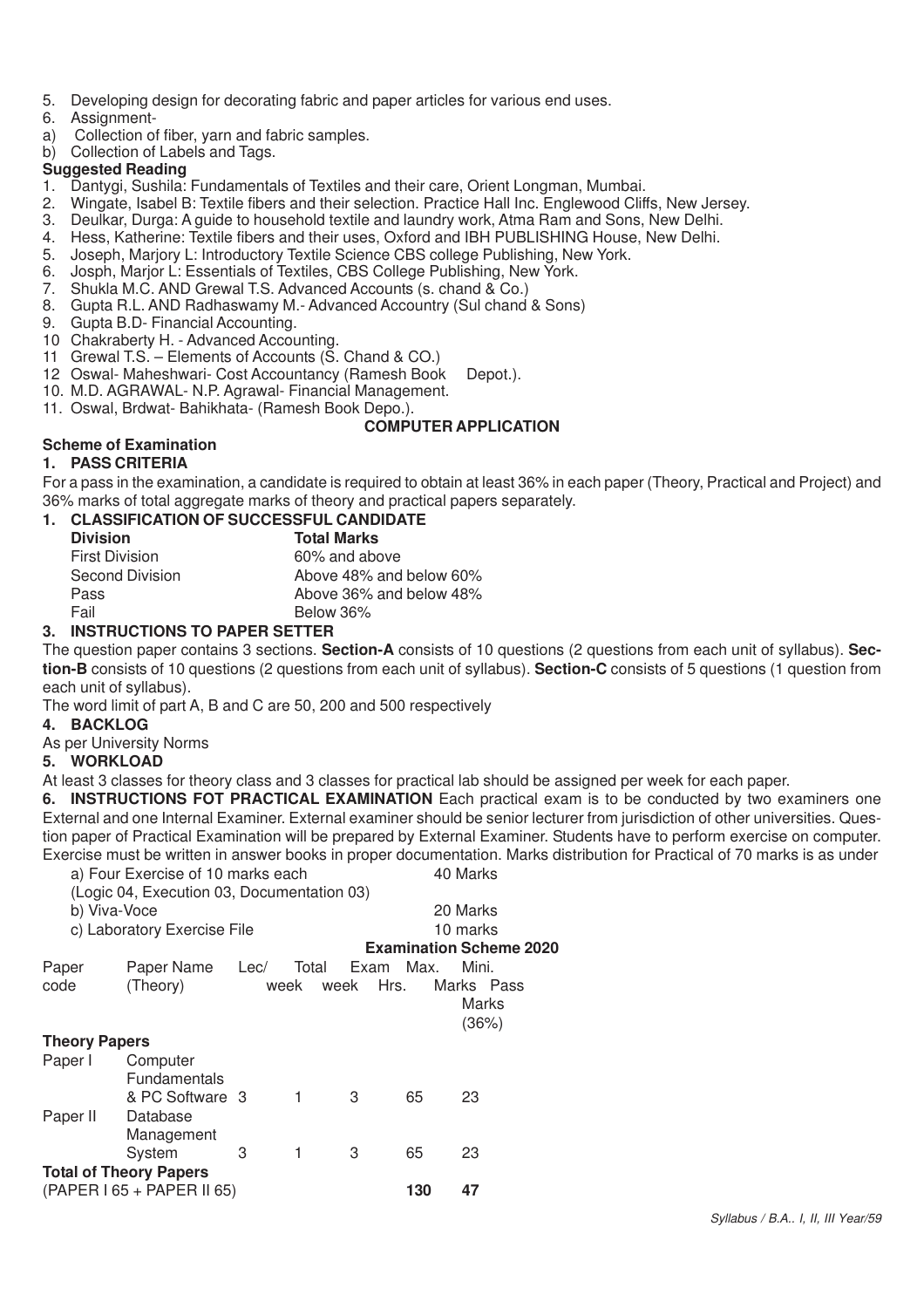| <b>Practical Papers</b>          |   |   |     |    |
|----------------------------------|---|---|-----|----|
| Practical                        | З | 3 | 70. | 25 |
| <b>Total of Practical Papers</b> |   |   | 70  | 25 |
| <b>Grand Total</b>               |   |   | 200 |    |
|                                  |   |   |     |    |

#### **PAPER - I - COMPUTER FUNDAMENTALS & PC SOFTWARE Scheme of Examination**

#### **Maximum Marks: 65 Duration: 3 Hours Duration: 3 Hours Minimum Passing Marks: 23**

The question paper contains 3 sections. Section-A consists of 10 questions (2 questions from each unit of syllabus). Section-B consists of 10 questions (2 questions from each unit of syllabus). Section-C consists of 5 questions (1 question from each unit of syllabus).

The word limit of part A, B and C are 50, 200 and 500 respectively.

#### **Unit – I**

Historical Evolution of Computers, Characteristics of computer, Classification of Computer, Modern Computer & its Application; Block diagram and Components of Computer System, Central Processing Unit, Memory Unit, Microprocessor; Interconnecting the Units of a Computer, Inside a Computer Cabinet; Functions and Characteristics of Various commonly used Input/ Output Devices; Start-up Process (Booting), Specification of a Desktop and Laptop currently available in the market (Processor, motherboard, memory, interface & capacity of HDD & DVD drives, I/O ports etc).

#### **Unit – II**

Need & Types of Software: System & Application software; Programming Languages: Machine, Assembly, High Level, 4GLs, Assemblers, Compilers and Interpreter; Objectives of Operating System, Concept of CUI & GUI; Installation of Windows Operating System, Installation of Printer and Other Software Packages such as Ms Office etc; Backup and Restore Operations. Features of Windows; Various versions of Windows, Desktop, Explorer, Searching, Recycle Bin, Setting common devices using Control Panel, System Tools, Disk cleanup, defragmentation, scanning for virus, Windows Accessories.

#### **Unit – III**

Features of Word Processor: Create, edit, store, print documents, Navigation of documents, cut, copy & paste, Find & replace, Different Page Views and layouts, Alignment, formatting features, Tabs & Indents, Inserting tables, pictures, hyperlinks, Spell checking, Macros, Mail merge, Template, Wizards, Overview of Index and Tables. Importing and exporting to and from various formats.

#### **Unit – IV**

Features of Spreadsheet: Creating, saving, editing, moving around a worksheet, workbook; Inserting, deleting navigation in worksheets, Working with Formula, Cell reference, Functions (Financial, Database, Maths, Trigonometric, Statistical etc); Creating, editing, selecting and naming range. Format Feature, Changing alignment, Character styles, Date Format, Border & Colors etc. Previewing & Printing a worksheet, Goal Seeks, Pivot Table, Creating Charts & Graphs. Database in worksheet, Data organization- what-if analysis, Macro, Linking and embedding.

#### **Unit – V**

Power Point Presentation Package: Creating Presentation, Different presentation templates, Setting backgrounds, layouts, Customizing, Formatting a presentation, Adding Graphics and effects to the presentation, Printing Handouts, Generating standalone presentation viewer.

#### **Suggested Readings**

- 1. Computer Fundamental By P.K. Sinha (BPB Publications)
- 2. Upgrading and Repairing PCs By Scott and Mueller, Techmedia, New Delhi
- 3. Rapidex MS Office By Vikas Gupta (Pustak Mahal)
- 4. Absolute Beginners Guide to Computer Basics By Miller M, Pearson Education,
- 5. Fundamentals of Computers By Balagurusamy E, Tata McGraw-Hill By Wiley INDIA

# **PAPER - II - DATABASE MANAGEMENT SYSTEM**

# **Scheme of Examination**

# **Maximum Marks: 65 Duration: 3 Hours**

**Minimum Passing Marks: 23**

The question paper contains 3 sections. Section-A consists of 10 questions (2 questions from each unit of syllabus). Section-B consists of 10 questions (2 questions from each unit of syllabus). Section-C consists of 5 questions (1 question from each unit of syllabus).

The word limit of part A, B and C are 50, 200 and 500 respectively.

#### **Unit I**

Data, Data Processing, Merits and demerits of file organisation. Database Overview, Purpose of the Database system, File systems Vs. Database Systems, View of Data: Data Abstraction, Instances, Schema, Data Models: Overview of Network, Hierarchical, and Relational Model, Database Architecture and Administrators, Codd's Rules.

### **Unit II**

*Syllabus / B.A.. I, II, III Year/60* ER Model: Basic Terminology, Entity, Entity sets, attributes and keys, Relation and Relationship sets, Entity-Relationship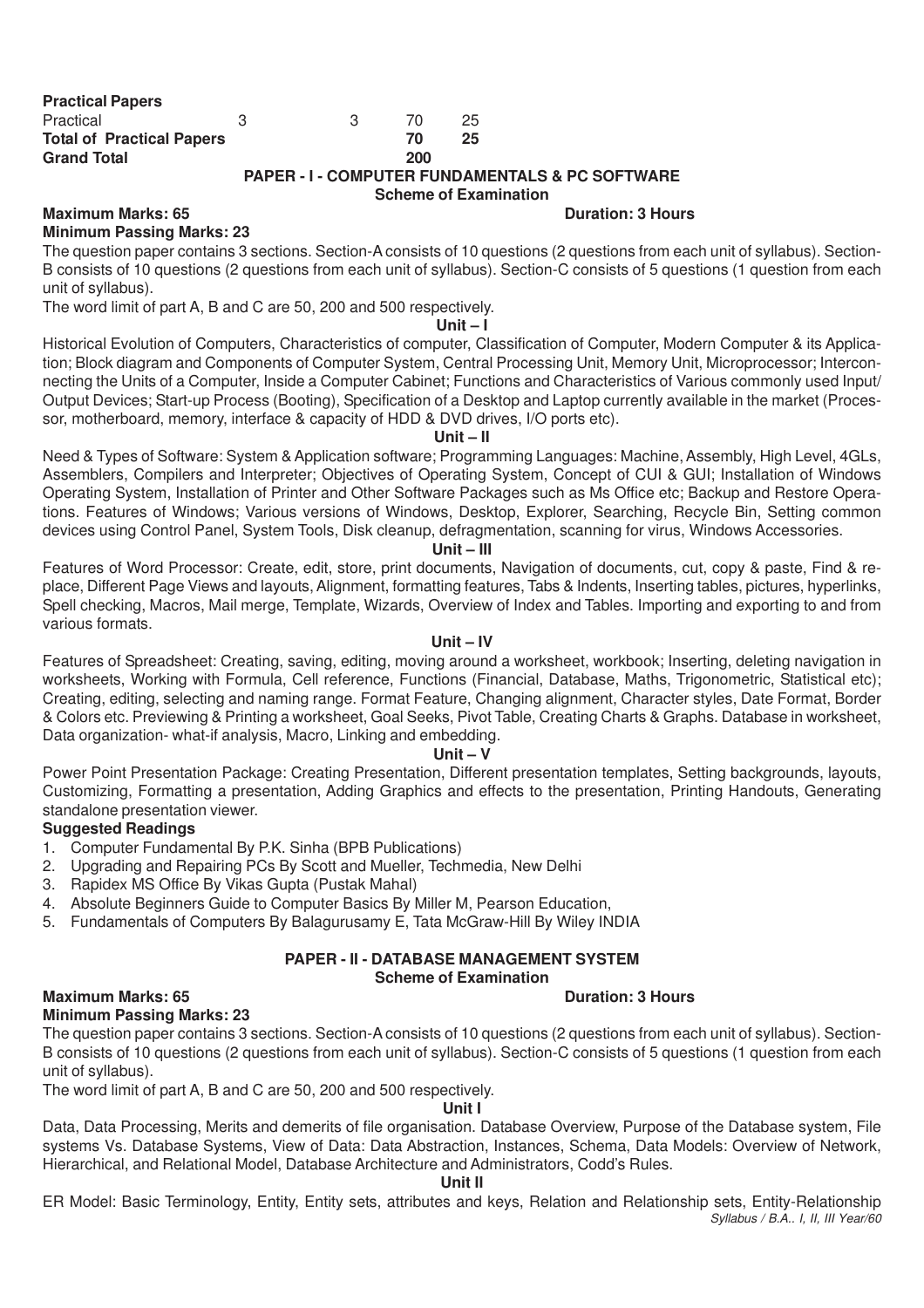Diagram, Weak and Strong entity types, Features of E-R Model, Specialization, Generalization Aggregation, Creating table from ER diagram. Basic Concept of Normalization up to BCNF.

#### **Unit III**

Implement Database concepts using Access, Creating Tables, Data Types, Entering Data, Table Design, Indexing, Importing Data, Operators and expressions, expression builder, various functions of Access, Import and Export Table, Creating Queries, Setting Relationship between Tables, Creating Forms, Controls and components of form, Master table and transaction table. Join property, various join options available in access, Creating & Printing Reports.

#### **Unit IV**

Query Languages: DDL, DML, DCL, Introduction to SQL, Data Types, Basic SQL commands like Create, Alter, Drop, Truncate, Insert, Update, Delete etc, Basic SQL Queries, Union, Intersect and Except, Nested Queries.

#### **Unit V**

Transaction management and Concurrency control,Transaction management: ACID properties, serializability and concurrency control, Lock based concurrency control (2PL, Deadlocks),Time stamping methods, optimistic methods, database recovery management.

#### **Suggested Readings**

**Scheme of examination**

- 1. Database Management System By A. Silberschatz, Henry F.Korth, S. Sudershan (McGraw-Hill)
- 2. An Introduction to Database System By C.J. Date (Addision Wesley)
- 3. Fundamentals of DBMS By Gupta, Dhillon, Magho, Sharma (Lakhanpal Publishers)
- 4. Teach yourself Access. Sieglel, BPB
- 5. Introduction to Computer Data Processing and System Analysis By V K Kapoor (Sultan Chand and Sons)

#### **25. JAINOLOGY, JEEVAN VIGYAN & YOGA**

| Two Question Papers Duration |          | M.M. | Min. M. | Period per<br>Week |
|------------------------------|----------|------|---------|--------------------|
| First Question Paper 3 hrs.  |          | 75   |         |                    |
| Second Questin Paper 3 hrs.  |          | 75   | 54      | 6                  |
| Practicle                    | $5$ hrs. | 50   | 18      |                    |

#### **General instruction**

- 1. There will be two theoretical papers (each of 75 marks) and one practical paper (50 Marks) student has to pass both theoretical and practical papers separately.
- 2. 6 periods per week for two theoretical and 4 periods per week for practical classes of 20 students per batch is essential
- 3. This syllabus will be equally applicable to regular private and ex-student
- 4. Question Papers will be prepared in both Hindi and English languages.

#### **PAPER I- HISTORY AND CULTURE**

**Time: 3 hours M.M. : 75** 

| ------------ |  |                                                                 |                                                         |
|--------------|--|-----------------------------------------------------------------|---------------------------------------------------------|
|              |  | <b>Note:</b> Question paper will be divided into three section. |                                                         |
|              |  |                                                                 | Section Word Total No of Question Max. Selection of que |

|    | limitaue. |    |   |                   |      | que to wise mark marks by examiner from                      |
|----|-----------|----|---|-------------------|------|--------------------------------------------------------------|
|    |           |    |   | be ans allocation | (75) | the syllabus                                                 |
| A  | 50        | 10 |   |                   | 20   | It is necessary to set at least two questions from each unit |
| B  | 200       | 10 | h | h                 | 25   | It is necessary to set at least two questions from each unit |
| C. | 500       | 5  |   | 10                | 30   | It is necessary to set at least one questions from each unit |
|    |           |    |   |                   | 75   |                                                              |

#### **Unit – 1**

#### **Tirthankar Rishabha to Parshvanatha**

- A. Nature of Jain Religion, Antiquity of Jain Religion. The cycle of time (Kalchakra), Ethical founder system (kulkar).
- B. Life & Teachings of Tirthankar Rishabha. Arishtanemi and Parshvanath.
- C. Lust for empire and Bharata's detachment yoga.

#### **Tirthankar Mahavir and his succeeding tradition**

- A. Tirthankar Mahavir : Life & Teachings, Sadhana, Pontiff (Ganadharavada)
- B. The believers in heresy (Ninhnva), Lord mahaveera's contemporary religious sects. Two main sects of Jain Religion :-Swetamber & Digamber.

**Unit – 2**

- C. Jain Acharya in Swetamber tradition:Acharya Shayyambhav Haribhadrasuri. Abhaydevsuri, Hemchandra & Bhikshu.
- D. Jain Acharya in Digamber tradition: Umaswati, Kundakund, Virsen and Akalank. **Unit -3**

#### **General introduction to jain Literature:**

A. Canonical (Agama) Literature (Anga, Upanga, mool sutra, Chheda Sutra and Avasyak Sutra) and the canonical council (vachana).

*(20 Studend per batch)*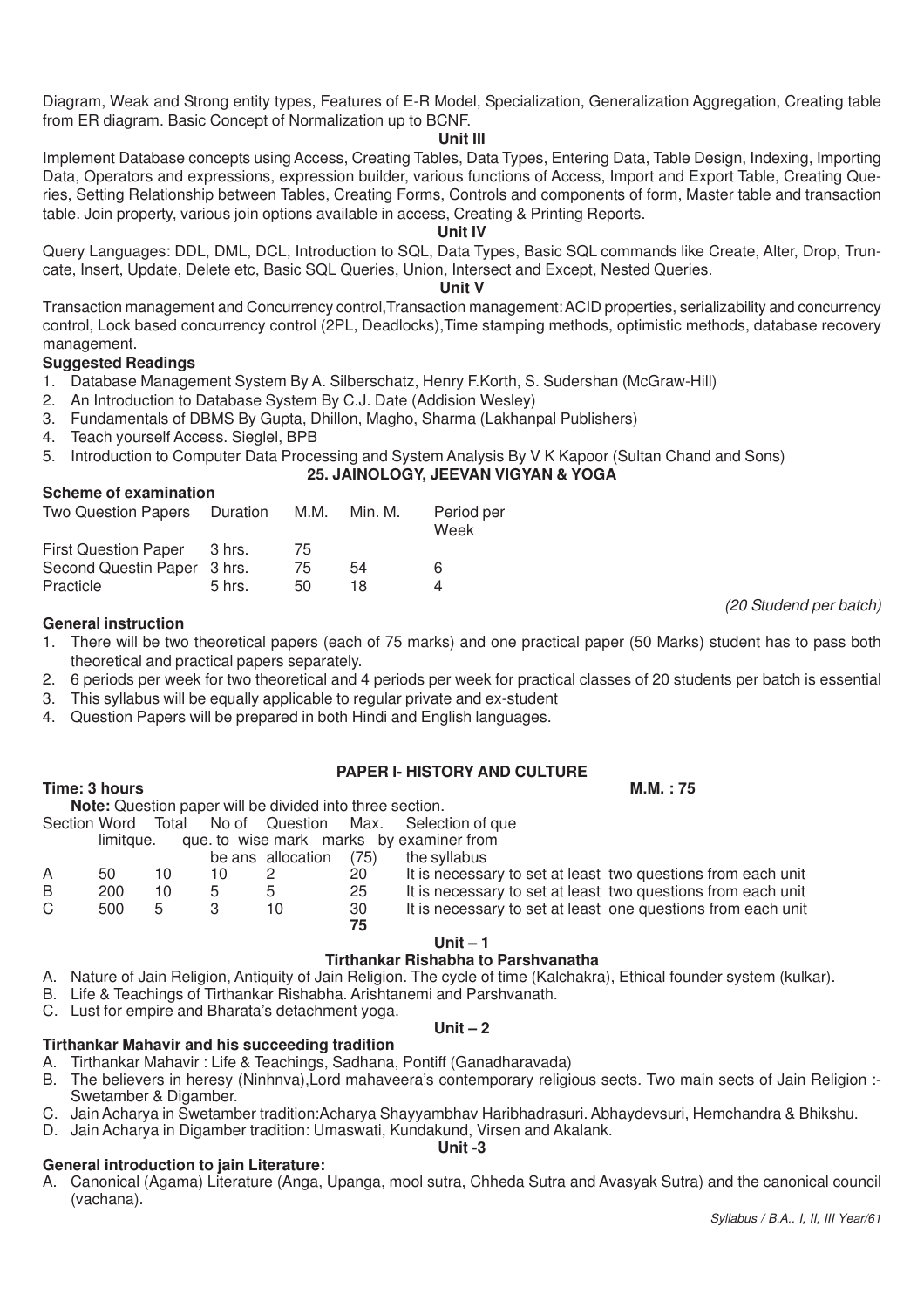- B. Commentaries on Agama:- Niryukti,Bhasya,Churni& Teeka Literature. Sankrit & other Jain literature (Pradeshik Shahitya)
- C. Digamber Agam Literature:Shatkhandagama,Kashaypahuda,Panchastikaya, Pravchansar, Samayasara, Mulachar

#### **Unit - 4**

#### **Jain Culture &Arts :**

- A. Characteristics of jain culture, jainfestivals.
- B. Jain Art (Kala): Painting (chitrakala) & Sculpture (Murtikala). Jain holy places (Teerthsthal)
- C. Contribution of Kings to the Propagation of Jain religion Jain Religion in different regions of India and foreign countries. Origin, development and decadence of Jain Religion

#### **Unit -5**

# **Contribution of Jain Philosophy to the Development of Thoughts :**

- A. Trithankara Mahavir and democracy (Jantantra) Non-substantiality of ccasteism.
- B. Theory of Ends & Means (Sadhya and Sadhan vada) Non absolutism (Anekantavada)
- C. Compassion (Anukampa) concept of Morality.

#### **Recommended Books :**

- 1. Jan itihas our Sanskriti Samani Riju Prajna, Jain Vishva Bharati University, Ladun
- 2. Jain Parampara ka itihas Acharya Mahaprijna, Jain Vishva Bharati University, Ladun
- 3. Jain Darshan : Manan aur Mimansa- Acharya Mhaprijna, Adarsh Sahitya Sangh, Churu.
- 4. Jain Dharma evam Darshan Muni Praman Sagar
- 5. Jain Darshan aur Sanskriti ka ltihas Prof.B.C. Jain "Bhaskar Alok Pub. Nagpur.
- 6. Bhartiya Sankriti mein Jain dharma ka yogadan- Dr. Hiralal Jain Shasan Prishad, Bhopal M.P.
- 7. Janagam Sahitya : Manan aur meemansa- Devendra Muni. Tarak Guru Jain granthalay, Udaipur.

### **PAPER II – PREKSHA MEDITATION & YOGA**

#### **Time: 3 hours M.M. : 75**

Note: Question paper will be divided into three section.

|  |  | Section Word Total No of Question Max. Selection of que |  |
|--|--|---------------------------------------------------------|--|
|  |  |                                                         |  |

|    | limitaue. |    |    |                   |          | que to wise mark marks by examiner from                      |
|----|-----------|----|----|-------------------|----------|--------------------------------------------------------------|
|    |           |    |    | be ans allocation | (75)     | the syllabus                                                 |
|    | 50        | 10 | 10 |                   | 20       | It is necessary to set at least two questions from each unit |
| B  | 200       | 10 |    | 5                 | 25       | It is necessary to set at least two questions from each unit |
| C. | 500       | 5  |    | 10                | 30<br>75 | It is necessary to set at least one questions from each unit |

#### **Unit – 1 Yoga in Indian tradition**

- A. Nature of yoga in Indian tradition, different branches of Yoga Vaidic Yoga-eight parts of yoga (Ashtang yoga)
- B. Baudha yoga- Samadhi (dhayan), Ashtangic Marga, Jain yoga Stopping in flow of karmic Particles (Samver) and the Shedding of the Karmic Particles (Nirgara), meditation, three Jewels (ratnatrayal)

#### **Unit -2 Form of Preksha meditation**

- A. Preksha dhyan: orgination and development, Prekshadyan- meaning,form and aim, prerequisites of Prekshadhyan upsampada (chary sutra)
- B. Components of Preksadhyan spiritual & scientific background of Prekshadhyan.

#### **Unit – 3 Auxiliary components of Prekshadhyan**

- A. Spiritual andscientific outlook of Asanas,Spritual and scientific outlook of pranyama
- B. Spiritual and scientitic outlook of posture (mudra) Spritual and scientific outlook of sound

# **Unit 4 Prime components of Prekshadhyan**

- A. Relaxation (Kayotsarga) Spiritual & scientific base and its results. Internal-journey (Antaryatra)Spritual & Scientific base and its results.
- B. Perception of breathing (Swasa Preksha) Spiritual & Scientific base and its results, Perception of body( Shareer preksha) spiritual and scientific base and its results.

#### **Unit -5 Prime components of Preksha dhyan**

- A. Perception of Psychic centers (chaitnyakendra preksha) Spiritual & Scientific base and its result, six Chakras perception of Psychic colours (Leshyadhyana) spiritual and scientific base and its results.
- B. Contemplation (Anupreksha) spiritual &Scientific base and its results, SpecialConstituents of prekshadhyan.

#### **Recommended Books :-**

- 1. Preksha Dhyan: Siddhant aur Prayog- Acharya Mahaprajna, Jain Vishav Bharai, Ladnun.
- 2. Jeevan Vigyan ki Rooprekha : Muni Dharmesh Kumar, Jain Vishav Bharati, Ladnun.
- 3. Apna Dharpan : Apna Bimba- Acharya Mahaprajna , JVB Ladnun
- 4. Patanjal yoga Pradeep- Geetapresh Gorakhpur
- 5. Jain Bauddha aur Geeta ke Achar darshanon ka ulnatamax Adhyayan: Prof Sagaramal Jain, Prakrit bhartiya Academi, Jaipur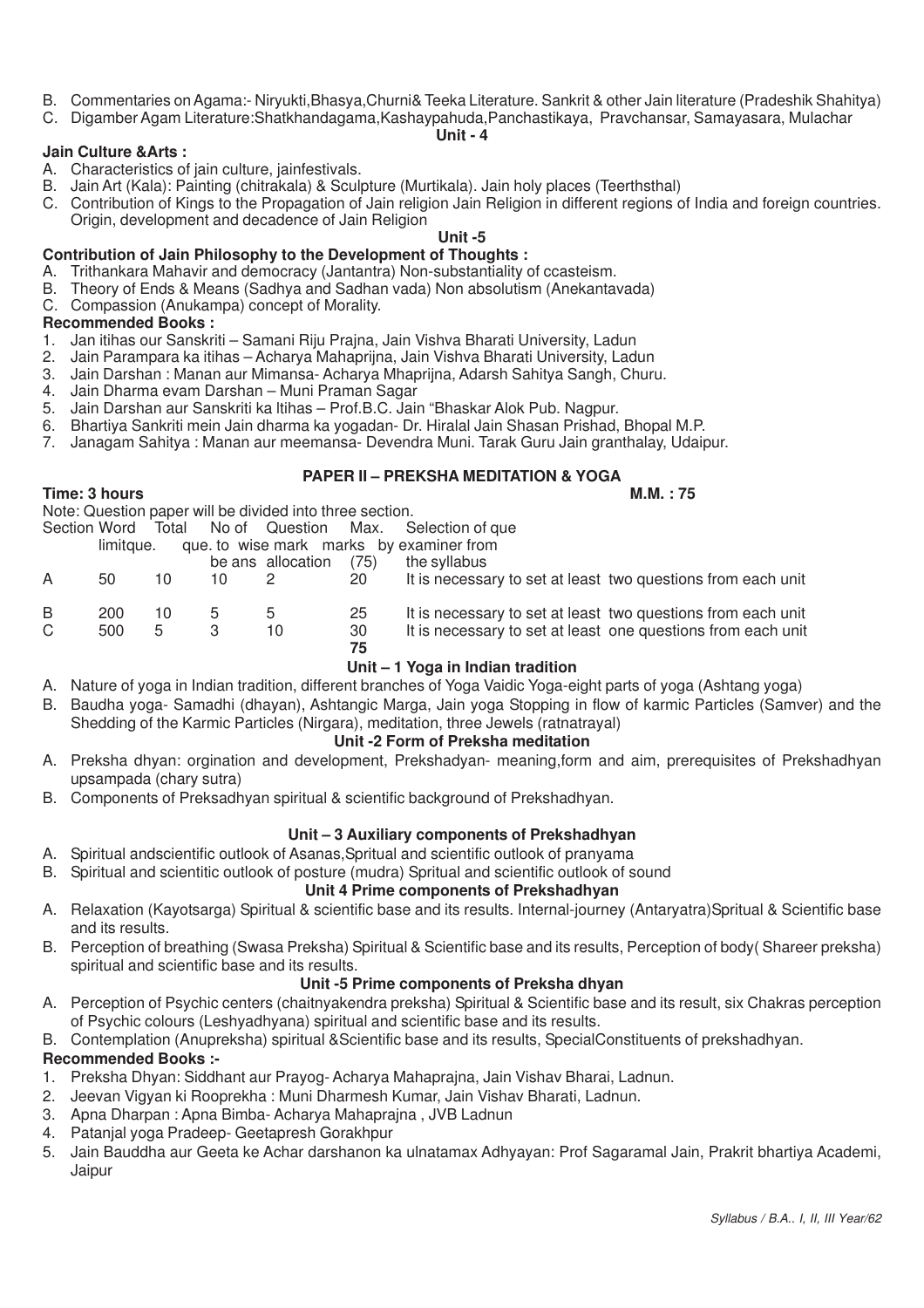#### **PRACTICAL : JAINOLOGY, JEEVAN VIGYAN & YOGA Time : 5Hours M .M. : 50 Minimum Pass Marks : 18**

Division of Marks

1. Practical work (written Part of 1.30 Hrs) Three question are to be attempted out of 5 questions 21 Marks

- 2. Viva –voce :- Students will perform exercises and
- help other to students perform (Students in pair) 20 Marks 3. File work 9 Marks

**Note :-** these will be four periods for a batch of 20 students

#### **Exercise :1**

Preliminary preparation of Preksha Meditation Four steps of Preksha meditation (i) Kayotsarga (Relexation) (ii) Anteryatra (Internal journey) (iii) Swashapreksha (deep breathing) (iv) Jyotkendra Preksh (center of enlightenment) Concluding process

#### **Exercise :2**

Asan – Meaning, form and importance

Lying posture : Uttanapadasan, Sarwangasana, Halasan Sitting posture : Padmasan, Baddhpadamasan, Yoga Mudra Standing posture : Tadasan, Surya Namskar, garudasan

#### **Exercise :3**

Pranayam –Meaning, form and importance (i) Suryabhedi (ii) Chandrabhedi (iii) Anulome-Vilome

#### **Exercise :4**

Longterm kayotsarga

**ijh{kk ;kstuk**

#### **Exercise :5**

Yogic kriyayen : from head toe and ten exercises of stomach and breathing

#### **Exercise :6**

Anupreksha : Self –reliance, Patience dutifulness **Recommended Books :**

- 1. Preksha Dhyan : Prayog Paddhati, Acharya Mahaprajna, Jain Vishva Bharati, Ladnun
- 2. Asan aur pranayam : Muni kishan lal, Jain Vishva Bharati, Ladnun
- 3. Yaugik Kriyayen: Muni kishan lal, B.Jain Pub.(Pvt.Ltd) Delhi
- 4. Asan aur Pranayam : Swami Styanand Munger
- 5. Asan aur Pramayam : Swami Ramdev, Haridwar
- 6. Yogasan evam Swasthya : Muni kishan lal,B.Jain Pub.(Pvt.Ltd) Delhi

# **tSu fo|k] thou foKku ,oa ;ksx**

| <b>I</b> JIILM, NUCUR<br>I Suit world vof/k vf/kdrd vad |  |     | mÙkh.kkid IIrkg | $\mathsf{U}$ ; wre dkykak if r                             |  |
|---------------------------------------------------------|--|-----|-----------------|------------------------------------------------------------|--|
| प्रथम प्रश्न पत्र विष्टे 75                             |  |     |                 |                                                            |  |
| द्वितीय प्रश्न पत्र - 3 घण्टे - 75                      |  | 150 | 54              |                                                            |  |
| प्रायोगिक 5 घण्टे 50                                    |  |     | 18              |                                                            |  |
|                                                         |  |     |                 | $\left(\begin{array}{ccc} -2 & -2 & -2 \end{array}\right)$ |  |

¼izR;sd cSp 20 fo|kFkhZ½ **lkekU; funsZ'k %**

- 1. कूल दो सैद्धान्तिक प्रश्न पत्र (प्रत्येक पत्र 75 अंको का) व एक प्रायोगिक पत्र (50 अंक का) होगा। विद्यार्थी को सैद्धान्तिक व प्रायोगिक पत्र में पृथक–पृथक उत्तीर्ण होना आवश्यक है।
- 2. ) दोनों सैद्धान्तिक पत्रों के लिये प्रति सप्ताह 6 कालांश एवं प्रायोगिक पत्र में 20 विद्यार्थियों के प्रत्येक सप्ताह 4 कालांश होना आवश्यक है।
- 3. यह पाठयक्रम नियमित, स्वयंपाठी एवं पर्व विद्यार्थी (Ex Student) के लिए समान रूप से लाग होगा।
- 4. प्रश्न पत्र हिन्दी व अंग्रेजी दोनों भाषाओं में होगा।

# **izFke iz'u i= &bfrgkl ,oa laLÑfr**

**le: %3 ?k.Vs** iw.kkJable % 75

नोट: इस प्रश्न पत्र तीन खण्डों में विभाजित होगा।

| खण्ड | प्रश्नोतर      | कूल | हल किये - प्रश्नवार पूर्णांक |       |      | पाठयक्रम में से                                           |
|------|----------------|-----|------------------------------|-------|------|-----------------------------------------------------------|
|      | की शब्द प्रश्न |     | जाने वाले                    | अंक   | (75) | परीक्षक द्वारा प्रश्नों                                   |
|      | सीमा           |     | प्रश्नों की                  | आवंटन |      | का चयन                                                    |
|      |                |     | सख्या                        |       |      |                                                           |
| अ    | 50             | 10  | 10                           |       | 20   | प्रत्येक इकाई में से कम से कम 02 प्रश्न का होना आवश्यक है |
| ब    | 200            | 10  | 5                            | 5     | 25   | प्रत्येक इकाई में से कम से कम 02 प्रश्न का होना आवश्यक है |
| स    | 500            | 5   |                              | 10    | 30   | एक इकाई में से एक प्रश्न                                  |
|      |                |     |                              |       | 75   |                                                           |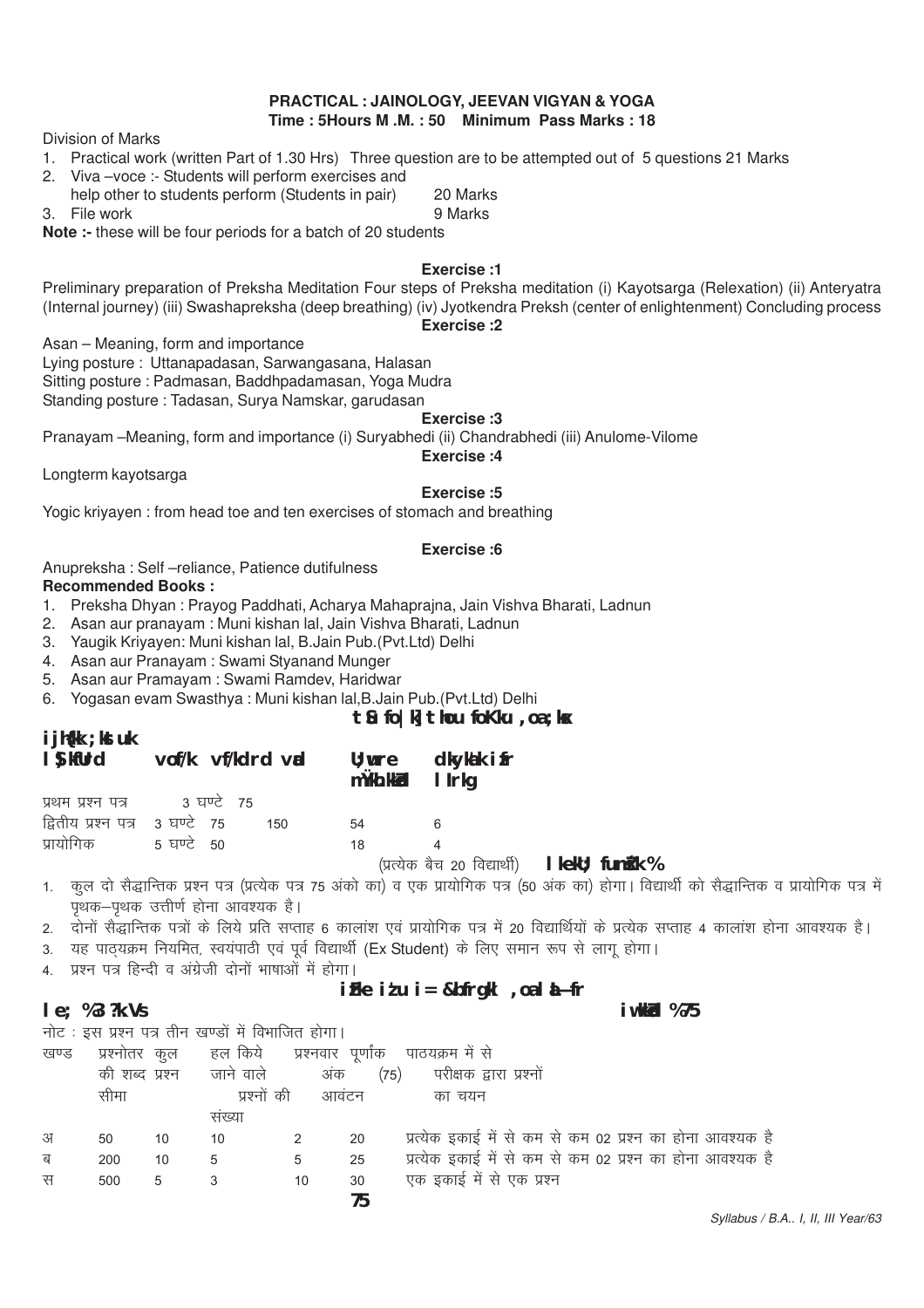#### bdkb<sub>R1</sub>

तीर्थकर ऋषम से पार्श्व तक: अ. जैन धर्म का स्वरूप, जैन धर्म की प्राचीनता, कालचक्र, कूलकर व्यवस्था। आ. तीर्थंकर ऋषभ, अरिष्टनेमि एवं पार्श्वनाथ का जीवन एवं दर्शन। इ. भरत की साम्राज्य-लिप्सा एवं अनासक्त योग।

#### hdkh<sub>R2</sub>

तीर्थंकर महावीर एवं उत्तरकालीन परम्परा : अ. तीर्थंकर महावीर : जीवन-दर्शन एवं साधना, गणधरवाद। आ. निइव. तीर्थकर महावीर के समकालीन सम्प्रदाय। जैन धर्म के प्रमुख सम्प्रदाय-श्वेताम्बर,दिगम्बर। इ. श्वेताम्बर आचार्य-आचार्य ।य्यमव, हरिभद्रसूरि, अभयदेवसूरि, हेमचन्द्र एवं भिक्षु ई. दिगम्बर आचार्य–आचार्य उमास्वामी, कन्दकन्द, वीरसेन, अकलंक।

#### $bdkbR3$

जैन साहित्य का सामान्य परिचय :—

अ. आगन साहित्य-(अंग, उपांग, मुलसूत्र, छेदसूत्र एवं आवश्यक सूत्र) एवं आगम वाचनाएं। आ. आगमों का व्याख्या साहित्य-निर्यूक्ति भाष्य, चूर्णि, टीका साहित्य एवं प्रादेशिक साहित्य। इ. दिगम्बर आगम साहित्य– ाटखण्डागम, कसायपाहुड, पंचास्तिकाय, प्रवचनसार, समयसार एवं मुलाचार।

#### bdkb<sub>R4</sub>

जैन संस्कृति एवं कला– अ. जैन संस्कृति की विशेषताएं जैन पर्व। आ. जैन कला-चित्र कला एवं मूर्ति कला, जैन तीर्थस्थल इ. जैन धर्म के प्रसार में राजाओं का योगदान, जैन धर्म भारत के विविध अंचलों एवं विदेशों में, जैन धर्म—उदभव, विकास और ह्रास

#### hdkh<sub>R5</sub>

चिन्तन के विकास में जैन दर्शन का योगदान अ. तीर्थकर महावीर और जनतंत्र जातिवाद की अतात्विकता। आ. साध्य-साधनवाद, अनेकान्तवाद। इ. अनुकम्पा,नैतिकता की अवधारणा।

#### vuokil ritrda %

 $le; %3?k.K$ 

1. जैन इतिहास और संस्कृति-डॉ.समणी ऋजूप्रज्ञा, जैन विश्व भारती लाडनूं।

- 2. जैन परम्परा का इतिहास-आचार्य महाप्रज्ञ, जैन विश्व भारती लाडनूं
- 3. जैन दर्शन मनन और मीमांसा-आचार्य महाप्रज्ञ, आदर्श साहित्य संघ चुरू।
- 4. जैन धर्म एवं दर्शन, मुनि प्रमाण सागर।
- 5. जैन दर्शन और संस्कृति का इतिहास, प्रो. भागचन्द भास्कर आलोक प्रकाशन,नागपुर।
- 6. भारतीय संस्कृति में जैन धर्म का योगदान, डॉ. हीरालाल जैन, म.प्र. शासन परिषद् भोपाल, मध्यप्रदेश।
- 7. जैनागम साहित्यः मनन और मीमांसा, देवेन्द्र मूनि,तारक गुरू जैन ग्रन्थालय,उदयपुर।

# f}rh;  $i \nmid u$  i = & igkk/; ku , oa; k $x$

नोट: इस प्रश्न पत्र तीन खण्डों में विभाजित होगा।

| खण्ड | प्रश्नोतर      | कल |             |       |      | हल किये प्रश्नवार पूर्णांक पाठयक्रम में से                |
|------|----------------|----|-------------|-------|------|-----------------------------------------------------------|
|      | की शब्द प्रश्न |    | जाने वाले   | अंक   | (75) | परीक्षक द्वारा प्रश्नो                                    |
|      | सीमा           |    | प्रश्नों की | आवंटन |      | का चयन                                                    |
|      |                |    | सख्या       |       |      |                                                           |
| अ    | 50             | 10 | 10          | 2     | 20   | प्रत्येक इकाई में से कम से कम 02 प्रश्न का होना आवश्यक है |
| ब    | 200            | 10 | 5           | 5     | 25   | प्रत्येक इकाई में से कम से कम 02 प्रश्न का होना आवश्यक है |
| स    | 500            | 5  |             | 10    | 30   | एक इकाई में से एक प्रश्न                                  |
|      |                |    |             |       | 75   |                                                           |
|      |                |    |             |       |      |                                                           |

#### bdkb<sub>R1</sub>

भारतीय परम्परा में योग

i wkkid %75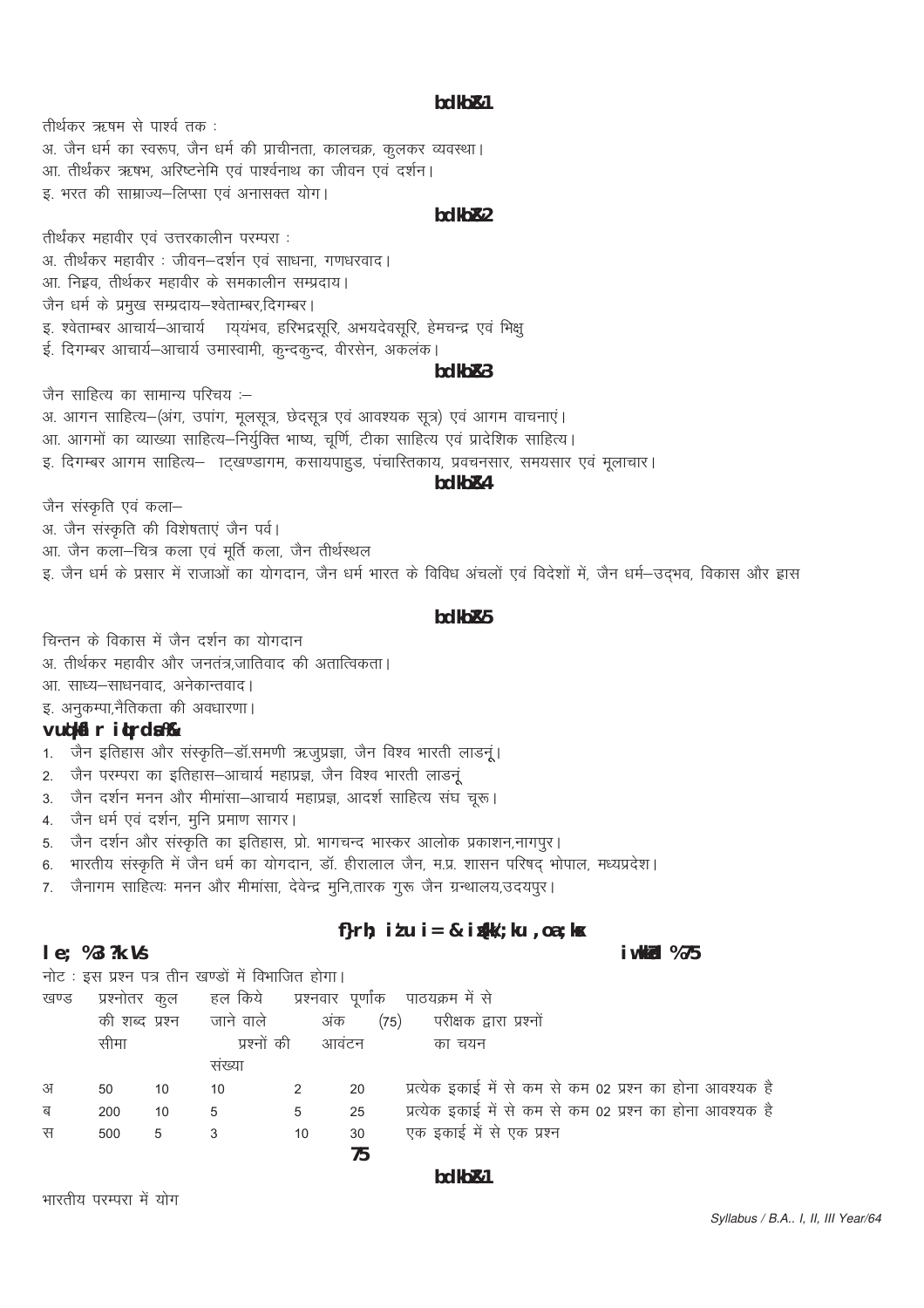#### Syllabus / B.A.. I, II, III Year/65

2. मौखिक –समग्र अभ्यास से परीक्षार्थी प्रयोगों को करके एवं कराकर के करेंगे (दो परीक्षार्थी एक साथ) 20 अंक 3. अभिलेख कार्य (फाईल रिकॉर्ड) ९ अंक कालांश- 20 विद्यार्थियों के प्रत्येक बैच के लिए 4 कालांश होंगे। VH; kl &1 प्रेक्षाध्यान की प्रारम्भिक तैयारी, ध्यान का प्रथम चरण-कायोत्सर्ग, द्वितीय चरण-अन्तर्यात्रा, तृतीय चरण -श्वास प्रेक्षा (दीर्घ), चतुर्थ चरण-ज्योतिकेन्द्र प्रेक्षा,समापन विधि। vH; kI &2 vkI u% vFkRkLo: i , oa egRo शयन स्थान-1. उत्तानपादासन, 2. सर्वांगासन, 3. हलासन। निशीदन स्थान-1.पदमासन, 2. बद्धपदमासन, 3. योग मुद्रा। ऊर्ध्व स्थान-1. ताडासन. 2. सर्य नमस्कार. 3. गरूडासन। vH; kI &3 ik.kk; ke % vFkZ Lo: i, oa egRo 1. सूर्य भेदी, 2. चन्द्र भेदी, 3. अनुलोम-विलोम।

vH; kI & 4 nh?kdkyhu dk; kRI xA

**vH**: kl &6

 $\mathsf{val} : \mathsf{kstuk} \&$ 1. प्रयोगशाला कार्य (लिखित प्रश्न पत्र 1.30 घण्टे अवधि) पांच प्रश्नों में से तीन प्रश्न करना आवश्यक है। 21 अंक

अभ्यास-5 यौगिक क्रियाएं-सभी अंगो की मस्तक से पंजे तक तथा पेट एवं श्वास की दस क्रियाएं।

4. पातञंजल योग प्रदीप, गीताप्रेस, गोरखपूर। 5. जैन, बौद्ध एवं गीता के आचार दर्शनों का तुलनात्मक अध्ययन भाग 1–2 प्रो सागरमल जैन, प्राकृत भारती अकादमी, जयपुर।

i wkkid %50

2. जीवन विज्ञान की रूपरेखा,मुनि धर्मेंश, जैन विश्व भारती, लाडनूं।

3. अपना दर्पणः अपना बिम्ब, आचार्य महाप्रज्ञ, लाडनूं।

अनुप्रेक्षा-1. स्वालम्बन, 2. धैर्य, 3. कर्त्तव्यनिष्ठा।

1. प्रेक्षाध्यानः प्रयोग पद्धति, आचार्य महाप्रज्ञ, जैन विश्व भारती लाडनूं। 2. आसन और प्राणायाम, मूनि किशनलाल, जैन विश्व भारती लाडनूं।

vudkil r itrda%

 $\text{vol}/k$  %5  $?k$ . Vs

vudkil r itrda% 1. प्रेक्षाध्यान : सिद्धान्त और, प्रयोग,आचार्य महाप्रज्ञ जैन विश्व भारती, लाडनूं।

ब. अनुप्रेक्षा का आध्यात्मिक और वैज्ञानिक आधार तथा निष्पत्तियाँ, प्रेक्षाध्यान के विशिष्ट अंग।

प्रेक्षाध्यान के मुख्य अंग अ. चैतन्यकेन्द्र प्रेक्षा का आध्यात्मिक और वैज्ञानिक आधार तथा निष्पत्तियाँ, षट्चक्र, लेश्याध्यान का आध्यात्मिक और वैज्ञानिक आधार तथा निष्पत्तियाँ ।

> $ik; kK < d$  % tio | k thou fokku , oa ; k $x$  $U:$  wre mykh. kkid  $\&$  18

bdkb<sub>R4</sub> प्रेक्षा ध्यान के मुख्य अंग अ. कायोत्सर्ग का आध्यात्मिक और वैज्ञानिक आधार तथा निष्पत्तियाँ, अन्तर्यात्रा का आध्यात्मिक और वैज्ञानिक आधार तथा निष्पतियाँ। ब. श्वासप्रेक्षा का आध्यात्मिक और वैज्ञानिक आधार तथा निष्पत्तियाँ, शरीर प्रेक्षा का आध्यात्मिक और वैज्ञानिक आधार तथा निष्पत्तियाँ।

प्रेक्षाध्यान के सहायक अंग अ. आसन का आध्यात्मिक और वैज्ञानिक दृष्टिकोण, प्राणायाम का आध्यात्मिक और वैज्ञानिक दृष्टिकोण। ब. मुद्रा का आध्यात्मिक और वैज्ञानिक दृष्टिकोण, ध्वनि का आध्यात्मिक और वैज्ञानिक दृष्टिकोण।

 $hdkhR3$ 

# प्रेक्षाध्यान का स्वरूप अ. प्रेक्षाध्यान : उद्भव और विकास, प्रेक्षाध्यान अर्थ, स्वरूप और ध्येय प्रेक्षाध्यान की उपसंपदा (चर्यासूत्र) ब, प्रेक्षाध्यान के अंग,प्रेक्षाध्यान का आध्यात्मिक और वैज्ञानिक आधार।

# bdkb<sub>R2</sub>

अ. भारतीय परम्परा में योग का स्वरूप, योग की विविध शाखायें,वैदिक योग-अष्टाग योग। ब. बौद्धयोग-समाधि (ध्यान) अष्टागिक मार्ग.जैन योग-संवर. निर्जरा.ध्यान रत्नत्रय।

# bdkb<sub>R5</sub>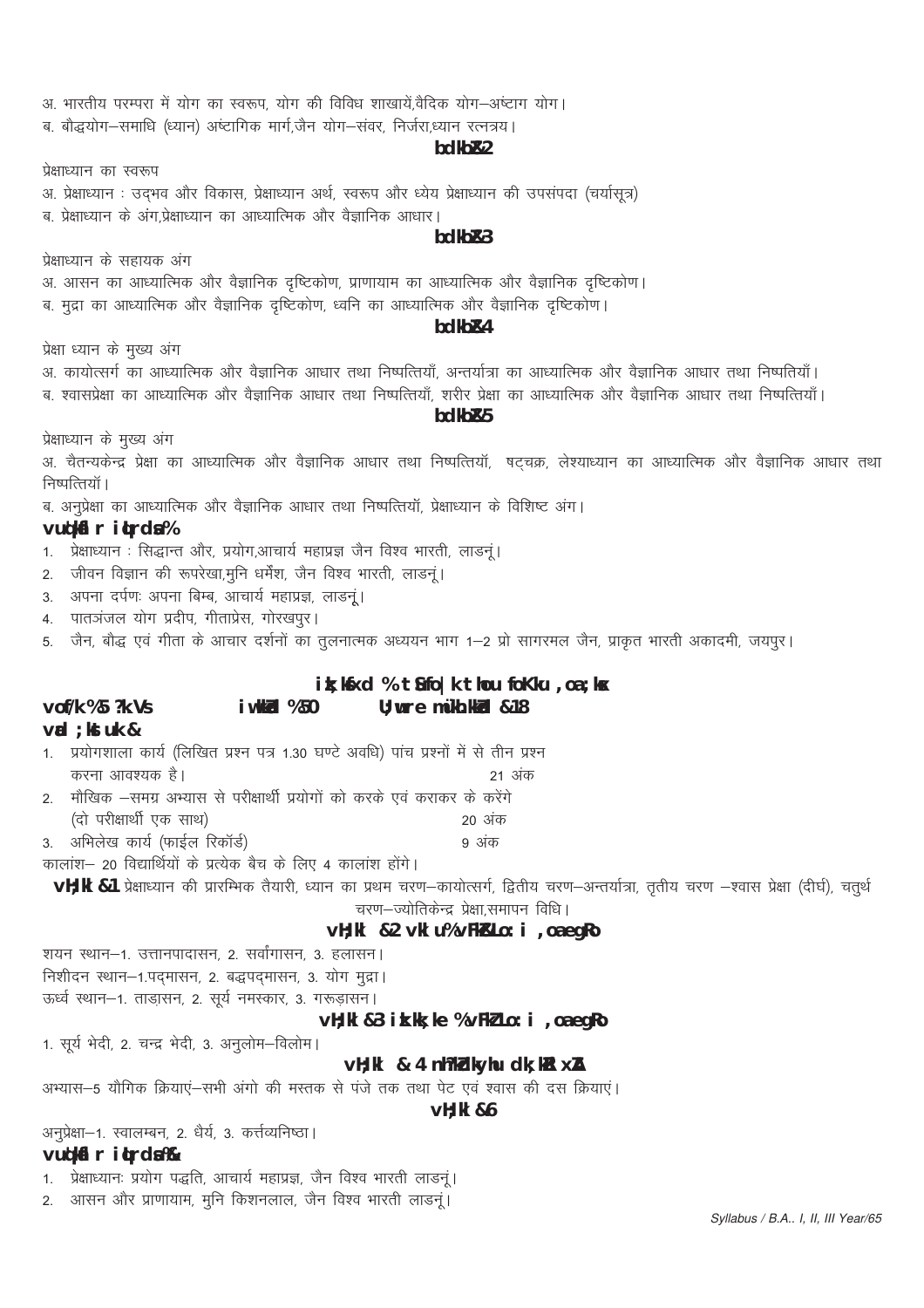- 3. यौगिक क्रियाएं, मुनि किशनलाल, बी.जैन पब्लिशर्स (प्रा.लि.) दिल्ली।
- 4. आसन और प्राणायाम, स्वामी सत्यानन्द मंगेर।
- 5. आसन और प्राणायाम, स्वामी रामदेव, हरिद्धार।
- 6. योगासन एवं स्वास्थ्य, मुनि किशनलाल,बी.जैन पब्लिशर्स (प्रा.लि.) दिल्ली।

#### **DEFENCE AND STRATEGIC STUDIES SCHEME OF EXAMINATION:**

General Instructions:

1. There shall be two theory papers of 75 Marks each and Practical of 50 marks. The candidate will be required to pass in theory and practical separately.

2. Each theory paper will require four teaching periods of 60 minutes or six teaching period of 45 minutes for both papers per week.

3. Practical papers will require 4 period of 45 minutes or 3 periods of sixty minutes per week for a batch of 20 students.

4. Each paper will contain three parts- Part-A will have 10 questions, these will be compulsory. Answers of these questions are limited upto 50 words each. Each question carries 2 marks. Part-B will have 7 questions out of which five questions are to be attempted. The answer of each question shall be limited upto 200 words. Each question carries 5 marks. Part-C will have total 4 questions out of which two questions are to be attempted. The answers of each question shall be limited upto 500 words. Each question carries 15 marks.

| Paper I         | 3Hrs | Max. Marks 75 | Min. Pass Marks 27 |
|-----------------|------|---------------|--------------------|
| Paper II        | 3Hrs | Max. Marks 75 | Min. Pass Marks 27 |
| Practicals 3Hrs |      | Max. Marks 50 | Min. Pass Marks 18 |

# **PAPER-I FUNDAMENTAL OF DEFENCE AND STRATEGIC STUDIES Duration : 3 Hrs.** Max. Marks: 75

- **UNIT-I**
- a) Definition of defence and strategic Studies
- b) Sources of studies
- c) Relation of other subject with defence and strategic studies as Political Science, Economics, Geography, Psychology, Sociology, History, Science and Technology.
- d) Utility of the subject in present scenario.

#### **UNIT-II**

- a) Military system of Vedic and Epic period
- b) Comparative study of Indo-Greek Art of War with special reference to the battle of Hydaspus 326 B.C.
- c) Mauryan Military System.

#### **UNIT - III**

- a) Kautilya's Philosophy of War
- b) Military Systems of the Gupta and Harsh Period
- c) Rajputs and Turk Pattern of Warfare with special reference of the battle of Tarrain (1192 A.D.)

#### **UNIT - IV**

- a) Military system of the Mughal period and First Battle of Panipat (1526 A. D.)
- b) Military System of Maratha and guerrilla warfare of Shivaji.
- c) Third Battle of Panipat (1761 A. D.)

#### **UNIT - V**

a) Military System of Sikh's of 18th Century

- b) War technology under Maharaja Ranjeet Singh
- c) Reorganization of Indian Army under the Crown.

# **Books Recommended:**

- 1. Das ST : Indian Military, its History and Development.<br>2. Majumdar : The Military System in Ancient India
- 2. The Military System in Ancient India<br>2. New History of the Maratha
- 3. Sardesai G S<br>4. Saxena K M L
- 
- : The Military System of India<br>: Military System of the Sikhs 5. Majumdar B N : Military System of the Sikhs
- 6. Major A. David : Indian Art of War
- 7 डॉ. एस. एन. राय : भारत का सैन्य इतिहास।
- 8 डॉ एस के मिश्र : भारतीय सैन्य इतिहास ।
- 9 डॉ. बी. आर. पाण्डेय : सैन्य अध्ययन।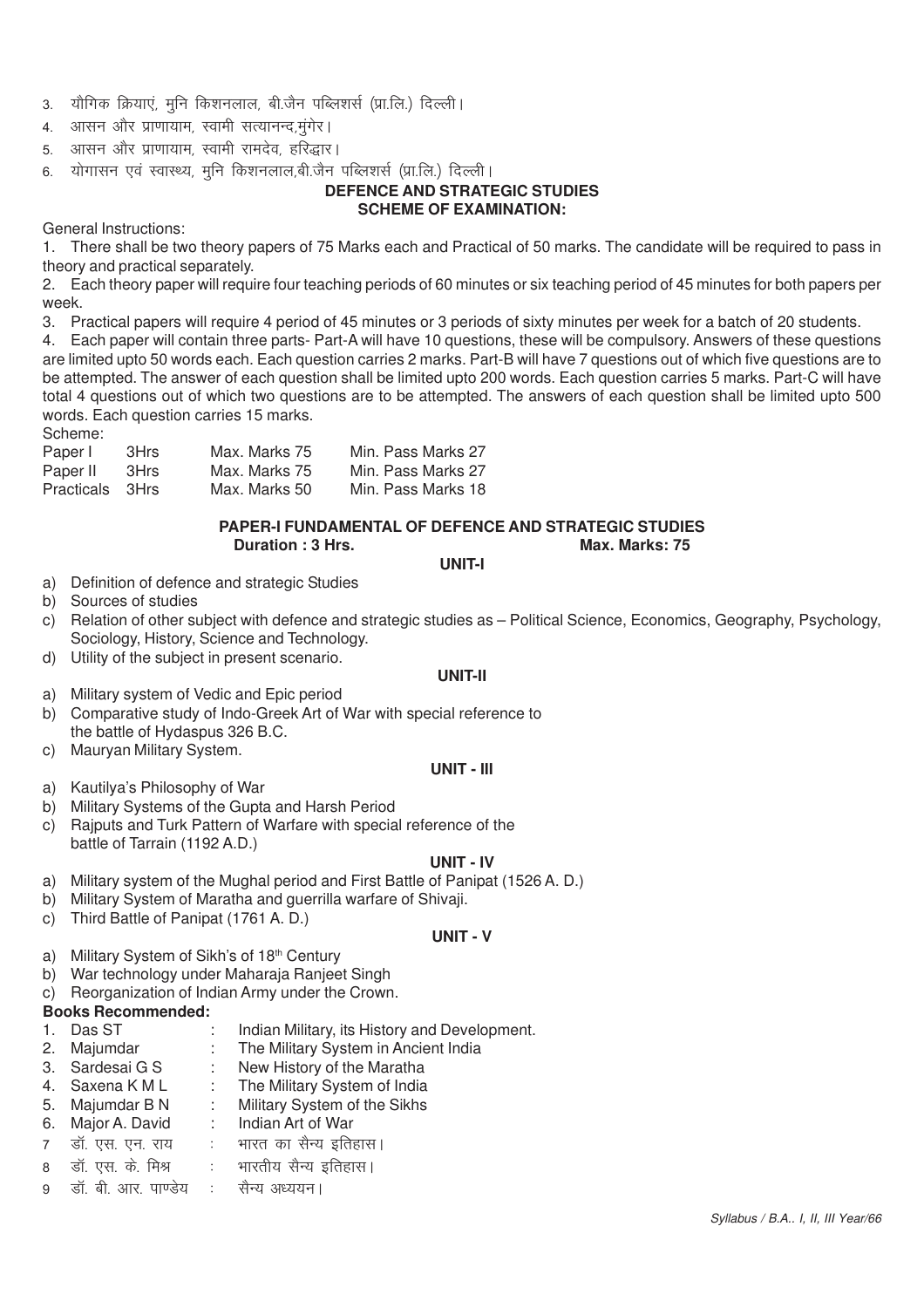10 डॉ. लल्लन सिंह कि: भारतीय सैन्य इतिहास। 11 डॉ. सुरेन्द्र कुमार मिश्र : संसार के प्रसिद्ध युद्ध।

 $j$ {kk, oaj.kuhfr  $v$ /;; u

#### i jh{kk ; kst uk % I kekU: funk k

कूल दो सैद्धान्तिक प्रश्न–पत्र 75–75 अंक के होंगे, जबकि एक प्रायोगिक पत्र 50 अंक का होगा। विद्यार्थी को सैद्धान्तिक एवं प्रायोगिक पत्र  $1<sup>1</sup>$ में अलग-अलग उत्तीर्ण होना अनिवार्य है।

2 प्रत्येक सैद्धान्तिक पत्र के लिए 45 मिनट के 6 कालांश होंगे अथवा 60 मिनट के 4 कालांश प्रति सप्ताह दोनों पत्रों के लिए निर्धारित होंगे। 3 प्रायोगिक पत्र हेतू 45 मिनट के चार कालांश अथवा 60 मिनट के तीन कालांश प्रत्येक सप्ताह 20 विद्यार्थियों के दल (Group) के लिए होंगे। 4 प्रत्येक प्रश्न पत्र के तीन भाग होगें । भाग – अ में 10 प्रश्न होगें ये अनिवार्य होगें। प्रत्येक प्रश्न का उत्तर 50 शब्दों तक सीमित होगें। प्रत्येक प्रश्न 2 अंक के होगें। भाग– ब में कूल सात प्रश्न होगें, जिसमें से किन्ही पांच प्रश्नों के उत्तर लिखने होगें। प्रत्येक प्रश्न का उत्तर 200 शब्दों तक सीमित होगा। प्रत्येक प्रश्न के पांच अंक होगें। भाग – स में कुल चार प्रश्न होगें जिसमें से दो प्रश्नों के उत्तर लिखने होगें। प्रत्येक प्रश्न का उत्तर 500 शब्दों तक सीमित होगा। प्रत्येक प्रश्न के 15 अंक होगें।

योजना :

अवधि 3 घंटे प्रथम प्रश्न-पत्र पर्णांक 75 न्यूनतम उत्तीर्णांक 27 अवधि 3 घंटे द्वितीय प्रश्न–पत्र पूर्णांक 75 न्यूनतम उत्तीर्णांक 27 प्रायोगिक पत्र अवधि 3 घंटे पूर्णांक 50 न्यूनतम उत्तीर्णांक 18 iFke  $i = 8$  vk/kkjHkur j{kk, oaj.kuhfr v/;; u  $le; %3?kMs$  $dw$  val $%75$ 

 $hdkh$  & 1

(अ) रक्षा एवं रणनीति अध्ययन की परिभाषा

(ब) अध्ययन के विभिन्न स्त्रोत

(स) रक्षा एवं रणनीति अध्ययन विषय के अन्य विषयों से सम्बन्ध, जैसे– राजनीति विज्ञान, अर्थशास्त्र, भूगोल, मनोविज्ञान, समाज–शास्त्र, इतिहास, विज्ञान एवं तकनीकी

(द) वर्तमान परिदृश्य में विषय की उपयोगिता

#### $bdkb2 & 2$

(अ) महाकाव्य एवं वैदिक काल की सैन्य पद्धति

(ब) यूनानी एवं भारतीय युद्ध–कला का तूलनात्मक अध्ययन वि ोष रूप से झेलम का संग्राम; 326 ई. पू. के संदर्भ में

(स) मौर्यकालीन सैन्य व्यवस्था

# $bdkb2 & 3$

(अ) कौटिल्य का युद्ध दर्शन

(ब) गुप्तकालीन एवं हर्षकालीन सैन्य व्यवस्था

(स) राजपूत व तुर्क की युद्धकला की व्याख्या वि ोष रूप से तराइन के युद्ध (1192 ई. के सन्दर्भ में)

#### $hdkh$  & 4

(अ) मुगलकालीन सैन्य-व्यवस्था तथा पानीपत का प्रथम युद्ध (1526 ई.)

- (ब) मराठा सैन्य व्यवस्था तथा शिवाजी की छापामार युद्धकला।
- (स) पानीपत का तीसरा युद्ध (1761 ई.)

# bdkb $l$  &  $5$

- (अ) 18वीं शताब्दी में सिक्ख सैन्य व्यवस्था।
- (ब) महाराजा रणजीत सिंह के नेतृत्व में युद्ध तकनीक।

(स) क्राउन के अधीन भारतीय सेना का पुनर्गठन

अनुशंसित पुस्तकें –

- 1. Military System in ancient India: B. K. Majumdar
- 2. Indian Art of war: Major Alfread Daylol
- 3. Indian Army Through the Ages: Col. Gautam Sharma
- 4. Ancient India: V. D. Mahajan
- 5. Decisive Battle of Indian History: Col. Maleson
- 6. War in Ancient India: Prof. B. R. Ram Chandra
- 7. संसार के प्रसिद्ध युद्ध : डॉ. सुरेन्द्र कुमार मिश्र, प्रभात प्रकाशन, नई दिल्ली।
- 8. भारतीय सैन्य इतिहास : डॉ. बी. आर. पाण्डेय : प्रकाश बुक डिपो, बरेली।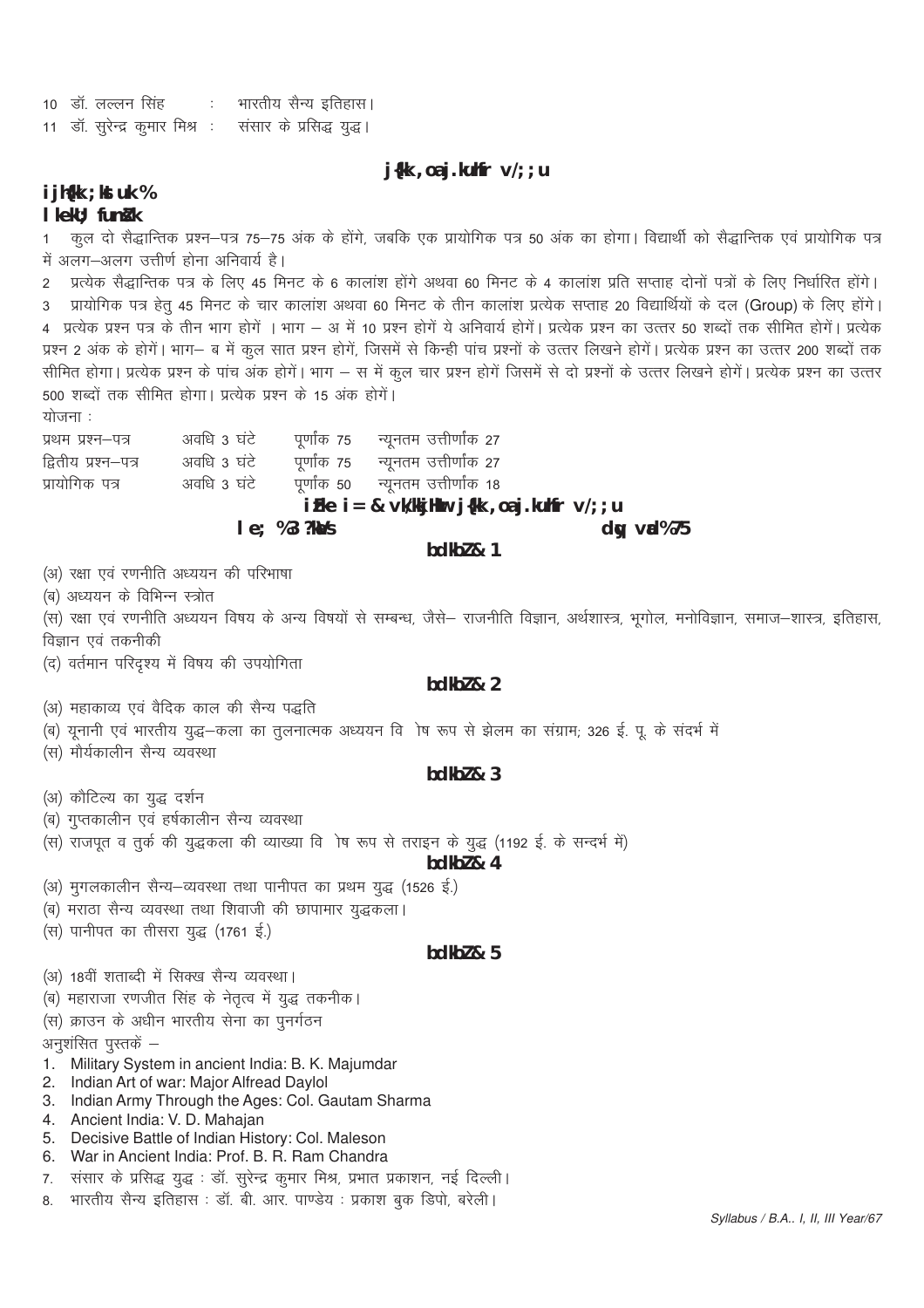- भारतीय सैन्य इतिहास : डॉ. लल्लन सिंह : प्रकाश बुक डिपो, बरेली।
- 10. भारतीय सैन्य इतिहास : डॉ. एस. के. मिश्र, मोर्डन पब्लिशर्स, जालंधर।

### **PAPER – II INDIAN MILITARY ADMINISTRATION**

#### **Duration : 3 Hrs.** Max. Marks: 75

#### **UNIT - 1**

- a) Organization and role of Indian Defence forces.
- b) Organization, Role, Aim and Importance of Second line of Indian Defence.
- c) National Cadet Corps: Aims, Role, Organization and Importance.
- d) Civil Defence: Aim, Role, Organization and Importance.

#### **UNIT - II**

- a) Lesson Learn from Indo-Pak War (1947-48 A.D.)
- b) Lesson Learn from Sino-Indo Conflict (1962 A.D.)
- c) Lesson Learn from Indo-Pak War (1965 A.D.)
- d) Lesson Learn from Indo-Pak War (1971 A.D.)
- e) Lesson Learn from Kargil War (1999 A.D.)

#### **UNIT - III**

- a) Head Quarter (H.Q.) and Organization of Indian Army
- b) Fighting Forces and Administrative Institutions
- c) Functions of Indian Army during War and Peace period
- d) Types of tanks in Indian Army

#### **UNIT - IV**

- a) Head Quarter (H.Q.) and Organization of Indian Navy.
- b) Operation and Administrative Commands of Indian Navy.
- c) Modern ships of Indian Navy.
- d) Functions of Indian Navy during War and peace period.

# **UNIT - V**

- a) Head Quarter (H.Q.) and organization of Indian Air Force
- b) Commands and formations of Indian Air Force
- c) Modern aircraft of Indian Air Force
- d) Functions of Indian Air Force during War and peace periods

#### **Books Recommended :**

- 1. Indian Arms Forces: Jaswant Singh
- 2. Indian's Defence Organization and Administration: Brig. Rajender **Singh**
- 3. The Naval Defence of India: K. P. Vaidya
- 4. Air Power in War: Lord Toder Holder
- 5. Defence Organization in India: H. L. Venkateswaran
- 6. डॉ. एस. के. मिश्रः राष्ट्रीय रक्षा व सुरक्षा
- 7. डॉ. एस. के. मिश्र: भारतीय सैन्य संगठन
- 8 लंबी आर पाण्डेय: सैन्य अध्ययन
- 9 बॉ. लल्लन सिंहः भारतीय सैन्य इतिहास एवं सैन्य संगठन
- 10 डॉ. हरवीर शर्माः युद्ध के भौतिक एवं मानवीय तत्व

### $f$ **rh;**  $i = 8$  Hkkjrh;  $\vert 9$ ; it kkl u

**bdkbZ & 1**

#### **le**; %3 ?ka/s

- (अ) भारतीय सुरक्षा सेनाओं का संगठन एवं उसकी भूमिका
- (ब) भारतीय रक्षा की द्वितीय पंक्ति का संगठन, उद्देश्य, महत्व एवं भूमिका
- (स) राष्ट्रीय केंडेट कोर (एन.सी.सी) संगठन, उद्देश्य, महत्व एवं भूमिका
- (द) नागरिक सुरक्षा, उददेश्य, संगठन, महत्व एवं भूमिका

## **bdkbZ & 2**

- (अ) भारत-पाक युद्ध (1947-48) से प्राप्त शिक्षाएं
- (ब) भारत-चीन युद्ध (1962) से प्राप्त शिक्षाएं
- (स) भारत-पाक युद्ध (1965) से प्राप्त शिक्षाएं
- (द) भारत-पाक युद्ध (1971) से प्राप्त शिक्षाएं
- (य) कारगिल युद्ध (1999) से प्राप्त शिक्षाएं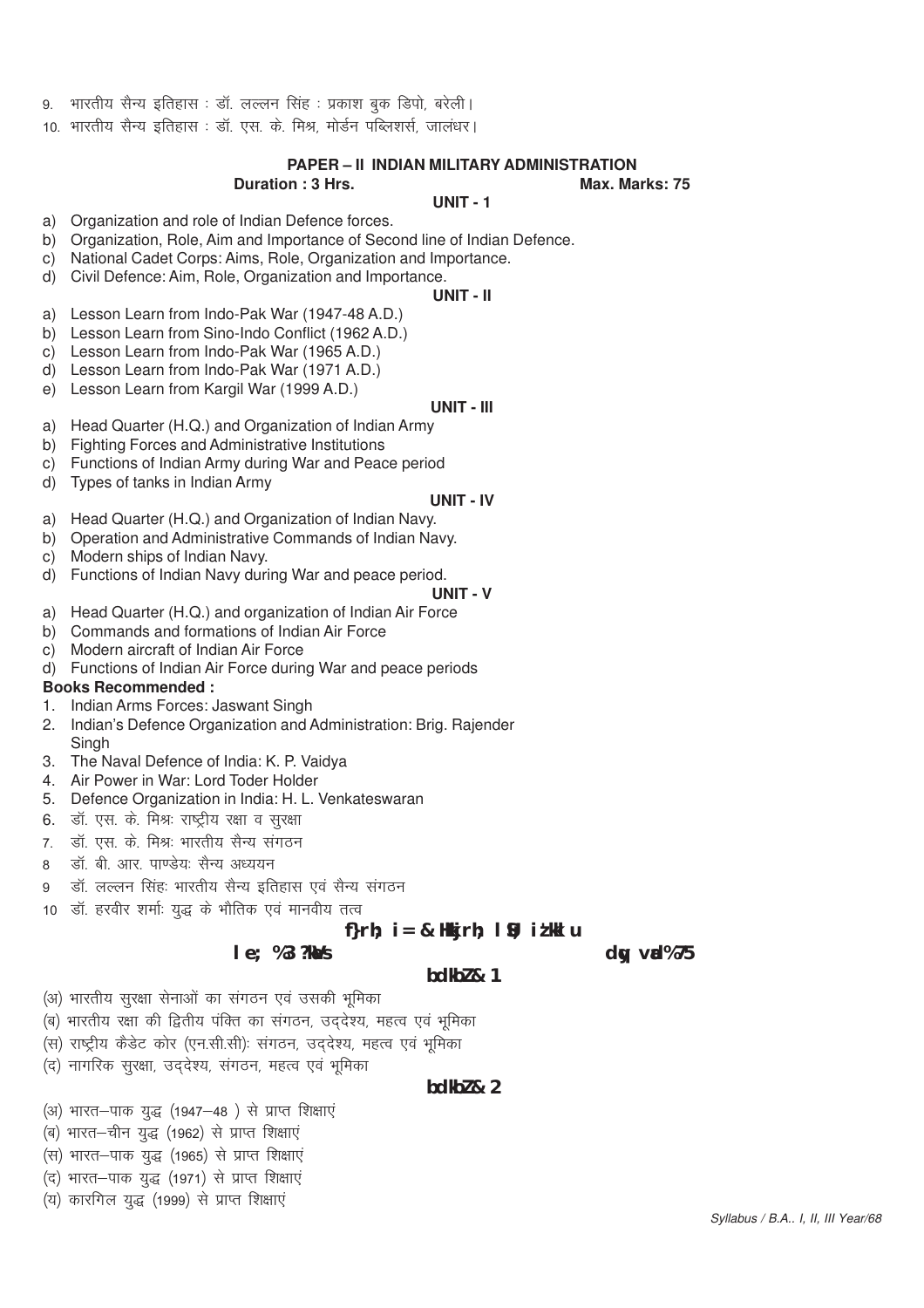**bdkbZ & 3**

- (अ) भारतीय स्थल सेना का मुख्यालय एवं संगठन
- (ब) लड़ाकू अंग एवं प्रशासनिक संस्थाएं
- (स) भारतीय स्थल सेना के युद्धकालीन एवं शान्तिकालीन कार्य
- (द) भारतीय स्थल सेना के टैंकों के प्रकार

## **bdkbZ & 4**

- (अ) भारतीय नौ-सेना का मुख्यालय व संगठन
- (ब) नौ–सेना की संक्रियात्मक व प्रशासनिक कमाण्ड
- (स) भारतीय नौ–सेना के आधनिक जलयान
- (द) भारतीय नौ-सेना के युद्ध व शान्तिकालीन कार्य

#### **bdkbZ & 5**

- (अ) भारतीय वायुसेना का मुख्यालय व संगठन
- (ब) भारतीय वायुसेना कमाण्ड तथा संरचना
- (स) भारतीय वायुसेना के आधुनिक वायुयान
- (द) भारतीय वायुसेना के युद्धकालीन व शान्तिकालीन कार्य

#### **vuq'kaflr iqLrdsa &**

- 1 डण्डियन आर्म्स फोर्सः जसवन्त सिंह
- 2 आर्गेनाइजेशन एंड एडमिनिस्ट्रेशनः ब्रिगेडियर राजेन्द्र सिंह
- 3 दॉ नेवल डिफेन्स ऑफ इण्डियाः के. पी. वैद्य
- 4 एयर पावर इन वारः लार्ड टोडर होल्डर
- 5 हिफेन्स आर्गेनाइजेशन इन इण्डियाः एच. एल. वैंकटेश्वर
- 6 भारतीय सैन्य सगठन डॉ. एस. के. मिश्र
- 7 भारतीय सैन्य इतिहास व संगठनः डॉ. बी. आर. पाण्डेय
- 8 राष्ट्रीय रक्षा व सुरक्षाः डॉ. एस. के. मिश्र
- 9 युद्ध के मानवीय एवं भौतिक तत्वः डॉ. हरवीर शर्मा
- 10 भारतीय सैन्य इतिहास, संगठन व युद्ध के सिद्धान्तः डॉ. लल्लन सिंह

#### **PRACTICAL**

# **DEFENCE AND STRATEGIC STUDIES**

#### **Duration : 3 Hrs.** Max. Marks: 50

- 1. Introduction of topography map and its utility in army
- 2. Grid system: Four figure reference, six figure reference and eight figure reference
- 3. Military and geographical conventional signs
- 4. Scale: Simple and time scale
- 5. Liquid prismatic compass: Use and its type
- 6. Service protector: Use and importance
- 7. Bearing and conversion of Bearing
- 8. Map setting with the help of compass
- 9. Utility of compass

10. Finding positions on the map

**Note:** Practical written test 30 marks, record and viva voce 10-10 marks each:

#### **Recommended Books:**

- 1 सिम्पल मैप रीडिंग हनुमान प्रसाद
- 2 प्रायोगिक सैन्य विज्ञान डॉ. एस. के. मिश्र, माडर्न प्रकाशन, जालंधर
- 3 प्रयोगात्मक सैन्य विज्ञान एम. पी. वर्मा, भारत प्रकाशन मंदिर,, अलीगढ
- 4 प्रयोगात्मक सैन्य विज्ञान के. एन. श्रीवास्तव, चन्द्रप्रकाश डिपो, हापुड
- 5 एन.सी. सी. प्रैक्टिकल आर. सी. मिश्र
- 6 Practical Military Science B.N. Maliwal

# **ik; ksxd dk; Z**

# **j{kk o j.kuhfr v/;;u**

# **le**; %3 ?kaVs due to the second state of the second state of the second state of the second state of the second state of the second state of the second state of the second state of the second state of the second state of

- 1 मानचित्र का परिचय; टोपोग्राफी सर्वे मैप तथा इसकी सेना में उपयोगिता
- 2 जालीय व्यवस्था; (Grid system) चार अंक निदेशांक, छः अंक निदेशांक तथा आठ अंक निदेशांक।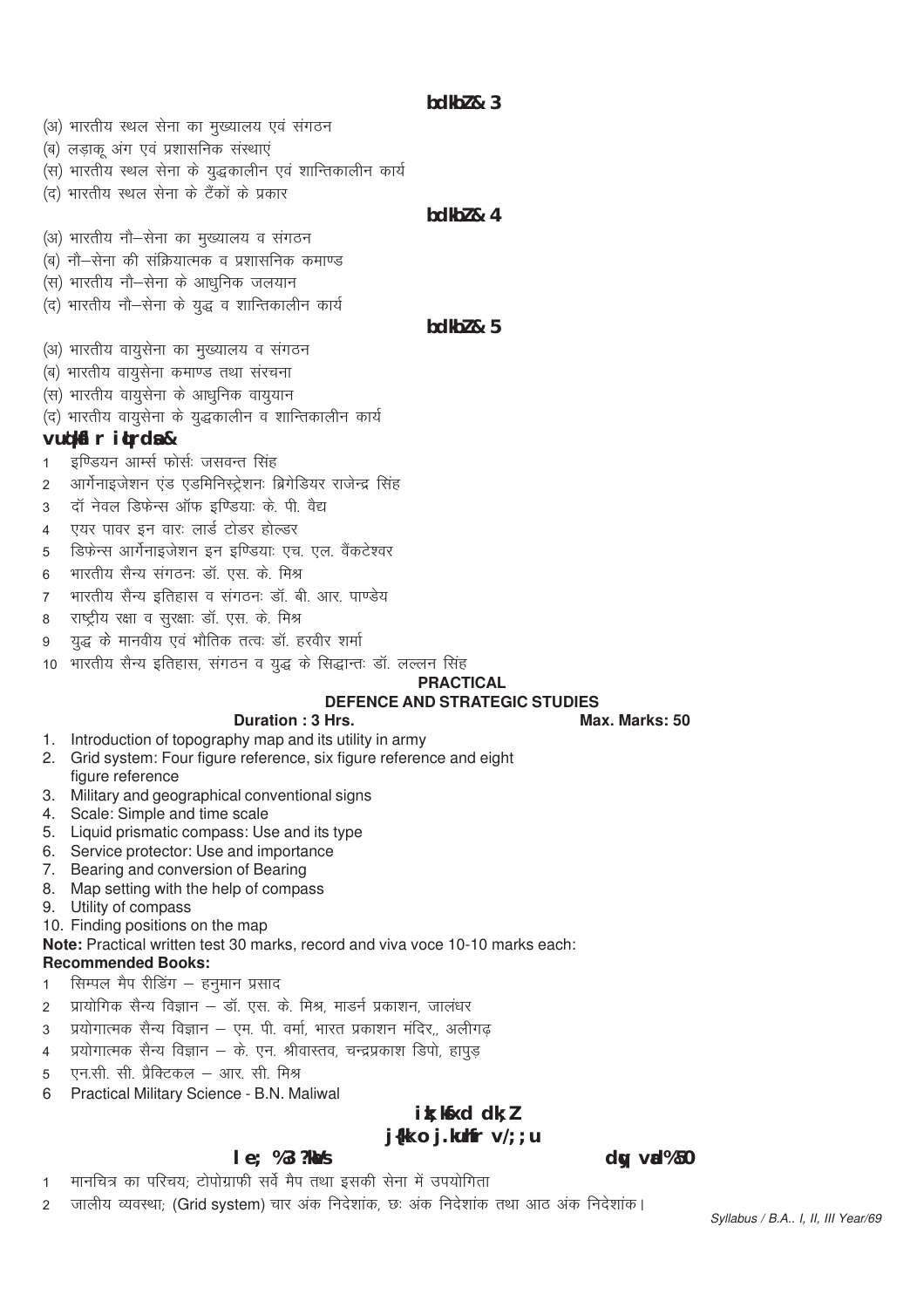- 3 सैनिक एवं भौगोलिक परम्परागत चिहन
- 4 मापक (Scale) सरल व समय मापक
- 5 दिकसूचक कम्पास; (Liquid prismatic compass) के अंग एवं प्रकार
- 6 सर्विस प्रोट्रैक्टर; (Service protector)
- 7 दिक्मान; (Bearing) व दिक्**मान परिवर्तन**
- 8 कम्पास की सहायता से मानचित्र दिशानुकूलित (set) करना
- 9 दिकसूचक यंत्र (कम्पास) की उपयोगिता
- 10 मानचित्र पर स्थिति निर्धारण

**uky %** इसमें प्रायोगिक लिखित परीक्षा 30 अंक तथा मौखिकी व रिकार्डस 10–10 अंक का होगा। अनुशंसित पुस्तकें:

- 1 सिम्पल मैप रीडिंग हनुमान प्रसाद
- 2 प्रायोगिक सैन्य विज्ञान डॉ. एस. के. मिश्र, मार्ड्न प्रकाशन, जालंधर
- 3 प्रयोगात्मक सैन्य विज्ञान एम. पी. वर्मा, भारत प्रकाशन मंदिर, अलीगढ़
- 4 प्रयोगात्मक सैन्य विज्ञान के. एन. श्रीवास्तव, चंद्रप्रकाश डिपो, हापुड़
- 5 एन.सी.सी. प्रैक्टिकल आर. सी. मिश्र
- 6 Practical Military Science B. N. Maliwal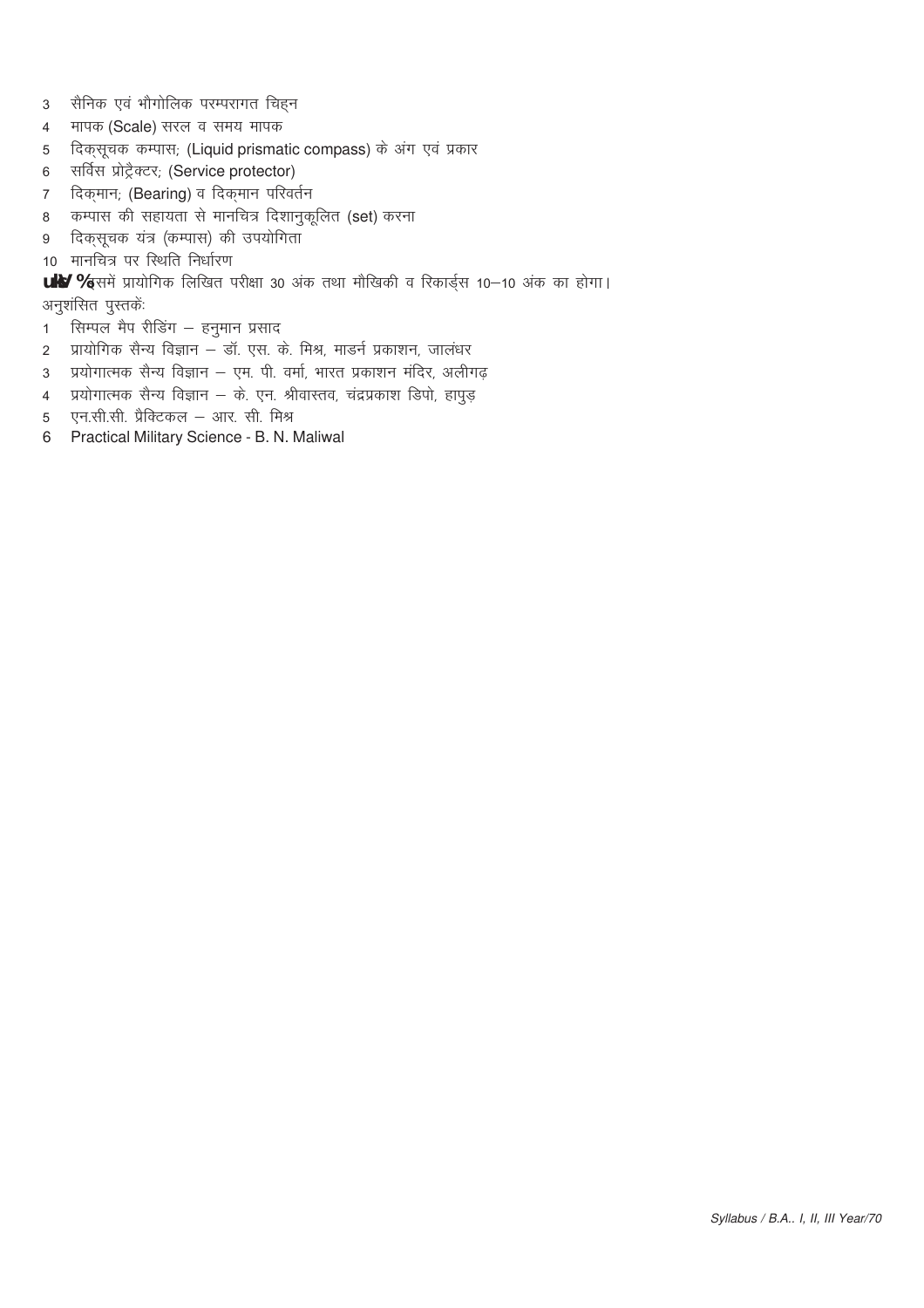# **B.A. Part - II Examination - 2021**

**Subjects**

Scheme of Examination

Distribution of Marks

- 1. हिन्दी साहित्य / Hindi Sahitva
- 2. English Literature / अंग्रेजी साहित्य
- 3. Sanskrit / संस्केत
- 4.  $Urdu / \sqrt{3}$ न्दी साहित्य
- 5- Persian / पारसी
- 6- Rajasthani / राजस्थानी
- 7- Punjabi / पंजाबी
- 8. Philosophy / दर्शनशास्त्र
- 9. Psychology / मनेाविज्ञान
- 10. Economics /अर्थशास्त्र
- 11. History  $\angle$  इतिहास
- 12. Political Science / राजनीति विज्ञान
- 13. Geography /भूगोल
- 14. Mathematics / गणित
- 15. Public Administration / लोक प्रशासन
- 26. Sociology / समाजशास्त्र
- 17. Home Science / गहविज्ञान
- 18. Drawaing & Painting / चित्रकला
- 19. Indian Music / भारतीय संगीत
- 20. Garment Production & Export Management / परिधान उत्पादन एवं निर्यात प्रबन्ध
- 21. Jainology, Jeevan Vigyan & Yoga / जैन विद्या, जीवन विज्ञान एवं योग
- 22. Computer Application
- 23. Defence and Strategic studies

# **B.A. Part II**

#### **SCHEME OF EXAMINATION**

The number of paper and the maximum marks for each paper together with the minimum marks required for a pass are shown against each subject seperately. It will be necessary for a candidate to pass in the theory part as Classification of successful cnadidates shall be as follows : First Division 60% of the aggregate marks prescribed at (a) Part I Second Division 48% Examination, (b) Part II Examination, (c) Part II examination, taken together. All the rest shall be declared to have hassed the examination, if they obtain the minimum pass marks in each subject viz. 36% no division shall be awarded at the part I and Part II Examination.

|    | S.N. Name of the<br><b>Subject/Papers</b> | No. of<br><b>Papers</b> | <b>Duration</b> | Max.<br><b>Marks</b> | <b>DISTRIBUTION OF MARKS</b><br>Min. Pass<br><b>Marks</b> |
|----|-------------------------------------------|-------------------------|-----------------|----------------------|-----------------------------------------------------------|
| 1. | <b>Hindi Sahitya</b>                      | Paper-I                 | 3hrs.           | 100                  | 200<br>72                                                 |
|    |                                           | Paper-II                | 3hrs.           | 100                  |                                                           |
| 2. | <b>English Literature</b>                 | Paper-I                 | 3hrs.           | 100                  | 200<br>72                                                 |
|    |                                           | Paper-II                | 3hrs.           | 100                  |                                                           |
| 3. | <b>Sanskrit</b>                           | Paper-I                 | 3hrs.           | 100                  | 200<br>72                                                 |
|    |                                           | Paper-II                | 3hrs.           | 100                  |                                                           |
| 4. | <b>Urdu</b>                               | Paper-I                 | 3hrs.           | 100                  | 200<br>72                                                 |
|    |                                           | Paper-II                | 3hrs.           | 100                  |                                                           |
| 5. | <b>Persian</b>                            | Paper-I                 | 3hrs.           | 100                  | 200<br>72                                                 |
|    |                                           | Paper-II                | 3hrs.           | 100                  |                                                           |
| 6. | Rajasthani                                | Paper-I                 | 3hrs.           | 100                  | 72<br>200                                                 |
|    |                                           | Paper-II                | 3hrs.           | 100                  |                                                           |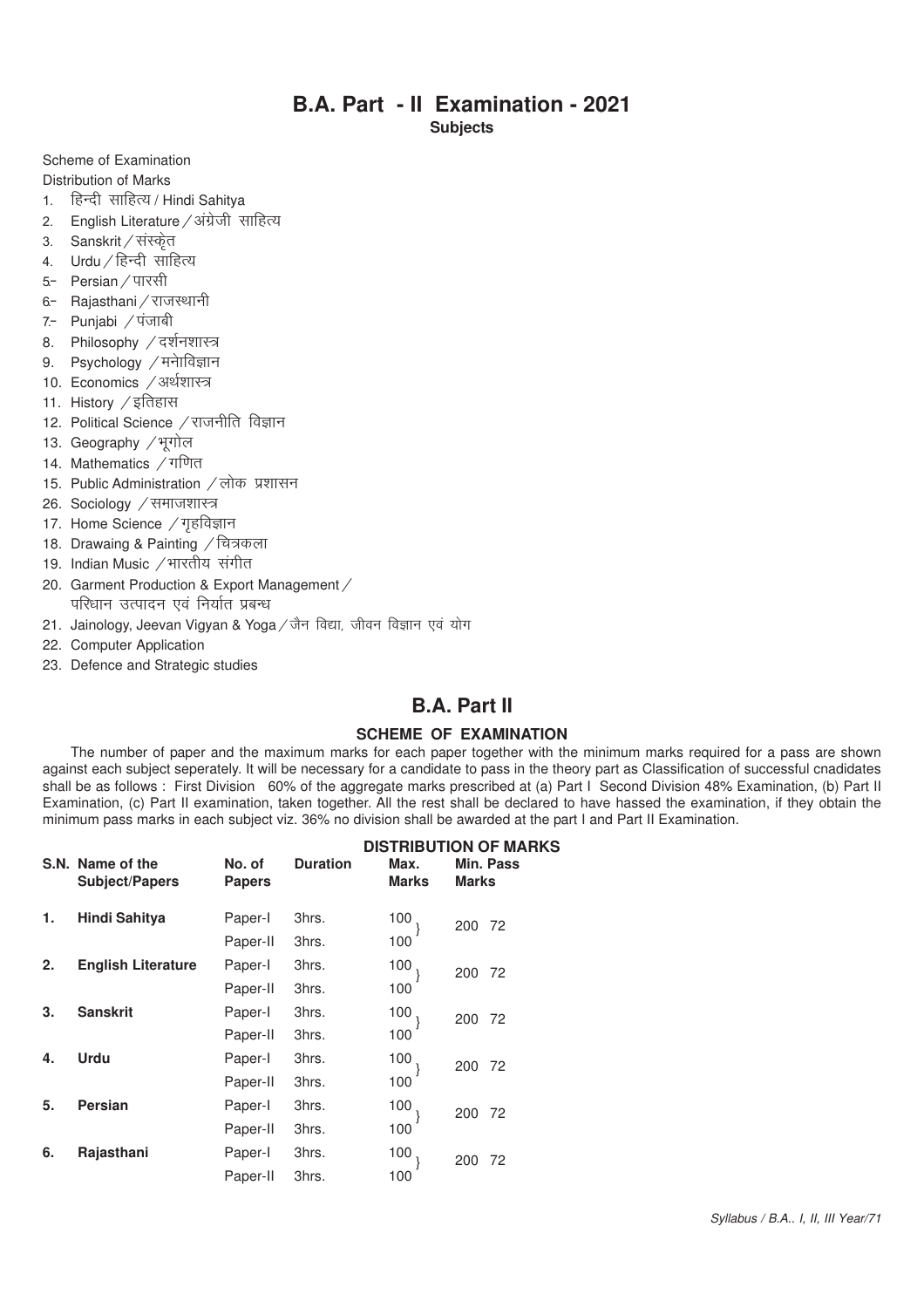| 7.  | Punjabi                      | Paper-I                | 3hrs. | 100             | 200 72 |    |                 |                 |    |
|-----|------------------------------|------------------------|-------|-----------------|--------|----|-----------------|-----------------|----|
|     |                              | Paper-II               | 3hrs. | 100             |        |    |                 |                 |    |
| 8.  | Philosophy                   | Paper-I                | 3hrs. | 100             | 200 72 |    |                 |                 |    |
|     |                              | Paper-II               | 3hrs. | 100             |        |    |                 |                 |    |
| 9.  | <b>Psychology</b>            | Paper-I                | 3hrs. | 75              | 150 54 |    |                 |                 |    |
|     |                              | Paper-II               | 3hrs. | 75              |        |    |                 |                 |    |
|     |                              | Practical              | 3hrs. | 50              |        | 18 |                 |                 |    |
| 10. | <b>Economics</b>             | Paper-I                | 3hrs. | 100.            | 200 72 |    |                 |                 |    |
|     |                              | Paper-II               | 3hrs. | 100             |        |    |                 |                 |    |
| 11. | <b>History</b>               | Paper-I                | 3hrs. | 100             | 200 72 |    |                 |                 |    |
|     |                              | Paper-II               | 3hrs. | 100             |        |    |                 |                 |    |
| 12. | <b>Political Science</b>     | Paper-I                | 3hrs. | 100<br>$\}$     | 200 72 |    |                 |                 |    |
|     |                              | Paper-II               | 3hrs. | 100             |        |    |                 |                 |    |
| 13. | Geography                    | Paper-I                | 3hrs. | 75              | 150 54 |    |                 |                 |    |
|     |                              | Paper-II               | 3hrs. | 75              |        |    |                 |                 |    |
|     |                              | Practical              | 4hrs. | 50              |        | 18 |                 |                 |    |
| 14. | <b>Mathematics</b>           | Paper-I                | 3hrs. | 66              | 200 72 |    |                 |                 |    |
|     |                              | Paper-II               | 3hrs. | 66 }            |        |    |                 |                 |    |
|     |                              | Paper-III              | 3hrs. | 68              |        |    |                 |                 |    |
| 15. | <b>Public</b>                | Paper-I                | 3hrs. | 100             | 200 72 |    |                 |                 |    |
|     | Administration               | Paper-II               | 3hrs. | 100             |        |    |                 |                 |    |
| 16. | Sociology                    | Paper-I                | 3hrs. | 100             | 200 72 |    |                 |                 |    |
|     |                              | Paper-II               | 3hrs. | 100             |        |    |                 |                 |    |
| 17. | <b>Home Science</b>          | Paper-I                | 3hrs. | 75              | 150 54 |    |                 |                 |    |
|     |                              | Paper-II               | 3hrs. | 75              |        |    |                 |                 |    |
|     |                              | Pratical               |       | 50              |        | 18 |                 |                 |    |
| 18. | Drawing &                    | Paper-I                | 3hrs. | 80              |        | 29 |                 |                 |    |
|     | <b>Painting</b>              | (Theory)               |       |                 |        |    |                 |                 |    |
|     |                              | Paper-II               | 5hrs. | 50              |        |    |                 |                 |    |
|     |                              | (Practical)            |       |                 |        |    |                 |                 |    |
|     |                              | Paper-III              | 5hrs. | 50              | 120 43 |    |                 |                 |    |
|     |                              | (Practical)            |       |                 |        |    |                 |                 |    |
|     |                              | Submission of          |       |                 |        |    |                 |                 |    |
|     |                              | <b>Practical Works</b> |       | 20              |        |    |                 |                 |    |
| 23. | <b>Indian Music</b>          | Paper-I                | 3hrs. | 40              |        |    |                 |                 |    |
|     |                              | Paper-II               | 3hrs. | 40              |        | 29 | Practical 4hrs. | 120             | 42 |
| 24. | <b>Garment Production</b>    | Paper-I                | 3hrs. | 60              | 120 44 |    |                 |                 |    |
|     | & Export Management Paper-II |                        | 3hrs. | 60              |        |    |                 |                 |    |
|     |                              | Practical              | 4hrs. | 80              |        | 28 |                 |                 |    |
| 25. | <b>Computer</b>              | Paper-I                | 3hrs. | 75 <sub>1</sub> | 150 54 |    |                 |                 |    |
|     | <b>Applications</b>          | Paper-II               | 3hrs. | 75              |        |    |                 |                 |    |
|     |                              | Practical              |       | 50              |        | 18 |                 |                 |    |
| 26. | Jainology, Jeevan            | Paper-I                | 3hrs. | 75              | 150 54 |    |                 |                 |    |
|     | Vigyan & Yoga                | Paper-II               | 3hrs. | 75              |        |    |                 |                 |    |
|     |                              | Practical              |       | 50              |        | 18 |                 |                 |    |
| 27. | Defence and                  | Paper-I                | 3hrs. | 75              | 150 54 |    |                 |                 |    |
|     | <b>Strategic studies</b>     | Paper-II               | 3hrs. | 75              |        |    |                 |                 |    |
|     |                              | Practical              | 3hrs  | 50              |        | 18 |                 | $Cvllahue / RA$ |    |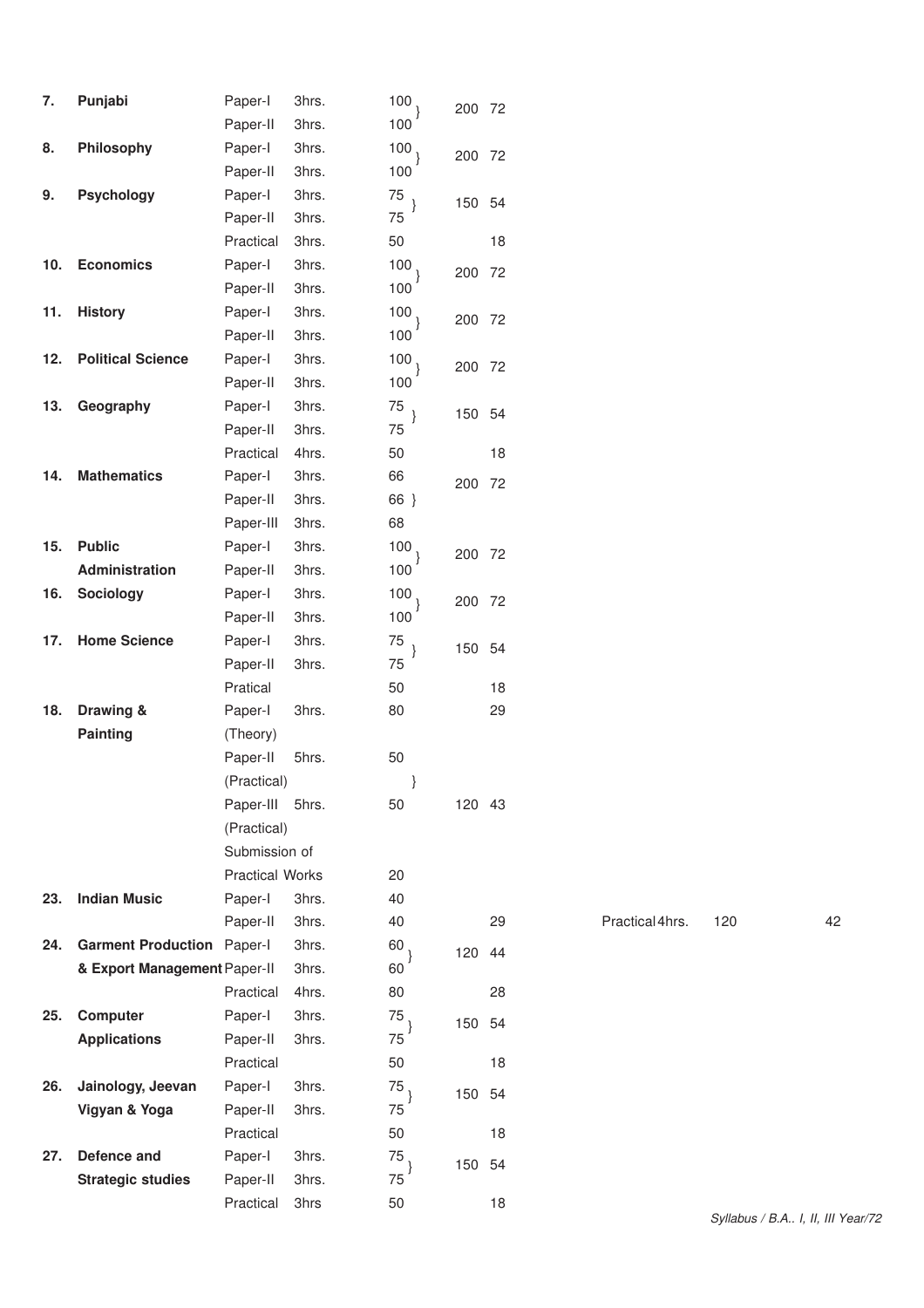# fgUnh I kfgR; iFke  $i$ *t* u& $i$  = % jhfrdkyhu dk0;

#### $le; %3?kMs$ mRrh.kkid %36

*i* wkkld & 100

1- dsko %& jkepfindk – गणेश वंदना, सरस्वती वंदना, श्रीराम वंदना, अवधपुरी शोभा वर्णन, सीता–स्वयंवर, परशुराम संवाद, वन में राम , , भरत कैकेयी संवाद, लक्ष्मण—क्रोध, पंचवटी वर्णन, सिया हरण, अशोक वाटिका में रावण—सीता, सीता के विरह में राम दशा, रावण हनुमान संवाद, लंका दहन, अंगद-रावण संवाद, सीता की अग्नि-परीक्षा , राम राज्य वर्णन।

हु कोटिन, अजौं तर्**यौना, तो पर वारौं, बतरस—लालच, नेह** न नैनति, केसरि कै सरि, या अनुरागी चित्त, डीठी न परतु, अंग—अंग नग, लिखन बैठि ँ<br>जाकि, दुग उरझत, मानहूं बिधि तन, सघन कूंज छाया, भाल लाल बेंदी, इत आवति चलि , रनित भूंग घंटावली, कहलाने एकत बसत, अरुन सरोरुह कर, ज्यौ व्हैहौं त्यों, करो कुवत जगु, कब को टेरत , थोरेई गुन रिझते, स्वारथु सुकृत न, करि फलेल को, जिन दिन देखे, कौन भांति रहि, कहत नटत रीझत, नेह न नैननु, नहिं परागु, मंगल बिन्दु सुरंग, दीरघ सांस न लेहु, पत्रा ही तिथि, तो लग या, तन्त्री नाद कवित्त—रस, कनक कनक तै, नर की .<br>अरु, मरत प्यास पिंजरा, इहीं आस अटक्यौ रहत, लिखन बैठि जाकी, कंचन तन धन, आवत जात न जानिए, पावस निसि।

3- no %Nn & सुनि के धुनि चातक— मोरनि की, सोवत तें सखी जाग्यो नहीं, सपने में गई देखन हौं सुनि, ता दिन ते अति व्याकुल है तिय, बाल लतान मैं बाल को बोल, मोर ही भौन में भावतो आवत, एक तुहीं वृषभानु सुता अरु, सराहैं सुरासुर सिद्ध समाज, आपुस मैं रस मैं रहसैं, सुख .<br>सेज के मंदिर तै गुरमंदिर श्री बिधि बानी जु बेद बखानी, जब ते कुवर कान्ह रावरी कलानिधान , रिझि रिझि रहति रहसि हसि हरि उठै, आई बरसाने ते बोलाई वृषभानूसुता, राधिका कान्ह को ध्यान धरै, पावरनि ते पावड़े परे है पूर पौरि लग, सावन मास सखीन मैं सुन्दरि, मन्दिर तैं निकसी बनि ज्यौ .<br>ससि, खोरि लौ खेलन आवतियेन तौ, धार मै धाई धंसी निधार व्है, रावरो रूप रहयो भरि बैनन, प्रेम कहानिन सो पहिले, आखिन आखि लगाये रहैं, .<br>सांसन ही सों समीय गयो, एकै अभिलाष लाल—लाख भांति लेखियत, कोऊ कहौ कुलटा, बरूनी बधबंर से गुदरी पलक दोऊ, झहरि झीनी बुंदनि परित मानो।

# $hdkh$ <sub>2</sub>  $\lambda$ <sub>2</sub>

#### 1-  $i$  nekd $j$  &

\_\_rqo.ku – कूलन में, केलिन कछारन में, औरे भांति कूंजन में, चंचला चमाकें, आयी हौ खेलन फाग, सीज ब्रज चंद पै चली, झिलक झकोर रहै, —— .<br>आपही आपपै रूसि रही, आज बरसाने की नबेली अलबेली बधू।

**jl fu: i .k** – ऐसी न देखी सुनी सजनी, ए हो नंदलाल ऐसी।

-<br>**QVdj &** तीर पर तरनि—तनूजा, गोकुल के कुल को, फहरे निसान दिसानि, सिर कटहिं, एकै गहि भाले, किलकिलकत चंडी, कामद कला—निधान, सूरत के साह कहे, पुच्छन के स्वच्छ, पारावार–पार–लौं।

**HkfDRk&** देव नर किन्नर राम को नाम जपो, भूख लगै तब देत है भोजन, भोग में रोग वियोग संयोग में, या जग जानकी—जीवन, मीठो महा मिसरी तें, जोग जप संन्ध्या, काम बस सूपनखा, गंगा के चरित्र सुखद सुहाई।

2-  $\vert$  suki fr %

'ysk o.ku & दीक्षित परसराम, मूढन को अगम, दो ा सौ मलीन, सारंग धुनि सुनावै, लाह सौ लसति नग, लीने सुधराई संग, सोहति बहुत भांति, ,<br>प्रीतम तिहारे अनगन, बदन सरोरुह के संग, बानरन राखे तोरि।

**Ükakj 0.kLı** – अंजन सुरंग जीते खंजन, हिय हरि लेत हैं, केसरि निकाई मधुर अमोल बोल, हित सौ निरखि हंसे रूप कै रिझावत हौ, रोस करौ तासौ, मालती की माल तेरे, कौहू तुव ध्यान करै, चंद दुति मंद कीने।

**rqo.ku – xh"e –** बरखा को तरनि । **o"k**k – दामिनी–दमक। 'kjn – पावस निकास। f'kf'kj – सिसिर में ससि। ol **a** – बरन–बरन तरु फुले ।

रामायण वर्णन– सुर तरु सार की, कंज के समान, धाता जाहि गावै, गाई चतुरानन सुनाई, सकल सुरेस, तौऱ्यो है पिनाक।

3- egkdfo Hkilk.k:

x.kk Lrou & अकथ अपार भवपंथ के।

jktodk&o.ku & राजत है दिनराज, महाबीर ता बंस में, ता कुल में नृपवृंद, सदा दान किखान में , ताते सरजा बिरद भो, भूषन भनि ताके भयौ, दसरथ राजा राम भो, दच्छिन के सब।

f'kok&i*t* kfLr & त्रिभुवन भहिं परसिद्ध, सिवराज साहिसुत सथ्यनित, सीय संग सोमित सुलच्छन, सुंदरता गुरुता प्रभुता भनि तेरौ तेज सरजा, वेद राखे बिदित, इंद्र जिमि जृभ पर, चढ़त तुरंग चतुरंग, छूटत कमान बान, गरुड को दावा, ऊंचे घोर मंदर के मुंड कटत कहुं रुंड। N=I ky ijkØe & भुज भुजगेस की वै, राजत अखंड तेज छाजत ।

#### $hdkh$ <sub>7</sub> $g_3$

1- ? kukuun % कवि-प्रशस्ति - प्रेम सदा अति ऊंचो लहे ।

i B&ihj&o.ku % वहै मुसक्यानि, भोर तै सांझ लौ, सोएं न सोयबो, निस-द्यौंस खरी, तब तौ छबि पीवत, रावरे रूप की रीति अनूप, जेतौ घट सोधों तब व्हे सहाय हाय, चोप चाह चावनि, नेह – निधान सुजान समीप, चंद चकोर की चाह करै, हिये मैं जु आरति, दिननि के फेर सो, कौन की सरन जैये घनआनंद प्यारे सुजान सुनौ, जिन आखिन, पूरने प्रेम को मंत्र, भए अति निठुर, मीत सुजान अनीत करौ जिन पहले अपनाय सुजान तेरे देखिये को, अति सूधो सनेह को, कित को ढरि गौ, औं जो न देखै, इत बांट परी सूधि, अन्तर मैं बासी पै सूनि, बैरी वियोग की हकनि ।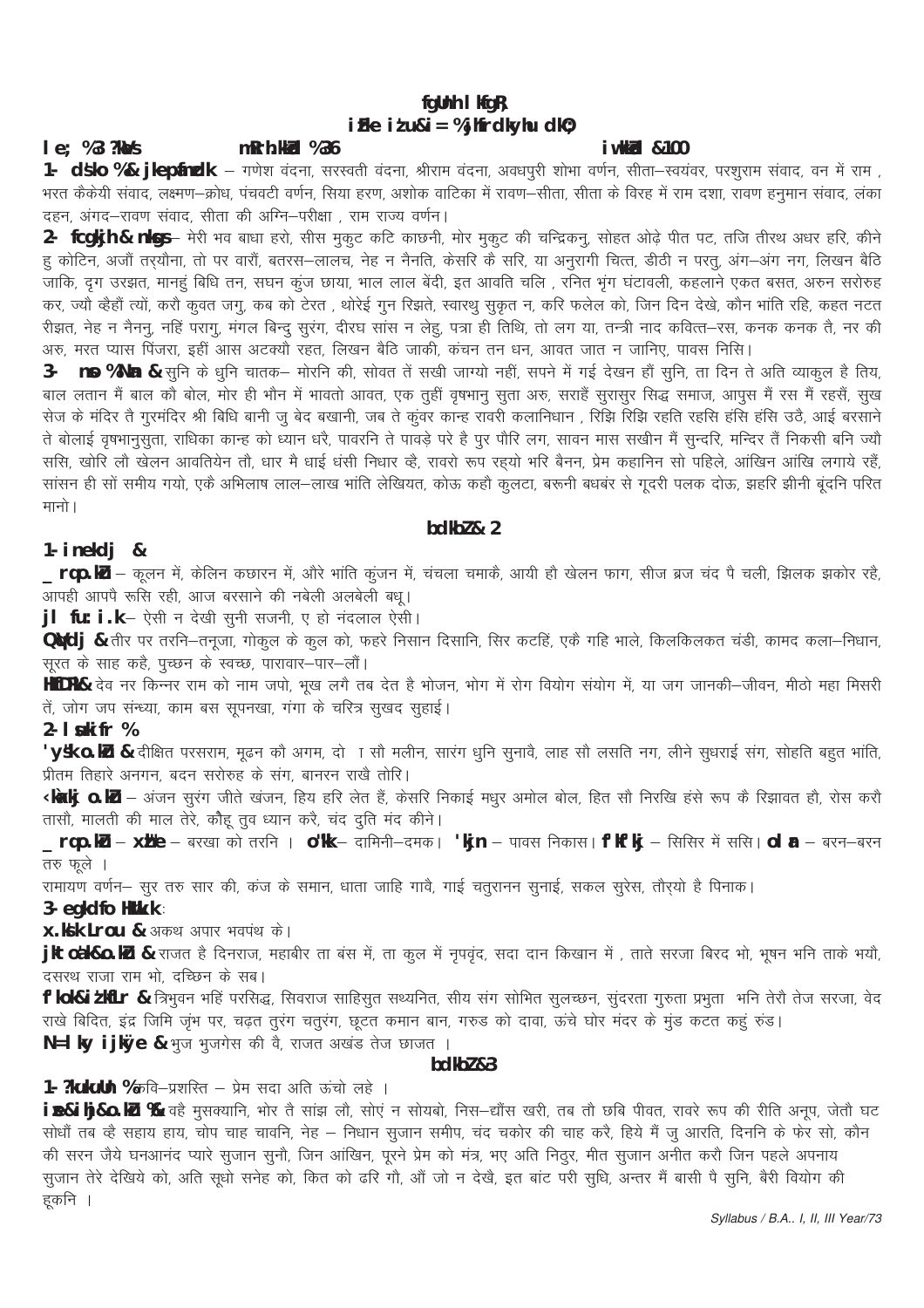# $2.$  fxj/kj dfojk; &

daMfy; ka% – पुत्र प्राणते अधिक है, रही न रानी कैकयी, चिन्ता ज्वाल शरीर की, दाडिम के धोखे गयो, भूलो चातक आईकें, सोना लावन पिव गये, मोती लावन पिव गये, दौलत पाय न कीजिए, गुण के गाहक सहस नर, साई सब संसार में, पीवे नीर न सरवरौ, नारा कहै नदीन सन ,मुसा कहै बिलार सों, कौवा कहे मराल से, प्रीति कीजिये। बडेन सौं, बड़े बडेन की ऐसि ही, बीती ताहि बिसार दे, साई नदी समुद्र को, साई समय न चूकिये, नयन जब परवश भये, बानी मात्र जगत सब, बानी विजय न करि सकें, खल सज्जन दो जगत में, चिदविलास परपंच यह, राम तूही तही कृष्ण है।

 $3 - i$ Ttc %

in % औधू अकल अनूप अकेला, मन की प्यास प्रचंड न जाई, गुरु प्रसाद अगम गति पावै, संतो मगन भया मन मेरा, आरती तुम ऊपरि तेरी। l k[kh % जन रज्जब गुरु की, माया पानी दूध मन , घटा गुरु आसोज की , सेवक कूभ कूंभार , घट दीपक बाती पवन, दरपन में सब देखिए, साधू सदनि पधारतै, नान्हौ सौ नान्हें हुए , रज्जब की अरदास यह, सब घटघटा समानि, रज्जब बूंद समंद की, पतिव्रता कै पीव बिन, हरि दरिया में मीन मन, नर निरवैरि होत ही, औगुण ढाकें और के, जील रहे सुमिरण गहै, अपना पड़ता आप ही, ज्यू सुन्दरि सर न्हावतौं, निहकामी सेवा करै रामनांव निजनाव गति।

### $bdkb2$  & 4

रीतिकालीन काव्य का इतिहास, परिस्थितियां, नामकरण, प्रव त्तियां , प्रमुख धाराएं एवं प्रमुख कवि।

bdkb $l$  & 5

dl0; 'kll = - काव्य लक्षण, काव्य हेत्, काव्य प्रयोजन (संक्षिप्त परिचय), नायक-नायिका भेद ।

ietk Na : दोहा, चौपाई, चौपई, कुंडलिया, कवित्त, गीतिका, हरिगीतिका, रोला, उल्लाला, मालिनी, सवैया, द्रुतविलम्बित।

# i jh{kdka ds fy, funkk %

- 1. प्रश्न-पत्र तीन खंडों क्रमशः अ, ब, और स में विभक्त होगा।
- 2. खंड अ में प्रत्येक इकाई से अधिकतम 2 प्रश्न रखते हुए सभी 5 इकाइयों से कुल 10 लघुत्तरात्मक प्रश्न अनिवार्यतः पूछे जाएंगे।
- 3. खंड ब में प्रथम 3 इकाइयों में से व्याख्या संबंधी कूल 7 व्याख्या प्रश्न पूछे जाएंगे, जिनमें से विद्यार्थी को किन्हीं 5 व्याख्याओं को अनिवार्य रूप से हल करना होगा।
- 4. खंड स में पांचों इकाइयों में से 4 आलोचनात्मक और विश्लेषणात्मक प्रश्न पूछे जाएंगे, जिनमें से विद्यार्थियों को 2 प्रश्न अनिवार्य रूप से हल करने होंगे।
- 5. प्रश्न-पत्र वर्तमान में निर्धारित पाठयक्रमानुसार हो।

विस्तृत अंक योजना :-

खण्ड कल अनिवार्य अंक प्रति कूल अंक) शब्द सीमा विवरण

|   |                |        | प्रश्न |    |     |                                                                                 |
|---|----------------|--------|--------|----|-----|---------------------------------------------------------------------------------|
|   | प्रश्न         | प्रश्न |        |    |     |                                                                                 |
| अ | 10             | 10     |        | 20 | 50  | खंड अ में प्रत्येक                                                              |
|   |                |        |        |    |     | इकाई से अधिकतम 2 प्रश्न रखते हुए सभी 5 इकाइयों से कुल 10 लघुत्तरात्मक           |
|   |                |        |        |    |     | प्रश्न अनिवार्यतः पूछे जाएंगे।                                                  |
| ब | $\overline{7}$ | 5      | - 8    | 40 | 200 | प्रथम 3 इकाइयों में से 7 व्याख्या संबंधी प्रश्न पूछे जाएंगे। जिनमें से 5 प्रश्न |
|   |                |        |        |    |     | अनिवार्य रूप से विद्यार्थियों को हल करने होंगे।                                 |
| स | $\overline{4}$ |        | 20     | 40 | 500 | 5 इकाइयों में से 4 आलोचनात्मक एवं विश्लेषणात्मक प्रश्न पूछे जाएं –जिनमें        |
|   |                |        |        |    |     | प्रत्येक इकाई से अधिकतम एक प्रश्न पूछा जाएं।                                    |

# $lgk$ ; d x $ilFk$  &

- 1. हिन्दी साहित्य : युग और प्रवृत्तियां शिवकुमार शर्मा
- 2. रीति मुक्त स्वच्छन्द काव्य धारा मनोहरलाल गौड
- 3. हिन्दी साहित्य का इतिहास डॉ. बहादूर सिंह
- 4. रीतिकालीन हिन्दी और काव्य भगवानदास तिवारी
- 5. बिहारी का नया मूल्यांकन बच्चन सिंह
- 6. महाकवि मतिराम त्रिभुवन सिंह
- 7. केशव की काव्य कला कृष्ण शंकर शुक्ल
- 8. घनानन्द काव्य और आलोचना किशोरी लाल
- समीक्षा शास्त्र दशरथ ओझा  $\mathsf{Q}$

# f}rh; itu & i = %ukVd .oa , dkadh

#### $le: 3$  ? $k\Delta/s$ mRrh.kkld 36

bdkbl  $\& 1$ 

i wkkid 100

1. अधेर नगरी - भारतेन्द हरिश्चन्द्र

#### $hdkh$  $2$

1. हस्तिनापूर – नंदकिशोर आचार्य, वाग्देवी प्रकाशन, बीकानेर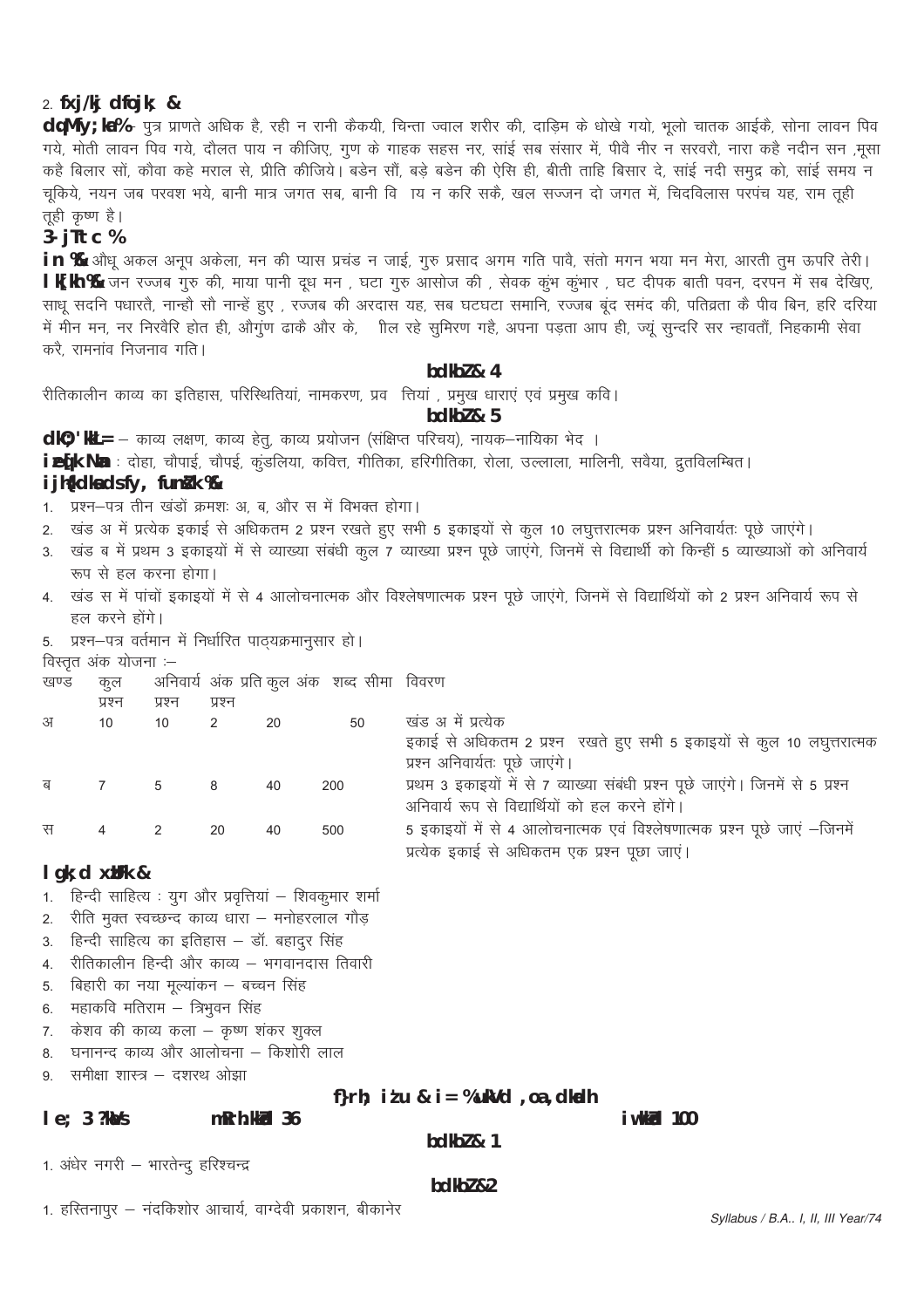$bdkb2 & 3$ 

#### , dkadh %

- 1. एक तोता अफीम की कीमत रामकुमार वर्मा
- 2. साहब को जुकाम है उपेन्द्रनाथ अश्क
- 3. मकड़ी का जाला जगदीश चन्द्र माथुर
- 4. अदृश्य आदमी की आत्महत्या विपिन अग्रवाल
- बहुत बडा सवाल मोहन राकेश 5.

# bdkbl & 4

1. ताबे के कीडे – भवनेश्वर

- 2. काल पुरुष और अजंता की नर्तकी लक्ष्मीनारायण लाल
- 3. हरी घास पर घंटे भर सुरेन्द्र वर्मा
- 4. समरथ को नहीं दोष गुसाई सफदर हाशमी
- 5. कमल और कैक्टस लक्ष्मीनारायण रंगा

#### $bdkb2 & 5$

हिन्दी नाटक एवं एकांकी का उदभव एवं विकास तथा नाटक एवं एकांकी का तात्त्विक अध्ययन।

### i ih{kdka ds fy, funk %

- 1. प्रश्न-पत्र तीन खंडों क्रमशः अ. ब. और स में विभक्त होगा।
- 2. खंड अ में प्रत्येक इकाई से अधिकतम 2 प्रश्न रखते हुए सभी 5 इकाइयों से कुल 10 लघुत्तरात्मक प्रश्न अनिवार्यतः पूछे जाएंगे।
- 3. खंड ब में प्रथम 3 इकाइयों में से व्याख्या संबंधी कुल 7 व्याख्या प्रश्न पूछे जाएंगे, जिनमें से विद्यार्थी को किन्हीं 5 व्याख्याओं को अनिवार्य रूप से हल करना होगा।
- 4. खंड स में पांचों इकाइयों में से 4 आलोचनात्मक और विश्लेषणात्मक प्रश्न पूछे जाएंगे, जिनमें से विद्यार्थियों को 2 प्रश्न अनिवार्य रूप से हल करने होंगे।
- 5. प्रश्न-पत्र वर्तमान में निर्धारित पाठ्यक्रमानुसार हो।

|      | विस्तृत अंक योजना :-             |                                 |        |    |                                             |                                                                                 |
|------|----------------------------------|---------------------------------|--------|----|---------------------------------------------|---------------------------------------------------------------------------------|
| खण्ड | कुल                              |                                 |        |    | अनिवार्य अंक प्रति कुल अंक) शब्द सीमा विवरण |                                                                                 |
|      | प्रश्न                           | प्रश्न                          | प्रश्न |    |                                             |                                                                                 |
| अ    | 10                               | 10                              | 2      | 20 | 50                                          | खंड अ में प्रत्येक                                                              |
|      |                                  |                                 |        |    |                                             | इकाई से अधिकतम 2 प्रश्न रखते हुए सभी 5 इकाइयों से कुल 10 लघुत्तरात्मक           |
|      |                                  |                                 |        |    |                                             | प्रश्न अनिवार्यतः पूछे जाएगे।                                                   |
| ब    | $7\overline{ }$                  | 5<br>$\overline{\phantom{1}}$ 8 |        | 40 | 200                                         | प्रथम 3 इकाइयों में से 7 व्याख्या संबंधी प्रश्न पूछे जाएंगे। जिनमें से 5 प्रश्न |
|      |                                  |                                 |        |    |                                             | अनिवार्य रूप से विद्यार्थियों को हल करने होंगे।                                 |
| स    | $\overline{4}$                   | 2                               | -20    | 40 | 500                                         | 5 इकाइयों में से 4 आलोचनात्मक एवं विश्लेषणात्मक प्रश्न पूछे जाएं -जिनमें        |
|      |                                  |                                 |        |    |                                             | प्रत्येक इकाई से अधिकतम एक प्रश्न पूछा जाएं।                                    |
|      | المستقاط المستقط المستقط المستقط |                                 |        |    |                                             |                                                                                 |

# $l$  gk; d  $x$ *i* Fk &

- 1. आधनिक हिन्दी नाटक डॉ. नगेन्द्र
- 2. हिन्दी नाटक डॉ. बच्चन सिंह
- 3. नाट्य कला डॉ. रघुवंश
- 4. नाटक का उदभव और विकास दशरथ ओझा
- 5. हिन्दी का गद्य साहित्य रामचन्द्र तिवारी
- 6. भारतेन्द् समग्र हेमन्त शर्मा (हिन्दी प्रचारक संस्थान, वाराणसी)

#### **English Literature** Paper-1 **Poetry and Drama** Unit-I

- Alfred Tennyson: The Lotus Eaters; Tears, Idle Tears
- Robert Browning: Rabbi Ben Ezra

#### Unit-II

Matthew Arnold: Sohrab and Rustam-(Lines 838 to 892)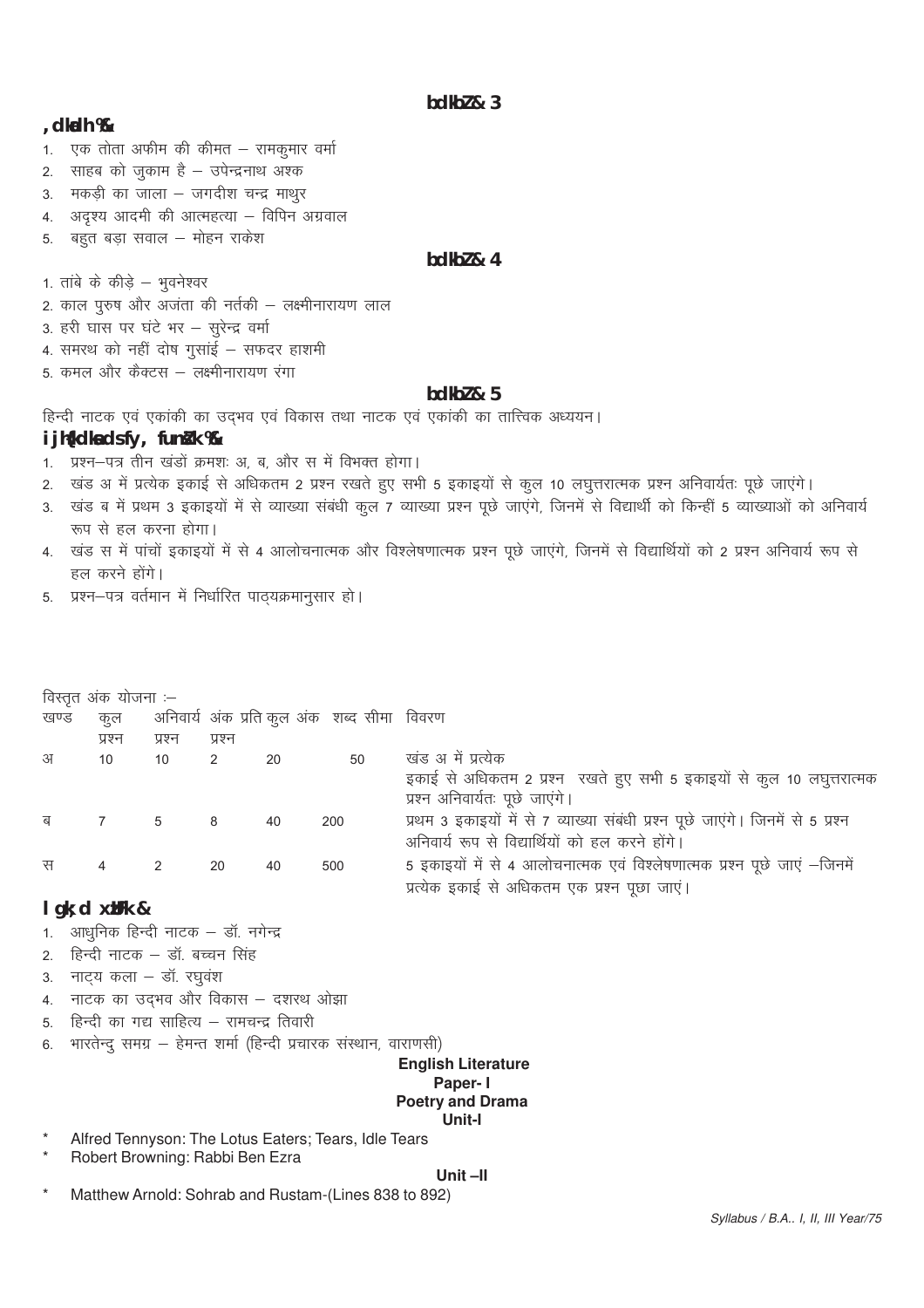- \* G.M. Hopkins: Spring and Fall
- W.B. Yeats: The Second Coming

#### **Unit-III**

- T.S. Eliot: The Love Song of J.Alfred Prufrock
- \* Rupert Brooke: The Soldier<br>\* Philip Larkin: Geing
- Philip Larkin: Going

# \* John Galsworthy: Loyalties

# **Unit –IV Unit-V**

### **Literary History**

Victorian Poetry, Modern Poetry, Poetic Drama, Theatre of the Absurd

#### **Literary Terms**

Dramatic Monologue, Inscape, Instress, Sprung Rhythm, War Poetry, Ballad, Free Verse, Blank Verse, Idylls, Irony, Epic, Heroic Couplet, Conceit

**Prescribed Textbook:** *Poetic Pearls* (Oxford)

# **Required Readings**

Abrams, M.H: *A Glossary of Literary Terms* (Macmillan)

Trivedi, R. D: *A Compendious History of English Literature* (Vikas)

# **Detailed Study**

# **Evaluation Scheme**

[This will apply to all Undergraduate Courses on English Literature and not to General English.]

There shall be a Terminal Examination of 100 Marks of each Paper at the end of every Session. The Examination Paper shall consist of Three Sections:

Section 'A' shall comprise **Ten** questions (all compulsory, to be answered in 50 words each) of 2 Marks each. The Examiner will set questions on this section choosing at least two from each unit.

Section 'B' shall comprise Two Parts:

Part I shall consist of **Three** Reference to Context Questions from starred texts, out of which the candidate shall attempt any **two** (to be answered in 200 Words each). Each Question shall carry 08 Marks.

Part II shall comprise **Four** Questions, out of which the candidate shall attempt any **three** (to be answered in 200 Words each). Each Question shall carry 08 Marks. The Examiner shall set Questions in such a way so that almost the cent percent coverage of the syllabus is ensured.

Section C shall comprise **Four** Questions (to be answered in 500 Words each) out of which the Candidate shall attempt any **two**. Each Question shall carry 20 Marks. The Examiner shall set Questions in such a way so that almost the cent percent coverage of the syllabus is ensured.

# **B.A. Part –II English Literature Paper- II Prose and Fiction**

# **Unit - I**

- E .V. Lucas: Third Thoughts
- \* G.K. Chesterton: On the Pleasures of no Longer Being Very Young
- A.G. Gardiner: On Superstition

# **Unit-II**

**Unit-III**

- Huxley: Selected Snobberies
- Hilaire Belloc: In Praise of Ignorance
- \* O' Henry: The Gift of the Magi
- \* Nathaniel Hawthorne: Dr. Heidegger's Experiment
- William Faulkner: A Rose for Emily

#### **Unit-IV**

Thomas Hardy: Far from the Madding Crowd

**Unit-V**

**Literary History** Victorian Novel, Victorian Prose

**Stream of Consciousness Novel, Elements of Story, Scientific Fiction** 

# **Prescribed Textbook: Prose and Fiction (Oxford)**

**Required Readings** Abrams, M.H: *A Glossary of Literary Terms* (Macmillan) Trivedi, R. D: *A Compendious History of English Literature* (Vikas)

## **Detailed Study Evaluation Scheme**

[This will apply to all Undergraduate Courses on English Literature and not to General English.]

There shall be a Terminal Examination of 100 Marks of each Paper at the end of every Session. The Examination Paper shall consist of Three Sections: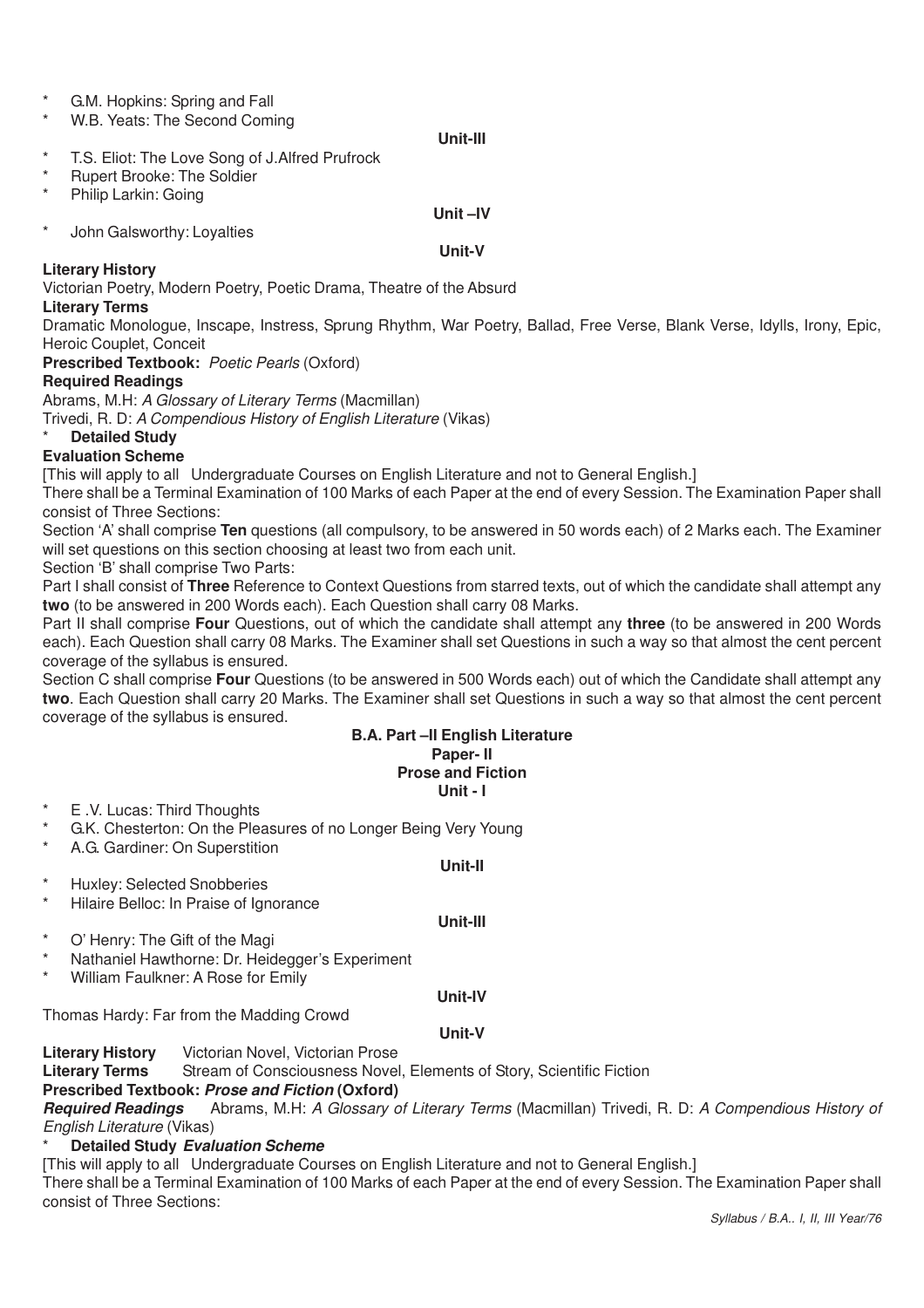Section 'A' shall comprise **Ten** questions (all compulsory, to be answered in 50 words each) of 2 Marks each. The Examiner will set questions on this section choosing at least two from each unit.

Section 'B' shall comprise Two Parts:

Part I shall consist of **Three** Reference to Context Questions from starred texts, out of which the candidate shall attempt any **two** (to be answered in 200 Words each). Each Question shall carry 08 Marks.

Part II shall comprise **Four** Questions, out of which the candidate shall attempt any **three** (to be answered in 200 Words each). Each Question shall carry 08 Marks. The Examiner shall set Questions in such a way so that almost the cent percent coverage of the syllabus is ensured.

Section C shall comprise **Four** Questions (to be answered in 500 Words each) out of which the Candidate shall attempt any **two**. Each Question shall carry 20 Marks. The Examiner shall set Questions in such a way so that almost the cent percent coverage of the syllabus is ensured.

# **laLÑr**

# **l** kekU; fun**t** k%

- 1. प्रश्न-पत्र में कूल तीन खण्ड होंगे।
	- खण्ड 'अ' में सभी 10 प्रश्न अनिवार्य होंगे। प्रत्येक प्रश्न का उत्तर 50 भाब्दों में दिया जाना है। प्रत्येक प्रश्न 2 अंकों का होगा।

खण्ड 'ब' में कूल 7 प्रश्न होंगे व परीक्षार्थी केवल 5 प्रश्नों के उत्तर देगा। प्रत्येक प्रश्न का उत्तर 200 भाब्दों में दिया जाना है। प्रत्येक प्रश्न 8 अंकों का होगा।

खण्ड 'स' में कूल 4 प्रश्न होंगे। परीक्षार्थी इनमें से किसी दो प्रश्नों का उत्तर देगा। प्रत्येक प्रश्न के उत्तर की भाब्द सीमा 500 भाब्द होगी। प्रत्येक प्रश्न 20 अंक का होगा।

- 2. परीक्षा का माध्यम संस्कत. हिन्दी अथवा अंग्रेजी होगा।
- 3. प्रश्न पत्र केवल संस्कृत में बनाया जाएगा।
- 4. प्रत्येक प्रश्न पत्र में 10 प्रतिशत अंक संस्कृत माध्यम से उत्तर देने के लिए निर्धारित हैं। अन्य प्रश्नों के उत्तर संस्कृत, हिन्दी अथवा अंग्रेजी में दिये जा सकते हैं।
- 5. संस्कृत एवं हिन्दी के लिए देवनागरी लिपि ही मान्य होगी।
- 6. विद्यार्थियों एवं प्राध्यापकों से अपेक्षा है कि अध्ययनाध्यापन का माध्यम संस्कृत हो।

# **ikB~;Øe ,oa ijh{kk&;kstuk**

| $U:$ wre mukh. $kk^3$ d 72<br>$n$ ks i $t$ u $lk =$                                                                                                            |  |  |  |  | iwk $P$ d 200                              |  |
|----------------------------------------------------------------------------------------------------------------------------------------------------------------|--|--|--|--|--------------------------------------------|--|
| $\mathbf{i}$ Fke $\mathbf{i}$ tulk= $\mathbf{i}$ e; 3 ?k $\mathbf{i}$ /s U; wre m $\mathbf{i}$ kh.kk $\mathbf{i}$ 8 d 36 $\mathbf{i}$ wkk $\mathbf{i}$ 8 d 100 |  |  |  |  |                                            |  |
| f} $r h$ ; i $t u$ lk= le; 3 ?k $\lambda$ /s                                                                                                                   |  |  |  |  | $U$ ; wre mukh.kk $B$ d 36 i wkk $B$ d 100 |  |

# **iFke itu Ik= & ukVd] NUn] linner kfgR; frgkl** , oa 0; kdj.k

 $i$ wk $B$ c $d$  100

# **bdkbZ&1**

ukVd & vfHkKku'kkdirye - (कालिदास) 1से 4 अंक

**bdkbZ&2**

ukVd & vfHkKku'kkdUrye - (कालिदास) 5 से 7 अंक

# **bdkbZ&3**

**NUn** – अभिज्ञानशाकुन्तलम में प्रयुक्त सभी छन्द (लक्षण एवं उदाहरण सहित)

**bdkbZ&4**

# $0; k$ dj.k  $%$  **i**  $E[k \times r]$  rf)  $r$  ,  $o$ a L=h i $R$ ;;

(i) **Ñr~i R**;; प्रकरण से निर्धारित प्रत्यय – तव्यत्, अनीयर्, यत्, क्यप्, ण्यत्, तृच्, ण्वूल, क्त, क्तवत्, क्त्वा, ल्यूट्, शत्, शानच्, तूमून, ल्यप् (इन प्रत्ययों के विधायक सूत्रों का सोदाहरण अर्थज्ञान अपेक्षित है)।

(ii) **rf) r**-मतुप, इन, ठक, त्व, तल। (इन प्रत्ययों के विधायक सूत्रों का सोदाहरण अर्थज्ञान अपेक्षित है)।

- (iii) L=hi R; ; 1. अजाद्यतष्टाप, 2. उगितश्च, 3. टिड़ढाणञ्**, 4. वयसि प्रथमे, 5. पूंयोगादाख्यायाम्** 6. शाड़र्गरवाद्यजो डीन्
- 7. स्वाङ्गाच्चोपसर्जनाद, 8. जातेरस्त्रीविषयादयोपधात 9. ऊड्तः 10. यूनस्तिः (इन सूत्रों का सोदाहरण अर्थज्ञान)

# **laLÑr lkfgR; dk bfrgkl**

- (क) वीरकाव्य
- (ख) काव्य (ऐतिहासिक काव्यों सहित)
- (ग) गीतिकाव्य
- (घ) गद्यकाव्य
- (ङ) नाटय–साहित्य

# **bdkbZ&5**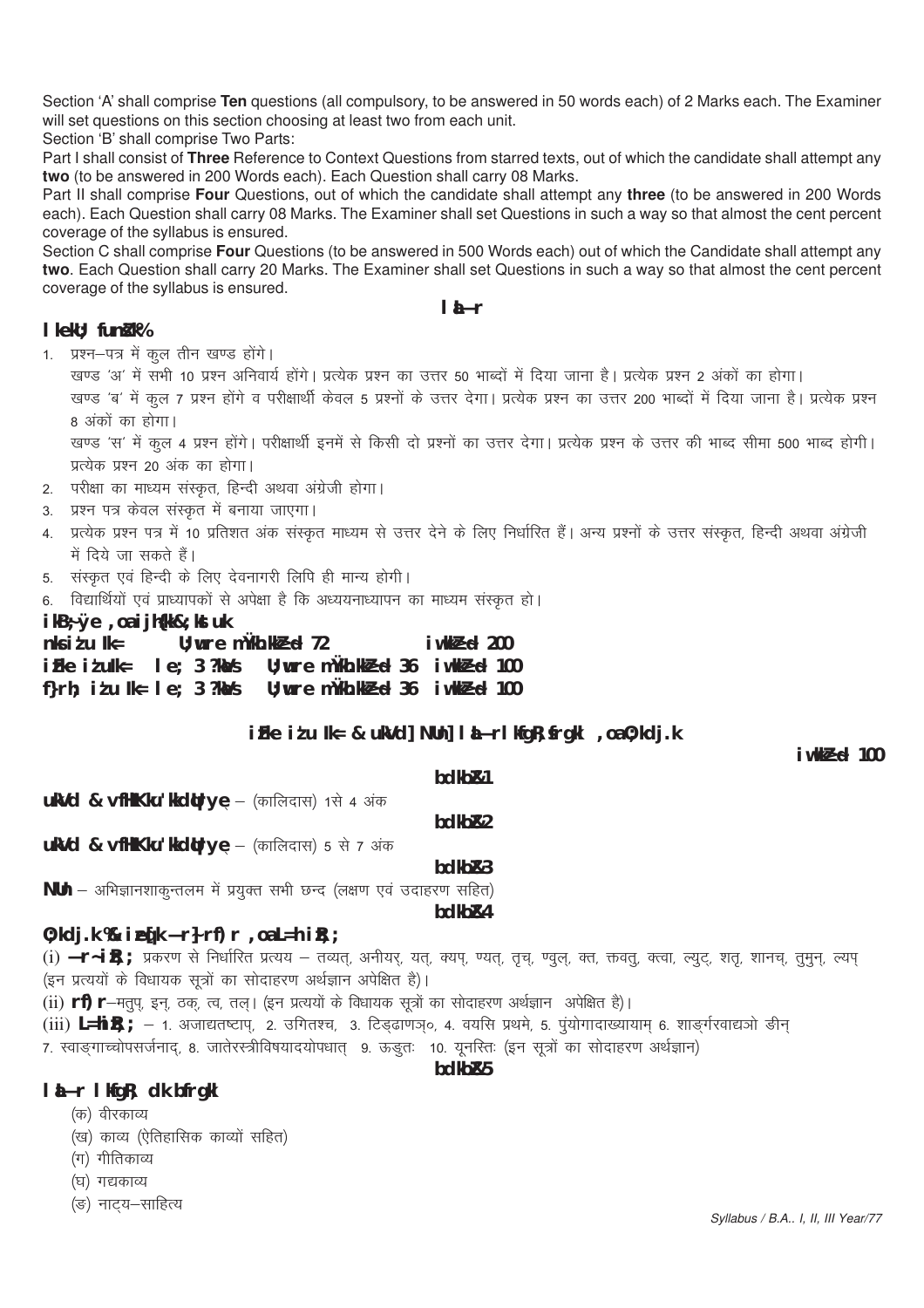(च) कथा साहित्य

#### $V - i j h(k)$  and  $SfV$ , I keku; fund k  $%$

- 1. प्रश्न–पत्र का निर्माण संस्कृत माध्यम से किया जाए।
- 2. प्रश्न–पत्र 'अ', 'ब' और 'स' खण्डों में विभक्त हो। खण्ड 'अ' के अन्तर्गत प्रत्येक इकाई में से कम से कम 02 प्रश्न होना आवश्यक है। खण्ड 'ब' के अन्तर्गत प्रत्येक इकाई में से कम से कम 01 प्रश्न होना आवश्यक है। खण्ड 'स' के अन्तर्गत एक इकाई में से अधिकतम एक प्रश्न होगा।
- 3. खण्ड 'अ' में से 5 प्रश्नों के उत्तर संस्कृत माध्यम से पूछे जायें।
- पाठ्यक्रम में कुछ न कुछ परिवर्तन होता है, अतः पूर्ववर्ती प्रश्न पत्र को प्रमाण न मानें। 4.
- C- i jh{kkFkhl प्रत्येक प्रश्न के सभी भागों का उत्तर निरन्तर लिखे।

#### $ikB<sub>7</sub>$ , oalgk; ditrda

- अभिज्ञानशाकुन्तलम् सुबोध चन्द्र पंत, मोतीलाल बनारसीदास, दिल्ली  $\mathbf{1}$
- अभिज्ञानशाकुन्तलम् प. शिवप्रसाद द्विवेदी, भारतीय विद्या प्रकाशन, दिल्ली  $2.$
- अभिज्ञानशाकुन्तलम् डॉ. वासुदेवकृष्ण चतुर्वेदी, महालक्ष्मी प्रकाशन, आगरा  $\mathbf{3}$
- 4. अभिज्ञानशाकुन्तलम् निरूपण विद्यालङ्कार, साहित्य भण्डार, मेरठ
- 5. अभिज्ञानशाकुन्तलम् डॉ. प्रभाकर शास्त्री एवं रूपनारायण त्रिपाठी
- 6. अभिज्ञानशाकुन्तलम् व्याख्या राधावल्लभ त्रिपाठी, म.प्र. हिन्दी ग्रन्थ अकादमी
- 7. अभिज्ञानशाकुन्तलम् रमा संस्कृत टीका व अनु. डॉ. रमाशंकर त्रिपाठी
- 8. अभिज्ञानशाकुन्तलम् कान्तानाथ शास्त्री तैलंग, चौखम्बा प्रकाशन
- संस्कृत साहित्य का इतिहास आचार्य बलदेव उपाध्याय 9.
- 10. संस्कृत साहित्य का समालोचनात्मक इतिहास रामविलास चौधरी
- 11. संस्कृत साहित्य का इतिहास वाचस्पति गैरोला, चौखम्बा विद्या भवन
- 12. संस्कृत साहित्य का समालोचनात्मक इतिहास डॉ. रामजी उपाध्याय
- 13. प्रौढ़ रचनानुवाद कौमुदी डॉ. कपिलदेव द्विवेदी, विश्वविद्यालय प्रकाशन
- 14. वृहद् अनुवाद चन्द्रिका चक्रधर हंस नौटियाल, मोतीलाल बनारसीदास
- 15. संस्कृत साहित्य की रूपरेखा पाण्डेय एवं व्यास
- 16. छन्दोमञ्जरी
- 17. सद्वृत्तालकार डॉ. हिन्दकेसरी

# 18. लघुसिद्धान्तकौमुदी - भीमसेन शास्त्री

- 19. संस्कृतसाहित्येतिहासः रामचन्द्र झा, चौखम्बा प्रकाशन
- 20. संस्कृतसाहित्येतिहासः बलदेव उपाध्याय, वाराणसी

# f}rh; it u&lk= & o\$nd I kfqR;  $x$  | I kfqR;  $, oa$ 0; kdj.k

#### ikB֯e

#### bdkb<sub>R1</sub>

\_dł Dr – ऋग्वेद के निम्नलिखित सूक्त अध्ययन के लिए निर्धारित हैं– 1. अग्नि (1.1) 2. वरुण (1.25) 3. सूर्य (1.115) 4. विणू (1.154) 5. इन्द्र  $(2.12)$ 6. प्रजापति (10.121) 7. संज्ञान (10.191)

#### bdkb<sub>R2</sub>

bl kkokL; ks fu kn - यजुर्वेद का 40वां अध्याय

# bdkb<sub>R3</sub>

# bdkb<sub>R4</sub>

(अ) OkP; -कर्तृवाच्य, कर्मवाच्य, भाववाच्य; वाच्यों का सामान्यज्ञान एवं वाच्य परिवर्तन (आ) I ekl Kku – निम्नलिखित सूत्रों के आधार पर – सह सुपा, अव्ययं विभक्ति०, नदीभिश्च, द्वितीया श्रितातीत०, तृतीयातत्कृतार्थेन०, चतुर्थी तदर्थार्थ०, पञ्चमी भयेन, षष्ठी, तत्पूरुषः समानाधिकरणः कर्मधारयः, विषेषणं विषेष्येण बहूलम्, उपमानानि सामान्यवचनैः, कुगतिप्रादयः, दिकसंख्ये सज्ञायाम्, संख्यापूर्वो द्विगुः, अनेकमन्यपदार्थे, चार्थे द्वन्द्वः, पिता मात्रा।

समासविषयक सामान्य प्रश्न : समास का अर्थ, विग्रह, समास के भेद, अव्ययीभाव आदि की सामान्य वि ोषताएँ।

#### bdkb<sub>R5</sub>

0; kdj.k- dkjd idj.k के निम्नलिखित सूत्र पठनीय हैं -

 $i$ wkk $B$ cd 100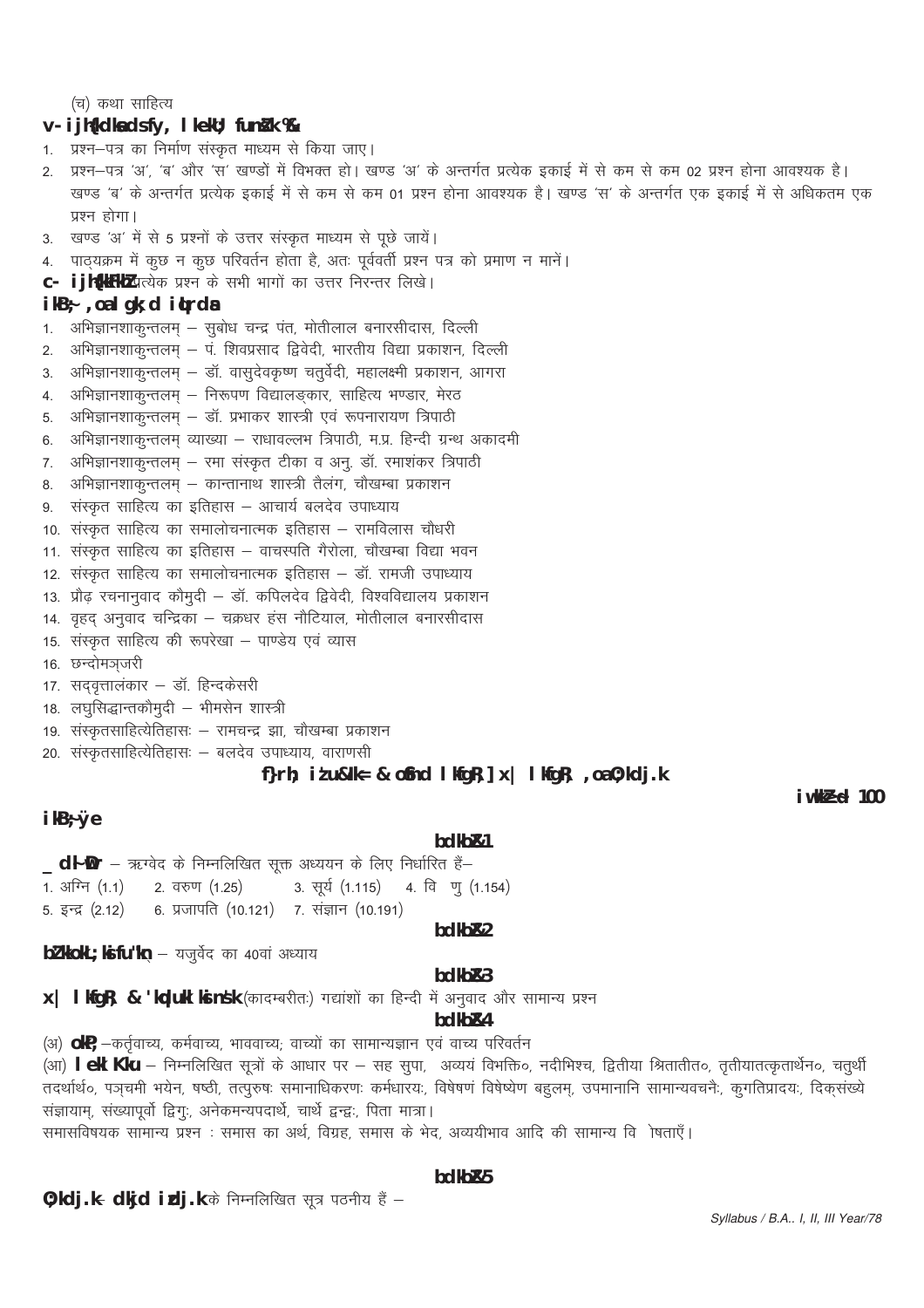- प्रातिपदिकार्थ-लिङ्गपरिमाणवचन-17. क्रूध-द्रुहेर्ष्यासूयार्थानां यं प्रति कोपः प्रथमा।  $1.$
- कर्तुरीप्सिततमं कर्म 18. नमः स्वस्ति–स्वाहा–स्वधाऽल–वषड्–योगाच्च  $2.$
- 3. कर्मणि द्वितीया19. ध्रुवमपायेऽपादानम्
- 4. अकथितं च 20. अपादाने पञ्चमी
- 5. अधि-शीङ् स्थाऽऽसां कर्म 21. भीत्रार्थानां भयहेतुः
- 6. उपान्वध्याङवसः 22. वारणार्थानामीप्सितः
- 7. अभितः परितः समया–निकषा–हा– 23. षष्ठी शेषे प्रतियोगेऽपि 24. षष्ठी हेतू-प्रयोगे
- अन्तराऽन्तरेण युक्ते २५. आधारोऽधिकरणम् 8
- साधकतमं करणम 26. सप्तम्यधिकरणे च  $\mathbf{Q}$
- 10. कर्तृकरणयोस्त तीया 27. यस्य च भावेन भावलक्षणम्
- 11. सहयुक्तेऽप्रधाने28. यतश्च निर्धारणम्
- 12. येनाङ्गविकारः 29. पञचमी विभक्तेः
- 13. इत्थंभूतलक्षणे
- 14. कर्मणा यमभिप्रैति स सम्प्रदानम्
- 15. चतुर्थी सम्प्रदाने
- 16. रुच्यर्थानां प्रीयमाणः

सूत्रों की सोदाहरण व्याख्या तथा वाक्यों में रेखाङ्कित पदों में प्रयुक्त विभक्ति का नामोल्लेख एवं विधायकसूत्र–लेखन

# v- i jh{kdka ds fy, I kekU; funik %

- 1. प्रश्न-पत्र का निर्माण संस्कृत माध्यम से किया जाए।
- 2. प्रश्न–पत्र 'अ', 'ब' और 'स' खण्डों में विभक्त हो। खण्ड 'अ' के अन्तर्गत प्रत्येक इकाई में से कम से कम 02 प्रश्न होना आवश्यक है। खण्ड 'ब' के अन्तर्गत प्रत्येक इकाई में से कम से कम 01 प्रश्न होना आवश्यक है। खण्ड 'स' के अन्तर्गत एक इकाई में से अधिकतम एक प्रश्न होगा।
- खण्ड 'अ' में से 5 प्रश्नों के उत्तर संस्कृत माध्यम से पूछे जायें।  $3.$
- 4. पाठ्यक्रम में कुछ न कुछ परिवर्तन होता है, अतः पूर्ववर्ती प्रश्न पत्र को प्रमाण न मानें।
- C- ijh{kkFkhl प्रत्येक प्रश्न के सभी भागों का उत्तर निरन्तर लिखे।

### $ikB$ ; , oa l gk; d it rds

- 1. वेदचयनम् विश्वम्भरनाथ त्रिपाठी, विश्वविद्यालय प्रकाशन
- ऋकसूक्तसंग्रह डॉ. हरिदत्त शास्त्री  $\mathcal{P}$
- वैदिकसूक्तरत्नावली लम्बोदर मिश्र, हंसा प्रकाशन, जयपुर  $3.$
- 4. वैदिकसूक्तरत्नावली डॉ. राजेन्द्र प्रसाद मिश्र, जगदीश संस्कृत पुस्तकालय
- 5. वैदिक सूक्त-सुधा डॉ. प्रद्युम्न द्विवेदी, भारतीय विद्या प्रकाशन
- 6. लघुसिद्धान्तकौमुदी भीमसेन शास्त्री
- 7. सिद्धान्तकौमुदी कारकप्रकरणम् डॉ. कलानाथ झा, चौखम्बा प्रकाशन
- 8. कारक-दीपिका प. मोहनवल्लभ पंत, रामनारायण बेणीमाधव
- कारकप्रकरणम् (सि.कौ.) डॉ. अर्कनाथ चौधरी, जगदीश पुस्तकालय 9
- 10. कारकप्रकरणम् (सि.कौ.) डॉ. रामरंग शर्मा, भारतीय विद्या प्रकाशन, दिल्ली
- 11. शुकनासोपदेशः आ. शेषराज शर्मा, चौखम्बा प्रकाशन
- 12. शुकनासोपदेशः डॉ. रामनारायण झा, जगदीश संस्कृत पुस्तकालय
- 13. शुकनासोपदेशः सुदेश नारंग, भारतीय विद्या प्रकाशन, दिल्ली
- 14. लघुसिद्धान्तकौमुदी डॉ. महेशसिंह कूशवाहा, चौखम्बा प्रकाशन
- 15. रचनानुवादकौमुदी डॉ. कपिल देव द्विवेदी
- 16. प्रौढरचनानुवादकौमुदी डॉ. कपिल देव द्विवेदी
- 17. हायर संस्कृत ग्रामर एम.आर. काले
- 18. समासदर्शिनी संस्कृत भारती, दिल्ली
- 19. व्याकरण चन्द्रोदय (कारक एवं समास) चारुदेवशास्त्री
- 20. संस्कृतव्याकरण बाबूराम सक्सेना
- 21. ईशावास्योपनिषद् तारिणीश झा
- 22. ईशावास्योपनिषद् डा. सूभाष वेदलकार, अलंकार प्रकाशन, जयपूर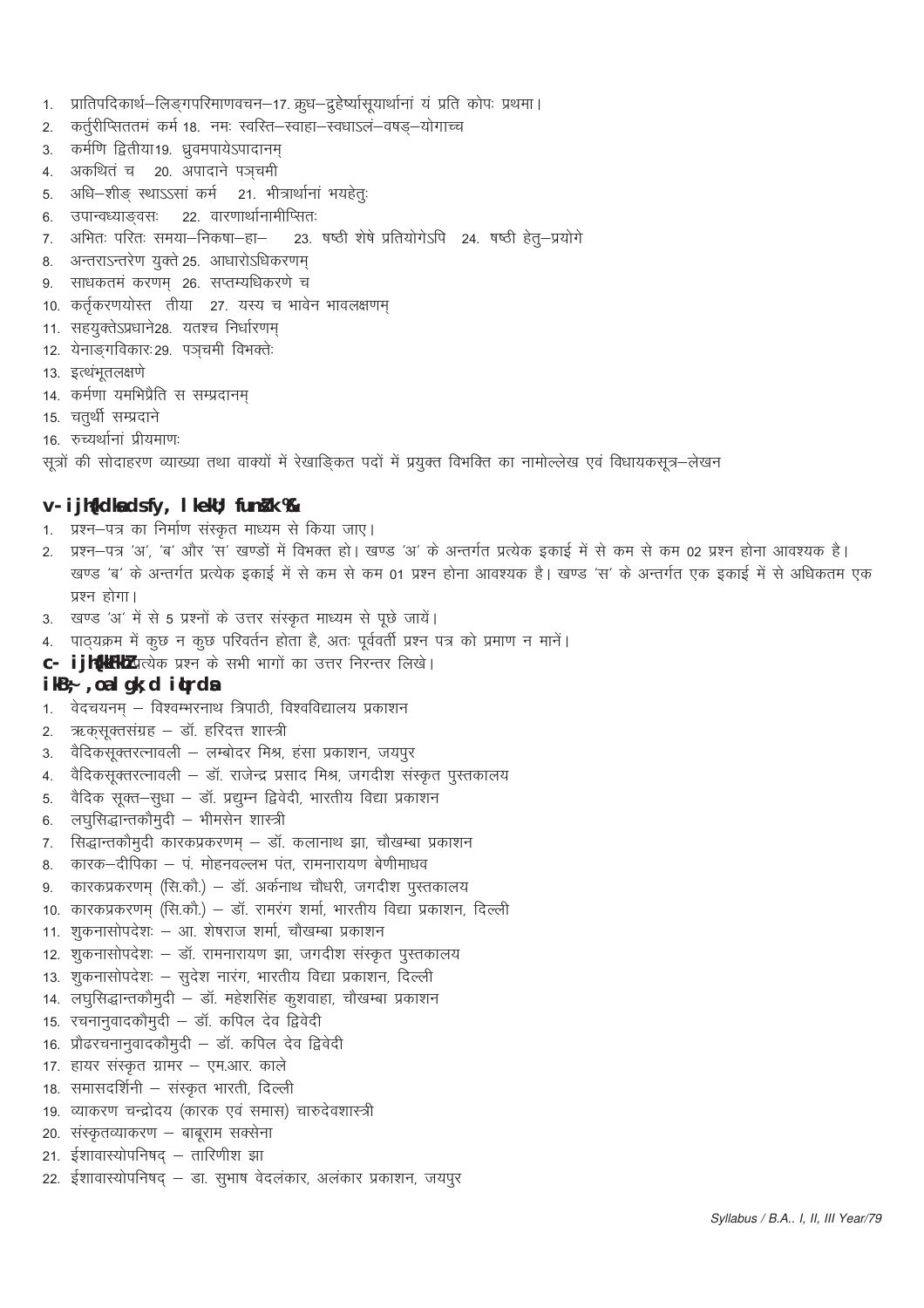#### **URDU**

#### **Pattern of paper:**

| <b>Section Word</b> |           | Total | No of              | Question          | Max. | Selection of que                        |
|---------------------|-----------|-------|--------------------|-------------------|------|-----------------------------------------|
|                     | limitque. |       |                    |                   |      | que to wise mark marks by examiner from |
|                     |           |       |                    | be ans allocation | (75) | the syllabus                            |
| A                   | 50        | 10    | 10                 | 02                | 20   | Minimum two                             |
|                     |           |       |                    |                   |      | question from                           |
|                     |           |       |                    |                   |      | every unit                              |
| B                   | 200       | 07    | 5                  | 08                | 40   | Minimum One                             |
|                     |           |       |                    |                   |      | question from                           |
|                     |           |       |                    |                   |      | every unit                              |
| C                   | 500       | 04    | 02                 | 20                | 40   | Maximum one                             |
|                     |           |       |                    |                   |      | question from                           |
|                     |           |       |                    |                   |      | one unit                                |
| Scheme:             |           |       |                    |                   |      |                                         |
| <b>Two Papers</b>   |           |       | Min. Pass Marks 72 |                   |      | Max. Marks: 200                         |
| Paper I             |           |       | 3 hours Duration   |                   |      | Max. Marks: 100                         |
| Paper II            |           |       | 3 hours Duration   |                   |      | Max. Marks: 100                         |

#### **PAPER I PROSE & POETRY Unit-l**

Explanation of extracts from prescribed lesson of prose with reference and context (One extract out of two in Section B and two extracts out of three in Section C)

#### **Unit-Il**

Explanation couplets of Ghazal.

( Two couplets out of four in section B and Five Couplets out of ten in section C) **Unit-IlI**

Explanation of extracts of Qasida and Marsiya

(One Extract of four couplets out of two extracts in Section B and Two Extract of Five couplets out of three extracts in section C)

#### **Unit-IV**

Critical appreciation or summary of a prescribed lesson of prose Critical appreciation of a prescribed prose writer.

#### **Unit-V**

Definition, form and Art of Ghazal, Qasida and Marsiya

Critical appreciation of prescribed poets.

Note: Questions of explanations are compulsory.

#### **Books Prescribed:**

(A) Intekhab-e-Nasr (Part II, Edited by Hukumchand Nayyar) U.P. Urdu Academy Lucknow.

- The following lesson are omitted-
- (i) Shibli, by Abdul Haque.
- (ii) AdabkiGharaz-o-Ghayat, by premchand
- (iii) Urdu Adab ke Anasir-e-Khamsa, by Mehdi Afadi
- (iv) Lafz Kyon Ker Bante Hein, by Brij Mohan Duttatreya Kaifi, Dehlavi
- (B) Shehpare, Publisher Ram Narayan, Allahbad
- (i) Ghazaliyat Dard, Nasikh, Momin, Hali
- (ii) Qasida Zauque
- (iii) Marsiya, Anees

### **PAPER –II**

# **ESSAY, TRANSLATION, NOVEL & GENERAL SURVEY OF URDU LITERATURE**

#### **Unit-l**

(a) One essay on following topics. (i) Urdu ke Azeem Shair-Meer**.** Ghalib & Allama Iqbal,

(ii) Urdu ke Aham Nasr Nigar- Sir Sayed Moulana Abul kalam Azad and Prem Chand

(iii) Social, cultural and current issues (Essay on a topic providing options. The question of essay will be asked in Section C and it will be compulsory).

(b) Urdu zban ki ibtida se mutaalliq nazryat

**Unit-Il**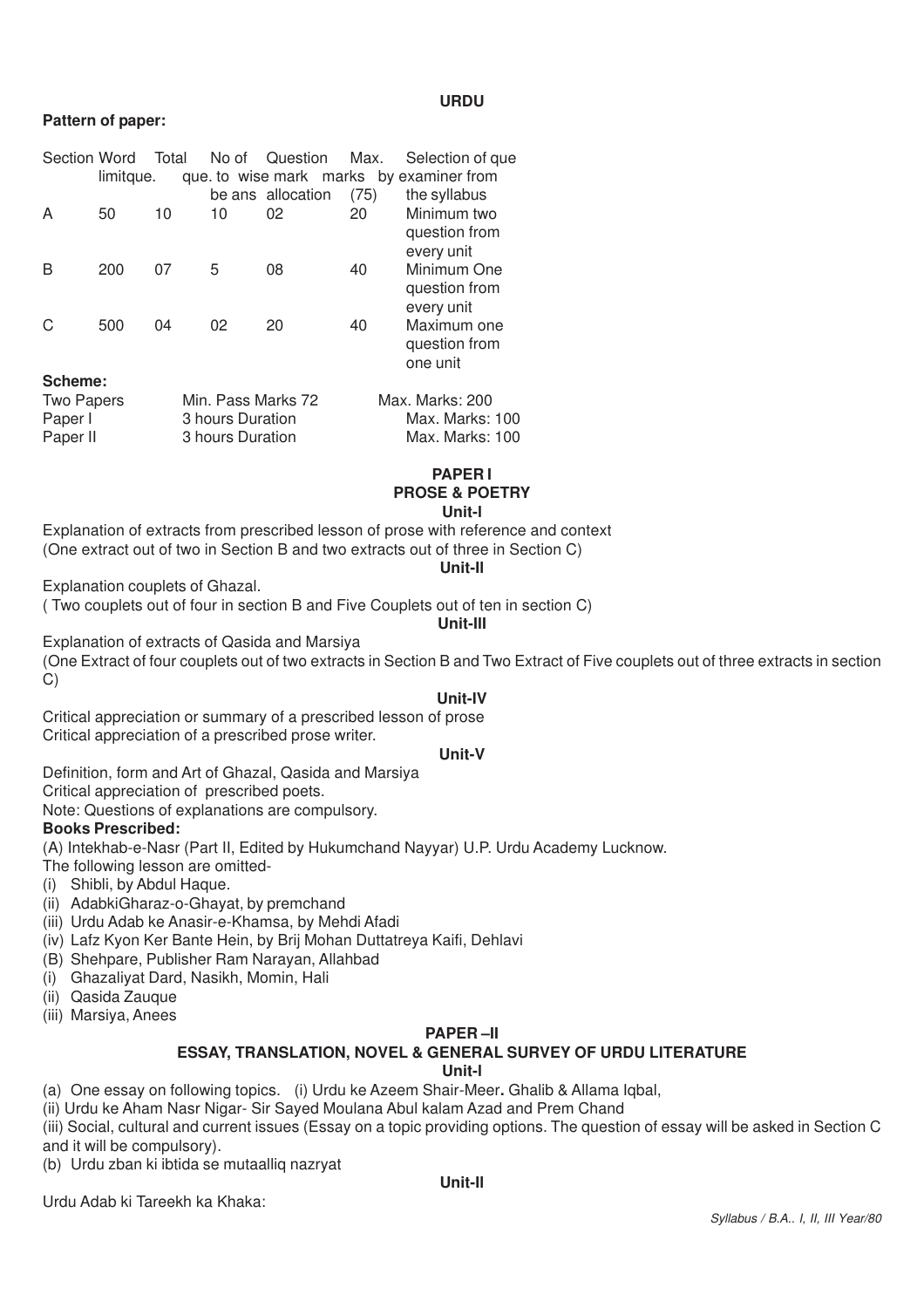- (a) Dehli aur Lucknow ka Dabistan-e-Shairi
- (b) Fort William College ki Adabi Khidmat.

(c) Ghalib ke Khutoot.

Note : Questions will not be framed on any particular author except c.

#### **Unit-lII**

Novel and Novel Nigar-

- (A) Question on the story, plot, technique and Kirdar of prescribed Novel.
- (B) Critical question on Prem Chand as a Novel Writer.

#### **Unit-lV**

(A) Question on the Art of Novel.

(B) Development of Urdu Novel.

#### **Unit-V**

Translation of Presian or Hindi Paragraph into Urdu.

In this question there will be one paragraph of Hindi and one of Persian.Persian Paragraph will be taken from prescribed book.

#### **Books Prescribed:**

(1) Bewa (Novel) Prem Chand.

(2) Gulha-e-Farsi-Publisher: Miskeen Book Depot, Moti Dungri Road, Jaipur.

#### **Books Recommended**:

UrduAdab kiTareekh, by, Azeemul HaqueJunedi.

Publisher: Miskeen Book Depot., Moti Dungri Road, Jaipur.

#### **PERSIAN**

# **Pattern of paper:**

| Section Word      |           | Total            | No of              | Question          | Max.            | Selection of que                        |
|-------------------|-----------|------------------|--------------------|-------------------|-----------------|-----------------------------------------|
|                   | limitque. |                  |                    |                   |                 | que to wise mark marks by examiner from |
|                   |           |                  |                    | be ans allocation | (75)            | the syllabus                            |
| A                 | 50        | 10               | 10                 | 02                | 20              | Minimum two question from every unit    |
| B                 | 200       | 07               | 5                  | 08                | 40              | Minimum One question from every unit    |
| C                 | 500       | 04               | 02                 | 20                | 40              | Maximum one question from one unit      |
| Scheme:           |           |                  |                    |                   |                 |                                         |
| <b>Two Papers</b> |           |                  | Min. Pass Marks 72 |                   |                 | Max. Marks: 200                         |
| Paper I           |           | 3 hours Duration |                    |                   | Max. Marks: 100 |                                         |
| Paper II          |           | 3 hours Duration |                    | Max. Marks: 100   |                 |                                         |
|                   |           |                  |                    |                   |                 | <b>PAPER-I</b>                          |
|                   |           |                  |                    |                   |                 | <b>Prose and Poetry</b>                 |
|                   |           |                  |                    |                   |                 | Unit-I                                  |

 Translation of prose extracts of Persian into Urdu or Hindi or English (One extract out of two for section B and two extracts out of three for SectionC)

**Unit-II**

Summary of prescribed lesson.

### **Unit-III**

 Explanation of poetry of poets prescribed in Urdu or Hindi or English. (Explanation of two couplets out of four for Section B and explanation of five couplets out of ten for Section C) **Unit-IV**

General questions on prescribed Prose writers.

#### **Unit-V**

General question on prescribed poets. *Prescribed Books :* Nisab-e- Jaded Farsi, for BA, Editted by Jayyad press, Delhi, Hissa -e- Nasr. (i) Intikhabe Zindagi –e –Man- Kodaki- Irfan Ilahi (ii) Sar zameen-e- hind, Zabane farsi dar hind (iii)Seed Nafeesi- Azane- Maghrib (iv)Mohammed Hijazi- Eidi , Khudkushi Hissa e Nazm- (i)Qaseeda-e- Urfi Dar wasfe Kashmeer (ii)Intikhbe Masnavi-e- Manawi , Page 118-129 (iii)Rubaiyate Umar Khayyam – first 25 Rubaiyat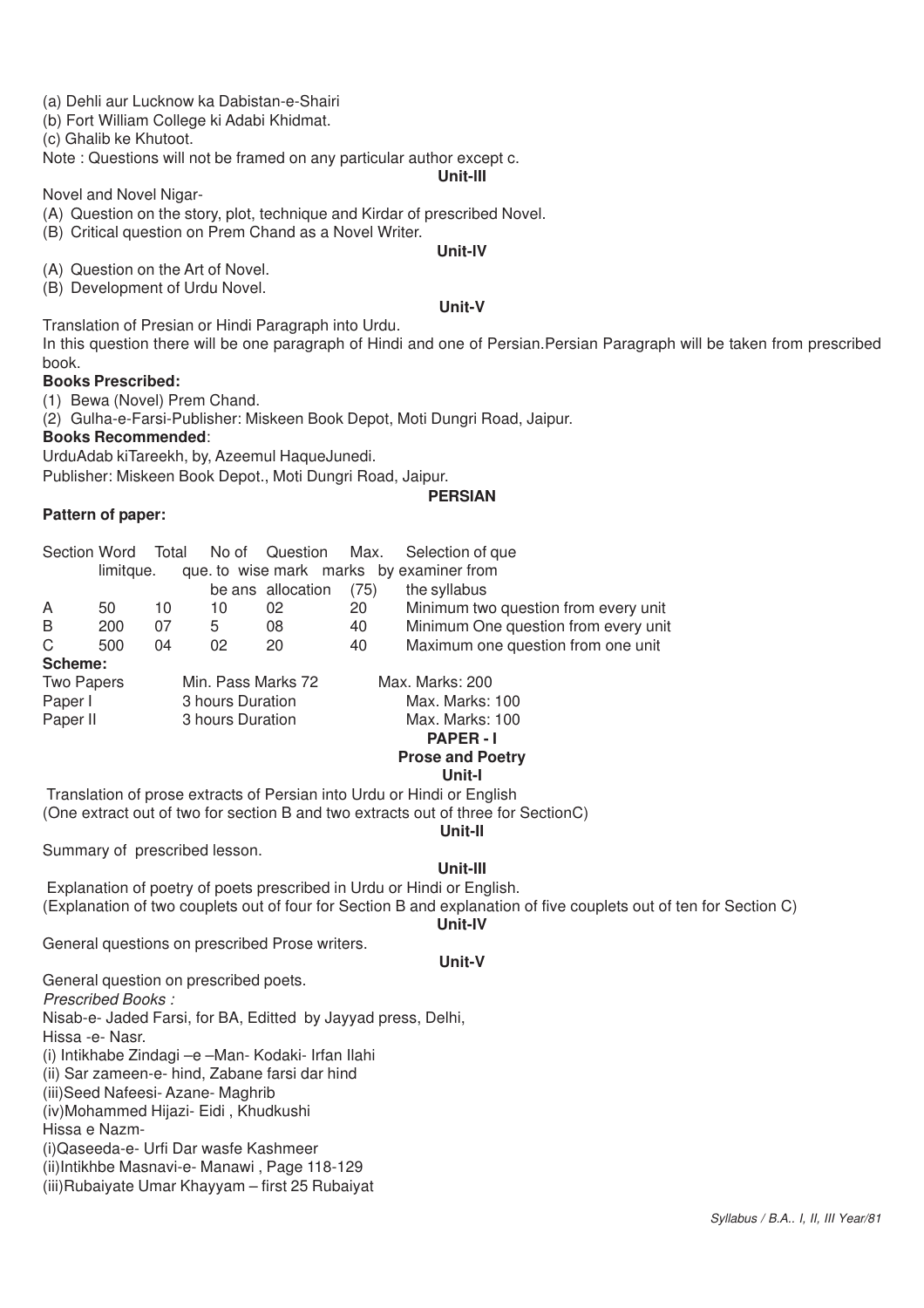#### **PAPER - II Fiction and History of Persian Literature Unit-I**

Translation of extracts into Urdu or Hindi or English from prescribed lessons.

(Translation of one extracts out of two for Section B and translation of two extract out of three for Section C)

**Unit-II**

History of Persian Prose from Tahirya Period to Ghaznavi period. **Unit-III**

History of Persian Poetry from Tahirya Period to Ghaznavi period **Unit-IV**

Summary of lessons

**Unit-V**

Translation of some simple Urdu sentences into Persian *Priscribed Books :*

Nisabe-Jaded farsi, for BA, Jayyad Press, Delhi

(Intikhab Sarguzishte Haji Baba Asfahani( Page 61 to 80)

# **Books rcmmended:**

1. Shairul Ajam Part-I & II By Shibli Numani

2. Tareekhe- Adabiyate- farsi, by Raza Zaba Shafaque

( Urdu Translation By Mubarizuddin Rifat)

3. Muaasire- Ajam by Azeemul haque Junedi.

#### राजस्थानी प्रथम प्रश्न पत्र– मध्यकालीन राजस्थानी काव्य

## परीक्षा योजना

| दो प्रश्न पत्र      | न्यूनतम उत्तीर्णांक — 72 | अधिकत अंक — 200 |
|---------------------|--------------------------|-----------------|
| प्रथम प्रश्न पत्र   | समय : ३ घंटे             | अंक $-100$      |
| द्वितीय प्रश्न पत्र | समय : 3 घंटे             | अक – 100        |

#### प्रथम प्रश्न पत्र– मध्यकालीन राजस्थानी काव्य

### **f}rh; iz"u i= le; % 3?kaVs vad 100**

uky % इस प्रश्न पत्र में 3 खण्ड निम्न प्रकार होंगे -

खण्ड अ : इस खण्ड में प्रत्येक इकाई से 2 लघुत्तरात्मक प्रश्न लेते हुए कूल 10 लघुत्तरात्मक प्रश्न होंगे। प्रत्येक प्रश्न का उत्तर लगभग 50 शब्दों में होगा। प्रत्येक प्रश्न के 2 अंक होंगे। स्वाद्य कार्यक्रम करने के 2 x 10 = 20

खण्ड ब : इस खण्ड में प्रत्येक इकाई से एक–एक प्रश्न लेते हुए कुल 7 प्रश्न होंगे जिनमें से 5 प्रश्न करने होंगे। प्रत्येक प्रश्न का उत्तर लगभग  $200$  शब्दों में होगा। प्रत्येक प्रश्न 8 अंक होगा। सामान कर से सामान कर से 18 x 5 = 40

खण्ड स : इस खण्ड में 4 प्रश्न वर्णात्मक होंगे (प्रश्न में भाग भी हो सकते हैं) जो सभी इकाईयों में से दिए जाएंगे, किन्तु एक इकाई में से एक से अधिक प्रश्न नहीं होगा। जिसमें से दो प्रश्नों के उत्तर देने हैं। प्रत्येक प्रश्न का उत्तर 500 शब्दों में होगा। प्रत्येक प्रश्न 20 अंक का होगा।

 $20 \times 2 = 40$ 

**v/;;u {ks=**

1. मध्यकालीन राजस्थानी काव्य का इतिहास  $-$ 

2. काव्यगत प्रवृत्तियां—भक्ति एवं नीतिपरक साहित्य—प्रमुख रचनाएं एवं रचनाकार।

3 - विविध काव्य रूपों का परिचय ।

# **ikB~;iqLrdsa**

1. नागदमण : सायांजी झूला : (सम्पादक) मूलचंद प्राणेश | प्रकाषक : भारतीय विद्या मंदिर भाोध प्रतिश्ठान, बीकानेर |

2. राजिया रा दूहा : किरपाराम : (सम्पादक) नरोत्तमदास स्वामी | प्रका ाक :सस्ता साहित्य मण्डल बीकानेर।

### **bdkbZ 1-**

नागदमण: सायाजी झूला: (सम्पादक) मूलचंद प्राणे । (भुजंगप्रयात छंद 01 से 60 तक) में से व्याख्या एवं आलोचनात्मक अध्ययन।

**bdkbZ 2-**

नागदमण: सायाजी झूला: (सम्पादक) मूलचंद प्राणे । (भूजंगप्रयात छंद 61 से 121 तक) में से व्याख्या एवं आलोचनात्मक अध्ययन।

**bdkbZ 3-**

2. राजिया रा दहा : किरपाराम : (सम्पादक) नरोत्तमदास स्वामी। (दहा संख्या 1 से 80 तक) में से व्याख्या एवं आलोचनात्मक अध्ययन।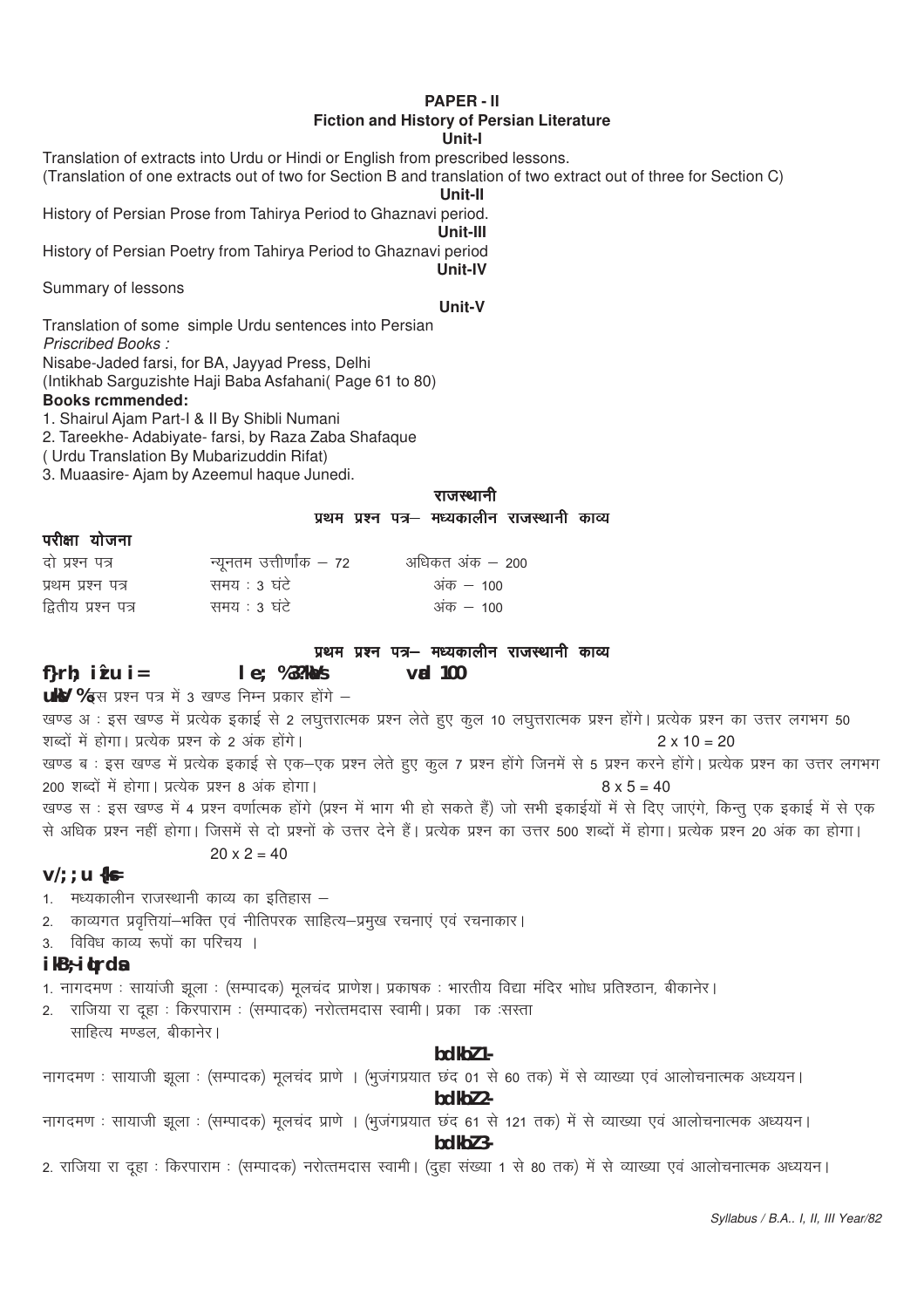#### bdkbl 4-

राजिया रा दूहा : किरपाराम : (सम्पादक) नरोत्तमदास स्वामी। (दूहा संख्या 81 से 161 तक) में से व्याख्या एवं आलोचनात्मक अध्ययन।

#### bdkbl 5-

मध्यकालीन राजस्थानी काव्य : विकास एवं परम्परा, भक्ति एवं नीति साहित्य : प्रमुख रचनाएं एवं रचनाकार मध्यकालीन राजस्थानी काव्य रूप : महाकाव्य, खण्डकाव्य, मुक्तककाव्य : परिचायात्मक) का अध्ययन

## द्वितीय प्रश्न पत्र– मध्यकालीन राजस्थानी गद्य

#### $le; %3?kds$ f}rh;  $i'$ u i=  $\mathsf{val}$  100

**ukV** %इस प्रश्न पत्र में 3 खण्ड निम्न प्रकार होंगे -

खण्ड अः इस खण्ड में प्रत्येक इकाई से 2 लघुत्तरात्मक प्रश्न लेते हुए कूल 10 लघुत्तरात्मक प्रश्न होंगे। प्रत्येक प्रश्न का उत्तर लगभग 50 शब्दों में होगा। प्रत्येक प्रश्न के 2 अंक होंगे।  $2 \times 10 = 20$ खण्ड ब : इस खण्ड में प्रत्येक इकाई से एक–एक प्रश्न लेते हुए कूल 7 प्रश्न होंगे जिनमें से 5 प्रश्न करने होंगे। प्रत्येक प्रश्न का उत्तर लगभग 200 शब्दों में होगा। प्रत्येक प्रश्न 8 अंक होगा।  $8 \times 5 = 40$ खण्ड स : इस खण्ड में 4 प्रश्न वर्णात्मक होंगे (प्रश्न में भाग भी हो सकते हैं) जो सभी इकाईयों में से दिए जाएंगे, किन्तु एक इकाई में से एक से अधिक प्रश्न नहीं होगा। जिसमें से दो प्रश्नों के उत्तर देने हैं। प्रत्येक प्रश्न का उत्तर 500 शब्दों में होगा। प्रत्येक प्रश्न 20 अंक का होगा।

$$
20 \times 2 = 4
$$

#### $V$ ; ; u { $k$ =

1. मध्यकालीन राजस्थानी गद्य साहित्य का इतिहास : विकास एवं परम्परा।

2. मध्यकालीन राजस्थानी गद्य विधाओं का परिचय।

# ikB<sub>7</sub> itrda

1. राजस्थानी वात संग्रह – सं. डॉ. मनोहर भार्मा एवं श्रीलाल नथमल जोशी (वात संख्या : 2, 7, 15, 20, 21, 23, 26, 29, 32, 33, 35, 36, 37, 44, 46, 48 केवल) कहानियों के नाम –

2. सातल सोम री वात, 7. जैसे सरवहीयै री वात, 15. हाडै सूरजमल नाराइणदासोत री वात, 20. पाबूजी राठौड़ री वात, 21. जगदेव पंवार री वात, 23. रेसांमियै री वात, 29 सयणी चारणी री वात, 32. जसमां ओडण री वात, 33. ऊमादे भटियाणी री वात, 35. राजा भोज, माघ पिंडत अर डोकरी री वात, 36, नाहरी हरणी धरमेकें री वात, 37, सांखलें कवरसी ने भरमल री वात, 44, बीजण बीजोगण री वात, 46, देपाळ घंघ री वात, 48, अकल री वात।)

कहवाट विलास : सं. डॉ. सौभाग्यसिंह भोखावत एवं देव कोठारी

### $hdkh$ <sup>7</sup> 1.

राजस्थानी वात संग्रह - सं. डॉ. मनोहर भार्मा एवं श्रीलाल नथमल जोशी

(वात संख्या : 2, 7, 15, 20, 21, 23, 26, 29)

(2 सातल सोम री वात, 7. जैसे सरवहीयै री वात, 15. हाडै सूरजमल नाराइणदासोत री वात, 20. पाबूजी राठौड़ री वात, 21. जगदेव पंवार री वात, 23. रेसांमियै री वात, 29 सयणी चारणी री वात) में से व्याख्या एवं आलोचनात्मक अध्ययन।

# $hdkh$  $2$ -

राजस्थानी वात संग्रह – सं. डॉ. मनोहर भार्मा एवं श्रीलाल नथमल जोशी

(वात संख्या : 32, 33, 35, 36, 37, 44, 46, 48 केवल) कहानियों के नाम –

(32. जसमा ओडण री वात, 33. ऊमादे भटियाणी री वात, 35. राजा भोज, माघ पिंडत अर डोकरी री वात, 36. नाहरी हरणी धरमेकै री वात, 37. सांखलै कवरसी नै भरमल री वात, 44. बीजण बीजोगण री वात, 46. देपाळ घंघ री वात, 48. अकल री वात।) में से व्याख्या एवं आलोचनात्मक अध्ययन।

# $hdkh/3$

कहवाट विलास : सं. डॉ. सौभाग्यसिंह भोखावत एवं देव कोठारी (कहवाट विलास – मल पाठ से पकि संख्या 40 तक) व्याख्या एवं आलोचनात्मक अध्ययन।

#### bdkbl 4-

कहवाट विलास : सं. डॉ. सौभाग्यसिंह भोखावत एवं देव कोठारी (कहवाट विलास - पृ ठ संख्या 41 से 80 तक) व्याख्या एवं आलोचनात्मक अध्ययन।

#### $bdkb2$  5-

मध्यकालीन गद्य साहित्य : विकास एवं परम्परा, प्रमुख रचनाएं एवं रचनाकार मध्यकालीन गद्य विधाएं – वात, ख्यात, दवावैत, वचनिका, टब्बा, टीका, टिप्पणी, वं ाावली आदि का अध्ययन vfHki Lrkfor xFk %

1. राजस्थानी गद्य साहित्य : उद्भव और विकास : डॉ. शिवस्व भार्मा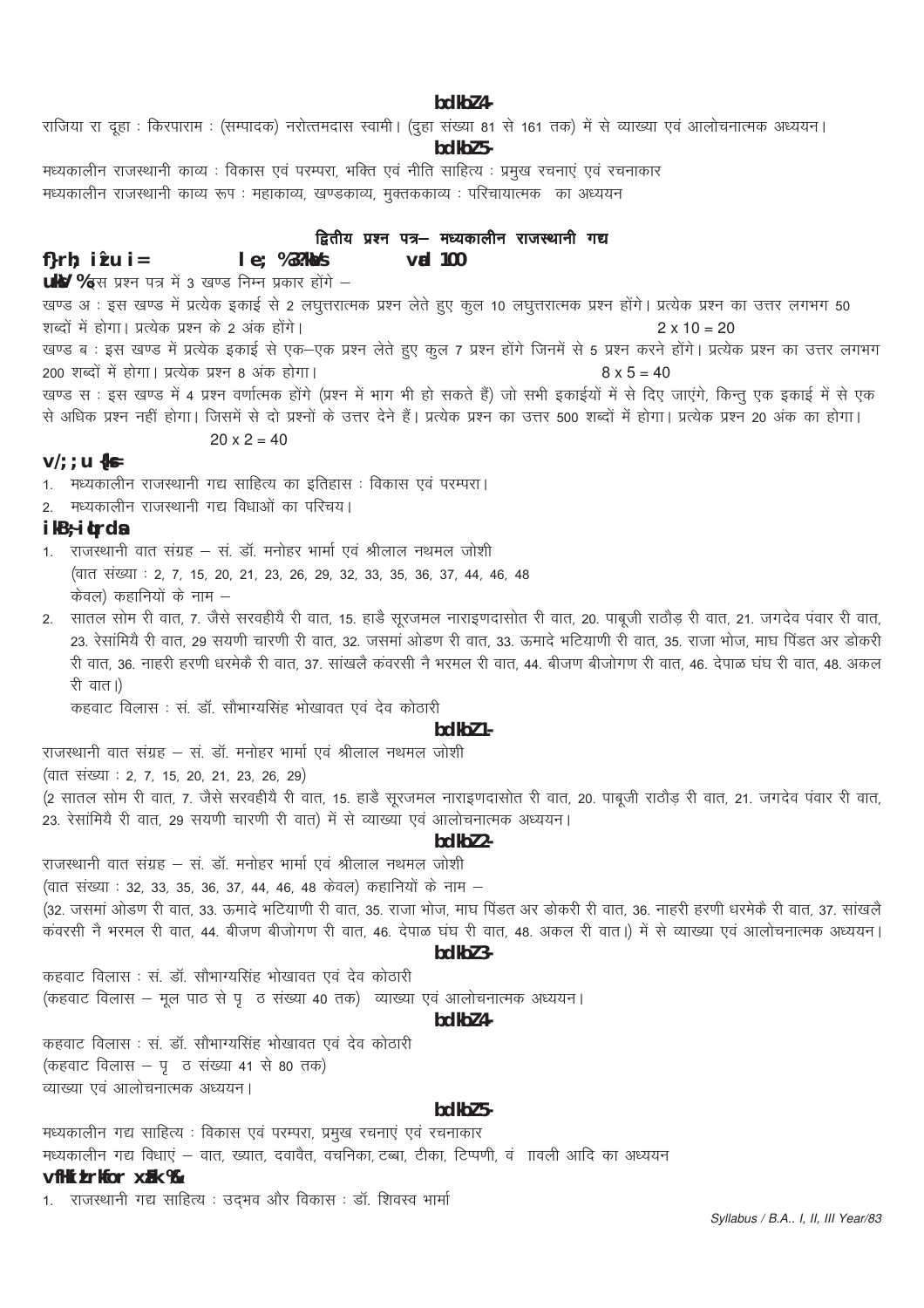- 2. राजस्थानी काव्य की गौरवपूर्ण परम्परा : अगरचंद नाहटा
- 3. परम्परा (ाोध पत्रिका) : राजस्थानी मध्यकाल विषेशांक, प्रकाशक : राजस्थानी .<br>भाोध संस्थान, चौपासनी, जोधपुर। राजस्थानी भाशा और साहित्य : डॉ. कल्याणसिंह भोखावत

# i at kch

# çFke ç'u  $i =$

ukV& ; g I ycl fu; fer , oa Lo; a kBh Vnkuk¥ fo | kfFk; ka ds fy, A

#### $U:$  wre vad  $&36$ समय - अधिकतम 3 घंटे

#### सामान्य निर्देश:-

कूल पूर्णांक -100

1. परीक्षा का माध्यम केवल पंजाबी होगा एवं प्रश्नपत्र केवल पंजाबी भागा में ही बनाया जाएगा।

2. विद्यार्थियों एवं प्राध्यापकों से अपेक्षा है कि अध्ययन व अध्यापन का माध्यम पंजाबी में ही हो एवं गुरूमुखी लिपि ही मान्य होगी।

3. प्रश्न पत्र तीन सैक्शन में बांटा गया है। सैक्शन (A) 20 अंक, सैक्शन (B) 40 अंक एवं सैक्शन (C) 40 अंक का होगा।

4. सैक्शन (A) में समस्त सलेबस में से कूल 10 अतिलघुउत्तरात्मक प्रश्न पूछे जायेंगे, सभी प्रश्न हल करने अनिवार्य है। प्रत्येक प्रश्न का उत्तर 

5. सैक्शन (B) में समस्त सलेबस में से कूल 8 लघुउत्तरात्मक प्रश्न पूछे जायेंगे, जिसमें से 5 प्रश्न हल करने आवश्यक है। प्रत्येक प्रश्न का उत्तर 200 शब्दों में देना होगा। प्रत्येक प्रश्न 8 अंक का होगा।

6. सैक्शन (C) में समस्त सलेबस में से कूल 3 निबंधात्मक प्रश्न पूछे जायेंगे, जिसमें से 2 प्रश्न हल करने आवश्यक है। प्रत्येक प्रश्न का उत्तर 500 शब्दों में देना होगा। प्रत्येक प्रश्न 20 अंक का है।

# पाठ्यक्रम

# Section-(A)

# ukšV% I Hkh 10 ç'uksidsmükj 50 'kCnksiesify[kks] çR; sd ç'u dsvad I eku g\$1 ¼10 X 2 vad = dsy 20 vad½

(अ) काव्य संग्रह '' मधकाल दी चोणवी पंजाबी कविता '' में से अतिलघुउत्तरात्मक प्रश्न (चार प्रश्न)

(ब) कहानी संग्रह "अठठे पहर" में से अतिलघुउत्तरात्मक प्रश्न (चार प्रश्न)

(स) सफरनामा "सज्जन समुन्द्रों पार दे" में से अतिलघुउत्तरात्मक प्रश्न (दो प्रश्न)

Section- (B)

ukW% 8 eslsfdUgh 5 c'uksdsmÙkj 200 'kCnksesfy[kkA cR; cd c'u dsvad I eku gA ¼5 X 8vad = day 40 vad½

(अ) काव्य संग्रह '' मधकाल दी चोणवी पंजाबी कविता '' में से लघुउत्तरात्मक प्रश्न— दो काव्य टुकड़ियों की प्रसंग सहित व्याख्या, एक .<br>कविता का भावार्थ / केन्द्रीय भाव (कुल तीन में से कोई दो )

(ब) कहानी संग्रह "अठठे पहर" में से लघुउत्तरात्मक प्रश्न– दो वारतक टुकड़ियों की प्रसंग सहित व्याख्या, एक पात्र का पात्र चित्रण (कुल तीन में से कोई दो )

(स) सफरनामा "सज्जन समुन्द्रों पार दे" में से दो लघुउत्तरात्मक प्रश्न (कुल दो में से कोई एक)

Section- (C)

# ukW% 3 eslsfdligh 2 ç'uksdsmükj 500 'kCnksesfy[kkA çR; xi ç'u 20 vad dk gA ¼2 X 20 vad = day 40 vad½

(अ) काव्य संग्रह''मधकाल दी चोणवी पंजाबी कविता'' में से निबंधात्मक प्रश्न—कविता का सार ⁄ विषय वस्तु एवं केन्द्रीय भाव (दो में से एक ) .<br>(ब) कहानी संग्रह ''अठठे् पहर'' में से निबंधात्मक प्रश्न— कहानी का सार ⁄ विषय वस्तु ⁄ साहित्यक आलोचना। (दो में से एक )

(स) सफरनामा ''सज्जन समुन्द्रों पार दे'' में से निबंधात्मक प्रश्न– कांड का सार / विषय वस्तु (दो में से एक )

# ikB÷ i**trd** &

1. मधकाल दी चोणवी पंजाबी कविता (काव्य संग्रह)—प्रीतम सिंह, प्रकाशकः पब्लिकेशन ब्यूरो,पंजाब यूनिवर्सिटी,चण्डीगढ़।

.<br>2. अठठे पहर (कहानी संग्रह)—दलीप कौर टिवाणा, प्रकाशकः पब्लिकेशन ब्यूरो, पंजाब युनिवर्सिटी, चण्डीगढ।

 $U:$  wre vad  $&36$ 

.<br>3. सज्जन समुन्द्रों पार दे (सफरनामा)— राम नारायण सिंह दरदी, प्रकाशकः लाहौर बुक शॉप, लुधियाना

# f}rh;  $c'u$  i =  $\frac{1}{2019820\%}$

# uks/& ; g I ycl fu; fer, oa Lo; a kBh Vnksukst/2 fo | kfFk; ka ds fy, A

#### कुल पूर्णांक -100

# सामान्य निर्देश:-

1. परीक्षा का माध्यम केवल पंजाबी होगा एवं प्रश्नपत्र केवल पंजाबी भा ाा में ही बनाया जाएगा।

2. विद्यार्थियों एवं प्राध्यापकों से अपेक्षा है कि अध्ययन व अध्यापन का माध्यम पंजाबी में ही हो एवं गुरूमुखी लिपि ही मान्य होगी।

3. प्रश्न पत्र तीन सैक्शन में बांटा गया है। सैक्शन (A) 20 अंक, सैक्शन (B) 40 अंक एवं सैक्शन (C) 40 अंक का होगा।

4. सैक्शन (A) में समस्त सलेबस में से कूल 10 अतिलघुउत्तरात्मक प्रश्न पूछे जायेंगे, सभी प्रश्न हल करने अनिवार्य है। प्रत्येक प्रश्न का उत्तर 50 शब्दों में देना होगा। प्रत्येक प्रश्न 2 अंक का होगा।

समय - अधिकतम 3 घंटे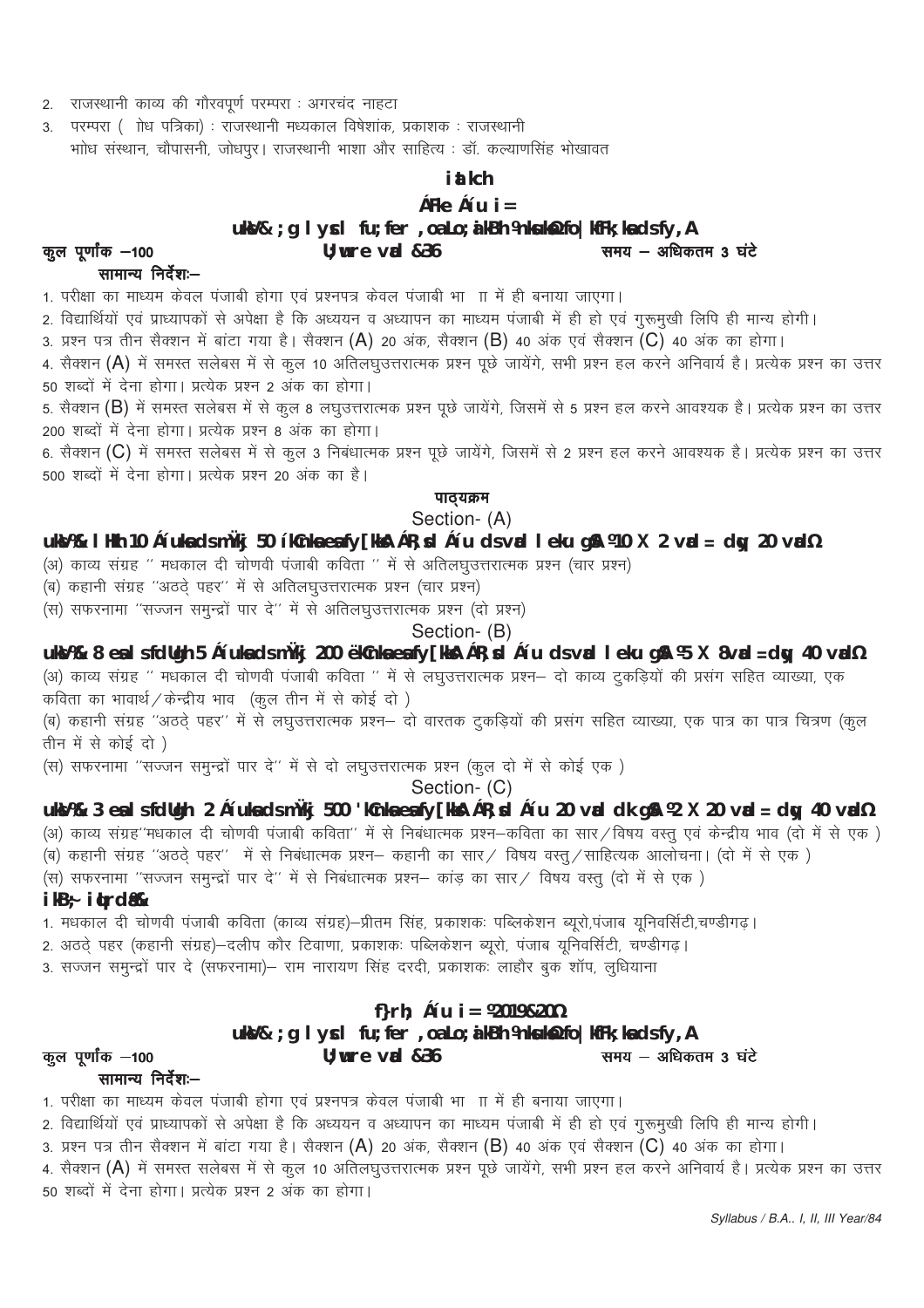5. सैक्शन (B) में समस्त सलेबस में से कूल 8 लघूउत्तरात्मक प्रश्न पूछे जायेंगे, जिसमें से 5 प्रश्न हल करने आवश्यक है। प्रत्येक प्रश्न का उत्तर 200 शब्दों में देना होगा। प्रत्येक प्रश्न 8 अंक का होगा।

6. सैक्शन (C) में समस्त सलेबस में से कूल 4 निबंधात्मक प्रश्न पूछे जायेंगे, जिसमें से 2 प्रश्न हल करने आवश्यक है। प्रत्येक प्रश्न का उत्तर ,<br>500 शब्दों में देना होगा। प्रत्येक प्रश्न 20 अंक का है।

# पाठ्यक्रम

# Section- (A)

# **uksV%& fuEufyf[kr ç'uksa ds mÙkj 50 'kCnksa esa fy[kksA çR;sd ç'u ds vad leku gSA ¼10 X 2 vad = dqy 20 vad½**

(अ) काव्य संग्रह ''मधकाल दी चोणवी, पंजाबी कविता'' में जामिल कवियों के जीवन, साहित्क रचना एवं काव्य शैली सम्बंधी अति लघउत्तरात्मक प्रश्न (तीन प्रश्न)

- (ब) 1701 से 1850 ईस्वी तक के पंजाबी इतिहास के धारामूलक सम्बंधी अतिलघुउत्तरात्मक प्रश्न (तीन प्रश्न)
- (स) जन्म, विवाह और म त्यु से सम्बन्धित रीतियों सम्बंधी अतिलघुउत्तरात्मक प्रश्न (दो प्रश्न )
- (द) साहित्य के रूप—नावल, नाटक, एकांकी, कहानी, किस्सा सम्बंधी अतिलघउत्तरात्मक प्रश्न (दो प्रश्न)

Section- (B)

# **uksV%& 8 esa ls fdUgh 5 dks gy djksA çR;sd ç'u ds vad leku gSA ¼5 X 8 vad = dqy 40 vad½**

- (अ) अनेक शब्दों के स्थान पर एक शब्द का प्रयोग (आठ) (ब) शब्द रचना (आठ)
- (स) लिंग परिवर्तन (वाक्य के संदर्भ में) (आठ) (द) वचन परिवर्तन (वाक्य के संदर्भ में) (आठ)
- (य) जन्म, विवाह तथा मौत की रीतियों से सम्बन्धित लघुउत्तरात्मक प्रश्न (दो प्रश्न)
- (र) साहित्य के रूप-नावल,कहानी, किस्सा (परिभाषा, तत्त, विशे) ताएं) से सम्बन्धित लघुउत्तरात्मक प्रश्न (एक प्रश्न)
- (ल) साहित्य के रूप— नाटक, एकांकी (परिभाषा, तत्त, विशेषताएं) से सम्बन्धित लघुउत्तरात्मक प्रश्न (एक प्रश्न)

Section- (C)

# **uksV%&4 esa ls fdUgh 2 ç'uksa ds mÙkj 500 'kCnksa esa fy[kksA çR;sd ç'u 20 vad dk gSA¼2 X 20 vad = dqy 40 vad½**

w; divided and the comparation of the cost of the cost is considered in personalistic modern paragram in perso<br>koha though the divided in the distribution of the divided in the divided in the distribution of the care in t ी प्रश्न। ( दो में से एक )

- (ब) 1701 से 1850 ईस्वी तक उपजी पंजाबी साहित्यक धारा सम्बंधी प्रश्न। ( दो में से एक)
- ,<br>(स) जन्म, विवाह और मत्यु से सम्बन्धित रीतियों सम्बंधी प्रश्न। (एक प्रश्न)
- (द) साहित्य के रूप— नावल, नाटक, एकांकी, कहानी, किस्सा (परिभाषा, तत्त, विशेषताएं) से सम्बन्धित प्रश्न (एक प्रश्न)

# **lgk;d iqLrdsa%&**

- 1. पंजाबी साहित दा इतिहास (1701 से 1850 ई.) पब्लिकेशन ब्यूरो, पंजाबी यूनिवर्सिटी, पटियाला।
- 2. साहित दे रूप— किरपाल सिंह व परमिन्द्र सिंह, लाहोर बुक शॉप, लुधियाना।

3. खोज पत्रिका, पंजाबी यनिवर्सिटी, पटियाला।

4. अजोकी पंजाबी दा व्याकरण, पंजाब स्कूल सिखिया बोर्ड, साहिबजादा अजीत सिंह नगर

#### **PHILOSOPHY**

#### **Scheme**

| Two Papers | Min. Pass Marks: 72 | Max. Marks - 200 |
|------------|---------------------|------------------|
| Paper-I    | 3 Hours Duration    | Marks - 100      |
| Paper-II   | 3 Hours Duration    | Marks-100        |
|            |                     |                  |

**Note :** There shall be three (03) Sections in the Question paper.

**Section A** shall consist of ten questions (02 questions from each Unit), of 02 marks each, all compulsory to be answered in around 50 words.

**Section B** shall consist of seven questions (at least 01 question from each Unit) of 08 marks each, to be answered in around 200 words. Five questions must be answered out of given seven.

**Section C** shall consist of four questions (maximum 01 question from one Unit) of 20 marks each, to be answered in around 500 words. Two questions must be answered out of given four.

# **PAPER - I: HISTORY OF WESTERN PHILOSOPHY**

# **UNIT-1**

- **1. Socrates** Philosophical Problem, Method, Ethics
- **2. Plato -** Theory of Knowledge, Knowledge and opinion, Theory of Idea, Soul, Idea of the good.

#### **UNIT-2**

- **1. Aristotle -** Critique of Plato's theory of Idea, Theory of Causation, Form and matter, Potentiality and actuality, Soul, God.
- **2. Plotinus -**Emanntionism, Soul
- **3. St. Thomas Aquinas:** Reason and faith God, Ethics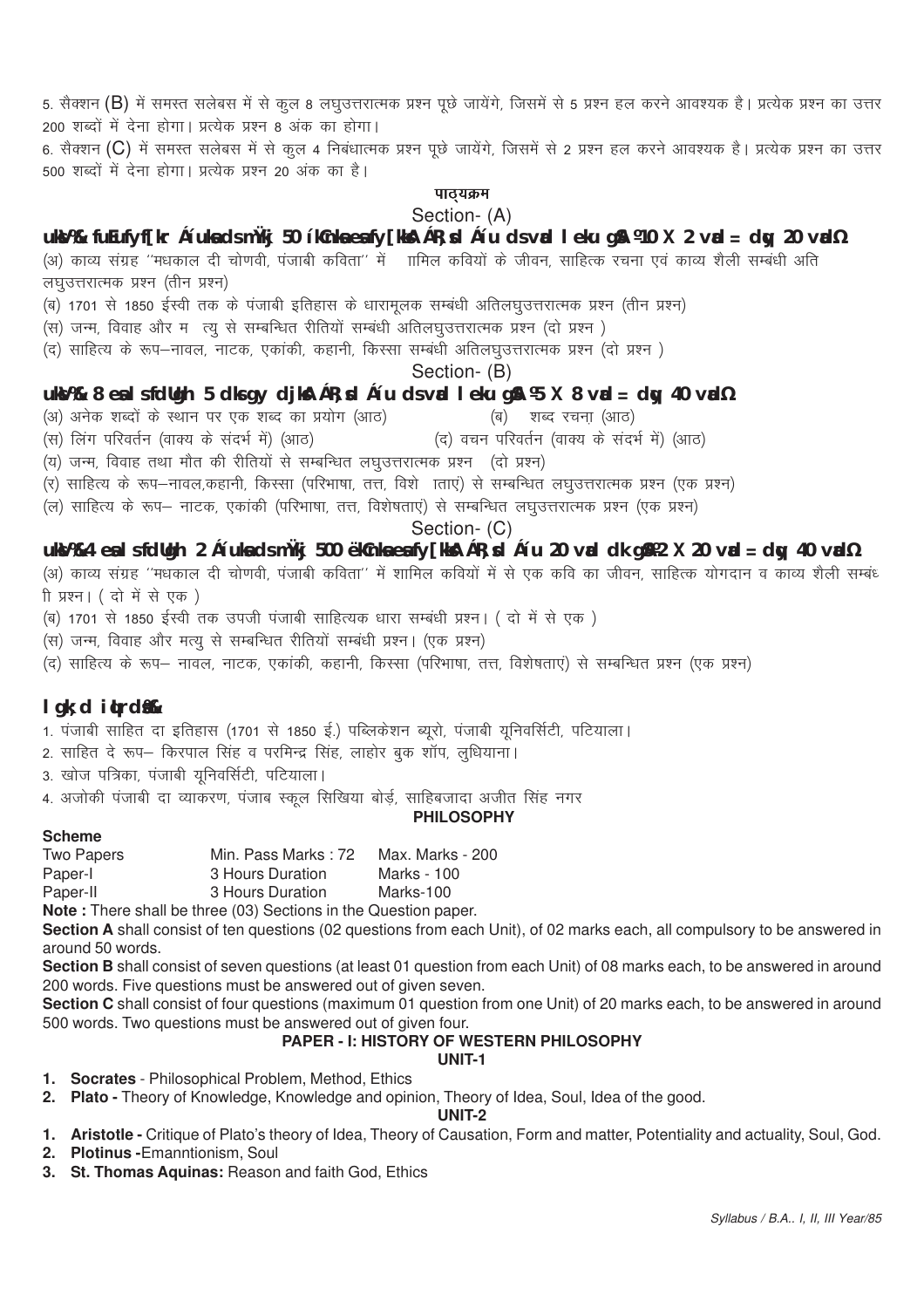#### **UNIT-3**

- **1. Rene Descartes:** Method and need for method in philosophy, method of doubt, cogito ergo sum, types of ideas, mind matter, mind body interactionism, God: Nature and Proofs for his ex-istence.
- **2. Benedict Spinoza**: Substance: attributes and modes, the concept of God or nature, Pantheism, Mind body problem.
- **3. Leibnitz:**Doctrine of Monads, Doctrine of pre-establish harmony, doc-trine of force theory of knowledge, Principles of non-contradiction, God: nature and proofs for his existence.

#### **UNIT-4**

- **1. John Locke:** Ideas and their classification, refutation of innate ideas, knowledge and its grades, substance, qualities primary and secondary.
- **2. George Berkeley:** Rejection of abstract ideas, rejection of the distinction between primary and secondary qualities, esseestpercipi.

# **UNIT-5**

- **3. David Hume:** Impressions and ideas judgments concerning rela-tions of ideas and judgment. Concerning matters of fact causality, external world self and personal identity rejection of metaphysics scepticism.
- **4. Immanuel Kant:** Problem of knowledge conception of critical philosophy classification of judgments analytic, synthetic, a priori, a posterior. Possibility of a synthetic a priori, Judgments. Phenomena and noumena, Categories of understanding, Validity of knowledge.

| डॉ. डी.आर. जाटव           | :     पाश्चात्य दर्शन का इतिहास          |
|---------------------------|------------------------------------------|
| <b>Books Recommended:</b> |                                          |
| डॉ. दयाकृष्ण              | : पाश्चात्य दर्शन का इतिहास खण्ड 1 एवं 2 |
| याकूब मसीह                | : पाश्चात्य दर्शन का इतिहास              |
| <b>Frant Thilly</b>       | History of Western Philosophy            |
| W.T. Stace                | : Critical History of Greek Philosophy   |
|                           |                                          |

#### **PAPER -II: LOGIC OR PHILOSOPHY OF RELIGION**

### **Students may choose either Logic or Philosophy of Religion as their second paper**

#### **PAPER-II LOGIC**

|    | <b>Duratioll-3hrs</b>                                                                                         |                                                     | <b>M.M.100</b> |
|----|---------------------------------------------------------------------------------------------------------------|-----------------------------------------------------|----------------|
|    |                                                                                                               | UNIT-1                                              |                |
|    | Introduction, Categorical proposition                                                                         | <b>UNIT-2</b>                                       |                |
|    | Uses of language, Categori-cal syllogisms.                                                                    |                                                     |                |
|    |                                                                                                               | UNIT-3                                              |                |
|    | Informal fallacies, Definition,                                                                               | <b>UNIT-4</b>                                       |                |
|    | Symbolic logic. Science and Hypothesis.                                                                       |                                                     |                |
|    |                                                                                                               | UNIT-5                                              |                |
|    | The method of deduction, causal connections: Mills methods of experi-ment inquiry,<br><b>Book Recommended</b> |                                                     |                |
|    | Introduction to logic (complete Book except<br>Irving M Copy :                                                |                                                     |                |
|    | Chapter 7, 10, & 14).                                                                                         |                                                     |                |
|    |                                                                                                               | <b>PAPER - II: PHILOSOPHY OF RELIGION</b><br>UNIT-1 |                |
| 1. | Definition and nature of Philosophy of religion and Theology.                                                 |                                                     |                |
|    | 2. Definition, nature and Characteristics of Religion.                                                        |                                                     |                |
|    |                                                                                                               | UNIT-2                                              |                |
|    | 1. Pantheism, Deism, Theism and Monotheism.                                                                   |                                                     |                |

2. Explanation of Analytical and Synthetic statements and Analytical statement.

|                                                                 | UNIT-3 |
|-----------------------------------------------------------------|--------|
| 1. Arguments for the existence of God.<br>2. Attributes of God. |        |
| 1. Problem of Evil.                                             | UNIT-4 |
| 2. Immortality of soul.                                         | UNIT-5 |

1. Religious belief and faith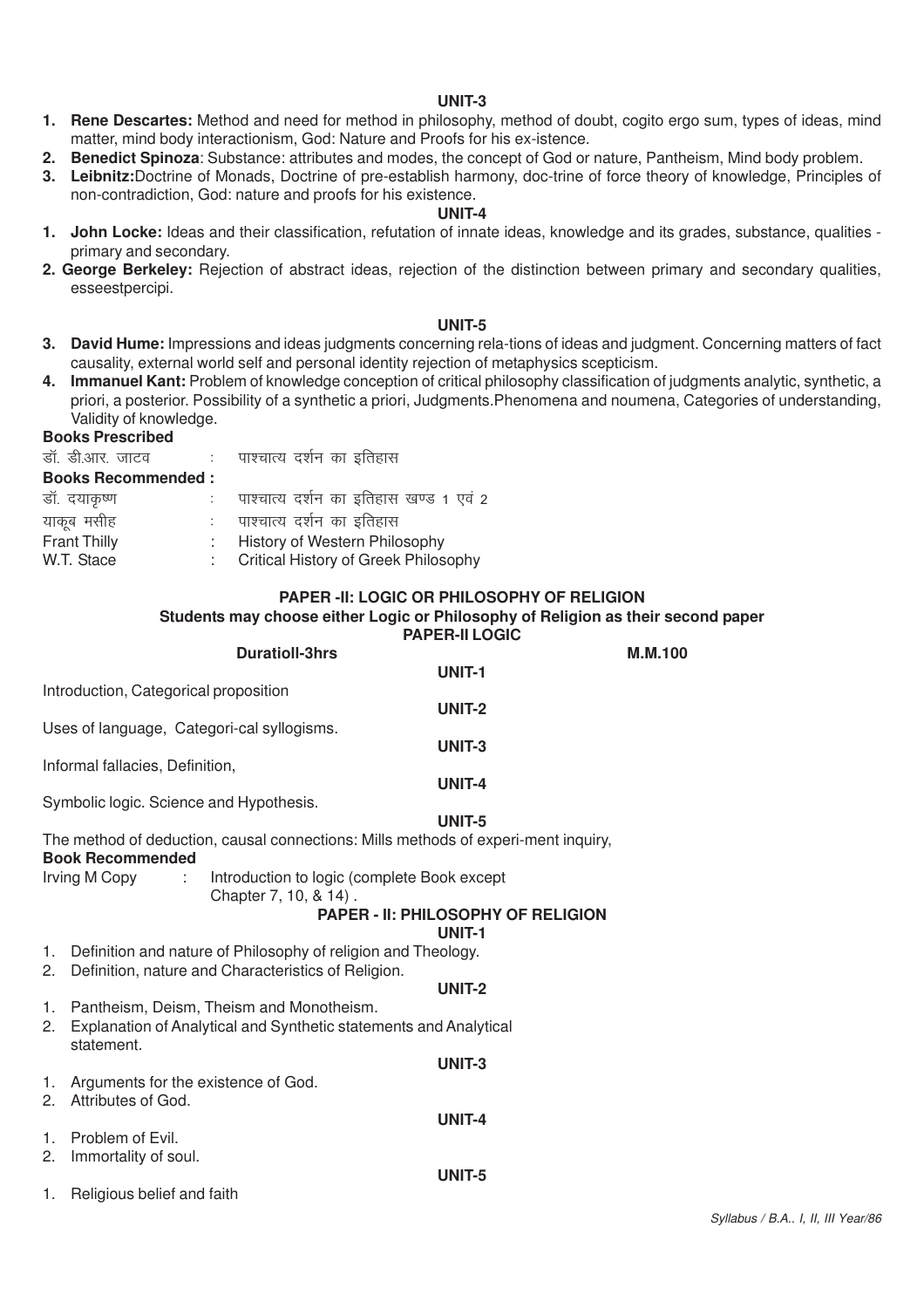# 2. The unity of Religion.

| 3. Universal Religion and Future of Religion. |  |
|-----------------------------------------------|--|
| <b>Dook procoribod:</b>                       |  |

| Religious Philosophy                      |
|-------------------------------------------|
|                                           |
| Dharma Darshan Ki RoopRekha<br>(M.L.B.D.) |
| Philosophy Religion                       |
| DharamDars.hanParichya                    |
| Dr. Harendra Prasad Sinha :               |

# dyk ladk;<br>n'ku 'kkL=

# $\mathbf{H}$ :  $\mathbf{H}$

| I J h{kk ; kst uk               |                                                            |                                                                                                                                                          |  |  |
|---------------------------------|------------------------------------------------------------|----------------------------------------------------------------------------------------------------------------------------------------------------------|--|--|
| दो प्रश्न पत्र                  | न्यूनतम उत्तीर्णांक 72                                     | अधिकतम अंक— 200                                                                                                                                          |  |  |
| प्रथम प्रश्न पत्र               | समय : 3 घंटे                                               | अंक– 100                                                                                                                                                 |  |  |
| द्वितीय प्रश्न पत्र             | समय : 3 घंटे                                               | अंक– 100                                                                                                                                                 |  |  |
|                                 |                                                            | प्रश्न–पत्र में कुल तीन खण्ड होगें। खण्ड अ में सभी दस प्रश्न अनिवार्य होंगे प्रत्येक प्रश्न का उत्तर 50 शब्दों में दिया जाना है। प्रत्येक प्रश्न दो      |  |  |
|                                 |                                                            | अंक का होगा। खण्ड ब में कुल 7 प्रश्न होंगे व परीक्षार्थी केवल 5 प्रश्नों के उत्तर देगा। प्रत्येक प्रश्न का उत्तर 200 शब्दों में दिया जाना है। प्रत्येक   |  |  |
|                                 |                                                            | प्रश्न 8 अंक का होगा। खण्ड स में कुल 4 प्रश्न होंगे। परीक्षार्थी इनमें से किन्ही दो प्रश्नों के उत्तर देगा। प्रत्येक प्रश्न कि उत्तर सीमा 500 शब्द होगी। |  |  |
| प्रत्येक प्रश्न 20 अंक का होगा। |                                                            |                                                                                                                                                          |  |  |
|                                 |                                                            | iFke itu i= &ik'pkR; n'ku dk bfrgkl                                                                                                                      |  |  |
|                                 |                                                            | bdkb <sub>R1</sub>                                                                                                                                       |  |  |
| 1. सुकरात                       | – दार्शनिक समस्या, दार्शनिक प्रणाली, नीतिशास्त्र           |                                                                                                                                                          |  |  |
| 2. प्लेटो<br>$-$                | ज्ञानमीमांसा, ज्ञान एवं मत, प्रत्यय सिद्धान्त, आत्मा, शुभ  |                                                                                                                                                          |  |  |
|                                 |                                                            | bdkb <sub>R2</sub>                                                                                                                                       |  |  |
| 1. अरस्तू                       |                                                            | - प्लेटो के प्रत्यय सिद्धान्त की आलोचना, कारणता का सिद्धान्त, पुद्गल एवं आकार, संभाव्यता एवं                                                             |  |  |
|                                 | वास्तविकता, आत्मा, ईश्वर                                   |                                                                                                                                                          |  |  |
| 2. प्लोटिनस                     | – उद्भव सिद्धान्त, आत्मा                                   |                                                                                                                                                          |  |  |
| 3.                              | सन्तटॉमस एक्विनास  —  तर्क एवं श्रद्धा, ईश्वर, नीतिशास्त्र |                                                                                                                                                          |  |  |
| bdkb <sub>R3</sub>              |                                                            |                                                                                                                                                          |  |  |
| 1. रेनेदेकार्त                  |                                                            | – दार्शनिक पद्धति एवं इसकी आवश्यकता, संदेह की पद्धति, कोजिटोइरगोसम, आत्मा एवं शरीर,                                                                      |  |  |
|                                 |                                                            | आत्म—शरीर अन्तर्क्रियावाद, ईश्वर : स्वरूप सत्ता के प्रमाण, जन्मजात प्रत्ययों का सिद्धान्त                                                                |  |  |
| बेनेडिक्टस्पिनोजा<br>2.         | $\overline{\phantom{m}}$                                   | दार्शनिकविधि, द्रव्य : विशेषण एवं प्रकार ईश्वर का स्वरूप, सर्वेश्वरवाद, मन एवं    शरीर का सम्बन्ध                                                        |  |  |
| गाटफ्रीडविल्हेल्मवॉन<br>3.      |                                                            | –   चिद्बिन्दुओं का सिद्धान्त, पूर्वस्थापित सामंजस्य का सिद्धान्त, लाइब्नित्ज शक्ति का सिद्धान्त, ईश्वर का                                               |  |  |
|                                 | स्वरूप और उसके अस्त्वित के प्रमाण।                         |                                                                                                                                                          |  |  |
|                                 |                                                            | bdkb <sub>R4</sub>                                                                                                                                       |  |  |
| 1. जॉनलॉक                       | – ज्ञान का उद्भव, जन्मजात प्रत्ययों का खंडन, प्रत्यय       |                                                                                                                                                          |  |  |
|                                 |                                                            | एवं उसका वर्गीकरण ज्ञान का स्वरूप और प्रामाणिकता, ज्ञान की सीमाएं, प्राथमिक एवं गौणगुण                                                                   |  |  |
| 2. जार्जबर्कले                  | $\overline{\phantom{m}}$                                   | अमूर्तप्रत्ययों का खंडन, प्रथमिक गौण गुणों के मध्य अन्तर का खंडन, दृष्टि ही सृष्टि है।                                                                   |  |  |

# गाण गुणा<br>bdkb&5

| 1. डेविडह्यूम    | — ) ज्ञान की उत्पत्ति, कारण—कार्य का संबंध, ज्ञान की प्रमाणिकता, बाह्य जगत का ज्ञान आत्मतत्व की   |
|------------------|---------------------------------------------------------------------------------------------------|
|                  | अस्वीकृति, ईश्वर संशयवाद, प्रत्यय एवं प्रत्यक्षानुभव, तत्वमीमांसा का खंडन                         |
| 2. इम्मैनुअलकांट | — ज्ञान की समस्या, समीक्षावाद, निर्णयों का वर्गीकरण) संश्लेषणात्मक, विश्लेषणात्मक, अनुभवपूर्व एवं |

# अनुभव पश्चात, बुद्धि की श्रेणियाँ प्रपंचवाद, ज्ञान की प्रमाणिकता f}rh:  $i \nmid u$  i = & rdl kkL =

| $le; 83$ ?ka/s                            |                    | <b>i</b> wkked & 100 |
|-------------------------------------------|--------------------|----------------------|
|                                           | bdkb&1             |                      |
| परिचय (इन्ट्रोडक्शन), निरूपाधिकतर्कवाक्य, |                    |                      |
|                                           | bdkb <sub>R2</sub> |                      |
| भाषा के प्रयोग, निरपेक्ष न्याय वाक्य      |                    |                      |
|                                           | bdkb <sub>R3</sub> |                      |
| अनौपचारिक तर्कदोष, परिभाषा,               |                    |                      |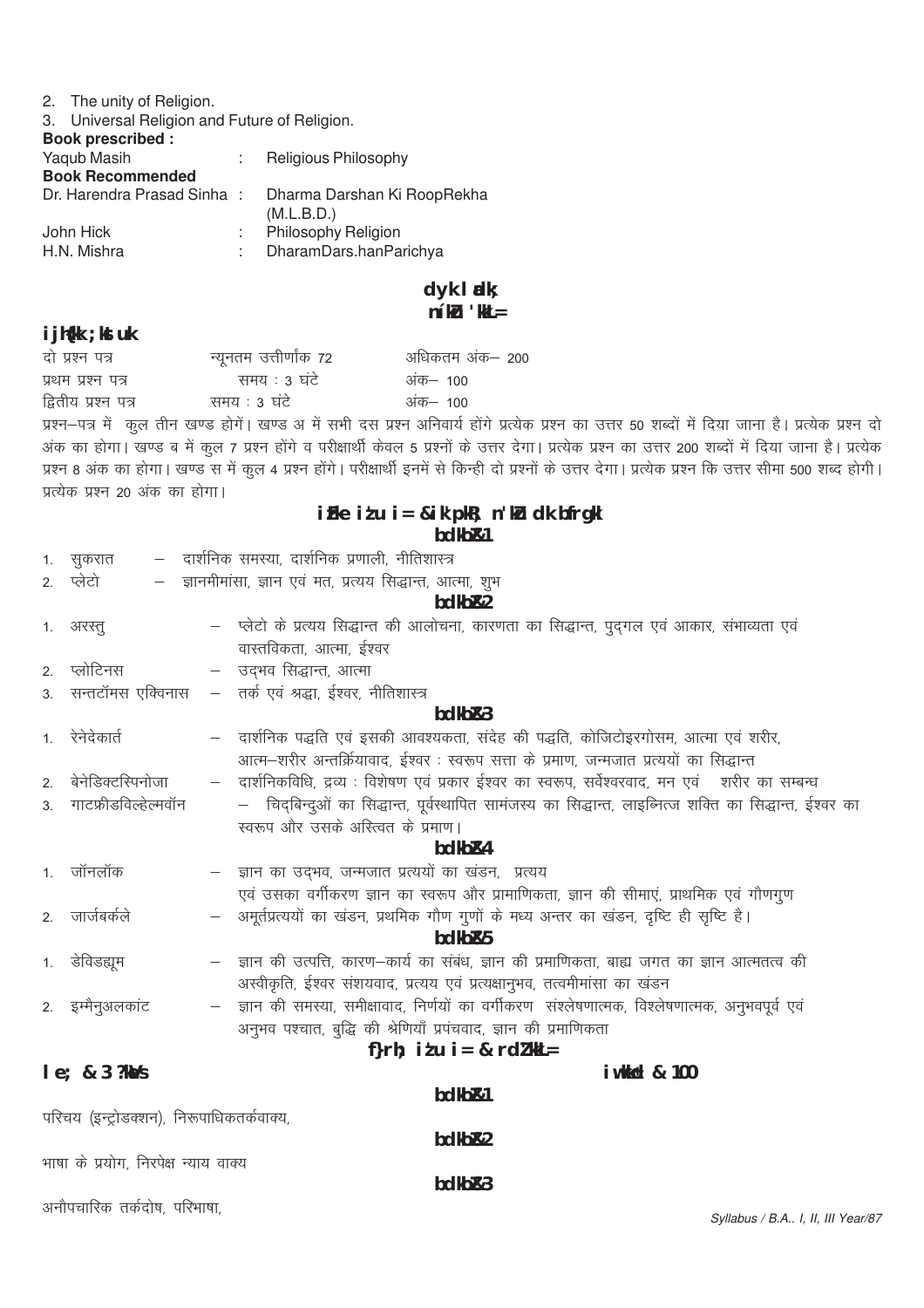#### hdkh<sub>R4</sub>

प्रतीकात्मक तर्कशास्त्र विज्ञान और प्राक्कल्पना

 $le: 83$  ?ka/s

# bdkb&5

निगमन की पद्धति, कारणात्मकसम्बन्ध : प्रायोगिक अनुसंधान के लिये मिल की पद्धतियां, पाठ्य पुस्तक इरविंग एम. कोपी तर्कशास्त्र का परिचय (अध्याय 7, 10 तथा 14 के अतिरिक्त सम्पूर्ण पुस्तक)  $\frac{1}{2}$  .

# f}rh; itu i = & /keh ku

iwkkel& 100

नोट– नियमित व स्वयंपाठी विद्यार्थी द्वितीय प्रश्न पत्र) तर्कशास्त्र अथवा धर्मदर्शन में से किसी एक पत्र का चयन कर सकते हैं।

bdkb<sub>R1</sub>

1. धर्मदर्शन की परिभाषा एवं स्वरूप, ईश्वरवाद धर्म की परिभाषा, स्वरूप एवं मख्य विशेषताएँ।  $\mathcal{P}$ bdkb<sub>R2</sub> सर्वेश्वरवाद, तटस्थ—ईश्वरवाद, एकेश्वरवाद, एकेश्वरवाद,  $1$ संश्लेषणात्मक कथन, विश्लेषणात्मक कथन।  $\mathcal{D}$  $hdkhR3$ 1. ईश्वर के अस्तित्व के लिए प्रमाण ईश्वर के गुण  $2.$ bdkb<sub>R4</sub> 1. अशभ की समस्या २ आत्मा की अमरता bdkb<sub>R5</sub> 1. धार्मिक आस्था एवं श्रद्धा 2. धर्म समन्वय 3 विश्व धर्म एवं धर्मों का भव्यि पाठ्यपुस्तक याकूब मसीह ः समकालीन धर्मदर्शन हरेन्द्र प्रसाद सिन्हा : धर्मदर्शन की रूपरेखा जॉनहिक फिलॉसफी ऑफ रिलीजन (हिन्दी व अंग्रेजी) प्रिन्टिसहाल धर्मदर्शन परिचय एच.एन. मिश्रा  $\Delta \sim 10$ 

#### **PSYCHOLOGY**

| Two Papers | Min. Pass Marks: 72 | Max. Marks - 200 |
|------------|---------------------|------------------|
| Paper-I    | 3 Hours Duration    | Marks - 100      |
| Paper-II   | 3 Hours Duration    | Marks-100        |
|            |                     |                  |

**Note:** There shall be three (03) Sections in the Question paper.

Section A shall consist of ten questions (02 questions from each Unit), of 02 marks each, all compulsory to be answered in around 50 words. Section B shall consist of seven questions (at least 01 question from each Unit) of 08 marks each, to be answered in around 200 words. Five questions must be answered out of given seven. Section C shall consist of four questions (maximum 01 question from one Unit) of 20 marks each, to be answered in around 500 words. Two questions must be answered out of given four.

# **PAPER-I**

#### **Statistics In Psychology**

#### Unit-I

Introduction: Nature and Importance of Satistics. Tabulation of Frequency Distribution, Measures of Central Tendency Arithmetic Mean, Median & Mode.

#### Unit-II

Graphic representation of data: Frequency Histogram, Frequency Polygon, Cumulative Frequency Curve, Ogive (Smoothed), And Bar Diagram, Correlation: Spearman's Rank Order Correlain, Pearson's Product Movement Methods of correlation (by Assumed mean and Actual Mean, only for ungrouped data).

#### Unit-III

Measures of Variability:Average Deviation, Standard Deviation, Quartile Deviation, Hypothesis testing Chi-square test; Equal Distribution mehod, Independent Disribution method, 2x2 contingency Table method. Syllabus / B.A., I, II, III Year/88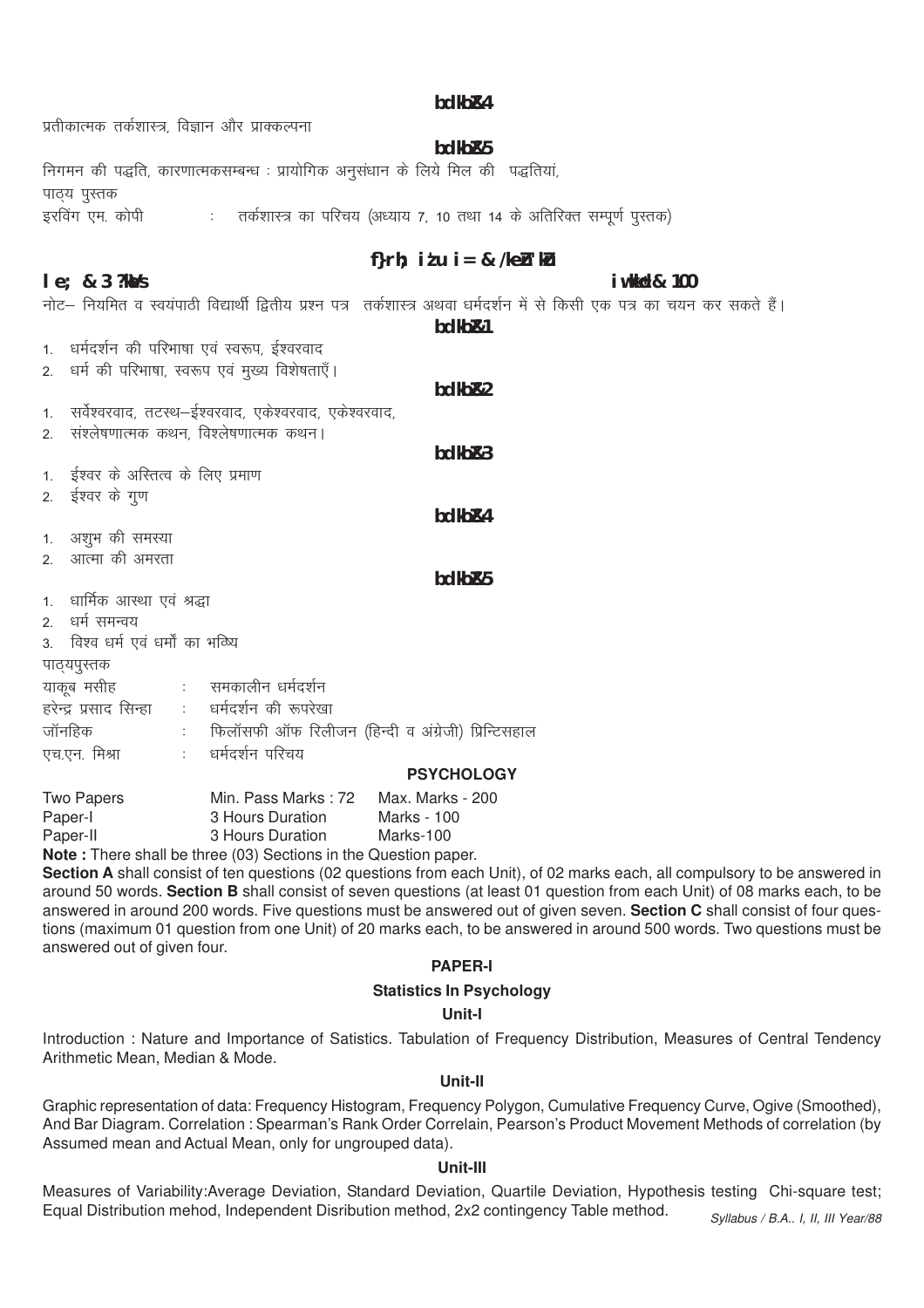# **Unit-IV**

Research Problem: Nature, Sources of origin of he problem. Criteria, Selection & ypes of Reasearch problem.

Hypothesis:Meaning of Hypothesis, Criteria of a Good Hypothesis, Functions of Hypothesis, Types of Hypothesis, Sources of Hypothesis.

Variables:Meaning of Variables, Types of Variables, role of various types of Variables in an Experiment & Controlling methods of relevant variables in an experiment.

# **Unit-V**

Reliability : Meaning of Reliability, Types of Reliability.

Validity : Meaning of Validity, Types of Vaidity.

Sampling : Meaning and Methods of Samping.

*Suggested Books :*

Garrett-Statistics in Psychology and Education (Vaki's, Feffar and siman)

Anstasi, A. : Psychological Tesing (McMillan)

Freedman, P.S. : Psychological Testing (Oxford & IBH)

Singh A.K. : Test Measurement and Reasearch Methods in Behavioral Science. (Bharti Bhawan Publication, Patna)

### **Paper-II**

# **Abnormal Psychology**

## **Unit I**

Concept and Criteria of Abnormal behavior, Causes of abnormal Behavior. Difference between normal & abnormal behavior. Psychoanalytic Explanation of Abnormality.

### **Unit II**

Psychoneuroses (symptoms & causes), Hysteria Neuroses, Anxiety Neuroses, Phobia Neuroses, and obsession-compulsive Neurosis (symptoms and Causes)

# **Unit III**

Functional Psychosis (Symptoms & Causes), Schizophrenia, Manic-Depression, Paranoia.

Mental Retardation : Meaning & Characteristics of Menal Reardation, Types or Level of Mental Retardation, Causes of Mental Reardation, Treatment of Mental Retardation.

### **Unit IV**

Alcoholism : Incidence and effects, clinical picture, Stages of alcoholic dependence, causes of alcoholism, Treatmen of alcoholic Psychosis. Personality disorders : Meaning & nature of personality disorders, Clinical Picture of Personality disorders, Types of Personality Disorders Antisocial personality (Meaning & Causes) and Trait Disorder.

### **Unit V**

Contemporary approaches of herapy : Biological Therapy, Psychotherapy : Meaning & Goals of Psychotherapy. Freud's Psychoanalytic Therapy, Behavior Therapy, Cognitive behavior therapy, Client-Centered thereapy, Gestalt Theraphy.

ka<sup>r</sup>: dh

### **Practical**

Student have to complee any Six experiments/tests.

- 1. Anxiety 2. Adjustment
- 3. Neuroticism 4. Ego Strength
- 6. Personality (Multi-Dimension) 7. Depression
- 8. Mental Stress

NOTE :- Students have to conduct one Practical during examination. Evaluation scheme will as follows.

|                               | bdkb&1         |  |
|-------------------------------|----------------|--|
|                               | eukfo Kku en l |  |
| <b>Total</b>                  | 50 marks       |  |
| <b>Record File</b>            | 10 marks       |  |
| Viva on Experiment/Test       | 25 marks       |  |
| Conduction of Experiment/Test | 15 marks       |  |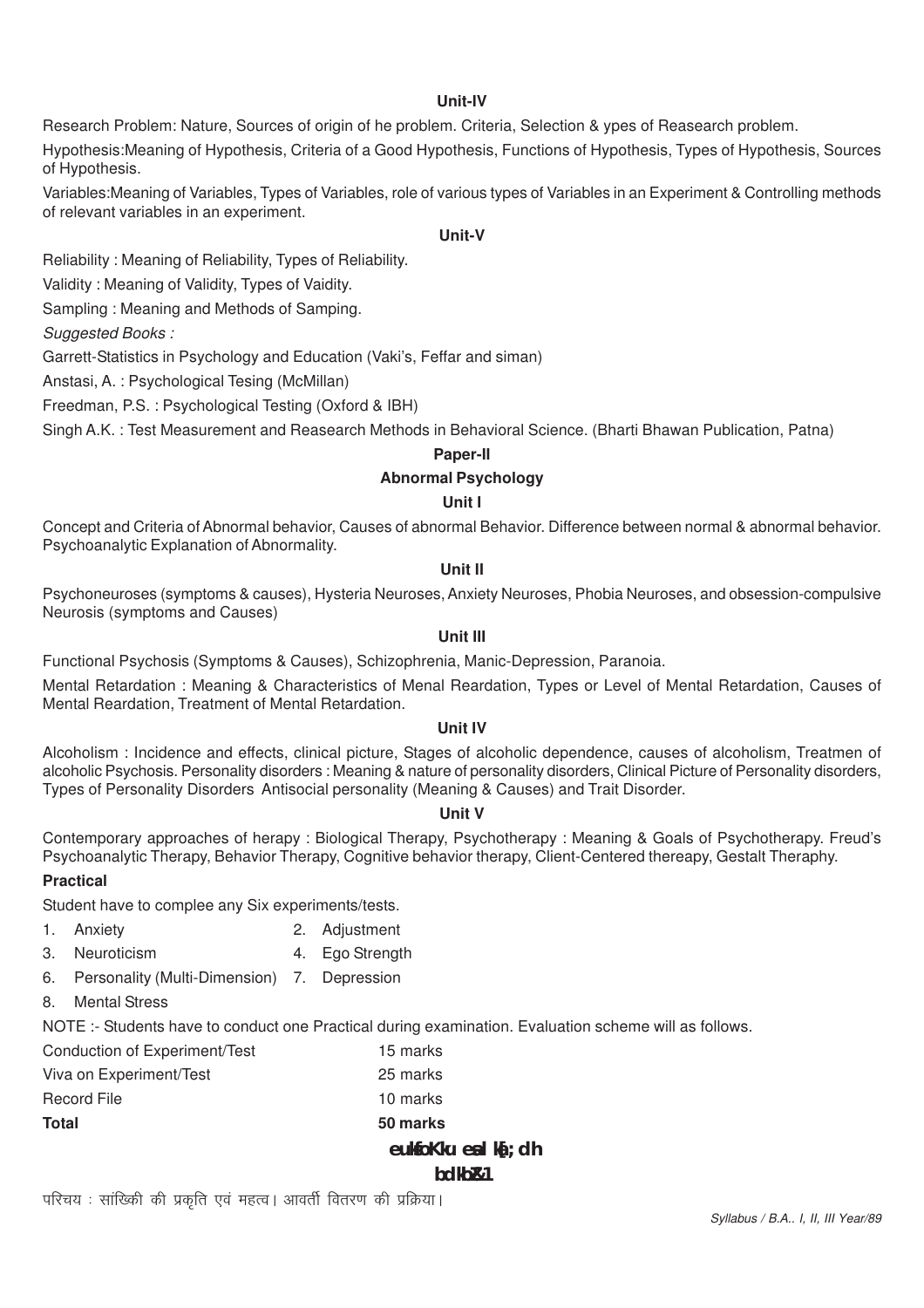केन्द्रीय आवर्ती मापन : मध्यमान, मध्यांक एवं बहलांक।

#### hdkh<sub>R2</sub>

प्रदत्तों का रेखिय चित्रण: स्तम्भाकृति, आवृति बहुभुज, संचयी आवृति वक्र, ओजाईव (सरलीकृत रूप) और वृत चित्र। सहसम्बन्ध :स्पीयरमैन क्रम अन्तर विधि (रॉ), पीयरसन की प्रोडक्ट मोमेन्ट सहसम्बन्ध) विधि (अव्यवस्थित आंकड़ों से कल्पित मध्यमान और वास्तविक मध्यमान द्वारा)।

# $hdkhR3$

विचलन के माप: मध्यमान विचलन, मानक विचलन, चतुर्थाशं विचलन। उपकल्पना परीक्षणः काई स्क्वायर टेस्टः समान वितरण विधि, स्वतंत्र वितरण विधि और 2x2 आसंग तालिका विधि।

#### hdkh<sub>R4</sub>

अनुसंधान समस्या : स्वरूप, समस्या उत्पति के स्त्रोत एवं समस्या की उपयुक्तता की कसौटियां, समस्या का चयन एवं प्रकार। उपकल्पना : उपकल्पना का अर्थ, अच्छी उपकल्पना की कसौटी, उपकल्पना के कार्य, उपकल्पना के प्रकार, उपकल्पना के स्त्रोत। चरः का अर्थ, चरों के प्रकार, प्रयोग के अन्दर चरों के विधिक प्रकारों की भूमिका प्रयोग के अन्दर संगत चरों के नियंत्रण की विधियां।

# hdkh<sub>R5</sub>

विष्वसनीयताः विष्वसनीयता का अर्थ और प्रकार। वैद्यताः वैद्यता का अर्थ और प्रकार। मानक: मानक का अर्थ प्रकार और उपयोग। प्रतिचयनः जनसंख्या एवं प्रतिदर्ष, प्रतिदर्ष पद्धतियां।

#### iBu I kexh

मनोविज्ञान सांख्यकी : मिश्रा व त्रिपाठी (प्रकाशक हर प्रसाद भागर्व आगरा) मनोविज्ञान वषिक्षा में सांख्यकी के मूल आधार : लाभ सिंह व द्वारिका प्रसाद, प्रकाशक : विनोद पुस्तक मन्दिर आगरा मनोविज्ञान वर्षिक्षा में सरल सांख्यकी : मखीजा एवं मखीजा प्रकाषक लक्ष्मी नारायन अग्रवाल, आगरा।

# f}rh;  $c'u$  i = % $v$ l kekll; euksfoKku

# hdkh<sub>R1</sub>

असामान्य व्यवहार के सम्प्रत्य और कसौटियां, असामान्य व्यवहार के कारण। सामान्य एवं असामान्य व्यवहार में अन्तर। असामान्य व्यवहार की मनोविष्लेशणात्मक व्याख्या ।

#### bdkb<sub>R2</sub>

मनःस्ताप (लक्षण तथा कारण), क्षोभोउन्माद मनःस्ताप (रूपान्तरित तथा वियोजनात्मक), चिन्ता मनःस्ताप, दुर्भिति मनःस्ताप, मनोग्रस्तता–बाध्यता मनःस्ताप (लक्षण तथा कारण)।

#### $hdkhR3$

क्रियात्मक मनोविक्षिप्तता (लक्षण एवं कारण), मनोविदलता, उन्मांद–अवसाद मनोविक्षिप्तता, व्योमोह। मानसिक मन्दनः मानसिक मन्दन का अर्थ और विषेशताऐं, मानसिक मन्दन के प्रकार या स्तर, मानसिक मन्दन के कारण और मानसिक मन्दन का उपचार।

#### hdkh<sub>R4</sub>

मद्यपानता के घटनाक्रम एवं प्रभाव, मद्यपानता का नैदानिक स्वरूप, मद्यपानता निर्भरता के स्तर, मद्यपानता के कारण, मद्यपानता का उपचार। व्यकितत्व विकृतियां : व्यक्तित्व विकृति का अर्थ एवं स्वरूप, व्यक्तित्व विकृति का नैदानिक स्वरूप, व्यक्तित्व विकृति के प्रकार : समाज विरोधी व्यक्तित्व (अर्थ एवं कारण) तथा शीलगण विकृतियां।

#### bdkb<sub>R5</sub>

चिकित्सा कि समकालीन उपागमः जैविक चिकित्सा, मनोचिकित्सा : अर्थ एवं लक्ष्य। फ्रायड की मनोविष्लेशिक चिकित्सा, व्यवहार चिकित्सा, संज्ञानात्मक व्यवहार चिकित्सा, क्ला यट केन्द्रित चिकित्सा, गेस्टाल्ट चिकित्सा।

# i Bu I kexh

आधुनिक असामान्य मनोविज्ञान : अरूण कुमार सिंह, मोती लाल बनारसी दास, पटना। असमान्य मनोविज्ञान : लालबचन त्रिपाठी (हर प्रसाद भार्गव आगरा) असमान्य मनोविज्ञान : ओझा (हर प्रसाद भार्गव आगरा) असमान्य मनोविज्ञान : कपिल (हर प्रसाद भार्गव आगरा) प्रायोगिक प्रश्न–पत्र विद्यार्थी को निम्न मे छ: परीक्षण / प्रयोग करने है :-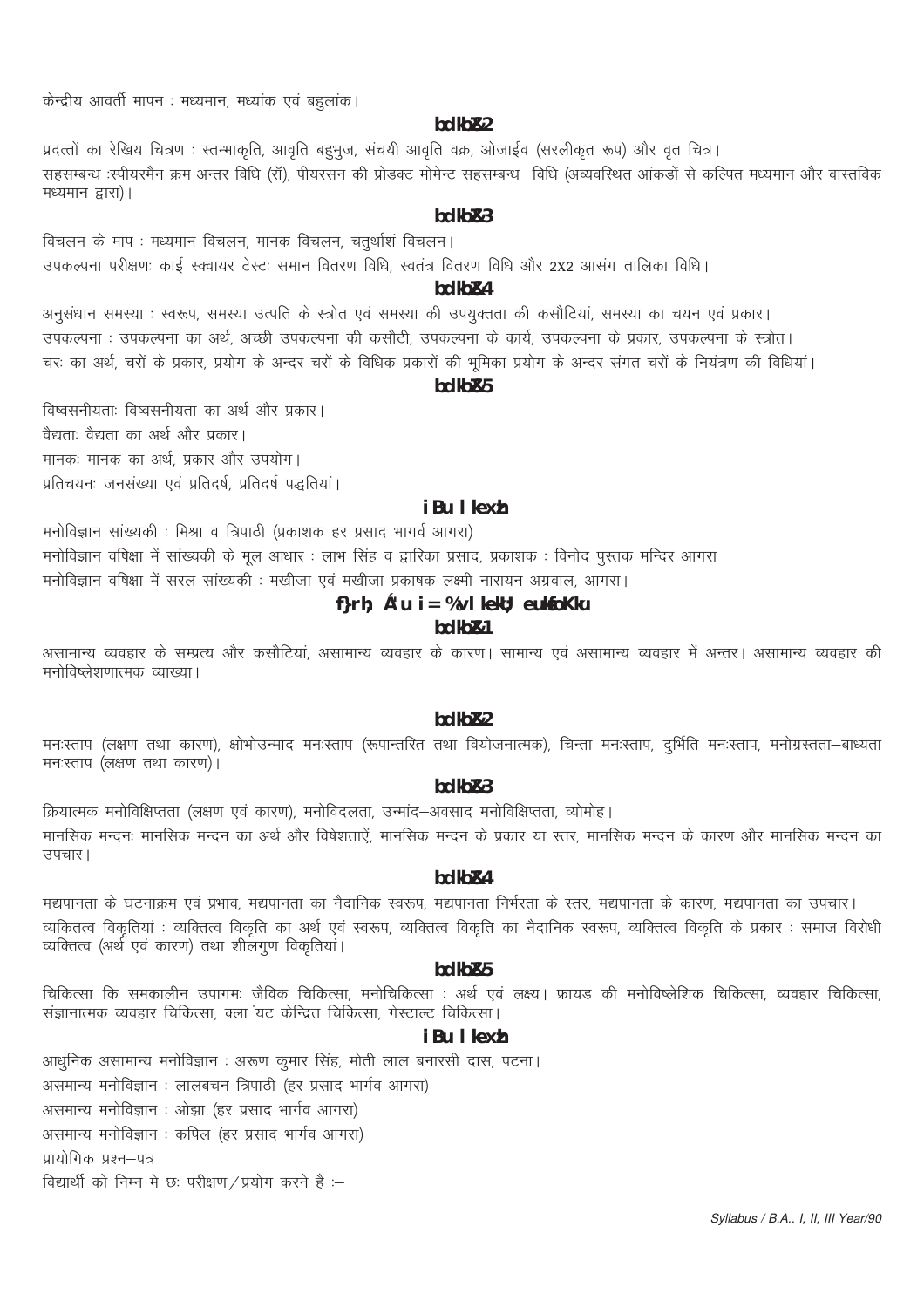01. दुश्चिन्ता का मापन 02. समायोजन का मापन 03. स्नायुविकृति का मापन 04. मानसिक स्वास्थय का मापन 05. अहम षक्ति का मापन 06. व्यक्तित्व का मापन (बहुविमीय व्यक्तित्व) 07. मानसिक विशाद मापन 08. मानसिक तनाव का मापन नोट :- विधार्थी को परीक्षा में एक प्रेक्टिकल करना है। मूल्यांकन इस प्रकार है :-कडक्शन ऑफ पेक्टिकल $\,$  15 अंक ekSf[kd ijh{kk 25 vad रिकॉर्ड फाइल $\sim$  10 अंक

**dqy 50 vad**

#### **ECONOMICS**

There shall be two papers and the maximum marks for each paper together with minimum marks required for a pass are shown against each paper separately.

| Two papers     |       | Min. Marks : 72 | Max. Marks: 200 |
|----------------|-------|-----------------|-----------------|
| Paper I        | 3 Hrs | - 36            | 100.            |
| Paper II 3 Hrs |       | -36             | 100             |

#### **PAPER – I : MACRO ECONOMICS**

# **Duration – 3hrs Max. Marks - 100**

**Note :** The question paper shall contain three sections. Section-A shall contain 10 questions two from each unit of 2 marks each. The candidate is required to answer all the questions. The answer should not exceed 50 words. Section-B shall contain 5 questions one from each unit with internal choice. Each question shall be of 7 marks. The answers should not exceed 200 words. The candidate is required to answer all the questions. Section-C shall contain 5 questions of 15 marks each, one from each unit. The candidate is required to answer any three questions. The answer shall not exceed 500 words. **UNIT-I**

#### **National Income**

Nature and scope of Macro Economics, National income- Concepts and measurement of national income, Cyclic flow of income and expenditure, National income accounting.

#### **UNIT-II**

#### **Output , Employment and consumption**

The classical theory of employment, Say's law of market, Keynes objection to the classical theory; Keynesian theory of output and employment, The principles of effective demand, Consumption function- average and marginal propensity to consume. **UNIT-III**

#### **Investment, Saving and rate of interest**

Investment function- Autonomous and Induced Investment, Marginal efficiency of capital, Saving function, Saving and Investment equality. The concept of multiplier, investment multiplier. Classical, Neo- Classical and Keynesian theories of interest. **UNIT-IV**

#### **Trade Cycles**

Nature and characteristics of trade cycle; Hawtrey's monetary theory, Hayek's over-investment theory; Keynes view of trade cycle. The concept of accelerator, Samuelson and Hicks multiplier-accelerator interaction model. Control of trade cycle.

#### **UNIT-V**

#### **Economic Growth**

Sources of growth, Growth models- Harrod and Domar. Neo classical growth models-Solow. Technical progress model-Kaldor's model of economic growth.

#### **SUGGESTED BOOKS**

Jhingan M.L.- Macro Economics Gupta, S.B. (1994), Monetary Economics, S. Chand and Co., Delhi. Shapiro, E. (1996), Macroeconomics Analysis, Galgotia Publications, New Delhi. Vaish, M.C. Macro Economics. Ojha B.L. – Macro Economics Nathuramka L.N.- Macro Economics Gupta R.D. & Lekhi R.K.- Post Keynesian economics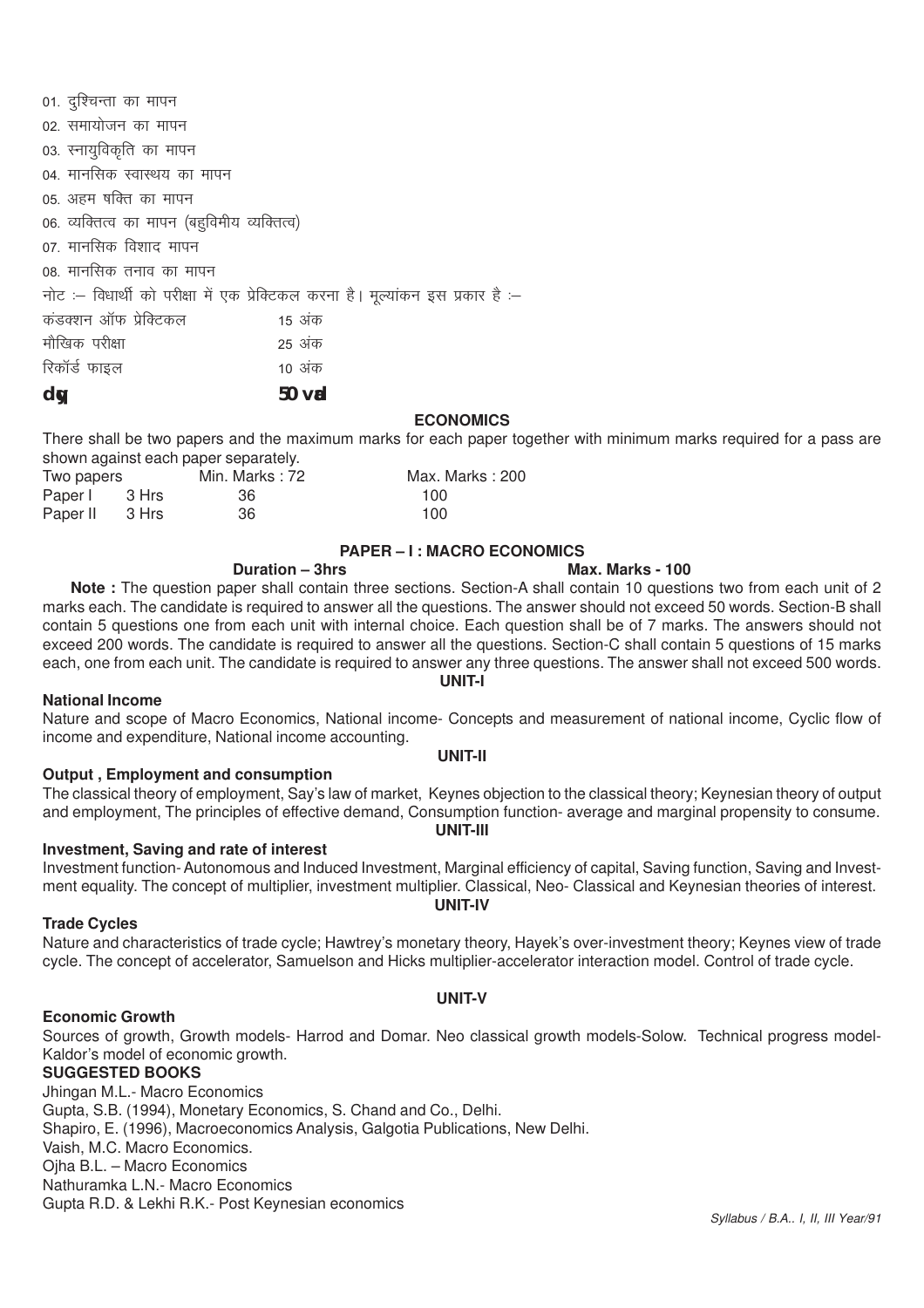# $VFKZ$  kkL $=$

#### विषय में दो प्रश्न पत्र होंगे और प्रत्येक प्रश्न पत्र के लिए अधिकतम अंक व न्यूनतम उत्तीर्णांक प्रत्येक प्रश्न पत्र के साथ पृथक से दर्शाये गए हैं – उत्तीर्णांकअधिकतम अंक दो प्रश्न पत्र न्यूनतम

|                                     | - 72 | 200 |
|-------------------------------------|------|-----|
| प्रश्न पत्र–1 - 3 घंटे समयावधि - 36 |      | 100 |
| प्रश्न पत्र-2 3 घंटे समयावधि 36     |      | 100 |
|                                     |      |     |

### $i$  tu  $i = 81$  % ef "V vFkt kkL=

# vf/kdre val %100

Max. Marks - 100

ukV %प्रश्न पत्र के कुल तीन खण्ड होंगे। खण्ड 'अ' में प्रत्येक इकाई से 2 अंकों के 2 प्रश्न, कुल 10 प्रश्न होंगे। परीक्षार्थी के लिए सभी प्रश्नों<br>के उत्तर देना अनिवार्य है। प्रत्येक उत्तर की शब्द सीमा 50 शब्दों से अधिक नहीं .<br>शब्दों से अधिक नहीं होगी। खण्ड—स में प्रत्येक इकाई से 15 अंकों का 1 प्रश्न, कल 5 प्रश्न होंगे। परीक्षार्थी को किन्हीं 3 प्रश्नों के उत्तर देने होंगे। प्रत्येक खण्ड की शब्द सीमा 500 शब्दों से अधिक नहीं होगी।

# jk"Vt: vk:

 $I e$ ; kof/k %3 ?k $\Delta$ /s

-<br>'समष्टि अर्थशास्त्र की प्रकृति एवं क्षेत्र, राष्ट्रीय आय – राष्ट्रीय आय की अवधारणा एवं माप, राष्ट्रीय आय–व्यय का चक्राकार प्रवाह, राष्ट्रीय आय लेखांकन।

hdkh<sub>R1</sub>

# mRiknu] jkst xkj , oa mi Hkksx

रोजगार का क्लासिकल सिद्धांत, 'से' का बाजार नियम, प्रतिष्ठित सिद्धांत पर कीन्स की आपत्तियां, कीन्स का उत्पादन एवं रोजगार सिद्धांत, प्रभावपूर्ण <u>मांग का सिद्धांत। उपभोग फलन – औसत एवं सीमांत उपभोग प्रवत्ति।</u>

# fofu; kx] cpr o C; kt dh nj

.<br>विनियोग फलन – स्वायत एवं प्रेरित विनियोग, पूंजी की सीमांत कुशलता, बचत फलन, बचत एवं विनियोग समानता, गुणक की अवधारणा, विनियोग .<br>गणक, ब्याज का प्रतिष्ठित, नव प्रतिष्ठित एवं कीन्सियन सिद्धांत।

# $0;$  ki kj p $\emptyset$

व्यापार चक्र की प्रकृति एवं लक्षण, हॉट्रे का मौद्रिक सिद्धांत, हेयक का अति–विनियोग सिद्धांत, कीन्स का व्यापार चक्र सिद्धांत, त्वरक की अवधारणा, सेमुल्सन एवं हिक्स का गुणक–त्वरक अन्तर्क्रिया सिद्धांत, व्यापार चक्र पर नियंत्रण।

# vkfFkd fodkl

विकास के स्रोत, विकास के मॉडल – हैरड एवं डोमर मॉडल, नवप्रतिष्ठित विकास मॉडल – सोलो वृद्धि मॉडल, तकनीकी प्रगति के मॉडल, कॉलडोर का आर्थिक वृद्धि मॉडल।

# **PAPER-II : INDIAN ECONOMY**

# Duration - 3hrs

Note: The question paper shall contain three sections. Section-A shall contain 10 questions two from each unit of 2 marks each. The candidate is required to answer all the questions. The answer should not exceed 50 words. Section-B shall contain 5 questions one from each unit with internal choice. Each question shall be of 7 marks. The answers should not exceed 200 words. The candidate is required to answer all the questions. Section-C shall contain 5 questions of 15 marks each, one from each unit. The candidate is required to answer any three questions. The answer shall not exceed 500 words. UNIT-I

### **Pre-British Period**

Indian economy in the Pre-British period-Structure and organization of villages, towns, industries and handicrafts. Economic Consequences of the British Rule-General overall impact, colonial exploitation form and consequences; case of protection of Indian industries. The theory of drain-its pros and cons. Basic features; Natural resources, Land, water and forest resources. **UNIT-II** 

### **Structure of Indian Economy**

Broad demographic features, Population size and growth rates, sex composition, rural urban migration, occupational distribution, problem of over-population, population policy, infrastructure development. Agriculture - Nature and importance, Trends, agricultural production and productivity, factors determining productivity; Land reforms; New agricultural strategy and green revolution, Rural credit, agricultural marketing, agriculture and WTO. Poverty and inequality; Unemployment, Problem of rising prices in Indian Economy.

# bdkbR3

# bdkb<sub>R4</sub>

# hdkh<sub>R5</sub>

# hdkh<sub>R2</sub>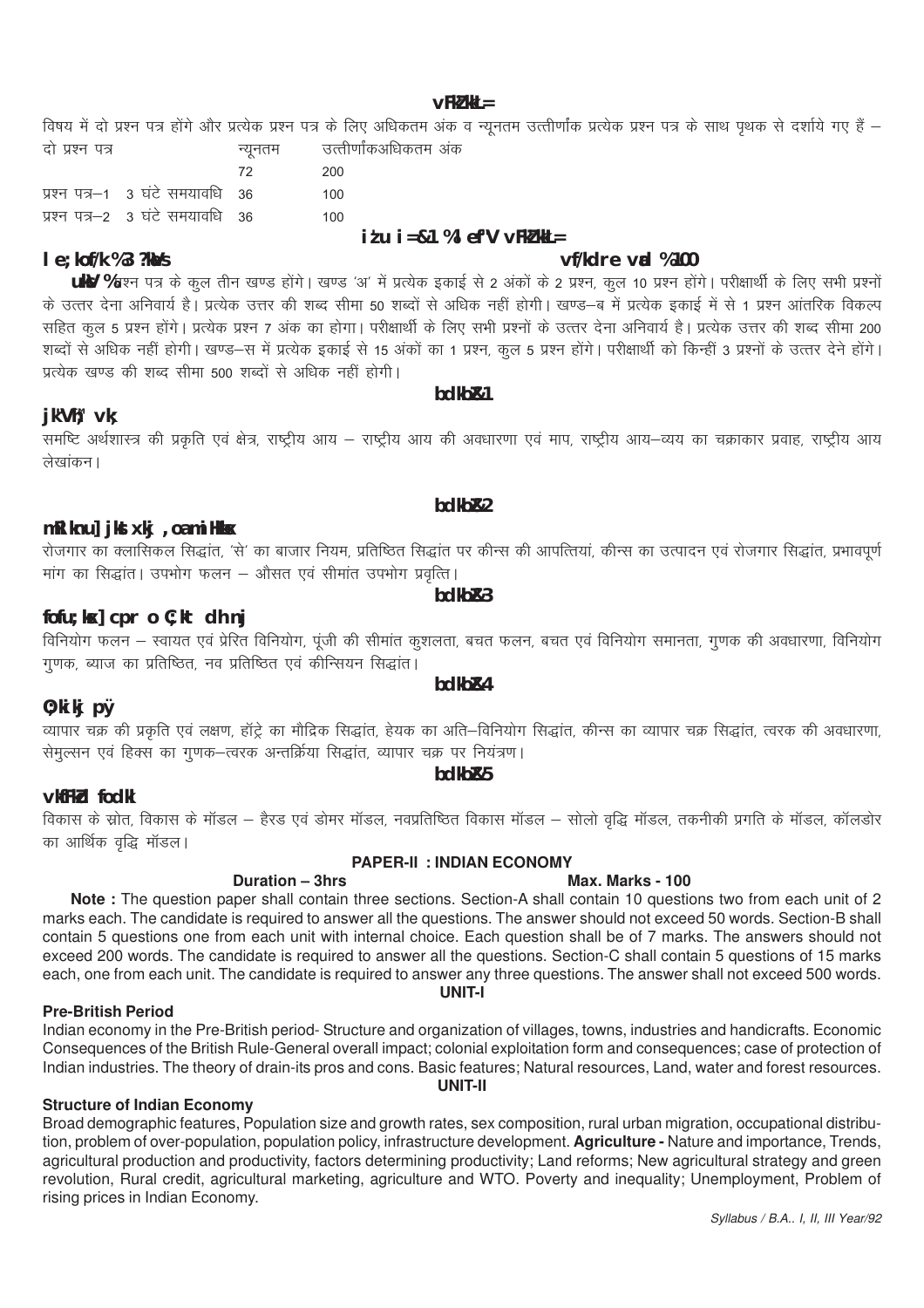#### UNIT-III

#### **Industry**

#### Industrial development during the planning period, Industrial licensing policy MRTP ACT, FERA and FEMA; Industrial policy of 1991; Growth and problems of small scale industries, Role of public sector enterprises in India's industrialization. **UNIT-IV**

# **Planning in India**

Objectives; strategy; broad achievements and failures; Current Five Year Plan objectives, allocation and targets; New economic reforms liberalization, privatization and globalization; Progress of privatization and globalization in India.

**External Sector** 

Role of foreign trade; Trends in exports and imports; Composition and direction of India's foreign trade; Balance of payment crisis and the New economic reforms - Exports promotion measures and the new trade policies, Foreign capital - FDI, aid, Multinational corporations (MNCs) and their impact on Indian Economy. The relevance of SWADESHI.

**UNIT-V** 

# **SUGGESTED BOOKS**

Datt, R.K., P.M. Sundhram (2001), Indian Economy, S. chand & Co. Ltd., New Delhi Dhingra, I.C. (2000), The Indian Economy: Environment and Policy Sultan Chand & Sons, New Delhi Dutt, R.C. (1950), The Economic History of India Under Early British Rule, Low Price Publications, Delhi. Misra, S.K. & V.K. Puri (2001), Indian Economy - Its Development Experience, Himalaya Publishing House, Mumbai. Nathuramka L.N.- Indian Economics Ojha B.L.- Indian Economics

# is j&2 %Hkkjrh; vFkD; oLFkk

# vf/kdre vad %100

### $I e$ : kof/k %3 ?k $\lambda$ /s

UKY %प्रश्न पत्र के कुल तीन खण्ड होंगे। खण्ड 'अ' में प्रत्येक इकाई से 2 अंकों के 2 प्रश्न, कुल 10 प्रश्न होंगे। परीक्षार्थी के लिए सभी प्रश्नों के उत्तर देना अनिवार्य है। प्रत्येक उत्तर की शब्द सीमा 50 शब्दों से अधिक नहीं होगी। खण्ड—ब में प्रत्येक इकाई में से 1 प्रश्न आंतरिक विकल्प सहित कल 5 प्रश्न होंगे। प्रत्येक प्रश्न 7 अंक का होगा। परीक्षार्थी के लिए सभी प्रश्नों के उत्तर देना अनिवार्य है। प्रत्येक उत्तर की शब्द सीमा 200 .<br>शब्दों से अधिक नहीं होगी। खण्ड—स में प्रत्येक इकाई से 15 अंकों का 1 प्रश्न कल 5 प्रश्न होंगे। परीक्षार्थी को किन्हीं 3 प्रश्नों के उत्तर देने होंगे। पत्येक खण्ड की शब्द सीमा 500 शब्दों से अधिक नहीं होगी।

# fcfV'k iwldky

ब्रिटिश शासन से पूर्व भारतीय अर्थव्यवस्था, ग्राम, शहर, उद्योग और हस्तकला – संरचना एवं प्रबन्ध, ब्रिटिश शासन के आर्थिक प्रभाव–सामान्य समग्र प्रभाव, उपनिवेश शोषण के स्वरूप व परिणाम, भारतीय उद्योगों में संरक्षण, आर्थिक निकासी का सिद्धांत – पक्ष व विपक्ष, भारतीय अर्थव्यवस्था की मौलिक विशेषतायें : प्राकृतिक संसाधन – भूमि, जल एवं वन

### Hkkj $rh$ ;  $vFkD$ ; oLFkk dh I  $jpuk$

प्रमुख जनांकिकी विशेषतायें – आकार एवं वृद्धि दर, लिंगानुपात, ग्रामीण शहरी प्रवजन, व्यावसायिक आवंटन, अति जनसंख्या की समस्या, जनसंख्या ्जु<br>नीति, संरचनात्मक विकास कृषि की प्रकृति व महत्व — प्रवृत्तियां, कृषि उत्पादन व उत्पादकता, उत्पादकता निर्धारक तत्व, भूमि सुधार, नवीन कृषि नीति एवं हरित क्रांति, ग्रामीण साख, कृषि विपणन, कृषि एवं विश्व व्यापार संगठन, भारतीय अर्थव्यवस्था में गरीबी एवं विषमता, बेरोजगारी एवं कोमत वद्धि की समस्या।  $hdkhR3$ 

### $m$  | k $\mathbf x$

# योजना काल में औद्योगिक विकास, औद्योगिक लाइसेसिंग नीति– एकाधिकार व प्रतिबान्धात्मक शक्ति अधिनियम – एमआरटीपी एक्ट, फेरा, फेमा, 1991 की औद्योगिक नीति, लघु उद्योगों का विकास व समस्याएं, भारत के औद्योगिकीकरण में सार्वजनिक उपक्रमों की भूमिका।

bdkb<sub>R4</sub>

### Hkkj $rh$ ; fu; kstu

भारतीय नियोजन के उद्देश्य, व्यूहरचना, उपलब्धियां एवं विफलतायें, वर्तमान पंचवर्षीय योजना — उद्देश्य, आवंटन एवं लक्ष्य, नवीन आर्थिक सुधार – उदारीकरण, निजीकरण एवं वैश्वीकरण, भारत में निजीकरण व वैश्वीकरण की प्रगति।

# bdkb<sub>R5</sub>

# cká {k€

विदेशी व्यापार की भूमिका, आयात व निर्यात प्रवृत्तियॉ, भारतीय विदेशी व्यापार सरचना व दिशा, भूगतान संतूलन संकट व नवीन आर्थिक सूधार, निर्यात संवर्द्धन उपाय एवं नवीन व्यापार नीति, विदेशी पुंजी– विदेशी प्रत्यक्ष विनियोग, आर्थिक सहायता, बहराष्ट्रीय निगम एवं इनका अर्थव्यवस्था पर प्रभाव स्वदेशी अवधारणा ।

# $bdkb2$  & 1

# bdkb<sub>R2</sub>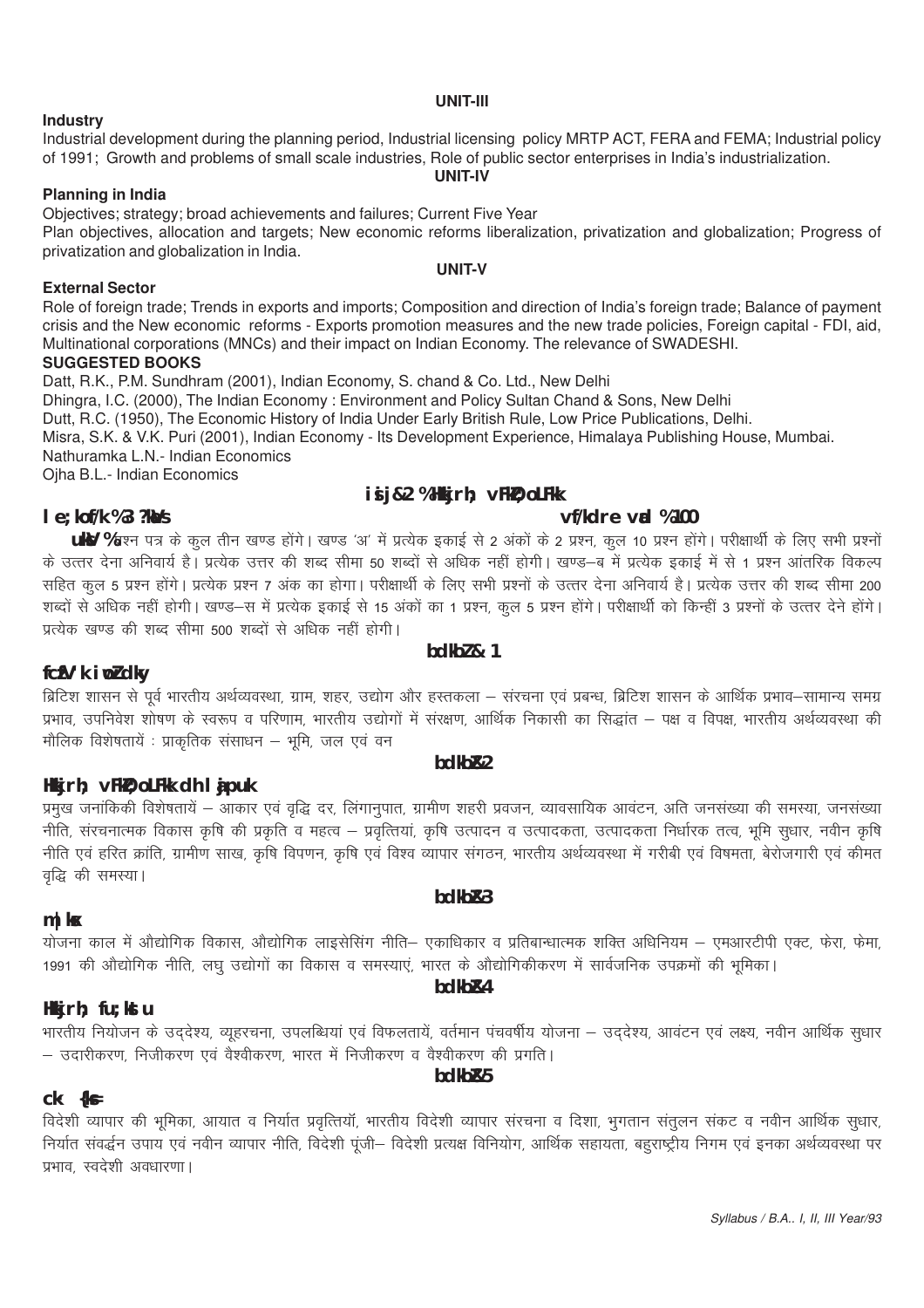| Scheme :   |                          |                      |
|------------|--------------------------|----------------------|
| Two papers | <b>Min.pass Marks 72</b> | <b>Max.Marks 200</b> |
| Paper I    | 3 hrs. Duration          | Marks: 100           |
| Paper II   | 3 hrs. Duration          | Marks: 100           |
|            |                          |                      |

**Note :** The question paper shall contain three sections. Section-A shall contain 10 questions two from each unit of 2 marks each. The candidate is required to answer all the questions. The answer should not exceed 50 words. Section-B shall contain 5 questions one from each unit with internal choice. Each question shall be of 7 marks. The answers should not exceed 200 words. The candidate is required to answer all the questions. Section-C shall contain 5 questions of 15 marks each, one from each unit. The candidate is required to answer any three questions. The answer shall not exceed 500 words.

# **Paper- I: History of Medieval India (1206-1740 A.D.)**

#### **Unit I**

Main Sources of Medieval Indian History; Establishment of Turkish rule in India - Qutubuddin Aibak; Iltutmish, Razia and Balban; Khalji imperialism; Expansion in Rajputana and Deccan, Administrative and economic regulations and their impact on the state and people.

**Unit II**

Innovations under Muhammad Tughlaq; Religious policy and public works of Firuz Tughlaq; Timur's invasion; Sikandar Lodi; Formation of Vijaynagar Empire and Bahamani Kingdom and causes of their decline; Social and Economic condition and administrative system during Sultanate period.

#### **Unit III**

Political Condition of India on the eve of Babur's invasion, his role in the establishment of the Mughal Empire; Humayunearly difficulties and causes of his failure; Shershah-Expansion of his empire and administration; Political unification, Expansion and consolidation of the Mughal Empire under Akbar.

#### **Unit IV**

Jahangir, Nurjahan's role in the Mughal Court; Shahjahan's achievements; Aurangzeb's Policy towards Rajputs and Deccan; Religious policy of the Mughal Emperors; Shivaji : His conquests and Administration; Causes of downfall of the Mughal Empire.

### **Unit V**

Nature of Mughal State; Agrarian system; Mansabdari system; Foreign Trade and Commerce; Social classes-ulema, nobility, zamindars and jagirdars, peasantry, artisans; Status of women.

# **Books Recommended:**

**Scheme :**

- 1. Irfan Habib : Agrarian System of Mughal India, 1526-1707.
- 2. J.N.Sarkar : Mughal Administration
- 3. K.M.Ashraf : Life and Condition of the People of Hindustan (1200-1550AD)<br>4. R.P.Tripathi : Rise and fall of the Mughal Empire.
- R.P.Tripathi : Rise and fall of the Mughal Empire.<br>S.R.Sharma : Religious Policy of Mughal Emperor
- 5. S.R.Sharma : Religious Policy of Mughal Emperor
- 6. S.R. Sharma : Mughal Administration.
- 7. U.N.Dey ; Administrative System of Delhi Sultanate (1206-1413 A.D.),Kitab
- Mahal, Allahabad, 1959 A.D.
- 8. A. Cunningham ; A Books of Indian Eras
- 9. अाशीर्वादीलाल श्रीवास्तव : मध्यकालीन भारत
- 10. गोथश्याम: मुगल सम्राट बाबर, बिहार हिन्दी ग्रन्थ अकादमी।
- 11. जर्मिला प्रकाश मिश्र : भारत का इतिहास, मध्यप्रदेश हिन्दी ग्रन्थ अकादमी।
- 12. केआर. कानुनगो : ोरशाह और उसका समय, वैज्ञानिक तथा तकनीकी ।ब्दावली आयोग ।
- 13. बनारसी प्रसाद सक्सेना : मुगल सम्राट ।ाहजहां, राजस्थान हिन्दी ग्रथ अकादमी जयपुर।<br>14. राधेश्याम :सल्तनत कालीन सामाजिक व आर्थिक इतिहास ,बौहरा पब्लिकेशन एंड डस्टीब्यत
- राधेश्याम :सल्तनत कालीन सामाजिक व आर्थिक इतिहास, बौहरा पब्लिकेशन एंड डर्स्ट्रीब्यूटर्स, इलाहाबाद।
- 15. विपिन बिहारी सिन्हा : भारत का सामाजिक आर्थिक व सांस्क) तिक इतिहास (1200—1900), ज्ञानदा प्रकाशन, नई दिल्ली।
- 16 हरीश चन्द्र वर्मा : मध्यकालीन भारत. हिन्दी माध्यम कार्यान्वयन निदेशालय. दिल्ली विश्वविद्यालय ।
- 17. बी.एल.गुप्ता एवं पेमाराम : मध्यकालीन भारत का इतिहास, जयपुर पब्लिशिंग हाउस, जयपुर।

### **PAPER- II :**

# **HISTORY OF RAJASTHAN FROM EARLIEST TIMES TO 1956 A.D.**

#### **Unit I**

Main Sources of History of Rajasthan; An outline of Proto-Historic Rajasthan with special reference to Kalibanga, Ahar and Bairath; Outline of Matsya Janapad; Origin of Rajputs; Prithvi Raj Chauhan-III and his achievements.

#### **Unit II**

The Policy of Collaboration and Resistance of the Rajput States with special reference to Hammir, Maharana Sanga, Maldeo, Maharana Pratap, Man Singh, Rai Singh of Bikaner, Jaswant Singh and Sawai Jai Singh.

#### **Unit III**

Causes and Results of Maratha penetration in Rajputana; Circumstances and consequences of the treaties of 1818 A.D. signed with Britishers with special reference to Mewar,Marwar and Kota; War of Independence of 1857 A.D. in Rajasthan– Causes and results; Causes of political awakening in Rajasthan.

#### **HISTORY**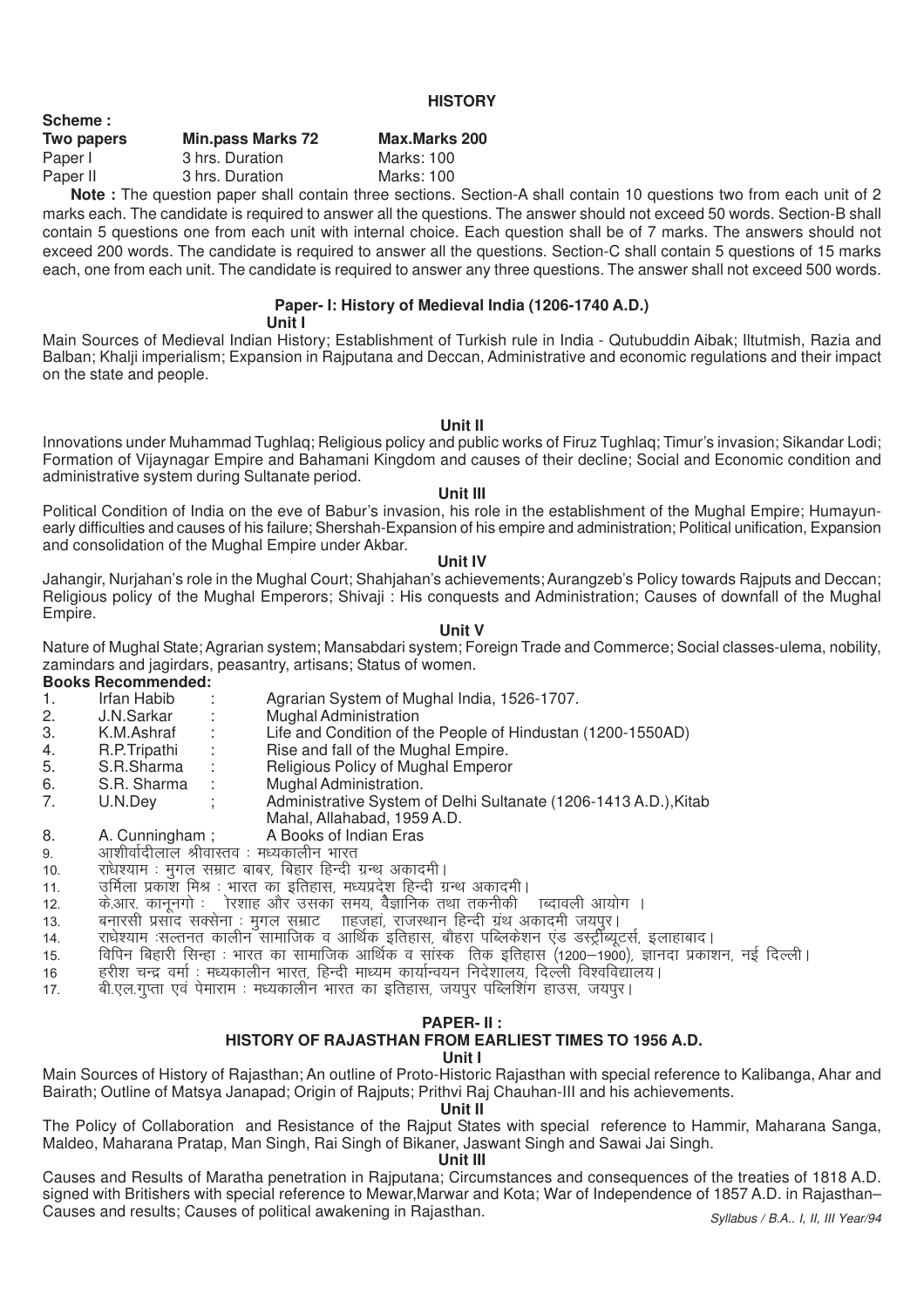Unit IV

Peasant Movement in Bijolia; Tribal Movement under Govindgiri and Motilal Tejawat; Contribution of Prajamandals in the Freedom Movement with special reference to Bikaner, Jaipur and Marwar; Formation of Rajasthan in 1948-1956 A.D.

Unit V

Characteristics of Feudalism in Raiput States; Changes in the position of the Raiput Nobility under British Paramountcy, Fort and Temple Architecture of Rajasthan; Rajasthani Art and Literature

#### **Books Recommended:**

D.C.Shukla: Early History of Rajasthan Dashrath Sharma: Rajasthan Through the Ages. Vol.-I, Rajasthan State Archives, Bikaner. S.S. Saxena and Padmaja Sharma : Bijolia Kissan Andolan Ka Ithihas, Rajasthan State Archives Bikaner, 1972. V.P.Menon: Integration of the Indian State. 

डॉ. एम.एस.जैन : आधुनिक राजस्थान का इतिहास

bfrgkl

| $n$ ksi $t$ u i =   | $U$ ; wre mukh. kkd $72$ | vf/kdre vrd&200 |
|---------------------|--------------------------|-----------------|
| प्रथम प्रश्न पत्र   | समय : ३ घंटे             | अंक— 100        |
| द्वितीय प्रश्न पत्र | समय : ३ घंटे             | अंक– 100        |

UkV %प्रश्न पत्र के कूल तीन खण्ड होंगे। खण्ड 'अ' में प्रत्येक इकाई से 2 अंकों के 2 प्रश्न, कुल 10 प्रश्न होंगे। परीक्षार्थी के लिए सभी प्रश्नों के उत्तर देना अनिवार्य है। प्रत्येक उत्तर की शब्द सीमा 50 शब्दों से अधिक नहीं होगी। खण्ड—ब में प्रत्येक इकाई में से 1 प्रश्न आंतरिक विकल्प सहित कूल 5 प्रश्न होंगे। प्रत्येक प्रश्न 7 अंक का होगा। परीक्षार्थी के लिए सभी प्रश्नों के उत्तर देना अनिवार्य है। प्रत्येक उत्तर की शब्द सीमा 200 शब्दों से अधिक नहीं होगी। खण्ड—स में प्रत्येक इकाई से 15 अंकों का 1 प्रश्न, कूल 5 प्रश्न होंगे। परीक्षार्थी को किन्हीं 3 प्रश्नों के उत्तर देने होंगे। प्रत्येक खण्ड की शब्द सीमा 500 शब्दों से अधिक नहीं होगी।

#### iFke  $i = 8$  e/; dkyhu Hkkjr dk bfrgkl ¼206&1740 bZ½ bdkb<sub>Ri</sub> Fke

मध्यकालीन भारतीय इतिहास के प्रमुख स्रोत; भारत में तुर्की राज्य की स्थापना–कुतुबुदीन ऐबक, इल्तुतमिश, रजिया और बलबन; खिलजी साम्राज्यवाद–दक्षिण एवं राजस्थान में प्रसार, प्रशासनिक व आर्थिक नियंत्रण तथा इसका राज्य व जनता पर प्रभाव।

# bdkb&f}rh:

मोहम्मद तुगलक कालीन नवीन प्रयोग, फिरोज तुगलक की धार्मिक नीति एवं सार्वजनिक कार्य; तैमूर का आक्रमण; सिकन्दर लोदी; विजयनगर व बहमनी साम्राज्य की स्थापना तथा उनके पतन के कारण; सल्तनतकाल में सामाजिक व आर्थिक दशा तथा प्रशासनिक व्यवस्था।

#### bdkb&r`rh:

बाबर के आक्रमण के समय में भारत की राजनैतिक दशा; मुगल साम्राज्य की स्थापना में बाबर की भूमिका; हुमायूं—प्रारम्भिक कठिनाइयां और उसकी असफलता के कारण; शेरशाह—उसके साम्राज्य का विस्तार तथा उसका प्रशासन; अकबर के अधीन राजनैतिक एकीकरण, विस्तार व सुदृढ़ीकरण। **bdkb&prfkl** 

जहांगीर: मगल दरबार में नूरजहां की भूमिका; शाहजहाँ की उपलब्धियाँ; राजपूतों व दक्षिण के प्रति औरंगजेब की नीति; मुगलों की धार्मिक नीति; शिवाजी – उनकी विजयें एवं प्रशासनिक व्यवस्था; मुगल साम्राज्य के पतन के कारण।

### bdkb*R*ipe

मुगल साम्राज्य की प्रकृति; कृषि व्यवस्था; मनसबदारी प्रथा; विदेशी व्यापार व वाणिज्य; सामाजिक वर्ग — उलेमा, अमीर, जमींदार एवं जागीरदार,

किसान, स्त्रियों की दशा।

### itu i = f}rh; &jktLFkku dk bfrgkl ¼kjfEHkd dky ls 1956 bl rd½ bdkb<sub>Ri</sub> Fke

राजस्थान के इतिहास के मुख्य स्रोत; राजस्थान के आद्य इतिहास की रुपरेखा मुख्यतः कालीबंगा, आहड़ एवं बैराठ के पुरातात्विक स्थलों के सन्दर्भ में, मत्स्य जनपद की रुपरेखा, राजपूतों की उत्पत्ति, पृथ्वीराज चौहान तृतीय और उसकी उपलब्धियाँ।

# bdkb&f}rh;

राजपूत राज्यों की केन्द्रीय सत्ता के साथ सहयोग तथा प्रतिरोध की नीति – हम्मीर, महाराणा सांगा, मालदेव, महाराणा प्रताप, मानसिंह, बीकानेर के रायसिंह, जसवन्तसिंह एवं सवाई जयसिंह के विशेष सदर्भ में।

### bdkb&r`rh:

राजपूताना में मराठों के हस्तक्षेप के कारण एवं परिणाम; अंग्रेजों के साथ 1818 ई. की सन्धियों के सम्पन्न होने की परिस्थितियाँ तथा परिणाम – मेवाड़, मारवाड और कोटा राज्यों के विशेष सन्दर्भ में; राजस्थान में 1857 ई. के स्वतंत्रता संग्राम के कारण एवं परिणाम; राजस्थान में राजनैतिक जनजागरण के कारण।

## **bdkb&prfkl**

बिजोलिया किसान आन्दोलन; गोविन्द गिरी एवं मोतीलाल तेजावत के नेतृत्व में जनजातीय आन्दोलन; प्रजा मण्डलों का स्वतंत्रता आन्दोलन में योगदान .<br>बीकानेर, जयपुर एवं मारवाड़ के विशेष सन्दर्भ में; राजस्थान राज्य का निर्माण 1948–1956 ई.।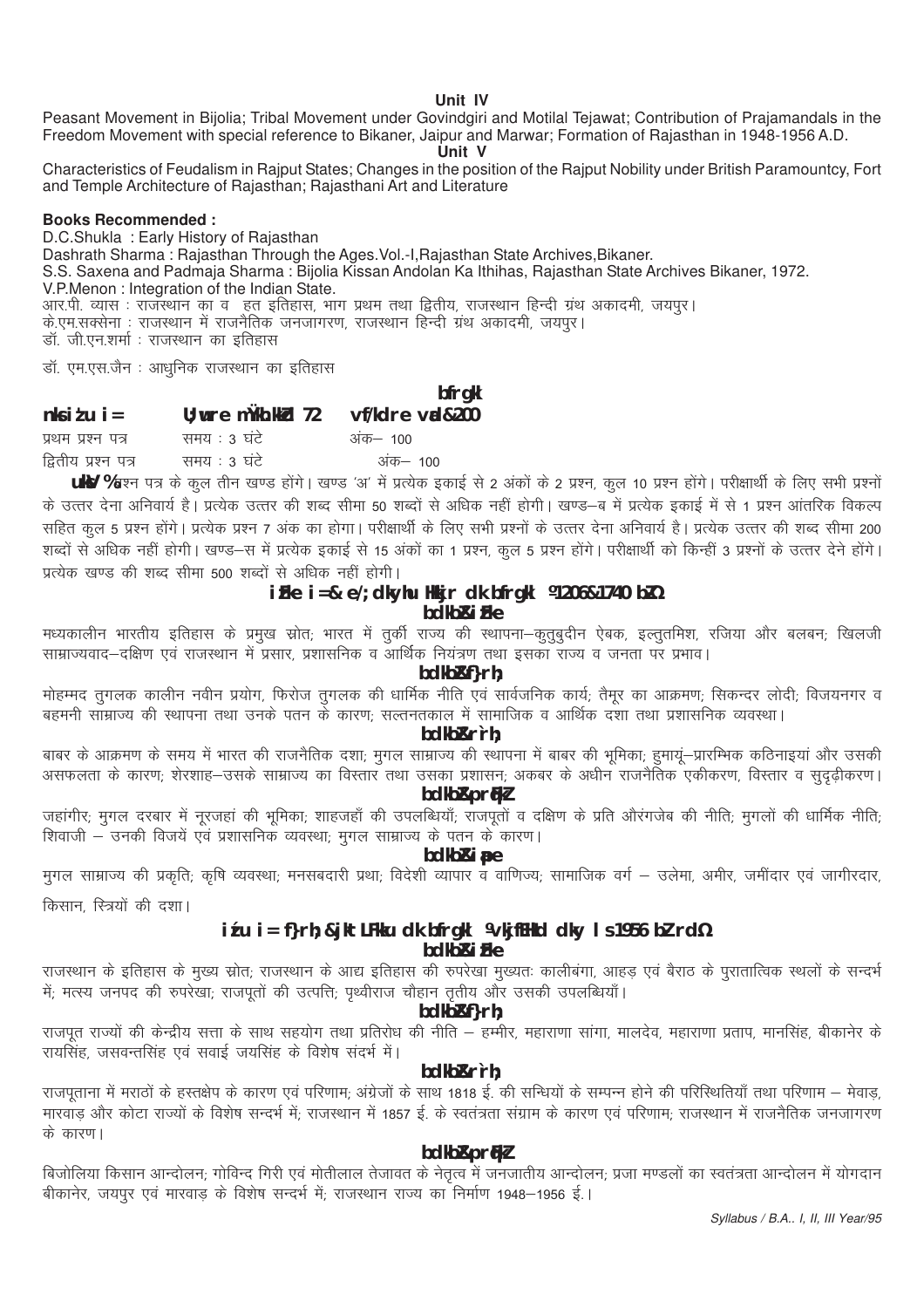**bdkbZ&iape**

राजपूत राज्यों के सामंतवाद की विशेषताएँ; ब्रिटिश प्रभुसत्ता के दौरान जागीरदारों की स्थिति में परिवर्तन; राजस्थान में दुर्ग एवं मंदिर स्थापत्य;

राजस्थानी कला एवं साहित्य।

**Scheme**

#### **POLITICAL SCIENCE**

| Min. Pass Marks - 72 | Max. Marks $-200$ |
|----------------------|-------------------|
| 3 Hours duration     | 100 Marks         |
| 3 Hours duration     | 100 Marks         |
|                      |                   |

#### **PAPER I : SELECTED POLITICAL SYSTEMS**

#### **Duration : 3 hrs Max. Marks : 100 Max. Marks : 100**

(Student will be expected to study the salient aspects of the political system of the following countries with analytical and comparative perspective)

**Note :** The question paper shall contain three sections. **Section-A** shall contain 10 questions, two from each unit of 2 marks each. The candidate is required to answer all the questions. The answers should not exceed 50 words. **Section-B** shall contain 5 questions, one from each unit with internal choice. Each question shall be of 7 marks. The answers should not exceed 200 words. The candidate is required to answer all the questions. **Section-C** shall contain 5 questions of 15 marks each, one from each unit. The candidate is required to answer any three questions. The answer shall not exceed 500 words.

#### **Unit-I**

Salient Features and nature of British Constitution, Conventions, King and Crown, Prime Minister and Cabinet, Parliament, Relationship of House of Commons with House of Lords, Office of the Speaker, Rule of Law, Bureaucracy and Party System in U.K.

#### **Unit-II**

Salient features of the American Constitution, President - Election Process and Functions, Separation of Powers and Checks and Balance, Federalism: The Federal Judiciary and Judicial Review, Congress - Its Structure and Function, Importance of Senate in U.S. Political System and Party System, Comparison between the British and American Party System.

**Unit-III**

Salient features of the Swiss Constitution, Federal Assembly and Federal Council, Direct Democracy.

#### **Unit-IV**

Characteristics of the Constitution of the Democratic Republic of China, Fundamental Rights, Legislature, Executive, Judiciary, Democratic centralism, Organization and role of Communist Party of China.

#### **Unit-V**

Salient Feature of Constitution of the Fifth Republic of France, Fundamental Rights, French Executive. The President, Prime Minister and the Council of Ministers, the French Parliament, the Judiciary, Party system, Bureaucracy and Administrative law.

### **PAPER II : INDIAN POLITICAL SYSTEM**

#### **Duration : 3 hrs** Max. Marks 100

**Note :** The question paper shall contain three sections. **Section-A** shall contain 10 questions, two from each unit of 2 marks each. The candidate is required to answer all the questions. The answers should not exceed 50 words. **Section-B** shall contain 5 questions, one from each unit with internal choice. Each question shall be of 7 marks. The answers should not exceed 200 words. The candidate is required to answer all the questions. **Section-C** shall contain 5 questions of 15 marks each, one from each unit. The candidate is required to answer any three questions. The answer shall not exceed 500 words.

# **Unit-I**

Major Landmarks in the Constitutional Development of India, Framing of the Indian Constitution-Major Issues, Trends and Approaches of the Constituent Assembly; Preamble of the Constitution; Salient features of the Indian Constitution.

#### **Unit-II**

Human Rights Philosophy in Indian Constitution; Fundamental Rights and Directive Principles of State Policy, Methods of Amendment of Constitution; Nature of the Federal System, Union-State Relationship and recent trends.

#### **Unit-III**

The Union Executive; The Union Parliament, Working of Parliamentary System, The Supreme Court; The Judicial Review; Emergency Provisions.

#### **Unit-IV**

Office of the Governor, Chief Minister and High Courts, Role of Leadership, Coalition Govt., Party System, Election Commission, Electoral Politics and Electoral Reforms.

# **Unit-V**

National Integration : Major problems facing Indian Political System - Terrorism, Linguism, Regionalism, Communalism, Politics of Reservation; Role of Caste in Indian Politics.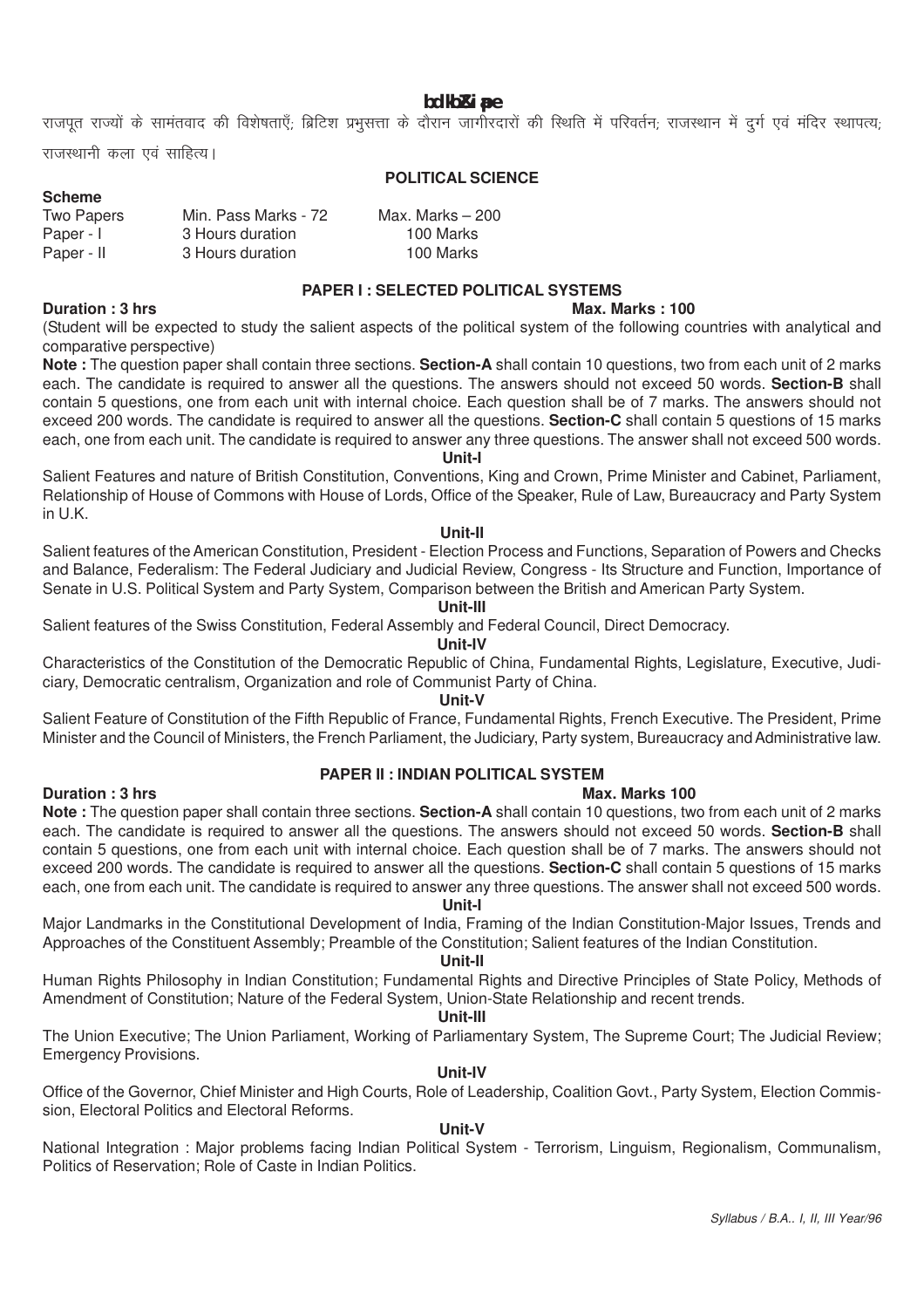# jktuhfr foKku

# $:$  kst uk

| दो प्रश्न पत्र      |              | न्यूनतम उत्तीर्णांक 72     अधिकतम अंक– 200 |  |
|---------------------|--------------|--------------------------------------------|--|
| प्रथम प्रश्न पत्र   | समय : ३ घंटे | अक— १००                                    |  |
| द्वितीय प्रश्न पत्र | समय : 3 घंटे | अंक– 100                                   |  |
|                     |              | the things of the search than the search   |  |

# iFke  $i$  t u&i = % i eq[k jkt uhfrd 0; oLFkk, a

# i wkkid %100

# $\text{vol}/k$  % 3 ?ka/s

(छात्रों से अग्रांकित देशों की राजनीतिक, व्यवस्थाओं के प्रमुख पक्षों के विश्लेषणात्मक और तुलनात्मक दृष्टिकोण से अध्ययन की अपेक्षा की जायेगी।) UkV %प्रश्न–पत्र के कूल तीन खण्ड होंगे। [k.M ∿\* में प्रत्येक इकाई से 2 अंकों के 2 प्रश्न, कूल 10 प्रश्न होंगे। परीक्षार्थी के लिए सभी प्रश्नों के उत्तर देना अनिवार्य है। प्रत्येक उत्तर की शब्द सीमा 50 शब्द से अधिक नहीं होगी। [k.M ^c\* में प्रत्येक इकाई में से 1 प्रश्न आंतरिक विकल्प सहित कुल 5 प्रश्न होंगे। प्रत्येक प्रश्न 7 अंक का होगा। परीक्षार्थी के लिए सभी प्रश्नों के उत्तर देना अनिवार्य है। प्रत्येक उत्तर की शब्द सीमा 200 शब्दों से अधिक नहीं होगी। **[k.M ^|\*** में प्रत्येक इकाई से 15 अंकों का 1 प्रश्न, कूल 5 प्रश्न होंगे। परीक्षार्थी को किन्हीं तीन प्रश्नों के उत्तर देने होंगे। प्रत्येक उत्तर की शब्द सीमा 500 शब्दों से अधिक नहीं होगी।

# $hdkhR1$

ब्रिटिश संविधान की प्रमुख विशेषताएँ और प्रकृति, अभिसमय, सम्राट और मुकुट, प्रधानमंत्री एवं केबिनेट, संसद – कॉमन सभा के लॉर्ड सभा से सम्बन्ध ा, स्पीकर का पद, विधि का शासन, ब्रिटेन में नौकरशाही और दल व्यवस्था।

# hdkh<sub>R2</sub>

संयुक्त राज्य अमरीका के संविधान की प्रमुख विशेषताएँ, राष्ट्रपति–निर्वाचन प्रक्रिया और कार्य, शक्ति पृथक्करण और अवरोध एवं संतुलन, संघवाद, संघीय कार्यपालिका और न्यायिक पुनरावलोकन, कांग्रेस-सरचना एवं कृत्य, संयुक्त राज्य अमरीका की राजनीतिक व्यवस्था में सीनेट का महत्त्व व दल व्यवस्था, ब्रिटिश तथा अमरीकन दल व्यवस्था की तुलना।

# bdkb<sub>R3</sub>

स्विट्जरलैण्ड के संविधान की प्रमुख विशेषताएँ, संघीय सभा और संघीय परिषद, प्रत्यक्ष प्रजातंत्र।

# bdkb<sub>R4</sub>

चीन जनवादी गणराज्य के संविधान की विशेषताएँ – मौलिक अधिकार, व्यवस्थापिका, कार्यपालिका, न्यायपालिका, लोकतांत्रिक केन्द्रीयकरण, चीन में साम्यवादी दल का संगठन तथा भूमिका।

# hdkh<sub>R5</sub>

फ्रांस-पांचवें गणराज्य के संविधान की विशेषताएँ, मूल अधिकार, फ्रांस की कार्यपालिका, राष्ट्रपति, प्रधानमंत्री एवं मंत्रिमण्डल, फ्रांस की संसद, न्यायपालिका, दल व्यवस्था, नौकरशाही एवं प्रशासनिक विधि।

# ikB<sub>2</sub> itrda%

vof/k %3 ?ka/s

- 1. विश्व के प्रमुख संविधान : बी.एल. फडिया
- 2. प्रमख राजनीतिक व्यवस्थाएं : प्रभदत्त शर्मा
- 3. Major Contemporary World Constitutions: K.R. Bombwall
- 4. Comparative Government : S.E. Finer
- 5. Modern Democracies : James Bryce

# itu&i= f}rh; %Hkkjrh; jktuhfrd 0; oLFkk

# *i* wkkld %100

ukV %प्रश्न-पत्र के कुल तीन खण्ड होंगे। [k.M ^v\* में प्रत्येक इकाई से 2 अंकों के 2 प्रश्न, कुल 10 प्रश्न होंगे। परीक्षार्थी के लिए सभी प्रश्नों के उत्तर देना अनिवार्य है। प्रत्येक उत्तर की शब्द सीमा 50 शब्द से अधिक नहीं होगी। **[k.M ^c**\* में प्रत्येक इकाई में से 1 प्रश्न आंतरिक विकल्प सहित कुल 5 प्रश्न होंगे। प्रत्येक प्रश्न 7 अंक का होगा। परीक्षार्थी के लिए सभी प्रश्नों के उत्तर देना अनिवार्य है। प्रत्येक उत्तर की शब्द सीमा 200 शब्दों से अधिक नहीं होगी। [k.M ^l \* में प्रत्येक इकाई से 15 अंकों का 1 प्रश्न, कुल 5 प्रश्न होंगे। परीक्षार्थी को किन्हीं तीन प्रश्नों के उत्तर देने होंगे। प्रत्येक उत्तर की शब्द सीमा 500 शब्दों से अधिक नहीं होगी।

# bdkb<sub>R1</sub>

भारत के संवैधानिक विकास में प्रमुख सीमाचिहन, भारत के संविधान का निर्माण, संविधान सभा में मुख्य मुद्दे, प्रवृत्तियां और दृष्टिकोण, संविधान की उद्देशिका, भारत के संविधान की प्रमुख विशेषताएं।

# hdkh<sub>R2</sub>

भारत के संविधान में मानवाधिकार दर्शन; मूल अधिकार एवं राज्य के नीति निर्देशक तत्त्व; संविधान में संशोधन की प्रक्रिया; संघीय व्यवस्था की प्रकृति, संघ राज्य सम्बन्ध एवं नृतन प्रवृत्तियां।

# bdkb<sub>R3</sub>

संघीय कार्यपालिकाः संघीय संसद, संसदीय व्यवस्था की कार्यप्रणालीः उच्चतम न्यायालय, न्यायिक पनरावलोकनः आपातकालीन प्रावधान।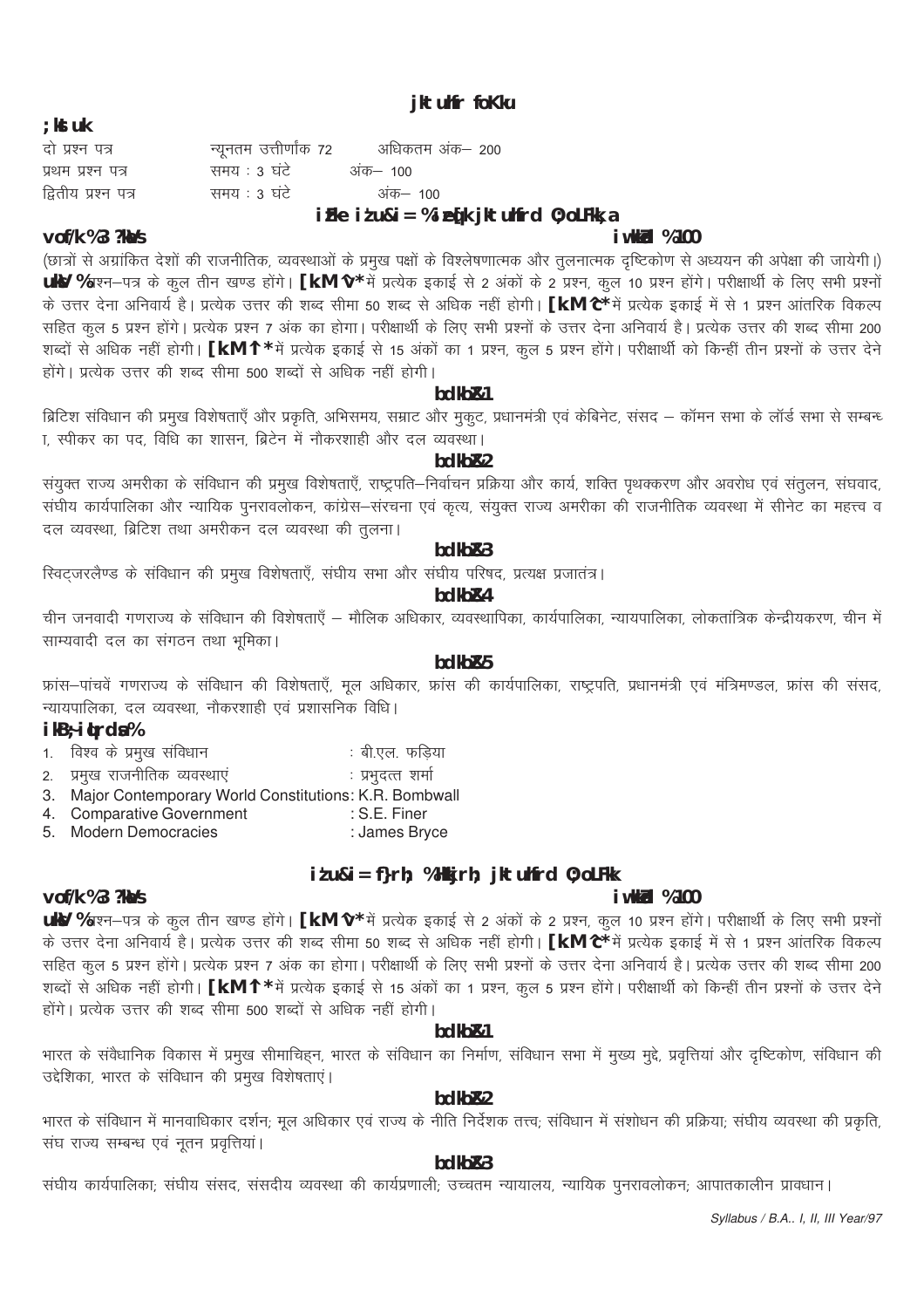# **bdkbZ&4**

राज्यपाल का पद. मख्यमंत्री एवं उच्च न्यायालय: नेतत्व की भमिका: गठबंधन सरकार: दलीय व्यवस्था: निर्वाचन आयोग, निर्वाचन की राजनीति एवं निर्वाचकीय सुधार।

**bdkbZ&5**

राष्ट्रीय एकीकरण : भारतीय राजनीतिक व्यवस्था के सम्मख प्रमख समस्याएं — आतंकवाद, भाषावाद, क्षेत्रीयवाद, साम्प्रदायिकता: आरक्षण की राजनीति: भारतीय राजनीति में जाति की भमिका।

# **ikB~;iqLrdsa %**

|                | $1 N D$ , $1 N I$ $2 N I$          |       |                                                     |
|----------------|------------------------------------|-------|-----------------------------------------------------|
|                | 1.   भारतीय राजनीतिक व्यवस्था      | ÷     | पुखराज जैन                                          |
| 2 <sup>1</sup> | भारतीय राजनीतिक व्यवस्था           |       | एस.एम.सईद                                           |
| 3 <sub>l</sub> | भारतीय संविधान                     | tion. | ब्रजकिशोर शर्मा                                     |
|                | 4. हमारा संविधान                   |       | सुभाष कश्यप                                         |
|                | 5. सामाजिक मुद्दे                  | ÷.    | जी.एल. शर्मा                                        |
|                | 6. Working of a Democratic         |       |                                                     |
|                | Constitution                       | ÷     | Granville Austin A History of the Indian Experience |
|                | 7. An Introduction to the          |       |                                                     |
|                | Constitution of India              | ÷     | M.V. Pylee                                          |
|                | 8. An Introduction to the          |       |                                                     |
|                | Constitution of India              |       | D.D. Basu                                           |
|                | 9. Indian Politics & Society Since |       |                                                     |
|                | Independence                       |       | Bidyut Chakraborty Events, Processes and Ideology   |
|                | 10. Indian Government and Politics |       |                                                     |
|                | in a                               |       | R. Hardgrave and S. Kochanek Developing Nation      |
|                | 11. The Indian Political System    | ÷     | Noman D. Palmer                                     |
|                |                                    |       | <b>GEOGRAPHY</b>                                    |
|                | Scheme                             |       |                                                     |
|                | Mini pass marks: 54<br>Two papers  |       | Maxi marks: 150                                     |

| Two papers                | Mini pass marks: 54 | Maxi marks: 150 |
|---------------------------|---------------------|-----------------|
| Paper-I                   | 3 hours duration    | 75 marks        |
| Paper-II                  | 3 hours duration    | 75 marks        |
| Arts & Science Practical: |                     |                 |
| Arts                      | Mini pass marks: 18 | Maxi marks: 50  |
| Science                   | Mini pass marks: 18 | Maxi marks: 50  |
|                           |                     |                 |

**PAPER I: HUMAN GEOGRAPHY**

**Note:** The question paper will be divided into three sections.

Section A will contain 10 questions in all (two questions from each unit). Each question will carry 2 marks. All 10 questions are compulsory. Section B will contain 10 questions in all (two questions from each unit). Candidates have to attempt 5 questions by selecting 1 question from each unit. Each question will carry 5 marks. Section C will contain 5 questions (one from each unit). Candidates have to attempt any three questions. Each question will carry 10 marks.

#### **UNIT-I**

Nature and scope of human geography; Branches of human geography; Principles of human geography; Approaches of human geography; Concepts of man-environment relationship- determinism, possibilism, and neo-determinism; Dichotomy in physical and human geography.

#### **UNIT- II**

Division of mankind: spatial distribution, physical and social profile of racial groups, ethnic groups, tribal groups in the world and in India; early economic activities of mankind- food gathering, hunting, fishing and shifting cultivation.

#### **UNIT-III**

Human adaptation to environment (i) Cold region Eskimos, (ii) Hot region Bushman & Pigmy, (iii) Plateau region Gonds & Masai, (iv) Mountain region Gujjar & Naga, (v) Plain region Bhils & Santhal, their social and economic activities.

#### **UNIT-IV**

Distribution of population: World distribution pattern; physical, economic and social factors influencing spatial distribution; Concept of over population, under population, and optimum population. Zero population growth; Migration- internal and international.

#### **UNIT-V**

Population regions of India; dynamic, prospective, depressed; Problem of over population of India and remedial measures. Population programmes and policy of India.

# **Books recommended:**

- 1. Bergwan Edward E: Human Geography: Culture, Connection and Landscape, Prentice Hall, New Jersey, 1995.
- 2. Carr,M: Patterns, Process and Change in Human Geography, MacMillan,London, 1987.
- 3. Fellman, J L: Human Geography- Landscape of human activities, Brown & Benchman, USA, 1997.
- 4. Blij HJ: Human Geography, Culture, Society and space; John Willey, New York, 1996.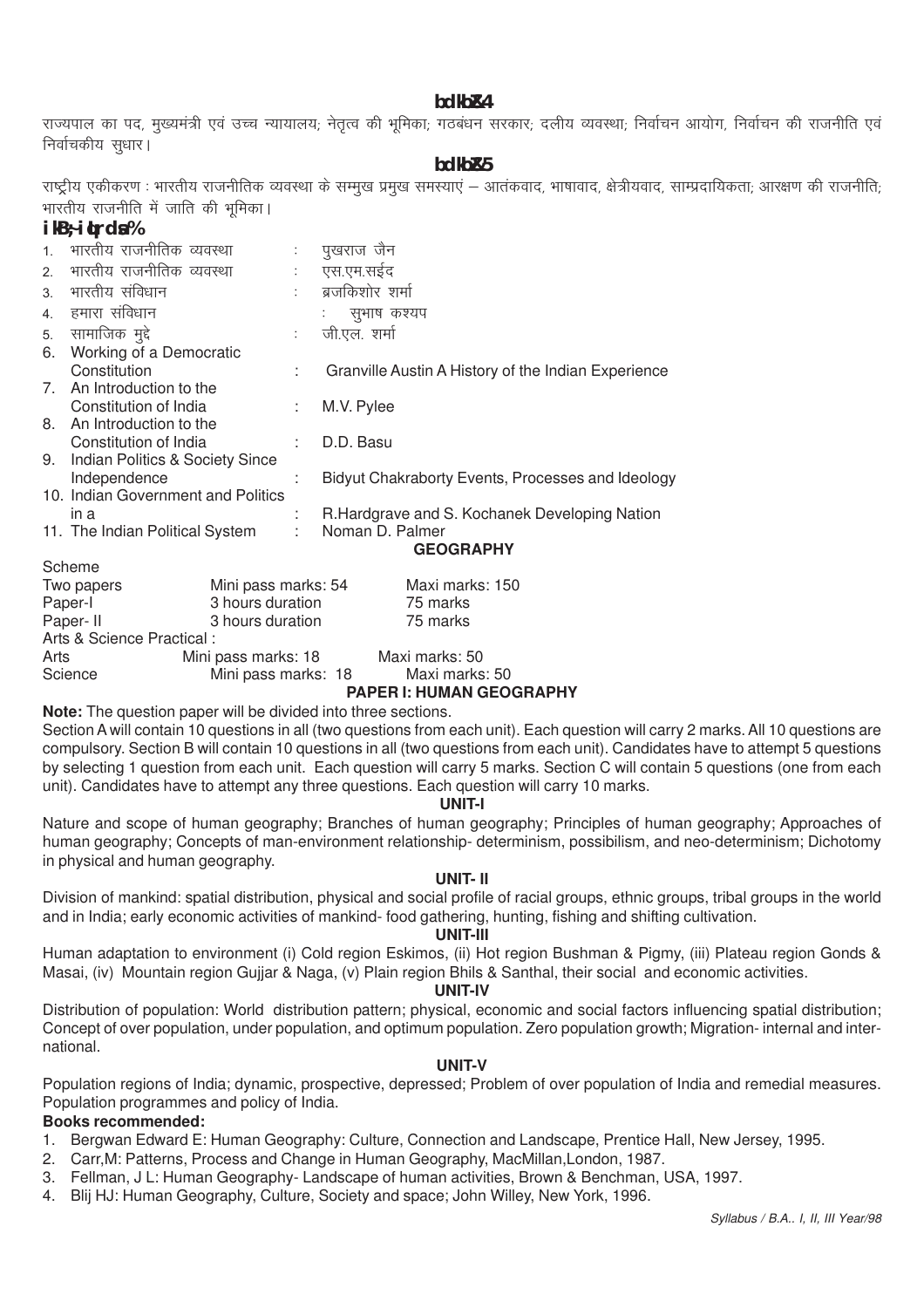- 5. Kaushik: Manav Bhoogol ke saral sidhant, Rastogi, Meerut.
- 6. Dvivedi and Kannojia: Manav Bhoogol ke Sidhant, Kitab Mahal, Allahbad.
- 7. Gujjar and Jat: Manav Bhoogol, Panchshee Prakashanl, Jaipur.

# **PAPER II: GEOGRAPHY OF RAJSTHAN**

#### **Duration : 3hrs Maximus Maximus Maximus Maximus Maximus Maximus Maximus Maximus Maximus Maximus Maximus Maximus Maximus Maximus Maximus Maximus Maximus Maximus Maximus Maximus Maximus Maximus Maximus Maximus Maximus Maxim**

**Note:** The question paper will be divided into three sections.

Section A will contain 10 questions in all (two questions from each unit). Each question will carry 2 marks. All 10 questions are compulsory. Section B will contain 10 questions in all (two questions from each unit). Candidates have to attempt 5 questions by selecting 1 question from each unit. Each question will carry 5 marks. Section C will contain 5 questions (one from each unit). Candidates have to attempt any three questions. Each question will carry 10 marks.

#### **UNIT-I**

Introduction: Formation and administrative setting of the state, Geological structure, Relief, Physiographic regions, Drainage, Climate, Soils, Natural vegetation.

#### **UNIT-II**

Agricultural and economic aspects of the state: Food and commercial crops, Main irrigation sources, types and their intensity, waste land and desert land development programmes, Livestock and dairy development.

#### **UNIT- III**

Power and energy resources: Hydro based, Thermal, Atomic, Solar, Biogas; Mineral resources and industries.

#### **UNIT-IV**

Demographic structure: growth, distribution, density, urban- rural, occupational structure, literacy and cultural heritage; Tribes of Rajasthn: Bhil and Grasia; Factors affecting the development of transportation and trade in the state.

# **UNIT-V**

Geographical regions of Rajasthan, Detailed study of Marusthali, Aravalli, Hadoti and Eastern Plain. **Books Recommended:**

1. Mishra, V C: Geography Rajasthan, National Book Trust, New Delhi, 1967.

- 2. Sharmas H.S. & M.L.: Geographical Facts of Rajasthan.
- 3. Bhalla L R: Rajasthan ka Bhoogol, Kuldip Prakashan, Ajmer.
- 4. Sharm & Sharma: Rajasthan ka Bhoogol, Pancheel Prakashan, Jaipur.
- 5. Saxena, H M: Rajasthan ka Bhoogol, Rajsthn Hindi Granth Academy, Jaipur.
- 6. Sharma Dinesh Chandra & Puspa Sharma: Rajasthan Aaj Tak.

# **PRACTICAL**

Scheme: 6 periods per week per batch of 40 students.

| Arts & Science Practical: |  |
|---------------------------|--|
|---------------------------|--|

| Arts | Mini pass marks: 18                                 |          | Maxi marks: 50 |
|------|-----------------------------------------------------|----------|----------------|
|      | Mini pass marks: 18<br>Science                      |          | Maxi marks: 50 |
|      | <b>Distribution of marks:</b>                       | Arts     | <b>Science</b> |
|      | 1. Lab work 2 hrs duration                          | 18       | 18             |
|      | 2. Field survey & viva-voce 2 hrs duration $8+4=12$ |          | $8+4=12$       |
|      | 3. Record work & viva- voce 2 hrs duration 8+4=12   |          | $8+4=12$       |
|      | 4. Project report & viva-voce                       | $6+2=08$ | $6+2=08$       |
|      | Total                                               | 50       | 50             |

**Note:** Three exercises to be attempted out of five exercises and 410 candidates be examined in one batch.

# **CONTENTS:**

Types of cartographic symbols and their uses- point, line and area symbols, Classification of distribution maps, Representation of population data, Distribution (dot), density (choropleth), growth (ring), sex composition (pyramid), urban- rural population (dot, circle & sphere), Agriculture data- Land use(divided circle), distribution (dot and symbols), Irrigated area as percentage to total cropped area (choropleth), Industrial data- production (Block pile, bar), Transport data ( traffic flow diagram); Spearman's rank correlation and regression; Plane Table Survey- radiation, intersection, resection: two & three point problems- Llano's method, Bassel's method, Trial & error method, Mechanical method. Survey Report- Agricultural survey of a village, Report should be prepared by the students separately.

### **Books recommended:**

- 1. Lawrence, G R P: Cartographic Methods, Methuen, London.
- 2. Mishra R P: Fundamentals of Cartography, McMilan, New Delhi.
- 3. Monkhouse, F J & Wilkinson, H R : Maps and Diagrams, Methuen, London, 1994.
- 4. Singh, R L: Elements of Practical Geography, Kalyani Publishers, New Delhi.
- 5. J.P. Sharma: Prayogatmak Bhoogol ki Rooprekha, Rastogi, Meerut.
- 6. Mamoria C B & Jain S M : Prayogatmak Bhoogol, Sahitya Bhavan Agra.
- 7. S.M. Jain: Prayogatmak Bhoogol, Sahitya Bhavan, Agra.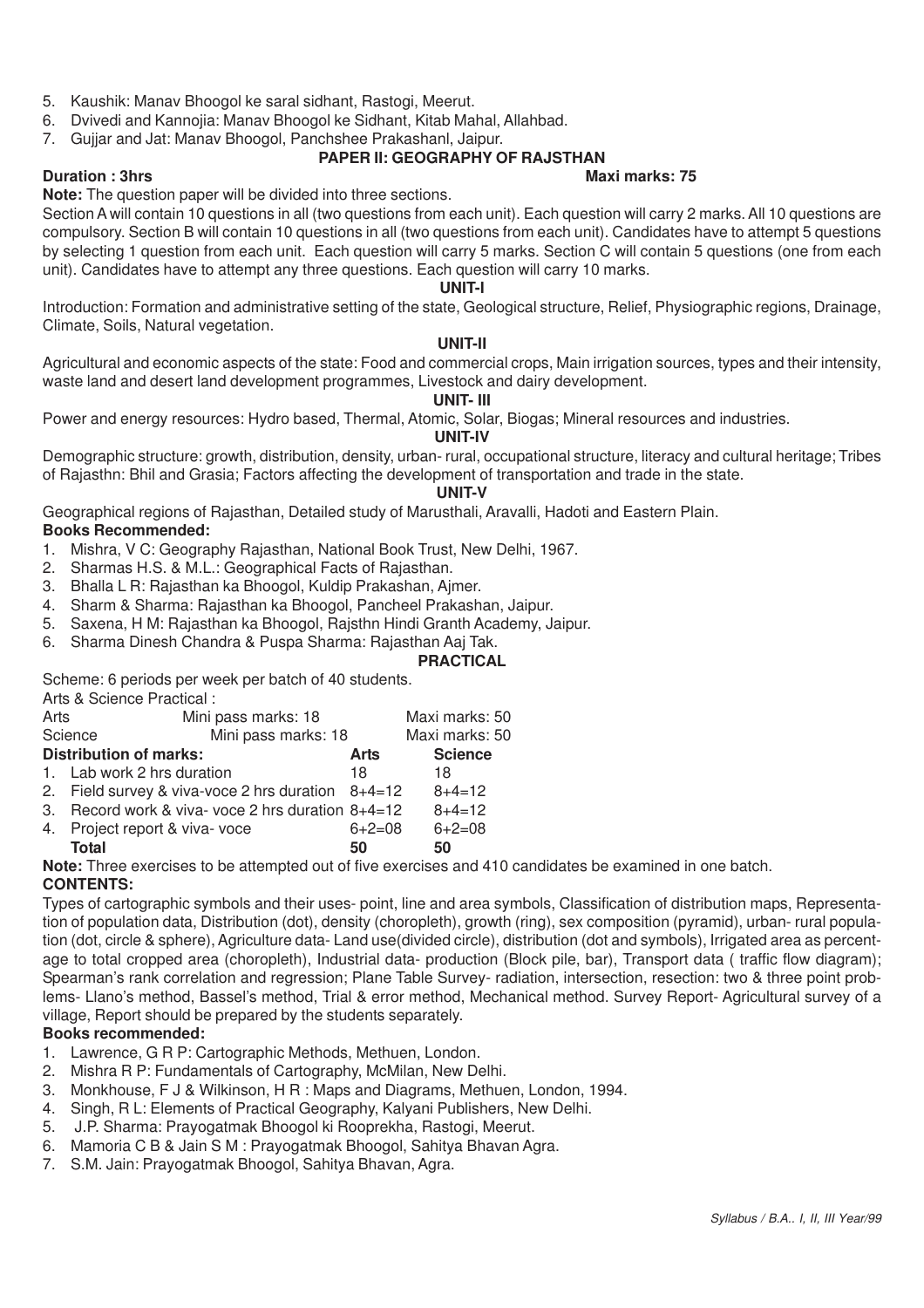# **Hkukksv** iFke  $i$  t  $u$  i = % ekuo Hkuxksy

### i wkkid %75

UKY % प्रश्न पत्र के कूल तीन खण्ड होंगे। खण्ड 'अ' में 10 प्रश्न होंगें। प्रत्येक इकाई से 2 अंकों के 2 प्रश्न तथा सभी प्रश्नों के उत्तर देना अनिवार्य .<br>है। प्रत्येक उत्तर की शब्द सीमा 50 शब्दों से अधिक नहीं होगी । खण्ड 'ब' में प्रत्येक इकाई में से 2 प्रश्न सहित कुल 10 प्रश्न होंगें। प्रत्येक प्रश्न 5 अंक का होगा। परीक्षार्थी को प्रत्येक इकाई से 1 प्रश्न का उत्तर देते हुए कुल 5 प्रश्नों का उत्तर देना अनिवार्य है। प्रत्येक उत्तर की शब्द सीमा 200 शब्द होगी। खण्ड 'स' में कूल 5 प्रश्न, प्रत्येक इकाई से 1 प्रश्न, होगें । परीक्षार्थी को किन्हीं तीन प्रश्नों के उत्तर देने होंगे तथा प्रत्येक प्रश्न 10 अंक का होगा। प्रत्येक प्रश्न के उत्तर की शब्द सीमा 500 शब्दों से अधिक नहीं होगी।

# $hdkh$ <sub>7</sub> $k1$

मानव भूगोल की प्रकृति और विषयवस्तू, मानव भूगोल की शाखाऐं, मानव भूगोल के सिद्धांत, मानव भूगोल के उपागम : मानव– पर्यावरण सम्बन्ध की ...<br>अवधाराणा— निश्चयवाद, सम्भववाद और नव—निश्चयवाद, द्वैतवाद — भौतिक बनाम मानव भूगोल।

# bdkbl &2

मावन प्रजातियों का विभाजन : स्थानिक वितरण, विभिन्न जातिय समूहों के भौतिक एवं सामाजिक प्रारूप, जातीय समूह, विश्व और भारत में जनजातीय समूह, मानव की प्रारंभिक आर्थिक गतिविधियां : भोजन एकत्रीकरण, शिकार, मत्स्य एवं स्थानातरित कृषि ।

bdkbl &3

पर्यावरण के प्रति मानवीय अनुकूलन : (i) ठण्डे प्रदेश – एस्किमो (ii) गर्म प्रदेश– बूशमैन, पिग्मी (iii) पठारी प्रदेश – गौड, मसाई (iv) पर्वतीय प्रदेश – गूजर घुमक्कड़ एवं नागा (v) मैदानी प्रदेश – भील, स्थाल, इनकी सामाजिक और आर्थिक गतिविधियां।

#### bdkbl &4

जनसंख्या का वितरणः विश्व वितरण प्रारूप– स्थानिक वितरण को प्रभावित करने वाले भौतिक, आर्थिक तथा समाजिक कारक, जनाधिक्य, जनाभाव और आदर्श जनसंख्या की अवधारणा, शून्य जनसंख्या वृद्धि, जनसंख्या का आंतरिक एवं अंतर्राष्ट्रीय स्थानांतरण।

# bdkbl &5

भारत के जनसंख्या प्रदेश : गत्यात्मक, विकासोन्मख तथा विकासविमख क्षेत्र, भारत में जनधिक्य की समस्या तथा उपाय। भारत के जनसंख्या कार्यक्रम और नीतियां।

# f}rh; itu i = %jktLFkku dk Hkmxky

# i wkkid %75

# $v$ of/k %3 ?ka/s

vof/k %3 ?ka/s

UkV % प्रश्न पत्र के कूल तीन खण्ड होंगे। खण्ड 'अ' में 10 प्रश्न होंगें। प्रत्येक इकाई से 2 अंकों के 2 प्रश्न तथा सभी प्रश्नों के उत्तर देना अनिवार्य है। प्रत्येक उत्तर की शब्द सीमा 50 शब्दों से अधिक नहीं होगी । खण्ड 'ब' में प्रत्येक इकाई में से 2 प्रश्न सहित कुल 10 प्रश्न होंगें। प्रत्येक प्रश्न 5 अंक का होगा। परीक्षार्थी को प्रत्येक इकाई से 1 प्रश्न का उत्तर देते हुए कुल 5 प्रश्नों का उत्तर देना अनिवार्य है। प्रत्येक उत्तर की शब्द सीमा 200 शब्द होगी। खण्ड 'स' में कूल 5 प्रश्न, प्रत्येक इकाई से 1 प्रश्न, होगें । परीक्षार्थी को किन्हीं तीन प्रश्नों के उत्तर देने होंगे तथा प्रत्येक प्रश्न 10 अंक का होगा। प्रत्येक प्रश्न के उत्तर की शब्द सीमा 500 शब्दों से अधिक नहीं होगी।

# $hdkh$ <sub>7</sub> $k1$

प्रस्तावना – राज्य का निर्माण और प्रशासकीय ढांचा, भूगर्भिक संरचना, धरातल, भूआकृतिक प्रदेश, जल प्रवाह, जलवायु, मिटि्टयां, प्राकृतिक वनस्पति । bdkbl &2

राज्य का कृषिगत एव आर्थिक स्वरूप : खाद्यान्न एवं व्यापारिक फसलें, सिंचाई के मुख्य स्त्रोत – प्रकार, उनकी गहनता, व्यर्थ भूमि और मरूस्थल विकास कार्यक्रम, पशुधन तथा डेयरी विकास।

# $hdkh$  $l$   $R$  $3$

शक्ति व ऊर्जा के संसाधन : जल आधारित, तापीय, आणविक, सौर्य ऊर्जा, बायो गैस, खनिज संसाधन और उधोग।

# bdkbl &4

जनांकीय सरंचना – जनसंख्या वृद्धि, वितरण, घनत्व, नगरीय–ग्रामीण जनसंख्या, व्यावसायिक सरंचना, साक्षरता, सांस्कृतिक विरासत, राजस्थान की जनजातियां भील और गरासिया तथा राज्य में यातायात और व्यापार के विकास को प्रभावित करने वाले कारक।

# $hdkh$  $2.5$

राजस्थान के भौगोलिक प्रदेश – मरूस्थल, अरावली, हाड़ौती, पूर्वी मैदान का विस्तृत अध्ययन।

# ik; kfxd

योजना: प्रति बैच 40 विद्यार्थियों का प्रति सप्ताह 6 कालांश अध्ययन

| पूर्णाक : कला 50              | अवधि 6 घंटे | न्यूनतम उत्तीर्ण कला : 18 |                              |
|-------------------------------|-------------|---------------------------|------------------------------|
| विज्ञान ५०                    | अवधि 6 घंटे |                           | न्यूनतम उत्तीर्ण विज्ञानः 18 |
| vadks dk folkktu %            |             | dyk foKku                 |                              |
| 1. प्रयोगशाला कार्य :         |             | 18                        | 18                           |
| 2. क्षेत्र सर्वेक्षण और मौखिक |             | $8+4=12$ $8+4=12$         |                              |
| 3. रिकार्ड कार्य और मौखिक     |             | $8+4=12$ $8+4=12$         |                              |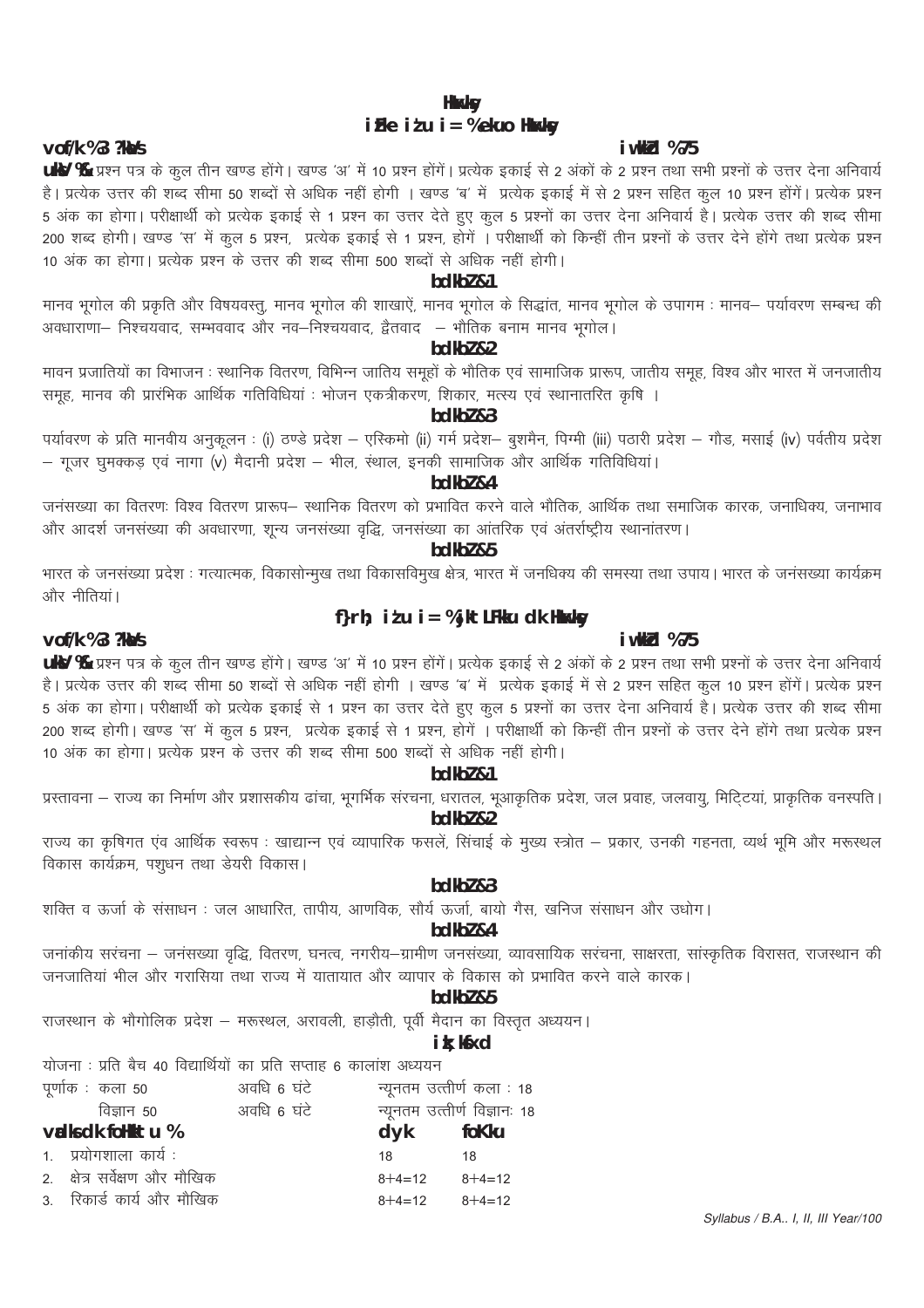| $d_{\mathbf{W}}$              | 50    | 50      |  |
|-------------------------------|-------|---------|--|
| 4. सर्वेक्षण रिपोर्ट और मौखिक | 6+2=8 | $6+2=8$ |  |

नोट :- कुल पांच प्रश्नों में से तीन प्रश्न हल करने होगें । प्रति बैच 40 परीक्षार्थियों का मूल्यांकन किया जायेगा।

# $ikB:Øe$

- 1. कार्टोग्राफिक चिह्नों के प्रकार व उनके उपयोग– बिन्दु, रेखीय व क्षेत्रफलक चिह्न,
- 2. वितरण मानचित्रों का वर्गीकरण, जनसंख्या सम्बन्धी आंकड़ो का चित्रण: वितरण (बिन्द विधि), घनत्व (वर्णमात्री), वद्धि (वत आरेख), लिंग–सरचना, ्षिरैमिड आरेख) नगरीय– ग्रामीण जनसंख्या, (बिन्दू, वृत, गोलीय आरेख) 3. कृषि सम्बन्धी आंकडों का चित्रण : भूमि उपयोग ( विभाजित वृत) आरेख) फसलों का वितरण (बिन्दू तथा चिहन विधि) कूल फसल क्षेत्र में सिचित क्षेत्र का प्रतिशत (वर्णमात्री), 4. औद्योगिक आंकडो का चित्रण– .<br>उत्पादन (इष्टिका पुज, दण्ड आरेख) यातायात सम्बन्धी आंकडो का चित्रण – यातायात प्रवाह आरेख 5. स्पीयरमैन का सहसम्बन्ध गुणांक एवं .<br>रिग्रेसन । 6. समपटल सर्वेक्षण – विकीरण प्रतिच्छेदन, पुनस्थिति निर्धारण : दो एवं तीन बिन्दू समस्या – लानो विधि, बेसल विधि, भूल एवं जांच विधि, यान्त्रिक विधि। 7. सर्वेक्षण रिपोर्ट : किसी एक गांव का कृषि सर्वेक्षण, विद्यार्थियों द्वारा रिपोर्ट अलग से तैयार करना है।

|                        |   |                                                       |            | <b>MATHEMATICS</b> |
|------------------------|---|-------------------------------------------------------|------------|--------------------|
| Papers Nomenclature    |   | Periods                                               | Max. Marks |                    |
|                        |   |                                                       | Sc         | So. Sci            |
| <b>Higher Calculus</b> | 3 | 3 Hrs.                                                | 66         | 66                 |
|                        | 3 | 3 Hrs.                                                | 66         | 66                 |
| <b>Mechanics</b>       | 3 | 3 Hrs.                                                | 68         | 68                 |
| Max. Marks             |   |                                                       | 200        | 200                |
| Min. Pass Marks        |   |                                                       | 72         | 72                 |
|                        |   | Duration<br>per week<br><b>Differential Equations</b> |            |                    |

#### **Paper I (Higher Calculus)**

**Note:** The paper consists of three sections

Section A: This section contain 10 questions of 01 Mark each (02 question from each unit) all questions are compulsory Section B : This section contain 05 questions of 04 Mark each (01 question from each unit) all questions are compulsory Section C : This section contain 05 questions of 12 Mark each (01 question from each unit) attempt any 03 questions

#### Unit - I

Limit  $\varepsilon - \delta$  definition of the limit of a function, Limit of functions of one and two variables, Continuity, classification of discontinuities, Sequential continuity, Properties of continuous functions, Uniform continuity, Continuity of functions of two variables.

#### Unit - II

Differentiability, Chain rule of differentiability, Differentiability of functions of two variables, Darboux's intermediate value theorem for derivatives, Mean Value Theorems and their geometrical interpretations, Taylor's theorem with various forms of remainders, Taylor's theorem for functions of two variables.

#### Unit - III

Riemann integral, Partition, Darboux sums, Lower and Upper integrals, Integrability of continuous and monotonic functions. the fundamental theorem of Integral Calculus, Mean value theorems of Integral Calculus.

# Unit - IV

Real sequence, definition, Theorems on limits of sequences, Bounded and monotonic sequences, Cauchys convergence criterion.

Infinite Series of non negative terms, Comparison tests, Cauchy's n<sup>th</sup> root test, Ratio tests, Raabe's, logarithmic, De Morgan and Bertrand's tests Alternating series, Leibnit'z theorem, Absolute and conditional convergence.

#### Unit - V

Uniform convergence of series of functions, Weirestrass M-test, Abel's and Dirichle'ts test for uniform convergence. Improper integrals and their convergence, Comparison tests, Abel's and Dirichlet's tests, Fourier Series, Fourier expansion of piecewise monotonic functions.

# **Books Recommended:**

- 1. Real Analysis Shanti Naravan
- 2. Real Analysis : G. N. Purohit
- 3. Real Analysis : Bhargava & Goyal
- 4. Advanced Calculus Gokhroo et. al. (English / Hindi Ed.)  $\sim 100$
- Gokhroo et. al. (English / Hindi Edn.) 5. Theory of Convergence:
	- Navkar Prakashan, AJMER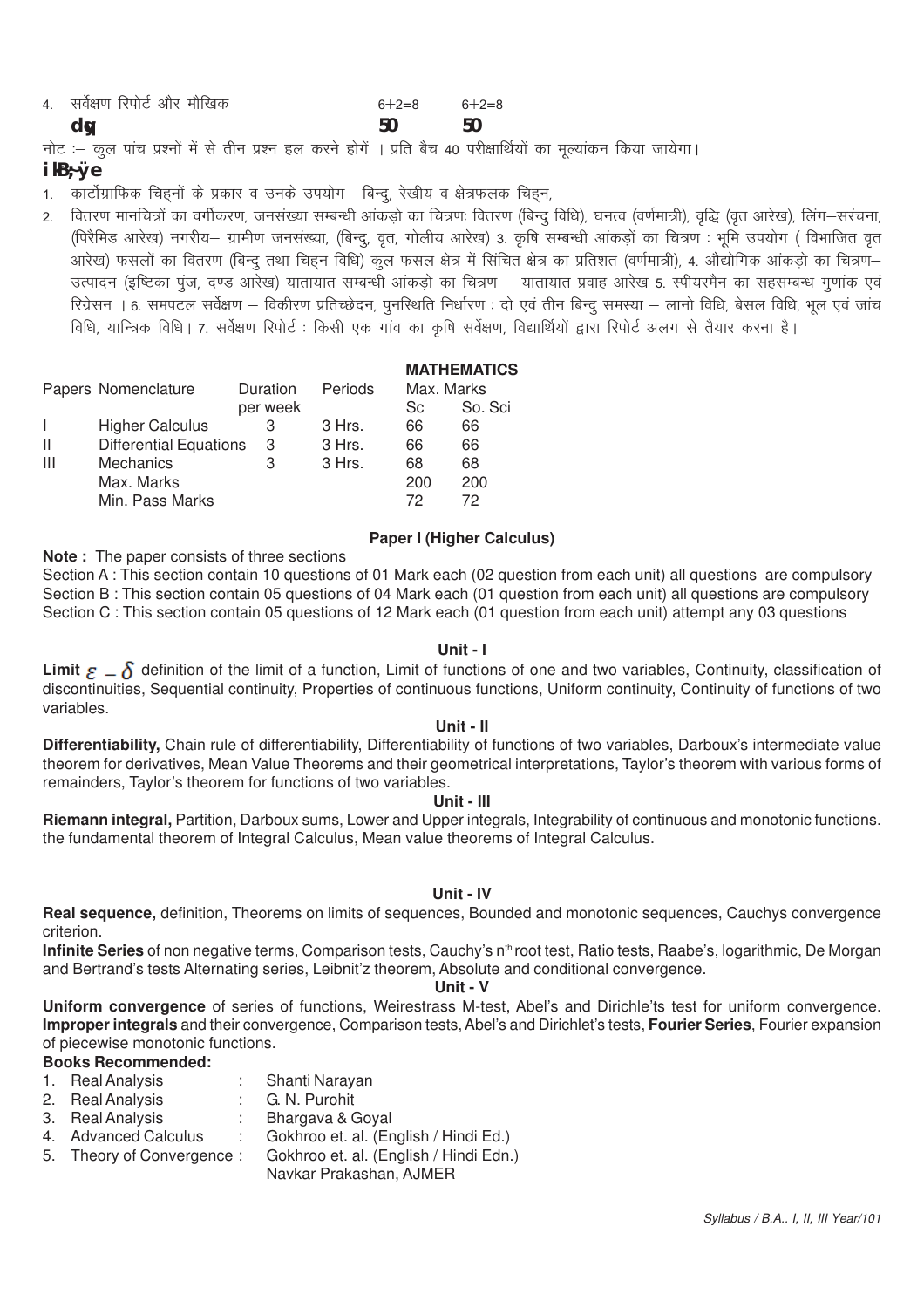# **Paper - II (DIFFERENTIAL EQUATIONS)**

**Note :** The paper consists of three sections

Section A : This section contain 10 questions of 01 Mark each at least (02 question from each unit) all questions are compulsory

Section B : This section contain 05 questions of 04 Mark each (01 question from each unit) all questions are compulsory

Section C : This section contain 05 questions of 12 Mark each (01 question from each unit) attempt any 03 questions **Unit - I**

Degree and order of a differential equations, Equations of first order and first degree, Equations in which the variables are separable, Homogeneous equations, Linear equations and equations reducible to the linear form, Exact differential equations, Integrating Factors, First order and higher degree equations solvable for x, y, p, Clairaut's form and Singular solutions, Geometrical meaning of a differential equation, Orthogonal trajectories.

#### **Unit - II**

Linear differential equations with constant coefficients, Homogeneous Linear ordinary differential equations, Ordinary simultaneous differential equations, Total differential equations.

#### **Unit - III**

Linear differential equations of Second order, Transformation of the equation by changing dependent variable/the independent variable. Methods of variation of parameters.

**Series solution** of differential equations, Power series method, Bessel, Legendre and Hyper geometric equations, Bessel, Legendre and Hyper geometric functions and their properties.

#### **Unit - IV**

**Partial differential equations** of the first order, Lagrange's solution, Some special type of equations which can be solved easily by methods other than the general method, Charpit's general method of solution.

#### **Unit - V**

Partial Differential equations of second order and higher orders, Classification of linear Partial differential equations of second order, Homogeneous and non homogeneous equations with constant coefficients, Partial differential equations reducible to equations with constant coefficients, Monge's methods.

#### **Books Recommended:**

- 1. Differential Equations : Ray and Chaturvedi
- 2. Differential Equations : Sharma and Gupta<br>3. Differential Equations : Bansal and others
- 3. Differential Equations : Bansal and oth<br>4. Ordinary Differential Equations : Gokhroo et. al.
- 4. Ordinary Differential Equations :
- 5. Partial Differential Equations : Gokhroo et.al.

(English / Hindi Ed.) (English / Hindi Edn.)

#### Navkar Prakashan, Ajmer **Paper – III (MECHANICS)**

### **Note :** The paper consists of three sections

Section A : This section contain 12 questions of 01 Mark each (02 question from each unit) all questions are compulsory Section B : This section contain 05 questions of 04 Mark each (01 question from each unit) all questions are compulsory Section C : This section contain 05 questions of 12 Mark each (01 question from each unit) attempt any 03 questions

#### **Unit - I**

Analytical conditions of equilibrium of coplanar forces, friction.

**Unit - II**

Simple problems on Virtual Work, Catenary, Forces in three dimensions, Poinsot's central axis, Wrenches, Null lines and planes.

#### **Unit - III**

Velocities and accelerations along radial and transverse directions, and along tangential and normal directions, Simple Harmonic Motion, Rectilinear motion under variable laws.

#### **Unit - IV**

Hook's law, related problems on horizontal and vertical elastic strings. Constrained motion, Circular and Cycloidal motion. **Unit - V**

Impact, Central forces, Central orbits, *p-r* equation, Apses, Time in an orbit, Kepler's laws of planetary motion.

### **Books Recommended:**

| 1. Statics                     | : R. S. Verma       |
|--------------------------------|---------------------|
| 2. Statics (English/Hindi Ed.) | : Gokhroo et. al.   |
| 3. Statics                     | : S. M. Mathur      |
| 4. Text book of Dynamics       | $\therefore$ M. Ray |

- 
- 5. Dynamics : Gupta and Juneja
- 6. Dynamics (English/Hindi Ed.) : Gokhroo et. al., Navkar Prakashan, Ajmer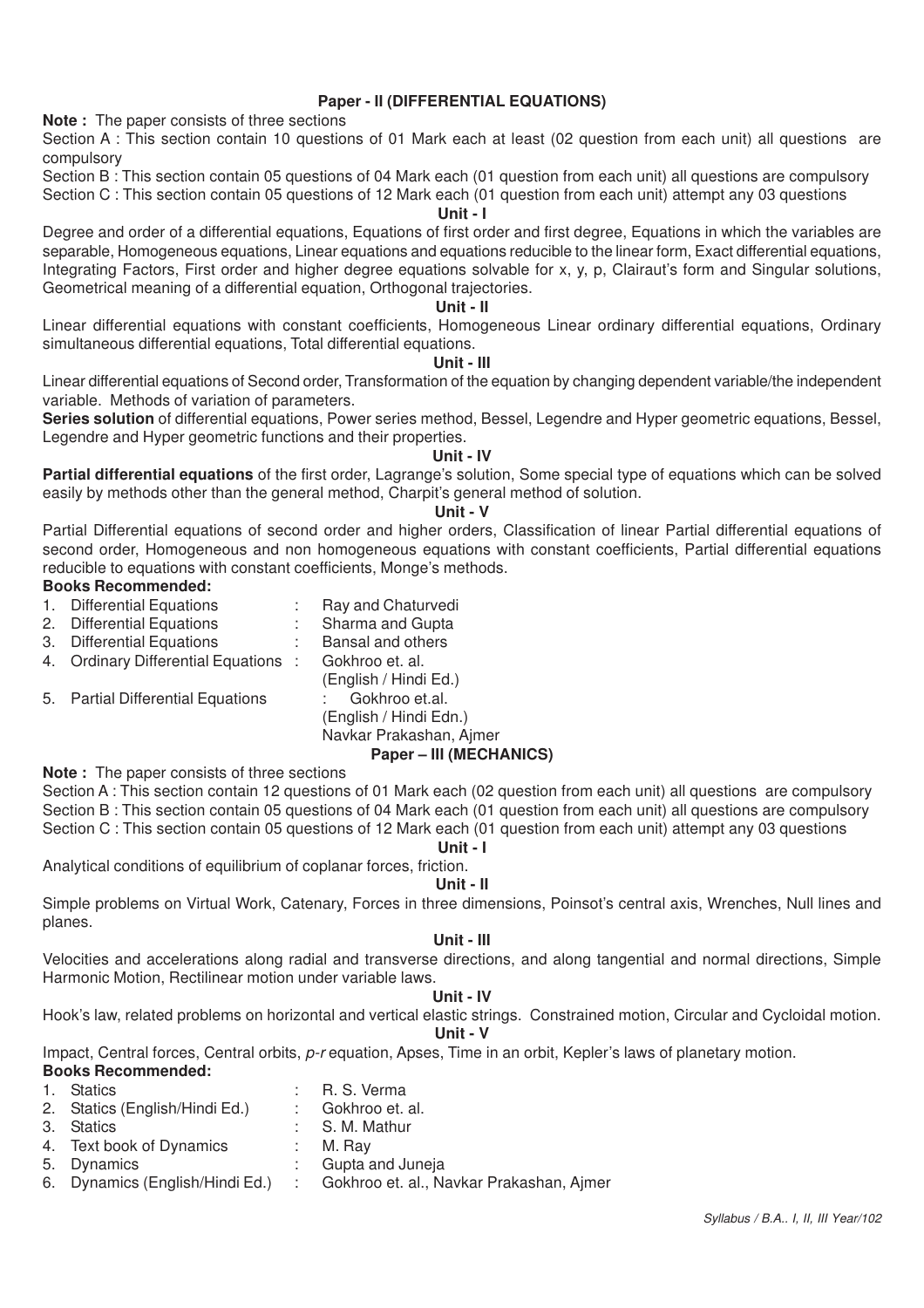#### xf.kr

|     |      | 07 |  |
|-----|------|----|--|
| KSI | r uk |    |  |

प्रश्नपत्र शीर्षक कालांश / सप्ताह अवधि पूर्णांक विज्ञान कला उच्चतर कलन - 3 3 घन्टे 66 66  $\overline{1}$ अवकल समीकरण 3 3 घन्टे  $\mathcal{D}$ 66 66 यांत्रिकी 3 घन्टे  $\overline{3}$ 68 68  $\mathbf{\hat{z}}$ कुल अंक 200 200

नोट :

प्रश्न पत्र के तीन भाग होगें

न्यूनतम उर्त्तीणांक

भाग ए– इस भाग में 01 अंक के 10 प्रश्न (प्रत्येक इकाई में से 02 प्रश्न) होगें। सभी प्रश्न हल करने अनिवार्य हैं। .<br>भाग बी– इस भाग में 04 अंक के 05 प्रश्न (प्रत्येक इकाई में से 01 प्रश्न) होगें। सभी प्रश्न हल करने अनिवार्य हैं। भाग सी- इस भाग में 12 अंक के 05 प्रश्न (प्रत्येक इकाई में से 01 प्रश्न) होगें। कोई 03 प्रश्न हल करने होगें।

72

#### $itu$  i=&1 \mpprj dyu\%

 $72$ 

#### bdkb<sub>R1</sub>

सीमा, सीमा की  $\epsilon = \delta$  परिभाषा, एक तथा दो चरों के फलनों की सीमा, सांतत्यता, असंगतता का वर्गीकरण, अनुकमीय सांतत्यता, संतत फलनों के प्रगुण, एकसमान सांतत्यता, दो चरों वाले फलनों की सांतत्यता।

#### bdkb<sub>R2</sub>

अवकलनीयता, अवकलनीयता का श्रृंखला नियम, दो चरों वाले फलनों की अवकलनीयता, अवकलज के डॉबू मध्यवर्ती मान प्रमेय, मध्यमान प्रमेय तथा उनका ज्यामितीय अर्थ, विभिन्न प्रकार के शेषफल वाला टेलर प्रमेय, दो चरों वाले फलनों का टेलर प्रमेय।

#### $bdkbR3$

रीमान समाकलन, विभाजन, डॉर्बू योग, निचला तथा ऊपरी समाकल, संतत तथा एकदिष्ट फलनों की समाकलनीयता, समाकल गणित का मूल प्रमेय, समाकल गणित के मध्यमान प्रमेय।

### hdkh<sub>R4</sub>

वास्तविक अनुकम, परिभाषा, वास्तविक अनुकम की सीमा संबंधी प्रमेय, परिबद्ध तथा एकदिष्ट अनुकम, कोषी अभिसरण कसौटी, अऋणात्मक पदों वाली .<br>अनन्त श्रेणियाँ, तुलना परीक्षण, कोशी परीक्षण, अनुपात परीक्षण, रेबी, लघुगुणक तथा डिमार्गन परीक्षण, एकान्तर श्रेणी, लेबनीज प्रमेय, निरपेक्ष तथा सृशर्त अभिसरण।

# bdkb<sub>R5</sub>

फलनों की श्रेणी का एकसमान अभिसरण, एकसमान अभिसरण के लिए वाईस्ट्रास एम परीक्षण, ऐबल तथा डिरिचलिट परीक्षण, अनन्त समाकल तथा उनका अभिसरण, तुलना परीक्षण, ऐबल तथा डिरिचलिट परीक्षण, फूरिए श्रेणी, एकदि ट फलनों के फूरिए प्रसार।

# $i$  tu  $i = 82$  Wody lehdj.

नोट :

प्रश्न पत्र के तीन भाग होगें

भाग ए– इस भाग में 01 अंक के 10 प्रश्न (प्रत्येक इकाई में से 02 प्रश्न) होगें। सभी प्रश्न हल करने अनिवार्य हैं। भाग बी- इस भाग में 04 अंक के 05 प्रश्न (प्रत्येक इकाई में से 01 प्रश्न) होगें। सभी प्रश्न हल करने अनिवार्य हैं।

भाग सी– इस भाग में 12 अंक के 05 प्रश्न (प्रत्येक इकाई में से 01 प्रश्न) होगें। कोई 03 प्रश्न हल करने होगें।

# hdkh<sub>R1</sub>

अवकल समीकरण का कम तथा घात, प्रथम श्रेणी तथा प्रथम घात के अवकल समीकरण, चर प्रथक्करण, समघात समीकरण, रैखिक समीकरण तथा रैखिक समीकरण में समानीत समीकरण, यथार्थ अवकल समीकरण, समाकल खण्ड गएलएच के लिए हल वाले प्रथम कम तथा उच्च घात के समीकरण, क्लारेट रूप, विचित्र हल, अवकल समीकरण का ज्यामिति अर्थ, लम्बकोणीय संछेदी।

#### hdkh<sub>R2</sub>

अचर गुणांक वाले रैखिक समीकरण, रैखिक समघात समीकरण, साधारण युगपत अवकल समीकरण, पूर्ण अवकल समीकरण।

#### bdkb<sub>R3</sub>

द्वितीय कम के रैखिक अवकल समीकरण, आश्रित चर, स्वतंत्र चर को बदल कर समीकरण का रूपांतरण, प्राचल वितरण विधि, अवकल समीकरण का श्रेणी हल, घात श्रेणी विधि, बेसल, लेजान्ड्रे तथा हायपरज्यामितीय समीकरण, बेसल, लेजान्ड्रे तथा हायपरज्यामितीय फलन हल तथा प्रगुण।

# bdkb<sub>R4</sub>

प्रथम कम के आंशिक अवकल समीकरण लेजान्ड्रे हल, व्यापक विधि के अतिरिक्त अन्य विधियों से हल होने वाली विशे ा प्रकार की समीकरण, हल हेतु चारपीट व्यापक विधि।

#### bdkb<sub>R5</sub>

द्वितीय तथा उच्च कम के आंशिक अवकल समीकरण, द्वितीय कम के रैखिक आंशिक अवकल समीकरणों का वर्गीकरण, अचर गुणांकों वाले समघात तथा असमघात समीकरण, अचर गुणांक वाले आंशिक अवकल समीकरणों में समानीत समीकरण, मोंगे विधि। Syllabus / B.A., I, II, III Year/103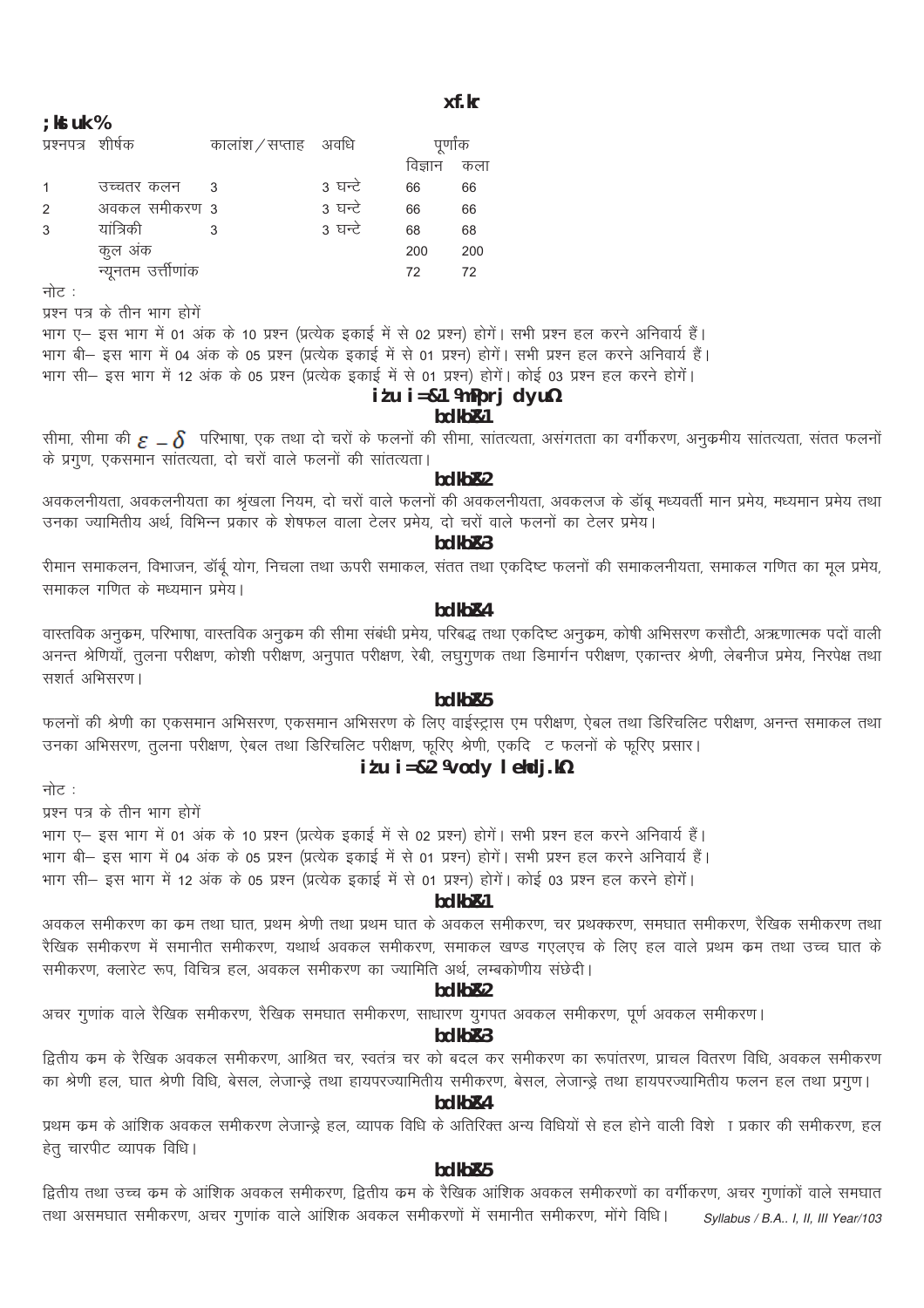## $i$  t u  $i = 83$  k ki  $=$  dh $\frac{1}{2}$

नोट : प्रश्न पत्र के तीन भाग होगें

भाग ए– इस भाग में 01 अंक के 12 प्रश्न (प्रत्येक इकाई में से न्यूनतम 02 प्रश्न) होगें। सभी प्रश्न हल करने अनिवार्य हैं। भाग बी– इस भाग में 04 अंक के 05 प्रश्न (प्रत्येक इकाई में से 01 प्रश्न) होगें। सभी प्रश्न कहल करने अनिवार्य हैं। भाग सी– इस भाग में 12 अंक के 05 प्रश्न (प्रत्येक इकाई में से 01 प्रश्न) होगें। कोई 03 प्रश्न हल करने होगें।

# hdkh<sub>R1</sub>

समतलीय बलों के संतलन हेत विश्लेषित प्रतिबंध, घर्शण

#### bdkb<sub>R2</sub>

केटेनरी, कल्पित कार्य की सरल समस्याऐं, तीन विमाओं में बल, केन्द्रीय अक्ष, रेंच, नल रेखा तथा समतल।

# bdkb<sub>R3</sub>

वेग तथा त्वरण, अरीय तथा अनुप्रस्थ वेग, स्पर्श रेखीय तथा अभिलाम्बिक वेग एवं त्वरण, सरल आवर्त गति, चर बल नियमों के अधीन गति। bdkb<sub>R4</sub>

हक का नियम, उर्ध्वाधर तथा क्षैतिज प्रत्यास्थ डोरियाँ, समतलीय वकों पर प्रतिबंधित गति, व) त्तीय तथा चकीय गति।

bdkb<sub>R5</sub>

संघटट, केन्द्रीय बल, केन्द्रीय कक्षा, च.त समीकरण, स्तब्धिका, कक्षीय समय, ग्रहीय गति हेतु केप्लर नियम।

#### PUBLIC ADMINISTRATION

| Two Papers | Min. Pass Marks $-72$ | Max. Marks $-200$ |
|------------|-----------------------|-------------------|
| Paper - I  | 3 Hours duration      | 100 Marks         |
| Paper - II | 3 Hours duration      | 100 Marks         |

# **PAPER I** Administrative Institutions in India

#### Max Marks 100

3 hrs. duration

Scheme ·

The question paper shall contain three sections. Section A shall contain 10 questions two from each unit of 2 marks each.. The candidate is required to answer all the questions. The answers should not exceed 50 words. Section B shall contain 5 questions one from each unit with internal choice. Each question shall be of 7 marks. The answers should not exceed 200 words. The candidate is required to answer all the questions. Section C shall contain 5 questions of 15 marks each, one from each unit. The candidate is required to answer any three questions. The answer shall not exceed 500 words.

#### Unit I

Administrative Institutions in a Democratic and Socialistic Society. The concept of Laissez faire state, Welfare state and Administrative state

#### Unit II

Organization of Government: Legislature – its role and decline in modern times, Executive – types and relationship with legislature, Judiciary – functions and role with special reference to the power of Judicial Review.

# Unit III

Democracy and Administration: Features of Democratic Administration. Role of Bureaucracy in a Democratic Country. Political parties and Pressure Groups and their interaction with each other.

#### **Unit IV**

Organisation and working: Finance Commission, NITI Aayog and National Development Council, University Grants Commission, Union Public Service Commission.

# Unit V

Election Commission and the Administration of Elections in India. Organization and Working:

- (1) Central Social Welfare Board.
- (ii) Railway Board

(iii) Reserve Bank of India

(iv) National Human Rights Commission

#### **Suggested Books**

- 1. Waldo
- 2. Field
- 3. Paranjape : Planning Commission
- 4. I.I.P.A.
- : Organization of the Government of India : Prashasnik Sansthayen (in Hindi) 5. H.C. Sharma

: Administrative State

- : Modern Government
- 6. M.G. Gupta 7. Ashok Sharma
- : Bharat Mein Prashasnik Sansthaven

: Government in Modern Society

 $($  in Hindi $)$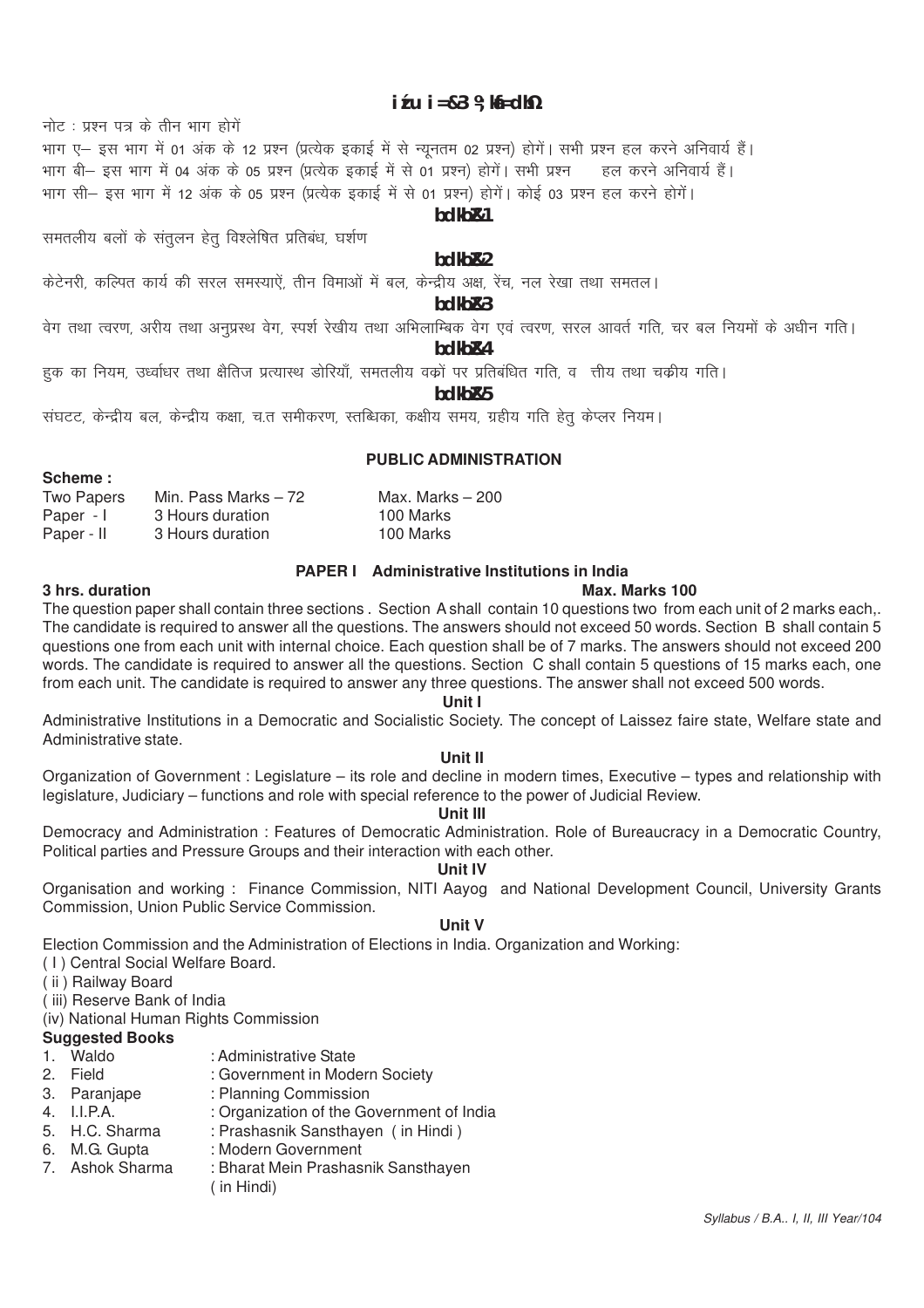- 8. Ziauddin Khan & Anter Singh: Prashasnik Sansthayen (in Hindi)<br>9. B.L. Fadia : Prashasnik Sansthayen (in Hindi)
- 9. B.L. Fadia : Prashasnik Sansthayen (in Hindi)<br>10. J.C. Johari : Bhartiva Shashan Avam Rainiti (in I

# : Bhartiya Shashan Avam Rajniti ( in Hindi )

# **PAPER II State Administration In India**

#### **3 hrs. duration Max. Marks 100**

The question paper shall contain three sections . Section A shall contain 10 questions two from each unit of 2 marks each,. The candidate is required to answer all the questions. The answers should not exceed 50 words. Section B shall contain 5 questions one from each unit with internal choice. Each question shall be of 7 marks. The answers should not exceed 200 words. The candidate is required to answer all the questions. Section C shall contain 5 questions of 15 marks each, one from each unit. The candidate is required to answer any three questions. The answer shall not exceed 500 words.

# **Unit I**

State Administration in India : Its growing importance, General back ground of State Administration in India with special reference to the State of Rajasthan. The office of Governor – Powers, Functions and role in State Administration, relationship with Council of Ministers.

#### **Unit II**

The office of the Chief Minister : Powers, Functions, Role and importance of the office, Relationship with council of Ministers, Organization and role of the State Secretariat, Chief Secretary – Role and significance in the State Administration.

#### **Unit III**

Administrative Organization and working of the Department of Home, Finance and Agriculture in Rajasthan. Organization and working of the following Boards and Directorates in the State of Rajasthan :

- (a) Revenue Board
- (b) New System of Electricity Administration in Rajasthan
- (c) Directorate of Agriculture
- (d) Directorate of College Education

# **Unit IV**

Personnel Administration: Role of the State Civil Services in Rajasthan. Organization and working of the Rajasthan Public Service Commission. Recruitment and Training of State Civil Services. Organization and function of State Training Institutions in Rajasthan. Institution of Lokayukta.

#### **Unit V**

Powers and position of Divisional Commissioner. Organisational Structure of Revenue Administration at District level. Powers and Position of the following:

- 1. Collector
- 2. Sub Divisional Officer
- 3. Tehsildar
- 4. Patwari

# **Suggested Books**<br>1. S.R. Maheshwari

- 1. S.R. Maheshwari : State Government in India<br>2. S.S. Khera : District Administration in In
- 2. S.S. Khera : District Administration in India<br>3. M.V. Pylee : Indian Constitution (in Hindi)
- 3. M.V. Pylee : Indian Constitution ( in Hindi )<br>4. A.R.C. : Report on State Administration
- 4. A.R.C. : Report on State Administration<br>5. H.C. Sharma : Bharat main Baiya Prashashan
- - ( in Hindi )
- 6. Surendra Kataria : Rajya Prashashan (in Hindi )
- 7. Ravindra Sharma : Rajaya Prashashan ( in Hindi )
- 8. Ramesh K. Arora & : Bharat main Rajya Prashashan
	- ( In Hindi )Geeta Chaturvedi

: Bharat main Raiva Prashashan

# **yksd iz'kklu**

# **ijh{kk ;kstuk**

| $n$ ks i $t$ u i = | $U$ ; wre mukh.kkkd $72$ | vf/kdre & 200                                                                                                                                                                                                                                                                                                                      |
|--------------------|--------------------------|------------------------------------------------------------------------------------------------------------------------------------------------------------------------------------------------------------------------------------------------------------------------------------------------------------------------------------|
| iFke idu i=        | $le; 3$ ?ka/s            | $\mathsf{val}$ 100                                                                                                                                                                                                                                                                                                                 |
| f}rh; idu i=       | $le; 3$ ?ka/s            | $\mathsf{val}$ 100                                                                                                                                                                                                                                                                                                                 |
|                    |                          | $\mathbf{F}$ $\mathbf{F}$ $\mathbf{F}$ $\mathbf{F}$ $\mathbf{F}$ $\mathbf{F}$ $\mathbf{F}$ $\mathbf{F}$ $\mathbf{F}$ $\mathbf{F}$ $\mathbf{F}$ $\mathbf{F}$ $\mathbf{F}$ $\mathbf{F}$ $\mathbf{F}$ $\mathbf{F}$ $\mathbf{F}$ $\mathbf{F}$ $\mathbf{F}$ $\mathbf{F}$ $\mathbf{F}$ $\mathbf{F}$ $\mathbf{F}$ $\mathbf{F}$ $\mathbf{$ |

# **izFke iz'u i= & Hkkjr esa iz'kklfud laLFkk,a**

# **le; 3 ?kaVs vad 100**

*Syllabus / B.A.. I, II, III Year/105* प्रश्न पत्र के कुल तीन खण्ड होंगे। खण्ड 'अ' में प्रत्येक इकाई से 2 अंको के 2 प्रश्न, कुल 10 प्रश्न होंगे। परीक्षार्थी के लिए सभी प्रश्नों के उत्तर देना अनिवार्य है। प्रत्येक उत्तर की शब्द सीमा 50 शब्दो से अधिक नहीं होगी । खण्ड 'ब' में प्रत्येक इकाई मे से 1 प्रश्न आंतरिक विकल्प सहित कूल 5 प्रश्न होंगें। प्रत्येक प्रश्न 7 अंक का होगा। परीक्षार्थी के लिए सभी प्रश्नों के उत्तर देना अनिवार्य है। प्रत्येक उत्तर की शब्द सीमा 200 शब्दो .<br>से अधिक नहीं होगी। खण्ड 'स' में प्रत्येक इकाई से 15 अंकों का 1 प्रश्न, कल 5 प्रश्न होंगें। परीक्षार्थी को किन्ही तीन प्रश्नों के उत्तर देने होंगे। प्रत्येक उत्तर की शब्द सीमा 500 शब्दो से अधिक नहीं होगी ।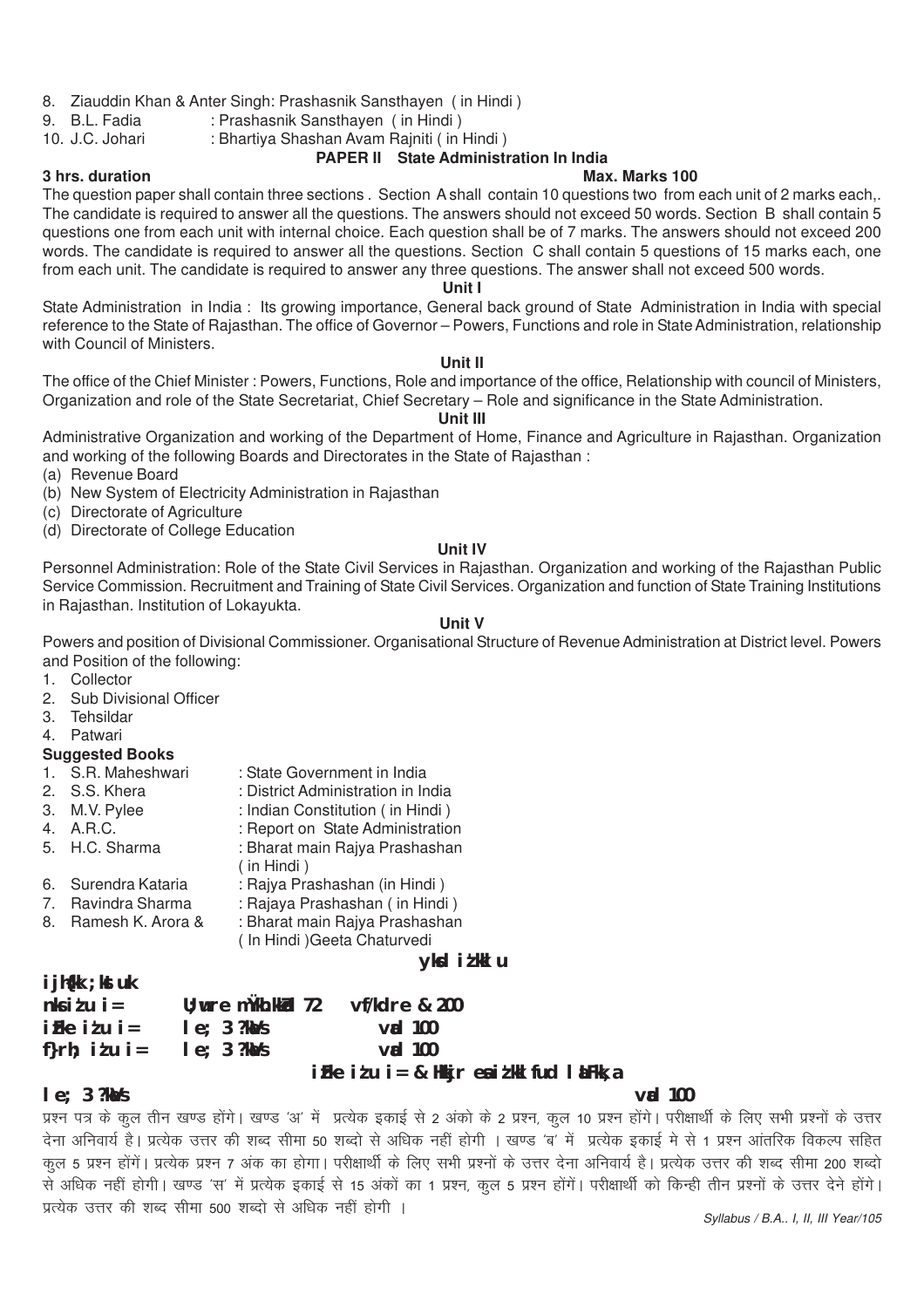#### bdkbl 1

प्रजातांत्रिक एवं समाजवादी समाज में प्रशासनिक संस्थाएं, अहस्तक्षेपवादी, लोककल्याणकारी एवं प्रशासकीय राज्य की अवधारणा।

# bdkbl 2

सरकार का संगठनः व्यवस्थापिका– उसकी भूमिका और आधुनिक युग में इसका पतन, कार्यपालिका के प्रकार व व्यवस्थापिका से सम्बन्ध। -<br>न्यायपालिका–कार्य व न्यायिक पुनरावलोकन के विशे ा संदर्भ में भूमिका।

# $hdkh$  3

लोकतंत्र व प्रशासनः लोकतांत्रिक प्रशासन के लक्षण, प्रजांत्रिक देशों में नौकरशाही की भूमिका, राजनीतिक दल व दबाव समूह तथा उसके बीच पारस्परिक अन्तःक्रिया।

# hdkh<sub>74</sub>

वित्त आयोग का संगठन व प्रशासनिक कार्यप्रणाली, व राष्ट्रीय विकास परिषद, विश्वविद्यालय अनुदान आयोग, संघ लोक सेवा आयोग।

#### bdkbl 5

निर्वाचन आयोग में चुनावों का प्रशासन, निम्नाकित का संगठन व कार्यकरणः

- 1. केन्द्रीय समाज कल्याण मण्डल
- रेल्वे बोर्ड  $\mathcal{P}$
- 3. भारत का रिजर्व बैंक
- 4. राष्ट्रीय मानवाधिकार आयोग

ukV% पुस्तकों के नाम अंग्रेजी में छपे पाठ्यक्रम के साथ सलग्न।

# f}rh; itu i = & Hkir ea jkT; itklu

 $v$ ad 100

# $v$ of/k  $3$  ?ka/s

प्रश्न पत्र के कुल तीन खण्ड होंगे। खण्ड 'अ' में प्रत्येक इकाई से 2 अंको के 2 प्रश्न, कुल 10 प्रश्न होंगे। परीक्षार्थी के लिए सभी प्रश्नों के उत्तर .<br>देना अनिवार्य है। प्रत्येक उत्तर की शब्द सीमा 50 शब्दो से अधिक नहीं होगी । खण्ड 'ब' में प्रत्येक इकाई मे से 1 प्रश्न आंतरिक विकल्प सहित |<br>|कूल 5 प्रश्न होंगें। प्रत्येक प्रश्न 7 अंक का होगा। परीक्षार्थी के लिए सभी प्रश्नों के उत्तर देना अनिवार्य है। प्रत्येक उत्तर की शब्द सीमा 200 शब्दो से अधिक नहीं होगी। खण्ड 'स' में प्रत्येक इकाई से 15 अंकों का 1 प्रश्न, कुल 5 प्रश्न होंगें। परीक्षार्थी को किन्ही तीन प्रश्नों के उत्तर देने होंगे। प्रत्येक उत्तर की शब्द सीमा 500 शब्दो से अधिक नहीं होगी ।

# hdkh<sub>71</sub>

भारत में राज्य प्रशासन– इसका बढ़ता हुआ महत्व, राज्य प्रशासन की सामान्य पृक्मि राजस्थान राज्य के विशेष संदर्भ में। राज्यपाल का पद– शक्तियां, कार्य व राज्य प्रशासन में भूमिका तथा मंत्रिपरिषद के साथ सम्बन्ध।

#### bdkbl 2

मुख्यमंत्री का पद– शक्तियां, कार्य व राज्य प्रशासन में भूमिका तथा मंत्रिपरिषद के साथ सम्बन्ध। राज्य सचिवालय का संगठन व भूमिका, मुख्य सचिवः ्<br>राज्य प्रशासन में उसकी भमिका व महत्व।

# bdkbl 3

विभागीय प्रशासनिक संगठन– राजस्थान में गृह विभाग, वित्त विभाग व कृषि विभाग का संगठन व कार्यकरण। राजस्थान में निम्नांकित मण्डलों व निदेशालयों का संगठन व कार्यकरणः

- (अ) राजस्व मण्डल
- (ब) राजस्थान में विद्युत प्रशासन की नवीन प्रणाली
- (स) कृषि निदेशालय
- (द) कॉलेज शिक्षा निदेशालय

# bdkbl 4

कार्मिक प्रशासनः राज्य लोकसेवाओं की भूमिका, राजस्थान लोक सेवा आयोग का संगठन व कार्यकारण, राज्य लोक सेवाओं में भर्ती तथा प्रशिक्षण, राजस्थान में राज्य प्रशिक्षण संस्थानों का संगठन एवं कार्यप्रणाली, लोकायुक्त संस्था।

## bdkbl 5

संभागीय आयुक्त की शक्तियां एवं स्थिति। जिला स्तर पर राजस्व प्रशासन का 8। निम्नांकित की शक्तियां एवं स्थिति

- 1 जिलाधीश
- 2 उपखण्ड अधिकरी
- 3 तहसीलदार
- 4 पटवारी।
- **ukV%** पुस्तकों के नाम अंग्रेजी में छपे पाठ्यक्रम के साथ संलग्न।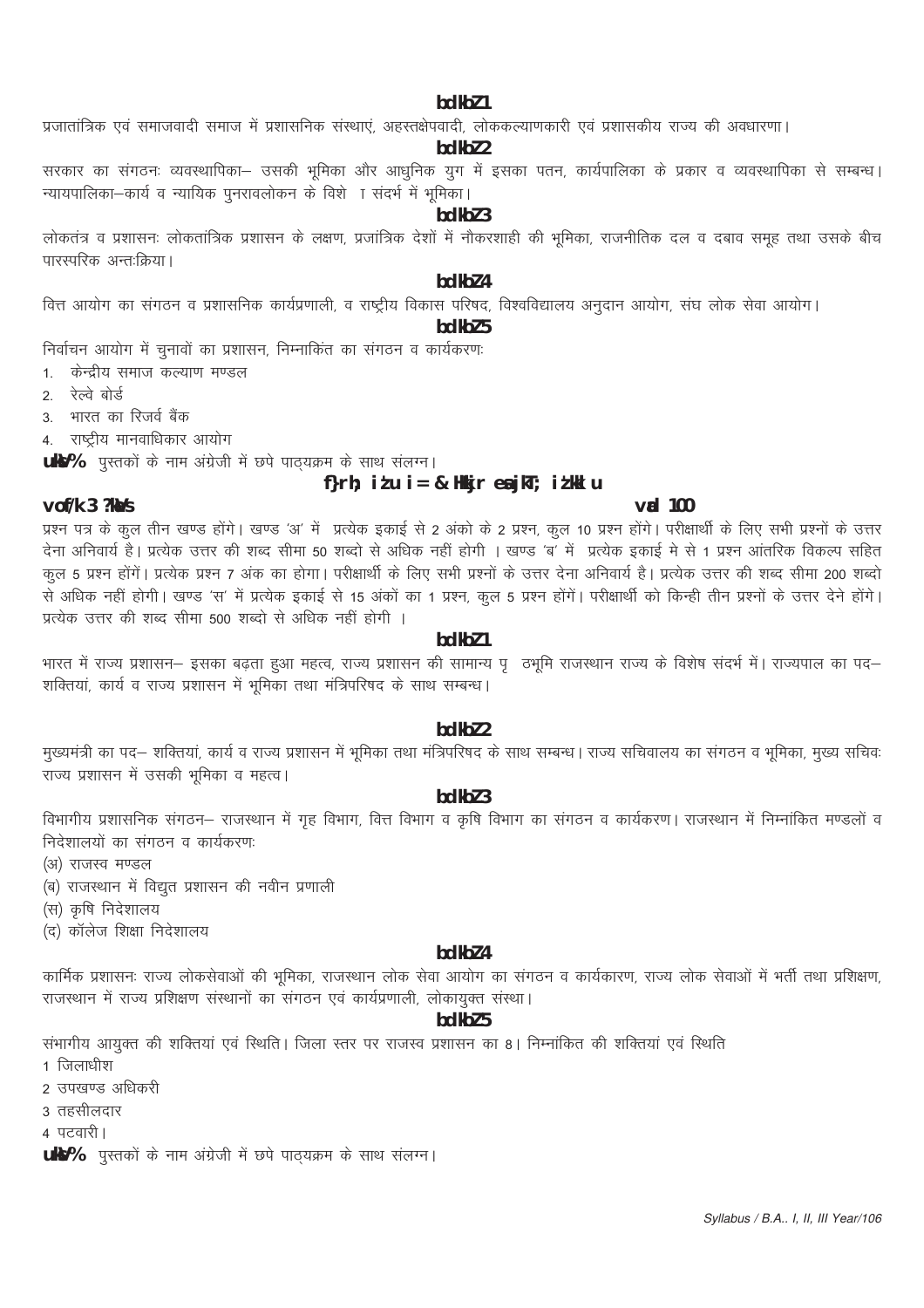## **SOCIOLOGY**

Scheme of Examination Two Papers **Min. Pass Marks** - 72 Paper - II 3 Hours duration 100 marks

Paper - I 3 Hours duration 100 marks

#### **Paper – I RESEARCH METHEDOLOGY**

#### **Unit I**

Social Research and Social Survey- Meaning, Nature, Stages and types.

# **Unit II**

Data, Forms and Sources. Hypothesis, Concept, type and Sources.

#### **Unit III**

Sampling - Concept, type , importance and limitations. Case Study Method.

#### **Unit IV**

Techniques of Data Collection : Observation, Interview, Schedule & Questionnaire. Questionnaire Construction

# **Unit V**

Tabular presentation of Data, Bivariate and Multivariate. Average : Mean, Mode, Medium. **Essential Readings:**

1. Elehance D.N.: Principles of Statistics (Hindi & English Ed.)

- 2. Goode & Hatt: Methods in Social Research.
- 3. Jahoda & Others: Research Method in Social Relation.
- 4. Moser, C.A.: Survey Method in Social Investigation (English & Hindi Ed.)
- 5. P.V. Young. : Scientific Social Survey and Research (English & Hindi Ed.)

# **Paper II- Social Problems in Contemporary India**

#### **Unit I**

Social Problem: meaning, concept and types. Crime and Delinquency: meaning, causes, types, theories and remedies.

**Unit II**

Issue of Population during 20th Century : Population Problem, Population Education and programmes of control. Population Control -measures, causes for success and failure.

Issue of Population in 21st Century : Demographic Dividend

#### **Unit III**

Problem of Youth, Drug Abuse and AIDS, Problems of Women in India. Women Empowerment, Female foeticide.

# **Unit IV**

Poverty, Unemployment and Illiteracy :causes forms and remedies. Human rights and Social Problems. Environment degradation and solutions.

#### **Unit V**

Social Problems of special groups in India-The Scheduled castes, Scheduled Tribes and Other Backward classes. Problems of Minorities and Communalism.

# **Essential readings:**

Ahuja Ram. : Social Problems in India, Jaipur, Rawat.

Beteille, Andre. 1974. : Social Inequality, New Delhi, Oxford University Press.

Beteille, Andre. 1992. : Backward Classes in Contemporary India, New Delhi, Oxford University press.

Berreman, G.D.1979. : Caste and other Inequalities: Essay in Inequality.

Meerut, Folklore Institute.

Guha, Ranjit, 1991. : Subaltern Studies, New York: Oxford University Press.

Kothari, Rajni (Ed)1973. : Caste in Indian Politics

Madan, G.R. : Social Problems in India.

Madan, T.N. 1991. : Religion in India, New Delhi, Oxford University Press. India Year Book, NBT, New Delhi. **lekt'kkL=**

|                                                                         | ICK LKKL≡                       |
|-------------------------------------------------------------------------|---------------------------------|
| परीक्षा योजना                                                           |                                 |
| nksi $t$ ui=                                                            | $U$ ; wre m $\gamma$ kh.kkd %72 |
| प्रथम प्रश्न पत्र                                                       | समयः 3 घंटे                     |
| द्वितीय प्रश्न पत्र                                                     | समयः 3 घंटे                     |
|                                                                         | $iFke$ itu i=&vuq dkku i) fr    |
|                                                                         | bdkb2 & 1                       |
| सामाजिक अनुसंधान तथा सामाजिक सर्वेक्षण : अर्थ, प्रकृति, चरण एवं प्रकार। |                                 |
|                                                                         | bdkb2 & l                       |

तथ्य : प्रकार एवं स्रोत । प्राक्कल्पना – अवधारणाएं प्रकार एवं स्रोत।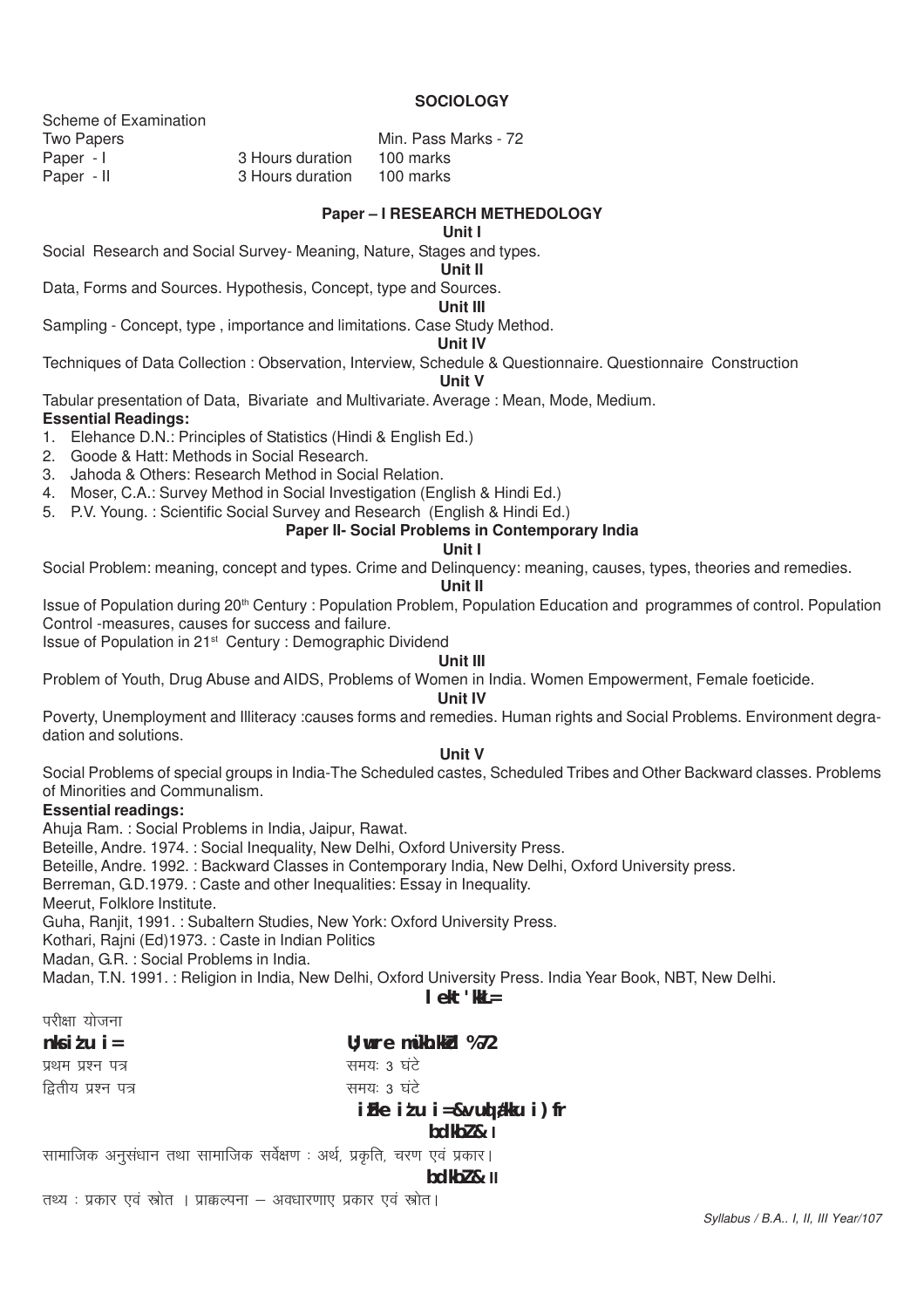#### bdkbl & III

निदर्शन – अवधारणाए प्रकारए महत्व एवं सीमाएं । वैयक्तिक अध्ययन पद्धति।

#### bdkbl & IV

तथ्य संकलन की प्रविधियां : अवलोकन, साक्षात्कार, अनुसूची तथा प्रश्नावली । प्रश्नावली निर्माण।

#### डकाई  $V$

तथ्यों का सारणीमय प्रदर्शन : द्विविमा तथा बहविमा । औसत : माध्य, बहलक, माध्यिका।

## f}rh: itui=&ledkvhu Hkir ealkekftd leL;k.a

#### $bdkb2 & l$

सामाजिक समस्याएं : अर्थ. अवधारणा तथा प्रकार | अपराध तथा बाल अपराध : अर्थ. कारक. प्रकार. सिद्धान्त तथा उपाय |

#### $bdkb2 & l1$

20वी सदी के दौरान जनसंख्या का मुददा : जनसंख्या समस्याए जनसंख्या शिक्षा तथा नियन्त्रण के कार्यक्रम। जनसंख्या नियन्त्रण उपाय की सफलता तथा विफलता के कारण।

21वी सदी में जनसंख्या का मुददा: जनाकिकीय लाभांश

# $hdkh$ <sub>7</sub> $k$  III

युवावर्ग की समस्याएं, मादक द्रव्यों का दुरूपयोग तथा एडस । भारत में महिलाओं की समस्याएं, महिला सशक्तिकरण तथा कन्या भ्रण हत्या। bdkbl & IV

गरीबी, बेरोजगारी तथा अशिक्षा : कारक, प्रकार तथा उपाय। मानव अधिकार) तथा सामाजिक समस्याएं, पर्यावरण क्षरण व समाधान

#### bdkbl & v

भारत में विशिष्ट समूहों की सामाजिक समस्यायें– अनुसूचित जातियां, अनुसूचित जनजातियां एवं अन्य पिछड़ा वर्ग, अल्पसंख्यकों तथा सम्प्रदायवाद की समस्या ।

| <b>Scheme</b> | <b>Duration</b> | Max. MarksMin. Pass Period Per | <b>Marks</b> | <b>HOME SCIENCE</b><br>Week      |
|---------------|-----------------|--------------------------------|--------------|----------------------------------|
| Theory        |                 |                                |              |                                  |
| Paper I       | 3 hrs.          | 75                             | 27           | З                                |
| Theory        |                 |                                |              |                                  |
| Paper II      | 3 hrs.          | 75                             | 27           | З                                |
| Practical     |                 |                                |              |                                  |
| ( & 8 )       |                 | $(3+3)$ 6hrs $25+25=50$        | $9 + 9 = 18$ | 2period/week/<br>practical/batch |

Note:-

The question paper shall contain three section. Section A contain 10 questions two from each unit of 2 marks each. The candidate is required to answer all the questions. The answers should not exceed 50 words. Section B shall contain 5 questions one from each unit with internal choice. Each questions shall be of 5 marks. The answers should not exceed 200 words. The candidate is required to answer all the questions. Section C shall contain 5 question of 10 marks each, one from each unit. The candidate is required to answer 3 questions. The answer shall not exceed 450 words.

# **PAPER I: FOOD AND NUTRITION**

#### Max.Marks: 75

#### UNIT-I

- Proteins, Carbohydrates and fat : elementary knowledge of their composition, classification, functions, daily allowances,  $1<sub>1</sub>$ sources and effect of deficiency.
- $2.$ Energy Metabolism: Basal metabolic Rate, Factors affecting energy requirement for different categories according to work, physiological state etc.
- $3.$ Water Balance.

Duration: 3 hrs.

#### UNIT - II

- $\mathbf{1}$ . Minerals - Functions, daily allowances, effect of deficiency and excess and food sources of Calcium, Phosphorus, Iron, Iodine. Flourine and Sodium.
- $2.$ Vitamins- Functions, daily allowances, food sources, effect of deficiency and excess of fat soluble vitamin A & D and water soluble vitamin B1, B2 niacin, folic acid and Vitamin C. UNIT - III

 $1.$ Meal Planning.

- $(i)$ Recommended dietary allowances of nutrients for various age groups.
- $(iii)$ Advantages of meal planning and factors to be considered while planning meals.
- $(iii)$ Meal planing for different age groups and vulnerable groups.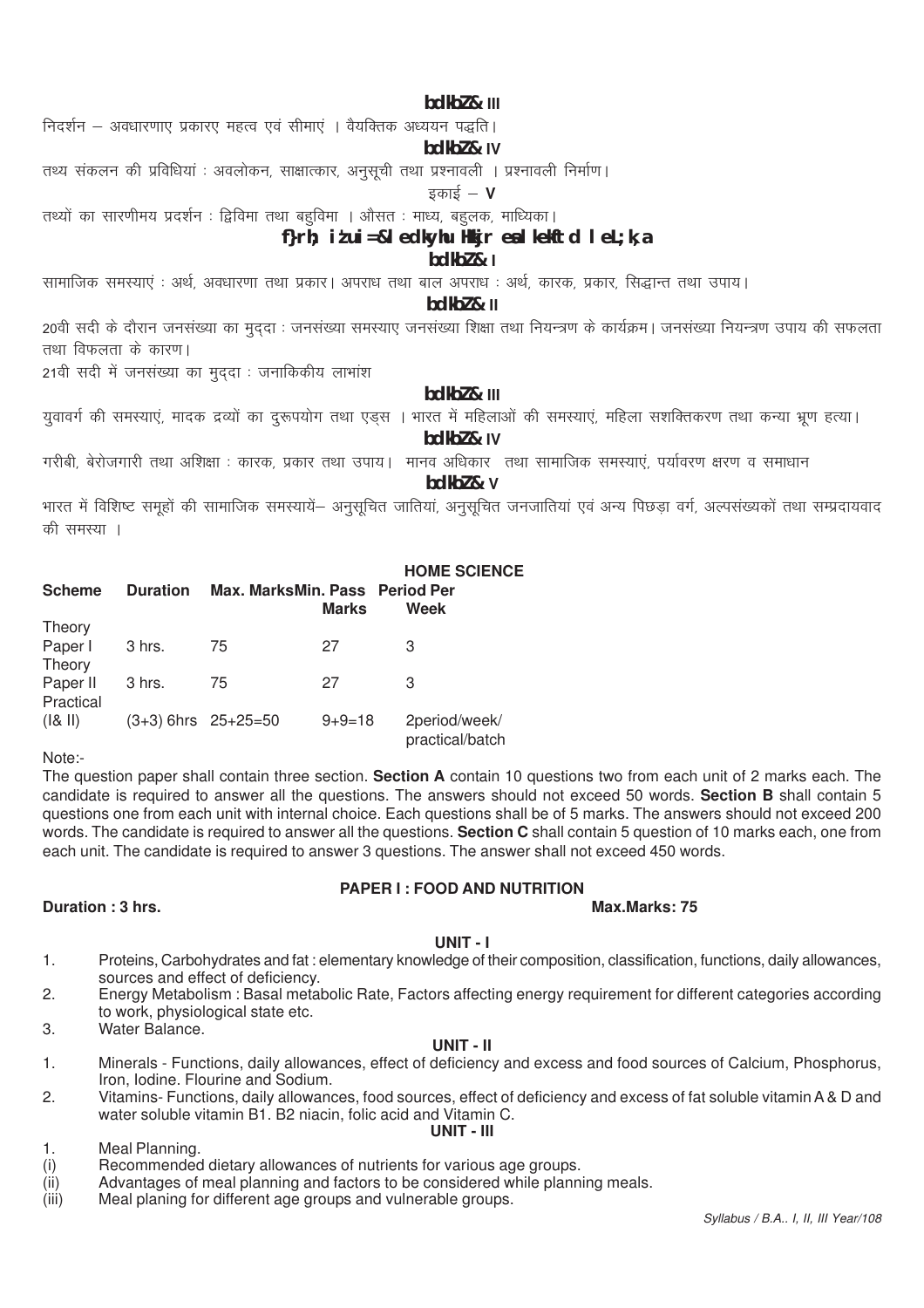- Therapeutic Nutrition:  $\mathbf{1}$ .
- $(i)$ <br> $(ii)$ Purpose of diet therapy.
	- Causes, Symptoms and dietary modification in
		- a. Constipation and diarrhoea.
		- b. Overweight and underweight.
		- c. Acute fevers
		- d. Peptic ulcer
		- e. Diabetes
		- Hypertension  $f_{\rm{r}}$
		- g. Hepatitis

#### **UNIT - V**

 $1.$ Food Preservation, factors contributing to food spoilage and principles and technique used in various methods of preservation used at home level.

 $2.$ Food adulteration:

- Definition, common adulterants present in foods and methods of detection at home level.
- 3. Food hygine and Sanitation.

# $iFke$   $i = 8$   $[kk]$  , oa iksk.k  $M \Omega$  kfurd  $V_2$

i wkkid &75

# $le: 3$  ?k. Vs

uky % प्रत्येक प्रश्न पत्र में कुल 3 खण्ड होगें। [k.M & ^v\* में प्रत्येक ईकाई में से 2 अंकों के 2 प्रश्न, कुल 10 प्रश्न होंगे। परिक्षार्थी के लिए सभी प्रश्नों के उत्तर देना अनिवार्य है। प्रत्येक उत्तर की शब्द सीमा 50 शब्दों से अधिक नही होगी। **[k.M & ^c\*** में प्रत्येक ईकाई में से 1 प्रश्न आंतरिक विकल्प सहित कूल 5 प्रश्न होगें। प्रत्येक प्रश्न 5 अंक का होगा। परिक्षार्थी के लिए सभी प्रश्नों के उत्तर देना अनिवार्य है। प्रत्येक उत्तर की शब्द सीमा 200 शब्दों से अधिक नही होगी। [k.M & ^l \* में प्रत्येक ईकाई से 10 अंकों के 5 प्रश्न होगें। परिक्षार्थी को किन्ही 3 प्रश्नों के उत्तर देने होगें। प्रत्येक उत्तर की शब्द सीमा 450 शब्दों से अधिक नहीं होगी।

# $bdkb2 & 1$

- प्रोटीन्स, कार्बोहाइड्रेटस और वसा इनका संगठन, वर्गीकरण, कार्य, दैनिक आवश्यकता, प्राप्ति साधन और कमी के प्रभाव का सामान्य अध  $1.$  $\overline{u}$ यान ।
- ऊर्जा चयापचय आधारीय चयापचय दर, ऊर्जा की आवश्यकता को प्रभावित करने वाले कारक, ाारीरिक स्थिति एवं कार्य के अनुसार  $\mathcal{L}$ आवश्यकता में विभिन्नता।
- $\mathcal{R}$ जल संतुलन

#### $hdkh$ <sub>2</sub>  $\lambda$ <sub>2</sub>

- खनिज लवण—कार्य, दैनिक आवश्यकता, कमी व अधिकता का प्रभाव, कैल्शियम, फास्फोरस, लोहा, आयोडीन, फ्लोरीन और सोडियम के  $\overline{1}$ स्त्रोत ।
- विटामिन कार्य, दैनिक आवश्यकता, प्राप्ति साधन, कमी और अधिकता का प्रभाव, वसा में घूलनशील विटामिन ए तथा डी और जल में  $\overline{2}$ . घुलनशील विटामिन बी. बी. नियासिन, फोलिक अम्ल और विटामीन सी।

#### $bdkb2 & 3$

- आहार नियोजन  $1.$
- विभिन्न आयु वर्ग के लिए प्रस्तावित पो ।क तत्वों की आहारीय मात्राएं ।  $\mathbf{i}$
- आहार आयोजन के लाभ और आहार आयोजन करते समय ध्यान रखने वाले कारक ।  $\mathbf{ii}$
- iii. विभिन्न आयु वर्ग और भेद्य वर्ग के लिए आहार आयोजन ।

# $hdkh$ <sub>7</sub> $k<sub>4</sub>$

- उपाचारात्म्क आहार  $\overline{1}$
- आहारीय उपचार के उद्देश्य  $\mathbf{i}$
- निम्न के कारण, लक्षण और आहारीय परिवर्तन  $ii$

| अ. कब्ज और अतिसार | ब. अतिभार और अल्पभार |
|-------------------|----------------------|
| य. मधुमेह         | फ उच्च रक्तचाप       |

द, पेप्टिक व्रण (घाव)

#### $hdkh$ <sub>7</sub> $k<sub>5</sub>$

स. बुखार ग. हेपेटाईटिस

- खाद्य परिरक्षण, भोजन खराब होने में सहायक कारक, खाद्य परिरक्षण के सिद्धान्त और तकनीक,  $1 -$ घरेल स्तर पर खाद्य परिरक्षण की विधियाँ।
- भोजन में उपस्थित सामान्य मिलावट और घरेलू स्तर पर जांचने की विभिन्न विधियां  $\mathcal{P}$
- खाद्य आरोग्य एवं स्वच्छता  $\overline{3}$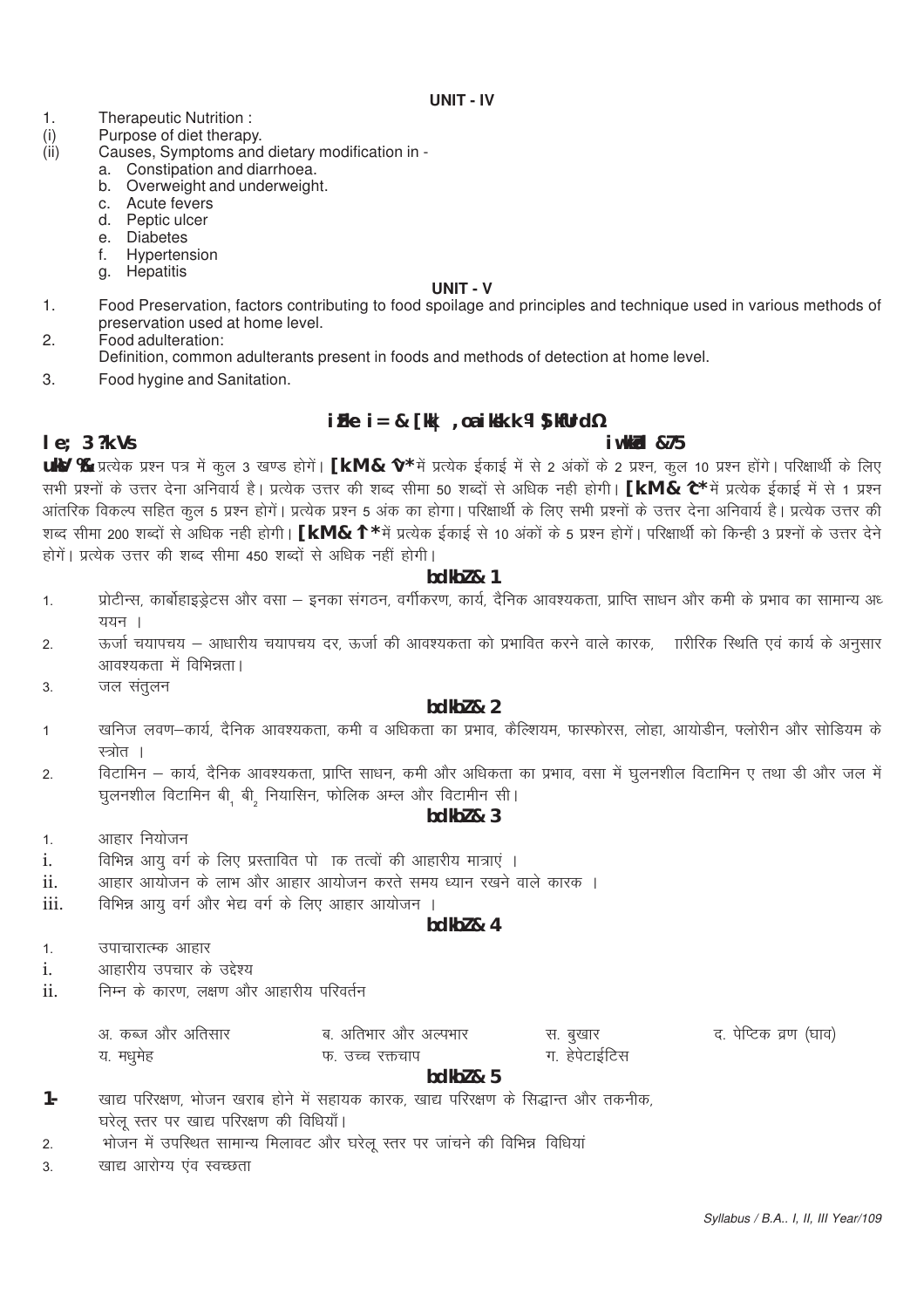# **PAPER II - TEXTILE AND LAUNDRY**

# **Duration: 3 hrs.** Max. Marks. : 75

## **Note :-** The question paper shall contain three section. **Section A** contain 10 questions two from each unit of 2 marks each. The candidate is required to answer all the questions. The answers should not exceed 50 words. **Section B** shall contain 5 questions one from each unit with internal choice. Each questions shall be of 5 marks. The answers should not exceed 200 words. The candidate is required to answer all the questions. **Section C** shall contain 5 question of 10 marks each, one from each unit. The candidate is required to answer 3 questions. The answer shall not exceed 450 words.

**UNIT - I**

- 1. Textile Fibers:
	- (a) Classification of Textile Fibers. (b) General properties of Textile Fibers.
- 2. Natural Fibers Origin, manufacture, properties, their importance to consumer and storage of Cotton, Linen, Silk Wool.
- 3. Man-made fibers: Properties, their importance to consumer and storage of Rayon, Nylon.

# **UNIT - II**

- Construction of Yarn and Fabric :
- 1. Meaning of Weaving, Knitting, Felting, Warp, Weft selvedge, and count of cloth.<br>2. Yarn construction -
- Yarn construction -
	- (a) Different methods of spinning

(b) Different types of yarns.

- 3. Weaving
	- (a) Loom and its parts.

(b) Different types of weaving - Plain, Twill, Satin and Sateen, Pile and Jacqquard.

#### **UNIT - III**

- 1. Finishing
	- (a) Meaning
		- (b) Objectives of Finishing

(c) Different methods of finishing : Bleaching, sizing, tentering, mercerising, calendering, embossing, napping, shrikage-control, water proofing, fire resistent, moth proofing and permanent press.

2. Dyeing

- (i) Different types of dyes
- (ii) Different types of dyeing process
- (iii) Method of dyeing.
- 3. Printing : Different methods of printing : Block, Screen Roller, Resist, Discharge and Stencil.
- 3. Elementary knowledge of traditional weaving and embroderies of India- Brocades, Kashmiri Embroideries, Phulkari of Punjab, Kantha of Bengal, Patola of Gujrat, Chickankari of U.P.

#### **UNIT - IV**

1. Selection of fabrics for various uses in the Home. Garments (For children, women and men). Household linen, furnishing : bedsheets, curtains, carpets, towels etc. by keeping view of the following factors : Climate, comfort, utility, occassion, personality, buget, fashion, fibre weave, finish, colour and design activity, age & sex.

#### **UNIT - V**

Laundry -

- (i) Laundry Principles and methods.
- (ii) Laundry equipment washing, drying finishing and storing.
- (iii) Water soft and hard water, methods of making water soft for Laundry purpose.
- (iv) Soap manufacturing process of soap, qualities of good soap, detergents- Importance and use- other agents used for washing.
- (v) Stifening agent, blueing agents, bleaches, greases solvents, absorbants and softness.
- (vi) Stain removal Meaning, classification and methods.

# **iz'u i= f}rh; % oL= foKku ,oa /kqykbZ**

# **le:** 3 ?k.Vs **iw.kkdd &75**

uky % प्रत्येक प्रश्न पत्र में कूल 3 खण्ड होगें। [k.M & ^v\* में प्रत्येक ईकाई में से 2 अंकों के 2 प्रश्न, कूल 10 प्रश्न होंगे। परिक्षार्थी के लिए सभी प्रश्नों के उत्तर देना अनिवार्य है। प्रत्येक उत्तर की शब्द सीमा 50 शब्दों से अधिक नही होगी। **[k.M & ^c\*** में प्रत्येक ईकाई में से 1 प्रश्न आंतरिक विकल्प सहित कूल 5 प्रश्न होगें। प्रत्येक प्रश्न 5 अंक का होगा। परिक्षार्थी के लिए सभी प्रश्नों के उत्तर देना अनिवार्य है। प्रत्येक उत्तर की शब्द सीमा 200 शब्दों से अधिक नही होगी। **[k.M & ^l \*** में प्रत्येक ईकाई से 10 अंकों के 5 प्रश्न होगें। परिक्षार्थी को किन्ही 3 प्रश्नों के उत्तर देने होगें। प्रत्येक उत्तर की शब्द सीमा 450 शब्दों से अधिक नहीं होगी।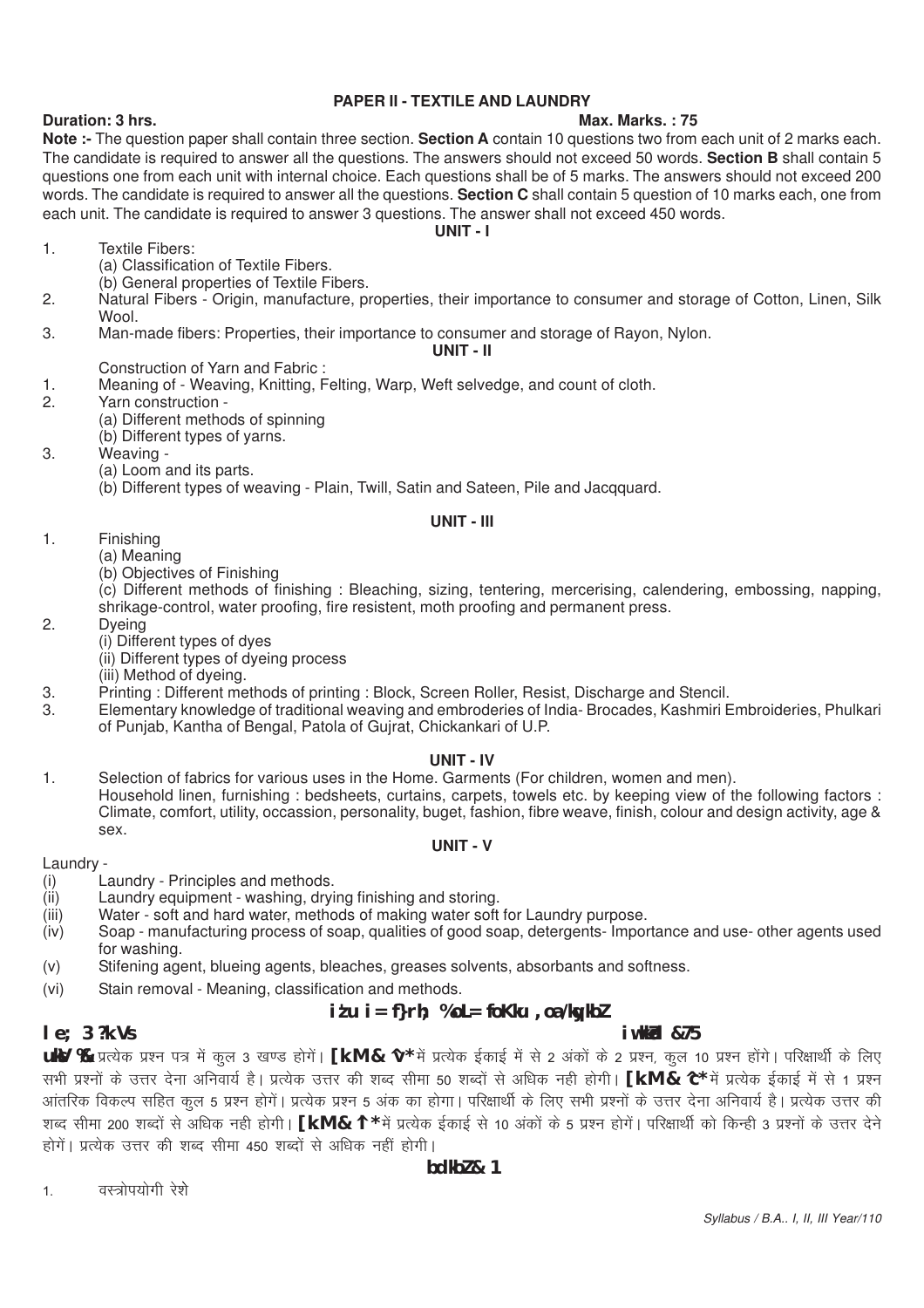- अ. वस्त्रोपयोगी रेशों का वर्गीकरण
- ब. वस्त्रोपयोगी रेशों के सामान्य गुण
- प्राकृतिक रेशे– कपास, लिनन, रेशम एवं ऊन के उदगम, निर्माण–प्रक्रिया, विशेषताएं एवं उपभोक्ता के लिए इनका महत्व एवं सरक्षण ।  $2.$ मानवकत रेशे – रेयान, नायलॉन की विशेषताए, उपभोक्ता के लिए इनका महत्व एवं संरक्षण ।  $\overline{3}$ .

#### $bdkb2 & 2$

- धागे एवं कपड़े का निर्माण रेशे की बुनाई (विविंग) निटिंग, फेल्टिंग, नमदा ताना, बाना, किनारी (सेलवेज) कपड़े की गणना ।  $1.$
- धागे का निर्माण (अ) कताई के विभिन्न तरीके (ब) धागों के विभिन्न प्रकार  $\overline{2}$ .
- बुनाई (अ) करघा एवं उसके भाग (ब) विभिन्न प्रकार की बुनाई सादी, टि्वल, साटिन, सैटिन, पाइल, जेकार्ड। 3

 $\overline{s}$ काई – 3

परिसज्जा- अर्थ  $\mathbf{1}$ .

> (अ) परिसज्जा के उद्देश्य (ब) परिसज्जा की विभिन्न विधियां– विरंजन, कड़ा करना, टेन्टरिंग मर्सराइजिंग कैलेडरिंग, नक्काशी करना, रोऐ उठाना, सिकूडन–रोधी परिसज्जा, जलमेद्य, अज्जवलशील परिसज्जा, कीटरोधी, स्थायी इस्त्री ।

- रंगाई (अ) विभिन्न प्रकार के रंग (ब) रंगाई की विधियाँ (स) रंगाई की प्रक्रिया  $\overline{2}$ .
- छपाई– छपाई के विभिन्न प्रकार, ब्लाक, स्क्रीन, रोलर द्वारा, अवरोधी, डिस्चार्ज एवं स्टेन्सिल । 3.
- भारत की परम्परागत कढ़ाई और बुनाई का प्रारम्भिक ज्ञान– ब्रोकेड, कश्मीरी कढ़ाई, पंजाब की फुलकारी, बंगाल का कांथा, गुजरात का  $\overline{4}$ पटोला, उत्तर प्रदेश की चिकनकारी ।

#### $bdkb2 & 4$

घर के प्रयोग में आने वाले विभिन्न वस्त्रों का चयन, परिधान (बच्चों, महिला, पुरुष), घरेलू लिनन एवं साज सज्जा हेतु चादरें, पर्दें, कालीन, तौलिये इत्यादि प्रयुक्त वस्त्रों हेतू आवश्यक कारक : जलवायु आरामदायक उपयोगिता, अवसरानुसार, व्यक्तिनुसार, उम्र, लिंग, कार्य, बजट, फैशन, बनावट, रंग, डिजाइन आदि ।

# $hdkh$ <sub>7</sub> $k<sub>5</sub>$

धुलाई-सिद्धान्त एवं विधियां  $1.$ 

- धूलाई उपकरण धूलाई, सूखाने, परिसज्जा, एवं संग्रहण सम्बन्धी ।  $\mathfrak{D}$
- जल मृद् एंव कठोर जल, कठोर जल को धुलाई कार्य के लिए मृद् बनाना ।  $\overline{3}$ .
- साबुन साबुन बनाने की विधियां, अच्छे साबुन के गुण, अपमार्जक महत्व एवं उपयोगिता। 4.
- कड़ापन देने वाले पदार्थ, नील, विरंजन, चिकनाई विलायक एवं अवशोषक एवं वस्त्रों को म) दुकारक करने वाले प्रमिकर्मक 5

धब्बे छुडाना – अभिप्राय, वर्गीकरण एवं विधियां । 6

#### Reference:

| 1. M. Swaminathan:     | Principles of nutrition and dietetics                                             |
|------------------------|-----------------------------------------------------------------------------------|
| 2. I.C.M.R.            | Nutritive value of Indian Foods.                                                  |
| 3. I.C. M.R.           | Nutritive requirements for Indians                                                |
| 4. C.H. Robinson       | Normal and Therapeutic nutrition                                                  |
| 5. Narayan Sudha :     | "Aahar Vigyan" research publication Jaipur.                                       |
| 6. Dantyagi, Sushila:  | Fundamentals of Textiles and their care orient Longmans, Bombay.                  |
| 7. Daulkar, Durga :    | A guide to household textile and laundry work, Atma Ram & Sons, New Delhi.        |
| 8. Isabel B. Wingtage: | Textile fibres and their selection Prentice Hall Inc. Englewood, Chiff, N. Jersy. |
| 9. Hess, Katherine :   | Textile fibres and their uses - Oxford & IBH Publishing House, New Delhi.         |
| 10. Mathews, Mary:     | Practical clothing construction - Part I cosmic press, Madras.                    |

#### **HOME SCIENCE**

#### **PRACTICALS**

# Total No. of periods per week - 2/batch/practical

#### **Practical I - MEAL MANAGEMENT**

#### Duration - 3 hrs. Max. Marks  $-25$ Min.Marks - 09

- 1. Planning, Preparation and serving of meals Breakfast, Lunch Tea and Dinner for sedentary, moderate and heavy worker.
- 2. Planning, preparation and serving of all the meals for pregnant and lactating mother.
- 3. Planning, preparation and serving of all the meals for preschool child, adolescent and old age person.
- 4. Planning, preparation and serving of meals at low cost, moderate cost and liberal (high) cost.
- 5. Planning, preparation and serving of meals for special occassion-
- (a) Birthday party (b) Festival (c) Jounney

(d) Tea, Lunch and dinner parties of other Occasions.

6. Planning, preparation and serving of meals requiring Special diets in

(a) Fever (b) Constipation (c) Diarrhoea (d) Peptic Ulcer

(e) Obesity (f) Diabetes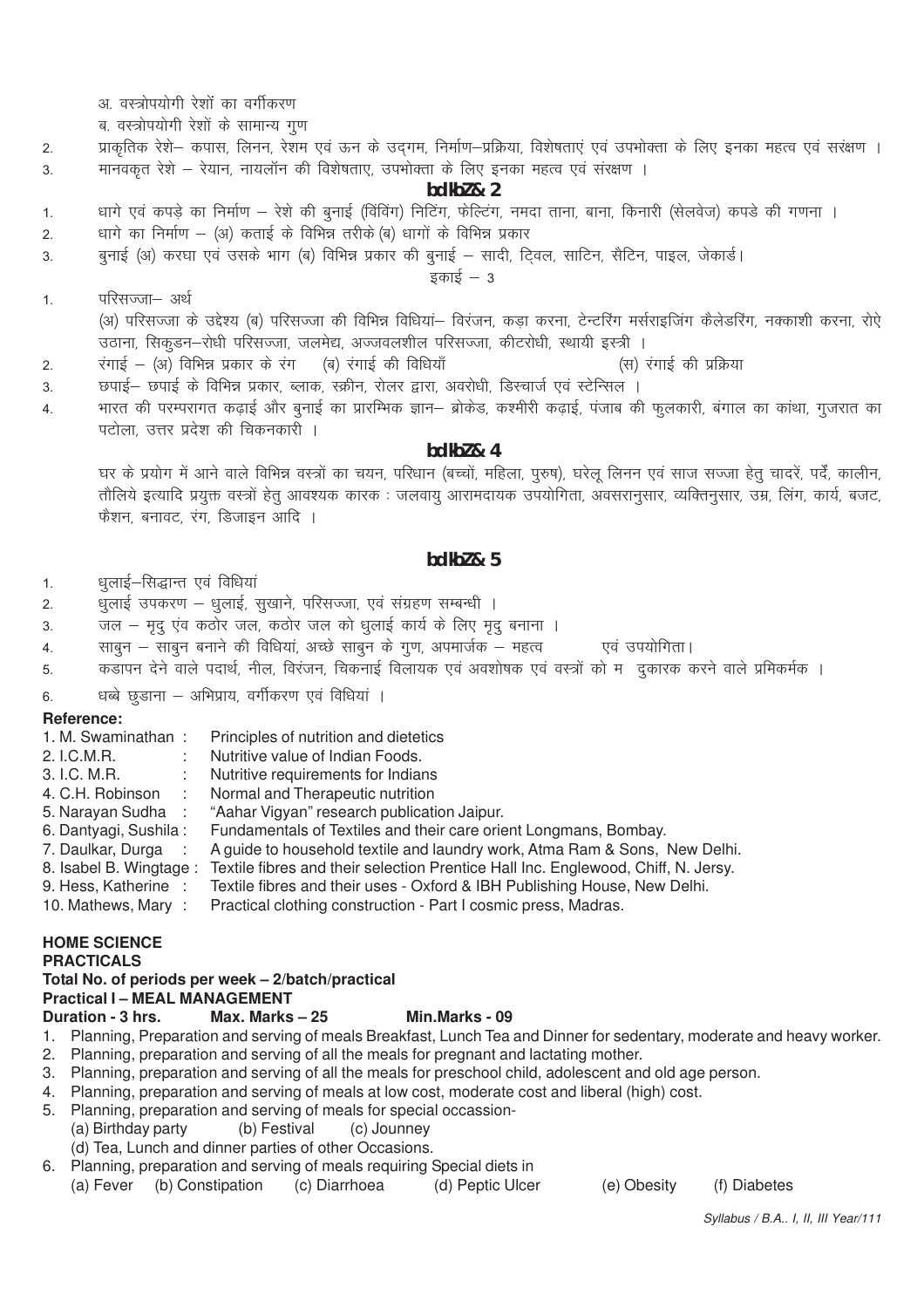# xg foKku & ik; kfxd ¼ Fke½ vkqkj fu; kstu

## $le: 3$  ?ka/s

- 1. हल्का, साधारण एवं भारी कार्य करने वालों का सुबह का नाश्ता, दोपहर का भोजन, शाम की चाय एवं रात्रि का भोजन के लिए आयोजन, तैयारी एवं परोसना ।
- 2. गर्भवती एवं धात्री माता के लिए सभी आहारों का आयोजन, तैयारी एवं परोसना
- 3. पूर्व–विद्यालयी बालक, किशोर एवं वृद्ध व्यक्तियों हेतू सभी आहारों का आयोजन, तैयारी एवं परोसना।
- 4. कम लागत, मध्यम लागत, अत्यधिक लागत के आहारों का आयोजन, तैयार करना एवं परोसना।
- 5. विशेष अवसरों हेतु आहार, आयोजन, तैयारी एवं परोसना
- अ. जन्म दिवस समारोह ब. त्यौहार स. यात्रा द. अन्य अवसरों पर चाय, दोपहर एवं रात्रि भोजन समारोह 6. विशेष आहार की आवश्यकता हेत भोजन, आयोजन, तैयारी, एवं परोसना
- अ. बृखार (तापमान) व. मलबद्धता (कब्ज) स. अतिसार द. पेप्टिक व्रण (घाव) य. मोटापे में र. मधमेह
- fVII.kh % आहार आयोजन के समय, समय योजना, बाजार आदेश, लागत एवं परोसने के समय मात्रा पर अधिक जोर दिया जाना चाहिये।

Min.Marks - 09

# **Practical II - TEXTILE AND CLOTHING**

# Duration - 3 hrs. Max. Marks - 25

 $\mathsf{A}$ 

- 1. Simple hand stitches.
- 2. Seams, Darts, Pleats and Gathers.
- 3. Fasteners.
- 4. Decorative Trimming Frill, Tucks, Smoking embroidery etc.
- **B.** Drafting, Cutting, Stitching and Finishing of following garments:
- Jhabla, Baby frock, A Line frock and Gathered frock C. To make one decorative article:-
	- (i) Tie & Dye (ii) Block Printing / Stencil / Spray Printing.
- $ol = f o Kku$ , oa fl ykbl d $Y$ kk

# $ik:$  ksxd f $}rh:$

# $le: %3$  ?ka/s

- अ. (1) हाथ के साधारण टाके
	- (2) सीवन, डार्ट, प्लीट, चुन्नटें
		- (3) बंधक
	- (4) वस्त्र सजावट परिसज्जा (फ़िल, टक्स, स्मोकिंग, कढाईयां इत्यादि)
- ब. निम्नलिखित परिधानों की आरेखन, कटाई, सिलाई एवं फिनिशिंग–झबला, बेबीफ्राक,
	- ए लाइन फ्राक एवं चुन्नट दार फ्राक।
- स. कोई एक सजावटी व उपयोगी सामग्री।
	- (1) टाई एण्ड डाई
	- (2) ब्लॉक प्रिटिंग / स्टेन्सील / स्प्रे प्रिटिंग

# **Distribution of Marks:**

# **PRACTICAL-I**

- **Meal Management:**
- $10(5+5)$ 1. Sessional and file 2. Meal planning (1 Hour) 02 3. Prepare Two dishes,  $10(5+5)$  $0<sub>3</sub>$
- Table management, service & cleaning  $\overline{4}$ **Total**

Note: While planning the stress should be laid on the time plan, market order, cost and number and size of serving.

25

#### **PRACTICAL - II**

# **Textile and Clothing:**

1. Sessional and file  $10$ 2. Drafting, cutting, stitching and finishing of one garment  $10$ 

# iwkkid& 25

i wkkid %25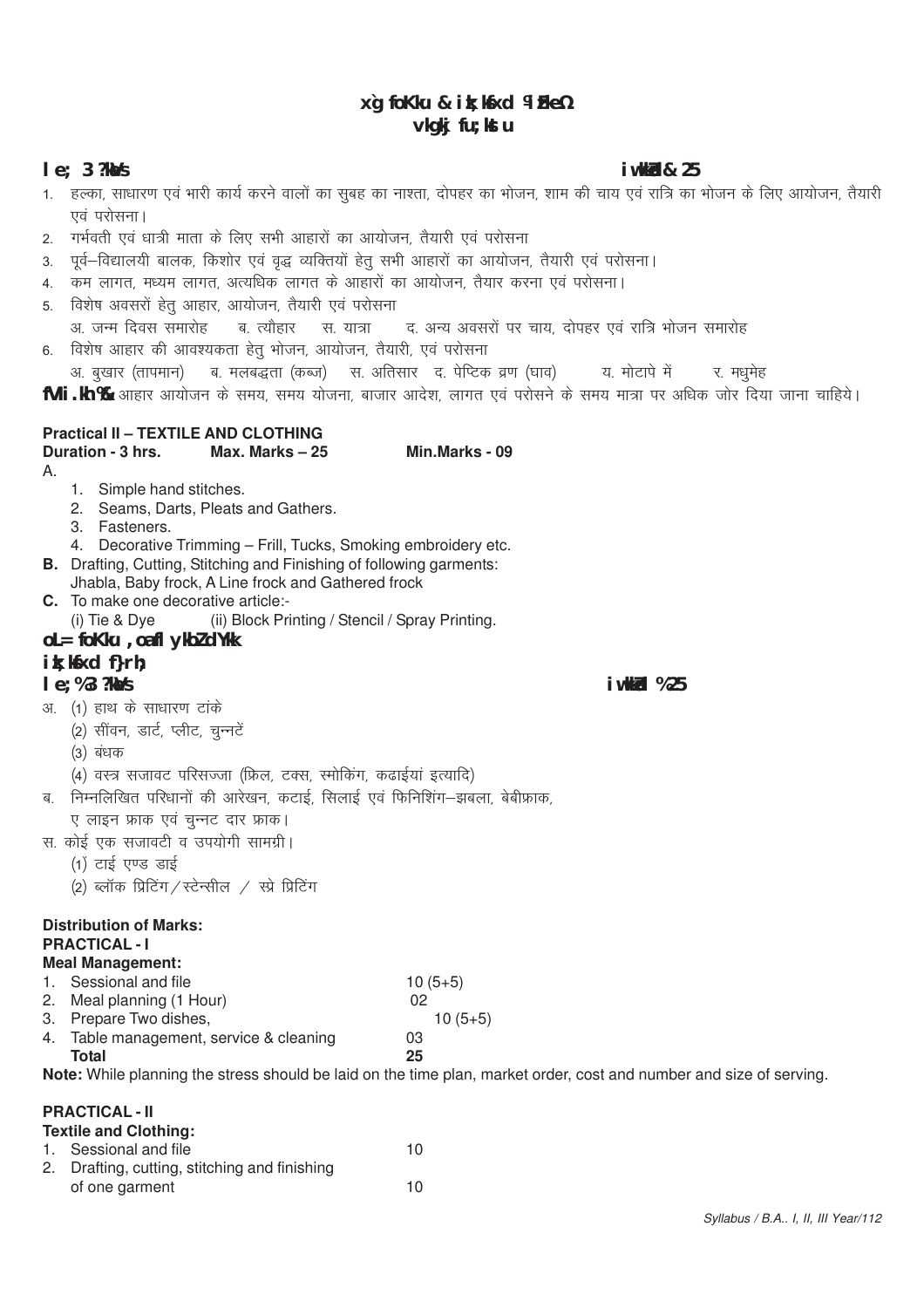3. Desiging in Embroidery/Tie & Dye/Printing (Cloth/paper) 05 25 **Total** Grand Total (Practical I & II) (25+25) = 50

# $fp = dyk$

#### ; kst uk

|                             |       |                                      |    |      | प्रथम प्रश्न पत्र (सैद्धान्तिक) भारतीय चित्रकला का इतिहास        |
|-----------------------------|-------|--------------------------------------|----|------|------------------------------------------------------------------|
| समय : 3 घण्टे               |       |                                      |    |      | अधिकतम अंक : 80         न्यूनतम उत्तीर्णांक : 29                 |
|                             |       |                                      |    |      | द्वितीय प्रश्न पत्र (प्रायोगिक) पोट्रेट पेन्टिग (व्यक्ति चित्रण) |
| समय : 5 घण्टे               |       |                                      |    |      | अधिकतम अंक : 50 व्युनतम उत्तीर्णांक : 18                         |
|                             |       |                                      |    |      | तृतीय प्रश्न पत्र (प्रायोगिक) पोट्रेट अनुर्अंकन                  |
| समय : 5 घण्टे               |       |                                      |    |      | अधिकतम अंक : 50 न्यूनतम उत्तीर्णांक : 18                         |
|                             |       |                                      |    |      | सत्रीय प्रायोगिक कार्य अधिकतम अंक : 20 न्यूनतम उत्तीर्णांक : 07  |
| प्रश्न पत्र परीक्षा प्रारूप |       |                                      |    |      |                                                                  |
|                             |       |                                      |    |      | शब्द कुल हल किये जाने अंक प्रत्येक पूर्णाक प्रश्नों का चयन       |
|                             |       | संख्या प्रश्नवाले प्रश्नों की प्रश्न |    | (80) |                                                                  |
|                             |       | संख्या                               |    |      |                                                                  |
| 50                          | 10 10 |                                      | 2  | 20   | प्रत्येक इकाई से कम से कम 2 प्रश्न अनिवार्य                      |
| 200                         | 07 05 |                                      | 6  | 30   | प्रत्येक इकाई से कम से कम 1 प्रश्न अनिवार्य                      |
| 500                         | 04 02 |                                      | 15 | 30   | प्रत्येक इकाई से एक प्रश्न से अधिक नहीं,                         |
|                             |       |                                      |    | 80   |                                                                  |

# $i$  Fke Ik' u  $i = M$  S kfUrd % SHkkj rh; fp=d yk dk bfrgkl bdkbl i Fke

प्रोगैतिहासिक भारतीय चित्रकला, अजंता की चित्रकला, जैन शैली।

#### bdkbl f}rh;

राजस्थानी चित्रकला (मेवाड़, मारवाड़, हाड़ौती, ढुढ़ाड़), मुगल चित्रकला, पहाड़ी चित्रकला,-कांगड़ा, बसौली।

# bdkbl r`rh;

पटना स्कूल, राजा रवि वर्मा, पुनरूत्थान काल (बंगाल स्कूल) अवनिन्द्र नाथ ठाकुर, नन्दलाल बसु, गगनेन्द्र नाथ ठाकुर, रविन्द्र नाथ टैगार, अमृता शेरगिल।

# bdkbl prfkl

एम.एफ. हुसैन, एन.एस. बैन्द्रे, कै.के. हैबर, श्री रामगोपाल विजयवर्गीय, भूरसिंह शेखावत, गोवर्धन लाल जोशी, देवकीनन्दन शर्मा।

bdkbl ipe

बी.सी. गुईं, कृपाल सिंह शेखावत, र.वि.साखलकर, पी.एन.चोयल, मोहन शर्मा, राम जैसवाल, सुरेश शर्मा।

# ikBuh; i¢rda

|    | 1- Trends in Indian Painting  | M. Kaul                     |
|----|-------------------------------|-----------------------------|
|    | 2. भारतीय चित्रकला            | डॉ. अविनाश बहादुर वर्मा     |
|    | 3. कला विकास                  | डॉ. आर.ए.अग्रवाल            |
|    | 4. History of Indian Painting | Percy Brown                 |
| 5. | आभार                          | राजस्थान ललित कला अकादमी    |
|    | 6. जीवन वृत प्रकाशन           | केन्द्रीय एवं राजस्थान ललित |
|    |                               | कला अकादमी                  |
|    | 7. भारतीय चित्रकला का इतिहास  | डॉ. प्रेमचन्द गोस्वामी      |
| 8. | भारतीय चित्रकला एवं मूर्तिकला |                             |
|    | का इतिहास                     | डॉ. रीता प्रताप             |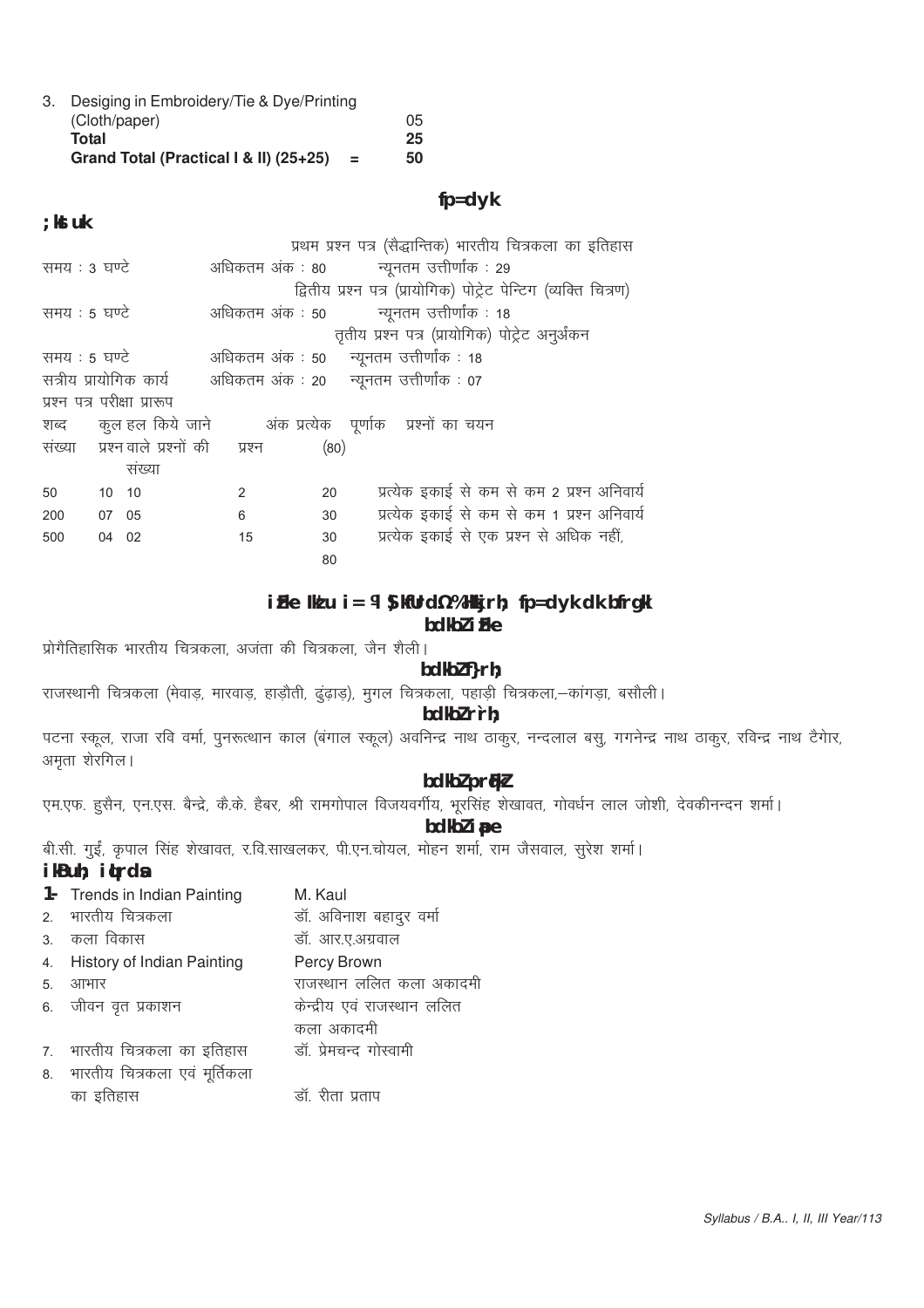# f}rh; itu i = ¼ k; k $x$ d½ % ik $y$  i  $x$ l $y$  i  $y$ ; fDr fp=.k½

#### vf/kdre vad %50  $U:$  wre mrh. kkd  $%18$  $\text{vol}/k$  %5  $?k$ . Vs

परीक्षा दो सत्रों में सम्पन्न होगी। प्रत्येक सत्र 2½ घण्टे का होगा तथा दोनों सत्रों के मध्य 30 मिनट का मध्यान्तर रहेगा।

आकार: ) 1/2 इम्पीरियल चित्रण 12 X18 इंच से कम आकार का नहीं होना चाहिये।

माध्यम : जल रंग, टेम्परा अथवा तैल रंग

बाहय परीक्षक की सहमति के आधार पर मॉडल (स्त्री / पुरूष 20 से 50 वर्ष)

.<br>पृष्ठभूति के बाह्य परीक्षक एवं आंतरिक परीक्षक की सहमति से अनुकूल रंग का पर्दा साधारण सलवटों के साथ टांगेंगे तथा अग्रभूमि में अध्ययन हेतु -<br>मॉडल स्थित करेंगे। अध्ययन सही आकार, रंग माध्यम के अनुकूल प्रयुक्ति करण के साथ प्रभाववादी यथार्थ प्रस्तुतीकरण हो।

# rrh; itu i = %¼k; kfxd½ ikVV vuyblu

#### $U:$  wre mrh. kkd %18  $v$ of/k %5 ?k.Vs vf/kdre vad %50

परीक्षा दो सत्रों मे सम्पन्न होंगी। प्रत्येक सत्र 2½ घण्टे का होगा तथा दोनों सत्रों के मध्य 30 मिनट का मध्यान्तर रहेगा।

आकार: ) 1/2 इम्पीरियल

माध्यम : जल रंग, टेम्परा अथवा तैल रंग

यह अनुर्अंकन प्रश्न पत्र द्वितीय में प्रस्तुत पेटिंग की सृजनात्मक पुनराभिव्यक्ति होगी, अभिव्यक्ति में आकार पुनर्सरचना (डिस्टॉर्शन) रंग योजना, माध यम चरित्र, रेखा, टेक्शचर इत्यादि का अनुकूल प्रयोग वांछित होगा।

# $l = h$ ; dk; litrír

**Scheme** 

## vf/kdrd vrd 20

# $II:$  wire  $val$  07

आकार : ) इम्पीरियल की 100 पृ वों की एक अभ्यास पुस्तिका

| =h; dk; l%प्रत्येक परीक्षार्थी को वार्षिक परीक्षा दिनाक घोषित होने के पन्द्रह दिन पूर्व प्रस्तुत करना होगा। विभागाध्यक्ष सत्रीय कार्य का आन्तरिक मल्यांकन करेगा। सत्र मे किये गये अभ्यास कार्य के दस चित्र (पांच चित्र प्रश्न पत्र ।। एवं पांच चित्र प्रश्न पत्र – ।।। के एवं एक सौ पर्ला की) ैं।<br>संसदन से अपने पशु भानव मुख, गली दृश्यांकन इत्यादि के अध्ययन एवं सृजनात्मक ''रेखांकन'' (पेंसिल इक मोनोकोम) प्रस्तुत करेगा। पोट्रेट 

,<br>प्रायोगिक परीक्षा मे सम्मिलित नहीं किया जायेगा। यदि निश्चित समय तक छात्र उसे वापस लेने नहीं आता तो प्रायोगिक परीक्षा आयोजन के एक माह बाद सत्रीय कार्य को नष्ट कर दिया जायेगा। प्राचार्य आन्तरिक परीक्षक की नियुक्ति विभागाध्यक्ष द्वारा नाम की प्रस्तुति पर आधार पर करेगा। ,<br>प्रत्येक विभाग सत्र मे कम से कम एक बार किसी कला केन्द्रों पर यथा अजन्ता, एलोरा, ऐलीफेन्टा, खुजराहों, राष्ट्रीय आधुनिक कला दीर्घा पर शैक्षणिक यात्रा पर ले जाना चाहियें।

(अ) प्रायोगिक परीक्षाएं विभाग मे ही आयोजित होगी। बाह्य एवं आन्तरिक परीक्षक (जो कि चित्रकला विभाग का विषय अध्यापक भी होगा) के परामर्श से उत्तर परितकाओं की जॉच करेगा।

(ब) प्रायोगिक प्रश्न—पत्र द्वितीय एवं तृतीय का मूल्यांकन पृथक—पृथक होगा। सभी प्रश्न पत्रों मे जिनमे सत्रीय कार्य भी सम्मिलित है अलग—अलग पास होना अनिवार्य है।

(स) सैद्धान्तिक प्रश्न पत्र के लिए 4 कालांश प्रायोगिक कार्य के लिए 8 कालांश है जिनमें से 2 कालांश आउटड़ोर स्केचिंग के लिए है। (प्रति कालांश .<br>1 घण्टा) प्रायोगिक अध्ययन इस विषय की प्रकृति है न कि अन्य विषय की तरह सैद्धान्तिक अध्ययन का एक भाग अतः प्रायोगिक कालांश, प्रश्न पत्र को सैद्धान्तिक मानकर कार्यभार तथा परीक्षा योजना की गणना की जाए।

# **DRAWING & PAINTING**

|                 |    |                                  |                                      |                               | Paper - 1 ((Theory) History of Indian Painting                   |
|-----------------|----|----------------------------------|--------------------------------------|-------------------------------|------------------------------------------------------------------|
| Duration: 3hrs. |    |                                  |                                      |                               | Max. Marks: 80 Min. Marks: 29                                    |
|                 |    |                                  |                                      |                               | <b>Paper II (Practical) Protrait Painting (Bust)</b>             |
| Duration: 5hrs. |    |                                  |                                      |                               | Max. Marks: 50 Min. Marks: 18                                    |
|                 |    |                                  |                                      |                               | <b>Paper III (Practical) Rendering of Portrait</b>               |
| Duration: 5hrs. |    |                                  |                                      | Max. Marks: 50 Min. Marks: 18 |                                                                  |
|                 |    |                                  |                                      |                               | <b>Submission of Practical Works:</b>                            |
|                 |    |                                  | Max. Marks: 20                       |                               | Min. Marks: 07                                                   |
|                 |    | <b>Examination Paper Pattern</b> |                                      |                               |                                                                  |
|                 |    |                                  | Word Total No. of Que. Allocation of |                               | Maxi. selection of Que.                                          |
|                 |    |                                  |                                      |                               | $limitQue.$ to be solved marks $(q. w.)$ mark (for paper setter) |
| 50 10           |    | 10                               | 2                                    | 20                            | At least 02 questions from each unit                             |
| 200             | 07 | 05.                              | NG.                                  | 30.                           | At least 01 question from each unit                              |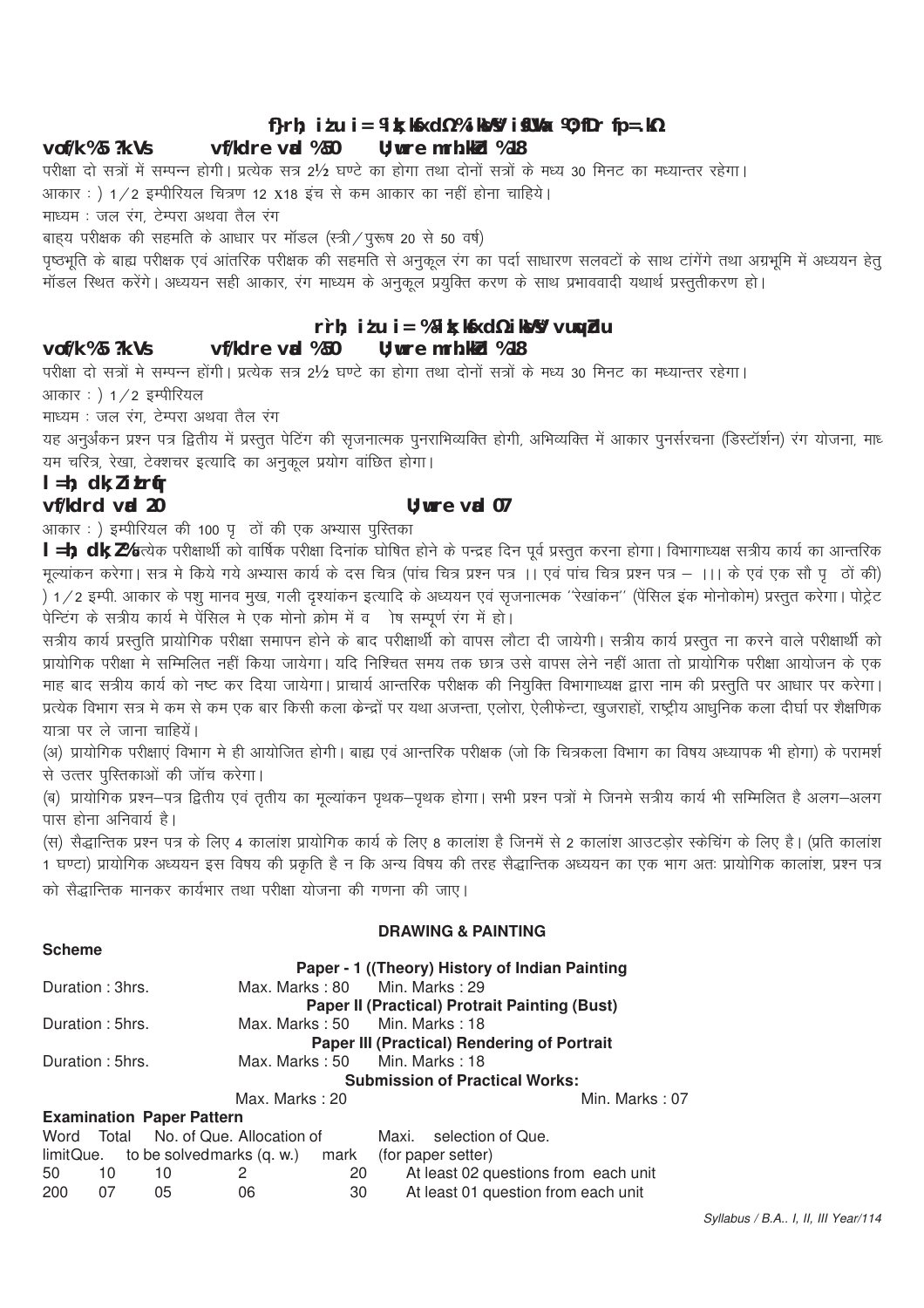| 500 | 04 | 02 |  |
|-----|----|----|--|
|-----|----|----|--|

#### 80

#### **Paper I (Theory) History of Indian Painting**

**Unit – 1**

Pre-Historic Indian Art, Ajanta, Jain Style.

#### **Unit - II**

Rajasthani, Painting (Mewar, Marwar, Hadoti, Dhoudhar) Mugal Style Painting, Pahari School-Kangra and Basoli.

**Unit – III**

Patna School, Raja Ravi Verma, Renaissance Period of Bengal School Abanindra Noth Thakur, Nandlal Bose, Gagnendra Nath Thakur, Rabindra Nath Tagore, Amrita Sher Gill.

#### **Unit – IV**

M.F. Hussain. N. S. Bendre, K.K Habber Ramgopal Vijayvargia, Goverdhan Lal Joshi, Devki Nandan Sharma, Bhur Singh Shekhawat.

#### **Unit – V**

B.C. Gue, R.V. Sakhalkar, Kirpal Singh Shekhawat, P.N. Choyal, Mohan Sharma, Ram Jaiswal, Shuresh Sharma. Books Recommended:

|               | 1- Trends in Indian Painting  | M. Kaul                     |
|---------------|-------------------------------|-----------------------------|
| $\mathcal{P}$ | भारतीय चित्रकला               | डॉ. अविनाश बहादुर वर्मा     |
| $\mathbf{3}$  | कला विकास                     | डॉ. आर.ए.अग्रवाल            |
| 4.            | History of Indian Painting    | Percy Brown                 |
| 5.            | आभार                          | राजस्थान ललित कला अकादमी    |
|               | 6. जीवन वृत प्रकाशन           | केन्द्रीय एवं राजस्थान ललित |
|               |                               | कला अकादमी                  |
|               | 7. भारतीय चित्रकला का इतिहास  | डॉ. प्रेमचन्द गोस्वामी      |
| 8.            | भारतीय चित्रकला एवं मूर्तिकला |                             |
|               | का डतिहास                     | डाँ. रीता प्रताप            |

# **Paper II (Practical) Portrait Painting**

#### **Duration : 5 hrs.** Max, Marks : 50

The Examination Shall have two sessions of 2 ½ hours each with a break of 30 minutes in between.

Size : 1/2 Imp.

Medium : Water Colour or Tempera or Oil.

A Model (Male or Female- age 20 to 50 years) Should be arranged against drapery background with simple folds, study should represent an impressionistic image of the model with proper handling of medium, colour and technique with correct drawing and effect of light and shade.

# **Paper III (Practical) Rendering of Portrait**

#### **Duration : 5 hrs. Max, Marks : 50 Min. Marks 18**

The Examination Shall have two sessions of 2 ½ hours each with a break of 30 minutes in between. Size : ½ imp.

Medium : Water Colour or Tempera or Oil.

Distortion (Rendering) Should be depend on Portrait Painting Practical Paper – II the perfect use of form, distortion, colour scheme, character of Medium, line, texture must be in expression.

#### **Submission of Practical Work:**

Every Candidate will have to Submit the following work Fifteen days before the commencement of the annual practical examination.

Ten Plates of the work ( 5 plates of portrait painting- Practical paper II and 5 plates of rendering of portrait - practical paper III) done during the session

A sketches Book of not less 100 Sketches size 1/4 imperial of human figure, animals, landscapes etc. in pencil ink and water colour.

#### **Note :**

Submission work will be submitted to the head of department of Drawing & Painting of the College fifteen days before the commencement of Examination.

The Marks of the submission work will be awarded internally by the Head of the Department. Submission Work will be returned after the Practical Examination to the candidates from the department thereafter, if no claim is made with in one month of the practical Examination the submission will be destroyed.

Candidate should pass in theory as well in practical paper separately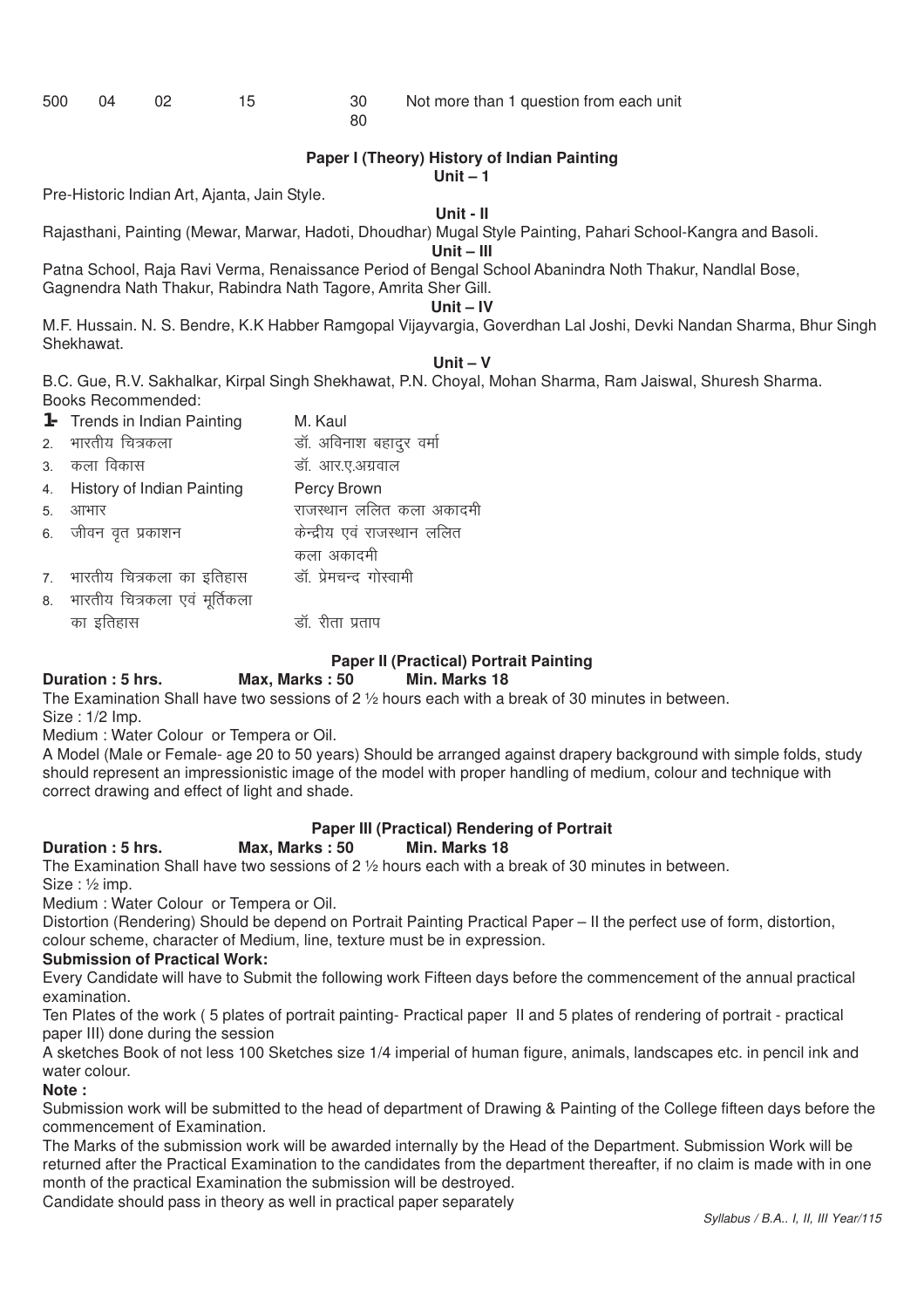There should be minimum 12 periods for the regular study in a week. (4 periods for the theory and 8 period for practical) including 2 periods for Sketching ( 1Period = 1 hrs.) The Study of Practical is the basic nature of the subject not a part of Theory as other subjects so the practical periods and papers will count as well as theory papers for work load and Examination Scheme.

Practical Examination will be conducted at the department. An External examiner will examine the answer sheets in consultation with an internal examiner who is the subject teacher of the department of Drawing & Painting. Practical Paper II & III will be evaluated separately. It is compulsory to pass in every paper separately including submission of work.

The Department should also arrange for an educational tour to ancient art centers like. Ajanta, Ellora. Elephanta, Khajuraho, National Gallery of Modern Art New Delhi and to Fine Art Institution in other cities of the country.

# **INDIAN MUSIC SCHEME OF EXAMINATION DISTRIBUTION OF MARKS**

|    | S. No. Name of the<br>Subject  | No. of Papers                             | Duration<br>Marks  | Max.<br>Marks | Mini.    |
|----|--------------------------------|-------------------------------------------|--------------------|---------------|----------|
| 1. | <b>Indian Music</b><br>Vocal & | Theory Paper $-1$<br>Theory Paper-II      | 3 hrs<br>3 hrs     | 40<br>40      | 29       |
|    | Instrumental                   | Practical Paper-I<br>Practical Paper - II | 25 Min.<br>45 Min. | 40<br>80      | 15<br>29 |

#### **INDIAN MUSIC (Vocal and Instrumental) 2020**

| Scheme                     | Duration | Max. | Min. Pass Period Pe |        |
|----------------------------|----------|------|---------------------|--------|
|                            |          |      | Marks Marks         | Week   |
| Theory Paper-I             | 3 Hrs.   | 40   | 29                  | 3 Hrs. |
| Theory Paper-II            | 3 Hrs.   | 40   |                     | 3 Hrs. |
| <b>Practical Paper - I</b> | 25 Min.  | 40   | 15                  | 3 Hrs. |
| Practical Paper - II       | 45 Min.  | 80   | 29                  | 6 Hrs. |

#### **THEORY PAPER-I EXAMINATION SCHEME 2020**

| Section Word |           |    |    |                   |    | Total Que to Question Max. Selection of que |
|--------------|-----------|----|----|-------------------|----|---------------------------------------------|
|              | limitque. |    |    |                   |    | be Atte. wise mark marks by examiner from   |
|              |           |    |    | distribution (40) |    | syllabus by examiner                        |
| A            | 25        | 10 | 10 |                   | 10 | Minimum two question from each unit         |
| B            | 150       | 07 | 5  |                   | 10 | At least one que from each unit             |
| C            | 500       | 4  |    | 10                | 20 | Maximum One que. from each unit.            |
|              |           |    |    |                   |    | <b>Section A</b>                            |

# **Max Marks 10**

This section contains Ten compulsory Questions. Answer of any question should not exceed 25 words.

#### **Section B**

# **Max Marks 10**

This section contains 07 questions. Students have to attempts 5 questions in all, selecting one question from each unit. Answer of each question should not exceed 150 words.

#### **Section C**

# This section contains 04 questions. Students have to attempt any two questions, this section will cover all units, but not more than one question from each Unit. Answer of each question should not exceed 500 words.

#### **UNIT – I**

- 1. Study of the theoretical details of following ragas and their comperative study.
	- (i) Bihag (ii) Des (iii) Bageshwari (iv) Rageshwari<br>(v) Ahir Bhairay (vi) Jounpuri (vii) Hamir (viii) Kedar
	- (v) Ahir Bhairav (vi) Jounpuri (vii) Hamir (viii) Kedar
	- (ix) Malkonsh (x) Bhimpalasi
- 2. Writing of notations of Songs (Bandish), Gat

# **UNIT – II**

- 1. Writing of following Talas in notation with Dugun and Chaugun. (i) Ada- Choutal (ii) Panjabi Treetal (iii) Jhaptal
- (iv) Roopak (V) Dhamar
- 2. Definition of the following :<br>(i) Margi and Deshi Sangeet. (ii) Gandharva and Geeti gan

# **Max Marks 20**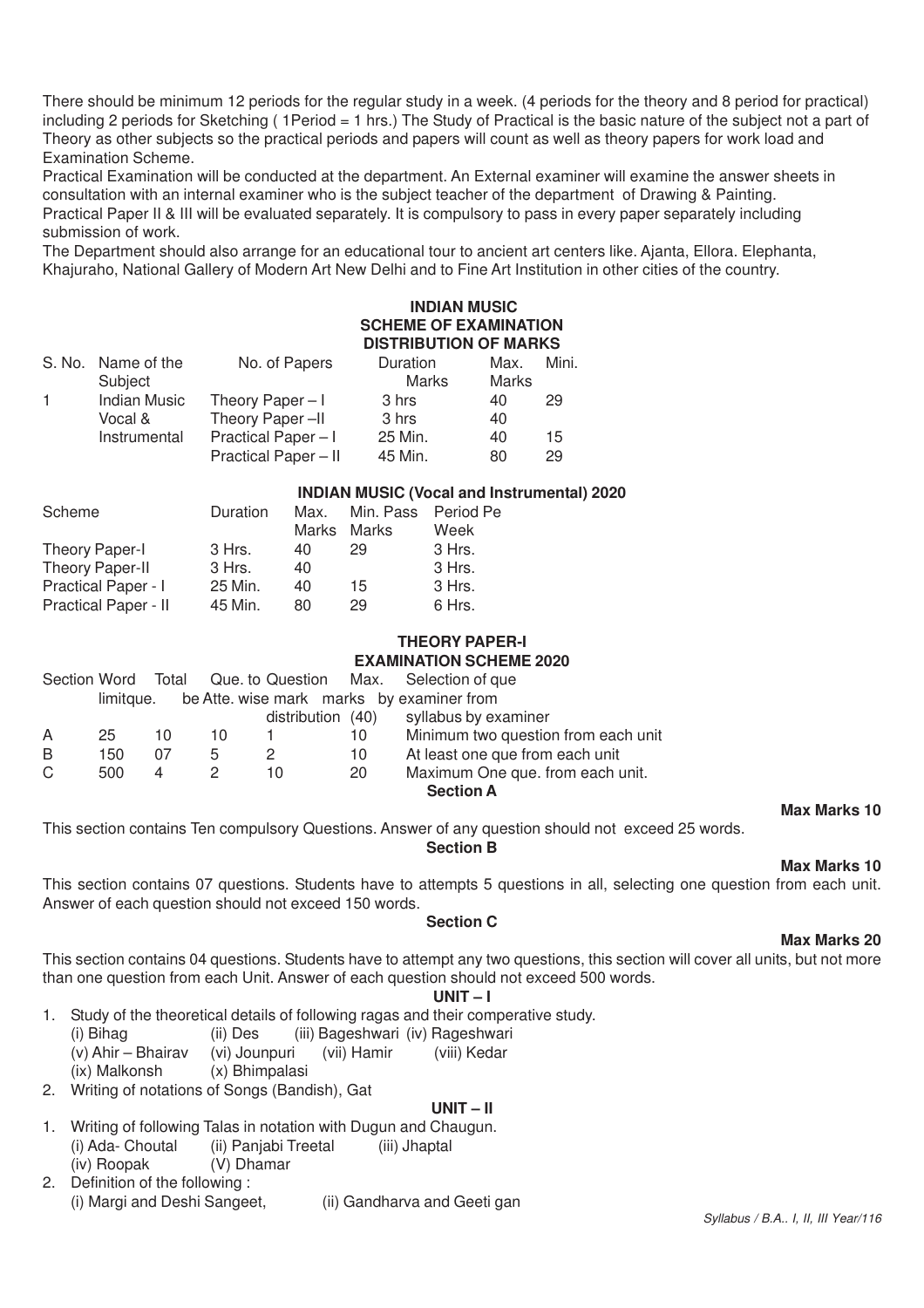(iii) Avartan and Vibhag

(iv) Sah – Shabd and Nih- Shabad Kriya.

#### **UNIT – III**

- 1. Definition and marits and demerits of Gayak, Vadak and Vaggayakar.
- 2. Detailed study of Gram Moorchhana.

#### **UNIT – IV**

- 1. General Knowledge of "Ravindra Sangeet".
- 2. Knowledge of popular Music composition of Karnatika Music. (i) Varnam (ii) Kriti (iii) Jawali (iv) Padam (v) Tillana.

#### **UNIT – V**

- 1. Brief Knowledge of following folk dances: Kalbelia, Ghoomar, Bhawai, Garba, Dandia, Bhangra, Gidda,Lawani, Bihu, Baul.
- 2. Detail Study of "Staff Notation System.".

#### **THEORY PAPER-II EXAMINATION SCHEME 2020**

|    |      |     |    |  |    | Section Word Total Que. to Question Max. Selection of que |
|----|------|-----|----|--|----|-----------------------------------------------------------|
|    |      |     |    |  |    | limitque. be Atte. wise mark marks by examiner from       |
|    |      |     |    |  |    | distribution (40) syllabus by examiner                    |
| A  | 50.  | 10. | 10 |  | 10 | Minimum two question from each unit                       |
| B. | 150. | 07  | 5  |  | 10 | At least one que from each unit                           |
|    |      |     |    |  |    |                                                           |

C 500 4 2 10 20 Maximum One que. from each unit. **Section A**

#### **Max Marks 10**

This section contains Ten compulsory Questions. Answer of any question should not exceed 25 words.

#### **Section B**

#### **Max Marks 10**

This section contains 07 questions. Students have to attempts 5 questions in all, selecting one question from each unit. Answer of each question should not exceed 150 words.

#### **Section C**

#### **Max Marks 20**

This section contains 04 questions. Students have to attempt any two questions, this section will cover all units, but not more than one question from each Unit. Answer of each question should not exceed 500 words.

#### **Unit – I**

1. Introduction and Contribution of the following Granths and Granthkaras.

- (i) Bharat Natya Shastara
	- (ii) Sharangdav Sangeet Ratnakar.
	- (iii) Matang Brihadeshi
	- (iv) Ahobal Sangeet- Parijat.
- 2. Classification of instruments. Tatvadya, Sushirvadya, Ghanvadya, Avnadhvadya

#### **Unit – II**

- 1. General Knowledge of Rag- Lakshan, Swasthan- niyam , Avirbhav- Tirobhav, Alpatv- Bahutva, Ragalap- Roopkalap.
- 2. Description of Indian Taal Saystem with Ten Pranas.

#### **Unit- III**

- 1. Place of Music in fine arts.
- 2. Life scetches of following musicians: Lalmani Mishra, Pt. Bhatkhande, Acharya Brihaspati, Ali Akbar Khan, Alla Rakha-Khan.

#### **Unit- IV**

**Unit V**

- 1. Origin and development of Natation system (In the context of Indian Music)
- 2. Detail study of Vrinda- Gan and Vadya- Vrinda in Indian Music.

#### 1. Stage performance in Indian Music.

- 2. Impact of folk music on Classical Music.
- 3. Religion and Music.
- 4. Role of Music in National integration.

#### **PRACTICAL PAPER – I**

1. Study of the following Rages :- (1) Bihag (2) Desh (3) Bageshree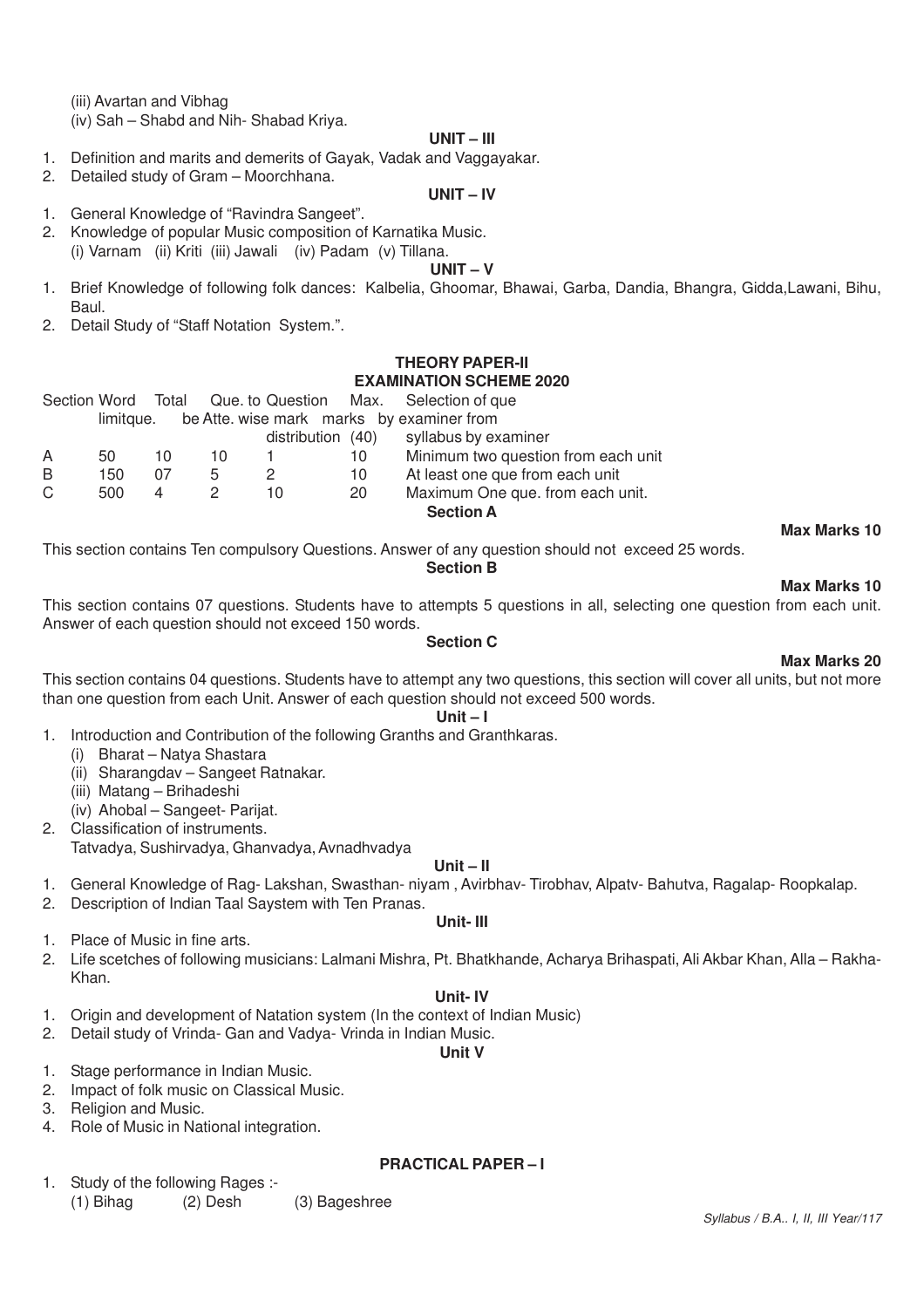|          | (4) Bhimpalasi (5) Malkouns<br>(7) Hameer<br>(10) Jounpuri.<br>5                                                                                                                      | (8) Kedar                               | (6) Rageshree<br>(9) Ahirbhairav                  | 20<br>(a) Intensive Study of any one Raga as choice Ragas covering Vilambit and Drutkhayals / Gats in any of above Ragas.                                                                                                                   |
|----------|---------------------------------------------------------------------------------------------------------------------------------------------------------------------------------------|-----------------------------------------|---------------------------------------------------|---------------------------------------------------------------------------------------------------------------------------------------------------------------------------------------------------------------------------------------------|
| 3.       | (b) Laxana geets, Sargam Geets in all above mentioned Ragas.5<br>2. Five Alankaras in the notes of That Bhairav, Marva and Kafi.<br>Study of the following Talas :-<br>(1) Adachoutal | (2) Dhamar                              | (3) Punjabi Trital                                |                                                                                                                                                                                                                                             |
|          | (4) Roopak<br>4. Ability to sing/play any written notation on the black board.                                                                                                        | (5) Jhaptal                             |                                                   | 5                                                                                                                                                                                                                                           |
|          |                                                                                                                                                                                       |                                         |                                                   | <b>PRACTICAL PAPER - II</b>                                                                                                                                                                                                                 |
| 1.       | Study of the following Rages :-<br>$(1)$ Bihag<br>(4) Bhimpalasi<br>(7) Hameer<br>(10) Jounpuri                                                                                       | $(2)$ Desh<br>(5) Malkouns<br>(8) Kedar | (3) Bageshree<br>(6) Rageshree<br>(9) Ahirbhairav | (a). Three Vikambit Khayals / Maseet khani Gats in any of the above mentioned Ragas.                                                                                                                                                        |
|          |                                                                                                                                                                                       | 30                                      |                                                   | (b) Madhyalaya Khayals / Rajakhani Gats with Aalap, Tana/ Toras in any four Ragas. (not covered in clause -a)                                                                                                                               |
| 2.<br>3. | 15<br>trital. (for instrumental music)<br>10                                                                                                                                          |                                         |                                                   | Study of one Dhrupad or Dhamar with Dwigun, Tigun and Chougun / Study of one Madhyalaya gats in Talas other then<br>10<br>Study of Trivat/ Tarana/ Bhajan/ Gazal/ Folk song/ patriotic song (one from each.)/ Dhun (for Instrumental Music) |
| 4.       | (1) Adachoutal                                                                                                                                                                        | (2) Dhamar                              | (3) Punjabi Trital                                | Ability to Demonstrate (Orally by giving Tali and Khali on hand) in following Talas.<br>(4) Roopak<br>(5) Jhaptal<br>भारतीय संगीत (कंठ और वाद्य)                                                                                            |
| योजना    |                                                                                                                                                                                       | अवधि<br>अधिकतम                          | न्यूनतम                                           | कालांश प्रति                                                                                                                                                                                                                                |
|          |                                                                                                                                                                                       | अंक                                     | उत्तीर्णांक                                       | सप्ताह                                                                                                                                                                                                                                      |
|          | सैद्धान्तिक प्रश्न पत्र प्रथम                                                                                                                                                         | 3 घंटे<br>40                            | 29                                                | 3 घंटे                                                                                                                                                                                                                                      |
|          | सैद्धान्तिक प्रश्न पत्र द्वितीय 3 घंटे                                                                                                                                                | 40                                      |                                                   | 3 घंटे                                                                                                                                                                                                                                      |
|          | प्रायोगिक प्रश्न पत्र प्रथम                                                                                                                                                           | 25 मिनिट 40                             | 5                                                 | 3 घंटे                                                                                                                                                                                                                                      |
|          | प्रायोगिक प्रश्न पत्र द्वितीय                                                                                                                                                         | 45 मिनिट 80                             | 29                                                | 6 ਬਂਟੇ                                                                                                                                                                                                                                      |
|          |                                                                                                                                                                                       |                                         |                                                   | सैद्धान्तिक प्रथम प्रश्न पत्र                                                                                                                                                                                                               |
|          |                                                                                                                                                                                       |                                         |                                                   | परीक्षा प्रणाली 2020                                                                                                                                                                                                                        |
| खंड      | प्रश्नोतर<br>कुल                                                                                                                                                                      | हल किये                                 | प्रश्नवार पूर्णाक पाठ्यक्रम मेंसे                 |                                                                                                                                                                                                                                             |
|          | शब्द सीमा<br>प्रश्न                                                                                                                                                                   | जाने वाले                               | अंक                                               | (40) परीक्षक द्वारा                                                                                                                                                                                                                         |
|          |                                                                                                                                                                                       | प्रश्नों की                             | आवंटन                                             | प्रश्नों काचयन                                                                                                                                                                                                                              |
|          |                                                                                                                                                                                       | संख्या                                  |                                                   |                                                                                                                                                                                                                                             |
| अ        | 25<br>10                                                                                                                                                                              | 10                                      | 01<br>10                                          | प्रत्येक इकाई में से कम से कम 02 प्रश्न होना आवश्यक हैं                                                                                                                                                                                     |
| ब        | 150<br>07                                                                                                                                                                             | 05                                      | 10<br>02                                          | प्रत्येक इकाई में से कम से कम 01 प्रश्न होना आवश्यक है।                                                                                                                                                                                     |
| स        | 500<br>04                                                                                                                                                                             | 02                                      | 20<br>10                                          | एक इकाई में से अधिकतम एक प्रश्न होना चाहिए।                                                                                                                                                                                                 |
|          |                                                                                                                                                                                       |                                         |                                                   | खण्ड (अ)                                                                                                                                                                                                                                    |
|          |                                                                                                                                                                                       |                                         |                                                   | अधिकतम अंक 10                                                                                                                                                                                                                               |
|          |                                                                                                                                                                                       |                                         |                                                   | इस खण्ड में 10 प्रश्न है। प्रत्येक प्रश्न का उतर अधिकतम 25 शब्दों में देना होगा। सभी प्रश्नों के अंक समान है।                                                                                                                               |
|          |                                                                                                                                                                                       |                                         |                                                   | खण्ड (ब)                                                                                                                                                                                                                                    |
|          |                                                                                                                                                                                       |                                         |                                                   | अधिकतम अंक 10                                                                                                                                                                                                                               |

इस खण्ड में 10 प्रश्न है। प्रत्येक इकाई में से एक प्रश्न का चयन करते हुए कुल 5 प्रश्न करने है। प्रत्येक प्रश्न का उतर अधिकतम 150 शब्दों ्<br>में देना होगा। प्रत्येक प्रश्न के अंक समान है।

खण्ड (स)

#### अधिकतम अंक 20

इस खण्ड में 04 प्रश्न है। इस खण्ड में एक इकाई में से अधिकतम एक प्रश्न होगा। कुल दो प्रश्नों के उतर देने होंगे। प्रत्येक प्रश्न का उतर valled start start start start valled in the same start of the same start of valled start in the same start of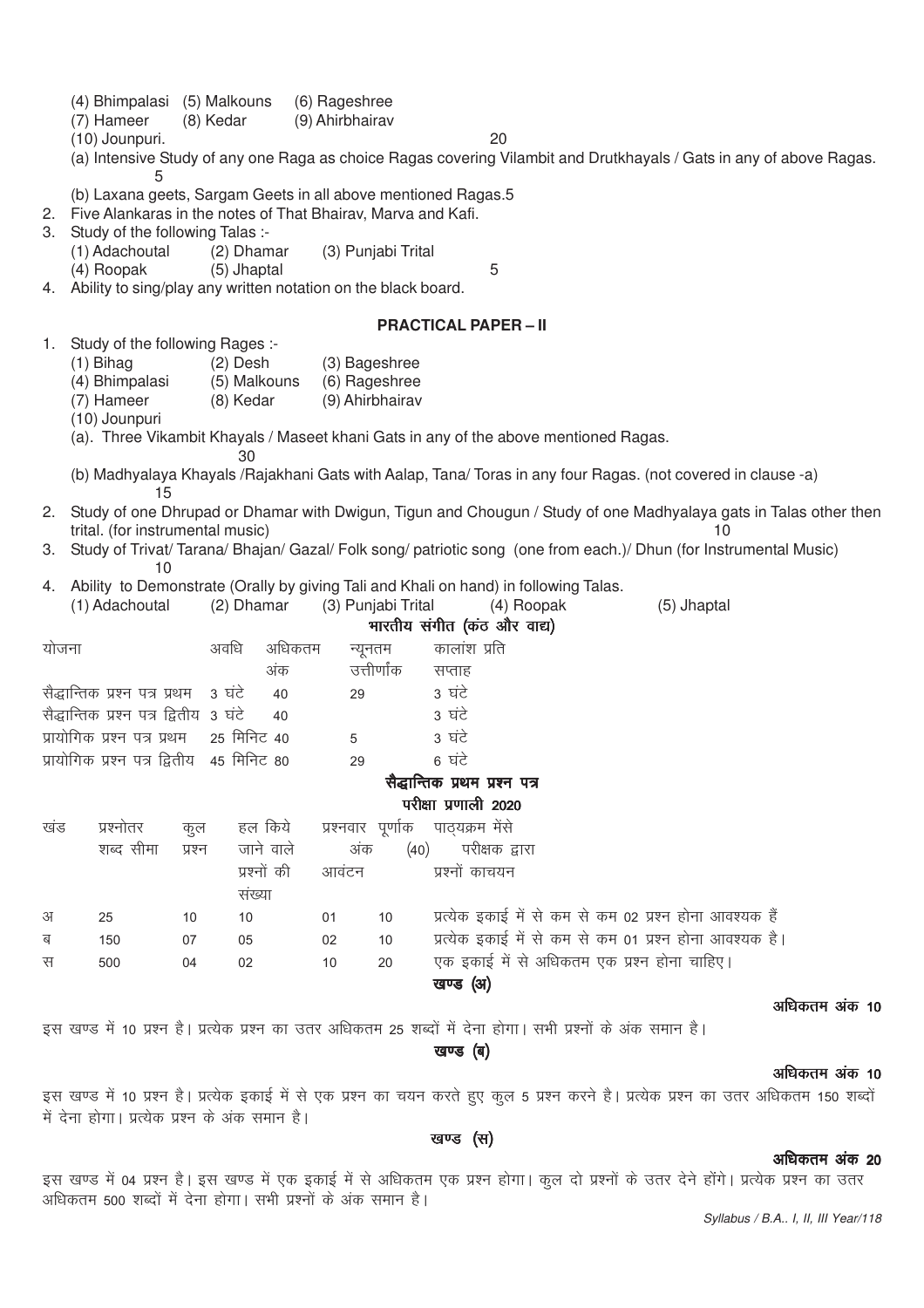| 1.  | निम्नलिखित रागों का शास्त्रीय एवं तुलनात्मक अध्ययन –                  |        |                               |       |    |                                                                                                                           |      |
|-----|-----------------------------------------------------------------------|--------|-------------------------------|-------|----|---------------------------------------------------------------------------------------------------------------------------|------|
|     | 1. बिहाग                                                              |        | 2. देस वागेश्वरी 4. रागेश्वरी |       |    |                                                                                                                           |      |
|     | 5. अहीर भैरव 6. जौनपुरी 7. हमीर 8. केदार                              |        |                               |       |    |                                                                                                                           |      |
|     | 9. मालकौंस 10. भीमपलासी                                               |        |                               |       |    |                                                                                                                           |      |
|     | 2. पाठ्यक्रम की बंदिशो / गतों को स्वरलिपि सहित लिखना।                 |        |                               |       |    |                                                                                                                           |      |
|     |                                                                       |        |                               |       |    | $\frac{1}{5}$ काई $-2$                                                                                                    |      |
|     | 1. निम्नलिखित तालों का ठेका, दुगुन एवं चौगुन सहित लिखना –             |        |                               |       |    |                                                                                                                           |      |
|     | 1. आड़ा चौताल 2. पंजाबी त्रिताल 3. झपताल 4. रूपक 5. धमार।             |        |                               |       |    |                                                                                                                           |      |
|     | 2. निम्नलिखित की परिभाषाएँ –                                          |        |                               |       |    |                                                                                                                           |      |
|     | 1. मार्गी एवं देशी संगीत                                              |        |                               |       |    | 2. गंधर्व एवं गीतिगान  3. आवर्तन एवं विभाग 4. सःशब्द एवं निःशब्द क्रिया                                                   |      |
|     |                                                                       |        |                               |       |    | $\frac{1}{5}$ काई $-$ 3                                                                                                   |      |
|     | 1. गायक, वादक एवं वाग्गेयकार की परिभाषा तथा गुण-दोष।                  |        |                               |       |    |                                                                                                                           |      |
|     | 2. ग्राम – मूर्च्छना की विस्तृत जानकारी।                              |        |                               |       |    |                                                                                                                           |      |
|     |                                                                       |        |                               |       |    | इकाई –4                                                                                                                   |      |
|     | 1. रवीन्द्र संगीत की सामान्य जानकारी।                                 |        |                               |       |    |                                                                                                                           |      |
| 2.  | कर्नाटक संगीत में प्रचलित गायनशैलियों की जानकारी  वर्णम, कृति, जावलि, |        |                               |       |    |                                                                                                                           |      |
|     | पदम्, तिल्लाना।                                                       |        |                               |       |    |                                                                                                                           |      |
|     |                                                                       |        |                               |       |    | ईकाई –5                                                                                                                   |      |
|     |                                                                       |        |                               |       |    | 1.  निम्नलिखित लोकनृत्यों की संक्षिप्त जानकारी – कालबेलिया, घूमर, भवाई, गरबा, डांडिया, भंगड़ा, गिद्दा, लावणी, बिहू, बाऊल। |      |
|     | 2. पाश्चात्य स्वरलिपि– पद्धति की विस्तृत जानकारी।                     |        |                               |       |    |                                                                                                                           |      |
|     |                                                                       |        |                               |       |    | सैद्धान्तिक प्रश्न पत्र द्वितीय                                                                                           |      |
| खंड | प्रश्नोतर                                                             | कुल    | हल किये                       |       |    | प्रश्नवार पूर्णाक पाठ्यक्रम मेंसे                                                                                         |      |
|     | शब्द सीमा                                                             | प्रश्न | जाने वाले                     | अंक   |    | (40) - परीक्षक द्वारा                                                                                                     |      |
|     |                                                                       |        | प्रश्नों की                   | आवंटन |    | प्रश्नों काचयन                                                                                                            |      |
|     |                                                                       |        | संख्या                        |       |    |                                                                                                                           |      |
|     |                                                                       |        |                               |       |    |                                                                                                                           |      |
| अ   | 25                                                                    | 10     | 10                            | 01    | 10 | प्रत्येक इकाई में से कम से कम 02 प्रश्न होना आवश्यक है।                                                                   |      |
| ब   | 150                                                                   | 07     | 05                            | 02    | 10 | प्रत्येक इकाई में से कम से कम 01 प्रश्न होना आवश्यक है।                                                                   |      |
| स   | 500                                                                   | 04     | 02                            | 10    | 20 | एक इकाई में से अधिकतम एक प्रश्न                                                                                           |      |
|     |                                                                       |        |                               |       |    | खण्ड (अ)                                                                                                                  |      |
|     |                                                                       |        |                               |       |    |                                                                                                                           | आधकत |
|     |                                                                       |        |                               |       |    | $\mathcal{L}$ , and the contract of $\mathcal{L}$ and $\mathcal{L}$ are contracted to $\mathcal{L}$                       |      |

 $\frac{1}{5}$ कार्ड – 1

#### ाधिकतम अंक 10

इस खण्ड में 10 प्रश्न है। प्रत्येक प्रश्न का उतर अधिकतम 25 शब्दों में देना होगा। सभी प्रश्नों के अंक समान है।

# खण्ड (ब)

#### अधिकतम अंक 10

इस खण्ड में 10 प्रश्न है। प्रत्येक इकाई में से एक प्रश्न का चयन करते हुए कुल 5 प्रश्न करने है। प्रत्येक प्रश्न का उतर अधिकतम 150 शब्दों में देना होगा। प्रत्येक प्रश्न के अंक समान है।

#### खण्ड (स)

# अधिकतम अंक 20

इस खण्ड में 04 प्रश्न है। इस खण्ड में एक इकाई में से अधिकतम एक प्रश्न होगा। कूल दो प्रश्नों के उतर देने होंगे। प्रत्येक प्रश्न का उतर अधिकतम 500 शब्दों में देना होगा। सभी प्रश्नों के अंक समान है।

# इकाई –1

- 1. निम्नलिखित ग्रन्थों एवं ग्रन्थकारों का परिचय एवं योगदान
	- 2. शारंगदेव संगीत रत्नाकर 1. भरत – नाट्यशास्त्र
	- 3. मतंग वृहदेशी 4. पं. अहोबल – संगीत पारिजात
- वाद्यों का वर्गीकरण तत्, सुषिर, घन, अवनद्ध।  $2.$

# इकाई  $-2$

- राग-लक्षण, स्वस्थान- नियम, आविर्भावि-तिरोभाव, अल्पत्व-बहुत्व, रागालाप- रूपकालाप की सामान्य जानकारी।  $1.$
- भारतीय ताल पद्धति का वर्णन (दस प्राणों सहित)  $\mathcal{P}$

# इकाई –3

ललित कलाओं में संगीत का स्थान।  $\mathbf{1}$ 

निम्नलिखित संगीतकारों का जीवन परिचय – लालमणि मिश्र, पं. भातखण्डे, आचार्य बृहस्पति, अली–अकबर, अल्लारखा खां।  $\overline{2}$ .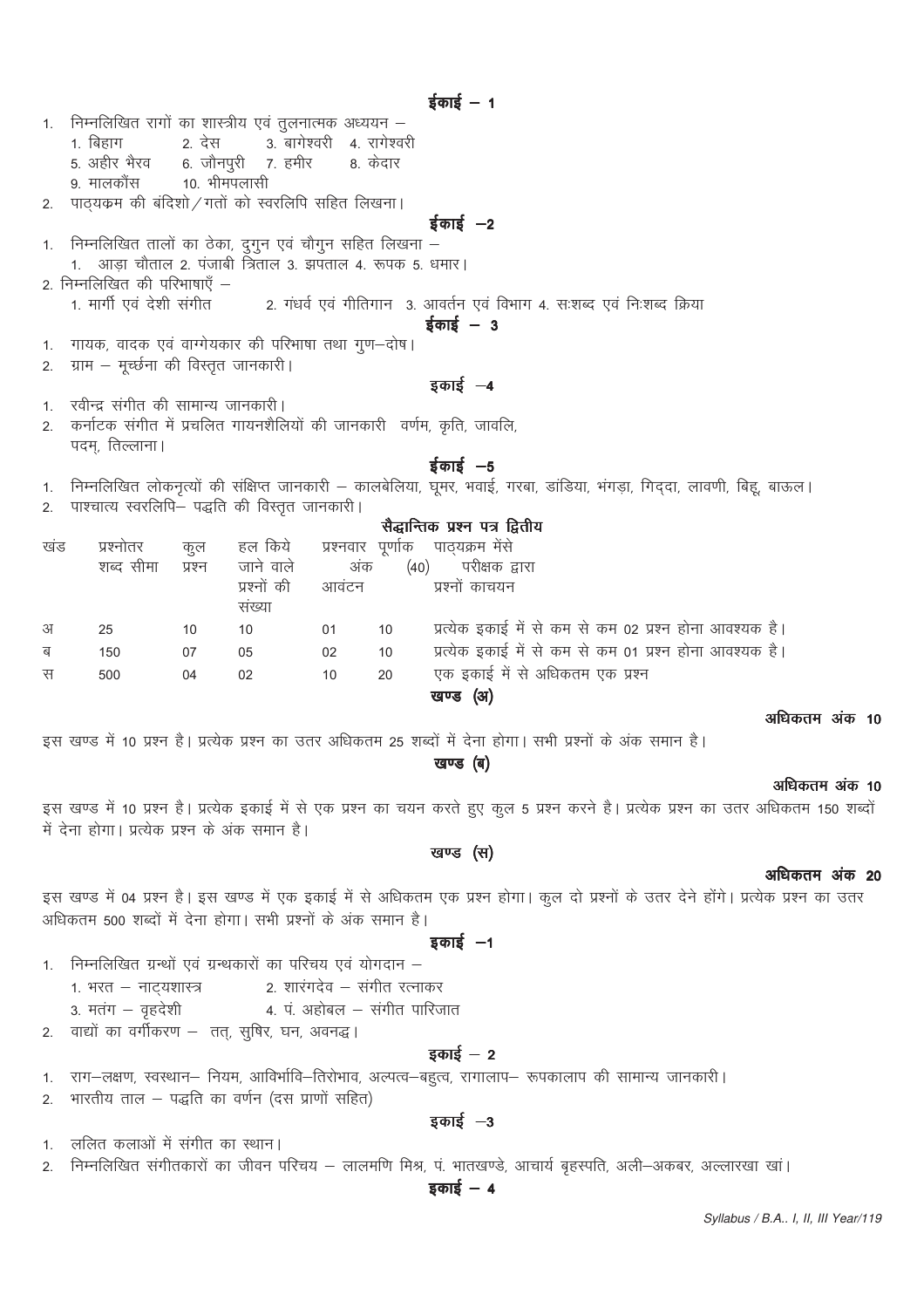स्वरलिपि – पद्धति का उदगम एवं विकास (भारतीय संगीत के संदर्भ में) भारतीय संगीत में वृन्दगान एवं वाद्यवृन्द का विस्तृत अध्ययन।  $1<sub>1</sub>$ डकाई  $-5$ भारतीय संगीत में मंच - प्रदर्शन।  $1<sub>1</sub>$ शास्त्रीय संगीत पर लोक-संगीत का प्रभाव।  $\mathfrak{D}$ धर्म और संगीत।  $\mathcal{S}$ राष्ट्रीय एकता में संगीत की भूमिका।  $\overline{A}$ प्रायोगिक प्रश्न पत्र प्रथम निम्नलिखित रागों का अध्ययन :–  $\mathbf{1}$ (3) बागेश्वरी  $(1)$  विहाग  $(2)$  देस (4) रागेश्वरी (5) भीमपलासी (6) अहीर भैरव (7) जौनपुरी (8) हमीर (9) केदार (10) मालकौंस 2. (अ) परीक्षार्थी की इच्छानुसार किसी एक राग में विलम्बित एवं मध्यलय ख्याल/गत को पूर्ण गायकी एवं वादन क्षमता के अनुसार प्रस्तुत करना। 20 (ब) सभी रागों में लक्षण गीत, सरगम गीत 5 3. निम्नलिखित तालों का अध्ययन (1) आड़ा चौताल (2) पंजाबी त्रिताल (3) रूपक (4) झपताल (5) धमार 5 थाट भैरव, मारवा एवं काफी के स्वरों में 5-5 अलंकार  $\overline{5}$  $\overline{4}$ श्याम पट्ट पर लिखी हुयी कोई स्वरलिपि गाने अथवा बजाने का अभ्यास  $5^{\circ}$ 5 प्रायोगिक प्रश्न पत्र द्वितीय निम्नलिखित रागों का अध्ययन –  $\mathbf{1}$ (3) बागेश्वरी (4) रागेश्वरी (1) बिहाग  $(2)$  देस (7) जौनपुरी (8) हमीर (5) भीमपलासी (6) अहीर भैरव (9) केदार (10) मालकौंस (अ) उपरोक्त रागों में से तीन विलंबित ख्याल / मसीतखानी गत तान अलाप सहित (ब) कोई चार रागों में मध्यलय ख्याल/रजाखानीगत तान अलाप सहित (बिन्दु अ के अतिरिक्त)  $15$ 2. एक ध्रूपद अथवा एक धमार दुगुन, तिगुन एवं चौगुन की लयकारी के साथ/ तीनताल के अतिरिक्त किन्हीं अन्य तालों में एक मध्य लय गत। (वादय संगीत के लिए)  $15$ त्रिवट / तराना / भजन / गजल / लोकगीत / देश भक्ति गीत / कोई एक धुन (वादय यंत्र के विद्यार्थियों के लिए)  $3.$  $10$ पाठ्यक्रम की निम्न तालों का ठेका हाथ पर ताली एवं खाली सहित दुगुन, तिगुन, चौगुन में प्रदर्शित करने का अभ्यास  $\overline{4}$ (1) आड़ा चौताल (2) पंजाबी त्रिताल (३) रूपक (4) झपताल (5) धमार  $10$ संदर्भ ग्रन्थ क्रमिक पुस्तक मालिका भाग 1, 2, 3 और 4 – पंडित विष्णू नारायण भातखण्डे  $\mathbf{1}$ संगीतांजली भाग 1, 2, 3 4, 5, और 6 - पडित ओमकार नाथ ठाकूर  $\overline{2}$ राग विज्ञान भाग 1, 2, 3, 4, 5 और 6 - पंडित वी.एन. पटवर्धन  $\mathcal{R}$ रागबोध भाग 1, 2, और 3 - डा. बी.आर. देवधर  $\overline{4}$ तंत्रिनाद भाग 1 2 और भारतीया संगीत वाद्य – डा लालमणी मिश्रा 5 सितार मालिका (संगीत कार्यालय हाथरस) 6 सितार वादन – एस.जी. व्यास  $\overline{7}$ संगीत विशारद (संगीत कार्यालय हाथरस)  $\mathsf{R}$ सितार मार्ग भाग 1 और 2 - एस.पी. बेनर्जी  $\mathbf{Q}$ संगीत बोध – डा.शरत चन्द्र परांजपे  $10<sup>-1</sup>$ ध्वनि और संगीत – प्रो. एल.के. सिंह  $11$ संगीत दर्शिका भाग 1 और 2 – श्री नानीगोपाल बैनर्जी  $12<sup>1</sup>$ Hindustan Music-An outline of its physics and aestheticsby G.H. Rande.  $13<sup>13</sup>$ संगीत शास्त्र भाग 1 और 2 – एम.एन. सक्सैना  $14$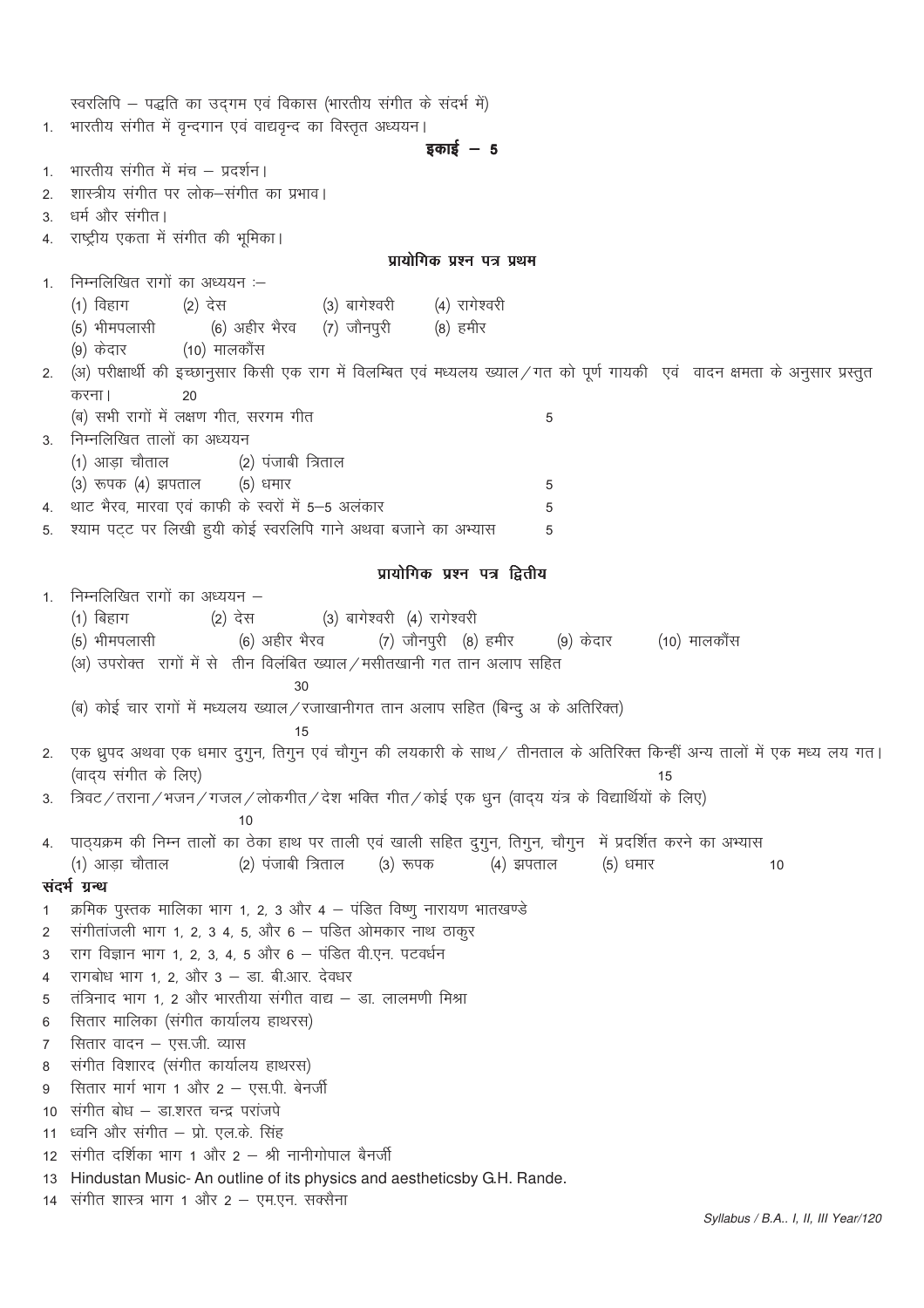15 तान संग्रह भाग 1, 2 और 3 – पंडित एस.एन. रातनजनकर 16 तान मलिका – राजा भैया पंछवाले हमारे संगीत रत्न - लक्ष्मी नारायण गर्ग  $17<sup>17</sup>$ 18 विष्णू दिगम्बर पलुस्कर – पडित विनय चन्द्र मौदगल्य विष्णु नारायण भातखण्डे – एस.एन. रातनजनकर  $19$ वागेयकार ओमकार नाथ ठाकुर – डा. प्रदीप कुमार दिक्षित  $20$ घराना – वमन राव एच) दशपाण्डे  $21$ 22 संगीत परिभाषा – पडित रातनजनकर 23 रस मंजरी शतक पं लक्ष्मण भटट तैलंग 24 राग और रूप - स्वामी प्रज्ञानन्द 25 संगीत और संस्कृति – स्वामी प्रज्ञानन्द भारतीय संगीत का इतिहास – ठाकर जयदेव सिंह 26 27 संगीत चिंतामणी - आचार्य ब्रहस्पति Sitar and its Nibaddha forms by Stefan Slavek 28 29 ध्रुपद लखेक इन्दुरामा श्रीवास्तव 30 राग परिचय भाग 1, 2, 3 और 4 - हरीश चन्द्र श्रीवास्तव 31 अभिनव संगीताजली – प्रो रामाक्षय झा 'रामरंग' 32 स्वर और रागों के विकास में वाद्यों का योगदान – प्रो. इन्द्राणी चक्रवर्ती 33 संगीत मंजुषा – प्रो. इन्द्राणी चक्रवर्ती Music- its methods and technique of teaching in Higher Education  $34$ by Prof Indrani Chakravarti 35 Sitar and its teaching by Prof Debu Chaudhury 36 Senia Gharana and its contribution to Indian Music by Dr. Saroj Ghosh 37 संगीत रत्नाकर भाग 1 और 2 प्रो. पी.एल, शर्मा और डा. आर.के सिंघी वहददेशी भाग 1 और 2 प्रो. पी.एल. शर्मा 38 39 Musical forms in Sangita Ratnakar by Prof. N. Ramanathan 40 राग दर्शन भाग 1 और 2 – पंडित माणिक बुआ ठाकूर दास 41 संगीत सुषमा भाग 1 से 4 पंडित माणिक बुआ ठाकूर दास ख्याल दर्शन – पंडित माणिक बुआ ठाकूर दास 42 43. संगीत मणि – भाग प्रथम – डॉ. महारानी शर्मा संगीत मणि – भाग द्वितीय – डॉ. महारानी शर्मा 44. 45 All iournals / Magazines of Music **Garment Production and Export Mangement** (To be offered to the women candidates in Girls College only) **Scheme Duration**  $Max$ Min. Pass Period **Marks Marks Per Week** Theory Paper I 3 Hrs. 60 22 3 Theory Paper II  $22$ 3 Hrs. 60 3

Note: The question paper shall contain three section. Section A contain 5 questions two from each unit of 2 marks each. The candidate is required to answer all the questions. The answers should not exceed 50 words. Section B shall contain 5 questions one from each unit with internal choice. Each questions shall be of 4 marks. The answers should not exceed 200 words. The candidate is required to answer all the questions. Section C shall contain 5 question of 10 marks each, one from each unit. The candidate is required to answer 3 questions. The answer shall not exceed 400 words.

 $\overline{\mathbf{A}}$ 

Unit-1

Fashion- Meaning, Terminology of fashion, sources of fashion, factors influencing fashion.

29

80

Fashion cycle and forecasting.

Practical

Indian and International fashion designer's.

4 Hrs.

Readymade garments- Importance, scope and Quality problems in readymade garments.

Unit-2

Principles and advantages of eight head theory.

Ideal proportions at different ages from one year child to an adult.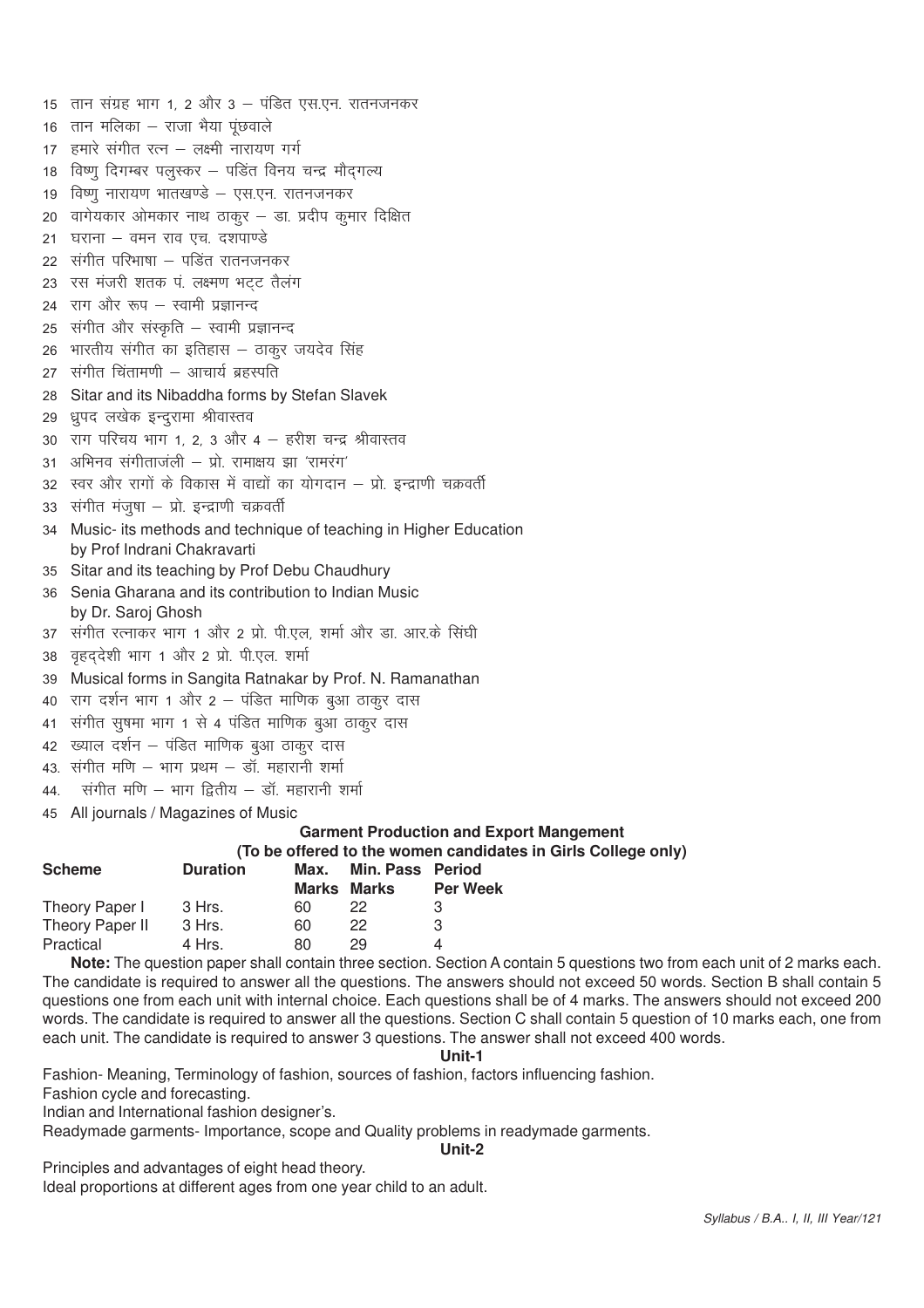Types of human Figures\Postures.

Taking body measurements.

Techniques in pattern making :- a. Drafting b. Draping c. Flat Pattern

# **Unit-3**

Fitting- Principles of fitting, Factors to be considered while Fitting, Common fitting problems, remedying fitting defects of bodice, Sleeve & Skirt. Grading- Definition, Principles of grading.

**Unit-4**

Elements and principle of design.

Layout of fabric such as Print, Stripes, Plaids and checks. Color- Definition, Importance, Role of color in dress designing. **Unit-5**

Clothing- Origin, Functions and scope.

Sociological, Psychological significance of clothing.

Buying criteria for redimade garment.

Costume designing for different occasions including accessories.

# **Paper – II (Export policies & documentation)**

# **Duration: 3 Hrs Max.Marks: 60**

**Note:** The question paper shall contain three section. Section A contain 5 questions two from each unit of 2 marks each. The candidate is required to answer all the questions. The answers should not exceed 50 words. Section B shall contain 5 questions one from each unit with internal choice. Each questions shall be of 4 marks. The answers should not exceed 200 words. The candidate is required to answer all the questions. Section C shall contain 5 question of 10 marks each, one from each unit. The candidate is required to answer 3 questions. The answer shall not exceed 400 words.

**Unit-1**

Selection of Export Market, Product Planning of Export Market, Selection of Trade(Export), Price Method.

#### **Unit-2**

Finance: Export Credit and Finance, Short Term Credit-sources, Medium and Long Term Credit and Finance Methods. A brief study of ECGC (Export Credit and Guarantee Corporation).

#### **Unit-3**

Decumentation in Foreign Trade: Commercial Invoice, GR Form, Letter of Credit, Bill of Exchange, Shipping Bill, Marine Insurance Policy.

#### **Unit-4**

Brief study of EIC (Export Inspection Council), EPB (Export Promotion Board), FEMA, FERA

#### **Unit-5**

Procedure of Exports-import: study of latest Export- Import Policy of India, Export Licence, Export House. Export Promotion schemes and measures in India.

#### **[Practical- Pattern Making & Dress- Designing] Duration: 4 hrs**

**[Sessional- 40+40- Final Practical]**

- 1. Introduction of eight head theory of stick figure- 9"-10"
- 2. Drawing of different Posses.
- 3. Samples of construction process-
	- I. Basic hand stitches.
	- II. Seam and seam finishers.
	- III. Darts, Pleats, Tucks, gathers.
	- IV. Plackets & Fasteners.
	- V. Piping and Facing.
	- VI. Collars variation- Flat Peter Pan collar, Raised Peter Pan collar, Convertible collar.
	- VII. Sleeves Variations-
		- -Slash and Spread method, Puff and Bishop Sleeve.
		- -Sleeve Bodice combination- Magyar, Raglan sleeve.
	- VIII.- Childern garments any six with the use of above methods.
- 4. Assignment- Sample collection:
	- a) Pattern of fabric & dress for children
	- b) Types of fabric texture.
- 5. Project- Designing and preparing party wear dress for Child (age of 6-11 yrs.) with accessories.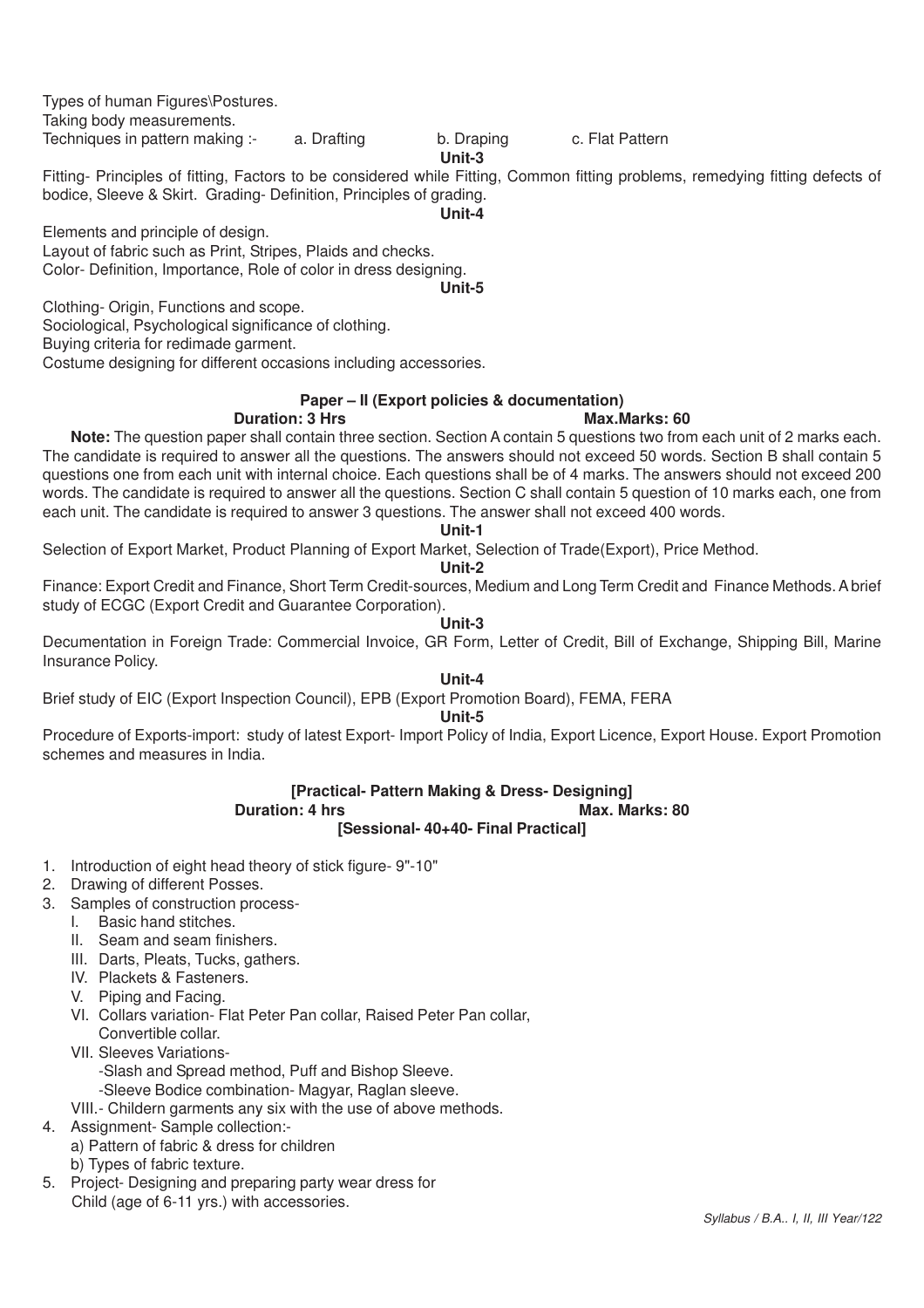#### **Suggested Readings**

- 1 . Erwin,Kinchen'clothing for moderns'-Macmillan Publishing, NEW York.
- 2. Latze,Alpha & Heicn,'The wide work of clothing'The Ronald Press Company,New Yok.
- 3. Mathews Mary'Practcal Clothing Construction' 1&2.Cosmic Press Madras.
- 4. Doongaji,S. and Deshpande R. –'Basic Process of Clothing Construction'.
- 5. G.J.Sumanthi.'Elements of fashion and Apparel design'.
- 6. Agarwal,Kothari: 'vipnan-prabandh'.
- 7. Kindley,Burger : 'International Economics'.
- 8. Davar,R.S.: 'Salesmanship and Publicity'.
- 9. Srivastava & Agarwal:' Vipnan –prabandh'.
- 10. Manaria,Joshi: 'Salesmanship and Practice of marketing in India'.

#### **JAINOLOGY, JEEVAN VIGYAN & YOGA**

#### **Scheme of examination**

| Two Question Papers Duration |          | M.M. | Min. M. | Period per<br>Week |
|------------------------------|----------|------|---------|--------------------|
| <b>First Question Paper</b>  | 3 hrs.   | 75   |         |                    |
| Second Questin Paper 3 hrs.  |          | 75   | 54      | 6                  |
| Practicle                    | $5$ hrs. | 50   | 18      | Δ                  |

#### **General instruction**

- 1. There will be two theoretical papers (each of 75 marks) and one practical paper (50 Marks) student has to pass both theoretical and practical papers separately.
- 2. 6 periods per week for two theoretical and 4 periods per week for practical classes of 20 students per batch is essential
- 3. This syllabus will be equally applicable to regular private and ex-student
- 4. Question Papers will be prepared in both Hindi and English languages.

# **PAPER –I**

# **METAPHYSICS AND ETHICS**

#### **Time : 3 hours M.M. : 75**

|    |                    |    |    | Note: Question paper will be divided into three section. |    |                                                              |
|----|--------------------|----|----|----------------------------------------------------------|----|--------------------------------------------------------------|
|    | Section Word Total |    |    |                                                          |    | No of Question Max. Selection of que                         |
|    | limitaue.          |    |    |                                                          |    | que to wise mark marks by examiner from                      |
|    |                    |    |    | be ans allocation $(75)$                                 |    | the syllabus                                                 |
| Α  | 50                 | 10 | 10 |                                                          | 20 | It is necessary to set at least two questions from each unit |
| B  | 200                | 10 | 5  | 5                                                        | 25 | It is necessary to set at least two questions from each unit |
| C. | 500                | 5  | 3  | 10                                                       | 30 | It is necessary to set at least one questions from each unit |
|    |                    |    |    |                                                          | 75 |                                                              |
|    |                    |    |    |                                                          |    | Unit $-1$                                                    |

#### **JAIN METAPHSICS**

- A. Form of reality (Sat) Substance (Dravya), Attributes (Guna) Modes (Paryaya)
- B. Six substance, atom (Parmaanu) Cosmology (lokavad)

#### **JAIN MATAPHYSICS**

- A. From of soul, Classification of soul proof of the existence of soul
- B. Size of soul, soul-body relationship, Rebirth

#### **JAIN ETHICS**

- A. Foundation and form of jani ethics, Nine categories of truth (Navtatva) Three Jewels (Retnatraya)
- B. Stages of spiritual development (Gunasthan) six essentials (Sadavashyak) ten Righteousness (Dharma)

#### **Unit – 4**

#### **JAIN ETHICS**

A. Ascetics code of conduct (Shramanachara) Laymen's code of conduct (Shravakachara) Laymen's renunciation eleven stages (Shravak ki pratima)

**Unit -5**

B. Jain life Style limit of possession, fasting up to death (Santhara)

#### **JAIN ETHICS**

- A. Form of Non-violence, cruelty towards animals versus feeling of equanimity. Non-violence training
- B. Anuvrata movement, Anuvrata code of conduct, Anuvrata Foundation of a Healthy Society, Field of Anurvrata.

# **Recommended Books :-**

1. जैन तत्व मीमांसा और आचार मीमांसा. समणी डॉ. ऋजप्रज्ञा. जैन विश्वभारती विश्वविद्यालय. लाडनं।

#### **Unit – 2**

**unit -3**

*(20 Studend per batch)*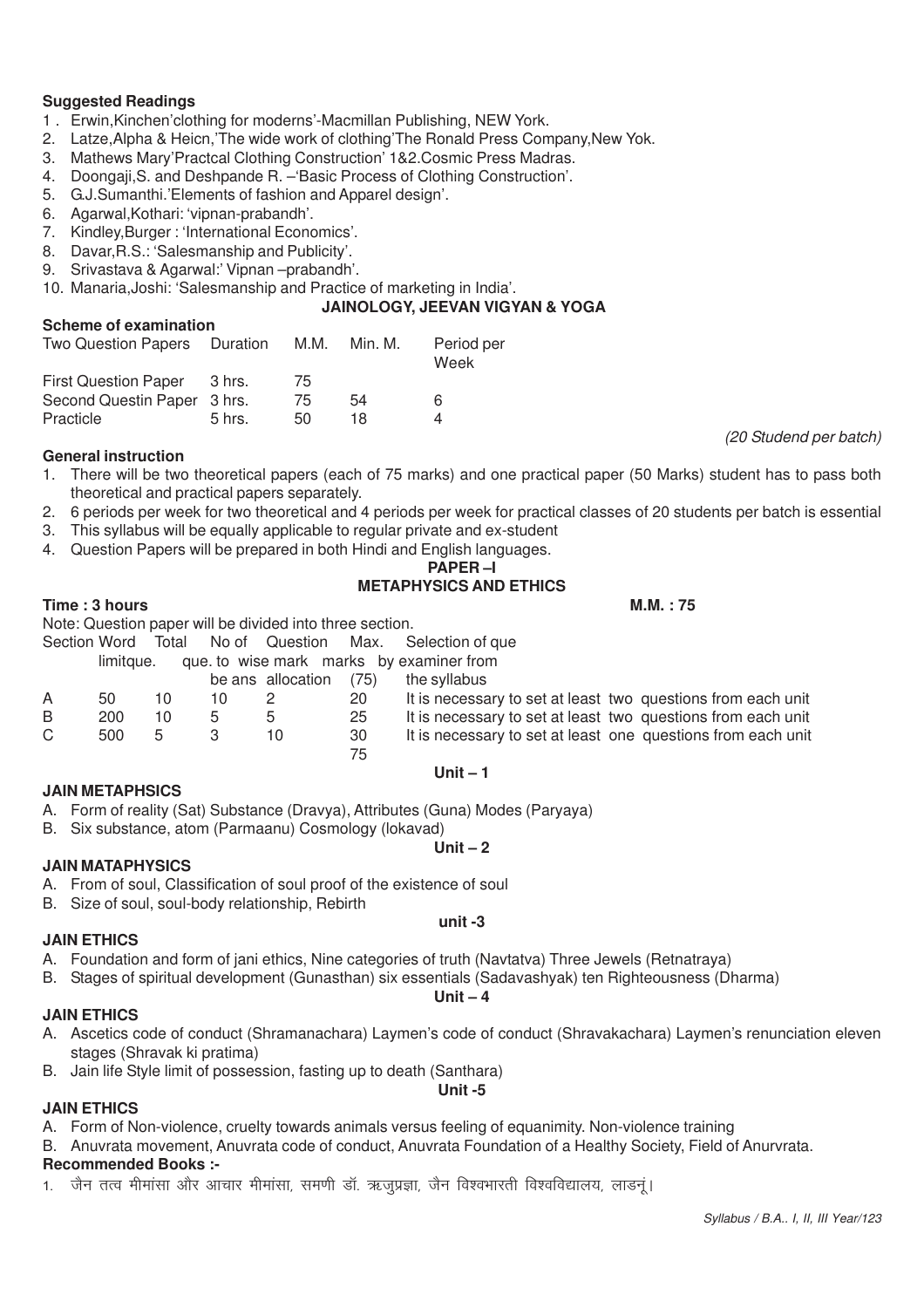- 2. जैन दर्शन: मनन और मीमांसा, आचार्य महाप्रज्ञ, आदर्श साहित्य संघ, चुरू।
- 3. श्रावक सम्बोध, आचार्य तुलसी, आदर्श साहित्य संघ, चुरू।
- 4. जैन आगम में दर्शन, समणी डॉ. मंगलप्रज्ञा, जैन विश्वभारती, लाडन्।
- 5. जेन दर्शन, महेन्द्रकुमार नयायाचार्य, गणेशवर्णी संस्थान, नरिया, वाराणसी ।
- 6. जैन तत्व मीामांसा- डॉ. आनन्द प्रकाश त्रिपाठी, बी.जैन पब्लिशर्स, नई दिल्ली।
- 7. जीव-अजीव आचार्य महाप्रज्ञ, जैन विश्वभारती लाडन्।
- 8. जैन तत्व विद्या आचार्य तूलसी, जैन विश्वभारती, लाडन्।

# **PAPER –II JEEVAN VIGYAN AND HEALTH**

**Time: 3 hours M.M. : 75** 

|   |           |    |    | Note: Question paper will be divided into three section. |      |                                                              |
|---|-----------|----|----|----------------------------------------------------------|------|--------------------------------------------------------------|
|   |           |    |    |                                                          |      | Section Word Total No of Question Max. Selection of que      |
|   | limitaue. |    |    |                                                          |      | que to wise mark marks by examiner from                      |
|   |           |    |    | be ans allocation                                        | (75) | the syllabus                                                 |
| A | 50        | 10 | 10 |                                                          | 20   | It is necessary to set at least two questions from each unit |
| B | 200       | 10 | 5  | 5                                                        | 25   | It is necessary to set at least two questions from each unit |
| C | 500       | 5  |    | 10                                                       | 30   | It is necessary to set at least one questions from each unit |
|   |           |    |    |                                                          | 75   |                                                              |

# **Jeevan Vigyan origin and development**

- A. ancient education system, Problems of present education system, Science of living origin and development.
- B. Science of Living: Nature and Aim, Science of living : A new dimension of education, Indian culture and advantage of Science of Living, Relevance of Science of living in different fields. **Unit – 2**

**Unit – 1**

#### **Main components of Jeeven Vigayan**

- A. Body and tools of its purification, Breathing and tools of its purification, vital energy and tools of its purification
- B. Mind and tools of its purification, Emotion and tools of its purification, karma and tools of Karma-purification, psyche and tools of its purification

#### **Jeevan Vigyan and Value development**

- A. Value : meaning and definition, process of value acceptance, Role of family and society in development of values
- B. Values in Science of Living Social intellectual, mental moral and spiritual **Unit -4**

#### **Technique of Jeevan Vigyan and training**

A. Anekant and its practical application, Non- violence and non-violent life style, Anuvrat : code of conduct Preksha Dhyan and its components

**Unit – 5**

B. Training of brain, process of controlling senses (samveda) concept of salvation in education

#### **Jeevan Vigyan and Health**

- A. Concept of health, Determining factors of health, Concept of balanced diet and health
- B. Physical health, Mental health, Emotional health

# **Recommended Books :-**

- 1. जीवन विज्ञान और स्वास्थ्य, डॉ. समणी ऋजु प्रज्ञा, समणी श्रेयस प्रज्ञा, जैन विश्व भारती, लाडनुं।
- 2. जीवन विज्ञान : सिद्धान्त और प्रयोग, आचार्य महाप्रज्ञ, जैन विश्व भारती, लाडनूं।
- 3. जीवन विज्ञानः शिक्षा का नया आयाम आचार्य महाप्रज्ञजैन विश्व भारती, लाडनूं।
- 4. जीवन विज्ञान: स्वस्थ्य समाज संरचना का संकल्प, आचार्य महाप्रज्ञ,जैन विश्व भारती, लाडन्।
- 5. जीवन विज्ञान की रूपरेखा, मुनि धर्मेश कुमार, जैन विश्व भारती, लाडनूं।
- 6. अहिंसा और अणुव्रत, आचार्य महाप्रज्ञ,जैन विश्व भारती, लाडनुं।
- 7. प्रेक्षाध्यानः आधारं और स्वरूप , आचार्य महाप्रज्ञ,जैन विश्व भारती, लाडन्।
- 8. अमर्त चिन्तन, आचार्य महाप्रज्ञ,जैन विश्व भारती, लाडनुं।
- 9. प्रेक्षाध्यान-स्वास्थ्य विज्ञान, भाग -1, 2 मुनि महेन्द्र कमार, जैन विश्व भारती, लाडनूं।
- 10. विज्ञान की कसौटी पर योग, स्वामी रामदेव, दिव्य योग मन्दिर, कनखल, हरिद्धार।

# **PRACTICAL : JAINOLOGY, JEEVAN VIGYAN & YOGA**

# **Time : 5Hours M.M. : 50**

# **Minimum Pass Marks : 18**

Division of Marks

# **Unit – 3**

- 
-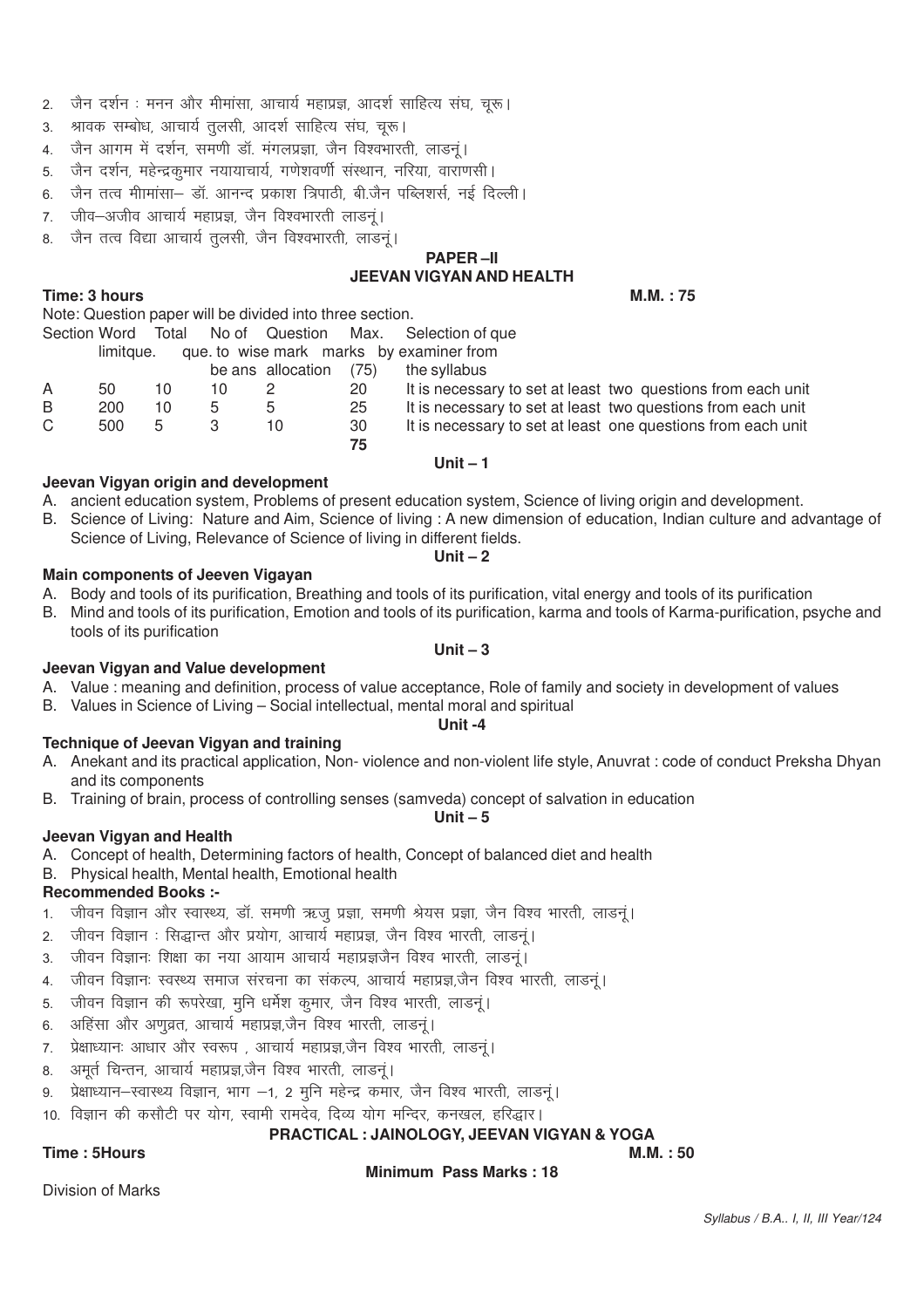|                | 1. Practical work (written Part of 1.30 Hrs)<br>Three questions are to be attempted out of 5 que | 21 Marks                                                                                                                     |
|----------------|--------------------------------------------------------------------------------------------------|------------------------------------------------------------------------------------------------------------------------------|
| 2.             | Viva-voce                                                                                        | 20 Marks                                                                                                                     |
|                | 3. File work                                                                                     | 9 Marks                                                                                                                      |
|                | Note :- their will be four periods for a batch of 20 students                                    |                                                                                                                              |
|                | Exercise: 1                                                                                      |                                                                                                                              |
|                | stomach and breathing, Longterm kayotsarga                                                       | (a) Preliminary preparation of four phases of the Preksha Meditation, Yogic kriyaen: from head to toe and ten exercises of   |
|                | Note: All these exercises are only of learning oral exam.                                        |                                                                                                                              |
|                | (b) Special Exercises: Sharir Preksha, Chaitnya Kendra Preksha                                   |                                                                                                                              |
|                | Exercise: 2                                                                                      |                                                                                                                              |
|                | Asan – meaning, nature and importance                                                            |                                                                                                                              |
|                | Lying Posture : (i) Pawanmuktasana (ii) Bhujangasan (iii) Shalbhasana                            |                                                                                                                              |
|                | Sitting posture : (i) Vajrasana (ii) Shashankasana                                               |                                                                                                                              |
|                | (iii) Paschimottanasana                                                                          |                                                                                                                              |
|                | Standing Posture : (i) Trikonsana (ii) Padahastasana (iii) konsana                               |                                                                                                                              |
|                | Exercise: 3                                                                                      |                                                                                                                              |
|                | <b>Pranayam</b> - Meaining, Nature and Importance<br>(i) Ujjai (ii) shitali (iii) Bhastrika      |                                                                                                                              |
|                | Exercise: 4                                                                                      |                                                                                                                              |
|                | Ahinsa (Non-violence)                                                                            | Anupreksha : (i) Abhaya (Fearless) (ii) Maitri (friendliness) (iii) karuna (Compassion) (iv) Saha-Astitva (Co-existence) (v) |
|                | Exercise: 5                                                                                      |                                                                                                                              |
|                | Eight Exercises of Spinal for Change of Nature                                                   |                                                                                                                              |
|                | <b>Recommended Books:-</b>                                                                       |                                                                                                                              |
| 1 <sup>1</sup> | प्रेक्षाध्यानः प्रयोग पद्धति, आचार्य महाप्रज्ञ, जैन विश्व भारती, लाडनूं।                         |                                                                                                                              |
| 2.             | आसन और प्राणायाम, मुनि किशनलाल,जैन विश्व भारती, लाडनूं।                                          |                                                                                                                              |

- 3. यौगिक क्रियाएं, मुनि किशनलाल,बी.जैन पब्लिशर्स (प्रा.लि.), दिल्ली।
- 4. आसन, प्राणायाम, मुद्रा और बन्ध, स्वामी सत्यानन्द, बिहार योग विद्यालय, गंगादर्शन, मुंगेर (बिहार)
- 5. आसन और प्राणायाम, स्वामी रामदेव, दिव्य योग मन्दिर, कनखल, हरिद्धार
- 6. योगासन एवं स्वास्थ्य, मुनि किशनलाल,बी.जैन पब्लिशर्स (प्रा.लि.), दिल्ली

# बी.ए.द्वितीय जैनविद्या.जीवन विज्ञान एवं योग

| I Sykfurd vof/k vf/kdrd vad |            |     | mùkh.kkid I Irkq | $\mathsf{U}$ ; were dkykak if r             |  |
|-----------------------------|------------|-----|------------------|---------------------------------------------|--|
| प्रथम प्रश्न पत्र           | 3 ਬਾਾਟੇ 75 |     |                  |                                             |  |
| द्वितीय प्रश्न पत्र         | 3 ਬਾਟੇ 75  | 150 | 54               |                                             |  |
| प्रायोगिक                   | 5 ਬਾਟੇ 50  |     | 18               |                                             |  |
|                             |            |     |                  | (प्रत्येक बैच 20 विद्यार्थी)   kekU; funk । |  |

1. )कुल दो सैद्धान्तिक प्रश्न पत्र (प्रत्येक पत्र 75 अंको का) व एक प्रायोगिक पत्र (50 अंक का) होगा। विद्यार्थी को सैद्धान्तिक व प्रायोगिक पत्र में .<br>पथक–पथक उत्तीर्ण होना आवश्यक है।

- 2. दोनों सैद्धान्तिक पत्रों के लिये प्रति सप्ताह 6 कालांश एवं प्रायोगिक पत्र में 20 विद्यार्थियों के प्रत्येक सप्ताह 4 कालांश होना आवश्यक है।
- 3. यह पाठ्यक्रम नियमित, स्वयंपाठी एवं पूर्व विद्यार्थी (Ex Student) के लिए समान रूप से लागू होगा।
- 4. प्रश्न पत्र हिन्दी व अंग्रेजी दोनों भाषाओं में होगा।

**ijh{kk ;kstuk**

# **iFke itu i= &bfrgkl**, oa l**i**Nfr

#### **le**; %3 ?k. Vs **iw.kkZad** % 75

नोट: इस प्रश्न पत्र तीन खण्डों में विभाजित होगा।

| खण्ड | प्रश्नोतर<br>की शब्द प्रश्न | कूल | हल किये<br>जाने वाले | प्रश्नवार पूर्णाक<br>अंक | (75) | पाठयक्रम में से<br>परीक्षक द्वारा प्रश्नों                |
|------|-----------------------------|-----|----------------------|--------------------------|------|-----------------------------------------------------------|
|      | सीमा                        |     | प्रश्नों की          | आवंटन                    |      | का चयन                                                    |
|      |                             |     | सख्या                |                          |      |                                                           |
| अ    | 50                          | 10  | 10                   |                          | 20   | प्रत्येक इकाई में से कम से कम 02 प्रश्न का होना आवश्यक है |
| ब    | 200                         | 10  | b                    | 5                        | 25   | प्रत्येक इकाई में से                                      |
|      |                             |     |                      |                          |      | कम से कम 02 प्रश्न का होना आवश्यक है                      |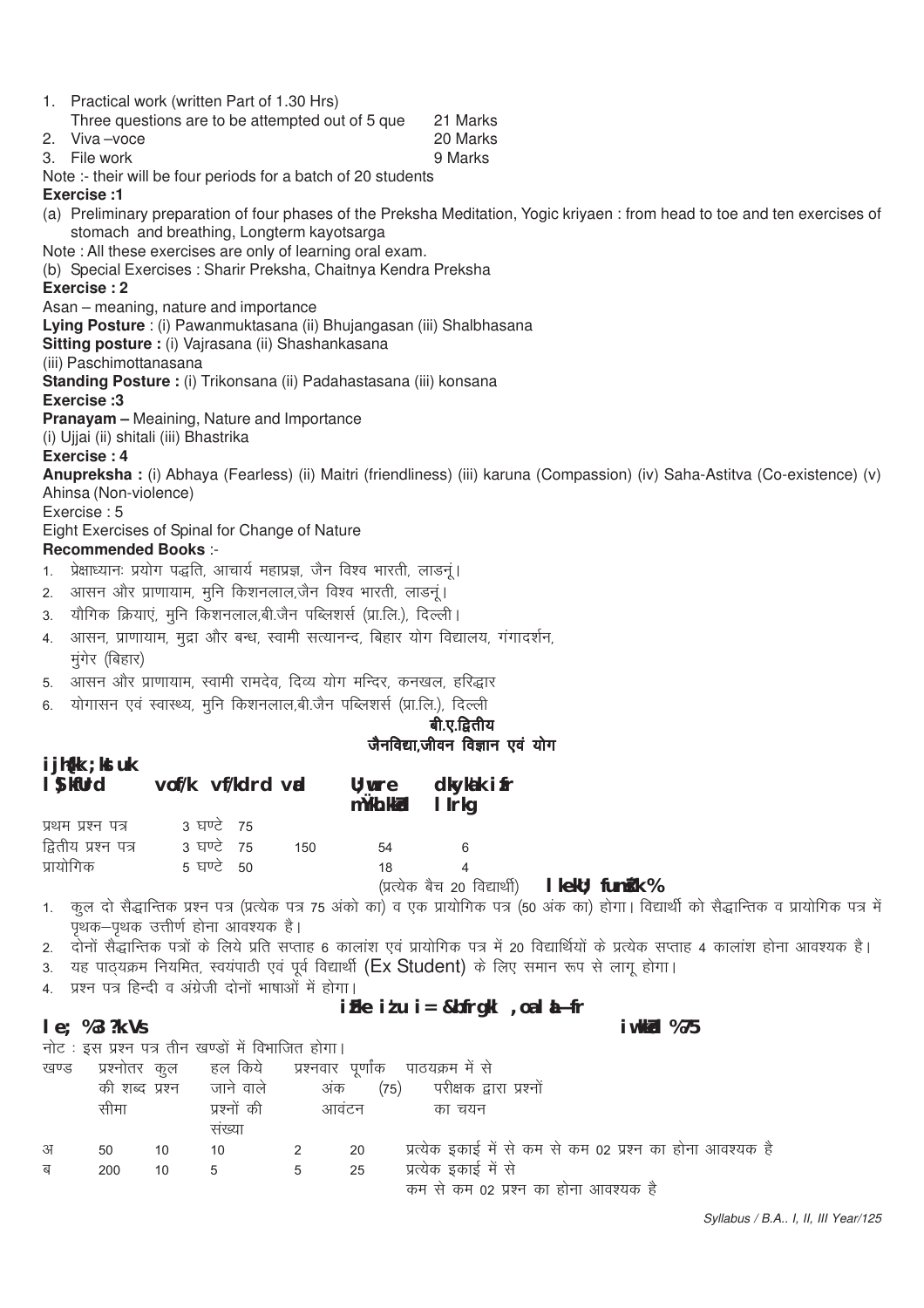| स | 500 | 5                    | 3                                                     | 10 | 30 | एक इकाई में से एक                                                  |
|---|-----|----------------------|-------------------------------------------------------|----|----|--------------------------------------------------------------------|
|   |     |                      |                                                       |    |    | प्रश्न                                                             |
|   |     |                      | 75                                                    |    |    |                                                                    |
|   |     |                      |                                                       |    |    | इकाई—1                                                             |
|   |     | जैन तत्व मीमांसा –   |                                                       |    |    |                                                                    |
|   |     |                      | अ. सत् स्वरूप, द्रव्य-गुण-पर्याय।                     |    |    |                                                                    |
|   |     |                      | ब. भाड़ द्रव्य, परमाणू लोकवाद।                        |    |    |                                                                    |
|   |     |                      |                                                       |    |    | इकाई—2                                                             |
|   |     | जैन तत्व मीमांसा $-$ |                                                       |    |    |                                                                    |
|   |     |                      |                                                       |    |    | अ. आत्मा का स्वरूप,आत्मा के भेद–प्रभेद,आत्मा के अस्तित्व की सिद्धि |
|   |     |                      | आ. आत्मा का परिमाण,आत्मा–शरीर सम्बन्ध,पुनर्जन्मावाद   |    |    |                                                                    |
|   |     |                      |                                                       |    |    |                                                                    |
|   |     |                      |                                                       |    |    | इकाई–3                                                             |
|   |     | जैन आचार–मीमांसा     |                                                       |    |    |                                                                    |
|   |     |                      | अ. आचार का आधार और स्वरूप, नव तत्व,रत्नत्रय           |    |    |                                                                    |
|   |     |                      | आ. गुणस्थान,  ाडावश्यक,दस धर्म                        |    |    |                                                                    |
|   |     |                      |                                                       |    |    | इकाई— 4                                                            |
|   |     | जैन आचार मीमांसा :-- |                                                       |    |    |                                                                    |
|   |     |                      | अ. श्रमणाचार,श्रावकाचार,ग्यारह प्रतिमा                |    |    |                                                                    |
|   |     |                      | आ. जैन जीवन ौली,अपरिग्रह,इच्छा परिमाण, सलेखना –संधारा |    |    |                                                                    |
|   |     |                      |                                                       |    |    | इकाई–5                                                             |

#### $\mathbb{R}$ न आचार-मीमांसा  $-$

अ. अहिंसा का स्वरूप,पशु-पक्षियों के प्रति क्रूरता बनाम आत्मोपम्यता,अहिंसा-प्रशिक्षण

आ. अणुव्रत आन्दोलन,अणुव्रत संहिता,अणुव्रतः स्वस्थ समाज संरचना का आधार,अणुव्रत का कार्य क्षेत्र।

# अनुशंसित पुस्तके  $-$

- 1. जैन तत्त्व मीमांसा औरआचार मीमांसा, डॉ.समणी ऋजूप्रज्ञा,जैन विश्वभारती विश्वविद्यालय,लाडन्ं।
- $2.$  जैन दर्शन : मनन और मीमांसा.आचार्यश्री महाप्रज्ञ, आदर्श साहित्य संघ,चरू
- 3. श्रावक सम्बोध,आचार्य तुलसी,आदर्श साहित्य संघ,चूरू।
- 4. जैन आगम में दर्शन, डॉ. समणी मंगलप्रज्ञा, जैन विश्वभारती विश्वविद्यालय,लाडनूँ।
- 5. जैन दर्शन, महेन्द्र कुमार न्यायाचार्य,गणेशवर्णी संस्थान,नरिया व वाराणसी।
- 6. जैन तत्त्व मीमांसा–डॉ.आनन्द प्रकाश त्रिपाठी,बी.जैन पब्लिशर्स,नई दिल्ली।
- 7. जीव-अजीव आचार्य महाप्रज्ञ,जैन विश्वभारती लाडनं।
- 8. जैन तत्त्व विद्या आचार्य तूलसी,जैन विश्वभारती, लाडन्।

#### द्वितीय प्रश्न पत्र – जीवन विज्ञान और स्वास्थ्य

| $\blacksquare$ $\blacksquare$ $\blacksquare$ $\blacksquare$ $\blacksquare$ $\blacksquare$<br>I \$ kfUrd | vof/k vf/kdrdvrd |     | $\mathsf{U}$ ; wre<br>mùkh.kkid IIrkq | dkykak ifr                                   |  |
|---------------------------------------------------------------------------------------------------------|------------------|-----|---------------------------------------|----------------------------------------------|--|
| प्रथम प्रश्न पत्र                                                                                       | 3 ਬਾਾਟੇ 75       |     |                                       |                                              |  |
| द्वितीय प्रश्न पत्र                                                                                     | 3 ਬਾਟੇ 75        | 150 | 54                                    |                                              |  |
| प्रायोगिक                                                                                               | 5 ਬਾਟੇ 50        |     | 18                                    |                                              |  |
|                                                                                                         |                  |     |                                       | (प्रत्येक बैच 20 विद्यार्थी)   kekU; funtk % |  |

1. कुल दो सैद्धान्तिक प्रश्न पत्र (प्रत्येक पत्र 75 अंको का) व एक प्रायोगिक पत्र (50 अंक का) होगा। विद्यार्थी को सैद्धान्तिक व प्रायोगिक पत्र में ज्बळ-पथक उत्तीर्ण होना आवश्यक है।

- 2. दोनों सैद्धान्तिक पत्रों के लिये प्रति सप्ताह 6 कालांश एवं प्रायोगिक पत्र में 20 विद्यार्थियों के प्रत्येक सप्ताह 4 कालांश होना आवश्यक है।
- 3. यह पाठ्यक्रम नियमित, स्वयंपाठी एवं पूर्व विद्यार्थी (Ex Student) के लिए समान रूप से लागू होगा।
- 4. प्रश्न पत्र हिन्दी व अंग्रेजी दोनों भाषाओं में होगा।

#### **izFke iz'u i= &bfrgkl ,oa laLÑfr**

**l**e; %3 ?k.Vs **iwkkId** %75

**ijh{kk ;kstuk**

|      | नोट : इस प्रश्न पत्र तीन खण्डों में विभाजित होगा। |    |                                          |       |      |                                                           |  |  |  |  |
|------|---------------------------------------------------|----|------------------------------------------|-------|------|-----------------------------------------------------------|--|--|--|--|
| खण्ड |                                                   |    | प्रश्नोतर कुल हलककिये प्रश्नवार पूर्णांक |       |      | पाठयक्रम में से                                           |  |  |  |  |
|      | की शब्द प्रश्न                                    |    | जाने वाले                                | अंक   | (75) | परीक्षक द्वारा प्रश्नों                                   |  |  |  |  |
|      | सीमा                                              |    | प्रश्नों की                              | आवंटन |      | का चयन                                                    |  |  |  |  |
|      |                                                   |    | सख्या                                    |       |      |                                                           |  |  |  |  |
| अ    | 50                                                | 10 | 10                                       | 2     | 20   | प्रत्येक इकाई में से कम से कम 02 प्रश्न का होना आवश्यक है |  |  |  |  |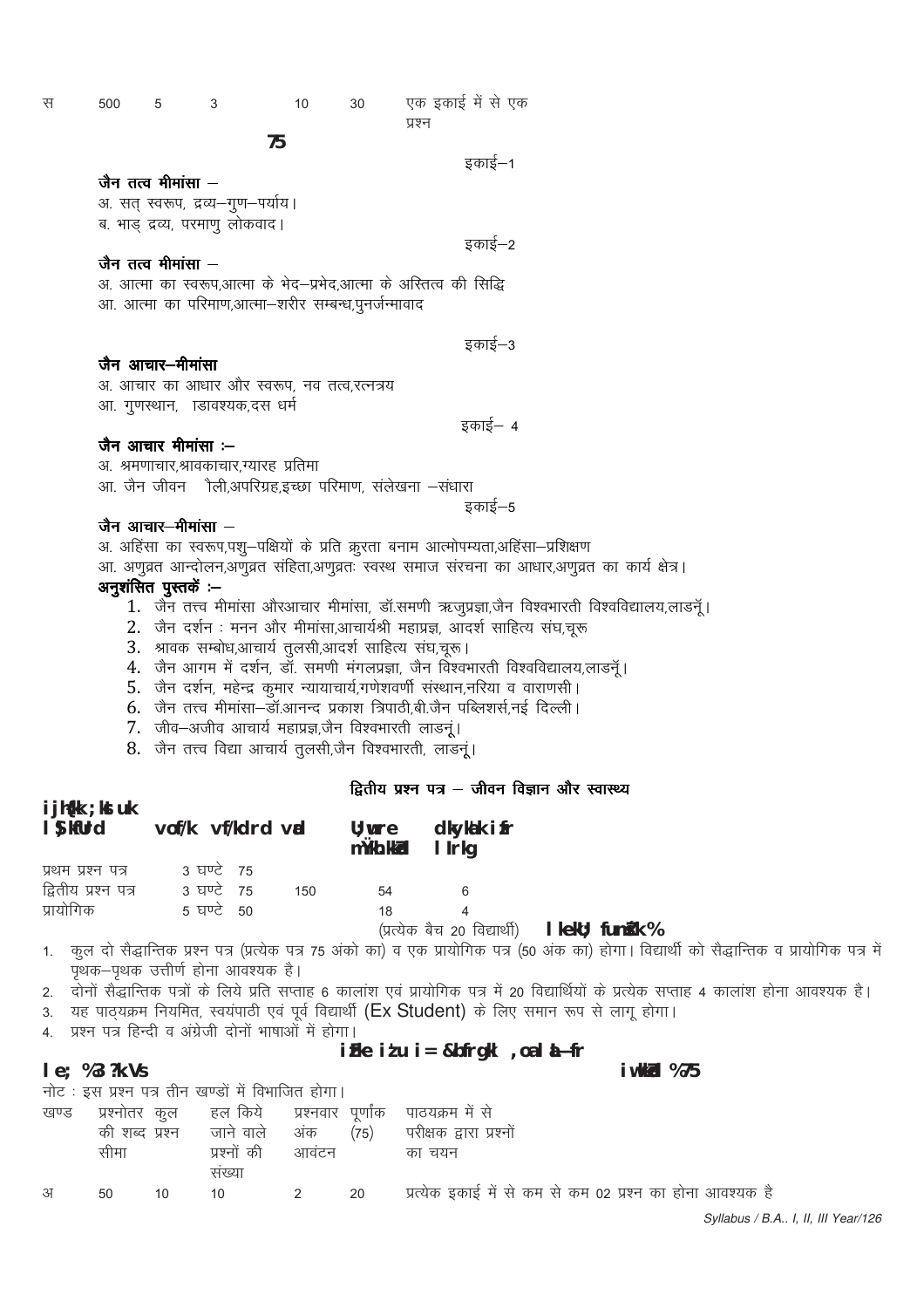|             | ס. אויאו ולומו איוועון, יאוידו ולומו איוועון יאן מדערון, טעידו ועדי שול וישארמ<br>आ. जीवन विज्ञान : अर्थ स्वरूप उदेश्य, शिक्षा का नया आयाम—जीवन विज्ञान भारतीय संस्कृति और जीवन विज्ञान की उपयोगिता, विविध |
|-------------|------------------------------------------------------------------------------------------------------------------------------------------------------------------------------------------------------------|
|             | ा क्षेत्रों में जीवन विज्ञान की प्रसांगिकता।                                                                                                                                                               |
|             |                                                                                                                                                                                                            |
|             | इकाई–2                                                                                                                                                                                                     |
|             | जीवन विज्ञान के मुख्य अंग :–                                                                                                                                                                               |
|             | अ. शरीर और शरीर–शुद्धि के उपाय,श्वास और वास–शुद्धि के उपाय,प्राण और प्राण–शुद्धि के उपाय।                                                                                                                  |
|             | आ. मन और मन–शुद्धि के उपाय,भाव और भाव–शुद्धि के उपाय, कर्म और कर्म–शुद्धि के उपाय,चित्त और चित्त–शुद्धि के उपाय।                                                                                           |
|             | इकाई—3                                                                                                                                                                                                     |
|             | जीवन विज्ञान और मूल्य विकास :–                                                                                                                                                                             |
|             | अ. मूल्य अर्थ और परिभाषा,मूल्य निर्धारण की प्रक्रिया,मूल्य विकास में परिवार और समाज की भूमिका।                                                                                                             |
|             | आ. जीवन विज्ञान में निर्धारित मूल्य—सामाजिक, बौद्धिक, मानसिक,नैतिक व आध्यात्मिक, मूल्य विकास की प्रक्रियाः अनुप्रेक्षा                                                                                     |
|             | इकाई–4                                                                                                                                                                                                     |
|             | जीवन विज्ञान की प्रविधियाँ और प्रशिक्षण —                                                                                                                                                                  |
|             | अ. अनेकान्त और उसके व्यावहारिक प्रयोग,अहिंसा का स्वरूप और जीवन शैली में अहिंसा,अणुव्रत की आचार सहिता,प्रेक्षाध्यान और उसके                                                                                 |
| अग।         |                                                                                                                                                                                                            |
|             | आ. जीवन विज्ञान और मस्ति क प्रशिक्षण,जीवन विज्ञान और संवेद प्रशिक्षण,जीवन विज्ञान और मुक्ति की अवधारण।                                                                                                     |
|             | इकाई—5                                                                                                                                                                                                     |
|             | जीवन विज्ञान और स्वास्थ्यः—                                                                                                                                                                                |
|             | अ. स्वास्थ्य की अवधारण एवं परिभाषां,निर्धारक तत्त्व,संतुलित आहार और स्वास्थ्य।                                                                                                                             |
|             | आ. शारीरिक स्वास्थ्य,मानसिक स्वास्थ्य और भावात्मक स्वास्थ्य।                                                                                                                                               |
|             | अनुशंसित पुस्तकें :--                                                                                                                                                                                      |
| 1.          | जीवन विज्ञान और स्वास्थ्य,डॉ. समणी ऋजु प्रज्ञा श्रेयस प्रज्ञा,जैन विश्व भारती विश्वविद्यालय,लाडन्।                                                                                                         |
| 2.          | जीवन विज्ञानः सिद्धांत और प्रयोग,आचार्य महाप्रज्ञ,जैन विश्व भारती,लाडनू ।                                                                                                                                  |
|             |                                                                                                                                                                                                            |
| 3.          | जीवन विज्ञानः शिक्षा का नया आयाम,आचार्य महाप्रज्ञ,जैन विश्व भारती,लाडनूं।                                                                                                                                  |
| 4.          | जीवन विज्ञानः स्वस्थ समाज संरचना का संकल्प, आचार्य महाप्रज्ञ, जैन विश्व भारती,लाडनूं।                                                                                                                      |
| 5.          | जीवन विज्ञान की रूपरेखा,भूमि धर्मेश कुमार, जैन विश्व भारती,लाडनूं।                                                                                                                                         |
| 6.          | अहिंसा और अणुव्रत,आचार्य महाप्रज्ञ, जैन विश्व भारती,लाडनू ।                                                                                                                                                |
| 7.          | प्रेक्षाध्यानः आधार और स्वरूप,आचार्य महाप्रज्ञ, जैन विश्व भारती,लाडनूं।                                                                                                                                    |
| 8.          | अमूर्त्त चिन्तन,आचार्य महाप्रज्ञ, जैन विश्व भारती,लाडनूं।                                                                                                                                                  |
| 9.          | प्रेक्षाध्यान-स्वास्थ्य विज्ञान,भाग-1,2, मुनी महेन्द्र कुमार, जैन विश्व भारती,लाडनूं।                                                                                                                      |
| 10.         | विज्ञान की कसौटी पर योग, स्वामी रामदेव,दिव्य योग मन्दिर कनखल,हरिद्वार                                                                                                                                      |
|             | प्रयोगिकः जैनविद्या जीवन विज्ञान एवं योग                                                                                                                                                                   |
|             | अवधि : 5 घण्टे<br>न्यूनतम उत्तीर्णांक –18<br>पूर्णांक : 50                                                                                                                                                 |
|             | अंक योजना –                                                                                                                                                                                                |
| 1.          | प्रयोगशाला कार्य (लिखित प्रश्न पत्र 1.30घण्टे अवधि) पांच प्रश्नों में से तीन प्रश्न करना आवश्यक है।                                                                                                        |
|             | 21 अक                                                                                                                                                                                                      |
| 2.          | मौखिक –समग्र अभ्यास से परीक्षार्थी प्रयोगों को करके एवं कराकर के करेंगे (दो परीक्षार्थी एक साथ)                                                                                                            |
|             | 20 अंक                                                                                                                                                                                                     |
| 3.          | अभिलेख कार्य (फाईल रिकॉर्ड)<br>9 अंक                                                                                                                                                                       |
|             | कालांश– 20 विद्यार्थियों के प्रत्येक बैच के लिए 4 कालांश होंगे।                                                                                                                                            |
|             |                                                                                                                                                                                                            |
|             | <b>(अ) प्रेक्षाध्यान</b> —पूर्व तैयारी एवं ध्यान के चारों चरण, यौगिक क्रियांए मस्तक से पंजे तक तथा पेट और जवास की दस क्रियाएं, दीर्घकालीन                                                                  |
| कायोत्सर्ग। |                                                                                                                                                                                                            |
|             |                                                                                                                                                                                                            |
|             | <b>नोट</b> :– उपर्युक्त प्रयोग केवल अभ्यास एवं मौखिक परीक्षा के लिए है। प्रायोगिक परीक्षा के लिखित में उससे प्रश्न नहीं पूछे जायेंगे।                                                                      |
|             | (ब) विशेष अभ्यास–शरीर प्रेक्षा,चैतन्य केन्द्र प्रेक्षा।                                                                                                                                                    |
|             | अभ्यास 2आसन:                                                                                                                                                                                               |
|             | <b>शयन स्थान</b> — १ पवनमुक्तासन, २. भुजंगासन, ३. ) त्नभासन                                                                                                                                                |
|             | <b>निशीदन स्थान</b> — 1. वज्रासन, 2.    शशांकासन, 3. पश्चिमोत्तानासन                                                                                                                                       |
|             | <b>ऊर्ध्व स्थान–</b> १. त्रिकोणासन, २. पादहस्तासन, ३. कोणासन                                                                                                                                               |
|             | अभ्यास 3. प्राणायाम-अर्थ स्वरूप एवं महत्व                                                                                                                                                                  |

# .<br>आज्ञान शिक्षा प्रणाली, वर्तमान शिक्षा प्रणाली की समस्याएं,जीवन विज्ञानः उद्भव और विकास<br>आज्ञीवन विज्ञान : अर्श स्वरूप उद्देश्या शिक्षा का नगा आगाम-जीवन विज्ञान भारतीय संस्कृति और

जीवन विज्ञान : उद्भव और विकास

 $\begin{array}{ccc} 5 & & 5 \\ 3 & & 10 \end{array}$ 200  $10$ 500  $5\overline{)}$ 

 $30<sup>°</sup>$ 75

25

10

इकाई–1

एक इकाई में से एक प्रश्न

प्रत्येक इकाई में से कम से कम 02 प्रश्न का होना आवश्यक है

ब स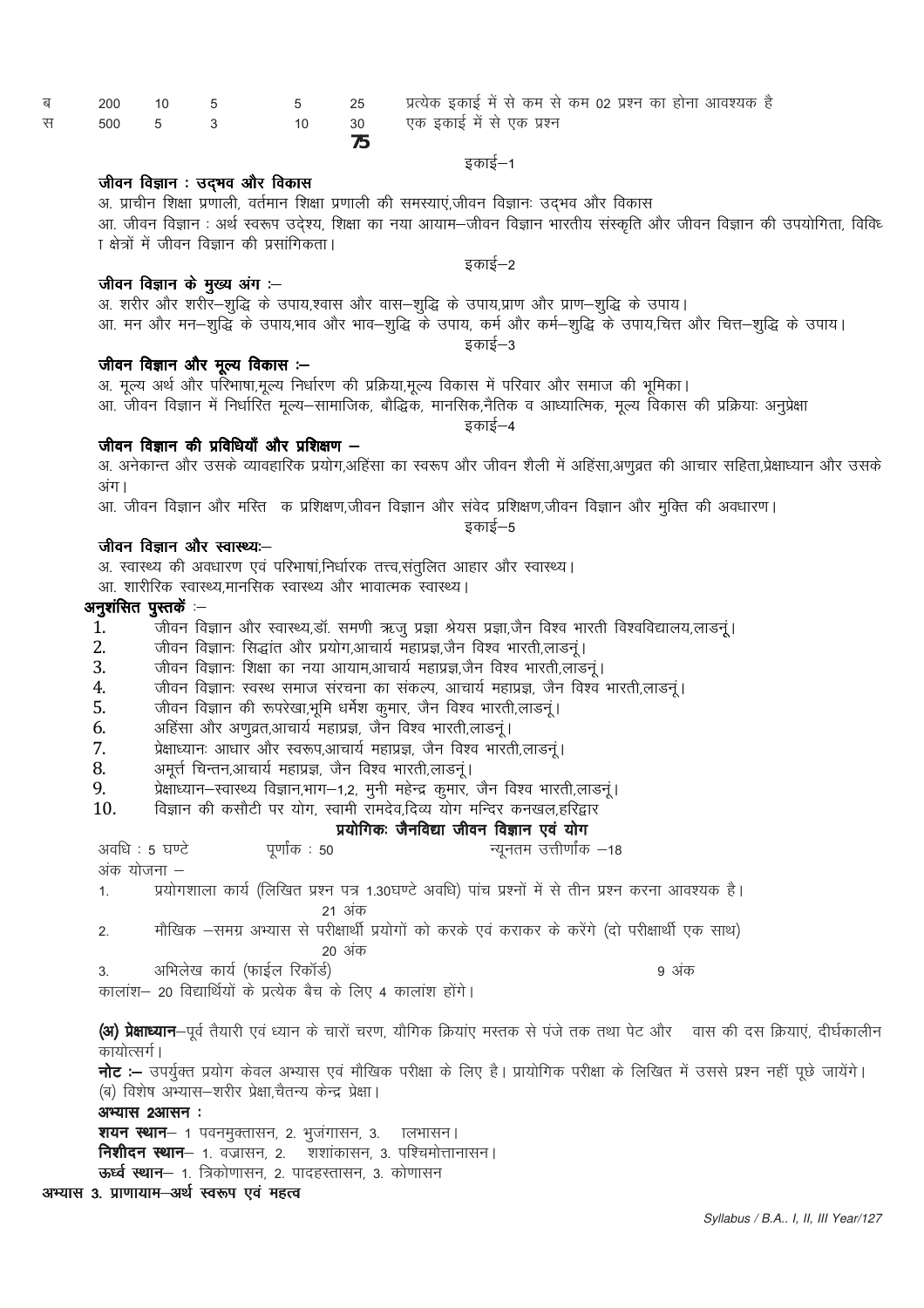# 1. उज्जायी, 2. मितली, 3. भस्त्रिका

**अभ्यास 4.** अनुप्रेक्षा – 1. अभय, 2. मैत्री, 3. करूणा, 4. सह–अस्तित्त्व, 5. अहिंसानुप्रेज्ञा |

**अभ्यास 5**. स्वभाव परिवर्तन हेतू मेरूदण्ड की आठ क्रियाएं।

#### अनुशंसित पुस्तकें $i$  –

- 1. प्रेक्षाध्यान: प्रयोग पद्धति आचार्य महाप्रज्ञ, जैन विश्व भारती, लाडनं।
- 2. आसन और प्राणायाम, मूनि किशनलाल,जैन विश्व भारती, लाडनूं।
- 3. यौगिक क्रियाएं, मुनि किशनलाल,बी.जैन पब्लिशर्स (प्रा.लि.), दिल्ली।
- 4. आसन, प्राणायाम,मुद्रा और बन्ध, स्वामी सत्यानन्द,बिहार योग विद्यालय, गंगादर्शन, मंगेर (बिहार)
- 5. आसन और प्राणायाम, स्वामी रामदेव,दिव्य योग मन्दिर,कनखल,हरिद्धार
- $6.$  योगासन एवं स्वास्थ्य, मनि किशनलाल,बी.जैन पब्लिशर्स (प्रा.लि.), दिल्ली

#### **COMPUTER APPLICATION Scheme of Examination**

#### **Maximum Marks: 65 Duration: 3 Hours Minimum Passing Marks: 23**

| Marks Pass<br>Marks |
|---------------------|
|                     |
|                     |
|                     |
| (36%)               |
|                     |
|                     |
|                     |
|                     |
|                     |
|                     |
|                     |
|                     |
|                     |
|                     |
|                     |
|                     |
|                     |

#### **Paper-I : Programming with C**

#### **Maximum Marks: 65 Duration: 3 Hours**

#### **Minimum Passing Marks: 23**

The question paper contains 3 sections. Section-A consists of 10 questions (2 questions from each unit of syllabus). Section-B consists of 10 questions (2 questions from each unit of syllabus). Section-C consists of 5 questions (1 question from each unit of syllabus).

The word limit of part A, B and C are 50, 200 and 500 respectively.

#### **Unit-I**

Basic concepts of programming: Characteristic & Implementation of Algorithm, Flow Chart Symbols, Benefit and Limitations; Decision Table, Pseudo Code. Programming Techniques: Top down, Bottom up, Modular, Structured, Features, Merits, Demerits and their Comparative study.

#### **Unit-II**

Structure of C Program; Character Set, Tokens, Variable, Constant; Data Types; Operator, Expressions, Type Conversions; Console Input-Output functions; Control Flow Statements and Blocks, Branching statements and Labels.

#### **Unit-III**

Loop Structure: While, Do while, For, Modular programming: Basic types of function, Declaration and definition, Function call, Parameter passing, Recursion, Scope of variables, Storage classes.

#### **Unit-IV**

Arrays: Declaration and use of Array, Array manipulation; Searching, Insertion, Deletion of an element, Strings as array of characters, Standard library string functions. Pointer: Declaring & Initializing pointers, Accessing a variable and address of a variable, Pointer expressions, Pointers and Function Arguments, Pointers and Arrays,

#### **Unit-V**

Structure, Union: Declaration and use. Programs to show the use of structure, union; Concept of Files, Basic Functions for File Handling, Basic Input/Output operations on files.

# **Suggested Readings**

- 1. Programming In C By Gottfried (Tata McGraw Hill)
- 2. C Programming Language By Kernighan (Prentice Hall Of India)
- 3. C Programming By R.B. Patel, Khanna Publication.
- 4. Let Us C By Yashwant Kanetkar (BPB Publication)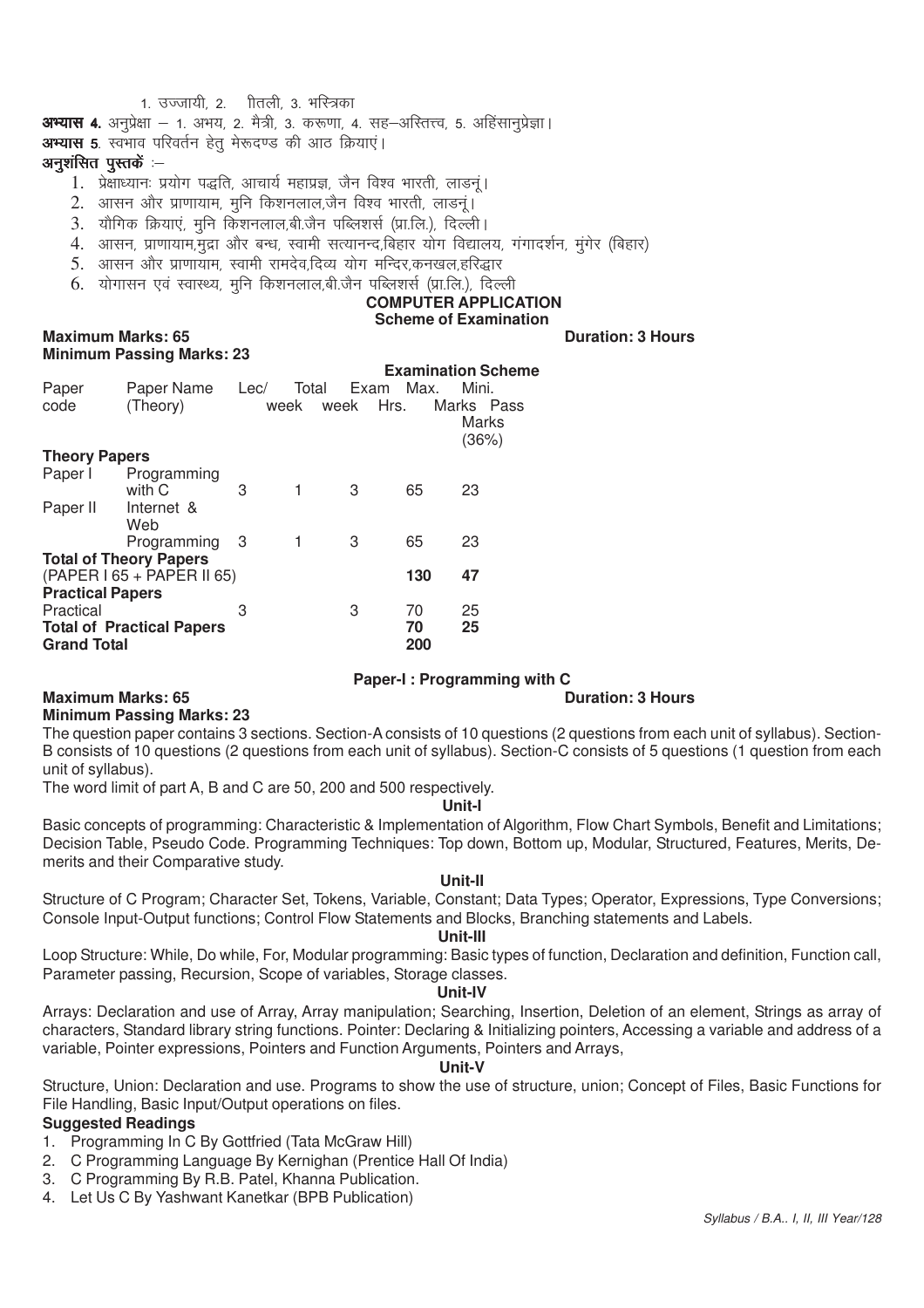#### **Paper-II : Internet and Web Programming Scheme of Examination**

#### **Maximum Marks: 65 Duration: 3 Hours**

#### **Minimum Passing Marks: 23**

The question paper contains 3 sections. Section-A consists of 10 questions (2 questions from each unit of syllabus). Section-B consists of 10 questions (2 questions from each unit of syllabus). Section-C consists of 5 questions (1 question from each unit of syllabus).

The word limit of part A, B and C are 50, 200 and 500 respectively.

#### **Unit I**

Data communication, Transmission Media- Coaxial, UTP, Optical-Fiber, Wireless, Components of Computer Networks, Transmission Mode- Simplex, Half Duplex, Full Duplex, LAN, MAN, WAN, the OSI Model, TCP/IP and others main protocols used on the Web;Types of wireless communication ( Mobile, WiFi, WiMAX, Bluetooth, Infrared – concept and definition only). Software Piracy, Firewall, Threats, Hacking and Cracking (basic concepts only for these topics).

#### **Unit II**

Evolution of Internet, Introduction to the terms LAN, WAN, MAN, Basic internet terms ( Client, Server, MODEM, Web page, Web site, Home page, Browser, URL, ISP, Web server, Download & Upload, Online & Offline etc), Internet applications (Remote login, VoIP, Video Conferencing, Audio-Video streaming, Chatting etc). Identify and solve basic problems related to connecting to networks and the Internet. E-Mail, Advantages, How it's Works? Anatomy of an e-mail Message, basic of sending and receiving, E-mail Protocol.

#### **Unit III**

Introduction to World Wide Web: History, Working of Web Browsers, Its functions, Search engine category, Concept of Hyper Text Transfer Protocol (HTTP), Web Servers, Internet Explorer, Web publishing Document Interchange Standard, Component of Web Publishing, Site and Domain Name, Overview of Intranet and its applications.

#### **Unit IV**

HTML, Designed Tools, HTML Editors, Issue in Web Site Creations and Maintenance, FTP S/W for Upload Website, Elements of HTML & Syntax, Building HTML Documents, Use of Font Size and Attributes, Backgrounds, Formatting tags, Images, Hyperlinks, div tag, List Type and its Tags, Table Layout, , Use of Frames and Forms in Web Pages. Working with Style sheet: Elements and different Type of style sheet; Introduction to Java Script: Identifier & operator, control structure, functions, Predefined functions, numbers & string functions, Array in Java scripts.

#### **Unit V**

Basic of Cyber Security and Cyber Crime: Computer Ethics and Application Programs, Cyber Law, Introduction to IT laws & Cyber Crimes – Internet, Hacking, Cracking, Viruses, Virus Attacks, Software Piracy, Intellectual property, Legal System of Information Technology, Social Engineering, Mail Bombs, Bug Exploits

#### **Suggested Readings**

- 1. Internet and Web Page Designing By V.K Jain (BPB)
- 2. Internet & Web Design By A. Mansoor, Pragya Publications.
- 3. Web Enabled Commercial Application Development Using HTML, DHTML , java script, Perl CGI By Ivan Bayross (BPB)
- 4. Cyber Security by Nina Godbole & Sunit Belapure
- 5. Computer Forensics by Marie- Helen Maras

# **DEFENCE AND STRATEGIC STUDIES**

#### **Scheme of examination: General Instructions:**

1. There shall be two theory papers of 75 Marks each and Practical of 50 marks. The candidate will be required to pass in theory and practical separately.

2. Each theory paper will require four teaching periods of 60 minutes or six teaching period of 45 minutes for both papers per week.

3. Practical papers will require 4 period of 45 minutes or 3 periods of sixty minutes per week for a batch of 20 students.

4. Each paper will contain three parts- Part-A will have 10 questions, these will be compulsory. Answers of these questions are limited upto 50 words each. Each question carries 2 marks. Part-B will have 7 questions out of which five questions are to be attempted. The answer of each question shall be limited upto 200 words. Each question carries 5 marks. Part-C will have total 4 questions out of which two questions are to be attempted. The answers of each question shall be limited upto 500 words. Each question carries 15 marks.

# **Scheme:**

| Paper I   | 3Hrs | Max. Marks 75 | Min. Pass Marks 27 |
|-----------|------|---------------|--------------------|
| Paper II  | 3Hrs | Max. Marks 75 | Min. Pass Marks 27 |
| Practical | 3Hrs | Max. Marks 50 | Min. Pass Marks 18 |

# **PAPER - I STUDY OF WARFARE**

#### **Duration : 3 Hrs.**

**UNIT - 1**

a) War: Definition concept, scope, advantages and disadvantages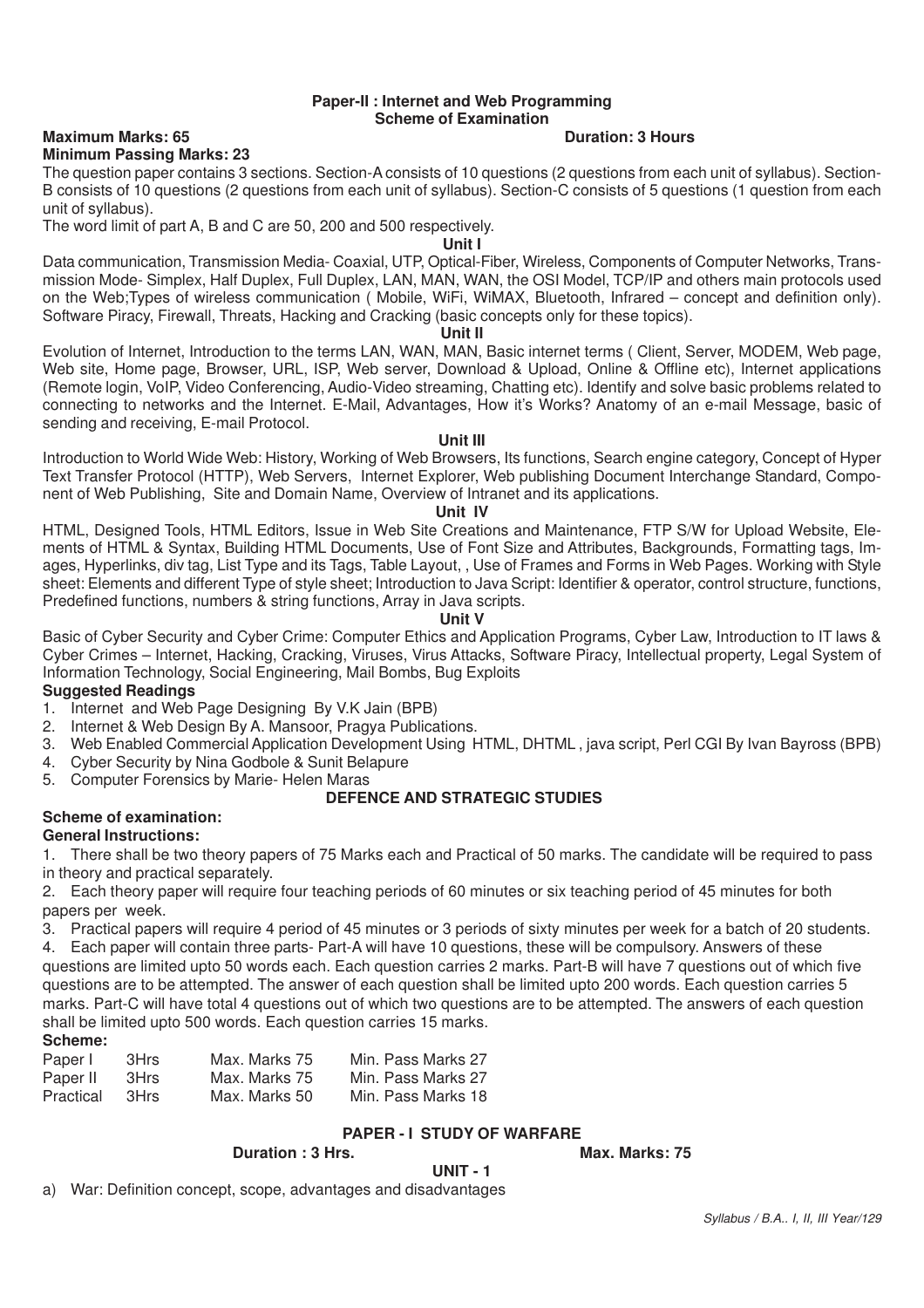- b) Modern warfare: Concept. Definition and features
- c) Nuclear war, biological and chemical war (NBC), Weapons of Mass Destruction (WMD)

#### UNIT - II

- a) Cold war: Definition, principles and its instrument as psychological, economical and diplomatic war
- b) Guerilla war: Definition, principles and main factors for successful Guerrilla warfare
- c) War as an instrument of policy, Disarmament.

#### UNIT - III

- a) Principles of war: Concept and its importance.
- b) Selection and maintenance of Aim, Offencive action, concentration, surprise and co-operation
- c) Economy of force, security, mobility, administration and moral

#### **UNIT - IV**

- a) Strategy, definition, concept and importance
- b) Strategy of indirect approach
- c) Types of strategy
- d) Difference between strategy and grand strategy

#### **UNIT - V**

- a) Tactics: Definition, concept and importance
- b) Distinction between strategy and tactics
- c) Tactics during 20<sup>th</sup> century
- d) Importance of Science and Technology in war

#### **Books Recommended:**

- 1. The Art of war on land: Arthor Birni
- 2. Military Science: Col. Bhupender Singh
- युद्ध के सिद्धांत एवं सामरिकी एम. पी. वर्मा  $\mathbf{R}$
- यद्ध व शान्ति की समस्याएंः मिश्र व पाण्डेय  $\overline{\mathbf{A}}$
- स्थल युद्ध कलाः श्याम लाल व मुकर्जी 5
- युद्ध की प्रकृति और उत्तरी अफ्रीका का संग्रामः डॉ. लल्लन सिंह 6
- भारतीय सैन्य इतिहासः डॉ. बाबराम पाण्डेय  $7<sup>7</sup>$
- भारतीय सैन्य इतिहासः डॉ. लल्लन सिंह  $\mathsf{R}$
- युद्ध का अध्ययनः डॉ. एस. के. मिश्रः मार्डन प्रकाशन, जालंधर 9
- 10 सम्पूर्ण सैन्य विज्ञानः श्रीमती पुष्पा जैन

# 23-  $j$ {kk, oa j.kuhfr  $\sqrt{2}$ ; u

# i jh{kk ; kst uk%

# I kekU: funk k

कुल दो सैद्धान्तिक प्रश्न-पत्र 75-75 अंक के होंगे, जबकि एक प्रायोगिक पत्र 50 अंक का होगा। विद्यार्थी को सैद्धान्तिक एवं प्रायोगिक  $\mathbf{1}$ पत्र में अलग-अलग उत्तीर्ण होना अनिवार्य है।

2 प्रत्येक सैद्धान्तिक पत्र के लिए 45 मिनट के 6 कालांश होंगे अथवा 60 मिनट के 4 कालांश प्रति सप्ताह दोनों पत्रों के लिए निर्धारित होंगे।

प्रायोगिक पत्र हेतु 45 मिनट के चार कालांश अथवा 60 मिनट के तीन कालांश प्रत्येक सप्ताह 20 विद्यार्थियों के दल (Group) के लिए  $\overline{3}$ होंगे।

प्रत्येक प्रश्न पत्र के तीन भाग होगें। भाग – अ में 10 प्रश्न होगें ये अनिवार्य होगें। प्रत्येक प्रश्न का उत्तर 50 शब्दों तक सीमित होगें।  $\overline{4}$ प्रत्येक प्रश्न 2 अंक के होगें। भाग– ब में कल सात प्रश्न होगें, जिसमें से किन्ही पांच प्रश्नों के उत्तर लिखने होगें। प्रत्येक प्रश्न का उत्तर 200 शब्दों तक सीमित होगा। प्रत्येक प्रश्न के पांच अंक होगें। भाग – स में कूल चार प्रश्न होगें जिसमें से दो प्रश्नों के उत्तर लिखने होगें। प्रत्येक प्रश्न का उत्तर 500 शब्दों तक सीमित होगा। प्रत्येक प्रश्न के 15 अंक होगें।

#### ·ktuk%

| प्रथम प्रश्न–पत्र   | अवधि ३ घंटे | पूर्णांक 75 न्यूनतम उत्तीर्णांक 27  |  |
|---------------------|-------------|-------------------------------------|--|
| द्वितीय प्रश्न–पत्र | अवधि ३ घंटे | पूर्णांक 75 न्यूनतम उत्तीर्णांक 27  |  |
| प्रायोगिक पत्र      | अवधि 3 घंटे | पूर्णांक 50  न्यूनतम उत्तीर्णांक 18 |  |
|                     |             |                                     |  |

#### $iFke$   $i = 8$ ;  $i \phi$  dk v/; ; u

I e; %3 ?ka/s

#### $hdkh$ <sub>2</sub> $k<sub>1</sub>$

 $dy$  val $%75$ 

(अ) युद्ध की परिभाषा, अवधारणा, गुण एवं दोष

(ब) आधुनिक युद्धकलाः परिभाषा, अवधारणा एवं स्वरूप

(स) परमाणु युद्ध, जैविक तथा रासायनिक युद्ध , जनसंहारक हथियार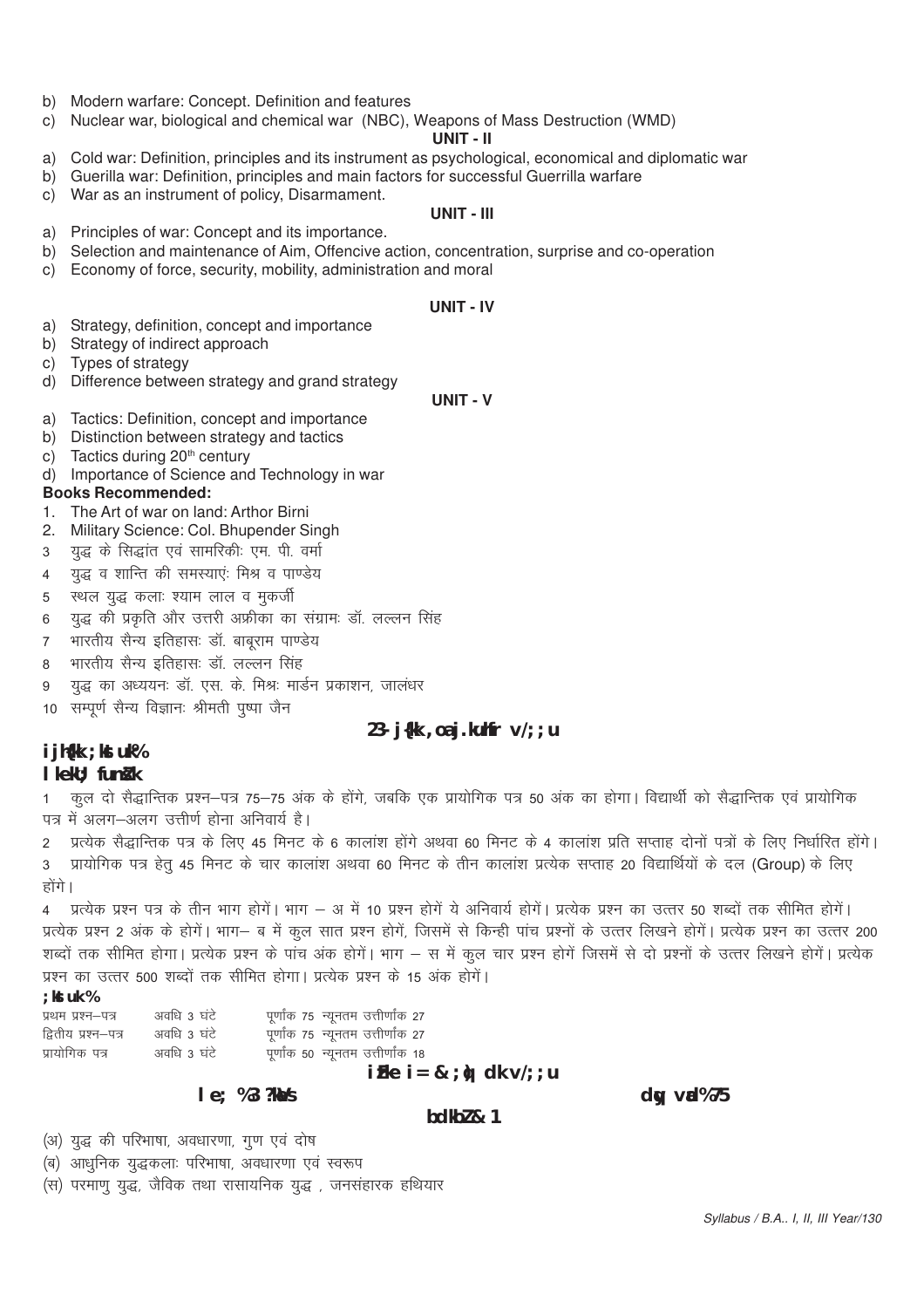# **bdkbZ & 2**

- (अ) शीत युद्ध की परिभाषा, सिद्धांत एवं इसके साधन जैसे मनोवैज्ञानिक, आर्थिक तथा राजनयिक युद्ध
- (ब) छापामार युद्धः परिभाषा, सिद्धान्त तथा सफल छापामार युद्ध के प्रमुख तत्व
- (स) युद्ध राज्य की नीति का एक साधन, निरस्त्रीकरण

#### **bdkbZ & 3**

- (अ) युद्ध के सिद्धान्तः अवधारणा एवं महत्व
- (ब) लक्ष्य का चयन एवं निर्वहन, आक्रमणात्मक कार्यवाही, केन्द्रीयकरण, चकित करना तथा सहयोग का सिद्धान्त
- (स) शक्ति की मितव्ययता, सुरक्षा, गतिशीलता, प्रशासन तथा मनोबल

#### **bdkbZ & 4**

- (अ) कूटयोजनाः परिभाषा, अवधारणा एवं महत्व
- (ब) अप्रत्यक्ष उपायों की कटयोजना
- (स) कूटयोजना के विभिन्न प्रकार
- (द) कूटयोजना एवं महान कूटयोजना में अन्तर

#### **bdkbZ & 5**

- (अ) समरतन्त्रः परिभाषा, अवधारणा एवं महत्व
- (ब) कूटयोजना एवं समरतन्त्र में अंतर
- (स) 20वीं शाताब्दी का समरतन्त्र
- (द) विज्ञान एवं तकनीकी का युद्ध में प्रभाव

# **vuq'kaflr iqLrdsa &**

- 1. The Art of war on land: Arthor Birni
- 2. Military Science: Col. Bhupender Singh
- 3. युद्ध के सिद्धांत एवं सामरिकी: एम. पी. वर्मा
- 4 युद्ध व शान्ति की समस्याएं: मिश्र व पाण्डेय
- 5 स्थल युद्ध कलाः श्याम लाल व मुकर्जी
- 6 युद्ध की प्रकृति और उत्तरी अफ्रीका का संग्रामः डॉ. लल्लन सिंह
- 7 भारतीय सैन्य इतिहासः डॉ. बाबराम पाण्डेय
- 8 भारतीय सैन्य इतिहासः डॉ. लल्लन सिंह
- 9 युद्ध का अध्ययनः डॉ. एस. के. मिश्रः मार्डन प्रकाशन, जालंधर
- 10 सम्पूर्ण सैन्य विज्ञानः श्रीमती पूष्पा जैन

#### **PAPER - II NATIONAL DEFENCE & SECURITY**

**UNIT - 1**

**UNIT - II**

#### **Duration : 3 Hrs.** Max. Marks:75

**Military geography of India**

- a) Geo-strategic location of India
- b) Geo-politics and Geo-Strategy
- c) India's Boundary and frontier
- d) India's transport and communication system

#### **Economic position of India**

- a) Economic factors for India's Security: Natural and Energy Resource
- b) India's Main Defence Industries.
- c) War Finance
- d) India's Economic Factor: Scientific, Technological and industrial development

#### **UNIT - III**

**UNIT – IV**

#### **India's security and Politics**

- a) Indian Ocean and Naval Policy of India
- b) India's Defence and Foreign policy
- c) India's internal Security problems
- d) Internal political condition

#### **War and international relation**

- a) Features of modern warfare
- b) Total war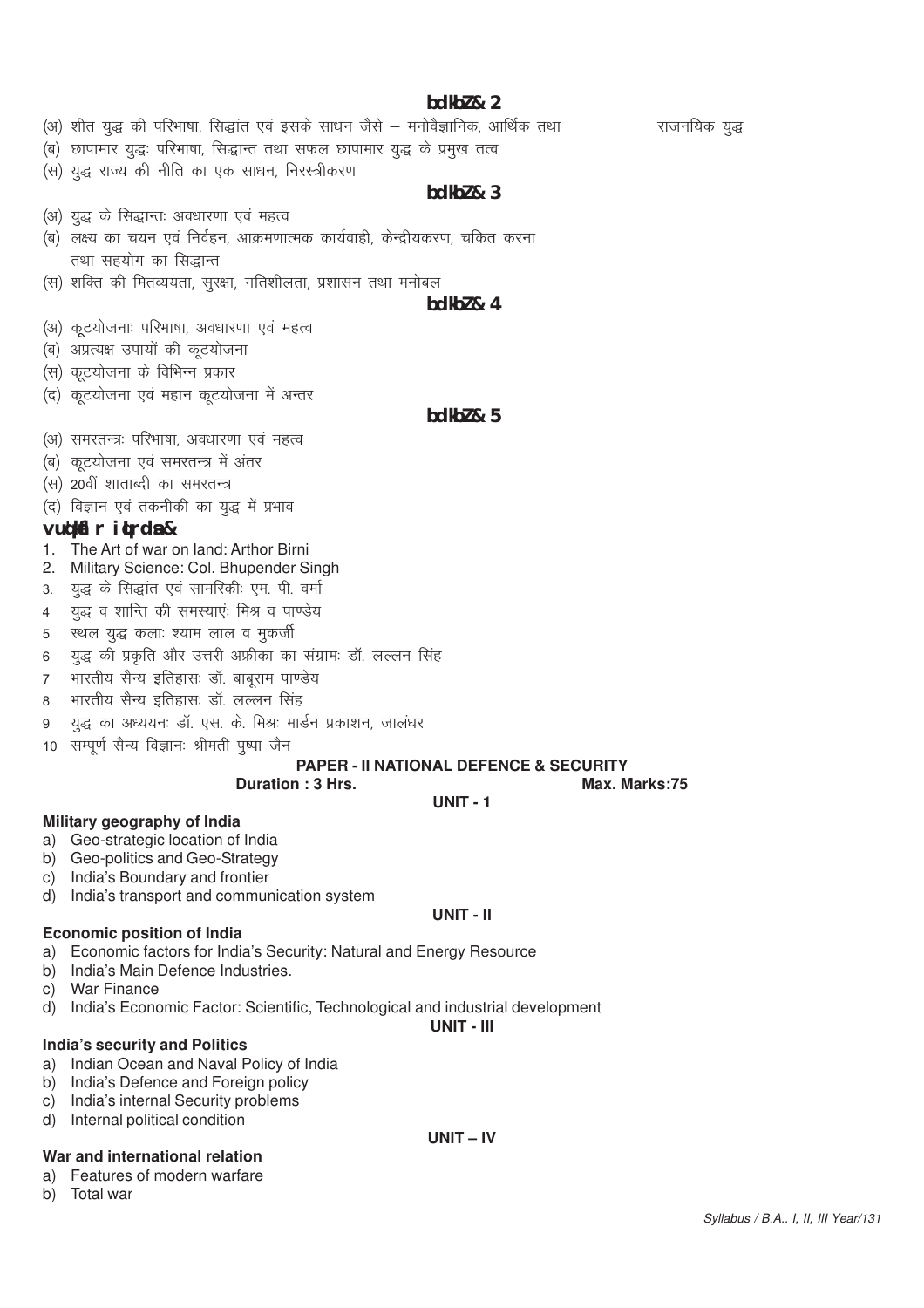- c) War and diplomacy
- d) Prevention of global war

#### **UNIT - V**

#### **Civil defence**

- a) Civil defence: Meaning, aim, organization, need and role of civil defence before and after war
- b) Paramilitary forces: meaning, aim, organization, need and role of Paramilitary forces during war and peace c) Collective security
- d) Pillars of peace

#### **Books Recommended:**

- 1. People, State and Fear: Barry Buzam
- 2. National Security: K. Subramanyam
- 3. India's Foreign Policy: J. N. Dixit
- 4. ASEAN Security: Air Comdr. Jasjit Singh
- 5. India's Foreign Policy: J. Bandopadhya
- 6. अन्तर्राष्ट्रीय राजनीतिः वी. एल. फाड़िया
- 7. राष्ट्रीय प्रतिरक्षाः डॉ. हरवीर शर्मा, जयप्रकाश नाथ कंपनी, मेरठ
- 8. राष्ट्रीय सुरक्षाः डॉ. लल्लन सिंह, प्रकाश बुक डिपो, बरेली
- 9. राष्ट्रीय सुरक्षाः डॉ. नरेन्द्र सिंह, प्रकाश बुक डिपो, बरेली
- 10. राष्ट्रीय सूरक्षाः डॉ. पाण्डेय व पाण्डेय, प्रकाश बूक डिपो, बरेली
- 11. राष्ट्रीय रक्षा व सुरक्षाः डॉ. एस. के. मिश्र, मार्डन पब्लिशर्स, जालधर

# f}rh;  $i = 8$  jk"V $\hbar$ ; j{kk o l g}{kk

**bdkbZ & 1**

#### **le**; %3 ?ka/s

# **Hkkjr dk I S**; Hkuxksy %

- (अ) भारत की भू-कौशलात्मक स्थिति
- (ब) भू-राजनीति (Goe-politics) व भू-युद्ध कौशल (Geo-strategy)
- (स) भारत की सीमा एवं सीमान्त
- (द) भारतीय परिवहन एवं संचार-व्यवस्था

# **bdkb** $\frac{1}{2}$

- **Hkkjr dh vkfFkZd fLFkfr** (अ) भारत की सुरक्षा के आर्थिक तत्वः प्राकृतिक व उर्जा संसाधन
- (ब) भारत के प्रमुख रक्षा उद्योग
- (स) युद्धकालीन वित्त व्यवस्था
- $(q)$  भारत की आर्थिक क्षमता वैज्ञानिक, तकनीकी व औद्योगिक विकास

#### **bdkbZ & 3**

# **Hkkjrh; j{kk o jktuhfr**

- (अ) हिन्द महासागर एवं भारत की सामुद्रिक रक्षा नीति
- (ब) भारतीय रक्षा व विदेश नीति
- (स) भारतीय सूरक्षा के आन्तरिक खतरे
- (द) आन्तरिक राजनीतिक परिस्थितियां

# **bdkbZ & 4**

# **;q) ,oa vUrjkZ"Vªh; lEcU/k**

- (अ) आधुनिक युद्ध का स्वरूप
- (ब) सम्पूर्ण युद्ध (Total war)
- (स) युद्ध एवं राजनय (War and Diplomacy)
- (द) विश्वव्यापी युद्ध की रोकथाम

# **bdkbZ & 5**

# **ukxfid li**

- (अ) नागरिक सुरक्षा का अर्थ, उद्दे य, संगठन , आव यकता एवं युद्ध के पूर्व व युद्ध के बाद अपनाए जाने वाले सरक्षा कार्य
- (ब) अर्द्ध सैनिक बलः अर्थ उद्देश्य, संगठन, आवश्यकता एवं युद्ध व शांति काल में अर्द्ध सैनिक बल की भूमिका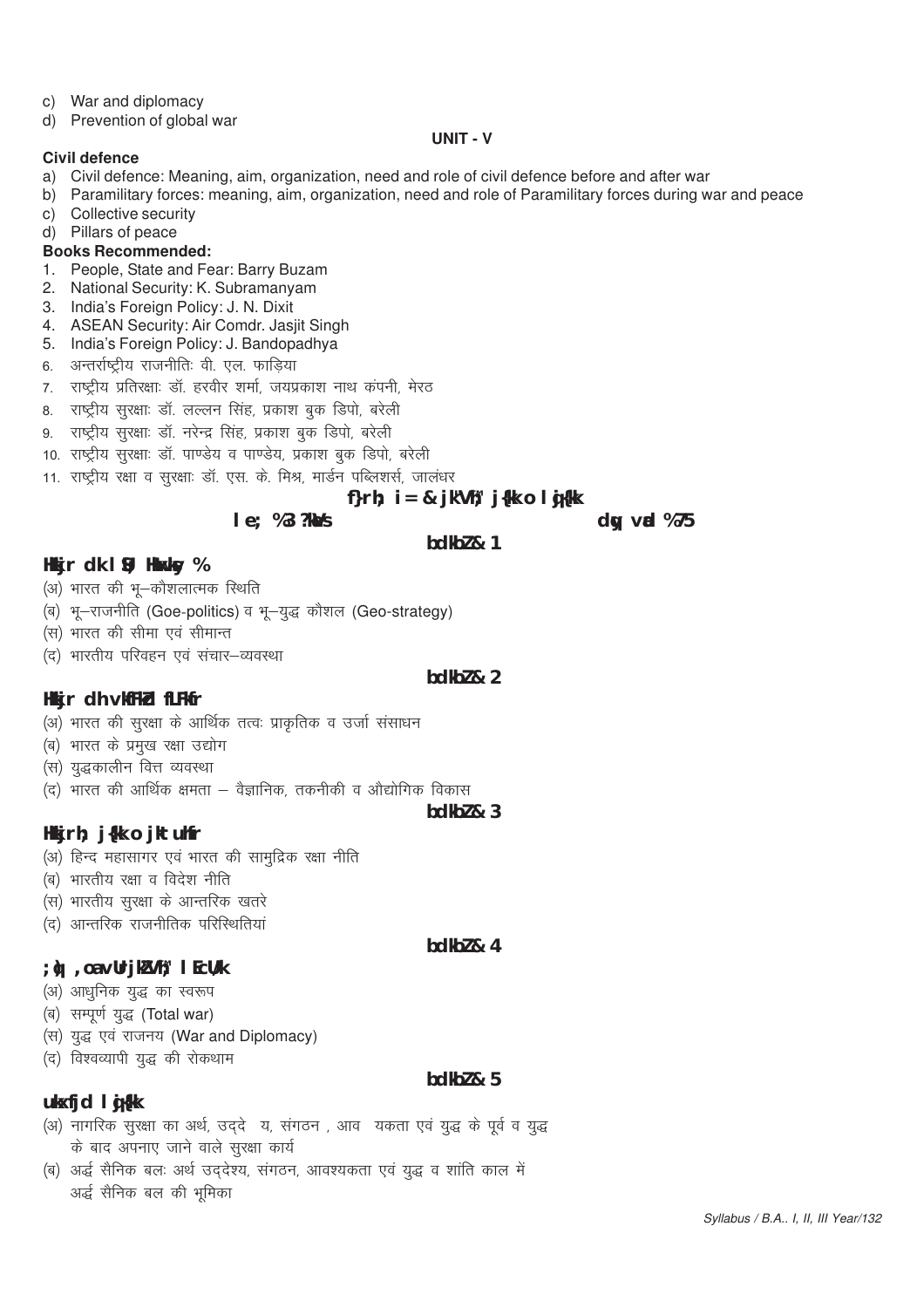- (स) सामूहिक सूरक्षा
- (द) शान्ति के स्तम्भ

# **vuq'kaflr iqLrdsa &**

- 1. People, State and Fear: Barry Buzam
- 2. National Security: K. Subramanyam
- 3. India's Foreign Policy: J. N. Dixit
- 4. ASEAN Security: Air Comdr. Jasjit Singh
- 5. India's Foreign Policy: J. Bandopadhya
- 6. अन्तर्राष्ट्रीय राजनीतिः वी. एल. फाडिया
- 7. राष्ट्रीय प्रतिरक्षाः डॉ. हरवीर शर्मा, जयप्रकाश नाथ कंपनी, मेरठ
- 8. राष्ट्रीय सुरक्षाः डॉ. लल्लन सिंह, प्रकाश बुक डिपो, बरेली
- 9. राष्ट्रीय सुरक्षाः डॉ. नरेन्द्र सिंह, प्रकाश बुक डिपो, बरेली
- 10. राष्ट्रीय सूरक्षाः डॉ. पाण्डेय व पाण्डेय, प्रका ा बुक डिपो, बरेली
- 11. राष्ट्रीय रक्षा व सुरक्षाः डॉ. एस. के. मिश्र, मार्डन पब्लिशर्स, जालधर

#### **PRACTICAL**

#### **DEFENCE AND STRATEGIC STUDIES**

**Duration : 3 Hrs.** Max. Marks:50

- 1. Elementary tactics upto infantry section level
	- a) Section formations
- b) Section strength and weapons
- 2. Elementary tactics upto infantry platoon level
	- a) Platoon formations
	- b) Platoon strength, weapons and equipments
- 3. Application of fire, fire control order, sequence and its importance during wars
- 4. Indication and recognition of target,
- 5 Judging distance and method for judging distance
- 6 Interpretation of Topo-sheets

**Note:** Practical written test 30 marks, record and viva voce 10-10 marks each:

#### **Recommended Books:**

- 1. सेक्सन टेनिंग अभ्यास: मेजर वार्ड
- 2. समरतान्त्रिक अभ्यासः एम. वी. वर्मा व शर्मा
- 3. समरतान्त्रिक अभ्यासः डॉ. नरेन्द्र सिंह
- 4. प्रयोगात्मक पैदल समरतन्त्रः डॉ. एस. के. मिश्र, मार्डन पब्लिशर्स, जालंधर

#### **ik; kfxd dk; Z**

# **j{kk o j.kuhfr v/;;u**

# **le**: %3 ?kaVs **du** vad% 50

- 1. पैदल सेना के सेक्सन स्तर के अभ्यास
	- (अ) सेक्सन संरचना (Section formation)
	- (ब) सेक्सन संख्या, व हथियार
- 2. पैदल सेना के प्लाटून स्तर के अभ्यास
- (अ) प्लाटून संरचना (Platoon formation)
- (ब) प्लाटून की संख्या, साधन व प्रमुख हथियार
- 3. फायर का प्रयोग, फायर नियंत्रण आदेश, क्रम एवं युद्धों में इसका महत्व सहित
- 4. लक्ष्य निर्देशन तथा पहचान,
- 5. दूरी का अनुमापन एवं दूरी का अनुमान लगाने के तरीके
- 6. स्थलाकत मानचित्रों की व्याख्या ।
- **ukV** % इसमें लिखित परीक्षा 30 अंक की तथा मौखिकी व रिकार्ड्स 10-10 अंक का होगा।

#### **vuq'kaflr iqLrdsa %**

- 1. सेक्सन ट्रेनिंग अभ्यासः मेजर वार्ड,
- 2. समरतान्त्रिक अभ्यासः एम. वी. वर्मा व शर्मा
- 3. समरतान्त्रिक अभ्यासः डॉ. नरेन्द्र सिंह
- 4. प्रयोगात्मक पैदल समरतन्त्रः डॉ. एस. के. मिश्र, (मार्डन पब्लिशर्स, जालंधर)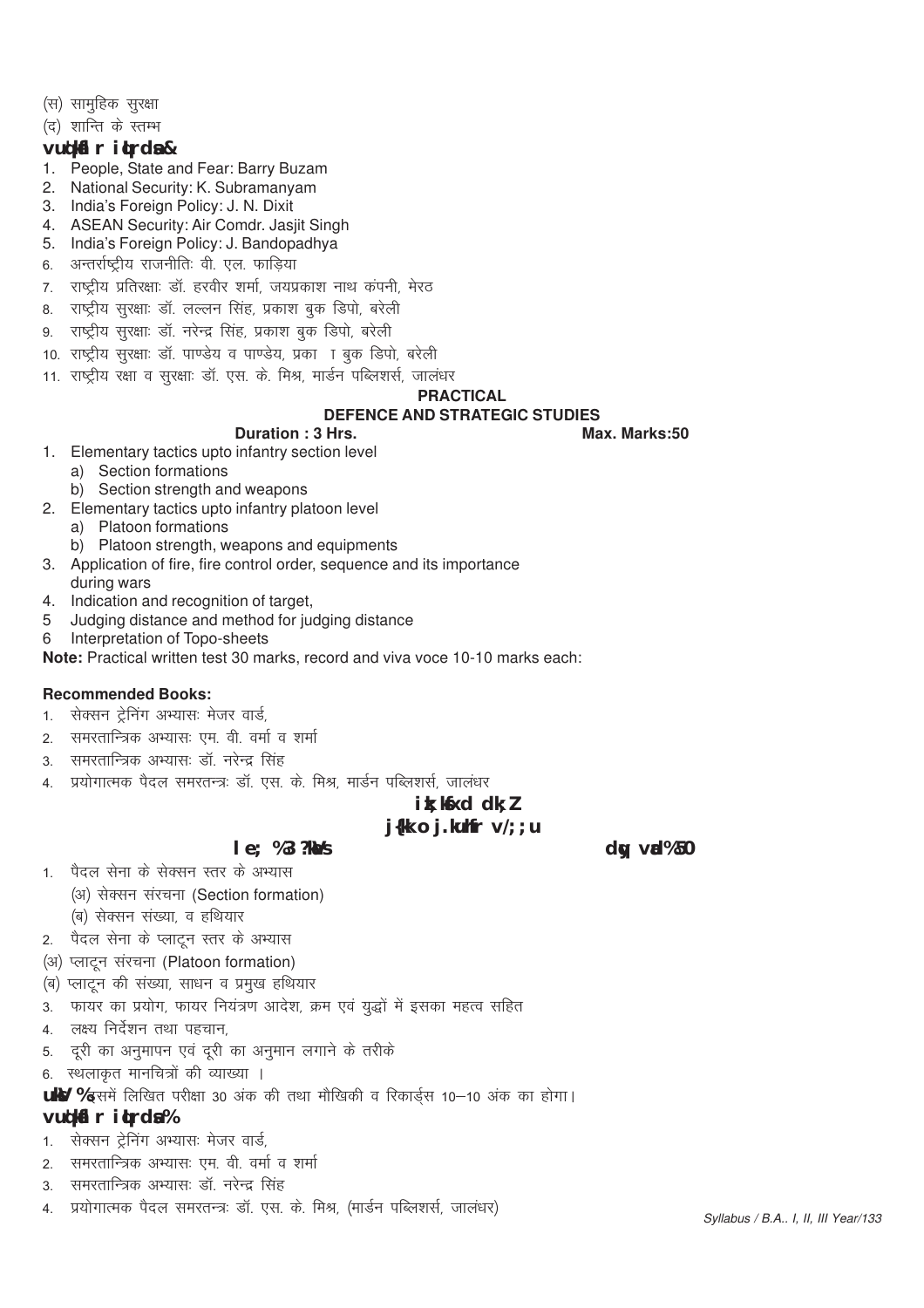# **B.A. Part - III Examination - 2022**

**Subjects**

Scheme of Examination

Distribution of Marks

- 1. हिन्दी साहित्य / Hindi Sahitya
- 2. English Literature / अंग्रेजी साहित्य
- 3. Sanskrit / संस्कृत
- 4.  $U$ rdu / हिन्दी साहित्य
- 5. Persian / पारसी
- 6. Rajasthani / राजस्थानी
- 7. Punjabi / पंजाबी
- 8. Philosophy / दर्शनशास्त्र
- 9. Psychology  $/$  मनेाविज्ञान
- 10. Economics /अर्थशास्त्र
- 11. History  $\angle$ इतिहास
- 12. Political Science / राजनीति विज्ञान
- 13. Geography /भूगोल
- 14. Mathematics  $\n \n 7^{\circ}$ गणित
- 15. Public Administration / लोक प्रशासन
- 16. Sociology / समाजशास्त्र
- 17. Home Science / गृहविज्ञान
- 18. Drawaing & Painting / चित्रकला
- 19. Indian Music / भारतीय संगीत
- 20. Garment Production & Export Management / परिधान उत्पादन एवं निर्यात प्रबन्ध
- 21. Jainology, Jeevan Vigyan & Yoga / जैन विद्या, जीवन विज्ञान एवं योग 86
- 22. Computer Application
- 23. Defence and Strategic studiez

# **B.A. Part III**

#### **SCHEME OF EXAMINATION**

There shall be three (03) Sections in the Question Paper.

Section A shall consist of ten questions (02 questions from each Unit), of 02 marks each, all compulsory to be answered in around 50 words.

Section B shall consist of seven questions (at least 01 question from each Unit) of 08 marks each, to be answered in around 200 words. Five questins must be answered out of given seven.

**Section C** shall consist of four questions (maximum 01 question from one Unit) of 20 marks each, to be answered in around 500 words. Two questions must be answered out of given four.

The number of paper and the maximum marks for each paper together with the minimum marks required for a pass are shown against each subject seperately. It will be necessary for a candidate to pass in the theory part as Classification of successful cnadidates shall be as follows :<br>First Division

60% of the aggregate marks prescribed at (a) Part I

Second Division 48% Examination, (b) Part II Examination,

(c) Part II examination, taken together.

All the rest shall be declared to have hassed the examination, if they obtain the minimum pass marks in each subject viz. 36% no division shall be awarded at the part I and Part II Examination.

# **DISTRIBUTION OF MARKS S.N. Name of the No. of Duration Max. Min. Pass**

|    | <b>Subject/Papers</b>     | <b>Papers</b>       |                | <b>Marks</b>                             | <b>Marks</b> |
|----|---------------------------|---------------------|----------------|------------------------------------------|--------------|
| 1. | <b>Hindi Sahitya</b>      | Paper-I<br>Paper-II | 3hrs.<br>3hrs. | $\begin{matrix} 100 \\ 100 \end{matrix}$ | 200<br>- 72  |
| 2. | <b>English Literature</b> | Paper-I<br>Paper-II | 3hrs.<br>3hrs. | $\begin{matrix} 100 \\ 100 \end{matrix}$ | 200<br>-72   |
| 3. | <b>Sanskrit</b>           | Paper-I<br>Paper-II | 3hrs.<br>3hrs. | $\begin{matrix} 100 \\ 100 \end{matrix}$ | 200 72       |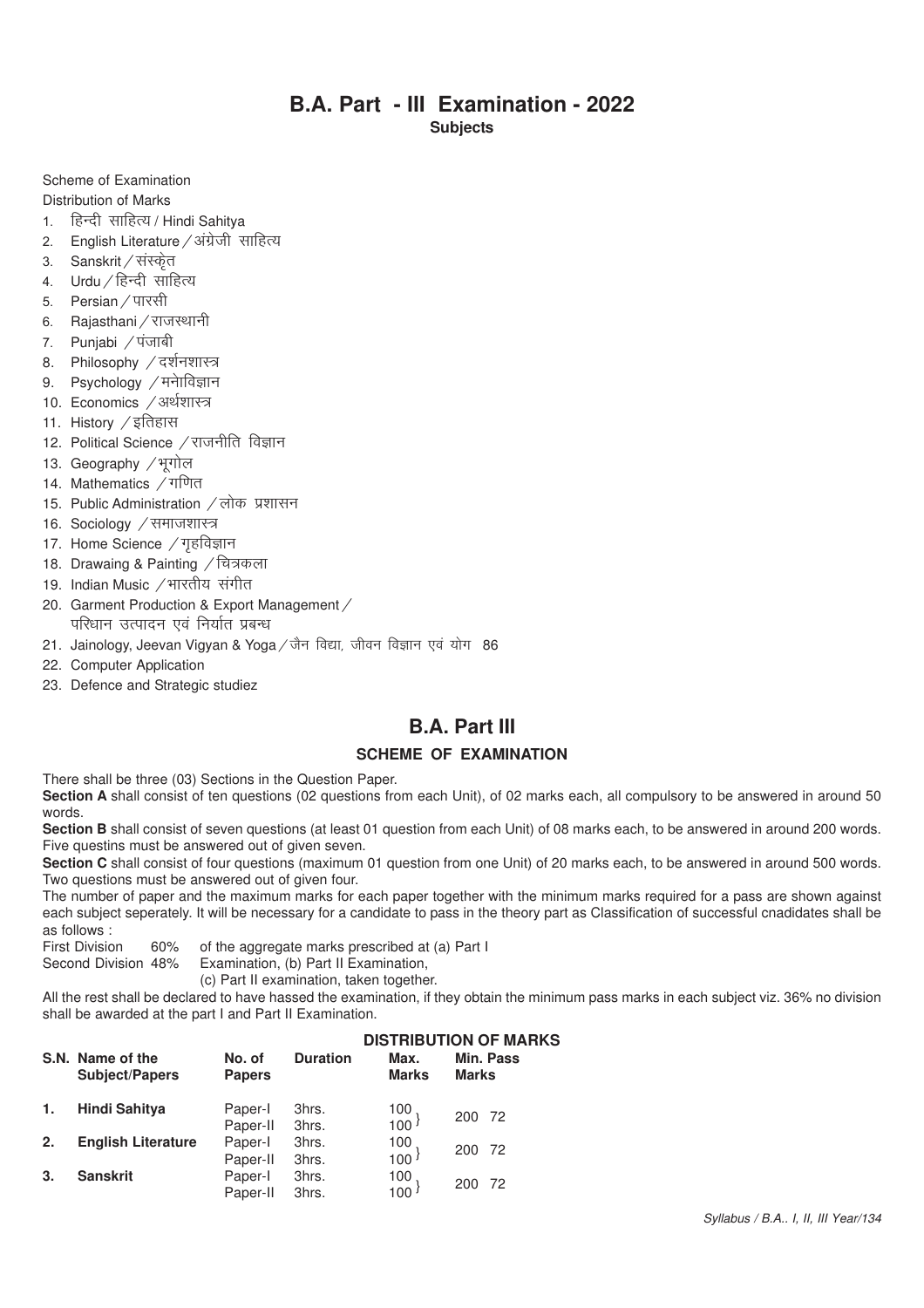|     | le; %3?kMs                        | mRrh.kkid %36            |                |                          | fgUnh I kfgR;<br>i wkkid% 100 |    |                 |     |
|-----|-----------------------------------|--------------------------|----------------|--------------------------|-------------------------------|----|-----------------|-----|
|     |                                   |                          |                |                          |                               |    |                 |     |
|     |                                   | Practical                | 3hrs           | 50                       |                               | 18 |                 |     |
|     | <b>Strategic studies</b>          | Paper-II                 | 3hrs.          | $75^{\frac{1}{2}}$       |                               |    |                 |     |
| 27. | Defence and                       | Paper-I                  | 3hrs.          | 75                       | 150 54                        |    |                 |     |
|     |                                   | Practical                |                | 50                       |                               | 18 |                 |     |
|     | Vigyan & Yoga                     | Paper-II                 | 3hrs.          | $75^{\frac{1}{2}}$       | 150 54                        |    |                 |     |
| 26. | Jainology, Jeevan                 | Paper-I                  | 3hrs.          | 75                       |                               |    |                 |     |
|     | <b>Applications</b>               | Paper-II<br>Practical    | 3hrs.          | $75^{\frac{1}{2}}$<br>50 |                               | 18 |                 |     |
| 25. | <b>Computer</b>                   | Paper-I                  | 3hrs.          | 75                       | 150 54                        |    |                 |     |
|     |                                   | Practical                | 4hrs.          | 80                       |                               | 28 |                 |     |
|     | & Export Management Paper-II      |                          | 3hrs.          | 60 <sup>3</sup>          |                               |    |                 |     |
| 24. | <b>Garment Production Paper-I</b> |                          | 3hrs.          | 60                       | 120 44                        |    |                 |     |
| 42  |                                   |                          |                |                          |                               |    |                 |     |
|     |                                   | Paper-II                 | 3hrs.          | 40                       |                               | 29 | Practical 4hrs. | 120 |
| 23. | <b>Indian Music</b>               | Paper-I                  | 3hrs.          | 40                       |                               |    |                 |     |
|     |                                   | <b>Practical Works</b>   |                | 20                       |                               |    |                 |     |
|     |                                   | Submission of            |                |                          |                               |    |                 |     |
|     |                                   | (Practical)              |                |                          |                               |    |                 |     |
|     |                                   | (Practical)<br>Paper-III | 5hrs.          | $50^{\frac{1}{2}}$       | 120 43                        |    |                 |     |
|     |                                   | Paper-II                 | 5hrs.          | 50                       |                               |    |                 |     |
|     | Painting                          | (Theory)                 |                |                          |                               |    |                 |     |
| 18. | Drawing &                         | Paper-I                  | 3hrs.          | 80                       |                               | 29 |                 |     |
|     |                                   | Pratical                 |                | 50                       |                               | 18 |                 |     |
|     |                                   | Paper-II                 | 3hrs.          | $75^{\frac{1}{2}}$       |                               |    |                 |     |
| 17. | <b>Home Science</b>               | Paper-I                  | 3hrs.          | 75                       | 150 54                        |    |                 |     |
|     |                                   | Paper-II                 | 3hrs.          | 100 <sup>1</sup>         |                               |    |                 |     |
| 16. | <b>Sociology</b>                  | Paper-I                  | 3hrs.          | 100                      | 200 72                        |    |                 |     |
|     | Administration                    | Paper-II                 | 3hrs.          | 100 <sup>1</sup>         | 200 72                        |    |                 |     |
| 15. | <b>Public</b>                     | Paper-I                  | 3hrs.          | 100 <sub>1</sub>         |                               |    |                 |     |
|     |                                   | Paper-III                | 3hrs.          | 68                       |                               |    |                 |     |
|     |                                   | Paper-II                 | 3hrs.          | 66                       | 200 72                        |    |                 |     |
| 14. | <b>Mathematics</b>                | Paper-I                  | 3hrs.          | 66                       |                               |    |                 |     |
|     |                                   | Practical                | 4hrs.          | 50                       |                               | 18 |                 |     |
|     |                                   | Paper-II                 | 3hrs.          | $75^{\frac{1}{2}}$       | 150 54                        |    |                 |     |
| 13. | Geography                         | Paper-II<br>Paper-I      | 3hrs.<br>3hrs. | 75                       |                               |    |                 |     |
| 12. | <b>Political Science</b>          | Paper-I                  | 3hrs.          | 100<br>100 <sup>3</sup>  | 200 72                        |    |                 |     |
|     |                                   | Paper-II                 | 3hrs.          | 100 <sup>1</sup>         |                               |    |                 |     |
| 11. | <b>History</b>                    | Paper-I                  | 3hrs.          | 100                      | 200 72                        |    |                 |     |
|     |                                   | Paper-II                 | 3hrs.          | 100 <sup>1</sup>         |                               |    |                 |     |
| 10. | <b>Economics</b>                  | Paper-I                  | 3hrs.          | 100                      | 200 72                        |    |                 |     |
|     |                                   | Practical                | 3hrs.          | 50                       |                               | 18 |                 |     |
|     |                                   | Paper-II                 | 3hrs.          | $75^{\frac{1}{2}}$       | 150 54                        |    |                 |     |
| 9.  | <b>Psychology</b>                 | Paper-I                  | 3hrs.          | 75                       |                               |    |                 |     |
|     |                                   | Paper-II                 | 3hrs.          | 100 <sup>3</sup>         | 200 72                        |    |                 |     |
| 8.  | Philosophy                        | Paper-I                  | 3hrs.          | 100                      |                               |    |                 |     |
| 7.  | Punjabi                           | Paper-I<br>Paper-II      | 3hrs.<br>3hrs. | 100<br>100 <sup>3</sup>  | 200 72                        |    |                 |     |
|     |                                   | Paper-II                 | 3hrs.          | $100^{\frac{1}{2}}$      |                               |    |                 |     |
| 6.  | Rajasthani                        | Paper-I                  | 3hrs.          | 100 <sub>1</sub>         | 200 72                        |    |                 |     |
|     |                                   | Paper-II                 | 3hrs.          | 100 <sup>1</sup>         |                               |    |                 |     |
| 5.  | Persian                           | Paper-I                  | 3hrs.          | 100.                     | 200 72                        |    |                 |     |
|     |                                   | Paper-II                 | 3hrs.          | 100 <sup>3</sup>         | 200 72                        |    |                 |     |
| 4.  | <b>Urdu</b>                       | Paper-I                  | 3hrs.          | 100                      |                               |    |                 |     |

# iFke it u&i = & vk/kqfud dk0; **bdkbZ & 1**

'kEcwd % Jh txnh'k x(r] लोकभारती प्रकाशन, नई दिल्ली।

#### **bdkbZ & 2**

1- **e**SFkyh'kj.k xtr & निर्बल का बल, कुछ न पूछा मैंने गाया, जीवन अस्तित्व

2- **t; 'kdj id kn &** पेशोला की प्रतिध्वनि, ले चल मुझे भुलावा देकर, चिर तृषित कंठ से तृप्त विधुर (लहर)-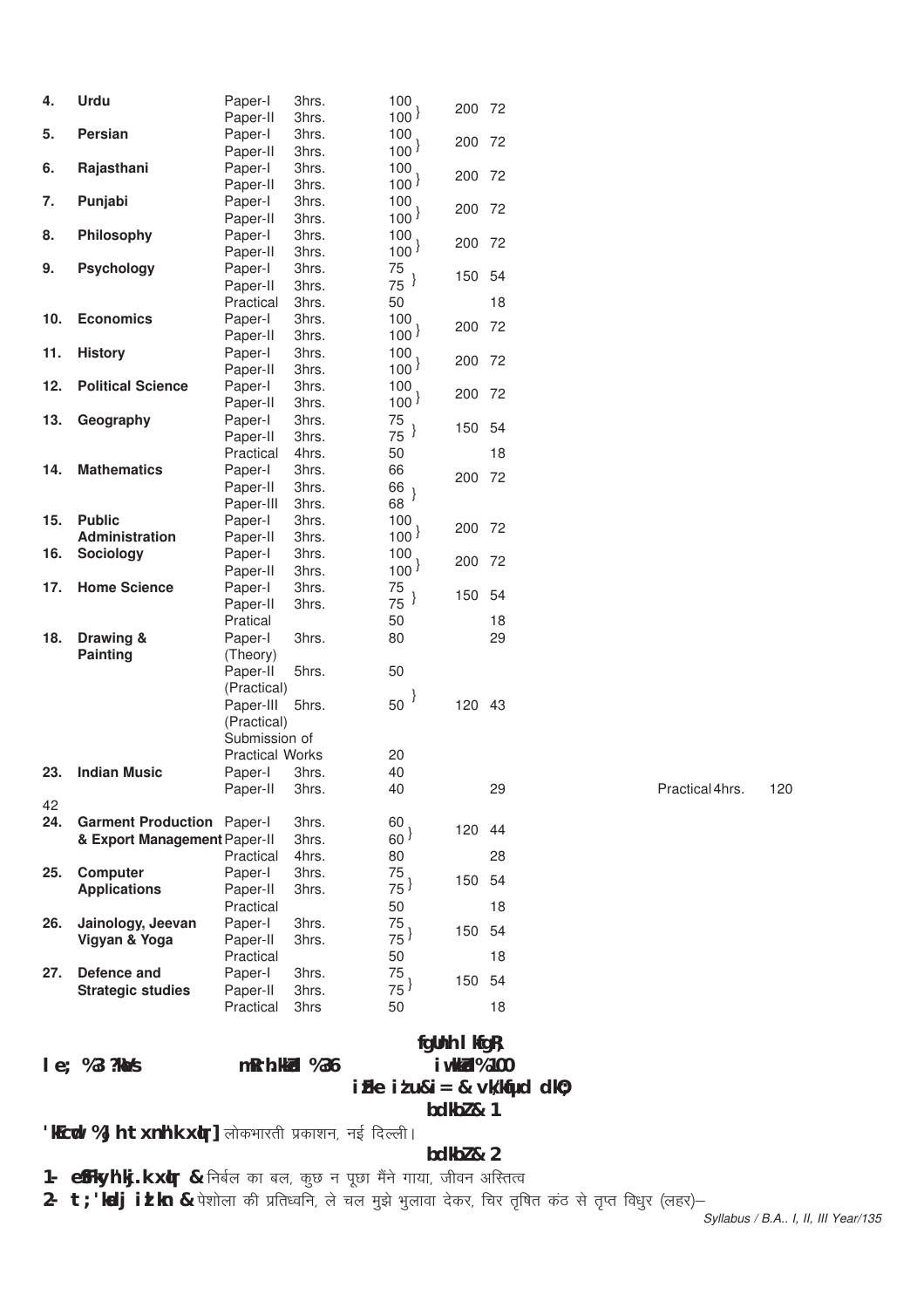#### 3- Iw Zkar f=ikBh - कौन तुम शुभ्र किरण वसना (गीतिका), जूही की कली (परिमल). संध्या सुंदरी (अपरा)

4.  $\int_{0}^{\infty}$   $\int_{0}^{\infty}$   $\int_{0}^{\infty}$   $\int_{0}^{\infty}$   $\int_{0}^{\infty}$   $\int_{0}^{\infty}$   $\int_{0}^{\infty}$   $\int_{0}^{\infty}$   $\int_{0}^{\infty}$   $\int_{0}^{\infty}$   $\int_{0}^{\infty}$   $\int_{0}^{\infty}$   $\int_{0}^{\infty}$   $\int_{0}^{\infty}$   $\int_{0}^{\infty}$   $\int_{0}^{\infty}$   $\int_{0}^{\infty$ 

5- egknnh oekl & जो तुम आ जाते एक बार (निहार), तुम मुझमें प्रिय फिर क्या परिचय, मैं नीरभरी दुःख की बदली (नीरजा)

#### $hdkh$ <sub>7</sub> $k<sub>3</sub>$

1.  $gfjodk jk$ ;  $cPpu - 34u$  - सोन मछरी,

2  $ukxktu -$  अकाल और उसके बाद. सिंदुर तिलक ललित भाल

3- jke/kkjhfl a fnudj – कृष्ण चेतावनी (रश्मिरथी का काव्यांश रश्मिरथी का काव्यांश वर्षों तक वन में घुम-घुम पंक्ति से लेकर दोनों पुकारते थे जय-जय तक)

4. I fPpnkun qhikun okRL; k; u 'vKs \* - असाध्य वीणा

5- xtkuu ek/ko enDrcks/k- बबूल, औरांग ऊटांग।

1- Inkek ik.Ms/kiey : गरीबी, दिनचर्या, बीस साल बाद, लोहे का स्वाद

2- j?kphj l gk; — पढ़िए गीता , एक रंग होता है नीला, हमारी हिंदी एक दुहाजू की नयी बीवी है, हँसो, हँसो, जल्दी हँसो, राष्ट्रीय प्रतिज्ञा 3  $\ln t$ ;  $r - 1$  वो आदमी नहीं है - हुत बेजुबान है

2. फिर धीरे धीरे यहां का मौसम पिघलने लगा है ( दो गज़ल, 14 शेर)

4- gjh'k Hkhkuh – मैंने नहीं कल ने बुलाया है, रेत में नहाया है मन, एक एक क्षण जिया गया, प्यास सीमाहीन सागर, उड ना मन मत हार सुपर्णा

5- ullnfd'kkj vkpk; l – समतल नहीं है शहर, कूछ भी तो नहीं ठीक–से हुआ, पहला शब्द हो जैसे, किसी को नहीं निवेदित, झरे नहीं तो क्या

#### $hdkh$ <sub>7</sub> $k<sub>5</sub>$

V & आधुनिक कविता का इतिहास, रूपवाद, मार्क्सवाद, मनोविश्लेषणवाद का अध्ययन।

C & प्रमुख विमर्श : स्त्री विमर्श, दलित विमर्श, विकलांग विमर्श

1 &काव्य रूप , बिम्ब एवं प्रतीक, रस का अर्थ , स्वरूप, अवयव, नि पत्ति एवं साधारणीकरण (संक्षिप्त परिचय), रस के भेद।

# i jh{kdka dsfy, funik %

- 1. प्रश्न-पत्र तीन खंडों क्रमशः अ, ब, और स में विभक्त होगा।
- 2. खंड अ में प्रत्येक इकाई से अधिकतम 2 प्रश्न रखते हुए सभी 5 इकाइयों से कुल 10 लघुत्तरात्मक प्रश्न अनिवार्यतः पूछे जाएंगे।
- 3. खंड ब में प्रथम 3 इकाइयों में से व्याख्या संबंधी कूल 7 व्याख्या प्रश्न पूछे जाएंगे, जिनमें से विद्यार्थी को किन्हीं 5 व्याख्याओं को अनिवार्य रूप से हल करना होगा।
- 4. खंड स में पांचों इकाइयों में से 4 आलोचनात्मक और विश्लेषणात्मक प्रश्न पूछे जाएंगे, जिनमें से विद्यार्थियों को 2 प्रश्न अनिवार्य रूप से हल करने होंगे।

5. प्रश्न-पत्र वर्तमान में निर्धारित पाठ्यक्रमानुसार हो।

विस्तृत अंक योजना :-

| खण्ड | कल |  |  | अनिवार्य अंक प्रति कुल अंक) शब्द सीमा विवरण |  |
|------|----|--|--|---------------------------------------------|--|
|      |    |  |  |                                             |  |

| प्रश्न         | प्रश्न | प्रश्न |    |     |                                                                                 |
|----------------|--------|--------|----|-----|---------------------------------------------------------------------------------|
| 10             | 10     |        | 20 | 50  | खंड अ में प्रत्येक                                                              |
|                |        |        |    |     | इकाई से अधिकतम 2 प्रश्न रखते हुए सभी 5 इकाइयों से कुल 10 लघुत्तरात्मक           |
|                |        |        |    |     | प्रश्न अनिवार्यतः पूछे जाएंगे।                                                  |
| $\overline{7}$ | 5      | - 8    | 40 | 200 | प्रथम 3 इकाइयों में से 7 व्याख्या संबंधी प्रश्न पूछे जाएंगे। जिनमें से 5 प्रश्न |
|                |        |        |    |     | अनिवार्य रूप से विद्यार्थियों को हल करने होंगे।                                 |
| 4              |        | 20     | 40 | 500 | 5 इकाइयों में से 4 आलोचनात्मक एवं विश्लेषणात्मक प्रश्न पूछे जाएं –जिनमें        |
|                |        |        |    |     | प्रत्येक इकाई से अधिकतम एक प्रश्न पूछा जाएं।                                    |
|                |        |        |    |     |                                                                                 |

## $l$  qk; d  $x$ *u*Fk &

- 1. हिन्दी के प्रगतिशील कवि डॉ. रणजीत
- आधुनिक कविता की प्रमुख प्रवृत्तियां डॉ. नगेन्द्र  $\overline{2}$
- आधुनिक हिन्दी काव्य शिल्प डॉ. मोहन अवस्थी  $3<sub>l</sub>$
- 4. कविता के नये प्रतिमान डॉ. नामवर सिंह
- 5. छायावाद डॉ. नामवर सिंह
- 6. नया हिन्दी काव्य डॉ. शिवकुमार मिश्र
- 7. नयी कविता डॉ. देवराज
- 8. आधुनिक कविता के आगे नरेश मेहता डॉ. मीरा श्रीवास्तव
- नरेश मेहता कविता उर्ध्व यात्रा डॉ. रामकमल राय  $\mathsf{Q}$
- 10. महादेवी का नया मूल्यांकन डॉ. गणपतिचन्द्र गुप्त

#### bdkbl & 4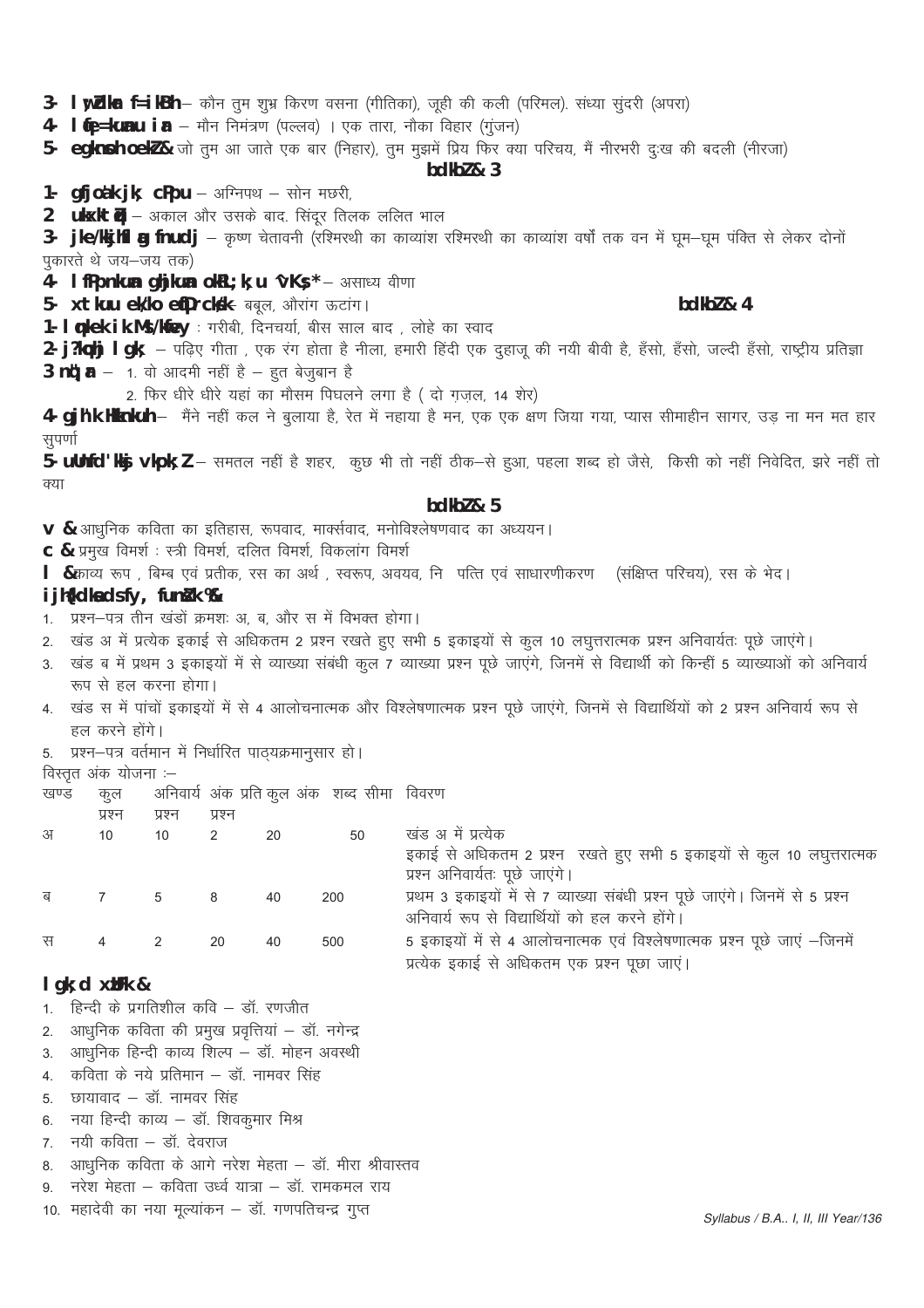11. दृष्यन्त कूमार की गज़लों का समीक्षात्मक अध्ययन – डॉ. सरदार मुजावर

 $mRrh.kkld$  % 36

12. छायावादी कवियों का सांस्कृतिक दृष्टिकोण – डॉ. प्रमोद सिन्हा

13. आधुनिक गीति काव्य – डॉ. उमाशंकर तिवारी

#### f} $r h$ ; it  $u & = 8$  fucak, oa Hkk"kk

#### $le; %3?kMs$

#### $hdkh$ <sub>7</sub> $k<sub>1</sub>$

*i* wkkid % 100

1. मन की दृढता - बालकु ण भट्ट

- 2. दांत प्रतापनारायण मिश्र
- 3. क्रोध आचार्य रामचन्द्र शुक्ल
- 4. साहित्य का मूल्य बाबू गुलाबराय

#### $bdkb2 & 2$

1. नाखून क्यों बढ़ते हैं - आचार्य हजारी प्रसाद द्विवेदी

- 2. प्रसाद और निराला आचार्य नन्दद्तलारे वाजपेयी
- 3. भूमि को देवत्व प्रदान (पृथ्वी पुत्र से) वासुदेवशरण अग्रवाल
- 4. जीने की कला महादेवी वर्मा

#### bdkb $l$  &  $3$

- 1. प्रेमचंद और भाषा समस्या डॉ. रामविलास शर्मा
- 2. तमाल के झरोखे से विद्यानिवास मिश्र
- 3. आधुनिकता : नयी और पुरानी कुबेरनाथ राय
- 4. परम्परा बोध और समकालीन साहित्य नन्दकिशोर आचार्य

# $bdkb2 & 4$

भाषा का वैज्ञानिक परिचय, आधनिक भारतीय आर्य भाषाएं। हिन्दी भाषा सामान्य परिचय। देवनागरी लिपि का सामान्य परिचय। हिन्दी आलोचनात्मक एवं निबन्ध का तात्त्विक विवेचन और ऐतिहासिक विकास (परिचयात्मक इतिहास)

# $hdkh$ <sub>7</sub> $k<sub>5</sub>$

1. साहित्यिक निबन्ध : क्षेत्र – 1. कवि. कहानीकार. उपन्यासकार. निबन्धकार। 2. राजस्थान का हिन्दी साहित्य

#### i jh{kdka dsfy, funkk %&

- 1. प्रश्न-पत्र तीन खंडों क्रमशः अ, ब, और स में विभक्त होगा।
- 2. खंड अ में प्रत्येक इकाई से अधिकतम 2 प्रश्न रखते हुए सभी 5 इकाइयों से कूल 10 लघुत्तरात्मक प्रश्न अनिवार्यतः पूछे जाएंगे।
- 3. खंड ब में प्रथम 3 इकाइयों में से व्याख्या संबंधी कल 7 व्याख्या प्रश्न पछे जाएंगे. जिनमें से विद्यार्थी को किन्हीं 5 व्याख्याओं को अनिवार्य रूप से हल करना होगा।
- खंड स में पांचों इकाइयों में से 4 आलोचनात्मक और विश्लेषणात्मक प्रश्न पूछे जाएंगे, जिनमें से विद्यार्थियों को 2 प्रश्न अनिवार्य रूप से  $\mathbf{\Delta}$ हल करने होंगे।
- 5. प्रश्न-पत्र वर्तमान में निर्धारित पाठ्यक्रमानुसार हो।

विस्तृत अंक योजना :-

 $10$ 

अ

| खण्ड | कल |  |  | अनिवार्य अंक प्रति कुल अंक  शब्द सीमा  विवरण |  |
|------|----|--|--|----------------------------------------------|--|
|      |    |  |  |                                              |  |

प्रश्न प्रश्न ਧਭਜ

 $10$ 

| 20 |  |  | खंड अ में प्रत्येक |
|----|--|--|--------------------|
|    |  |  |                    |

- इकाई से अधिकतम 2 प्रश्न रखते हुए सभी 5 इकाइयों से कूल 10 लघुत्तरात्मक
- 
- प्रश्न अनिवार्यतः पूछे जाएंगे। प्रथम 3 इकाइयों में से 7 व्याख्या संबंधी प्रश्न पूछे जाएंगे। जिनमें से 5 प्रश्न ब  $\overline{7}$  $\overline{5}$ 8  $40$ 200
	- अनिवार्य रूप से विद्यार्थियों को हल करने होंगे।
- 5 इकाइयों में से 4 आलोचनात्मक एवं विश्लेषणात्मक प्रश्न पूछे जाएं –जिनमें स्र  $\overline{4}$  $\overline{2}$ 20  $40$ 500 प्रत्येक इकाई से अधिकतम एक प्रश्न पूछा जाएं।

# $I$  gk; d  $x$ *u***Fk** &

- हिन्दी साहित्य में निबन्ध का विकास डॉ. ओंकारनाथ शर्मा
- हिन्दी साहित्य का इतिहास डॉ. बहादुर सिंह  $2.$
- 3. हिन्दी साहित्य : युग प्रवृत्तियां शिवकुमार शर्मा
- हिन्दी साहित्य का इतिहास डॉ. नगेन्द्र  $\mathbf{\Delta}$
- भाषा विज्ञान डॉ. बहादुर सिंह 5.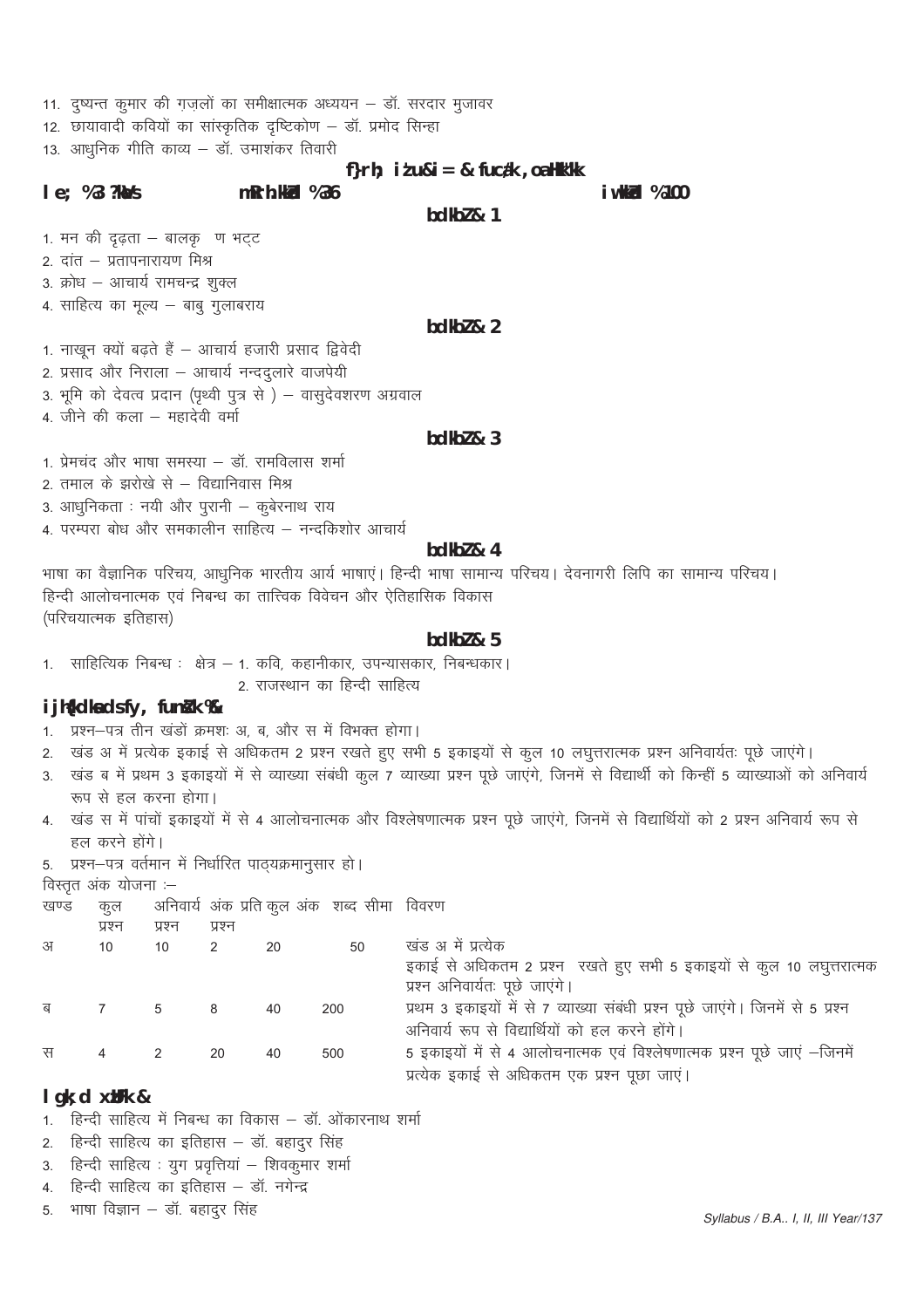|  |  |  | 6. हिन्दी भाषा विकास के आयाम – आभा त्रिवेदी |  |  |  |  |  |
|--|--|--|---------------------------------------------|--|--|--|--|--|
|--|--|--|---------------------------------------------|--|--|--|--|--|

- $7 \overline{\mathsf{B}}$ न्दी भाषा डॉ भोलानाथ तिवारी
- 8. साहित्यिक निबन्ध– राजनाथ शर्मा

 **English Literature Paper- I Poetry & Drama Unit-I** Toru Dutt : Our Casuarina Tree \* A.K.Ramanujan : Ecology Nissim Ezekiel : Night of the Scorpion **Unit-II** Wole Sovinka : Telephone Conversation \* Agha Shahid Ali : Postcard from Kashmir Taslima Nasrin : At the Back of Progress **Unit-III** \* Gabriel Okara : Once Upon a time Edywin Thumboo : Words Robert Kroetsch : I am getting Old Now Judith Wright: Woman to Man **Unit –IV** \* Mahesh Dattani : Tara **Unit-V** Literary History Renaissance in India, Anglo Indian and Indo-Anglican Writing **Terms &Concepts** Paradox, Antithesis, Symbolism, Satire, Essay, Allegory **Prescribed Textbook:** *Poetic Reflections from India and Abroad* **(Oxford) Required Reading** Abrams, M.H: *A Glossary of Literary Terms* (Macmillan) Iyengar, K. R. S: *Indian Writing in English* (Sterling) **Detailed Study Evaluation Scheme** [This will apply to all Undergraduate Courses on English Literature and not to General English.] There shall be a Terminal Examination of 100 Marks of each Paper at the end of every Session. The Examination Paper shall consist of Three Sections: Section 'A' shall comprise **Ten** questions (all compulsory, to be answered in 50 words each) of 2 Marks each. The Examiner will set questions on this section choosing at least two from each unit.

Section 'B' shall comprise Two Parts:

Part I shall consist of **Three** Reference to Context Questions from starred texts, out of which the candidate shall attempt any **two** (to be answered in 200 Words each). Each Question shall carry 08 Marks.

Part II shall comprise **Four** Questions, out of which the candidate shall attempt any **three** (to be answered in 200 Words each). Each Question shall carry 08 Marks. The Examiner shall set Questions in such a way so that almost the cent percent coverage of the syllabus is ensured.

Section C shall comprise **Four** Questions (to be answered in 500 Words each) out of which the Candidate shall attempt any **two**. Each Question shall carry 20 Marks. The Examiner shall set Questions in such a way so that almost the cent percent coverage of the syllabus is ensured.

#### **B.A. Part-III, English Literature Paper- II Prose and Fiction Unit-I**

- Ruskin Bond: The Meeting Pool
- S. Radhakrishnan : The March of Mind

#### **Unit –II**

- Romain Rolland : Vivekananda: The Great Journey to the West
- \* Philip Agre : Building an Internet Culture
- \* Vandana Shiva: The Social Costs of Economic Globalization
- Aruna Roy: Tuned into the Voice of the Deprived
- Salim Ali: Man and Nature in India: The Ecological Balance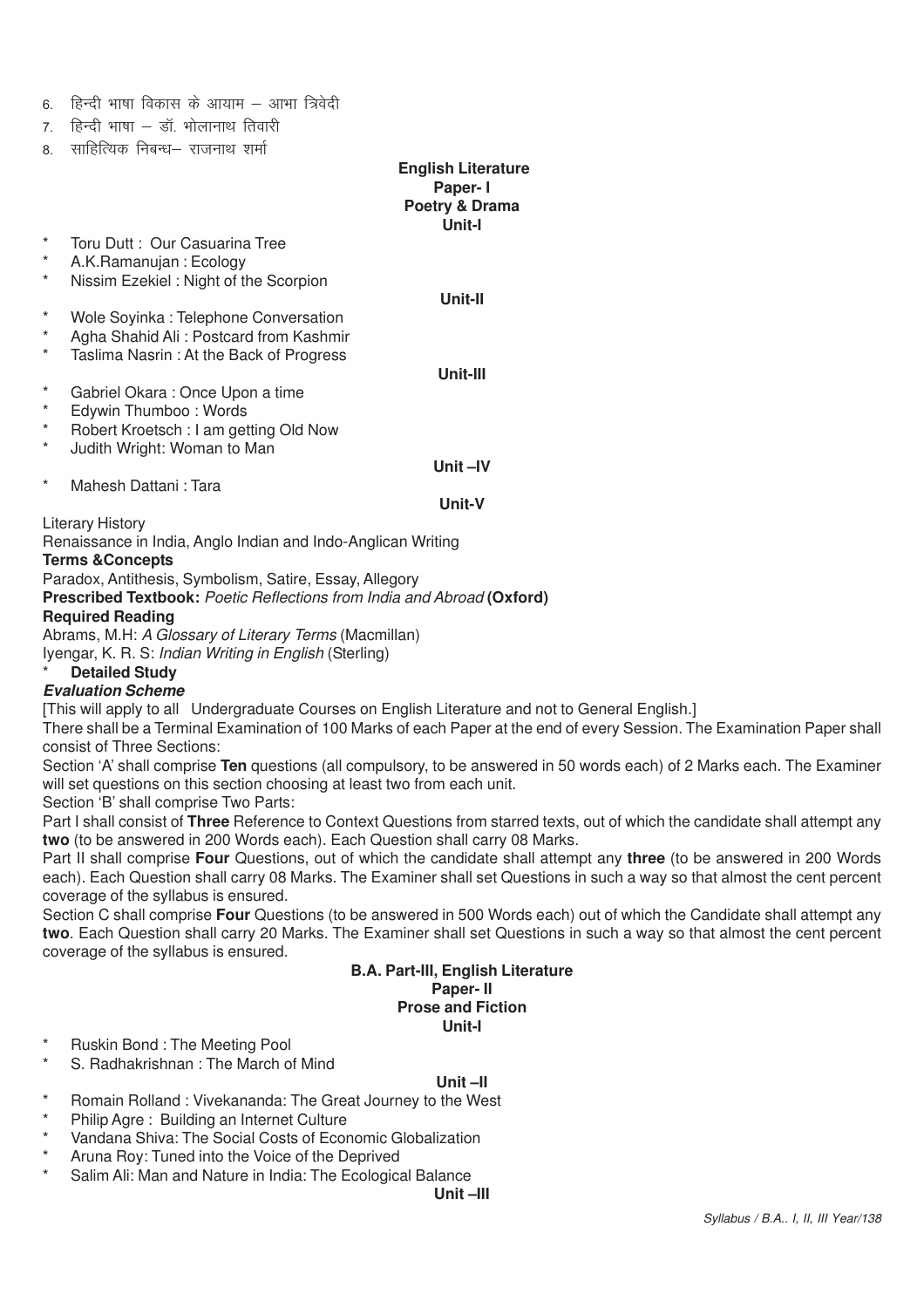Premchand · The Child

- MulkRaj Anand: The Barber's Trade Union
- K. Abbas: The Refugee

#### Unit-IV

- Maxim Gorky: The Mother of a Traitor
- Henry Lawson : The Drover's Wife
- Jim Corbett: Lalajee

Unit-V

R.K.Narayan: Vendor of Sweets

Prescribed Textbook: Prose and Fiction (Oxford)

# **Detailed Study**

# **Evaluation Scheme**

[This will apply to all Undergraduate Courses on English Literature and not to General English.]

There shall be a Terminal Examination of 100 Marks of each Paper at the end of every Session. The Examination Paper shall consist of Three Sections:

Section 'A' shall comprise Ten questions (all compulsory, to be answered in 50 words each) of 2 Marks each. The Examiner will set questions on this section choosing at least two from each unit.

Section 'B' shall comprise Two Parts:

Part I shall consist of Three Reference to Context Questions from starred texts, out of which the candidate shall attempt any two (to be answered in 200 Words each). Each Question shall carry 08 Marks.

Part II shall comprise Four Questions, out of which the candidate shall attempt any three (to be answered in 200 Words each). Each Question shall carry 08 Marks. The Examiner shall set Questions in such a way so that almost the cent percent coverage of the syllabus is ensured.

Section C shall comprise Four Questions to be answered in 500 Words each out of which the Candidate shall attempt any two. Each Question shall carry 20 Marks. The Examiner shall set Questions in such a way so that almost the cent percent coverage of the syllabus is ensured.

# **I** iÑr

# I kekU: funk k%

1. प्रश्न-पत्र में कुल तीन खण्ड होंगे।

- खण्ड 'अ' में सभी 10 प्रश्न अनिवार्य होंगे। प्रत्येक प्रश्न का उत्तर 50 भाब्दों में दिया जाना है। प्रत्येक प्रश्न 2 अंकों का होगा।
- खण्ड 'ब' में कुल 7 प्रश्न होंगे व परीक्षार्थी केवल 5 प्रश्नों के उत्तर देगा। प्रत्येक प्रश्न का उत्तर 200 भाब्दों में दिया जाना है। प्रत्येक प्रश्न 8 अंकों का होगा।

# खण्ड 'स' में कूल 4 प्रश्न होंगे। परीक्षार्थी इनमें से किसी दो प्रश्नों का उत्तर देगा। प्रत्येक प्रश्न के उत्तर की भाब्द सीमा 500 भाब्द होगी। प्रत्येक प्रश्न 20 अंक का होगा।

- 2. परीक्षा का माध्यम संस्कृत, हिन्दी अथवा अंग्रेजी होगा।
- 3. प्रश्न पत्र केवल संस्कृत में बनाया जाएगा।
- 4. प्रत्येक प्रश्न पत्र में 10 प्रतिशत अंक संस्कृत माध्यम से उत्तर देने के लिए निर्धारित हैं। अन्य प्रश्नों के उत्तर संस्कृत, हिन्दी अथवा अंग्रेजी में दिये जा सकते हैं।
- 5. संस्कृत एवं हिन्दी के लिए देवनागरी लिपि ही मान्य होगी।

6. विद्यार्थियों एवं प्राध्यापकों से अपेक्षा है कि अध्ययनाध्यापन का माध्यम संस्कृत हो।

 $ikB \div \emptyset e$ , oa i j $h f k k B \div k f k$ 

| nksidulk=                                   |  | $U$ ; wre mukh.kk $B$ d 72                                                     | $i$ wkk $P$ cd 200 |
|---------------------------------------------|--|--------------------------------------------------------------------------------|--------------------|
|                                             |  | $i$ Fke it u Ik= le; 3 ?k $\lambda$ /s U; wure m $\lambda$ kh.kk $\beta$ ed 36 | $\mathsf{val}$ 100 |
| f} $r$ h; i $t$ u lk= le; 3 ?k $\lambda$ /s |  | $U$ ; wre mukh.kk $B$ d 36                                                     | $\mathsf{val}$ 100 |

# iFke itu lk= & dk0; l Lefr, oafucU/k iwkkMel 100

 $ikB:Øe$ 

#### hdkh<sub>R1</sub>

dekj l lkoe~ Ydkfynkl 14 i Fke l xl-श्लोकों की व्याख्या और सामान्य प्रश्न (कालिदास का सामान्य परिचय, कुमारसंभव की कथावस्त्, हिमालय वर्णन, पार्वती–सौन्दर्य–वर्णन, कालिदास का उपमा–वैशिष्टय एवं भाषा–शैली)

# bdkb<sub>R2</sub>

fdjkrktüh; e~ Wikijfol iFke I xR व्याख्याएँ और किरातार्जुनीय से सामान्य प्रश्न (भारवि का परिचय, किरातार्जुनीय की कथावस्तु, अर्थगौरव संवाद-शैली आदि) Syllabus / B.A., I, II, III Year/139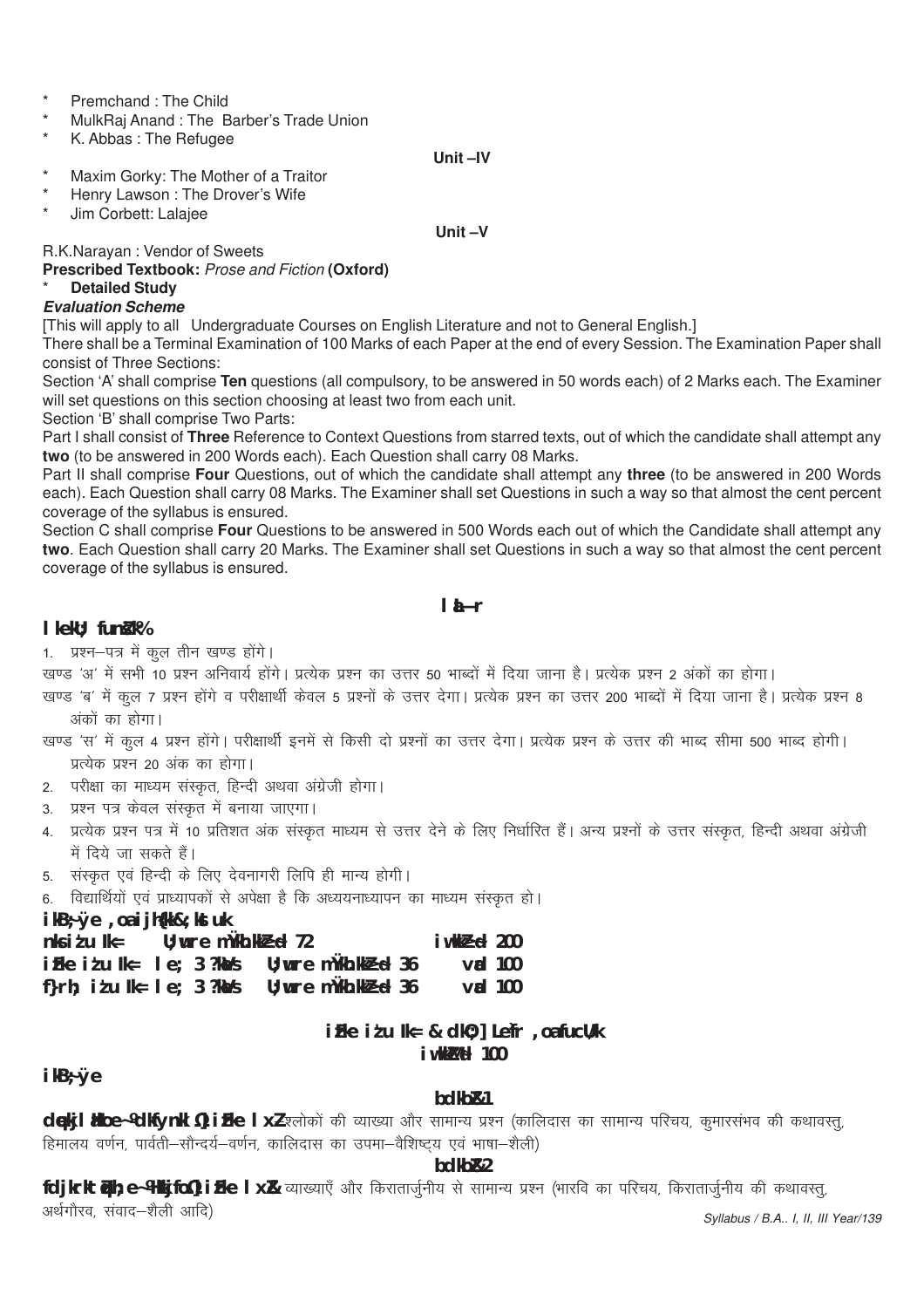#### bdkb&3

n'kdekipfire~ /n. Mh/2 & अष्टम उच्छवास- गद्यांशों का अनुवाद और सामान्य प्रश्न

bdkb<sub>R4</sub>

; kKoYD; Lefr 10; ogkjk/; k; s nk; follkkx&i xlj.kek=1% व्याख्या एवं सामान्य प्रश्न

#### hdkh<sub>R5</sub>

I LÑr&fucll/k&jpuk (समकालिक विषयों सहित)

# v- i jh{kdka ds fy, I kekU; funik %

- 1. प्रश्न–पत्र का निर्माण संस्कृत माध्यम से किया जाए।
- 2. प्रश्न–पत्र 'अ', 'ब' और 'स' खण्डों में विभक्त हो। खण्ड 'अ' के अन्तर्गत प्रत्येक इकाई में से कम से कम 02 प्रश्न होना आवश्यक है। खण्ड 'ब' के अन्तर्गत प्रत्येक इकाई में से कम से कम 01 प्रश्न होना आवश्यक है। खण्ड 'स' के अन्तर्गत एक इकाई में से अधिकतम एक प्रश्न होगा।
- 3. खण्ड 'अ' में से 5 प्रश्नों के उत्तर संस्कृत माध्यम से पूछे जायें।
- 4. पाठ्यक्रम में कुछ न कुछ परिवर्तन होता है, अतः पूर्ववर्ती प्रश्न पत्र को प्रमाण न मानें।
- C- ijhKkkFkhZ प्रत्येक प्रश्न के सभी भागों का उत्तर निरन्तर लिखें।

# $ikB$ ;  $\partial a \cdot b$  at  $d$  it rds

- 1. कुमारसभवम् प्रथमसर्ग व्या. तारणीश झा
- 2. किरातार्जुनीयम् चौखम्बा, वाराणसी
- 3. याज्ञवल्क्यस्मृति (व्यवहाराध्याय) चौखम्बा संस्कृत प्रतिष्ठान, दिल्ली
- 4. दशकुमारचरितम् जितेन्द्र अग्रवाल
- 5. संस्कृत–निबन्ध–शतकम् डॉ. कपिलदेव द्विवेदी, वि.वि. प्रकाशन
- 6. प्रबन्ध-रत्नाकर डॉ. रमेशचन्द्र शुक्ल,
- 7. निबन्ध-पारिजातम डॉ. गणेशदत्त शर्मा
- 8. वृहद्-संस्कृत–निबन्ध–कलिका डॉ. शिवप्रसाद द्विवेदी, भा.वि.प्रकाशन

# f}rh; itu lk= & Hkkjrh; n'ku] uhfr , oa 0; kdj.k

#### $ikB; \emptyset e$

# bdkb<sub>R1</sub>

# rdl I x g Vnhfi dk I fgr1/2 & अन्नमुभट्ट- व्याख्या और सामान्य प्रश्न **Hkiirh; n'ku dsfl ) kUr** – निम्नलिखित बिन्दु पाठ्य हैं –

- (क) भारतीय-दर्शन की विशेषताएँ
- (ख) सांख्य-दर्शन का सत्कार्यवाद
- (ग) योग-दर्शन का अष्टाङ्गयोग
- (घ) अद्वैत-वेदान्त का मायावाद
- (ड) न्याय-दर्शन की प्रमाण-मीमांसा
- (च) वैशेषिक दर्शन के सप्त पदार्थों का सामान्य ज्ञान
- (छ) चार्वाक की तत्त्वमीमांसा
- (ज) बौद्ध-दर्शन का क्षणिकवाद
- (झ) जैन-दर्शन का अनेकान्तवाद

#### bdkb<sub>R3</sub>

# Hkrigfj uhfr'krde~ Yu.kt I kxj Y& अनुवाद,व्याख्या और सामान्य प्रश्न

# JhenHkxonxhrk 12 Is3 v/; k; 18 अनुवाद,व्याख्या और सामान्य प्रश्न

y?kil) kurdkenh Vir<sup>3</sup>ur idj.kV&(अ) लघुसिद्धान्तकौमूदी तिड़न्त प्रकरण में से भू धातू की दस लकारों तथा एध धातू की लट, लोट, लट, लड एवं विधिलिड में रूप-सिद्धियाँ

(ब) तिडन्त प्रकरण में से अद्, हु, दिवु, षुञ्, तुद, रुधिर, तनु, डुक्रीञ् एवं चुर – धातुओं के लट्, लोट्, लट्, लड्, एवं विधिलिङ् लकार के रूपों की सिद्धियाँ

#### v- i jh{kdka ds fy, I kekU; funk %

1. प्रश्न–पत्र का निर्माण संस्कृत माध्यम से किया जाए। 2. प्रश्न–पत्र 'अ', 'ब' और 'स' खण्डों में विभक्त हो। खण्ड 'अ' के अन्तर्गत प्रत्येक इकाई में से कम से कम 02 प्रश्न होना आवश्यक है। खण्ड 'ब' के अन्तर्गत प्रत्येक इकाई में से कम से कम 01 प्रश्न होना आवश्यक है। खण्ड 'स' के अन्तर्गत एक इकाई में से अधिकतम एक प्रश्न होगा।

hdkh<sub>R2</sub>

i wkkMel 100

bdkb<sub>R5</sub>

hdkh<sub>R4</sub>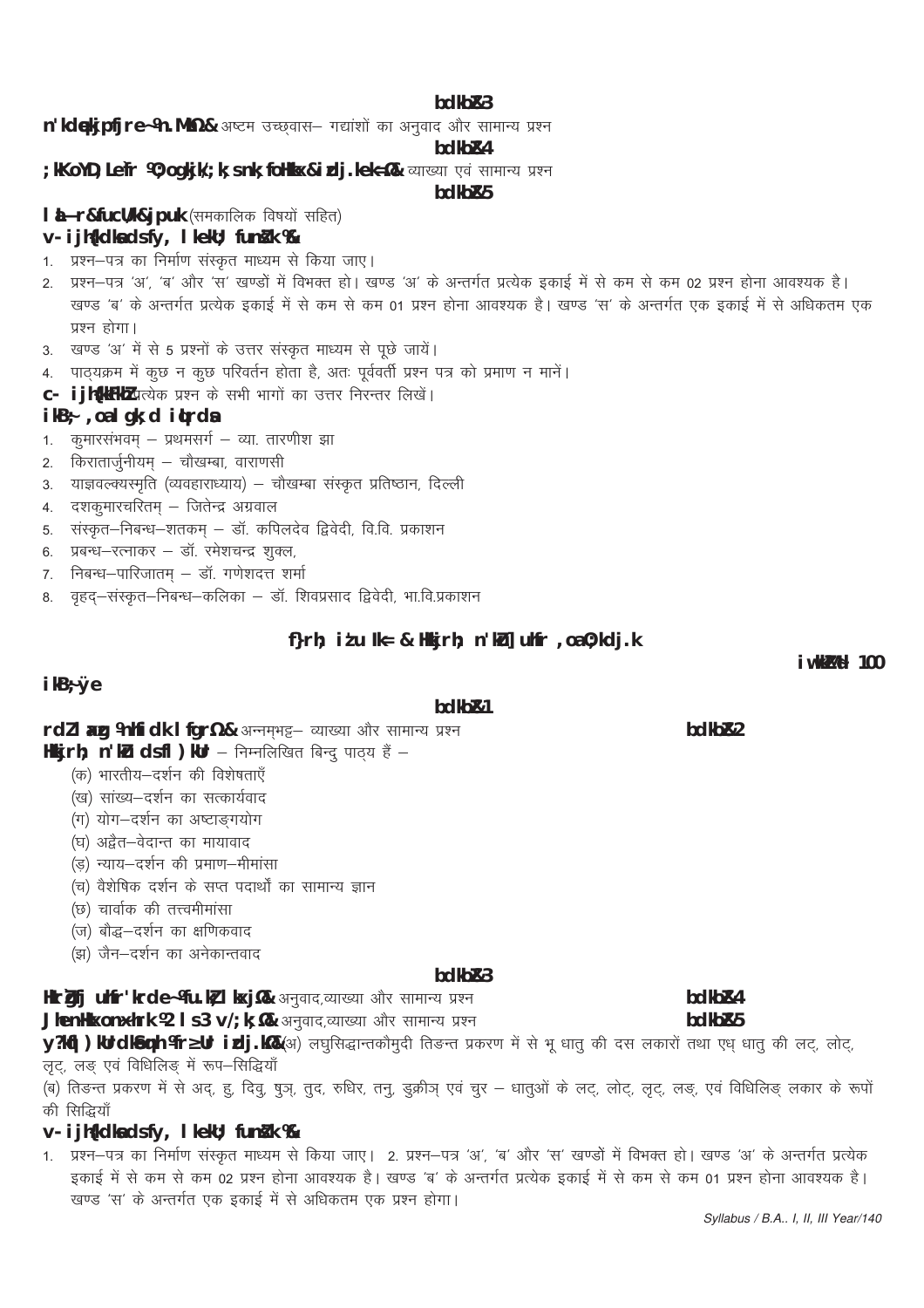- 3. खण्ड 'अ' में से 5 प्रश्नों के उत्तर संस्कृत माध्यम से पूछे जायें।
- 4. पाठ्यक्रम में कूछ न कूछ परिवर्तन होता है, अतः पूर्ववर्ती प्रश्न पत्र को प्रमाण न मानें।
- C- ijh</a>KkFkhl प्रत्येक प्रश्न के सभी भागों का उत्तर निरन्तर लिखे।

# $ikB$ ; , oa I gk; d  $i$ 4rd\$&

- 1. तर्कसंग्रह नरेन्द्र शर्मा, हंसा प्रकाशन, जयपुर
- 2. तर्कसंग्रह डॉ. अर्कनाथ चौधरी, जगदीश संस्कृत पुस्तकालय
- 3. तर्कसंग्रह प. आनन्द झा. उत्तरप्रदेश हिन्दी संस्थान. लखनऊ
- 4. तर्कसंग्रह प. नर्वदेश्वर तिवारी. भारतीय विद्या प्रकाशन. दिल्ली
- 5. तर्कसंग्रह परिमल प्रकाशन, दिल्ली
- 6. तर्कसंग्रह डॉ. दयानन्द भार्गव
- 7. गीता  $(2-4)$  डॉ. राजेन्द्र शर्मा
- 8 गीतारहस्य तिलक
- 9. नीतिशतकम् डॉ. कृष्णमणि त्रिपाठी, चौखम्बा प्रकाशन
- 10. नीतिशतकम् डॉ. गोपाल शर्मा, हंसा प्रकाशन, जयुपर
- 11. लघसिद्धान्तकौमुदी डॉ. केवलकृष्ण आनन्द, मोतीलाल बनारसीदास
- 12. लघसिद्धान्तकौमुदी डॉ. राजधर मिश्र
- 13. लघुसिद्धान्तकौमुदी भीमसेन शास्त्री
- 14. णत्वणिजन्तम् संस्कृत भारती, दिल्ली
- 15. भारतीय दर्शन डॉ. उमाशंकर शर्मा 'ऋषि', चौखम्बा प्रकाशन
- 16. भारतीय दर्शन जदुनाथ सिन्हा, मोतीलाल बनारसीदास
- 17. भारतीय दर्शन दत्ता एवं चटर्जी
- 18. भारतीय दर्शन उमेश मिश्र, उत्तरप्रदेश हिन्दी संस्थान, लखनऊ
- 19. भारतीय दर्शन बलदेव उपाध्याय
- 20. भारतीय दर्शन की रूपरेखा हिरियन्ना
- 21. सौभरी दर्शन प. खुशीराम रमैया

#### URDU

Pattern of paper:

| Section Word            |           | Total |                                          | No of Question    |      | Max. Selection of que                                 |
|-------------------------|-----------|-------|------------------------------------------|-------------------|------|-------------------------------------------------------|
|                         | limitaue. |       |                                          |                   |      | que to wise mark marks by examiner from               |
|                         |           |       |                                          | be ans allocation | (75) | the syllabus                                          |
| A                       | 50        | 10    | 10                                       | 02                | 20   | Minimum two question from every unit                  |
| B                       | 200       | 07    | 5                                        | 08                | 40   | Minimum One question from every unit                  |
| C                       | 500       | 04    | 02                                       | 20                | 40   | Maximum one question from one unit                    |
|                         |           |       |                                          |                   | 100  |                                                       |
| Scheme:                 |           |       |                                          |                   |      |                                                       |
| $T_{\text{max}}$ Densey |           |       | $M_{\text{in}}$ Desa $M_{\text{out}}$ 70 |                   |      | $M_{\odot}$ $M_{\odot}$ $M_{\odot}$ $\ddot{\sim}$ 000 |

| Two Papers | Min. Pass Marks 72 | Max. Marks: 200 |
|------------|--------------------|-----------------|
| Paper I    | 3 hours Duration   | Max. Marks: 100 |
| Paper II   | 3 hours Duration   | Max. Marks: 100 |

**Paper-I** 

# URDU ZABAN-O-ADAB KI TAREEKH KA KHAKA

Note: Descriptive questions in section B and C will not be framed on a particular author.

Unit-I

Dacken Mein Urdu Nasr-o-Nazm Ka Irtega

- (i) Bahmani Saltanat
- (ii) Aadil Shahi Dour
- (iii) Qutub Shahi Dour

#### Unit-II

- (i) Shimali Hind mein urdu shairi ka Aghaz-o-Irtega with special reference to Delhi and Lucknow schools.
- (ii) Shimali Hind Mein Urdu Nasr ka agaz-o-Irtiqa upto 1857 AD.

#### Unit-III

Uneesween Sadi Mein Urdu Nasr

(A) Delhi College Ki Adabi Khidmat.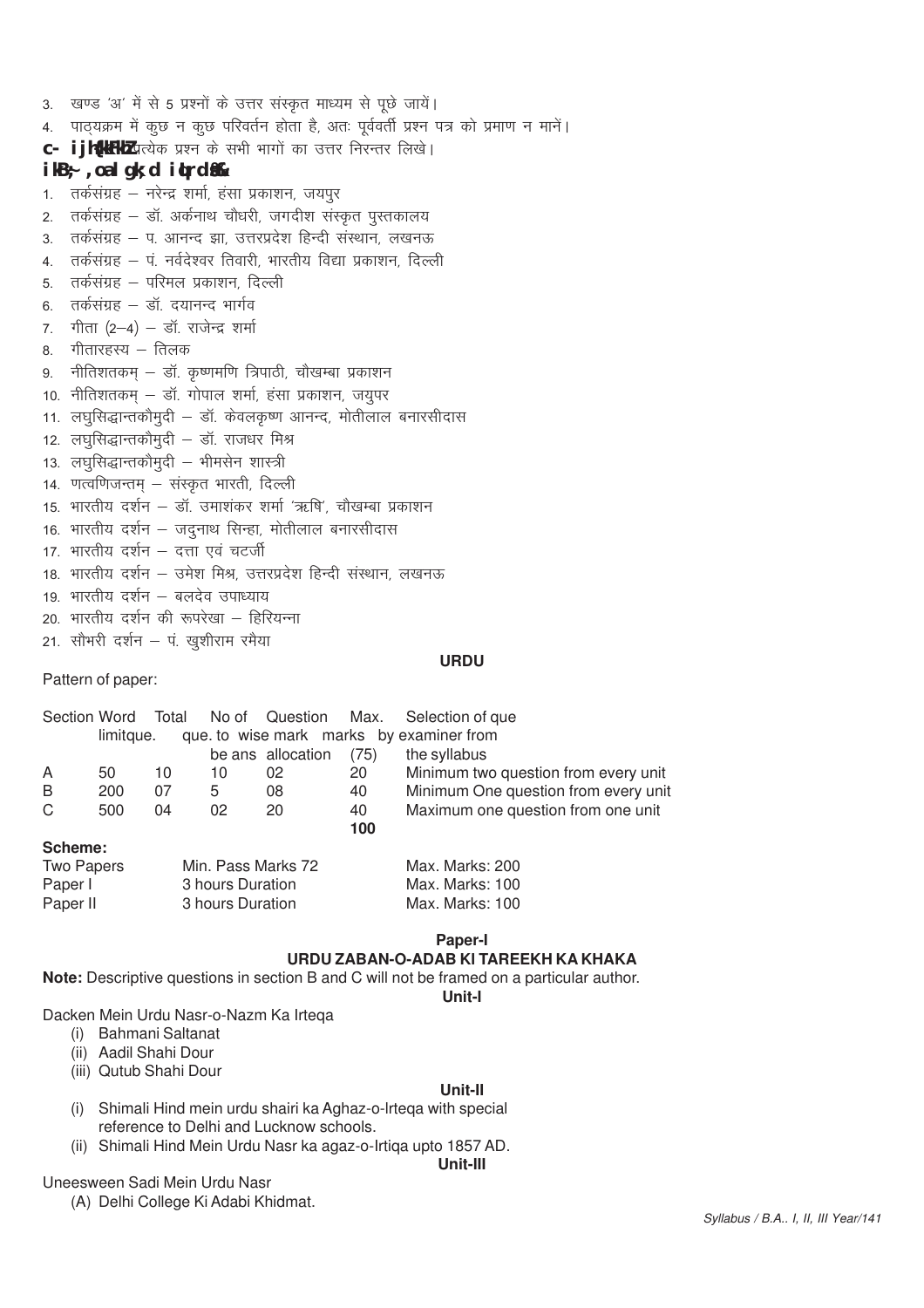#### (B) Sir Syed Tehreek Ki Adabi Khidmat.

#### **Unit-IV**

Beesween Sadi Ki Urdu Shairy

- (A) Urdu Mein Roomani Tehreek.
- (B) Taraqqi Pasand Tehreek Ka Nazariyati Tarruf

#### **Unit-V**

Urdu Nasr Azadi Ke Bad

- (A) Urdu Afsana Azadi Ke Bad
- (B) Urdu Novell Azadi KeBad

#### **Suggested Books:**

- 1. Urdu Adab ki Tareekh, by Naseem Qureshi, Published by Miskin book Depot. Jaipur
- 2. Dackeni Adab ki tareekh, by Mohiuddin Quadri Zor.
- 3. Urdu mein Roomani Tehreek, by Dr. Mohd. Hassan.
- 4. Urdu mein Taraqqi Passand Adabi Tehreek, By Khalilurehman Aazmi.
- 5. Urdu Nasr ka Fanni Irtiqa, by Dr. Farman Fatehpuri.
- 6. Sir Syed aur Aligarh Tehreek, by Khaleeque Ahmed Nizami,
- 7. Urdu Mein Sawaneh Nigari, by Altaf Fatma
- 8. Urdu Adab Ki Tareekh, Vol. I, II & III, by Dr. Wahab Ashrafi.

#### **Paper-II**

#### **ASNAF-E-NASR-O-NAZM**

**Note:** Descriptive questions in section B and C will not be framed on a particular author.

#### **Unit-I**

Afsana Aur Khaka Afsana aur Khaka ki Tareef, Sinfi Khusoosiyaat Aur Tareekh.

**Unit-II**

Riportaaz Aur Sawaneh Nigari Riportaaz aur Sawaneh ki pehchan, Khusoosiyat Aur Aghaz-o-lrteqa.

**Unit-III**

Nazm-e-Jadeed Aur Azad Nazm Nazm-e-Jadeed kaTasawwur aur Agaz-o-lrteqa. Azad Nazm ki Ta'areef, Haiyyat Aur Tareekhi Irteqa.

#### **Unit-IV**

Inshaiya aur parody Inshaiya –funn aur Tareekh Parody- Fnn aur Tareekh

#### **Unit-V**

Qata aur Geet

Qata and Geet Ki Tareef, Tareekh Aur Usloob. **Suggested Books:**

- 1. Urdu Nasr ka Fanni Irteqa, by Dr. Farman Fatehpuri.
- 2. Inshaiya Aur Inshaiya Nigar, by Dr. Mohd. Hasnain.
- 3. Urdu Main Khaka Nigari, by Dr. Sabira Sayyed.
- 4. Urdu Main Reportaaz Nigari, by Dr. Abdul Aziz.
- 5. Adab ka Mutalia, by Dr. Athar Parwaiz
- 6. Novel Kya Hai?, by Dr. Ahsan Farooqi
- 7. Urdu Mein Reportaaz Nigari, by Dr. Talat Gul
- 8. Urdu Shairi ka Fanni Irtega, by Dr. Farman Fatehpuri
- 9. Urdu mein Nazme Muarra aur azad nazm By Prof. Hanif Kaifi.

#### **PERSIAN**

Pattern of paper:

|   |           |    |    |                   |      | Section Word Total No of Question Max. Selection of que |
|---|-----------|----|----|-------------------|------|---------------------------------------------------------|
|   | limitque. |    |    |                   |      | que to wise mark marks by examiner from                 |
|   |           |    |    | be ans allocation | (75) | the syllabus                                            |
| A | 50        | 10 | 10 | 02                | 20   | Minimum two question from every unit                    |
| B | 200       | 07 | 5  | 08                | 40   | Minimum One question from every unit                    |
| C | 500       | 04 | በ2 | 20                | 40   | Maximum one question from one unit                      |
|   |           |    |    |                   | 100  |                                                         |
|   |           |    |    |                   |      |                                                         |

**Scheme:**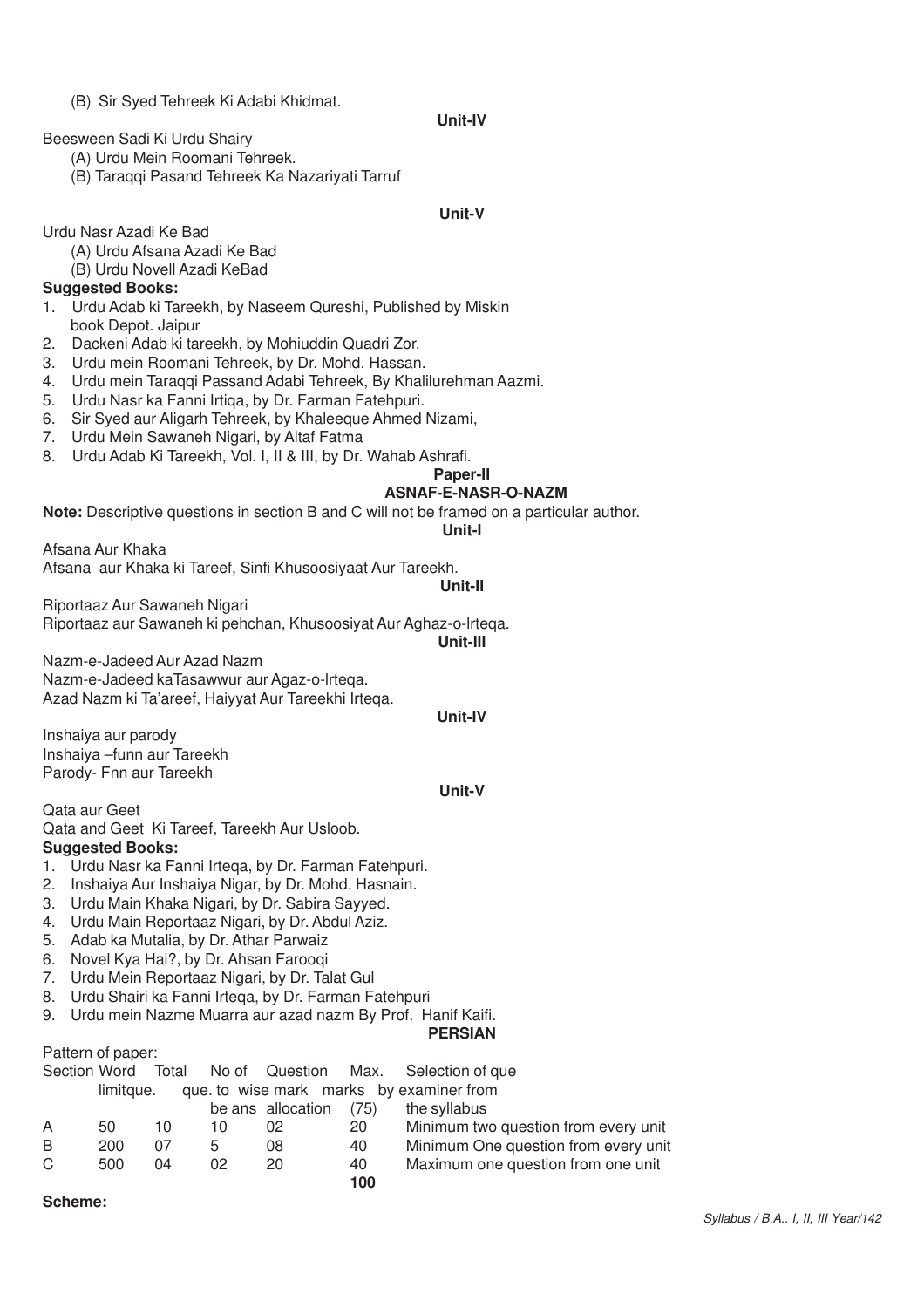Two Papers Min. Pass Marks 72 Max. Marks: 200 Paper I 3 hours Duration Max. Marks: 100 Paper II 3 hours Duration Max. Marks: 100

# **PAPER-I PROSE AND POETRY Unit-I**

Translation of prose passage into Urdu or Hindi or English**.**

( One Passage out of two in section B and two Passages out of three in Section C) **Unit-II**

Summary of prescribed lessons.

**Unit-Ill**

( Two couplets out of four in Section B and Five couplets out of ten in Section C)

**Unit-IV**

General Question on Prose Writer.

#### **UNIT-V**

General Question on poet.

Explanation of couplets.

Books Prescribed for Prose Section:

N<sup>i</sup>sab-e-farsi Bara-e. B.A. ( Sal duwwam and Sal-e-Suwwum): Published by Shoba-e-farsi Aligarh Muslim University, Aligarh. Prose Section:

From the said prescribed book ( Sale Duaam wa sal-e-Suwwum):

- (1) Qismat-e-nasr:
	- (i) Balami-Tarjuma-e-Tarikh-e-Tabri pp. 1-9 (Sal-e-Suwwum)
	- (ii) Nizami Aruzi ,ChaharMaqala
- From the said prescribed book (Sal-e- Duwwum)
- (2) Qismat-e-Adabiyat-e-Jadid Nasr
	- (iii) FaridumTawwalali-Loh-e-Mahfuz pp. 109-113.
	- (iv) Sadiq Chaubak-Adl pp. 114-117 II.

#### **Books Prescribed for Poetry Section:**

- (1) Nisab-e-farsi , Bara-e. B.A. (Sal-e-Suwwum): Published by- Shhoba-e-farsi, Aligarh Muslim University, Aligarh.
- (2) Nisab-e-farsi Bara-e. B.A. (Sale-Duwwam & Sal-e-suwwum): Published by- Shoba-e-farsi, Aligarh Muslim University, Aligarh. Poetry Section; From the said prsecribed book (sal-e-Suwwum)
- (1) Qismat-e-Nazm:
- (i) Firdausi Selection from Shahnama as prescribed in the text book, Baz Gashta-e-Rustarn Ba-Jang-e-lsfandyar (From: Sapedah Ham. Aagah Za Kah Bar Damid., Ba Manad Mera Bad Ba Tu Ke Sazad pp 152-155)
- (2) **Qismat-e-adabiyat-e-jadid Nazm** (ii) Farrukhi yazadi-Gahazal pp. 118-00 (ii) Parvin Eatsami-The following poems are prescribed-
- (a) Safed-o-siyah, pp. 120-121 (b) Asaish-e-Buzaragan, pp. 122 (iv) Khanlari-Rayz-ha-e Murdesh, pp. 124-125.

# **PAPER –II FICTION HISTORY OF PERSIAN LITERATURE AND TRANSLATION**

#### **Unit-I**

- 1. Translation of Passages from the prescribed lesson into Urdu or Hindi or English, ( One passage out of two in Section B and two passages out of three in Section C)
- 2. Translation of simple sentences from Urdu into Persian.

#### **Unit-II**

History of Persian Literature from Timurid period to qachari Period.

Study of the following important historical books produced during the ILkhani period

- (i) Tarikh-e-Jahan-Kusha
- (ii) Jam-e-ul-Tawarikh
- (iii) Tarikh-e-Wasaaf
- (iv) Tarikh-e-Guzidah

#### **Unit-Ill**

Critical study of the following writers and poets of the 14<sup>th</sup> Century. (i) Rumi (ii) Sadi (iii) Iraqi (iv) Khawaja Nasiruddin Tusi

#### **Unit-IV**

#### The Timurid Period

- 
- (i) Hafiz (ii) Critical study of Ubed Zakani as satirist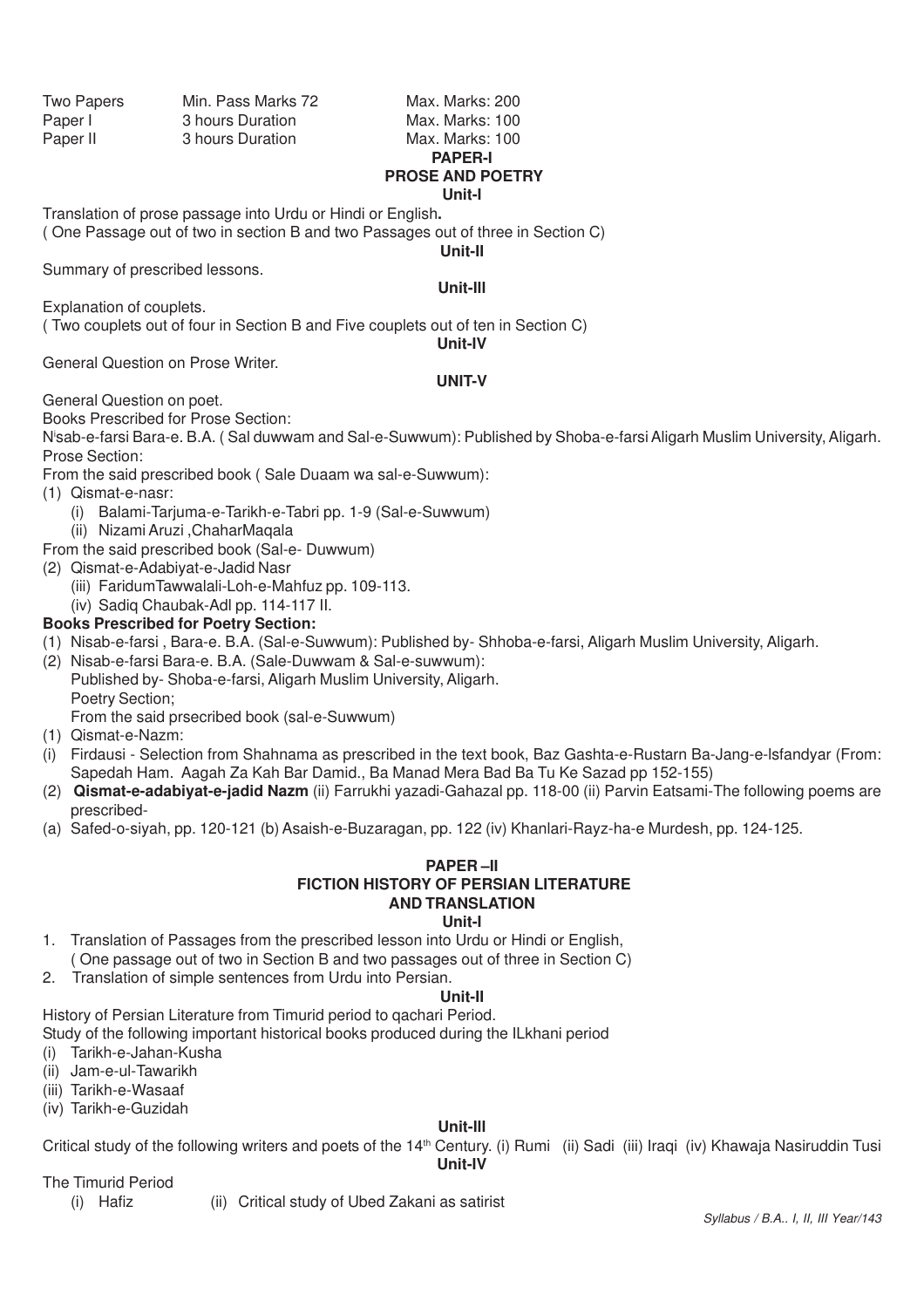#### (iii) AmirKhusro (iv) Jami and his works

#### **Unit-V**

The Qachari ILkhani Period

- 1. A detailed critical study of Mirza Habib Qaani
- 2. Short Note on the following important stories memories and biogra phies of Qachari period:
	- (a) Nasikh-ul-Tawarikh pp. 498.
	- (b) Tarikh-e-Muntazim Nasiri pp. 499.
	- (c) Riaz-ul-Arifin and Majma-ul-Fushae pp. 500 .
	- (d) Nama-e-Danishwaran, pp.501-502.p

#### **Books Prescribed:**

From the said prescribed book

Gulistan-e-Sadi: Published by Sab Rang Kitab Ghar, Delhi.

The following books are recommended from History of Persian literature:

- 1. Tarikh-e-Adabiyat-e Iran, by Raza Zada Shafaq (Translated Sayyad Mubarizuddin Refat-M.A. (Urdu Edition)
- 2. Tarikh-e-Adabiyat-e-lmruz-e-lran, by Dr. Mohammed Istailami Published by Muwasasa-e-lntesharat-e-Amir KabirTehran-2535
- 3. Sher-ul-ajam, Part I, II, III, IV and V, by Shibli Nomani
- 4. Modern Persian Prose and Literature, by H. Kamshad Published by Cam-bridge University Press. 1966.

#### राजस्थानी

# प्रथम प्रश्न पत्र – प्राचीन राजस्थानी काव्य

#### परीक्षा योजना

| दो प्रश्न पत्र      | न्यूनतम उत्तीर्णांक — 72 | अधिकत अंक — 200                             |
|---------------------|--------------------------|---------------------------------------------|
| प्रथम प्रश्न पत्र   | समय : ३ घंटे             | अक — 100                                    |
| द्वितीय प्रश्न पत्र | समय : ३ घंटे             | अंक — 100                                   |
|                     |                          | प्रथम प्रश्न पत्र – प्राचीन राजस्थानी काव्य |

**f}rh; iz"u i= le; % 3?kaVs vad 100**

uky % इस प्रश्न पत्र में 3 खण्ड निम्न प्रकार होंगे -

खण्ड अ : इस खण्ड में प्रत्येक इकाई से 2 लघुत्तरात्मक प्रश्न लेते हुए कुल 10 लघुत्तरात्मक प्रश्न होंगे। प्रत्येक प्रश्न का उत्तर लगभग 50 शब्दों में होगा। प्रत्येक प्रश्न के 2 अंक होंगे। संस्कृतिक संस्कृतिक संस्कृतिक 2 x 10 = 20

खण्ड ब : इस खण्ड में प्रत्येक इकाई से एक–एक प्रश्न लेते हुए कुल 7 प्रश्न होंगे जिनमें से 5 प्रश्न करने होंगे। प्रत्येक प्रश्न का उत्तर लगभग 200 शब्दों में होगा। प्रत्येक प्रश्न 8 अंक होगा। संस्था के साथ से साथ से साथ से साथ से बाद से 8 x 5 = 40

खण्ड स : इस खण्ड में 4 प्रश्न वर्णात्मक होंगे (प्रश्न में भाग भी हो सकते हैं) जो सभी इकाईयों में से दिए जाएंगे, किन्तु एक इकाई में से एक से अधिक प्रश्न नहीं होगा। जिसमें से दो प्रश्नों के उत्तर देने हैं। प्रत्येक प्रश्न का उत्तर 500 शब्दों में होगा। प्रत्येक प्रश्न 20 अंक का होगा।

# $20 \times 2 = 40$

#### $f$ विशिष्ट अध्ययन

प्राचीन राजस्थानी काव्य का इतिहास : विकास एवं परम्परा – प्रमुख रचनाएं एवं रचनाकार। काव्यशास्त्र : रस, प्रमुख छन्द राजस्थानी काव्य दोष।

#### **ikB~;iqLrdsa**

1. बोला मारू रा दुहा : सं. त्रय ठा. रामसिंह, नरोत्तमदास स्वामी, सूर्यकरण पारीक

2. गोरा बादिल चरित चउपई : सं. मुनि श्री जिनविजय

#### डकाई 1

ढोला मारू रा दूहा : सं. त्रय ठा. रामसिंह, नरोत्तमदास स्वामी, सूर्यकरण पारीक (मारवणी का संदेसा – दहा संख्या 110 से 210 तक) में से व्याख्या एवं आलोचनात्मक अध्ययन।

# डकाई 2

ढोला मारू रा दहा : सं. त्रय ठा. रामसिंह, नरोत्तमदास स्वामी, सुर्यकरण पारीक (मारवाड की निंदा एवं मारवाड की प्रशंसा – दहा संख्या 654 से 674 तक) में से व्याख्या एवं आलोचनात्मक अध्ययन।

#### डकाई 3

गोरा बादिल चरित चउपई : सं. मूनि श्री जिनविजय (चउपई संख्या 1 से 75 तक) में से व्याख्या एवं आलोचनात्मक अध्ययन

## हकाई $\alpha$

गोरा बादिल चरित चउपई : सं. मूनि श्री जिनविजय (चउपई संख्या 76 से 150 तक) में से व्याख्या एवं आलोचनात्मक अध्ययन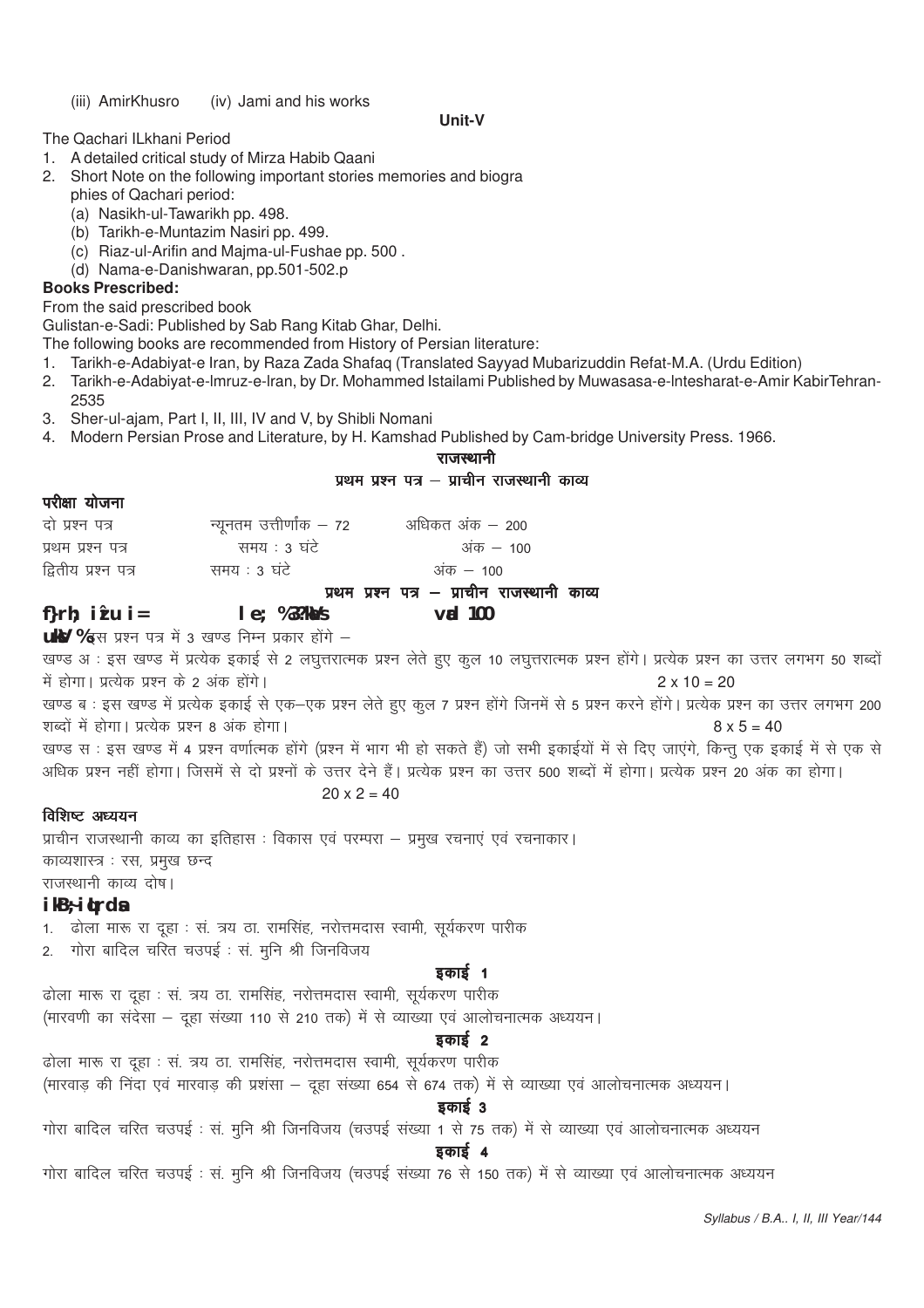प्राचीन राजस्थानी काव्य का इतिहास, विकास एवं परम्परा, प्राचीन राजस्थानी रचनाएं एवं रचनाकार। रस – सामान्य परिचय छन्द – दूहा (भेदां सहित), वेलियो, छोटा साणोर, झमाल, निसाणी और सुपंखरो राजस्थानी काव्य दोष – छबकाळ दोष, अंधदोष, अपस दोष, अमंगळ दोष, बेहरो दोष, जाति विरूद्ध दोष, निनंग दोष, परचिय एवं उदाहरण राजस्थानी द्वितीय प्रश्न पत्र– राजस्थानी भाषा, साहित्य एवं संस्कृति f} $r h$ ; it  $u$  i =  $le; %3?kdys$  $\mathsf{val}$  100 **ukV** %इस प्रश्न पत्र में 3 खण्ड निम्न प्रकार होंगे -खण्ड अः इस खण्ड में प्रत्येक इकाई से 2 लघुत्तरात्मक प्रश्न लेते हुए कूल 10 लघुत्तरात्मक प्रश्न होंगे। प्रत्येक प्रश्न का उत्तर लगभग 50 शब्दों में होगा। प्रत्येक प्रश्न के 2 अंक होंगे।  $2 \times 10 = 20$ खण्ड ब : इस खण्ड में प्रत्येक इकाई से एक–एक प्रश्न लेते हुए कूल 7 प्रश्न होंगे जिनमें से 5 प्रश्न करने होंगे। प्रत्येक प्रश्न का उत्तर लगभग 200 शब्दों में होगा। प्रत्येक प्रश्न 8 अंक होगा।  $8 \times 5 = 40$ खण्ड स : इस खण्ड में 4 प्रश्न वर्णात्मक होंगे (प्रश्न में भाग भी हो सकते हैं) जो सभी इकाईयों में से दिए जाएंगे, किन्तु एक इकाई में से एक से अधिक प्रश्न नहीं होगा। जिसमें से दो प्रश्नों के उत्तर देने हैं। प्रत्येक प्रश्न का उत्तर 500 शब्दों में होगा। प्रत्येक प्रश्न 20 अंक का होगा।  $20 \times 2 = 40$ अध्ययन क्षेत्र 1. राजस्थानी भाषा का उद्भव एंव विकास, राजस्थानी लिपि का ज्ञान, प्राचीन राजस्थानी भाषा का इतिहास - युगीन परिवेश प्रवृतियां, रचनाएँ एवं रचनाकार। 2. राजस्थानी लोक साहित्य – सामान्य परिचय, राजस्थानी लोक साहित्य की विद्याएं – लोककथा, लोकगीत, लोकनाट्य एवं लोकोक्तियां। 3. राजस्थानी लोक संस्कृति का स्वरूप एवं विशेषताएं, प्रमुख व्रत, त्यौहार, तीर्थ, वेश-भूषा, आभूषण आदि। 4. राजस्थानी री टाळवी गद्य विद्यावां : (रेखाचित्र, संस्मरण, व्यंग्य, निबन्ध, एकांकी उपन्यास, नाटक, कहाणी, लघुकथा) .<br>डॉ. नेम नारायण जोशी-कूदण बाबो-(सरमरण) शिवराज छंगाणी-संतसालम नाथ बाबो-(रेखाचित्र) डॉ. कल्याण सिंह शेखावत– हरख, हैत ( निबन्ध) लक्ष्मी नारायण रंगा-प्रमाण-पत्र-(एकांकी) श्यामसुंदरभारती-डूंगर बळती (व्यंग्य) बुलाकी शर्मा- पूंगी-(व्यंग्य) मधु आचार्य "आशावादी"-गवाड़ ( उपन्यास रा अंस )-(किणरी खीर कुण खावै, गवाड़, असलीसाब, मिनखपणो, गवाड़ नी डरै, गवाड़ रो टाबर, घर) भरत ओळा- उंडी आग (कहाणी) राजेन्द्र जोशी- अगाड़ी (कहाणी) शंकर सिंह राजपुरोहित – कट्योड़ौ किन्नौ (संस्मरण) मनोज कूमार शर्मा - अबार बा मिल जावै तो गोदी ले लूं (लघु कथा) पवन पहाड़िया - तगदीर (लघु कथा) हरीश बी. शर्मा - अैसो चतुर सुजान (नाटक रा अंश) 5. राजस्थानी भाषा में निबन्ध लेखन (पांच विकल्पों में से किसी एक विषय पर)। डकाई 1 राजस्थानी भाषा का उद्भव एव विकास, राजस्थानी लिपि का ज्ञान, प्राचीन राजस्थानी भाषा का इतिहास – युगीन परिवेश प्रवृतियां, रचनाएँ एवं रचनाकार। इकाई 2 राजस्थानी लोक साहित्य – सामान्य परिचय, राजस्थानी लोक साहित्य की विद्याएं – लोककथा, लोकगीत, लोकनाट्य एवं लोकोक्तियां। इकाई 3 राजस्थानी लोक संस्कृति का स्वरूप एवं विशेषताएं, प्रमुख व्रत, त्यौहार, तीर्थ, वेश-भूषा, आभूषण आदि। इकाई 4 राजस्थानी री टाळवी गद्य विद्यावां : (रेखाचित्र, संस्मरण, व्यंग्य, निबन्ध, एकांकी उपन्यास, नाटक, काणी, लघुकथा) डॉ. नेम नारायण जोशी-कूदण बाबो-(संस्मरण)

Syllabus / B.A.. I, II, III Year/145

### डकाई 5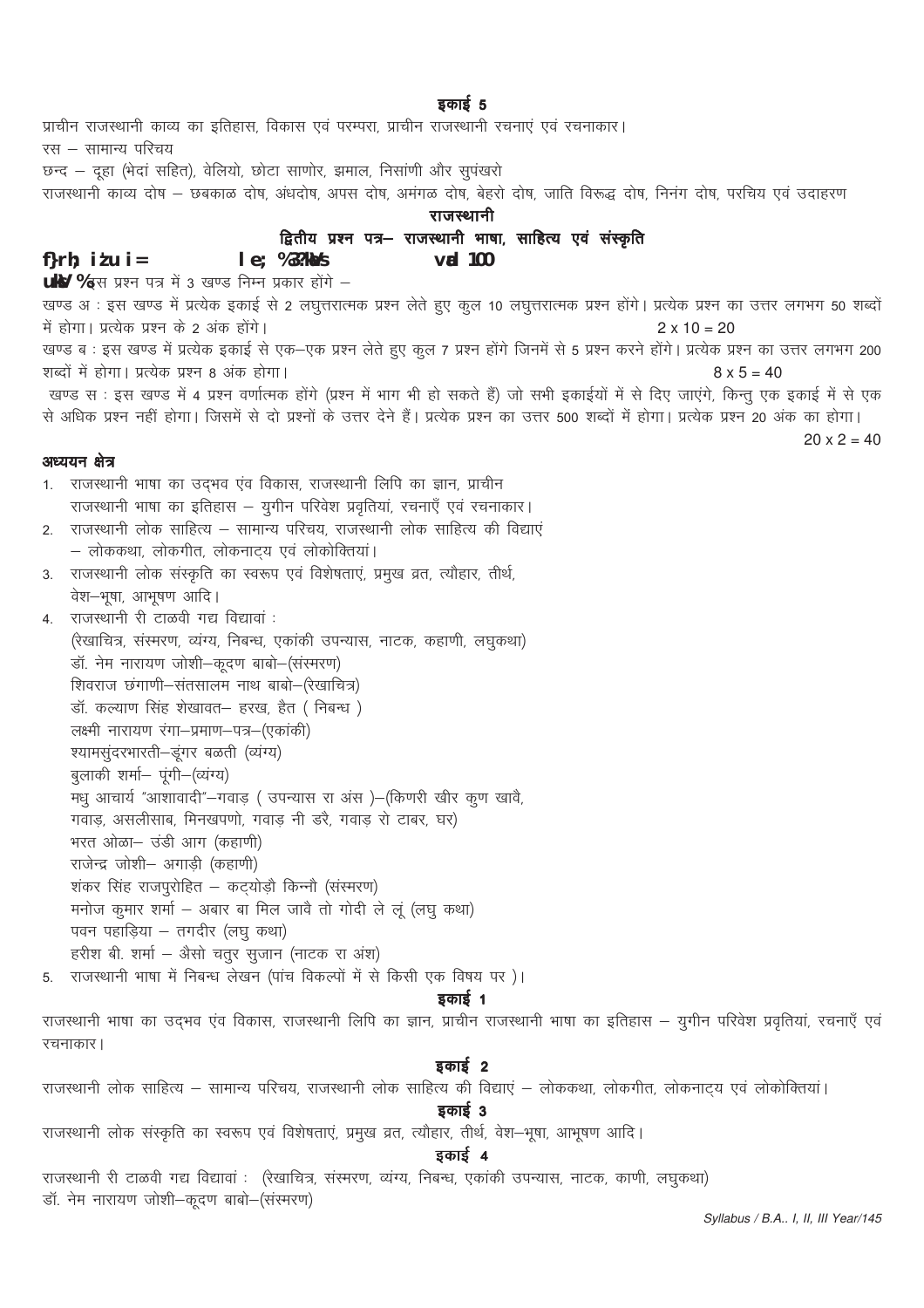समय  $-$  अधिकतम 3 घंटे

1. परीक्षा का माध्यम केवल पंजाबी होगा एवं प्रश्नपत्र केवल पंजाबी भाषा में ही बनाया जाएगा। 2. विद्यार्थियों एवं प्राध्यापकों से अपेक्षा है कि अध्ययन व अध्यापन का माध्यम पंजाबी में ही हो एवं गुरूमुखी लिपि ही मान्य होगी। 3. प्रश्न पत्र तीन सैक्शन में बांटा गया है। सैक्शन (A) 20 अंक, सैक्शन (B) 40 अंक एवं सैक्शन (C) 40 अंक का होगा।

 $c$ Fke  $c'$ u i = uksV&; g I ycl fu; fer, oa Lo; a kBh Vnksukst/s fo | kfFk; ka ds fy, A

 $U$ ; wre vad  $&36$ 

सामान्य निर्देश:–

राजस्थानी भाषा और साहित्य : डॉ. मोतीलाल मेनारिया, साहित्य सम्मेलन, प्रयाग राजस्थानी भाषा-एक परिचय: नरोत्तमदास स्वामी राजस्थानी सबद कोस : सीताराम लालस–राजस्थानी शोध संस्थान, (प्रथम खण्ड) चौपासनी, जोधपूर डिंगल साहित्य : डॉ गोवर्द्धन शर्मा राजस्थानी व्याकरण : सीताराम लालस राजस्थानी लोकसाहित्य का आलोचनात्मक अध्ययन : डॉ. सोहनदान चारण लोक साहित्य विज्ञान : डॉ. सत्येन्द्र लोक साहित्य की भूमिका : डॉ. कृष्णदेव उपाध्याय राजस्थान का लोक साहित्य : नानूराम संस्कर्ता राजस्थानी भाषा और साहित्य : डॉ. कल्याण सिंह शेखावत सूरंगी संस्कृति : ओम पूरोहित 'कागद' मुंडै बोलै रेतडली : सरदार अली पडिहार राजस्थानी भाषा और उसकी बोलियां : डॉ. देव कोठारी साहित्य शास्त्र री ओळखाण : गौरीशंकर प्रजापत मिनखां री माया : शिवराज छंगाणी ओळू री अखियातां : नेमनारायण जोशी मणिमाळ : प्रो. कल्याण सिंह शेखावत कलम अर बन्दुक : श्यामसुन्दरभारती इज्जत में इजाफो : बुलाकी शर्मा गवाड: मधु आचार्य "आशावादी" अगाडी : राजेन्द्र जोशी भूत : भरत ओळा अैसो चतुर सृजान : हरीश बी. शर्मा तीजौ रूप ः पवन पहाडिया गद्य सतरंग : डॉ.नमामी शंकर आचार्य i at kch

राजस्थानी भाषा सर्वेक्षण : जार्ज ए. ग्रियर्सन (अनू.) आत्मारामजाजोदिया राजस्थानी भाषा प्रचार सभा, जयपूर।

हरीश बी. शर्मा – अैसो चतर सजान (नाटक रा अंश)

अभिप्रस्तावितग्रंथ :-

कूल पूर्णांक –100

राजस्थानी भाषा में निबन्ध लेखन (पांच विकल्पों में से किसी एक विषय पर)।

राजस्थानी भाषा : डॉ. सूनीति कूमार चाटुज्यांः साहित्य संस्थान, उदयपूर।

पुरानी राजस्थानी : एल. पी. टैसीटोरी (अनू.) डॉ. नामवर सिंह

शिवराज छंगाणी-संतसालम नाथ बाबो-(रेखाचित्र) डॉ. कल्याण सिंह शेखावत– हरख, हैत (निबन्ध) लक्ष्मी नारायण रंगा-प्रमाण-पत्र-(एकांकी) श्यामसुंदरभारती-डूंगर बळती (व्यंग्य) बुलाकी शर्मा- पूंगी-(व्यंग्य) मधु आचार्य "आशावादी"—गवाड ( उपन्यास रा अंस )—(किणरी खीर कृण खावै, गवाड, असलीसाब, मिनखपणो, गवाड नी डरै, गवाड रो टाबर, घर) भरत ओळा - उंडी आग (कहाणी) राजेन्द्र जोशी- अगाडी (कहाणी) शंकर सिंह राजपूरोहित – कट्योड़ौ किन्नौ (संस्मरण) मनोज कूमार शर्मा – अबार बा मिल जावै तो गोदी ले लू (लघू कथा) पवन पहाड़िया - तगदीर (लघु कथा)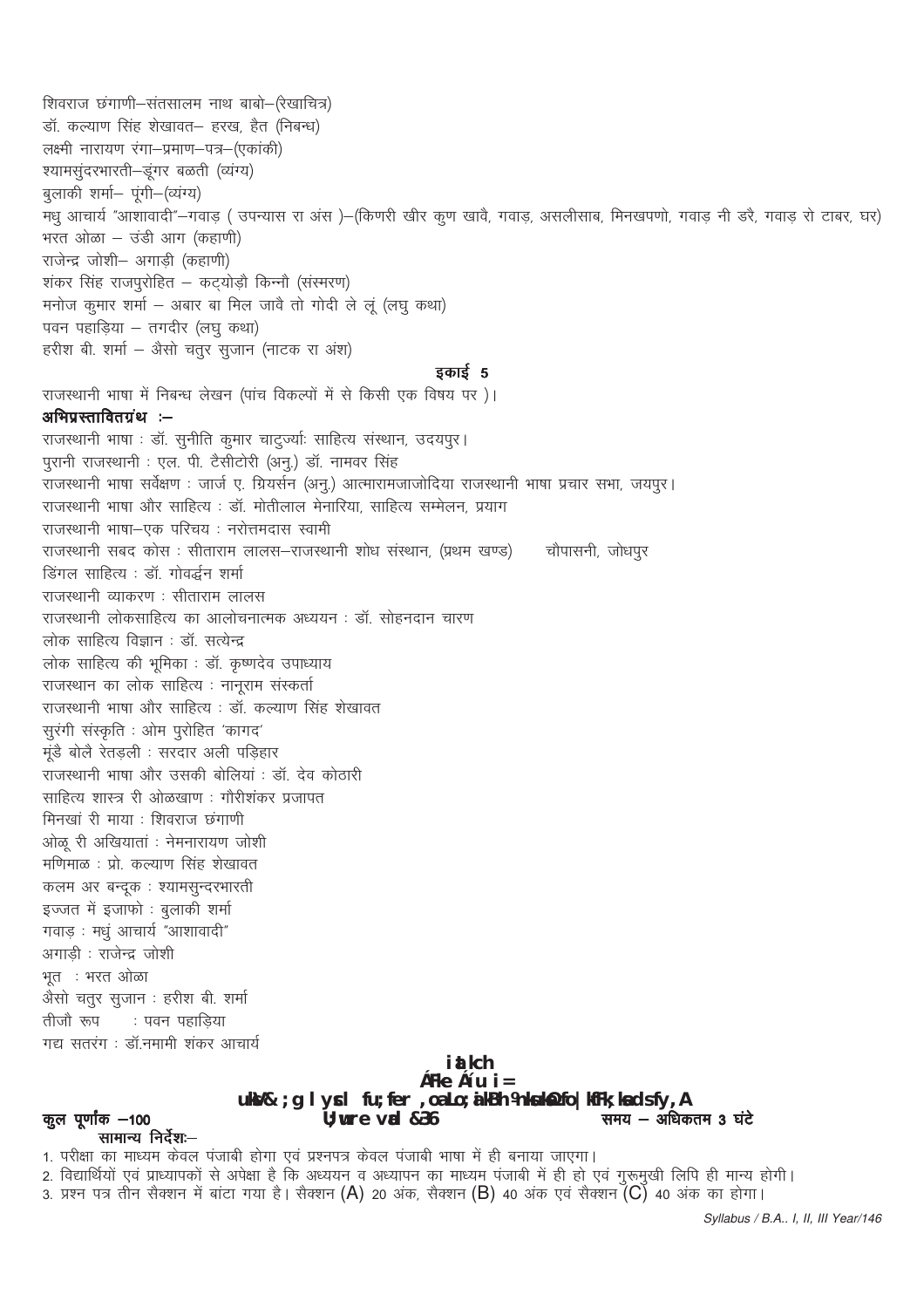4. सैक्शन (A) में समस्त सलेबस में से कूल 10 अतिलघूउत्तरात्मक प्रश्न पूछे जायेंगे, सभी प्रश्न हल करने अनिवार्य है। प्रत्येक प्रश्न का उत्तर 50 शब्दों में देना होगा। प्रत्येक प्रश्न 2 अंक का होगा।

5. सैक्शन (B) में समस्त सलेबस में से कुल 8 लघुउत्तरात्मक प्रश्न पूछे जायेंगे, जिसमें से 5 प्रश्न हल करने आवश्यक है। प्रत्येक प्रश्न का उत्तर 200 शब्दों में देना होगा। प्रत्येक प्रश्न 8 अंक का होगा।

6. सैक्शन (C) में समस्त सलेबस में से कुल 3 निबंधात्मक प्रश्न पूछे जायेंगे, जिसमें से 2 प्रश्न हल करने आवश्यक है। प्रत्येक प्रश्न का उत्तर 500 शब्दों में देना होगा। प्रत्येक प्रश्न 20 अंक का है।

पाठयक्रम

### Section- (A) **uksV%& lHkh 10 ç'uksa ds mÙkj 50 'kCnksa esa fy[kksA çR;sd ç'u ds vad leku gSA ¼10 X 2 vad = dqy 20 vad½**

(अ) काव्य संग्रह " नवें दिसहदे " में से अतिलघुउत्तरात्मक प्रश्न (चार प्रश्न)

(ब) नाटक "वर घर" में से अतिलघुउत्तरात्मक प्रश्न (चार प्रश्न)

(स) निबंध संग्रह "रीझां ते रमजा" में से अतिलघुउत्तरात्मक प्रश्न (दो प्रश्न)

Section- (B)

# **uksV%& 8 esa ls fdUgh 5 ç'uksa ds mÙkj 200 'kCnksa esa fy[kksA çR;sd ç'u ds vad leku gSA ¼5 X 8vad = dqy 40 vad½**

(अ) काव्य संग्रह " नर्वे दिसहदे " में से लघुउत्तरात्मक प्रश्न– दो काव्य दुकड़ियों की प्रसंग सहित व्याख्या, एक कविता का भावार्थ/केन्द्रीय भाव (कूल तीन में से कोई दो)

(ब) नाटक ''वर घर'' में से लघुउत्तरात्मक प्रश्न– दो वार्तालाप टुकडियों की प्रसंग सहित व्याख्या, एक पात्र का पात्र चित्रण (कूल तीन में से कोई दो )

(स) निबंध संग्रह ''रीझां ते रमजां'' में से दो लघुउत्तरात्मक प्रश्न (कूल दो में से कोई एक)

Section- (C)

#### **uksV%&3 esa ls fdUgh 2 ç'uksa ds mÙkj 500 'kCnksa esa fy[kksA çR;sd ç'u 20 vad dk gSA ¼2 X 20vad =dqy 40 vad½**

(अ) काव्य संग्रह ''नर्वे दिसहदे '' में से निबंधात्मक प्रश्न–कविता का सार/विषय वस्तु एवं केन्द्रीय भाव (दो में से एक )

(ब) नाटक ''वर घर'' में से निबंधात्मक प्रश्न–नाटक का सार/विषय वस्तू/पात्र चित्रण/साहित्यक आलोचना। (दो में से एक

(स) निबंध संग्रह ''रीझा ते रमजां'' में से निबंधात्मक प्रश्न- निबंध का सार (दो में से एक)

#### **ikB~; iqLrdas%&**

1. नवें दिसहदे (काव्य संग्रह)—डा. गुरदेव सिंह, प्रकाशकः पब्लिकेशन ब्यूरो, पंजाब यूनिवर्सिटी, चण्डीगढ़

2. वर घर (नाटक)–आई.सी. नदा, प्रॅकाशकः पब्लिकेशन ब्यूरो, पंजाबी युनिवसिर्टी पोटैयाला।

3. रीझा ते रमजा (निबंध संग्रह)—गुरचरण सिंह, प्रकाशकः पब्लिकेशन व्युरो, पंजाब युनिवर्सिटी, चण्डीगढ

#### **f}rh; ç'u i=**

uksV&;g lycl fu;fer, oa Lo; a kBh ¼nksuks½ fo | kfFk; ksa ds fy, A

#### क़ुल पूर्णांक —100 **Digime Digime Adda**ts U; wre vad &36 **left** and the set and wre wre wre wre wre wre wre . सामान्य निर्देश $-$

1. परीक्षा का माध्यम केवल पंजाबी होगा एवं प्रश्नपत्र केवल पंजाबी भाषा में ही बनाया जाएगा।

2. विद्यार्थियों एवं प्राध्यापकों से अपेक्षा है कि अध्ययन व अध्यापन का माध्यम पंजाबी में ही हो एवं गुरूमुखी लिपि ही मान्य होगी।

3. प्रश्न पत्र तीन सैक्शन में बांटा गया है। सैक्शन (A) 20 अंक, सैक्शन (B) 40 अंक एवं सैक्शन (C) 40 अंक का होगा।

4. सैक्शन (A) में समस्त सलेबस में से कल 10 अतिलघुउत्तरात्मक प्रश्न पुछे जायेंगे, सभी प्रश्न हल करने अनिवार्य है। प्रत्येक प्रश्न का उत्तर 50 शब्दों में देना होगा। प्रत्येक प्रश्न 2 अंक का होगा।

5. सैक्शन (B) में समस्त सलेबस में से कूल 7 लघुउत्तरात्मक प्रश्न पूछे जायेंगे, जिसमें से 5 प्रश्न हल करने आवश्यक है। प्रत्येक प्रश्न का उत्तर 200 शब्दों में देना होगा। प्रत्येक प्रश्न 8 अंक का होगा।

6. सैक्शन (C) में समस्त सलेबस में से कूल 3 निबंधात्मक प्रश्न पूछे जायेंगे, जिसमें से 2 प्रश्न हल करने आवश्यक है। प्रत्येक प्रश्न का उत्तर 500 शब्दों में देना होगा। प्रत्येक प्रश्न 20 अंक का है।

#### पाठ्यक्रम

#### Section- (A)

**uksV%& fuEufyf[kr ç'uksa ds mÙkj 50 'kCnksa esa fy[kksA çR;sd ç'u ds vad leku gSA ¼10 X 2 vad = dqy 20 vad½**

(अ) काव्य संग्रह "नवें दिसहदे " में - ामिल कवियों (बाबा वलवंत को छोडकर) के जीवन, साहित्क रचना एवं काव्य ) ली सम्बंधी

अतिलघउत्तरात्मक प्रश्न (चार प्रश्न)

(ब) कर्विता, गलप, नाटक व गद्य से सम्बन्धित इतिहास मूलक प्रश्न अतिलघुउत्तरात्मक प्रश्न (चार प्रश्न)

(स) नजम, गजल,खली कविता, निबंध, जीवनी व सफरनामा सम्बंधी अतिलघउत्तरात्मक प्रश्न (दो प्रश्न )

Section- (B)

# **uksV%& 7 esa ls fdUgh 5 dks gy djksA çR;sd ç'u ds vad leku gSA ¼5 X 8 vad = dqy 40 vad½**

(अ) संक्षिप्त रचना (र्शीषक सहित) (ब) मुहावरों का अर्थ व वाक्य में प्रयोग (आठ)

(स) अखानों का अर्थ व वाक्य में प्रयोग (आठ)

(द) साहित का अर्थ, प्रक ति, प्रयोजन व तत्त सम्बंधी अतिलघुउत्तरात्मक प्रश्न। (दो प्रश्न)

(य) नजम, गजल एवं खुली कविता सम्बंधी अतिलघुउत्तरात्मक प्रश्न। (एक प्रश्न)

(र) निबंध, जीवनी एवं सफरनामा सम्बंधी अतिलघुउत्तरात्मक प्रश्न। (एक प्रश्न)

Section- (C)

**uksV%& 3 esa ls fdUgh 2 ç'uksa ds mÙkj 500 'kCnksa esa fy[kksA çR;sd ç'u 20 vad dk gSA¼2 X 20 vad = dqy 40 vad½**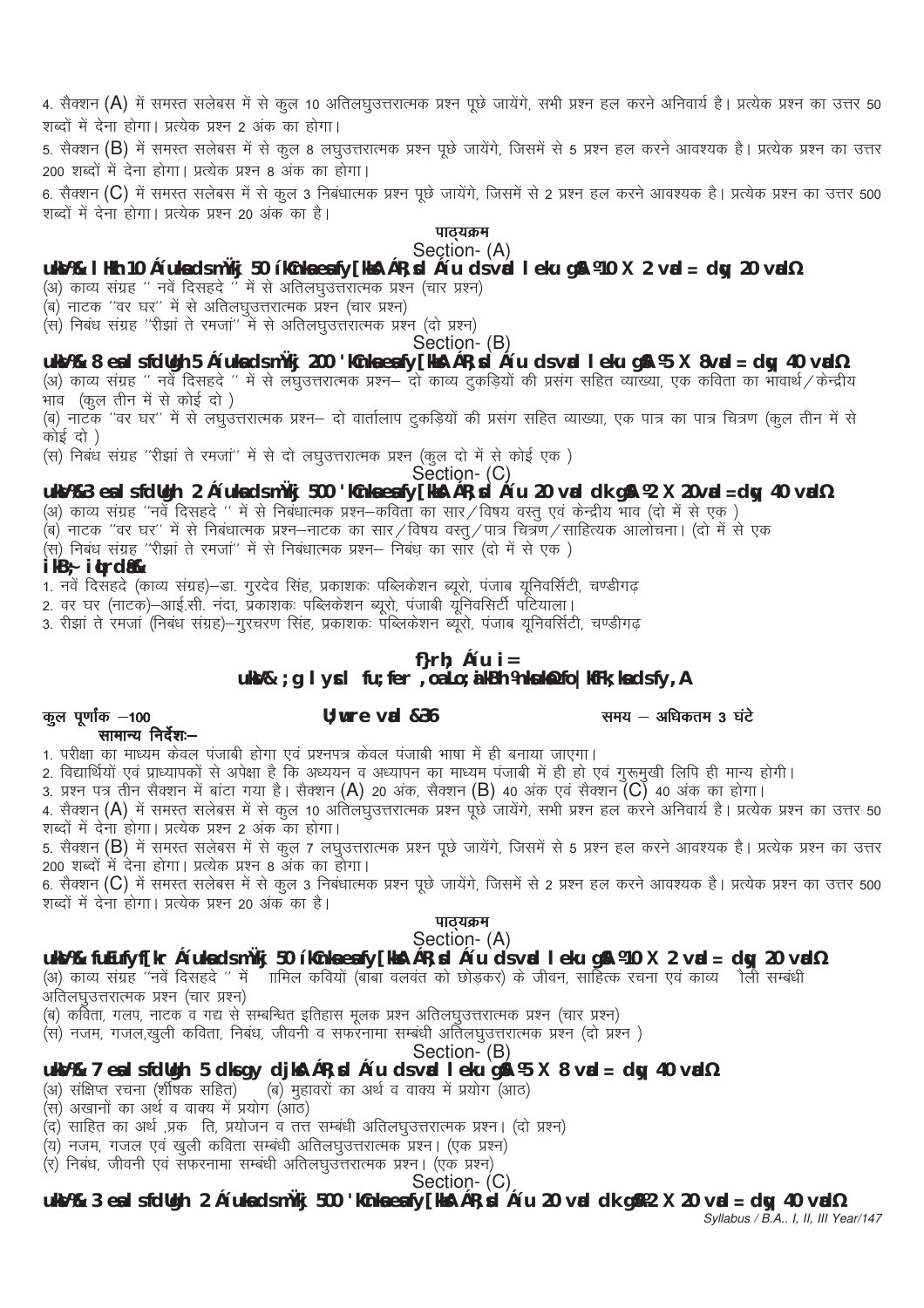| (अ) काव्य संग्रह ''नवें दिसहदे '' में शामिल कवियों (बाबा वलवंत को छोड़कर) में से एक कवि का जीवन, साहित्क योगदान व काव्य शैली<br>सम्बंधी प्रश्न। ( दो में से एक)<br>20 अंक                                                                                                                                                                                                                  |
|--------------------------------------------------------------------------------------------------------------------------------------------------------------------------------------------------------------------------------------------------------------------------------------------------------------------------------------------------------------------------------------------|
| (ब) कविता, गलप,नाटक व गद्य के इतिहासमूलक सम्बंधी प्रश्न ( दो में से एक)<br>20 अंक<br>(स) (1.) नजम, गजल एवं खुली कविता की परिभा ाा, मुख्य लक्षण एवं उदाहरण ( दो में से एक)<br>(2.) निबन्ध, जीवनी तथा सफरनामा की परिभा ाा प्रक) ति तथा लक्षण ( दो में से एक)<br>10+10 अंक                                                                                                                    |
| $lgk$ ; d $idr$ d $d\&$                                                                                                                                                                                                                                                                                                                                                                    |
| 1. पंजाबी साहित दा इतिहास (1851 से आधुनिक काल), पब्लिकेशन ब्यूरो, पंजाबी यूनिवर्सिटी, पटियाला<br>2. साहित दे रूप– रतन सिंह जग्गी, पब्लिकेंशन ब्यूरो, पंजाबी यूनिवर्सिटी, पटियाला<br>3. आलोचना अते पंजाबी आलोचना, राजेन्द्र सिंह सेखों, लाहौर बुक ॉाप, लूधियाना<br>4. साहित दे रूप— किरपाल सिंह व परमिन्द्र सिंह, लाहोर बुक ँ ॉप, लुधियाना।<br>5. खोज पत्रिका, पंजाबी यूनिवर्सिटी, पटियाला। |
| <b>PHILOSOPHY</b>                                                                                                                                                                                                                                                                                                                                                                          |
| Scheme                                                                                                                                                                                                                                                                                                                                                                                     |
| Two Papers<br>Min. Pass Marks : 72<br>Max. Marks - 200                                                                                                                                                                                                                                                                                                                                     |
| Paper-I<br>3 Hours Duration<br><b>Marks - 100</b>                                                                                                                                                                                                                                                                                                                                          |
| Paper-II<br>3 Hours Duration<br>Marks-100                                                                                                                                                                                                                                                                                                                                                  |
| Note: There shall be three (03) Sections in the Question paper.<br>Section A shall consist of ten questions (02 questions from each Unit), of 02 marks each, all compulsory to be answered in<br>around 50 words.                                                                                                                                                                          |
| Section B shall consist of seven questions (at least 01 question from each Unit) of 08 marks each, to be answered in around<br>200 words. Five questions must be answered out of given seven.                                                                                                                                                                                              |
| Section C shall consist of four questions (maximum 01 question from one Unit) of 20 marks each, to be answered in around                                                                                                                                                                                                                                                                   |
| 500 words. Two questions must be answered out of given four.                                                                                                                                                                                                                                                                                                                               |
| <b>GROUP - A PAPER - I</b>                                                                                                                                                                                                                                                                                                                                                                 |
| 1. Sankhya yoga or                                                                                                                                                                                                                                                                                                                                                                         |
| 2. Philosophy of Bhagwat Gita or                                                                                                                                                                                                                                                                                                                                                           |
| 3. Philosophy of education                                                                                                                                                                                                                                                                                                                                                                 |
| and                                                                                                                                                                                                                                                                                                                                                                                        |
| <b>GROUP - B PAPER-II</b>                                                                                                                                                                                                                                                                                                                                                                  |
| 1. Contemporary Indian philosophy or                                                                                                                                                                                                                                                                                                                                                       |
| 2. Socio-political philosophy.                                                                                                                                                                                                                                                                                                                                                             |
| <b>Or</b>                                                                                                                                                                                                                                                                                                                                                                                  |
| 3. Mental ability and reasoning                                                                                                                                                                                                                                                                                                                                                            |
| <b>GROUP-A</b>                                                                                                                                                                                                                                                                                                                                                                             |
| Paper -I: PHILOSOPHY OF SANKHYA YOGA DARSHAN                                                                                                                                                                                                                                                                                                                                               |
| <b>Duration: 3 HRS</b><br>Max Marks: 100                                                                                                                                                                                                                                                                                                                                                   |
| UNIT-1                                                                                                                                                                                                                                                                                                                                                                                     |
| Interdependence of Prakriti                                                                                                                                                                                                                                                                                                                                                                |
| Nature and proofs for prakriti                                                                                                                                                                                                                                                                                                                                                             |
| vyakta and avyakta                                                                                                                                                                                                                                                                                                                                                                         |
| <b>UNIT-2</b>                                                                                                                                                                                                                                                                                                                                                                              |
| Interdependence of purasa,                                                                                                                                                                                                                                                                                                                                                                 |
| Pluralaty                                                                                                                                                                                                                                                                                                                                                                                  |
| Nature and proofs for purasa.                                                                                                                                                                                                                                                                                                                                                              |
| Relaston between Prakriti & Purasa                                                                                                                                                                                                                                                                                                                                                         |
| UNIT-3                                                                                                                                                                                                                                                                                                                                                                                     |
| Trividh dukh and its annihilation<br>Pramanas                                                                                                                                                                                                                                                                                                                                              |
| Satkaryavad,                                                                                                                                                                                                                                                                                                                                                                               |
| UNIT-4                                                                                                                                                                                                                                                                                                                                                                                     |
| evolution.                                                                                                                                                                                                                                                                                                                                                                                 |
| Bondage and Liberation                                                                                                                                                                                                                                                                                                                                                                     |
| UNIT-5                                                                                                                                                                                                                                                                                                                                                                                     |
| Chitta vrities.                                                                                                                                                                                                                                                                                                                                                                            |
|                                                                                                                                                                                                                                                                                                                                                                                            |

Chitta bhumies. Chittavrati nirodha. Eight fold means of yoga. Sampragyat and asampragyat samadhi.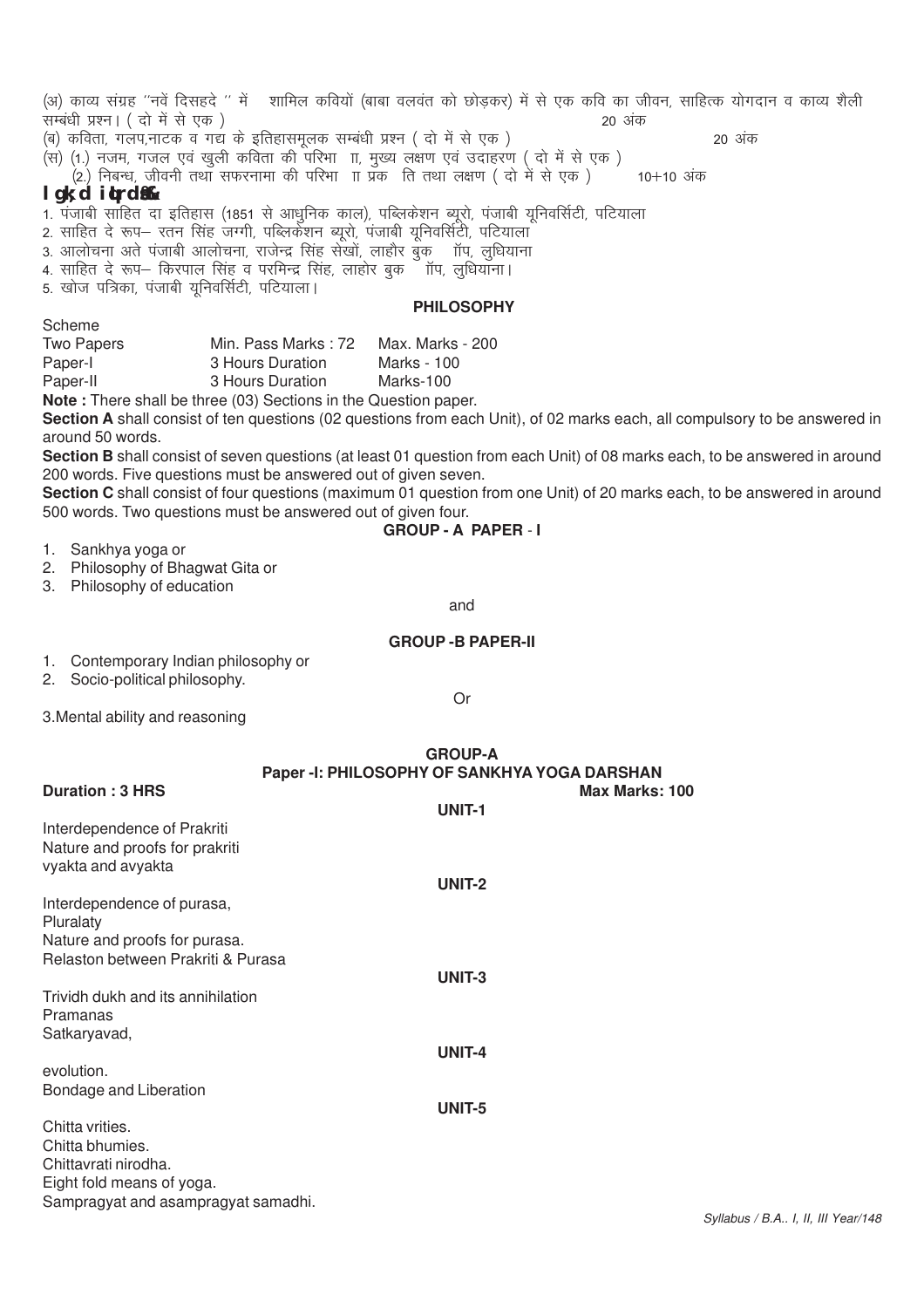God- its nature ~md importance in yoga philosophy. **Suggested readings :**

- **1.** Vachaspati mishra- sankhya tatva kaumudi
- 2. Brijmohan chaturvedi sankhya kanika
- 3. Patanjali -yoga sutra
- 4. Dr. N.K. Devrajindian philosophy (chapters on sankhya and yoga philosophy)

# **GROUP-A PAPER - II: PHILOSOPHY OF BHAGWAT GITA**

| <b>Duration: 3 HRS</b>                                                                                                                                        | <b>MAX MARKS: 100</b><br>UNIT-1                                     |
|---------------------------------------------------------------------------------------------------------------------------------------------------------------|---------------------------------------------------------------------|
| The theme and the main features of Gita.<br>Psychological analysis of arjuna's mental conditions.<br>Imperishable nature of atman.                            |                                                                     |
| Concept of karma yoga in bhagvad gita.<br>Jnana -karma - sanyas yoga in gita.                                                                                 | <b>UNIT-2</b>                                                       |
| The brahmayogi and the nishkamkarmayogi.                                                                                                                      | UNIT-3                                                              |
| The interdependance of bhakti, jnana and vairagya.<br>Ethics of Bhagwat Gita and Kantethics.                                                                  | <b>UNIT-4</b>                                                       |
| Personal and impersonal aspects of god.<br>Various vibhuties of god.                                                                                          |                                                                     |
| Characteristics of the stithaprajna.<br>Description of vishvarupa and its reactions in arjuna's mind.                                                         | UNIT-5                                                              |
| The status of purushottam.<br>Divine and demoniac heritage.<br><b>Suggested readings:</b><br>1. Tilak B.G.- Gita Rahasya<br>2. Date.V.H. - Brahmayoga of Gita |                                                                     |
| 3. Ranade R.D. - Bhagvadgeeta as the philosophy of god- realiza-tion.                                                                                         | Paper -III: PHILOSOPHY OF EDUCATION                                 |
| <b>Duration: 3 HRS</b>                                                                                                                                        | Max Marks: 100                                                      |
| Philosophy of education: Meaning and scope.<br>Education: Nature, Meaning, Aims and objectives.                                                               | UNIT-1<br><b>UNIT-2</b>                                             |
| Philosophical base of education: Idealism, naturalism, pragma-tism.<br>Forms of education: Formal, Informal, Non-formal                                       | UNIT-3                                                              |
| Educational contribution: Jainsim, Gita Buddhism, Tagore, Gandhi, Vivekanand, Aurobindo.                                                                      | UNIT-4                                                              |
| Universalization of education<br>Equality of opporunities in education.<br><b>Education and Fundamental Rights and Duties</b>                                 |                                                                     |
| Relationship between education and democracy<br>Role of education socialistic pattern and national integration.                                               | UNIT-5                                                              |
|                                                                                                                                                               | <b>GROUP - B</b><br><b>PAPER - I Contemporary Indian Philosophy</b> |
| Duration: 3 HRS,                                                                                                                                              | <b>MAX MARKS: 100</b>                                               |
| (1) Introduction tendencies and characteristics of contemporary In-dian philosophy.                                                                           | UNIT-1<br><b>UNIT-2</b>                                             |
| (1) Ram Krishna Dev -<br>Philosophical method<br>(i)<br>Brahman, maya, jiva and jagat<br>(ii)                                                                 |                                                                     |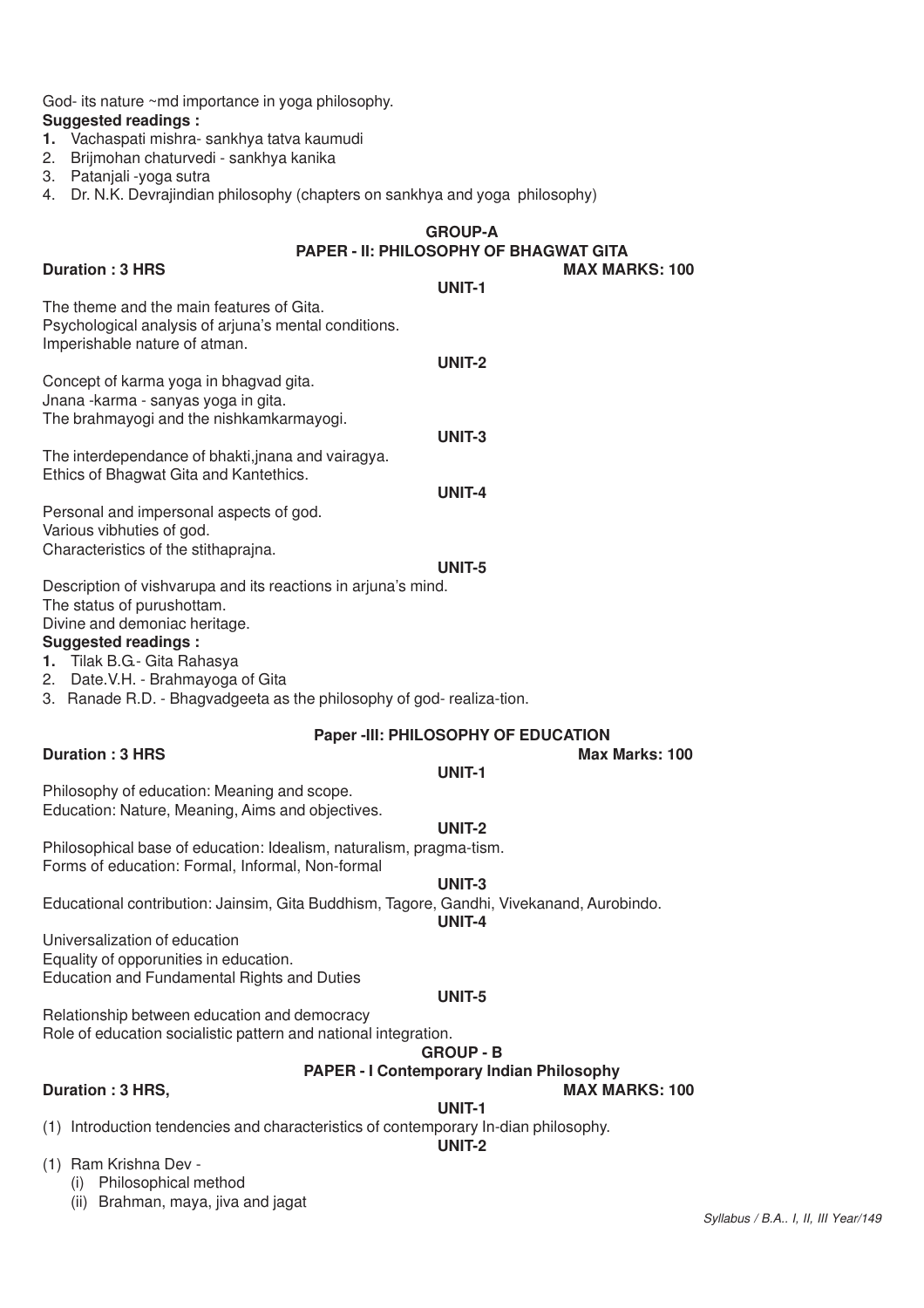- (iii) Sadhana pranati
- {2) Swami Vivekanand
	- (i) Life-introduction
	- (ii) Metaphysics
	- (iii) Self-realization and its means

#### **UNIT-3**

- (1) M.K.Gandhi-
	- (i) Concept of god and truth
	- (ii) Concept 'of karma and re-birth, means and end
	- (iii) Non violence, satyagrah, religion and morality

#### **UNIT-4**

- (1) S. Radhakrishnan
	- (i) Nature of ultimate reality
	- (ii) Nature of soul, human destiny
	- (iii) Views on religion, elements of mysticism, concept of knowledge

#### **UNIT-5**

- (1)Rabindranath Tagore
	- (i) Influence on Tagore.
	- (ii) Reality and God, proofs for the existence of God
	- (iii) Nature of man, ethics
- (2) Sri·Aurobindo
	- (i) maya
	- (ii) parinamvada and vivartavad
	- (iii) Concept of evolution and supermind

#### **Books Prescribed :**

- 1. Basant 'Kumar Lal- Contemporary Indian Philosophy
- 2. Laxmi saxena Samkaleen Bhartiya Darshan

#### **GROUP - B**

#### **PAPER –II SOCIO POLITICAl PHILOSOPHY**

**Duration : 3 HRS Max Marks: 100** 

**UNIT-1** Meaning and relation of social philosophy and political philosophy Theories of relation between individual and society Relation of religion, society and education. **UNIT-2**

Tradition ,change and modernity- their meaning. Tradition and modernity in Indian context. Right-its meaning and classification Duty-its meaning and classification

#### **UNIT-3**

Manu - Varnashramdharma, Rajdharma. Gandhi- Sarvodaya and Trusteeship Plato - Social justice and ideal state. Aristotle - basic features of his political philosophy.

Socialism and Marxist communism. Democracy - Fraternity, equality, liberty and justice

#### **UNIT-5**

UNIT-4

Methods of social political changes-Revolution -meaning and principles of Marxist revolution Satyagrah and civil disobedience of Gandhi. Constitutionalism -meaning and its main characteristics.

#### **Suggested readings :**

| <u>ouggootog roganigo :</u> |                                         |
|-----------------------------|-----------------------------------------|
| 1. BARKER.E.                | Principles of socio-political theories  |
| 2. V.P.VERMA                | : Political thought.                    |
| 3. VERMA A.K.               | : Aarambhik samaj even rajnitik darshan |
| 4. MISHRA.H.N.              | : Samajik -rajnitik darshan             |
|                             |                                         |

5. SINHA .R.C KI : Samaj darshan evem rajnitik darshan rooprekha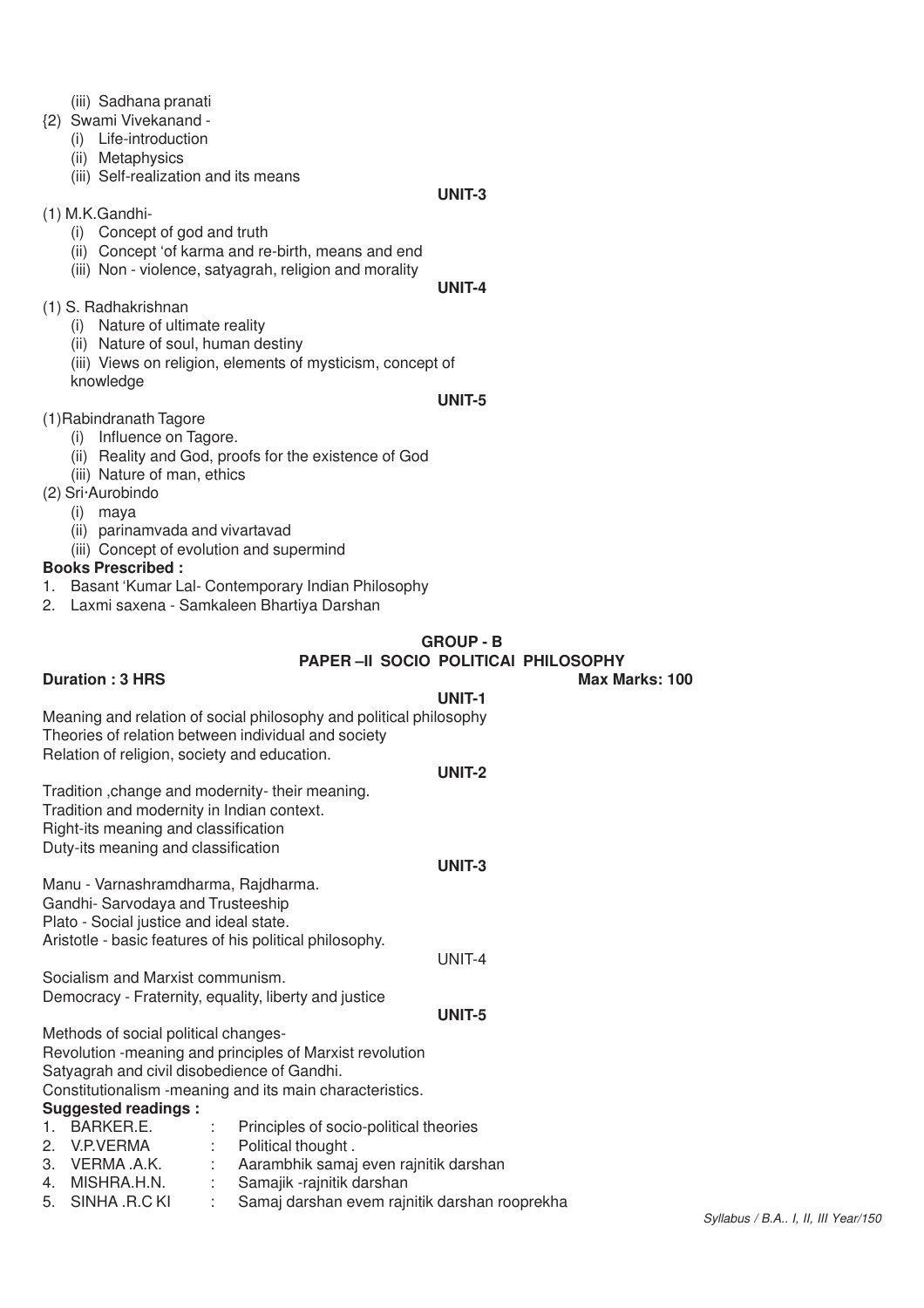| 6. | SATPALGAUTAM | Samaj darshan |
|----|--------------|---------------|
|----|--------------|---------------|

- 7. IQBAL NARAYAN : Rajnitik vichandarayan
- 8. SINGH RAMJI : Gandhi darshan
- 9. P.D.SHARMA Pratinidhi rajnitik vicharak

# **GROUP - B PAPER -III MENTAL ABILITY AND REASONING**

**Duration: 3 HRS UNIT-1** Riddle test, Mathematical analysis. Probability, **UNIT-2** Symmetry test, Diagram test, Relation test, Series test. **UNIT-3** Direction test, qubic test, Input-Output test, **UNIT-4** Code language test, Alphabatic test, positional test, Matrix, **UNIT-5** Clock test, Calendar test, Classification test, Ordering test, Binary code test. **Books recommended : 1.** Mental ability - Dr. K.S. Sani 2. Mental ability - Dr. Vinay

#### **n'kl**<sup>\*</sup> kkl =

#### **ijh{kk ;kstuk**

| दो प्रश्न पत्र      | न्यूनतम उत्तीर्णांक 72 | अधिकतम अंक– 200 |
|---------------------|------------------------|-----------------|
| प्रथम प्रश्न पत्र   | समय : ३ घंटे           | अंक– 100        |
| द्वितीय प्रश्न पत्र | समय : 3 घंटे           | अंक– 100        |
|                     |                        |                 |

प्रश्न-पत्र में कूल तीन खण्ड होगें। खण्ड अ में सभी दस प्रश्न अनिवार्य होंगे प्रत्येक प्रश्न का उत्तर 50 शब्दों में दिया जाना है। प्रत्येक प्रश्न दो अक का होगा। खण्ड ब में कूल 7 प्रश्न होंगे व परीक्षार्थी केवल 5 प्रश्नों के उत्तर देगा। प्रत्येक प्रश्न का उत्तर 200 शब्दों में दिया जाना है। प्रत्येक प्रश्न 8 अंक का होगा। खण्ड स में कुल 4 प्रश्न होंगे। परीक्षार्थी इनमें से किन्ही दो प्रश्नों के उत्तर देगा। प्रत्येक प्रश्न कि उत्तर सीमा 500 शब्द होगी। प्रत्येक प्रश्न २० अंक का होगा।

# **lka[; ;ksx n'kZu vFkok xhrk n'kZu vFkok f'k{kk n'kZu vkSj Hkkx & c i=&f}rh; ledkyhu Hkkjrh; nk'kZfud vFkok lkekftd & jktuSfrd n'kZu vFkok**

**Hkkx % v i=&izFke**

# **ekufld ;ksX;rk**

Hkkx & v i=&iFke

# **1- lka[; ;ksx n'kZu**

#### **bdkbZ&1**

प्रकृति– स्वरूप और अस्तित्व के प्रणाम व्यक्त और अव्यक्त प्रकृति

**bdkbZ&2**

पुरूष – स्वरूप, अस्तित्व के प्रमाण, अनेकता पुरूष एवं प्रकृति का सम्बंध **bdkbZ&3**

त्रिविध दुःख और उसकी निवृति, प्रमाण, सत्कार्यवाद,

# **bdkbZ&4**

सृष्टि प्रक्रिया (विकास वाद) बंधन और मोक्ष।

# **bdkbZ&5**

चित्त वृत्ति, चित्त भूमियॉ, चित्तवृत्ति निरोध, अष्टांग योग सम्प्रज्ञात असम्प्रज्ञात समाधि, सिद्धियॉ ईश्वर – स्वरूप एवं योग दर्शन में इसका महत्व। **lanHkZ xzUFk %**

ब्रजमोहन चतुर्वेदी – सांख्यकारिका पातंजलि- योग सूत्र डॉ. नन्द किशोर देवराज – भारतीय दर्शन वाचस्पति मिश्र $-$  सांख्य तत्त्व कौमुदी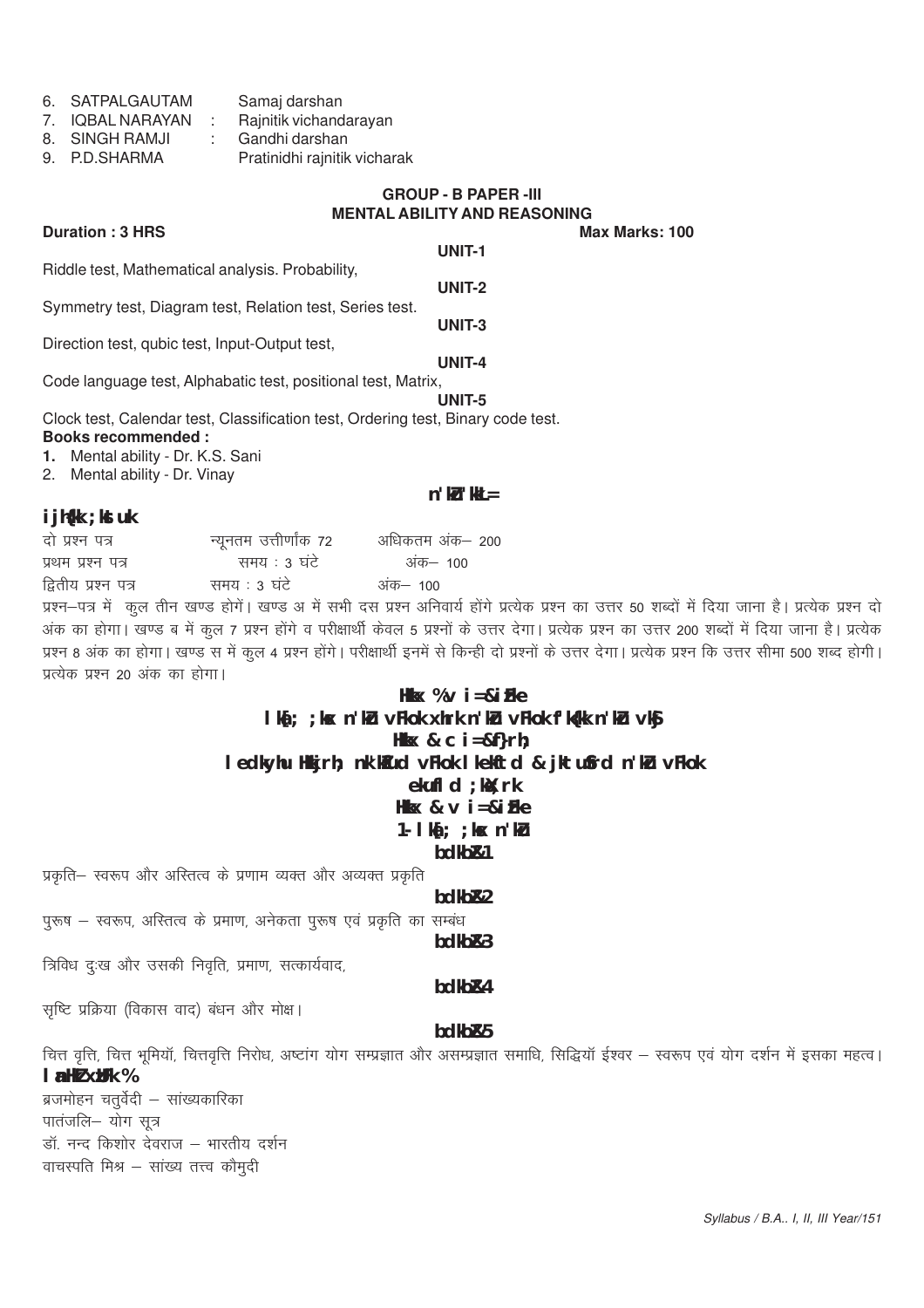# $2 - x$ hrk n' $k$ bdkb<sub>R1</sub>

गीता का केन्द्रीय सम्प्रत्यय एवं प्रमुख उपदेश अर्जुन की मनः स्थिति का मनोवैज्ञानिक विश्लेषण, आत्मा की अमरता का स्वरूप

### hdkh<sub>R2</sub>

भगवदगीता में कर्मयोग का प्रत्यय गीता में ज्ञान – कर्म – सन्यास योग ब्रह्मयोगी एवं निष्कामकर्म योगी

bdkb<sub>R3</sub>

bdkb<sub>R4</sub>

भक्ति, ज्ञान एवं वैराग्य में अन्तर्सम्बंध गीता एवं कांट के नैतिक दर्शन की तुलना

ईश्वर के वैयक्तिक और निर्वेक्तिक पक्ष ईश्वर की विभूतियाँ स्थित प्रज्ञ की विशेषताएं

#### bdkb<sub>R5</sub>

विश्वरूप का विवरण एवं उसका अर्जुन के मस्तिष्क में प्रतिक्रिया पुरूषोत्तम का स्थान दैवीय और आसुरी सम्पदा I Unliki xtifk 1 तिलक बीजी – गीता रहस्य

2. दांते, वी.एच. - ब्रह्मयोग ऑफ गीता

- 3. रानाडे आर.डी. भागवादगीता एज द फिलॉसफी ऑफ गॉड रिएलाईजेशन
- 3 शिक्षा दर्शन

Hkkx &  $\vee$  itu i =  $C$ 

3- शिक्षा दर्शन

bdkb<sub>R1</sub>

शिक्षा दर्शन का अर्थ और समस्याएं शिक्षाः प्रकृति और अर्थ लक्ष्य व उद्देश्य

bdkb<sub>R2</sub>

 $hdkhR3$ 

bdkb<sub>R4</sub>

शिक्षा के दार्शनिक आधार: आदर्शवाद, प्रकृतिवाद, प्रयोजनवाद शिक्षा के प्रकार – औपचारिक, अनौपचारिक, निरौपचारिक

शैक्षिक योगदान : जैन दर्शन, गीता, बौद्ध दर्शन, टैगौर, गांधी, विवेकानन्द, अरविन्द

शिक्षा का सार्वभौमिकरण शैक्षिक अवसरों की समानता हेतू शिक्षा <u>शिक्षा तथा मौलिक अधिकार और कर्त्तव्य</u>

bdkb<sub>R5</sub>

शिक्षा और प्रजातंत्र में सम्बन्ध शिक्षा की समाजवाद और राष्ट्रीय एकीकरण में भूमिका I Unliki xilfk

उदीयमान भारतीय समाज और शिक्षा लेखक – मधुरेश्वर पारीक और रजनी शर्मा शिक्षा के सिद्धान्त : रामनाथ शर्मा शिक्षा की दार्शनिक पृष्ठ भूमि : एल.के. ओड शिक्षा दर्शन : सीताराम चतुर्वेदी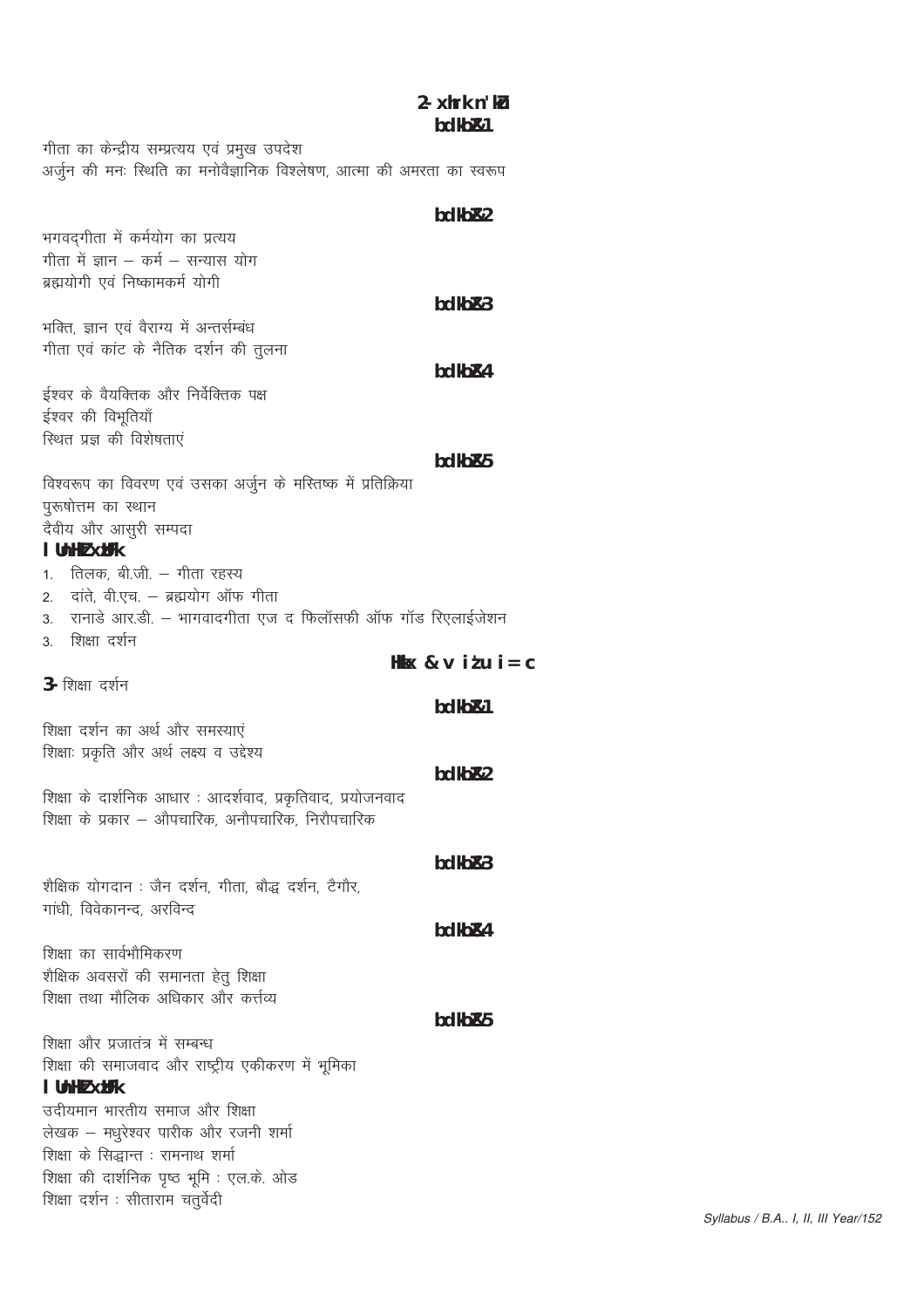# Hkkx & c  $i = 8$  f}rh; 1- I edkyhu Hkkjrh; nk'kTud

#### hdkh<sub>R1</sub>

परिचय – समकालीन भारतीय दर्शन की प्रवृत्तियां एवं विशेषताएं

#### bdkb<sub>R2</sub>

रामकृष्ण देव – दार्शनिक विधि, ब्रह्म, माया, जीव एवं जगत, साधना प्रणाली स्वामी विवेकानन्द – जीवन दर्शन, तत्वमीमांसा आत्मानभति और उसके साधन

#### $bdkbR3$

महात्मा गाँधी – ईश्वर का स्वरूप, सत्य का स्वरूप, कर्म का संप्रत्यय एवं पुनर्जन्म साधन एवं साध्य अहिंसा, सतयाग्रह, धर्म एवं नैतिकता।

# bdkb<sub>R4</sub>

राधाकृष्णनन्— परमसत् का स्वरूप, आत्मा का स्वरूप, मानवीय नियति, धर्म संबंधी विचार, रहस्यवाद के तत्व, ज्ञान का सम्प्रत्यय

# hdkh<sub>R5</sub>

श्री अरविन्द – माया परिणामवाद एवं विवर्त्तवाद विकास एवं अतिमानस का स्वरूप रवीन्द्र नाथ टैगोर – टैगोर के जीवन पर प्रभाव, सत् एवं ईश्वर, ईश्वर की अस्तित्व के प्रमाण, मनुष्य का स्वरूप, ईश्वर का स्वरूप, नीतिदर्शन  $I$  link $J \times t$  Fk

लक्ष्मी सक्सैना – समकालीन भारतीय दर्शन बसन्त कुमार लाल – समकालीन भारतीय दर्शन

# Hkkx & c  $i = f$ }rh; 2- I kekftd& jktufrd n'ku hdkh<sub>R1</sub>

समाज दर्शन एवं राजनीति दर्शन का अर्थ एवं संबंध, व्यक्ति एवं समाज के मध्य संबंध के सिद्धान्त, समाज धर्म एवं शिक्षा का संबंध।

#### hdkh<sub>R2</sub>

परम्परा, परिवर्तन एवं आधुनिकता का अर्थ, भारत के संदर्भ में परम्परा, परिवर्तन एवं आधुनिकता अधिकार- अर्थ एवं वर्गीकरण कर्त्तव्य – अर्थ एवं वर्गीकरण

### $hdkhR3$

मनु- वर्णाश्रम धर्म, राजधर्म प्लेटो – सामाजिक न्याय एवं आदर्श राज्य गाँधी- सर्वोदय एवं न्याय धारिता अरस्तू- अरस्तू के राजनीतिक दर्शन की आधारभूत विशेषताएँ

#### bdkb<sub>R4</sub>

समाजवाद एवं मार्क्सवादी साम्यवाद प्रजातंत्र – बन्धुत्व, समानता, स्वतंत्रता एवं न्याय

### bdkb<sub>R5</sub>

सामाजिक– राजनैतिक परिवर्तन की विधियाँ क्रान्ति –अर्थ एवं मार्क्सवादी क्रांति के सिद्धान्त सत्याग्रह एवं सविनय अवज्ञा - गाँधी संविधानवाद– अर्थ एवं मुख्य विशेषताएं

#### I Unliki xilfk

प्रो. अशोक कूमार वर्मा : प्रारम्भिक समाज एवं राजनीति दर्शन डॉ ह्रदय नारायण मिश्र : सामाजिक – राजनीति दर्शन सिन्हा, आर.सी. : समाज दर्शन एवं राजनीतिक दर्शन की रूपरेखा वर्मा, वी.पी. : पॉलिटिकल थॉट मिश्रा एच.एन. : समाज दर्शन सतयपाल गौतम : समाज दर्शन इकबाल नारायण : राजनीतिक विचार धाराएं बार्कर, ई. : प्रिंसीपल ऑफ सोश्यो – पोलिटिकल थ्योरी सिंह, रामजी : गांधी दर्शन एवं समाज दर्शन शर्मा, पी.डी. : प्रतिनिधि राजनीतिक विचारक लवानिया, एन.एम. : सामाजिक विचारक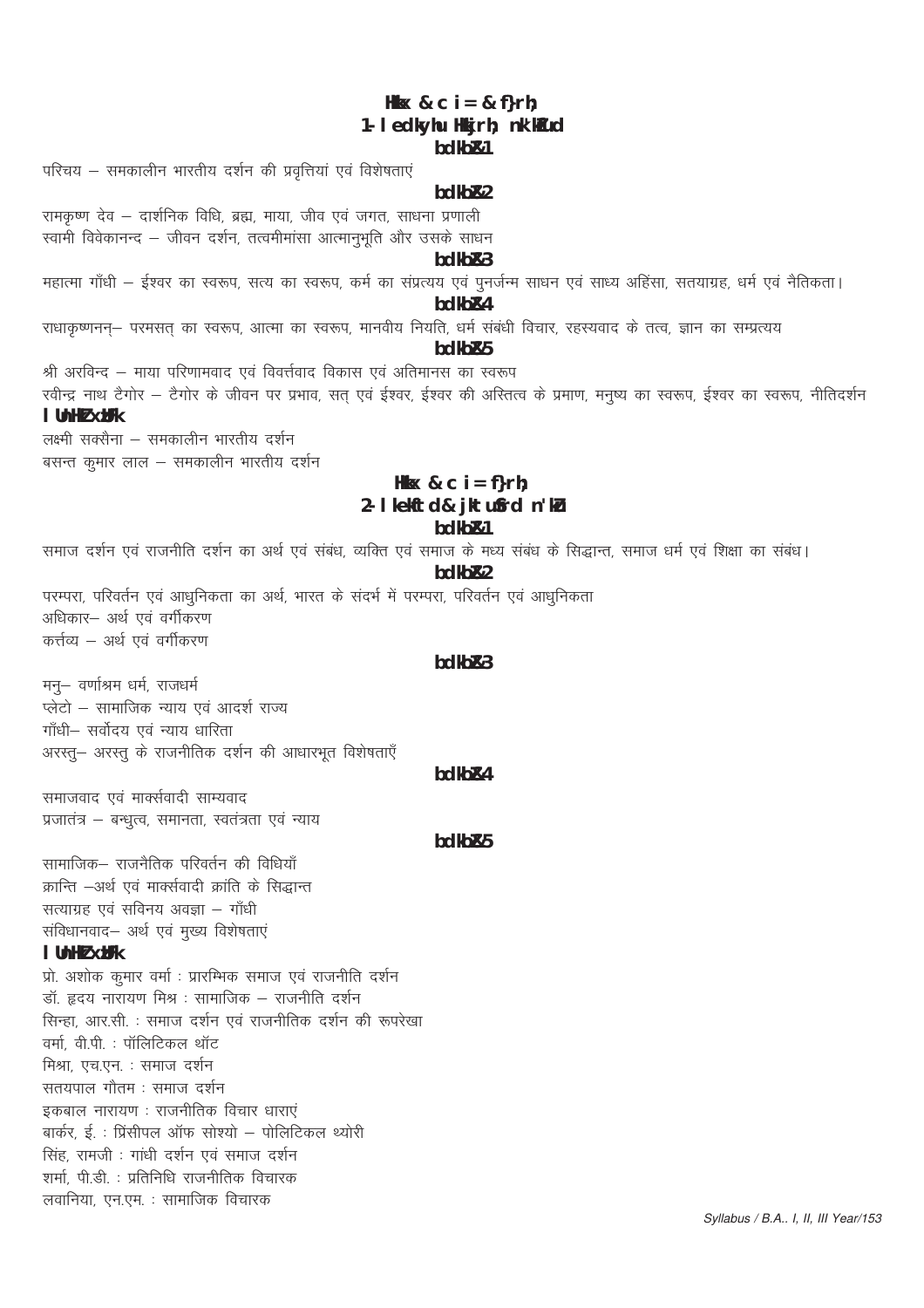# Hkkc & c  $i = f$ rh; 3- rd/lifa o ekufl d : kil: rk hdkh<sub>R1</sub>

पहेली परीक्षण, गणितीय विश्लेषण, प्रायिकता.

सादश्यता परीक्षण, संबंध परीक्षण, आरेख परीक्षण,

#### hdkh<sub>R2</sub>

#### $hdkhR3$

श्रृंखला परीक्षण, दिशा परीक्षण, घन परीक्षण, इनपुट आउटपुट परीक्षण,

hdkh<sub>R4</sub>

कट भाषा परीक्षण, वर्णमाला परीक्षण, स्थिति परीक्षण, मैटिक्स, घडी परीक्षण,

#### bdkb<sub>R5</sub>

कैलेण्डर परीक्षण, वर्गीकरण परीक्षण, क्रम निर्धारण परीक्षण, बाईनरी कोड परीक्षण,

#### $l$  qk; d  $i$ **t**rd**s**

1. मानसिक योग्यता (शाब्दिक और अशाब्दिक) — डॉ. के. एस. सैनी, के. पी. पब्लिकेशन (जयपुर)

2. तर्कशक्ति परीक्षण – सजय सिन्हा

Duration : 3 HRS

3. प्रारम्भिक मानसिक योग्यता – डॉ. विनय कर्णे

#### **PSYCHOLOGY**

Max Marks: 100

#### **PAPER-I Guidance and Counselling Psychology**

### Unit-I

Guidance: Meaning and Nature of Guidance, Purpse and Scope of Guidance, Aims and Principles of Guidance, Need of good guidance Programme.

Types of Guidance:

Educational Guidance, Vocational Gidance, Personal Guidance and Group Guidence.

#### Unit-II

Techniques of Guidance : Personal Guidance, Group Discussion and Guidance, Carrier Conference and Role Plaving, Guidance in Classroom: Guidance in Curriculum, Guidance and classroom Learning, Guidance and Discipline, Guidance for special children, Emerging Concerns for Guidance : Guidance for Child Developmen, Guidance for Adolescen Issues, Guidance in Special Issues (Drug abuse, Sex abuse, HIV/AIDS, Child Rigths)

#### Unit-III

Introduction to Counselling: Meaning and Definition of Counselling, Nature, Scope and Principle of Counselling, Counselling of Psychotheraphy. Ethics in Counselling and Rights of the Clients.

Counselling Process and Required Skills : Counselling Relationship (Making

Psychological Contact), Basic Communicaion Skills, counselling Interview, Stages of Counselling. Strategies/Techniques of counselling: Individual Counselling, Group Counselling, Peer Counselling and Role Plaving.

Unit-IV

Counselling Approach:

Directive Counselling: Basic assumption of Directive Counselling, Steps of Directive Counselling, Characteristics of Directive Counselling.

Advantages & Limitation of Directive Counselling.

Non-Directive Counselling: Basic assumption of Non-Directive Counselling, Steps of Non-Directive Counselling, Characteristics of Non-Directive Counselling, Advantages & Limitation of Non-Direcive Counselling.

Eclectic Counselling : Basic assumption of Eclecic Counselling. Steps of Eclectic

Counselling, Characteristics of Eclectic Counselling, Advantages & Limitation of

Eclectic Counselling.

Adjustment: Concept and Nature of Adjustment, Need of Adjustment, Determinants of Adjustment, Area of Adjustment.

Unit-V

Educaion and Rehabilitation of Mental Retardation : Specific problems of educaion for mentally retarded childre, Prevenion and reatment of mentally retarded Children, Special education for mentally retarded Children, Parental atitudes and coping Behaviour mentally retarded Children. Problem children: Hyper active, Restless and Aggressive Children. Shy and Bedwetting Children. Thumb Sucking and Nail Belting Children. Scholastic Backwardness. Behaviour Modificaion and Adjustment for Normal: Definition and Methods, Principle of Behaviour Modification, Problem of Adjustment and Methods of Adjustment. **Suggested Books:** 

English Books :-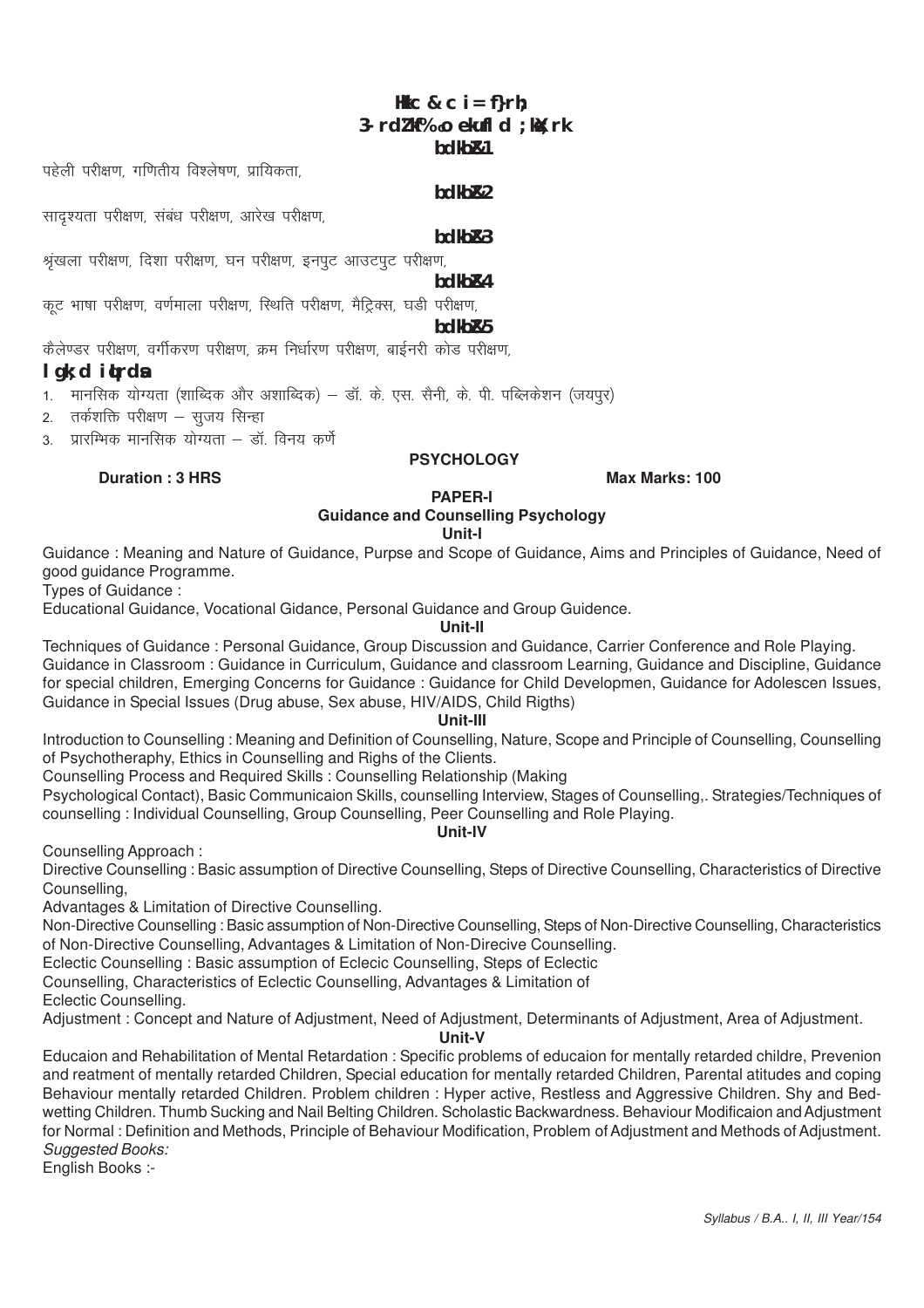Hackney H. and Cormier L.S. (1988); Counselling Strategies and Interventions, Englewood Cliffs, N.S. Prentice Hall. Bhatnager Asha and Nirmala Gupta (Edition, 2001); Guidance and Counselling Vol. 1&2, New Delhi, Vikas Publishing House. Steffler, B.(1972); Theories of Counselling, New York:MoGraw Hill, Student Edn. Felthan, Colin and Horton, lan (2000); Handbook of Counselling and Psychotheray, London:Sage. Corey, G.(1986); Theory and Practice of Counselling and Psychotheraphy, Belmont Calif: Books-Cole.

#### **Paper-II Educational Psychological Unit I**

Educational Psychology : Definition, Problems and methods of Educational

Psychology, Individual differences due to heredity and Environment, Types of Individual difference.

#### **Unit II**

Learning : Definition & Types of Learning, Theories-Thorndike, Pavlov, Skinner, Kohlar. Effect of Fatigue in learning. Verbal learning : Meaning of Verbal Learning, Materials used in the study of verbal learning, Procedures of verbal learning.

#### **Unit III**

Intelligence : Meaning & Nature of Intelligence, Measurement of Intelligence : Types of Intelligence Test, Benet & Wechsler Intelligence Test. Theories : Two factor theory, Multi factor, Group factor. Motivation : Definition of Motivation, Basic motivational concepts, kinds of motivation, Role of Motivation in learning.

#### **Unit-IV**

Memory : Meaning, Components & Types of Memory.

Forgetting : Meaning & Nature of forgetting, Determinants or causes of Forgetting.

Personality : Meaning & Characteristics of Personality, Trait & Type approaches of Personality, Theories of Personality :-Freud's Psychoanalytic Theory of personality.

#### **Unit-V**

Education of the Physically Handicapped, Mentally Retarded Children and Superior

Children Growth & Development Meaning & Difference of Growth & Development. Physical, Emotional, Social & Cognitive Development in Adolescent Stage. Mental Health : Meaning of Mental Health, Mental Health of Student, Mental Health of a Teacher.

*Suggested Books:*

Walia J.S. Foundations of Educational Psychology, Paul Publishers, N.N 11 Gopal Nagar, Jalandher City (Punjab) Bhatia & Purohit : Educational Psychology

Hillgrd E.R. : Theories of learning Appleton Century Craft N.Y. 1956.

#### **Practical**

Students have to complete any six experiments/tests.

- 1. Aptitude test
- 2. Performance Intelligence test (Bhatia Battery)
- 3. Span OF Mention
- 4. Personality inventory (MPI)
- 5. Effect Of Fatigue on Learning
- 6. Interest record
- 7. Proactive Inhibition

8. Retroactive Inhibition

**NOTE** :- Students have to one Practical during examination. Evaluation scheme will as follows.

Conduction of Experiment/Test 15 Marks Viva on Experiment/Test 25marks Record File 10 Marks **Total 50 Marks**

### **euksfoKku**

# **çFke iz'u&i=**

# fun**s** ku vk§ i jke'kZ euksfoKku

#### **bZdkbZ&1**

**funs ku %** निर्देशन का अर्थ और प्रकृति, निर्देशन के क्षेत्र एवं उद्देश्य, निर्देशन के लक्ष्य एवं सिद्धान्त, अच्छे निर्देशन कार्यक्रम की आवश्यकता। निर्देशन के प्रकार : शैक्षिक निर्देशन, व्यवसायिक निर्देशन, व्यक्तिगत निर्देशन और समह निर्देशन।

# **bZdkbZ&2**

**funIku dh rduhd %** व्यक्तिगत निर्देशन, समुह व्याख्या और निर्देशन, कैरियर सम्मेलन और भूमिका अदायगी। कक्षा—कक्ष में निर्देशन : पाठयक्रम में, निर्देशन, निर्देशन और कक्षा—कक्ष अधिगम, निर्देशन और अनुशासन, विशेष बच्चों के लिए निर्देशन। निर्देशन के तथ्यों का उद्भव : विकासात्मक बच्चों के लिए निर्देशन, किशोर समस्याओं के लिए निर्देशन, विशेष समस्याओं के लिए निर्देशन (औषध व्यसन, यौन व्यसन, एचआई.वी. /एडस, बच्चों के अधिकार)।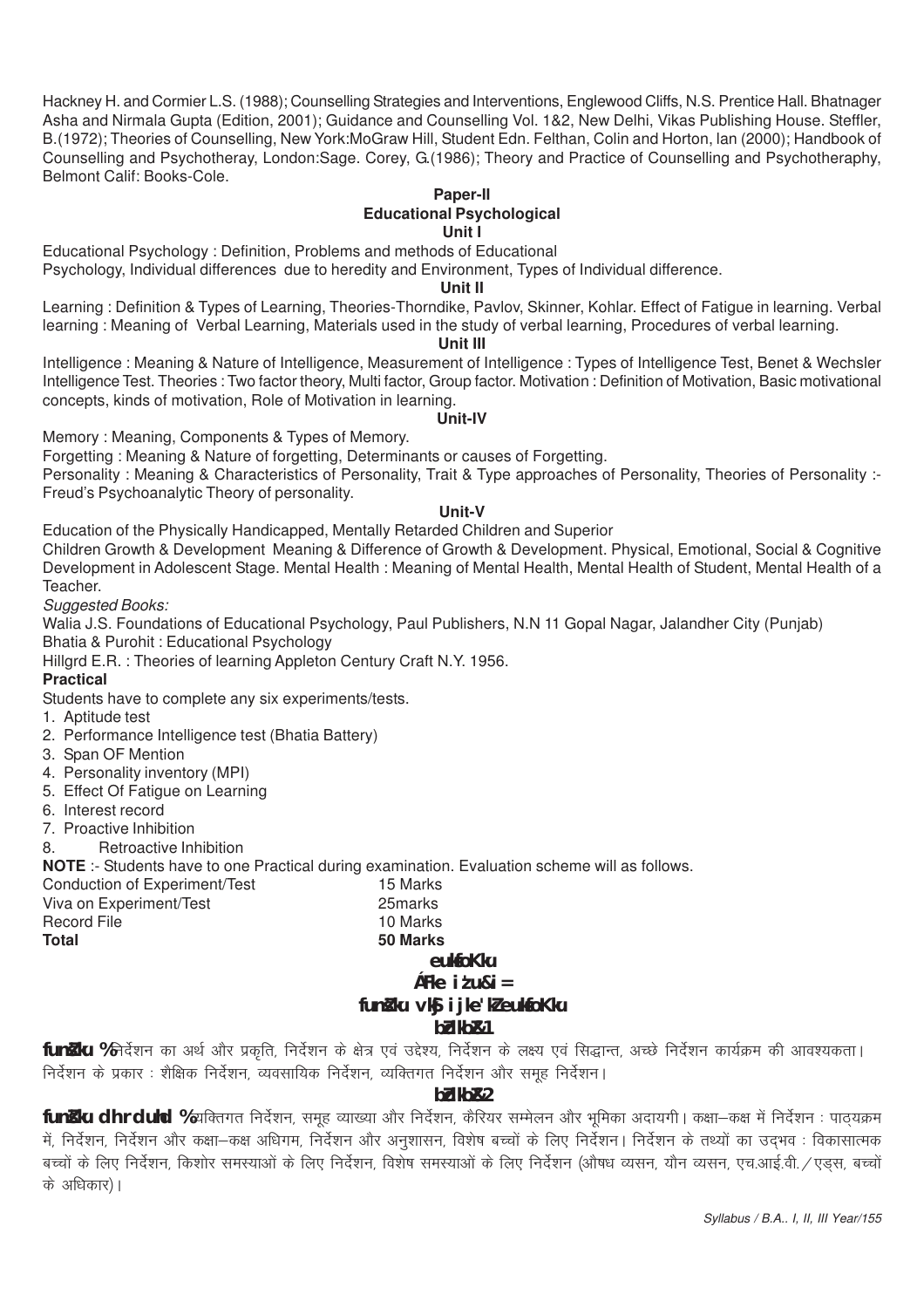#### bidkb<sub>R3</sub>

ijke'k'dk ifjp; %परामर्श का अर्थ और परिभाषा, परामर्श की प्रकृति, क्षेत्र और सिद्धान्त, परामर्श में मनोचिकित्सा, परामर्श में नैतिकता और -<br>क्लायन्ट के अधिकार।

परामर्श प्रक्रिया और आवश्यक कौषल : परामर्श संबंध (मनोवैज्ञानिक संबंध बनाना), सामान्य संचार कौशल, परामर्श साक्षात्कार, परामर्श की अवस्थाऐं। परामर्श की तकनीक : वैयक्तिक परामर्श, समूह परामर्श, पीयर परामर्श और भूमिका अदायगी।

# $h$ b $k$ k $h$  $R$ 4

### i jke'kl mikxe %

fun**t'kr ijke'kl%**निर्देशित परामर्श की सामान्य उपकल्पना, निर्देशित परामर्श की अवस्थाऐं, निर्देषित परामर्श की विशेषताऐं, निर्देशित परामर्श के लाभ और सीमाऐं।

**vfun]'kr ijke'k%** निर्देशित परामर्श की सामान्य उपकल्पना, अनिर्देशित परामर्श की अवस्थाऐं, अनिर्देशित परामर्श की विशेषताऐं, अनिर्देशित परामर्श के लाभ और सीमाऐं।

D: U'khv iike'kl ‰यनशील परामर्श की सामान्य उपकल्पना, चयनशील परामर्श की अवस्थाऐं, चयनशील परामर्श की विशेषताऐं, चयनशील परामर्श के लाभ और सीमाऐं।

lek: kstu % समायोजन के सम्प्रत्यय और प्रकृति, समायोजन की आवश्यकता, समायोजन के निर्धारक, समायोजन के क्षेत्र।

#### bidkb<sub>R5</sub>

मानसिक मन्दता की शिक्षा और पुनर्वासः मानसिक मन्द बच्चों की शिक्षा में उत्पन्न विशेष समस्याऐं, मानसिक मन्द बच्चों का संरक्षण और उपचार, ्त्रमानसिक मन्द बच्चों के लिए विशेष शिक्षा, मानसिक मन्द बच्चों के प्रति माता—पिता की अभिवृति और कॉपिंग व्यवहार। समस्यात्मक बच्चे : उच्च सक्रियता, सुस्त और आक्राम बच्चे। शर्मिले और बिस्तर में मूत्र त्यागने वाले बच्चे, अंगूठा चूसने और नाखून चबाने वाले बच्चे। स्कूल में पिछड़े बच्चे। सामान्य व्यवहार परिमार्जन और समायोजन : परिभाषा और विधिया, व्यवहार परिमार्जन के सिद्धान्त, समायोजन की समस्यारे की समस्याऐं और समायोजन की विधियां।

# iBu I kexh %

जायसवाल, सीताराम, शिक्षा में निर्देशन एवं परामर्श, आगरा, भार्गव बुक हाउस। ओबराय, डा. एस.सी., शैक्षिक और व्वसायिक निर्देशन एवं परामर्श, मेरठ, लॉयल बुक डिपो। चौहान एवं जैन, निर्देशन तथा परामर्श, उदयपुर।

# $c'$ u& $i = f$ }rh; f'kfkk eukfoKku bdkb&1

शिक्षा मनोविज्ञान : परिभाषा, शिक्षा मनोविज्ञान की समस्याऐं और विधियां, वैयक्तिक विभिन्नता : विभिन्नता के आनुवंशिक और वातावरणीय कारक, वैयक्तिक विभिन्नता के प्रकार।

#### hdkh<sub>R2</sub>

अधिगमः अधिगम का अर्थ और प्रकार, अधिगम के सिद्धान्त—थार्नडाइक, पैवलव, स्कीनर, कोहलर के अधिगम सिद्धान्त। अधिगम सुधार, अधिगम पर थकान का प्रभाव।

शाब्दिक सीखनाः शाब्दिक सीखना का अर्थ, शाब्दिक सीखना के अध्ययन में प्रयुक्त सामग्री, शाब्दिक सीखना की विधियां।

#### bdkb&3

बुद्धिः बुद्धि का अर्थ और प्रकृति, बुद्धि का मापनः बुद्धि परीक्षण के प्रकार बिने तथा वैश्लर बुद्धि परीक्षण सिद्धान्त-द्विकारक सिद्धान्त, बहु कारक उन्म उन्म<br>सिद्धान्त, समूह कारक सिद्धान्त। अभिप्रेरणाः अभिप्रेरणा का अर्थ, अभिप्रेरणा के सामान्य सम्प्रत्यय, अभिप्रेरण के प्रकार, अभिप्रेरणा की अधिगम में भुमिका ।

#### bdkb<sub>R4</sub>

स्मृतिः स्मृति का अर्थ, कारक और प्रकार।

- दू<br>विस्मरणः विस्मरण का अर्थ और प्रकृति, विस्मरण का प्रभावित करने वाले कारक।

.<br>व्यक्तित्वः व्यक्तित्व का अर्थ और प्रकृति, शीलगूण और प्रकार उपागम, व्यक्तित्व के सिद्धान्तः फ्रायड का मनोविष्लेषणात्मक सिद्धान्त।

#### hdkh<sub>R5</sub>

शारीरिक विकलांगता, मन्द बुद्धि एवं सर्वोतम बच्चों की शिक्षा।

अभिवृद्धि व विकासः अभिवृद्धि एवं विकास का अर्थ एवं अन्तर। किशोरावस्था में शारीरिक, सांवेगिक, सामाजिक और सज्ञानात्मक विकास। ्ति ।<br>मानसिक स्वास्थ्यः मानसिक स्वास्थ्य का अर्थ, विद्यार्थी का मानसिक स्वास्थ्य, अध्यापक का मानसिक स्वास्थ्य।

#### iBu I kexh %

वालिया जे.एस. शिक्षा मनोविज्ञान, पाल पब्लिशर्स, एन.एन. 11 गोपालनगर, जलन्धर सिटी, पंजाब।

सिंह अरूण कुमारः उच्चतर शिक्षा मनोविज्ञान, नवीनतम संस्करण, मोतीलाल बनारसी, दास प्रकाशन, पटना।

.<br>सुल्लेमान मोहम्मदः शिक्षा मनोविज्ञान, नवीनतम संस्करण, मोतीलाल बनारसी दास प्रकाशन, पटना।

ँ<br>डॉ. रामपाल सिंह एवं डॉ. राधावल्लभ उपाध्यायः अधिगम का विकास और शिक्षण अधिगम पाठक पी.डी.: शिक्षा मनोविज्ञान।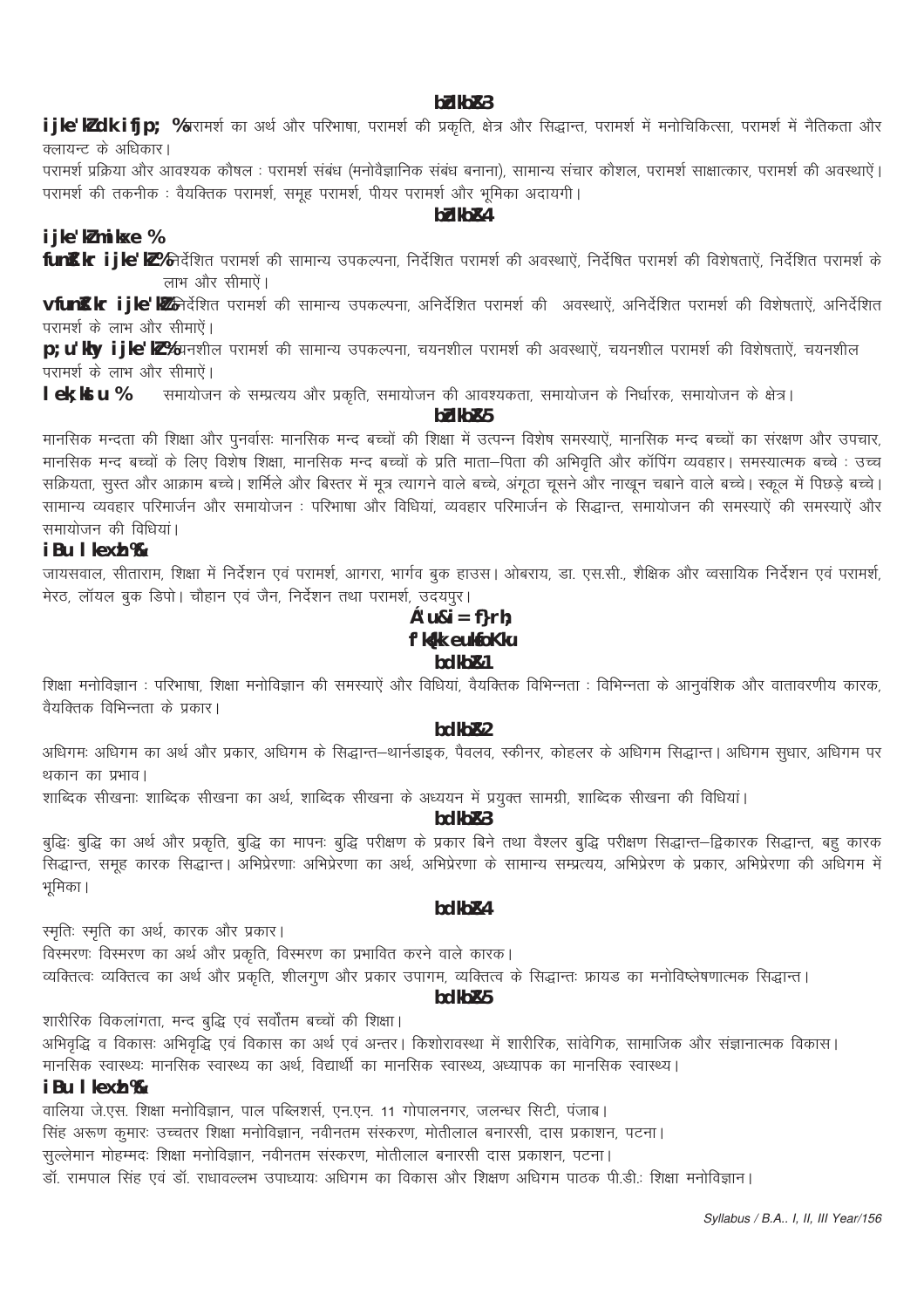**ECONOMICS**

There shall be two papers and the maximum marks for each paper together with minimum marks required for a pass are shown against each paper separately.

| Two papers |       | Min. Marks: 72 | Max. Marks: 200 |
|------------|-------|----------------|-----------------|
| Paper I    | 3 hrs | 36             | 100             |
| Paper II   | 3 hrs | 36             | 100.            |
|            |       |                | $PAPER - I$     |

# **MONEY, BANKING AND PUBLIC FINANCE**<br>Max. M

**Note :** The question paper shall contain three sections. Section-A shall contain 10 questions two from each unit of 2 marks each. The candidate is required to answer all the questions. The answer should not exceed 50 words. Section-B shall contain 5 questions one from each unit with internal choice. Each question shall be of 7 marks. The answers should not exceed 200 words. The candidate is required to answer all the questions. Section-C shall contain 5 questions of 15 marks each, one from each unit. The candidate is required to answer any three questions. The answer shall not exceed 500 words.

**UNIT-I**

#### **Value of Money and Inflation**

Money-concept and Importance, quantity theory of money, cash transaction and cash balance approaches; The Keynesian approach, Inflation, deflation and reflation, definition, types. causes and effects of inflation on different sectors of the economy; Demand pull and cost-push inflation; Measures to control inflation, Philips curve, Determinants of money supply - High powered money and money multiplier. **UNIT-II**

#### **Commercial Banking**

Meaning types and Functions of commercial banks. The process of credit Creation. Evolution of commercial banking in India after independence. Recent reform in banking sector.

#### **Central Banking**

Functions of a central bank; quantitative and qualitative methods of credit Control- Bank rate policy, Open market operations, Variable reserve ratio and Selective methods, Role and functions of the Reserve Bank of India. Objectives and limitations of monetary policy with special reference to India.

#### **Nature and Scope of Public Finance**

Meaning and scope of public finance; Distinction between private and public finance; Public goods; The principle of maximum social advantage; **Public Expenditure-** Meaning, classification and principle of public expenditure; Canons and effects of public expenditure. **UNIT-V**

#### **Taxation and Public Debt**

Sources of public revenue; Taxation, canons and classification of taxes; Impact and incidence and shifting of taxes; Taxable capacity; Effects of taxation; Characteristics of a good tax system. Sources of public borrowing; Effects of public debt. Various concepts of budget deficits.

#### **SUGGESTED BOOKS**

Ackley, G. (1978), Macroeconomics: Theory and Policy, Macmillan Publishing Co., New York.

Gupta, S.B. (1994), Monetary Economics, S. Chand & Co., New Delhi.

Musgrave, R.A. and PB. Musgrave (1976), Public Finance in Theory and Practice, McGraw Hill, Kogakusha, Tvkyo.

Shapiro, E. (1996), Macroeconomic Analysis, Galgotia Publications, New Delhi.

S. Ganguly - Public Finance

Tyagi B.P - Public Finance

Bhatia H.L. - Public Finance

Lekhi RK. - Public Finance

Nathuramka L.N.- Money, Banking and Public Finance

# **vFkZ'kkL=**

विषय में दो प्रश्न पत्र होंगे और प्रत्येक प्रश्न पत्र के लिए अधिकतम अंक व न्यूनतम उत्तीर्णांक प्रत्येक प्रश्न पत्र के साथ पृथक से दर्शाये गए हैं – दो प्रश्न पत्र विषया मान्युनतम उत्तीर्णांक अधिकतम अंक

|                                 | -72  | 200 |
|---------------------------------|------|-----|
| प्रश्न पत्र–1 3 घंटे समयावधि 36 |      | 100 |
| प्रश्न पत्र–2 ) घंटे समयावधि    | - 36 | 100 |

# **iFke itu i= & enk] click vkg yksd foRr**

**le;kof/k % 3 ?kaVs vf/kdre vad % 100**

*Syllabus / B.A.. I, II, III Year/157* **ukV** %प्रश्न पत्र के कूल तीन खण्ड होंगे। खण्ड 'अ' में प्रत्येक इकाई से 2 अंकों के 2 प्रश्न, कूल 10 प्रश्न होंगे। परीक्षार्थी के लिए सभी प्रश्नों

#### **Max. Marks - 100**

**UNIT-III**

# **UNIT-IV**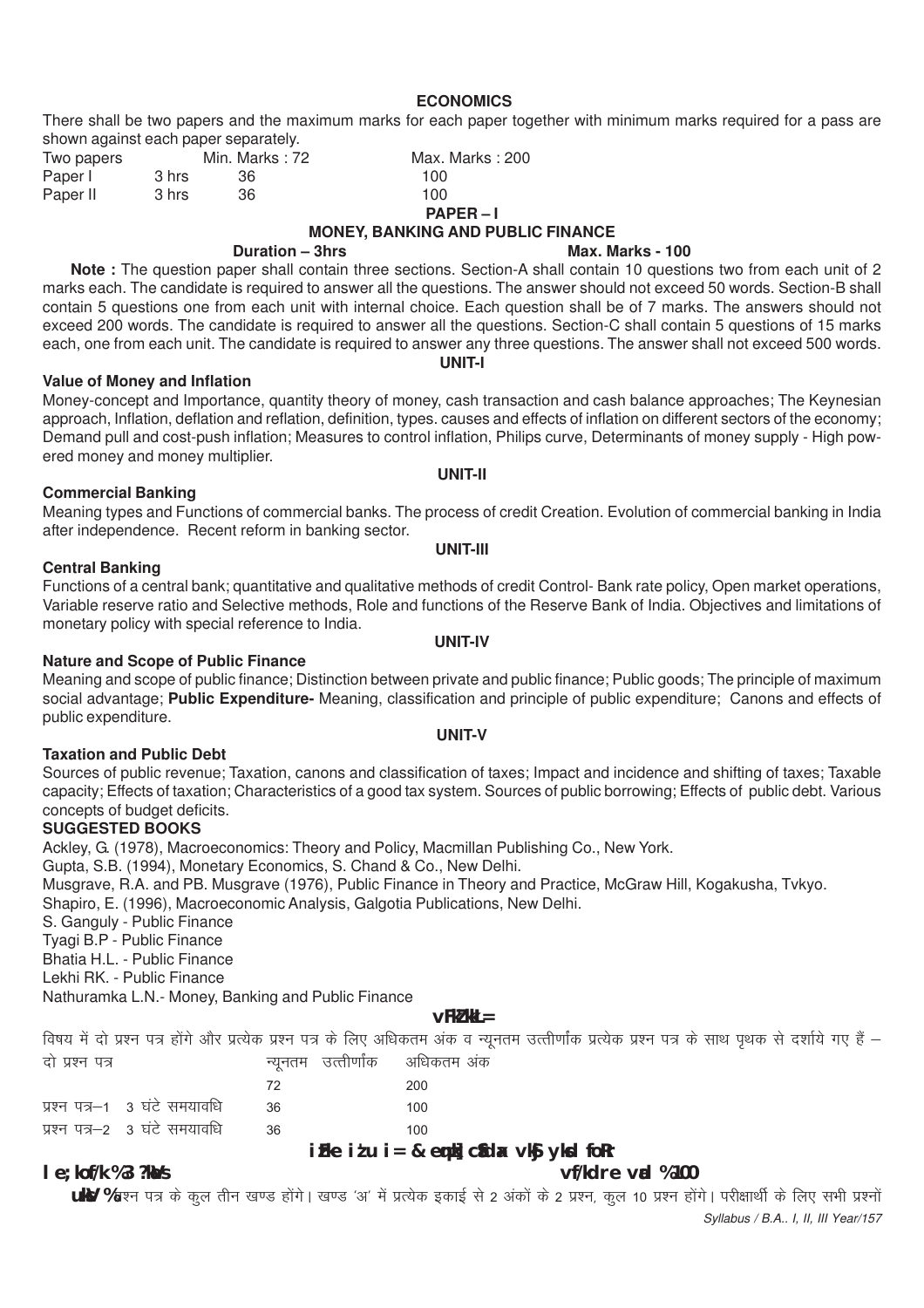के उत्तर देना अनिवार्य है। प्रत्येक उत्तर की शब्द सीमा 50 शब्दों से अधिक नहीं होगी। खण्ड—ब में प्रत्येक इकाई में से 1 प्रश्न आंतरिक विकल्प .<br>सहित कूल 5 प्रश्न होंगे। प्रत्येक प्रश्न 7 अंक का होगा। परीक्षार्थी के लिए सभी प्रश्नों के उत्तर देना अनिवार्य है। प्रत्येक उत्तर की शब्द सीमा 200 शब्दों से अधिक नहीं होगी। खण्ड—स में प्रत्येक इकाई से 15 अंकों का 1 प्रश्न, कूल 5 प्रश्न होंगे। परीक्षार्थी को किन्हीं 3 प्रश्नों के उत्तर देने होंगे। प्रत्येक खण्ड की शब्द सीमा 500 शब्दों से अधिक नहीं होगी।

# enk dk eW; o LQMfr

मुद्रा–अवधारणा व महत्व, मुद्रा का परिमाण सिद्धांत, नकद लेनदेन और नकद शेष दृष्टिकोण, कीन्स दृष्टिकोण, मुद्रा स्फीति, अवस्फीति और ँ<br>विस्फीति–परिभाषा, प्रकार और अर्थव्यवस्था के विभिन्न क्षेत्रों पर स्फीति के प्रभाव, मांग प्रेरित व लागत प्रेरित स्फीति, स्फीति को नियंत्रित करने के उपाय, स्फीति और बेरेाजगारी के बीच ट्रैड–ऑफ स्थिति, फिलिप्स वक्र। मुद्रापूर्ति के निर्धारक तत्व–उच्च शक्ति मुद्रा और मुद्रा गुणक  $bdk\overline{b}$ <sup>2</sup>

#### $0$ ; ki kfjd cldx

अर्थ व प्रकार : व्यापारिक बैंकों के कार्य, साख निर्माण प्रक्रिया उददेश्य एवं सीमाएं, स्वतंत्रता के बाद भारत में व्यापारिक बैंकों का विकास, भारत में बैकिंग क्षेत्र में सुधार।

 $hdkhR3$ 

#### dünn; cida

# केन्द्रीय बैकिंग के कार्य : साख नियंत्रण व परिमाणात्मक व गुणात्मक उपाय, बैंक दर नीति, खुले बाजार की क्रियाएं, परिवर्तनशील रिजर्व अनुपात<br>और चयनात्मक विधिया, भारत में रिर्जव बैंक की भूमिका और कार्य, भारत के संदर्भ में मौद्र

# yksd foùk dh i Ñfr o {ks=

djkjki .k , oa I koltfud \_.k

.<br>राजस्व का अर्थ व क्षेत्र : निजी व सार्वजनिक वित में अंतर सार्वजनिक वस्तुएं निजी वस्तुएं, अधिकतम सामाजिक लाभ का सिद्धांत, सावर्जनिक व्यय – अर्थ, वर्गीकरण और सिद्धांत, सार्वजनिक व्यय के नियम व प्रभाव।

# hdkh<sub>R5</sub>

सार्वजनिक आय के स्रोत : करारोपण– करों के नियम व वर्गीकरण, कराघात, करापात व कर विवर्तन कर देय क्षमता, करारोपण के प्रभाव, उत्तम कर व्यवस्था की विशेषताएं। सार्वजनिक उधार के स्रोत और सार्वजनिक ऋण के प्रभाव, बजट घाटे के विभिन्न अवधारणाएं।

# PAPER II (A)

#### **STATISTICS AND MATHEMATICS** Duration - 3hrs

#### Max. Marks - 100

Note : The question paper shall contain three sections. Section-A shall contain 10 questions two from each unit of 2 marks each. The candidate is required to answer all the questions. The answer should not exceed 50 words. Section-B shall contain 5 questions one from each unit with internal choice. Each question shall be of 7 marks. The answers should not exceed 200 words. The candidate is required to answer all the questions. Section-C shall contain 5 questions of 15 marks each, one from each unit. The candidate is required to answer any three questions. The answer shall not exceed 500 words. UNIT I

#### **Introduction to Statistics**

Basic concepts; Population, Sample, Frequency Distribution, Cumulative Frequency, Graphic and diagrammatic representation of data, Techniques of data collection, Sampling Vs Population, primary and secondary data. Measures of central tendency, Mean, Median, Mode.

#### **Dispersion and Index Number**

Measures of dispersion, Range, Mean Deviation, Quartile deviation, Standard deviation. Skewness. Index Number: concepts, price relative, quantity relative, value relative; Laspeyer's, Paasche's and Fisher. Problems in the construction and limitations of index number.

#### **Correlation and Regression**

Correlation: Simple, coefficient of correlation - Karl Pearson and Rank Correlation. Regression analysis- Estimation of regression line in bivariate distribution, Least squares Method. **UNIT-IV** 

**UNIT-III** 

#### **Time Series and Interpolation**

Time series analysis - Concept and components - Determination of regular trend and seasonal indices. Interpolation (Newton's and Binomial method). Current population census 2001. Statistical system in India. Agriculture, Industrial and trade statistics in India

#### **UNIT-V**

Association of attributes [two attributes only]. Chi-square test. Differentiation of a function: Integration of a function. Various Syllabus / B.A., I, II, III Year/158

#### hdkh<sub>R1</sub>

# bdkb<sub>R4</sub>

# **UNIT-II**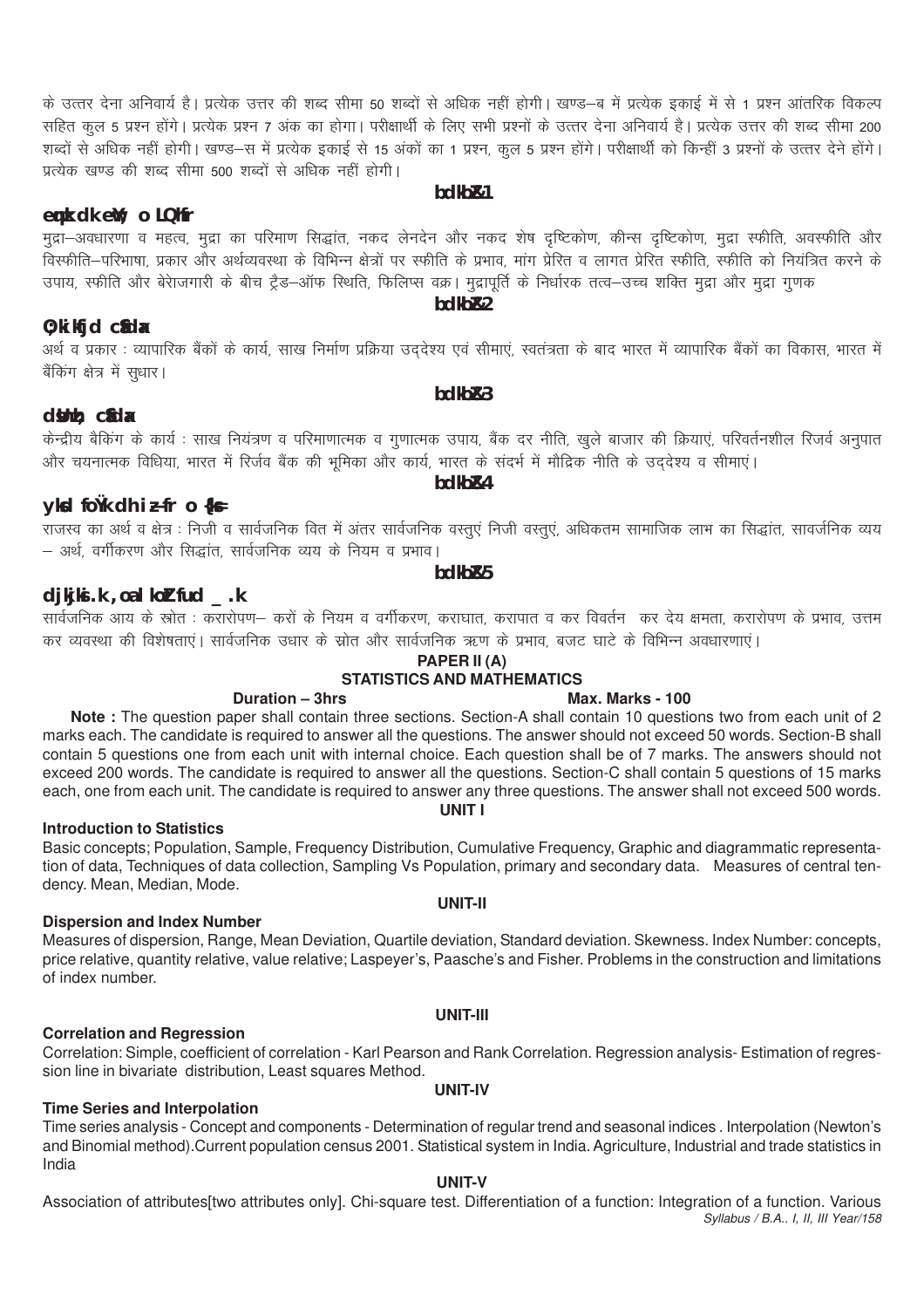types of matrices, Inverse of a matrix, Determinants, Crammer's rule. **SUGGESTED BOOKS** Allen, R.G.D. (1974), Mathematical Analysis for Economics, Macmillan Press, London. Chiang, AC (1986), Fundamental Methods of Mathematical Economics (III Edition), McGraw Hill, New Delhi.

Croxton, FE and D.J. Cowden and S. Klein (1973), Applied General Statistics, Prentice Hall, New Delhi.

Gupta, S.C. and V.K. Kapoor (1993), Fundamentals of Applied Statistics, S. Chand and Sons, New Delhi.

Nathuramka L.N. - Applications of Mathematics in Elementary Economics

Gokhroo D.C.- Mathematics for Economists

कैलाशनाथ नागर– सांख्यिकी के मुल तत्व

# $i$  tu  $i = 2$   $\frac{1}{2}$   $\frac{1}{2}$   $\frac{1}{2}$   $\frac{1}{2}$   $\frac{1}{2}$   $\frac{1}{2}$   $\frac{1}{2}$   $\frac{1}{2}$   $\frac{1}{2}$   $\frac{1}{2}$   $\frac{1}{2}$   $\frac{1}{2}$   $\frac{1}{2}$   $\frac{1}{2}$   $\frac{1}{2}$   $\frac{1}{2}$   $\frac{1}{2}$   $\frac{1}{2}$   $\frac{1}{2}$   $\frac{1}{2}$   $\frac{1}{2$

### vf/kdre vad %100

# I e; kof/k %3 ?ka/s

UKY %प्रश्न पत्र के कूल तीन खण्ड होंगे। खण्ड 'अ' में प्रत्येक इकाई से 2 अंकों के 2 प्रश्न, कूल 10 प्रश्न होंगे। परीक्षार्थी के लिए सभी प्रश्नों के उत्तर देना अनिवार्य है। प्रत्येक उत्तर की शब्द सीमा 50 शब्दों से अधिक नहीं होगी। खण्ड—ब में प्रत्येक इकाई में से 1 प्रश्न आंतरिक विकल्प |<br>सहित कूल 5 प्रश्न होंगे। प्रत्येक प्रश्न 7 अंक का होगा। परीक्षार्थी के लिए सभी प्रश्नों के उत्तर देना अनिवार्य है। प्रत्येक उत्तर की शब्द सीमा 200 .<br>शब्दों से अधिक नहीं होगी। खण्ड—स में प्रत्येक इकाई से 15 अंकों का 1 प्रश्न कल 5 प्रश्न होंगे। परीक्षार्थी को किन्हीं 3 प्रश्नों के उत्तर देने होंगे। प्रत्येक खण्ड की शब्द सीमा 500 शब्दों से अधिक नहीं होगी।

# $lkf$ ; dh ifjp;

मूलभूत अवधारणायेः समग्र निदर्श, आवक्ति आवंटन, संचयी आवृत्ति, समकों का बिन्दुरेखीय व चित्रमय प्रदर्शन, समक संकलन की विधियां — निदर्श ्न<br>बनाम समग्र गणना, प्राथमिक व द्वितीयक समक केन्द्रीय प्रवृत्ति का माप–समान्तर माध्य, मध्यका एवं बहुलक।

hdkh<sub>R2</sub>

bdkb<sub>R1</sub>

# vifdj.k o I pdkad

अपकिरण का माप–विस्तार, चतुर्थक विचलन, माध्य विचलन एवं प्रमाप ⁄ मानक विचलन, विचरण गुणाक विषमता का माप सुचकांक– अवधारणा, .<br>कीमत, मात्रा व मुल्य संबंधी : लास्पेयर, पाशे एवं फिशर का कीमत सुचकांक, आदर्श सुचकांक का परीक्षण, सुचकांक निर्माण में कठिनाईयां, सुचकांक की सीमाएं।

# I gl EcU/k o irhixeu

सरल सहसम्बन्ध, सहसम्बन्ध गुणांक – कार्ल पियरसन एवं स्पीयरमैन कोटि अन्तर विधि, प्रतीपगमन विश्लेषण– द्विचर आवंटन में प्रतीपगमन, रेखाओं का निरूपण, न्यूनतम वर्ग रीति।

#### bdkb<sub>R4</sub>

# dky Jskh, oa vkUrjx.ku

आन्तरगणन – न्यूटन एवं द्विपद विस्तार विधि, काल श्रेणी का विश्लेषण–अवधारणा व तत्व–नियमित, मौसमी एवं उपनति मूल्यों का निर्धारण, 2001 जनगणना. भारत में सांख्यिकी व्यवस्था. भारत में कृषि. उद्योग व व्यापार समंक।

bdkb<sub>R5</sub>

# $xqk$  I  $qp; l$ , oa dkbl oxl i jh $\{k,k\}$

गण साहचर्य (केवल दो गण सम्बन्धी) व काई वर्ग परीक्षण फलन का अवकलन, फलन का समाकलन, विभिन्न प्रकार के मैट्रिक्स, मैट्रिक्स विलोम, .<br>सारणिक, क्रैमर का नियम।

#### **OR**

#### PAPER II (B) : APPLICATIONS OF MATHEMATICS IN ECONOMICS Duration  $-3$ hrs Max. Marks - 100

Note: The question paper shall contain three sections. Section-A shall contain 10 questions two from each unit of 2 marks each. The candidate is required to answer all the questions. The answer should not exceed 50 words. Section-B shall contain 5 questions one from each unit with internal choice. Each question shall be of 7 marks. The answers should not exceed 200 words. The candidate is required to answer all the questions. Section-C shall contain 5 questions of 15 marks each, one from each unit. The candidate is required to answer any three questions. The answer shall not exceed 500 words.

# **UNIT I**

Concepts of differentiation and integration, Theory of consumer behaviour - Maximization of utility. Slutsky Equation for two commodities Derivation of demand curve, consumer surplus, elasticity of demand.

#### $UNIT-II$

Theory of firm- A well behaved production function, Cobb-Douglas and CES production function - Linearally Homogenous Production function. Elasticity of substitution. Producer's surplus.

# $hdkhR3$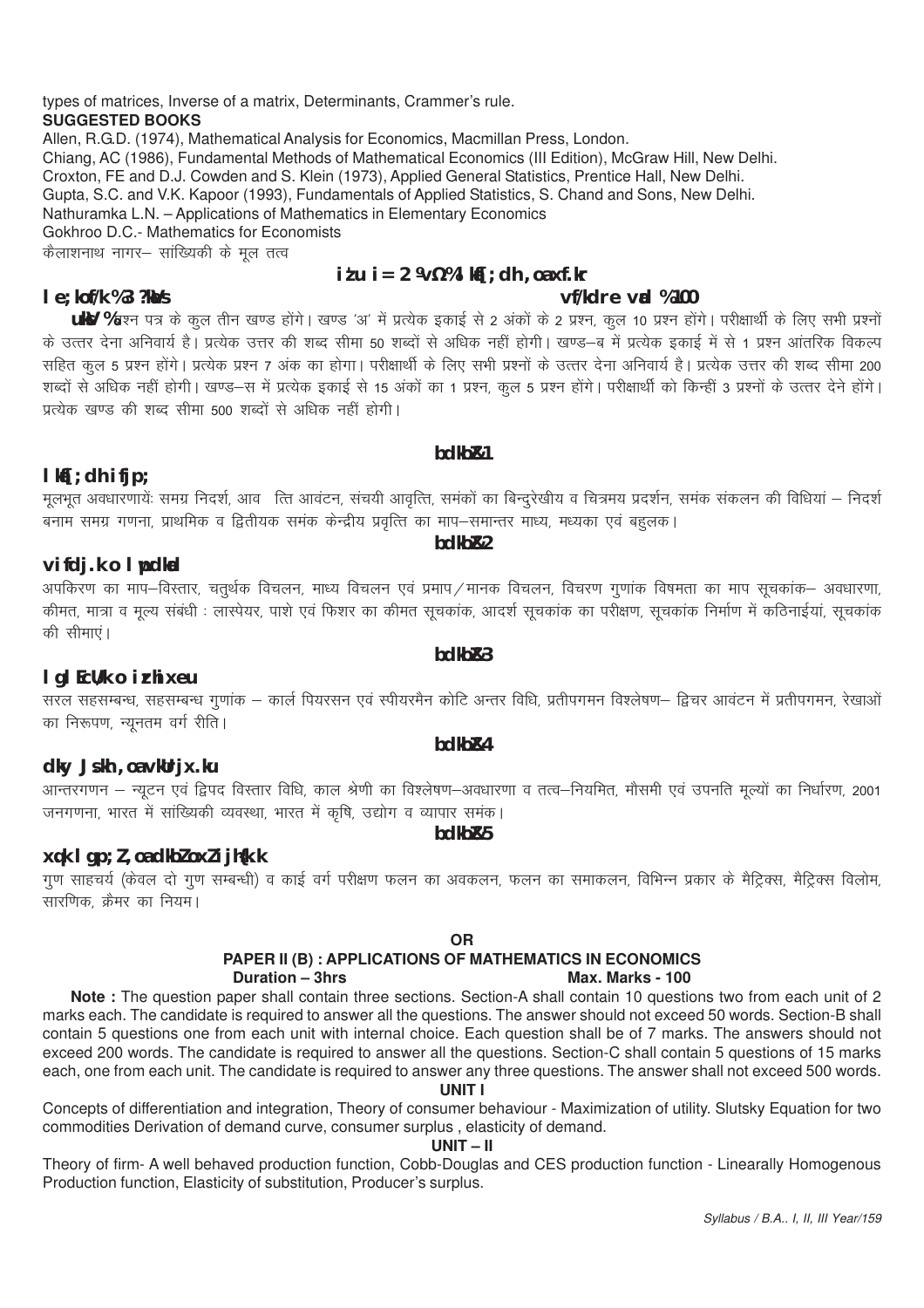#### **UNIT – III**

Application of difference and differential equation, Cobweb Model, Concept of multiplier and accelerator, trade cycle models of Hick and Samuelson.

#### **UNIT –IV**

Linear programming - Graphical solution. Simplex method- Primal and dual. Game theory- The Zero sum two persons game, Maximin and Minimax, Saddle point.

#### **UNIT- V**

Input output analysis - Open and closed Leontief Model. Components of Final Demand and Value added, Determination of capacity, output level and investment requirements.

# **SUGGESTED BOOKS**

R.G.D. Allen : Mathematical Analysis for Economics.

Henderson & Quandt. : Micro Economic Theory, Mathematical Approach - III Edition, McGraw Hills, Tokyo (Latest) Chiang - alphy C : Fundamental Methods for Mathematical Economics.

Nathuramka L.N. – Applications of Mathematics in Elementary Economics

Gokhroo D.C.- Mathematics for Economists

 $i \ell u$  i= 2  $k \ell x$  & vFk $\ell$  kkL= ent xf.kr ds iz kx

#### **le;kof/k % 3 ?kaVs vf/kdre vad % 100**

**Scheme:**

**ukV** %प्रश्न पत्र के कुल तीन खण्ड होंगे। खण्ड 'अ' में प्रत्येक इकाई से 2 अंकों के 2 प्रश्न, कुल 10 प्रश्न होंगे। परीक्षार्थी के लिए सभी प्रश्नों के उत्तर देना अनिवार्य है। प्रत्येक उत्तर की शब्द सीमा 50 शब्दों से अधिक नहीं होगी। खण्ड—ब में प्रत्येक इकाई में से 1 प्रश्न आंतरिक विकल्प सहित कल 5 प्रश्न होंगे। प्रत्येक प्रश्न 7 अंक का होगा। परीक्षार्थी के लिए सभी प्रश्नों के उत्तर देना अनिवार्य है। प्रत्येक उत्तर की शब्द सीमा 200 शब्दों से अधिक नहीं होगी। खण्ड—स में प्रत्येक इकाई से 15 अंकों का 1 प्रश्न, कल 5 प्रश्न होंगे। परीक्षार्थी को किन्हीं 3 प्रश्नों के उत्तर देने होंगे। प्रत्येक खण्ड की शब्द सीमा 500 शब्दों से अधिक नहीं होगी।

#### **bdkbZ & 1**

अवकलन एवं समाकलन की अवधारणा के प्रयोग– उपभोक्ता व्यवहार का सिद्धान्त, उपयोगिता, अधिकतमकरण, दो वस्तुओं के लिए स्लटस्की समीकरण, मांग वक्र की व्युत्पत्ति, उपभोक्ता की बचत, मांग की लोच।

#### **bdkb** $\frac{1}{2}$

फर्म का सिद्धान्त – एक सुव्यवहारिक उत्पादन फलन। कॉब डगलस तथा स्थिर प्रतिस्थापन की लोच उत्पादन फलन– रेखीय सजातीय उत्पादन फलन। प्रतिस्थापन की लोच, उत्पादक की बचत।

#### **bdkbZ & 3**

अवकलन समीकरण तथा अंतर समीकरण का प्रयोग, मकडजाल मॉडल, गुणक व त्वरक की अवधारणा, व्यापार चक्र मॅाडल – हिक्स तथा सेम्युलसन।

# **bdkbZ & 4**

रैखिक प्रोग्रामिंग – ग्राफीय हल, सिम्पलेक्स विधि, प्राइमरी व ड्युअल। खेल सिद्धान्त शून्य

योग - दो व्यक्ति खेल, मैक्समिन-मिनीमेक्स, सैंडल बिन्दू।

# **bdkbZ & 5**

आदा-प्रदा विश्लेषण, खुला व बंद लिओनटिफ मॉडल, अंतिम मांग तथा जोड के मुल तत्व। उत्पादन क्षमता स्तर तथा विनियोग आवश्यकताओं का निर्धारण । **HISTORY**

| JUICIIIC.  |                          |                      |
|------------|--------------------------|----------------------|
| Two papers | <b>Min.pass Marks 72</b> | <b>Max.Marks 200</b> |
| Paper I    | 3 hrs. Duration          | Marks: 100           |
| Paper II   | 3 hrs. Duration          | Marks: 100           |
|            |                          |                      |

**Note :** The question paper shall contain three sections. Section-A shall contain 10 questions two from each unit of 2 marks each. The candidate is required to answer all the questions. The answer should not exceed 50 words. Section-B shall contain 5 questions one from each unit with internal choice. Each question shall be of 7 marks. The answers should not exceed 200 words. The candidate is required to answer all the questions. Section-C shall contain 5 questions of 15 marks each, one from each unit. The candidate is required to answer any three questions. The answer shall not exceed 500 words. **PAPER-I : MODERN INDIAN HISTORY (1740-1956A.D.)**

**Unit I**

Political and Economic Condition of India at the advent of Europeans; British Expansion in Bengal - Battle of Plassey and Buxer; Administrative changes during 1772-73 AD; Emergence of Regional powers - Mysore, Punjab and Awadh : their struggle with British and annexation in the British Empire.

#### **Unit II**

Third Battle of Panipat and its consequences; Marathas under Mahadaji Sindhia and Nana Phadnavis; Maratha struggle with British Power; Causes of the failure of the Marathas.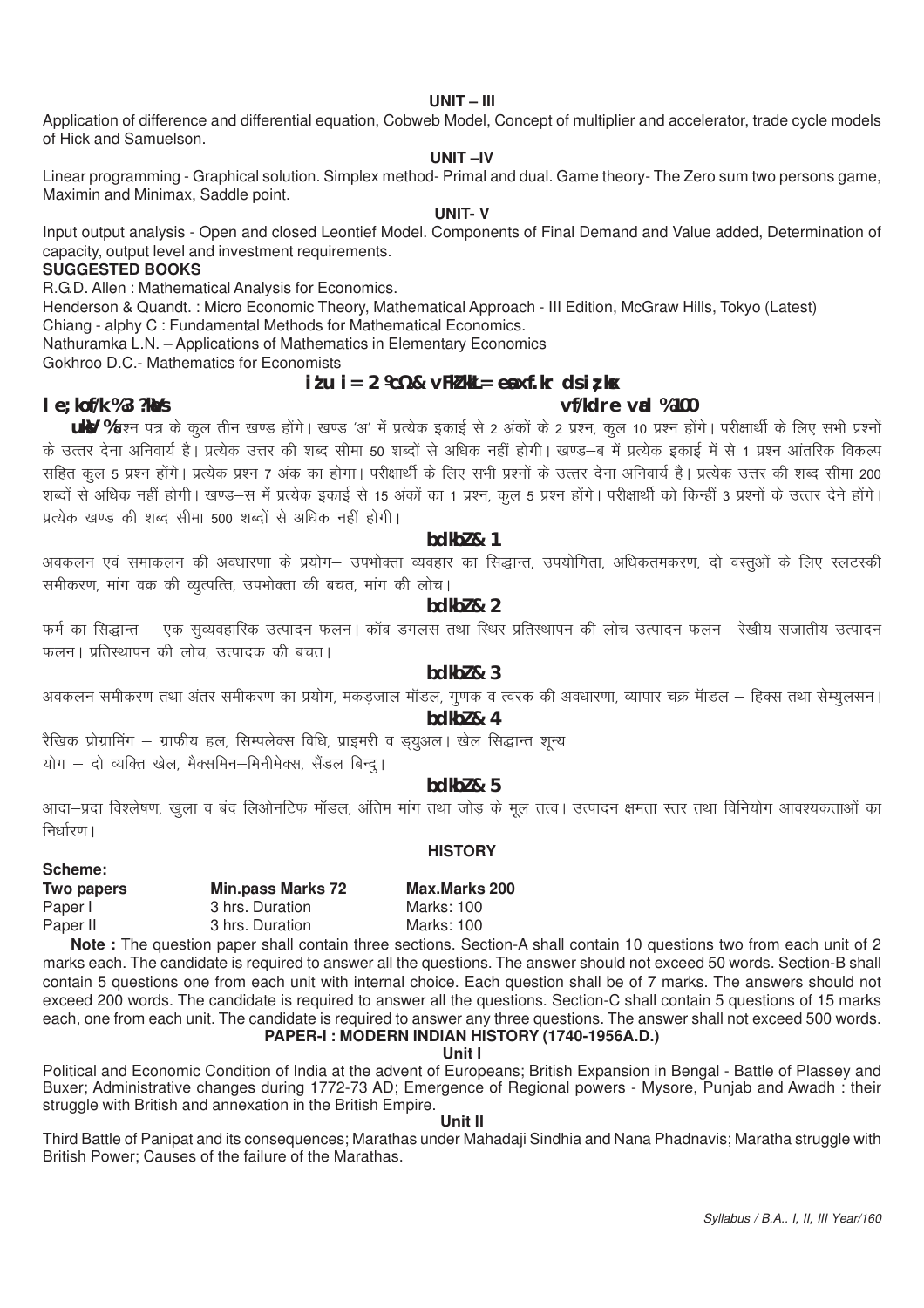#### *Syllabus / B.A.. I, II, III Year/161*

#### **Unit III**

Uprising of 1857 : Causes, Nature, Failure and Consequences; Growth of British paramountcy in the Princely states-1858- 1947 A.D. Main features of Permanent settlement, Raiyyatwari and Mahalwari revenue settlements and their impact on Peasantry; Growth of English Education and Press.

#### **Unit IV**

Economic Impact of British Rule; Drain of wealth and its consequences; Causes of the emergence of Indian Nationalism : Role of Moderates and Extremists; Salient features of Government of India Act of 1919 and 1935 A.D.

#### **Unit V**

India's struggle for Freedom from 1920 to 1947 A.D.; Growth of Communal Politics; Factors Leading to Partition of India; Main features of the Indian Constitution of 1950 A.D.: Problems and Process of the Integration of Princely States into Indian Union (1947-49 A.D.); Reorganization of Indian states in 1956 A.D.

#### **Books Recommended :**

- 1. Bisheswar Prasad: Bondage and freedom.<br>2. G.S. Sardesai: New History of the Maratha
- 2. G.S.Sardesai : New History of the Marathas.Vol.III (also in Hindi)
- 3. Sumit Sarkar : Modern Indian 1885 to 1947.
- 4. B.N. Pande (ed.): Centenary History of the Indian National Congress (1885- 1985) Vikas Publishing House. New Delhi 1985.
- 5 Tara Chand :History of freedom Movement in India, 4 vols Publication Division, New Delhi.
- 6. M.S.Jain : Adhunik Bharat ka Itihas (Hindi)
- 7. Bipin Chandra : Bharat ka Swatantrata Sangram (Hindi)

8. B.N. Lunia : Adhunik Bharat ka Rajnitik Awam Sanskritik Itihas (Hindi)<br>9. S.N. Paul : Growth of English Press in India.

Growth of English Press in India.

#### **Paper- II : FOUNDATIONS OF INDIAN CULTURE**

#### **Unit I**

Main features of Indian Culture; Indus religion; Vedic religion; Jainism and Buddhism; Main features of Pauranic religion.

#### **Unit II**

Varna System; Ashram system; Upnayana and Vivaha Samaskars; Purusarthas, Main centres of Ancient Indian Education.

**Unit III**

Ramayana; Mahabharata; Cultural Importance of the Puranas; Development of Science during the Gupta period; Kalidas and Tulsidas.

#### **Unit IV**

Salient features of the Indus and Mauryan Art; Gandhar and Mathura Art; Gupta Temples; Architecture of Delhi Sultanate and Mughal period; Schools of Raiput Paintings.

#### **Unit V**

Bhakti Movement and Sufism and their impact on Indian Culture; Impact of Western culture; Socio-religious contribution of Brahma Samaj and Arya Samaj; Social and Cultural Significance of the ideas of Swami Vivekanand and Ravindranath Tagore.

#### **Books Recommended:**

1. R.C. Majumdar and Pusalker : The History and Culture of the Indian People, Vol. I, II, III, IV, IX, pt. I & II (Chapter on Art, Religion and Literature only)

| 2.  | B.N. Luniya              |                      | <b>Evolution of Indian Culture</b>             |
|-----|--------------------------|----------------------|------------------------------------------------|
| 3.  | A.K. Coomaraswami        |                      | Indian Architecture, Vol. I & II               |
| 4.  | Percy Brown              |                      | <b>Indian Paintings</b>                        |
| 5.  | S. Kramrisch             |                      | Hindu Temples 2 Vols.                          |
| 6.  | S. Kramrisch             |                      | <b>Indian Sculpture</b>                        |
|     | 7. A.K. Saraswati        |                      | Survey of Indian Sculpture                     |
|     | 8. A.S. Altekar          |                      | <b>Education in Ancient India</b>              |
|     | 9. R.K. Mookerjee        |                      | Cultural Heritage of India, Vol. IV            |
|     | 10. A.B. Keith           |                      | History of Sanskrit Literature (Also in Hindi) |
| 11. | S.N. Das Gupta (ed.)     | $\ddot{\phantom{0}}$ | A History of Sanskrit Literature               |
| 12. | A.L. Basham              |                      | The Wonder That was India                      |
|     | 13. S. Jaiswal           |                      | History of Vaishnavism                         |
|     | 14. Sushmita Pande       |                      | Medieval Bhakti Movement.                      |
|     | 15. परमेश्वरी लाल गुप्ता |                      | भारतीय वास्तुकला                               |
|     | 16. आर.जी. भण्डारकर      |                      | वैष्णव, शैव और अन्य धार्मिक मत                 |
| 17. | गो.च. पाण्डे             |                      | बौद्ध धर्म के विकास का इतिहास                  |
| 18. | ही.ला. जैन               |                      | भारतीय संस्कृति को जैन धर्म का योगदान          |
| 19. | कमलेश भारद्वाज           |                      | भारतीय संस्कृति                                |
| 20. | शिव कूमार गुप्त          |                      | भारतीय संस्कृति के मूलाधार                     |
|     |                          |                      |                                                |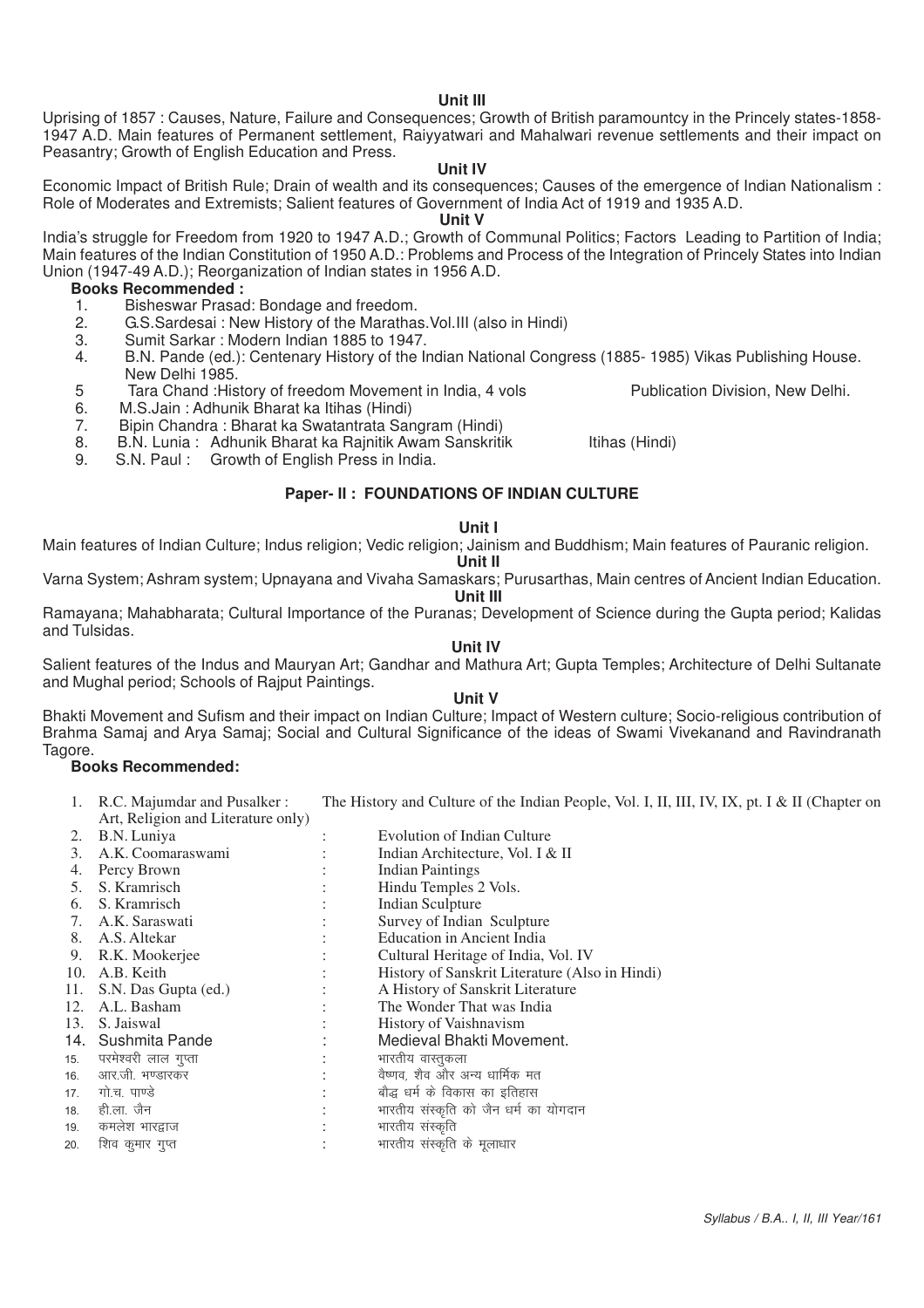# i jh{kk ; kst uk

 $n k i l u i =$ U; wre mRrh.kkd 72vf/kdre val&200

प्रथम प्रश्न पत्र समय: 3 घंटे अंक– 100 द्वितीय प्रश्न पत्र समय : 3 घंटे अंक– 100

uky %प्रश्न पत्र के कुल तीन खण्ड होंगे। खण्ड 'अ' में प्रत्येक इकाई से 2 अंकों के 2 प्रश्न, कुल 10 प्रश्न होंगे। परीक्षार्थी के लिए सभी प्रश्नों के कूल 5 प्रश्न होंगे। प्रत्येक प्रश्न 7 अंक का होगा। परीक्षार्थी के लिए सभी प्रश्नों के उत्तर देना अनिवार्य है। प्रत्येक उत्तर की शब्द सीमा 200 शब्दों ्<br>से अधिक नहीं होगी। खण्ड—स में प्रत्येक इकाई से 15 अंकों का 1 प्रश्न, कल 5 प्रश्न होंगे। परीक्षार्थी को किन्हीं 3 प्रश्नों के उत्तर देने होंगे। प्रत्येक खण्ड की शब्द सीमा 500 शब्दों से अधिक नहीं होगी।

#### iFke i =& vk/kfud Hkkjr dk bfrgkl ¼1740&1956 bl1/2 bdkb<sub>Ri</sub> Fke

ग्रूरोपीय शक्तियों के आगमन के समय भारत की राजनीतिक एवं आर्थिक स्थिति। बंगाल में अंग्रेजी सत्ता का विस्तार – प्लासी और बक्सर के युद्ध। ...<br>1772—73 ई. में प्रशासनिक परिवर्तन। क्षेत्रीय शक्तियों का अभ्युदय — मैसुर, पंजाब एवं अवध; अंग्रेजों के विरुद्ध उनका संघर्ष और ब्रिटिश साम्राज्य में उनका विलय।

bdkb&f}rh;

पानीपत का तृतीय युद्ध एवं उसके परिणाम। महादजी सिंधिया और नाना फड़नवीस के अधीन मराठा। अंग्रेजी सत्ता के साथ मराठों का संघर्ष। मराठों की असफलता के कारण।

bdkb&r`rh:

1857 ई. की क्रांति : कारण, स्वरूप, असफलता और परिणाम। अंग्रेजी प्रभुसत्ता का 1858–1947 ई. के मध्य देशी रियासतों में विकास। भू–राजस्व 

**bdkb&prfkl** 

|<br>|ब्रेटिश सत्ता के आर्थिक प्रभाव। धन का निष्कासन एवं उसके परिणाम। भारतीय राष्ट्रीयता के उदय के कारण, नरम दल एवं गरम दल की भूमिका। भारत सरकार के 1919 एवं 1935 ई. के अधिनियम की मुख्य विशेषताएं।

bdkb&ipe

1920 से 1947 ई. के मध्य भारतीय स्वतंत्रता आन्दोलन। साम्प्रदायिक राजनीति का विकास। भारत के विभाजन के कारण। 1950 ई. के भारतीय संविध .<br>गन की मुख्य विशेषताएं। भारत संघ में देशी रियासतों के विलय की समस्या एवं उनका विलय (1947—1949 ई.)। 1956 ई. में राज्यों का पुनर्गठन।

# $lk'u$  i=& f}rh; %Hkkjrh; l  $kd$ fr dh vk/kkjf'kyk; a

# bdkb<sub>Ri</sub> Fke

भारतीय संस्कृति की मुख्य विशेषताएं, सैंधव धर्म, वैदिक धर्म, जैन धर्म एवं बौद्ध धर्म, पौराणिक धर्म की मुख्य विशेषताएं।

bdkb&f}rh;

वर्ण व्यवस्था, आश्रम व्यवस्था, उपनयन एवं विवाह संस्कार, पुरुषार्थ, प्राचीन काल में शिक्षा के मुख्य केन्द्र।

bdkb&r`rh;

रामायण, महाभारत, पुराणों का सांस्कृतिक महत्व, गुप्त काल में विज्ञान का विकास, कालीदास एवं तुलसीदास।

**bdkb&prfkl** 

सिन्ध एवं मौर्य कला की मुख्य विशेषताएं, गांधार एवं मथुरा कला, गुप्तकालीन मंदिर, दिल्ली सल्तनत एवं मुगल कालीन स्थापत्य, राजपूत चित्रकला की शैलियाँ।

# **bdkb&i** pe

भक्ति आन्दोलन और सूफी धर्म एवं उनका भारतीय संस्कृति पर प्रभाव, पश्चिमी संस्कृति का प्रभाव, ब्रह्म समाज एवं आर्य समाज का सामाजिक एवं

धार्मिक क्षेत्र में योगदान, स्वामी विवेकानन्द व रविन्द्रनाथ टैगोर के विचारों की सामाजिक एवं सांस्कृतिक उपादेयता।

# **POLITICAL SCIENCE**

#### Scheme:

| <b>Two Papers</b> | Min. Pass Marks - 72 | Max. Marks $-200$ |
|-------------------|----------------------|-------------------|
| Paper - I         | 3 Hours duration     | 100 Marks         |
| Paper - II        | 3 Hours duration     | 100 Marks         |

#### **PAPER-I: WESTERN POLITICAL THINKERS**

# Duration: 3Hrs.

# Max. Marks 100

Note: The question paper shall contain three sections. Section-A shall contain 10 questions, two from each unit of 2 marks each. The candidate is required to answer all the questions. The answers should not exceed 50 words. Section-B shall contain 5 questions, one from each unit with internal choice. Each question shall be of 7 marks. The answers should not exceed 200 words. The candidate is required to answer all the questions. Section-C shall contain 5 questions of 15 marks each, one from each unit. The candidate is required to answer any three questions. The answer shall not exceed 500 words.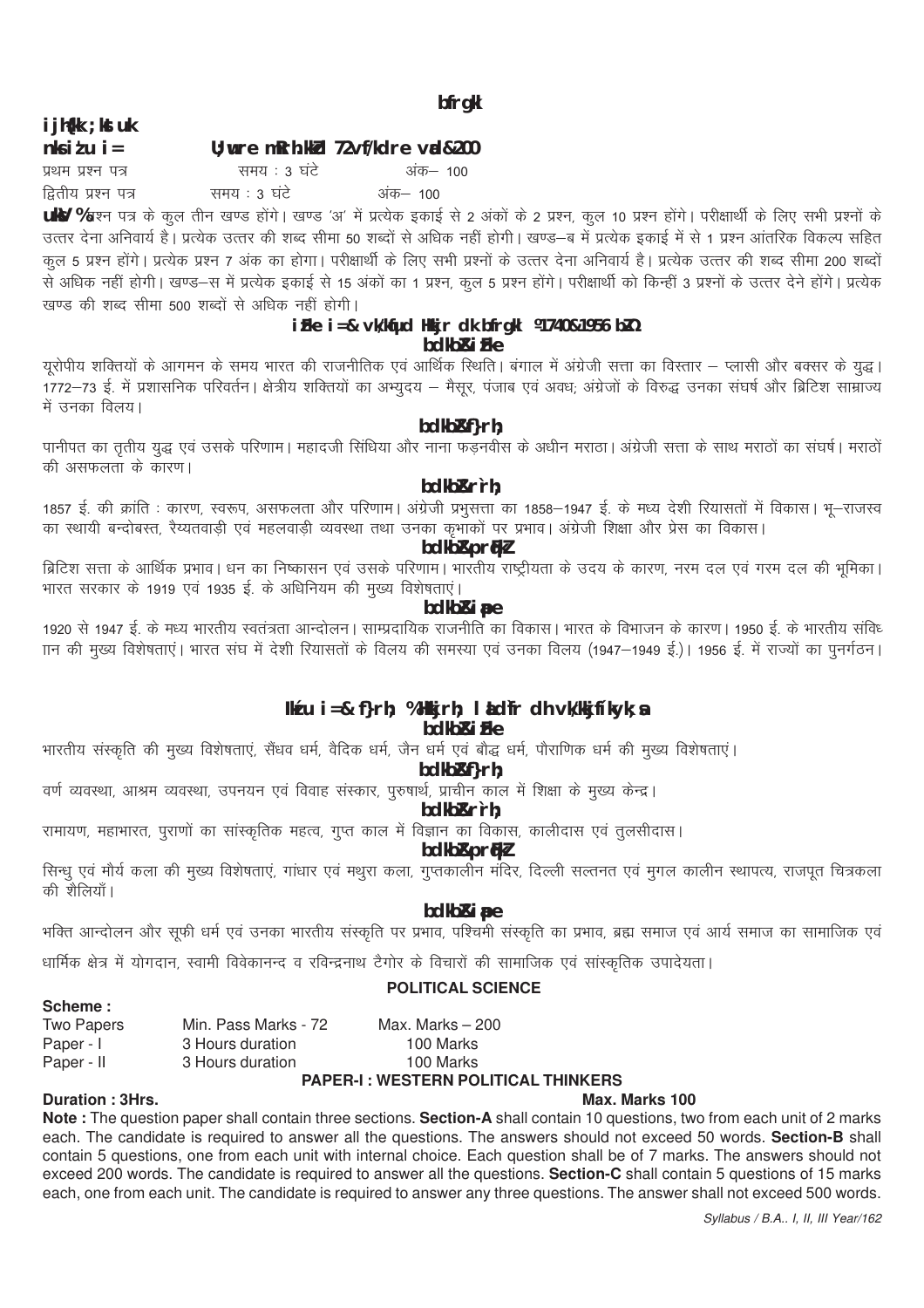| Plato, Aristotle                            |                |
|---------------------------------------------|----------------|
| St. Augustine, Thomas Acquinas, Machiavelli | Unit II        |
|                                             | Unit III       |
| Hobbes, Locke, Rousseau                     | <b>Unit IV</b> |
| Bentham, J.S. Mill, T.H.Green               | Unit V         |
| Hegel, Karl Marx                            |                |

### **PAPER - II: INTERNATIONAL RELATIONS SINCE 1945**

Unit I

#### **Max Marks 100**

Note: The question paper shall contain three sections. Section-A shall contain 10 questions, two from each unit of 2 marks each. The candidate is required to answer all the questions. The answers should not exceed 50 words. Section-B shall contain 5 questions, one from each unit with internal choice. Each question shall be of 7 marks. The answers should not exceed 200 words. The candidate is required to answer all the questions. Section-C shall contain 5 questions of 15 marks each, one from each unit. The candidate is required to answer any three questions. The answer shall not exceed 500 words.

#### Unit - I

United Nations - its Organization, Working and Critical Evaluation.

#### Unit -  $II$

Cold War - Origin and impact on International Relations, Détente, End of Cold War, Decolonisation and the emergence of new states in Asia and Africa, Non alignment - Objectives, Characteristics and Relevance.

Unit - III

Foreign Policies of U.S.A., China, Russia and Pakistan.

Unit - IV

Foreign Policy of India and its Relations specially with neighbouring countries.

Unit - V

Contemporary trends and Issues in International Politics; Arab-Israel Conflict and Palestine Problem, Disarmament, New Economic and Political trends in Europe, the New International Economic Order; South Asian Association of Regional Cooperation (SAARC), Association of South-East Asian Nations (ASEAN), Organization of Petroleum Exporting Countries (OPEC).

# jktuhfr foKku

|              | अधिकतम अंक— 200        |
|--------------|------------------------|
| समय : ३ घंटे | अंक— 100               |
| समय : ३ घंटे | अंक— 100               |
|              | न्यूनतम उत्तीर्णांक 72 |

# iFke  $i$  tu&i = % ik'pkR; jktuhfrd fopkjd

#### vof/k %3 ?ka/s

; kst uk

Duration: 3 hrs

#### i w kk/cl % 100

UkV %प्रश्न–पत्र के कल तीन खण्ड होंगे। [k.M ∿\* में प्रत्येक इकाई से 2 अंकों के 2 प्रश्न, कल 10 प्रश्न होंगे। परीक्षार्थी के लिए सभी प्रश्नों के उत्तर देना अनिवार्य है। प्रत्येक उत्तर की शब्द सीमा 50 शब्द से अधिक नहीं होगी। **[k.M ^c**\* में प्रत्येक इकाई में से 1 प्रश्न आंतरिक विकल्प सहित कल 5 प्रश्न होंगे। प्रत्येक प्रश्न 7 अंक का होगा। परीक्षार्थी के लिए सभी प्रश्नों के उत्तर देना अनिवार्य है। प्रत्येक उत्तर की शब्द सीमा 200 शब्दों से अधिक नहीं होगी। **[k.M ^l \*** में प्रत्येक इकाई से 15 अंकों का 1 प्रश्न, कूल 5 प्रश्न होंगे। परीक्षार्थी को किन्हीं तीन प्रश्नों के उत्तर देने होंगे। प्रत्येक उत्तर की शब्द सीमा 500 शब्दों से अधिक नहीं होगी।  $hdlhR.1$ 

| प्लेटो, अरस्तू                         | <b>UUNULX I</b> |
|----------------------------------------|-----------------|
|                                        | bdkbR2          |
| संत ऑगस्टाईन, थॉमस एक्वीनास, मैकियावली | bdkb&3          |
| हॉब्स, लॉक, रूसो                       | bdkb&4          |
| बेन्थम, जे.एस.मिल, टी.एच.ग्रीन         | bdkb&5          |
| हीगल, कार्ल मार्क्स                    |                 |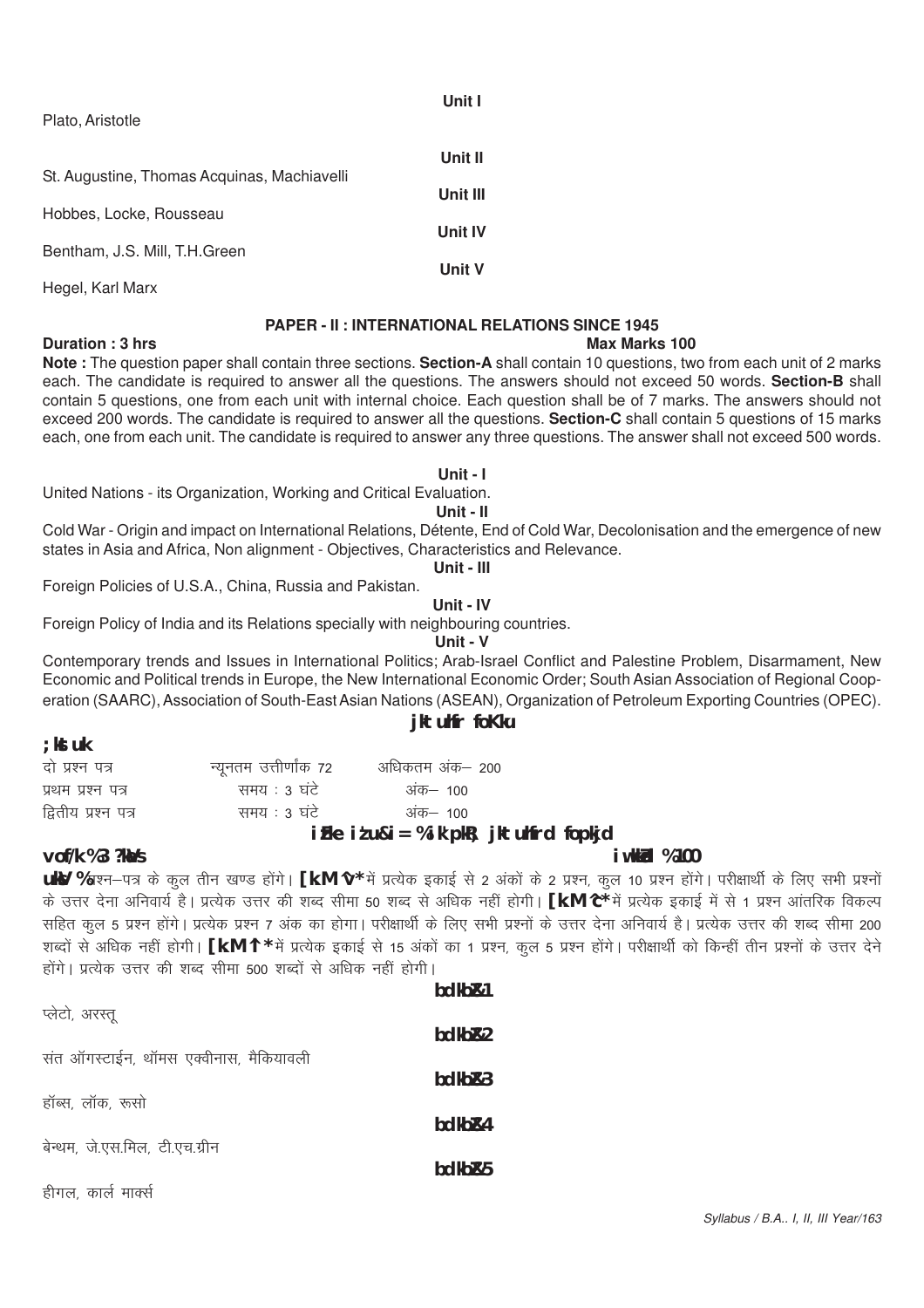### $ikB$ ;  $ikB$

|                                         | $i$ <i>t</i> u&i = f}rh; %1945 l s $\forall$ <b>r</b> jk $\forall$ h; l EcU/k |
|-----------------------------------------|-------------------------------------------------------------------------------|
| 10. Man & Society Vol. I and II         | : John Plamenatz                                                              |
| 9. Political Philosophies               | : C.C. Maxey                                                                  |
| 8. Political Thought                    | : J.C. Johari                                                                 |
| 7. A History of Political Theories      | : W. Dunning                                                                  |
| 6. A History of Political Theory        | : G.H. Sabine                                                                 |
| 5. Political Though                     | : C.L. Wayper                                                                 |
| 4. Political Thought                    | : Sukhbir Singh                                                               |
| 3. राजनीतिक चिंतन की रूपरेखा            | : ओ.बी.गाबा                                                                   |
| 2. राजनीतिक चिंतन का इतिहास             | : जे.पी.सूद वोल्यूम 1 व 2                                                     |
| 1. पाश्चात्य राजनीतिक विचारों का इतिहास | ः प्रभुदत्त शर्मा                                                             |
|                                         |                                                                               |

# vof/k %3 ?ka/s

### *i* wkk/d %100

uky %प्रश्न-पत्र के कुल तीन खण्ड होंगे। [k.M ^v\* में प्रत्येक इकाई से 2 अंकों के 2 प्रश्न, कुल 10 प्रश्न होंगे। परीक्षार्थी के लिए सभी प्रश्नों के उत्तर देना अनिवार्य है। प्रत्येक उत्तर की शब्द सीमा 50 शब्द से अधिक नहीं होगी। [k.M ^c\* में प्रत्येक इकाई में से 1 प्रश्न आंतरिक विकल्प सहित कूल 5 प्रश्न होंगे। प्रत्येक प्रश्न 7 अंक का होगा। परीक्षार्थी के लिए सभी प्रश्नों के उत्तर देना अनिवार्य है। प्रत्येक उत्तर की शब्द सीमा 200 शब्दों से अधिक नहीं होगी। [k.M ^l \* में प्रत्येक इकाई से 15 अंकों का 1 प्रश्न, कुल 5 प्रश्न होंगे। परीक्षार्थी को किन्हीं तीन प्रश्नों के उत्तर देने होंगे। प्रत्येक उत्तर की शब्द सीमा 500 शब्दों से अधिक नहीं होगी।

#### bdkb<sub>R1</sub>

संयुक्त राष्ट्र संघ–संगठन, कार्यप्रणाली एवं आलोचनात्मक मूल्यांकन।

hdkh<sub>R2</sub>

शीत युद्ध – उदगम तथा अंतर्राष्ट्रीय सम्बन्धों पर प्रभाव, देतांत तथा शीत युद्ध का अंत, विउपनिवेशीकरण, एशिया तथा अफ्रीका में नये राज्यों का उदय, गटनिरपेक्षता – उद्देश्य, विशेषताएँ एवं प्रासंगिकता।

#### bdkbR3

संयुक्त राज्य अमरीका, चीन, रूस, और पाकिस्तान की विदेश नीतियां।

bdkb<sub>R4</sub>

भारत की विदेश नीति तथा पडौसी देशों के साथ सम्बन्ध।

# hdkh<sub>R5</sub>

अंतर्राष्ट्रीय राजनीति में समसामयिक प्रवृत्तियां एवं मुद्दे; अरब–इजरायल संघर्ष एवं फिलीस्तीन समस्या, निःशस्त्रीकरण, यूरोप में नयी आर्थिक तथा राजनीतिक प्रवृत्तियां, नवीन अंतर्राष्ट्रीय अर्थव्यवस्था; दक्षिण एशियाई क्षेत्रीय सहयोग संगठन (सार्क), दक्षिण–पूर्वी एशियाई राष्ट्र संघ (आसियान), तेल निर्यातक देशों का संघ (ओपेक),

# $ikB$ ;  $ikB$

| 1. | अंतर्राष्ट्रीय सम्बन्ध                       |                     | : बी.एल.फडिया                     |                  |                |
|----|----------------------------------------------|---------------------|-----------------------------------|------------------|----------------|
|    | 2. 21वीं शताब्दी में अंतर्राष्ट्रीय सम्बन्ध  |                     | : पूष्पेश पंत                     |                  |                |
|    | 3. अंतर्राष्ट्रीय सम्बन्ध                    |                     | : बी.एम.जैन                       |                  |                |
| 4. | अंतर्राष्ट्रीय सम्बन्ध                       |                     | : खन्ना एवं अरोडा                 |                  |                |
|    | 5. अंतर्राष्ट्रीय सम्बन्ध एवं राजनीति        |                     | : जे.सी. जौहरी                    |                  |                |
| 6. | भारत की विदेश नीति                           |                     | : आर.एस. यादव                     |                  |                |
|    | 7. भारत की विदेश नीति                        |                     | : बी.पी. दत्त                     |                  |                |
|    | 8. भारत की विदेश नीति                        |                     | : जे.एन. दीक्षित                  |                  |                |
| 9. | International Relations                      |                     | : J.C. Johari                     |                  |                |
|    | 10. International Relations                  |                     | : V.N. Khanna                     |                  |                |
|    | 11. The Twenty Year Crisis                   |                     | : E.H. Carr                       |                  |                |
|    | 12. International Politics in the Atomic Age |                     |                                   |                  | : John H. Herz |
|    | 13. Mahendra Kumar                           |                     | : International Politics.         |                  |                |
|    | 14. Friedman                                 |                     | : Introduction to world Politics. |                  |                |
|    | 15. Palmer and Perkins                       |                     | : International Relations         |                  |                |
|    |                                              |                     |                                   | <b>GEOGRAPHY</b> |                |
|    | Scheme                                       |                     |                                   |                  |                |
|    | Two papers                                   | Mini pass marks: 54 |                                   | Maxi marks: 150  |                |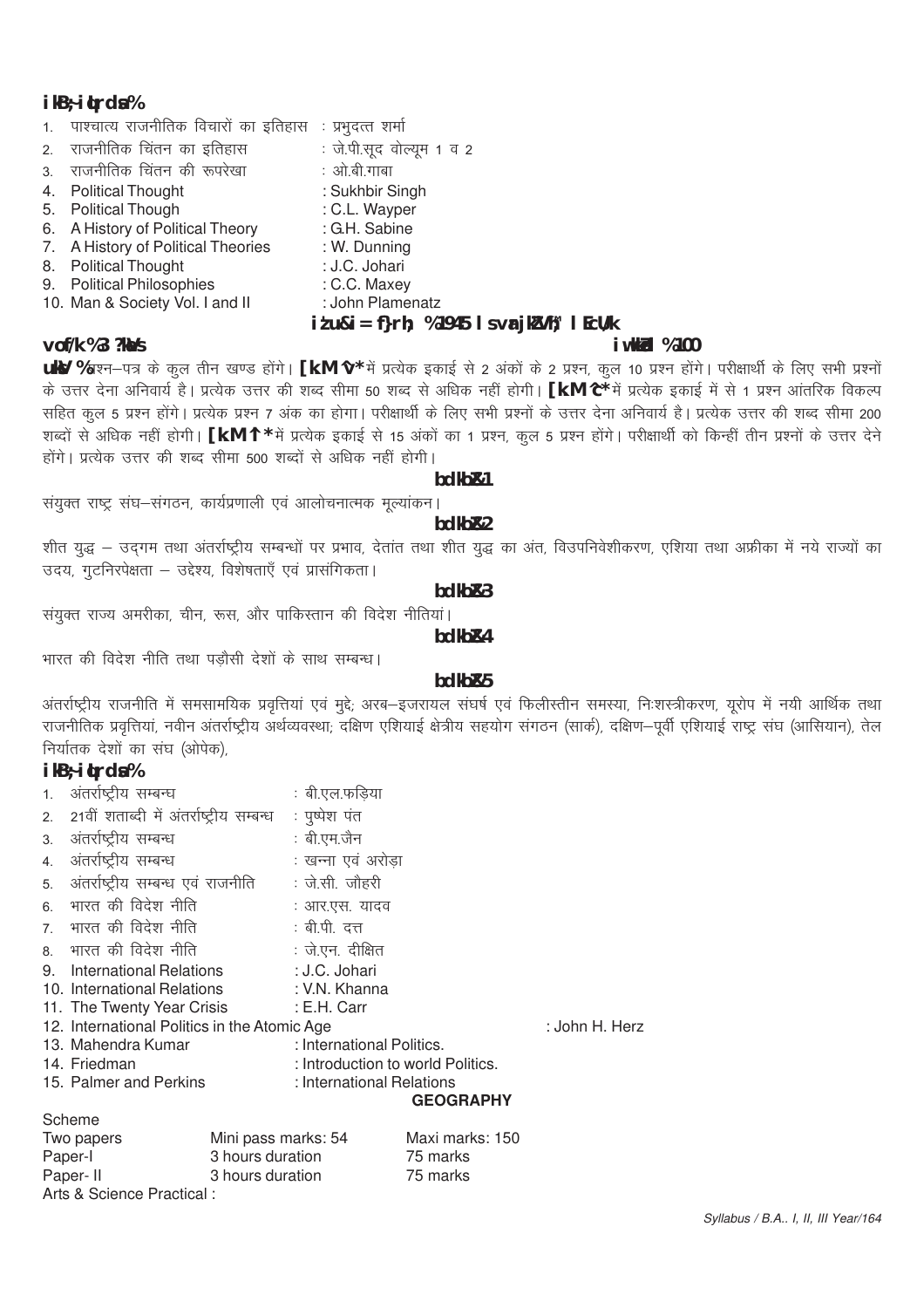| Arts    | Mini pass marks: 18 | Maxi marks: 50 |
|---------|---------------------|----------------|
| Science | Mini pass marks: 18 | Maxi marks: 50 |

#### **PAPER I: REGIONAL GEOGRAPHY**

**Note:** The question paper will be divided into three sections.

Section A will contain 10 questions in all (two questions from each unit). Each question will carry 2 marks. All 10 questions are compulsory. Section B will contain 10 questions in all (two questions from each unit). Candidates have to attempt 5 questions by selecting 1 question from each unit. Each question will carry 5 marks. Section C will contain 5 questions (one from each unit). Candidates have to attempt any three questions. Each question will carry 10 marks.

#### **UNIT-I**

Concept of region, Classification of region - geographical and economic. Natural regions of the world with special emphasis on monsoon, mediterranean, hot desert and prairie.

**UNIT- II** Regional study of United States of America. **UNIT-III** Regional study of China, **UNIT- IV** Regional study of South Africa and Brazil.

**UNIT-V**

Regional study of Bangladesh, Nepal and Sri Lanka.

**Note:** Regional study of the above countries under the following heads:

Relief, drainage, climate, chief crops and main minerals, power resources and industries like cotton, iron & steel, paper & pulps, and industrial regions.

# **Books recommended:**

- 1. Butland, G J: Africa
- 2. Crassey, G B: Geography of Chian
- 3. James, P E: Latin America, Cassed & Co. London
- 4. Jarrot, H. R. : Africa
- 5. Minshull Roger: Regional Geography
- 6. Minshull Roger: The Changing Nature of Geography.
- 7. Shaw E W: Anglo-America- A Regional Geography, John Willey & Co. New York
- 8. Shaw E.W.: America- A Regional Geography.
- 9. Stamp, L.D.: Africa, John Willey & Sons, New York
- 10. Trewartha, G T: Japan, University of Wisconsin
- 11. L.R. Bhalla: Pradeshik Bhoogol, Kuldeep Publications, Ajmer
- 12. Banwari Lal : Uttari America ka bhoogol.

#### **PAPER- II GEOGRAPHY OF INDIA**

**Note:** The question paper will be divided into three sections.

Section A will contain 10 questions in all (two questions from each unit). Each question will carry 2 marks. All 10 questions are compulsory. Section B will contain 10 questions in all (two questions from each unit). Candidates have to attempt 5 questions by selecting 1 question from each unit. Each question will carry 5 marks. Section C will contain 5 questions (one from each unit). Candidates have to attempt any three questions. Each question will carry 10 marks.

#### **UNIT-I**

India in the context of the South-east and South Asia; India- a land of diversity, unity within diversities; Major terrain elements of India and their role in shaping physical landscape of India; Drainage systems and its functional significance.

#### **UNIT-II**

Regional and seasonal variation of climate- The Monsoon, western disturbances, northwesters, climatic regions of India; Soil types- their distribution and characteristics, vegetation types and their distribution; Forests- the status of its use, and need for conservation.

#### **UNIT-III**

Agriculture, Irrigation and multipurpose projects, Geographical conditions, distribution and production of wheat, rice, sugarcane, cotton, coffee, tea, fruits and vegetables etc.

#### **UNIT-IV**

Resources: Minerals- iron ore, mica, manganese, Power- coal, petroleum, hydropower, atomic power. Industries- iron & steel, textile, cement, chemical, fertilizer, paper & pulp. Transportation- railways, roads, air, and water.

# **UNIT-V**

Changing nature of Indian economy- agricultural growth during the plan period, Green revolution vis-à-vis traditional farming; Regionalisation of Indian agriculture; Agricultural regions and its relevance in agricultural development planning; Spatial distribution of population and density, socio- economic implications of population explosion, urbanization.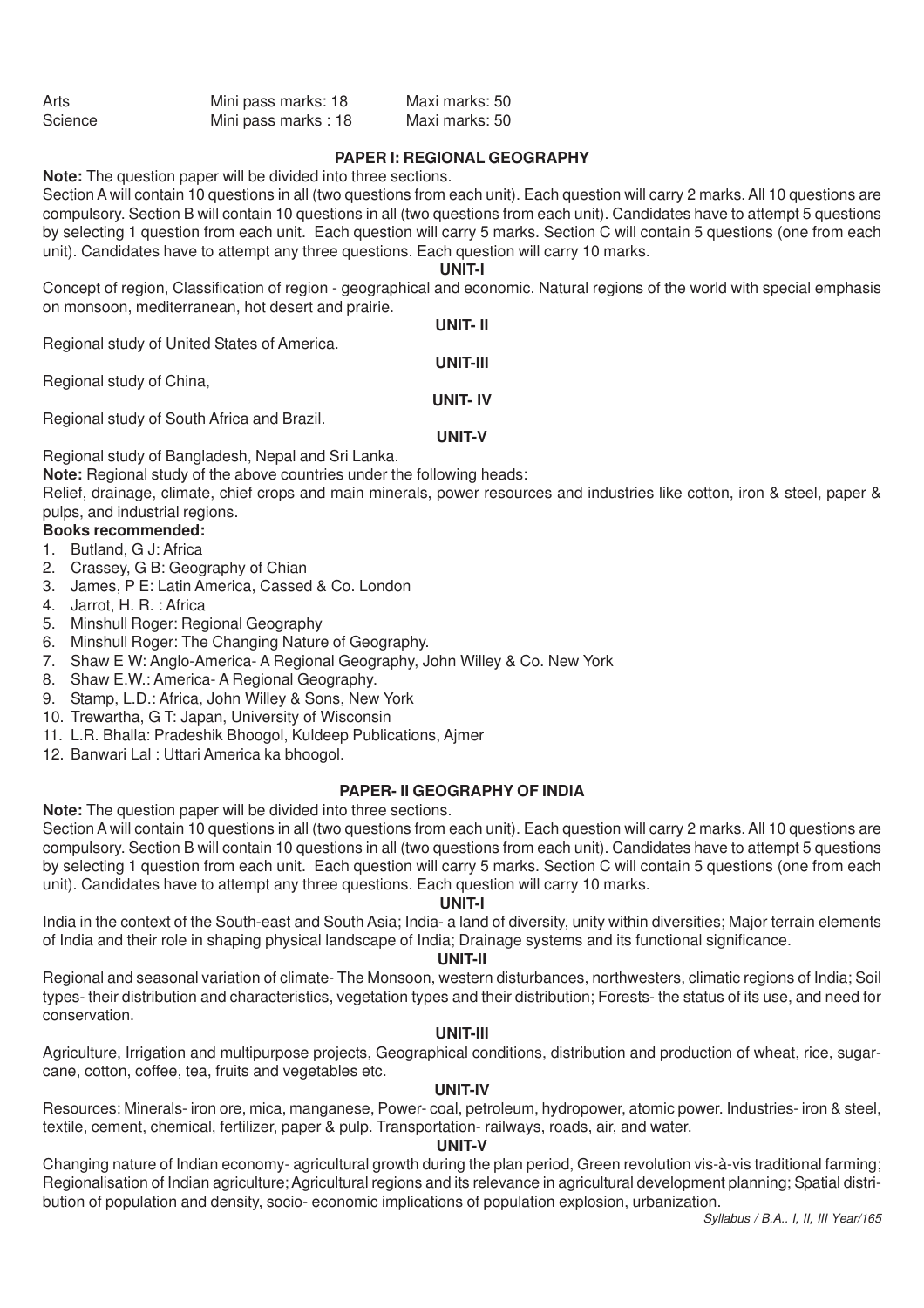#### **Books recommended:**

- 1. Chattergy S B: Climatology of India, Calcutta University, Calcutta.
- 2. Deshpande, C.D.: India- A Regional Interpretation, Northern Book Centre, New Delhi, 1992.
- 3. Khullar, D.R.; India- A Comprehensive geography, Kalyani Publication, New Delhi.
- 4. Gazetteers of India, Publication Division, New Delhi.
- 5. Govt. of India: Five Years Plans of India.
- 6. Indian Year Book: Publication Division, New Delhi.
- 7. Irrigation Atlas of India.
- 8. Negi, Geography of India
- 9. Singh R.L.(ed.): India- A Regional Geography, National Geog. Society, Varanasi, 1971.
- 10. Spate, O H K. & Learmonth A T A: India and Pakistan- Land, People and Economy, Methuen & Co. London, 1967.
- 11. Wadia, D N: Geology of India, Mc Millan & Co. London, 1967.
- 12. V.K. Tiwari: Bharat ka Vrahat Bhoogol, Himalya Publication
- 13. Mamoria & Jain: Bharat ka Vrahat Bhoogol, Sahitya Bhavan, Agra.

#### **PRACTICAL GEOGRAPHY**

Scheme: 6 periods per week per batch of 40 students.

Arts & Science Practical :

| Arts |                                                     | Mini pass marks: 18                                                                                             |              | Maxi marks: 50 |
|------|-----------------------------------------------------|-----------------------------------------------------------------------------------------------------------------|--------------|----------------|
|      | Science                                             | Mini pass marks: 18                                                                                             |              | Maxi marks: 50 |
|      | <b>Distribution of marks:</b>                       |                                                                                                                 | Arts         | <b>Science</b> |
|      | 1. Lab work 2 hrs duration                          |                                                                                                                 | 18           | 18             |
|      | 2. Field survey & viva-voce 2 hrs duration $8+4=12$ |                                                                                                                 |              | $8+4=12$       |
|      | 3. Record work & viva- voce 2 hrs duration 8+4=12   |                                                                                                                 |              | $8+4=12$       |
| 4.   | Project report & viva-voce                          |                                                                                                                 | $6 + 2 = 08$ | $6+2=08$       |
|      | <b>Total</b>                                        |                                                                                                                 | 50           | 50             |
|      |                                                     | the contract of the contract of the contract of the contract of the contract of the contract of the contract of |              |                |

**Note:** Three Exercises to be attempted out of five exercises and 40 candidates be examined in one batch.

#### **CONTENTS:**

General principles, classification and choice of projections; construction, properties, limitations and use of the following proiections:

- 1 Cylindrical- Simple and equal area.
- 2 Conical- One standard parallel, two standard parallel, Bone's and Polyconic.
- 3 Zenithal- Orthographic, Stereographic, Gnomonic and Equidistant (Polar cases).
- 4 Conventional- Mollweide's.
- 5 Climatic maps and diagrams-Isopleth, wind rose, climograph, hythergraph.
- 6 Study and interpretation of weather maps of January and July months;
- 7 Elementary remote sensing and G.I.S.
- 8 Prismatic Compass Survey- closed and open traverse corrections of bearings and removal of closing error.
- 9 Project Report pertaining to problems of environmental geography of local areas, detailed report be prepared in 10 to 15 pages with maps and diagrams.

#### **Books Recommended:**

- 1. Monkhouse, FG & Wilkinson, HR: Maps and Diagrams, Metheun, London,1994.
- 2. Robinson, AH et al. : Elements of Geography, John Willey, New York, 1995.
- 3. Steers JA: Map Projections, University of London Press,London.
- 4. Singh, RL: Elements of Practical Geography, Kalyani Publishers, New Delhi.
- 5. Sharma JP: Prayogik Bhoogol, Rastogi, Meerut.
- 6 S.M. Jain: Prayogatmak Bhoogol, Sahitya Bhavan, Agra.

#### **Hkwxksy**

# **izFke iz'u i= % izksnf'kd Hkwxksy**

#### **vof/k % 3 ?kaVs iw.kkZd % 75**

**ukV %** प्रश्न पत्र के कल तीन खण्ड होंगे। खण्ड 'अ' में 10 प्रश्न होंगें। प्रत्येक इकाई से 2 अंकों के 2 प्रश्न तथा सभी प्रश्नों के उत्तर देना अनिवार्य है। प्रत्येक उत्तर की शब्द सीमा 50 शब्दों से अधिक नहीं होगी । खण्ड 'ब' में प्रत्येक इकाई में से 2 प्रश्न सहित कल 10 प्रश्न होंगें। प्रत्येक प्रश्न 5 अंक का होगा। परीक्षार्थी को प्रत्येक इकाई से 1 प्रश्न का उत्तर देते हुए कुल 5 प्रश्नों का उत्तर देना अनिवार्य है। प्रत्येक उत्तर की शब्द सीमा 200 शब्द होगी। खण्ड 'स' में कुल 5 प्रश्न, प्रत्येक इकाई से 1 प्रश्न, होगें । परीक्षार्थी को किन्हीं तीन प्रश्नों के उत्तर देने होंगे तथा प्रत्येक प्रश्न 10 अंक का होगा। प्रत्येक प्रश्न के उत्तर की शब्द सीमा 500 शब्दों से अधिक नहीं होगी।

#### **bdkbZ &1**

प्रेदश की अवधारणा, प्रदेशों का वर्गीकरण—भौगोलिक और आर्थिक विश्व के प्राकृतिक प्रदेश—विशेश अध्ययन—मानसून, भूमध्य सागरीय, उष्ण मरूस्थल और पेरी प्रदेश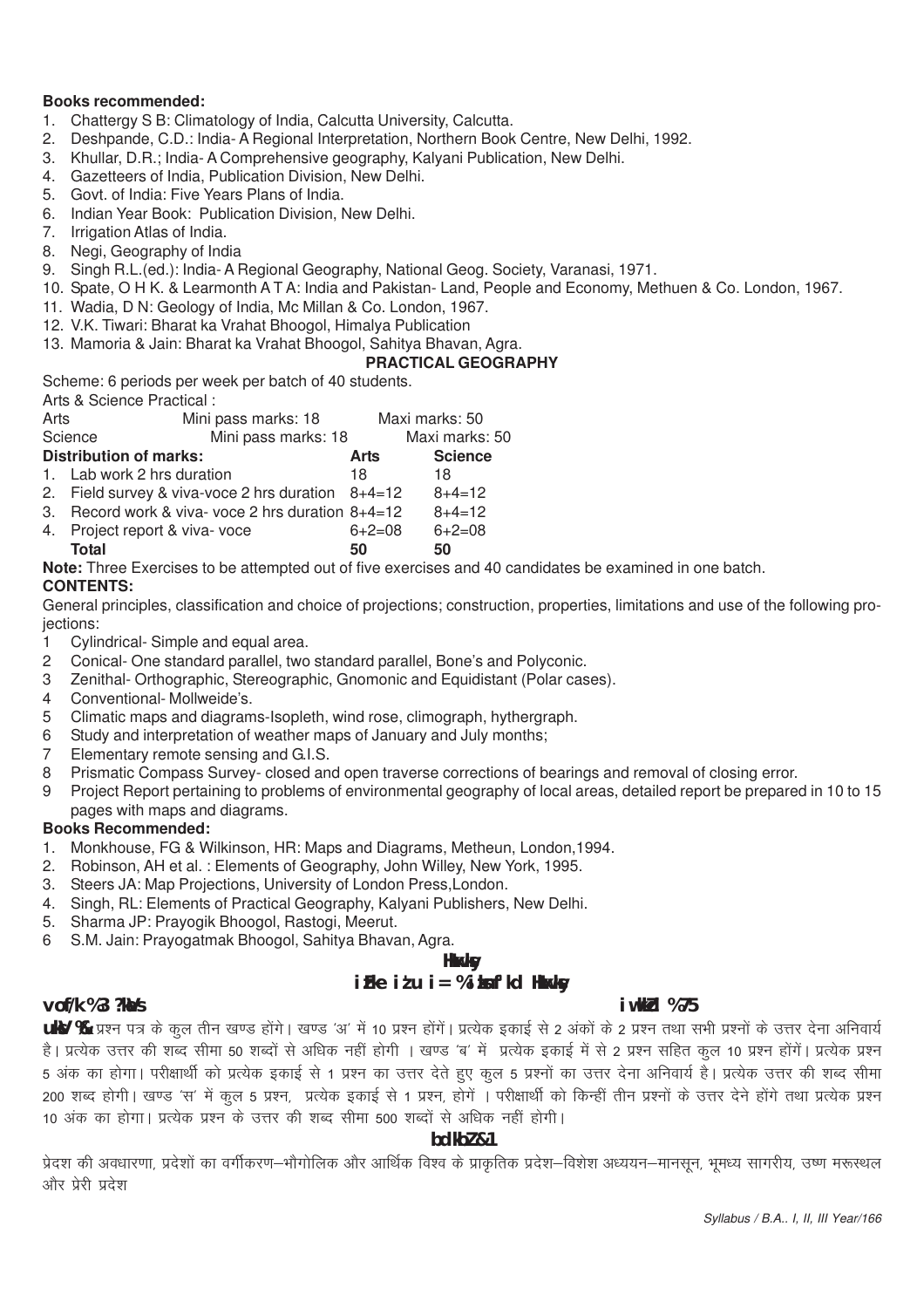bdkbl &2

प्रादेशिक अध्यन – संयुक्त राज्य अमेरिका

 $hdkh$  $l$   $R$ 3

# $hdkh$ <sub>7</sub> $g_4$

bdkbl &5

प्रादेशिक अध्यन – बांग्लादेश, नेपाल और श्रीलंका

प्रादेशिक अध्ययन– दक्षिणी अफ्रीका और ब्राजील

**ukV %** उपरोक्त देशों का प्रादेशिक अध्ययन निम्नांकित शीर्षकों में किया जाए–

भौतिक स्वरूप, प्रवाह तंत्र, जलवायु, मुख्य फसलें एवं मुख्य खनिज, शक्ति के साधन और उद्योग जैसे – सूती वस्त्र, लोहा एवं इस्पात, कागज एवं लग्दी तथा औद्योगिक प्रदेश।

# f} $r h$ ; it u i = %Hkkjr dk Hkukky

# vof/k %3 ?ka/s

प्रादेशिक अध्ययन–चीन

# i wkkid %75

UKV % प्रश्न पत्र के कुल तीन खण्ड होंगे। खण्ड 'अ' में 10 प्रश्न होंगें। प्रत्येक इकाई से 2 अंकों के 2 प्रश्न तथा सभी प्रश्नों के उत्तर देना अनिवार्य है। प्रत्येक उत्तर की शब्द सीमा 50 शब्दों से अधिक नहीं होगी । खण्ड 'ब' में प्रत्येक इकाई में से 2 प्रश्न सहित कूल 10 प्रश्न होंगें। प्रत्येक प्रश्न 5 अंक का होगा। परीक्षार्थी को प्रत्येक इकाई से 1 प्रश्न का उत्तर देते हुए कुल 5 प्रश्नों का उत्तर देना अनिवार्य है। प्रत्येक उत्तर की शब्द सीमा 200 शब्द होगी। खण्ड 'स' में कुल 5 प्रश्न, प्रत्येक इकाई से 1 प्रश्न, होगें । परीक्षार्थी को किन्हीं तीन प्रश्नों के उत्तर देने होंगे तथा प्रत्येक प्रश्न 10 अंक का होगा। प्रत्येक प्रश्न के उत्तर की शब्द सीमा 500 शब्दों से अधिक नहीं होगी।

# bdkbl &1

भारत, दक्षिणी एवं दक्षिणी पूर्वी एशिया के सम्बन्ध में, भारत एक विभिन्न्तओं का देशः विभिन्न्ता में एकता। भारत के प्रमुख स्थलाकृतिक (भौतिक) घटकों का भारत के भौतिक स्वरूप के निर्माण में योगदान। प्रवाह प्रणाली व उसका कार्यत्मक महत्व।

#### $b$  $d$  $kb$  $l$   $k$  $2$

जलवायु का प्रादेशिक एवं मौसमिक बदलाव– मानसून, पश्चिमी विक्षोभ, नोरवेस्टरस, भारत के जयलवायु प्रदेश, मृदा प्रकार, उनका वितरण एवं .<br>विशेशताऐं, प्राकृतिक वनस्पति– प्रकार एवं वितरण, वन– उनके उपयोग का वैध स्तर और सरक्षण की आवश्यकता |

### bdkbl &3

कृषि, सिंचाई एवं बहुउद्देशीय परियोजनाऐं, भौगोलिक दशाऐं, वितरण तथा उत्पादन गेहूं, चावल, गन्ना, कपास, काफी, चाय, फल एवं सब्जियां आदि। bdkbl &4

संसाधनः खनिज –लोहा अयस्क, अभ्रक, मैंग्नीज, तथा ऊर्जा संसाधन– कोयला, पैट्रोल, जल विधुत, आणविक ऊर्जा, उद्योग – लोहा एवं इस्पात, कपड़ा, सीमेन्ट, रासायनिक उर्वरक, कागज एवं लुग्दी उद्योग । यातायात– रेल, सड़क, वायू, और जल।

#### $hdkh$  $2.5$

भारतीय अर्थव्यवस्था का बदलता स्वरूप-पंचवर्षीय योजनाओं में कृषि का विकास, हरित क्रांति बनाम परम्परागत कृषिः भारत में कृषि का प्रदेशिकरण, कृषि प्रदेश और इसकी कृषि विकास नियोजन में सार्थकता। जनसंख्या का स्थानिक वितरण एवं घनत्व, जनसख्या विस्फोट का आर्थिक–सामाजिक पहलः नगरीयकरण ।

# ik: kfxd

| योजना : प्रति बैच 40 विद्यार्थियों का प्रति सप्ताह 6 कालांश अध्ययन |                                           |                   |                                                                                                                 |
|--------------------------------------------------------------------|-------------------------------------------|-------------------|-----------------------------------------------------------------------------------------------------------------|
| पूर्णाक : कला 50                                                   | अवधि ६ घंटे       न्यूनतम उत्तीर्ण कला 18 |                   |                                                                                                                 |
| विज्ञान 50 व्यावधि 6 घंटे न्यूनतम उत्तीण विज्ञान 18                |                                           |                   |                                                                                                                 |
| vadks dk follkktu %                                                |                                           | dyk               | foKku                                                                                                           |
| 1. प्रयोगशाला कार्य:                                               |                                           | 18                | 18                                                                                                              |
| 2. क्षेत्र सर्वेक्षण और मौखिक                                      |                                           | $8+4=12$ $8+4=12$ |                                                                                                                 |
| 3. रिकार्ड कार्य और मौखिक                                          |                                           | $8+4=12$ $8+4=12$ |                                                                                                                 |
| 4. सर्वेक्षण रिपोर्ट और मौखिक                                      |                                           | $6 + 2 = 8$       | $6+2=8$                                                                                                         |
| कुल                                                                |                                           | 50                | 50                                                                                                              |
|                                                                    |                                           |                   | UkV % कुल पांच प्रश्नों में से तीन प्रश्न हल करने होगें। प्रति बैच 40 परीक्षार्थियों का मूल्यांकन किया जायेगा । |
| $ikB; \emptyset e$                                                 |                                           |                   |                                                                                                                 |
| प्रक्षेपों का सामान्य सिद्धांत, वर्गीकरण और चयन ।                  |                                           |                   |                                                                                                                 |

निम्नलिखित प्रक्षेपों की रचना, गूण, सीमाऐं और उपयोग -

1. बेलनाकार: सामान्य, सम क्षेत्रफल

शंकू प्रक्षेप : एक मानक अक्षांश वाला प्रक्षेप, दो मानक अक्षांश वाला प्रक्षेप, बोन प्रक्षेप, बहुशकूं प्रक्षेप।  $2.$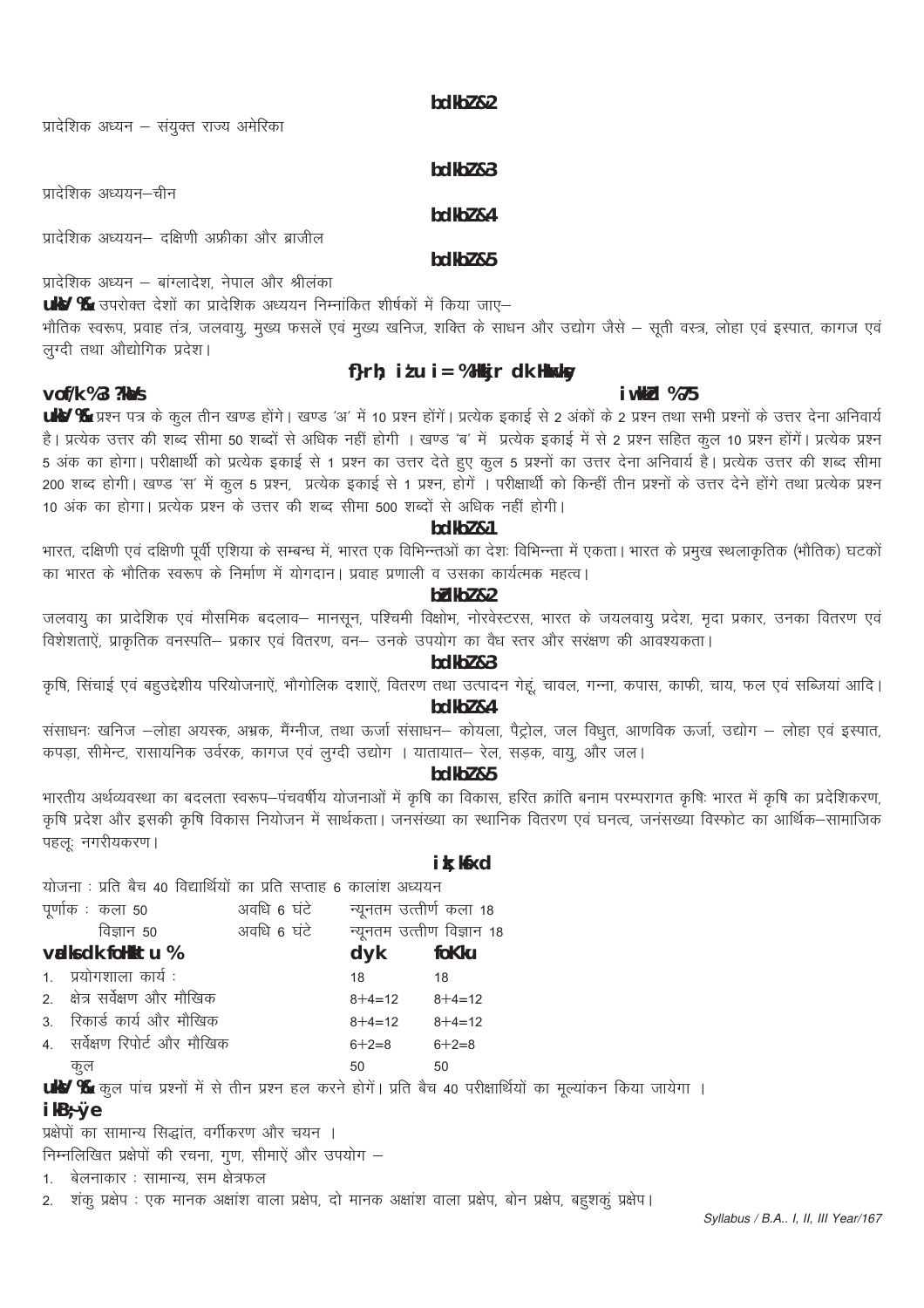- 3. खम्ध्य प्रक्षेप : लम्ब कोणीय (धूव्रीय), त्रिविम (धूव्रीय), केन्द्रक या नोमिनिक (धूव्रीय) ध्रूवीय समदूरस्थ ।
- 4. पारम्परिक प्रक्षेप : मॉलवीड
- 5. जलवायु मानचित्र और आरेख: समानरेखा विधि, पवन आरेख, क्लाइमोग्राफ, हीदरग्राफ ।
- 6. जनवरी और जुलाई महिनों के मौसम मानचित्रों का अध्ययन और व्याख्या।
- 7. रिमोट सैंसिंग व जी आई एस
- 8. प्रिज्मीय कम्पास सर्वेक्षण : बंद व खुली मालारेखन, दिकमानों का संशोधन, त्रूटि ठीक करना।
- 9. एक सप्ताह का मख्यालय से बाहर क्षेत्र का भौगोलिक सर्वेक्षण के आधार पर पर्यावरण से सम्बन्धित समस्याओं का विस्तत प्रतिवेदन मानचित्रों और आरेखों सहित 10 से 15 पृष्ठों में।

# **MATHEMATICS**

|              | Papers Nomenclature            | Hours         | Exam. Max. Marks |     |         |
|--------------|--------------------------------|---------------|------------------|-----|---------|
|              |                                | per week      | duration         | Sc. | Soc.Sc. |
|              | Advanced Algebra               | 3 Hrs.        | 3 Hrs.           | 66  | 66      |
| $\mathbf{I}$ | Analysis                       | 3 Hrs.        | 3 Hrs.           | 66  | 66      |
| Ш            | Numerical Analysis and         |               |                  |     |         |
|              | <b>Optimization Techniques</b> | 3 Hrs. 3 Hrs. |                  | 68  | 68      |
|              | Max. Marks                     |               |                  | 200 | 200     |
|              | Min. Pass Marks                |               |                  | 72  | 72      |

#### **Paper I (Advanced Algebra)**

**Note :** The paper consists of three Sections

Section A : This section contain 10 questions of 01 Mark each (02 question from each unit) all questions are compulsory Section B : This section contain 05 questions of 04 Mark each (01 question from each unit) all questions are compulsory Section C : This section contain 05 questions of 12 Mark each (01 question from each unit) attempt any 03 questions 1.

#### **Unit - I (Ring theory)**

Introduction to Rings, Zero divisors, Integral Domain and Fields, their examples and properties. Characteristic of a ring and integral domain. Sub rings, subfields, Prime field, Ring homomorphism, Embedding of Rings, Field of quotients of an integral domain.

#### **Unit - II**

Ideals and their properties. Principal ideal and principal ideal ring, Prime ideal, Maximal ideal. Ideals and Quotient rings, Euclidean rings, Unique Factorization Domain, Polynomial rings, Remainder theorem, factor theorem, Polynomials over the rational fields.

#### **Unit - III (Linear Algebra)**

Vector Spaces : Definition and examples of a vector spaces, subspaces, sum and direct sum of subspaces, linear span, linear dependence, Independence and their basic properties, Basis, finite dimensional vector spaces, Existence theorem for basis, invariance of the number of elements of a basis set, Dimension, complimentary subspace dimension of subspaces, quotient space and its dimension.

#### **Unit - IV**

Linear transformations : Linear Transformations and their representation as matrices, the algebra of linear transformations, the Rank-Nullity theorem, change of basis, Dual space, Dual Basis, Bidual space, Ad joint of a linear transformation, Annihilator of a sub space.

#### **Unit - V**

Eigen values and Eigen vectors, similar matrices, equivalent matrices, Similarity of Linear transformations, Reduction to triangular form, Minimal Polynomial. Diagonalisation of Matrices.

# **Books Recommended for Reference:**

- 1. I.N. Herstein : Topics in Algebra
- 2. Lang, S. : Linear Algebra
- 3. Hoffman & Kunz : Linear Algebra
- 4. A.R. Vashistha : Modern Algebra
- 5. Gokhroo et. al. : Ring Theory (English / Hindi Edn.)
- 6. Gokhroo et. al. : Linear Algebra (English / Hindi Edn.)

#### **Paper - II (Analysis)**

**Note :** The paper consists of three sections

Section A : This section contain 10 questions of 01 Mark each (02 question from each unit) all questions are compulsory Section B : This section contain 05 questions of 04 Mark each (01 question from each unit) all questions are compulsory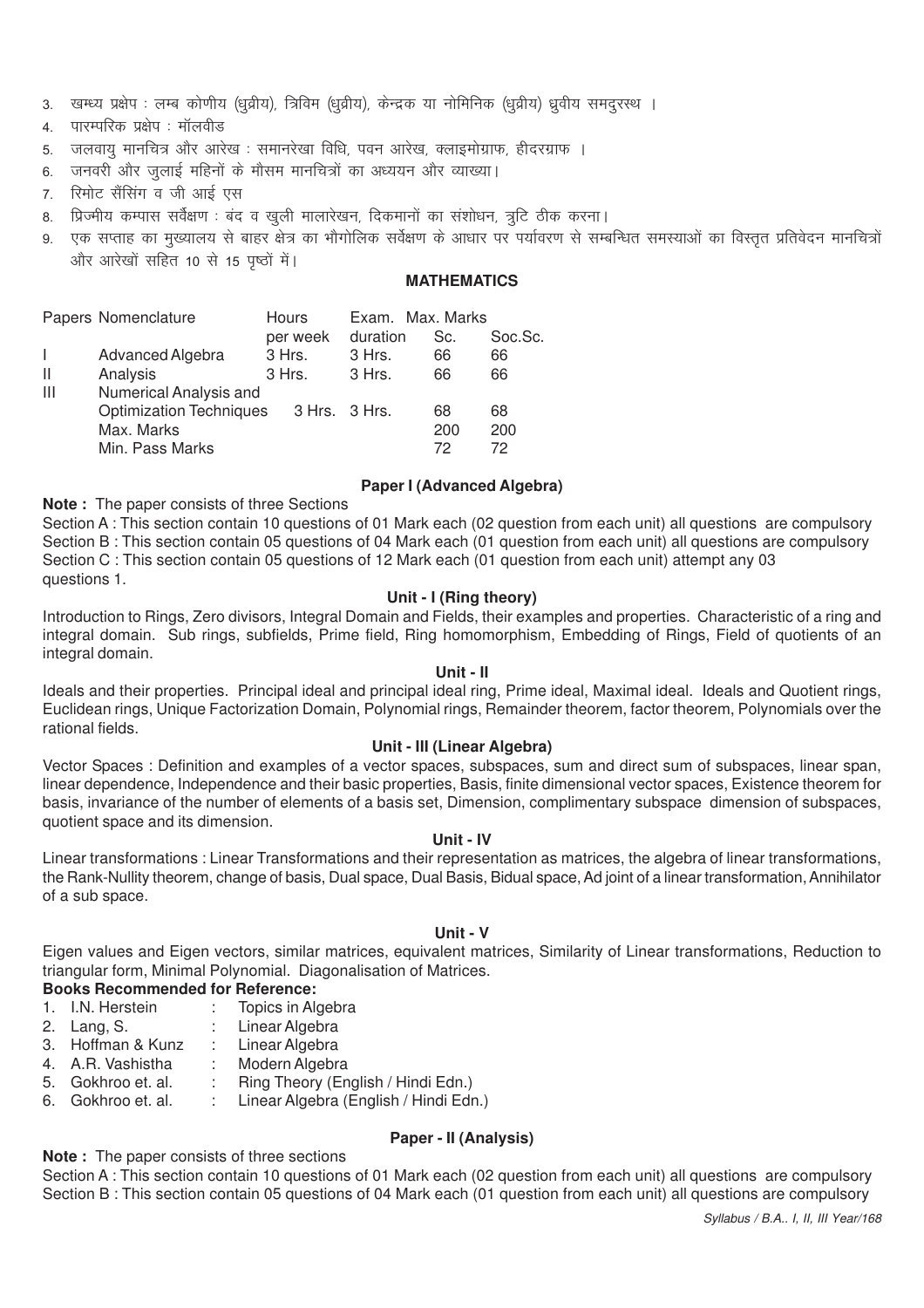Section C : This section contain 05 questions of 12 Mark each (01 question from each unit) attempt any 03 questions **Unit - I (Metric Spaces)**

Real Number System as a complete Ordered Field.

The point set theory, Open and Closed sets, Limit point of a set, Neighborhood, Bolzano-Weierstrass theorem, Heine-Borel theorem, Compactness, connectedness, cantor's ternary set.

#### **Unit - II**

Definition and example of a metric space, Diameter of a set, Bounded set, Open sphere, Interior point and Interior of a set, Derived and Closure of set, Closed set, Closed Sphere, Properties of Open and Closed sets, Boundary point of set, Convergent and Cauchy sequences, complete metric space, Cantor's Intersection theorem. Dense subset, Baire Category theorem.

#### **Unit - III**

Limit of a function, Continuous function, theorem on necessary and sufficient conditions for continuity of a function, Uniform continuity, Contracting mapping, Banach Fixed Point theorem, Equivalent matrices, Compactness, Sequentially compactness, Totally Bounded space, Finite Intersection properties.

#### **Unit - IV (complex Analysis)**

Complex Numbers as ordered pairs, Complex plane, Geometrical representation, Connected and compact sets, Curves and region in the complex plane, Statement of Jordan curves theorem, Extended complex plane and stereographic projection, Complex valued functions limits, Convergence, continuity, Differentiailbility in the extended plane, Analytic functions. Cauchy-Reimann equations (Cartesian & Polar forms).

#### **Unit - V**

Harmonic functions, Construction of an analytic function, conformal mapping, Bilinear transformation and its properties, Fixed points, Cross ratio, Inverse point, Elementary maps.  $F(z) = 1/2$  (z+1/z),  $Z^2$ , 2z, sinz and logz

#### **Books Recommended for Reference:**

- 1. Shanti Narain : Complex Variables, S. Chand, New Delhi.
- 2. Gupta, KP : Complex Analysis
- 3. Sharma J.N. : Metric Spaces, Krishna Prakashan Mandir, Meerut.<br>4. Gokhroo et.al. : Metric Spaces (English / Hindi Edn.)
- 4. Gokhroo et.al. : Metric Spaces (English / Hindi Edn.)<br>5. Gokhroo et.al. : Complex Analysis (English / Hindi Ed
- : Complex Analysis (English / Hindi Edn.) Navkar Publications, AJMER.

#### **Paper - III**

### **(Numerical Analysis and Optimization Techniques) Duration: 3 Hrs. Max. Marks 75 (Science) 66 (Art)**

# **Note :** The paper consists of three sections

Section A : This section contain 12 questions of 01 Mark each at least (02 question from each unit) all questions are compulsory

Section B : This section contain 05 questions of 04 Mark each (01 question from each unit) all questions are compulsory Section C : This section contain 05 questions of 12 Mark each (01 question from each unit) attempt any 03 questions1.

Note :- Use of scientific non- programmable calculator is permitted.

#### **Unit - I**

Difference operators and factorial notation. Relation between difference and derivatives. Difference of polynomial. Newton's formulae for forward and backward interpolation for equal intervals.

#### **Unit - II**

Divided difference. Relation between divided differences and simple differences. Newton's general interpolation formula. Lagrange's interpolation formula. Gauss central difference formula. Stirling and Bessel interpolation formula. Inverse interpolation.

#### **Unit - III**

Numerical differentiation and integration. Trapezoidal rule, Simpson's 1/3.3/8 rules. Weddle's rule. Solution of algebraic Transcendental equations. Bisection method. Regular Falsi method. Newton-Raphson method.

#### **Unit - IV**

The simplex algorithm and its application to simple linear programming problems. Concept of duality in Linear programming problems, Formation of dual problem, Elementary theorem of duality.

#### **Unit - V**

Assignment problems, Transportation Problems

# **Books Recommended:**

- 1. Saxena, H. C. : Numerical Analysis
	-
- 2. Goyal and Mittal : Numerical Analysis<br>3. Gokhroo et. al. . . . . . Numerical Analysis
- 3. Gokhroo et. al. : Numerical Analysis (Hindi / English Edn.) Navkar prakashan, Ajmer<br>4. Bansal and Oiha : Numerical Analysis (Hindi Edition)
	- : Numerical Analysis (Hindi Edition)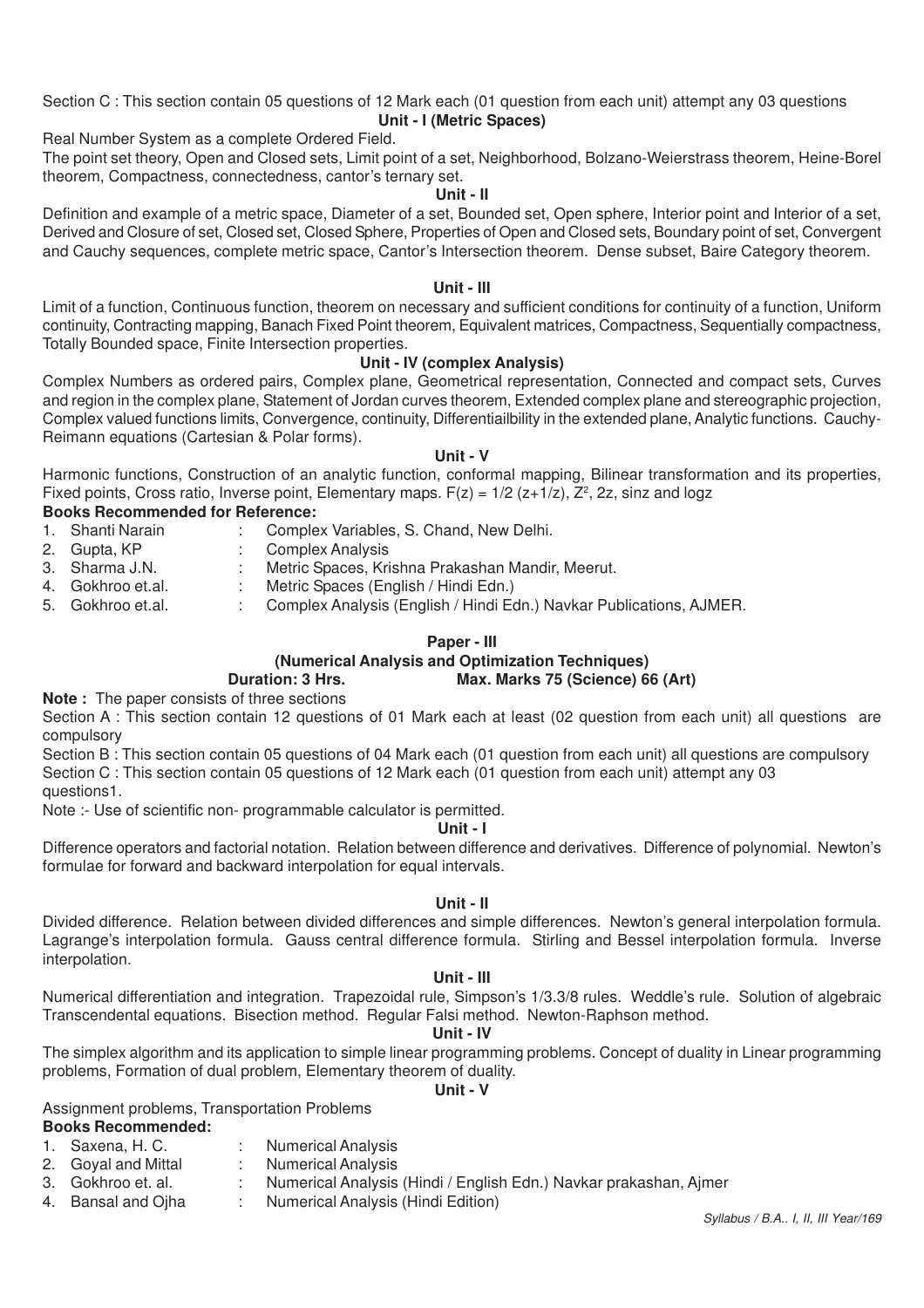- 5. Gokhroo et. al. 6. Hadley G.
- Linear Programming (Hindi / English Edn.) Navkar Prakashan, Ajmer
- **Linear Programming Problems**

xf.kr

| ; kst uk %                                                                 |                               |                     |            |               |                                              |
|----------------------------------------------------------------------------|-------------------------------|---------------------|------------|---------------|----------------------------------------------|
| $i \, \ell \, \mathsf{ui} = \mathsf{'}\mathsf{kh} \mathsf{''} \mathsf{kd}$ |                               | <b>dkykak</b>       |            | vof/k i wkkld |                                              |
|                                                                            |                               | I Irkg              |            | foKku dyk     |                                              |
| $\mathbf{1}$                                                               | अग्रगत बीजगणित        3  घंटे |                     | 3 घन्टे 66 |               | 66                                           |
| $\overline{2}$                                                             | विश्लेषण                      | 3 घंटे - 3 घन्टे 66 |            |               | 66                                           |
| 3                                                                          | संख्यात्मक विश्लेषण एवं       |                     |            |               |                                              |
|                                                                            | इष्टतमकारी प्रविधियाँ 3 घंटे  |                     | 3 घन्टे 68 |               | 68                                           |
|                                                                            | कुल अंक                       |                     |            | 200           | 200                                          |
|                                                                            | न्यूनतम उर्त्तीणांक           |                     |            | 72            | 72                                           |
|                                                                            |                               |                     |            |               | $i$ tu $i = 81$ Wyxar chtxf.kr $\frac{1}{2}$ |
|                                                                            |                               |                     |            |               |                                              |

नोट :

प्रश्न पत्र के तीन भाग होगें

भाग ए– इस भाग में 01 अंक के 10 प्रश्न (प्रत्येक इकाई में से 02 प्रश्न) होगें। सभी प्रश्न हल करने अनिवार्य हैं।

भाग बी– इस भाग में 04 अंक के 05 प्रश्न (प्रत्येक इकाई में से 01 प्रश्न) होगें। सभी प्रश्न हल करने अनिवार्य हैं।

भाग सी– इस भाग में 12 अंक के 05 प्रश्न (प्रत्येक इकाई में से 01 प्रश्न) होगें। कोई 03 प्रश्न हल करने होगें।

#### bdkb<sub>R1</sub>

वलय परिचय, उपवलय, पूर्णांककीय प्रांत (डोमेन), क्षेत्र (फील्ड), वलय का अभिलक्षण, वलय समाकारिता, वलय को ढकना, भागफल क्षेत्र।

### bdkb<sub>R2</sub>

गुणजावली, मुख्य गुणजावली, मुख्य गुणजावली वलय, अभाज्य गुणजावली, उच्चिष्ठ गुणजावली, विभाग वलय, युक्लिडिय वलय, अद्वितीय गणनखंडन प्रांत, बहपद वलय, परिमेय क्षेत्र पर बहपद।

# $hdkhR3$

सदिश समष्टि परिभाषा तथा उदाहरण, उपसमष्टि का योग तथा सीधा योग, रैखिक विस्तृति, रैखिक आश्रितता, स्वतंत्रता तथा उनके मूल गुण, आध TIर, परिमित विमिय सदिश समष्टि, अस्तित्वता प्रमेय, आधार समुच्चय में अवयवों की संख्या में समानता, उपसमष्टि की विमा, पूरक उपसमष्टि, विभाग समष्टि तथा उसकी विमा।

# bdkb<sub>R4</sub>

रैखिक रूपान्तरण, रैखिक रूपान्तरण का बीजगणित एवं उनका मैट्रिक्स निरूपण, समष्टि समाकारिता, रैखिक रूपान्तरण की कोटि तथा शून्यता, सिल्वेस्टर का शून्यता का नियम, आधार का परिवर्तन। द्वैती समष्टि, द्वैती आधार, शून्यकारी की विमा।

#### bdkb<sub>R5</sub>

आइगेन मान तथा आइगेन सदिश, समान मैट्रिसेज, तुल्य मैट्रिसेज, रैखिक रूपान्तरण की समरूपता, मैट्रिक्स का त्रिभुजीय रूप में समनयन, न्यूनतम बहुपद, मैट्रिक्स का विकर्णीकरण।

# $i \, i \, u \, i = 82$  *Mo*  $y$ *sk.kh*

नोट :

प्रश्न पत्र के तीन भाग होगें

भाग ए– इस भाग में 01 अंक के 10 प्रश्न (प्रत्येक इकाई में से 02 प्रश्न) होगें। सभी प्रश्न हल करने अनिवार्य हैं। भाग बी– इस भाग में 04 अंक के 05 प्रश्न (प्रत्येक इकाई में से 01 प्रश्न) होगें। सभी प्रश्न हल करने अनिवार्य हैं। भाग सी– इस भाग में 12 अंक के 05 प्रश्न (प्रत्येक इकाई में से 01 प्रश्न) होगें। कोई 03 प्रश्न हल करने होगें।

#### bdkb<sub>R1</sub>

वास्तविक संख्या निकाय का पूर्ण कमिक क्षेत्र वाला रूप, बिन्दु समुच्चय, समुच्चय का सीमा बिन्दु, प्रतिवेश, व्युत्पन्न विवृत एवं संवृत समुच्चय, बॉलजानों बाईस्ट्रास प्रमेय, हैनीबोरेल प्रमेय, समुच्चय सहति।

### hdkh<sub>R2</sub>

दूरीक समष्टियाँ, परिभाषा एवं उदाहरण, समुच्चय का व्यास, परिबद्ध समुच्चय, विवृत गोला (गेंद) आंतरिक बिन्दु, आंतरिक समुच्चय। व्युत्पन्न एवं ्<br>संवरक समुच्चय, सवृत समुच्चय, सवृत गोला। विवृत एवं सवृत समुच्चयों के गुणधर्म। समुच्चय का सीमांत बिन्दु। अभिसारी एवं कॉशी अनुकम। पूर्ण दूरिक समष्टि। केंटर सर्वनिष्ठ प्रमेय, संघन उपसमूच्चय, बेयर श्रेणी प्रमेय।

#### bdkb<sub>R3</sub>

फलन की सीमा, संतत फलन, फलनों की सांतत्यता के लिए आवश्यक एवं पर्याप्त प्रतिबंध, एक समान संततता, संक्षिप्त (काट्रेक्टिंग) प्रतिचित्रण, बानाक स्थिर बिन्दु प्रमेय, तुल्य दूरिक समष्टि सहतता, अनुक्रमशः संहत, पूर्ण परिबद्ध समष्टि, परिमित सर्वनिष्ठता गुणधर्म।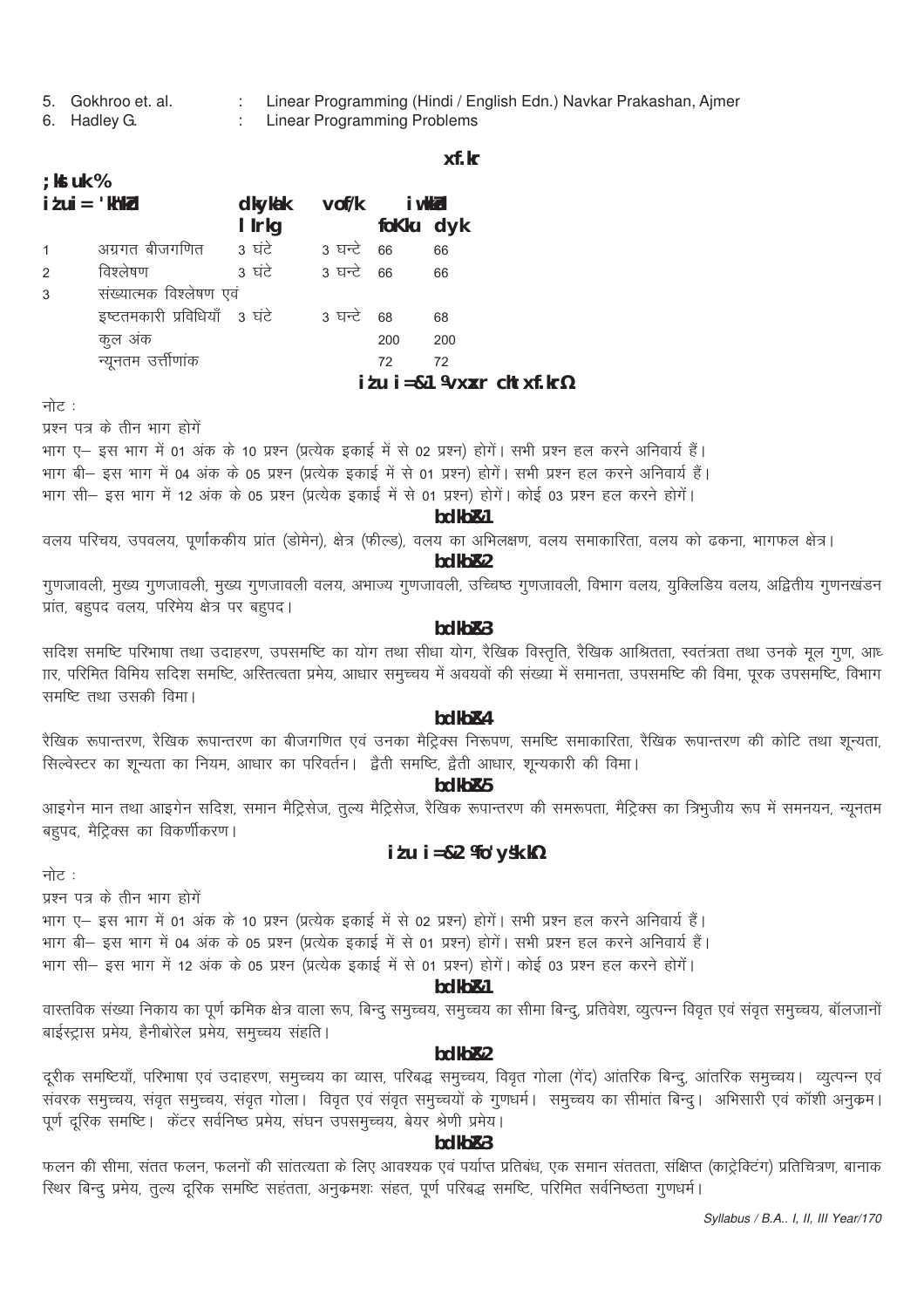#### bdkb<sub>R4</sub>

कमित युग्म के रूप में सम्मिश्र संख्याएँ, सम्मिश्र समतल, सम्मिश्र राशियों का ज्यामिति निरूपण, संहत समुच्चय, सम्मिश्र तल में वक तथा क्षेत्र, जार्डन कर्व प्रमेय, विस्तारित सम्मिश्र तल तथा त्रिविम प्रक्षेप, सम्मिश्र चरों के सम्मिश्र फलनों की सीमा, सांतत्यता, अवकलनीयता, विश्लेिाक फलन, कॉशी रीमन समीकरण (कार्तिय एवं ध्रवीय रूप)।

#### hdkh<sub>R5</sub>

प्रसंवादी फलन, संयुग्मी फलन का निर्धारण, प्रतिचित्रण या रूपान्तरण, तुल्ययाकोणी तथा अनुकोण प्रतिचित्रण, प्रतिकोण प्रतिचित्रण के लिए आवश्यक vs work was a construction of the construction of the construction of the construction of the construction of t<br>एवं पर्याप्त प्रतिबंध, मोबियस रूपान्तरण, प्रारंभिक फलनों का प्रतिलोम बिन्दु रूपान्तरण, F(z)=1/z(z+1/z).z², 2z रूपान्तरण ।

#### $i$  tu  $i = 83$  M  $i$ ; kRed fo'ysk.k, oa b"Vredkjh ifof/k; k $i$  $le: %3?kMs$ vf/kdre iwkkid %68 ¥ioKku½66 ¥dyk½

नोट :

पश्न पत्र के तीन भाग होगें

भाग ए– इस भाग में 01 अंक के 12 प्रश्न (प्रत्येक इकाई में से न्यूनतम 02 प्रश्न) होगें। सभी प्रश्न हल करने अनिवार्य हैं। भाग बी— इस भाग में 04 अंक के 05 प्रश्न (प्रत्येक इकाई में से 01 प्रश्न) होगें। सभी प्रश्न हल करने अनिवार्य हैं। भाग सी– इस भाग में 12 अंक के 05 प्रश्न (प्रत्येक इकाई में से 01 प्रश्न) होगें। कोई 03 प्रश्न हल करने होगें। नोट : नॉन प्रोग्रामिंग सांइटिफिक केलक्युलेटर का प्रयोग किया जा सकता है ।

hdkh<sub>R1</sub>

अन्तर संकारक तथा कम गुणित संकेतन, अन्तर तथा अवकलन में संबंध, बहुपदों के अन्तर, समान अन्तराल के अन्तर्वेशन के न्यूटन अग्र व पश्च सूत्र।  $hdkhR2$ 

विभाजित अन्तर, विभाजित एवं सरल अन्तर में संबंध, न्यूटन सामान्य अन्तर्वेशन सूत्र, लाग्रांज अन्तर्वेशन सूत्र, गॉस केन्द्रीय सूत्र, स्टरलिंग तथा बैसल अन्तर्वेशन ।

#### $bdkbR3$

संख्यात्मक अवकलन व समाकलन, ट्रेपीजॉइडल नियम, सिम्पसन 1/3, वेडल 3/8 नियम, बीजीय एवं अबीजीय समीकरण के हल, द्विभाजन विधि <u>ा, रेगुला-फालसी विधि, न्यूटन रैप्सन विधि।</u>

# hdkh<sub>R4</sub>

सिम्पलेक्स विधि एवं सरल रैखिक प्रोग्रामन समस्याओं में इसके अनुप्रयोग रैखिक प्रोग्रामन में द्वैतता की संकल्पना, द्वैती समस्या का निर्माण निर्धारण, द्वैती पर प्रारंभिक प्रमेय।

hdkh<sub>R5</sub>

नियतन समस्याएँ, परिवहन समस्याएँ।

#### **PUBLIC ADMINISTRATION**

| Scheme: |  |  |  |
|---------|--|--|--|
|---------|--|--|--|

3 hrs. duration

| Two Papers | Min. Pass Marks – 72 | Max. Marks $-200$ |
|------------|----------------------|-------------------|
| Paper - I  | 3 Hours duration     | 100 Marks         |
| Paper - II | 3 Hours duration     | 100 Marks         |

#### PAPER I Comparative Administrative Systems

#### Max. Marks 100

The question paper shall contain three sections. Section Ashall contain 10 questions two from each unit of 2 marks each,. The candidate is required to answer all the questions. The answers should not exceed 50 words. Section B shall contain 5 questions one from each unit with internal choice. Each question shall be of 7 marks. The answers should not exceed 200 words. The candidate is required to answer all the questions. Section C shall contain 5 questions of 15 marks each, one from each unit. The candidate is required to answer any three questions. The answer shall not exceed 500 words.

#### Unit 1

Comparative Administration: Concept, Nature, Scope and Significance. Features of Administration of developing and developed societies. Contribution of F.W. Riggs. Salient features of the Constitution of U.K., U.S.A. and France.

Unit II

A comparative study of powers and position of President of India and U.S.A. . Parliamentary system in U.K. and Presidential system in U.S.A. and France.

## Unit III

Salient features of Administrative system of : U.K., U.S.A., France, China and Nepal with particular reference to central administration and nature and role of civil services.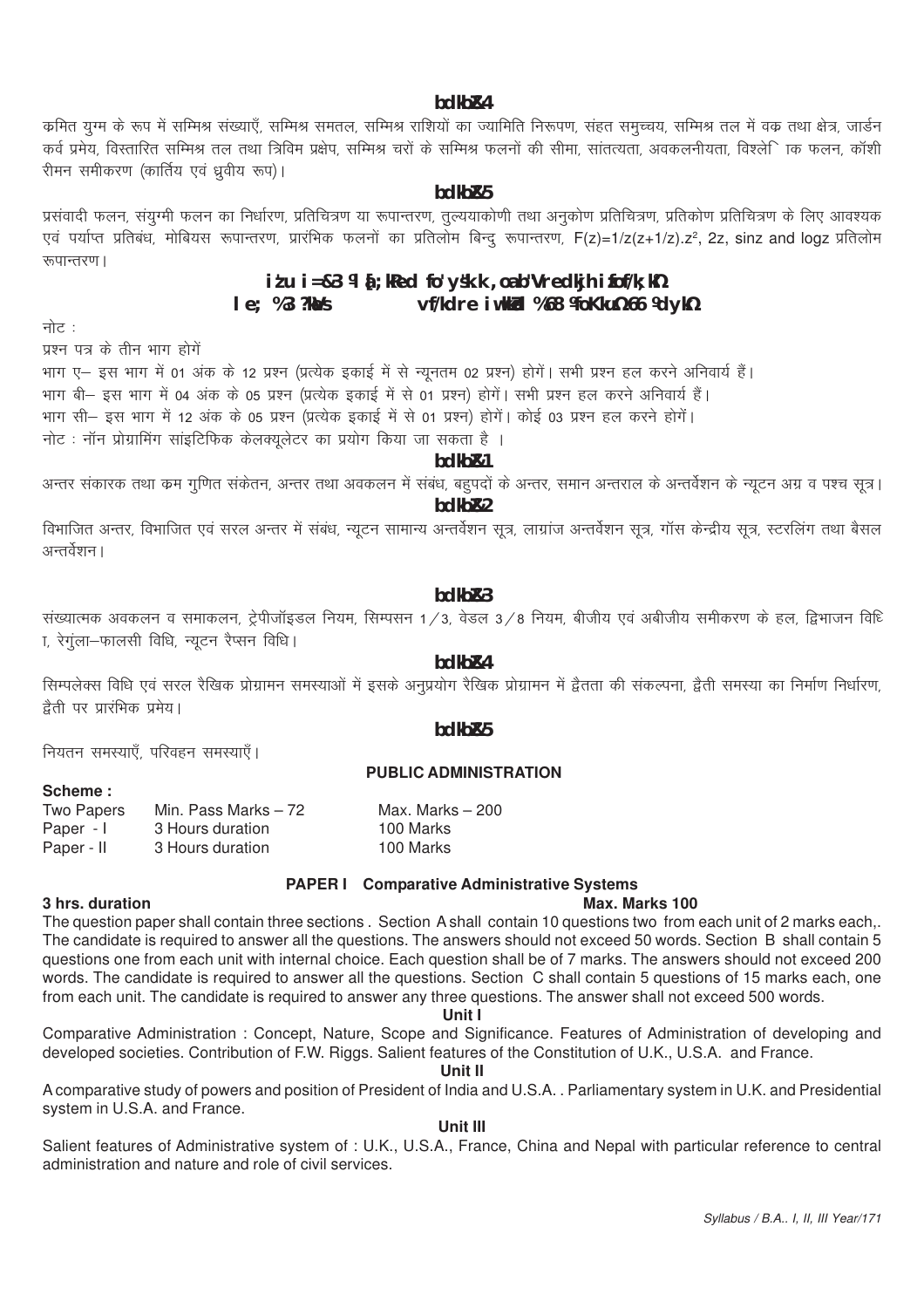#### **Unit IV**

Treasury and cabinet Secretariat in Great Britain. Independent Regulatory Commissions in the U.S.A.. Executive office of the President of U.S.A..

#### **Unit V**

Counseil d' etat in France. Swedish Ombudsman. Lokpal in India. State Administration in USA. State Department in USA **Suggested Books**

- 1. H.N. Agarwal : Administrative System in Nepal.<br>2. Podival : Public Administration in Nepal.
- : Public Administration in Nepal.<br>a Bhushan : World Constitution.
- 3. Vishnu Bhagwan & Vidya Bhushan<br>4. B.L. Phadia : Vishva Ke
- : Vishva Ke Pramukh Samvidhan. (Hindi)
- 5. Iqbal Narain : Vishva Ke Samvidhan. (Hindi)<br>6. Preeta Joshi : Vikas Prashasan. (Hindi)
- 6. Preeta Joshi : Vikas Prashasan. (Hindi)<br>7. P.D. Sharma : Tulnatmak Rainiti. (Hindi)
- : Tulnatmak Rajniti. (Hindi)
- 8. Ravindra Sharma : Tulnatmak Prashasnik Vyavasthayen. (Hindi)
- 9. Surendra Kataria : Tulnatmak Prashasnik Vyavasthayen. (Hindi)

#### **PAPER II Local Administration in India**

#### **3 hrs. duration Max. Marks 100**

The question paper shall contain three sections . Section A shall contain 10 questions two from each unit of 2 marks each,. The candidate is required to answer all the questions. The answers should not exceed 50 words. Section B shall contain 5 questions one from each unit with internal choice. Each question shall be of 7 marks. The answers should not exceed 200 words. The candidate is required to answer all the questions. Section C shall contain 5 questions of 15 marks each, one from each unit. The candidate is required to answer any three questions. The answer shall not exceed 500 words.

**Unit I**

Meaning nature and significance of Local-Self Government in modern state. Evolution of Local-Self Government in India.

#### **Unit II**

The Organisational structure of Urban Local-Self Government in India with special reference to the 74<sup>th</sup> Constitutional Amendment Act. Composition, Functions, Powers and Role of various kind of local bodies, Local Administration of the Metropolitan towns, Muncipal Corporations and their problems of Autonomy and Accountability.

#### **Unit III**

Theory and practice of Democratic Decentralisation in India, Panchayati Raj Institutions – Zila Parishad, Panchayat Samiti, Village Panchayats and Gram Sabha: their organisation and function in the context of 73<sup>rd</sup> Constitutional Amendment.

#### **Unit IV**

Personnel Administration in Rural and Urban Local Self Government: Recruitment, Classification, Promotion and Training. Problems of Local Self Government Employees regarding Service Conditions.

#### **Unit V**

Financial Administration of Local Bodies in India, strengthening of local resources. Rajasthan State Finance Commission. Mechanism of control over local bodies at State level. The role of Directorate of Local bodies and Panchayat and Rural Development Department of State.

# **Suggested Books**<br>1. R. Agarwal

- 1. R. Agarwal : Muncipal Government in India.<br>2. S.R. Maheshwari : Local Government in India.
- : Local Government in India.
- 3. M.V. Mathur : Panchayati Raj in Rajasthan.
- 4. R.L. Khanna : Muncipal Government and administration in India.<br>5. S.K. Bhoglee : Local Government in India.
- 5. S.K. Bhoglee : Local Government in India.<br>6. H.C. Sharma : Bharat Main Esthaniva Sha
- 6. H.C. Sharma : Bharat Main Esthaniya Shasan. (In Hindi)<br>7. Ashok Sharma : Bharat Main Esthaniya Prashasan. (Hindi)
- : Bharat Main Esthaniya Prashasan. (Hindi)
- 8. Prof. R.P. Joshi
	- & Aruna Bhardwaj : Bharat Main Esthaniya Prashasan. (Hindi)

# **Subsidiary Readings**

1. S.C Jain :Community Development and Panchayati Raj.

- 2. Government of Rajasthan : Sadik Ali Report : 1964.
- 3. Government of India : Diwakar Committee Report, 1963.<br>4. Balwant Rai Mehta : Committee Report, 1957.
- : Committee Report, 1957.

# **Journals**

- 1. Nagarlok, Delhi.
- 2. Journal of local-self Government, Bombay.
- 3. Kurukshetra.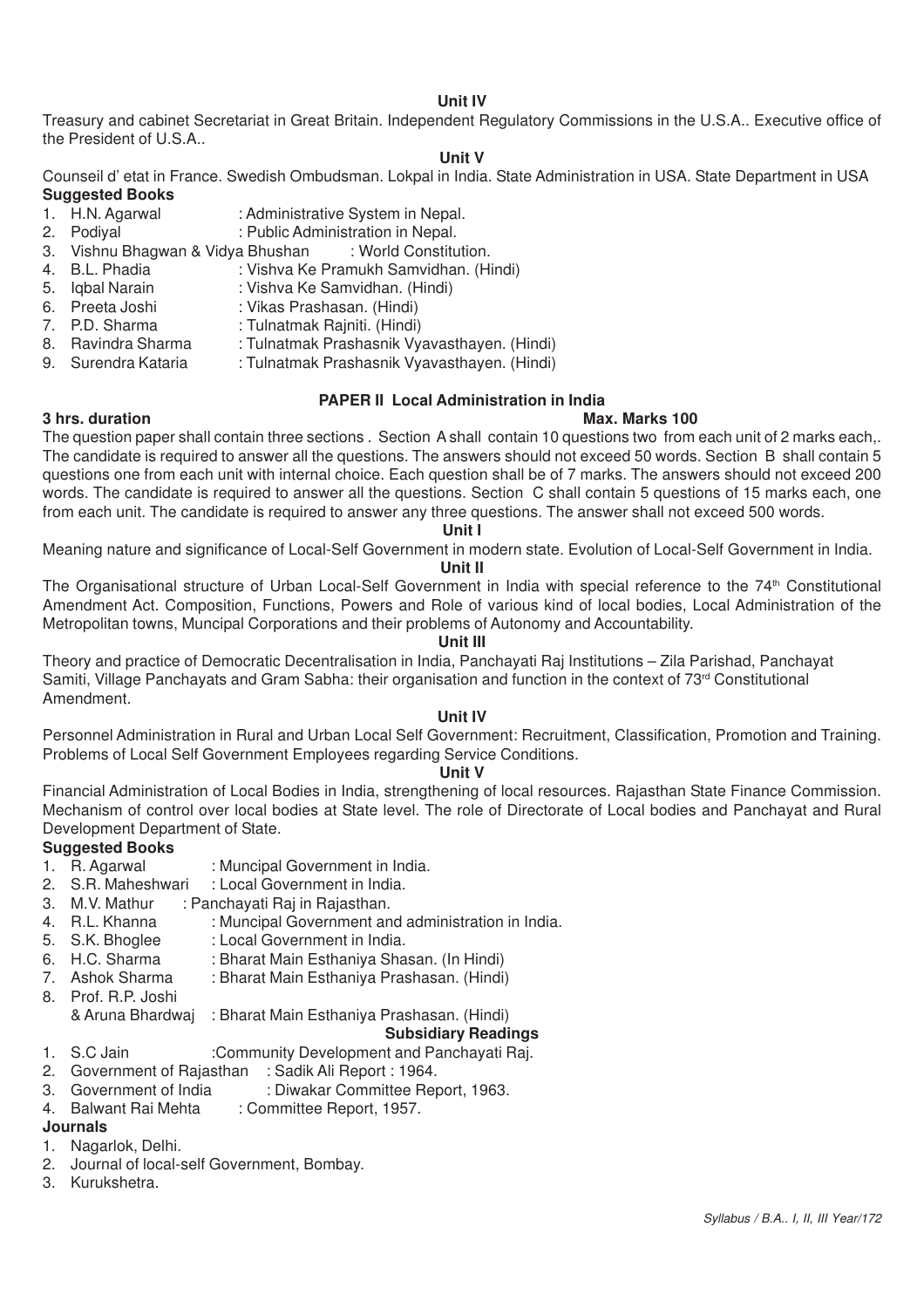ग्रेट ब्रिटेन में ट्रेजरी व मंत्रिमण्डल सचिवालय, अमरीका में स्वतंत्र नियामकीय आयोग, अमेरिका के राष्ट्रपति का कार्यालय।

# bdkbl 5

 $hdkh$ <sub>7</sub> $4$ 

फ्रांस में राज्य परिषद। स्वीडन में औम्बुड्समेन। भारत में लोकपाल। संयुक्त राज्य अमेरिका में राज्य प्रशासन। संयुक्त राज्य अमेरिका में विदेश विभाग। ukV% पुस्तकों के नाम अंग्रेजी में छपे पाठ्यक्रम के साथ संलग्न।

# f}rh; itu i = & Hkkjr ea LFkkuh; itkkl u

#### $le: 3$  ? $k\omega$ /s  $\mathsf{val}$  100

के विशेष संदर्भ में।

प्रश्न पत्र के कुल तीन खण्ड होंगे। खण्ड 'अ' में प्रत्येक इकाई से 2 अंको के 2 प्रश्न, कुल 10 प्रश्न होंगे। परीक्षार्थी के लिए सभी प्रश्नों के उत्तर .<br>देना अनिवार्य है। प्रत्येक उत्तर की शब्द सीमा 50 शब्दों से अधिक नहीं होगी । खण्ड 'ब' में प्रत्येक इकाई मे से 1 प्रश्न आंतरिक विकल्प सहित कल 5 प्रश्न होंगें। प्रत्येक प्रश्न 7 अंक का होगा। परीक्षार्थी के लिए सभी प्रश्नों के उत्तर देना अनिवार्य है। प्रत्येक उत्तर की शब्द सीमा 200 शब्दो से अधिक नहीं होगी। खण्ड 'स' में प्रत्येक इकाई से 15 अंकों का 1 प्रश्न, कुल 5 प्रश्न होंगें। परीक्षार्थी को किन्ही तीन प्रश्नों के उत्तर देने होंगे। प्रत्येक उत्तर की शब्द सीमा 500 शब्दों से अधिक नहीं होगी ।

# $hdkh$ <sup>7</sup>

स्थानीय स्वः शासन का अर्थ, प्रकृति व आधुनिक राज्य में महत्व, भारत में स्थानीय स्व– शासन का विकास।

# $hdkh$  $2$

भारत में नगरीय स्थानीय स्वशासन की संगठनात्मतक संरचना विशेषतः 74वें संविधान संशोधन अधिनियम के सदर्भ में विभिन्न प्रकार की नगरीय संस्थाओं का संगठन, कार्य एवं शक्तियां तथा भूमिका, महानगरों का स्थानीय प्रशासन, नगर निगम एवं उनकी स्वायत्तता व उत्तरदायित्व की समस्या। bdkbl 3

भारत में लोकतांत्रिक विकेन्द्रीकरण का सिद्धान्त व व्यवहार, 73वें संविधान संशोधन के संदर्भ में पंचायती राज संस्थाएं— जिला परिषद, पंचायत समिति, ग्राम पंचायत व ग्राम सभा–इसका संगठन व कार्य।

### hdkh<sub>74</sub>

ग्रामीण व नगरीय सरकारों में कार्मिक प्रशासन, भर्ती, वर्गीकरण, पदोन्नति, प्रशिक्षण तथा स्थानीय कार्मिकों की सेवा शर्तों की समस्याएं।

# $hdkh$ <sub>7</sub>

भारत में स्थानीय संस्थाओं का वित्तीय प्रशासन, स्थानीय संसाधनों का सशक्तिकरण। राजस्थान राज्य वित्त आयोग। राज्य स्तर पर ग्रामीण व नगरीय संस्थाओं पर नियंत्रण का तरीका, राज्य के स्थानीय शासन निदेशालय तथा पंचायत तथा ग्रामीण विकास विभाग की भूमिका। **ukV%** पुस्तकों के नाम अंग्रेजी में छपे पाठ्यक्रम के साथ संलग्न।

# $le; 3$  ?ka/s  $v$ ad 100 ifke itu i= & rwukked itkl fud  $0$ ; oLFkk, a

U; wre mùkh.kkkd 72

 $le; 3$  ? $k\Delta/s$ 

प्रत्येक उत्तर की शब्द सीमा 500 शब्दों से अधिक नहीं होगी ।

vof/k 3 ?ka/s  $\mathsf{val}$  100 प्रश्न पत्र के कुल तीन खण्ड होंगे। खण्ड 'अ' में प्रत्येक इकाई से 2 अंको के 2 प्रश्न, कुल 10 प्रश्न होंगे। परीक्षार्थी के लिए सभी प्रश्नों के उत्तर देना अनिवार्य है। प्रत्येक उत्तर की शब्द सीमा 50 शब्दो से अधिक नहीं होगी । खण्ड 'ब' में प्रत्येक इकाई मे से 1 प्रश्न आंतरिक विकल्प सहित ्<br>से अधिक नहीं होगी। खण्ड 'स' में प्रत्येक इकाई से 15 अंकों का 1 प्रश्न, कुल 5 प्रश्न होंगें। परीक्षार्थी को किन्ही तीन प्रश्नों के उत्तर देने होंगे।

## hdkh<sub>71</sub>

तुलानात्मक प्रशासनः अवधारणाएं, प्रकृति, क्षेत्र व महत्व, विकासशील और विकसित समाजों के प्रशासन के लक्षण, एफ.डब्ल्यू.रिग्स का योगदान, ग्रेट ब्रिटेन, अमरीका व फ्रांस के संविधान की प्रमुख विशेषताएं

# bdkbl 2 भारत एवं अमेरिका के राष्ट्रपति के पद एवं स्थिति का तुनात्मक अध्ययन, ग्रेट ब्रिटेन में संसदीय प्रणाली, अमरीका व फ्रांस में अध्यक्षात्मक प्रणाली।

bdkbl 3 ग्रेट ब्रिटेन, अमरीका, फ्रांस, चीन तथा नेपाल की प्रशासनिक व्यवस्था की प्रमुख विशेषतायें– केन्द्रीय प्रशासन तथा लोकसेवा की भूमिका व प्रकृति

#### Syllabus / B.A., I, II, III Year/173

# $iFke$   $i'u$   $i=$ f}rh; itu i=

i jh{kk ; kst uk  $n \times i \text{ t}$ u i =

vf/kdre & 200

 $v$ ad 100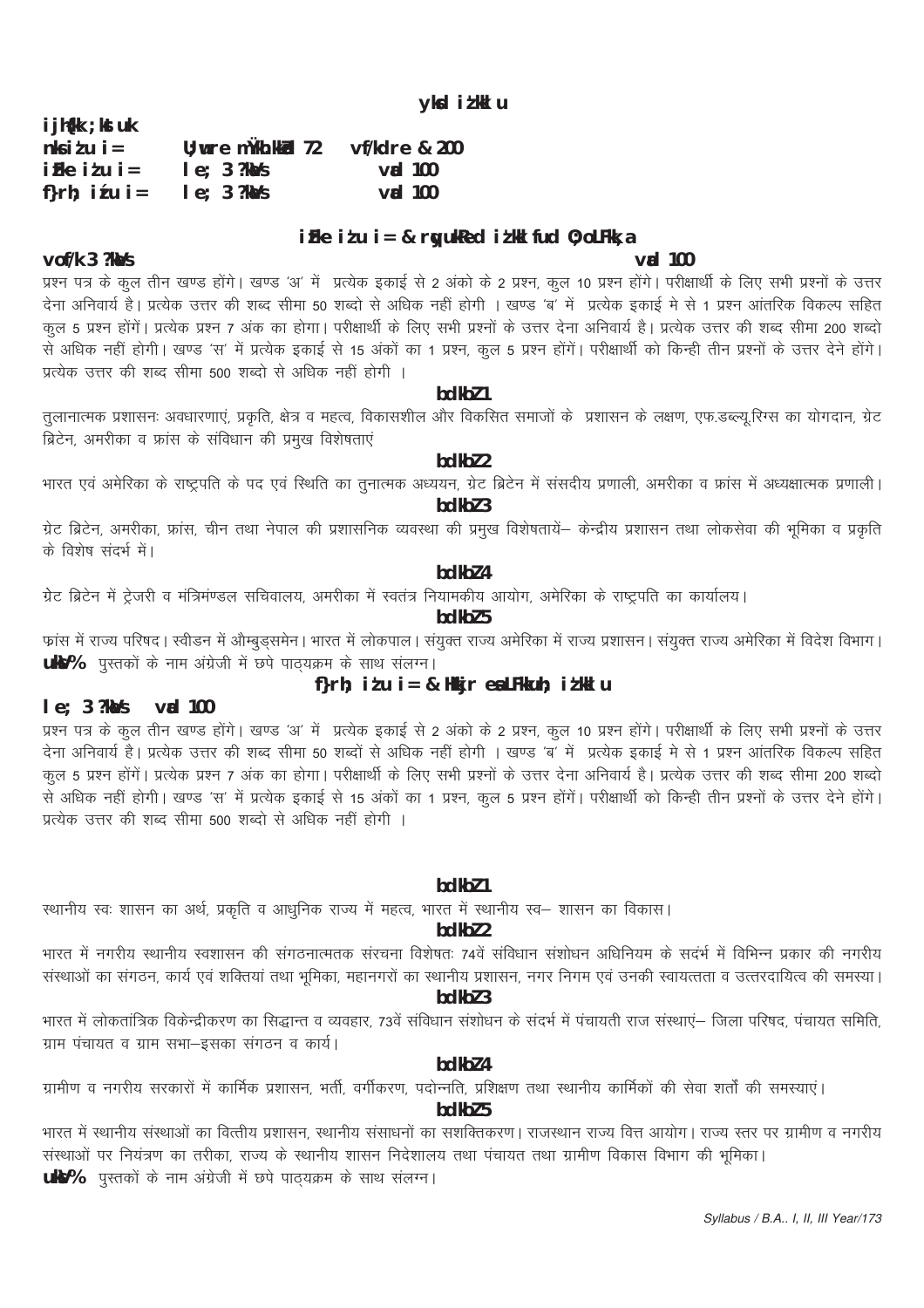#### **SOCIOLOGY**

Scheme:

Two Papers **Min. Pass Marks** - 72 Paper - I 3 Hours duration 100 marks<br>
Paper - II 3 Hours duration 100 marks 3 Hours duration 100 marks

#### **Paper I- Social Thinkers Unit I**

Durkheim : Social Fact, Division of Labour, Suicide.

**Unit II**

Max Weber : Social Action, Bureaucracy, Ideal type Religion and Capitalism.

**Unit III**

Karl Marx : Class-struggle, Dialectical Materialism, Historical Materialism.

#### **Unit IV**

A.R. Desai : Social Background of Indian nationalism Radha Kamal Mukherjee : Social Values, Social Ecology, Theory of Social Science.

#### **Unit V**

D.P. Mukherjee : Dialectic of Tradition

G.S. Ghurye : Caste, Class and Occupation, Social Tension.

#### **Essential readings**:

- 1. Raymond Aron : Main Currents in sociological Thought, Vol. I & II.
- 2. Bogardus: Development of Sociological Thought.
- 3. Coser : Masters of Sociological Thought.
- 4. Gerth & Mills : Essays on Max Weber.
- 5. Gurvitch & Moore : Twentieth Century sociology.
- 6. Reinhard Bendix : Max Weber : an Intellectual Portrait. (Hindi translation by Dr. K.N. Sharma)
- 7. D.P. Mukherjee : Diversities.
- 8. Harjeet Singh : Frontiers of Social Sciences.
- 9. R.K. Mukherii: Sociology and Indian Society I.C.S.S.R: Vol. I to IV.
- 10. G.S. Ghurye : Caste Class & Occupation.
- 11. Singh Harjeet : Frontiers of Social Sciences

#### **Paper II- Indian Society**

#### **Unit I**

Cultural and Ethnic Diversity: Historically embedded diversities in respect of Language, Caste, Religion, religious beliefs, practices and Cultural patterns. Unity in Diversity –structural unity of Indian society.

#### **Unit II**

Concepts of Varna, Ashram, Karma ,Purshartha and Sanskar.

#### **Unit III**

Basic Institutions of Indian society: Caste, Kinship, Family, Marriage. Caste and Class: meaning, features and changing dimensions.

#### **Unit IV**

The structure and composition of Indian Society: Villages, Towns, Cities, Rural-Urban linkages, Urbanization,Tribes, Weaker Sections, Dalits, Women and Minorities, Population profile and related issues.

#### **Unit V**

Processes of Social Change, Sanskritisation, Westernization, Modernization and Globlization. Planned Change & transformation in India. .

#### **Essential readings:**

Ahuja Ram. : Indian Social system, Jaipur, Rawat.

Bose, N.K. 1967. : Culture and Society in India, Bombay:Asia Publishing House.

Bose, N.K. 1975. : Structure of Hindu Society, New Delhi.

Dube, S.C. 1990. : Society in India (New Delhi: National Book trust) Dube, S.C. 1995. : Indian Village (London: Routledge) Dube, S.C. 1958 : India's Changing Villages (London: Routledge and Kegan Paul)

Karve, Irawati, 1961 : Hindu Society: An Interpretation (Poona Deccan College).

Lannoy, Richard, 1971 : The Speaking Tree: A study of Indian Society and Culture (Delhi: Oxford University Press)

Mandelbaum,D.G.1971 : Society in India (Bombay: Popular Prakashan)

Srinivas, M.N. 1980 : India: Social structure (New Delhi Hindustan Publishing Corporation).

Srinivas, M.N.1963 : Social Change in Modern India (California, Berkeley : University of California Press)

Singh, Yogendra, 1973 : Modernization of Indian Tradition ( Delhi Thomson Press )

Uberoi, Patricia, 1993 : Family, Kinship and Marriage in India (New Delhi: Oxford University Press)

P. N. Parbhu, 1954 : Hindu Social Organization (Popular Publication, Bombay)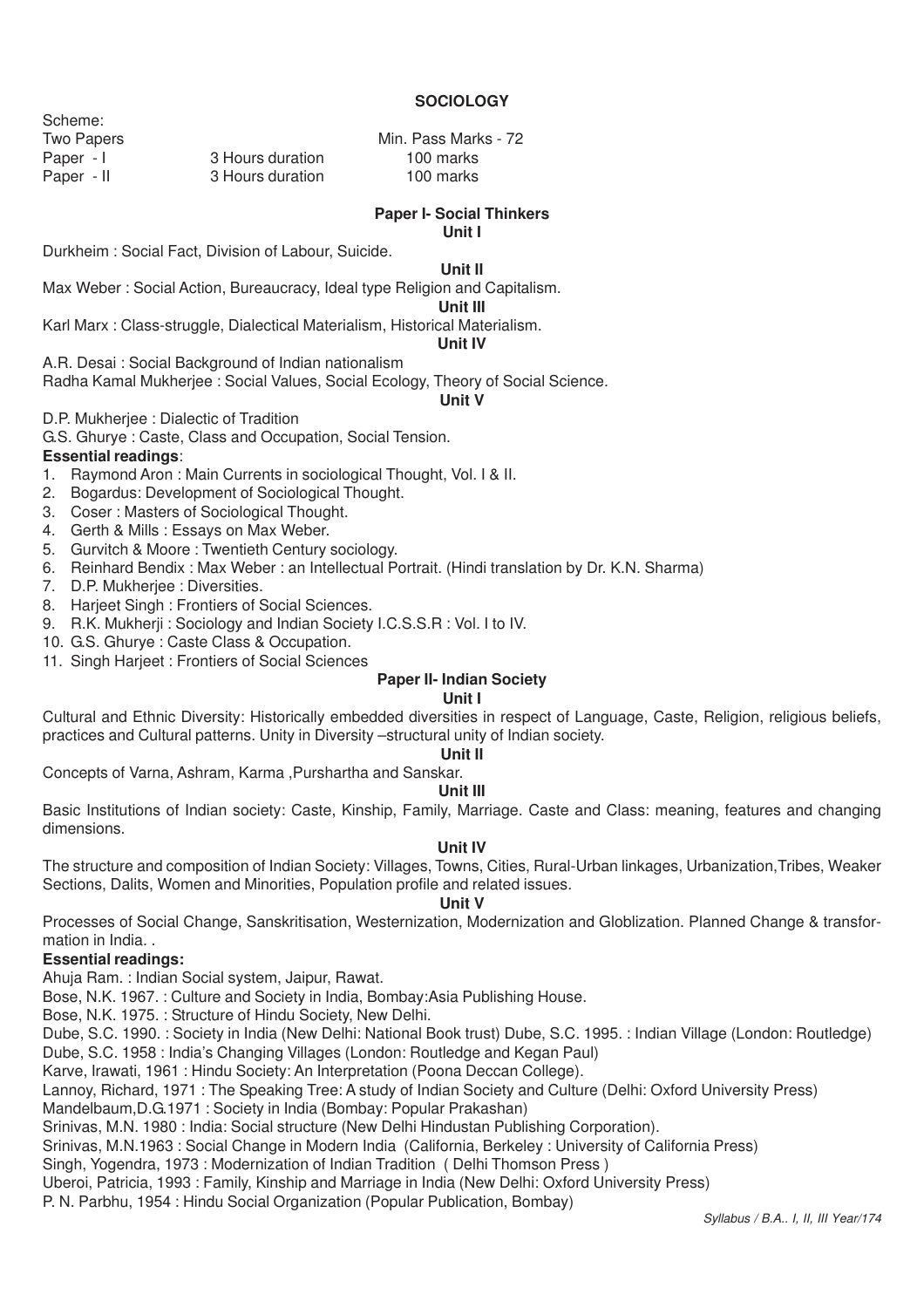परीक्षा योजना  $n$ ks i  $t$  u i = प्रथम प्रश्न पत्र द्वितीय प्रश्न पत्र

# U; wre mŸkh.kkd %72 समय: 3 घंटे समय: 3 घंटे

# $i$  Fke  $i$  t ui = & I kekftd fopkjd  $bdkb2 & 1$

दर्खीम : सामाजिक तथ्य, श्रम विभाजन, आत्महत्या।

# $bdkb2 & \textbf{II}$

मैक्स वेबर : सामाजिक क्रिया, नौकरशाही, आदर्श प्रारूप धर्म तथा पूंजीवाद।

# hdkh7 & III

कार्ल मार्क्स : वर्ग संघर्ष, द्वन्द्वात्मक भौतिकवाद एवं ऐतिहासिक भौतिकवाद।

#### bdkbl & IV

एआर. देसाई : भारतीय राष्ट्रवाद की सामाजिक पृष्ठभूमि राधाकमल मुखर्जी : सामाजिक मुल्य, सामाजिक पारिस्थितिकी, समाज विज्ञान का सिद्धान्त ।

bdkbl & v

डी.पी. मुखर्जी : परम्परा का द्धन्द्ध जी.एस. घरिये : जाति, वर्ग एवं व्यवसाय, सामाजिक तनाव।

# f}rh; itui=&Hkkjrh; lekt

# $bdkb2 & 1$

सांस्कतिक एवं ऑचलिक विविधता : ऐतिहासिक अन्तःस्थापित विविधताओं के संदर्भ में—भाषा, जाति, धर्म) धार्मिक विश्वास , व्यवहार एवं सांस्कतिक प्रतिमान । विविधता में एकता – भारतीय समाज की संरचनात्मक एकता ।

 $h$ dk $h$  $l$  &  $ll$ 

वर्ण, आश्रम, कर्म पुरूषार्थ एवं संस्कार की अवधारणायें।

# hdkh7 &III

भारतीय समाज की आधारभूत संस्थाऐं : जाति, नातेदारी, परिवार, विवाह, । जाति एवं वर्ग-अर्थ, विशेषतायें एवं परिवर्तित प्रतिमान ।

bdkbl & IV

भारतीय समाज की संरचना एवं संयोजन : ग्राम, कस्बा, नगर, ग्रामीण–नगरीय अनुबन्ध, नगरीकरण, जनजाति, कमजोर वर्ग, दलित, स्त्री एवं अल्पसंख्यक, जनसंख्या रूपरेखा एवं संबन्धित विचाारवस्त् ।

# hdkh<sub>7</sub> & v

सामाजिक परिवर्तन की प्रक्रियाएं : संस्कृतिकरण, पश्चिमीकरण, आधुनिकीकरण एवं नगरीकरण। भारत में नियोजित परिवर्तन एवं रूपान्तरण। आधुनिकीकरण, वैश्वीकरण ।

| <b>Scheme</b>         | <b>Duration</b>      | Max. MarksMin. Pass Period Per | <b>Marks</b> | <b>HOME SCIENCE</b><br>Week      |
|-----------------------|----------------------|--------------------------------|--------------|----------------------------------|
| Theory                |                      |                                |              |                                  |
| Paper I<br>Theory     | 3 hrs.               | 75                             | 27           | 3                                |
| Paper II<br>Practical | 3 hrs.               | 75                             | 27           | З                                |
| ( & 8  )              | 3 hrs. each 25+25=50 |                                | $9 + 9 = 18$ | 2period/week/<br>practical/batch |

Note :- The question paper shall contain three section. Section A contain 10 questions two from each unit of 2 marks each. The candidate is required to answer all the questions. The answers should not exceed 50 words. Section B shall contain 5 questions one from each unit with internal choice. Each questions shall be of 5 marks. The answers should not exceed 200 words. The candidate is required to answer all the questions. Section C shall contain 5 question of 10 marks each, one from each unit. The candidate is required to answer 3 questions. The answer shall not exceed 450 words.

#### Paper I: HUMAN DEVELOPMENT AND FAMILY RELATIONSHIP Max.Marks: 75

#### Duration: 3 hrs.

Unit-I Introduction: Meaning, definition, scope, and importance of Human development.  $\mathbf{1}$ .

Principal of development: Factors influencing development.  $\overline{2}$ .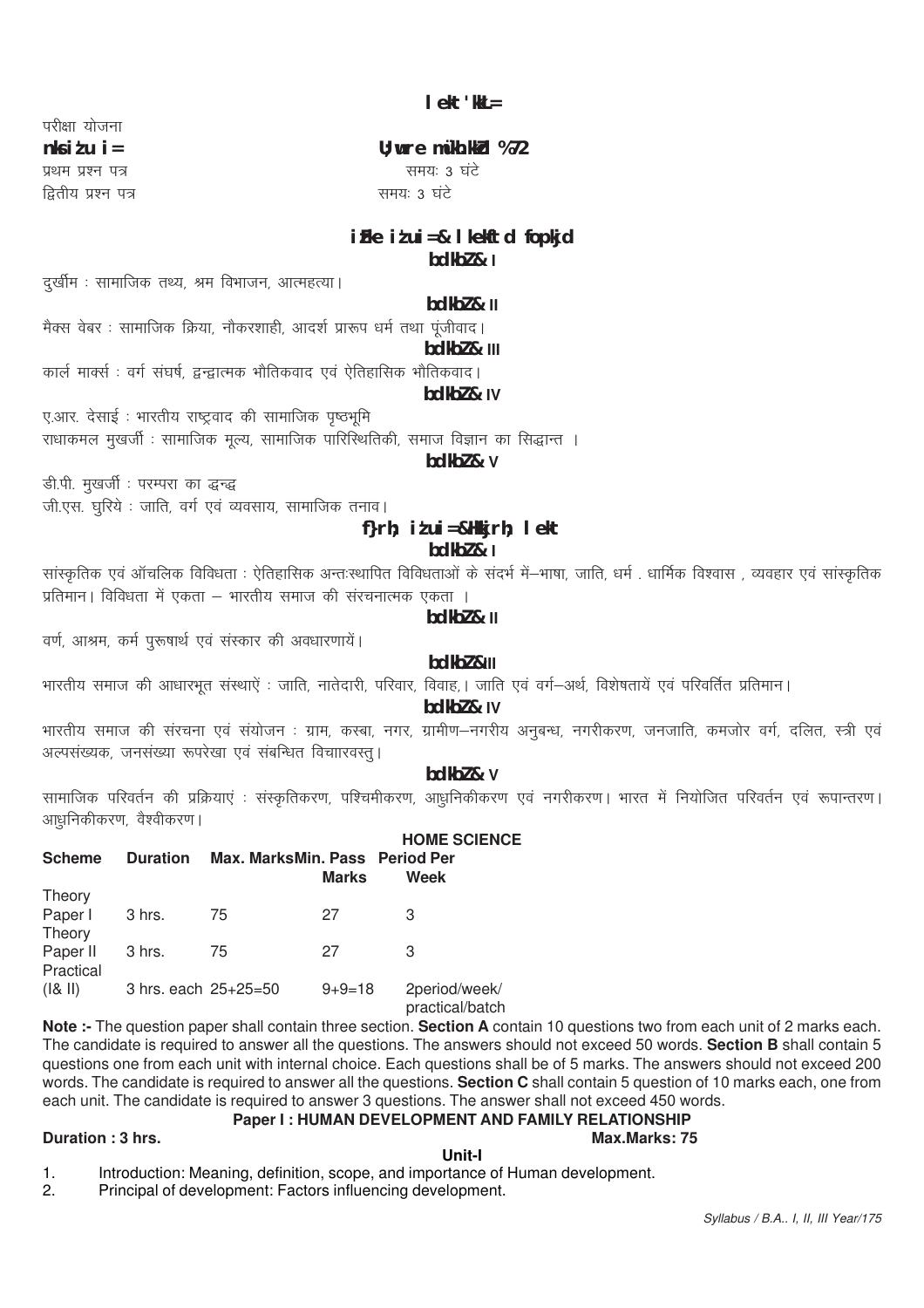- 3. Prenatal development, Physical development: Birth to Puberty.
- $\overline{4}$ . Motor development: Reflexes of New born, sequence of motor development, motor skills, handedness.
- 5. Relative importance of maturation and learning.
- 6. Natural instincts.

#### Unit-II

- (a) Speech development: Speech and language, Prespeech forms of communication, stages in speech development, 7 bilingualism, speech disorders and speech defects.
- (b) Cognitive development : Cognition, Cognitive abilities in childhood.
- Play and creativity- meaning, definition and importance. Various creative activities during childhood. 8.
- Pre-school education in India: objectives and teaching methods of Indian and Western education- Montessory,  $\mathbf{q}$ Froeble, Gandhiji and Vivekanand.

#### Unit-III

- $10.$ Personality development: Meaning, definition, types of personality and its determinants.
- Moral Development: Meaning of Moral behavior, development of morality.  $11.$
- Emotional development: Characteristics of children's emotion, basic emotions and their development:  $12.$

#### Unit-IV

- Social development: Meaning and process of social development and socialization, agents of socialization, social  $13.$ adjustment, social acceptance.
- Adolescence: Characteristics, changes, conflicts, interests, adjustment,  $14.$
- 15. Juvenile Delinquency.
- Exceptional Children (Only elementary knowledge is required):  $16$ 
	- 1. Physically handicapped 2. Mentally Retarded 3. Visually and Orally handicapped

#### Unit-V

- $17.$ Adulthood: Characteristics, changes, responsibility, parental disciplinary techniques.
- Marriage: Definition, meaning, types, functions, importance, readiness and adjustment for marriage (physiological, 18. psychological, sociological and economical).
- Laws related to marriage, Importance of marriage counselling. 19.
- $20.$ Oldage: Characteristics, attitudes, problems and adjustment. Government schemes for the elderly.

#### xg foKku  $i$  *t*  $u$  i = i *Fke*  $\%$  ekuo fodkl , oa i kfjokfjd l  $x$ *dk*  $le: %3?k.Vs$ iwkkH&75

uky % प्रत्येक प्रश्न पत्र में कल 3 खण्ड होगें। [k.M & ^v\* में प्रत्येक ईकाई में से 2 अंकों के 2 प्रश्न, कल 10 प्रश्न होंगे। परिक्षार्थी के लिए सभी प्रश्नों के उत्तर देना अनिवार्य है। प्रत्येक उत्तर की शब्द सीमा 50 शब्दों से अधिक नही होगी। **[k.M & 'C**\* में प्रत्येक ईकाई में से 1 प्रश्न आंतरिक विकल्प सहित कूल 5 प्रश्न होगें। प्रत्येक प्रश्न 5 अंक का होगा। परिक्षार्थी के लिए सभी प्रश्नों के उत्तर देना अनिवार्य है। प्रत्येक उत्तर की शब्द सीमा 200 शब्दों से अधिक नही होगी। **[k.M & 'l** \* में प्रत्येक ईकाई से 10 अंकों के 5 प्रश्न होगें। परिक्षार्थी को किन्ही 3 प्रश्नों के उत्तर देने होगें। प्रत्येक उत्तर की शब्द सीमा 450 शब्दों से अधिक नहीं होगी।

#### $hdkhR1$

- परिचय-अर्थ. परिभाषा. मानव विकास के अध्ययन का महत्व।  $1<sub>1</sub>$
- विकास के सिद्धान्त विकास को प्रभावित करने वाले कारक।  $\mathcal{L}$
- गर्भकालीन विकास शारीरिक विकास, जन्म से यौवनारंभ तक।  $\overline{3}$ .
- गत्यात्मक विकास नवजात शिशु में प्रतिक्षेत क्रियाएं, गत्यात्मक विकास का क्रम, गत्यात्मक कौशल, हस्तता।  $\overline{4}$ .
- परिपक्वता तथा अधिगम का सापेक्षिक महत्व  $\overline{5}$
- स्वाभाविक अन्त:प्रेरणा 6

#### bdkb<sub>R2</sub>

- अ. वाणी विकास : वाणी एवं भाषा विकास से पर्व अभिव्यक्तियाँ. भाषा विकास की मख्य अवस्थाऐ. द्विभाषिता, भाषा दोष एवं विकार।  $\overline{7}$ ब. संज्ञानात्मक विकास : संज्ञान, बाल्यावस्था में संज्ञानात्मक योग्यताऐ।
- खेल एवं स) जनात्मकता-अर्थ, परिभाषा एवं महत्व | बाल्यावस्था की विभिन्न स) जनात्मक कियाएं | 8
- भारत में पूर्वविद्यालयी शिक्षा –भारतीय एवं पाश्चात्य शिक्षा प्रणाली–मोंटेसरी, फ्रॉयबल, गांधी, विवेकानंद के शिक्षण उद्देश्य एवं शिक्षण  $\mathsf q$ पद्धतियां

#### $bdkbR3$

- व्यक्तित्व विकास : अर्थ परिभाषा विभिन्न प्रकार के व्यक्तित्व तथा निर्धारक तत्व ।  $10<sub>1</sub>$
- नैतिक विकास : नैतिक व्यवहार का अर्थ. नैतिकता का विकास।  $11$
- संवेगात्मक विकास : बालकों में संवेगों की विशेषताएं, मूल संवेग तथा उनका विकास।  $12<sup>12</sup>$

#### hdkh<sub>R4</sub>

सामाजिक विकास : सामाजिक विकास का अर्थ, प्रक्रिया एवं समाजीकरण, समाजीकरण के प्रचारक, सामाजिक सामन्जस्य एवं सामाजिक  $13$ स्वीकृति । Syllabus / B.A., I, II, III Year/176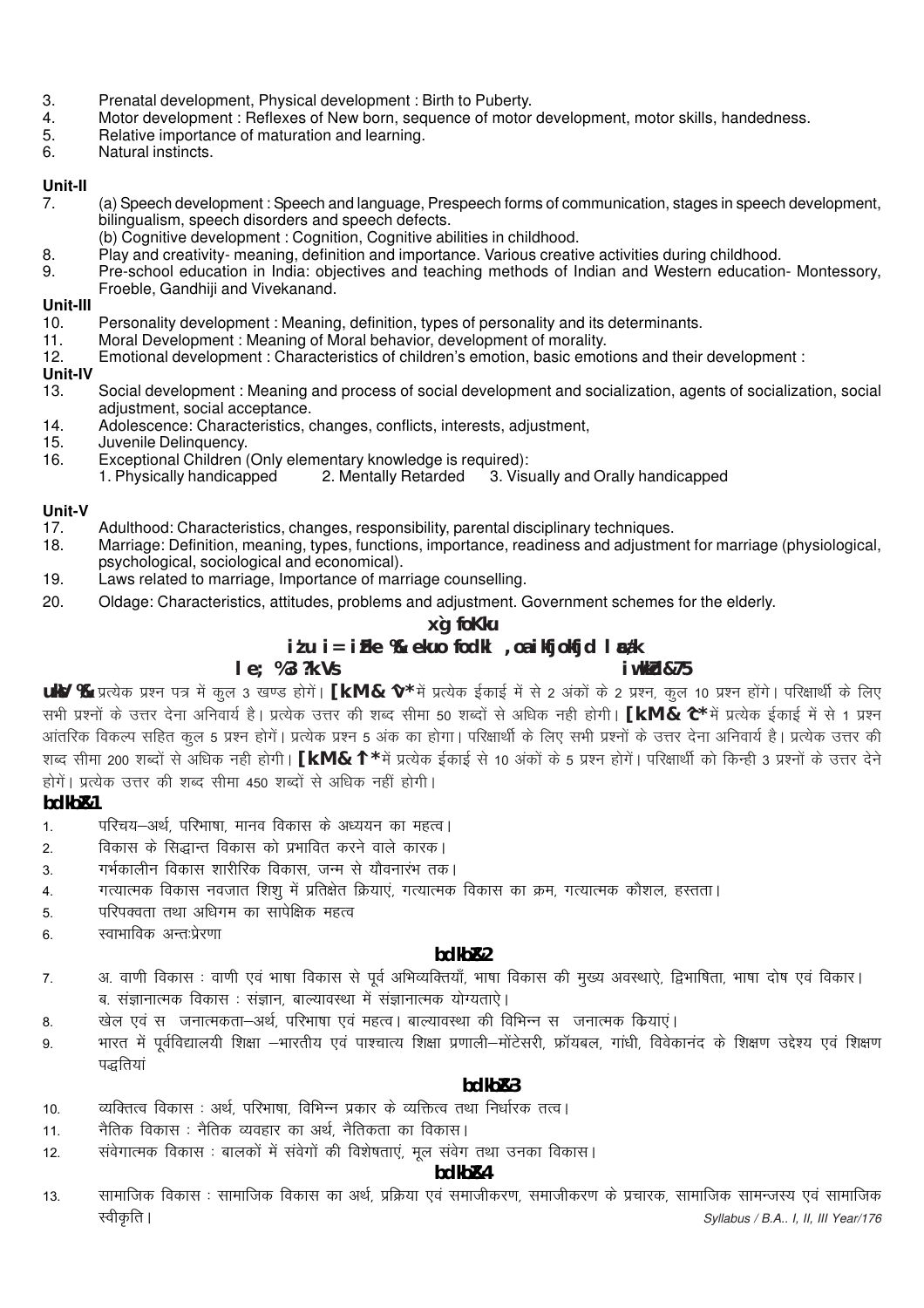- 14. किशोरावस्था–विशे ाताएं परिवर्तन अर्न्तद्धन्द रूचियां सामन्जस्य.
- 15. बाल अपराध
- 16. विशिष्ट बालक: (केवल मूल ज्ञान ही आवश्यक हैं)
	- 1. शारीरिक विकलांगता
	- 2. मानसिक मंदता
	- 3. अंधापन एव गूंगापन

### **bdkbZ&5**

- 17. युवावस्था—विशे ाताएं, परिवर्तन, जीवन साथी का चुनाव वैवाहिक सामंजस्य, माता—पिता का उतरदायित्व, माता पिता की अनुशासन की प्रविधियां ।
- 18 विवाह –अर्थ एवं परिभा । प्रकार, कार्य, महत्व, विवाह हेतू तैयारी एवं समायोजन (शारीरिक, मनोवैज्ञानिक, सामाजिक एवं आर्थिक)
- 19. विवाह संबंधी नियम, वैवाहिक परामर्श का महत्व।
- 20. व द्धावस्था—विशे ाताएं, अभिव त्ति / मनोव त्ति, समस्याएं व सामंजस्य, व द्धजनों हेतु सरकारी योजनाएं।

#### **Paper II : FAMILY RESOURCES MANAGEMENT AND INTERIOR DESIGNING**

### **Duration: 3 hrs.** Max. Marks 75

**Note :-** The question paper shall contain three section. **Section A** contain 10 questions two from each unit of 2 marks each. The candidate is required to answer all the questions. The answers should not exceed 50 words. **Section B** shall contain 5 questions one from each unit with internal choice. Each questions shall be of 5 marks. The answers should not exceed 200 words. The candidate is required to answer all the questions. **Section C** shall contain 5 question of 10 marks each, one from each unit. The candidate is required to answer 3 questions. The answer shall not exceed 450 words.

#### **Unit-I**

# **Family Resources Management** :

- (a) Definition and concept of Home Management.
- (b) Family- Meaning, types, function and problems related to different stages of family life cycle.
- (c) Motivating factors of Home Management : Values, goal and standards, Meaning, classification affecting and their interrelationship.
- (d) Management process :
	- (i) Decision making : Importance and steps involved in decision making.
	- (ii) Planning controlling and Evaluation.
- (e) Resource- Type, importance, characteristics, factors affecting resource selection.

#### **Unit-II Time and Energy Managment :**

- (a) Manamement of time :
	- (i) Tools in time managment.
	- (ii) Process of managing time.
- (b) Energy Management : Concept and Process
	- (i) Body mechanics
		- (ii) Classes of change Work simplification, classes of change
		- (iii) Fatigue- Concept, types and ways to overcome fatigue.

**Unit-III**

# **Household- Economics :**

- (a) Family Income-
	- (i) Types of income
		- ' (ii) Budget, Meaning and steps in making a family budget.
		- (iii) Saving, importance, factors determining saving, characteristics of investment, and various saving and invest ment scheme LIC, Bank and post office.
- (b) Markets : Definifition, types of markets and their advantages Super market, departmental stores, Retail units, consumer cooperative store.
- (c) Consumer problems and various programmes for their protection.
- (d) Guidelines for good consumers.

# **Unit-IV**

- **House Designing**
- (a) The modern Family and its housing needs, legal complications
- $(b)$  Effects of housing on family life and activities  $(c)$  Division of space on basis of activities
- Division of space on basis of activities
- (d) Factors governing the house plans : Selection of site, Orientation, income, socio-economic status stages of family life cycle. occupation and activities of the family members, room orientation, grouping of rooms, functionalism, circulation within and between the room, flexibility etc.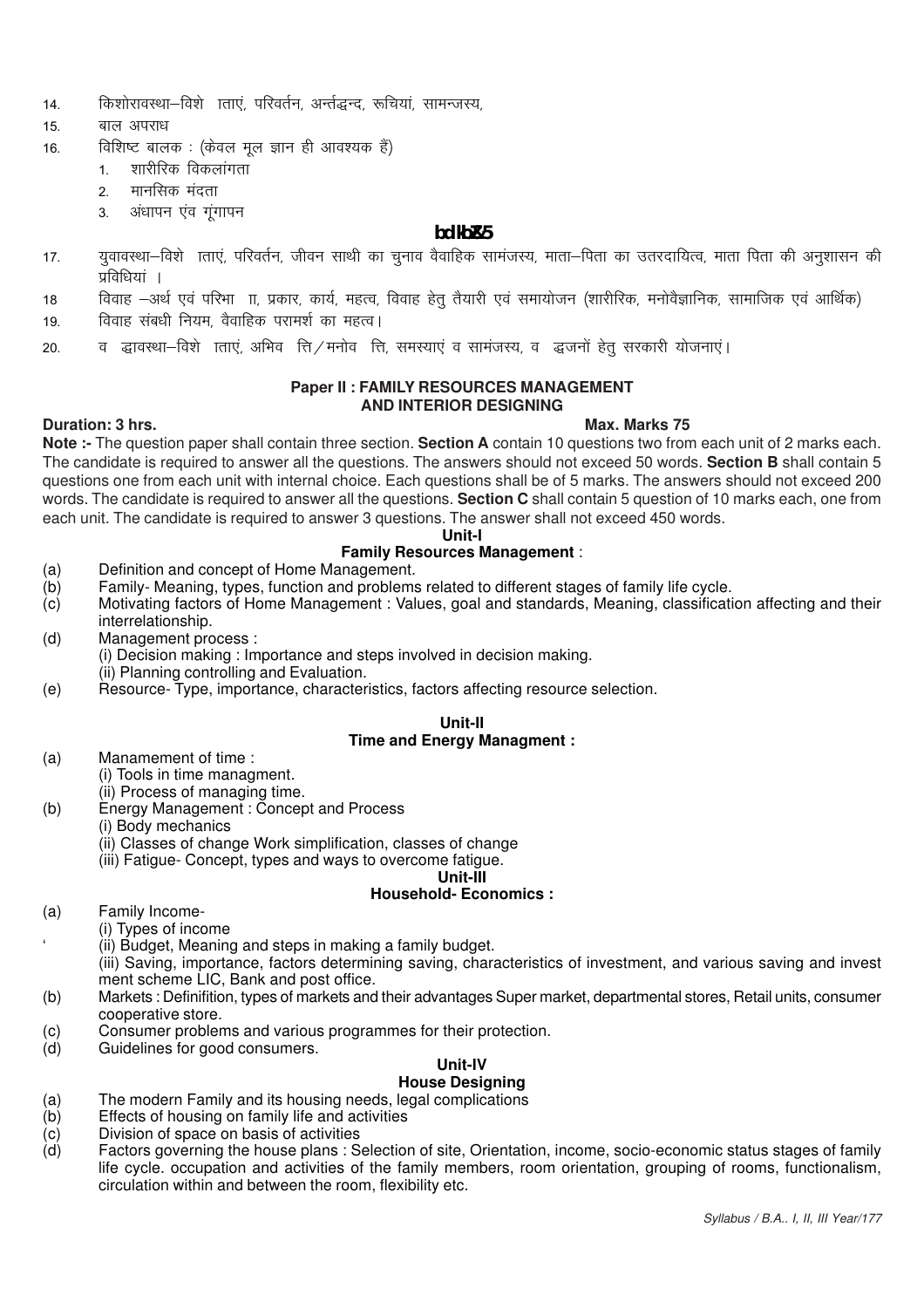#### Unit-V **Interior Decoration:**

- Design: Meaning and types.  $(a)$
- Elements of arts and their application in interior decoration. Lines, texture, form, pattern, light, space, colour.  $(b)$ Principles of arts and their application in interior decoration balance proportion, harmony, rhythm, emphasis.  $(c)$
- $(d)$ Use of colour scheme in interior decoration.
- Furniture- Selection and Principles of arrangment.  $(e)$
- $(f)$ Furnishing, selection of curtains, carpets and other furnishing material.
	- Furnishing selection & arrangement (Curtains, Carpets & accessaries)

#### References:

- 1. Dewet, K.K. & Verma: Elementary Economic Theory, S. Chand & Co. Delhi.
- 2. Ahuja, H.L.: Principles of Micro-economics, S. Chand & Co. Delhi.
- 3. Agarwal A.N. : elementary Economics.
- 4. Groos, Irma H.: Managment for Modern Families Sterling & Cradall E.M. Publishers (P) Ltd. Delhi.
- 5. Nickeli, Paulen & Dorsey M.: Managment in Family Living Johan Willey & Sons, New York.
- 6. Rutt. Anna Hong: Home Furnishing- Willey Eastorn P. Ltd. N. Delhi.
- 7. Poet Losies, J. and Packett Marys Household Equipments John Willey & Sons and Packett Mary S.
- 8. Agan, Tessie: The house- Its Plans and Use-Oxford & IBH Publishing Co. New Delhi.
- 9. Despande R.S.: Modern Ideal Homes for India United Book Corpn. Poona.

# x`a foKku

# itu i= f}rh; % ikfjokfjd lk/ku 0; oLFkk , oa vkUrfjd lTtk i wkkid&75

#### $le; %3?k.Vs$

uky % प्रत्येक प्रश्न पत्र में कूल 3 खण्ड होगें। [k.M & ^v\* में प्रत्येक ईकाई में से 2 अंकों के 2 प्रश्न, कूल 10 प्रश्न होंगे। परिक्षार्थी के लिए सभी प्रश्नों के उत्तर देना अनिवार्य है। प्रत्येक उत्तर की शब्द सीमा 50 शब्दों से अधिक नही होगी। **[k.M & 'C**\* में प्रत्येक ईकाई में से 1 प्रश्न आंतरिक विकल्प सहित कल 5 प्रश्न होगें। प्रत्येक प्रश्न 5 अंक का होगा। परिक्षार्थी के लिए सभी प्रश्नों के उत्तर देना अनिवार्य है। प्रत्येक उत्तर की शब्द सीमा 200 शब्दों से अधिक नही होगी। [k.M & 'l \* में प्रत्येक ईकाई से 10 अंकों के 5 प्रश्न होगें। परिक्षार्थी को किन्ही 3 प्रश्नों के उत्तर देने होगें। प्रत्येक उत्तर की शब्द सीमा 450 शब्दों से अधिक नहीं होगी।

#### bdkb<sub>R1</sub>

- $1.$ ग हु प्रबंध की परिभाषा एवं अवधारणा
- परिवार, अर्थ, प्रकार कार्य एवं विभिन्न जीवन चक्र चरण से सम्बन्धित समस्याएं  $\mathcal{P}$
- गृह प्रबन्ध को प्रेरणा देने वाला कारक– मूल्य, लक्ष्य एवं स्तर–अर्थ, वर्गीकरण, प्रभावित करने वाले कारक एवं उनका अन्तः सबंध। 3.

#### $i$   $\mathsf{r}$   $\mathsf{U}/k$   $i$   $\mathsf{f}\mathsf{O}:k$   $\overline{4}$

- 1. निर्णय लेने की प्रक्रिया-महत्व एवं प्रक्रिया
- 2. नियोजन, नियंत्रण एवं मूल्यांकन
- साधन- प्रकार, महत्व, विशे ाताए एव साधन के चुनाव को प्रभावित करने वाले कारक। 5

#### hdkh<sub>R2</sub>

- समय की व्यवस्था  $1.$ 
	- 1. समय व्यवस्था के साधन (टल्स)
	- 2. समय व्यवस्था की प्रक्रिया।
- शक्ति की व्यवस्था- अवधारणा एवं प्रक्रिया  $\mathfrak{p}$ 
	- 1 गरीरिक सांत्रिकी
	- 2. कार्य का सरलीकरण-परिवर्तन के वर्ग
	- 3. थकान-प्रकार एवं थकान दूर करने के उपाय

#### hdkhR3

#### $?$ kj syw $\vee$ Fk $Z$  kkL $=$

- $ikij$ okfjd vk;  $1.$ 
	- 1 आय के प्रकार
	- 2. बजट—अर्थ एवं पारिवारिक बजट बनाने के सोपान
	- 3. बचत एवं विनियोजन– महत्व, बचत को प्रभावित करने वाले कारक विनियोजन की विशेषताएं. बचत एवं निवेश की योजनाएं। एल.आई.सी.. बैंक और डाकखाना।
- cktkj-परिभाषा, बाजार के प्रकार एवं उनके लाभ, सुपर बाजार, विभागीय भण्डार, फुटकर या खुदरा इकाईयां सहकारी उपभोक्ता भण्डार।  $\overline{2}$
- उपभोक्ता की समस्याएं एवं उनके सरक्षण हेतू विभिन्न कार्यक्रम। 3.
- अच्छे उपभोक्ता हेतू दिशा निर्देश।  $\overline{4}$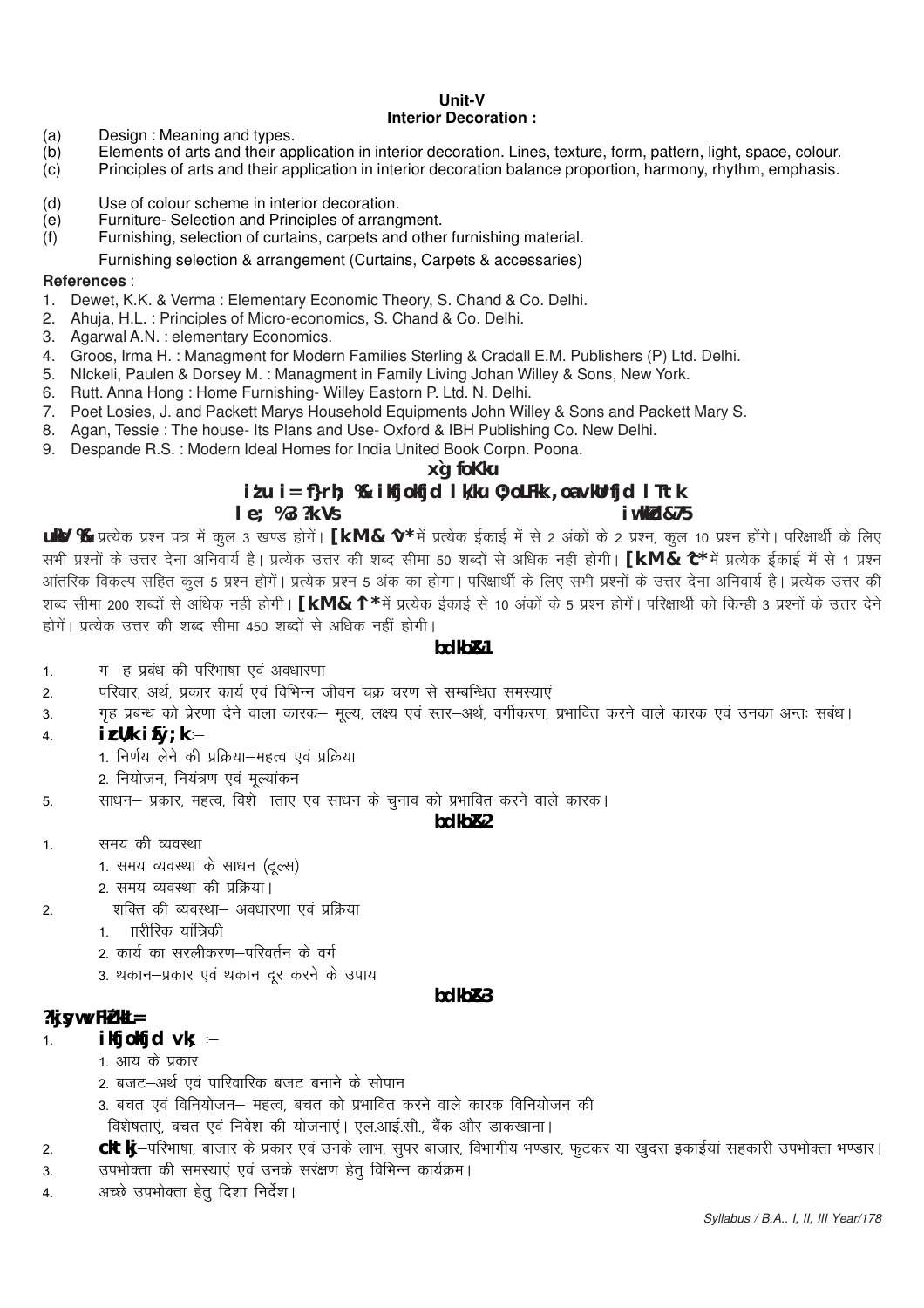# **bdkbZ&4 edku dk izk:i %&**

- 1. अधिनिक परिवार एवं उनके घर की आवश्यकताएँ, कानूनी जटिलताएं।
- 2. पारिवारिक जीवन एवं क्रियाओं पर घर का प्रभाव।
- 3. पारिवारिक गतिविधियों के आधार पर स्थान का विभाजन।
- 4. गृह योजना को प्रभावित करने वाले कारक— भूमि का चयन, अभिमुखीकरण, आय, सामाजिक—आर्थिक स्तर, पारिवारिक जीवन चक्र के .<br>सोपान, व्यवसाय एवं परिवार के सदस्यों की क्रियाएं, कमरों की स्थिति निर्धारण (अवस्थिति) कार्यान्वयन, कमरों का समह क्रियात्मकता विभिन्न कमरों का आपस में संरचना, लचीलापन आदि।

# **bdkbZ&5 vkUrfjd lTtk %&**

- 1. व्हिजाईन– अर्थ एवं प्रकार।
- 2. व्याकला के तत्व एवं आन्तरिक सज्जा में उनकी उपयोगिता, रेखा, बनावट, आकार, नमूना, रंग, प्रकाश, स्थान, रंग।
- 3. व्याकला के सिद्धान्त एवं आन्तरिक सज्जा में उनकी उपयोगिता-सन्तूलन, अनुपात, अनुरूपता, लय व दबाव।
- 4. अन्तरिक सज्जा में रंग संयोजन का उपयोग।
- 5. फर्नीचर– चुनाव एवं व्यवस्था के सिद्धान्त
- 6. परदें, कालीन व अन्य सज्जा सामग्री का चुनाव व व्यवस्था (पदरे, कालीन व उपसाधन)

#### **l** allkZ i **Lrds**  $\div$

- 1. वर्मा सरस्वती एवं देशपांडे आशा-पारिवारिक वित्त मध्य प्रदेश ग्रंथ अकादमी, भोपाल।
- 2. पाटनी मंज गह प्रबन्ध, बिहार ग्रंथ अकादमी, पटना
- 3. डॉ. पांडेय कांति– गृह प्रबन्ध, बिहार ग्रंथ अकादमी पटना।
- 4. डॉ शर्मा ललिता– आवास एवं गृह सज्जा, स्टार पब्लिकेशन, आगरा।
- 5. डॉ सिह वन्दा पारिवारिक संसाधन व्यवस्था एवं गृह सज्जा, पंचशील प्रकाशन, जयपुर

#### **HOME SCIENCE PRACTICALS**

#### **Total No. of periods per week – 2/batch/practical**

**Practical I – HUMAN DEVELOPMENT AND FAMILY RELATIONS**

**Duration - 3 hrs. Max. Marks – 25 Min.Marks - 09**

- 1. Prepare infant stimulating toy for promoting sensory-motor development.
- 2. Plan activities like- creative, music activity, story telling and play activity to promote overall development and prepare low cost teaching aid for planned activity.
- 3. Prepare a folder/leaflet on maternal and child care.
- 4. Make a resource file or role play on different aspects related to adolescent issues:
	- (a) Save girl child.
	- (b) Guidance for educational level.
	- (c) Guidance for vocational level.
	- (d) Mate selection.
	- (e) Marital adjustment.
	- (f) Laws related to marriage.

# **x**`g foKku ik; kfxd&ekuo fodkl , oa ikfjokfjd lac/k **iw.kkZd&25 le; % 3 ?kaVs U;wure vad&09**

- 1. शिशु उद्धीपन हेतु खिलौना तैयार करना (संवेदी गामक विकास को बढावा देने हेतु।)
- 2. विविध क्रियाओं जैसे सृजनात्मक, संगीत, कहानी व खेल क्रियाओं का बालकों के बहुमुखी विकास हेतु आयोजन एवं इन क्रियाओं के लिए कम लागत की शिक्षण सामग्री तैयार करना
- 3. माताओं एवं बच्चों की देखभाल विशय से संबधित फोल्डर/लीफलेट तैयार करना
- 4. किशोरावस्था के विविध पहलूओं पर रिसोर्स फाइल तैयार करना अथवा रोल प्ले करना।
	- अ. बालिका बचाओ
	- ब, शैक्षिक स्तर पर निर्देशन
	- स. व्यवसायिक स्तर पर निर्देशन
	- $\sigma$  जीवनसाथी का चयन
	- ई. दाम्पत्य समायोजन
	- उ. विवाह संबधी कानून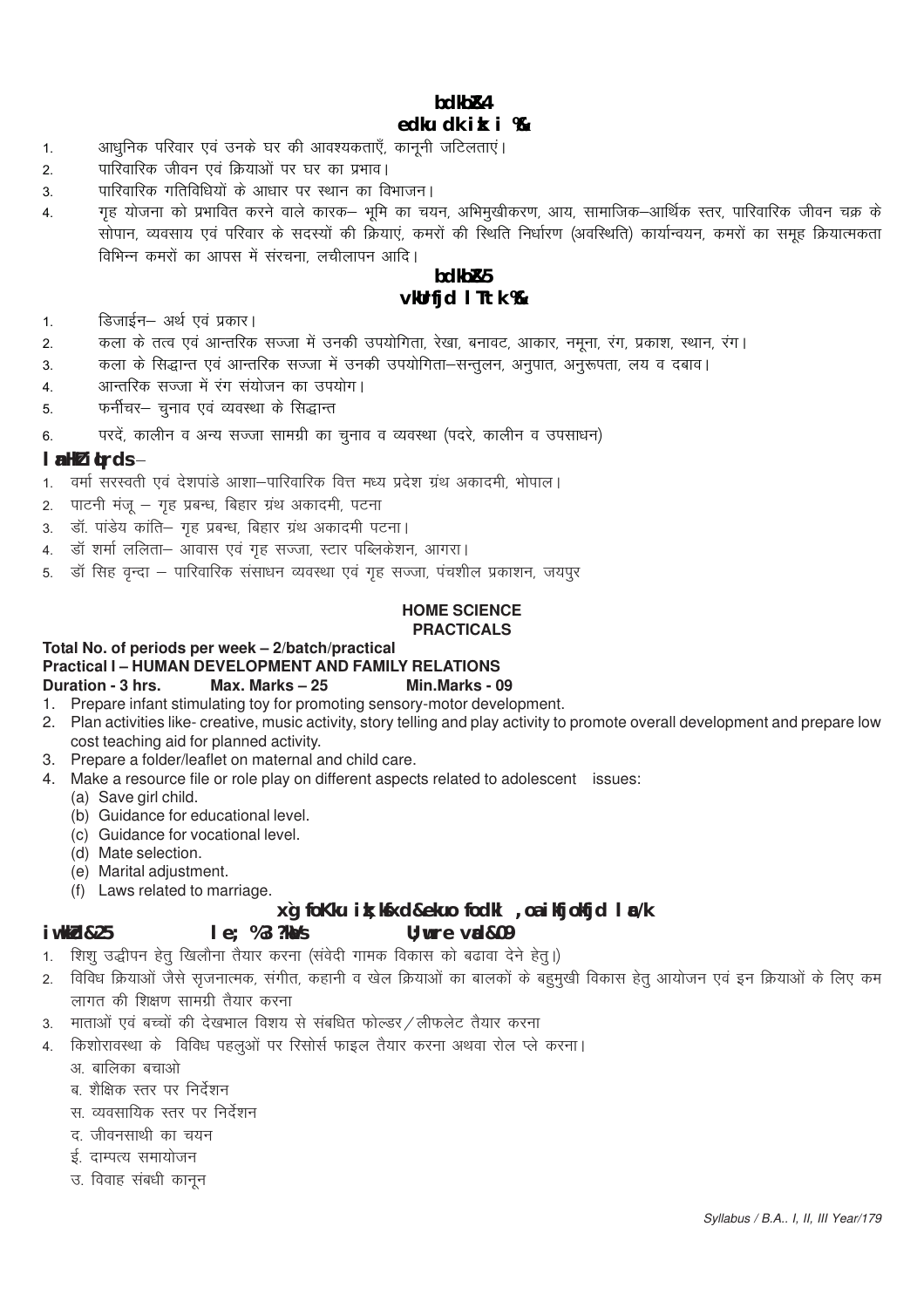| <b>Practical II - INTERIOR DECORATION</b> |                                                                                                                    |                 |    |
|-------------------------------------------|--------------------------------------------------------------------------------------------------------------------|-----------------|----|
|                                           | Duration - 3 hrs.<br>Max. Marks $-25$                                                                              | Min.Marks - 09  |    |
| 1.                                        | Major Problem :-                                                                                                   |                 |    |
|                                           | (1)                                                                                                                |                 |    |
|                                           | (a) House Plan - Low, middle and high income group<br>(On graph paper).                                            |                 |    |
|                                           | (b) Making budget - Low, middle and high income group.                                                             |                 |    |
| (II)                                      |                                                                                                                    |                 |    |
|                                           | (a) Color and color schemes & its application in home.                                                             |                 |    |
|                                           | (b) Window and window treatment.                                                                                   |                 |    |
|                                           | (c) House building material.                                                                                       |                 |    |
|                                           | 2. Minor Problem :-                                                                                                |                 |    |
|                                           | (a) Best out of waste (utility & decorative household article).<br>(b) Floor decoration :- Rangoli and Alpana etc. |                 |    |
|                                           | (c) Flower arrangement :- Fresh, dry and artificial.                                                               |                 |    |
|                                           | xg foKku ik; kfxd& vkrfjd I TTkk                                                                                   |                 |    |
|                                           | iwkkd&25<br>$le; %3?$ k $\Delta/s$                                                                                 | $U:$ wre val&09 |    |
| 1.                                        | मुख्य प्रश्न                                                                                                       |                 |    |
|                                           | (1)                                                                                                                |                 |    |
|                                           | (अ) गृह योजना – निम्न, मध्यम एवं उच्च आय वर्ग के लिए (ग्राफ पेपर पर)                                               |                 |    |
|                                           | (ब) बजट निर्माण – निम्न, मध्यम एवं उच्च आय वर्ग के लिए।                                                            |                 |    |
|                                           |                                                                                                                    |                 |    |
|                                           | (11)                                                                                                               |                 |    |
|                                           | (अ) रंग व रंग योजना, इनका गृह व्यवस्था में प्रयोग।                                                                 |                 |    |
|                                           | (ब) खिडकियाँ व खिड़की सज्जा।                                                                                       |                 |    |
|                                           | (स) गृह निर्माण सामग्री।                                                                                           |                 |    |
| 2.                                        | लघु प्रश्न                                                                                                         |                 |    |
|                                           | (अ) अनुपयोगी वस्तुओं से उपयोगी वस्तु (उपयोगी व कलात्मक वस्तु बनाना)                                                |                 |    |
|                                           | (ब) फर्श सज्जा – रंगोली और अल्पना।                                                                                 |                 |    |
|                                           | (स) पुश्प सज्जा – ताजा, सूखे व कृत्रिम।                                                                            |                 |    |
|                                           |                                                                                                                    |                 |    |
|                                           | <b>Distribution of Marks:</b><br><b>PRACTICAL-I</b>                                                                |                 |    |
|                                           | Human development and family relations:                                                                            |                 |    |
|                                           | 1. Sessional and file                                                                                              |                 | 10 |
|                                           | 2. Preparation of teaching aid (from topic 2 and 3) $(5+5)$ 10                                                     |                 |    |
|                                           | 3. Prepare a folder/Leaflet (from topic 3 & 4)                                                                     |                 | 05 |
|                                           | <b>Total</b>                                                                                                       |                 | 25 |
|                                           | <b>PRACTICAL - II</b>                                                                                              |                 |    |
| 1.                                        | <b>Interior Designing and Decoration:</b><br>Sessional and file                                                    |                 | 10 |
| 2.                                        | Major Problem (one from Section I)                                                                                 |                 | 07 |
|                                           | 3. Major Problem (one from Section II)                                                                             |                 | 04 |
|                                           | 3. Minor Problem (Any one)                                                                                         |                 | 04 |
|                                           | <b>Total</b>                                                                                                       |                 | 25 |
|                                           | Grand Total (Practical I & II) (25+25)                                                                             | Ξ               | 50 |
|                                           |                                                                                                                    |                 |    |
|                                           |                                                                                                                    | $fp = dyk$      |    |
| ; kst uk                                  |                                                                                                                    |                 |    |

|                                                      |                                          | i Fle Ildu i = 14 ) kfUrd1/2 vk/kfud fp=dyk dk bfrgkl, oan'ku |
|------------------------------------------------------|------------------------------------------|---------------------------------------------------------------|
| समय : 3 घण्टे                                        | अधिकतम अंक : 80 न्यूनतम उत्तीर्णांक : 29 |                                                               |
| f}rh; itu i = ¼ k; kfxd½ thou v/; ; u ¼ Eiwkl vkdfr½ |                                          |                                                               |
| समय : 5 घण्टे                                        | अधिकतम अंक : 50 न्यूनतम उत्तीर्णांक : 18 |                                                               |
| rrh; itu i = ¼ k; kfxd½ fp = la kstu                 |                                          |                                                               |
| समय : 5 घण्टे                                        | अधिकतम अंक : 50                          | न्यूनतम उत्तीर्णांक : 18                                      |
| सत्रीय प्रायोगिक कार्य                               | अधिकतम अंक : 20                          | न्यूनतम उत्तीर्णांक : 07                                      |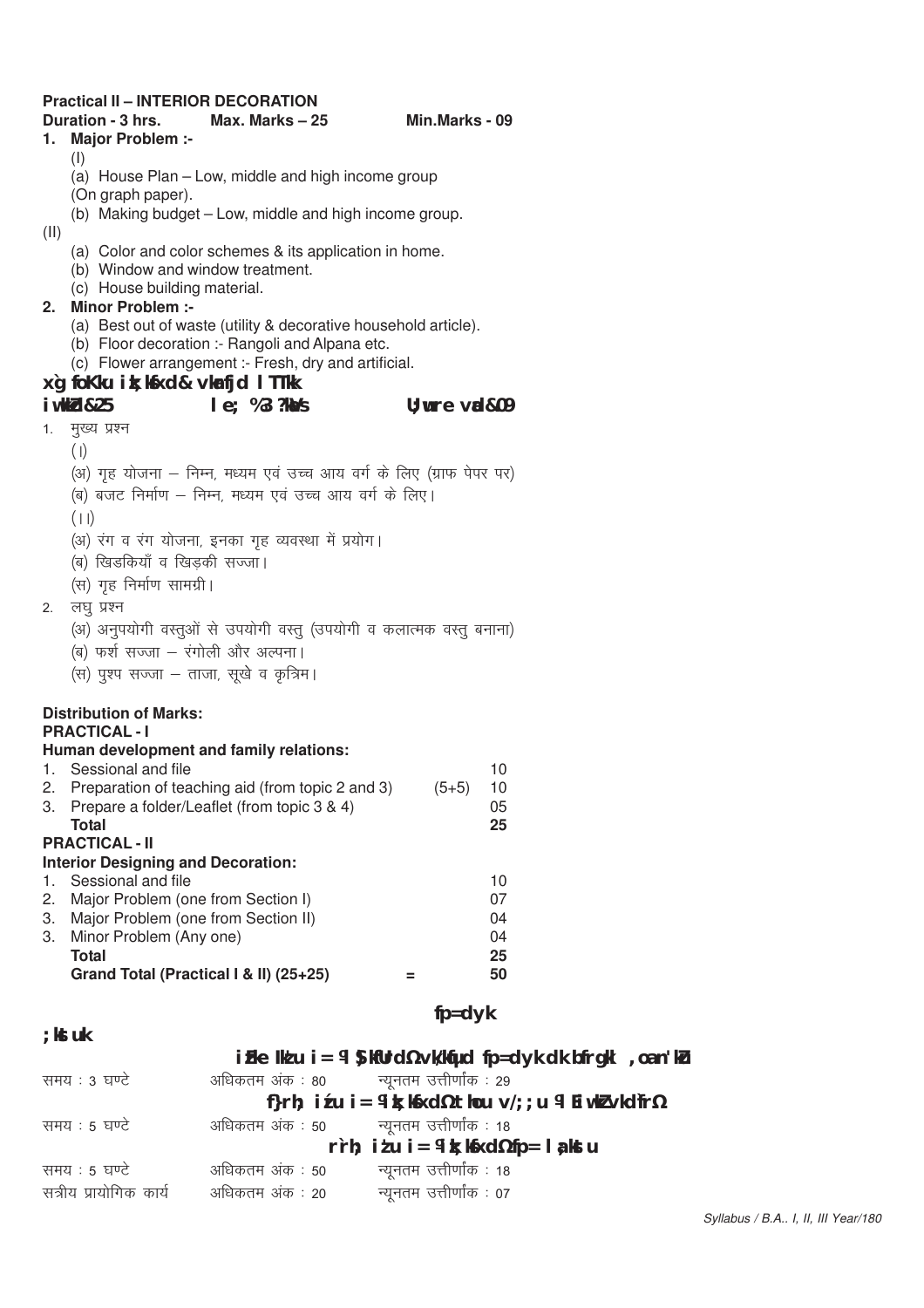| प्रश्न पत्र परीक्षा प्रारूप |       |                         |        |      |                                                                 |
|-----------------------------|-------|-------------------------|--------|------|-----------------------------------------------------------------|
| शब्द                        |       |                         |        |      | कुल हल किये जाने       अंक प्रत्येक   पूर्णाक   प्रश्नों का चयन |
| संख्या                      |       | प्रश्न वाले प्रश्नों की | प्रश्न | (80) |                                                                 |
|                             |       | सख्या                   |        |      |                                                                 |
| 50                          | 10 10 |                         | 2      | 20   | प्रत्येक इकाई से कम से कम 2 प्रश्न अनिवार्य                     |
| 200                         | 07    | - 05                    | 6      | 30   | प्रत्येक इकाई से कम से कम 1 प्रश्न अनिवार्य                     |
| 500                         | 04 02 |                         | 15     | 30   | प्रत्येक इकाई से एक प्रश्न से अधिक नहीं,                        |
|                             |       |                         |        | 80   |                                                                 |

# i Fke Ik'u i = 14 ) kfUrd1/2 vk/kfud fp=dyk dk bfrgkl , oan'ku

bdkbl i Fke

नवशास्त्रीय वाद, रोमांस वाद, डेलाक्रा, जेरीकाल्ट, यर्थाथवाद गुस्ताव कुर्बे

# $boldbR}$  f}rh:

प्रभाववाद-एदवार माने, क्लॉउड मोने, नवप्रभाव वाद-जॉर्ज स्यूरों, नाबिज्म-मौरिस देनी।

bdkbl r`rh;

उत्तर प्रभाववाद पॉल सेजा, विनसेन्ट वान गो, पॉल गोगॉ, फॉववाद – हैनरी मातिस, रौल द्युफी।

bdkbl prfkl

अभिव्यंजना वाद–एडवर्ड मुख, एन्सोर जेम्स, घनवाद–पाब्लो पिकासो, जॉर्ज ब्राक, भविष्यवाद।

# bdkbl ipe

अतियथार्थ वाद-साल्वादोर डाली, दादावाद-मौर्सल धुषां, फ्रांसिस पिकासों, अमूर्तवाद,-मौन्द्रिया, कैन्डिन्स्की।

# f}rh; itu i = ¼ k; kfxd½ % jpukRed thou  $v$ /; ; u **VI Fiwkl vkÑfr%**

#### vof/k %5 ?k.Vs vf/kdre vad %50  $U:$  wre mrh. kkd  $%18$

परीक्षा दो सत्रों में सम्पन्न होगी। प्रत्येक सत्र 2½ घण्टे का होगा तथा दोनों सत्रों के मध्य 30 मिनट का मध्यान्तर रहेगा।

उतर पत्र का आकार: ) 1/2 इम्पीरियल

माध्यम : जल रंग पारदर्शी. अपारदर्शी अथवा तैल रंग

एक 20 ये 50 वर्ष तक की आयु का पुरूष अथवा स्त्री आदर्श

.<br>पृष्ठभूमि के सम्मुख व्यवस्थित किया जाय, पृ) ठभूमि वस्त्राच्छादित हो साधारण सिकुड़नों के साथ अध्ययन सही अनुपातिक आकृति छाया प्रकाश का यथार्थ प्रभाव, माध्यम का अनुकूल प्रयोग एवं रंगो के प्रतिबिम्त एवं प्रत्यक्ष प्रभावों का प्रभाववादी चित्रण हो।

# rrh; itu i = % Vik; kfxd1/2 fp = lakstu

#### $U:$  wre mrh. kkd  $%18$  $\text{vol}/k$  %5 ?k. Vs vf/kdre vad %50

परीक्षा दो सत्रों मे सम्पन्न होंगी। प्रत्येक सत्र 2½ घण्टे का होगा तथा दोनों सत्रों के मध्य 30 मिनट का मध्यान्तर रहेगा। आकार: ) 1/2 इम्पीरियल

माध्यम : जल रंग, टेम्परा अथवा तैल रंग

चित्र संयोजन के विषय दैनिक-जीवन के विभिन्न पक्ष संयोजन की पद्धति–यथार्थवादी, आधुनिक अथवा परम्परागत

# $l = h$ ; dk; l i  $Lrefr$

### vf/kdrd vid 20

# $U$ ; wre vad 07

यह "सत्रीय कार्य प्रस्तुति" चित्रकला विभागाध्यक्ष के पास प्रस्तुत किया जायेगा। और विभागाध्यक्ष आन्तरिक स्तर पर इस कार्य का मूल्यांकन करेगा। "सत्रीय कार्य प्रस्तुति" विभाग मे परीक्षा परिणाम घोषित होने तक रखा जायेगा। "सत्रीय कार्य प्रस्तुति" प्रायोगिक परीक्षा परिणाम घोषित होने के एक .<br>माह बाद तक परीक्षार्थी को वापस लौटा दी जायेगी। यदि परीक्षा परिणाम घेिात होने के दो माह बाद तक परीक्षार्थी उसे वापस लेने नहीं आता तो सत्रीय कार्य प्रस्तूतति को नष्ट कर दिया जायेगा।

रायां में साथ महाराज्य के लिए में साथ से साथ कर है है। इस साथ महाराज्य के लिए से साथ से साथ से साथ साथ है। इस <br>सप्ताह होने चाहिये, सैद्धान्तिम प्रश्न पत्र के लिए 4 कालांश प्रायोगिक के लिए 8 कालांश है इनमे से 2 कालांश सत्र स्तरी हैं। साथ सराहित से साथ के लिए आया कि साथ है कि साथ से प्रकार के साथ में साथ से बाद पड़ा के साथ साथ साथ म<br>प्रायोगिक कालांश, प्रश्न पत्र को सैद्धान्तिक मानकर कार्यभार तथा परीक्षा योजना की गणना की जाए। प्रायोगिक परीक्ष

Syllabus / B.A., I, II, III Year/181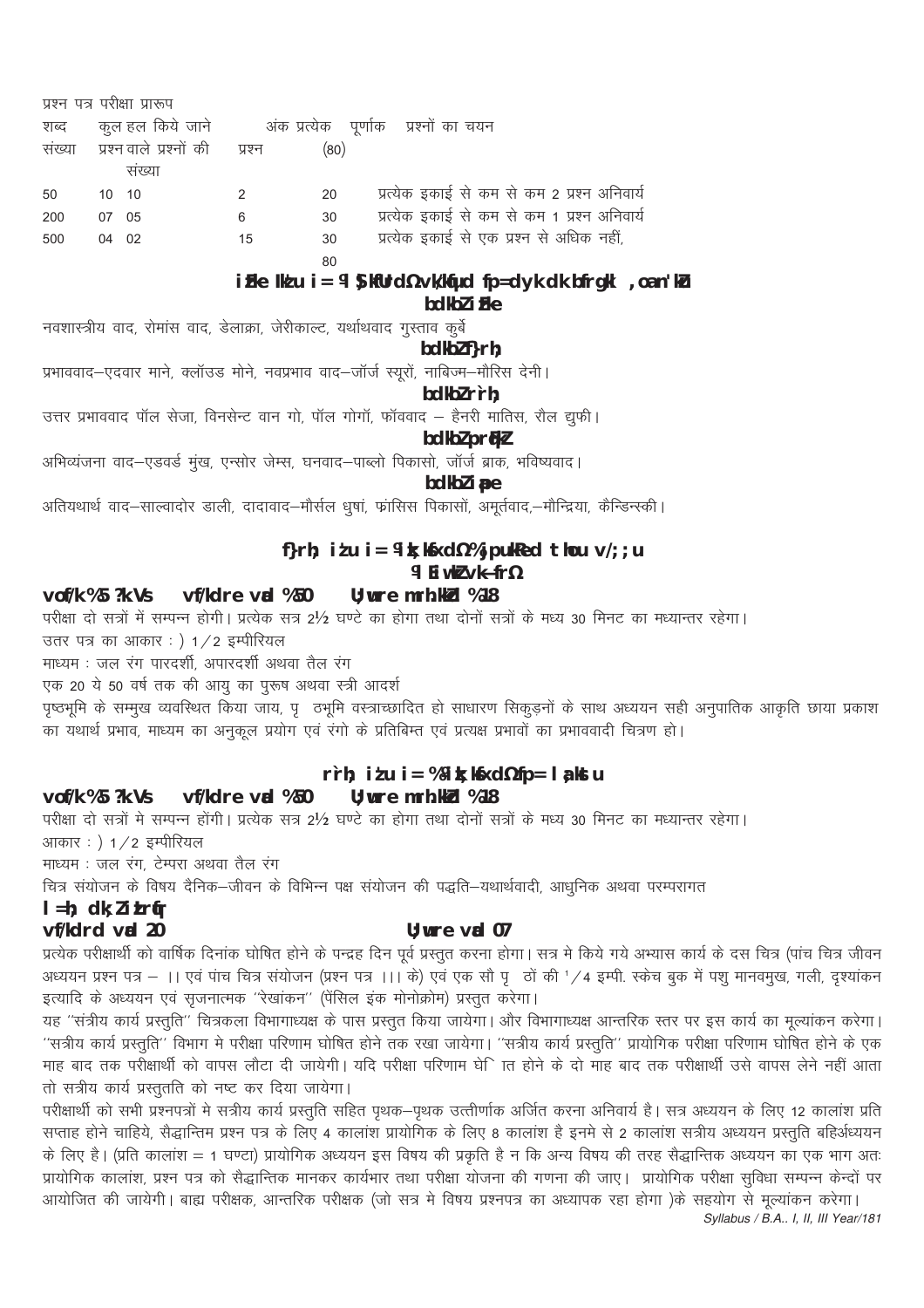द्वितीय एवं तृतीय प्रश्नपत्र तथा सत्रीय कार्य प्रस्तुति का मूल्यांकन पृथक – पृथक होगा। सभी प्रश्न पत्रों में जिनमे सत्रीय कार्य भी सम्मिलित है, अलग-अलग पास होना अनिवार्य है।

विभाग को पुरातन कला केन्द्रों पर यथा अजन्ता, एलोरा, ऐलीफेन्टा, खुजराहों, राष्ट्रीय आधुनिक कला दीर्घा अथवा ललित कला अध्ययन केन्द्रों के w: अध्ययन के दृष्टिकोण से अवलोकनार्थ यात्रा आयोजित करनी चाहिए।

|                           |    |                                  |                                         |          | <b>DRAWING &amp; PAINTING</b>                                                                                            |
|---------------------------|----|----------------------------------|-----------------------------------------|----------|--------------------------------------------------------------------------------------------------------------------------|
| <b>Scheme</b>             |    |                                  |                                         |          |                                                                                                                          |
|                           |    |                                  |                                         |          | Paper - 1 (Theory) History and Philosophy of Modern Arts.                                                                |
| Duration: 3hrs.           |    |                                  | Max. Marks: 80                          |          | Min. Marks: 29                                                                                                           |
|                           |    |                                  |                                         |          | Paper II (Practical) Study from life (Full Figure)                                                                       |
| Duration: 5hrs.           |    |                                  | Max. Marks: 50                          |          | Min. Marks: 18                                                                                                           |
|                           |    |                                  |                                         |          | <b>Paper III (Practical) Pictorial Composition</b>                                                                       |
| Duration: 5hrs.           |    |                                  | Max. Marks: 50                          |          | Min. Marks: 18                                                                                                           |
|                           |    | Submission of Practical Works:   |                                         |          |                                                                                                                          |
| Max. Marks: 20            |    |                                  |                                         |          | Min. Marks: 07                                                                                                           |
|                           |    | <b>Examination Paper Pattern</b> |                                         |          |                                                                                                                          |
| Word Total                |    |                                  | No. of Que. Allocation of               |          | Selection of Que.<br>Maxi.                                                                                               |
| limitQue.                 |    |                                  | to be solved marks (q. w.)              | mark     | (for paper setter)                                                                                                       |
| 50                        | 10 | 10                               | 2                                       | 20       | At least 02 questions from each unit                                                                                     |
| 200                       | 07 | 05                               | 06                                      | 30       | At least 01 question from each unit                                                                                      |
| 500                       | 04 | 02                               | 15                                      | 30<br>80 | Not more than 1 question from each unit                                                                                  |
|                           |    |                                  |                                         |          | Paper I (Theory) History & Philosophy of Modern Arts.                                                                    |
| 3 Hrs. Duration           |    |                                  | Min. Pass Mrks: 29                      |          | Max. Marks: 80                                                                                                           |
|                           |    |                                  |                                         |          | Unit $-1$                                                                                                                |
|                           |    |                                  |                                         |          | Neo- Classicism, Romanticism - Delacroix, Gericault, Realism-G Curbet.                                                   |
|                           |    |                                  |                                         |          | Unit - II                                                                                                                |
|                           |    |                                  |                                         |          | Impressionism - Claude Monet, Edouard Manet, Neo- Impressionism- Geroge Seurat, Nabism-Maurice Denis.<br>Unit $-$ III    |
|                           |    |                                  |                                         |          | Post Impressionism- Paul Cezanne, Vincent Van Gogh, Paul Gouguin, Fauvism- Henri Matisse, Raoul Dufy.<br>Unit $-$ IV     |
|                           |    |                                  |                                         |          | Expressionism-Ansore James, Edvard Munch, Cubism- Pablo Picasso, George Braque, Futurism.<br>Unit $- V$                  |
|                           |    |                                  |                                         |          | Surrealism- Salvador Dali, Dadaism- Marcel Duchamp, Franics Picasso, Abstract Art- Mondrian, Kandinsky.                  |
|                           |    |                                  |                                         |          | Paper II (Practical) STUDY FROM LIFE (FULL FIGURE)                                                                       |
| Duration: 5 hrs.          |    |                                  | Max, Marks: 50                          |          | Min. Marks 18                                                                                                            |
| Size: 1/2 Imp.            |    |                                  |                                         |          | The Examination Shall have two sessions of 2 1/2 hours each with a break of 30 minutes in between.                       |
|                           |    |                                  | Medium: Water Colour or Tempera or Oil. |          |                                                                                                                          |
|                           |    |                                  |                                         |          | A Model (Male or Female- age 20 to 50 years) Should be arranged against drapery background with simple folds, study      |
|                           |    |                                  | drawing and effect of light and shade.  |          | should represent an impressionistic image of the model with proper handling of medium, colour and technique with correct |
|                           |    |                                  |                                         |          | <b>Paper III (Practical) PICTORIAL COMPOSITION</b>                                                                       |
| Duration: 5 hrs.          |    |                                  | Max, Marks: 50                          |          | Min. Marks 18                                                                                                            |
| $Size : \frac{1}{2}$ imp. |    |                                  |                                         |          | The Examination Shall have two sessions of 21/2 hours each with a break of 30 minutes in between.                        |
|                           |    |                                  | Medium: Water Colour or Tempera or Oil. |          |                                                                                                                          |

Composition of Daily Life Subject. Treatment may be Traditional, Realistic or Modern

#### **Submission of Practical Work**

Max. Marks : 20 Min. Marks 07

Every Candidate will have to Submit the following work Fifteen days before the commencement of the annual Practical examination. Ten Plates of the work ( 5 plates of life study - Practical paper II and 5 plates of composition practical paper III) done during the session A sketches Book of not less 100 Sketches size 1/4 imperial of human figure, animals, landscapes etc. in pencil ink and water colour. **Note :**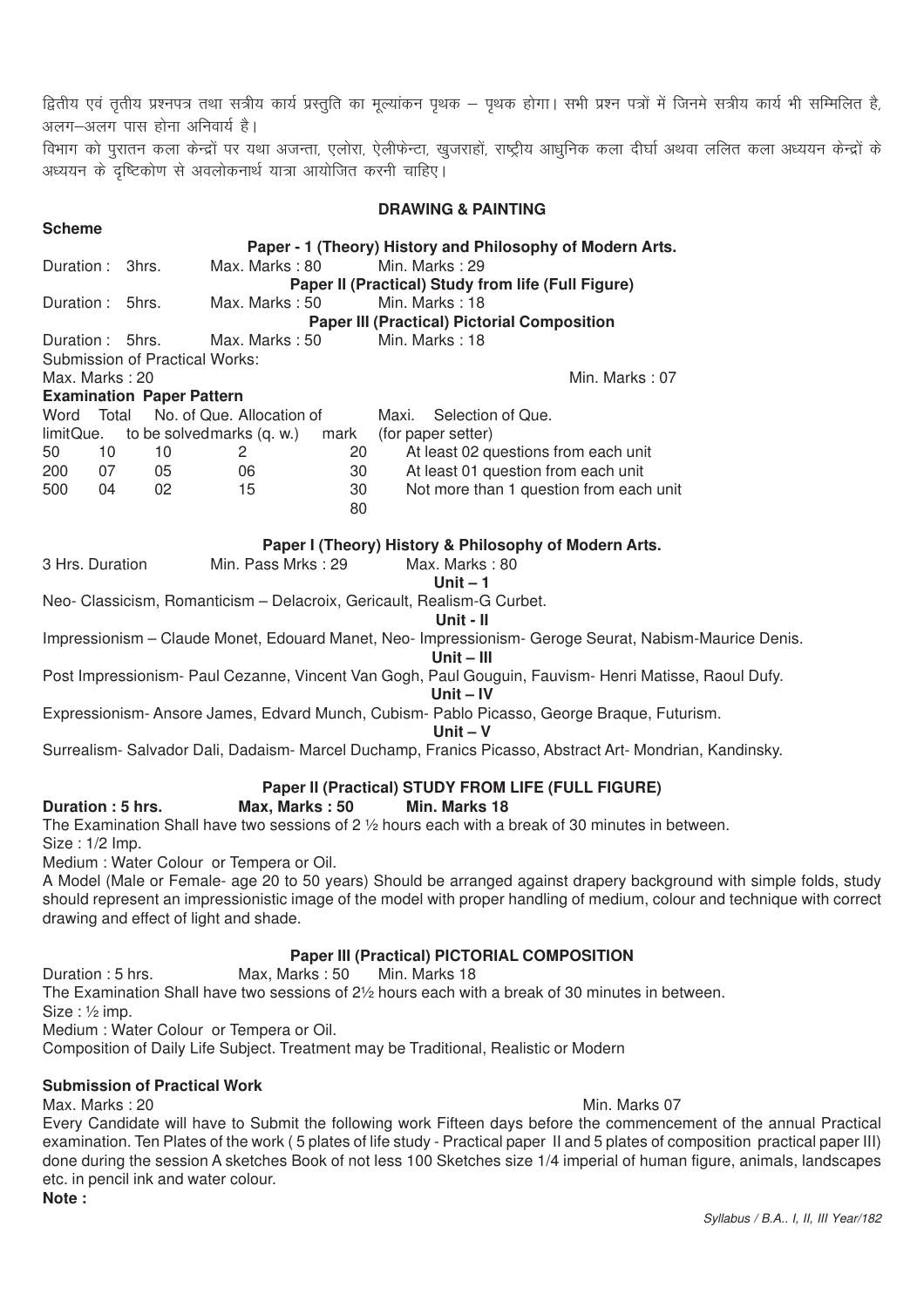Submission work will be submitted to the head of department of Drawing & Painting of the College Fifteen days before the commencement of practical Examination.

The Marks of the submission work will be awarded internally by the Head of the Department. Submission Work will be returned after the Practical Examination to the candidates from the department thereafter, if no claim is made with in one month of the practical Examination the submission will be destroyed.

Candidate should pass in theory as well in practical paper separately

There should be minimum 12 periods for the regular study in a week. (4 periods for the theory and 8 period for practical) including 2 periods for Sketching ( 1Period = 1 hrs.) The Study of Practical is the basic nature of the subject not a part of Theory as other subjects so the practical periods and papers will count as well as theory papers for work load and Examination Scheme.

Practical Examination will be conducted at the department. An External examiner will examine the answer sheets in consultation with an internal examiner who is the subject teacher of the department of Drawing & Painting.

Practical Paper II & III will be evaluated separately. It is compulsory to pass in every paper separately including submission of work.

The Department should also arrange for an educational tour to ancient art centers like. Ajanta, Ellora. Elephanta, Khajuraho, National Gallery of Modern Art New Delhi and to Fine Art Institution in other cities of the country.

### **INDIAN MUSIC SCHEME OF EXAMINATION DISTRIBUTION OF MARKS**

|    | S. No. Name of the  | No. of Papers Duration |         | Max. | Mini.       |    |
|----|---------------------|------------------------|---------|------|-------------|----|
|    | Subject             |                        |         |      | Marks Marks |    |
| 1. | <b>Indian Music</b> | Theory Paper $-1$      | 3 hrs   | 40   | 15          | 29 |
|    | Vocal &             | Theory Paper-II        | 3 hrs   | 40   | 15          |    |
|    | Instrumental        | Practical Paper-I      | 25 Min. | 40   | 15          |    |
|    |                     | Practical Paper - II   | 45 Min. | 80   |             | 29 |

|                            |          |             |                     | <b>INDIAN MUSIC (Vocal and Instrumental) 2020</b> |    |
|----------------------------|----------|-------------|---------------------|---------------------------------------------------|----|
| Scheme                     | Duration | Max.        | Min. Pass Period Pe |                                                   |    |
|                            |          | Marks Marks |                     | Week                                              |    |
| Theory Paper-I             | 3 Hrs.   | 40          | 15                  | 3 Hrs.                                            |    |
| Theory Paper-II            | 3 Hrs.   | 40          | 15                  | 3 Hrs.                                            | 29 |
| <b>Practical Paper - I</b> | 25 Min.  | 40          | 15                  | 3 Hrs.                                            |    |
| Practical Paper - II       | 45 Min.  | 80          | 29                  | 6 Hrs.                                            |    |

#### **THEORY PAPER-I EXAMINATION SCHEME 2021**

|   |           |    |    |                   |    | Section Word Total Que. to Question Max. Selection of que |
|---|-----------|----|----|-------------------|----|-----------------------------------------------------------|
|   | limitque. |    |    |                   |    | be Atte. wise mark marks by examiner from                 |
|   |           |    |    | distribution (40) |    | syllabus by examiner                                      |
| A | 25        | 10 | 10 |                   | 10 | Minimum two question from each unit                       |
| B | 150       | 07 | 5  |                   | 10 | At least one que from each unit                           |
| C | 500       | 4  |    | 10                | 20 | Maximum One que. from each unit.                          |
|   |           |    |    |                   |    | <b>Section A</b>                                          |
|   |           |    |    |                   |    |                                                           |

**Max Marks 10**

This section contains Ten compulsory Questions. Answer of any question should not exceed 25 words.

**Section B**

**Max Marks 10**

This section contains 07 questions. Students have to attempts 5 questions in all, selecting one question from each unit. Answer of each question should not exceed 150 words.

#### **Section C**

#### **Max Marks 20**

This section contains 04 questions. Students have to attempt any two questions, this section will cover all units, but not more than one question from each Unit. Answer of each question should not exceed 500 words.

**UNIT – I**

- 1. Detailed and comparetive study of following pages : (I) Jaijaiwanti (II) Pooria (III) Bahar (IV) Darbari Kanhra (V) Miyan Ki Malhar (VI) Miyan Ki todi (IX) Shuddh Kalyan
- 2. To write Notation of Bandish/Gats of Prescirbed Ragas.

$$
\overline{UNIT} - II
$$

1. To write Theka, Dugun, Tigun & Chougun of following tals.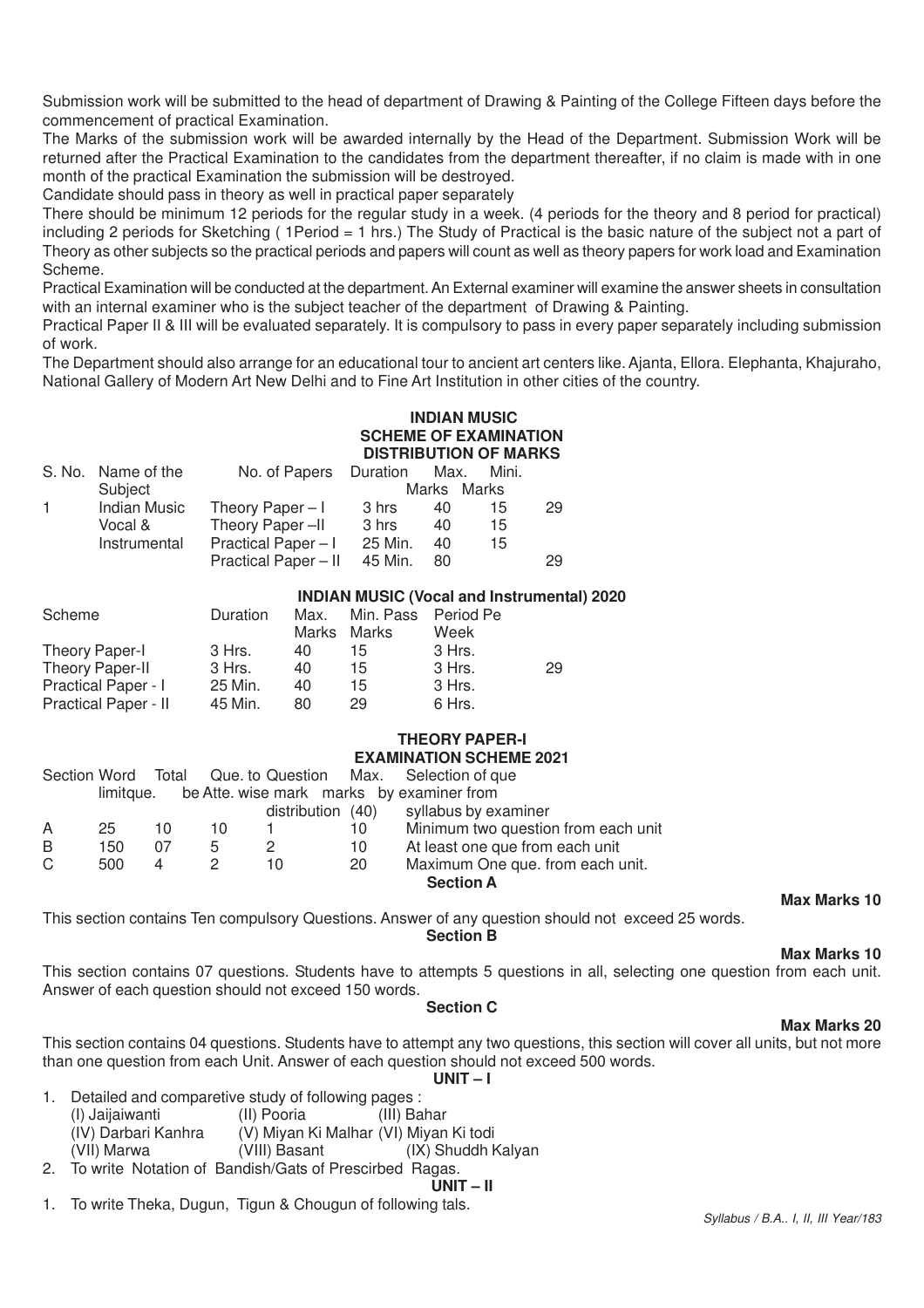|                      | (i) Teevra                                                                |       |                | (ii) Sool Tal                                                 |      | (iii) Tilvara                             |                                                                                                    |                     |  |  |  |
|----------------------|---------------------------------------------------------------------------|-------|----------------|---------------------------------------------------------------|------|-------------------------------------------|----------------------------------------------------------------------------------------------------|---------------------|--|--|--|
|                      | (iv) Jhoomra                                                              |       |                | (v) Deepchandi.                                               |      |                                           |                                                                                                    |                     |  |  |  |
| 2.                   |                                                                           |       |                | Definition and types of Taan and Ganak.                       |      |                                           |                                                                                                    |                     |  |  |  |
|                      |                                                                           |       |                |                                                               |      | $UNIT - III$                              |                                                                                                    |                     |  |  |  |
| 1.                   | Study of Shruti:                                                          |       |                |                                                               |      |                                           |                                                                                                    |                     |  |  |  |
|                      | (i) Shurti-Swar arrangement according to Bharat and laseription of sarana |       |                |                                                               |      |                                           |                                                                                                    |                     |  |  |  |
|                      | Chatushtai                                                                |       |                |                                                               |      |                                           |                                                                                                    |                     |  |  |  |
|                      |                                                                           |       |                | (ii) Shruti- Swar arrangement according to Bhatkhamde         |      |                                           |                                                                                                    |                     |  |  |  |
|                      |                                                                           |       |                | 2. Placement of Shudh and Vikrit swars on the string of veena |      |                                           |                                                                                                    |                     |  |  |  |
|                      | according to Ahobal and Shrinivas.                                        |       |                |                                                               |      |                                           |                                                                                                    |                     |  |  |  |
|                      |                                                                           |       |                |                                                               |      | $UNIT - IV$                               |                                                                                                    |                     |  |  |  |
| 1.                   |                                                                           |       |                | Definition, Types, dhatus and Angs of Prabandh.               |      |                                           |                                                                                                    |                     |  |  |  |
| 2.                   | Rag and Ras                                                               |       |                |                                                               |      |                                           |                                                                                                    |                     |  |  |  |
|                      |                                                                           |       |                |                                                               |      | $UNIT - V$                                |                                                                                                    |                     |  |  |  |
| 1.                   | Music and Psychology                                                      |       |                |                                                               |      |                                           |                                                                                                    |                     |  |  |  |
|                      | (i) Memory - Imagination                                                  |       |                |                                                               |      | (ii) Emotion - expression                 | (iii) Heridety - Environment                                                                       |                     |  |  |  |
| $\mathbf{2}^{\circ}$ | Definition & Utility of "Kaku"                                            |       |                |                                                               |      |                                           |                                                                                                    |                     |  |  |  |
|                      |                                                                           |       |                |                                                               |      |                                           |                                                                                                    |                     |  |  |  |
|                      |                                                                           |       |                |                                                               |      | <b>THEORY PAPER-II</b>                    |                                                                                                    |                     |  |  |  |
|                      |                                                                           |       |                |                                                               |      | <b>EXAMINATION SCHEME 2021</b>            |                                                                                                    |                     |  |  |  |
|                      | Section Word                                                              | Total |                | Que. to Question                                              | Max. | Selection of que                          |                                                                                                    |                     |  |  |  |
|                      | limitque.                                                                 |       |                |                                                               |      | be Atte. wise mark marks by examiner from |                                                                                                    |                     |  |  |  |
|                      |                                                                           |       |                | distribution (40)                                             |      | syllabus by examiner                      |                                                                                                    |                     |  |  |  |
| A                    | 25                                                                        | 10    | 10             | 1                                                             | 10   |                                           | Minimum two question from each unit                                                                |                     |  |  |  |
| B                    | 150                                                                       | 07    | 5              | $\mathbf{2}$                                                  | 10   |                                           | At least one que from each unit                                                                    |                     |  |  |  |
| C                    | 500                                                                       | 4     | $\overline{c}$ | 10                                                            | 20   |                                           | Maximum One que. from each unit.                                                                   |                     |  |  |  |
|                      |                                                                           |       |                |                                                               |      | <b>Section A</b>                          |                                                                                                    |                     |  |  |  |
|                      |                                                                           |       |                |                                                               |      |                                           |                                                                                                    | <b>Max Marks 10</b> |  |  |  |
|                      |                                                                           |       |                |                                                               |      |                                           | This section contains Ten compulsory Questions. Answer of any question should not exceed 25 words. |                     |  |  |  |

**Section B**

#### **Max Marks 10**

**Max Marks 20**

This section contains 07 questions. Students have to attempts 5 questions in all, selecting one question from each unit. Answer of each question should not exceed 150 words.

# **Section C**

#### This section contains 04 questions. Students have to attempt any two questions, this section will cover all units, but not more than one question from each Unit. Answer of each question should not exceed 500 words.

# **Unit –I**

- 1. Developement of Music in modern era (post independence) 2. Origin of Gharanas , Their developement and their utility in present context.
	- **Unit II**

- 1. Rag Classification
	- (i) Gram Rag Desi Rag
	- (ii) Rag Ragni
	- (iii) Mel Rag or That Rag
	- (iv) Ragang Rag

#### **Unit – III**

- 1. Description of Books and their writers
	- (i) Kumbha Sangeetraj
	- (ii) Ramamatya Swar Mel Kalanidhi
	- (iii) Vyankatmukhi Chaturdandi Prakashika
	- (iv) Jaidev Geet Govind
- 2. Comparetive study of shudh and Vikrit Swars of Hindustan and Karnatak systems of Music.

### **Unit IV**

- 1. Life sketches and contribution in the field of music of following musicians.
	- (i) Kishan Maharaj
	- (ii) V.D. Paluskar
	- (iii) Kishori Amonkar
	- (iv) Bade Gulam Ali Khan
	- (v) Amjad Ali Khan
- (vi) S. N. Ratanjankar 2. Haveli Sangeet Tradition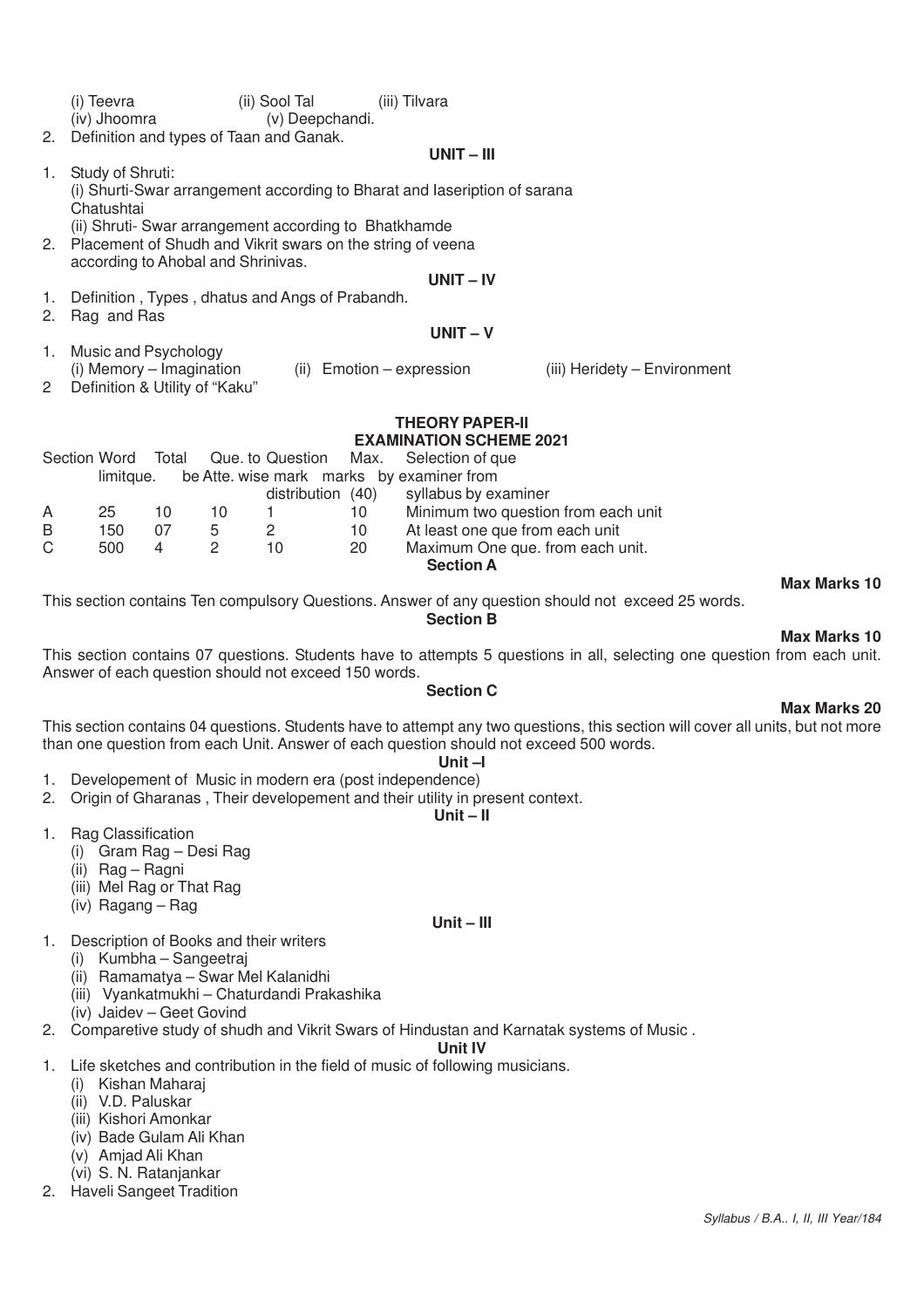| 1.     | Contribution of female artistis in the field of Music.<br>2. Utility of Music in Society<br>3. Music and Therapy.                     |          |                                |          |                       |                                                                                            |                                                                                                                                         |               |
|--------|---------------------------------------------------------------------------------------------------------------------------------------|----------|--------------------------------|----------|-----------------------|--------------------------------------------------------------------------------------------|-----------------------------------------------------------------------------------------------------------------------------------------|---------------|
| 4.     | Distance Education of Music.                                                                                                          |          |                                |          |                       |                                                                                            |                                                                                                                                         |               |
|        |                                                                                                                                       |          |                                |          |                       | <b>PRACTICAL PAPER-I</b>                                                                   |                                                                                                                                         |               |
| 1. .   | Study of the following Ragas :-                                                                                                       |          |                                |          |                       |                                                                                            |                                                                                                                                         |               |
|        | (I) Jaijaiwanti<br>(IV) Darbari Kanhra (V) Miyan Ki Malhar (VI) Miyan Ki todi                                                         |          | (II) Pooriya                   |          | (III) Bahar           |                                                                                            |                                                                                                                                         |               |
| 2.     | (VII) Marwa                                                                                                                           |          | (VIII) Basant                  |          |                       | (IX) Shuddh Kalyan<br>(a) Intensive study of any one Raga as choice Raga covering Vilambit | 20                                                                                                                                      |               |
|        | and Drut khayals / in above Ragas.                                                                                                    |          |                                |          |                       | 5                                                                                          |                                                                                                                                         |               |
|        | (b) Laxangeets, Saragam geets in all above mentioned Ragas.<br>3. Five Alankars in the notes of That Asawari, Todi, Poorvi, Bhairavi. |          |                                |          |                       |                                                                                            | 5                                                                                                                                       |               |
|        | Study of the following Talas.                                                                                                         |          |                                |          |                       | 5                                                                                          |                                                                                                                                         |               |
|        | (1) Tilwara<br>(4) Jhumara                                                                                                            |          | (2) Sooltal<br>(5) Deep chandi |          | $(3)$ Tivra           | 5                                                                                          |                                                                                                                                         |               |
|        | 4. Ability to sing/ play any written notation on the Black board.                                                                     |          |                                |          |                       |                                                                                            |                                                                                                                                         |               |
|        |                                                                                                                                       |          |                                |          |                       | <b>PRACTICAL PAPER - II</b>                                                                |                                                                                                                                         |               |
| 1.     | Study of the following Ragas :-<br>Jaijaiwanti<br>(I)                                                                                 |          | (II) Pooriya                   |          | (III) Bahar           |                                                                                            |                                                                                                                                         |               |
|        | (IV) Darbari Kanhra                                                                                                                   |          |                                |          |                       | (V) Miyan Ki Malhar (VI) Miyan Ki todi                                                     |                                                                                                                                         |               |
|        | (VII) Marwa                                                                                                                           |          | (viii) Basant                  |          |                       | (ix) Shuddh Kalyan                                                                         | (a) Four Vilambit Khayals / Maseetkhani Gats in any of the above mentioned Ragas.                                                       |               |
|        |                                                                                                                                       |          | 30                             |          |                       |                                                                                            |                                                                                                                                         |               |
|        |                                                                                                                                       |          | 15                             |          |                       |                                                                                            | (b) Madhyalaya Khayals / Rajakhani Gats in any four Ragas (not covered under clause                                                     |               |
|        | other than Trital.(for instrumental music)                                                                                            |          |                                |          |                       |                                                                                            | 2. Study of one Dhrupad or Dhamar with Dwigan, Tigum, Chaugun and a few "Upaj" /Study of one Madhyalava gats in Tala<br>10              |               |
|        |                                                                                                                                       |          |                                |          |                       |                                                                                            | 3. Study of one chaturang, one Tarana, one Bhajan. One Gazal, One Folk song one prayer, national anthum & song/Dhun                     |               |
| 4.     | for instrumental music.<br>Ability to demonstrate (orally by giving Tali and Khali on hand)                                           |          |                                |          |                       |                                                                                            | 10                                                                                                                                      |               |
|        | following Talas.                                                                                                                      |          |                                |          |                       |                                                                                            |                                                                                                                                         |               |
|        | (1) Tilwara                                                                                                                           | 10       | (2) Sool tal                   |          | $(3)$ Tivra           | (4) Jhumara                                                                                | (5) Deep chandi                                                                                                                         |               |
|        |                                                                                                                                       |          |                                |          |                       | भारतीय संगीत (कंठ और वाद्य)                                                                |                                                                                                                                         |               |
| योजना  |                                                                                                                                       |          | अवधि<br>अधिकतम<br>अंक          |          | न्यूनतम<br>उत्तीर्णाक | कालांश प्रति<br>सप्ताह                                                                     |                                                                                                                                         |               |
|        | सैद्धान्तिक प्रश्न पत्र प्रथम - 3 घंटे                                                                                                |          | 40                             |          | 29<br>15              | 3 घंटे                                                                                     |                                                                                                                                         |               |
|        | सैद्धान्तिक प्रश्न पत्र द्वितीय 3 घंटे<br>प्रायोगिक प्रश्न पत्र प्रथम                                                                 |          | 40<br>25 मिनिट 40              |          | 15<br>15              | 3 घंटे<br>3 घंटे                                                                           |                                                                                                                                         |               |
|        | प्रायोगिक प्रश्न पत्र द्वितीय 45 मिनिट 80                                                                                             |          |                                |          | 29                    | 6 घंटे                                                                                     |                                                                                                                                         |               |
|        |                                                                                                                                       |          |                                |          |                       | सैद्धान्तिक प्रश्न पत्र – 1<br>परीक्षा प्रणाली 2020                                        |                                                                                                                                         |               |
| खड     | प्रश्नोतर                                                                                                                             | कुल      | हल किये                        |          |                       | प्रश्नवार पूर्णाक पाठ्यक्रम मेंसे                                                          |                                                                                                                                         |               |
|        | शब्द सीमा                                                                                                                             | प्रश्न   | जाने वाले<br>प्रश्नों की       | आवंटन    | अंक                   | (40) परीक्षक द्वारा<br>प्रश्नों काचयन                                                      |                                                                                                                                         |               |
|        |                                                                                                                                       |          | सख्या                          |          |                       |                                                                                            |                                                                                                                                         |               |
| अ      | 25                                                                                                                                    | 10       | 10                             | 01       | 10                    |                                                                                            | प्रत्येक इकाईमें से कम से कम 02 प्रश्न होना आवश्यक                                                                                      |               |
| ब<br>स | 150<br>500                                                                                                                            | 07<br>04 | 05<br>02                       | 02<br>10 | 10<br>20              |                                                                                            | प्रत्येक इकाईमें से कम से कम 01 प्रश्न होना आवश्यक है।<br>एक इकाई में से अधिकतम एक प्रश्न                                               |               |
|        |                                                                                                                                       |          |                                |          |                       | खण्ड (अ)                                                                                   |                                                                                                                                         | अधिकतम अंक 10 |
|        |                                                                                                                                       |          |                                |          |                       |                                                                                            | इस खण्ड में 10 प्रश्न है। प्रत्येक प्रश्न का उतर अधिकतम 25 शब्दों में देना होगा। सभी प्रश्नों के अंक समान है।                           |               |
|        |                                                                                                                                       |          |                                |          |                       | खण्ड (ब)                                                                                   |                                                                                                                                         |               |
|        |                                                                                                                                       |          |                                |          |                       |                                                                                            | इस खण्ड में 10 प्रश्न है। प्रत्येक इकाई में से एक प्रश्न का चयन करते हुए कुल 5 प्रश्न करने है। प्रत्येक प्रश्न का उतर अधिकतम 150 शब्दों | अधिकतम अंक 10 |
|        | में देना होगा। प्रत्येक प्रश्न के अंक समान है।                                                                                        |          |                                |          |                       |                                                                                            |                                                                                                                                         |               |
|        |                                                                                                                                       |          |                                |          |                       | खण्ड (स)                                                                                   |                                                                                                                                         |               |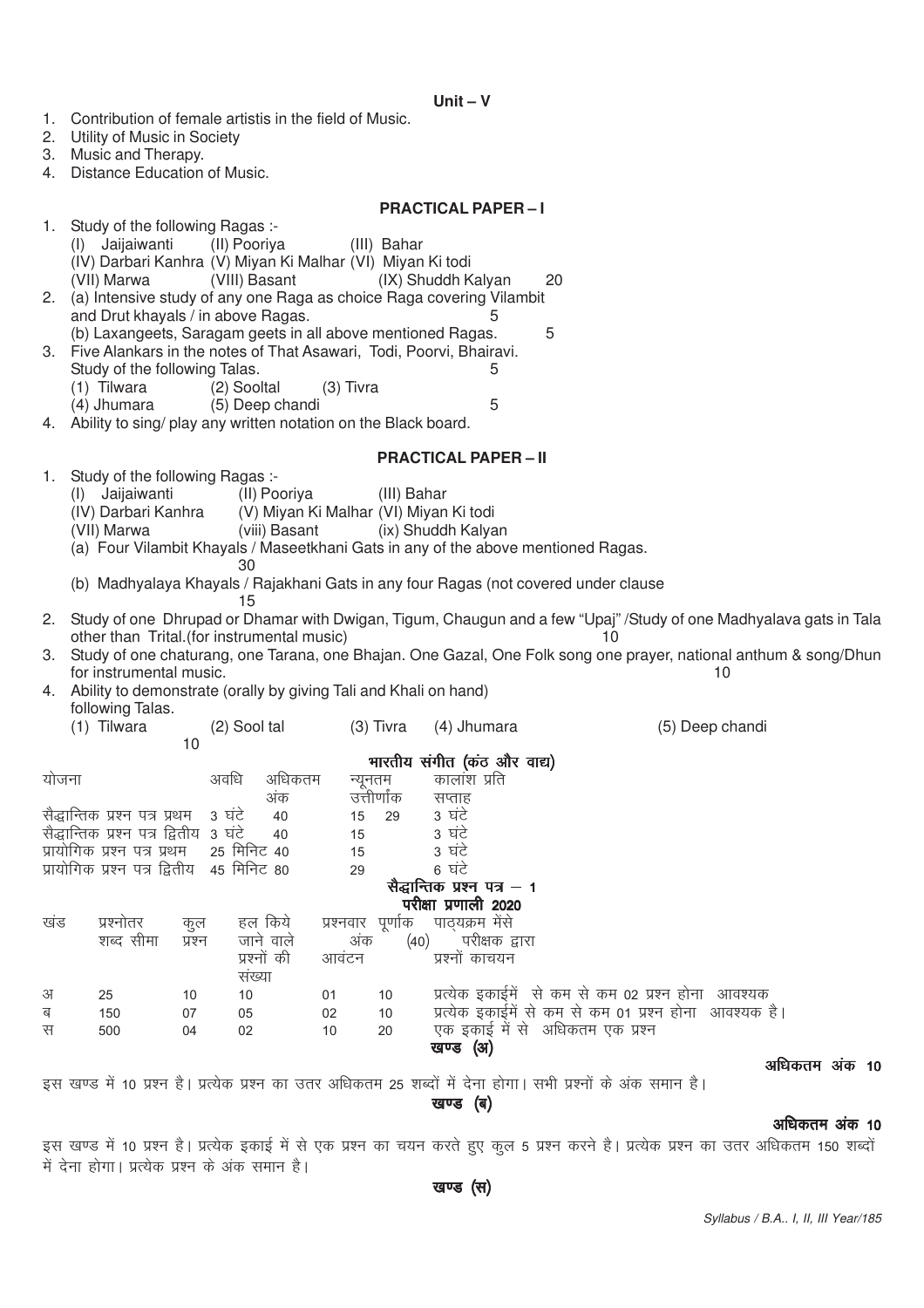|        | अधिकतम 500 शब्दों में देना होगा। सभी प्रश्नों के अंक समान है।                                                         |                 |             |                        |                        | $\frac{1}{2}$ काई – 1                                                                                          |  | इस खण्ड में 04 प्रश्न है। इस खण्ड में एक इकाई में से अधिकतम एक प्रश्न होगा। कुल दो प्रश्नों के उतर देने होंगे। प्रत्येक प्रश्न का उतर                  |  |
|--------|-----------------------------------------------------------------------------------------------------------------------|-----------------|-------------|------------------------|------------------------|----------------------------------------------------------------------------------------------------------------|--|--------------------------------------------------------------------------------------------------------------------------------------------------------|--|
|        | 1. निम्नलिखित रागों का शास्त्रीय एवं तुलनात्मक अध्ययन –                                                               |                 |             |                        |                        |                                                                                                                |  |                                                                                                                                                        |  |
|        | 1. जयजयवन्ती                                                                                                          | 2. पूरीया       | 3. बहार     |                        |                        | 4. दरबारी कान्हड़ा                                                                                             |  | 5. मियां की मल्हार6. मियां की तोड़ी 7. मारवा                                                                                                           |  |
|        | 8. बसंत                                                                                                               | 9. शुद्ध कल्याण |             |                        |                        |                                                                                                                |  |                                                                                                                                                        |  |
|        | 2. पाठ्यश्म की बंदिशो / गतों को स्वर लिपिबद्ध करना।                                                                   |                 |             |                        |                        |                                                                                                                |  |                                                                                                                                                        |  |
|        |                                                                                                                       |                 |             |                        |                        | ईकाई –2                                                                                                        |  |                                                                                                                                                        |  |
| 1.     | निम्नलिखित तालों का ठेका, दुगुन, तिगुन एवं चौगुन सहित लिखना –<br>1. तिलवाड़ा 2. सूलताल 3. तीव्रा 4. झुमरा 5. दीपचंदी। |                 |             |                        |                        |                                                                                                                |  |                                                                                                                                                        |  |
| 2.     | गमक एव तान की परिभाषा और प्रकार।                                                                                      |                 |             |                        |                        |                                                                                                                |  |                                                                                                                                                        |  |
|        |                                                                                                                       |                 |             |                        |                        | $\frac{1}{5}$ काई – 3                                                                                          |  |                                                                                                                                                        |  |
| 1.     | श्रुति, स्वर का अध्ययन                                                                                                |                 |             |                        |                        |                                                                                                                |  |                                                                                                                                                        |  |
|        | 1. भरत के अनुसार श्रुति स्वर व्यवस्था एवं सरणा चतुष्टयी का परिचय।                                                     |                 |             |                        |                        |                                                                                                                |  |                                                                                                                                                        |  |
|        | 2. भारतखण्डे अनुसार श्रुति स्वर व्यवस्था।                                                                             |                 |             |                        |                        |                                                                                                                |  |                                                                                                                                                        |  |
|        |                                                                                                                       |                 |             |                        |                        | 3. पं. अहोबल एवं श्रीनिवास के अनुसार वीणा के तार पर शुद्ध एवं विकृत स्वरों की स्थापना।                         |  |                                                                                                                                                        |  |
|        |                                                                                                                       |                 |             |                        |                        | इकाई –4                                                                                                        |  |                                                                                                                                                        |  |
|        | 1. प्रबन्ध की परिभाषा, प्रकार, धातु एवं अंग।                                                                          |                 |             |                        |                        |                                                                                                                |  |                                                                                                                                                        |  |
|        | 2. राग एवं रस।                                                                                                        |                 |             |                        |                        |                                                                                                                |  |                                                                                                                                                        |  |
|        |                                                                                                                       |                 |             |                        |                        | $\frac{1}{5}$ काई $-5$                                                                                         |  |                                                                                                                                                        |  |
| 1.     | संगीत और मनोविज्ञान                                                                                                   |                 |             |                        |                        |                                                                                                                |  |                                                                                                                                                        |  |
|        | 1. स्मृति – कल्पना                                                                                                    |                 |             |                        |                        |                                                                                                                |  |                                                                                                                                                        |  |
|        | 2. अनुभूति – अभिव्यक्ति                                                                                               |                 |             |                        |                        |                                                                                                                |  |                                                                                                                                                        |  |
|        | 3. वंशानुक्रम – वातावरण                                                                                               |                 |             |                        |                        |                                                                                                                |  |                                                                                                                                                        |  |
|        | 2. काकू की परिभाषा एवं उपयोगिता।                                                                                      |                 |             |                        |                        |                                                                                                                |  |                                                                                                                                                        |  |
|        |                                                                                                                       |                 |             |                        |                        | द्वितीय प्रश्न पत्र                                                                                            |  |                                                                                                                                                        |  |
|        |                                                                                                                       |                 |             |                        |                        | परीक्षा प्रणाली 2021                                                                                           |  |                                                                                                                                                        |  |
| खंड    | प्रश्नोतर                                                                                                             | कुल             | हल किये     |                        |                        | प्रश्नवार पूर्णाक पाठ्यक्रम मेंसे                                                                              |  |                                                                                                                                                        |  |
|        | शब्द सीमा                                                                                                             | प्रश्न          | जाने वाले   | अंक                    |                        | (40) परीक्षक द्वारा                                                                                            |  |                                                                                                                                                        |  |
|        |                                                                                                                       |                 | प्रश्नों की | आवंटन                  |                        | प्रश्नों काचयन                                                                                                 |  |                                                                                                                                                        |  |
|        |                                                                                                                       |                 | संख्या      |                        |                        |                                                                                                                |  |                                                                                                                                                        |  |
| अ<br>ब | 25<br>150                                                                                                             | 10<br>07        | 10<br>05    | 01<br>02               | 10<br>10               | प्रत्येक इकाई में से कम से कम 02 प्रश्न होना आवश्यक<br>प्रत्येक इकाई में से कम से कम 01 प्रश्न होना आवश्यक है। |  |                                                                                                                                                        |  |
| स      | 500<br>$\overline{04}$                                                                                                |                 | 02<br>10    |                        | 20                     | एक इकाई में से अधिकतम एक प्रश्न                                                                                |  |                                                                                                                                                        |  |
|        |                                                                                                                       |                 |             |                        |                        | खण्ड (अ)                                                                                                       |  |                                                                                                                                                        |  |
|        |                                                                                                                       |                 |             |                        |                        |                                                                                                                |  | अधिकतम अंक 10                                                                                                                                          |  |
|        | इस खण्ड में 10 प्रश्न है। प्रत्येक प्रश्न का उतर अधिकतम 25 शब्दों में देना होगा। सभी प्रश्नों के अंक समान है।         |                 |             |                        |                        |                                                                                                                |  |                                                                                                                                                        |  |
|        |                                                                                                                       |                 |             |                        |                        | खण्ड (ब)                                                                                                       |  | अधिकतम अंक 10                                                                                                                                          |  |
|        |                                                                                                                       |                 |             |                        |                        |                                                                                                                |  | इस खण्ड में 10 प्रश्न है। प्रत्येक इकाई में से एक प्रश्न का चयन करते हुए कुल 5 प्रश्न करने है। प्रत्येक प्रश्न का उतर अधिकतम 150 शब्दों                |  |
|        | में देना होगा। प्रत्येक प्रश्न के अंक समान है।                                                                        |                 |             |                        |                        |                                                                                                                |  |                                                                                                                                                        |  |
|        |                                                                                                                       |                 |             |                        |                        | खण्ड (स)                                                                                                       |  |                                                                                                                                                        |  |
|        |                                                                                                                       |                 |             |                        |                        |                                                                                                                |  | अधिकतम अंक 20<br>इस खण्ड में 04 प्रश्न है। इस खण्ड में एक इकाई में से अधिकतम एक प्रश्न होगा। कुल दो प्रश्नों के उतर देने होंगे। प्रत्येक प्रश्न का उतर |  |
|        | अधिकतम 500 शब्दों में देना होगा। सभी प्रश्नों के अंक समान है।                                                         |                 |             |                        |                        |                                                                                                                |  |                                                                                                                                                        |  |
|        |                                                                                                                       |                 |             |                        |                        | इकाई $-1$                                                                                                      |  |                                                                                                                                                        |  |
|        | 1. आधुनिक काल में संगीत का विकास (स्वतंत्रता प्राप्ति पश्चात)                                                         |                 |             |                        |                        |                                                                                                                |  |                                                                                                                                                        |  |
|        | 2. घरानों का उद्भव, विकास एवं वर्तमान संदर्भ में उसकी उपयोगिता।                                                       |                 |             |                        |                        |                                                                                                                |  |                                                                                                                                                        |  |
|        | 1.    राग – वर्गीकरण                                                                                                  |                 |             |                        |                        | इकाई <i>—</i> 2                                                                                                |  |                                                                                                                                                        |  |
|        | 1. ग्रामराग—देशीराग—वर्गीकरण                                                                                          |                 |             | 2. राग—रागिनी—वर्गीकरण |                        |                                                                                                                |  |                                                                                                                                                        |  |
|        | 3. मेल अथवा थाट वर्गीकरण                                                                                              |                 |             |                        | 4. रागांग राग वर्गीकरण |                                                                                                                |  |                                                                                                                                                        |  |
|        | 2. व्यंकटमुखी के 72 मेल एवं भातखंडे के 32 थाट का सिद्धान्त।                                                           |                 |             |                        |                        |                                                                                                                |  |                                                                                                                                                        |  |
|        | 1 - ग्रंथ एवं ग्रंथकारों का परिचय                                                                                     |                 |             |                        |                        | इकाई –3                                                                                                        |  |                                                                                                                                                        |  |
|        |                                                                                                                       |                 |             |                        |                        |                                                                                                                |  |                                                                                                                                                        |  |

त्रजन्दुष प्रचषगरा प<br>1. कुंभा–संगीतराज ......<br>2. रामामात्य—स्वरमेलकानिधि

Syllabus / B.A.. I, II, III Year/186

# अधिकतम अंक 20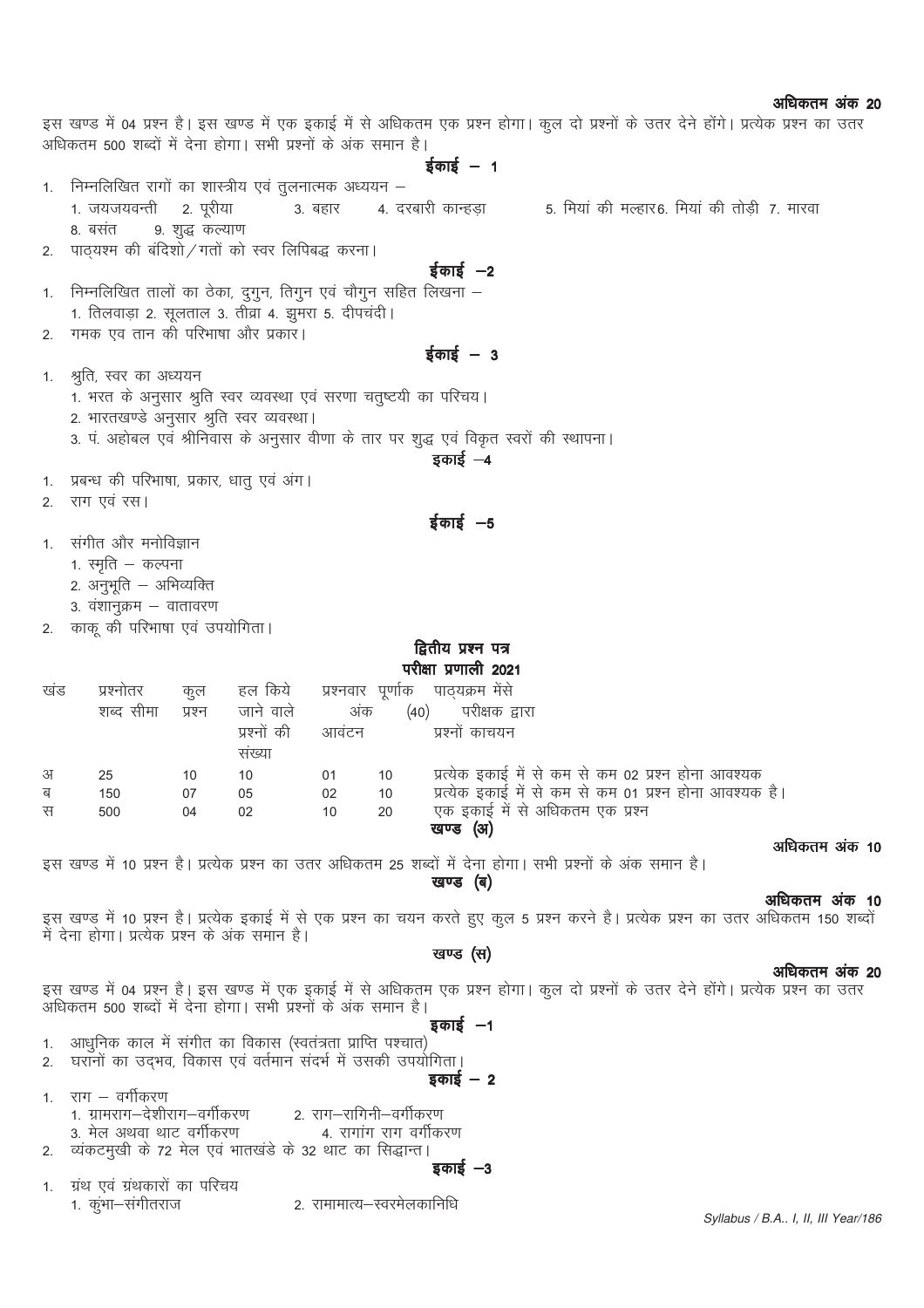3. व्यंकटमुखी–चतुर्दण्डी प्रकाशिका 4. जयदेव–गीतगोविन्द 2. हिन्दुस्तानी एवं कर्नाटक संगीत पद्धतियों के शुद्ध एवं विकृत स्वरों का अध्ययन। डकाई  $-4$ निम्नलिखित संगीतकारों की जीवनियों एवं संगीत के क्षेत्र में योगदान 2. वी.डी. पलूस्क 1. किशन महाराज 3. किशोरी–अमोनकर 4. बड़े–गुलाम अली खां 5. अमजद अली खा 6. एस.एन. रातजंकर हवेली–संगीत परंपरा।  $\mathfrak{D}$ इकाई  $-5$  $\mathbf{1}$ संगीत में महिला कलाकारों का योगदान। समाज में संगीत का महत्व।  $\mathcal{P}$ चिकित्सा और संगीत।  $\mathcal{S}$ दूरस्थ शिक्षा एवं संगीत शिक्षा।  $\overline{4}$ प्रायोगिक प्रश्न पत्र प्रथम निम्नलिखित रागों का अध्ययन :-- $\mathbf{1}$ (5) मियां की मल्हार (1) जयजयवन्ती (2) पुरीया (4) दरबारी कान्हडा (6) मियां की तोडी (३) बहार (7) मारवा (8) बसंत (9) शुद्ध कल्याण (अ) पाठयक्रम की किसी एक राग में विलंबित एवं मध्यलय ⁄ गत के साथ संपर्ण गायकी ⁄वादन क्षमता के साथ प्रस्तत करने का अभ्यास  $\mathfrak{D}$ 20 (ब) सभी रागों में लक्षण गीत, सरगम गीत 5 निम्नलिखित तालों का अध्ययन  $\mathbf{z}$ (1) तिलवाड़ा (2) सूलताल (4) झूमरा (३) तीव्रा (5) दीपचन्दी 5 थाट आसावरी, तोड़ी, पूरीया और भैरवी में 5-5 अलंकार 5  $\overline{4}$ श्याम पट्ट पर लिखी हुयी कोई स्वरलिपि गाने अथवा बजाने की क्षमता5 5 प्रायोगिक प्रश्न पत्र द्वितीय निम्नलिखित रागों का अध्ययन :–  $\mathbf{1}$ (1) जयजयवन्ती (२) पूरीया (3) बहार (4) दरबारी कान्हड़ा (5) मियां की मल्हार (6) मियां की तोडी (7) मारवा  $(8)$  बंसंत (9) शुद्ध कल्याण 2. (अं) किन्हीं चार रागों में विलंबित ख्याल /रजा खानी गत आलाप एवं तान तोड़ो सहित 30 (ब) किन्हीं चार भागों में मध्यलय ख्याल ⁄रजा खानी गत आलाप एवं तान तोडो सहित (बिन्द अ के अतिरिक्त) दोगन, तिगन, चौगन एवं कुछ उपज की लयकारियों सहित एक ध्रुपद या एक धमार / तीन ताल के अतिरिक्त अन्य तालों में एक मध्य  $\mathcal{S}$ लयँगत (वाँद्य संगीत के लिए) 15 एक चतुरंग, एक तराना, एक भजन, एक गजल, एक लोक गीत, एक प्रार्थना, राष्ट्रीय गान एवं राष्ट्रीय गीत गाने का अभ्यास /वाद्य विद्यार्थियों के लिए धुन  $10$ निम्नलिखित तालों का हाथ पर ताली एवं खाली सहित प्रदर्शित करने का अभ्यास  $\overline{5}$ 1. तिलवाडा 5. दीपचन्दी 2. सूलताल - 3. तीव्रा 4. झुमरा  $10$ संदर्भ ग्रन्थ क्रमिक पुस्तक मालिका भाग 1, 2, 3 और 4 – पंडित विष्णु नारायण भातखण्डे  $\mathbf{1}$ संगीतांजली भाग 1, 2, 3 4, 5, और 6 – पड़ित ओमकार नाथ ठाकुर  $\overline{2}$ राग विज्ञान भाग 1, 2, 3, 4, 5 और 6 - पंडित वी.एन. पटवर्धन 3 रागबोध भाग 1, 2, और 3 - डा. बी.आर. देवधर  $\overline{4}$ तंत्रिनाद भाग 1, 2 और भारतीया संगीत वाद्य - डा. लालमणी मिश्रा 5 सितार मालिका (संगीत कार्यालय हाथरस) 6 सितार वादन – एस.जी. व्यास  $\overline{7}$ संगीत विशारद (संगीत कार्यालय हाथरस)  $\mathsf{R}$ सितार मार्ग भाग 1 और 2 - एस.पी. बेनर्जी  $\mathsf{Q}$ 10 संगीत बोध - डा.शरत चन्द्र परांजपे 11 ध्वनि और संगीत – प्रो. एल.के. सिंह 12 संगीत दर्शिका भाग 1 और 2 – श्री नानीगोपाल बैनर्जी 13 Hindustan Music-An outline of its physics and aesthetics by G.H. Rande. 14 संगीत शास्त्र भाग 1 और 2 - एम.एन. सक्सैना 15 तान संग्रह भाग 1, 2 और 3 – पंडित एस.एन. रातनजनकर 16 तान मलिका – राजा भैया पुछवाले 17 हमारे संगीत रत्न – लक्ष्मी नारायण गर्ग 18) विष्णू दिगम्बर पलुस्कर – पडित विनय चन्द्र मौदगल्य 19 विष्णु नारायण भातखण्डे – एस.एन. रातनजनकर 20 वागेयकार ओमकार नाथ ठाकूर – डा. प्रदीप कुमार दिक्षित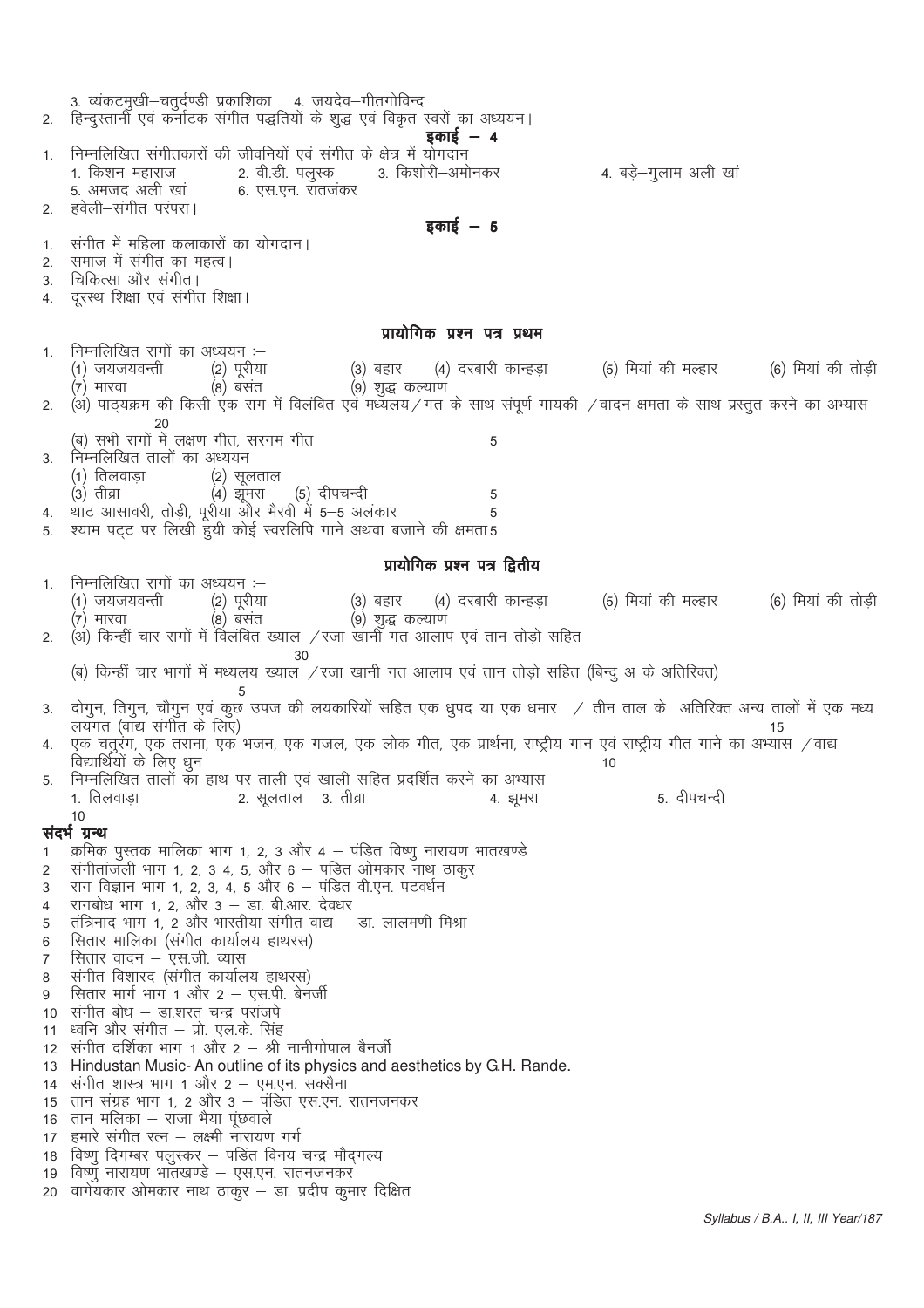$21$  घराना – वमन राव एच. दशपाण्डे 22 संगीत परिभाषा – पडित रातनजनकर 23 रस मंजरी शतक पं. लक्ष्मण भटट तैलंग 24 राग और रूप - स्वामी प्रज्ञानन्द 25 संगीत और संस्कृति – स्वामी प्रज्ञानन्द 26 भारतीय संगीत का इतिहास – ठाकर जयदेव सिंह 27 संगीत चिंतामणी – आचार्य ब्रहस्पति 28 Sitar and its Nibaddha forms by Stefan Slavek 29 ध्रपद लखेक इन्दुरामा श्रीवास्तव  $30$  राग परिचय भाग 1, 2, 3 और 4 – हरीश चन्द्र श्रीवास्तव  $31$  अभिनव संगीताजली – प्रो. रामाक्षय झा 'रामरंग' 32 स्वर और रागों के विकास में वाद्यों का योगदान – प्रो. इन्द्राणी चक्रवर्ती  $33$  संगीत मंजुषा - प्रो. इन्द्राणी चक्रवर्ती 34 Music- its methods and technique of teaching in Higher Education by Prof Indrani Chakravarti 35 Sitar and its teaching by Prof Debu Chaudhury 36 Senia Gharana and its contribution to Indian Music by Dr. Saroj Ghosh 37) संगीत रत्नाकर भाग 1 और 2 प्रो. पी.एल, शर्मा और डा. आर.के सिंघी 38 वहददेशी भाग 1 और 2 प्रो. पी.एल. शर्मा 39 Musical forms in Sangita Ratnakar by Prof. N. Ramanathan 40 )राग दर्शन भाग 1 और 2 – पंडित माणिक बुआ ठाकुर दास 41 संगीत सषमा भाग 1 से 4 पंडित माणिक बआ ठाकर दास  $42$  ख्याल दर्शन – पंडित माणिक बुआ ठाकूर दास 43. संगीत मणि – भाग प्रथम – डॉ. महारानी शर्मा 44. संगीत मणि – भाग द्वितीय – डॉ. महारानी शर्मा

- 
- 45 All journals / Magazines of Music

#### **Garment Production and Export Mangement (To be offered to the women candidates in Girls College only)**

|                | TO be onefed to the women candidates in Gill |      |                  |                 |  |  |  |  |
|----------------|----------------------------------------------|------|------------------|-----------------|--|--|--|--|
| Scheme         | <b>Duration</b>                              | Max. | Min. Pass Period |                 |  |  |  |  |
|                |                                              |      | Marks Marks      | <b>Per Week</b> |  |  |  |  |
| Theory Paper I | - 3 Hrs.                                     | 60.  | 22.              |                 |  |  |  |  |
|                |                                              |      |                  |                 |  |  |  |  |

Theory Paper II 3 Hrs. 60 22 3 Practical 4 Hrs. 80 29 4 **Note:** The question paper shall contain three section. Section A contain 5 questions two from each unit of 2 marks each. The candidate is required to answer all the questions. The answers should not exceed 50 words. Section B shall contain 5 questions one from each unit with internal choice. Each questions shall be of 4 marks. The answers should not exceed 200 words. The candidate is required to answer all the questions. Section C shall contain 5 question of 10 marks each, one from each unit. The candidate is required to answer 3 questions. The answer shall not exceed 400 words.

#### **Customes and Tertites of India**

#### **Unit- 1**

Traditional Hand Woven Textiles of India. Kashmir –Shawls Bengal –Baluchar,Jamdani. Andhra Pradesh –Pochampali. Tamilnadu –Kanjivaram. Assam –Moonga. U.P –Brocade. Study of the above textiles with emphasis on motif,texture,design and colour.

**Unit -2**

Traditional Embroideries of India Kashmir –Kashida. Himachal –Chamba Rumal. Manipur –Mirror Work. Punjab –Phulkari. Bengal –Kanthas. U.P. –Chikankari. Karnataka –Kasuti. Gujrat –Kutch work and Kathiawar Embroidery. Study of the above embroideries on motif,threads,colour,fabric,design and theme of pattern.

**Unit -3**

Dyed and Printed Textiles of India - Patola, Bandhni, Ikat, Kalamkari, Sanganeri, Bagru, Barmeri. Civilization of costumes.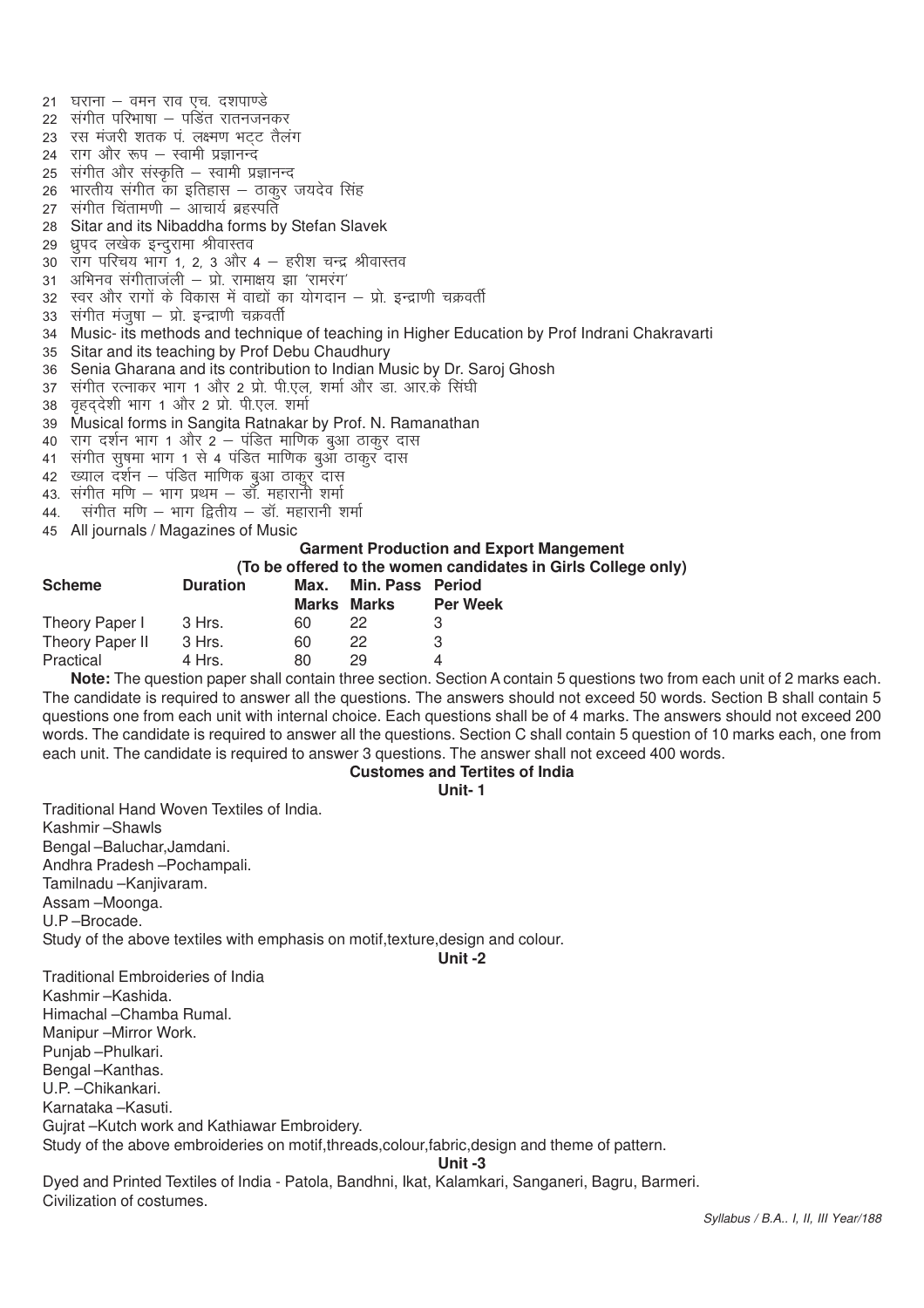#### **Unit -4**

Study of costumes of different states- Kashmir, Bengal, Punjab, Rajasthan, Gujrat, Andhra Pradesh, Assam, Meghalaya, Manipur, Himachal Pradesh.

#### **Unit -5**

Consumer –Definition,consumer Rights,Problems related to textiles and Clothing.

Quality control. Labelling-Types and its Importance.

# **International Marketing**

#### **Duration: 3 Hrs.** Max. Marks : 60

**Note:** The question paper shall contain three section. Section A contain 5 questions two from each unit of 2 marks each. The candidate is required to answer all the questions. The answers should not exceed 50 words. Section B shall contain 5 questions one from each unit with internal choice. Each questions shall be of 4 marks. The answers should not exceed 200 words. The candidate is required to answer all the questions. Section C shall contain 5 question of 10 marks each, one from each unit. The candidate is required to answer 3 questions. The answer shall not exceed 400 words.

#### **Unit-1**

International Marketing: Nature and Scope, importance, Problems and Challenges of International Marketing.

#### **Unit-2**

Market Entry Strategies, Licensing,/franchising, Exporting, turnkey contracts, joint venture, Mergers and acquisition, Direct and Indirect exporting.

### **Unit-3**

Product Planning and Development: Product Planning, Product line and mix, Product life cycle, product mix Decisions. Promotion of products: Advertisement, personal selling, trade fairs & exhibitions.

# **Unit-4**

International Pricing: Pricing Objectives, Factors Influencing Pricing, Price Determination, Price Quotation.

**Unit-5**

Export promotion assistance measures provided by T Govt. In India. Export promotion counsil's Role of trading and export houses.

# **[Practical- Clothing]**

### **Duration- 4 hrs** Max. Marks-80

# **[Sessional- 40+40- Final Practical]**

Make Samples of following traditional embroideries- Kashida ,Phulkari,, Chamba Rumal, Chikankari, Embroidery of Kutch and Kathiawar.

Drafting, Cutting & Stitching of following garments-

- a) For Women's- Petticoat, Salwar-Kameez, Churidar Payjami.
- b) For Men's- Kalidar Kurta with Plain Pajama, Bengali Kurta with Aligarh payjama, Night Suit.

Assignments-

- I. Display- Designs of Tradition Textiles.
- II. Collage- Current fashion Trends.

Project-costume designing with all accessories for Specific occasion and presentation on floor.

Field trips to export houses and mass production center.

Market survey & Project Report.

#### **Suggested Readings**

- 1. Pandit,Savittri –'Indian Embroidery'.
- 2. Dongerkery,Kamla.S.- 'The Romance of Indian Embroidery.'
- 3. Motichandra –'Masterpieces of Indian Textiles'.
- 4. Darlie O.Koshy –'Garment Exports-Winning Strategics'.
- 5. Rathore,Kothari,'International Marketing',Ramesh Book Depot,Jaipur.
- 6. Storcy,Joyce –'Manual of dyes and fabrics' ; 'Textile Printing',Thomas & Hudson,London.

# **JAINOLOGY, JEEVAN VIGYAN & YOGA**

# **Scheme of examination**

| Two Question Papers Duration M.M. |          |     | Min. M. | Period per<br>Week |
|-----------------------------------|----------|-----|---------|--------------------|
| <b>First Question Paper</b>       | 3 hrs.   | 75. |         |                    |
| Second Questin Paper 3 hrs.       |          | 75  | 54      | 6                  |
| Practicle                         | $5$ hrs. | 50  | 18.     | 4                  |

#### **General instruction**

1. There will be two theoretical papers (each of 75 marks) and one practical paper (50 Marks) student has to pass both theoretical and practical papers separately.

*(20 Studend per batch)*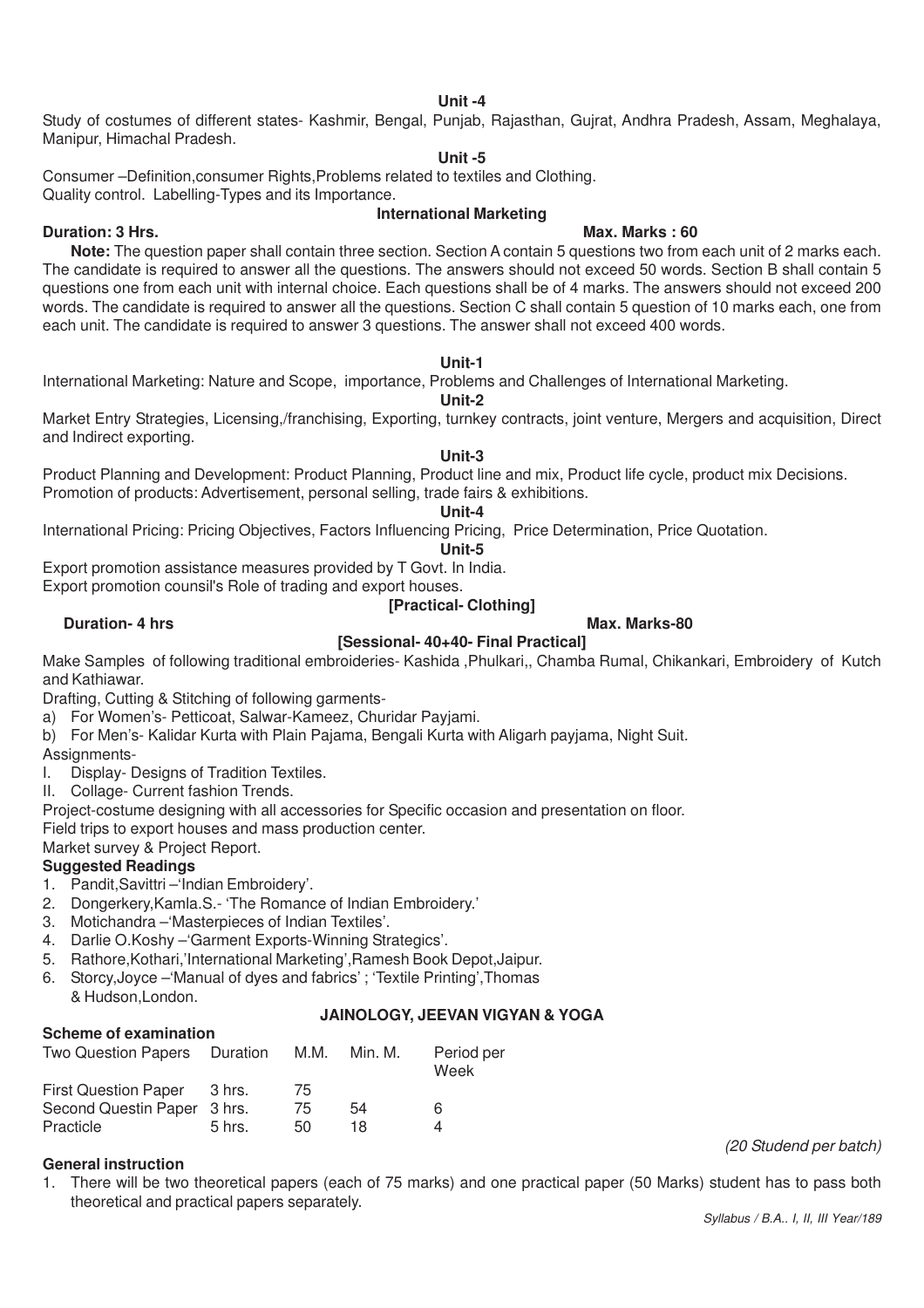- 2. 6 periods per week for two theoretical and 4 periods per week for practical classes of 20 students per batch is essential
- 3. This syllabus will be equally applicable to regular private and ex-student
- 4. Question Papers will be prepared in both Hindi and English languages.

### **PAPER I- MAIN PRINCIPLES OF JAIN PHILOSOPHY**

#### **Time: 3 hours M.M. : 75** Note: Question paper will be divided into three section.

|    |                    |    |    | TVUC. QUESTION DADEI WIII DE UNIUEU INTU THICE SECTION. |      |                                                              |
|----|--------------------|----|----|---------------------------------------------------------|------|--------------------------------------------------------------|
|    | Section Word Total |    |    |                                                         |      | No of Question Max. Selection of que                         |
|    | limitaue.          |    |    |                                                         |      | que to wise mark marks by examiner from                      |
|    |                    |    |    | be ans allocation                                       | (75) | the syllabus                                                 |
| A  | 50                 | 10 | 10 |                                                         | 20   | It is necessary to set at least two questions from each unit |
| B  | 200                | 10 | 5  | 5                                                       | 25   | It is necessary to set at least two questions from each unit |
| C. | 500                | 5  |    | 10                                                      | 30   | It is necessary to set at least one questions from each unit |
|    |                    |    |    |                                                         | 75   |                                                              |

**Note:** There will be tow questions form each unit. Every questions will note consist of Part – A- Descriptive type (12 Marks) and Part B short note type (3 Marks), Making total number of 10 questions. Student has to attend one question form each unit.

#### **Main Principles of Jain Philosophy**

A. Non- absolutism (Anekantvada), Relativism-Seven Predication (syadvada-Sapta Bhangivad), Theory of ways of approcha (Nayavada)

**Unit- 2**

**Unit – 3**

B. Theory of word meaning (Niksepa), Cause and effect. Five concomitance (Samavaya)

#### **Main Principle of Jainism**

- A. Soul: A Self Creator (Aatma-kartritvavada), karmavada, States of karma
- B. Aural Coloration (lesya) Meditation (Dhyana) emancipation (Moksa)

#### **Theory of Jain Knowledge**

- A. From of knowledge, source of knowledge perceptual knowledge (Matigyan), verbal knowledge (Shrutagyan)
- B. Clairvoyance (Avadhigyan),Mind reading knowledge (Manah Prayavogyan), Omnisience (Keval Gyan)

#### **Theory of Jain Nyaya**

A. Form of Nyaya (Logic), Parts of Nyaya-Valid Cognition,(Praman) Object ofvalid cognition,(Prameya) Result of Valid Cognition, (Pramiti) Knower (Pramata)

**Unit -4**

B. Immediate Valid Cognition (Pratyaksh-Pramana)- Trancendental and Empirical (Parmarhik)Mediate valid cognition (Paroksh-Pramana)-Memory,recognition inductive reasoning inference and Verbal testimony

#### **Unit -5**

#### **Other Principales of Jainism**

- A. Spirituality in Jainism,Science in Jainsim,Psychology in Jainsism
- B. Sociology in Jainsim economics in Jainsism vVegetariansim in Jainism, environment in Jainsim

#### **Recommended Books :-**

- 1. जैन दर्शन में प्रमुख सिद्धान्त, डॉ.समणी ऋजू जैन विश्वभारती विश्वविद्यालय, स्लाडन्।
- 2. जैन दर्शन मनन और मीमांसा, आचार्य महाप्रज्ञ विश्वभारती विश्वविद्यालय, लाडन्।
- 3. ज्ञान मीमांसा, डॉ. साध्वी श्रुतयशा विश्वभारती विश्वविद्यालय, लाडनूं।
- 4. भिक्षु न्यायकर्णिका, आचार्य तुलसी, विश्वभारती विश्वविद्यालय, लाडनुं।
- 5. जैन न्याय का विकास, आचार्य महाप्रज्ञ, जैन विद्या अनुशीलन केन्द्र राजस्थान विश्वविद्यालय, जयपर।
- 6. जैन दर्शन, पंडित महेन्द्र कुमार जैन न्यायचार्य, गणेशवर्णि संस्थान, नरिया,वाराणसी।
- 7. जैन न्याय,पंडित कैलाशचन्द्र भारतीय ज्ञानपीठ,नई दिल्ली।
- 8. जैन दर्शन स्वरूप और विश्लेशण, देवेन्द्र मुनि, तारक गुरू ग्रंथालय, उदयपुर।
- 9. भगवान महावीर का अर्थशास्त्र आचार्य महाप्रज्ञ, विश्वभारती विश्वविद्यालय, लाडनूं।

**Unit – 1**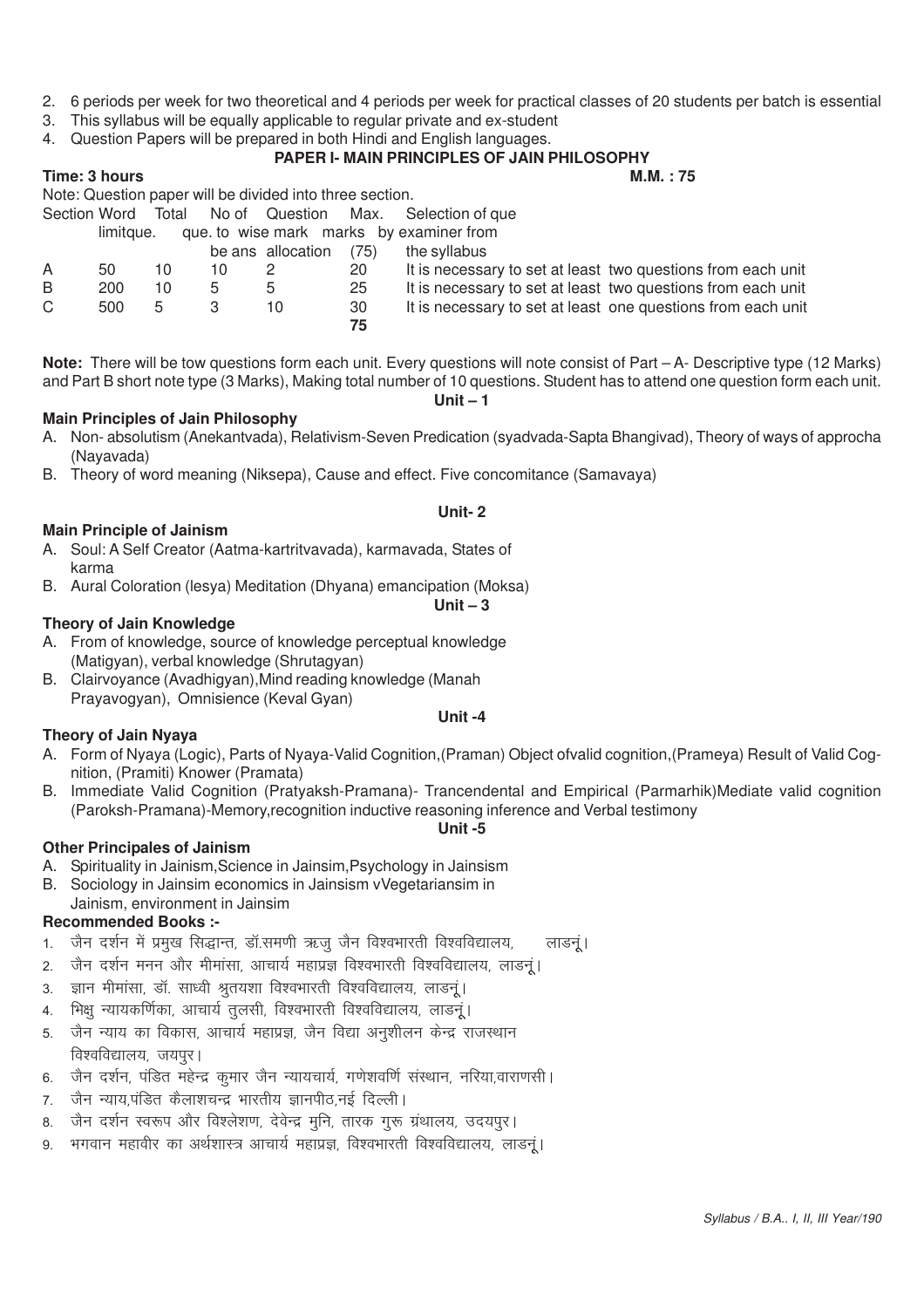# **PAPER-II YOGA AND PERSONALITY DEVELOPMENT**

**Time: 3 hours** 

|                                                       | Note: Question paper will be divided into three section. |       |    |                   |      |                                                              |  |  |  |  |
|-------------------------------------------------------|----------------------------------------------------------|-------|----|-------------------|------|--------------------------------------------------------------|--|--|--|--|
| Section Word                                          |                                                          | Total |    | No of Question    | Max. | Selection of que                                             |  |  |  |  |
| que. to wise mark marks by examiner from<br>limitque. |                                                          |       |    |                   |      |                                                              |  |  |  |  |
|                                                       |                                                          |       |    | be ans allocation | (75) | the syllabus                                                 |  |  |  |  |
| A                                                     | 50                                                       | 10    | 10 | 2                 | 20   | It is necessary to                                           |  |  |  |  |
|                                                       |                                                          |       |    |                   |      | set at least two                                             |  |  |  |  |
|                                                       |                                                          |       |    |                   |      | questions from                                               |  |  |  |  |
|                                                       |                                                          |       |    |                   |      | each unit                                                    |  |  |  |  |
| B                                                     | 200                                                      | 10    | 5  | 5                 | 25   | It is necessary to                                           |  |  |  |  |
|                                                       |                                                          |       |    |                   |      | set at least two questions from each unit                    |  |  |  |  |
| С                                                     | 500                                                      | 5.    | 3  | 10                | 30   | It is necessary to set at least one questions from each unit |  |  |  |  |
|                                                       |                                                          |       |    |                   | 75   |                                                              |  |  |  |  |

**Note:** Three will be tow questions form each unit. Every questions will note consist of Part – A- Descriptive type (12 Marks) and Part B short note type (3 Marks), Making total number of 10 questions. Student has to attend one question form each unit. **Unit – 1**

### **Analysis of Personality**

- A. Meaning of Personality, Definition, Determinants of Personality, Heredity, Environment, Glandular System, Karma
- B. Types of Personality, Spiritual-Scientific Personality, Process of personality Development.

#### **Unit -2**

# **Personality Development and Management**

- A. Goal Management, Time Management, Health Management
- B. Stress Management, Addiction Management, Emotion Management

#### **Unit -3**

### **Personality and Skill Development**

- A. Development of Working efficiency, Development of Leadership De velopment of Positive Thinking, Development of Memory
- B. Development of Communication Skill, development of Behavioral Skill Development of Higher Skills.

#### **Unit -4**

# **Yoga-the Process of Personality Development**

- A. Nature of Spirituality, Stages of Spiritual Development, Maxims of Spirituality, Aahar Sanyam, Fasting
- B. Four Bhavanas, Twelve-Contemplations, Equanimity,Samadhi

#### **Unit-5**

# **Yoga-The Process of Personality Development**

- A. Naturopathy,Colour-Theraphy, Mantra-Therapy
- B. Preksha Theraphy, Accupressure, Six-Karma(shat-karmas)

#### **Recommended Books :-**

- 1. व्यक्तित्व विकास और योग-डॉ.समणी ऋजू प्रज्ञा, जैन विश्वभारती विश्वविद्यालय, लाडनूं।
- 2. प्रेक्षाध्यान व्यक्तित्व विकास, मुनि धर्मेशकुमार जैन विश्वभारती विश्वविद्यालय, लाडनुं।
- 3. सोया मन जग जाये, आचार्य महाप्रज्ञ, जैन विश्वभारती विश्वविद्यालय, लाडन्।
- 4. जैन योग, आचार्य महाप्रज्ञ, जैन विश्वभारती विश्वविद्यालय, लाडन्।
- 5. आधुनिक समान्य मनोविज्ञान, डॉ. प्रीति वर्मा, डॉ. डी.एन. श्रीवास्तव, अग्रवाल पब्लिकेशन, आगरा।
- 6 व्यक्तित्व का मनोविज्ञान डॉ) जायसवाल विनोद पस्तक मन्दिर आगरा।

# **PRACTICAL : JAINOLOGY, JEEVAN VIGYAN & YOGA**

**Minimum Pass Marks : 18**

**Time : 5Hours M.M. : 50** 

Division of Marks

- 1. Practical work (written Part of 1.30 Hrs)
- Three question are to be attempted out of 5 que 21 Marks
- 2. Viva –voce Deposite the report of practice done by
- the student and give presentation also 20 Marks 3. File work 3. The work of the state of the state of the state of the state of the state of the state of the state of the state of the state of the state of the state of the state of the state of the state of the state of
- Note :- their will be four periods for a batch of 20 students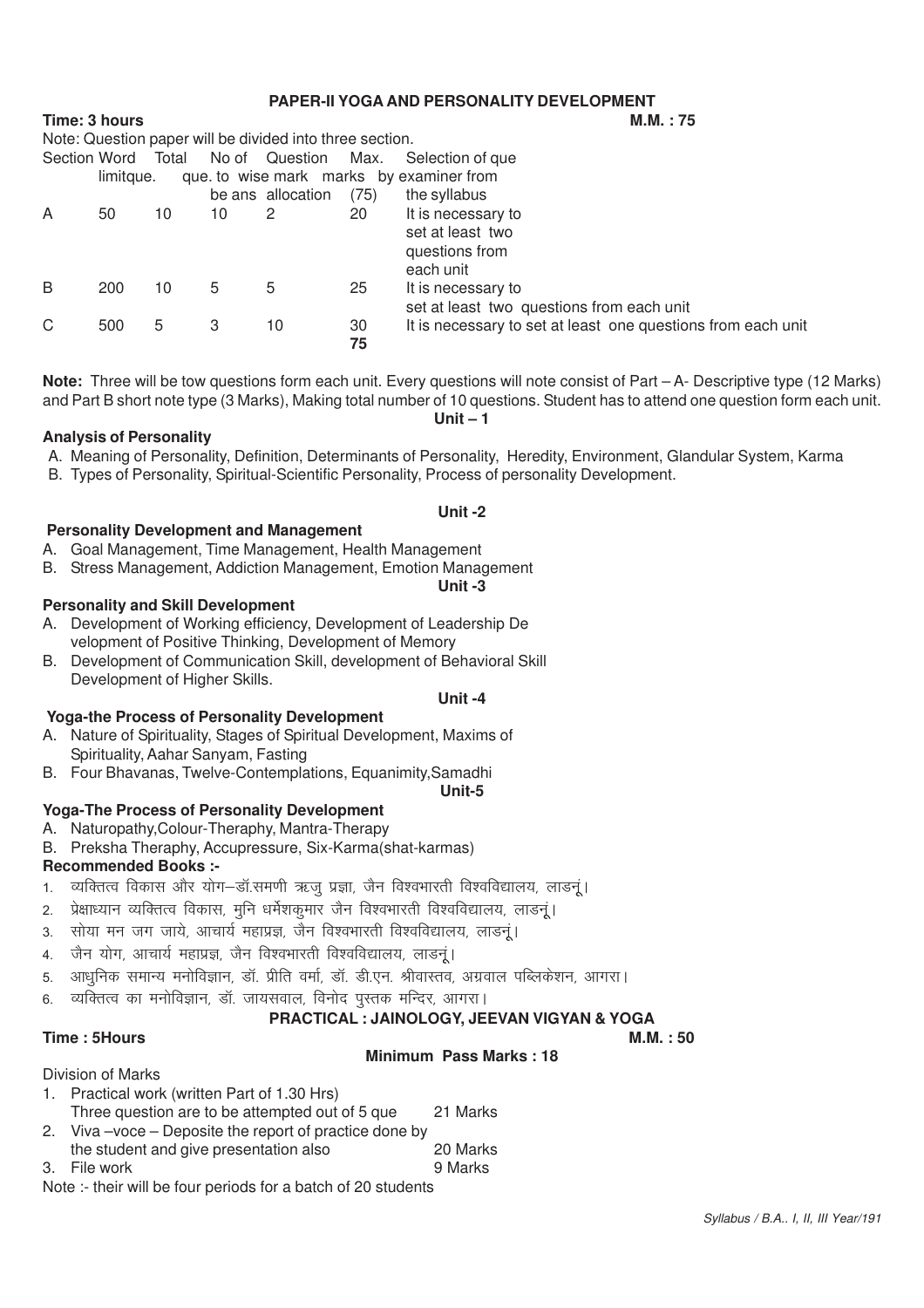| 1.<br>2.<br>3.<br>4.<br>आसन और प्राणायाम, स्वामी रामदेव दिव्य योग मन्दिर, करखल, हरिद्वार।<br>5. | <b>Exercise:1: Meditation</b><br>Leshya Dhyan<br>Exercise: 2 Aasan<br>1. Lying posture: Dhanurasana, Matysasana, Naukasana<br>2. Sitting posture : Goduhasana, ardha- Mastyendrasana, Ushtrasana, Singhasana<br>3. Standing posture : Surya Namskar (Sun Salutiona), Mahaveerasana, Madhyapad Sirasan<br>Exercise: 3<br>Pranayam: Kapalbhati Pranayam, Bhastrika, nadi Shodhan<br>Exercise: 4<br>Anupreksha: Anitya, Sahisnuta, Swasthya and Mriduta<br>Exercise: 5<br>Sound, Mudra and Bandha- Sound of Mahprana omkar and Arham<br>Hasta Mudra- Gyan Mudra, Vayu, Aakash, Prithvi, Surya, Varuna, Apaan and Shankha Mudra<br>Bandha-three- Bandha Uddiyana bandh, Jalandhar Bandh and mool bandh.<br><b>Recommended Books:-</b><br>प्रेक्षा ध्यानः प्रयोग पद्धति आचार्य महाप्रज्ञ,जैन विश्व भारत, लाडनूं।<br>आसन और प्राणायाम, मुनि किशनलाल, जैन विश्व भारत, लाडनूं<br>यौगिक क्रियाएं मुनि किशन लाल, बी.जैन पब्लिशर्स (प्रा.लि.) दिल्ली।<br>आसन प्रणायाम मुद्रा बन्ध, स्वामी सत्यानन्द, बिहार योग विद्यालय, गंगा दर्शन,मुंगेर। |    |                                                         |                                                                                                                                                   |  |  |
|-------------------------------------------------------------------------------------------------|----------------------------------------------------------------------------------------------------------------------------------------------------------------------------------------------------------------------------------------------------------------------------------------------------------------------------------------------------------------------------------------------------------------------------------------------------------------------------------------------------------------------------------------------------------------------------------------------------------------------------------------------------------------------------------------------------------------------------------------------------------------------------------------------------------------------------------------------------------------------------------------------------------------------------------------------------------------------------------------------------------------------------------|----|---------------------------------------------------------|---------------------------------------------------------------------------------------------------------------------------------------------------|--|--|
| 6.                                                                                              |                                                                                                                                                                                                                                                                                                                                                                                                                                                                                                                                                                                                                                                                                                                                                                                                                                                                                                                                                                                                                                  |    |                                                         | योगासन एवं स्वास्थ्य,मुनि किशनलाल बी.जैन पब्लिशर्स (प्रा.लि.) दिल्ली।                                                                             |  |  |
|                                                                                                 |                                                                                                                                                                                                                                                                                                                                                                                                                                                                                                                                                                                                                                                                                                                                                                                                                                                                                                                                                                                                                                  |    |                                                         | $\mathbf{t}$ & fo   k] $\mathbf{t}$ hou fo Kku, oa ; kx                                                                                           |  |  |
| i jh{kk ; kst uk<br>I S kfUrd<br>vof/k vf/kdrd vid<br>dkykak ifr<br>$\mathsf{U}$ ; wre          |                                                                                                                                                                                                                                                                                                                                                                                                                                                                                                                                                                                                                                                                                                                                                                                                                                                                                                                                                                                                                                  |    |                                                         |                                                                                                                                                   |  |  |
|                                                                                                 |                                                                                                                                                                                                                                                                                                                                                                                                                                                                                                                                                                                                                                                                                                                                                                                                                                                                                                                                                                                                                                  |    |                                                         | mÜkh. kk <b>ici</b><br>I Irkg                                                                                                                     |  |  |
| प्रथम प्रश्न पत्र                                                                               |                                                                                                                                                                                                                                                                                                                                                                                                                                                                                                                                                                                                                                                                                                                                                                                                                                                                                                                                                                                                                                  |    | 3 ਬਾਟੇ 75                                               |                                                                                                                                                   |  |  |
|                                                                                                 | द्वितीय प्रश्न पत्र                                                                                                                                                                                                                                                                                                                                                                                                                                                                                                                                                                                                                                                                                                                                                                                                                                                                                                                                                                                                              |    | 3 ਬਾਟੇ 75                                               | 150<br>54<br>6<br>$\overline{4}$                                                                                                                  |  |  |
| प्रायोगिक                                                                                       |                                                                                                                                                                                                                                                                                                                                                                                                                                                                                                                                                                                                                                                                                                                                                                                                                                                                                                                                                                                                                                  |    | 5 ਬਾਟੇ 50                                               | 18<br>(प्रत्येक बैच 20 विद्यार्थी)   kekU; funk k %                                                                                               |  |  |
|                                                                                                 |                                                                                                                                                                                                                                                                                                                                                                                                                                                                                                                                                                                                                                                                                                                                                                                                                                                                                                                                                                                                                                  |    |                                                         | 1. कुल दो सैद्धान्तिक प्रश्न पत्र (प्रत्येक पत्र 75 अंको का) व एक प्रायोगिक पत्र (50 अंक का) होगा। विद्यार्थी को सैद्धान्तिक व प्रायोगिक पत्र में |  |  |
|                                                                                                 |                                                                                                                                                                                                                                                                                                                                                                                                                                                                                                                                                                                                                                                                                                                                                                                                                                                                                                                                                                                                                                  |    | पृथक–पृथक उत्तीर्ण होना आवश्यक है।                      |                                                                                                                                                   |  |  |
|                                                                                                 |                                                                                                                                                                                                                                                                                                                                                                                                                                                                                                                                                                                                                                                                                                                                                                                                                                                                                                                                                                                                                                  |    |                                                         | 2. दोनों सैद्धान्तिक पत्रों के लिये प्रति सप्ताह 6 कालांश एवं प्रायोगिक पत्र में 20<br>विद्यार्थियों के प्रत्येक सप्ताह 4 कालांश होना आवश्यक है।  |  |  |
|                                                                                                 |                                                                                                                                                                                                                                                                                                                                                                                                                                                                                                                                                                                                                                                                                                                                                                                                                                                                                                                                                                                                                                  |    |                                                         | 3. यह पाठ्यक्रम नियमित, स्वयंपाठी एवं पूर्व विद्यार्थी (Ex Student) के लिए समान                                                                   |  |  |
|                                                                                                 | रूप से लागू होगा।                                                                                                                                                                                                                                                                                                                                                                                                                                                                                                                                                                                                                                                                                                                                                                                                                                                                                                                                                                                                                |    |                                                         |                                                                                                                                                   |  |  |
|                                                                                                 |                                                                                                                                                                                                                                                                                                                                                                                                                                                                                                                                                                                                                                                                                                                                                                                                                                                                                                                                                                                                                                  |    | 4. प्रश्न पत्र हिन्दी व अंग्रेजी दोनों भाषाओं में होगा। |                                                                                                                                                   |  |  |
|                                                                                                 |                                                                                                                                                                                                                                                                                                                                                                                                                                                                                                                                                                                                                                                                                                                                                                                                                                                                                                                                                                                                                                  |    |                                                         | प्रथम प्रश्न पत्र - जैन दर्शन के प्रमुख सिद्धान्त                                                                                                 |  |  |
| समय :3 घण्टे                                                                                    |                                                                                                                                                                                                                                                                                                                                                                                                                                                                                                                                                                                                                                                                                                                                                                                                                                                                                                                                                                                                                                  |    |                                                         | पूर्णांक : 75                                                                                                                                     |  |  |
|                                                                                                 |                                                                                                                                                                                                                                                                                                                                                                                                                                                                                                                                                                                                                                                                                                                                                                                                                                                                                                                                                                                                                                  |    | नोट : इस प्रश्न पत्र तीन खण्डों में विभाजित होगा।       |                                                                                                                                                   |  |  |
| खण्ड                                                                                            | प्रश्नोतर कुल                                                                                                                                                                                                                                                                                                                                                                                                                                                                                                                                                                                                                                                                                                                                                                                                                                                                                                                                                                                                                    |    | हल किये                                                 | प्रश्नवार पूर्णांक पाठयक्रम में से                                                                                                                |  |  |
|                                                                                                 | की शब्द प्रश्न<br>सीमा                                                                                                                                                                                                                                                                                                                                                                                                                                                                                                                                                                                                                                                                                                                                                                                                                                                                                                                                                                                                           |    | जाने वाले<br>प्रश्नों की                                | परीक्षक द्वारा प्रश्नों<br>अंक<br>(75)<br>आवंटन<br>का चयन                                                                                         |  |  |
|                                                                                                 |                                                                                                                                                                                                                                                                                                                                                                                                                                                                                                                                                                                                                                                                                                                                                                                                                                                                                                                                                                                                                                  |    | संख्या                                                  |                                                                                                                                                   |  |  |
| अ                                                                                               | 50                                                                                                                                                                                                                                                                                                                                                                                                                                                                                                                                                                                                                                                                                                                                                                                                                                                                                                                                                                                                                               | 10 | 10                                                      | प्रत्येक इकाई में से कम से कम 02 प्रश्न का होना आवश्यक है<br>2<br>20                                                                              |  |  |
| ब                                                                                               | 200                                                                                                                                                                                                                                                                                                                                                                                                                                                                                                                                                                                                                                                                                                                                                                                                                                                                                                                                                                                                                              | 10 | 5                                                       | प्रत्येक इकाई में से कम से कम 02 प्रश्न का होना आवश्यक है<br>5<br>25                                                                              |  |  |
| स                                                                                               | 500                                                                                                                                                                                                                                                                                                                                                                                                                                                                                                                                                                                                                                                                                                                                                                                                                                                                                                                                                                                                                              | 5  | 3                                                       | एक इकाई में से एक प्रश्न<br>10<br>30<br>75                                                                                                        |  |  |

**नोट** : इस प्रश्न पत्र में प्रत्येक इकाई से दो प्रश्न होंगे। प्रत्येक प्रश्न का भाग 'अ' निबन्धात्मक 12 अंक एवं भाग 'ब' लघु उत्तरीय 3 अंक का होगा। इस प्रकार प्रश्नों की कुल संख्या 10 होगी। परीक्षार्थी को प्रत्येक इकाई से एक प्रश्न का चयन करते हुए कुल पांच प्रश्नों के उत्तर लिखने होंगे।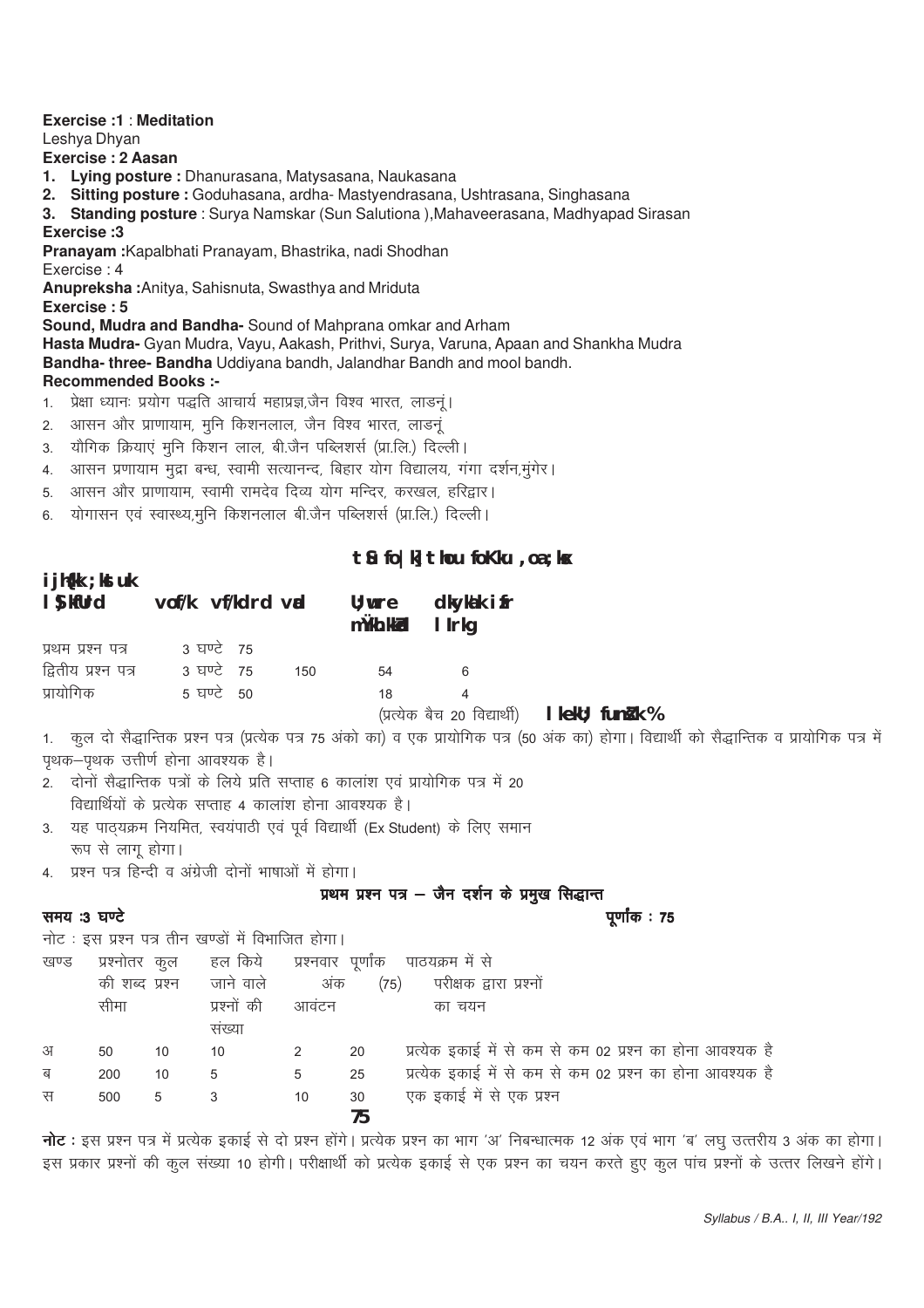डकाई—1

डकाई—2

#### जैन दर्शन के प्रमुख सिद्धान्त

- (अ) अनेकांतवाद,स्याद्वाद–सप्तभंगीवाद,नयवाद
- (ब) निक्षेपवाद कारण-कार्यवाद पांच समवाय

# जैन दर्शन के प्रमुख सिद्धान्त

- (अ) आत्म कर्त त्ववाद,कर्मवाद,कर्म की अवस्थाएं
- (ब) लेश्या,ध्यान,मोक्ष

डकाई—3

डकार्ड–४

### जैन ज्ञान का सिद्धान्त

- (अ) ज्ञान का स्वरूप, ज्ञान के स्रोत,मतिज्ञान,श्रुतज्ञान
- (ब) अवधिज्ञान,मन पर्यवज्ञान,केवलज्ञान

#### जैन न्याय का सिद्धान्त

- (अ) न्याय का स्वरूप, न्याय के अंग-प्रमाण,प्रमेय,प्रमाता, प्रमिति
- .<br>(ब) प्रत्यक्ष प्रमाण–पारमार्थिक, संव्यवहारिक,परोक्ष प्रमाण–स्म) ति प्रत्यभिज्ञान,तर्क,अनुमान,आगम

डकार्ड–5

# जैन दर्शन के अन्य सिद्धांत

- (अ) जैन दर्शन में अध्यात्म,जैन दर्शन में विज्ञान, जैन दर्शन में मनोविज्ञान
- (ब) जैन दर्शन में समाजशास्त्र,जैन दर्शन में अर्थशास्त्र, जैन दर्शन में ााकाहार, जैन दर्शन में पर्यावरण।

## अनुशंसित पुस्तकें :--

- 1. जैन दर्शन के प्रमुख सिद्धान्त, डॉ. समणी ऋजु जैन विश्वभारती विश्वविद्यालय, लाडनूं।
- 2. जैन दर्शन मनन और मीमांसा, आचार्य महाप्रज्ञ विश्वभारती विश्वविद्यालय, लाडनूं।
- 3. ज्ञान मीमांसा, डॉ. साध्वी श्रुतयशा विश्वभारती विश्वविद्यालय, लाडनूं।
- ्<br>4. मिक्षु न्यायकर्णिका,आचार्य तुलसी, विश्वभारती विश्वविद्यालय, लाडनुं।
- 5. जैन न्याय का विकास, आचार्य महाप्रज्ञ, जैन विद्या अनुशीलन केन्द्र राजस्थान विश्वविद्यालय, जयपुर।
- 6. जैन दर्शन, पंडित महेन्द्र कुमार जैन न्यायचार्य,गणेशवर्णि संस्थान,नरिया,वाराणसी।
- 7. जैन न्याय,पंडित कैलाशचन्द्र भारतीय ज्ञानपीठ,नई दिल्ली।
- 8. जैन दर्शन स्वरूप और विश्लेषण,देवेन्द्र मूनि, तारक गुरू ग्रंथालय,उदयपुर।
- 9. भगवान महावीर का अर्थषास्त्र आचार्य महाप्रज्ञ, विश्वभारती विश्वविद्यालय, लाडनू ।

# f}rh;  $i \in U$  i = & ; kx vkj 0; fDrRo fockl

i wkkld %75

#### $I e$ ; %  $?k.Vs$

नोट: इस प्रश्न पत्र तीन खण्डों में विभाजित होगा।

| खण्ड | प्रश्नोतर      | कल | हल किये - प्रश्नवार पूर्णांक |       |      | पाठयक्रम में से                                           |
|------|----------------|----|------------------------------|-------|------|-----------------------------------------------------------|
|      | की शब्द प्रश्न |    | जाने वाले                    | अंक   | (75) | परीक्षक द्वारा प्रश्नों                                   |
|      | सीमा           |    | प्रश्नों की                  | आवंटन |      | का चयन                                                    |
|      |                |    | सख्या                        |       |      |                                                           |
| अ    | 50             | 10 | 10                           |       | 20   | प्रत्येक इकाई में से कम से कम 02 प्रश्न का होना आवश्यक है |
| ब    | 200            | 10 | 5                            | 5     | 25   | प्रत्येक इकाई में से कम से कम 02 प्रश्न का होना आवश्यक है |
| स    | 500            | 5  |                              | 10    | 30   | एक इकाई में से एक प्रश्न                                  |
|      |                |    |                              |       | 75   |                                                           |

uky %इस प्रश्न पत्र में प्रत्येक इकाई से दो प्रश्न होंगे। प्रत्येक प्रश्न का भाग 'अ' निबन्धात्मक 12 अंक एवं भाग 'ब' लघु उत्तरीय 3 अंक का होगा। इस प्रकार प्रश्नों की कूल संख्या 10 होगी। परीक्षार्थी को प्रत्येक इकाई से एक प्रश्न का चयन करते हुए कूल पांच प्रश्नों के उत्तर लिखने होंगे।

#### bdkb<sub>R1</sub>

#### 0; fDrRo dk fo'ysk.k

(अ) व्यक्तित्व का अर्थ, परिभाषा, व्यक्तित्व के निर्धारक तत्त्व-वंशानुक्रम, वातावरण ग्रन्थि तंत्र, कर्म।

.<br>(ब) व्यक्तित्व के प्रकार आध्यात्मिक–वैज्ञानिक व्यक्तित्त्व, व्यक्तित्व विकास की प्रक्रिया।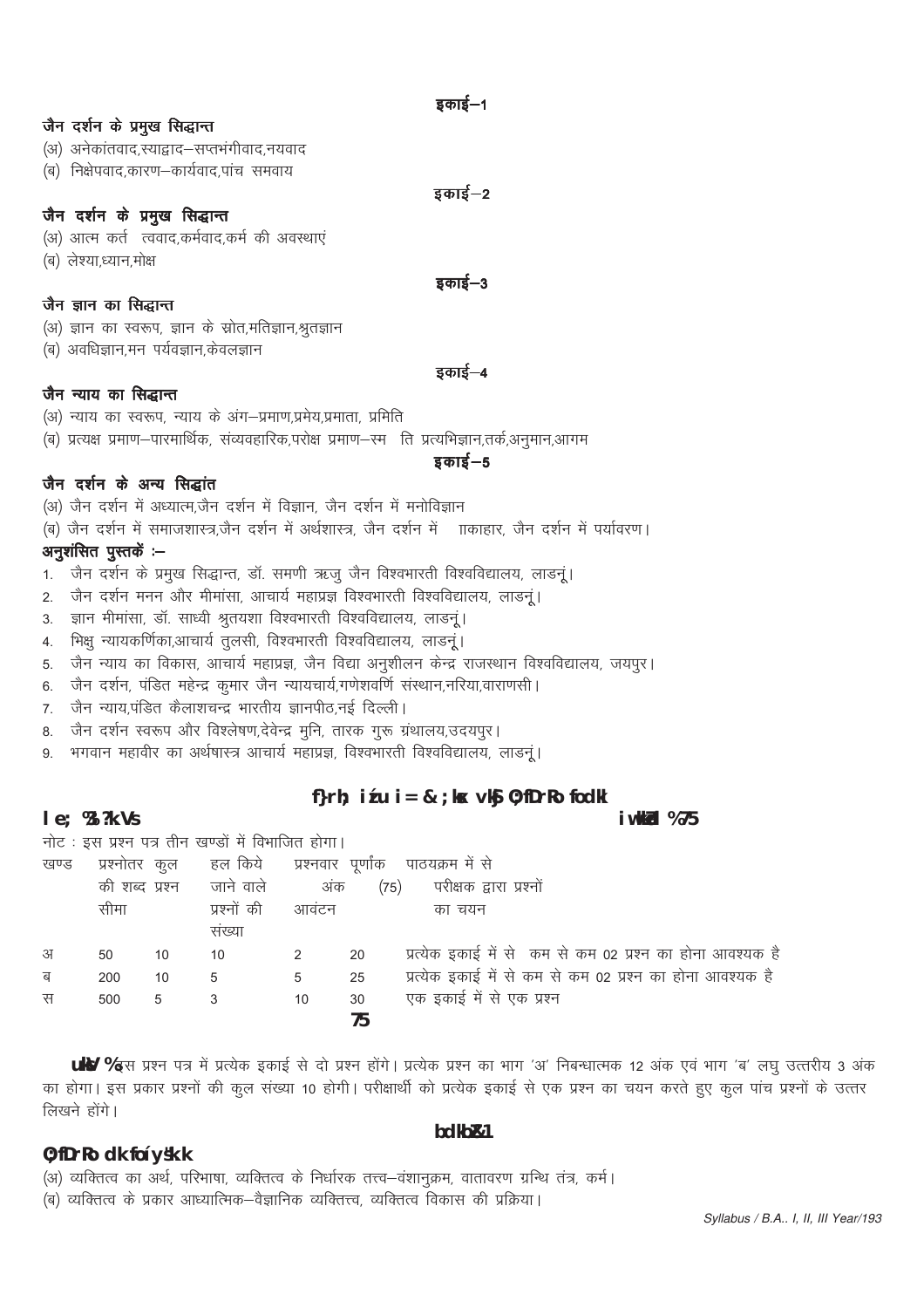### **bdkbR2**

### 0; fDrRo fodkl vk**S** i caku

(अ) लक्ष्य प्रबंधन, समय प्रबंधन, स्वास्थ्य प्रबंधन (ब) तनाव प्रबंधन, नशामुक्ति प्रबंधन, संवेग प्रबंधन

#### **bdkbZ&3**

# 0; fDrRo vkj {kerk dk fodkl

# (अ) कार्यक्षमता का विकास,नेतृत्व क्षमता का विकास, सकारात्मक सोच का विकास स्मृति का विकास। (ब) अभिव्यक्ति का विकास, व्यवहार कौशल का विकास, उच्च शक्तियों का विकास।

#### **bdkbZ&4**

## 0; fDrRo fodkl dh ifØ; k&; kx

# (अ) अध्यात्म योग का स्वरूप, अध्यात्म विकास की भूमिकाएं, अध्यात्म योग के सूत्र आहार-संयम, उपवास

(ब) 4 भावना द्वाद्वश अनप्रेक्षा समता समाधि।

#### **bdkbZ&5**

# 0; fDrRo fodkl dh ifØ; k&; kx

- (अ) प्राकृतिक चिकित्सा, रंग चिकित्सा, मंत्र चिकित्सा
- (ब) प्रेक्षा चिकित्सा, एक्यूप्रेशर, भाटकर्म

# **vuq'kaflr iqLrdsa %&**

- The other considers in the statement in the care in the care in the construction of the care in the care in t<br>In the state in the fournal form in the care in the care in the care in the care in the care in the care in t
- 2. प्रेक्षाध्यान व्यक्तित्व विकास, मुनि धर्मशकुमार जैन विश्वभारती विश्वविद्यालय, लाडनूं।
- 3. सोया मन जग जाये, आचार्य महाप्रज्ञ, जैन विश्वभारती विश्वविद्यालय, लाडनूं।
- 4. जैन योग, आचार्य महाप्रज्ञ, जैन विश्वभारती विश्वविद्यालय, लाडनं।
- 5. आधुनिक समान्य मनोविज्ञान, डॉ. प्रीति वर्मा, डॉ. डी.एन. श्रीवास्तव, अग्रवाल पब्लिकेशन,आगरा।
- 6. व्यक्तित्व का मनोविज्ञान, डॉ. जायसवाल, विनोद पुस्तक मन्दिर,आगरा।

# **iz;ksfxd% tSufo|k thou foKku ,oa ;ksx**

# **vof/k % 5 ?k.Vs iw.kkZad % 50 U;wure mŸkh.kkZad &18**

# **vad ;kstuk &** 1. प्रयोगशाला कार्य (लिखित प्रश्न पत्र 1.30 घण्टे अवधि) पांच प्रश्नों में से तीन प्रश्न करना आवश्यक है। 21 अंक 2. मौखिक —समग्र अभ्यास से परीक्षार्थी प्रयोगों को करके एवं कराकर के करेंगे । स्यवं द्वारा किये गये अभ्यास की रिपोर्ट(प्रतिवेदन जमा करेगें , एवं उसकी प्रस्तुति देगें।(दो परीक्षार्थी एक साथ) त्र कार्यालय करने के साथ स्थापिक करने के साथ प्रकार के प्रक 3- vfHkys[k dk;Z ¼QkbZy fjdkWMZ½ 9 vad कालांश- 20 विद्यार्थियों के प्रत्येक बैच के लिए 4 कालांश होंगे। **¼/½ i gkk/; ku**-पूर्व तैयारी एवं ध्यान के चारों चरण, यौगिक क्रियांए मस्तक से पंजे तक तथा पेट और श्वास की दस क्रियाएं, दीर्घकालीन कायोत्सर्ग । **ukV %** उपर्युक्त प्रयोग केवल अभ्यास एवं मौखिक परीक्षा के लिए है। प्रायोगिक परीक्षा के लिखित में उससे प्रश्न नहीं पूछे जायेंगे। **vH;kl &1** विशेष प्रयोग-लेश्याध्यान **vH;kl &2 vklu 'k: u LFkku&**1 धनरासन 2. मत्स्यासन 3. नौकासन। fu"khnu LFkku-1. गोदुहासन, 2. अर्द्धमत्स्येन्द्रासन,3. उष्ट्रासन, 4. सिंहासन। **Å/ol LFkku**-1. सूर्य नमस्कार, 2. महावीरासन, 3. मध्यपादसिरासन **vH;kl &3 izk.kk;ke** 1. कपाल भाति 2. भस्त्रिका 3. नाडी शोधन **vH;kl & 4- vuqizs{kk** 1, अनित्य 2. सहिष्णुता 3. स्वास्थ्य 4. मृदुता। vH; kl &5- /ofu] emk vkg cU/k महाप्राण ध्वनि, ओंकार ध्वनि और अर्हम ध्वनि। **Eknk**— हस्तमुद्रा— ज्ञानमुद्रा, वायु, आकाश, पृथ्वी, सूर्य, वरूण, अपान, औरशंख म्रुदा।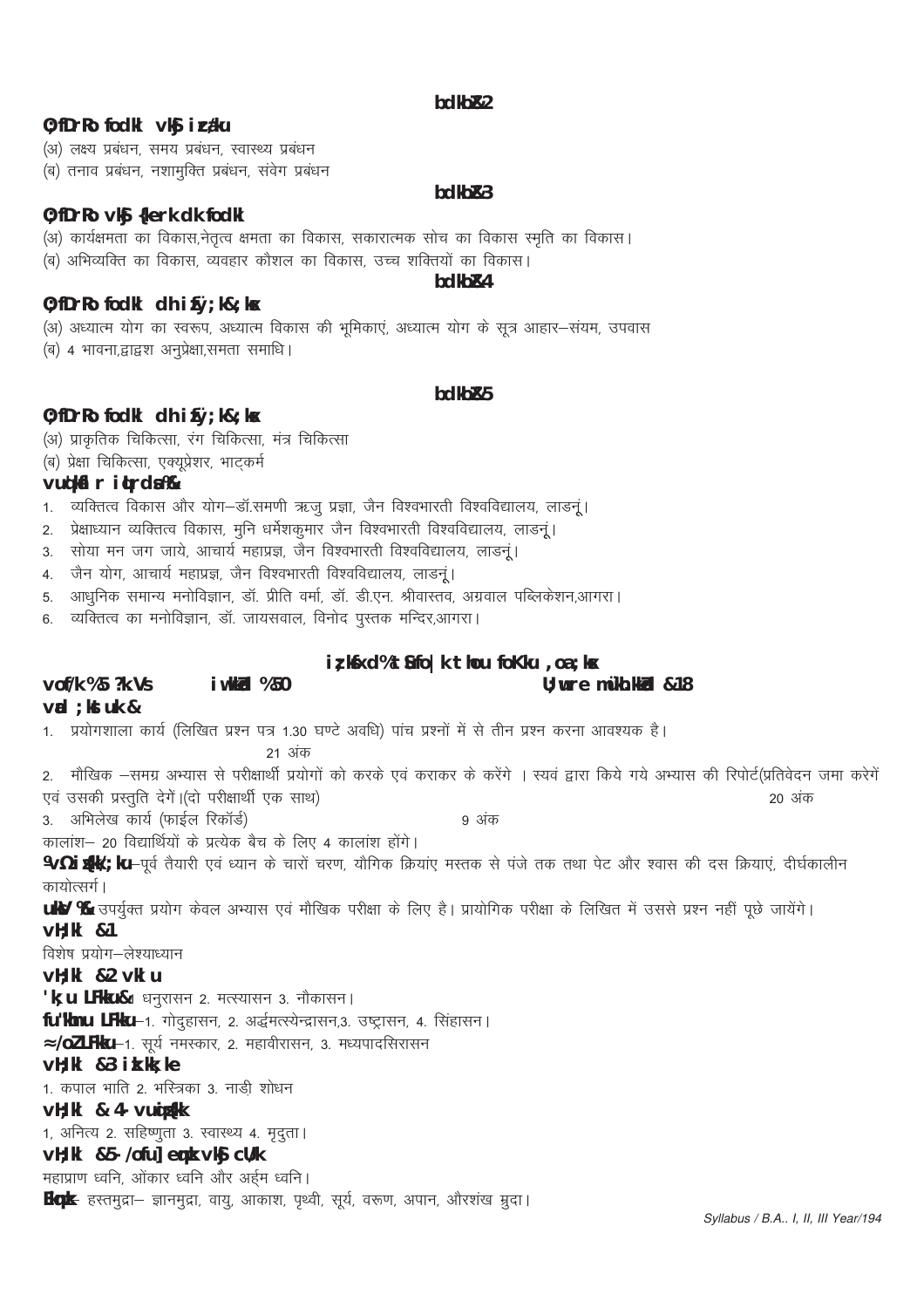**cU/k-**त्रिबन्ध-उडिडयान,जालन्धर और मुलबन्ध।

# **vuq'kaflr iqLrdsa %&**

- 1. प्रेक्षा ध्यानः प्रयोग पद्धति आचार्य महाप्रज्ञ,जैन विश्व भारत, लाडन्।
- 2. आसन और प्राणायाम,मुनि किशनलाल, जैन विश्व भारत, लाडनुं
- 3. यौगिक क्रियाएं मुनि किशन लाल, बी.जैन पब्लिशर्स (प्रा.लि.) दिल्ली।
- 4. आसन प्रणायाम मुद्रा बन्ध, स्वामी सत्यानन्द, बिहार योग विद्यालय, गंगा दर्शन,मंगेर।
- 5. आसन और प्राणायाम, स्वामी रामदेव दिव्य योग मन्दिर, करखल, हरिद्वार।
- 6. योगासन एवं स्वास्थ्य,मुनि किशनलाल बी.जैन पब्लिशर्स (प्रा.लि.) दिल्ली

# **COMPUTER APPLICATION**

|                           |                               |      |       |      |      | <b>Examination Scheme</b> |  |
|---------------------------|-------------------------------|------|-------|------|------|---------------------------|--|
| Paper                     | Paper Name                    | Lec/ | Total | Exam | Max. | Mini.                     |  |
| code                      | (Theory)                      |      | week  | week | Hrs. | Marks Pass                |  |
|                           |                               |      |       |      |      | Marks                     |  |
|                           |                               |      |       |      |      | (36%)                     |  |
| Paper I                   | DTP                           | 3    |       | 3    | 65   | 23                        |  |
| Paper II                  | Web                           |      |       |      |      |                           |  |
|                           | Development:                  |      |       |      |      |                           |  |
|                           | PHP & MYSQL 3                 |      |       | 3    | 65   | 23                        |  |
| <b>Total of Theory</b>    |                               |      |       |      |      |                           |  |
|                           | (PAPER I 65 + PAPER II 65)    |      |       |      | 130  | 47                        |  |
|                           | <b>Paper Name (Practical)</b> |      |       |      |      |                           |  |
| Practical                 |                               | 3    |       | 3    | 70   | 25                        |  |
| <b>Total of Practical</b> |                               |      |       |      | 70   | 25                        |  |
| <b>Grand Total</b>        |                               |      |       |      | 200  |                           |  |
|                           |                               |      |       |      |      |                           |  |

#### **Paper Code: BA/BCom/BSc Part III Paper-I Paper I : DTP Scheme of Examination**

# **Minimum Passing Marks: 23**

**Maximum Marks: 65 Duration: 3 Hours** 

The question paper contains 3 sections. Section-A consists of 10 questions (2 questions from each unit of syllabus). Section-B consists of 10 questions (2 questions from each unit of syllabus). Section-C consists of 5 questions (1 question from each unit of syllabus).

The word limit of part A, B and C are 50, 200 and 500 respectively.

#### **Unit – I**

DTP: Importance of D.T.P in Publication, Introduction to PageMaker, Different page format/ Layouts, Tool Box, Styles, Menus, Import and Export Facility, Alignment, Formatting, Filling in Page Maker.

#### **Unit II**

Photoshop Environment: Photoshop Interface, Photoshop toolbox and option bar, Graphics basic: Bitmap v/s Vector Based, image resolution, graphic file format; color mode; Photoshop tool: Parts of toolbox, Magic wand, lassos , move tool, crop tool, pencil , eraser tools, brushes, gradient, Pen tool: Photoshop layers: Naming, creating, deleting, viewing, moving, locking, merging layers, blending options.

#### **Unit III**

Multimedia: Components of multimedia, Applications, Transition from conventional media to digital media. Usage of text in Multimedia, Digitization of sound, Sound synthesis, MIDI, Compression and transmission of audio on Internet, Image Compression and File Formats like GIF, JPEG, PNG, PDF; Basic Image Processing, Use of image editing software, Video Basics, How Video Works, Overview of Video Compression and File Formats, Video compression based on motion compensation.

#### **Unit IV**

Introduction of CorelDraw , The CorelDraw Menus, The Draw Toolbox: Using the Drawing Tools, Using the Zoom Tool, Using the Text Tool, Using Pick Tool, Using node editing (Shape) Tool, Using Fill tool, Arranging Objects:, Layering,Combining and Grouping Objects, Stacking Order, Aligning Objects , Type Casting: Typeface or Font,Types of Typeface, Using and manipulate type in CorelDraw, Using Fonts in your Drawing.

#### **UNIT V**

Colour & Fills: Colour Scheme, Colour Models,Using Colour in your document,Using Colour in presentations,Using Fills , Texture and patterns Special Effects, Using Envelops, Using extrude, Using blend, Using Lenses, Using perspective, Rotating and skewing objects with transform Roll-up, Stretching and mirroring , Printing Your Document, Save & Close & open file, Export file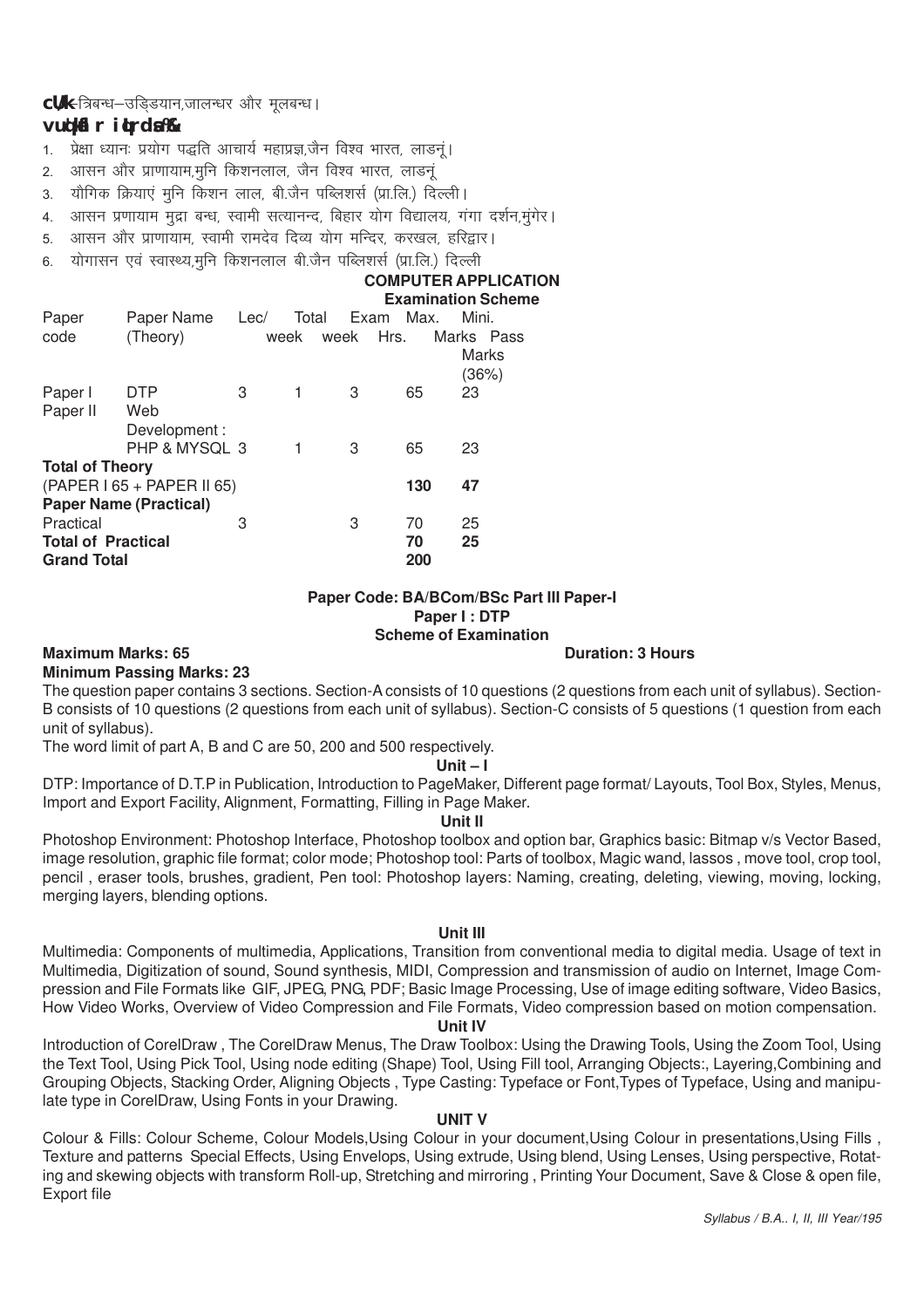#### **Suggested Readings**

- 1. Learning Page Maker (BPB)
- 2. Multimedia making it work By Tay Vaughan, Tata McGraw-Hill.
- 3. Rajneesh Aggarwal & B. B Tiwari, " Multimedia Systems", Excel Publication, New Delhi

#### **Paper-II : Web Development & PHP MYSQL Scheme of Examination**

#### **Maximum Marks: 65 Duration: 3 Hours**

**Minimum Passing Marks: 23** The question paper contains 3 sections. Section-A consists of 10 questions (2 questions from each unit of syllabus). Section-B consists of 10 questions (2 questions from each unit of syllabus). Section-C consists of 5 questions (1 question from each unit of syllabus).

The word limit of part A, B and C are 50, 200 and 500 respectively.

#### **Unit I**

INTRODUCTION TO PHP. : History of PHP, Apache Web Server, MySQL and Open Source Relationship between Apache, MySQL and PHP (AMP Module) PHP configuration in IIS and Apache Web server

#### **Unit II**

BASICS OF PHP: PHP structure and syntax,Creating the PHP pages ,Rules of PHP syntax, Integrating HTML with PHP , Constants, Variables : static and global variable , Conditional Structure & Looping , PHP Operators , Arrays, foreach loop , User defined function, function arguments, function variables, Return from Function, default argument, variable length argument

#### **Unit III**

INTRODUCTION TO MYSQL : MySQL structure and syntax , Types of MySQL tables and storages engines , MySQL commands , Integration of PHP with MySQL , Connection to the MySQL server , Working with PHP and arrays of data , Referencing two tables , Joining two tables

#### **UNIT IV**

WORKING WITH DATA and PHP FUNCTION: FORM element, INPUT elements, Processing the form User Input , INPUT checkbox type ,one form, multiple processing , Radio INPUT element

Multiple submit buttons , Basic input testing , Dynamic page title , Manipulating the string as an array ,Adding items , Validating the user input. Basic PHP Function like Variable Function, String Function, Math Function , Date Function, Array Function , File Function

#### **Unit V**

WORKING WITH DATABASE AND PHP FUNCTION: Creating a table, Manipulating the table ,Filling the table with data , Adding links to the table , Adding data to the table , Displaying the new information , Displaying table data , Editing the database , Inserting a record , Deleting a record , Editing data,

# **Suggested Readings**

- 1. Beginning PHP, Apache, MySQL Web Development Elizabeth Naramore, Jason Gerner , Yann Le Scouarnec, Jeremy Stolz, Michael K. Glass, Gary Mailer - By Wrox Publication
- 2. PHP, MySQL and Apache Julie C. Melone By Pearson Education
- 3. Beginning PHP 5.3 by Matt Doyle By Wrox Publication
- 4. PHP and MySQL Bible Tim Converse and Joyce Park with Clark Morgam By Wiley INDIA

#### **23. DEFENCE AND STRATEGIC STUDIES Scheme of examination:**

#### **General Instructions :**

1. There shall be two theory papers of 75 Marks each and Practical of 75 marks. The candidate will be required to pass in theory and practical separately.

2. Each theory paper will require four teaching periods of 60 minutes or six teaching period of 45 minutes for both papers per week.

3. Practical papers will require 4 period of 45 minutes or 3 periods of sixty minutes per week for a batch of 20 students.

4. Each paper will contain ten questions having two questions from each unit. Each question is divided into two parts – Part A & Part B, having 12 & 3 marks respectively. Candidates are required to attempt five questions in all, selecting at least one question from each unit. Candidate has to answer Part A in about 5 pages and Part B in about one page. Scheme:

| Paper I         | 3Hrs | Max. Marks 75 | Min. Pass Marks 27 |
|-----------------|------|---------------|--------------------|
| Paper II        | 3Hrs | Max. Marks 75 | Min. Pass Marks 27 |
| Practicals 3Hrs |      | Max. Marks 75 | Min. Pass Marks 27 |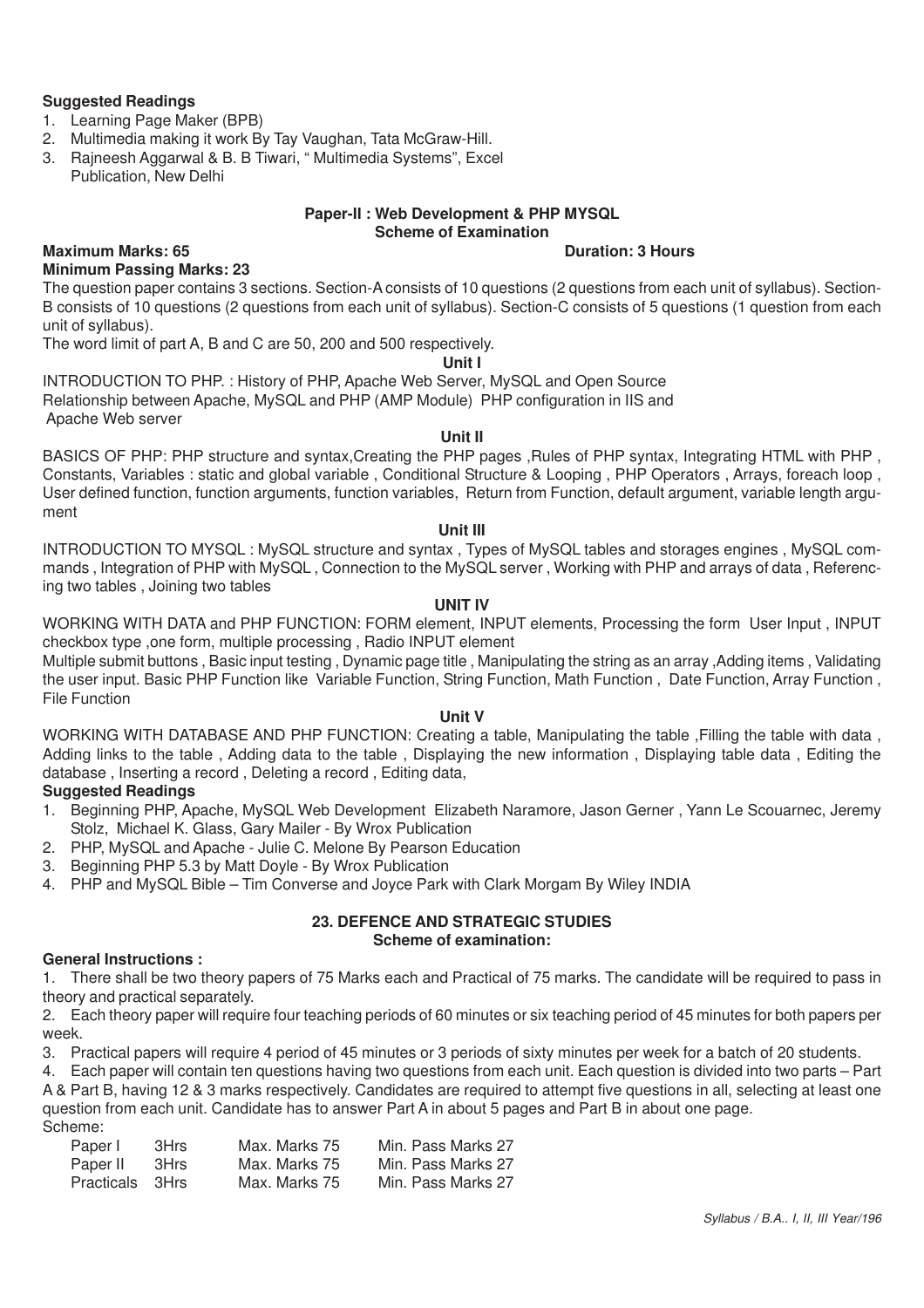|    | <b>PAPER - I - MILITARY THINKERS</b>                |                                 |                            |                                                 |  |  |  |
|----|-----------------------------------------------------|---------------------------------|----------------------------|-------------------------------------------------|--|--|--|
|    | Duration: 3 Hrs.<br>Max. Marks: 75                  |                                 |                            |                                                 |  |  |  |
|    |                                                     |                                 | <b>UNIT - 1</b>            |                                                 |  |  |  |
|    | 1. Machiavelli                                      |                                 |                            |                                                 |  |  |  |
|    | a) Effect of war in Politics                        | b) Principles of Total War      |                            | c) Self National Army                           |  |  |  |
|    | 2. Vauban                                           |                                 |                            |                                                 |  |  |  |
|    | a) Effect of Science in war                         | b) Art of fortification         |                            | c) Siege of fort                                |  |  |  |
|    | 3. Kautilya                                         |                                 |                            |                                                 |  |  |  |
|    | a) About armed forces                               | b) About fortification          |                            | c) About spy and ambassador d) About war policy |  |  |  |
|    | 1. Fredrick the Great                               |                                 | UNIT - II                  |                                                 |  |  |  |
|    | a) Oblique attack                                   | b) Discipline and training      |                            |                                                 |  |  |  |
|    | 2. Gustavas adolphus                                |                                 |                            |                                                 |  |  |  |
|    | a) Father of modern artillery                       | b) Military reform and training |                            | c) Military organization and formation          |  |  |  |
|    | 3. Sun-Tzu                                          |                                 |                            |                                                 |  |  |  |
|    | a) War strategy                                     | b) Nation and war               |                            | c) Importance of war                            |  |  |  |
|    |                                                     |                                 | $UNIT - III$               |                                                 |  |  |  |
|    | 1. Napoleon art of war                              | 2. Jomini's principles of war   |                            | 3. Clausewitze's nature of war                  |  |  |  |
|    |                                                     |                                 | <b>UNIT - IV</b>           |                                                 |  |  |  |
|    | 1. War thoughts and strategy of J.F.C. Fuller       |                                 |                            |                                                 |  |  |  |
|    | 2. War thoughts and strategy of Captain Liddle Hart |                                 |                            |                                                 |  |  |  |
| 3. | War thoughts and strategy of Adolf Hitler           |                                 |                            |                                                 |  |  |  |
|    |                                                     |                                 | <b>UNIT - V</b>            |                                                 |  |  |  |
|    | 1. Douhet's theory of air power                     |                                 |                            |                                                 |  |  |  |
|    | 2. A.T. Mohan's Theory of Sea power                 |                                 |                            |                                                 |  |  |  |
| 3. | Thoughts on war by Mao-Tse-Tung                     |                                 |                            |                                                 |  |  |  |
|    | <b>Books Recommended:</b>                           |                                 |                            |                                                 |  |  |  |
| 1. | Second world war: J.F.C. Fuller                     |                                 |                            |                                                 |  |  |  |
| 2. | Maker's of modern strategy: E.M. Earl               |                                 |                            |                                                 |  |  |  |
| 3. | The art of war: Arthor Birni                        |                                 |                            |                                                 |  |  |  |
| 4. | On war: Clausewitze                                 |                                 |                            |                                                 |  |  |  |
| 5. | Thoughts on war: Captain Liddle Hart                |                                 |                            |                                                 |  |  |  |
| 6. | पाश्चात्य सैन्य विचारक: प्रो. आर. सी. जौहरी         |                                 |                            |                                                 |  |  |  |
| 7. | पाश्चात्य सैन्य विचारक: डॉ. लल्लन सिंह              |                                 |                            |                                                 |  |  |  |
| 8. | सैन्य विचारकः डॉ. वाई. के. शर्मा व निगम             |                                 |                            |                                                 |  |  |  |
| 9. | सैन्य विचारकः के एन. श्रीवास्तव                     |                                 |                            |                                                 |  |  |  |
|    | 10. संसार का सैन्य इतिहासः डॉ. एस. के. मिश्र        |                                 |                            |                                                 |  |  |  |
|    |                                                     |                                 | $j$ {kk o j.kuhfr $v$ /;;u |                                                 |  |  |  |
|    | $2.21.011$ , $1.41.01$ , $0.1$                      |                                 |                            |                                                 |  |  |  |

# ijh{kk ; kstuk %

### I kekU; funk k

1. कुल दो सैद्धान्तिक प्रश्न–पत्र 75–75 अंक के होंगे, जबकि एक प्रायोगिक पत्र 75 अंक का होगा। विद्यार्थी को सैद्धान्तिक एवं प्रायोगिक पत्र में अलग-अलग उत्तीर्ण होना अनिवार्य है।

2. प्रत्येक सैद्धान्तिक पत्र के लिए 45 मिनट के 6 कालांश होंगे अथवा 60 मिनट के 4 कालांश प्रति सप्ताह दोनों पत्रों के लिए निर्धारित होंगे।

3. प्रायोगिक पत्र हेतु 45 मिनट के चार कालांश अथवा 60 मिनट के तीन कालांश प्रत्येक सप्ताह 20 विद्यार्थियों के दल (Group) के लिए होंगे। 4. प्रत्येक प्रश्न-पत्र में 10 प्रश्न तथा प्रत्येक इकाई में 2 प्रश्न होंगे। प्रत्येक प्रश्न दो भागो में विभाजित होगा- भाग अ और भाग ब जो क्रमशः 12 व 3 अंको के होगें। विद्यार्थी को प्रत्येक इकाई से कम से कम एक प्रश्न का अनिवार्य रूप से उत्तर देना होगा तथा कुल पांच प्रश्न हल करने होंगे।

विद्यार्थी को भाग अ का उत्तर लगभग पांच पृष्ठों में व भाग ब का उत्तर लगभग एक पृष्ठ में देना होगा।

|  | Uk | M  |
|--|----|----|
|  |    | 'n |

| प्रथम प्रश्न–पत्र   | अवधि 3 घंटे | पूर्णांक 75 | न्यूनतम उत्तीर्णांक 27 |
|---------------------|-------------|-------------|------------------------|
| द्वितीय र्पश्न–पत्र | अवधि 3 घंटे | पूर्णांक 75 | न्यूनतम उत्तीर्णांक 27 |
| प्रायोगिक पत्र      | अवधि 3 घंटे | पूर्णांक 75 | न्यूनतम उत्तीर्णांक 27 |
|                     |             |             |                        |

### $iFke$   $i = 8$   $l$   $s$ ; fopkjd

& 1

#### $le; %3?kMs$

dy vd%75

| bdkbl |
|-------|
|       |

| मक्यावला |  |
|----------|--|

(अ) युद्ध का राजनीति पर प्रभाव

(ब) समग्र (Total) युद्ध का सिद्धान्त (स) राष्ट्रीय स्वयं सेना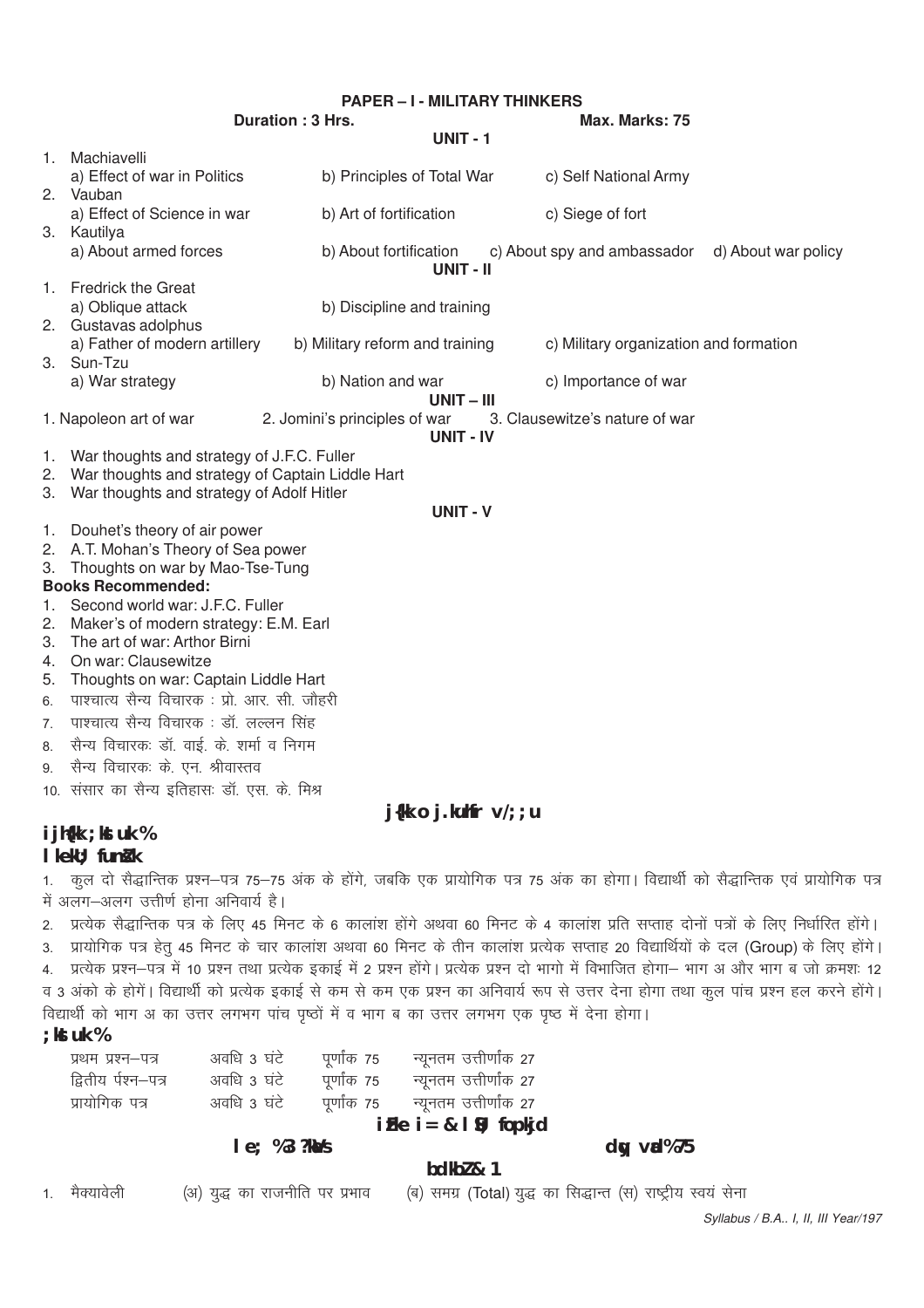$2.$  वॉबन (अ) विज्ञान का युद्धों पर प्रभाव (ब) किलेबन्दी कला (स) किलों की घेराबन्दी 3 कौटिल्य (अ) सेनाओं के सम्बन्ध में (ब) किलेबन्दी के सम्बन्ध में (स) गुप्तचर व राजदत के सम्बन्ध में (द) युद्ध नीति के सम्बन्ध में **bdkbZ & 2** 1. फैड्रिक महान (अ) तिरछा आक्रमण (आब्लिक अटैक) (ब) अनुशासन एवं प्रशिक्षण 2. गस्टावस एडाल्फस (अ) आधुनिक तोपखाना का निर्माता (ब) सेनाओं का प्रशिक्षण व सुधार (स) सैन्य संगठन एवं संरचना 3. सन्त ज् (अ) युद्ध योजना (ब) राष्ट्र एवं युद्ध (स) युद्ध का महत्व **bdkbZ & 3** 1- usiksfy;u dh ;q) dyk 2- tksfeuh ds ;q) fl)kUr 3. क्लाज विट्ज की युद्ध की प्रकृति **bdkbZ & 4** 1. जे. एफ. सी. फुलर की युद्ध योजना एवं विचार 2. कैप्टन लिडिल हार्ट की युद्ध योजना एवं विचार 3. एडॉल्फ हिटलर की रणनीति एवं विचार **bdkbZ & 5** 1. डूहेट – वायुशक्ति के सिद्धान्त 2. ए. टी. महान – नौ–सैनिक (Navy) सिद्धान्त 3. माओ-त्से-तुंग - युद्ध सम्बन्धी विचार। **vuq'kaflr iqLrdsa &** 1. Second world war: J.F.C. Fuller 2- Maker's of modern strategy: E.M. Earl 3. The art of war: Arthor Birni 4- On war: Clausewitze 5- Thoughts on war: Captain Liddle Hart 6. पाश्चात्य सैन्य विचारक: प्रो. आर. सी. जौहरी 7. पाश्चात्य सैन्य विचारक : डॉ. लल्लन सिंह 8. सैन्य विचारकः डॉ. वाई. के. शर्मा व निगम 9. सैन्य विचारकः के एन. श्रीवास्तव 10. संसार का सैन्य इतिहासः डॉ. एस. के. मिश्र **PAPER II – MILITARY PSYCHOLOGY Duration : 3 Hrs.** Max. Marks: 75 **UNIT - I** 1. Meaning of psychology, Importance and relation of psychology in war 2. Utility of military psychology 3. Intelligence test. **UNIT - II** 1. Adjustment in training and war period

- 2. Rumour.
- 3. Propaganda.

#### **UNIT - III**

- 1. Importance, advantage and kinds of leadership in armed force.
- 2. Importance, kinds and problems of discipline